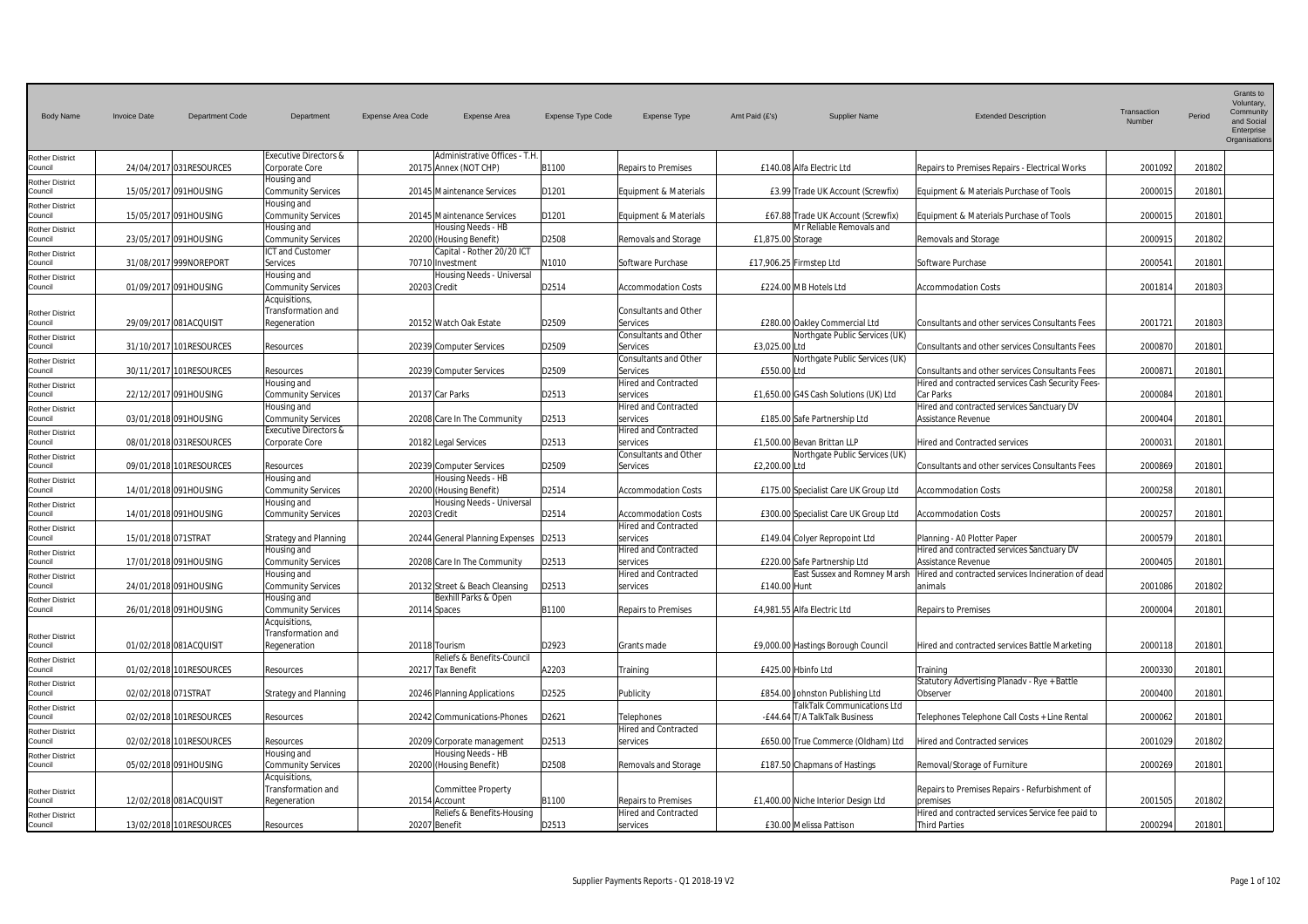| Rother District                   |                     |                         |                               |                                      |       |                             | TalkTalk Communications Ltd          |                                                   |         |        |  |
|-----------------------------------|---------------------|-------------------------|-------------------------------|--------------------------------------|-------|-----------------------------|--------------------------------------|---------------------------------------------------|---------|--------|--|
| Council                           |                     | 15/02/2018 101RESOURCES | Resources                     | 20239 Computer Services              | D2621 | Telephones                  | £577.00 T/A TalkTalk Business        | Telephones Leased Line Rental                     | 2000060 | 201801 |  |
| Rother District                   |                     |                         | Housing and                   | Housing Needs - HB                   |       |                             |                                      |                                                   |         |        |  |
| Council                           |                     | 20/02/2018 091HOUSING   | <b>Community Services</b>     | 20200 (Housing Benefit)              | D2508 | Removals and Storage        | £395.00 1066 Removal Services        | Removal/Storage of Furniture                      | 2000263 | 201801 |  |
|                                   |                     |                         | Housing and                   | Customer Services and                |       |                             |                                      |                                                   |         |        |  |
| <b>Rother District</b><br>Council |                     | 23/02/2018 091HOUSING   | <b>Community Services</b>     | 20236 Development                    | D2420 | General office supplies     | £319.49 The Roman Group              | Furniture & Fittings Purchase of office equipment | 2000033 | 201801 |  |
| Rother District                   |                     |                         |                               |                                      |       |                             |                                      | Statutory Advertising Planadv- Kent + East Sussex |         |        |  |
| Council                           | 25/02/2018 071STRAT |                         | <b>Strategy and Planning</b>  | 20246 Planning Applications          | D2525 | Publicity                   | £278.10 Local World Ltd              | Courier                                           | 2000274 | 201801 |  |
|                                   |                     |                         |                               |                                      |       |                             | TalkTalk Communications Ltd          |                                                   |         |        |  |
| Rother District<br>Council        |                     | 25/02/2018 101RESOURCES | Resources                     | 20239 Computer Services              | D2621 | Telephones                  | £270.00 T/A TalkTalk Business        | Telephones Broadband Connection                   | 2000745 | 201801 |  |
|                                   |                     |                         | Housing and                   | Housing Needs - Universal            |       |                             |                                      |                                                   |         |        |  |
| Rother District<br>Council        |                     | 25/02/2018 091HOUSING   | <b>Community Services</b>     | 20203 Credit                         | D2514 | <b>Accommodation Costs</b>  | £262.50 Specialist Care UK Group Ltd | <b>Accommodation Costs</b>                        | 2000255 | 201801 |  |
|                                   |                     |                         | Housing and                   |                                      |       | <b>Hired and Contracted</b> |                                      | Hired and contracted services Cash Security Fees- |         |        |  |
| Rother District<br>council        |                     | 26/02/2018 091HOUSING   | <b>Community Services</b>     | 20137 Car Parks                      | D2513 | services                    | -£162.00 G4S Cash Solutions (UK) Ltd | Car Parks                                         | 2000114 | 201801 |  |
|                                   |                     |                         | Housing and                   |                                      |       |                             |                                      |                                                   |         |        |  |
| <b>Rother District</b><br>Council |                     | 28/02/2018 091HOUSING   | <b>Community Services</b>     | 20145 Maintenance Services           | C1104 | Derv                        | £1.90 Allstar Business Solutions     | Derv Fuel Service fee payable on fuel cards       | 2000083 | 201801 |  |
|                                   |                     |                         | Housing and                   |                                      |       |                             |                                      |                                                   |         |        |  |
| Rother District                   |                     |                         |                               |                                      |       |                             |                                      |                                                   | 2000083 | 201801 |  |
| Council                           |                     | 28/02/2018 091HOUSING   | <b>Community Services</b>     | 20107 Camber Beach & Foreshore C1104 |       | Derv                        | £1.90 Allstar Business Solutions     | Derv Fuel Service fee payable on fuel cards       |         |        |  |
| Rother District                   |                     |                         | Executive Directors &         |                                      |       |                             |                                      | Equipment & Materials Health and Safety Act       |         |        |  |
| Council                           |                     | 28/02/2018 031RESOURCES | Corporate Core                | 20162 Electoral Registration         | D1201 | Equipment & Materials       | £27.98 Posturite (UK) Ltd            | Equipment                                         | 2000302 | 201801 |  |
| Rother District                   |                     |                         |                               | Reliefs & Benefits-Council           |       |                             |                                      |                                                   |         |        |  |
| Council                           |                     | 28/02/2018 101RESOURCES | Resources                     | 20217 Tax Benefit                    | D2626 | Postages                    | £2,867.44 Virtual Mail Room Ltd      | Postages Postages - Virtual Mail Room             | 2000001 | 201801 |  |
|                                   |                     |                         |                               | Capital - Corporate                  |       |                             |                                      |                                                   |         |        |  |
| Rother District                   |                     |                         |                               | Document Image                       |       |                             | Northgate Public Services (UK)       |                                                   |         |        |  |
| Council                           |                     | 28/02/2018 999NOREPORT  | Resources                     | 70709 Processing System              | N1010 | Software Purchase           | £550.00 Ltd                          | Software Purchase                                 | 2000079 | 201801 |  |
| Rother District                   |                     |                         | ICT and Customer              | Capital - Rother 20/20 ICT           |       |                             |                                      |                                                   |         |        |  |
| Council                           |                     | 28/02/2018 999NOREPORT  | Services                      | 70710 Investment                     | N1010 | Software Purchase           | £25,635.00 Firmstep Ltd              | Software Purchase                                 | 2000543 | 201801 |  |
| Rother District                   |                     |                         | Housing and                   |                                      |       |                             |                                      |                                                   |         |        |  |
| council                           |                     | 28/02/2018 091HOUSING   | <b>Community Services</b>     | 20145 Maintenance Services           | C1104 | Derv                        | £33.33 Allstar Business Solutions    | Fuel cards                                        | 2000083 | 201801 |  |
| Rother District                   |                     |                         | Housing and                   |                                      |       |                             |                                      |                                                   |         |        |  |
| Council                           |                     | 28/02/2018 091HOUSING   | <b>Community Services</b>     | 20145 Maintenance Services           | C1104 | Derv                        | £59.81 Allstar Business Solutions    | Fuel cards                                        | 2000083 | 201801 |  |
| Rother District                   |                     |                         | Housing and                   |                                      |       |                             |                                      |                                                   |         |        |  |
| Council                           |                     | 28/02/2018 091HOUSING   | <b>Community Services</b>     | 20145 Maintenance Services           | C1104 | Derv                        | £71.67 Allstar Business Solutions    | Fuel cards                                        | 2000083 | 201801 |  |
| Rother District                   |                     |                         | Housing and                   |                                      |       |                             |                                      |                                                   |         |        |  |
| Council                           |                     | 28/02/2018 091HOUSING   | <b>Community Services</b>     | 20137 Car Parks                      | C1104 | Derv                        | £17.93 Allstar Business Solutions    | Fuel cards                                        | 2000083 | 201801 |  |
| Rother District                   |                     |                         | Housing and                   |                                      |       |                             |                                      |                                                   |         |        |  |
| Council                           |                     | 28/02/2018 091HOUSING   | <b>Community Services</b>     | 20107 Camber Beach & Foreshore C1104 |       | Derv                        | £25.55 Allstar Business Solutions    | Fuel cards                                        | 2000083 | 201801 |  |
| Rother District                   |                     |                         | lousing and                   |                                      |       |                             |                                      |                                                   |         |        |  |
| ouncil                            |                     | 28/02/2018 091HOUSING   | <b>Community Services</b>     | 20107 Camber Beach & Foreshore C1104 |       | Derv                        | £11.96 Allstar Business Solutions    | Fuel cards                                        | 2000083 | 201801 |  |
| Rother District                   |                     |                         |                               |                                      |       |                             |                                      |                                                   |         |        |  |
| Council                           |                     | 01/03/2018 101RESOURCES | Resources                     | 20242 Communications-Phones          | D2621 | Telephones                  | £13.00 KCOM Group Plc                | Telephones KCOM Smartnumber Charges               | 2000077 | 201801 |  |
|                                   |                     |                         |                               |                                      |       |                             |                                      |                                                   |         |        |  |
| Rother District                   |                     |                         |                               | <b>EH Environmental Services</b>     |       |                             |                                      | Equipment & Materials EnvH-Air Arms / Supplies-   |         |        |  |
| Council                           |                     | 01/03/2018 041 ENVIRON  | <b>Environmental Services</b> | 32144 Admin $R + W$ Partnership      | D1201 | Equipment & Materials       | £24.99 Viking Direct Ltd             | Pest Contr                                        | 2000958 | 201802 |  |
|                                   |                     |                         |                               |                                      |       |                             |                                      |                                                   |         |        |  |
| <b>Rother District</b>            |                     |                         |                               | <b>EH Environmental Services</b>     |       |                             |                                      |                                                   |         |        |  |
| Council                           |                     | 01/03/2018 041 ENVIRON  | <b>Environmental Services</b> | 32144 Admin $R + W$ Partnership      | D2626 | Postages                    | £2.90 Viking Direct Ltd              | Postages Carriage of Supplies                     | 2000958 | 201802 |  |
|                                   |                     |                         |                               |                                      |       |                             |                                      |                                                   |         |        |  |
| <b>Rother District</b>            |                     |                         |                               | <b>EH Environmental Services</b>     |       |                             |                                      |                                                   |         |        |  |
| Council                           |                     | 01/03/2018 041 ENVIRON  | <b>Environmental Services</b> | 32144 Admin $R + W$ Partnership      | A2203 | Training                    | £45.00 Energise Sussex Coast         | Training                                          | 2001173 | 201802 |  |
| Rother District                   |                     |                         |                               |                                      |       |                             | TalkTalk Communications Ltd          |                                                   |         |        |  |
| Council                           |                     | 02/03/2018 101RESOURCES | Resources                     | 20239 Computer Services              | D2621 | Telephones                  | -£122.20 T/A TalkTalk Business       | Telephones Broadband Connection                   | 2000061 | 201801 |  |
| Rother District                   |                     |                         |                               |                                      |       |                             |                                      |                                                   |         |        |  |
| ouncil                            |                     | 02/03/2018 101RESOURCES | Resources                     | 20242 Communications-Phones          | D2621 | Telephones                  | £2.60 KCOM Group Plc                 | Telephones KCOM Smartnumber Charges               | 2000078 | 201801 |  |
| Rother District                   |                     |                         |                               |                                      |       |                             | TalkTalk Communications Ltd          |                                                   |         |        |  |
| Council                           |                     | 02/03/2018 101RESOURCES | Resources                     | 20242 Communications-Phones          | D2621 | Telephones                  | £44.83 T/A TalkTalk Business         | Telephones Telephone Call Costs + Line Rental     | 2000064 | 201801 |  |
| Rother District                   |                     |                         | Housing and                   | Housing Needs - Universal            |       | <b>Hired and Contracted</b> |                                      |                                                   |         |        |  |
| Council                           |                     | 04/03/2018 091HOUSING   | <b>Community Services</b>     | 20203 Credit                         | D2513 | services                    | £262.50 Specialist Care UK Group Ltd | Homelessness services Temp Accom - No VAT         | 2000356 | 201801 |  |
| Rother District                   |                     |                         | Housing and                   | Housing Needs - HB                   |       | Hired and Contracted        |                                      |                                                   |         |        |  |
| Council                           |                     | 04/03/2018 091HOUSING   | <b>Community Services</b>     | 20200 (Housing Benefit)              | D2513 | services                    | £350.00 Specialist Care UK Group Ltd | Homelessness services Temp Accom - plus VAT       | 2000361 | 201801 |  |
| Rother District                   |                     |                         | Housing and                   | Housing Needs - HB                   |       | Hired and Contracted        |                                      |                                                   |         |        |  |
| Council                           |                     | 04/03/2018 091HOUSING   | <b>Community Services</b>     | 20200 (Housing Benefit)              | D2513 | services                    | £50.00 Specialist Care UK Group Ltd  | Homelessness services Temp Accom - plus VAT       | 2000365 | 201801 |  |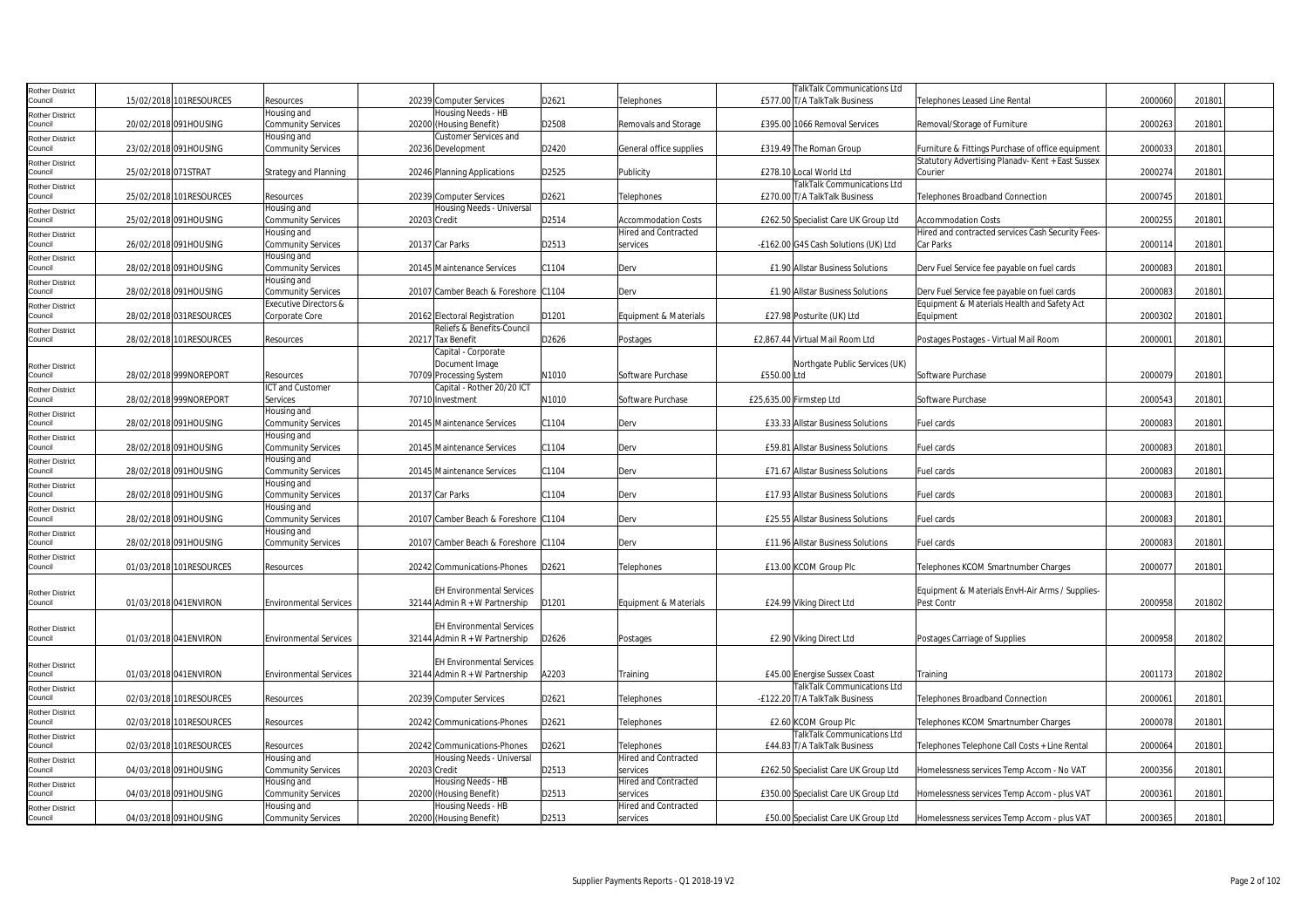| Rother District                   |                         | Housing and                              | Housing Needs - Universal                               |       | Hired and Contracted                    |                                      |                                                   |         |        |  |
|-----------------------------------|-------------------------|------------------------------------------|---------------------------------------------------------|-------|-----------------------------------------|--------------------------------------|---------------------------------------------------|---------|--------|--|
| Council                           | 04/03/2018 091HOUSING   | Community Services                       | 20203 Credit                                            | D2513 | services                                | £300.00 Specialist Care UK Group Ltd | Homelessness services Temp Accom - plus VAT       | 2000349 | 201801 |  |
| Rother District                   |                         | lousing and                              | Housing Needs - Universal                               |       | Hired and Contracted                    |                                      |                                                   |         |        |  |
| Council                           | 04/03/2018 091HOUSING   | Community Services                       | 20203 Credit                                            | D2513 | services                                | £225.00 Specialist Care UK Group Ltd | Homelessness services Temp Accom - plus VAT       | 200035  | 201801 |  |
| <b>Rother District</b>            |                         | Housing and                              | Housing Needs - Universal                               |       | <b>Hired and Contracted</b>             |                                      |                                                   |         |        |  |
| ouncil                            | 04/03/2018 091HOUSING   | <b>Community Services</b>                | 20203 Credit                                            | D2513 | services                                | £75.00 Specialist Care UK Group Ltd  | Homelessness services Temp Accom - plus VAT       | 2000352 | 201801 |  |
| Rother District                   |                         | Housing and                              | Housing Needs - Universal                               |       | <b>Hired and Contracted</b>             |                                      |                                                   |         |        |  |
| Council                           | 04/03/2018 091HOUSING   | <b>Community Services</b>                | 20203 Credit                                            | D2513 | services<br><b>Hired and Contracted</b> | £262.50 Specialist Care UK Group Ltd | Homelessness services Temp Accom - plus VAT       | 2000353 | 201801 |  |
| <b>Rother District</b><br>Council | 04/03/2018 091HOUSING   | lousing and<br><b>Community Services</b> | Housing Needs - Universal<br>20203 Credit               | D2513 | services                                | £262.50 Specialist Care UK Group Ltd | Homelessness services Temp Accom - plus VAT       | 2000354 | 201801 |  |
|                                   |                         | Housing and                              | Housing Needs - Universal                               |       | <b>Hired and Contracted</b>             |                                      |                                                   |         |        |  |
| <b>Rother District</b><br>Council | 04/03/2018 091HOUSING   | Community Services                       | 20203 Credit                                            | D2513 | services                                | £175.00 Specialist Care UK Group Ltd | Homelessness services Temp Accom - plus VAT       | 2000357 | 201801 |  |
| Rother District                   |                         | Housing and                              | Housing Needs - Universal                               |       | Hired and Contracted                    |                                      |                                                   |         |        |  |
| Council                           | 04/03/2018 091HOUSING   | <b>Community Services</b>                | 20203 Credit                                            | D2513 | services                                | £350.00 Specialist Care UK Group Ltd | Homelessness services Temp Accom - plus VAT       | 2000358 | 201801 |  |
| Rother District                   |                         | Housing and                              | Housing Needs - Universal                               |       | Hired and Contracted                    |                                      |                                                   |         |        |  |
| Council                           | 04/03/2018 091HOUSING   | <b>Community Services</b>                | 20203 Credit                                            | D2513 | services                                | £262.50 Specialist Care UK Group Ltd | Homelessness services Temp Accom - plus VAT       | 2000360 | 201801 |  |
| Rother District                   |                         | Housing and                              | Housing Needs - Universal                               |       | <b>Hired and Contracted</b>             |                                      |                                                   |         |        |  |
| Council                           | 04/03/2018 091HOUSING   | <b>Community Services</b>                | 20203 Credit                                            | D2513 | services                                | £50.00 Specialist Care UK Group Ltd  | Homelessness services Temp Accom - plus VAT       | 2000363 | 201801 |  |
| Rother District                   |                         | Housing and                              | Housing Needs - Universal                               |       | Hired and Contracted                    |                                      |                                                   |         |        |  |
| Council                           | 04/03/2018 091HOUSING   | <b>Community Services</b>                | 20203 Credit                                            | D2513 | services                                | £262.50 Specialist Care UK Group Ltd | Homelessness services Temp Accom - plus VAT       | 2000364 | 201801 |  |
| <b>Rother District</b>            |                         | Housing and                              | Housing Needs - HB                                      |       |                                         |                                      |                                                   |         |        |  |
| Council                           | 04/03/2018 091HOUSING   | <b>Community Services</b>                | 20200 (Housing Benefit)                                 | D2514 | <b>Accommodation Costs</b>              | £762.50 Specialist Care UK Group Ltd | <b>Accommodation Costs</b>                        | 2000928 | 201802 |  |
| Rother District                   |                         |                                          |                                                         |       | Hired and Contracted                    |                                      |                                                   |         |        |  |
| Council                           | 05/03/2018 101RESOURCES | Resources                                | 20209 Corporate management                              | D2513 | services                                | £103.12 Lloyds Bank                  | Bank Charges Bank Charges                         | 2000748 | 201801 |  |
| Rother District<br>Council        | 05/03/2018 101RESOURCES | Resources                                | 20209 Corporate management                              | D2513 | Hired and Contracted<br>services        | £60.00 Lloyds Bank                   | <b>Bank Charges Bank Charges</b>                  | 2000749 | 201801 |  |
|                                   |                         |                                          |                                                         |       |                                         |                                      |                                                   |         |        |  |
| Rother District<br>Council        | 06/03/2018 101RESOURCES | Resources                                | 20240 Printing Services                                 | D2417 | Photocopy Paper                         | £193.67 Premier Paper Group Ltd      | Photocopy Paper Wide Format Consumables           | 2000042 | 201801 |  |
| <b>Rother District</b>            |                         |                                          | EH Pollution $R + W$                                    |       |                                         | Cole-Parmer Instrument               |                                                   |         |        |  |
| Council                           | 06/03/2018 041ENVIRON   | <b>Environmental Services</b>            | 32134 Partnership                                       | D1201 | Equipment & Materials                   | £8.95 Company Ltd                    | Equipment & Materials Carriage/Handling Charge    | 2002074 | 201803 |  |
| Rother District                   |                         |                                          | EH Pollution $R + W$                                    |       |                                         | Cole-Parmer Instrument               | Equipment & Materials EnvH- Pollution             |         |        |  |
| Council                           | 06/03/2018 041ENVIRON   | <b>Environmental Services</b>            | 32134 Partnership                                       | D1201 | Equipment & Materials                   | £222.90 Company Ltd                  | Equipment                                         | 2002074 | 201803 |  |
| Rother District                   |                         | Housing and                              | Bexhill Promenade &                                     |       | Third party payment                     | The Fountain Workshop                | Third party payment private contractors Water     |         |        |  |
| Council                           | 07/03/2018 091HOUSING   | <b>Community Services</b>                | 20108 Foreshore                                         | E2302 | private contractors                     | £2,805.98 (Maintenance) Ltd          | Feature Maintenance                               | 200011  | 201801 |  |
| Rother District                   |                         |                                          |                                                         |       | Hired and Contracted                    |                                      |                                                   |         |        |  |
| Council                           | 08/03/2018 101RESOURCES | Resources                                | 20209 Corporate management                              | D2513 | services                                | £169.68 Capita Business Services Ltd | Bank Charges Bank Charges                         | 2000063 | 201801 |  |
| Rother District                   |                         | Housing and                              | Housing Needs - HB                                      |       |                                         | Paul Burton Property                 |                                                   |         |        |  |
| ouncil                            | 08/03/2018 091HOUSING   | Community Services                       | 20200 (Housing Benefit)                                 | D2514 | <b>Accommodation Costs</b>              | £495.00 Management                   | Homelessness services Deposit for Landlords       | 2000403 | 201801 |  |
| <b>Rother District</b>            |                         | Housing and                              | Housing Needs - HB                                      |       |                                         | Paul Burton Property                 | Homelessness services Rent in Advance for         |         |        |  |
| Council                           | 08/03/2018 091HOUSING   | <b>Community Services</b>                | 20200 (Housing Benefit)<br>Capital - Disable Facilities | D2514 | <b>Accommodation Costs</b>              | £495.00 Management                   | Homeless                                          | 2000403 | 201801 |  |
| Rother District<br>Council        | 08/03/2018 999NOREPORT  | <b>Environmental Services</b>            | 70706 Grant                                             | N1012 | Capital Advances                        | £867.32 Alfa Electric Ltd            | Capital Advances Disabled Facilities Grant        | 2001394 | 201802 |  |
|                                   |                         | Housing and                              | Housing Needs - HB                                      |       |                                         |                                      |                                                   |         |        |  |
| Rother District<br>Council        | 08/03/2018 091HOUSING   | <b>Community Services</b>                | 20200 (Housing Benefit)                                 | D2508 | Removals and Storage                    | £587.50 Chapmans of Hastings         | Removals and Storage                              | 2001338 | 201802 |  |
| Rother District                   |                         |                                          |                                                         |       |                                         | TalkTalk Communications Ltd          |                                                   |         |        |  |
| Council                           | 09/03/2018 101RESOURCES | Resources                                | 20239 Computer Services                                 | D2621 | Telephones                              | £67.50 T/A TalkTalk Business         | Telephones Broadband Connection                   | 2000746 | 201801 |  |
| Rother District                   |                         | <b>Executive Directors &amp;</b>         |                                                         |       | Hired and Contracted                    |                                      | Third party payment other LAs legal counsel costs |         |        |  |
| Council                           | 09/03/2018 031RESOURCES | Corporate Core                           | 20182 Legal Services                                    | D2513 | services                                | £31,021.85 Wealden District Council  | to wealden- shared cost                           | 200001  | 201801 |  |
| <b>Rother District</b><br>Council |                         |                                          |                                                         | D2635 |                                         |                                      |                                                   |         |        |  |
|                                   | 09/03/2018 101RESOURCES | Resources<br>Housing and                 | 20239 Computer Services                                 |       | <b>Computer Licences</b>                | £19,645.00 Lewes District Council    | <b>Computer Licences</b>                          | 2000019 | 201801 |  |
| <b>Rother District</b><br>Council | 09/03/2018 091HOUSING   | <b>Community Services</b>                | 20128 Public Conveniences                               | B1100 | Repairs to Premises                     | £45.00 Alfa Electric Ltd             | Repairs to Premises                               | 2000007 | 201801 |  |
|                                   |                         | <b>Executive Directors &amp;</b>         | Administrative Offices -                                |       |                                         |                                      |                                                   |         |        |  |
| Rother District<br>Council        | 09/03/2018 031RESOURCES | Corporate Core                           | 20173 Town Hall                                         | B1100 | Repairs to Premises                     | £78.13 Alfa Electric Ltd             | Repairs to Premises                               | 2000008 | 201801 |  |
| Rother District                   |                         | Housing and                              | Housing Needs - HB                                      |       |                                         |                                      |                                                   |         |        |  |
| Council                           | 09/03/2018 091HOUSING   | <b>Community Services</b>                | 20200 (Housing Benefit)                                 | D2514 | <b>Accommodation Costs</b>              | £240.00 MB Hotels Ltd                | <b>Accommodation Costs</b>                        | 2000205 | 201801 |  |
| Rother District                   |                         | Housing and                              | Housing Needs - HB                                      |       |                                         |                                      |                                                   |         |        |  |
| Council                           | 09/03/2018 091HOUSING   | Community Services                       | 20200 (Housing Benefit)                                 | D2514 | <b>Accommodation Costs</b>              | £240.00 MB Hotels Ltd                | <b>Accommodation Costs</b>                        | 2000206 | 201801 |  |
| Rother District                   |                         | Housing and                              | lousing Needs - HB                                      |       |                                         |                                      |                                                   |         |        |  |
| Council                           | 09/03/2018 091HOUSING   | <b>Community Services</b>                | 20200 (Housing Benefit)                                 | D2514 | <b>Accommodation Costs</b>              | £280.00 MB Hotels Ltd                | <b>Accommodation Costs</b>                        | 2000207 | 201801 |  |
| Rother District                   |                         | Housing and                              | Housing Needs - Universal                               |       |                                         |                                      |                                                   |         |        |  |
| Council                           | 09/03/2018 091HOUSING   | <b>Community Services</b>                | 20203 Credit                                            | D2514 | <b>Accommodation Costs</b>              | £300.00 MB Hotels Ltd                | <b>Accommodation Costs</b>                        | 2000204 | 201801 |  |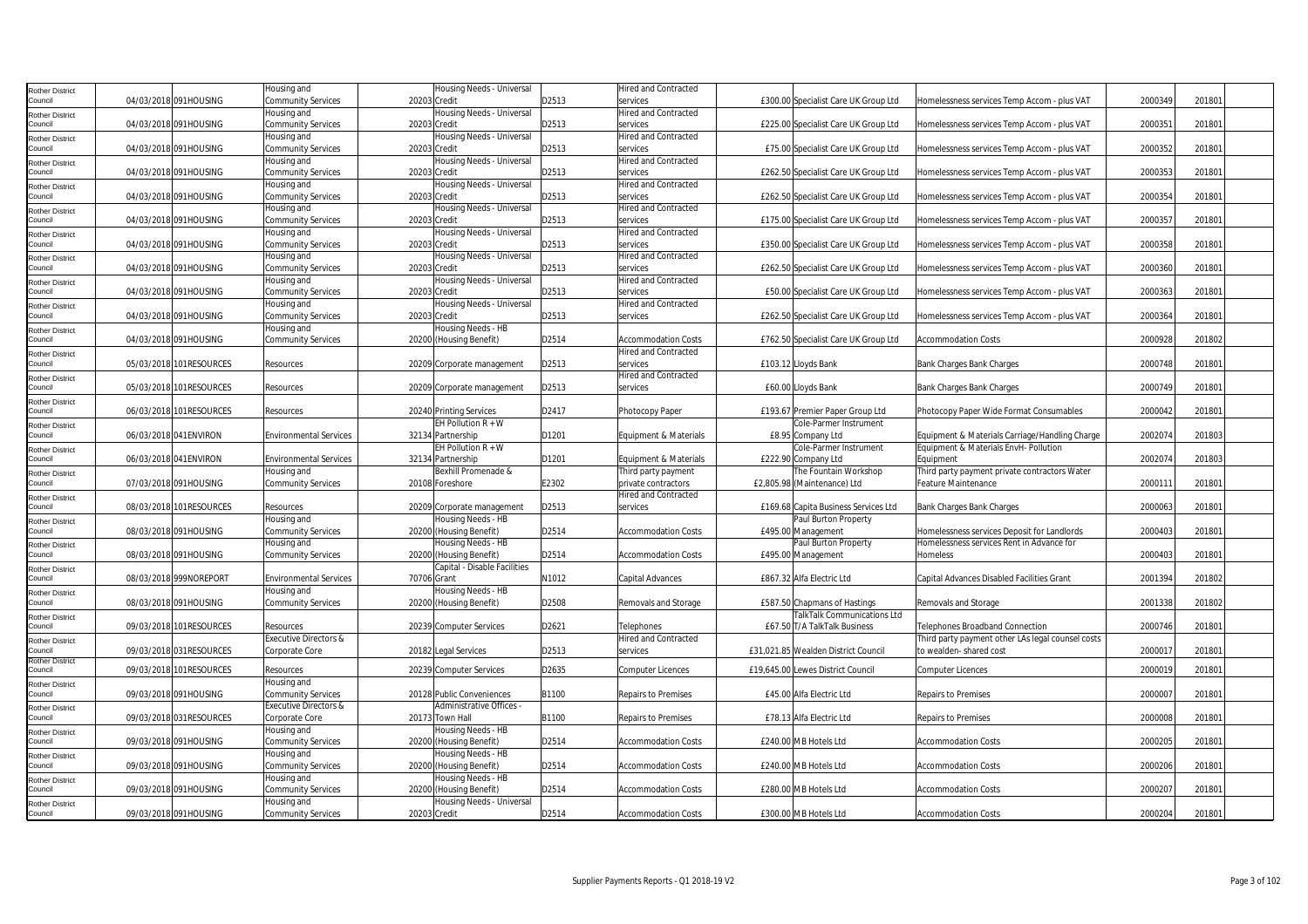| 09/03/2018 091HOUSING<br>D2514<br>2000203<br>Council<br>Community Services<br>20203 Credit<br><b>Accommodation Costs</b><br>£280.00 MB Hotels Ltd<br><b>Accommodation Costs</b><br>201801<br>Housing Needs - Universal<br>Housing and<br><b>Rother District</b><br>D2514<br>Council<br>09/03/2018 091HOUSING<br>£240.00 MB Hotels Ltd<br>2000208<br>201801<br>Community Services<br>20203 Credit<br><b>Accommodation Costs</b><br><b>Accommodation Costs</b><br>Housing and<br>Housing Needs - Universal<br><b>Rother District</b><br>09/03/2018 091HOUSING<br>D2514<br>£392.00 MB Hotels Ltd<br>2000209<br>201801<br>Council<br>Community Services<br>20203 Credit<br><b>Accommodation Costs</b><br><b>Accommodation Costs</b><br>Housing Needs - Universal<br>Housing and<br><b>Rother District</b><br>D2514<br>2000210<br>201801<br>09/03/2018 091HOUSING<br>Community Services<br>20203 Credit<br>£336.00 MB Hotels Ltd<br>Council<br>Accommodation Costs<br>Accommodation Costs<br><b>Rother District</b><br>20240 Printing Services<br>D2638<br>2000034<br>201801<br>Council<br>11/03/2018 101RESOURCES<br>£109.16 Ricoh UK Limited<br>Photocopier Contracts<br>Resources<br>Photocopier Contracts<br>Hired and Contracted<br><b>Rother District</b><br>Council<br>12/03/2018 101RESOURCES<br>20209 Corporate management<br>D2513<br>£134.55 Lloyds Bank<br>Bank Charges Bank Charges<br>2000747<br>201801<br>Resources<br>services<br>Housing and<br>East Sussex and Romney Marsh   Hired and contracted services Incineration of dead<br>Hired and Contracted<br><b>Rother District</b><br>Council<br>12/03/2018 091HOUSING<br>D2513<br>2000619<br>201801<br>Community Services<br>20132 Street & Beach Cleansing<br>£60.00 Hunt<br>services<br>animals<br>Housing and<br><b>Rother District</b><br>12/03/2018 091HOUSING<br>Community Services<br>20123 Cemeteries<br>B2611<br>Contract cleaning<br>£330.00 Abacus Main Ltd<br>200002<br>201801<br>Council<br>Contract cleaning<br>Acquisitions,<br>Transformation and<br>Elva Business Centre,<br><b>Rother District</b><br>Council<br>12/03/2018 081ACQUISIT<br>Regeneration<br>20153 Bexhill<br>B1100<br>£185.05 Alfa Electric Ltd<br>2000009<br>201801<br>Repairs to Premises<br>Repairs to Premises<br>Housing and<br>Housing Needs - HB<br>Rother District<br>D2514<br>2000176<br>Council<br>12/03/2018 091HOUSING<br><b>Community Services</b><br>20200 (Housing Benefit)<br><b>Accommodation Costs</b><br>£392.00 Saffron HMO Ltd<br><b>Accommodation Costs</b><br>201801<br>Housing and<br>Housing Needs - HB<br><b>Rother District</b><br>Council<br>12/03/2018 091HOUSING<br>20200 (Housing Benefit)<br>D2514<br>£98.00 Saffron HMO Ltd<br><b>Accommodation Costs</b><br>2000176<br>201801<br>Community Services<br><b>Accommodation Costs</b><br>Housing and<br>Housing Needs - HB<br><b>Rother District</b><br>D2514<br>12/03/2018 091HOUSING<br>Community Services<br>20200 (Housing Benefit)<br>£280.00 Saffron HMO Ltd<br>2000177<br>201801<br>Council<br><b>Accommodation Costs</b><br><b>Accommodation Costs</b><br>Solutions Accommodation<br>Housing and<br>Housing Needs - HB<br>Rother District<br>D2514<br>2000142<br>Council<br>12/03/2018 091HOUSING<br>Community Services<br>20200 (Housing Benefit)<br>£336.00 Providers Ltd<br><b>Accommodation Costs</b><br>201801<br><b>Accommodation Costs</b><br>Housing and<br>Housing Needs - HB<br>Solutions Accommodation<br><b>Rother District</b><br>12/03/2018 091HOUSING<br>D2514<br>2000142<br>201801<br>Council<br>Community Services<br>20200 (Housing Benefit)<br><b>Accommodation Costs</b><br>£84.00 Providers Ltd<br><b>Accommodation Costs</b><br>Housing and<br>Housing Needs - HB<br><b>Rother District</b><br>2000170<br>Council<br>12/03/2018 091HOUSING<br>20200 (Housing Benefit)<br>D2514<br>£160.00 Saffron HMO Ltd<br>201801<br>Community Services<br><b>Accommodation Costs</b><br><b>Accommodation Costs</b><br>Housing and<br>Housing Needs - HB<br><b>Rother District</b><br>12/03/2018 091HOUSING<br>Community Services<br>20200 (Housing Benefit)<br>D2514<br>£40.00 Saffron HMO Ltd<br>2000170<br>201801<br>Council<br><b>Accommodation Costs</b><br><b>Accommodation Costs</b><br>Housing and<br>Housing Needs - HB<br><b>Rother District</b><br>Council<br>12/03/2018 091HOUSING<br>Community Services<br>20200 (Housing Benefit)<br>D2514<br>£70.00 Saffron HMO Ltd<br><b>Accommodation Costs</b><br>2000171<br>201801<br><b>Accommodation Costs</b><br>Housing and<br>Housing Needs - HB<br><b>Rother District</b><br>12/03/2018 091HOUSING<br>20200 (Housing Benefit)<br>D2514<br>£280.00 Saffron HMO Ltd<br>2000171<br>201801<br>Council<br>Community Services<br><b>Accommodation Costs</b><br><b>Accommodation Costs</b><br>Housing and<br>Housing Needs - HB<br>Solutions Accommodation<br><b>Rother District</b><br>2000132<br>201801<br>12/03/2018 091HOUSING<br>Community Services<br>20200 (Housing Benefit)<br>D2514<br><b>Accommodation Costs</b><br>£98.00 Providers Ltd<br><b>Accommodation Costs</b><br>Council<br>Housing and<br>Housing Needs - HB<br>Solutions Accommodation<br><b>Rother District</b><br>D2514<br>2000132<br>201801<br>12/03/2018 091HOUSING<br>Community Services<br>20200 (Housing Benefit)<br>£392.00 Providers Ltd<br>Council<br><b>Accommodation Costs</b><br><b>Accommodation Costs</b><br>Housing and<br>Housing Needs - HB<br>Solutions Accommodation<br><b>Rother District</b><br>D2514<br>2000133<br>201801<br>Council<br>12/03/2018 091HOUSING<br>Community Services<br>20200 (Housing Benefit)<br><b>Accommodation Costs</b><br>£392.00 Providers Ltd<br><b>Accommodation Costs</b><br>Housing and<br>Solutions Accommodation<br>Housing Needs - HB<br><b>Rother District</b><br>12/03/2018 091HOUSING<br>20200 (Housing Benefit)<br>D2514<br>£98.00 Providers Ltd<br>2000133<br>201801<br>Council<br>Community Services<br>Accommodation Costs<br>Accommodation Costs<br>Housing Needs - HB<br>Housing and<br><b>Rother District</b><br>D2514<br>2000173<br>201801<br>12/03/2018 091HOUSING<br>Community Services<br>20200 (Housing Benefit)<br><b>Accommodation Costs</b><br>£33.60 Saffron HMO Ltd<br><b>Accommodation Costs</b><br>Council<br>Housing and<br>Housing Needs - HB<br><b>Rother District</b><br>D2514<br>2000173<br>12/03/2018 091HOUSING<br>Community Services<br>20200 (Housing Benefit)<br>£134.40 Saffron HMO Ltd<br>201801<br>Council<br>Accommodation Costs<br>Accommodation Costs<br>Housing and<br>Housing Needs - HB<br><b>Rother District</b><br>12/03/2018 091HOUSING<br>D2514<br>£70.00 Saffron HMO Ltd<br>2000177<br>201801<br>Community Services<br>20200 (Housing Benefit)<br><b>Accommodation Costs</b><br><b>Accommodation Costs</b><br>Council<br>Solutions Accommodation<br>Housing and<br>Housing Needs - HB<br><b>Rother District</b><br>2000134<br>12/03/2018 091HOUSING<br>Community Services<br>20200 (Housing Benefit)<br>D2514<br>£240.00 Providers Ltd<br>201801<br>Council<br>Accommodation Costs<br>Accommodation Costs<br>Housing and<br>Housing Needs - HB<br>Solutions Accommodation<br><b>Rother District</b><br>12/03/2018 091HOUSING<br>20200 (Housing Benefit)<br>D2514<br>£36.00 Providers Ltd<br>2000135<br>201801<br>Council<br>Community Services<br><b>Accommodation Costs</b><br><b>Accommodation Costs</b><br>Housing and<br>Housing Needs - HB<br>Solutions Accommodation<br><b>Rother District</b><br>20200 (Housing Benefit)<br>D2514<br>2000135<br>201801<br>Council<br>12/03/2018 091HOUSING<br>Community Services<br><b>Accommodation Costs</b><br>£144.00 Providers Ltd<br><b>Accommodation Costs</b><br>Housing Needs - Universal<br>Solutions Accommodation<br>Housing and<br><b>Rother District</b><br>Council<br>12/03/2018 091HOUSING<br>Community Services<br>20203 Credit<br>D2514<br>£70.00 Providers Ltd<br>2000140<br>201801<br><b>Accommodation Costs</b><br><b>Accommodation Costs</b><br>Housing and<br>Housing Needs - Universal<br>Solutions Accommodation<br><b>Rother District</b><br>D2514<br>2000141<br>201801<br>Council<br>12/03/2018 091HOUSING<br>Community Services<br>20203 Credit<br><b>Accommodation Costs</b><br>£77.00 Providers Ltd<br><b>Accommodation Costs</b><br>Housing Needs - Universal<br>Solutions Accommodation<br>Housing and<br><b>Rother District</b><br>D2514<br>2000130<br>Council<br>12/03/2018 091HOUSING<br>Community Services<br>20203 Credit<br>£52.50 Providers Ltd<br>201801<br><b>Accommodation Costs</b><br><b>Accommodation Costs</b> | <b>Rother District</b> | Housing and | Housing Needs - Universal |  |  |  |  |
|----------------------------------------------------------------------------------------------------------------------------------------------------------------------------------------------------------------------------------------------------------------------------------------------------------------------------------------------------------------------------------------------------------------------------------------------------------------------------------------------------------------------------------------------------------------------------------------------------------------------------------------------------------------------------------------------------------------------------------------------------------------------------------------------------------------------------------------------------------------------------------------------------------------------------------------------------------------------------------------------------------------------------------------------------------------------------------------------------------------------------------------------------------------------------------------------------------------------------------------------------------------------------------------------------------------------------------------------------------------------------------------------------------------------------------------------------------------------------------------------------------------------------------------------------------------------------------------------------------------------------------------------------------------------------------------------------------------------------------------------------------------------------------------------------------------------------------------------------------------------------------------------------------------------------------------------------------------------------------------------------------------------------------------------------------------------------------------------------------------------------------------------------------------------------------------------------------------------------------------------------------------------------------------------------------------------------------------------------------------------------------------------------------------------------------------------------------------------------------------------------------------------------------------------------------------------------------------------------------------------------------------------------------------------------------------------------------------------------------------------------------------------------------------------------------------------------------------------------------------------------------------------------------------------------------------------------------------------------------------------------------------------------------------------------------------------------------------------------------------------------------------------------------------------------------------------------------------------------------------------------------------------------------------------------------------------------------------------------------------------------------------------------------------------------------------------------------------------------------------------------------------------------------------------------------------------------------------------------------------------------------------------------------------------------------------------------------------------------------------------------------------------------------------------------------------------------------------------------------------------------------------------------------------------------------------------------------------------------------------------------------------------------------------------------------------------------------------------------------------------------------------------------------------------------------------------------------------------------------------------------------------------------------------------------------------------------------------------------------------------------------------------------------------------------------------------------------------------------------------------------------------------------------------------------------------------------------------------------------------------------------------------------------------------------------------------------------------------------------------------------------------------------------------------------------------------------------------------------------------------------------------------------------------------------------------------------------------------------------------------------------------------------------------------------------------------------------------------------------------------------------------------------------------------------------------------------------------------------------------------------------------------------------------------------------------------------------------------------------------------------------------------------------------------------------------------------------------------------------------------------------------------------------------------------------------------------------------------------------------------------------------------------------------------------------------------------------------------------------------------------------------------------------------------------------------------------------------------------------------------------------------------------------------------------------------------------------------------------------------------------------------------------------------------------------------------------------------------------------------------------------------------------------------------------------------------------------------------------------------------------------------------------------------------------------------------------------------------------------------------------------------------------------------------------------------------------------------------------------------------------------------------------------------------------------------------------------------------------------------------------------------------------------------------------------------------------------------------------------------------------------------------------------------------------------------------------------------------------------------------------------------------------------------------------------------------------------------------------------------------------------------------------------------------------------------------------------------------------------------------------------------------------------------------------------------------------------------------------------------------------------------------------------------------------------------------------------------------------------------------------------------------------------------------------------------------------------------------------------------------------------------------------------------------------------------------------------------------------------------------------------------------------------------------------------------------------------------------------------------------------------------------------------------------------------------------------------------------------------------------------------------------------------------------------------------------------------------------------------------------------------------------------------------------------------------------------------------------------------------------------------------------------------------------------------------------------------------------------------------------------------------------------------------------------------------------------------------------------------------------------------------------------------------------------------------------------------------------------------------------------------------------------------------------------------------------------|------------------------|-------------|---------------------------|--|--|--|--|
|                                                                                                                                                                                                                                                                                                                                                                                                                                                                                                                                                                                                                                                                                                                                                                                                                                                                                                                                                                                                                                                                                                                                                                                                                                                                                                                                                                                                                                                                                                                                                                                                                                                                                                                                                                                                                                                                                                                                                                                                                                                                                                                                                                                                                                                                                                                                                                                                                                                                                                                                                                                                                                                                                                                                                                                                                                                                                                                                                                                                                                                                                                                                                                                                                                                                                                                                                                                                                                                                                                                                                                                                                                                                                                                                                                                                                                                                                                                                                                                                                                                                                                                                                                                                                                                                                                                                                                                                                                                                                                                                                                                                                                                                                                                                                                                                                                                                                                                                                                                                                                                                                                                                                                                                                                                                                                                                                                                                                                                                                                                                                                                                                                                                                                                                                                                                                                                                                                                                                                                                                                                                                                                                                                                                                                                                                                                                                                                                                                                                                                                                                                                                                                                                                                                                                                                                                                                                                                                                                                                                                                                                                                                                                                                                                                                                                                                                                                                                                                                                                                                                                                                                                                                                                                                                                                                                                                                                                                                                                                                                                                                                                                                                                                                                                                                                                                                                                                                                                                                                                                                                                                            |                        |             |                           |  |  |  |  |
|                                                                                                                                                                                                                                                                                                                                                                                                                                                                                                                                                                                                                                                                                                                                                                                                                                                                                                                                                                                                                                                                                                                                                                                                                                                                                                                                                                                                                                                                                                                                                                                                                                                                                                                                                                                                                                                                                                                                                                                                                                                                                                                                                                                                                                                                                                                                                                                                                                                                                                                                                                                                                                                                                                                                                                                                                                                                                                                                                                                                                                                                                                                                                                                                                                                                                                                                                                                                                                                                                                                                                                                                                                                                                                                                                                                                                                                                                                                                                                                                                                                                                                                                                                                                                                                                                                                                                                                                                                                                                                                                                                                                                                                                                                                                                                                                                                                                                                                                                                                                                                                                                                                                                                                                                                                                                                                                                                                                                                                                                                                                                                                                                                                                                                                                                                                                                                                                                                                                                                                                                                                                                                                                                                                                                                                                                                                                                                                                                                                                                                                                                                                                                                                                                                                                                                                                                                                                                                                                                                                                                                                                                                                                                                                                                                                                                                                                                                                                                                                                                                                                                                                                                                                                                                                                                                                                                                                                                                                                                                                                                                                                                                                                                                                                                                                                                                                                                                                                                                                                                                                                                                            |                        |             |                           |  |  |  |  |
|                                                                                                                                                                                                                                                                                                                                                                                                                                                                                                                                                                                                                                                                                                                                                                                                                                                                                                                                                                                                                                                                                                                                                                                                                                                                                                                                                                                                                                                                                                                                                                                                                                                                                                                                                                                                                                                                                                                                                                                                                                                                                                                                                                                                                                                                                                                                                                                                                                                                                                                                                                                                                                                                                                                                                                                                                                                                                                                                                                                                                                                                                                                                                                                                                                                                                                                                                                                                                                                                                                                                                                                                                                                                                                                                                                                                                                                                                                                                                                                                                                                                                                                                                                                                                                                                                                                                                                                                                                                                                                                                                                                                                                                                                                                                                                                                                                                                                                                                                                                                                                                                                                                                                                                                                                                                                                                                                                                                                                                                                                                                                                                                                                                                                                                                                                                                                                                                                                                                                                                                                                                                                                                                                                                                                                                                                                                                                                                                                                                                                                                                                                                                                                                                                                                                                                                                                                                                                                                                                                                                                                                                                                                                                                                                                                                                                                                                                                                                                                                                                                                                                                                                                                                                                                                                                                                                                                                                                                                                                                                                                                                                                                                                                                                                                                                                                                                                                                                                                                                                                                                                                                            |                        |             |                           |  |  |  |  |
|                                                                                                                                                                                                                                                                                                                                                                                                                                                                                                                                                                                                                                                                                                                                                                                                                                                                                                                                                                                                                                                                                                                                                                                                                                                                                                                                                                                                                                                                                                                                                                                                                                                                                                                                                                                                                                                                                                                                                                                                                                                                                                                                                                                                                                                                                                                                                                                                                                                                                                                                                                                                                                                                                                                                                                                                                                                                                                                                                                                                                                                                                                                                                                                                                                                                                                                                                                                                                                                                                                                                                                                                                                                                                                                                                                                                                                                                                                                                                                                                                                                                                                                                                                                                                                                                                                                                                                                                                                                                                                                                                                                                                                                                                                                                                                                                                                                                                                                                                                                                                                                                                                                                                                                                                                                                                                                                                                                                                                                                                                                                                                                                                                                                                                                                                                                                                                                                                                                                                                                                                                                                                                                                                                                                                                                                                                                                                                                                                                                                                                                                                                                                                                                                                                                                                                                                                                                                                                                                                                                                                                                                                                                                                                                                                                                                                                                                                                                                                                                                                                                                                                                                                                                                                                                                                                                                                                                                                                                                                                                                                                                                                                                                                                                                                                                                                                                                                                                                                                                                                                                                                                            |                        |             |                           |  |  |  |  |
|                                                                                                                                                                                                                                                                                                                                                                                                                                                                                                                                                                                                                                                                                                                                                                                                                                                                                                                                                                                                                                                                                                                                                                                                                                                                                                                                                                                                                                                                                                                                                                                                                                                                                                                                                                                                                                                                                                                                                                                                                                                                                                                                                                                                                                                                                                                                                                                                                                                                                                                                                                                                                                                                                                                                                                                                                                                                                                                                                                                                                                                                                                                                                                                                                                                                                                                                                                                                                                                                                                                                                                                                                                                                                                                                                                                                                                                                                                                                                                                                                                                                                                                                                                                                                                                                                                                                                                                                                                                                                                                                                                                                                                                                                                                                                                                                                                                                                                                                                                                                                                                                                                                                                                                                                                                                                                                                                                                                                                                                                                                                                                                                                                                                                                                                                                                                                                                                                                                                                                                                                                                                                                                                                                                                                                                                                                                                                                                                                                                                                                                                                                                                                                                                                                                                                                                                                                                                                                                                                                                                                                                                                                                                                                                                                                                                                                                                                                                                                                                                                                                                                                                                                                                                                                                                                                                                                                                                                                                                                                                                                                                                                                                                                                                                                                                                                                                                                                                                                                                                                                                                                                            |                        |             |                           |  |  |  |  |
|                                                                                                                                                                                                                                                                                                                                                                                                                                                                                                                                                                                                                                                                                                                                                                                                                                                                                                                                                                                                                                                                                                                                                                                                                                                                                                                                                                                                                                                                                                                                                                                                                                                                                                                                                                                                                                                                                                                                                                                                                                                                                                                                                                                                                                                                                                                                                                                                                                                                                                                                                                                                                                                                                                                                                                                                                                                                                                                                                                                                                                                                                                                                                                                                                                                                                                                                                                                                                                                                                                                                                                                                                                                                                                                                                                                                                                                                                                                                                                                                                                                                                                                                                                                                                                                                                                                                                                                                                                                                                                                                                                                                                                                                                                                                                                                                                                                                                                                                                                                                                                                                                                                                                                                                                                                                                                                                                                                                                                                                                                                                                                                                                                                                                                                                                                                                                                                                                                                                                                                                                                                                                                                                                                                                                                                                                                                                                                                                                                                                                                                                                                                                                                                                                                                                                                                                                                                                                                                                                                                                                                                                                                                                                                                                                                                                                                                                                                                                                                                                                                                                                                                                                                                                                                                                                                                                                                                                                                                                                                                                                                                                                                                                                                                                                                                                                                                                                                                                                                                                                                                                                                            |                        |             |                           |  |  |  |  |
|                                                                                                                                                                                                                                                                                                                                                                                                                                                                                                                                                                                                                                                                                                                                                                                                                                                                                                                                                                                                                                                                                                                                                                                                                                                                                                                                                                                                                                                                                                                                                                                                                                                                                                                                                                                                                                                                                                                                                                                                                                                                                                                                                                                                                                                                                                                                                                                                                                                                                                                                                                                                                                                                                                                                                                                                                                                                                                                                                                                                                                                                                                                                                                                                                                                                                                                                                                                                                                                                                                                                                                                                                                                                                                                                                                                                                                                                                                                                                                                                                                                                                                                                                                                                                                                                                                                                                                                                                                                                                                                                                                                                                                                                                                                                                                                                                                                                                                                                                                                                                                                                                                                                                                                                                                                                                                                                                                                                                                                                                                                                                                                                                                                                                                                                                                                                                                                                                                                                                                                                                                                                                                                                                                                                                                                                                                                                                                                                                                                                                                                                                                                                                                                                                                                                                                                                                                                                                                                                                                                                                                                                                                                                                                                                                                                                                                                                                                                                                                                                                                                                                                                                                                                                                                                                                                                                                                                                                                                                                                                                                                                                                                                                                                                                                                                                                                                                                                                                                                                                                                                                                                            |                        |             |                           |  |  |  |  |
|                                                                                                                                                                                                                                                                                                                                                                                                                                                                                                                                                                                                                                                                                                                                                                                                                                                                                                                                                                                                                                                                                                                                                                                                                                                                                                                                                                                                                                                                                                                                                                                                                                                                                                                                                                                                                                                                                                                                                                                                                                                                                                                                                                                                                                                                                                                                                                                                                                                                                                                                                                                                                                                                                                                                                                                                                                                                                                                                                                                                                                                                                                                                                                                                                                                                                                                                                                                                                                                                                                                                                                                                                                                                                                                                                                                                                                                                                                                                                                                                                                                                                                                                                                                                                                                                                                                                                                                                                                                                                                                                                                                                                                                                                                                                                                                                                                                                                                                                                                                                                                                                                                                                                                                                                                                                                                                                                                                                                                                                                                                                                                                                                                                                                                                                                                                                                                                                                                                                                                                                                                                                                                                                                                                                                                                                                                                                                                                                                                                                                                                                                                                                                                                                                                                                                                                                                                                                                                                                                                                                                                                                                                                                                                                                                                                                                                                                                                                                                                                                                                                                                                                                                                                                                                                                                                                                                                                                                                                                                                                                                                                                                                                                                                                                                                                                                                                                                                                                                                                                                                                                                                            |                        |             |                           |  |  |  |  |
|                                                                                                                                                                                                                                                                                                                                                                                                                                                                                                                                                                                                                                                                                                                                                                                                                                                                                                                                                                                                                                                                                                                                                                                                                                                                                                                                                                                                                                                                                                                                                                                                                                                                                                                                                                                                                                                                                                                                                                                                                                                                                                                                                                                                                                                                                                                                                                                                                                                                                                                                                                                                                                                                                                                                                                                                                                                                                                                                                                                                                                                                                                                                                                                                                                                                                                                                                                                                                                                                                                                                                                                                                                                                                                                                                                                                                                                                                                                                                                                                                                                                                                                                                                                                                                                                                                                                                                                                                                                                                                                                                                                                                                                                                                                                                                                                                                                                                                                                                                                                                                                                                                                                                                                                                                                                                                                                                                                                                                                                                                                                                                                                                                                                                                                                                                                                                                                                                                                                                                                                                                                                                                                                                                                                                                                                                                                                                                                                                                                                                                                                                                                                                                                                                                                                                                                                                                                                                                                                                                                                                                                                                                                                                                                                                                                                                                                                                                                                                                                                                                                                                                                                                                                                                                                                                                                                                                                                                                                                                                                                                                                                                                                                                                                                                                                                                                                                                                                                                                                                                                                                                                            |                        |             |                           |  |  |  |  |
|                                                                                                                                                                                                                                                                                                                                                                                                                                                                                                                                                                                                                                                                                                                                                                                                                                                                                                                                                                                                                                                                                                                                                                                                                                                                                                                                                                                                                                                                                                                                                                                                                                                                                                                                                                                                                                                                                                                                                                                                                                                                                                                                                                                                                                                                                                                                                                                                                                                                                                                                                                                                                                                                                                                                                                                                                                                                                                                                                                                                                                                                                                                                                                                                                                                                                                                                                                                                                                                                                                                                                                                                                                                                                                                                                                                                                                                                                                                                                                                                                                                                                                                                                                                                                                                                                                                                                                                                                                                                                                                                                                                                                                                                                                                                                                                                                                                                                                                                                                                                                                                                                                                                                                                                                                                                                                                                                                                                                                                                                                                                                                                                                                                                                                                                                                                                                                                                                                                                                                                                                                                                                                                                                                                                                                                                                                                                                                                                                                                                                                                                                                                                                                                                                                                                                                                                                                                                                                                                                                                                                                                                                                                                                                                                                                                                                                                                                                                                                                                                                                                                                                                                                                                                                                                                                                                                                                                                                                                                                                                                                                                                                                                                                                                                                                                                                                                                                                                                                                                                                                                                                                            |                        |             |                           |  |  |  |  |
|                                                                                                                                                                                                                                                                                                                                                                                                                                                                                                                                                                                                                                                                                                                                                                                                                                                                                                                                                                                                                                                                                                                                                                                                                                                                                                                                                                                                                                                                                                                                                                                                                                                                                                                                                                                                                                                                                                                                                                                                                                                                                                                                                                                                                                                                                                                                                                                                                                                                                                                                                                                                                                                                                                                                                                                                                                                                                                                                                                                                                                                                                                                                                                                                                                                                                                                                                                                                                                                                                                                                                                                                                                                                                                                                                                                                                                                                                                                                                                                                                                                                                                                                                                                                                                                                                                                                                                                                                                                                                                                                                                                                                                                                                                                                                                                                                                                                                                                                                                                                                                                                                                                                                                                                                                                                                                                                                                                                                                                                                                                                                                                                                                                                                                                                                                                                                                                                                                                                                                                                                                                                                                                                                                                                                                                                                                                                                                                                                                                                                                                                                                                                                                                                                                                                                                                                                                                                                                                                                                                                                                                                                                                                                                                                                                                                                                                                                                                                                                                                                                                                                                                                                                                                                                                                                                                                                                                                                                                                                                                                                                                                                                                                                                                                                                                                                                                                                                                                                                                                                                                                                                            |                        |             |                           |  |  |  |  |
|                                                                                                                                                                                                                                                                                                                                                                                                                                                                                                                                                                                                                                                                                                                                                                                                                                                                                                                                                                                                                                                                                                                                                                                                                                                                                                                                                                                                                                                                                                                                                                                                                                                                                                                                                                                                                                                                                                                                                                                                                                                                                                                                                                                                                                                                                                                                                                                                                                                                                                                                                                                                                                                                                                                                                                                                                                                                                                                                                                                                                                                                                                                                                                                                                                                                                                                                                                                                                                                                                                                                                                                                                                                                                                                                                                                                                                                                                                                                                                                                                                                                                                                                                                                                                                                                                                                                                                                                                                                                                                                                                                                                                                                                                                                                                                                                                                                                                                                                                                                                                                                                                                                                                                                                                                                                                                                                                                                                                                                                                                                                                                                                                                                                                                                                                                                                                                                                                                                                                                                                                                                                                                                                                                                                                                                                                                                                                                                                                                                                                                                                                                                                                                                                                                                                                                                                                                                                                                                                                                                                                                                                                                                                                                                                                                                                                                                                                                                                                                                                                                                                                                                                                                                                                                                                                                                                                                                                                                                                                                                                                                                                                                                                                                                                                                                                                                                                                                                                                                                                                                                                                                            |                        |             |                           |  |  |  |  |
|                                                                                                                                                                                                                                                                                                                                                                                                                                                                                                                                                                                                                                                                                                                                                                                                                                                                                                                                                                                                                                                                                                                                                                                                                                                                                                                                                                                                                                                                                                                                                                                                                                                                                                                                                                                                                                                                                                                                                                                                                                                                                                                                                                                                                                                                                                                                                                                                                                                                                                                                                                                                                                                                                                                                                                                                                                                                                                                                                                                                                                                                                                                                                                                                                                                                                                                                                                                                                                                                                                                                                                                                                                                                                                                                                                                                                                                                                                                                                                                                                                                                                                                                                                                                                                                                                                                                                                                                                                                                                                                                                                                                                                                                                                                                                                                                                                                                                                                                                                                                                                                                                                                                                                                                                                                                                                                                                                                                                                                                                                                                                                                                                                                                                                                                                                                                                                                                                                                                                                                                                                                                                                                                                                                                                                                                                                                                                                                                                                                                                                                                                                                                                                                                                                                                                                                                                                                                                                                                                                                                                                                                                                                                                                                                                                                                                                                                                                                                                                                                                                                                                                                                                                                                                                                                                                                                                                                                                                                                                                                                                                                                                                                                                                                                                                                                                                                                                                                                                                                                                                                                                                            |                        |             |                           |  |  |  |  |
|                                                                                                                                                                                                                                                                                                                                                                                                                                                                                                                                                                                                                                                                                                                                                                                                                                                                                                                                                                                                                                                                                                                                                                                                                                                                                                                                                                                                                                                                                                                                                                                                                                                                                                                                                                                                                                                                                                                                                                                                                                                                                                                                                                                                                                                                                                                                                                                                                                                                                                                                                                                                                                                                                                                                                                                                                                                                                                                                                                                                                                                                                                                                                                                                                                                                                                                                                                                                                                                                                                                                                                                                                                                                                                                                                                                                                                                                                                                                                                                                                                                                                                                                                                                                                                                                                                                                                                                                                                                                                                                                                                                                                                                                                                                                                                                                                                                                                                                                                                                                                                                                                                                                                                                                                                                                                                                                                                                                                                                                                                                                                                                                                                                                                                                                                                                                                                                                                                                                                                                                                                                                                                                                                                                                                                                                                                                                                                                                                                                                                                                                                                                                                                                                                                                                                                                                                                                                                                                                                                                                                                                                                                                                                                                                                                                                                                                                                                                                                                                                                                                                                                                                                                                                                                                                                                                                                                                                                                                                                                                                                                                                                                                                                                                                                                                                                                                                                                                                                                                                                                                                                                            |                        |             |                           |  |  |  |  |
|                                                                                                                                                                                                                                                                                                                                                                                                                                                                                                                                                                                                                                                                                                                                                                                                                                                                                                                                                                                                                                                                                                                                                                                                                                                                                                                                                                                                                                                                                                                                                                                                                                                                                                                                                                                                                                                                                                                                                                                                                                                                                                                                                                                                                                                                                                                                                                                                                                                                                                                                                                                                                                                                                                                                                                                                                                                                                                                                                                                                                                                                                                                                                                                                                                                                                                                                                                                                                                                                                                                                                                                                                                                                                                                                                                                                                                                                                                                                                                                                                                                                                                                                                                                                                                                                                                                                                                                                                                                                                                                                                                                                                                                                                                                                                                                                                                                                                                                                                                                                                                                                                                                                                                                                                                                                                                                                                                                                                                                                                                                                                                                                                                                                                                                                                                                                                                                                                                                                                                                                                                                                                                                                                                                                                                                                                                                                                                                                                                                                                                                                                                                                                                                                                                                                                                                                                                                                                                                                                                                                                                                                                                                                                                                                                                                                                                                                                                                                                                                                                                                                                                                                                                                                                                                                                                                                                                                                                                                                                                                                                                                                                                                                                                                                                                                                                                                                                                                                                                                                                                                                                                            |                        |             |                           |  |  |  |  |
|                                                                                                                                                                                                                                                                                                                                                                                                                                                                                                                                                                                                                                                                                                                                                                                                                                                                                                                                                                                                                                                                                                                                                                                                                                                                                                                                                                                                                                                                                                                                                                                                                                                                                                                                                                                                                                                                                                                                                                                                                                                                                                                                                                                                                                                                                                                                                                                                                                                                                                                                                                                                                                                                                                                                                                                                                                                                                                                                                                                                                                                                                                                                                                                                                                                                                                                                                                                                                                                                                                                                                                                                                                                                                                                                                                                                                                                                                                                                                                                                                                                                                                                                                                                                                                                                                                                                                                                                                                                                                                                                                                                                                                                                                                                                                                                                                                                                                                                                                                                                                                                                                                                                                                                                                                                                                                                                                                                                                                                                                                                                                                                                                                                                                                                                                                                                                                                                                                                                                                                                                                                                                                                                                                                                                                                                                                                                                                                                                                                                                                                                                                                                                                                                                                                                                                                                                                                                                                                                                                                                                                                                                                                                                                                                                                                                                                                                                                                                                                                                                                                                                                                                                                                                                                                                                                                                                                                                                                                                                                                                                                                                                                                                                                                                                                                                                                                                                                                                                                                                                                                                                                            |                        |             |                           |  |  |  |  |
|                                                                                                                                                                                                                                                                                                                                                                                                                                                                                                                                                                                                                                                                                                                                                                                                                                                                                                                                                                                                                                                                                                                                                                                                                                                                                                                                                                                                                                                                                                                                                                                                                                                                                                                                                                                                                                                                                                                                                                                                                                                                                                                                                                                                                                                                                                                                                                                                                                                                                                                                                                                                                                                                                                                                                                                                                                                                                                                                                                                                                                                                                                                                                                                                                                                                                                                                                                                                                                                                                                                                                                                                                                                                                                                                                                                                                                                                                                                                                                                                                                                                                                                                                                                                                                                                                                                                                                                                                                                                                                                                                                                                                                                                                                                                                                                                                                                                                                                                                                                                                                                                                                                                                                                                                                                                                                                                                                                                                                                                                                                                                                                                                                                                                                                                                                                                                                                                                                                                                                                                                                                                                                                                                                                                                                                                                                                                                                                                                                                                                                                                                                                                                                                                                                                                                                                                                                                                                                                                                                                                                                                                                                                                                                                                                                                                                                                                                                                                                                                                                                                                                                                                                                                                                                                                                                                                                                                                                                                                                                                                                                                                                                                                                                                                                                                                                                                                                                                                                                                                                                                                                                            |                        |             |                           |  |  |  |  |
|                                                                                                                                                                                                                                                                                                                                                                                                                                                                                                                                                                                                                                                                                                                                                                                                                                                                                                                                                                                                                                                                                                                                                                                                                                                                                                                                                                                                                                                                                                                                                                                                                                                                                                                                                                                                                                                                                                                                                                                                                                                                                                                                                                                                                                                                                                                                                                                                                                                                                                                                                                                                                                                                                                                                                                                                                                                                                                                                                                                                                                                                                                                                                                                                                                                                                                                                                                                                                                                                                                                                                                                                                                                                                                                                                                                                                                                                                                                                                                                                                                                                                                                                                                                                                                                                                                                                                                                                                                                                                                                                                                                                                                                                                                                                                                                                                                                                                                                                                                                                                                                                                                                                                                                                                                                                                                                                                                                                                                                                                                                                                                                                                                                                                                                                                                                                                                                                                                                                                                                                                                                                                                                                                                                                                                                                                                                                                                                                                                                                                                                                                                                                                                                                                                                                                                                                                                                                                                                                                                                                                                                                                                                                                                                                                                                                                                                                                                                                                                                                                                                                                                                                                                                                                                                                                                                                                                                                                                                                                                                                                                                                                                                                                                                                                                                                                                                                                                                                                                                                                                                                                                            |                        |             |                           |  |  |  |  |
|                                                                                                                                                                                                                                                                                                                                                                                                                                                                                                                                                                                                                                                                                                                                                                                                                                                                                                                                                                                                                                                                                                                                                                                                                                                                                                                                                                                                                                                                                                                                                                                                                                                                                                                                                                                                                                                                                                                                                                                                                                                                                                                                                                                                                                                                                                                                                                                                                                                                                                                                                                                                                                                                                                                                                                                                                                                                                                                                                                                                                                                                                                                                                                                                                                                                                                                                                                                                                                                                                                                                                                                                                                                                                                                                                                                                                                                                                                                                                                                                                                                                                                                                                                                                                                                                                                                                                                                                                                                                                                                                                                                                                                                                                                                                                                                                                                                                                                                                                                                                                                                                                                                                                                                                                                                                                                                                                                                                                                                                                                                                                                                                                                                                                                                                                                                                                                                                                                                                                                                                                                                                                                                                                                                                                                                                                                                                                                                                                                                                                                                                                                                                                                                                                                                                                                                                                                                                                                                                                                                                                                                                                                                                                                                                                                                                                                                                                                                                                                                                                                                                                                                                                                                                                                                                                                                                                                                                                                                                                                                                                                                                                                                                                                                                                                                                                                                                                                                                                                                                                                                                                                            |                        |             |                           |  |  |  |  |
|                                                                                                                                                                                                                                                                                                                                                                                                                                                                                                                                                                                                                                                                                                                                                                                                                                                                                                                                                                                                                                                                                                                                                                                                                                                                                                                                                                                                                                                                                                                                                                                                                                                                                                                                                                                                                                                                                                                                                                                                                                                                                                                                                                                                                                                                                                                                                                                                                                                                                                                                                                                                                                                                                                                                                                                                                                                                                                                                                                                                                                                                                                                                                                                                                                                                                                                                                                                                                                                                                                                                                                                                                                                                                                                                                                                                                                                                                                                                                                                                                                                                                                                                                                                                                                                                                                                                                                                                                                                                                                                                                                                                                                                                                                                                                                                                                                                                                                                                                                                                                                                                                                                                                                                                                                                                                                                                                                                                                                                                                                                                                                                                                                                                                                                                                                                                                                                                                                                                                                                                                                                                                                                                                                                                                                                                                                                                                                                                                                                                                                                                                                                                                                                                                                                                                                                                                                                                                                                                                                                                                                                                                                                                                                                                                                                                                                                                                                                                                                                                                                                                                                                                                                                                                                                                                                                                                                                                                                                                                                                                                                                                                                                                                                                                                                                                                                                                                                                                                                                                                                                                                                            |                        |             |                           |  |  |  |  |
|                                                                                                                                                                                                                                                                                                                                                                                                                                                                                                                                                                                                                                                                                                                                                                                                                                                                                                                                                                                                                                                                                                                                                                                                                                                                                                                                                                                                                                                                                                                                                                                                                                                                                                                                                                                                                                                                                                                                                                                                                                                                                                                                                                                                                                                                                                                                                                                                                                                                                                                                                                                                                                                                                                                                                                                                                                                                                                                                                                                                                                                                                                                                                                                                                                                                                                                                                                                                                                                                                                                                                                                                                                                                                                                                                                                                                                                                                                                                                                                                                                                                                                                                                                                                                                                                                                                                                                                                                                                                                                                                                                                                                                                                                                                                                                                                                                                                                                                                                                                                                                                                                                                                                                                                                                                                                                                                                                                                                                                                                                                                                                                                                                                                                                                                                                                                                                                                                                                                                                                                                                                                                                                                                                                                                                                                                                                                                                                                                                                                                                                                                                                                                                                                                                                                                                                                                                                                                                                                                                                                                                                                                                                                                                                                                                                                                                                                                                                                                                                                                                                                                                                                                                                                                                                                                                                                                                                                                                                                                                                                                                                                                                                                                                                                                                                                                                                                                                                                                                                                                                                                                                            |                        |             |                           |  |  |  |  |
|                                                                                                                                                                                                                                                                                                                                                                                                                                                                                                                                                                                                                                                                                                                                                                                                                                                                                                                                                                                                                                                                                                                                                                                                                                                                                                                                                                                                                                                                                                                                                                                                                                                                                                                                                                                                                                                                                                                                                                                                                                                                                                                                                                                                                                                                                                                                                                                                                                                                                                                                                                                                                                                                                                                                                                                                                                                                                                                                                                                                                                                                                                                                                                                                                                                                                                                                                                                                                                                                                                                                                                                                                                                                                                                                                                                                                                                                                                                                                                                                                                                                                                                                                                                                                                                                                                                                                                                                                                                                                                                                                                                                                                                                                                                                                                                                                                                                                                                                                                                                                                                                                                                                                                                                                                                                                                                                                                                                                                                                                                                                                                                                                                                                                                                                                                                                                                                                                                                                                                                                                                                                                                                                                                                                                                                                                                                                                                                                                                                                                                                                                                                                                                                                                                                                                                                                                                                                                                                                                                                                                                                                                                                                                                                                                                                                                                                                                                                                                                                                                                                                                                                                                                                                                                                                                                                                                                                                                                                                                                                                                                                                                                                                                                                                                                                                                                                                                                                                                                                                                                                                                                            |                        |             |                           |  |  |  |  |
|                                                                                                                                                                                                                                                                                                                                                                                                                                                                                                                                                                                                                                                                                                                                                                                                                                                                                                                                                                                                                                                                                                                                                                                                                                                                                                                                                                                                                                                                                                                                                                                                                                                                                                                                                                                                                                                                                                                                                                                                                                                                                                                                                                                                                                                                                                                                                                                                                                                                                                                                                                                                                                                                                                                                                                                                                                                                                                                                                                                                                                                                                                                                                                                                                                                                                                                                                                                                                                                                                                                                                                                                                                                                                                                                                                                                                                                                                                                                                                                                                                                                                                                                                                                                                                                                                                                                                                                                                                                                                                                                                                                                                                                                                                                                                                                                                                                                                                                                                                                                                                                                                                                                                                                                                                                                                                                                                                                                                                                                                                                                                                                                                                                                                                                                                                                                                                                                                                                                                                                                                                                                                                                                                                                                                                                                                                                                                                                                                                                                                                                                                                                                                                                                                                                                                                                                                                                                                                                                                                                                                                                                                                                                                                                                                                                                                                                                                                                                                                                                                                                                                                                                                                                                                                                                                                                                                                                                                                                                                                                                                                                                                                                                                                                                                                                                                                                                                                                                                                                                                                                                                                            |                        |             |                           |  |  |  |  |
|                                                                                                                                                                                                                                                                                                                                                                                                                                                                                                                                                                                                                                                                                                                                                                                                                                                                                                                                                                                                                                                                                                                                                                                                                                                                                                                                                                                                                                                                                                                                                                                                                                                                                                                                                                                                                                                                                                                                                                                                                                                                                                                                                                                                                                                                                                                                                                                                                                                                                                                                                                                                                                                                                                                                                                                                                                                                                                                                                                                                                                                                                                                                                                                                                                                                                                                                                                                                                                                                                                                                                                                                                                                                                                                                                                                                                                                                                                                                                                                                                                                                                                                                                                                                                                                                                                                                                                                                                                                                                                                                                                                                                                                                                                                                                                                                                                                                                                                                                                                                                                                                                                                                                                                                                                                                                                                                                                                                                                                                                                                                                                                                                                                                                                                                                                                                                                                                                                                                                                                                                                                                                                                                                                                                                                                                                                                                                                                                                                                                                                                                                                                                                                                                                                                                                                                                                                                                                                                                                                                                                                                                                                                                                                                                                                                                                                                                                                                                                                                                                                                                                                                                                                                                                                                                                                                                                                                                                                                                                                                                                                                                                                                                                                                                                                                                                                                                                                                                                                                                                                                                                                            |                        |             |                           |  |  |  |  |
|                                                                                                                                                                                                                                                                                                                                                                                                                                                                                                                                                                                                                                                                                                                                                                                                                                                                                                                                                                                                                                                                                                                                                                                                                                                                                                                                                                                                                                                                                                                                                                                                                                                                                                                                                                                                                                                                                                                                                                                                                                                                                                                                                                                                                                                                                                                                                                                                                                                                                                                                                                                                                                                                                                                                                                                                                                                                                                                                                                                                                                                                                                                                                                                                                                                                                                                                                                                                                                                                                                                                                                                                                                                                                                                                                                                                                                                                                                                                                                                                                                                                                                                                                                                                                                                                                                                                                                                                                                                                                                                                                                                                                                                                                                                                                                                                                                                                                                                                                                                                                                                                                                                                                                                                                                                                                                                                                                                                                                                                                                                                                                                                                                                                                                                                                                                                                                                                                                                                                                                                                                                                                                                                                                                                                                                                                                                                                                                                                                                                                                                                                                                                                                                                                                                                                                                                                                                                                                                                                                                                                                                                                                                                                                                                                                                                                                                                                                                                                                                                                                                                                                                                                                                                                                                                                                                                                                                                                                                                                                                                                                                                                                                                                                                                                                                                                                                                                                                                                                                                                                                                                                            |                        |             |                           |  |  |  |  |
|                                                                                                                                                                                                                                                                                                                                                                                                                                                                                                                                                                                                                                                                                                                                                                                                                                                                                                                                                                                                                                                                                                                                                                                                                                                                                                                                                                                                                                                                                                                                                                                                                                                                                                                                                                                                                                                                                                                                                                                                                                                                                                                                                                                                                                                                                                                                                                                                                                                                                                                                                                                                                                                                                                                                                                                                                                                                                                                                                                                                                                                                                                                                                                                                                                                                                                                                                                                                                                                                                                                                                                                                                                                                                                                                                                                                                                                                                                                                                                                                                                                                                                                                                                                                                                                                                                                                                                                                                                                                                                                                                                                                                                                                                                                                                                                                                                                                                                                                                                                                                                                                                                                                                                                                                                                                                                                                                                                                                                                                                                                                                                                                                                                                                                                                                                                                                                                                                                                                                                                                                                                                                                                                                                                                                                                                                                                                                                                                                                                                                                                                                                                                                                                                                                                                                                                                                                                                                                                                                                                                                                                                                                                                                                                                                                                                                                                                                                                                                                                                                                                                                                                                                                                                                                                                                                                                                                                                                                                                                                                                                                                                                                                                                                                                                                                                                                                                                                                                                                                                                                                                                                            |                        |             |                           |  |  |  |  |
|                                                                                                                                                                                                                                                                                                                                                                                                                                                                                                                                                                                                                                                                                                                                                                                                                                                                                                                                                                                                                                                                                                                                                                                                                                                                                                                                                                                                                                                                                                                                                                                                                                                                                                                                                                                                                                                                                                                                                                                                                                                                                                                                                                                                                                                                                                                                                                                                                                                                                                                                                                                                                                                                                                                                                                                                                                                                                                                                                                                                                                                                                                                                                                                                                                                                                                                                                                                                                                                                                                                                                                                                                                                                                                                                                                                                                                                                                                                                                                                                                                                                                                                                                                                                                                                                                                                                                                                                                                                                                                                                                                                                                                                                                                                                                                                                                                                                                                                                                                                                                                                                                                                                                                                                                                                                                                                                                                                                                                                                                                                                                                                                                                                                                                                                                                                                                                                                                                                                                                                                                                                                                                                                                                                                                                                                                                                                                                                                                                                                                                                                                                                                                                                                                                                                                                                                                                                                                                                                                                                                                                                                                                                                                                                                                                                                                                                                                                                                                                                                                                                                                                                                                                                                                                                                                                                                                                                                                                                                                                                                                                                                                                                                                                                                                                                                                                                                                                                                                                                                                                                                                                            |                        |             |                           |  |  |  |  |
|                                                                                                                                                                                                                                                                                                                                                                                                                                                                                                                                                                                                                                                                                                                                                                                                                                                                                                                                                                                                                                                                                                                                                                                                                                                                                                                                                                                                                                                                                                                                                                                                                                                                                                                                                                                                                                                                                                                                                                                                                                                                                                                                                                                                                                                                                                                                                                                                                                                                                                                                                                                                                                                                                                                                                                                                                                                                                                                                                                                                                                                                                                                                                                                                                                                                                                                                                                                                                                                                                                                                                                                                                                                                                                                                                                                                                                                                                                                                                                                                                                                                                                                                                                                                                                                                                                                                                                                                                                                                                                                                                                                                                                                                                                                                                                                                                                                                                                                                                                                                                                                                                                                                                                                                                                                                                                                                                                                                                                                                                                                                                                                                                                                                                                                                                                                                                                                                                                                                                                                                                                                                                                                                                                                                                                                                                                                                                                                                                                                                                                                                                                                                                                                                                                                                                                                                                                                                                                                                                                                                                                                                                                                                                                                                                                                                                                                                                                                                                                                                                                                                                                                                                                                                                                                                                                                                                                                                                                                                                                                                                                                                                                                                                                                                                                                                                                                                                                                                                                                                                                                                                                            |                        |             |                           |  |  |  |  |
|                                                                                                                                                                                                                                                                                                                                                                                                                                                                                                                                                                                                                                                                                                                                                                                                                                                                                                                                                                                                                                                                                                                                                                                                                                                                                                                                                                                                                                                                                                                                                                                                                                                                                                                                                                                                                                                                                                                                                                                                                                                                                                                                                                                                                                                                                                                                                                                                                                                                                                                                                                                                                                                                                                                                                                                                                                                                                                                                                                                                                                                                                                                                                                                                                                                                                                                                                                                                                                                                                                                                                                                                                                                                                                                                                                                                                                                                                                                                                                                                                                                                                                                                                                                                                                                                                                                                                                                                                                                                                                                                                                                                                                                                                                                                                                                                                                                                                                                                                                                                                                                                                                                                                                                                                                                                                                                                                                                                                                                                                                                                                                                                                                                                                                                                                                                                                                                                                                                                                                                                                                                                                                                                                                                                                                                                                                                                                                                                                                                                                                                                                                                                                                                                                                                                                                                                                                                                                                                                                                                                                                                                                                                                                                                                                                                                                                                                                                                                                                                                                                                                                                                                                                                                                                                                                                                                                                                                                                                                                                                                                                                                                                                                                                                                                                                                                                                                                                                                                                                                                                                                                                            |                        |             |                           |  |  |  |  |
|                                                                                                                                                                                                                                                                                                                                                                                                                                                                                                                                                                                                                                                                                                                                                                                                                                                                                                                                                                                                                                                                                                                                                                                                                                                                                                                                                                                                                                                                                                                                                                                                                                                                                                                                                                                                                                                                                                                                                                                                                                                                                                                                                                                                                                                                                                                                                                                                                                                                                                                                                                                                                                                                                                                                                                                                                                                                                                                                                                                                                                                                                                                                                                                                                                                                                                                                                                                                                                                                                                                                                                                                                                                                                                                                                                                                                                                                                                                                                                                                                                                                                                                                                                                                                                                                                                                                                                                                                                                                                                                                                                                                                                                                                                                                                                                                                                                                                                                                                                                                                                                                                                                                                                                                                                                                                                                                                                                                                                                                                                                                                                                                                                                                                                                                                                                                                                                                                                                                                                                                                                                                                                                                                                                                                                                                                                                                                                                                                                                                                                                                                                                                                                                                                                                                                                                                                                                                                                                                                                                                                                                                                                                                                                                                                                                                                                                                                                                                                                                                                                                                                                                                                                                                                                                                                                                                                                                                                                                                                                                                                                                                                                                                                                                                                                                                                                                                                                                                                                                                                                                                                                            |                        |             |                           |  |  |  |  |
|                                                                                                                                                                                                                                                                                                                                                                                                                                                                                                                                                                                                                                                                                                                                                                                                                                                                                                                                                                                                                                                                                                                                                                                                                                                                                                                                                                                                                                                                                                                                                                                                                                                                                                                                                                                                                                                                                                                                                                                                                                                                                                                                                                                                                                                                                                                                                                                                                                                                                                                                                                                                                                                                                                                                                                                                                                                                                                                                                                                                                                                                                                                                                                                                                                                                                                                                                                                                                                                                                                                                                                                                                                                                                                                                                                                                                                                                                                                                                                                                                                                                                                                                                                                                                                                                                                                                                                                                                                                                                                                                                                                                                                                                                                                                                                                                                                                                                                                                                                                                                                                                                                                                                                                                                                                                                                                                                                                                                                                                                                                                                                                                                                                                                                                                                                                                                                                                                                                                                                                                                                                                                                                                                                                                                                                                                                                                                                                                                                                                                                                                                                                                                                                                                                                                                                                                                                                                                                                                                                                                                                                                                                                                                                                                                                                                                                                                                                                                                                                                                                                                                                                                                                                                                                                                                                                                                                                                                                                                                                                                                                                                                                                                                                                                                                                                                                                                                                                                                                                                                                                                                                            |                        |             |                           |  |  |  |  |
|                                                                                                                                                                                                                                                                                                                                                                                                                                                                                                                                                                                                                                                                                                                                                                                                                                                                                                                                                                                                                                                                                                                                                                                                                                                                                                                                                                                                                                                                                                                                                                                                                                                                                                                                                                                                                                                                                                                                                                                                                                                                                                                                                                                                                                                                                                                                                                                                                                                                                                                                                                                                                                                                                                                                                                                                                                                                                                                                                                                                                                                                                                                                                                                                                                                                                                                                                                                                                                                                                                                                                                                                                                                                                                                                                                                                                                                                                                                                                                                                                                                                                                                                                                                                                                                                                                                                                                                                                                                                                                                                                                                                                                                                                                                                                                                                                                                                                                                                                                                                                                                                                                                                                                                                                                                                                                                                                                                                                                                                                                                                                                                                                                                                                                                                                                                                                                                                                                                                                                                                                                                                                                                                                                                                                                                                                                                                                                                                                                                                                                                                                                                                                                                                                                                                                                                                                                                                                                                                                                                                                                                                                                                                                                                                                                                                                                                                                                                                                                                                                                                                                                                                                                                                                                                                                                                                                                                                                                                                                                                                                                                                                                                                                                                                                                                                                                                                                                                                                                                                                                                                                                            |                        |             |                           |  |  |  |  |
|                                                                                                                                                                                                                                                                                                                                                                                                                                                                                                                                                                                                                                                                                                                                                                                                                                                                                                                                                                                                                                                                                                                                                                                                                                                                                                                                                                                                                                                                                                                                                                                                                                                                                                                                                                                                                                                                                                                                                                                                                                                                                                                                                                                                                                                                                                                                                                                                                                                                                                                                                                                                                                                                                                                                                                                                                                                                                                                                                                                                                                                                                                                                                                                                                                                                                                                                                                                                                                                                                                                                                                                                                                                                                                                                                                                                                                                                                                                                                                                                                                                                                                                                                                                                                                                                                                                                                                                                                                                                                                                                                                                                                                                                                                                                                                                                                                                                                                                                                                                                                                                                                                                                                                                                                                                                                                                                                                                                                                                                                                                                                                                                                                                                                                                                                                                                                                                                                                                                                                                                                                                                                                                                                                                                                                                                                                                                                                                                                                                                                                                                                                                                                                                                                                                                                                                                                                                                                                                                                                                                                                                                                                                                                                                                                                                                                                                                                                                                                                                                                                                                                                                                                                                                                                                                                                                                                                                                                                                                                                                                                                                                                                                                                                                                                                                                                                                                                                                                                                                                                                                                                                            |                        |             |                           |  |  |  |  |
|                                                                                                                                                                                                                                                                                                                                                                                                                                                                                                                                                                                                                                                                                                                                                                                                                                                                                                                                                                                                                                                                                                                                                                                                                                                                                                                                                                                                                                                                                                                                                                                                                                                                                                                                                                                                                                                                                                                                                                                                                                                                                                                                                                                                                                                                                                                                                                                                                                                                                                                                                                                                                                                                                                                                                                                                                                                                                                                                                                                                                                                                                                                                                                                                                                                                                                                                                                                                                                                                                                                                                                                                                                                                                                                                                                                                                                                                                                                                                                                                                                                                                                                                                                                                                                                                                                                                                                                                                                                                                                                                                                                                                                                                                                                                                                                                                                                                                                                                                                                                                                                                                                                                                                                                                                                                                                                                                                                                                                                                                                                                                                                                                                                                                                                                                                                                                                                                                                                                                                                                                                                                                                                                                                                                                                                                                                                                                                                                                                                                                                                                                                                                                                                                                                                                                                                                                                                                                                                                                                                                                                                                                                                                                                                                                                                                                                                                                                                                                                                                                                                                                                                                                                                                                                                                                                                                                                                                                                                                                                                                                                                                                                                                                                                                                                                                                                                                                                                                                                                                                                                                                                            |                        |             |                           |  |  |  |  |
|                                                                                                                                                                                                                                                                                                                                                                                                                                                                                                                                                                                                                                                                                                                                                                                                                                                                                                                                                                                                                                                                                                                                                                                                                                                                                                                                                                                                                                                                                                                                                                                                                                                                                                                                                                                                                                                                                                                                                                                                                                                                                                                                                                                                                                                                                                                                                                                                                                                                                                                                                                                                                                                                                                                                                                                                                                                                                                                                                                                                                                                                                                                                                                                                                                                                                                                                                                                                                                                                                                                                                                                                                                                                                                                                                                                                                                                                                                                                                                                                                                                                                                                                                                                                                                                                                                                                                                                                                                                                                                                                                                                                                                                                                                                                                                                                                                                                                                                                                                                                                                                                                                                                                                                                                                                                                                                                                                                                                                                                                                                                                                                                                                                                                                                                                                                                                                                                                                                                                                                                                                                                                                                                                                                                                                                                                                                                                                                                                                                                                                                                                                                                                                                                                                                                                                                                                                                                                                                                                                                                                                                                                                                                                                                                                                                                                                                                                                                                                                                                                                                                                                                                                                                                                                                                                                                                                                                                                                                                                                                                                                                                                                                                                                                                                                                                                                                                                                                                                                                                                                                                                                            |                        |             |                           |  |  |  |  |
|                                                                                                                                                                                                                                                                                                                                                                                                                                                                                                                                                                                                                                                                                                                                                                                                                                                                                                                                                                                                                                                                                                                                                                                                                                                                                                                                                                                                                                                                                                                                                                                                                                                                                                                                                                                                                                                                                                                                                                                                                                                                                                                                                                                                                                                                                                                                                                                                                                                                                                                                                                                                                                                                                                                                                                                                                                                                                                                                                                                                                                                                                                                                                                                                                                                                                                                                                                                                                                                                                                                                                                                                                                                                                                                                                                                                                                                                                                                                                                                                                                                                                                                                                                                                                                                                                                                                                                                                                                                                                                                                                                                                                                                                                                                                                                                                                                                                                                                                                                                                                                                                                                                                                                                                                                                                                                                                                                                                                                                                                                                                                                                                                                                                                                                                                                                                                                                                                                                                                                                                                                                                                                                                                                                                                                                                                                                                                                                                                                                                                                                                                                                                                                                                                                                                                                                                                                                                                                                                                                                                                                                                                                                                                                                                                                                                                                                                                                                                                                                                                                                                                                                                                                                                                                                                                                                                                                                                                                                                                                                                                                                                                                                                                                                                                                                                                                                                                                                                                                                                                                                                                                            |                        |             |                           |  |  |  |  |
|                                                                                                                                                                                                                                                                                                                                                                                                                                                                                                                                                                                                                                                                                                                                                                                                                                                                                                                                                                                                                                                                                                                                                                                                                                                                                                                                                                                                                                                                                                                                                                                                                                                                                                                                                                                                                                                                                                                                                                                                                                                                                                                                                                                                                                                                                                                                                                                                                                                                                                                                                                                                                                                                                                                                                                                                                                                                                                                                                                                                                                                                                                                                                                                                                                                                                                                                                                                                                                                                                                                                                                                                                                                                                                                                                                                                                                                                                                                                                                                                                                                                                                                                                                                                                                                                                                                                                                                                                                                                                                                                                                                                                                                                                                                                                                                                                                                                                                                                                                                                                                                                                                                                                                                                                                                                                                                                                                                                                                                                                                                                                                                                                                                                                                                                                                                                                                                                                                                                                                                                                                                                                                                                                                                                                                                                                                                                                                                                                                                                                                                                                                                                                                                                                                                                                                                                                                                                                                                                                                                                                                                                                                                                                                                                                                                                                                                                                                                                                                                                                                                                                                                                                                                                                                                                                                                                                                                                                                                                                                                                                                                                                                                                                                                                                                                                                                                                                                                                                                                                                                                                                                            |                        |             |                           |  |  |  |  |
|                                                                                                                                                                                                                                                                                                                                                                                                                                                                                                                                                                                                                                                                                                                                                                                                                                                                                                                                                                                                                                                                                                                                                                                                                                                                                                                                                                                                                                                                                                                                                                                                                                                                                                                                                                                                                                                                                                                                                                                                                                                                                                                                                                                                                                                                                                                                                                                                                                                                                                                                                                                                                                                                                                                                                                                                                                                                                                                                                                                                                                                                                                                                                                                                                                                                                                                                                                                                                                                                                                                                                                                                                                                                                                                                                                                                                                                                                                                                                                                                                                                                                                                                                                                                                                                                                                                                                                                                                                                                                                                                                                                                                                                                                                                                                                                                                                                                                                                                                                                                                                                                                                                                                                                                                                                                                                                                                                                                                                                                                                                                                                                                                                                                                                                                                                                                                                                                                                                                                                                                                                                                                                                                                                                                                                                                                                                                                                                                                                                                                                                                                                                                                                                                                                                                                                                                                                                                                                                                                                                                                                                                                                                                                                                                                                                                                                                                                                                                                                                                                                                                                                                                                                                                                                                                                                                                                                                                                                                                                                                                                                                                                                                                                                                                                                                                                                                                                                                                                                                                                                                                                                            |                        |             |                           |  |  |  |  |
|                                                                                                                                                                                                                                                                                                                                                                                                                                                                                                                                                                                                                                                                                                                                                                                                                                                                                                                                                                                                                                                                                                                                                                                                                                                                                                                                                                                                                                                                                                                                                                                                                                                                                                                                                                                                                                                                                                                                                                                                                                                                                                                                                                                                                                                                                                                                                                                                                                                                                                                                                                                                                                                                                                                                                                                                                                                                                                                                                                                                                                                                                                                                                                                                                                                                                                                                                                                                                                                                                                                                                                                                                                                                                                                                                                                                                                                                                                                                                                                                                                                                                                                                                                                                                                                                                                                                                                                                                                                                                                                                                                                                                                                                                                                                                                                                                                                                                                                                                                                                                                                                                                                                                                                                                                                                                                                                                                                                                                                                                                                                                                                                                                                                                                                                                                                                                                                                                                                                                                                                                                                                                                                                                                                                                                                                                                                                                                                                                                                                                                                                                                                                                                                                                                                                                                                                                                                                                                                                                                                                                                                                                                                                                                                                                                                                                                                                                                                                                                                                                                                                                                                                                                                                                                                                                                                                                                                                                                                                                                                                                                                                                                                                                                                                                                                                                                                                                                                                                                                                                                                                                                            |                        |             |                           |  |  |  |  |
|                                                                                                                                                                                                                                                                                                                                                                                                                                                                                                                                                                                                                                                                                                                                                                                                                                                                                                                                                                                                                                                                                                                                                                                                                                                                                                                                                                                                                                                                                                                                                                                                                                                                                                                                                                                                                                                                                                                                                                                                                                                                                                                                                                                                                                                                                                                                                                                                                                                                                                                                                                                                                                                                                                                                                                                                                                                                                                                                                                                                                                                                                                                                                                                                                                                                                                                                                                                                                                                                                                                                                                                                                                                                                                                                                                                                                                                                                                                                                                                                                                                                                                                                                                                                                                                                                                                                                                                                                                                                                                                                                                                                                                                                                                                                                                                                                                                                                                                                                                                                                                                                                                                                                                                                                                                                                                                                                                                                                                                                                                                                                                                                                                                                                                                                                                                                                                                                                                                                                                                                                                                                                                                                                                                                                                                                                                                                                                                                                                                                                                                                                                                                                                                                                                                                                                                                                                                                                                                                                                                                                                                                                                                                                                                                                                                                                                                                                                                                                                                                                                                                                                                                                                                                                                                                                                                                                                                                                                                                                                                                                                                                                                                                                                                                                                                                                                                                                                                                                                                                                                                                                                            |                        |             |                           |  |  |  |  |
|                                                                                                                                                                                                                                                                                                                                                                                                                                                                                                                                                                                                                                                                                                                                                                                                                                                                                                                                                                                                                                                                                                                                                                                                                                                                                                                                                                                                                                                                                                                                                                                                                                                                                                                                                                                                                                                                                                                                                                                                                                                                                                                                                                                                                                                                                                                                                                                                                                                                                                                                                                                                                                                                                                                                                                                                                                                                                                                                                                                                                                                                                                                                                                                                                                                                                                                                                                                                                                                                                                                                                                                                                                                                                                                                                                                                                                                                                                                                                                                                                                                                                                                                                                                                                                                                                                                                                                                                                                                                                                                                                                                                                                                                                                                                                                                                                                                                                                                                                                                                                                                                                                                                                                                                                                                                                                                                                                                                                                                                                                                                                                                                                                                                                                                                                                                                                                                                                                                                                                                                                                                                                                                                                                                                                                                                                                                                                                                                                                                                                                                                                                                                                                                                                                                                                                                                                                                                                                                                                                                                                                                                                                                                                                                                                                                                                                                                                                                                                                                                                                                                                                                                                                                                                                                                                                                                                                                                                                                                                                                                                                                                                                                                                                                                                                                                                                                                                                                                                                                                                                                                                                            |                        |             |                           |  |  |  |  |
|                                                                                                                                                                                                                                                                                                                                                                                                                                                                                                                                                                                                                                                                                                                                                                                                                                                                                                                                                                                                                                                                                                                                                                                                                                                                                                                                                                                                                                                                                                                                                                                                                                                                                                                                                                                                                                                                                                                                                                                                                                                                                                                                                                                                                                                                                                                                                                                                                                                                                                                                                                                                                                                                                                                                                                                                                                                                                                                                                                                                                                                                                                                                                                                                                                                                                                                                                                                                                                                                                                                                                                                                                                                                                                                                                                                                                                                                                                                                                                                                                                                                                                                                                                                                                                                                                                                                                                                                                                                                                                                                                                                                                                                                                                                                                                                                                                                                                                                                                                                                                                                                                                                                                                                                                                                                                                                                                                                                                                                                                                                                                                                                                                                                                                                                                                                                                                                                                                                                                                                                                                                                                                                                                                                                                                                                                                                                                                                                                                                                                                                                                                                                                                                                                                                                                                                                                                                                                                                                                                                                                                                                                                                                                                                                                                                                                                                                                                                                                                                                                                                                                                                                                                                                                                                                                                                                                                                                                                                                                                                                                                                                                                                                                                                                                                                                                                                                                                                                                                                                                                                                                                            |                        |             |                           |  |  |  |  |
|                                                                                                                                                                                                                                                                                                                                                                                                                                                                                                                                                                                                                                                                                                                                                                                                                                                                                                                                                                                                                                                                                                                                                                                                                                                                                                                                                                                                                                                                                                                                                                                                                                                                                                                                                                                                                                                                                                                                                                                                                                                                                                                                                                                                                                                                                                                                                                                                                                                                                                                                                                                                                                                                                                                                                                                                                                                                                                                                                                                                                                                                                                                                                                                                                                                                                                                                                                                                                                                                                                                                                                                                                                                                                                                                                                                                                                                                                                                                                                                                                                                                                                                                                                                                                                                                                                                                                                                                                                                                                                                                                                                                                                                                                                                                                                                                                                                                                                                                                                                                                                                                                                                                                                                                                                                                                                                                                                                                                                                                                                                                                                                                                                                                                                                                                                                                                                                                                                                                                                                                                                                                                                                                                                                                                                                                                                                                                                                                                                                                                                                                                                                                                                                                                                                                                                                                                                                                                                                                                                                                                                                                                                                                                                                                                                                                                                                                                                                                                                                                                                                                                                                                                                                                                                                                                                                                                                                                                                                                                                                                                                                                                                                                                                                                                                                                                                                                                                                                                                                                                                                                                                            |                        |             |                           |  |  |  |  |
|                                                                                                                                                                                                                                                                                                                                                                                                                                                                                                                                                                                                                                                                                                                                                                                                                                                                                                                                                                                                                                                                                                                                                                                                                                                                                                                                                                                                                                                                                                                                                                                                                                                                                                                                                                                                                                                                                                                                                                                                                                                                                                                                                                                                                                                                                                                                                                                                                                                                                                                                                                                                                                                                                                                                                                                                                                                                                                                                                                                                                                                                                                                                                                                                                                                                                                                                                                                                                                                                                                                                                                                                                                                                                                                                                                                                                                                                                                                                                                                                                                                                                                                                                                                                                                                                                                                                                                                                                                                                                                                                                                                                                                                                                                                                                                                                                                                                                                                                                                                                                                                                                                                                                                                                                                                                                                                                                                                                                                                                                                                                                                                                                                                                                                                                                                                                                                                                                                                                                                                                                                                                                                                                                                                                                                                                                                                                                                                                                                                                                                                                                                                                                                                                                                                                                                                                                                                                                                                                                                                                                                                                                                                                                                                                                                                                                                                                                                                                                                                                                                                                                                                                                                                                                                                                                                                                                                                                                                                                                                                                                                                                                                                                                                                                                                                                                                                                                                                                                                                                                                                                                                            |                        |             |                           |  |  |  |  |
|                                                                                                                                                                                                                                                                                                                                                                                                                                                                                                                                                                                                                                                                                                                                                                                                                                                                                                                                                                                                                                                                                                                                                                                                                                                                                                                                                                                                                                                                                                                                                                                                                                                                                                                                                                                                                                                                                                                                                                                                                                                                                                                                                                                                                                                                                                                                                                                                                                                                                                                                                                                                                                                                                                                                                                                                                                                                                                                                                                                                                                                                                                                                                                                                                                                                                                                                                                                                                                                                                                                                                                                                                                                                                                                                                                                                                                                                                                                                                                                                                                                                                                                                                                                                                                                                                                                                                                                                                                                                                                                                                                                                                                                                                                                                                                                                                                                                                                                                                                                                                                                                                                                                                                                                                                                                                                                                                                                                                                                                                                                                                                                                                                                                                                                                                                                                                                                                                                                                                                                                                                                                                                                                                                                                                                                                                                                                                                                                                                                                                                                                                                                                                                                                                                                                                                                                                                                                                                                                                                                                                                                                                                                                                                                                                                                                                                                                                                                                                                                                                                                                                                                                                                                                                                                                                                                                                                                                                                                                                                                                                                                                                                                                                                                                                                                                                                                                                                                                                                                                                                                                                                            |                        |             |                           |  |  |  |  |
|                                                                                                                                                                                                                                                                                                                                                                                                                                                                                                                                                                                                                                                                                                                                                                                                                                                                                                                                                                                                                                                                                                                                                                                                                                                                                                                                                                                                                                                                                                                                                                                                                                                                                                                                                                                                                                                                                                                                                                                                                                                                                                                                                                                                                                                                                                                                                                                                                                                                                                                                                                                                                                                                                                                                                                                                                                                                                                                                                                                                                                                                                                                                                                                                                                                                                                                                                                                                                                                                                                                                                                                                                                                                                                                                                                                                                                                                                                                                                                                                                                                                                                                                                                                                                                                                                                                                                                                                                                                                                                                                                                                                                                                                                                                                                                                                                                                                                                                                                                                                                                                                                                                                                                                                                                                                                                                                                                                                                                                                                                                                                                                                                                                                                                                                                                                                                                                                                                                                                                                                                                                                                                                                                                                                                                                                                                                                                                                                                                                                                                                                                                                                                                                                                                                                                                                                                                                                                                                                                                                                                                                                                                                                                                                                                                                                                                                                                                                                                                                                                                                                                                                                                                                                                                                                                                                                                                                                                                                                                                                                                                                                                                                                                                                                                                                                                                                                                                                                                                                                                                                                                                            |                        |             |                           |  |  |  |  |
|                                                                                                                                                                                                                                                                                                                                                                                                                                                                                                                                                                                                                                                                                                                                                                                                                                                                                                                                                                                                                                                                                                                                                                                                                                                                                                                                                                                                                                                                                                                                                                                                                                                                                                                                                                                                                                                                                                                                                                                                                                                                                                                                                                                                                                                                                                                                                                                                                                                                                                                                                                                                                                                                                                                                                                                                                                                                                                                                                                                                                                                                                                                                                                                                                                                                                                                                                                                                                                                                                                                                                                                                                                                                                                                                                                                                                                                                                                                                                                                                                                                                                                                                                                                                                                                                                                                                                                                                                                                                                                                                                                                                                                                                                                                                                                                                                                                                                                                                                                                                                                                                                                                                                                                                                                                                                                                                                                                                                                                                                                                                                                                                                                                                                                                                                                                                                                                                                                                                                                                                                                                                                                                                                                                                                                                                                                                                                                                                                                                                                                                                                                                                                                                                                                                                                                                                                                                                                                                                                                                                                                                                                                                                                                                                                                                                                                                                                                                                                                                                                                                                                                                                                                                                                                                                                                                                                                                                                                                                                                                                                                                                                                                                                                                                                                                                                                                                                                                                                                                                                                                                                                            |                        |             |                           |  |  |  |  |
|                                                                                                                                                                                                                                                                                                                                                                                                                                                                                                                                                                                                                                                                                                                                                                                                                                                                                                                                                                                                                                                                                                                                                                                                                                                                                                                                                                                                                                                                                                                                                                                                                                                                                                                                                                                                                                                                                                                                                                                                                                                                                                                                                                                                                                                                                                                                                                                                                                                                                                                                                                                                                                                                                                                                                                                                                                                                                                                                                                                                                                                                                                                                                                                                                                                                                                                                                                                                                                                                                                                                                                                                                                                                                                                                                                                                                                                                                                                                                                                                                                                                                                                                                                                                                                                                                                                                                                                                                                                                                                                                                                                                                                                                                                                                                                                                                                                                                                                                                                                                                                                                                                                                                                                                                                                                                                                                                                                                                                                                                                                                                                                                                                                                                                                                                                                                                                                                                                                                                                                                                                                                                                                                                                                                                                                                                                                                                                                                                                                                                                                                                                                                                                                                                                                                                                                                                                                                                                                                                                                                                                                                                                                                                                                                                                                                                                                                                                                                                                                                                                                                                                                                                                                                                                                                                                                                                                                                                                                                                                                                                                                                                                                                                                                                                                                                                                                                                                                                                                                                                                                                                                            |                        |             |                           |  |  |  |  |
|                                                                                                                                                                                                                                                                                                                                                                                                                                                                                                                                                                                                                                                                                                                                                                                                                                                                                                                                                                                                                                                                                                                                                                                                                                                                                                                                                                                                                                                                                                                                                                                                                                                                                                                                                                                                                                                                                                                                                                                                                                                                                                                                                                                                                                                                                                                                                                                                                                                                                                                                                                                                                                                                                                                                                                                                                                                                                                                                                                                                                                                                                                                                                                                                                                                                                                                                                                                                                                                                                                                                                                                                                                                                                                                                                                                                                                                                                                                                                                                                                                                                                                                                                                                                                                                                                                                                                                                                                                                                                                                                                                                                                                                                                                                                                                                                                                                                                                                                                                                                                                                                                                                                                                                                                                                                                                                                                                                                                                                                                                                                                                                                                                                                                                                                                                                                                                                                                                                                                                                                                                                                                                                                                                                                                                                                                                                                                                                                                                                                                                                                                                                                                                                                                                                                                                                                                                                                                                                                                                                                                                                                                                                                                                                                                                                                                                                                                                                                                                                                                                                                                                                                                                                                                                                                                                                                                                                                                                                                                                                                                                                                                                                                                                                                                                                                                                                                                                                                                                                                                                                                                                            |                        |             |                           |  |  |  |  |
|                                                                                                                                                                                                                                                                                                                                                                                                                                                                                                                                                                                                                                                                                                                                                                                                                                                                                                                                                                                                                                                                                                                                                                                                                                                                                                                                                                                                                                                                                                                                                                                                                                                                                                                                                                                                                                                                                                                                                                                                                                                                                                                                                                                                                                                                                                                                                                                                                                                                                                                                                                                                                                                                                                                                                                                                                                                                                                                                                                                                                                                                                                                                                                                                                                                                                                                                                                                                                                                                                                                                                                                                                                                                                                                                                                                                                                                                                                                                                                                                                                                                                                                                                                                                                                                                                                                                                                                                                                                                                                                                                                                                                                                                                                                                                                                                                                                                                                                                                                                                                                                                                                                                                                                                                                                                                                                                                                                                                                                                                                                                                                                                                                                                                                                                                                                                                                                                                                                                                                                                                                                                                                                                                                                                                                                                                                                                                                                                                                                                                                                                                                                                                                                                                                                                                                                                                                                                                                                                                                                                                                                                                                                                                                                                                                                                                                                                                                                                                                                                                                                                                                                                                                                                                                                                                                                                                                                                                                                                                                                                                                                                                                                                                                                                                                                                                                                                                                                                                                                                                                                                                                            |                        |             |                           |  |  |  |  |
|                                                                                                                                                                                                                                                                                                                                                                                                                                                                                                                                                                                                                                                                                                                                                                                                                                                                                                                                                                                                                                                                                                                                                                                                                                                                                                                                                                                                                                                                                                                                                                                                                                                                                                                                                                                                                                                                                                                                                                                                                                                                                                                                                                                                                                                                                                                                                                                                                                                                                                                                                                                                                                                                                                                                                                                                                                                                                                                                                                                                                                                                                                                                                                                                                                                                                                                                                                                                                                                                                                                                                                                                                                                                                                                                                                                                                                                                                                                                                                                                                                                                                                                                                                                                                                                                                                                                                                                                                                                                                                                                                                                                                                                                                                                                                                                                                                                                                                                                                                                                                                                                                                                                                                                                                                                                                                                                                                                                                                                                                                                                                                                                                                                                                                                                                                                                                                                                                                                                                                                                                                                                                                                                                                                                                                                                                                                                                                                                                                                                                                                                                                                                                                                                                                                                                                                                                                                                                                                                                                                                                                                                                                                                                                                                                                                                                                                                                                                                                                                                                                                                                                                                                                                                                                                                                                                                                                                                                                                                                                                                                                                                                                                                                                                                                                                                                                                                                                                                                                                                                                                                                                            |                        |             |                           |  |  |  |  |
|                                                                                                                                                                                                                                                                                                                                                                                                                                                                                                                                                                                                                                                                                                                                                                                                                                                                                                                                                                                                                                                                                                                                                                                                                                                                                                                                                                                                                                                                                                                                                                                                                                                                                                                                                                                                                                                                                                                                                                                                                                                                                                                                                                                                                                                                                                                                                                                                                                                                                                                                                                                                                                                                                                                                                                                                                                                                                                                                                                                                                                                                                                                                                                                                                                                                                                                                                                                                                                                                                                                                                                                                                                                                                                                                                                                                                                                                                                                                                                                                                                                                                                                                                                                                                                                                                                                                                                                                                                                                                                                                                                                                                                                                                                                                                                                                                                                                                                                                                                                                                                                                                                                                                                                                                                                                                                                                                                                                                                                                                                                                                                                                                                                                                                                                                                                                                                                                                                                                                                                                                                                                                                                                                                                                                                                                                                                                                                                                                                                                                                                                                                                                                                                                                                                                                                                                                                                                                                                                                                                                                                                                                                                                                                                                                                                                                                                                                                                                                                                                                                                                                                                                                                                                                                                                                                                                                                                                                                                                                                                                                                                                                                                                                                                                                                                                                                                                                                                                                                                                                                                                                                            |                        |             |                           |  |  |  |  |
|                                                                                                                                                                                                                                                                                                                                                                                                                                                                                                                                                                                                                                                                                                                                                                                                                                                                                                                                                                                                                                                                                                                                                                                                                                                                                                                                                                                                                                                                                                                                                                                                                                                                                                                                                                                                                                                                                                                                                                                                                                                                                                                                                                                                                                                                                                                                                                                                                                                                                                                                                                                                                                                                                                                                                                                                                                                                                                                                                                                                                                                                                                                                                                                                                                                                                                                                                                                                                                                                                                                                                                                                                                                                                                                                                                                                                                                                                                                                                                                                                                                                                                                                                                                                                                                                                                                                                                                                                                                                                                                                                                                                                                                                                                                                                                                                                                                                                                                                                                                                                                                                                                                                                                                                                                                                                                                                                                                                                                                                                                                                                                                                                                                                                                                                                                                                                                                                                                                                                                                                                                                                                                                                                                                                                                                                                                                                                                                                                                                                                                                                                                                                                                                                                                                                                                                                                                                                                                                                                                                                                                                                                                                                                                                                                                                                                                                                                                                                                                                                                                                                                                                                                                                                                                                                                                                                                                                                                                                                                                                                                                                                                                                                                                                                                                                                                                                                                                                                                                                                                                                                                                            |                        |             |                           |  |  |  |  |
|                                                                                                                                                                                                                                                                                                                                                                                                                                                                                                                                                                                                                                                                                                                                                                                                                                                                                                                                                                                                                                                                                                                                                                                                                                                                                                                                                                                                                                                                                                                                                                                                                                                                                                                                                                                                                                                                                                                                                                                                                                                                                                                                                                                                                                                                                                                                                                                                                                                                                                                                                                                                                                                                                                                                                                                                                                                                                                                                                                                                                                                                                                                                                                                                                                                                                                                                                                                                                                                                                                                                                                                                                                                                                                                                                                                                                                                                                                                                                                                                                                                                                                                                                                                                                                                                                                                                                                                                                                                                                                                                                                                                                                                                                                                                                                                                                                                                                                                                                                                                                                                                                                                                                                                                                                                                                                                                                                                                                                                                                                                                                                                                                                                                                                                                                                                                                                                                                                                                                                                                                                                                                                                                                                                                                                                                                                                                                                                                                                                                                                                                                                                                                                                                                                                                                                                                                                                                                                                                                                                                                                                                                                                                                                                                                                                                                                                                                                                                                                                                                                                                                                                                                                                                                                                                                                                                                                                                                                                                                                                                                                                                                                                                                                                                                                                                                                                                                                                                                                                                                                                                                                            |                        |             |                           |  |  |  |  |
|                                                                                                                                                                                                                                                                                                                                                                                                                                                                                                                                                                                                                                                                                                                                                                                                                                                                                                                                                                                                                                                                                                                                                                                                                                                                                                                                                                                                                                                                                                                                                                                                                                                                                                                                                                                                                                                                                                                                                                                                                                                                                                                                                                                                                                                                                                                                                                                                                                                                                                                                                                                                                                                                                                                                                                                                                                                                                                                                                                                                                                                                                                                                                                                                                                                                                                                                                                                                                                                                                                                                                                                                                                                                                                                                                                                                                                                                                                                                                                                                                                                                                                                                                                                                                                                                                                                                                                                                                                                                                                                                                                                                                                                                                                                                                                                                                                                                                                                                                                                                                                                                                                                                                                                                                                                                                                                                                                                                                                                                                                                                                                                                                                                                                                                                                                                                                                                                                                                                                                                                                                                                                                                                                                                                                                                                                                                                                                                                                                                                                                                                                                                                                                                                                                                                                                                                                                                                                                                                                                                                                                                                                                                                                                                                                                                                                                                                                                                                                                                                                                                                                                                                                                                                                                                                                                                                                                                                                                                                                                                                                                                                                                                                                                                                                                                                                                                                                                                                                                                                                                                                                                            |                        |             |                           |  |  |  |  |
|                                                                                                                                                                                                                                                                                                                                                                                                                                                                                                                                                                                                                                                                                                                                                                                                                                                                                                                                                                                                                                                                                                                                                                                                                                                                                                                                                                                                                                                                                                                                                                                                                                                                                                                                                                                                                                                                                                                                                                                                                                                                                                                                                                                                                                                                                                                                                                                                                                                                                                                                                                                                                                                                                                                                                                                                                                                                                                                                                                                                                                                                                                                                                                                                                                                                                                                                                                                                                                                                                                                                                                                                                                                                                                                                                                                                                                                                                                                                                                                                                                                                                                                                                                                                                                                                                                                                                                                                                                                                                                                                                                                                                                                                                                                                                                                                                                                                                                                                                                                                                                                                                                                                                                                                                                                                                                                                                                                                                                                                                                                                                                                                                                                                                                                                                                                                                                                                                                                                                                                                                                                                                                                                                                                                                                                                                                                                                                                                                                                                                                                                                                                                                                                                                                                                                                                                                                                                                                                                                                                                                                                                                                                                                                                                                                                                                                                                                                                                                                                                                                                                                                                                                                                                                                                                                                                                                                                                                                                                                                                                                                                                                                                                                                                                                                                                                                                                                                                                                                                                                                                                                                            |                        |             |                           |  |  |  |  |
|                                                                                                                                                                                                                                                                                                                                                                                                                                                                                                                                                                                                                                                                                                                                                                                                                                                                                                                                                                                                                                                                                                                                                                                                                                                                                                                                                                                                                                                                                                                                                                                                                                                                                                                                                                                                                                                                                                                                                                                                                                                                                                                                                                                                                                                                                                                                                                                                                                                                                                                                                                                                                                                                                                                                                                                                                                                                                                                                                                                                                                                                                                                                                                                                                                                                                                                                                                                                                                                                                                                                                                                                                                                                                                                                                                                                                                                                                                                                                                                                                                                                                                                                                                                                                                                                                                                                                                                                                                                                                                                                                                                                                                                                                                                                                                                                                                                                                                                                                                                                                                                                                                                                                                                                                                                                                                                                                                                                                                                                                                                                                                                                                                                                                                                                                                                                                                                                                                                                                                                                                                                                                                                                                                                                                                                                                                                                                                                                                                                                                                                                                                                                                                                                                                                                                                                                                                                                                                                                                                                                                                                                                                                                                                                                                                                                                                                                                                                                                                                                                                                                                                                                                                                                                                                                                                                                                                                                                                                                                                                                                                                                                                                                                                                                                                                                                                                                                                                                                                                                                                                                                                            |                        |             |                           |  |  |  |  |
|                                                                                                                                                                                                                                                                                                                                                                                                                                                                                                                                                                                                                                                                                                                                                                                                                                                                                                                                                                                                                                                                                                                                                                                                                                                                                                                                                                                                                                                                                                                                                                                                                                                                                                                                                                                                                                                                                                                                                                                                                                                                                                                                                                                                                                                                                                                                                                                                                                                                                                                                                                                                                                                                                                                                                                                                                                                                                                                                                                                                                                                                                                                                                                                                                                                                                                                                                                                                                                                                                                                                                                                                                                                                                                                                                                                                                                                                                                                                                                                                                                                                                                                                                                                                                                                                                                                                                                                                                                                                                                                                                                                                                                                                                                                                                                                                                                                                                                                                                                                                                                                                                                                                                                                                                                                                                                                                                                                                                                                                                                                                                                                                                                                                                                                                                                                                                                                                                                                                                                                                                                                                                                                                                                                                                                                                                                                                                                                                                                                                                                                                                                                                                                                                                                                                                                                                                                                                                                                                                                                                                                                                                                                                                                                                                                                                                                                                                                                                                                                                                                                                                                                                                                                                                                                                                                                                                                                                                                                                                                                                                                                                                                                                                                                                                                                                                                                                                                                                                                                                                                                                                                            |                        |             |                           |  |  |  |  |
|                                                                                                                                                                                                                                                                                                                                                                                                                                                                                                                                                                                                                                                                                                                                                                                                                                                                                                                                                                                                                                                                                                                                                                                                                                                                                                                                                                                                                                                                                                                                                                                                                                                                                                                                                                                                                                                                                                                                                                                                                                                                                                                                                                                                                                                                                                                                                                                                                                                                                                                                                                                                                                                                                                                                                                                                                                                                                                                                                                                                                                                                                                                                                                                                                                                                                                                                                                                                                                                                                                                                                                                                                                                                                                                                                                                                                                                                                                                                                                                                                                                                                                                                                                                                                                                                                                                                                                                                                                                                                                                                                                                                                                                                                                                                                                                                                                                                                                                                                                                                                                                                                                                                                                                                                                                                                                                                                                                                                                                                                                                                                                                                                                                                                                                                                                                                                                                                                                                                                                                                                                                                                                                                                                                                                                                                                                                                                                                                                                                                                                                                                                                                                                                                                                                                                                                                                                                                                                                                                                                                                                                                                                                                                                                                                                                                                                                                                                                                                                                                                                                                                                                                                                                                                                                                                                                                                                                                                                                                                                                                                                                                                                                                                                                                                                                                                                                                                                                                                                                                                                                                                                            |                        |             |                           |  |  |  |  |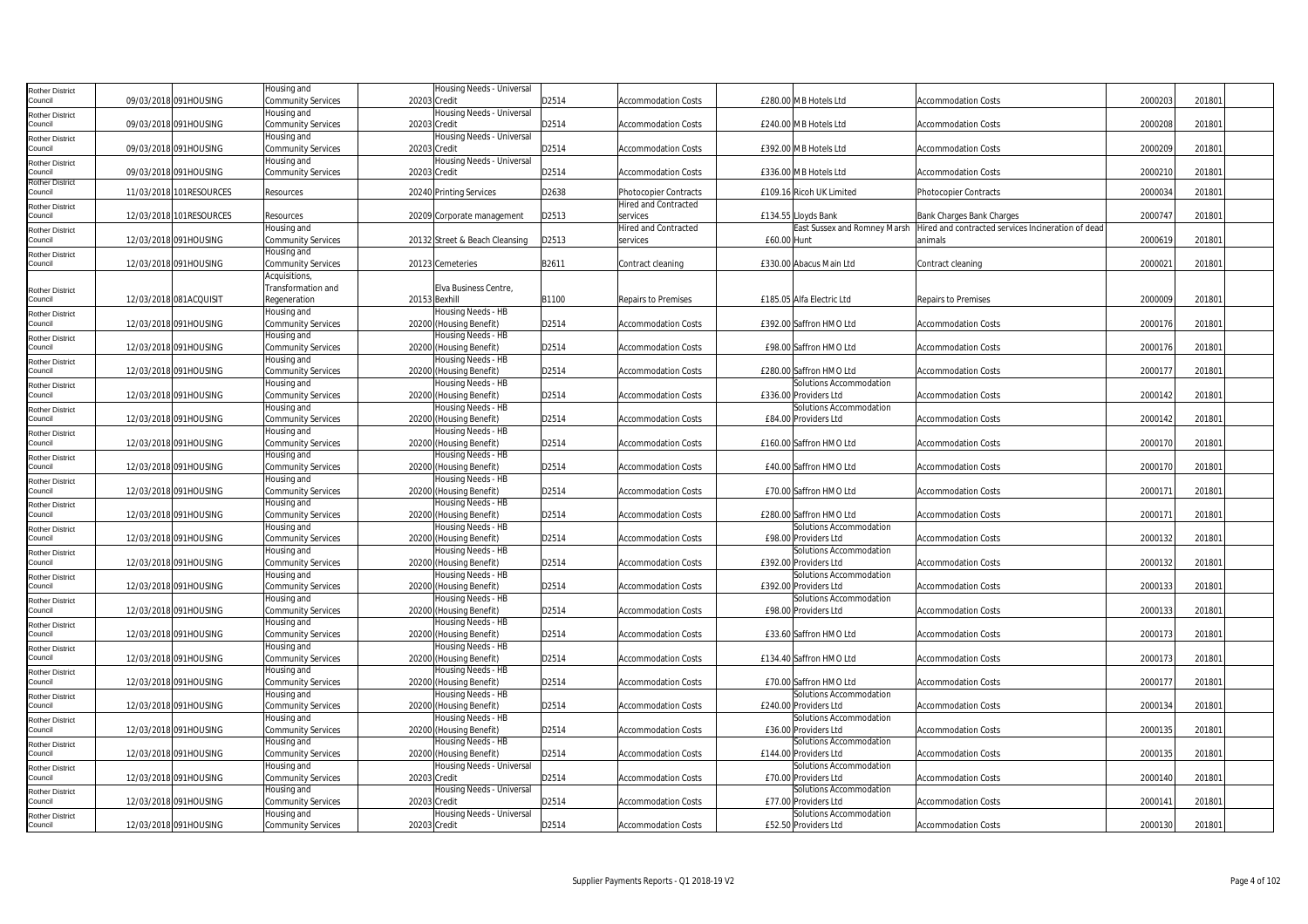| <b>Rother District</b>            |                          | Housing and               | Housing Needs - Universal                 |       |                            | Solutions Accommodation    |                                                   |         |        |  |
|-----------------------------------|--------------------------|---------------------------|-------------------------------------------|-------|----------------------------|----------------------------|---------------------------------------------------|---------|--------|--|
| Council                           | 12/03/2018 091HOUSING    | Community Services        | 20203 Credit                              | D2514 | <b>Accommodation Costs</b> | £308.00 Providers Ltd      | <b>Accommodation Costs</b>                        | 2000141 | 201801 |  |
| <b>Rother District</b>            |                          | Housing and               | Housing Needs - Universal                 |       |                            | Solutions Accommodation    |                                                   |         |        |  |
| Council                           | 12/03/2018 091HOUSING    | Community Services        | 20203 Credit                              | D2514 | <b>Accommodation Costs</b> | £210.00 Providers Ltd      | <b>Accommodation Costs</b>                        | 2000130 | 201801 |  |
| <b>Rother District</b>            |                          | Housing and               | Housing Needs - Universal                 |       |                            | Solutions Accommodation    |                                                   |         |        |  |
| Council                           | 12/03/2018 091HOUSING    | Community Services        | 20203 Credit                              | D2514 | <b>Accommodation Costs</b> | £336.00 Providers Ltd      | <b>Accommodation Costs</b>                        | 2000131 | 201801 |  |
| <b>Rother District</b>            |                          | Housing and               | Housing Needs - Universal                 |       |                            | Solutions Accommodation    |                                                   |         |        |  |
| Council                           | 12/03/2018 091HOUSING    | Community Services        | 20203 Credit                              | D2514 | <b>Accommodation Costs</b> | £84.00 Providers Ltd       | <b>Accommodation Costs</b>                        | 2000131 | 201801 |  |
| <b>Rother District</b>            |                          | Housing and               | Housing Needs - Universal                 |       |                            |                            |                                                   |         |        |  |
| Council                           | 12/03/2018 091HOUSING    | Community Services        | 20203 Credit                              | D2514 | Accommodation Costs        | £45.00 Saffron HMO Ltd     | Accommodation Costs                               | 2000178 | 201801 |  |
| <b>Rother District</b>            |                          | Housing and               | Housing Needs - Universal                 |       |                            |                            |                                                   |         |        |  |
| Council                           | 12/03/2018 091HOUSING    | Community Services        | 20203 Credit                              | D2514 | <b>Accommodation Costs</b> | £168.00 Saffron HMO Ltd    | <b>Accommodation Costs</b>                        | 2000179 | 201801 |  |
|                                   |                          | Housing and               | Housing Needs - Universal                 |       |                            |                            |                                                   |         |        |  |
| <b>Rother District</b><br>Council | 12/03/2018 091HOUSING    | Community Services        | 20203 Credit                              | D2514 | <b>Accommodation Costs</b> | £33.60 Saffron HMO Ltd     | <b>Accommodation Costs</b>                        | 2000180 | 201801 |  |
|                                   |                          | Housing and               | Housing Needs - Universal                 |       |                            |                            |                                                   |         |        |  |
| <b>Rother District</b><br>Council | 12/03/2018 091HOUSING    | Community Services        | 20203 Credit                              | D2514 | <b>Accommodation Costs</b> | £134.40 Saffron HMO Ltd    | <b>Accommodation Costs</b>                        | 2000180 | 201801 |  |
|                                   |                          | Housing and               | Housing Needs - Universal                 |       |                            |                            |                                                   |         |        |  |
| <b>Rother District</b>            |                          |                           | 20203 Credit                              |       | <b>Accommodation Costs</b> | £33.60 Saffron HMO Ltd     | <b>Accommodation Costs</b>                        | 2000169 | 201801 |  |
| Council                           | 12/03/2018 091HOUSING    | Community Services        |                                           | D2514 |                            |                            |                                                   |         |        |  |
| <b>Rother District</b>            | 12/03/2018 091HOUSING    | Housing and               | Housing Needs - Universal<br>20203 Credit | D2514 |                            | £134.40 Saffron HMO Ltd    |                                                   | 2000169 | 201801 |  |
| Council                           |                          | Community Services        |                                           |       | <b>Accommodation Costs</b> |                            | <b>Accommodation Costs</b>                        |         |        |  |
| <b>Rother District</b>            |                          | Housing and               | Housing Needs - Universal                 |       |                            |                            |                                                   |         |        |  |
| Council                           | 12/03/2018 091HOUSING    | <b>Community Services</b> | 20203 Credit                              | D2514 | <b>Accommodation Costs</b> | £24.00 Saffron HMO Ltd     | <b>Accommodation Costs</b>                        | 2000172 | 201801 |  |
| <b>Rother District</b>            |                          | Housing and               | Housing Needs - Universal                 |       |                            |                            |                                                   |         |        |  |
| Council                           | 12/03/2018 091HOUSING    | Community Services        | 20203 Credit                              | D2514 | <b>Accommodation Costs</b> | £115.20 Saffron HMO Ltd    | <b>Accommodation Costs</b>                        | 2000172 | 201801 |  |
| <b>Rother District</b>            |                          | Housing and               | Housing Needs - Universal                 |       |                            |                            |                                                   |         |        |  |
| Council                           | 12/03/2018 091HOUSING    | Community Services        | 20203 Credit                              | D2514 | <b>Accommodation Costs</b> | £28.80 Saffron HMO Ltd     | <b>Accommodation Costs</b>                        | 2000172 | 201801 |  |
| <b>Rother District</b>            |                          | Housing and               | Housing Needs - Universal                 |       |                            | Solutions Accommodation    |                                                   |         |        |  |
| Council                           | 12/03/2018 091HOUSING    | Community Services        | 20203 Credit                              | D2514 | <b>Accommodation Costs</b> | £336.00 Providers Ltd      | <b>Accommodation Costs</b>                        | 2000136 | 201801 |  |
| <b>Rother District</b>            |                          | Housing and               | Housing Needs - Universal                 |       |                            | Solutions Accommodation    |                                                   |         |        |  |
| Council                           | 12/03/2018 091HOUSING    | Community Services        | 20203 Credit                              | D2514 | <b>Accommodation Costs</b> | £84.00 Providers Ltd       | Accommodation Costs                               | 2000136 | 201801 |  |
| <b>Rother District</b>            |                          | Housing and               | Housing Needs - Universal                 |       |                            | Solutions Accommodation    |                                                   |         |        |  |
| Council                           | 12/03/2018 091HOUSING    | Community Services        | 20203 Credit                              | D2514 | <b>Accommodation Costs</b> | £84.00 Providers Ltd       | <b>Accommodation Costs</b>                        | 2000137 | 201801 |  |
| <b>Rother District</b>            |                          | Housing and               | Housing Needs - Universal                 |       |                            | Solutions Accommodation    |                                                   |         |        |  |
| Council                           | 12/03/2018 091HOUSING    | Community Services        | 20203 Credit                              | D2514 | <b>Accommodation Costs</b> | £336.00 Providers Ltd      | <b>Accommodation Costs</b>                        | 200013  | 201801 |  |
| <b>Rother District</b>            |                          | Housing and               | Housing Needs - Universal                 |       |                            | Solutions Accommodation    |                                                   |         |        |  |
| Council                           | 12/03/2018 091HOUSING    | Community Services        | 20203 Credit                              | D2514 | <b>Accommodation Costs</b> | £336.00 Providers Ltd      | <b>Accommodation Costs</b>                        | 2000138 | 201801 |  |
| <b>Rother District</b>            |                          | Housing and               | Housing Needs - Universal                 |       |                            | Solutions Accommodation    |                                                   |         |        |  |
| Council                           | 12/03/2018 091HOUSING    | Community Services        | 20203 Credit                              | D2514 | <b>Accommodation Costs</b> | £84.00 Providers Ltd       | <b>Accommodation Costs</b>                        | 2000138 | 201801 |  |
| <b>Rother District</b>            |                          | Housing and               | Housing Needs - Universal                 |       |                            | Solutions Accommodation    |                                                   |         |        |  |
| Council                           | 12/03/2018 091HOUSING    | Community Services        | 20203 Credit                              | D2514 | Accommodation Costs        | £56.00 Providers Ltd       | Accommodation Costs                               | 2000139 | 201801 |  |
| <b>Rother District</b>            |                          | Housing and               | Housing Needs - Universal                 |       |                            | Solutions Accommodation    |                                                   |         |        |  |
| Council                           | 12/03/2018 091HOUSING    | Community Services        | 20203 Credit                              | D2514 | Accommodation Costs        | £224.00 Providers Ltd      | <b>Accommodation Costs</b>                        | 2000139 | 201801 |  |
| <b>Rother District</b>            |                          | Housing and               | Housing Needs - Universal                 |       |                            | Solutions Accommodation    |                                                   |         |        |  |
| Council                           | 12/03/2018 091HOUSING    | <b>Community Services</b> | 20203 Credit                              | D2514 | <b>Accommodation Costs</b> | £280.00 Providers Ltd      | <b>Accommodation Costs</b>                        | 2000140 | 201801 |  |
| <b>Rother District</b>            |                          | Housing and               | Housing Needs - Universal                 |       |                            |                            |                                                   |         |        |  |
| Council                           | 12/03/2018 091HOUSING    | Community Services        | 20203 Credit                              | D2514 | <b>Accommodation Costs</b> | £280.00 Saffron HMO Ltd    | <b>Accommodation Costs</b>                        | 2000174 | 201801 |  |
| <b>Rother District</b>            |                          | Housing and               | Housing Needs - Universal                 |       |                            |                            |                                                   |         |        |  |
| Council                           | 12/03/2018 091HOUSING    | Community Services        | 20203 Credit                              | D2514 | <b>Accommodation Costs</b> | £70.00 Saffron HMO Ltd     | <b>Accommodation Costs</b>                        | 2000174 | 201801 |  |
| <b>Rother District</b>            |                          | Housing and               | Housing Needs - Universal                 |       |                            |                            |                                                   |         |        |  |
| Council                           | 12/03/2018 091HOUSING    | Community Services        | 20203 Credit                              | D2514 | <b>Accommodation Costs</b> | £77.00 Saffron HMO Ltd     | <b>Accommodation Costs</b>                        | 2000175 | 201801 |  |
| <b>Rother District</b>            |                          | Housing and               | Housing Needs - Universal                 |       |                            |                            |                                                   |         |        |  |
| Council                           | 12/03/2018 091HOUSING    | <b>Community Services</b> | 20203 Credit                              | D2514 | <b>Accommodation Costs</b> | £308.00 Saffron HMO Ltd    | <b>Accommodation Costs</b>                        | 2000175 | 201801 |  |
| <b>Rother District</b>            |                          | Executive Directors &     | Administrative Offices -                  |       |                            |                            |                                                   |         |        |  |
| Council                           | 12/03/2018 031RESOURCES  | Corporate Core            | 20176 Print Room                          | B2421 | Water                      | £8.00 South East Water Ltd | Water Charges                                     | 2001058 | 201802 |  |
| <b>Rother District</b>            |                          | Housing and               |                                           |       |                            |                            | Equipment & Materials Ticket Machine              |         |        |  |
| Council                           | 13/03/2018 091HOUSING    | Community Services        | 20137 Car Parks                           | D1201 | Equipment & Materials      | £30.80 Cale UK Ltd         | Maintenance/ Repairs                              | 2000054 | 201801 |  |
| <b>Rother District</b>            |                          | Housing and               |                                           |       |                            |                            | Equipment & Materials Ticket Machine              |         |        |  |
| Council                           | 13/03/2018 091HOUSING    | <b>Community Services</b> | 20137 Car Parks                           | D1201 | Equipment & Materials      | £144.10 Cale UK Ltd        | Maintenance/ Repairs                              | 2000055 | 201801 |  |
| <b>Rother District</b>            |                          | Executive Directors &     | Administrative Offices -                  |       |                            |                            | Repairs to Premises Purchase of Materials - Build |         |        |  |
| Council                           | 13/03/2018 031 RESOURCES | Corporate Core            | 20173 Town Hall                           | B1100 | Repairs to Premises        | £14.34 Jewson Limited      | Maint                                             | 2000380 | 201801 |  |
| <b>Rother District</b>            |                          | Housing and               |                                           |       |                            |                            |                                                   |         |        |  |
| Council                           | 13/03/2018 091HOUSING    | Community Services        | 20128 Public Conveniences                 | B1100 | <b>Repairs to Premises</b> | £388.16 Alfa Electric Ltd  | Repairs to Premises Repairs - Electrical Works    | 2000623 | 201801 |  |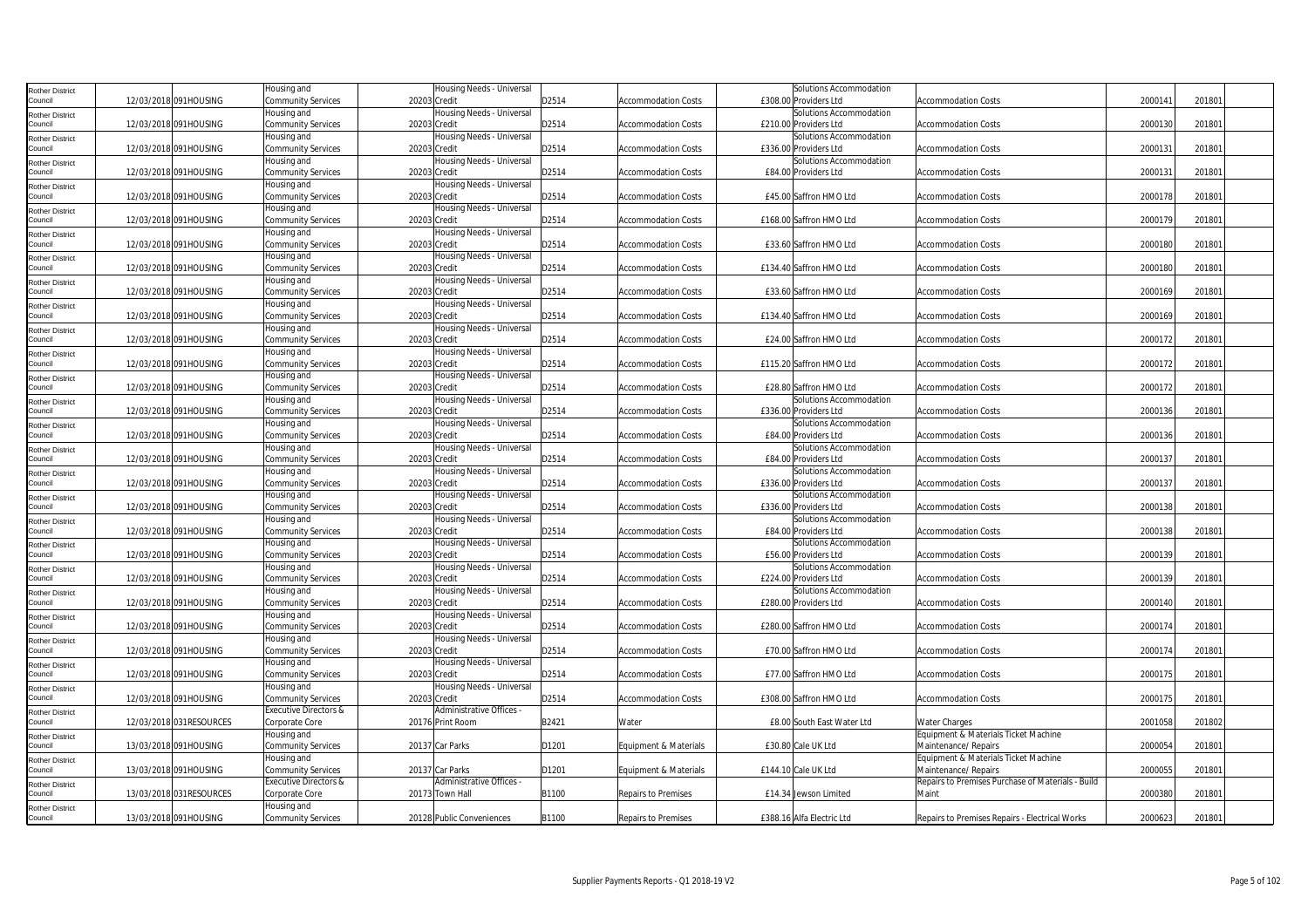| Rother District                   |                          | Housing and                              |               |                                |       |                      |                             |                      |         |        |  |
|-----------------------------------|--------------------------|------------------------------------------|---------------|--------------------------------|-------|----------------------|-----------------------------|----------------------|---------|--------|--|
| Council<br>Rother District        | 13/03/2018 091HOUSING    | Community Services                       |               | 20105 Allotments- Bexhill      | B2421 | Water                | £56.14 South East Water Ltd | <b>Water Charges</b> | 2000086 | 201801 |  |
| Council                           | 13/03/2018 101RESOURCES  | Resources                                |               | 20215 Revenue and Benefits     | D2622 | <b>Mobile Phones</b> | £13.95 O2 (UK) Ltd          | Mobile Phones        | 2000075 | 201801 |  |
| Rother District<br>Council        | 13/03/2018 101RESOURCES  | Resources                                | 20207 Benefit | Reliefs & Benefits-Housing     | D2622 | Mobile Phones        | £10.00 O2 (UK) Ltd          | Mobile Phones        | 200007  | 201801 |  |
| <b>Rother District</b>            |                          |                                          |               | Reliefs & Benefits-Housing     |       |                      |                             |                      |         |        |  |
| Council                           | 13/03/2018 101RESOURCES  | Resources                                | 20207 Benefit |                                | D2622 | Mobile Phones        | £10.00 O2 (UK) Ltd          | Mobile Phones        | 2000076 | 201801 |  |
| Rother District<br>Council        | 13/03/2018 101 RESOURCES | Resources                                | 20207 Benefit | Reliefs & Benefits-Housing     | D2622 | Mobile Phones        | £10.00 O2 (UK) Ltd          | Mobile Phones        | 2000076 | 201801 |  |
| Rother District                   |                          |                                          |               | Reliefs & Benefits-Housing     |       |                      |                             |                      |         |        |  |
| Council<br>Rother District        | 13/03/2018 101 RESOURCES | Resources                                | 20207 Benefit |                                | D2622 | Mobile Phones        | £10.00 O2 (UK) Ltd          | Mobile Phones        | 2000076 | 201801 |  |
| Council                           | 13/03/2018 101 RESOURCES | Resources                                |               | 20221 Financial Services       | D2622 | Mobile Phones        | £10.00 O2 (UK) Ltd          | Mobile Phones        | 2000069 | 201801 |  |
| Rother District<br>Council        | 13/03/2018 101RESOURCES  | Resources                                |               | 20242 Communications-Phones    | D2622 | <b>Mobile Phones</b> | £10.00 O2 (UK) Ltd          | Mobile Phones        | 2000076 | 201801 |  |
| <b>Rother District</b><br>Council | 13/03/2018 101RESOURCES  | Resources                                |               | 20216 Cost Of Collection       | D2622 | Mobile Phones        | £10.00 O2 (UK) Ltd          | Mobile Phones        | 2000076 | 201801 |  |
| Rother District<br>Council        | 13/03/2018 101RESOURCES  | Resources                                |               | 20216 Cost Of Collection       | D2622 | <b>Mobile Phones</b> | £10.00 O2 (UK) Ltd          | <b>Mobile Phones</b> | 2000076 | 201801 |  |
| Rother District                   |                          |                                          |               |                                |       |                      |                             |                      |         |        |  |
| Council<br>Rother District        | 13/03/2018 101 RESOURCES | Resources                                |               | 20216 Cost Of Collection       | D2622 | <b>Mobile Phones</b> | £10.00 O2 (UK) Ltd          | <b>Mobile Phones</b> | 2000076 | 201801 |  |
| Council<br>Rother District        | 13/03/2018 101 RESOURCES | Resources                                |               | 20239 Computer Services        | D2622 | Mobile Phones        | £10.00 O2 (UK) Ltd          | <b>Mobile Phones</b> | 2000074 | 201801 |  |
| Council                           | 13/03/2018 101 RESOURCES | Resources                                |               | 20239 Computer Services        | D2622 | Mobile Phones        | £10.00 O2 (UK) Ltd          | Mobile Phones        | 2000074 | 201801 |  |
| Rother District<br>Council        | 13/03/2018 101 RESOURCES | Resources                                |               | 20239 Computer Services        | D2622 | Mobile Phones        | £10.00 O2 (UK) Ltd          | Mobile Phones        | 2000074 | 201801 |  |
| Rother District<br>Council        | 13/03/2018 101RESOURCES  | Resources                                |               | 20239 Computer Services        | D2622 | Mobile Phones        | £10.00 O2 (UK) Ltd          | Mobile Phones        | 2000074 | 201801 |  |
| Rother District<br>Council        | 13/03/2018 101RESOURCES  | Resources                                |               | 20239 Computer Services        | D2622 | Mobile Phones        | £10.00 O2 (UK) Ltd          | Mobile Phones        | 2000074 | 201801 |  |
| Rother District<br>Council        |                          |                                          |               |                                |       |                      |                             |                      |         |        |  |
| Rother District                   | 13/03/2018 101RESOURCES  | Resources                                |               | 20239 Computer Services        | D2622 | Mobile Phones        | £10.00 O2 (UK) Ltd          | Mobile Phones        | 2000074 | 201801 |  |
| Council<br>Rother District        | 13/03/2018 101RESOURCES  | Resources                                |               | 20239 Computer Services        | D2622 | <b>Mobile Phones</b> | £10.00 O2 (UK) Ltd          | Mobile Phones        | 2000074 | 201801 |  |
| Council<br>Rother District        | 13/03/2018 101RESOURCES  | Resources                                |               | 20239 Computer Services        | D2622 | <b>Mobile Phones</b> | £53.46 O2 (UK) Ltd          | Mobile Phones        | 2000074 | 201801 |  |
| Council                           | 13/03/2018 101RESOURCES  | Resources                                |               | 20239 Computer Services        | D2622 | Mobile Phones        | £11.07 O2 (UK) Ltd          | Mobile Phones        | 2000074 | 201801 |  |
| Rother District<br>Council        | 13/03/2018 101 RESOURCES | Resources                                |               | 20239 Computer Services        | D2622 | Mobile Phones        | £10.00 O2 (UK) Ltd          | Mobile Phones        | 2000074 | 201801 |  |
| Rother District<br>Council        | 13/03/2018 101 RESOURCES | Resources                                |               | 20239 Computer Services        | D2622 | Mobile Phones        | £10.00 O2 (UK) Ltd          | Mobile Phones        | 2000074 | 201801 |  |
| Rother District<br>Council        | 13/03/2018 101 RESOURCES | Resources                                |               | 20239 Computer Services        | D2622 | Mobile Phones        | £10.00 O2 (UK) Ltd          | Mobile Phones        | 2000074 | 201801 |  |
| Rother District                   |                          | Housing and                              |               | Housing Administration         |       |                      |                             |                      |         |        |  |
| Council                           | 13/03/2018 091HOUSING    | Community Services<br>Housing and        | 20204 Account | Housing Administration         | D2622 | <b>Mobile Phones</b> | £10.00 O2 (UK) Ltd          | <b>Mobile Phones</b> | 2000075 | 201801 |  |
| Rother District<br>Council        | 13/03/2018 091HOUSING    | Community Services                       | 20204 Account |                                | D2622 | Mobile Phones        | £10.00 O2 (UK) Ltd          | Mobile Phones        | 200007  | 201801 |  |
| Rother District<br>Council        | 13/03/2018 091HOUSING    | Housing and<br><b>Community Services</b> |               | 20123 Cemeteries               | D2622 | Mobile Phones        | £10.00 O2 (UK) Ltd          | Mobile Phones        | 2000080 | 201801 |  |
| Rother District                   |                          | Housing and                              |               |                                |       |                      |                             |                      |         |        |  |
| Council                           | 13/03/2018 091HOUSING    | <b>Community Services</b>                |               | 20208 Care In The Community    | D2622 | Mobile Phones        | £10.00 O2 (UK) Ltd          | <b>Mobile Phones</b> | 2000075 | 201801 |  |
| Rother District<br>Council        | 13/03/2018 091HOUSING    | Housing and<br>Community Services        |               | 20208 Care In The Community    | D2622 | Mobile Phones        | £10.00 O2 (UK) Ltd          | Mobile Phones        | 2000075 | 201801 |  |
| Rother District                   |                          | Housing and                              |               |                                |       |                      |                             |                      |         |        |  |
| Council                           | 13/03/2018 091HOUSING    | Community Services<br>Housing and        |               | 20132 Street & Beach Cleansing | D2622 | Mobile Phones        | £10.00 O2 (UK) Ltd          | Mobile Phones        | 2000080 | 201801 |  |
| Rother District<br>Council        | 13/03/2018 091HOUSING    | Community Services                       |               | 20133 Refuse Collection        | D2622 | Mobile Phones        | £10.00 O2 (UK) Ltd          | <b>Mobile Phones</b> | 2000080 | 201801 |  |
| Rother District<br>Council        | 13/03/2018 091HOUSING    | Housing and<br>Community Services        |               | 20145 Maintenance Services     | D2622 | <b>Mobile Phones</b> | £10.00 O2 (UK) Ltd          | <b>Mobile Phones</b> | 2000080 | 201801 |  |
| Rother District                   |                          | Housing and                              |               |                                |       |                      |                             |                      |         |        |  |
| Council                           | 13/03/2018 091HOUSING    | Community Services                       |               | 20145 Maintenance Services     | D2622 | Mobile Phones        | £10.00 O2 (UK) Ltd          | Mobile Phones        | 2000080 | 201801 |  |
| Rother District<br>Council        | 13/03/2018 091HOUSING    | Housing and<br>Community Services        |               | 20145 Maintenance Services     | D2622 | Mobile Phones        | £10.00 O2 (UK) Ltd          | Mobile Phones        | 2000080 | 201801 |  |
| Rother District                   |                          | Housing and                              |               |                                |       |                      |                             |                      |         |        |  |
| Council                           | 13/03/2018 091HOUSING    | <b>Community Services</b>                |               | 20145 Maintenance Services     | D2622 | Mobile Phones        | £10.00 O2 (UK) Ltd          | <b>Mobile Phones</b> | 2000080 | 201801 |  |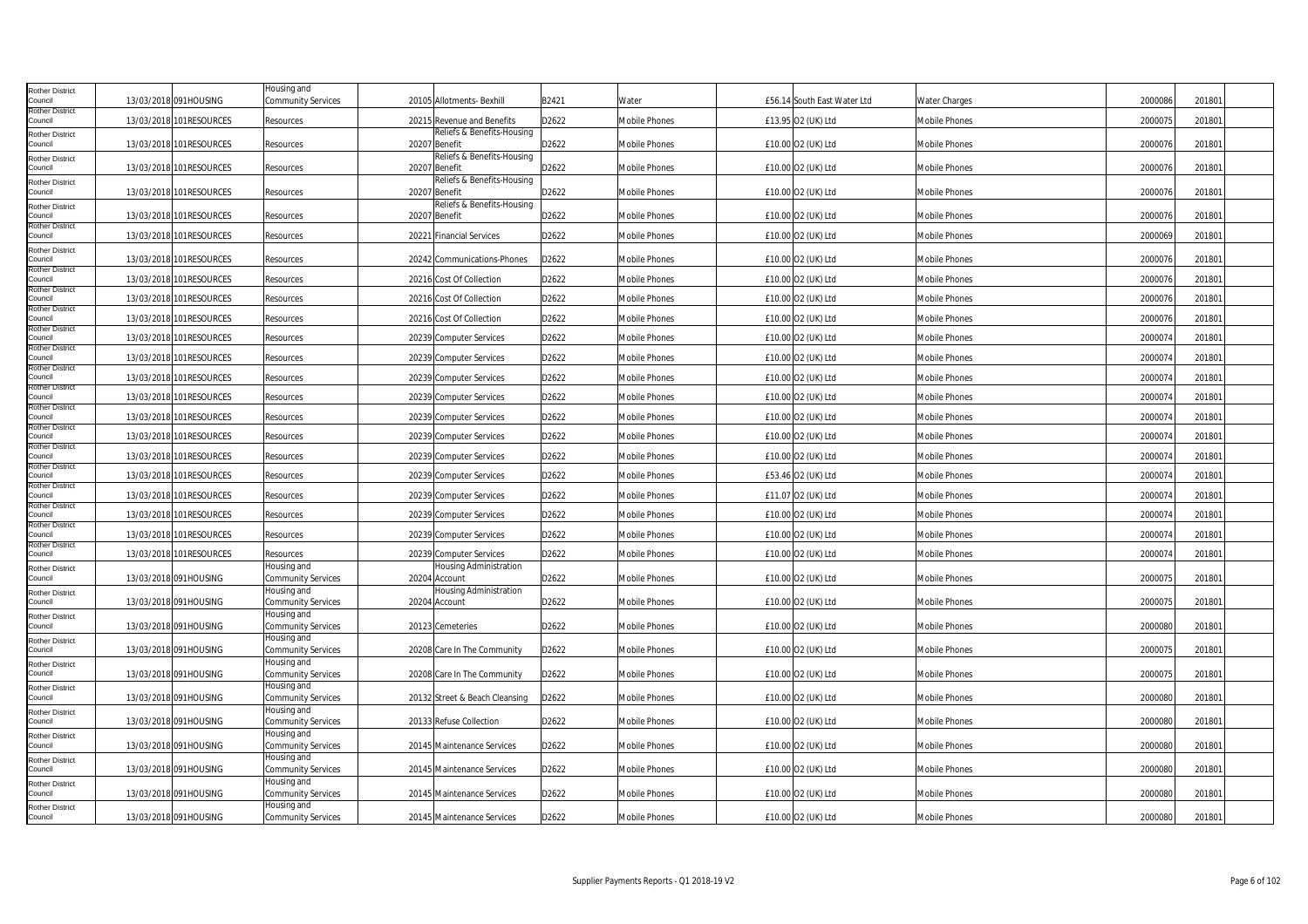| <b>Rother District</b>            |                       | Housing and                       |                                                  |       |                      |                          |                      |         |        |
|-----------------------------------|-----------------------|-----------------------------------|--------------------------------------------------|-------|----------------------|--------------------------|----------------------|---------|--------|
| Council                           | 13/03/2018 091HOUSING | Community Services                | 20145 Maintenance Services                       | D2622 | Mobile Phones        | £10.00 O2 (UK) Ltd       | Mobile Phones        | 2000080 | 201801 |
| <b>Rother District</b><br>Council | 13/03/2018 091HOUSING | Housing and<br>Community Services | 20145 Maintenance Services                       | D2622 | Mobile Phones        | £10.32 O2 (UK) Ltd       | Mobile Phones        | 2000080 | 201801 |
| <b>Rother District</b>            |                       | Housing and                       |                                                  |       |                      |                          |                      |         |        |
| Council                           | 13/03/2018 091HOUSING | <b>Community Services</b>         | 20145 Maintenance Services                       | D2622 | <b>Mobile Phones</b> | £10.00 O2 (UK) Ltd       | Mobile Phones        | 2000080 | 201801 |
| <b>Rother District</b><br>Council | 13/03/2018 091HOUSING | Housing and<br>Community Services | <b>Bexhill Community Help</b><br>20233 Point     | D2622 | Mobile Phones        | £10.00 O2 (UK) Ltd       | Mobile Phones        | 2000076 | 201801 |
| <b>Rother District</b>            |                       | Housing and                       |                                                  |       |                      |                          |                      |         |        |
| Council                           | 13/03/2018 091HOUSING | Community Services                | 20137 Car Parks                                  | D2622 | Mobile Phones        | £10.37 O2 (UK) Ltd       | Mobile Phones        | 2000080 | 201801 |
| <b>Rother District</b><br>Council | 13/03/2018 091HOUSING | Housing and<br>Community Services | 20137 Car Parks                                  | D2622 | <b>Mobile Phones</b> |                          | Mobile Phones        | 2000080 | 201801 |
| <b>Rother District</b>            |                       | Housing and                       |                                                  |       |                      | £10.00 O2 (UK) Ltd       |                      |         |        |
| Council                           | 13/03/2018 091HOUSING | Community Services                | 20137 Car Parks                                  | D2622 | Mobile Phones        | £10.00 O2 (UK) Ltd       | Mobile Phones        | 2000080 | 201801 |
| <b>Rother District</b><br>Council |                       | Housing and                       |                                                  |       |                      |                          |                      |         |        |
| <b>Rother District</b>            | 13/03/2018 091HOUSING | Community Services<br>Housing and | 20137 Car Parks                                  | D2622 | <b>Mobile Phones</b> | £10.00 O2 (UK) Ltd       | <b>Mobile Phones</b> | 2000080 | 201801 |
| Council                           | 13/03/2018 091HOUSING | <b>Community Services</b>         | 20137 Car Parks                                  | D2622 | <b>Mobile Phones</b> | £10.00 O2 (UK) Ltd       | Mobile Phones        | 2000080 | 201801 |
| <b>Rother District</b>            |                       | Housing and                       |                                                  |       |                      |                          |                      |         |        |
| Council<br><b>Rother District</b> | 13/03/2018 091HOUSING | Community Services<br>Housing and | 20137 Car Parks                                  | D2622 | Mobile Phones        | £10.00 O2 (UK) Ltd       | Mobile Phones        | 2000080 | 201801 |
| Council                           | 13/03/2018 091HOUSING | Community Services                | 20137 Car Parks                                  | D2622 | <b>Mobile Phones</b> | £10.00 O2 (UK) Ltd       | Mobile Phones        | 2000080 | 201801 |
| <b>Rother District</b>            |                       | Housing and                       |                                                  |       |                      |                          |                      |         |        |
| Council<br><b>Rother District</b> | 13/03/2018 091HOUSING | Community Services<br>Housing and | 20137 Car Parks                                  | D2622 | <b>Mobile Phones</b> | £10.00 O2 (UK) Ltd       | <b>Mobile Phones</b> | 200008  | 201801 |
| Council                           | 13/03/2018 091HOUSING | Community Services                | 20137 Car Parks                                  | D2622 | Mobile Phones        | £10.00 O2 (UK) Ltd       | Mobile Phones        | 2000080 | 201801 |
| <b>Rother District</b>            |                       | Housing and                       |                                                  |       |                      |                          |                      |         |        |
| Council                           | 13/03/2018 091HOUSING | Community Services<br>Housing and | 20137 Car Parks                                  | D2622 | <b>Mobile Phones</b> | £10.00 O2 (UK) Ltd       | Mobile Phones        | 2000080 | 201801 |
| Rother District<br>Council        | 13/03/2018 091HOUSING | Community Services                | 20137 Car Parks                                  | D2622 | Mobile Phones        | £10.00 O2 (UK) Ltd       | Mobile Phones        | 2000080 | 201801 |
| <b>Rother District</b>            |                       | Housing and                       |                                                  |       |                      |                          |                      |         |        |
| Council                           | 13/03/2018 091HOUSING | Community Services<br>Housing and | 20137 Car Parks<br>Amenities Administration      | D2622 | Mobile Phones        | £10.00 O2 (UK) Ltd       | Mobile Phones        | 2000080 | 201801 |
| <b>Rother District</b><br>Council | 13/03/2018 091HOUSING | Community Services                | 20117 Account                                    | D2622 | Mobile Phones        | £10.00 O2 (UK) Ltd       | Mobile Phones        | 2000080 | 201801 |
| <b>Rother District</b>            |                       | Housing and                       | Amenities Administration                         |       |                      |                          |                      |         |        |
| Council                           | 13/03/2018 091HOUSING | Community Services<br>Housing and | 20117 Account<br>Amenities Administration        | D2622 | Mobile Phones        | £10.00 O2 (UK) Ltd       | Mobile Phones        | 2000080 | 201801 |
| <b>Rother District</b><br>Council | 13/03/2018 091HOUSING | Community Services                | 20117 Account                                    | D2622 | <b>Mobile Phones</b> | £10.00 O2 (UK) Ltd       | <b>Mobile Phones</b> | 200007  | 201801 |
| <b>Rother District</b>            |                       | Housing and                       |                                                  |       |                      |                          |                      |         |        |
| Council                           | 13/03/2018 091HOUSING | Community Services<br>Housing and | 20134 Recycling                                  | D2622 | Mobile Phones        | £10.00 O2 (UK) Ltd       | Mobile Phones        | 2000080 | 201801 |
| <b>Rother District</b><br>Council | 13/03/2018 091HOUSING | Community Services                | 20128 Public Conveniences                        | B1100 | Repairs to Premises  | £55.00 Alfa Electric Ltd | Repairs to Premises  | 2000006 | 201801 |
| <b>Rother District</b>            |                       | Housing and                       | Bexhill Promenade &                              |       |                      |                          |                      |         |        |
| Council                           | 13/03/2018 091HOUSING | Community Services<br>Housing and | 20108 Foreshore<br>Bexhill Promenade &           | D2622 | <b>Mobile Phones</b> | £10.00 O2 (UK) Ltd       | <b>Mobile Phones</b> | 2000080 | 201801 |
| <b>Rother District</b><br>Council | 13/03/2018 091HOUSING | Community Services                | 20108 Foreshore                                  | D2622 | <b>Mobile Phones</b> | £10.00 O2 (UK) Ltd       | Mobile Phones        | 2000080 | 201801 |
| <b>Rother District</b>            |                       | Housing and                       | Bexhill Promenade &                              |       |                      |                          |                      |         |        |
| Council                           | 13/03/2018 091HOUSING | Community Services                | 20108 Foreshore                                  | D2622 | Mobile Phones        | £10.00 O2 (UK) Ltd       | Mobile Phones        | 2000080 | 201801 |
| <b>Rother District</b><br>Council | 13/03/2018 091HOUSING | Housing and<br>Community Services | 20109 Sports Development                         | D2622 | Mobile Phones        | £10.00 O2 (UK) Ltd       | Mobile Phones        | 2000080 | 201801 |
| <b>Rother District</b>            |                       | Housing and                       |                                                  |       |                      |                          |                      |         |        |
| Council                           | 13/03/2018 091HOUSING | Community Services<br>Housing and | 20109 Sports Development<br>Bexhill Parks & Open | D2622 | Mobile Phones        | £10.00 O2 (UK) Ltd       | <b>Mobile Phones</b> | 200007  | 201801 |
| <b>Rother District</b><br>Council | 13/03/2018 091HOUSING | Community Services                | 20114 Spaces                                     | D2622 | Mobile Phones        | £10.00 O2 (UK) Ltd       | Mobile Phones        | 2000080 | 201801 |
| <b>Rother District</b>            |                       | Housing and                       | Bexhill Parks & Open                             |       |                      |                          |                      |         |        |
| Council                           | 13/03/2018 091HOUSING | Community Services                | 20114 Spaces                                     | D2622 | Mobile Phones        | £10.00 O2 (UK) Ltd       | Mobile Phones        | 2000080 | 201801 |
| <b>Rother District</b><br>Council | 13/03/2018 091HOUSING | Housing and<br>Community Services | Bexhill Parks & Open<br>20114 Spaces             | D2622 | Mobile Phones        | £10.12 O2 (UK) Ltd       | Mobile Phones        | 2000080 | 201801 |
| <b>Rother District</b>            |                       | Housing and                       | Bexhill Parks & Open                             |       |                      |                          |                      |         |        |
| Council                           | 13/03/2018 091HOUSING | Community Services                | 20114 Spaces                                     | D2622 | Mobile Phones        | £12.66 O2 (UK) Ltd       | Mobile Phones        | 2000080 | 201801 |
| <b>Rother District</b><br>Council | 13/03/2018 091HOUSING | Housing and<br>Community Services | Bexhill Parks & Open<br>20114 Spaces             | D2622 | <b>Mobile Phones</b> | £10.00 O2 (UK) Ltd       | Mobile Phones        | 2000080 | 201801 |
|                                   |                       |                                   |                                                  |       |                      |                          |                      |         |        |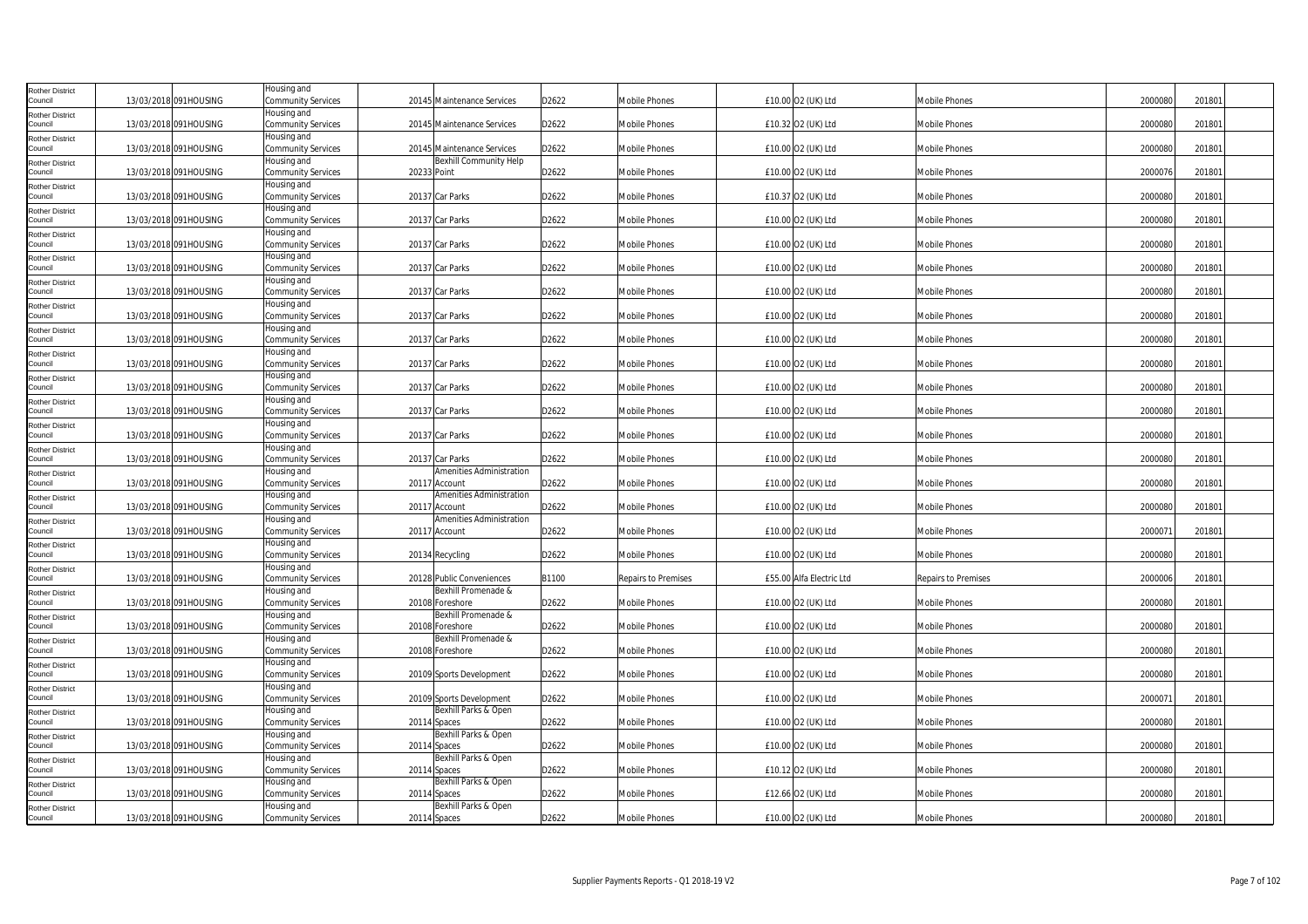| Rother District                   |                          | Housing and                                        |            |                                                                     |       |                      |                    |                      |         |        |  |
|-----------------------------------|--------------------------|----------------------------------------------------|------------|---------------------------------------------------------------------|-------|----------------------|--------------------|----------------------|---------|--------|--|
| Council                           | 13/03/2018 091HOUSING    | <b>Community Services</b>                          |            | 20102 Rother Museum Services                                        | D2622 | <b>Mobile Phones</b> | £11.57 O2 (UK) Ltd | <b>Mobile Phones</b> | 2000080 | 201801 |  |
| Rother District<br>Council        | 13/03/2018 091HOUSING    | Housing and<br><b>Community Services</b>           |            | 20107 Camber Beach & Foreshore D2622                                |       | <b>Mobile Phones</b> | £10.00 O2 (UK) Ltd | Mobile Phones        | 200008  | 201801 |  |
| Rother District                   |                          | Housing and                                        |            |                                                                     |       |                      |                    |                      |         |        |  |
| Council                           | 13/03/2018 091HOUSING    | Community Services                                 |            | 20107 Camber Beach & Foreshore D2622                                |       | Mobile Phones        | £10.00 O2 (UK) Ltd | Mobile Phones        | 2000080 | 201801 |  |
|                                   |                          | Acquisitions,                                      |            |                                                                     |       |                      |                    |                      |         |        |  |
| <b>Rother District</b><br>Council | 13/03/2018 081ACQUISIT   | Transformation and<br>Regeneration                 |            | 20136 Regeneration                                                  | D2622 | Mobile Phones        | £10.00 O2 (UK) Ltd | Mobile Phones        | 2000089 | 201801 |  |
|                                   |                          | Acquisitions,                                      |            |                                                                     |       |                      |                    |                      |         |        |  |
| Rother District                   |                          | Transformation and                                 |            |                                                                     |       |                      |                    |                      |         |        |  |
| Council                           | 13/03/2018 081ACQUISIT   | Regeneration                                       |            | 20136 Regeneration                                                  | D2622 | Mobile Phones        | £10.00 O2 (UK) Ltd | Mobile Phones        | 2000089 | 201801 |  |
|                                   |                          | Acquisitions,                                      |            |                                                                     |       |                      |                    |                      |         |        |  |
| Rother District                   | 13/03/2018 081ACQUISIT   | Transformation and                                 |            |                                                                     | D2622 |                      |                    |                      | 2000089 |        |  |
| Council                           |                          | Regeneration<br>Acquisitions,                      |            | 20136 Regeneration                                                  |       | Mobile Phones        | £10.00 O2 (UK) Ltd | Mobile Phones        |         | 201801 |  |
| <b>Rother District</b>            |                          | Transformation and                                 |            |                                                                     |       |                      |                    |                      |         |        |  |
| Council                           | 13/03/2018 081ACQUISIT   | Regeneration                                       |            | 20144 Property Management                                           | D2622 | <b>Mobile Phones</b> | £10.00 O2 (UK) Ltd | <b>Mobile Phones</b> | 2000070 | 201801 |  |
|                                   |                          | Acquisitions,                                      |            |                                                                     |       |                      |                    |                      |         |        |  |
| <b>Rother District</b>            |                          | Transformation and                                 |            |                                                                     |       |                      |                    |                      |         |        |  |
| Council                           | 13/03/2018 081ACQUISIT   | Regeneration<br>Acquisitions,                      |            | 20101 Cultural Development                                          | D2622 | <b>Mobile Phones</b> | £10.00 O2 (UK) Ltd | <b>Mobile Phones</b> | 2000080 | 201801 |  |
| Rother District                   |                          | Transformation and                                 |            |                                                                     |       |                      |                    |                      |         |        |  |
| Council                           | 13/03/2018 081ACQUISIT   | Regeneration                                       |            | 20118 Tourism                                                       | D2622 | Mobile Phones        | £10.00 O2 (UK) Ltd | Mobile Phones        | 2000089 | 201801 |  |
|                                   |                          | Acquisitions,                                      |            |                                                                     |       |                      |                    |                      |         |        |  |
| Rother District                   |                          | Transformation and                                 |            |                                                                     |       |                      |                    |                      |         |        |  |
| Council                           | 13/03/2018 081ACQUISIT   | Regeneration                                       |            | 20118 Tourism<br>Complaints, Compliance, Enf                        | D2622 | Mobile Phones        | £10.00 O2 (UK) Ltd | Mobile Phones        | 2000080 | 201801 |  |
| Rother District<br>Council        | 13/03/2018 071STRAT      | <b>Strategy and Planning</b>                       | 20248 orce |                                                                     | D2622 | Mobile Phones        | £11.92 O2 (UK) Ltd | Mobile Phones        | 2000072 | 201801 |  |
| Rother District                   |                          |                                                    |            | Complaints, Compliance, Enf                                         |       |                      |                    |                      |         |        |  |
| Council                           | 13/03/2018 071STRAT      | <b>Strategy and Planning</b>                       | 20248 orce |                                                                     | D2622 | Mobile Phones        | £10.00 O2 (UK) Ltd | Mobile Phones        | 200007  | 201801 |  |
| Rother District                   |                          |                                                    |            | Complaints, Compliance, Enf                                         |       |                      |                    |                      |         |        |  |
| Council                           | 13/03/2018 071STRAT      | <b>Strategy and Planning</b>                       | 20248 orce | Complaints, Compliance, Enf                                         | D2622 | Mobile Phones        | £10.00 O2 (UK) Ltd | Mobile Phones        | 2000072 | 201801 |  |
| Rother District<br>Council        | 13/03/2018 071STRAT      | <b>Strategy and Planning</b>                       | 20248 orce |                                                                     | D2622 | Mobile Phones        | £10.00 O2 (UK) Ltd | Mobile Phones        | 200007  | 20180  |  |
| <b>Rother District</b>            |                          | Executive Directors &                              |            | Joint Waste Contract Client                                         |       |                      |                    |                      |         |        |  |
| Council                           | 13/03/2018 031RESOURCES  | Corporate Core                                     | 32132 Unit |                                                                     | D2622 | <b>Mobile Phones</b> | £10.00 O2 (UK) Ltd | <b>Mobile Phones</b> | 2000073 | 201801 |  |
| Rother District                   |                          | Executive Directors &                              |            | Joint Waste Contract Client                                         |       |                      |                    |                      |         |        |  |
| Council                           | 13/03/2018 031RESOURCES  | Corporate Core<br><b>Executive Directors &amp;</b> | 32132 Unit | Joint Waste Contract Client                                         | D2622 | Mobile Phones        | £10.00 O2 (UK) Ltd | <b>Mobile Phones</b> | 2000073 | 201801 |  |
| Rother District<br>Council        | 13/03/2018 031RESOURCES  | Corporate Core                                     | 32132 Unit |                                                                     | D2622 | Mobile Phones        | £10.00 O2 (UK) Ltd | Mobile Phones        | 2000073 | 201801 |  |
| Rother District                   |                          | ICT and Customer                                   |            | Service Manager ICT &                                               |       |                      |                    |                      |         |        |  |
| Council                           | 13/03/2018 061ICT        | Services                                           |            | 20238 Customer Services                                             | D2622 | Mobile Phones        | £10.00 O2 (UK) Ltd | Mobile Phones        | 2000074 | 201801 |  |
| Rother District                   |                          |                                                    |            |                                                                     |       |                      |                    |                      |         |        |  |
| Council                           | 13/03/2018 071STRAT      | <b>Strategy and Planning</b>                       |            | 20244 General Planning Expenses D2622                               |       | Mobile Phones        | £10.00 O2 (UK) Ltd | Mobile Phones        | 2000072 | 201801 |  |
| Rother District<br>Council        | 13/03/2018 071STRAT      | <b>Strategy and Planning</b>                       |            | 20244 General Planning Expenses D2622                               |       | Mobile Phones        | £10.00 O2 (UK) Ltd | Mobile Phones        | 2000072 | 201801 |  |
| Rother District                   |                          | <b>Executive Directors &amp;</b>                   |            |                                                                     |       |                      |                    |                      |         |        |  |
| Council                           | 13/03/2018 031 RESOURCES | Corporate Core                                     |            | 20179 Communications                                                | D2622 | Mobile Phones        | £10.00 O2 (UK) Ltd | Mobile Phones        | 2000087 | 201801 |  |
|                                   |                          |                                                    |            |                                                                     |       |                      |                    |                      |         |        |  |
| <b>Rother District</b>            | 13/03/2018 041 ENVIRON   | <b>Environmental Services</b>                      |            | <b>EH Environmental Services</b><br>$32144$ Admin R + W Partnership | D2622 | Mobile Phones        | £10.00 O2 (UK) Ltd | Mobile Phones        | 2000085 | 201801 |  |
| Council                           |                          |                                                    |            |                                                                     |       |                      |                    |                      |         |        |  |
| Rother District                   |                          |                                                    |            | <b>EH Environmental Services</b>                                    |       |                      |                    |                      |         |        |  |
| Council                           | 13/03/2018 041 ENVIRON   | <b>Environmental Services</b>                      |            | 32144 Admin $R + W$ Partnership                                     | D2622 | Mobile Phones        | £10.00 O2 (UK) Ltd | Mobile Phones        | 2000085 | 201801 |  |
|                                   |                          |                                                    |            |                                                                     |       |                      |                    |                      |         |        |  |
| Rother District<br>Council        | 13/03/2018 041 ENVIRON   | <b>Environmental Services</b>                      |            | <b>EH Environmental Services</b><br>32144 Admin $R + W$ Partnership | D2622 | <b>Mobile Phones</b> | £10.00 O2 (UK) Ltd | <b>Mobile Phones</b> | 200008  | 201801 |  |
|                                   |                          |                                                    |            |                                                                     |       |                      |                    |                      |         |        |  |
| <b>Rother District</b>            |                          |                                                    |            | <b>EH Environmental Services</b>                                    |       |                      |                    |                      |         |        |  |
| Council                           | 13/03/2018 041 ENVIRON   | <b>Environmental Services</b>                      |            | 32144 Admin R + W Partnership                                       | D2622 | Mobile Phones        | £22.42 O2 (UK) Ltd | Mobile Phones        | 2000085 | 201801 |  |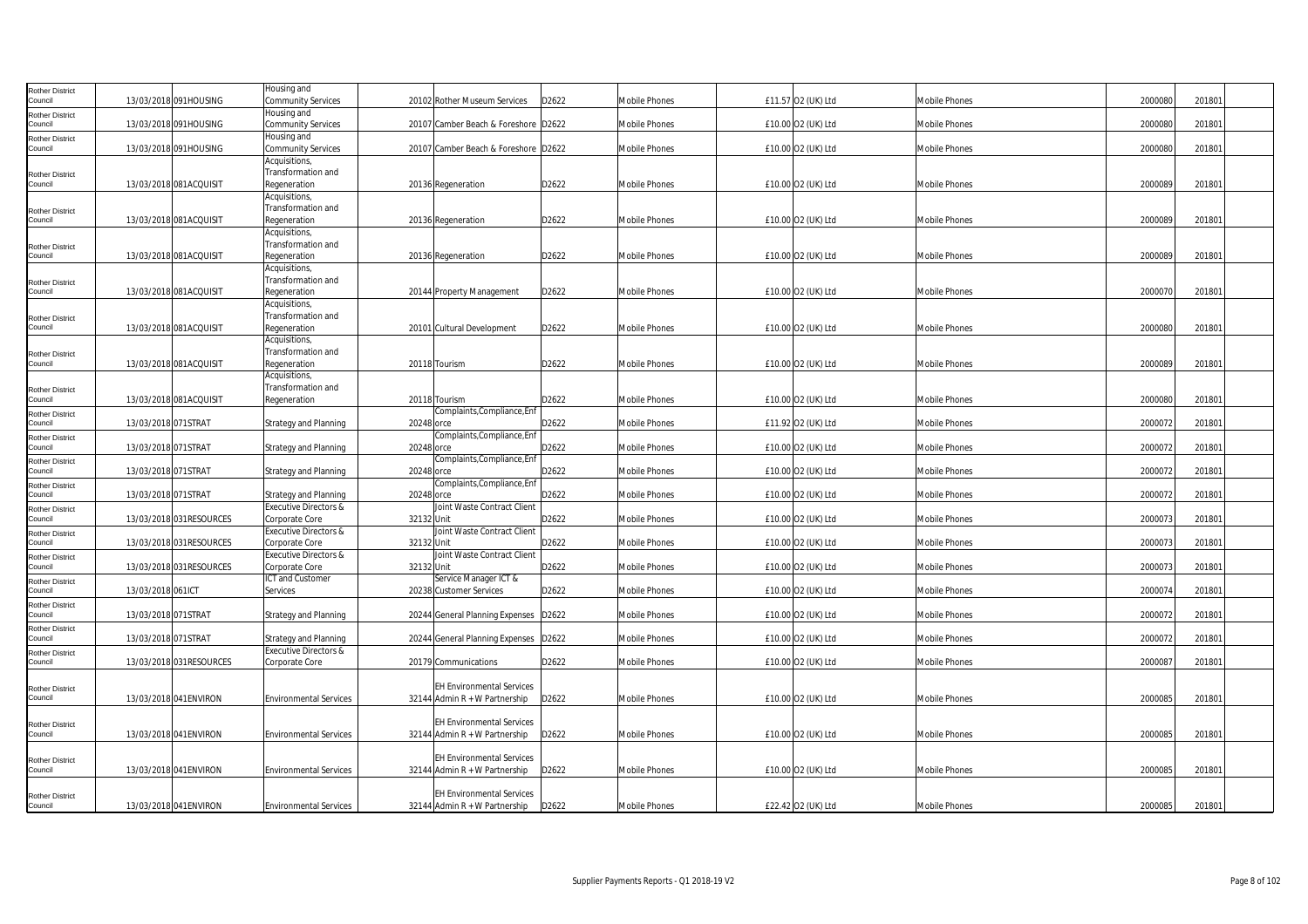| <b>Rother District</b><br>Council | 13/03/2018 041 ENVIRON | <b>Environmental Services</b> | <b>EH Environmental Services</b><br>32144 Admin R + W Partnership<br>D2622   | <b>Mobile Phones</b> | £10.00 O2 (UK) Ltd | <b>Mobile Phones</b> | 2000085<br>201801 |
|-----------------------------------|------------------------|-------------------------------|------------------------------------------------------------------------------|----------------------|--------------------|----------------------|-------------------|
| Rother District<br>Council        | 13/03/2018 041 ENVIRON | <b>Environmental Services</b> | <b>EH Environmental Services</b><br>32144 Admin $R + W$ Partnership<br>D2622 | Mobile Phones        | £10.00 O2 (UK) Ltd | <b>Mobile Phones</b> | 2000085<br>201801 |
| Rother District<br>Council        | 13/03/2018 041 ENVIRON | <b>Environmental Services</b> | <b>EH Environmental Services</b><br>$32144$ Admin R + W Partnership<br>D2622 | Mobile Phones        | £10.00 O2 (UK) Ltd | <b>Mobile Phones</b> | 2000085<br>201801 |
|                                   |                        |                               |                                                                              |                      |                    |                      |                   |
| Rother District<br>Council        | 13/03/2018 041ENVIRON  | <b>Environmental Services</b> | <b>EH Environmental Services</b><br>32144 Admin R + W Partnership<br>D2622   | Mobile Phones        | £10.00 O2 (UK) Ltd | Mobile Phones        | 2000085<br>201801 |
| <b>Rother District</b><br>Council | 13/03/2018 041 ENVIRON | <b>Environmental Services</b> | <b>EH Environmental Services</b><br>32144 Admin $R + W$ Partnership<br>D2622 | Mobile Phones        | £10.00 O2 (UK) Ltd | <b>Mobile Phones</b> | 2000085<br>201801 |
| <b>Rother District</b><br>Council | 13/03/2018 041 ENVIRON | <b>Environmental Services</b> | <b>EH Environmental Services</b><br>32144 Admin R + W Partnership<br>D2622   | Mobile Phones        | £10.00 O2 (UK) Ltd | <b>Mobile Phones</b> | 2000085<br>201801 |
| <b>Rother District</b><br>Council | 13/03/2018 041 ENVIRON | <b>Environmental Services</b> | <b>EH Environmental Services</b><br>32144 Admin $R + W$ Partnership<br>D2622 | Mobile Phones        | £10.00 O2 (UK) Ltd | Mobile Phones        | 2000085<br>201801 |
| <b>Rother District</b><br>Council | 13/03/2018 041 ENVIRON | <b>Environmental Services</b> | <b>EH Environmental Services</b><br>32144 Admin R + W Partnership<br>D2622   | <b>Mobile Phones</b> | £10.00 O2 (UK) Ltd | <b>Mobile Phones</b> | 2000085<br>201801 |
| <b>Rother District</b><br>Council | 13/03/2018 041 ENVIRON | <b>Environmental Services</b> | <b>EH Environmental Services</b><br>32144 Admin R + W Partnership<br>D2622   | Mobile Phones        | £10.00 O2 (UK) Ltd | <b>Mobile Phones</b> | 2000085<br>201801 |
| <b>Rother District</b><br>Council | 13/03/2018 041 ENVIRON | <b>Environmental Services</b> | <b>EH Environmental Services</b><br>32144 Admin R + W Partnership<br>D2622   | Mobile Phones        | £10.00 O2 (UK) Ltd | <b>Mobile Phones</b> | 2000085<br>201801 |
| Rother District<br>Council        | 13/03/2018 041 ENVIRON | <b>Environmental Services</b> | <b>EH Environmental Services</b><br>32144 Admin R + W Partnership<br>D2622   | Mobile Phones        | £10.00 O2 (UK) Ltd | Mobile Phones        | 2000085<br>201801 |
| <b>Rother District</b><br>Council | 13/03/2018 041 ENVIRON | <b>Environmental Services</b> | <b>EH Environmental Services</b><br>$32144$ Admin R + W Partnership<br>D2622 | Mobile Phones        | £10.00 O2 (UK) Ltd | <b>Mobile Phones</b> | 2000085<br>201801 |
| <b>Rother District</b><br>Council | 13/03/2018 041 ENVIRON | <b>Environmental Services</b> | <b>EH Environmental Services</b><br>$32144$ Admin R + W Partnership<br>D2622 | Mobile Phones        | £10.00 O2 (UK) Ltd | <b>Mobile Phones</b> | 2000085<br>201801 |
| <b>Rother District</b><br>Council | 13/03/2018 041 ENVIRON | <b>Environmental Services</b> | <b>EH Environmental Services</b><br>$32144$ Admin R + W Partnership<br>D2622 | Mobile Phones        | £10.00 O2 (UK) Ltd | <b>Mobile Phones</b> | 2000085<br>201801 |
| <b>Rother District</b><br>Council | 13/03/2018 041ENVIRON  | <b>Environmental Services</b> | <b>EH Environmental Services</b><br>D2622<br>32144 Admin $R + W$ Partnership | Mobile Phones        | £10.00 O2 (UK) Ltd | <b>Mobile Phones</b> | 2000085<br>201801 |
| <b>Rother District</b><br>Council | 13/03/2018 041 ENVIRON | <b>Environmental Services</b> | <b>EH Environmental Services</b><br>32144 Admin $R + W$ Partnership<br>D2622 | Mobile Phones        | £10.00 O2 (UK) Ltd | Mobile Phones        | 2000085<br>201801 |
| <b>Rother District</b><br>Council | 13/03/2018 041 ENVIRON | <b>Environmental Services</b> | <b>EH Environmental Services</b><br>$32144$ Admin R + W Partnership<br>D2622 | Mobile Phones        | £10.00 O2 (UK) Ltd | <b>Mobile Phones</b> | 2000085<br>201801 |
| Rother District<br>Council        | 13/03/2018 041 ENVIRON | <b>Environmental Services</b> | <b>EH Environmental Services</b><br>32144 Admin R + W Partnership<br>D2622   | Mobile Phones        | £10.00 O2 (UK) Ltd | <b>Mobile Phones</b> | 2000085<br>201801 |
| Rother District<br>Council        | 13/03/2018 041 ENVIRON | <b>Environmental Services</b> | <b>EH Environmental Services</b><br>32144 Admin R + W Partnership<br>D2622   | <b>Mobile Phones</b> | £10.00 O2 (UK) Ltd | <b>Mobile Phones</b> | 2000085<br>201801 |
| <b>Rother District</b><br>Council | 13/03/2018 041 ENVIRON | <b>Environmental Services</b> | <b>EH Environmental Services</b><br>32144 Admin R + W Partnership<br>D2622   | Mobile Phones        | £10.00 O2 (UK) Ltd | <b>Mobile Phones</b> | 2000085<br>201801 |
| <b>Rother District</b><br>Council | 13/03/2018 041 ENVIRON | <b>Environmental Services</b> | <b>EH Environmental Services</b><br>32144 Admin $R + W$ Partnership D2622    | <b>Mobile Phones</b> | £10.00 O2 (UK) Ltd | <b>Mobile Phones</b> | 2000085<br>201801 |
|                                   |                        |                               |                                                                              |                      |                    |                      |                   |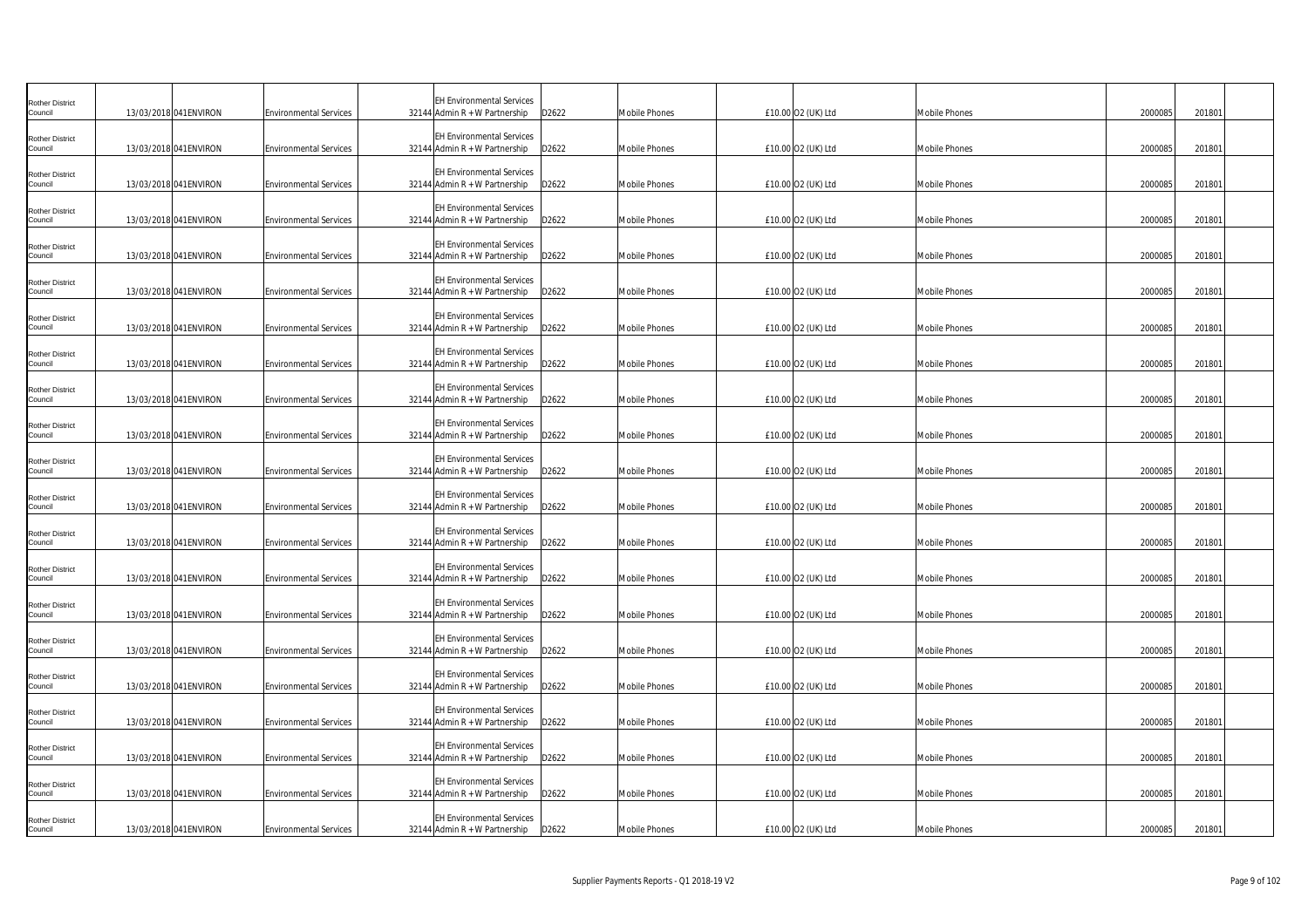| Rother District<br>Council        | 13/03/2018 041 ENVIRON   | <b>Environmental Services</b>                          | EH Environmental Services<br>32144 Admin R + W Partnership          | D2622 | Mobile Phones                    |                   | £10.00 O2 (UK) Ltd                                          | <b>Mobile Phones</b>                                                 | 2000085 | 201801 |  |
|-----------------------------------|--------------------------|--------------------------------------------------------|---------------------------------------------------------------------|-------|----------------------------------|-------------------|-------------------------------------------------------------|----------------------------------------------------------------------|---------|--------|--|
| Rother District<br>Council        | 13/03/2018 041 ENVIRON   | <b>Environmental Services</b>                          | <b>EH Environmental Services</b><br>32144 Admin $R + W$ Partnership | D2622 | Mobile Phones                    |                   | £10.00 O2 (UK) Ltd                                          | <b>Mobile Phones</b>                                                 | 2000085 | 20180  |  |
| Rother District<br>Council        | 13/03/2018 041 ENVIRON   | <b>Environmental Services</b>                          | <b>EH Environmental Services</b><br>32144 Admin $R + W$ Partnership | D2622 | Mobile Phones                    |                   | £10.00 O2 (UK) Ltd                                          | <b>Mobile Phones</b>                                                 | 2000085 | 201801 |  |
| Rother District<br>Council        | 13/03/2018 041 ENVIRON   | <b>Environmental Services</b>                          | <b>EH Environmental Services</b><br>32144 Admin R + W Partnership   | D2622 | Mobile Phones                    |                   | £10.00 O2 (UK) Ltd                                          | <b>Mobile Phones</b>                                                 | 2000085 | 201801 |  |
| <b>Rother District</b><br>Council | 13/03/2018 041 ENVIRON   | <b>Environmental Services</b>                          | Crime and Disorder<br>20130 Initiatives                             | D2622 | Mobile Phones                    |                   | £10.00 O2 (UK) Ltd                                          | <b>Mobile Phones</b>                                                 | 200008  | 201801 |  |
| Rother District<br>Council        | 13/03/2018 041 ENVIRON   | <b>Environmental Services</b>                          | Crime and Disorder<br>20130 Initiatives                             | D2622 | Mobile Phones                    |                   | £10.00 O2 (UK) Ltd                                          | <b>Mobile Phones</b>                                                 | 2000085 | 201801 |  |
| <b>Rother District</b><br>Council | 13/03/2018 041 ENVIRON   | <b>Environmental Services</b>                          | 20141 Private Sector Housing                                        | D2622 | <b>Mobile Phones</b>             |                   | £10.00 O2 (UK) Ltd                                          | <b>Mobile Phones</b>                                                 | 2000089 | 201801 |  |
| <b>Rother District</b><br>Council | 13/03/2018 041 ENVIRON   | <b>Environmental Services</b>                          | 20141 Private Sector Housing                                        | D2622 | <b>Mobile Phones</b>             |                   | £10.00 O2 (UK) Ltd                                          | <b>Mobile Phones</b>                                                 | 2000089 | 201801 |  |
| Rother District<br>Council        | 13/03/2018 031RESOURCES  | Executive Directors &<br>Corporate Core                | 20185 Joint Waste procurement                                       | D2622 | Mobile Phones                    |                   | £10.00 O2 (UK) Ltd                                          | <b>Mobile Phones</b>                                                 | 2000073 | 201801 |  |
| Rother District<br>Council        | 13/03/2018 031RESOURCES  | Executive Directors &<br>Corporate Core                | 20180 Emergency Planning                                            | D2622 | Mobile Phones                    |                   | £10.00 O2 (UK) Ltd                                          | <b>Mobile Phones</b>                                                 | 200007  | 201801 |  |
| Rother District<br>Council        | 13/03/2018 031RESOURCES  | <b>Executive Directors &amp;</b><br>Corporate Core     | 20180 Emergency Planning                                            | D2622 | Mobile Phones                    |                   | £4.50 O2 (UK) Ltd                                           | <b>Mobile Phones</b>                                                 | 200007  | 201801 |  |
| <b>Rother District</b><br>Council | 13/03/2018 031RESOURCES  | Executive Directors &<br>Corporate Core                | 20180 Emergency Planning                                            | D2622 | Mobile Phones                    |                   | £10.00 O2 (UK) Ltd                                          | <b>Mobile Phones</b>                                                 | 2000087 | 201801 |  |
| Rother District<br>Council        | 13/03/2018 031 RESOURCES | Executive Directors &<br>Corporate Core                | 20183 Executive Directors                                           | D2622 | Mobile Phones                    |                   | £10.10 02 (UK) Ltd                                          | <b>Mobile Phones</b>                                                 | 2000069 | 201801 |  |
| Rother District<br>Council        | 13/03/2018 031 RESOURCES | Executive Directors &<br>Corporate Core                |                                                                     |       | <b>Mobile Phones</b>             |                   |                                                             | <b>Mobile Phones</b>                                                 | 2000069 |        |  |
| Rother District                   |                          | Executive Directors &                                  | 20183 Executive Directors                                           | D2622 |                                  |                   | £10.00 O2 (UK) Ltd                                          |                                                                      |         | 201801 |  |
| Council<br>Rother District        | 13/03/2018 031RESOURCES  | Corporate Core<br>Executive Directors &                | 20162 Electoral Registration                                        | D2622 | Mobile Phones                    |                   | £10.00 O2 (UK) Ltd                                          | <b>Mobile Phones</b>                                                 | 200007  | 201801 |  |
| Council<br>Rother District        | 13/03/2018 031RESOURCES  | Corporate Core<br>Housing and                          | 20171 Human Resources<br>Housing Needs - HB                         | D2622 | Mobile Phones                    |                   | £10.00 O2 (UK) Ltd                                          | <b>Mobile Phones</b>                                                 | 2000076 | 201801 |  |
| Council<br>Rother District        | 13/03/2018 091HOUSING    | <b>Community Services</b><br>Housing and               | 20200 (Housing Benefit)<br>Homelessness and                         | D2622 | Mobile Phones                    |                   | £10.00 O2 (UK) Ltd                                          | <b>Mobile Phones</b>                                                 | 2000075 | 201801 |  |
| Council<br><b>Rother District</b> | 13/03/2018 091HOUSING    | Community Services<br>Housing and                      | 20201 Prevention<br>Homelessness and                                | D2622 | Mobile Phones                    |                   | £10.00 O2 (UK) Ltd                                          | <b>Mobile Phones</b>                                                 | 200007  | 201801 |  |
| Council<br>Rother District        | 13/03/2018 091HOUSING    | Community Services<br>Housing and                      | 20201 Prevention<br>Homelessness and                                | D2622 | Mobile Phones                    |                   | £10.00 O2 (UK) Ltd                                          | <b>Mobile Phones</b>                                                 | 200007  | 201801 |  |
| Council<br><b>Rother District</b> | 13/03/2018 091HOUSING    | Community Services                                     | 20201 Prevention<br>EH Pollution R + W                              | D2622 | Mobile Phones                    |                   | £10.00 O2 (UK) Ltd                                          | Mobile Phones<br>Equipment & Materials EnvH- Pollution               | 200007  | 201801 |  |
| Council<br>Rother District        | 14/03/2018 041 ENVIRON   | <b>Environmental Services</b><br>Housing and           | 32134 Partnership<br>Bexhill Parks & Open                           | D1201 | Equipment & Materials            |                   | £39.49 Viking Direct Ltd                                    | Equipment                                                            | 2000565 | 201801 |  |
| Council                           | 14/03/2018 091HOUSING    | Community Services<br><b>Executive Directors &amp;</b> | 20114 Spaces<br>Administrative Offices -                            | B1100 | Repairs to Premises              |                   | £67.50 Alfa Electric Ltd                                    | Repairs to Premises Parks- Electrical Works                          | 2000788 | 201801 |  |
| Rother District<br>Council        | 14/03/2018 031RESOURCES  | Corporate Core<br>Housing and                          | 20173 Town Hall                                                     | B1100 | Repairs to Premises              |                   | £198.17 Alfa Electric Ltd<br>Scottish Water Business Stream | Repairs to Premises Repairs - Electrical Works                       | 2000624 | 201801 |  |
| <b>Rother District</b><br>Council | 14/03/2018 091HOUSING    | Community Services                                     | 20128 Public Conveniences                                           | B2422 | Sewerage                         | £1,316.89 Limited | Scottish Water Business Stream                              | Sewage Charges                                                       | 2000088 | 201801 |  |
| Rother District<br>Council        | 14/03/2018 091HOUSING    | Housing and<br>Community Services                      | 20128 Public Conveniences                                           | B2421 | Water                            | £803.93 Limited   |                                                             | <b>Water Charges</b>                                                 | 2000088 | 201801 |  |
| Rother District<br>Council        | 14/03/2018 091HOUSING    | Housing and<br>Community Services                      | 20128 Public Conveniences                                           | B1100 | Repairs to Premises              |                   | £178.34 Alfa Electric Ltd                                   | <b>Repairs to Premises</b>                                           | 2000005 | 201801 |  |
| Rother District<br>Council        | 14/03/2018 091HOUSING    | Housing and<br><b>Community Services</b>               | Housing Needs - HB<br>20200 (Housing Benefit)                       | A2203 | Training                         | £67.00 Council    | East Cambridgeshire District                                | Training                                                             | 2001526 | 201802 |  |
| <b>Rother District</b><br>Council | 15/03/2018 091HOUSING    | Housing and<br><b>Community Services</b>               | 20123 Cemeteries                                                    | D2513 | Hired and Contracted<br>services |                   | £400.00 Bexhill Funeral Service                             | Hired and contracted services Parks- Public Health<br><b>Burials</b> | 2000264 | 201801 |  |
| Rother District<br>Council        | 15/03/2018 091HOUSING    | Housing and<br><b>Community Services</b>               | 20123 Cemeteries                                                    | D2513 | Hired and Contracted<br>services |                   | £560.00 Bexhill Funeral Service                             | Hired and contracted services Parks- Public Health<br><b>Burials</b> | 2000265 | 201801 |  |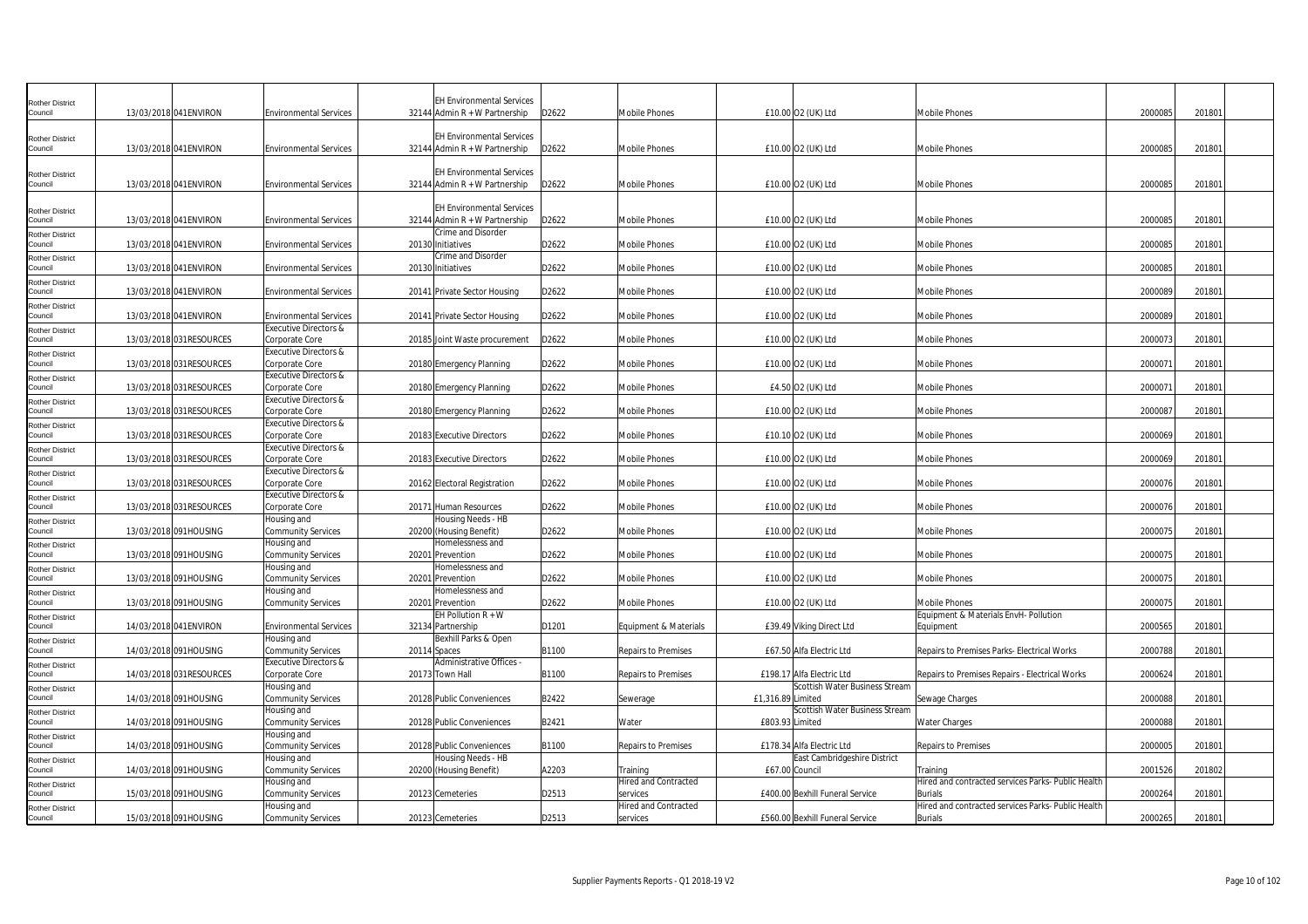| Rother District                   |                     |                         |                                          |                                               |       | Hired and Contracted                          |                                                   |                                                                        |         |        |  |
|-----------------------------------|---------------------|-------------------------|------------------------------------------|-----------------------------------------------|-------|-----------------------------------------------|---------------------------------------------------|------------------------------------------------------------------------|---------|--------|--|
| Council                           |                     | 15/03/2018 101RESOURCES | Resources                                | 20216 Cost Of Collection                      | D2513 | services                                      | £590.00 Inform CPI Ltd                            | Hired and contracted services RV Finder                                | 2000109 | 201801 |  |
| Rother District                   |                     |                         | Housing and                              |                                               |       | Hired and Contracted                          |                                                   | Hired and contracted services Sanctuary DV                             |         |        |  |
| Council                           |                     | 15/03/2018 091HOUSING   | <b>Community Services</b>                | 20208 Care In The Community                   | D2513 | services                                      | £197.00 Safe Partnership Ltd                      | Assistance Revenue                                                     | 2000406 | 201801 |  |
| <b>Rother District</b>            |                     |                         | Housing and                              | Housing Needs - HB                            |       |                                               |                                                   |                                                                        |         |        |  |
| Council                           |                     | 15/03/2018 091HOUSING   | <b>Community Services</b>                | 20200 (Housing Benefit)                       | D2514 | <b>Accommodation Costs</b>                    | £575.00 Reeds Rains Estate Agents                 | Homelessness services Deposit for Landlords                            | 2000402 | 201801 |  |
| <b>Rother District</b>            |                     |                         | Housing and                              | Housing Needs - HB                            |       |                                               |                                                   | Homelessness services Rent in Advance for                              |         |        |  |
| Council                           |                     | 15/03/2018 091HOUSING   | <b>Community Services</b>                | 20200 (Housing Benefit)                       | D2514 | <b>Accommodation Costs</b>                    | £575.00 Reeds Rains Estate Agents                 | Homeless                                                               | 2000402 | 201801 |  |
| Rother District                   |                     |                         |                                          |                                               |       |                                               |                                                   |                                                                        |         |        |  |
| Council                           |                     | 15/03/2018 041ENVIRON   | <b>Environmental Services</b>            | 20141 Private Sector Housing                  | D2923 | Grants made                                   | £138,412.00 East Sussex County Council            | Grants made                                                            | 2000020 | 201801 |  |
| <b>Rother District</b>            |                     |                         | Housing and                              |                                               |       |                                               |                                                   |                                                                        |         |        |  |
| Council                           |                     | 15/03/2018 091HOUSING   | <b>Community Services</b>                | 20145 Maintenance Services                    | C1104 | Derv                                          | £1.90 Allstar Business Solutions                  | Derv Fuel Service fee payable on fuel cards                            | 2001463 | 201802 |  |
| Rother District                   |                     |                         | Housing and                              |                                               |       |                                               |                                                   |                                                                        |         |        |  |
| Council                           |                     | 15/03/2018 091HOUSING   | <b>Community Services</b>                | 20145 Maintenance Services                    | C1104 | Derv                                          | £6.00 Allstar Business Solutions                  | Derv Fuel Service fee payable on fuel cards                            | 2001463 | 201802 |  |
| Rother District<br>Council        |                     | 15/03/2018 091HOUSING   | Housing and<br><b>Community Services</b> | 20145 Maintenance Services                    | C1104 | Derv                                          | £83.33 Allstar Business Solutions                 | Fuel cards                                                             | 2001463 | 201802 |  |
|                                   |                     |                         | Housing and                              |                                               |       |                                               |                                                   |                                                                        |         |        |  |
| <b>Rother District</b><br>ouncil  |                     | 15/03/2018 091HOUSING   | <b>Community Services</b>                | 20145 Maintenance Services                    | C1104 | Derv                                          | £29.38 Allstar Business Solutions                 | Fuel cards                                                             | 2001463 | 201802 |  |
| <b>Rother District</b>            |                     |                         | Housing and                              |                                               |       |                                               |                                                   |                                                                        |         |        |  |
| Council                           |                     | 15/03/2018 091HOUSING   | <b>Community Services</b>                | 20145 Maintenance Services                    | C1104 | Derv                                          | £16.67 Allstar Business Solutions                 | Fuel cards                                                             | 2001463 | 201802 |  |
| <b>Rother District</b>            |                     |                         | Housing and                              |                                               |       |                                               |                                                   |                                                                        |         |        |  |
| Council                           |                     | 15/03/2018 091HOUSING   | <b>Community Services</b>                | 20145 Maintenance Services                    | C1104 | Derv                                          | £68.35 Allstar Business Solutions                 | Fuel cards                                                             | 2001463 | 201802 |  |
| Rother District                   |                     |                         | Housing and                              |                                               |       |                                               |                                                   |                                                                        |         |        |  |
| Council                           |                     | 15/03/2018 091HOUSING   | Community Services                       | 20145 Maintenance Services                    | C1104 | Derv                                          | £68.33 Allstar Business Solutions                 | Fuel cards                                                             | 2001463 | 201802 |  |
| Rother District                   |                     |                         | Housing and                              | Bexhill Promenade &                           |       |                                               |                                                   |                                                                        |         |        |  |
| Council                           |                     | 16/03/2018 091HOUSING   | Community Services                       | 20108 Foreshore                               | D1201 | Equipment & Materials                         | £182.64 Norfloat International Ltd                | Equipment & Materials Marker Buoys and Signs                           | 2000058 | 201801 |  |
| Rother District                   |                     |                         | Housing and                              |                                               |       |                                               |                                                   |                                                                        |         |        |  |
| Council                           |                     | 16/03/2018 091HOUSING   | <b>Community Services</b>                | 20145 Maintenance Services                    | D1201 | Equipment & Materials                         | £18.42 Parker Building Supplies Ltd               | Equipment & Materials Purchase of Tools                                | 200057  | 201801 |  |
| Rother District<br>Council        |                     |                         | Housing and                              |                                               |       |                                               |                                                   | Equipment & Materials Ticket Machine                                   |         |        |  |
|                                   |                     | 16/03/2018 091HOUSING   | <b>Community Services</b>                | 20137 Car Parks                               | D1201 | Equipment & Materials<br>Hired and Contracted | £90.00 Cale UK Ltd                                | Maintenance/ Repairs<br>Hired and contracted services Council Tax-Land | 2000056 | 201801 |  |
| Rother District<br>Council        |                     | 16/03/2018 041 ENVIRON  | <b>Environmental Services</b>            | 20126 Sub Standard Housing                    | D2513 | services                                      | £18.00 H M Land Registry                          | <b>Registry Enquiries</b>                                              | 2000068 | 201801 |  |
| Rother District                   |                     |                         |                                          |                                               |       | <b>Hired and Contracted</b>                   |                                                   | Hired and contracted services Land Registry -                          |         |        |  |
| Council                           | 16/03/2018 071STRAT |                         | <b>Strategy and Planning</b>             | 20246 Planning Applications                   | D2513 | services                                      | £9.00 H M Land Registry                           | Planning                                                               | 2000068 | 201801 |  |
| Rother District                   |                     |                         | <b>Executive Directors &amp;</b>         | Administrative Offices -                      |       |                                               |                                                   | Repairs to Premises Purchase of Materials - Build                      |         |        |  |
| Council                           |                     | 16/03/2018 031RESOURCES | Corporate Core                           | 20173 Town Hall                               | B1100 | <b>Repairs to Premises</b>                    | £25.39 Graham                                     | Maint                                                                  | 2000381 | 201801 |  |
|                                   |                     |                         | Acquisitions,                            |                                               |       |                                               |                                                   |                                                                        |         |        |  |
| <b>Rother District</b>            |                     |                         | Transformation and                       | Committee Property                            |       |                                               |                                                   | Repairs to Premises Specified Repairs and Works                        |         |        |  |
| Council                           |                     | 16/03/2018 081ACQUISIT  | Regeneration                             | 20154 Account                                 | B1100 | <b>Repairs to Premises</b>                    | £450.00 MC Glass (East Sussex) Ltd                | listed                                                                 | 2000116 | 201801 |  |
| Rother District                   |                     |                         | Housing and                              |                                               |       |                                               | Scottish Water Business Stream                    |                                                                        |         |        |  |
| Council                           |                     | 16/03/2018 091HOUSING   | <b>Community Services</b>                | 20137 Car Parks                               | B2422 | Sewerage                                      | £38.94 Limited                                    | Sewage Charges                                                         | 2000306 | 201801 |  |
| Rother District                   |                     |                         | Housing and                              |                                               |       |                                               | Scottish Water Business Stream                    |                                                                        |         |        |  |
| Council                           |                     | 16/03/2018 091HOUSING   | <b>Community Services</b>                | 20137 Car Parks                               | B2422 | Sewerage                                      | £38.94 Limited                                    | Sewage Charges                                                         | 200030  | 201801 |  |
| Rother District<br>Council        |                     | 16/03/2018 091HOUSING   | Housing and<br><b>Community Services</b> | 20107 Camber Beach & Foreshore B2422          |       |                                               | Scottish Water Business Stream<br>£323.52 Limited |                                                                        | 2000386 | 201801 |  |
|                                   |                     |                         | Housing and                              |                                               |       | Sewerage                                      | Scottish Water Business Stream                    | Sewage Charges                                                         |         |        |  |
| <b>Rother District</b><br>Council |                     | 16/03/2018 091HOUSING   | Community Services                       | 20137 Car Parks                               | B2422 | Sewerage                                      | £38.94 Limited                                    | Sewerage                                                               | 2000308 | 201801 |  |
| Rother District                   |                     |                         | Housing and                              | lousing Needs - HB                            |       |                                               |                                                   |                                                                        |         |        |  |
| Council                           |                     | 16/03/2018 091HOUSING   | <b>Community Services</b>                | 20200 (Housing Benefit)                       | D2514 | <b>Accommodation Costs</b>                    | £240.00 MB Hotels Ltd                             | <b>Accommodation Costs</b>                                             | 2000215 | 201801 |  |
| Rother District                   |                     |                         | Housing and                              | Housing Needs - HB                            |       |                                               |                                                   |                                                                        |         |        |  |
| Council                           |                     | 16/03/2018 091HOUSING   | Community Services                       | 20200 (Housing Benefit)                       | D2514 | Accommodation Costs                           | £280.00 MB Hotels Ltd                             | Accommodation Costs                                                    | 200021  | 201801 |  |
| Rother District                   |                     |                         | lousing and                              | Housing Needs - HB                            |       |                                               |                                                   |                                                                        |         |        |  |
| Council                           |                     | 16/03/2018 091HOUSING   | <b>Community Services</b>                | 20200 (Housing Benefit)                       | D2514 | <b>Accommodation Costs</b>                    | £240.00 MB Hotels Ltd                             | <b>Accommodation Costs</b>                                             | 2000218 | 201801 |  |
| Rother District                   |                     |                         | Housing and                              | Housing Needs - HB                            |       |                                               |                                                   |                                                                        |         |        |  |
| Council                           |                     | 16/03/2018 091HOUSING   | <b>Community Services</b>                | 20200 (Housing Benefit)                       | D2514 | <b>Accommodation Costs</b>                    | £280.00 MB Hotels Ltd                             | Accommodation Costs                                                    | 2000214 | 201801 |  |
| Rother District<br>Council        |                     |                         | Housing and                              | Housing Needs - HB                            |       |                                               |                                                   |                                                                        |         |        |  |
|                                   |                     | 16/03/2018 091HOUSING   | <b>Community Services</b><br>Housing and | 20200 (Housing Benefit)<br>Housing Needs - HB | D2514 | <b>Accommodation Costs</b>                    | £392.00 MB Hotels Ltd                             | <b>Accommodation Costs</b>                                             | 2000220 | 201801 |  |
| Rother District<br>Council        |                     | 16/03/2018 091HOUSING   | <b>Community Services</b>                | 20200 (Housing Benefit)                       | D2514 | <b>Accommodation Costs</b>                    | £300.00 MB Hotels Ltd                             | <b>Accommodation Costs</b>                                             | 200022  | 201801 |  |
| Rother District                   |                     |                         | Housing and                              | Housing Needs - HB                            |       |                                               |                                                   |                                                                        |         |        |  |
| Council                           |                     | 16/03/2018 091HOUSING   | <b>Community Services</b>                | 20200 (Housing Benefit)                       | D2514 | <b>Accommodation Costs</b>                    | £392.00 MB Hotels Ltd                             | <b>Accommodation Costs</b>                                             | 200046  | 201801 |  |
| Rother District                   |                     |                         | Housing and                              | Housing Needs - Universal                     |       |                                               |                                                   |                                                                        |         |        |  |
| Council                           |                     | 16/03/2018 091HOUSING   | <b>Community Services</b>                | 20203 Credit                                  | D2514 | <b>Accommodation Costs</b>                    | £240.00 MB Hotels Ltd                             | <b>Accommodation Costs</b>                                             | 2000216 | 201801 |  |
|                                   |                     |                         |                                          |                                               |       |                                               |                                                   |                                                                        |         |        |  |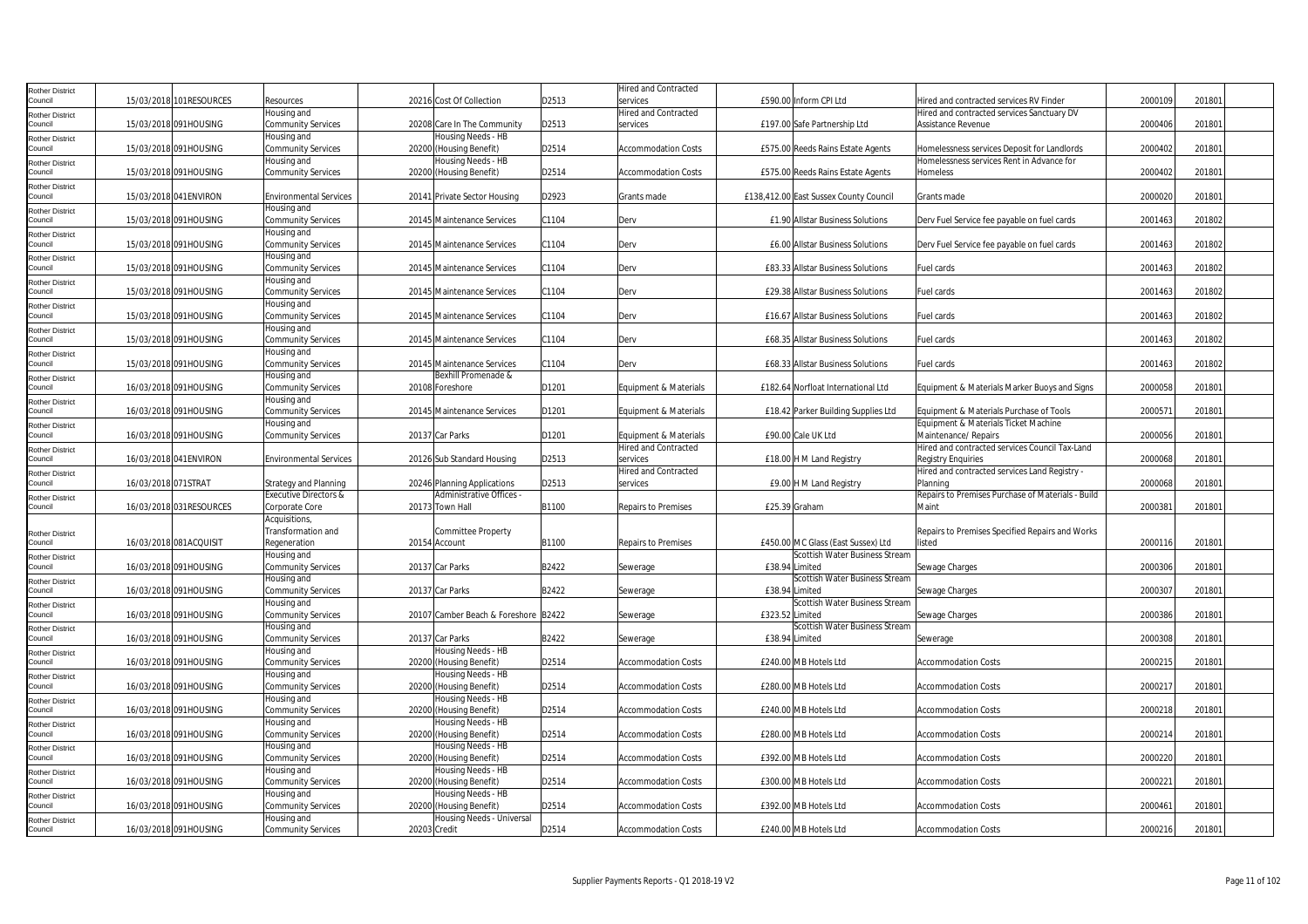| Rother District                   |                     |                          | lousing and                              | Housing Needs - Universal                     |       |                              |                 |                                         |                                                   |         |            |  |
|-----------------------------------|---------------------|--------------------------|------------------------------------------|-----------------------------------------------|-------|------------------------------|-----------------|-----------------------------------------|---------------------------------------------------|---------|------------|--|
| Council                           |                     | 16/03/2018 091HOUSING    | <b>Community Services</b>                | 20203 Credit                                  | D2514 | <b>Accommodation Costs</b>   |                 | £336.00 MB Hotels Ltd                   | <b>Accommodation Costs</b>                        | 2000219 | 201801     |  |
| Rother District                   |                     |                          |                                          | EH Alcohol Licensing $R + W$                  |       |                              |                 | CIEH-Chartered Institute of             |                                                   |         |            |  |
| Council                           |                     | 17/03/2018 041 ENVIRON   | <b>Environmental Services</b>            | 32141 Partnership                             | D2922 | Subscriptions                |                 | £490.00 Environmental Health            | Subscriptions Instit of Licensing Corp Membership | 200059  | 201801     |  |
| Rother District                   |                     |                          | lousing and                              | Housing Needs - HB                            |       |                              |                 |                                         |                                                   |         |            |  |
| Council                           |                     | 17/03/2018 091HOUSING    | <b>Community Services</b>                | 20200 (Housing Benefit)                       | D2514 | <b>Accommodation Costs</b>   |                 | £725.00 Specialist Care UK Group Ltd    | <b>Accommodation Costs</b>                        | 2000254 | 201801     |  |
| <b>Rother District</b>            |                     |                          | Housing and                              | Housing Needs - Universal                     |       |                              |                 |                                         |                                                   |         |            |  |
| Council                           |                     | 17/03/2018 091HOUSING    | Community Services                       | 20203 Credit                                  | D2514 | <b>Accommodation Costs</b>   |                 | £262.50 Specialist Care UK Group Ltd    | <b>Accommodation Costs</b>                        | 2000251 | 201801     |  |
| Rother District                   |                     |                          | Housing and                              | Housing Needs - Universal                     |       |                              |                 |                                         |                                                   |         |            |  |
| Council                           |                     | 17/03/2018 091HOUSING    | <b>Community Services</b>                | 20203 Credit                                  | D2514 | <b>Accommodation Costs</b>   |                 | £262.50 Specialist Care UK Group Ltd    | <b>Accommodation Costs</b>                        | 2000242 | 201801     |  |
| Rother District                   |                     |                          | Housing and                              | Housing Needs - Universal                     |       |                              |                 |                                         |                                                   |         |            |  |
| Council                           |                     | 17/03/2018 091HOUSING    | <b>Community Services</b>                | 20203 Credit                                  | D2514 | <b>Accommodation Costs</b>   |                 | £175.00 Specialist Care UK Group Ltd    | <b>Accommodation Costs</b>                        | 2000243 | 201801     |  |
| Rother District                   |                     |                          | Housing and                              | Housing Needs - Universal                     |       |                              |                 |                                         |                                                   |         |            |  |
| ouncil                            |                     | 17/03/2018 091HOUSING    | <b>Community Services</b>                | 20203 Credit                                  | D2514 | <b>Accommodation Costs</b>   |                 | £300.00 Specialist Care UK Group Ltd    | <b>Accommodation Costs</b>                        | 200024  | 201801     |  |
|                                   |                     |                          | lousing and                              | Housing Needs - Universal                     |       |                              |                 |                                         |                                                   |         |            |  |
| <b>Rother District</b><br>Council |                     | 17/03/2018 091HOUSING    | <b>Community Services</b>                | 20203 Credit                                  | D2514 | <b>Accommodation Costs</b>   |                 | £262.50 Specialist Care UK Group Ltd    | <b>Accommodation Costs</b>                        | 2000245 | 201801     |  |
| Rother District                   |                     |                          | Housing and                              | Housing Needs - Universal                     |       |                              |                 |                                         |                                                   |         |            |  |
| Council                           |                     | 17/03/2018 091HOUSING    | Community Services                       | 20203 Credit                                  | D2514 | <b>Accommodation Costs</b>   |                 | £350.00 Specialist Care UK Group Ltd    | <b>Accommodation Costs</b>                        | 2000246 | 201801     |  |
| Rother District                   |                     |                          | lousing and                              | Housing Needs - Universal                     |       |                              |                 |                                         |                                                   |         |            |  |
| Council                           |                     | 17/03/2018 091HOUSING    | Community Services                       | 20203 Credit                                  | D2514 | <b>Accommodation Costs</b>   |                 | £375.00 Specialist Care UK Group Ltd    | <b>Accommodation Costs</b>                        | 2000252 | 201801     |  |
| Rother District                   |                     |                          | Housing and                              | lousing Needs - Universal                     |       |                              |                 |                                         |                                                   |         |            |  |
| Council                           |                     | 17/03/2018 091HOUSING    | <b>Community Services</b>                | 20203 Credit                                  | D2514 | <b>Accommodation Costs</b>   |                 | £150.00 Specialist Care UK Group Ltd    | <b>Accommodation Costs</b>                        | 2000253 | 201801     |  |
| <b>Rother District</b>            |                     |                          | Housing and                              | Housing Needs - Universal                     |       |                              |                 |                                         |                                                   |         |            |  |
| ouncil                            |                     | 17/03/2018 091HOUSING    | <b>Community Services</b>                | 20203 Credit                                  | D2514 | <b>Accommodation Costs</b>   |                 | £200.00 Specialist Care UK Group Ltd    | <b>Accommodation Costs</b>                        | 200024  | 201801     |  |
| Rother District                   |                     |                          | Housing and                              | Housing Needs - Universal                     |       |                              |                 |                                         |                                                   |         |            |  |
| Council                           |                     | 17/03/2018 091HOUSING    | Community Services                       | 20203 Credit                                  | D2514 | <b>Accommodation Costs</b>   |                 | £175.00 Specialist Care UK Group Ltd    | <b>Accommodation Costs</b>                        | 2000248 | 201801     |  |
|                                   |                     |                          | Housing and                              | Housing Needs - Universal                     |       |                              |                 |                                         |                                                   |         |            |  |
| Rother District<br>Council        |                     | 17/03/2018 091HOUSING    | Community Services                       | 20203 Credit                                  | D2514 | <b>Accommodation Costs</b>   |                 | £262.50 Specialist Care UK Group Ltd    | <b>Accommodation Costs</b>                        | 2000249 | 201801     |  |
|                                   |                     |                          | Housing and                              | Housing Needs - Universal                     |       |                              |                 |                                         |                                                   |         |            |  |
| Rother District<br>Council        |                     | 17/03/2018 091HOUSING    | <b>Community Services</b>                | 20203 Credit                                  | D2514 | <b>Accommodation Costs</b>   |                 | £150.00 Specialist Care UK Group Ltd    | <b>Accommodation Costs</b>                        | 2000250 | 201801     |  |
|                                   |                     |                          |                                          |                                               |       |                              |                 |                                         | Statutory Advertising Planadv- Kent + East Sussex |         |            |  |
| Rother District<br>Council        | 18/03/2018 071STRAT |                          | <b>Strategy and Planning</b>             | 20246 Planning Applications                   | D2519 |                              |                 |                                         |                                                   |         |            |  |
|                                   |                     |                          |                                          |                                               |       |                              |                 |                                         |                                                   |         |            |  |
|                                   |                     |                          |                                          |                                               |       | <b>Statutory Advertising</b> |                 | £278.10 Local World Ltd                 | Courier                                           | 2000275 | 201801     |  |
| Rother District                   |                     |                          | Housing and                              | Capital - Grants Halls and                    |       |                              |                 |                                         |                                                   |         |            |  |
| Council                           |                     | 18/03/2018 999NOREPORT   | <b>Community Services</b>                | 70714 Community Projects                      | N1011 | <b>Capital Grants</b>        |                 | £1,000.00 Beckley Horticultural Society | Capital Grants Community Grants Scheme            | 200161  | 201802 Yes |  |
| <b>Rother District</b>            |                     |                          | Housing and                              |                                               |       |                              |                 |                                         |                                                   |         |            |  |
| Council                           |                     | 19/03/2018 091HOUSING    | <b>Community Services</b>                | 20145 Maintenance Services                    | D1201 | Equipment & Materials        |                 | £69.27 Jewson Limited                   | Equipment & Materials Purchase of Tools           | 2000560 | 201801     |  |
| <b>Rother District</b>            |                     |                          | lousing and                              |                                               |       |                              |                 |                                         |                                                   |         |            |  |
| Council                           |                     | 19/03/2018 091HOUSING    | Community Services                       | 20145 Maintenance Services                    | D1201 | Equipment & Materials        |                 | £17.92 Jewson Limited                   | Equipment & Materials Purchase of Tools           | 2000564 | 201801     |  |
| Rother District                   |                     |                          | <b>Executive Directors &amp;</b>         |                                               |       | Members Conference           |                 |                                         | Members Conference Expenses Members               |         |            |  |
| Council                           |                     | 19/03/2018 031 RESOURCES | Corporate Core                           | 20156 Representing Local Interest D2732       |       | Expenses                     |                 | £132.20 REDACTED PERSONAL DATA          | Conference Travel                                 | 2000378 | 201801     |  |
| Rother District                   |                     |                          | Housing and                              |                                               |       |                              |                 | <b>B</b> and G Environmental Services   |                                                   |         |            |  |
| Council                           |                     | 19/03/2018 091HOUSING    | <b>Community Services</b>                | 20137 Car Parks                               | B1100 | Repairs to Premises          | £700.00 Limited |                                         | <b>Repairs to Premises</b>                        | 2000300 | 201801     |  |
| Rother District                   |                     |                          | Housing and                              | Housing Needs - HB                            |       |                              |                 | Solutions Accommodation                 |                                                   |         |            |  |
| `ouncil                           |                     | 19/03/2018 091HOUSING    | <b>Community Services</b>                | 20200 (Housing Benefit)                       | D2514 | <b>Accommodation Costs</b>   |                 | £84.00 Providers Ltd                    | <b>Accommodation Costs</b>                        | 2000155 | 201801     |  |
| Rother District                   |                     |                          | Housing and                              | Housing Needs - HB                            |       |                              |                 | Solutions Accommodation                 |                                                   |         |            |  |
| Council                           |                     | 19/03/2018 091HOUSING    | <b>Community Services</b>                | 20200 (Housing Benefit)                       | D2514 | <b>Accommodation Costs</b>   |                 | £336.00 Providers Ltd                   | <b>Accommodation Costs</b>                        | 2000155 | 201801     |  |
| Rother District                   |                     |                          | Housing and                              | Housing Needs - HB                            |       |                              |                 |                                         |                                                   |         |            |  |
| Council                           |                     | 19/03/2018 091HOUSING    | <b>Community Services</b>                | 20200 (Housing Benefit)                       | D2514 | <b>Accommodation Costs</b>   |                 | £42.00 Saffron HMO Ltd                  | <b>Accommodation Costs</b>                        | 2000198 | 201801     |  |
| Rother District                   |                     |                          | lousing and                              | Housing Needs - HB                            |       |                              |                 |                                         |                                                   |         |            |  |
| Council                           |                     | 19/03/2018 091HOUSING    | Community Services                       | 20200 (Housing Benefit)                       | D2514 | <b>Accommodation Costs</b>   |                 | £168.00 Saffron HMO Ltd                 | <b>Accommodation Costs</b>                        | 2000198 | 201801     |  |
| Rother District                   |                     |                          | Housing and                              | -Iousing Needs - HB                           |       |                              |                 |                                         |                                                   |         |            |  |
| Council                           |                     | 19/03/2018 091HOUSING    | Community Services                       | 20200 (Housing Benefit)                       | D2514 | <b>Accommodation Costs</b>   |                 | £40.00 Saffron HMO Ltd                  | <b>Accommodation Costs</b>                        | 2000199 | 201801     |  |
| <b>Rother District</b>            |                     |                          | lousing and                              | <b>Housing Needs - HB</b>                     |       |                              |                 |                                         |                                                   |         |            |  |
| ouncil                            |                     | 19/03/2018 091HOUSING    | <b>Community Services</b>                | 20200 (Housing Benefit)                       | D2514 | <b>Accommodation Costs</b>   |                 | £10.00 Saffron HMO Ltd                  | <b>Accommodation Costs</b>                        | 2000199 | 201801     |  |
| <b>Rother District</b>            |                     |                          | Housing and                              | Housing Needs - HB                            |       |                              |                 |                                         |                                                   |         |            |  |
| Council                           |                     | 19/03/2018 091HOUSING    | <b>Community Services</b>                | 20200 (Housing Benefit)                       | D2514 | <b>Accommodation Costs</b>   |                 | £280.00 Saffron HMO Ltd                 | <b>Accommodation Costs</b>                        | 2000191 | 201801     |  |
| Rother District                   |                     |                          | Housing and                              | Housing Needs - HB                            |       |                              |                 |                                         |                                                   |         |            |  |
| Council                           |                     | 19/03/2018 091HOUSING    | Community Services                       | 20200 (Housing Benefit)                       | D2514 | <b>Accommodation Costs</b>   |                 | £70.00 Saffron HMO Ltd                  | <b>Accommodation Costs</b>                        | 2000191 | 201801     |  |
| Rother District                   |                     |                          | Housing and                              | Housing Needs - HB                            |       |                              |                 |                                         |                                                   |         |            |  |
| Council                           |                     | 19/03/2018 091HOUSING    | <b>Community Services</b>                | 20200 (Housing Benefit)                       | D2514 | <b>Accommodation Costs</b>   |                 | £33.60 Saffron HMO Ltd                  | <b>Accommodation Costs</b>                        | 2000193 | 201801     |  |
| Rother District<br>Council        |                     | 19/03/2018 091HOUSING    | Housing and<br><b>Community Services</b> | Housing Needs - HB<br>20200 (Housing Benefit) | D2514 | <b>Accommodation Costs</b>   |                 | £134.40 Saffron HMO Ltd                 | <b>Accommodation Costs</b>                        | 2000193 | 201801     |  |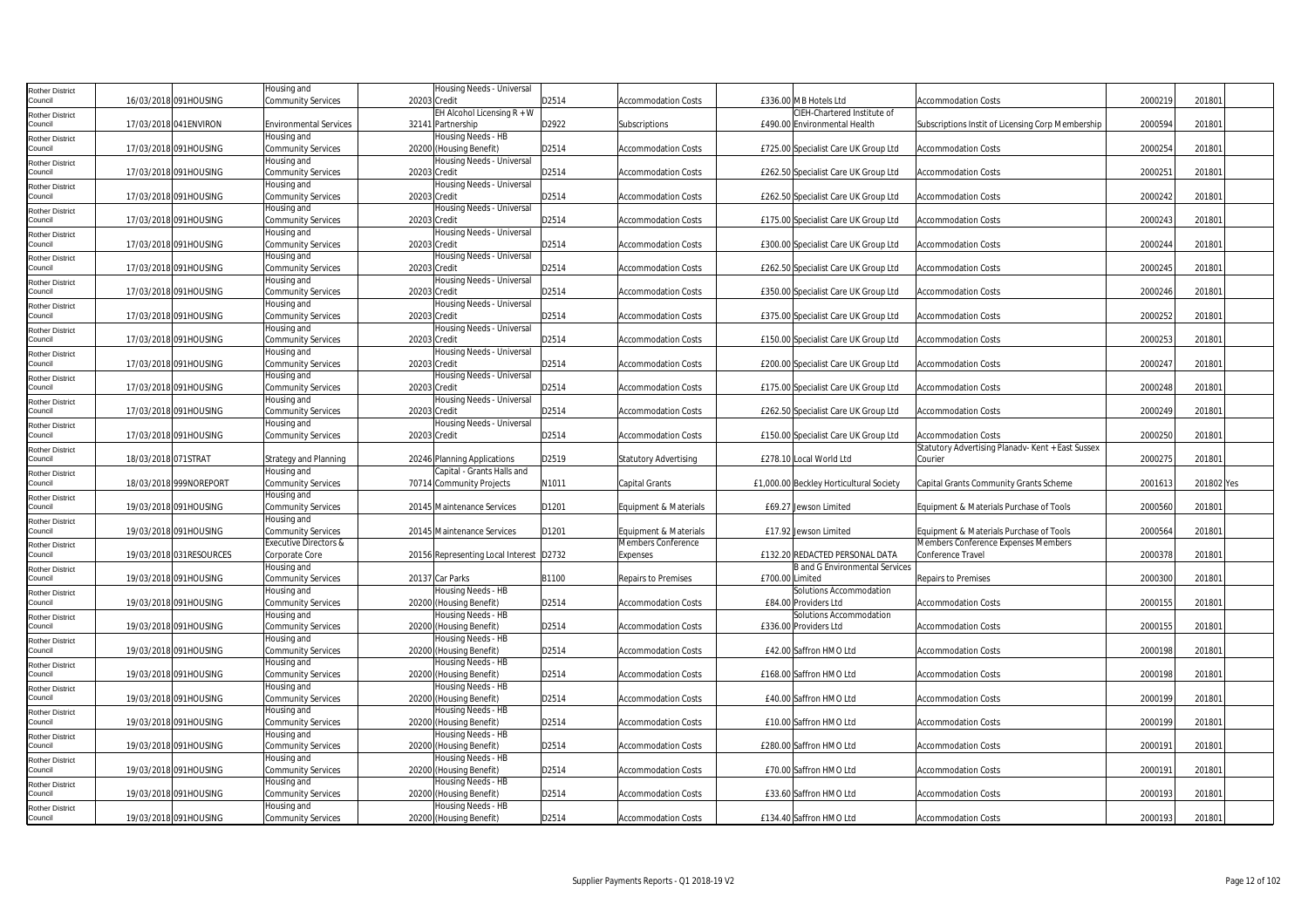| <b>Rother District</b>            |                       | Housing and                              | Housing Needs - HB                        |       |                            | Solutions Accommodation |                            |         |        |  |
|-----------------------------------|-----------------------|------------------------------------------|-------------------------------------------|-------|----------------------------|-------------------------|----------------------------|---------|--------|--|
| Council                           | 19/03/2018 091HOUSING | Community Services                       | 20200 (Housing Benefit)                   | D2514 | <b>Accommodation Costs</b> | £392.00 Providers Ltd   | <b>Accommodation Costs</b> | 2000146 | 201801 |  |
| <b>Rother District</b>            |                       | Housing and                              | Housing Needs - HB                        |       |                            | Solutions Accommodation |                            |         |        |  |
| Council                           | 19/03/2018 091HOUSING | Community Services                       | 20200 (Housing Benefit)                   | D2514 | <b>Accommodation Costs</b> | £98.00 Providers Ltd    | <b>Accommodation Costs</b> | 2000146 | 201801 |  |
| <b>Rother District</b>            |                       | Housing and                              | lousing Needs - HB                        |       |                            | Solutions Accommodation |                            |         |        |  |
| Council                           | 19/03/2018 091HOUSING | Community Services                       | 20200 (Housing Benefit)                   | D2514 | Accommodation Costs        | £84.00 Providers Ltd    | <b>Accommodation Costs</b> | 2000147 | 201801 |  |
| <b>Rother District</b>            |                       | Housing and                              | Housing Needs - HB                        |       |                            | Solutions Accommodation |                            |         |        |  |
| Council                           | 19/03/2018 091HOUSING | Community Services                       | 20200 (Housing Benefit)                   | D2514 | <b>Accommodation Costs</b> | £336.00 Providers Ltd   | <b>Accommodation Costs</b> | 2000147 | 201801 |  |
| <b>Rother District</b>            |                       | Housing and                              | Housing Needs - Universal                 |       |                            | Solutions Accommodation |                            |         |        |  |
| Council                           | 19/03/2018 091HOUSING | Community Services                       | 20203 Credit                              | D2514 | <b>Accommodation Costs</b> | £336.00 Providers Ltd   | <b>Accommodation Costs</b> | 2000145 | 201801 |  |
| <b>Rother District</b>            |                       | Housing and                              | Housing Needs - Universal                 |       |                            | Solutions Accommodation |                            |         |        |  |
| Council                           | 19/03/2018 091HOUSING | Community Services                       | 20203 Credit                              | D2514 | <b>Accommodation Costs</b> | £84.00 Providers Ltd    | <b>Accommodation Costs</b> | 2000151 | 201801 |  |
| <b>Rother District</b>            |                       | Housing and                              | Housing Needs - Universal                 |       |                            | Solutions Accommodation |                            |         |        |  |
| Council                           | 19/03/2018 091HOUSING | <b>Community Services</b>                | 20203 Credit                              | D2514 | <b>Accommodation Costs</b> | £336.00 Providers Ltd   | <b>Accommodation Costs</b> | 200015  | 201801 |  |
| <b>Rother District</b>            |                       | Housing and                              | Housing Needs - Universal                 |       |                            | Solutions Accommodation |                            |         |        |  |
| Council                           | 19/03/2018 091HOUSING | Community Services                       | 20203 Credit                              | D2514 | <b>Accommodation Costs</b> | £15.00 Providers Ltd    | <b>Accommodation Costs</b> | 2000143 | 201801 |  |
| <b>Rother District</b>            |                       | Housing and                              | Housing Needs - Universal                 |       |                            | Solutions Accommodation |                            |         |        |  |
| Council                           | 19/03/2018 091HOUSING | Community Services                       | 20203 Credit                              | D2514 | <b>Accommodation Costs</b> | £60.00 Providers Ltd    | <b>Accommodation Costs</b> | 2000143 | 201801 |  |
| <b>Rother District</b>            |                       | Housing and                              | Housing Needs - Universal                 |       |                            |                         |                            |         |        |  |
| Council                           | 19/03/2018 091HOUSING | Community Services                       | 20203 Credit                              | D2514 | <b>Accommodation Costs</b> | £24.00 Saffron HMO Ltd  | <b>Accommodation Costs</b> | 2000200 | 201801 |  |
| <b>Rother District</b>            |                       | Housing and                              | Housing Needs - Universal                 |       |                            |                         |                            |         |        |  |
| Council                           | 19/03/2018 091HOUSING | Community Services                       | 20203 Credit                              | D2514 | <b>Accommodation Costs</b> | £28.80 Saffron HMO Ltd  | <b>Accommodation Costs</b> | 2000200 | 201801 |  |
| <b>Rother District</b>            |                       | Housing and                              | Housing Needs - Universal                 |       |                            |                         |                            |         |        |  |
| Council                           | 19/03/2018 091HOUSING | Community Services                       | 20203 Credit                              | D2514 | <b>Accommodation Costs</b> | £115.20 Saffron HMO Ltd | <b>Accommodation Costs</b> | 200020  | 201801 |  |
| <b>Rother District</b>            |                       | Housing and                              | Housing Needs - Universal                 |       |                            | Solutions Accommodation |                            |         |        |  |
| Council                           | 19/03/2018 091HOUSING | Community Services                       | 20203 Credit                              | D2514 | <b>Accommodation Costs</b> | £308.00 Providers Ltd   | <b>Accommodation Costs</b> | 2000154 | 201801 |  |
| <b>Rother District</b>            |                       | Housing and                              | Housing Needs - Universal                 |       |                            | Solutions Accommodation |                            |         |        |  |
| Council                           | 19/03/2018 091HOUSING | Community Services                       | 20203 Credit                              | D2514 | <b>Accommodation Costs</b> | £77.00 Providers Ltd    | <b>Accommodation Costs</b> | 2000154 | 201801 |  |
| <b>Rother District</b><br>Council |                       | Housing and                              | Housing Needs - Universal                 | D2514 |                            |                         |                            | 2000194 | 201801 |  |
|                                   | 19/03/2018 091HOUSING | <b>Community Services</b><br>Housing and | 20203 Credit<br>Housing Needs - Universal |       | <b>Accommodation Costs</b> | £144.00 Saffron HMO Ltd | <b>Accommodation Costs</b> |         |        |  |
| <b>Rother District</b><br>Council | 19/03/2018 091HOUSING | Community Services                       | 20203 Credit                              | D2514 | <b>Accommodation Costs</b> | £36.00 Saffron HMO Ltd  | <b>Accommodation Costs</b> | 2000194 | 201801 |  |
|                                   |                       | Housing and                              | Housing Needs - Universal                 |       |                            |                         |                            |         |        |  |
| <b>Rother District</b><br>Council | 19/03/2018 091HOUSING | <b>Community Services</b>                | 20203 Credit                              | D2514 | <b>Accommodation Costs</b> | £120.00 Saffron HMO Ltd | <b>Accommodation Costs</b> | 200019  | 201801 |  |
|                                   |                       | Housing and                              | Housing Needs - Universal                 |       |                            |                         |                            |         |        |  |
| <b>Rother District</b><br>Council | 19/03/2018 091HOUSING | <b>Community Services</b>                | 20203 Credit                              | D2514 | <b>Accommodation Costs</b> | £30.00 Saffron HMO Ltd  | <b>Accommodation Costs</b> | 2000194 | 201801 |  |
|                                   |                       | Housing and                              | Housing Needs - Universal                 |       |                            |                         |                            |         |        |  |
| <b>Rother District</b><br>Council | 19/03/2018 091HOUSING | Community Services                       | 20203 Credit                              | D2514 | <b>Accommodation Costs</b> | £77.00 Saffron HMO Ltd  | <b>Accommodation Costs</b> | 2000195 | 201801 |  |
| <b>Rother District</b>            |                       | Housing and                              | Housing Needs - Universal                 |       |                            |                         |                            |         |        |  |
| Council                           | 19/03/2018 091HOUSING | Community Services                       | 20203 Credit                              | D2514 | <b>Accommodation Costs</b> | £308.00 Saffron HMO Ltd | <b>Accommodation Costs</b> | 2000195 | 201801 |  |
| <b>Rother District</b>            |                       | Housing and                              | Housing Needs - Universal                 |       |                            |                         |                            |         |        |  |
| Council                           | 19/03/2018 091HOUSING | Community Services                       | 20203 Credit                              | D2514 | Accommodation Costs        | £90.00 Saffron HMO Ltd  | <b>Accommodation Costs</b> | 2000196 | 201801 |  |
| <b>Rother District</b>            |                       | Housing and                              | Housing Needs - Universal                 |       |                            |                         |                            |         |        |  |
| Council                           | 19/03/2018 091HOUSING | <b>Community Services</b>                | 20203 Credit                              | D2514 | <b>Accommodation Costs</b> | £19.20 Saffron HMO Ltd  | <b>Accommodation Costs</b> | 200020  | 201801 |  |
| <b>Rother District</b>            |                       | Housing and                              | Housing Needs - Universal                 |       |                            |                         |                            |         |        |  |
| Council                           | 19/03/2018 091HOUSING | Community Services                       | 20203 Credit                              | D2514 | <b>Accommodation Costs</b> | £76.80 Saffron HMO Ltd  | <b>Accommodation Costs</b> | 2000202 | 201801 |  |
| <b>Rother District</b>            |                       | Housing and                              | Housing Needs - Universal                 |       |                            |                         |                            |         |        |  |
| Council                           | 19/03/2018 091HOUSING | Community Services                       | 20203 Credit                              | D2514 | <b>Accommodation Costs</b> | £100.00 Saffron HMO Ltd | <b>Accommodation Costs</b> | 2000197 | 201801 |  |
| <b>Rother District</b>            |                       | Housing and                              | Housing Needs - Universal                 |       |                            |                         |                            |         |        |  |
| Council                           | 19/03/2018 091HOUSING | Community Services                       | 20203 Credit                              | D2514 | <b>Accommodation Costs</b> | £134.40 Saffron HMO Ltd | <b>Accommodation Costs</b> | 2000190 | 201801 |  |
| <b>Rother District</b>            |                       | Housing and                              | Housing Needs - Universal                 |       |                            |                         |                            |         |        |  |
| Council                           | 19/03/2018 091HOUSING | Community Services                       | 20203 Credit                              | D2514 | <b>Accommodation Costs</b> | £150.00 Saffron HMO Ltd | <b>Accommodation Costs</b> | 2000201 | 201801 |  |
| <b>Rother District</b>            |                       | Housing and                              | Housing Needs - Universal                 |       |                            | Solutions Accommodation |                            |         |        |  |
| Council                           | 19/03/2018 091HOUSING | <b>Community Services</b>                | 20203 Credit                              | D2514 | <b>Accommodation Costs</b> | £336.00 Providers Ltd   | <b>Accommodation Costs</b> | 2000148 | 201801 |  |
| <b>Rother District</b>            |                       | Housing and                              | Housing Needs - Universal                 |       |                            | Solutions Accommodation |                            |         |        |  |
| Council                           | 19/03/2018 091HOUSING | Community Services                       | 20203 Credit                              | D2514 | <b>Accommodation Costs</b> | £84.00 Providers Ltd    | <b>Accommodation Costs</b> | 2000148 | 201801 |  |
| <b>Rother District</b>            |                       | Housing and                              | Housing Needs - Universal                 |       |                            | Solutions Accommodation |                            |         |        |  |
| Council                           | 19/03/2018 091HOUSING | Community Services                       | 20203 Credit                              | D2514 | <b>Accommodation Costs</b> | £84.00 Providers Ltd    | <b>Accommodation Costs</b> | 2000149 | 201801 |  |
| <b>Rother District</b>            |                       | Housing and                              | Housing Needs - Universal                 |       |                            |                         |                            |         |        |  |
| Council                           | 19/03/2018 091HOUSING | Community Services                       | 20203 Credit                              | D2514 | <b>Accommodation Costs</b> | £33.60 Saffron HMO Ltd  | <b>Accommodation Costs</b> | 2000192 | 201801 |  |
| <b>Rother District</b>            |                       | Housing and                              | Housing Needs - Universal                 |       |                            |                         |                            |         |        |  |
| Council                           | 19/03/2018 091HOUSING | <b>Community Services</b>                | 20203 Credit                              | D2514 | <b>Accommodation Costs</b> | £134.40 Saffron HMO Ltd | <b>Accommodation Costs</b> | 2000192 | 201801 |  |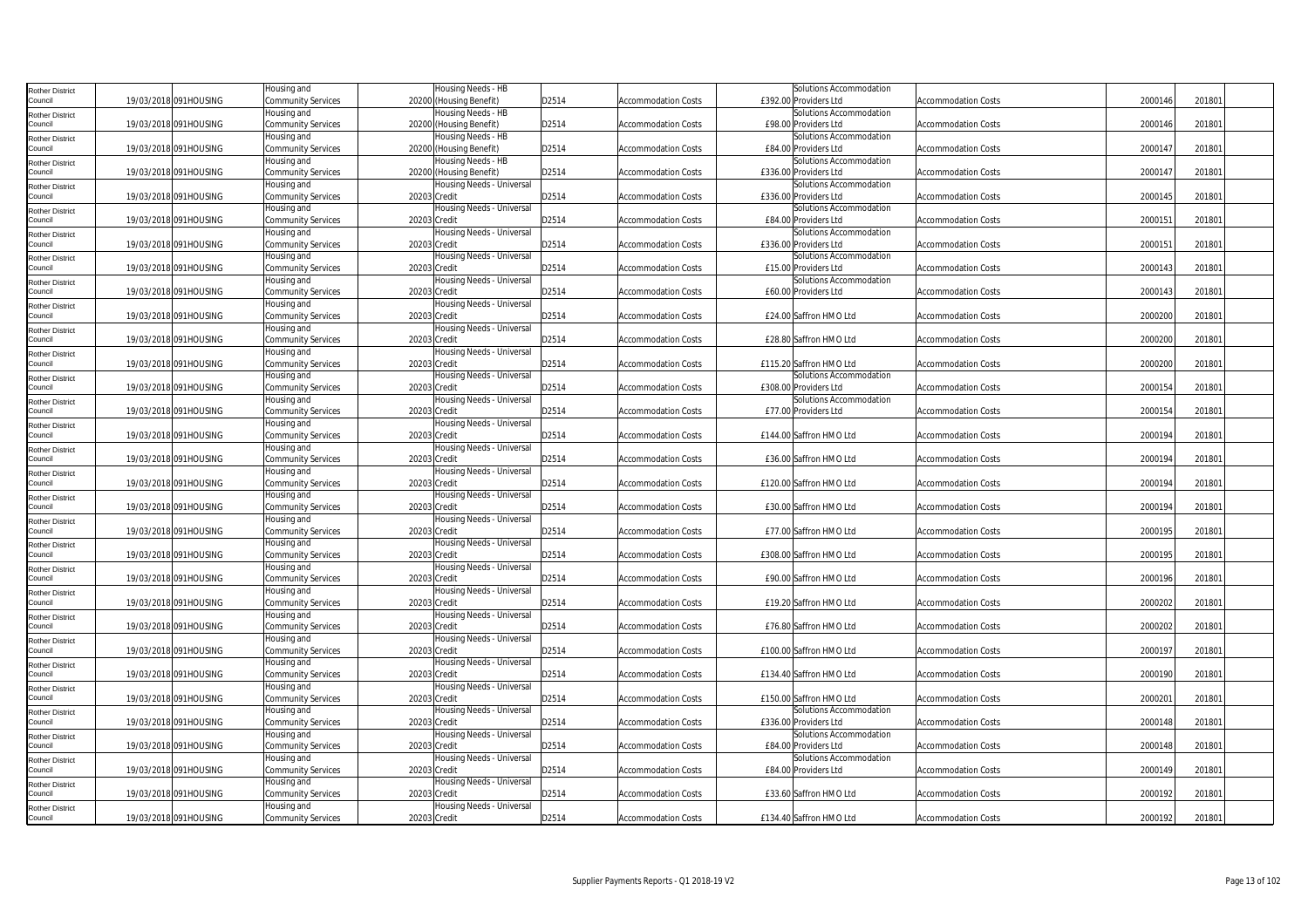| Rother District            |                     |                          | Housing and                      | Housing Needs - Universal                |       |                             |                                       |                                                   |         |        |  |
|----------------------------|---------------------|--------------------------|----------------------------------|------------------------------------------|-------|-----------------------------|---------------------------------------|---------------------------------------------------|---------|--------|--|
| Council                    |                     | 19/03/2018 091HOUSING    | Community Services               | 20203 Credit                             | D2514 | <b>Accommodation Costs</b>  | £33.60 Saffron HMO Ltd                | <b>Accommodation Costs</b>                        | 2000190 | 201801 |  |
| Rother District            |                     |                          | Housing and                      | Housing Needs - Universal                |       |                             | Solutions Accommodation               |                                                   |         |        |  |
| Council                    |                     | 19/03/2018 091HOUSING    | Community Services               | 20203 Credit                             | D2514 | <b>Accommodation Costs</b>  | £224.00 Providers Ltd                 | <b>Accommodation Costs</b>                        | 2000152 | 201801 |  |
| Rother District            |                     |                          | Housing and                      | Housing Needs - Universal                |       |                             | Solutions Accommodation               |                                                   |         |        |  |
| Council                    |                     | 19/03/2018 091HOUSING    | <b>Community Services</b>        | 20203 Credit                             | D2514 | <b>Accommodation Costs</b>  | £56.00 Providers Ltd                  | <b>Accommodation Costs</b>                        | 2000152 | 201801 |  |
| Rother District            |                     |                          | Housing and                      | Housing Needs - Universal                |       |                             | Solutions Accommodation               |                                                   |         |        |  |
| Council                    |                     | 19/03/2018 091HOUSING    | Community Services               | 20203 Credit                             | D2514 | <b>Accommodation Costs</b>  | £70.00 Providers Ltd                  | <b>Accommodation Costs</b>                        | 2000153 | 201801 |  |
| <b>Rother District</b>     |                     |                          | Housing and                      | Housing Needs - Universal                |       |                             | Solutions Accommodation               |                                                   |         |        |  |
| council                    |                     | 19/03/2018 091HOUSING    | Community Services               | 20203 Credit                             | D2514 | <b>Accommodation Costs</b>  | £280.00 Providers Ltd                 | <b>Accommodation Costs</b>                        | 2000153 | 201801 |  |
| Rother District            |                     |                          | Housing and                      | Housing Needs - Universal                |       |                             | Solutions Accommodation               |                                                   |         |        |  |
| Council                    |                     | 19/03/2018 091HOUSING    | <b>Community Services</b>        | 20203 Credit                             | D2514 | Accommodation Costs         | £336.00 Providers Ltd                 | <b>Accommodation Costs</b>                        | 2000149 | 201801 |  |
| Rother District            |                     |                          | Housing and                      | Housing Needs - Universal                |       |                             | Solutions Accommodation               |                                                   |         |        |  |
| Council                    |                     | 19/03/2018 091HOUSING    | <b>Community Services</b>        | 20203 Credit                             | D2514 | Accommodation Costs         | £150.00 Providers Ltd                 | <b>Accommodation Costs</b>                        | 2000144 | 201801 |  |
| Rother District            |                     |                          | Housing and                      | Housing Needs - Universal                |       |                             | Solutions Accommodation               |                                                   |         |        |  |
| Council                    |                     | 19/03/2018 091HOUSING    | <b>Community Services</b>        | 20203 Credit                             | D2514 | Accommodation Costs         | £84.00 Providers Ltd                  | <b>Accommodation Costs</b>                        | 2000145 | 201801 |  |
| Rother District            |                     |                          | Housing and                      | Housing Needs - Universal                |       |                             | Solutions Accommodation               |                                                   |         |        |  |
| Council                    |                     | 19/03/2018 091HOUSING    | Community Services               | 20203 Credit                             | D2514 | <b>Accommodation Costs</b>  | £420.00 Providers Ltd                 | <b>Accommodation Costs</b>                        | 2000150 | 201801 |  |
| Rother District            |                     |                          |                                  |                                          |       |                             |                                       |                                                   |         |        |  |
| Council                    | 19/03/2018 071STRAT |                          | <b>Strategy and Planning</b>     | 20259 Land Charges                       | 13434 | Fees & Charges              | £11,728.60 East Sussex County Council | Fees & Charges                                    | 2001025 | 201802 |  |
| Rother District            |                     |                          | Housing and                      | Bexhill Promenade &                      |       |                             |                                       |                                                   |         |        |  |
| Council                    |                     | 20/03/2018 091HOUSING    | Community Services               | 20108 Foreshore                          | D2352 | Clothing and Uniforms       | £89.98 Trade UK Account (Screwfix)    | Clothing and Uniforms Mens Protective-Footware    | 2000394 | 201801 |  |
| Rother District            |                     |                          | Housing and                      |                                          |       |                             |                                       |                                                   |         |        |  |
| Council                    |                     | 20/03/2018 091HOUSING    | Community Services               | 20145 Maintenance Services               | D1201 | Equipment & Materials       | £20.08 Jewson Limited                 | Equipment & Materials Purchase of Tools           | 200056  | 201801 |  |
| Rother District            |                     |                          |                                  |                                          |       | <b>Hired and Contracted</b> |                                       | Hired and contracted services Council Tax-Land    |         |        |  |
| Council                    |                     | 20/03/2018 101RESOURCES  | Resources                        | 20216 Cost Of Collection                 | D2513 | services                    | £24.00 H M Land Registry              | Registry Enquiries                                | 2000065 | 201801 |  |
|                            |                     |                          |                                  |                                          |       |                             |                                       |                                                   |         |        |  |
| Rother District            |                     |                          |                                  | <b>EH Environmental Services</b>         |       | <b>Hired and Contracted</b> |                                       | Hired and contracted services Env H- Land         |         |        |  |
| Council                    |                     | 20/03/2018 041 ENVIRON   | <b>Environmental Services</b>    | 32144 Admin R + W Partnership            | D2513 | services                    | £3.00 H M Land Registry               | Registry                                          | 2000065 | 201801 |  |
|                            |                     |                          |                                  |                                          |       |                             |                                       |                                                   |         |        |  |
| Rother District            |                     |                          |                                  | <b>EH Taxi and Private Hire</b>          |       | <b>Hired and Contracted</b> |                                       | Hired and contracted services EnvH- Hackney       |         |        |  |
| Council                    |                     | 20/03/2018 041 ENVIRON   | <b>Environmental Services</b>    | 32142 Licenses R + W Partnership   D2513 |       | services                    | £23.01 uCheck                         | Carriage Licensing                                | 2000739 | 201801 |  |
|                            |                     |                          |                                  |                                          |       |                             |                                       |                                                   |         |        |  |
|                            |                     |                          |                                  | EH Taxi and Private Hire                 |       | <b>Hired and Contracted</b> |                                       | Hired and contracted services EnvH- Hackney       |         |        |  |
| Rother District<br>Council |                     | 20/03/2018 041 ENVIRON   | <b>Environmental Services</b>    | 32142 Licenses R + W Partnership   D2513 |       | services                    | £132.00 uCheck                        | Carriage Licensing                                | 200073  | 201801 |  |
|                            |                     |                          |                                  |                                          |       | Hired and Contracted        |                                       | Hired and contracted services Housing-Land        |         |        |  |
| Rother District<br>Council |                     | 20/03/2018 041ENVIRON    | <b>Environmental Services</b>    | 20141 Private Sector Housing             | D2513 | services                    | £6.00 H M Land Registry               | Registry                                          | 2000065 | 201801 |  |
| Rother District            |                     |                          |                                  |                                          |       | Hired and Contracted        |                                       | Hired and contracted services Land Registry -     |         |        |  |
| Council                    | 20/03/2018 071STRAT |                          | <b>Strategy and Planning</b>     | 20246 Planning Applications              | D2513 | services                    | £21.00 H M Land Registry              | Planning                                          | 2000065 | 201801 |  |
| Rother District            |                     |                          | Housing and                      |                                          |       | Hired and Contracted        |                                       | Hired and contracted services Service Charge-     |         |        |  |
| Council                    |                     | 20/03/2018 091HOUSING    | Community Services               | 20113 Bexhill Leisure Pool               | D2513 | services                    | £984.14 Savills (UK) Ltd              | Savills                                           | 2000309 | 201801 |  |
| Rother District            |                     |                          | Housing and                      | lousing Needs - HB                       |       |                             |                                       |                                                   |         |        |  |
| Council                    |                     | 20/03/2018 091HOUSING    | <b>Community Services</b>        | 20200 (Housing Benefit)                  | D2508 | Removals and Storage        | £225.33 Stamford Storage Solutions    | Removal/Storage of Furniture                      | 2000266 | 201801 |  |
| Rother District            |                     |                          | Housing and                      | Housing Needs - HB                       |       |                             |                                       |                                                   |         |        |  |
| Council                    |                     | 20/03/2018 091HOUSING    | <b>Community Services</b>        | 20200 (Housing Benefit)                  | D2508 | Removals and Storage        | £540.00 Stamford Storage Solutions    | Removal/Storage of Furniture                      | 2000268 | 201801 |  |
| <b>Rother District</b>     |                     |                          | Housing and                      |                                          |       |                             |                                       | Repairs to Premises Purchase of Materials - Build |         |        |  |
| Council                    |                     | 20/03/2018 091HOUSING    | Community Services               | 20128 Public Conveniences                | B1100 | Repairs to Premises         | £68.80 Graham                         | Maint                                             | 2000422 | 201801 |  |
| Rother District            |                     |                          | Housing and                      |                                          |       |                             |                                       | Repairs to Premises Purchase of Materials - Build |         |        |  |
| Council                    |                     | 20/03/2018 091HOUSING    | Community Services               | 20128 Public Conveniences                | B1100 | Repairs to Premises         | £32.46 Jewson Limited                 | Maint                                             | 2000424 | 201801 |  |
| Rother District            |                     |                          | Housing and                      |                                          |       |                             |                                       | Repairs to Premises Purchase of Materials - Build |         |        |  |
| Council                    |                     | 20/03/2018 091HOUSING    | <b>Community Services</b>        | 20138 Residual Highway Services          | B1100 | Repairs to Premises         | £147.19 Graham                        | Maint                                             | 2000379 | 201801 |  |
| Rother District            |                     |                          | Housing and                      | Bexhill Promenade &                      |       |                             |                                       |                                                   |         |        |  |
| Council                    |                     | 20/03/2018 091HOUSING    | Community Services               | 20108 Foreshore                          | B1100 | Repairs to Premises         | £491.66 Alfa Electric Ltd             | Repairs to Premises Repairs - Electrical Works    | 2000856 | 201801 |  |
| Rother District            |                     |                          | <b>Executive Directors &amp;</b> | Administrative Offices - T.H.            |       |                             |                                       |                                                   |         |        |  |
| Council                    |                     | 20/03/2018 031 RESOURCES | Corporate Core                   | 20175 Annex (NOT CHP)                    | B1100 | Repairs to Premises         | £263.51 Alfa Electric Ltd             | Repairs to Premises Repairs - Electrical Works    | 2000620 | 201801 |  |
| Rother District            |                     |                          | <b>Executive Directors &amp;</b> |                                          |       |                             | The Police and Crime                  |                                                   |         |        |  |
| Council                    |                     | 20/03/2018 031RESOURCES  | Corporate Core                   | 20180 Emergency Planning                 | D2922 | Subscriptions               | £849.46 Commissioner for Sussex       | Subscriptions Sussex Resilience Forum (SRF)       | 2000299 | 201801 |  |
| Rother District            |                     |                          |                                  | Service Manager Finance                  |       |                             |                                       |                                                   |         |        |  |
| Council                    |                     | 20/03/2018 101RESOURCES  | Resources                        | 20226 and Welfare                        | A2203 | Training                    | £895.00 PDP                           | Training                                          | 2000314 | 201801 |  |
| Rother District            |                     |                          | Housing and                      |                                          |       |                             |                                       |                                                   |         |        |  |
| Council                    |                     | 20/03/2018 091HOUSING    | <b>Community Services</b>        | 20109 Sports Development                 | D2923 | Grants made                 | £3,000.00 Hastings Borough Council    | Grants made                                       | 2000023 | 201801 |  |
|                            |                     |                          |                                  |                                          |       |                             |                                       |                                                   |         |        |  |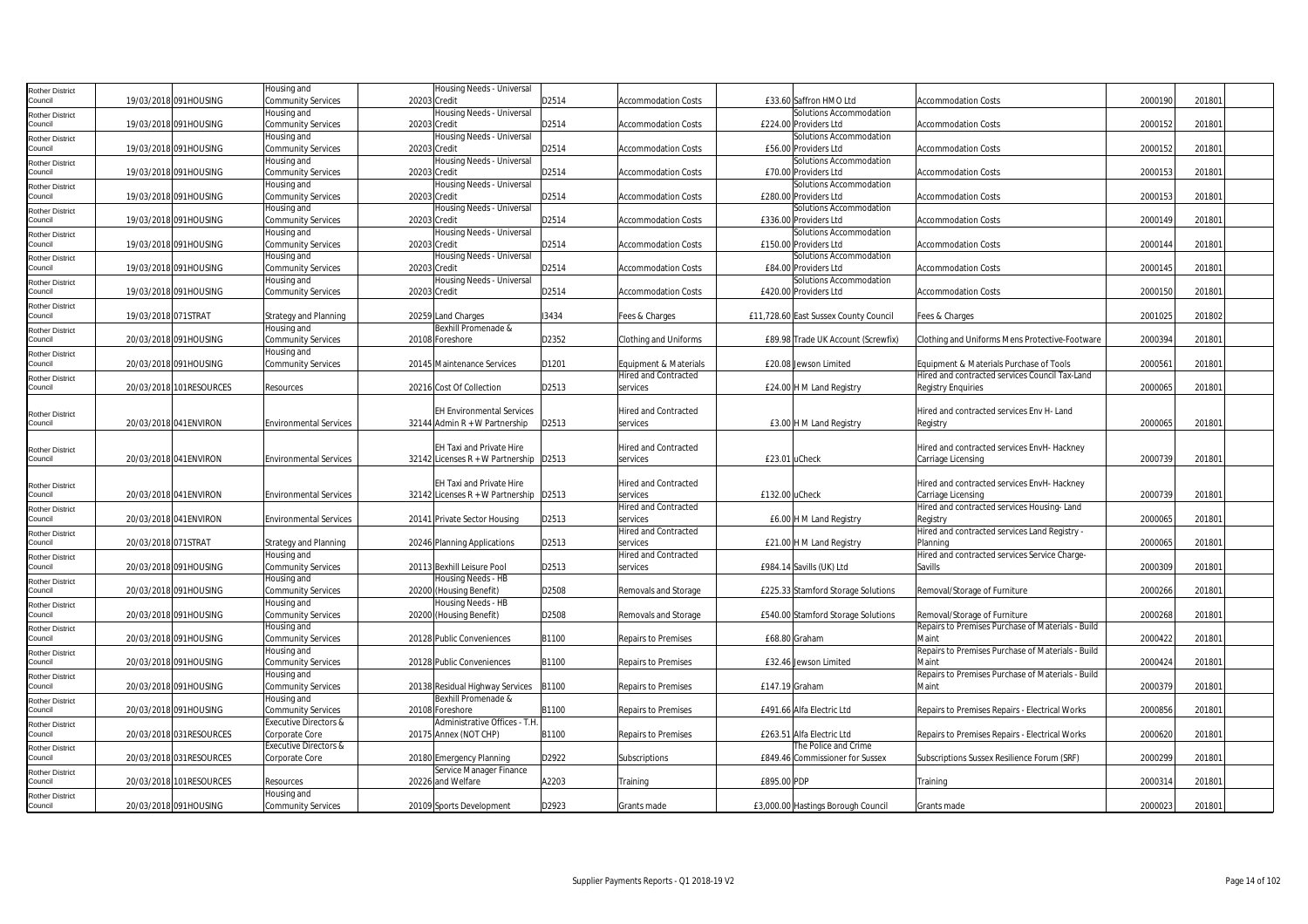|                                   |                         | Acquisitions,                                                 |                                        |       |                             |                                                          |                                                    |         |        |  |
|-----------------------------------|-------------------------|---------------------------------------------------------------|----------------------------------------|-------|-----------------------------|----------------------------------------------------------|----------------------------------------------------|---------|--------|--|
| <b>Rother District</b>            |                         | Transformation and                                            |                                        |       |                             |                                                          |                                                    |         |        |  |
| Council                           | 20/03/2018 081ACQUISIT  | Regeneration                                                  | 20144 Property Management              | D2922 | Subscriptions               | £1,000.00 RICS                                           | Subscriptions Subscription to Organisations        | 200152  | 201802 |  |
| <b>Rother District</b>            |                         |                                                               |                                        |       |                             |                                                          |                                                    |         |        |  |
| Council                           | 20/03/2018 071STRAT     | Strategy and Planning                                         | 20246 Planning Applications            | D2922 | Subscriptions               | £1,000,00 RICS                                           | Subscriptions Subscription to Organisations        | 2001521 | 201802 |  |
| Rother District                   |                         | Housing and                                                   | Bexhill Promenade &                    |       |                             |                                                          |                                                    |         |        |  |
| Council                           | 21/03/2018 091HOUSING   | <b>Community Services</b>                                     | 20108 Foreshore                        | D2352 | Clothing and Uniforms       | £44.99 Trade UK Account (Screwfix)                       | Clothing and Uniforms Mens Protective-Footware     | 2000395 | 201801 |  |
| Rother District<br>Council        | 21/03/2018 091HOUSING   | Housing and                                                   | Bexhill Promenade &<br>20108 Foreshore | D2352 |                             | £4.17 Trade UK Account (Screwfix)                        |                                                    | 2000395 | 201801 |  |
|                                   |                         | <b>Community Services</b><br><b>Executive Directors &amp;</b> |                                        |       | Clothing and Uniforms       |                                                          | Clothing and Uniforms Mens Protective-Footware     |         |        |  |
| Rother District<br>Council        | 21/03/2018 031RESOURCES | Corporate Core                                                | 20170 Communications-Postages          | D2627 | County Courier service      | £1.200.15 East Sussex County Council                     | County Courier service County Courier Service      | 200001  | 201801 |  |
|                                   |                         |                                                               |                                        |       |                             | Laser Energy Buying Group                                |                                                    |         |        |  |
| Rother District                   |                         | Housing and                                                   |                                        |       |                             | (Kent County Council                                     |                                                    |         |        |  |
| Council                           | 21/03/2018 091HOUSING   | <b>Community Services</b>                                     | 20125 Coast Protection                 | B2201 | Electricity                 | £335.91 Commercial Services)                             | Electricity Charges                                | 200080  | 201801 |  |
|                                   |                         |                                                               |                                        |       |                             | Laser Energy Buying Group                                |                                                    |         |        |  |
| <b>Rother District</b>            |                         | Housing and                                                   |                                        |       |                             | (Kent County Council                                     |                                                    |         |        |  |
| Council                           | 21/03/2018 091HOUSING   | <b>Community Services</b>                                     | 20128 Public Conveniences              | B2201 | Electricity                 | £123.39 Commercial Services)                             | Electricity Charges                                | 2000807 | 201801 |  |
|                                   |                         |                                                               |                                        |       |                             | Laser Energy Buying Group                                |                                                    |         |        |  |
| <b>Rother District</b>            |                         | Housing and                                                   |                                        |       |                             | (Kent County Council                                     |                                                    |         |        |  |
| Council                           | 21/03/2018 091HOUSING   | <b>Community Services</b>                                     | 20128 Public Conveniences              | B2201 | Electricity                 | £19.99 Commercial Services)                              | Electricity Charges                                | 2000807 | 201801 |  |
|                                   |                         |                                                               |                                        |       |                             | Laser Energy Buying Group                                |                                                    |         |        |  |
| <b>Rother District</b>            |                         | Housing and                                                   |                                        |       |                             | (Kent County Council                                     |                                                    |         |        |  |
| Council                           | 21/03/2018 091HOUSING   | <b>Community Services</b>                                     | 20115 Rye Area Parks & Gardens         | B2201 | Electricity                 | £82.89 Commercial Services)                              | Electricity Charges                                | 200080  | 20180  |  |
|                                   |                         |                                                               |                                        |       |                             | Laser Energy Buying Group                                |                                                    |         |        |  |
| Rother District                   |                         | Housing and                                                   |                                        |       |                             | (Kent County Council                                     |                                                    |         |        |  |
| Council                           | 21/03/2018 091HOUSING   | <b>Community Services</b>                                     | 20115 Rye Area Parks & Gardens         | B2201 | Electricity                 | -£31.32 Commercial Services)                             | Electricity Charges                                | 200080  | 201801 |  |
|                                   |                         |                                                               |                                        |       |                             | Laser Energy Buying Group                                |                                                    |         |        |  |
| Rother District                   |                         | Housing and                                                   |                                        |       |                             | (Kent County Council                                     |                                                    |         |        |  |
| Council                           | 21/03/2018 091HOUSING   | <b>Community Services</b>                                     | 20115 Rye Area Parks & Gardens         | B2201 | Electricity                 | -£248.78 Commercial Services)                            | Electricity Charges                                | 200080  | 201801 |  |
|                                   |                         |                                                               |                                        |       |                             | Laser Energy Buying Group                                |                                                    |         |        |  |
| <b>Rother District</b>            |                         | Housing and                                                   | Bexhill Promenade &                    |       |                             | (Kent County Council                                     |                                                    |         |        |  |
| Council                           | 21/03/2018 091HOUSING   | <b>Community Services</b>                                     | 20108 Foreshore                        | B2201 | Electricity                 | £73.68 Commercial Services)                              | Electricity Charges                                | 2000807 | 201801 |  |
|                                   |                         | Acquisitions,                                                 |                                        |       |                             | Laser Energy Buying Group                                |                                                    |         |        |  |
| <b>Rother District</b>            |                         | Transformation and                                            | <b>Committee Property</b>              |       |                             | Kent County Council)                                     |                                                    |         |        |  |
| Council                           | 21/03/2018 081ACQUISIT  | Regeneration                                                  | 20154 Account                          | B2201 | Electricity                 | £73.67 Commercial Services)                              | Electricity Charges                                | 2000807 | 201801 |  |
|                                   |                         | Acquisitions,                                                 |                                        |       |                             | Laser Energy Buying Group                                |                                                    |         |        |  |
| <b>Rother District</b><br>Council |                         | Transformation and                                            | Committee Property<br>20154 Account    |       |                             | (Kent County Council                                     |                                                    | 200080  | 20180  |  |
|                                   | 21/03/2018 081ACQUISIT  | Regeneration<br>Acquisitions,                                 |                                        | B2201 | Electricity                 | £73.67 Commercial Services)<br>Laser Energy Buying Group | Electricity Charges                                |         |        |  |
|                                   |                         | Transformation and                                            | <b>Committee Property</b>              |       |                             | (Kent County Council                                     |                                                    |         |        |  |
| Rother District<br>Council        | 21/03/2018 081ACQUISIT  | Regeneration                                                  | 20154 Account                          | B2201 | Electricity                 | £73.68 Commercial Services)                              | Electricity Charges                                | 2000807 | 201801 |  |
|                                   |                         |                                                               |                                        |       |                             | Laser Energy Buying Group                                |                                                    |         |        |  |
|                                   |                         | <b>Executive Directors &amp;</b>                              | Administrative Offices                 |       |                             | (Kent County Council                                     |                                                    |         |        |  |
| Rother District<br>Council        | 21/03/2018 031RESOURCES | Corporate Core                                                | 20176 Print Room                       | B2201 | Electricity                 | £446.07 Commercial Services)                             | Electricity Charges                                | 200080  | 201801 |  |
| <b>Rother District</b>            |                         |                                                               |                                        |       |                             |                                                          |                                                    |         |        |  |
| Council                           | 21/03/2018 101RESOURCES | Resources                                                     | 20239 Computer Services                | D2416 | Stationery                  | £11.03 Frontier Software Plc                             | Equipment & Materials Carriage/Handling Charge     | 200011  | 201801 |  |
|                                   |                         | Acquisitions,                                                 |                                        |       |                             | Laser Energy Buying Group                                |                                                    |         |        |  |
| Rother District                   |                         | Transformation and                                            | Committee Property                     |       |                             | (Kent County Council                                     |                                                    |         |        |  |
| Council                           | 21/03/2018 081ACQUISIT  | Regeneration                                                  | 20154 Account                          | B2202 | Gas                         | £21.14 Commercial Services)                              | Gas Charges                                        | 200080  | 201801 |  |
|                                   |                         |                                                               |                                        |       |                             | Laser Energy Buying Group                                |                                                    |         |        |  |
| <b>Rother District</b>            |                         | <b>Executive Directors &amp;</b>                              | Administrative Offices                 |       |                             | (Kent County Council                                     |                                                    |         |        |  |
| Council                           | 21/03/2018 031RESOURCES | Corporate Core                                                | 20176 Print Room                       | B2202 | Gas                         | £111.31 Commercial Services)                             | Gas Charges                                        | 2000801 | 201801 |  |
|                                   |                         |                                                               |                                        |       |                             | Laser Energy Buying Group                                |                                                    |         |        |  |
| <b>Rother District</b>            |                         | <b>Executive Directors &amp;</b>                              | Administrative Offices - T.H           |       |                             | (Kent County Council                                     |                                                    |         |        |  |
| Council                           | 21/03/2018 031RESOURCES | Corporate Core                                                | 20175 Annex (NOT CHP)                  | B2202 | Gas                         | £510.84 Commercial Services)                             | Gas Charges                                        | 2000801 | 201801 |  |
|                                   |                         |                                                               |                                        |       |                             | Laser Energy Buying Group                                |                                                    |         |        |  |
| <b>Rother District</b>            |                         | <b>Executive Directors &amp;</b>                              | Administrative Offices -               |       |                             | (Kent County Council                                     |                                                    |         |        |  |
| Council                           | 21/03/2018 031RESOURCES | Corporate Core                                                | 20173 Town Hall                        | B2202 | Gas                         | £719.60 Commercial Services)                             | Gas Charges                                        | 200080  | 20180  |  |
| Rother District                   |                         |                                                               | EH Dog Control $R + W$                 |       | <b>Hired and Contracted</b> |                                                          | Hired and contracted services Rother Collection of |         |        |  |
| Council                           | 21/03/2018 041 ENVIRON  | <b>Environmental Services</b>                                 | 32135 Partnership                      | D2513 | services                    | £2,839.59 Animal Wardens Ltd                             | Dogs EnvH                                          | 200057  | 201801 |  |
| <b>Rother District</b>            |                         |                                                               | EH Dog Control R + W                   |       | Hired and Contracted        |                                                          | Hired and contracted services Rother Collection of |         |        |  |
| Council                           | 21/03/2018 041 ENVIRON  | <b>Environmental Services</b>                                 | 32135 Partnership                      | D2513 | services                    | £3,239.50 Animal Wardens Ltd                             | Dogs EnvH                                          | 2000578 | 201801 |  |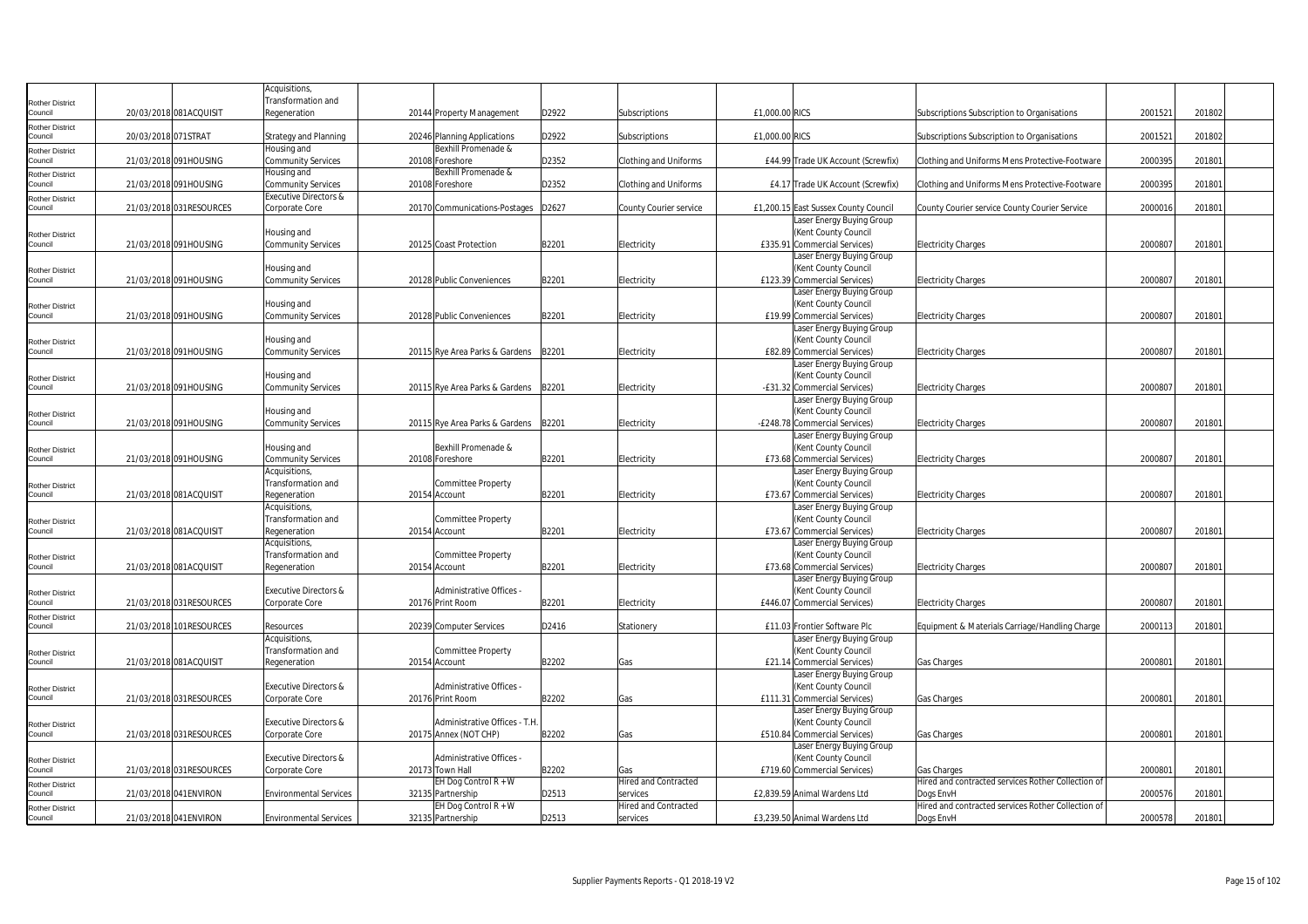| Rother District                   |                          |                                  |                                         |       | Hired and Contracted                                 |                 |                                                        |                                                                        |         |        |
|-----------------------------------|--------------------------|----------------------------------|-----------------------------------------|-------|------------------------------------------------------|-----------------|--------------------------------------------------------|------------------------------------------------------------------------|---------|--------|
| Council                           | 21/03/2018 101RESOURCES  | Resources                        | 20216 Cost Of Collection                | D2513 | services                                             |                 | £590.00 Inform CPI Ltd                                 | Hired and contracted services RV Finder                                | 2000108 | 201801 |
| <b>Rother District</b>            |                          |                                  |                                         |       |                                                      |                 |                                                        |                                                                        |         |        |
| Council                           | 21/03/2018 101 RESOURCES | Resources                        | 20240 Printing Services                 | D2417 | Photocopy Paper                                      |                 | £226.28 Canon (UK) Ltd                                 | Photocopy Paper Wide Format Consumables                                | 200003  | 201801 |
| <b>Rother District</b>            |                          | Housing and                      |                                         |       |                                                      |                 | <b>B</b> and G Environmental Services                  |                                                                        |         |        |
| ouncil                            | 21/03/2018 091HOUSING    | <b>Community Services</b>        | 20128 Public Conveniences               | B1100 | <b>Repairs to Premises</b>                           | £585.00 Limited |                                                        | Repairs to Premises Drainage Clearance                                 | 2000390 | 201801 |
| Rother District                   |                          | Housing and                      |                                         |       |                                                      |                 | Hastings Locksmiths and Key                            | Repairs to Premises Purchase of Materials - Build                      |         |        |
| Council                           | 21/03/2018 091HOUSING    | <b>Community Services</b>        | 20128 Public Conveniences               | B1100 | Repairs to Premises                                  |                 | £15.00 Service                                         | Maint                                                                  | 2000392 | 201801 |
|                                   |                          | Acquisitions                     |                                         |       |                                                      |                 |                                                        |                                                                        |         |        |
| Rother District                   |                          | Transformation and               | Elva Business Centre,                   |       |                                                      |                 | Hastings Locksmiths and Key                            | Repairs to Premises Purchase of Materials - Build                      |         |        |
| Council                           | 21/03/2018 081ACQUISIT   | Regeneration                     | 20153 Bexhill                           | B1100 | <b>Repairs to Premises</b>                           | £239.70 Service |                                                        | Maint                                                                  | 2000568 | 201801 |
| <b>Rother District</b>            |                          |                                  |                                         |       |                                                      |                 |                                                        |                                                                        |         |        |
| Council<br><b>Rother District</b> | 21/03/2018 101RESOURCES  | Resources                        | 20241 Stationery                        | D2416 | Stationery                                           |                 | £61.61 Office Depot UK Ltd                             | Stationery General Stationery (Print Room ONLY                         | 200004  | 201801 |
| Council                           | 21/03/2018 101RESOURCES  | Resources                        | 20239 Computer Services                 | D2416 | Stationery                                           |                 | £95.00 Frontier Software Plc                           | Stationery Pressure Seal Stationery                                    | 200011  | 201801 |
| Rother District                   |                          | Housing and                      | Housing Needs - HB                      |       |                                                      |                 |                                                        |                                                                        |         |        |
| Council                           | 21/03/2018 091HOUSING    | <b>Community Services</b>        | 20200 (Housing Benefit)                 | A2203 | Training                                             |                 | £170.00 Ferret Information Systems Ltd                 | Training                                                               | 2000022 | 201801 |
| Rother District                   |                          | <b>Executive Directors &amp;</b> |                                         |       |                                                      |                 |                                                        |                                                                        |         |        |
| Council                           | 21/03/2018 031RESOURCES  | Corporate Core                   | 32131 Sussex Training Partnership A2203 |       | Training                                             |                 | £975.00 Keystar Training Ltd                           | Training Sussex Train Consor-Training Course                           | 2000850 | 201801 |
| <b>Rother District</b>            |                          | Housing and                      | Bexhill Promenade &                     |       |                                                      |                 |                                                        |                                                                        |         |        |
| Council                           | 21/03/2018 091HOUSING    | <b>Community Services</b>        | 20108 Foreshore                         | D2352 | Clothing and Uniforms                                |                 | -£44.99 Trade UK Account (Screwfix)                    | <b>Clothing and Uniforms</b>                                           | 2000313 | 201801 |
| Rother District                   |                          | <b>Executive Directors &amp;</b> |                                         |       | Third party payment                                  |                 |                                                        |                                                                        |         |        |
| Council                           | 21/03/2018 031 RESOURCES | Corporate Core                   | 20185 Joint Waste procurement           | E1101 | other LAs                                            |                 | £3,840.00 Wealden District Council                     | Third party payment other LAs                                          | 2000028 | 201801 |
| Rother District                   |                          | Housing and                      |                                         |       |                                                      |                 |                                                        |                                                                        |         |        |
| Council                           | 22/03/2018 091HOUSING    | Community Services               | 20145 Maintenance Services              | D1201 | Equipment & Materials                                |                 | £24.57 Trade UK Account (Screwfix)                     | Equipment & Materials Purchase of Tools                                | 2000570 | 201801 |
| Rother District<br>Council        |                          | Housing and                      |                                         |       |                                                      |                 |                                                        | Equipment & Materials Ticket Machine                                   |         |        |
|                                   | 22/03/2018 091HOUSING    | <b>Community Services</b>        | 20107 Camber Beach & Foreshore D1201    |       | Equipment & Materials<br><b>Hired and Contracted</b> |                 | £170.91 Alfa Electric Ltd                              | Maintenance/ Repairs<br>Hired and contracted services Council Tax-Land | 2000397 | 201801 |
| Rother District<br>Council        | 22/03/2018 101RESOURCES  | Resources                        | 20216 Cost Of Collection                | D2513 | services                                             |                 | £24.00 H M Land Registry                               |                                                                        | 200006  | 201801 |
|                                   |                          |                                  | EH Pollution $R + W$                    |       | Hired and Contracted                                 |                 |                                                        | Registry Enquiries<br>Hired and contracted services EnvH-Water         |         |        |
| Rother District<br>Council        | 22/03/2018 041 ENVIRON   | <b>Environmental Services</b>    | 32134 Partnership                       | D2513 | services                                             |                 | £68.50 South East Water Ltd                            | Sampling                                                               | 200028  | 201801 |
| <b>Rother District</b>            |                          |                                  |                                         |       | <b>Hired and Contracted</b>                          |                 |                                                        | Hired and contracted services Land Registry -                          |         |        |
| Council                           | 22/03/2018 071STRAT      | <b>Strategy and Planning</b>     | 20246 Planning Applications             | D2513 | services                                             |                 | £42.00 H M Land Registry                               | Planning                                                               | 2000066 | 201801 |
|                                   |                          | Acquisitions,                    |                                         |       |                                                      |                 |                                                        |                                                                        |         |        |
| Rother District                   |                          | Transformation and               |                                         |       | <b>Hired and Contracted</b>                          |                 |                                                        | Hired and contracted services Land Registry -                          |         |        |
| Council                           | 22/03/2018 081ACQUISIT   | Regeneration                     | 20144 Property Management               | D2513 | services                                             |                 | £6.00 H M Land Registry                                | Property Management                                                    | 2000066 | 201801 |
|                                   |                          |                                  | EN Wealden Training                     |       |                                                      |                 |                                                        |                                                                        |         |        |
| <b>Rother District</b>            |                          |                                  | (WEALDEN ONLY) R + W                    |       | Hired and Contracted                                 |                 |                                                        | Hired and contracted services Service fee paid to                      |         |        |
| Council                           | 22/03/2018 041 ENVIRON   | <b>Environmental Services</b>    | 32140 Partnership                       | D2513 | services                                             |                 | £3,750.00 Michael Hills Associates                     | <b>Third Parties</b>                                                   | 2000282 | 201801 |
| Rother District                   |                          | Housing and                      | Bexhill Promenade &                     |       |                                                      |                 | <b>B</b> and G Environmental Services                  |                                                                        |         |        |
| Council                           | 22/03/2018 091HOUSING    | <b>Community Services</b>        | 20108 Foreshore                         | B1100 | <b>Repairs to Premises</b>                           | £125.00 Limited |                                                        | Repairs to Premises Drainage Clearance                                 | 2000388 | 201801 |
| Rother District                   |                          | Housing and                      |                                         |       |                                                      |                 | <b>Sussex Turnery and Moulding</b>                     | Repairs to Premises Purchase of Materials - Build                      |         |        |
| Council                           | 22/03/2018 091HOUSING    | <b>Community Services</b>        | 20128 Public Conveniences               | B1100 | <b>Repairs to Premises</b>                           | £138.21 Co Ltd  |                                                        | Maint                                                                  | 2000393 | 201801 |
|                                   |                          | <b>Acquisitions</b>              |                                         |       |                                                      |                 |                                                        |                                                                        |         |        |
| <b>Rother District</b>            |                          | Transformation and               | <b>Committee Property</b>               |       |                                                      |                 |                                                        |                                                                        |         |        |
| Council                           | 22/03/2018 081ACQUISIT   | Regeneration                     | 20154 Account                           | B1100 | <b>Repairs to Premises</b>                           |                 | £468.33 Alfa Electric Ltd<br>CountyClean Environmental | Repairs to Premises Repairs - Electrical Works                         | 2000621 | 201801 |
| Rother District<br>Council        | 22/03/2018 091HOUSING    | Housing and                      |                                         | B2422 |                                                      |                 | £330.00 Services Ltd                                   |                                                                        | 200038  | 201801 |
|                                   |                          | <b>Community Services</b>        | 20128 Public Conveniences               |       | Sewerage                                             |                 |                                                        | Sewerage - Sewage/Cesspool Emptying                                    |         |        |
| Rother District<br>Council        | 22/03/2018 101RESOURCES  | Resources                        | 20241 Stationery                        | D2416 | Stationery                                           |                 | £32.84 Office Depot UK Ltd                             | Stationery General Stationery (Print Room ONLY                         | 2000044 | 201801 |
|                                   |                          |                                  |                                         |       |                                                      |                 |                                                        |                                                                        |         |        |
| Rother District<br>Council        | 22/03/2018 101RESOURCES  | Resources                        | 20241 Stationery                        | D2416 | Stationery                                           |                 | £85.54 Office Depot UK Ltd                             | Stationery General Stationery (Print Room ONLY                         | 2000046 | 201801 |
| Rother District                   |                          | Executive Directors &            |                                         |       |                                                      |                 |                                                        |                                                                        |         |        |
| Council                           | 23/03/2018 031RESOURCES  | Corporate Core                   | 20183 Executive Directors               | D2518 | Advertising                                          |                 | £213.50 Johnston Publishing Ltd                        | Advertising Advertising in Newspapers/Magazine                         | 200012  | 201801 |
| Rother District                   |                          |                                  |                                         |       |                                                      |                 |                                                        |                                                                        |         |        |
| Council                           | 23/03/2018 101RESOURCES  | Resources                        | 20240 Printing Services                 | D2352 | <b>Clothing and Uniforms</b>                         |                 | £82.58 The Stitchery Company                           | Clothing and Uniforms Mens Uniform-Shirt                               | 2000036 | 201801 |
| Rother District                   |                          | Housing and                      | Bexhill Parks & Open                    |       |                                                      |                 |                                                        |                                                                        |         |        |
| Council                           | 23/03/2018 091HOUSING    | <b>Community Services</b>        | 20114 Spaces                            | D1206 | Furniture & Fittings                                 |                 | £1,072.12 Glasdon U.K. Ltd                             | Equipment & Materials - Parks- Litter Bins                             | 2000027 | 201801 |
| Rother District                   |                          | Housing and                      |                                         |       |                                                      |                 |                                                        |                                                                        |         |        |
| Council                           | 23/03/2018 091HOUSING    | <b>Community Services</b>        | 20145 Maintenance Services              | D1201 | Equipment & Materials                                |                 | £9.06 The Roman Group                                  | Equipment & Materials Purchase of Tools                                | 2000569 | 201801 |
| Rother District                   |                          | Housing and                      | Bexhill Promenade &                     |       |                                                      |                 | <b>Crowcon Detection Instruments</b>                   |                                                                        |         |        |
| Council                           | 23/03/2018 091HOUSING    | <b>Community Services</b>        | 20108 Foreshore                         | D1201 | Equipment & Materials                                | £171.50 Ltd     |                                                        | Equipment & Materials Purchase of Tools                                | 2000010 | 201801 |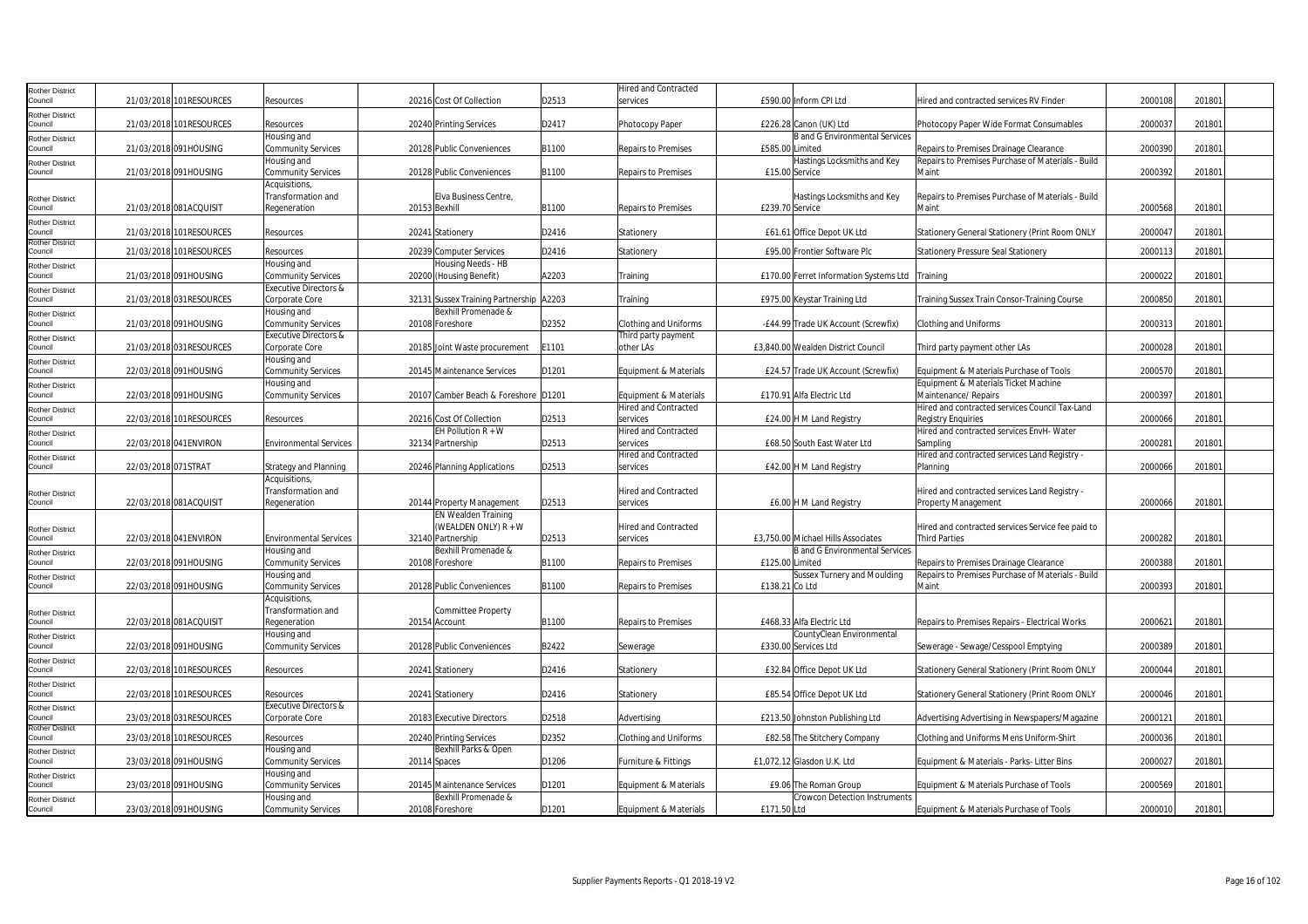|                                   |                     |                          | Acquisitions,                    |                                         |       |                              |                                          |                                                   |         |        |  |
|-----------------------------------|---------------------|--------------------------|----------------------------------|-----------------------------------------|-------|------------------------------|------------------------------------------|---------------------------------------------------|---------|--------|--|
| Rother District                   |                     |                          | Transformation and               | <b>Committee Property</b>               |       |                              |                                          |                                                   |         |        |  |
| Council                           |                     | 23/03/2018 081ACQUISIT   | Regeneration                     | 20154 Account                           | D1201 | Equipment & Materials        | £147.33 Trade UK Account (Screwfix)      | Equipment & Materials Purchase of Tools           | 2000566 | 201801 |  |
| Rother District                   |                     |                          | Housing and                      |                                         |       |                              |                                          | Equipment & Materials Ticket Machine              |         |        |  |
| Council                           |                     | 23/03/2018 091HOUSING    | <b>Community Services</b>        | 20137 Car Parks                         | D1201 | Equipment & Materials        | £301.50 Cale UK Ltd                      | Maintenance/ Repairs                              | 2000057 | 201801 |  |
| Rother District                   |                     |                          |                                  |                                         |       | <b>Hired and Contracted</b>  |                                          | Hired and contracted services Council Tax-Land    |         |        |  |
| Council                           |                     | 23/03/2018 101RESOURCES  | Resources                        | 20216 Cost Of Collection                | D2513 | services                     | £15.00 H M Land Registry                 | Registry Enguiries                                | 2000067 | 201801 |  |
| Rother District                   |                     |                          |                                  |                                         |       | Hired and Contracted         |                                          | Hired and contracted services Land Registry -     |         |        |  |
| Council                           | 23/03/2018 071STRAT |                          | <b>Strategy and Planning</b>     | 20246 Planning Applications             | D2513 | services                     | £3.00 H M Land Registry                  | Planning                                          | 2000067 | 201801 |  |
| <b>Rother District</b>            |                     |                          | Housing and                      |                                         |       | <b>Hired and Contracted</b>  |                                          | Hired and contracted services Service fee paid to |         |        |  |
| Council                           |                     | 23/03/2018 091HOUSING    | <b>Community Services</b>        | 20128 Public Conveniences               | D2513 | services                     | £1,474.92 Alfa Electric Ltd              | <b>Third Parties</b>                              | 2000237 | 201801 |  |
| Rother District                   |                     |                          | Housing and                      |                                         |       | <b>Hired and Contracted</b>  |                                          | Hired and contracted services Service fee paid to |         |        |  |
| Council                           |                     | 23/03/2018 091HOUSING    | <b>Community Services</b>        | 20128 Public Conveniences               | D2513 | services                     | £1,966.56 Alfa Electric Ltd              | <b>Third Parties</b>                              | 2000280 | 201801 |  |
| Rother District                   |                     |                          | Executive Directors &            |                                         |       |                              |                                          |                                                   |         |        |  |
| Council                           |                     | 23/03/2018 031RESOURCES  | Corporate Core                   | 20171 Human Resources                   | A2202 | Recruitment expenses         | £757.94 Johnston Publishing Ltd          | Recruitment expenses Advertising Vacant Post      | 2000082 | 201801 |  |
| Rother District                   |                     |                          | Housing and                      |                                         |       |                              |                                          | Repairs to Premises Purchase of Materials - Build |         |        |  |
| Council                           |                     | 23/03/2018 091HOUSING    | Community Services               | 20128 Public Conveniences               | B1100 | Repairs to Premises          | £380.00 Alfa Electric Ltd                | Maint                                             | 2000853 | 201801 |  |
| Rother District                   |                     |                          | Housing and                      |                                         |       |                              |                                          | Repairs to Premises Purchase of Materials - Build |         |        |  |
| Council                           |                     | 23/03/2018 091HOUSING    | <b>Community Services</b>        | 20128 Public Conveniences               | B1100 | <b>Repairs to Premises</b>   | £77.02 Jewson Limited                    | Maint                                             | 2000420 | 201801 |  |
|                                   |                     |                          | Housing and                      |                                         |       |                              |                                          |                                                   |         |        |  |
| <b>Rother District</b><br>Council |                     | 23/03/2018 091HOUSING    | <b>Community Services</b>        | 20113 Bexhill Leisure Pool              | B1100 | Repairs to Premises          | £220.00 Colin A May                      | Repairs to Premises Repairs - Doors               | 2000112 | 201801 |  |
|                                   |                     |                          | Housing and                      | Bexhill Promenade &                     |       |                              |                                          |                                                   |         |        |  |
| Rother District<br>Council        |                     | 23/03/2018 091HOUSING    | <b>Community Services</b>        | 20108 Foreshore                         | B1100 | <b>Repairs to Premises</b>   | £187.45 Alfa Electric Ltd                | Repairs to Premises Repairs - Electrical Works    | 2000853 | 201801 |  |
|                                   |                     |                          |                                  |                                         |       |                              |                                          |                                                   |         |        |  |
|                                   |                     |                          | Acquisitions,                    |                                         |       |                              |                                          |                                                   |         |        |  |
| Rother District                   |                     |                          | Transformation and               | Elva Business Centre                    |       |                              |                                          |                                                   |         |        |  |
| Council                           |                     | 23/03/2018 081ACQUISIT   | Regeneration                     | 20153 Bexhill                           | B1100 | Repairs to Premises          | £280.61 Alfa Electric Ltd                | Repairs to Premises Repairs - Electrical Works    | 2000852 | 201801 |  |
| Rother District                   |                     |                          | Executive Directors &            | Administrative Offices -                |       |                              |                                          | Repairs to Premises Specified Repairs and Works   |         |        |  |
| Council                           |                     | 23/03/2018 031RESOURCES  | Corporate Core                   | 20176 Print Room                        | B1100 | <b>Repairs to Premises</b>   | £860.00 Colin A May                      | listed                                            | 2000584 | 201801 |  |
| Rother District                   |                     |                          | Executive Directors &            | Administrative Offices -                |       |                              |                                          | Repairs to Premises Specified Repairs and Works   |         |        |  |
| Council                           |                     | 23/03/2018 031 RESOURCES | Corporate Core                   | 20176 Print Room                        | B1100 | <b>Repairs to Premises</b>   | £860.00 Colin A May                      | listed                                            | 2000387 | 201801 |  |
| Rother District                   |                     |                          | Executive Directors &            | Administrative Offices -                |       |                              |                                          | Repairs to Premises Specified Repairs and Works   |         |        |  |
| Council                           |                     | 23/03/2018 031RESOURCES  | Corporate Core                   | 20176 Print Room                        | B1100 | Repairs to Premises          | -£860.00 Colin A May                     | listed                                            | 1000044 | 201801 |  |
| Rother District                   |                     |                          |                                  |                                         |       |                              |                                          |                                                   |         |        |  |
| council                           |                     | 23/03/2018 101RESOURCES  | Resources                        | 20241 Stationery                        | D2416 | Stationery                   | £27.12 Office Depot UK Ltd               | Stationery General Stationery (Print Room ONLY    | 200005  | 201801 |  |
| <b>Rother District</b>            |                     |                          |                                  |                                         |       |                              |                                          | Statutory Advertising Planady - Rye + Battle      |         |        |  |
| Council                           | 23/03/2018 071STRAT |                          | <b>Strategy and Planning</b>     | 20246 Planning Applications             | D2519 | <b>Statutory Advertising</b> | £488.00 Johnston Publishing Ltd          | Observer                                          | 2000287 | 201801 |  |
| Rother District                   |                     |                          | <b>Executive Directors &amp;</b> |                                         |       | <b>Hired and Contracted</b>  |                                          |                                                   |         |        |  |
| Council                           |                     | 23/03/2018 031 RESOURCES | Corporate Core                   | 32131 Sussex Training Partnership D2513 |       | services                     | £895.00 PHF Training                     | Training Sussex Train Consor-Training Course      | 2000260 | 201801 |  |
| Rother District                   |                     |                          | Housing and                      |                                         |       |                              |                                          |                                                   |         |        |  |
| Council                           |                     | 23/03/2018 091HOUSING    | <b>Community Services</b>        | 20128 Public Conveniences               | B2421 | Water                        | £25.75 South East Water Ltd              | Water Charges                                     | 2000091 | 201801 |  |
| Rother District                   |                     |                          | Housing and                      | Bexhill Parks & Open                    |       |                              |                                          |                                                   |         |        |  |
| Council                           |                     | 23/03/2018 091HOUSING    | <b>Community Services</b>        | 20114 Spaces                            | B2421 | Water                        | £102.97 South East Water Ltd             | Water Charges                                     | 2000091 | 201801 |  |
| Rother District                   |                     |                          | Housing and                      | Bexhill Parks & Open                    |       |                              |                                          |                                                   |         |        |  |
| Council                           |                     | 23/03/2018 091HOUSING    | <b>Community Services</b>        | 20114 Spaces                            | B1100 | <b>Repairs to Premises</b>   | £2.825.00 Foxhills Tree Services Ltd     | <b>Repairs to Premises</b>                        | 200002  | 201801 |  |
|                                   |                     |                          | <b>Executive Directors &amp;</b> | Joint Waste Contract Client             |       | Third party payment          |                                          |                                                   |         |        |  |
| <b>Rother District</b><br>Council |                     | 23/03/2018 031RESOURCES  | Corporate Core                   | 32132 Unit                              | E2302 | private contractors          | £58,793.64 Kier Services - Environmental | Third party payment private contractors           | 2000029 | 201801 |  |
|                                   |                     |                          |                                  | Crime and Disorder                      |       | <b>Hired and Contracted</b>  | The Police and Crime                     |                                                   |         |        |  |
| Rother District<br>Council        |                     | 23/03/2018 041ENVIRON    | <b>Environmental Services</b>    | 20130 Initiatives                       | D2513 | services                     | £322.50 Commissioner for Sussex          | Hired and Contracted services                     | 2000446 | 201801 |  |
|                                   |                     |                          |                                  |                                         |       |                              |                                          |                                                   |         |        |  |
| Rother District                   |                     |                          | Executive Directors &            |                                         |       | <b>Hired and Contracted</b>  |                                          |                                                   |         |        |  |
| Council                           |                     | 23/03/2018 031 RESOURCES | Corporate Core                   | 32131 Sussex Training Partnership D2513 |       | services                     | £1,950.00 Trevor Roberts Associates Ltd  | Hired and Contracted services                     | 2000267 | 201801 |  |
| <b>Rother District</b><br>Council |                     |                          | Housing and                      | lousing Needs - HB                      |       |                              |                                          |                                                   |         |        |  |
|                                   |                     | 23/03/2018 091HOUSING    | <b>Community Services</b>        | 20200 (Housing Benefit)                 | D2514 | <b>Accommodation Costs</b>   | £240.00 MB Hotels Ltd                    | <b>Accommodation Costs</b>                        | 200021  | 201801 |  |
| Rother District                   |                     |                          | Housing and                      | Housing Needs - HB                      |       |                              |                                          |                                                   |         |        |  |
| council                           |                     | 23/03/2018 091HOUSING    | <b>Community Services</b>        | 20200 (Housing Benefit)                 | D2514 | <b>Accommodation Costs</b>   | £240.00 The Clevedon Court Hotel         | <b>Accommodation Costs</b>                        | 2000226 | 201801 |  |
| <b>Rother District</b>            |                     |                          | Housing and                      | Housing Needs - HB                      |       |                              |                                          |                                                   |         |        |  |
| Council                           |                     | 23/03/2018 091HOUSING    | <b>Community Services</b>        | 20200 (Housing Benefit)                 | D2514 | <b>Accommodation Costs</b>   | £60.00 The Clevedon Court Hotel          | <b>Accommodation Costs</b>                        | 2000226 | 201801 |  |
| Rother District                   |                     |                          | Housing and                      | Housing Needs - HB                      |       |                              |                                          |                                                   |         |        |  |
| Council                           |                     | 23/03/2018 091HOUSING    | <b>Community Services</b>        | 20200 (Housing Benefit)                 | D2514 | <b>Accommodation Costs</b>   | £280.00 MB Hotels Ltd                    | <b>Accommodation Costs</b>                        | 2000222 | 201801 |  |
| Rother District                   |                     |                          | Housing and                      | Housing Needs - HB                      |       |                              |                                          |                                                   |         |        |  |
| Council                           |                     | 23/03/2018 091HOUSING    | <b>Community Services</b>        | 20200 (Housing Benefit)                 | D2514 | <b>Accommodation Costs</b>   | £240.00 MB Hotels Ltd                    | <b>Accommodation Costs</b>                        | 2000223 | 201801 |  |
| Rother District                   |                     |                          | Housing and                      | Housing Needs - HB                      |       |                              |                                          |                                                   |         |        |  |
| Council                           |                     | 23/03/2018 091HOUSING    | <b>Community Services</b>        | 20200 (Housing Benefit)                 | D2514 | <b>Accommodation Costs</b>   | £392.00 MB Hotels Ltd                    | <b>Accommodation Costs</b>                        | 2000460 | 201801 |  |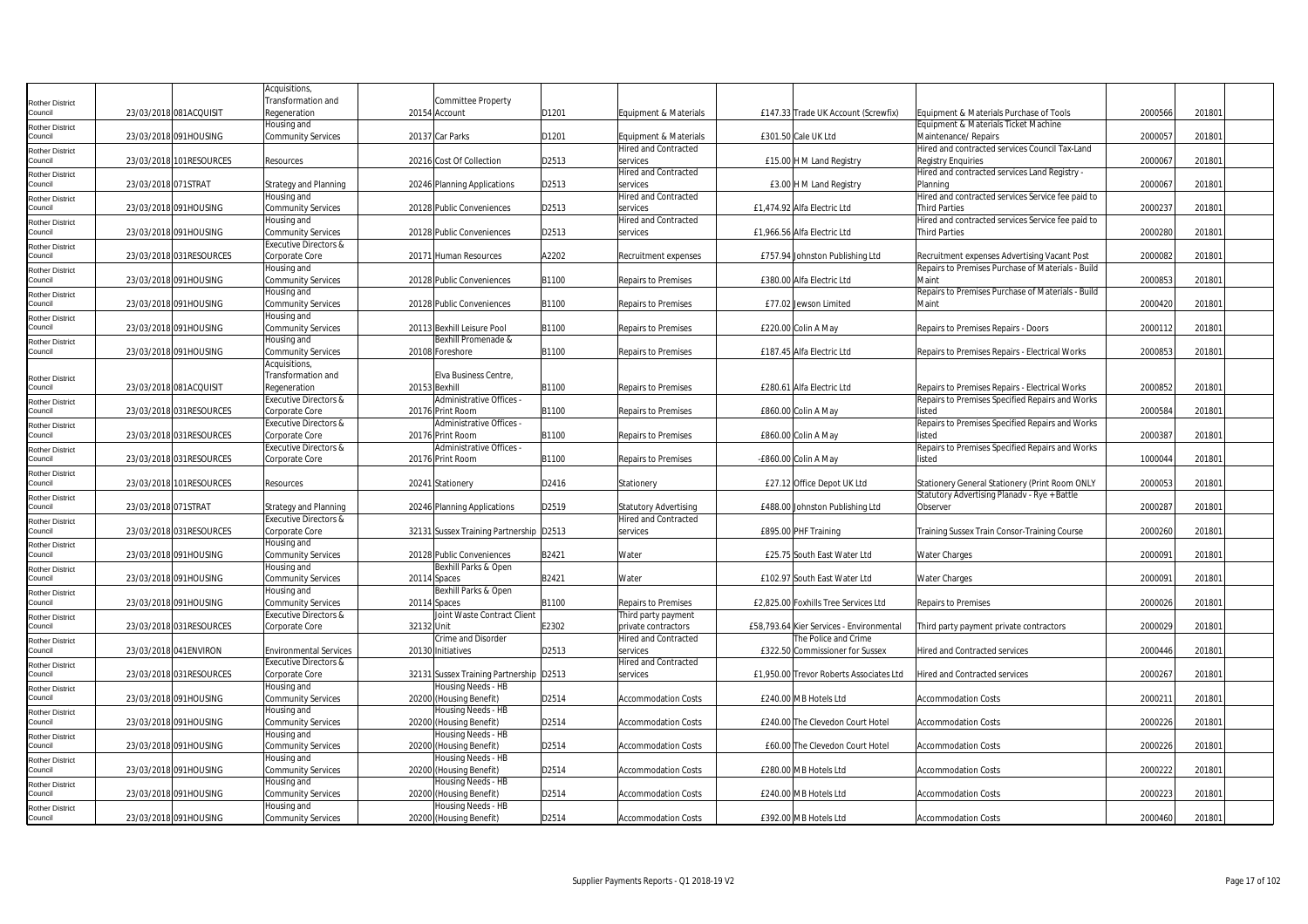| Rother District            |                     |                          | lousing and                              | Housing Needs - Universal                  |       |                              |                                      |                                                                                 |         |        |  |
|----------------------------|---------------------|--------------------------|------------------------------------------|--------------------------------------------|-------|------------------------------|--------------------------------------|---------------------------------------------------------------------------------|---------|--------|--|
| council                    |                     | 23/03/2018 091HOUSING    | Community Services                       | 20203 Credit                               | D2514 | <b>Accommodation Costs</b>   | £336.00 MB Hotels Ltd                | <b>Accommodation Costs</b>                                                      | 2000212 | 201801 |  |
| Rother District            |                     |                          | Housing and                              | Housing Needs - Universal                  |       |                              |                                      |                                                                                 |         |        |  |
| Council                    |                     | 23/03/2018 091HOUSING    | <b>Community Services</b>                | 20203 Credit                               | D2514 | Accommodation Costs          | £300.00 MB Hotels Ltd                | Accommodation Costs                                                             | 2000213 | 201801 |  |
| Rother District            |                     |                          | lousing and                              | Housing Needs - Universal                  |       |                              |                                      |                                                                                 |         |        |  |
| Council                    |                     | 23/03/2018 091HOUSING    | <b>Community Services</b>                | 20203 Credit                               | D2514 | <b>Accommodation Costs</b>   | £66.00 MB Hotels Ltd                 | <b>Accommodation Costs</b>                                                      | 2000227 | 201801 |  |
| Rother District            |                     |                          | Housing and                              | Housing Needs - Universal                  |       |                              |                                      |                                                                                 |         |        |  |
| Council                    |                     | 23/03/2018 091HOUSING    | <b>Community Services</b>                | 20203 Credit                               | D2514 | <b>Accommodation Costs</b>   | £264.00 MB Hotels Ltd                | <b>Accommodation Costs</b>                                                      | 2000227 | 201801 |  |
| Rother District            |                     |                          | lousing and                              | Housing Needs - Universal                  |       |                              |                                      |                                                                                 |         |        |  |
| Council                    |                     | 23/03/2018 091HOUSING    | Community Services                       | 20203 Credit                               | D2514 | <b>Accommodation Costs</b>   | £240.00 MB Hotels Ltd                | Accommodation Costs                                                             | 2000224 | 201801 |  |
| Rother District            |                     |                          | lousing and                              | Housing Needs - Universal                  |       |                              |                                      |                                                                                 |         |        |  |
| Council                    |                     | 23/03/2018 091HOUSING    | <b>Community Services</b>                | 20203 Credit                               | D2514 | <b>Accommodation Costs</b>   | £160.00 MB Hotels Ltd                | <b>Accommodation Costs</b>                                                      | 2000225 | 201801 |  |
| Rother District            |                     |                          |                                          |                                            |       |                              | PCM Technology Solutions UK          |                                                                                 |         |        |  |
| Council                    |                     | 23/03/2018 101RESOURCES  | Resources                                | 20239 Computer Services                    | D2633 | Computer Equipment           | £120.17 Ltd                          | Computer Equipment New Computer Hardware                                        | 2001039 | 201802 |  |
| <b>Rother District</b>     |                     |                          |                                          | Capital - ERP System                       | N1004 | Architects & Consultant      |                                      |                                                                                 | 2000872 | 201802 |  |
| Council                    |                     | 23/03/2018 999NOREPORT   | Resources                                | 70712 Upgrade<br>Housing Needs - Universal |       | Fees                         | £327,624.44 Hastings Borough Council | Architects & Consultant Fees                                                    |         |        |  |
| Rother District<br>Council |                     | 23/03/2018 091HOUSING    | Housing and<br><b>Community Services</b> | 20203 Credit                               | D2514 | <b>Accommodation Costs</b>   | £66.00 The Clevedon Court Hotel      | <b>Accommodation Costs</b>                                                      | 2001008 | 201802 |  |
|                            |                     |                          | lousing and                              | Housing Needs - Universal                  |       |                              |                                      |                                                                                 |         |        |  |
| Rother District<br>Council |                     | 23/03/2018 091HOUSING    | <b>Community Services</b>                | 20203 Credit                               | D2514 | <b>Accommodation Costs</b>   | £264.00 The Clevedon Court Hotel     | <b>Accommodation Costs</b>                                                      | 2001008 | 201802 |  |
| Rother District            |                     |                          |                                          |                                            |       |                              |                                      |                                                                                 |         |        |  |
| Council                    |                     | 24/03/2018 101 RESOURCES | Resources                                | 20241 Stationery                           | D2416 | Stationery                   | £9.30 Office Depot UK Ltd            | Stationerv                                                                      | 2000049 | 201801 |  |
| Rother District            |                     |                          | lousing and                              |                                            |       |                              |                                      | Hired & Contracted Serv- Legionella Sampling and                                |         |        |  |
| Council                    |                     | 25/03/2018 091HOUSING    | Community Services                       | 20128 Public Conveniences                  | B1100 | <b>Repairs to Premises</b>   | £1,350.00 Clearwater Technology Ltd  | Monitoring                                                                      | 2000230 | 201801 |  |
| Rother District            |                     |                          | lousing and                              | <b>Battle Community Help</b>               |       |                              |                                      |                                                                                 |         |        |  |
| Council                    |                     | 25/03/2018 091HOUSING    | <b>Community Services</b>                | 20234 Point                                | B2311 | Rents and service charges    | £2,062.50 Tiger Tees Ltd             | Rents and service charges Rents-CHP Battle                                      | 200011  | 201801 |  |
| Rother District            |                     |                          |                                          |                                            |       |                              |                                      | Statutory Advertising Planadv- Kent + East Sussex                               |         |        |  |
| Council                    | 25/03/2018 071STRAT |                          | <b>Strategy and Planning</b>             | 20246 Planning Applications                | D2519 | <b>Statutory Advertising</b> | £247.20 Local World Ltd              | Courier                                                                         | 2000277 | 201801 |  |
| Rother District            |                     |                          | lousing and                              | Housing Needs - HB                         |       |                              |                                      |                                                                                 |         |        |  |
| Council                    |                     | 25/03/2018 091HOUSING    | <b>Community Services</b>                | 20200 (Housing Benefit)                    | D2514 | <b>Accommodation Costs</b>   | £375.00 Specialist Care UK Group Ltd | <b>Accommodation Costs</b>                                                      | 2000229 | 201801 |  |
| Rother District            |                     |                          | lousing and                              | Housing Needs - Universal                  |       |                              |                                      |                                                                                 |         |        |  |
| Council                    |                     | 25/03/2018 091HOUSING    | <b>Community Services</b>                | 20203 Credit                               | D2514 | <b>Accommodation Costs</b>   | £175.00 Specialist Care UK Group Ltd | <b>Accommodation Costs</b>                                                      | 2000234 | 201801 |  |
| Rother District            |                     |                          | Housing and                              | Housing Needs - Universal                  |       |                              |                                      |                                                                                 |         |        |  |
| Council                    |                     | 25/03/2018 091HOUSING    | <b>Community Services</b>                | 20203 Credit                               | D2514 | <b>Accommodation Costs</b>   | £350.00 Specialist Care UK Group Ltd | <b>Accommodation Costs</b>                                                      | 2000235 | 201801 |  |
| Rother District            |                     |                          | Housing and                              | Housing Needs - Universal                  |       |                              |                                      |                                                                                 |         |        |  |
| Council                    |                     | 25/03/2018 091HOUSING    | <b>Community Services</b>                | 20203 Credit                               | D2514 | <b>Accommodation Costs</b>   | £262.50 Specialist Care UK Group Ltd | <b>Accommodation Costs</b>                                                      | 2000236 | 201801 |  |
| Rother District            |                     |                          | Housing and                              | Housing Needs - Universal                  |       |                              |                                      |                                                                                 |         |        |  |
| Council                    |                     | 25/03/2018 091HOUSING    | <b>Community Services</b>                | 20203 Credit                               | D2514 | <b>Accommodation Costs</b>   | £262.50 Specialist Care UK Group Ltd | <b>Accommodation Costs</b>                                                      | 2000238 | 201801 |  |
| Rother District            |                     |                          | Housing and                              | Housing Needs - Universal                  |       |                              |                                      |                                                                                 |         |        |  |
| Council                    |                     | 25/03/2018 091HOUSING    | Community Services                       | 20203 Credit                               | D2514 | <b>Accommodation Costs</b>   | £375.00 Specialist Care UK Group Ltd | <b>Accommodation Costs</b>                                                      | 2000239 | 201801 |  |
| Rother District            |                     |                          | Housing and                              | Housing Needs - Universal                  | D2514 |                              |                                      |                                                                                 | 2000240 |        |  |
| Council                    |                     | 25/03/2018 091HOUSING    | <b>Community Services</b>                | 20203 Credit                               |       | <b>Accommodation Costs</b>   | £175.00 Specialist Care UK Group Ltd | <b>Accommodation Costs</b>                                                      |         | 201801 |  |
| Rother District<br>Council |                     | 25/03/2018 091HOUSING    | Housing and<br><b>Community Services</b> | Housing Needs - Universal<br>20203 Credit  | D2514 | <b>Accommodation Costs</b>   | £350.00 Specialist Care UK Group Ltd | <b>Accommodation Costs</b>                                                      | 2000228 | 201801 |  |
| Rother District            |                     |                          | lousing and                              | Housing Needs - Universal                  |       |                              |                                      |                                                                                 |         |        |  |
| Council                    |                     | 25/03/2018 091HOUSING    | <b>Community Services</b>                | 20203 Credit                               | D2514 | <b>Accommodation Costs</b>   | £300.00 Specialist Care UK Group Ltd | <b>Accommodation Costs</b>                                                      | 2000231 | 201801 |  |
| Rother District            |                     |                          | Housing and                              | Housing Needs - Universal                  |       |                              |                                      |                                                                                 |         |        |  |
| Council                    |                     | 25/03/2018 091HOUSING    | Community Services                       | 20203 Credit                               | D2514 | <b>Accommodation Costs</b>   | £262.50 Specialist Care UK Group Ltd | Accommodation Costs                                                             | 2000232 | 201801 |  |
| Rother District            |                     |                          | Housing and                              | Housing Needs - Universal                  |       |                              |                                      |                                                                                 |         |        |  |
| Council                    |                     | 25/03/2018 091HOUSING    | <b>Community Services</b>                | 20203 Credit                               | D2514 | <b>Accommodation Costs</b>   | £262.50 Specialist Care UK Group Ltd | <b>Accommodation Costs</b>                                                      | 2000233 | 201801 |  |
| Rother District            |                     |                          | Housing and                              | Housing Needs - Universal                  |       |                              |                                      |                                                                                 |         |        |  |
| council                    |                     | 25/03/2018 091HOUSING    | Community Services                       | 20203 Credit                               | D2514 | <b>Accommodation Costs</b>   | £150.00 Specialist Care UK Group Ltd | <b>Accommodation Costs</b>                                                      | 200024  | 201801 |  |
| <b>Rother District</b>     |                     |                          | Housing and                              | Housing Needs - Universal                  |       |                              |                                      |                                                                                 |         |        |  |
| Council                    |                     | 25/03/2018 091HOUSING    | <b>Community Services</b>                | 20203 Credit                               | D2514 | Accommodation Costs          | £350.00 Specialist Care UK Group Ltd | Accommodation Costs                                                             | 2000259 | 201801 |  |
| Rother District            |                     |                          |                                          |                                            |       |                              |                                      | Computer Licences Maintenance/Upgrading of                                      |         |        |  |
| Council                    |                     | 26/03/2018 101RESOURCES  | Resources                                | 20239 Computer Services                    | D2635 | Computer Licences            | £11,435.00 Blue Cube Security Ltd    | Software                                                                        | 2000032 | 201801 |  |
| Rother District            |                     |                          | Housing and                              |                                            |       |                              |                                      |                                                                                 |         |        |  |
| Council                    |                     | 26/03/2018 091HOUSING    | Community Services                       | 20137 Car Parks                            | D1201 | Equipment & Materials        | £11,081.34 Cale UK Ltd               | Equipment & Materials Machinery - Maintenance                                   | 200061  | 201801 |  |
| Rother District            |                     |                          | lousing and                              | Bexhill Parks & Open                       |       |                              |                                      | Equipment & Materials Parks - Horticultural                                     |         |        |  |
| Council                    |                     | 26/03/2018 091HOUSING    | Community Services                       | 20114 Spaces                               | D1201 | Equipment & Materials        | £230.00 Bourne Amenity Ltd           | Sundries                                                                        | 2000643 | 201801 |  |
| Rother District            |                     |                          | Housing and                              |                                            |       |                              |                                      |                                                                                 |         |        |  |
| Council                    |                     | 26/03/2018 091HOUSING    | <b>Community Services</b>                | 20145 Maintenance Services                 | D1201 | Equipment & Materials        |                                      | £3.64 Phase Electrical Distributors Ltd Equipment & Materials Purchase of Tools | 2000567 | 201801 |  |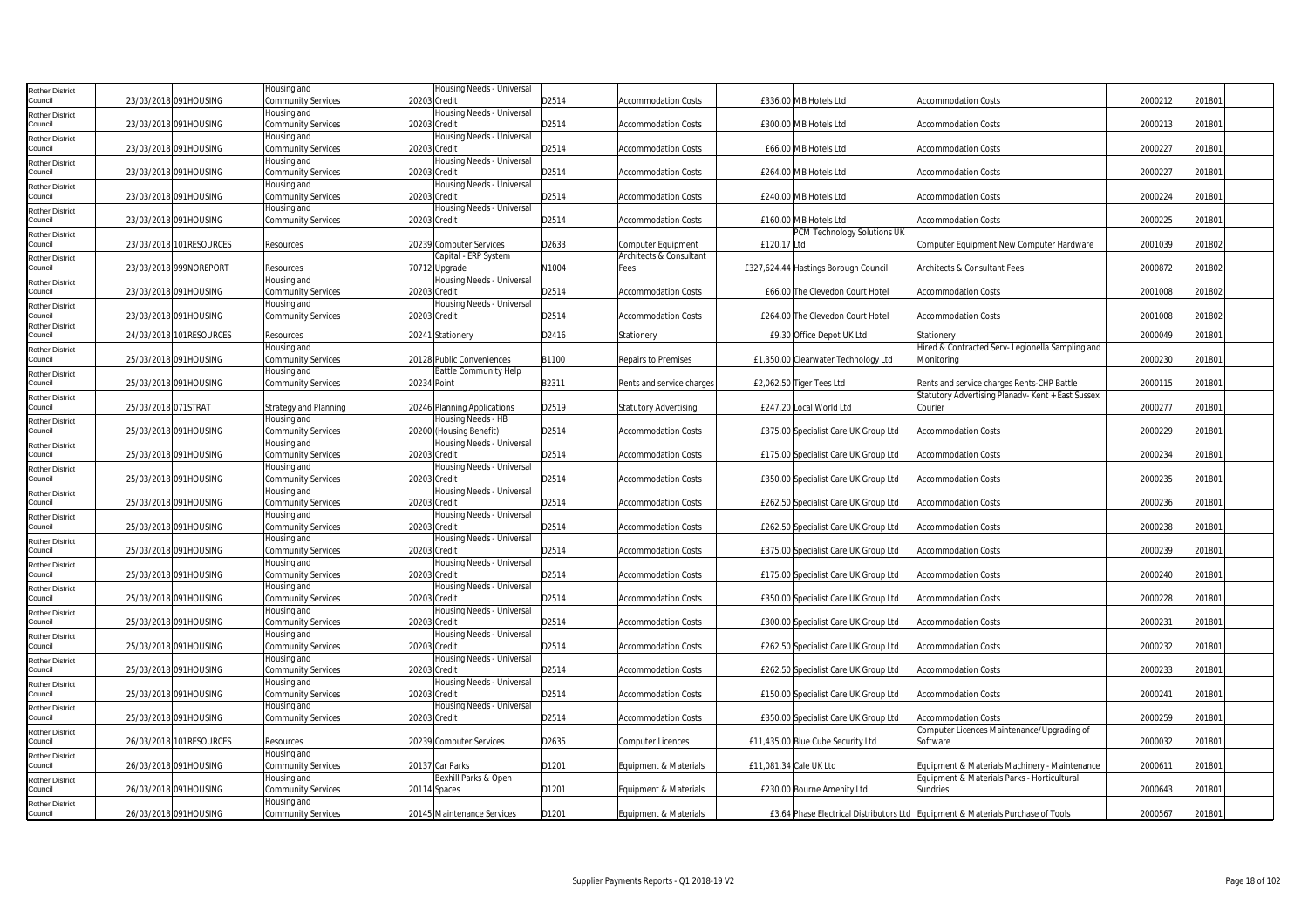| <b>Rother District</b>            |                         |                                          |              |                                               |       | Hired and Contracted       | The Police and Crime                             | Hired and contracted services CCTV System         |         |        |  |
|-----------------------------------|-------------------------|------------------------------------------|--------------|-----------------------------------------------|-------|----------------------------|--------------------------------------------------|---------------------------------------------------|---------|--------|--|
| Council                           | 26/03/2018 041 ENVIRON  | <b>Environmental Services</b>            |              | 20129 Community Safety                        | D2513 | services                   | £784.08 Commissioner for Sussex                  | Maintenance                                       | 2000456 | 201801 |  |
| <b>Rother District</b><br>Council | 26/03/2018 101RESOURCES |                                          |              |                                               | D2417 |                            |                                                  |                                                   | 2000003 | 201801 |  |
| <b>Rother District</b>            |                         | Resources                                |              | 20241 Stationery                              |       | Photocopy Paper            | £426.00 Premier Paper Group Ltd                  | Photocopy Paper Copier Paper for Xerox            |         |        |  |
| Council                           | 26/03/2018 101RESOURCES | Resources                                |              | 20216 Cost Of Collection                      | D2626 | Postages                   | £768.62 Virtual Mail Room Ltd                    | Postages Postages - Virtual Mail Room             | 2000802 | 201801 |  |
| <b>Rother District</b>            |                         | Housing and                              |              |                                               |       |                            |                                                  |                                                   |         |        |  |
| Council                           | 26/03/2018 091HOUSING   | Community Services                       |              | 20102 Rother Museum Services                  | B1100 | <b>Repairs to Premises</b> | £168.00 Besure Security Systems                  | Repairs to Premises Access System Service         | 2000428 | 201801 |  |
| Rother District                   |                         | Housing and                              |              |                                               |       |                            |                                                  | Repairs to Premises Purchase of Materials - Build |         |        |  |
| Council                           | 26/03/2018 091HOUSING   | <b>Community Services</b>                |              | 20128 Public Conveniences                     | B1100 | <b>Repairs to Premises</b> | £28.34 Graham                                    | Maint                                             | 2000423 | 201801 |  |
| <b>Rother District</b>            |                         | Housing and                              |              |                                               |       |                            |                                                  |                                                   |         |        |  |
| Council                           | 26/03/2018 091HOUSING   | <b>Community Services</b>                |              | 20128 Public Conveniences                     | B1100 | Repairs to Premises        | £2,255.13 Alfa Electric Ltd                      | Repairs to Premises Repairs - Electrical Works    | 2000622 | 201801 |  |
| <b>Rother District</b>            |                         | Housing and                              |              | Bexhill Parks & Open                          |       |                            |                                                  |                                                   |         |        |  |
| Council                           | 26/03/2018 091HOUSING   | <b>Community Services</b>                | 20114 Spaces |                                               | B1100 | <b>Repairs to Premises</b> | £4,604.56 Alfa Electric Ltd                      | Repairs to Premises Repairs - Plumbing Works      | 2000318 | 201801 |  |
| <b>Rother District</b>            |                         |                                          |              |                                               |       |                            |                                                  |                                                   |         |        |  |
| Council                           | 26/03/2018 101RESOURCES | Resources                                |              | 20241 Stationery                              | D2416 | Stationery                 | £5.36 Office Depot UK Ltd                        | Stationery General Stationery (Print Room ONLY    | 200005  | 201801 |  |
| <b>Rother District</b>            |                         | Housing and                              |              |                                               |       |                            |                                                  |                                                   |         |        |  |
| Council                           | 26/03/2018 091HOUSING   | <b>Community Services</b>                |              | 20125 Coast Protection                        | D2922 | Subscriptions              | £400.00 Canterbury City Council                  | Subscriptions Subscription to Organisations       | 2000000 | 201801 |  |
|                                   |                         |                                          |              |                                               |       |                            |                                                  |                                                   |         |        |  |
| <b>Rother District</b>            |                         |                                          |              | <b>EH Environmental Services</b>              |       |                            |                                                  |                                                   |         |        |  |
| Council                           | 26/03/2018 041 ENVIRON  | <b>Environmental Services</b>            |              | 32144 Admin $R + W$ Partnership               | A2203 | Training                   | £275.00 Wealden District Council                 | Training                                          | 2000290 | 201801 |  |
| <b>Rother District</b>            |                         | Housing and                              |              |                                               |       |                            |                                                  |                                                   |         |        |  |
| Council                           | 26/03/2018 091HOUSING   | <b>Community Services</b>                |              | 20102 Rother Museum Services                  | B1100 | <b>Repairs to Premises</b> | £465.00 Stannah Lift Services Ltd                | <b>Repairs to Premises</b>                        | 200001  | 201801 |  |
| <b>Rother District</b>            |                         | <b>Executive Directors &amp;</b>         |              | Administrative Offices -                      |       |                            |                                                  |                                                   |         |        |  |
| Council                           | 26/03/2018 031RESOURCES | Corporate Core                           |              | 20173 Town Hall                               | B1100 | <b>Repairs to Premises</b> | £193.00 Abel Alarm Co. Ltd                       | <b>Repairs to Premises</b>                        | 2000012 | 201801 |  |
| Rother District                   |                         | Housing and                              |              | Housing Needs - HB                            |       |                            | Solutions Accommodation                          |                                                   |         |        |  |
| Council                           | 26/03/2018 091HOUSING   | <b>Community Services</b>                |              | 20200 (Housing Benefit)                       | D2514 | Accommodation Costs        | £336.00 Providers Ltd                            | <b>Accommodation Costs</b>                        | 2000168 | 201801 |  |
| <b>Rother District</b>            |                         | Housing and                              |              | Housing Needs - HB                            |       |                            |                                                  |                                                   |         |        |  |
| Council                           | 26/03/2018 091HOUSING   | Community Services                       |              | 20200 (Housing Benefit)                       | D2514 | <b>Accommodation Costs</b> | £280.00 Saffron HMO Ltd                          | <b>Accommodation Costs</b>                        | 2000182 | 201801 |  |
| Rother District                   |                         | Housing and                              |              | Housing Needs - HB                            |       |                            |                                                  |                                                   |         |        |  |
| Council                           | 26/03/2018 091HOUSING   | <b>Community Services</b>                |              | 20200 (Housing Benefit)                       | D2514 | Accommodation Costs        | £70.00 Saffron HMO Ltd                           | <b>Accommodation Costs</b>                        | 2000182 | 201801 |  |
| <b>Rother District</b>            |                         | Housing and                              |              | Housing Needs - HB                            |       |                            | Solutions Accommodation                          |                                                   |         |        |  |
| Council                           | 26/03/2018 091HOUSING   | <b>Community Services</b>                |              | 20200 (Housing Benefit)                       | D2514 | <b>Accommodation Costs</b> | £84.00 Providers Ltd                             | <b>Accommodation Costs</b>                        | 2000168 | 201801 |  |
| Rother District                   |                         | Housing and                              |              | Housing Needs - HB                            |       |                            | Solutions Accommodation                          |                                                   |         |        |  |
| Council                           | 26/03/2018 091HOUSING   | <b>Community Services</b>                |              | 20200 (Housing Benefit)                       | D2514 | <b>Accommodation Costs</b> | £98.00 Providers Ltd                             | <b>Accommodation Costs</b>                        | 2000158 | 201801 |  |
| <b>Rother District</b>            |                         | Housing and                              |              | Housing Needs - HB                            |       |                            | Solutions Accommodation                          |                                                   |         |        |  |
| Council                           | 26/03/2018 091HOUSING   | <b>Community Services</b>                |              | 20200 (Housing Benefit)                       | D2514 | <b>Accommodation Costs</b> | £392.00 Providers Ltd                            | <b>Accommodation Costs</b>                        | 2000158 | 201801 |  |
| Rother District<br>Council        | 26/03/2018 091HOUSING   | Housing and                              |              | Housing Needs - HB                            | D2514 |                            | Solutions Accommodation<br>£392.00 Providers Ltd |                                                   |         |        |  |
|                                   |                         | <b>Community Services</b><br>Housing and |              | 20200 (Housing Benefit)<br>Housing Needs - HB |       | <b>Accommodation Costs</b> | Solutions Accommodation                          | <b>Accommodation Costs</b>                        | 2000159 | 201801 |  |
| Rother District<br>Council        | 26/03/2018 091HOUSING   |                                          |              |                                               | D2514 | <b>Accommodation Costs</b> | £98.00 Providers Ltd                             | <b>Accommodation Costs</b>                        | 2000159 | 201801 |  |
|                                   |                         | <b>Community Services</b><br>Housing and |              | 20200 (Housing Benefit)<br>Housing Needs - HB |       |                            | Solutions Accommodation                          |                                                   |         |        |  |
| <b>Rother District</b><br>Council | 26/03/2018 091HOUSING   | <b>Community Services</b>                |              | 20200 (Housing Benefit)                       | D2514 | <b>Accommodation Costs</b> | £84.00 Providers Ltd                             | <b>Accommodation Costs</b>                        | 2000160 | 201801 |  |
|                                   |                         | Housing and                              |              | Housing Needs - HB                            |       |                            | Solutions Accommodation                          |                                                   |         |        |  |
| <b>Rother District</b><br>Council | 26/03/2018 091HOUSING   | <b>Community Services</b>                |              | 20200 (Housing Benefit)                       | D2514 | <b>Accommodation Costs</b> | £336.00 Providers Ltd                            | <b>Accommodation Costs</b>                        | 2000160 | 201801 |  |
|                                   |                         | Housing and                              |              | Housing Needs - HB                            |       |                            |                                                  |                                                   |         |        |  |
| Rother District<br>Council        | 26/03/2018 091HOUSING   | <b>Community Services</b>                |              | 20200 (Housing Benefit)                       | D2514 | <b>Accommodation Costs</b> | £144.00 Saffron HMO Ltd                          | <b>Accommodation Costs</b>                        | 2000189 | 201801 |  |
| <b>Rother District</b>            |                         | Housing and                              |              | Housing Needs - Universal                     |       |                            | Solutions Accommodation                          |                                                   |         |        |  |
| Council                           | 26/03/2018 091HOUSING   | <b>Community Services</b>                | 20203 Credit |                                               | D2514 | Accommodation Costs        | £336.00 Providers Ltd                            | <b>Accommodation Costs</b>                        | 2000164 | 201801 |  |
| <b>Rother District</b>            |                         | Housing and                              |              | Housing Needs - Universal                     |       |                            | Solutions Accommodation                          |                                                   |         |        |  |
| Council                           | 26/03/2018 091HOUSING   | <b>Community Services</b>                | 20203 Credit |                                               | D2514 | <b>Accommodation Costs</b> | £52.50 Providers Ltd                             | <b>Accommodation Costs</b>                        | 2000156 | 201801 |  |
| <b>Rother District</b>            |                         | Housing and                              |              | Housing Needs - Universal                     |       |                            |                                                  |                                                   |         |        |  |
| Council                           | 26/03/2018 091HOUSING   | <b>Community Services</b>                | 20203 Credit |                                               | D2514 | <b>Accommodation Costs</b> | £454.20 Redmere Lodge                            | <b>Accommodation Costs</b>                        | 2000270 | 201801 |  |
| <b>Rother District</b>            |                         | Housing and                              |              | Housing Needs - Universal                     |       |                            | Solutions Accommodation                          |                                                   |         |        |  |
| Council                           | 26/03/2018 091HOUSING   | Community Services                       | 20203 Credit |                                               | D2514 | <b>Accommodation Costs</b> | £210.00 Providers Ltd                            | <b>Accommodation Costs</b>                        | 2000156 | 201801 |  |
| <b>Rother District</b>            |                         | Housing and                              |              | Housing Needs - Universal                     |       |                            | Solutions Accommodation                          |                                                   |         |        |  |
| Council                           | 26/03/2018 091HOUSING   | <b>Community Services</b>                | 20203 Credit |                                               | D2514 | <b>Accommodation Costs</b> | £336.00 Providers Ltd                            | <b>Accommodation Costs</b>                        | 2000157 | 201801 |  |
| <b>Rother District</b>            |                         | Housing and                              |              | Housing Needs - Universal                     |       |                            | Solutions Accommodation                          |                                                   |         |        |  |
| Council                           | 26/03/2018 091HOUSING   | <b>Community Services</b>                | 20203 Credit |                                               | D2514 | <b>Accommodation Costs</b> | £84.00 Providers Ltd                             | <b>Accommodation Costs</b>                        | 200015  | 201801 |  |
| <b>Rother District</b>            |                         | Housing and                              |              | Housing Needs - Universal                     |       |                            | Solutions Accommodation                          |                                                   |         |        |  |
| Council                           | 26/03/2018 091HOUSING   | <b>Community Services</b>                | 20203 Credit |                                               | D2514 | <b>Accommodation Costs</b> | £56.00 Providers Ltd                             | <b>Accommodation Costs</b>                        | 2000165 | 201801 |  |
| Rother District                   |                         | Housing and                              |              | Housing Needs - Universal                     |       |                            | Solutions Accommodation                          |                                                   |         |        |  |
| Council                           | 26/03/2018 091HOUSING   | <b>Community Services</b>                | 20203 Credit |                                               | D2514 | <b>Accommodation Costs</b> | £224.00 Providers Ltd                            | <b>Accommodation Costs</b>                        | 2000165 | 201801 |  |
|                                   |                         |                                          |              |                                               |       |                            |                                                  |                                                   |         |        |  |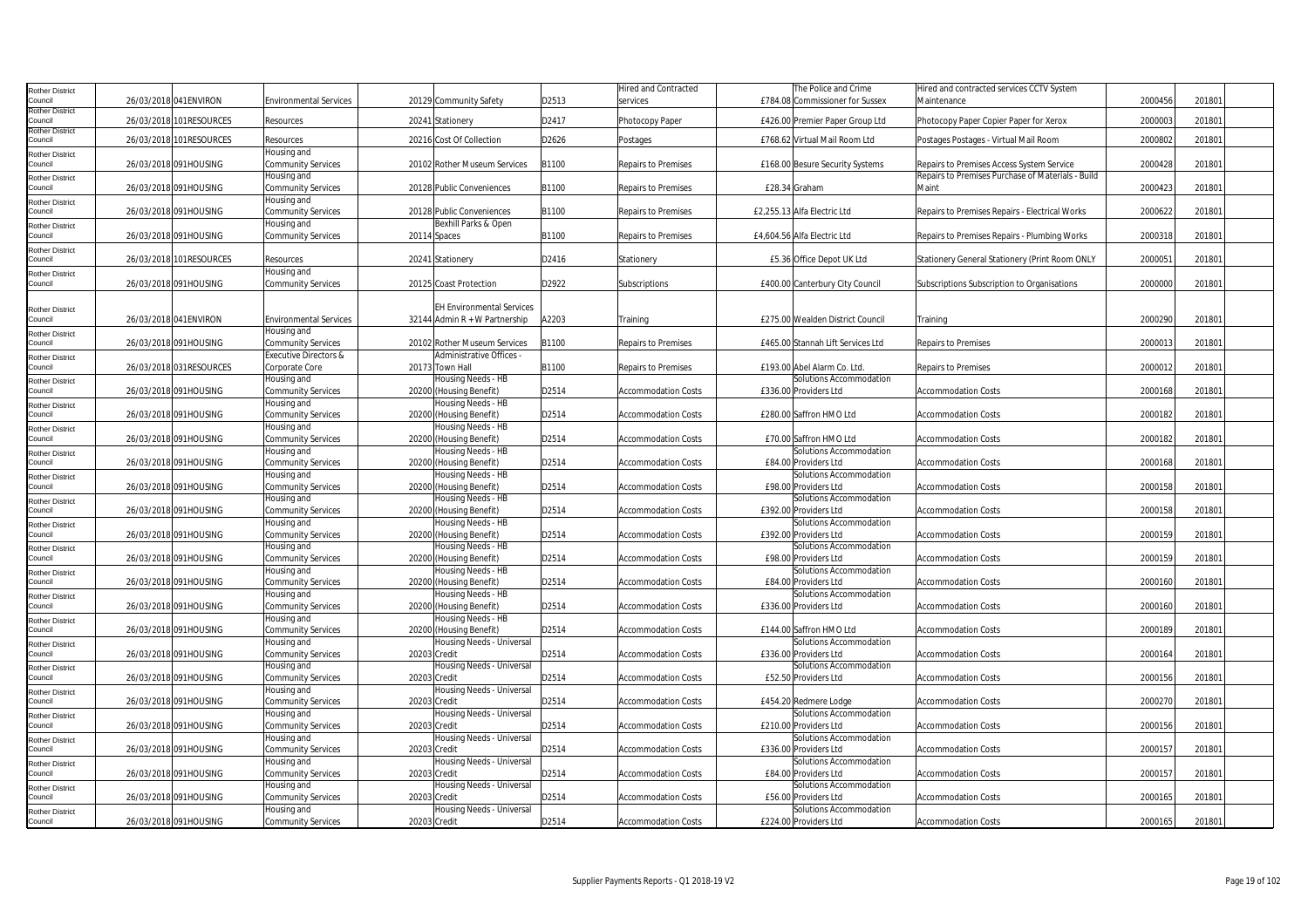| Rother District                   |                         | lousing and               | Housing Needs - Universal            |       |                            |             | Solutions Accommodation              |                                                 |         |        |
|-----------------------------------|-------------------------|---------------------------|--------------------------------------|-------|----------------------------|-------------|--------------------------------------|-------------------------------------------------|---------|--------|
| ouncil                            | 26/03/2018 091HOUSING   | Community Services        | 20203 Credit                         | D2514 | <b>Accommodation Costs</b> |             | £280.00 Providers Ltd                | <b>Accommodation Costs</b>                      | 2000166 | 201801 |
| <b>Rother District</b>            |                         | Housing and               | Housing Needs - Universal            |       |                            |             | Solutions Accommodation              |                                                 |         |        |
| Council                           | 26/03/2018 091HOUSING   | <b>Community Services</b> | 20203 Credit                         | D2514 | <b>Accommodation Costs</b> |             | £70.00 Providers Ltd                 | <b>Accommodation Costs</b>                      | 2000166 | 201801 |
|                                   |                         | lousing and               | Housing Needs - Universal            |       |                            |             | Solutions Accommodation              |                                                 |         |        |
| <b>Rother District</b><br>Council | 26/03/2018 091HOUSING   | <b>Community Services</b> | 20203 Credit                         | D2514 | <b>Accommodation Costs</b> |             | £77.00 Providers Ltd                 | <b>Accommodation Costs</b>                      | 2000167 | 201801 |
|                                   |                         |                           |                                      |       |                            |             |                                      |                                                 |         |        |
| Rother District                   |                         | Housing and               | Housing Needs - Universal            |       |                            |             |                                      |                                                 |         |        |
| Council                           | 26/03/2018 091HOUSING   | Community Services        | 20203 Credit                         | D2514 | <b>Accommodation Costs</b> |             | £33.60 Saffron HMO Ltd               | <b>Accommodation Costs</b>                      | 2000181 | 201801 |
| Rother District                   |                         | Housing and               | Housing Needs - Universal            |       |                            |             |                                      |                                                 |         |        |
| Council                           | 26/03/2018 091HOUSING   | <b>Community Services</b> | 20203 Credit                         | D2514 | <b>Accommodation Costs</b> |             | £134.40 Saffron HMO Ltd              | <b>Accommodation Costs</b>                      | 2000181 | 201801 |
| Rother District                   |                         | Housing and               | lousing Needs - Universal            |       |                            |             |                                      |                                                 |         |        |
| Council                           | 26/03/2018 091HOUSING   | <b>Community Services</b> | 20203 Credit                         | D2514 | <b>Accommodation Costs</b> |             | £33.60 Saffron HMO Ltd               | <b>Accommodation Costs</b>                      | 2000183 | 201801 |
| <b>Rother District</b>            |                         | Housing and               | Housing Needs - Universal            |       |                            |             |                                      |                                                 |         |        |
| Council                           | 26/03/2018 091HOUSING   | <b>Community Services</b> | 20203 Credit                         | D2514 | <b>Accommodation Costs</b> |             | £134.40 Saffron HMO Ltd              | <b>Accommodation Costs</b>                      | 2000183 | 201801 |
| <b>Rother District</b>            |                         | lousing and               | Housing Needs - Universal            |       |                            |             |                                      |                                                 |         |        |
| Council                           | 26/03/2018 091HOUSING   | <b>Community Services</b> | 20203 Credit                         | D2514 | <b>Accommodation Costs</b> |             | £134.40 Saffron HMO Ltd              | <b>Accommodation Costs</b>                      | 2000184 | 201801 |
|                                   |                         | Housing and               | Housing Needs - Universal            |       |                            |             |                                      |                                                 |         |        |
| Rother District<br>Council        | 26/03/2018 091HOUSING   | <b>Community Services</b> | 20203 Credit                         | D2514 | <b>Accommodation Costs</b> |             | £33.60 Saffron HMO Ltd               | <b>Accommodation Costs</b>                      | 2000184 | 201801 |
|                                   |                         |                           | Housing Needs - Universal            |       |                            |             |                                      |                                                 |         |        |
| Rother District                   |                         | lousing and               |                                      |       |                            |             |                                      |                                                 |         |        |
| Council                           | 26/03/2018 091HOUSING   | <b>Community Services</b> | 20203 Credit                         | D2514 | <b>Accommodation Costs</b> |             | £70.00 Saffron HMO Ltd               | <b>Accommodation Costs</b>                      | 2000185 | 201801 |
| Rother District                   |                         | Housing and               | lousing Needs - Universal            |       |                            |             | Solutions Accommodation              |                                                 |         |        |
| Council                           | 26/03/2018 091HOUSING   | <b>Community Services</b> | 20203 Credit                         | D2514 | Accommodation Costs        |             | £308.00 Providers Ltd                | <b>Accommodation Costs</b>                      | 2000167 | 201801 |
| <b>Rother District</b>            |                         | Housing and               | Housing Needs - Universal            |       |                            |             | Solutions Accommodation              |                                                 |         |        |
| Council                           | 26/03/2018 091HOUSING   | <b>Community Services</b> | 20203 Credit                         | D2514 | <b>Accommodation Costs</b> |             | £336.00 Providers Ltd                | <b>Accommodation Costs</b>                      | 200016  | 201801 |
| <b>Rother District</b>            |                         | Housing and               | Housing Needs - Universal            |       |                            |             | Solutions Accommodation              |                                                 |         |        |
| Council                           | 26/03/2018 091HOUSING   | <b>Community Services</b> | 20203 Credit                         | D2514 | <b>Accommodation Costs</b> |             | £84.00 Providers Ltd                 | <b>Accommodation Costs</b>                      | 2000161 | 201801 |
| Rother District                   |                         | Housing and               | Housing Needs - Universal            |       |                            |             | Solutions Accommodation              |                                                 |         |        |
| Council                           | 26/03/2018 091HOUSING   | <b>Community Services</b> | 20203 Credit                         | D2514 | <b>Accommodation Costs</b> |             | £84.00 Providers Ltd                 | <b>Accommodation Costs</b>                      | 2000162 | 201801 |
|                                   |                         | Housing and               | Housing Needs - Universal            |       |                            |             | Solutions Accommodation              |                                                 |         |        |
| Rother District<br>Council        | 26/03/2018 091HOUSING   |                           | 20203 Credit                         |       |                            |             | £336.00 Providers Ltd                |                                                 | 2000162 | 201801 |
|                                   |                         | Community Services        |                                      | D2514 | <b>Accommodation Costs</b> |             |                                      | <b>Accommodation Costs</b>                      |         |        |
| Rother District                   |                         | lousing and               | lousing Needs - Universal            |       |                            |             | Solutions Accommodation              |                                                 |         |        |
| Council                           | 26/03/2018 091HOUSING   | Community Services        | 20203 Credit                         | D2514 | <b>Accommodation Costs</b> |             | £490.00 Providers Ltd                | <b>Accommodation Costs</b>                      | 2000163 | 201801 |
| Rother District                   |                         | Housing and               | Housing Needs - Universal            |       |                            |             | Solutions Accommodation              |                                                 |         |        |
| Council                           | 26/03/2018 091HOUSING   | <b>Community Services</b> | 20203 Credit                         | D2514 | <b>Accommodation Costs</b> |             | £84.00 Providers Ltd                 | <b>Accommodation Costs</b>                      | 200016  | 201801 |
| <b>Rother District</b>            |                         | Housing and               | Housing Needs - Universal            |       |                            |             |                                      |                                                 |         |        |
| Council                           | 26/03/2018 091HOUSING   | <b>Community Services</b> | 20203 Credit                         | D2514 | <b>Accommodation Costs</b> |             | £280.00 Saffron HMO Ltd              | <b>Accommodation Costs</b>                      | 2000185 | 201801 |
| Rother District                   |                         | Housing and               | Housing Needs - Universal            |       |                            |             |                                      |                                                 |         |        |
| Council                           | 26/03/2018 091HOUSING   | <b>Community Services</b> | 20203 Credit                         | D2514 | <b>Accommodation Costs</b> |             | £308.00 Saffron HMO Ltd              | <b>Accommodation Costs</b>                      | 2000186 | 201801 |
| Rother District                   |                         | Housing and               | Housing Needs - Universal            |       |                            |             |                                      |                                                 |         |        |
| Council                           | 26/03/2018 091HOUSING   | Community Services        | 20203 Credit                         | D2514 | <b>Accommodation Costs</b> |             | £77.00 Saffron HMO Ltd               | <b>Accommodation Costs</b>                      | 2000186 | 201801 |
|                                   |                         | Housing and               | lousing Needs - Universal            |       |                            |             |                                      |                                                 |         |        |
| Rother District<br>Council        | 26/03/2018 091HOUSING   | Community Services        | 20203 Credit                         | D2514 | <b>Accommodation Costs</b> |             | £33.60 Saffron HMO Ltd               | <b>Accommodation Costs</b>                      | 2000187 | 201801 |
|                                   |                         |                           |                                      |       |                            |             |                                      |                                                 |         |        |
| <b>Rother District</b>            |                         | Housing and               | Housing Needs - Universal            |       |                            |             |                                      |                                                 |         |        |
| ouncil                            | 26/03/2018 091HOUSING   | <b>Community Services</b> | 20203 Credit                         | D2514 | <b>Accommodation Costs</b> |             | £134.40 Saffron HMO Ltd              | <b>Accommodation Costs</b>                      | 200018  | 201801 |
| Rother District                   |                         | lousing and               | Housing Needs - Universal            |       |                            |             |                                      |                                                 |         |        |
| Council                           | 26/03/2018 091HOUSING   | <b>Community Services</b> | 20203 Credit                         | D2514 | <b>Accommodation Costs</b> |             | £350.00 Saffron HMO Ltd              | <b>Accommodation Costs</b>                      | 2000188 | 201801 |
|                                   |                         | Acquisitions,             |                                      |       |                            |             |                                      |                                                 |         |        |
| Rother District                   |                         | Transformation and        |                                      |       | Hired and Contracted       |             |                                      |                                                 |         |        |
| Council                           | 26/03/2018 081ACQUISIT  | Regeneration              | 20118 Tourism                        | D2513 | services                   |             | £1,000.00 HEM Events Ltd             | Hired and contracted services Bexhill Marketing | 200141  | 201802 |
| Rother District                   |                         | Housing and               | Amenities Administration             |       |                            |             | Association for Public Service       |                                                 |         |        |
| Council                           | 26/03/2018 091HOUSING   | <b>Community Services</b> | 20117 Account                        | A2203 | Training                   |             | £239.00 Excellence (APSE)            | Training                                        | 2000914 | 201802 |
| Rother District                   |                         |                           |                                      |       |                            |             | Northgate Public Services (UK)       | Departmental Systems Software for Academy       |         |        |
| Council                           | 27/03/2018 101RESOURCES | Resources                 | 20216 Cost Of Collection             | D2639 | Departmental Systems       | £945.00 Ltd |                                      | System                                          | 2000695 | 201801 |
|                                   |                         | Housing and               | Bexhill Promenade &                  |       |                            |             |                                      |                                                 |         |        |
| Rother District<br>Council        |                         |                           |                                      |       |                            |             |                                      |                                                 |         |        |
|                                   | 27/03/2018 091HOUSING   | Community Services        | 20108 Foreshore                      | D1201 | Equipment & Materials      |             | £765.00 E.Y.E. Marine Ltd            | Equipment & Materials Boards for Lifebuoys      | 200041  | 201801 |
| Rother District                   |                         | Housing and               |                                      |       |                            |             |                                      |                                                 |         |        |
| Council                           | 27/03/2018 091HOUSING   | <b>Community Services</b> | 20107 Camber Beach & Foreshore D1201 |       | Equipment & Materials      |             | £525.00 E.Y.E. Marine Ltd            | Equipment & Materials Boards for Lifebuoys      | 2000416 | 201801 |
| Rother District                   |                         | Executive Directors &     |                                      |       | Hired and Contracted       |             |                                      |                                                 |         |        |
| Council                           | 27/03/2018 031RESOURCES | Corporate Core            | 20171 Human Resources                | D2513 | services                   |             | £66.00 DMH Stallard                  | Hired and contracted services Legal Advice      | 200011  | 201801 |
|                                   |                         | <b>Acquisitions</b>       |                                      |       |                            |             |                                      |                                                 |         |        |
| <b>Rother District</b>            |                         | Transformation and        |                                      |       |                            |             |                                      |                                                 |         |        |
| Council                           | 27/03/2018 081ACQUISIT  | Regeneration              | 20101 Cultural Development           | D2517 | Marketing                  |             | £4,600.00 East Sussex County Council | Marketing Arts Development Partnership          | 2000002 | 201801 |
|                                   |                         |                           |                                      |       |                            |             |                                      |                                                 |         |        |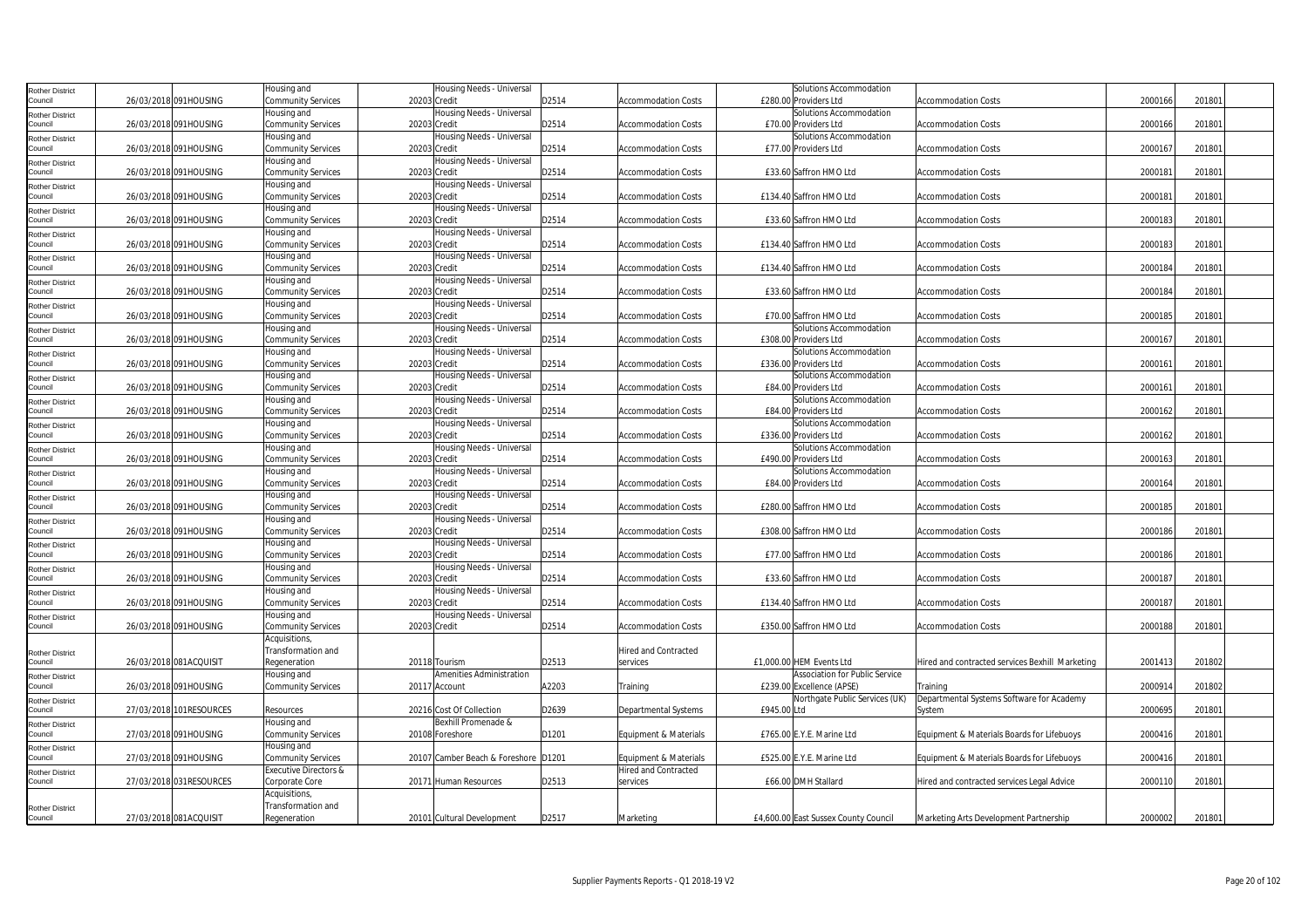| Rother District<br>Council |                     | 27/03/2018 101RESOURCES | Resources                                          | 20240 Printing Services                       | D2417 | Photocopy Paper                   | £179.47 Premier Paper Group Ltd                  | Photocopy Paper White Board SRA2                                               | 200004  | 201801 |  |
|----------------------------|---------------------|-------------------------|----------------------------------------------------|-----------------------------------------------|-------|-----------------------------------|--------------------------------------------------|--------------------------------------------------------------------------------|---------|--------|--|
| Rother District            |                     |                         | Housing and                                        | Bexhill Parks & Open                          |       |                                   |                                                  |                                                                                |         |        |  |
| Council                    |                     | 27/03/2018 091HOUSING   | Community Services                                 | 20114 Spaces                                  | B1100 | Repairs to Premises               | £532.16 Architectural Plants                     | Repairs to Premises Parks- Purchase of Plants                                  | 200001  | 201801 |  |
| Rother District<br>Council |                     | 27/03/2018 091HOUSING   | Housing and<br>Community Services                  | 20128 Public Conveniences                     | B1100 | Repairs to Premises               | Sussex Turnery and Moulding<br>£34.43 Co Ltd     | Repairs to Premises Purchase of Materials - Build<br>Maint                     | 200039  | 201801 |  |
| Rother District            |                     |                         | Housing and                                        |                                               |       |                                   |                                                  | Repairs to Premises Repairs/Maintenance -                                      |         |        |  |
| Council                    |                     | 27/03/2018 091HOUSING   | Community Services                                 | 20111 Rye Sports Centre & Pool                | B1100 | Repairs to Premises               | £1,035.00 Clarke Roofing Southern Ltd            | various                                                                        | 2000291 | 201801 |  |
| Rother District            |                     |                         | Housing and                                        |                                               |       |                                   | Scottish Water Business Stream                   |                                                                                |         |        |  |
| Council                    |                     | 27/03/2018 091HOUSING   | <b>Community Services</b>                          | 20115 Rye Area Parks & Gardens                | B2422 | Sewerage                          | £81.49 Limited                                   | Sewage Charges                                                                 | 2000090 | 201801 |  |
| Rother District<br>Council |                     | 27/03/2018 091HOUSING   | Housing and                                        |                                               | B2422 |                                   | Scottish Water Business Stream<br>£42.65 Limited |                                                                                | 2000090 | 201801 |  |
|                            |                     |                         | Community Services<br>Executive Directors &        | 20115 Rye Area Parks & Gardens                |       | Sewerage                          | <b>BT British Telecommunications</b>             | Sewage Charges                                                                 |         |        |  |
| Rother District<br>Council |                     | 27/03/2018 031RESOURCES | Corporate Core                                     | 20170 Communications-Postages                 | D2621 | Telephones                        | £264.63 plc                                      | Telephones BT-Rental-General                                                   | 2000038 | 201801 |  |
| Rother District            |                     |                         |                                                    |                                               |       |                                   |                                                  |                                                                                |         |        |  |
| Council                    |                     | 27/03/2018 101RESOURCES | Resources                                          | 20239 Computer Services                       | D2621 | Telephones<br>Third party payment | £267.68 Easynet Ltd                              | Telephones Leased Line Rental<br>Third party payment other LAs Fee Payments to | 2000043 | 201801 |  |
| Rother District<br>Council | 27/03/2018 071STRAT |                         | <b>Strategy and Planning</b>                       | 20259 Land Charges                            | E1101 | other LAs                         | £12,889.20 East Sussex County Council            | ESCC                                                                           | 2000288 | 201801 |  |
| Rother District            |                     |                         |                                                    |                                               |       | Third party payment               |                                                  | Third party payment other LAs Fee Payments to                                  |         |        |  |
| Council                    | 27/03/2018 071STRAT |                         | Strategy and Planning                              | 20259 Land Charges                            | E1101 | other LAs                         | £15,120.00 East Sussex County Council            | ESCC                                                                           | 2000289 | 201801 |  |
| Rother District            |                     |                         | Executive Directors &                              |                                               |       | Hired and Contracted              |                                                  |                                                                                |         |        |  |
| Council                    |                     | 27/03/2018 031RESOURCES | Corporate Core                                     | 32131 Sussex Training Partnership D2513       |       | services                          | £895.00 PHF Training                             | Training Sussex Train Consor-Training Course                                   | 200026  | 201801 |  |
| Rother District<br>Council |                     | 27/03/2018 031RESOURCES | <b>Executive Directors &amp;</b><br>Corporate Core | 32131 Sussex Training Partnership D2513       |       | Hired and Contracted<br>services  | £895.00 Yellowday Training Ltd                   | Training Sussex Train Consor-Training Course                                   | 200027  | 201801 |  |
| Rother District            |                     |                         | Housing and                                        |                                               |       |                                   | Scottish Water Business Stream                   |                                                                                |         |        |  |
| Council                    |                     | 27/03/2018 091HOUSING   | Community Services                                 | 20115 Rye Area Parks & Gardens                | B2421 | Water                             | £86.08 Limited                                   | Water Charges                                                                  | 2000090 | 201801 |  |
| Rother District            |                     |                         |                                                    |                                               |       |                                   |                                                  |                                                                                |         |        |  |
| Council                    |                     | 27/03/2018 101RESOURCES | Resources<br>Acquisitions                          | 20239 Computer Services                       | D2621 | Telephones                        | £448.37 Easynet Ltd                              | Telephones                                                                     | 2000039 | 201801 |  |
| Rother District            |                     |                         | Transformation and                                 | Committee Property                            |       |                                   |                                                  |                                                                                |         |        |  |
| Council                    |                     | 27/03/2018 081ACQUISIT  | Regeneration                                       | 20154 Account                                 | B1100 | Repairs to Premises               | £4,998.69 Alfa Electric Ltd                      | <b>Repairs to Premises</b>                                                     | 2000256 | 201801 |  |
|                            |                     |                         | Acquisitions                                       |                                               |       |                                   |                                                  |                                                                                |         |        |  |
| Rother District            |                     |                         | Transformation and                                 | Committee Property                            |       |                                   |                                                  |                                                                                |         |        |  |
| Council                    |                     | 27/03/2018 081ACQUISIT  | Regeneration                                       | 20154 Account                                 | B1100 | Repairs to Premises               | £480.00 LCR Fabrications Ltd                     | <b>Repairs to Premises</b>                                                     | 2000024 | 201801 |  |
| Rother District<br>Council |                     | 27/03/2018 091HOUSING   | Housing and<br><b>Community Services</b>           | Housing Needs - HB<br>20200 (Housing Benefit) | D2514 | <b>Accommodation Costs</b>        | £175.00 1066 Removal Services                    | <b>Accommodation Costs</b>                                                     | 2000262 | 201801 |  |
|                            |                     |                         |                                                    | Service Manager Finance                       |       | Officers conference               |                                                  |                                                                                |         |        |  |
| Rother District<br>Council |                     | 27/03/2018 101RESOURCES | Resources                                          | 20226 and Welfare                             | D2813 | expenses                          | £150.00 CIPFA Business Ltd                       | Officers conference expenses                                                   | 2001375 | 201802 |  |
|                            |                     |                         |                                                    |                                               |       |                                   |                                                  |                                                                                |         |        |  |
| Rother District            |                     |                         |                                                    | <b>EH Environmental Services</b>              |       |                                   |                                                  |                                                                                |         |        |  |
| Council                    |                     | 28/03/2018 041ENVIRON   | <b>Environmental Services</b>                      | 32144 Admin $R + W$ Partnership               | D2633 | Computer Equipment                | £3,900.00 Dell Corporation Ltd                   | Computer Equipment New Computer Hardware                                       | 2000343 | 201801 |  |
| Rother District<br>Council |                     | 28/03/2018 101RESOURCES | Resources                                          | 20216 Cost Of Collection                      | D2639 | Departmental Systems              | £3,680.00 Capita Business Services Ltd           | Departmental Systems Software for Academy<br>System                            | 2000804 | 201801 |  |
| Rother District            |                     |                         | Housing and                                        | Bexhill Parks & Open                          |       |                                   |                                                  | Equipment & Materials - Parks- Playground                                      |         |        |  |
| Council                    |                     | 28/03/2018 091HOUSING   | Community Services                                 | 20114 Spaces                                  | B1100 | Repairs to Premises               | £5,521.00 Joseph Ash - Medway                    | Equipment                                                                      | 200038  | 201801 |  |
|                            |                     |                         | Acquisitions                                       |                                               |       |                                   |                                                  |                                                                                |         |        |  |
| Rother District            |                     |                         | Transformation and                                 |                                               |       | Hired and Contracted              |                                                  | Hired and contracted services Service fee paid to                              |         |        |  |
| Council                    |                     | 28/03/2018 081ACQUISIT  | Regeneration                                       | 20118 Tourism                                 | D2513 | services                          | £1,250.00 Always Possible Ltd                    | <b>Third Parties</b>                                                           | 2000297 | 201801 |  |
|                            |                     |                         | Acquisitions,<br>Transformation and                |                                               |       | <b>Hired and Contracted</b>       |                                                  |                                                                                |         |        |  |
| Rother District<br>Council |                     | 28/03/2018 081ACQUISIT  | Regeneration                                       | 20146 West Trading Estate                     | D2513 | services                          | £500.00 Valuation Office Agency                  | Hired and contracted services Valuation Services                               | 2000452 | 201801 |  |
|                            |                     |                         | <b>Acquisitions</b>                                |                                               |       |                                   |                                                  |                                                                                |         |        |  |
| Rother District            |                     |                         | Transformation and                                 |                                               |       | <b>Hired and Contracted</b>       |                                                  |                                                                                |         |        |  |
| Council                    |                     | 28/03/2018 081ACQUISIT  | Regeneration                                       | 20146 West Trading Estate                     | D2513 | services                          | £70.19 Valuation Office Agency                   | Hired and contracted services Valuation Services                               | 2000453 | 201801 |  |
| Rother District            |                     |                         |                                                    |                                               |       | <b>Hired and Contracted</b>       |                                                  |                                                                                |         |        |  |
| Council<br>Rother District | 28/03/2018 071STRAT |                         | <b>Strategy and Planning</b>                       | 20246 Planning Applications                   | D2513 | services                          | £373.38 Valuation Office Agency                  | Hired and contracted services Valuation Services                               | 2000272 | 201801 |  |
| Council                    |                     | 28/03/2018 101RESOURCES | Resources                                          | 20240 Printing Services                       | D2417 | Photocopy Paper                   | £151.93 Premier Paper Group Ltd                  | Photocopy Paper Colour Copy Paper SRA3                                         | 2000322 | 201801 |  |
| Rother District<br>Council |                     | 28/03/2018 101RESOURCES | Resources                                          | 20216 Cost Of Collection                      | D2415 | Printing                          | £1,777.22 Virtual Mail Room Ltd                  | Printing Printing (Not from RDC Print Room)                                    | 2000765 | 201801 |  |
| <b>Rother District</b>     |                     |                         | <b>Executive Directors &amp;</b>                   |                                               |       |                                   |                                                  |                                                                                |         |        |  |
| Council                    |                     | 28/03/2018 031RESOURCES | Corporate Core                                     | 20171 Human Resources                         | A2202 | Recruitment expenses              | £440.34 Johnston Publishing Ltd                  | Recruitment expenses Advertising Vacant Post                                   | 200008  | 201801 |  |
| Rother District            |                     |                         | Housing and                                        |                                               |       |                                   |                                                  |                                                                                |         |        |  |
| Council                    |                     | 28/03/2018 091HOUSING   | <b>Community Services</b>                          | 20115 Rye Area Parks & Gardens                | B1100 | Repairs to Premises               | £3,494.04 Proludic Ltd                           | Repairs to Premises Parks - Playground Repairs                                 | 2000320 | 201801 |  |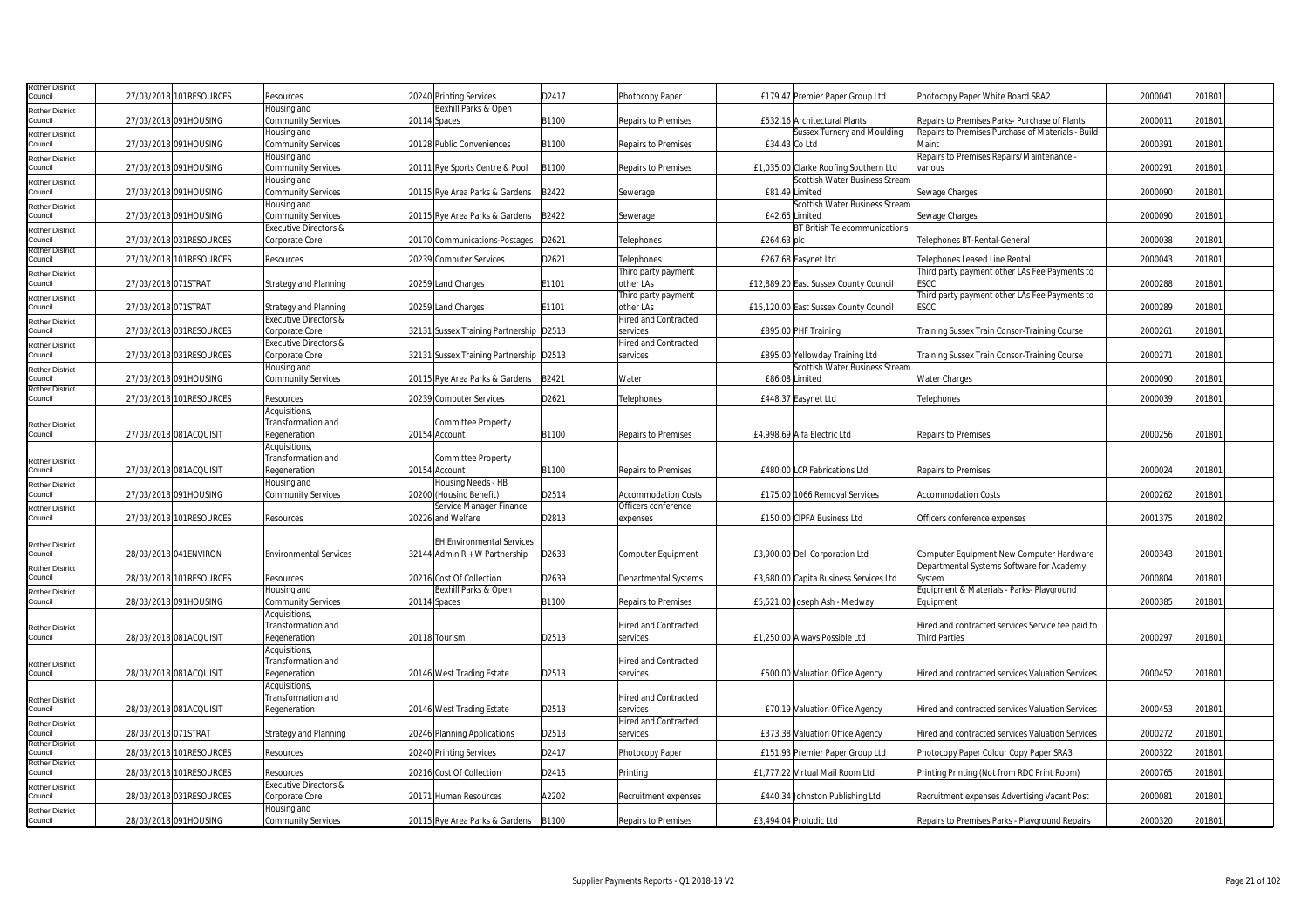| Rother District                   |                         |                          | Housing and                        | Bexhill Parks & Open                |       |                              |                                     |                                                   |         |        |  |
|-----------------------------------|-------------------------|--------------------------|------------------------------------|-------------------------------------|-------|------------------------------|-------------------------------------|---------------------------------------------------|---------|--------|--|
| Council                           |                         | 28/03/2018 091HOUSING    | <b>Community Services</b>          | 20114 Spaces                        | B1100 | <b>Repairs to Premises</b>   | £478.70 Palmstead Nurseries Ltd     | Repairs to Premises Parks- Purchase of Plants     | 2000301 | 201801 |  |
|                                   |                         |                          | Housing and                        | Bexhill Parks & Open                |       |                              |                                     |                                                   |         |        |  |
| Rother District<br>Council        |                         | 28/03/2018 091HOUSING    |                                    |                                     | B1100 | <b>Repairs to Premises</b>   | £5.60 Palmstead Nurseries Ltd       | Repairs to Premises Parks- Purchase of Plants     | 200030  | 201801 |  |
|                                   |                         |                          | <b>Community Services</b>          | 20114 Spaces                        |       |                              |                                     |                                                   |         |        |  |
| <b>Rother District</b>            |                         |                          | Housing and                        | Bexhill Parks & Open                |       |                              |                                     |                                                   |         |        |  |
| Council                           |                         | 28/03/2018 091HOUSING    | <b>Community Services</b>          | 20114 Spaces                        | B1100 | Repairs to Premises          | £1,630.00 Palmstead Nurseries Ltd   | Repairs to Premises Parks- Purchase of Plants     | 2000296 | 201801 |  |
| Rother District                   |                         |                          | Housing and                        | Bexhill Parks & Open                |       |                              |                                     |                                                   |         |        |  |
| Council                           |                         | 28/03/2018 091HOUSING    | <b>Community Services</b>          | 20114 Spaces                        | B1100 | Repairs to Premises          | £74.62 Palmstead Nurseries Ltd      | Repairs to Premises Parks- Purchase of Trees      | 2000298 | 201801 |  |
|                                   |                         |                          | Acquisitions                       |                                     |       |                              |                                     |                                                   |         |        |  |
| <b>Rother District</b>            |                         |                          | Transformation and                 | Committee Property                  |       |                              |                                     | Repairs to Premises Repairs - Refurbishment of    |         |        |  |
| Council                           |                         | 28/03/2018 081ACQUISIT   | Regeneration                       | 20154 Account                       | B1100 | Repairs to Premises          | £1,400.00 Niche Interior Design Ltd | premises                                          | 2000839 | 201801 |  |
|                                   |                         |                          | Housing and                        |                                     |       |                              |                                     | Repairs to Premises Repairs/Maintenance -         |         |        |  |
| Rother District<br>Council        |                         | 28/03/2018 091HOUSING    | <b>Community Services</b>          | 20137 Car Parks                     | B1100 | <b>Repairs to Premises</b>   | £1,291.97 D M Building Services     | various                                           | 2000040 | 201801 |  |
|                                   |                         |                          |                                    |                                     |       |                              |                                     |                                                   |         |        |  |
| Rother District                   |                         |                          |                                    |                                     |       |                              |                                     | Statutory Advertising Planadv - Rye + Battle      |         |        |  |
| Council                           | 28/03/2018 071STRAT     |                          | <b>Strategy and Planning</b>       | 20246 Planning Applications         | D2519 | <b>Statutory Advertising</b> | £610.00 Johnston Publishing Ltd     | Observer                                          | 2000286 | 201801 |  |
| Rother District                   |                         |                          | Housing and                        | Bexhill Parks & Open                |       |                              |                                     |                                                   |         |        |  |
| Council                           |                         | 28/03/2018 091HOUSING    | <b>Community Services</b>          | 20114 Spaces                        | D2525 | Publicity                    | £219.60 Johnston Publishing Ltd     | Statutory Advertising Public Notices in Newspaper | 2000120 | 201801 |  |
| Rother District                   |                         |                          | Housing and                        | Bexhill Parks & Open                |       |                              |                                     |                                                   |         |        |  |
| Council                           |                         | 28/03/2018 091HOUSING    | <b>Community Services</b>          | 20114 Spaces                        | B1100 | Repairs to Premises          | £4,365.00 P.W Judges & Son          | Repairs to Premises                               | 2000025 | 201801 |  |
| Rother District                   |                         |                          | Housing and                        | Bexhill Parks & Open                |       |                              | Hastings Locksmiths and Key         |                                                   |         |        |  |
| Council                           |                         | 28/03/2018 091HOUSING    | <b>Community Services</b>          | 20114 Spaces                        | B1100 | Repairs to Premises          | £420.00 Service                     | Repairs to Premises                               | 200050  | 201801 |  |
|                                   |                         |                          |                                    | <b>BC Dangerous Structures</b>      |       | <b>Hired and Contracted</b>  |                                     |                                                   |         |        |  |
| Rother District                   |                         |                          |                                    |                                     |       |                              |                                     |                                                   |         |        |  |
| Council                           | 28/03/2018 071STRAT     |                          | <b>Strategy and Planning</b>       | 32147 R+H Partnership               | D2513 | services                     | £3,500.00 Wealden District Council  | <b>Hired and Contracted services</b>              | 2000018 | 201801 |  |
| Rother District                   |                         |                          |                                    |                                     |       |                              | PCM Technology Solutions UK         |                                                   |         |        |  |
| Council                           |                         | 28/03/2018 101RESOURCES  | Resources                          | 20239 Computer Services             | D2633 | Computer Equipment           | £46.10 Ltd                          | Computer Equipment New Computer Hardware          | 2001026 | 201802 |  |
| Rother District                   |                         |                          | <b>Executive Directors &amp;</b>   |                                     |       | <b>Hired and Contracted</b>  |                                     | Hired and contracted services Service fee paid to |         |        |  |
| Council                           |                         | 28/03/2018 031RESOURCES  | Corporate Core                     | 20185 Joint Waste procurement       | D2513 | services                     | £4.641.50 Bevan Brittan LLP         | <b>Third Parties</b>                              | 2001120 | 201802 |  |
|                                   |                         |                          | Executive Directors &              | Administrative Offices -            |       |                              | Scottish Water Business Stream      |                                                   |         |        |  |
| Rother District<br>Council        |                         | 28/03/2018 031 RESOURCES | Corporate Core                     | 20177 Rear Depot                    | B2422 | Sewerage                     | £189.52 Limited                     | Sewage Charges                                    | 2001416 | 201802 |  |
|                                   |                         |                          |                                    |                                     |       |                              |                                     |                                                   |         |        |  |
| Rother District                   |                         |                          |                                    |                                     |       | <b>Additional Computer</b>   |                                     | Additional Computer Equipment OCELLA              |         |        |  |
| Council                           | 29/03/2018 071STRAT     |                          | <b>Strategy and Planning</b>       | 20259 Land Charges                  | D2632 | Equipment                    | £1,500.00 Ocella Ltd                | Amendments/Upgrading                              | 2000278 | 201801 |  |
| <b>Rother District</b><br>Council |                         | 29/03/2018 101RESOURCES  | Resources                          | 20221 Financial Services            | A1110 | <b>Agency Staff</b>          | £932.77 Portfolio Payroll Limited   | Agency Staff                                      | 2000014 | 201801 |  |
|                                   |                         |                          |                                    |                                     |       |                              |                                     |                                                   |         |        |  |
|                                   |                         |                          | Acquisitions,                      |                                     |       |                              |                                     |                                                   |         |        |  |
| Rother District                   |                         |                          | Transformation and                 | Committee Property                  |       | Consultants and Other        | Mr R J Sheppard T/A E A R           |                                                   |         |        |  |
| Council                           |                         | 29/03/2018 081ACQUISIT   | Regeneration                       | 20154 Account                       | D2509 | Services                     | £2,712.13 Sheppard                  | Consultants and other services Consultants Fees   | 2000572 | 201801 |  |
| Rother District                   |                         |                          |                                    |                                     |       | Consultants and Other        |                                     |                                                   |         |        |  |
| Council                           | 29/03/2018 071STRAT     |                          | <b>Strategy and Planning</b>       | 20246 Planning Applications         | D2509 | Services                     | £120.00 Rural Planning Ltd          | Consultants and other services Consultants Fees   | 2000273 | 201801 |  |
| <b>Rother District</b>            |                         |                          | Housing and                        |                                     |       |                              |                                     |                                                   |         |        |  |
| Council                           |                         | 29/03/2018 091HOUSING    | <b>Community Services</b>          | 20145 Maintenance Services          | D1201 | Equipment & Materials        | £74.60 Jewson Limited               | Equipment & Materials Purchase of Tools           | 2000562 | 201801 |  |
|                                   |                         |                          |                                    |                                     |       |                              |                                     |                                                   |         |        |  |
| <b>Rother District</b><br>Council | 29/03/2018 071STRAT     |                          |                                    |                                     | D1201 |                              |                                     |                                                   | 2000865 | 201801 |  |
|                                   |                         |                          | <b>Strategy and Planning</b>       | 20246 Planning Applications         |       | Equipment & Materials        | £104.00 D Cope-Stephens             | Equipment & Materials Stakes                      |         |        |  |
| Rother District                   |                         |                          | Housing and                        |                                     |       |                              |                                     | Equipment & Materials Ticket Machine              |         |        |  |
| Council                           |                         | 29/03/2018 091HOUSING    | <b>Community Services</b>          | 20137 Car Parks                     | D1201 | Equipment & Materials        | £162.08 Alfa Electric Ltd           | Maintenance/ Repairs                              | 2000279 | 201801 |  |
| Rother District                   |                         |                          |                                    |                                     |       | Hired and Contracted         |                                     |                                                   |         |        |  |
| Council                           |                         | 29/03/2018 101RESOURCES  | Resources                          | 20216 Cost Of Collection            | D2513 | services                     | £180.00 Inform CPI Ltd              | Hired and contracted services RV Finder           | 2000107 | 201801 |  |
| Rother District                   |                         |                          | Executive Directors &              | Administrative Offices - T.H.       |       |                              |                                     |                                                   |         |        |  |
|                                   |                         |                          |                                    |                                     | B1100 | <b>Repairs to Premises</b>   | £947.56 Booker and Best Ltd         | Repairs to Premises Heating Maintenance           | 2000382 | 201801 |  |
|                                   |                         |                          |                                    |                                     |       |                              |                                     |                                                   |         |        |  |
| Council                           | 29/03/2018 031RESOURCES |                          | Corporate Core                     | 20175 Annex (NOT CHP)               |       |                              |                                     |                                                   |         |        |  |
| Rother District                   |                         |                          | <b>Executive Directors &amp;</b>   | Administrative Offices - T.H.       |       |                              |                                     |                                                   |         |        |  |
| Council                           |                         | 29/03/2018 031 RESOURCES | Corporate Core                     | 20175 Annex (NOT CHP)               | B1100 | Repairs to Premises          | £947.56 Booker and Best Ltd         | Repairs to Premises Heating Maintenance           | 2000586 | 201801 |  |
| Rother District                   |                         |                          | <b>Executive Directors &amp;</b>   | Administrative Offices - T.H.       |       |                              |                                     |                                                   |         |        |  |
| council                           |                         | 29/03/2018 031RESOURCES  | Corporate Core                     | 20175 Annex (NOT CHP)               | B1100 | Repairs to Premises          | -£947.56 Booker and Best Ltd        | Repairs to Premises Heating Maintenance           | 1000043 | 201801 |  |
| Rother District                   |                         |                          | Housing and                        | Bexhill Promenade &                 |       |                              |                                     | Repairs to Premises Purchase of Materials - Build |         |        |  |
| Council                           |                         | 29/03/2018 091HOUSING    | <b>Community Services</b>          | 20108 Foreshore                     | B1100 | <b>Repairs to Premises</b>   | £37.00 Jewson Limited               | Maint                                             | 2000563 | 201801 |  |
|                                   |                         |                          | Acquisitions                       |                                     |       |                              |                                     |                                                   |         |        |  |
|                                   |                         |                          | Transformation and                 | Elva Business Centre,               |       |                              |                                     | Repairs to Premises Purchase of Materials - Build |         |        |  |
| <b>Rother District</b>            |                         |                          |                                    |                                     |       |                              |                                     |                                                   |         |        |  |
| Council                           |                         | 29/03/2018 081ACQUISIT   | Regeneration                       | 20153 Bexhill                       | B1100 | Repairs to Premises          | £20.00 MC Glass (East Sussex) Ltd   | Maint                                             | 2000613 | 201801 |  |
| Rother District                   |                         |                          | <b>Executive Directors &amp;</b>   | Administrative Offices - T.H.       |       |                              |                                     |                                                   |         |        |  |
| Council                           |                         | 29/03/2018 031RESOURCES  | Corporate Core                     | 20175 Annex (NOT CHP)               | B1100 | <b>Repairs to Premises</b>   | £1.599.80 Alfa Electric Ltd         | Repairs to Premises Repairs - Electrical Works    | 2000304 | 201801 |  |
|                                   |                         |                          | Acquisitions                       |                                     |       |                              |                                     |                                                   |         |        |  |
| <b>Rother District</b>            |                         | 29/03/2018 081ACQUISIT   | Transformation and<br>Regeneration | Committee Property<br>20154 Account | B1100 | Repairs to Premises          | £15,476.49 J H Payne and Sons Ltd   | Repairs to Premises Repairs - Roofing Works       | 2000293 | 201801 |  |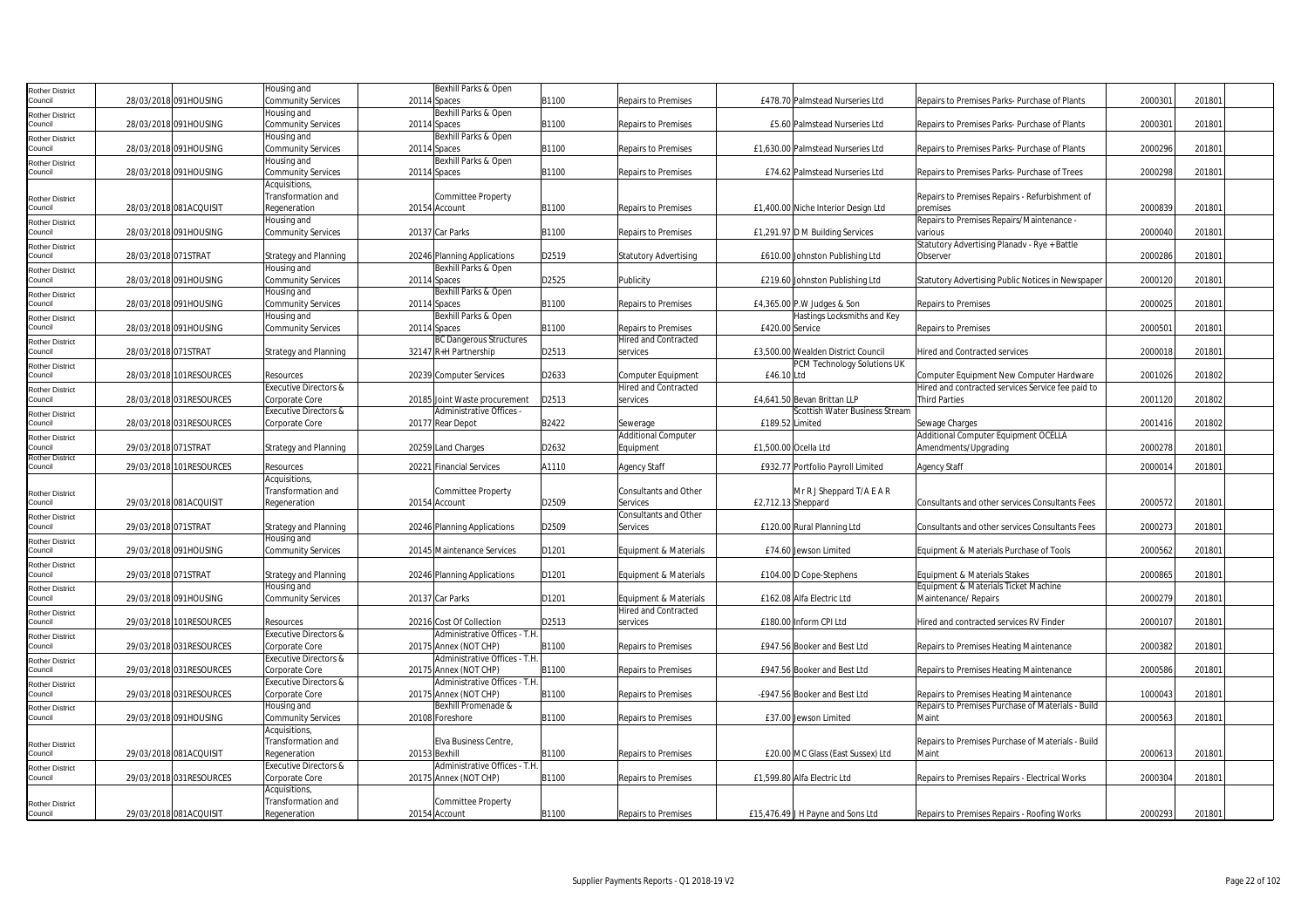|                                   |                          | Acquisitions,                    |              |                                         |       |                             |                 |                                        |                                                   |         |            |  |
|-----------------------------------|--------------------------|----------------------------------|--------------|-----------------------------------------|-------|-----------------------------|-----------------|----------------------------------------|---------------------------------------------------|---------|------------|--|
| <b>Rother District</b>            |                          | Transformation and               |              | <b>Committee Property</b>               |       |                             |                 |                                        |                                                   |         |            |  |
| Council                           | 29/03/2018 081ACQUISIT   | Regeneration                     |              | 20154 Account                           | B1100 | Repairs to Premises         |                 | £15,476.49 J H Payne and Sons Ltd      | Repairs to Premises Repairs - Roofing Works       | 2000587 | 201801     |  |
|                                   |                          | Acquisitions,                    |              |                                         |       |                             |                 |                                        |                                                   |         |            |  |
| <b>Rother District</b>            |                          | Transformation and               |              | <b>Committee Property</b>               |       |                             |                 |                                        |                                                   |         |            |  |
| Council                           | 29/03/2018 081ACQUISIT   | Regeneration                     |              | 20154 Account                           | B1100 | Repairs to Premises         |                 | -£15,476.49 J H Payne and Sons Ltd     | Repairs to Premises Repairs - Roofing Works       | 1000042 | 201801     |  |
|                                   |                          | Acquisitions,                    |              |                                         |       |                             |                 |                                        |                                                   |         |            |  |
|                                   |                          | Transformation and               |              |                                         |       |                             |                 |                                        |                                                   |         |            |  |
| <b>Rother District</b><br>Council | 29/03/2018 081ACQUISIT   | Regeneration                     |              | 20101 Cultural Development              | D2923 | Grants made                 |                 | £500.00 Dens & Signals                 | Grants made Arts Development Projects             | 2001412 | 201802 Yes |  |
|                                   |                          |                                  |              |                                         |       | Hired and Contracted        |                 |                                        | Hired and contracted services Council Tax-Land    |         |            |  |
| <b>Rother District</b><br>Council | 29/03/2018 101RESOURCES  | Resources                        |              | 20216 Cost Of Collection                | D2513 | services                    |                 | £18.00 H M Land Registry               | <b>Registry Enquiries</b>                         | 2001293 | 201802     |  |
|                                   |                          |                                  |              |                                         |       |                             |                 |                                        |                                                   |         |            |  |
|                                   |                          |                                  |              |                                         |       |                             |                 |                                        |                                                   |         |            |  |
| <b>Rother District</b>            |                          |                                  |              | <b>EH Environmental Services</b>        |       | <b>Hired and Contracted</b> |                 |                                        | Hired and contracted services Env H- Land         |         |            |  |
| Council                           | 29/03/2018 041 ENVIRON   | <b>Environmental Services</b>    |              | 32144 Admin R + W Partnership           | D2513 | services                    |                 | £6.00 H M Land Registry                | Registry                                          | 2001293 | 201802     |  |
| <b>Rother District</b>            |                          |                                  |              |                                         |       | <b>Hired and Contracted</b> |                 |                                        | Hired and contracted services Housing-Land        |         |            |  |
| Council                           | 29/03/2018 041 ENVIRON   | <b>Environmental Services</b>    |              | 20141 Private Sector Housing            | D2513 | services                    |                 | £3.00 H M Land Registry                | Registry                                          | 2001293 | 201802     |  |
| <b>Rother District</b>            |                          |                                  |              |                                         |       | Hired and Contracted        |                 |                                        | Hired and contracted services Land Registry -     |         |            |  |
| Council                           | 29/03/2018 071STRAT      | <b>Strategy and Planning</b>     |              | 20246 Planning Applications             | D2513 | services                    |                 | £27.00 H M Land Registry               | Planning                                          | 2001293 | 201802     |  |
| <b>Rother District</b>            |                          |                                  |              | Reliefs & Benefits-Council              |       | Hired and Contracted        |                 |                                        | Hired and contracted services Off-site resilience |         |            |  |
| Council                           | 29/03/2018 101RESOURCES  | Resources                        |              | 20217 Tax Benefit                       | D2513 | services                    |                 | £2,407.15 Capita Business Services Ltd | processing                                        | 2001095 | 201802     |  |
| <b>Rother District</b><br>Council | 29/03/2018 101RESOURCES  | Resources                        |              | 20216 Cost Of Collection                | D2415 | Printing                    |                 | £8,512.95 Virtual Mail Room Ltd        |                                                   | 2001199 | 201802     |  |
|                                   |                          |                                  |              |                                         |       |                             |                 |                                        | Printing Printing (Not from RDC Print Room)       |         |            |  |
| <b>Rother District</b>            |                          | <b>Executive Directors &amp;</b> |              | Administrative Offices -                |       |                             |                 |                                        |                                                   |         |            |  |
| Council                           | 30/03/2018 031RESOURCES  | Corporate Core                   |              | 20173 Town Hall                         | B2612 | Cleaning materials          |                 | £122.75 Wightman and Parrish Ltd       | <b>Cleaning materials Premises</b>                | 2000325 | 201801     |  |
| <b>Rother District</b>            |                          | Housing and                      |              | Bexhill Parks & Open                    |       | Grounds maintenance         |                 |                                        | Grounds maintenance routine Parks-Grounds         |         |            |  |
| Council                           | 30/03/2018 091HOUSING    | <b>Community Services</b>        | 20114 Spaces |                                         | B2731 | routine                     |                 | £69,116.91 Idverde Limited             | Maintenance Contracts                             | 2000604 | 201801     |  |
| <b>Rother District</b>            |                          | Housing and                      |              |                                         |       | Hired and Contracted        |                 |                                        | Hired and contracted services Charges -           |         |            |  |
| Council                           | 30/03/2018 091HOUSING    | <b>Community Services</b>        |              | 20134 Recycling                         | D2513 | services                    |                 | £109.60 Data Shredding Services Ltd    | <b>Confidential Office Waste</b>                  | 2000335 | 201801     |  |
| <b>Rother District</b>            |                          | Housing and                      |              | 41 Jameson Mews, Bexhill                |       | Hired and Contracted        |                 |                                        | Hired and contracted services Service fee paid to |         |            |  |
| Council                           | 30/03/2018 091HOUSING    | <b>Community Services</b>        | 20261 on Sea |                                         | D2513 | services                    |                 | £25.00 Ophrah Oak Limited              | Third Parties                                     | 2000458 | 201801     |  |
| <b>Rother District</b>            |                          | Housing and                      |              |                                         |       |                             |                 | Scottish Water Business Stream         |                                                   |         |            |  |
| Council                           | 30/03/2018 091HOUSING    | <b>Community Services</b>        |              | 20128 Public Conveniences               | B2422 | Sewerage                    | £468.73 Limited |                                        | Sewage Charges                                    | 2000092 | 201801     |  |
| <b>Rother District</b>            |                          | Housing and                      |              |                                         |       |                             |                 | Scottish Water Business Stream         |                                                   |         |            |  |
| Council                           | 30/03/2018 091HOUSING    | <b>Community Services</b>        |              | 20128 Public Conveniences               | B2422 | Sewerage                    |                 | £7.82 Limited                          | Sewage Charges                                    | 2000092 | 201801     |  |
| <b>Rother District</b>            |                          | Housing and                      |              |                                         |       |                             |                 | Scottish Water Business Stream         |                                                   |         |            |  |
| Council                           | 30/03/2018 091HOUSING    | Community Services               |              | 20128 Public Conveniences               | B2421 | Water                       | £297.52 Limited |                                        | <b>Water Charges</b>                              | 2000092 | 201801     |  |
| Rother District                   |                          | <b>Executive Directors &amp;</b> |              |                                         |       | <b>Hired and Contracted</b> |                 |                                        |                                                   |         |            |  |
| Council                           | 30/03/2018 031RESOURCES  | Corporate Core                   |              | 32131 Sussex Training Partnership D2513 |       | services                    |                 | £1,150.00 Justin McCarron Ltd          | Hired and Contracted services                     | 200034  | 201801     |  |
| <b>Rother District</b>            |                          | Housing and                      |              | Housing Needs - HB                      |       |                             |                 |                                        |                                                   |         |            |  |
| Council                           | 30/03/2018 091HOUSING    | <b>Community Services</b>        |              | 20200 (Housing Benefit)                 | D2514 | <b>Accommodation Costs</b>  |                 | £280.00 MB Hotels Ltd                  | <b>Accommodation Costs</b>                        | 200055  | 201801     |  |
| <b>Rother District</b>            |                          | Housing and                      |              | Housing Needs - HB                      |       |                             |                 |                                        |                                                   |         |            |  |
| Council                           | 30/03/2018 091HOUSING    | <b>Community Services</b>        |              | 20200 (Housing Benefit)                 | D2514 | <b>Accommodation Costs</b>  |                 | £240.00 MB Hotels Ltd                  | <b>Accommodation Costs</b>                        | 2000552 | 201801     |  |
| <b>Rother District</b>            |                          | Housing and                      |              | Housing Needs - HB                      |       |                             |                 |                                        |                                                   |         |            |  |
| Council                           | 30/03/2018 091HOUSING    | <b>Community Services</b>        |              | 20200 (Housing Benefit)                 | D2514 | Accommodation Costs         |                 | £392.00 MB Hotels Ltd                  | <b>Accommodation Costs</b>                        | 2000464 | 201801     |  |
|                                   |                          | Housing and                      |              | Housing Needs - HB                      |       |                             |                 |                                        |                                                   |         |            |  |
| <b>Rother District</b><br>Council | 30/03/2018 091HOUSING    | <b>Community Services</b>        |              | 20200 (Housing Benefit)                 | D2514 | <b>Accommodation Costs</b>  |                 | £240.00 MB Hotels Ltd                  | <b>Accommodation Costs</b>                        | 2000466 | 201801     |  |
|                                   |                          | Housing and                      |              | Housing Needs - HB                      |       |                             |                 |                                        |                                                   |         |            |  |
| <b>Rother District</b><br>Council | 30/03/2018 091HOUSING    | <b>Community Services</b>        |              | 20200 (Housing Benefit)                 | D2514 | <b>Accommodation Costs</b>  |                 | £448.00 MB Hotels Ltd                  | <b>Accommodation Costs</b>                        | 2000462 | 201801     |  |
|                                   |                          | Housing and                      |              | Housing Needs - Universal               |       |                             |                 |                                        |                                                   |         |            |  |
| <b>Rother District</b><br>Council |                          |                                  |              |                                         | D2514 |                             |                 |                                        | <b>Accommodation Costs</b>                        |         |            |  |
|                                   | 30/03/2018 091HOUSING    | <b>Community Services</b>        | 20203 Credit |                                         |       | <b>Accommodation Costs</b>  |                 | £300.00 MB Hotels Ltd                  |                                                   | 2000463 | 201801     |  |
| <b>Rother District</b><br>Council | 30/03/2018 091HOUSING    | Housing and                      |              | Housing Needs - Universal               |       | <b>Accommodation Costs</b>  |                 | £240.00 MB Hotels Ltd                  | <b>Accommodation Costs</b>                        | 2000465 |            |  |
|                                   |                          | <b>Community Services</b>        | 20203 Credit |                                         | D2514 |                             |                 |                                        |                                                   |         | 201801     |  |
| Rother District                   |                          | Housing and                      |              | Housing Needs - Universal               |       |                             |                 |                                        |                                                   |         |            |  |
| Council                           | 30/03/2018 091HOUSING    | <b>Community Services</b>        | 20203 Credit |                                         | D2514 | <b>Accommodation Costs</b>  |                 | £336.00 MB Hotels Ltd                  | <b>Accommodation Costs</b>                        | 2000467 | 201801     |  |
| <b>Rother District</b>            |                          |                                  |              |                                         |       |                             |                 | PCM Technology Solutions UK            |                                                   |         |            |  |
| Council                           | 30/03/2018 101 RESOURCES | Resources                        |              | 20239 Computer Services                 | D2633 | <b>Computer Equipment</b>   | £120.17 Ltd     |                                        | Computer Equipment New Computer Hardware          | 2001028 | 201802     |  |
| <b>Rother District</b>            |                          |                                  |              |                                         |       |                             |                 | PCM Technology Solutions UK            |                                                   |         |            |  |
| Council                           | 30/03/2018 101RESOURCES  | Resources                        |              | 20239 Computer Services                 | D2633 | Computer Equipment          | -£120.17 Ltd    |                                        | Computer Equipment New Computer Hardware          | 2001036 | 201802     |  |
| <b>Rother District</b>            |                          |                                  |              |                                         |       |                             |                 |                                        |                                                   |         |            |  |
| Council                           | 31/03/2018 101RESOURCES  | Resources                        |              | 20227 Cashiers                          | D2515 | <b>Cash Collection</b>      |                 | £210.00 Jade Security Services Ltd     | Cash Collection Cash Security-Bexhill             | 2000409 | 201801     |  |
| <b>Rother District</b>            |                          |                                  |              |                                         |       | Consultants and Other       |                 |                                        |                                                   |         |            |  |
| Council                           | 31/03/2018 101RESOURCES  | Resources                        |              | 20239 Computer Services                 | D2509 | Services                    |                 | £103.00 Wilson's Express Hastings Ltd  | Consultants and other services Consultants Fees   | 2000448 | 201801     |  |
| <b>Rother District</b>            |                          | Housing and                      |              | <b>Battle Community Help</b>            |       |                             |                 |                                        |                                                   |         |            |  |
| Council                           | 31/03/2018 091HOUSING    | <b>Community Services</b>        | 20234 Point  |                                         | B2611 | Contract cleaning           |                 | £205.70 Abacus Main Ltd                | Contract cleaning Office Cleaning                 | 2000862 | 201801     |  |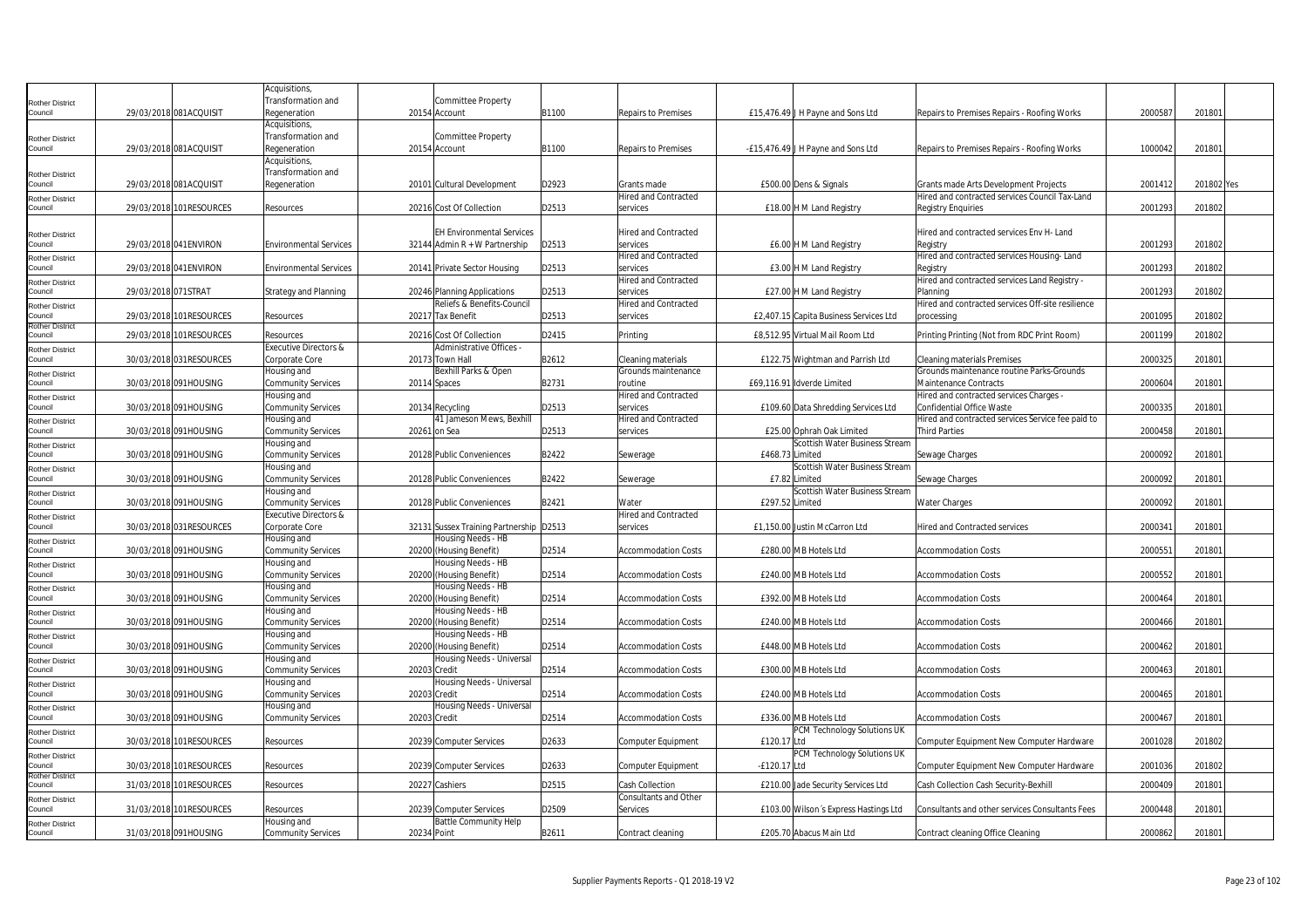| Rother District        |                     |                         | <b>Executive Directors &amp;</b> | Administrative Offices                  |       |                              |                                         |                                                   |         |        |  |
|------------------------|---------------------|-------------------------|----------------------------------|-----------------------------------------|-------|------------------------------|-----------------------------------------|---------------------------------------------------|---------|--------|--|
| Council                |                     | 31/03/2018 031RESOURCES | Corporate Core                   | 20173 Town Hall                         | B2611 | Contract cleaning            | £380.00 Abacus Main Ltd                 | Contract cleaning Office Cleaning                 | 2000346 | 201801 |  |
| Rother District        |                     |                         | Housing and                      |                                         |       |                              |                                         |                                                   |         |        |  |
| Council                |                     | 31/03/2018 091HOUSING   | Community Services               | 20123 Cemeteries                        | B2611 | Contract cleaning            | £15.00 Abacus Main Ltd                  | Contract cleaning Parks- Chapel Cleaning          | 2000398 | 201801 |  |
| Rother District        |                     |                         | Housing and                      |                                         |       |                              |                                         |                                                   |         |        |  |
| Council                |                     | 31/03/2018 091HOUSING   | Community Services               | 20145 Maintenance Services              | D1201 | Equipment & Materials        | £20.82 Thorcraft Ltd                    | Equipment & Materials Purchase of Tools           | 2000610 | 201801 |  |
| Rother District        |                     |                         | Housing and                      |                                         |       | <b>Hired and Contracted</b>  | Cobalt Telephone Technologies           | Hired and contracted services Car Parks - RingGo  |         |        |  |
| Council                |                     | 31/03/2018 091HOUSING   | Community Services               | 20137 Car Parks                         | D2513 | services                     | £1,018.74 Ltd                           | service charges                                   | 2000030 | 201801 |  |
| Rother District        |                     |                         | Housing and                      |                                         |       | <b>Hired and Contracted</b>  |                                         | Hired and contracted services Cash Security Fees- |         |        |  |
| Council                |                     | 31/03/2018 091HOUSING   | Community Services               | 20137 Car Parks                         | D2513 | services                     | £2,027.57 Jade Security Services Ltd    | Car Parks                                         | 2000409 | 201801 |  |
|                        |                     |                         |                                  | <b>EH Licenses and</b>                  |       |                              |                                         |                                                   |         |        |  |
| Rother District        |                     |                         |                                  | Registration $R + W$                    |       | <b>Hired and Contracted</b>  | Blowey & Wood Veterinary                | Hired and contracted services EnvH-Veterinary     |         |        |  |
| Council                |                     | 31/03/2018 041ENVIRON   | <b>Environmental Services</b>    | 32143 Partnership                       | D2513 | services                     | £216.00 Surgeons                        | Services for Licens                               | 2000844 | 201801 |  |
| Rother District        |                     |                         | Housing and                      |                                         |       | <b>Hired and Contracted</b>  |                                         |                                                   |         |        |  |
| Council                |                     | 31/03/2018 091HOUSING   | <b>Community Services</b>        | 20134 Recycling                         | D2513 | services                     | £440.00 Sussex Waste Management Ltd     | Hired and contracted services Hire of Skip        | 200011  | 201801 |  |
| Rother District        |                     |                         | Housing and                      | 41 Jameson Mews, Bexhill                |       | <b>Hired and Contracted</b>  |                                         | Hired and contracted services Service fee paid to |         |        |  |
| Council                |                     | 31/03/2018 091HOUSING   | <b>Community Services</b>        | 20261 on Sea                            | D2513 | services                     | £6,432.42 Ophrah Oak Limited            | <b>Third Parties</b>                              | 2000459 | 201801 |  |
|                        |                     |                         |                                  |                                         |       |                              |                                         |                                                   |         |        |  |
| Rother District        |                     |                         |                                  | EH Taxi and Private Hire                |       | <b>Hired and Contracted</b>  | DBS The Disclosure and Barring          | Hired and contracted services Service fee paid to |         |        |  |
| Council                |                     | 31/03/2018 041 ENVIRON  | <b>Environmental Services</b>    | 32142 Licenses R + W Partnership D2513  |       | services                     | £308.00 Service                         | <b>Third Parties</b>                              | 200082  | 201801 |  |
| <b>Rother District</b> |                     |                         | Executive Directors &            |                                         |       | <b>Hired and Contracted</b>  |                                         | Hired and contracted services STC - Travel and    |         |        |  |
| Council                |                     | 31/03/2018 031RESOURCES | Corporate Core                   | 32131 Sussex Training Partnership D2513 |       | services                     | £57.60 Astutis Limited                  | subsistence                                       | 2000295 | 201801 |  |
| Rother District        |                     |                         | Housing and                      | Housing Needs - HB                      |       |                              | LHS Locata (Housing Services)           |                                                   |         |        |  |
| Council                |                     | 31/03/2018 091HOUSING   | Community Services               | 20200 (Housing Benefit)                 | D2636 | Computer Software            | £1,250.00 Ltd                           | Hired and contracted services Technical Support   | 2000315 | 201801 |  |
| Rother District        |                     |                         |                                  |                                         |       | Newspapers &                 |                                         |                                                   |         |        |  |
| Council                | 31/03/2018 071STRAT |                         | <b>Strategy and Planning</b>     | 20244 General Planning Expenses         | D1204 | Periodicals                  | £15.00 Pipers News Ltd                  | Newspapers & Periodicals Newspapers               | 2000580 | 201801 |  |
| Rother District        |                     |                         |                                  |                                         |       |                              |                                         |                                                   |         |        |  |
| Council                |                     | 31/03/2018 101RESOURCES | Resources                        | 20216 Cost Of Collection                | D2626 | Postages                     | £1,658.77 Virtual Mail Room Ltd         | Postages Postages - Virtual Mail Room             | 2000762 | 201801 |  |
| Rother District        |                     |                         |                                  | Reliefs & Benefits-Council              |       |                              |                                         |                                                   |         |        |  |
| Council                |                     | 31/03/2018 101RESOURCES | Resources                        | 20217 Tax Benefit                       | D2626 | Postages                     | £1,658.77 Virtual Mail Room Ltd         | Postages Postages - Virtual Mail Room             | 2000762 | 201801 |  |
| Rother District        |                     |                         | Housing and                      | Rural Open Spaces &                     |       |                              |                                         |                                                   |         |        |  |
| Council                |                     | 31/03/2018 091HOUSING   | Community Services               | 20116 Amenities                         | B1100 | <b>Repairs to Premises</b>   | £1,440.00 Gristwood and Toms Limited    | Repairs to Premises Parks- Tree Works             | 2000305 | 201801 |  |
| Rother District        |                     |                         | Housing and                      | Bexhill Parks & Open                    |       |                              |                                         |                                                   |         |        |  |
| Council                |                     | 31/03/2018 091HOUSING   | Community Services               | 20114 Spaces                            | B1100 | Repairs to Premises          | £4,590.00 Gristwood and Toms Limited    | Repairs to Premises Parks-Tree Works              | 2000035 | 201801 |  |
| Rother District        |                     |                         | Housing and                      | Bexhill Parks & Open                    |       |                              |                                         |                                                   |         |        |  |
| Council                |                     | 31/03/2018 091HOUSING   | Community Services               | 20114 Spaces                            | B1100 | <b>Repairs to Premises</b>   | £4.980.00 Gristwood and Toms Limited    | Repairs to Premises Parks-Tree Works              | 2000050 | 201801 |  |
| Rother District        |                     |                         | Housing and                      | Bexhill Promenade &                     |       |                              |                                         | Repairs to Premises Purchase of Materials - Build |         |        |  |
| Council                |                     | 31/03/2018 091HOUSING   | Community Services               | 20108 Foreshore                         | B1100 | Repairs to Premises          | £7.91 C Brewer and Sons Ltd             | Maint                                             | 200057  | 201801 |  |
| Rother District        |                     |                         | Housing and                      | Bexhill Promenade &                     |       |                              |                                         | Repairs to Premises Purchase of Materials - Build |         |        |  |
| Council                |                     | 31/03/2018 091HOUSING   | Community Services               | 20108 Foreshore                         | B1100 | <b>Repairs to Premises</b>   | £14.73 C Brewer and Sons Ltd            | Maint                                             | 2000574 | 201801 |  |
|                        |                     |                         | Acquisitions,                    |                                         |       |                              |                                         |                                                   |         |        |  |
| Rother District        |                     |                         | Transformation and               | Committee Property                      |       |                              |                                         | Repairs to Premises Purchase of Materials - Build |         |        |  |
| Council                |                     | 31/03/2018 081ACQUISIT  | Regeneration                     | 20154 Account                           | B1100 | Repairs to Premises          | £67.57 C Brewer and Sons Ltd            | Maint                                             | 200057  | 201801 |  |
| Rother District        |                     |                         | Housing and                      |                                         |       |                              | John O' Conner (Grounds                 |                                                   |         |        |  |
| Council                |                     | 31/03/2018 091HOUSING   | <b>Community Services</b>        | 20137 Car Parks                         | B1100 | Repairs to Premises          | £450.00 Maintenance) Ltd                | Repairs to Premises White Lining in Car Parks     | 2000399 | 201801 |  |
| <b>Rother District</b> |                     |                         |                                  |                                         |       |                              |                                         |                                                   |         |        |  |
| Council                |                     | 31/03/2018 101RESOURCES | Resources                        | 20241 Stationery                        | D2416 | Stationery                   | £88.10 SBS Consumables                  | Stationery General Stationery (Print Room ONLY    | 2000323 | 201801 |  |
| Rother District        |                     |                         |                                  |                                         |       |                              |                                         | Statutory Advertising Planadv- Kent + East Sussex |         |        |  |
| Council                | 31/03/2018 071STRAT |                         | Strategy and Planning            | 20246 Planning Applications             | D2519 | <b>Statutory Advertising</b> | £247.20 Local World Ltd                 | Courier                                           | 2000276 | 201801 |  |
| <b>Rother District</b> |                     |                         | Housing and                      | Housing Needs - HB                      |       |                              | LHS Locata (Housing Services)           |                                                   |         |        |  |
| Council                |                     | 31/03/2018 091HOUSING   | <b>Community Services</b>        | 20200 (Housing Benefit)                 | D2922 | Subscriptions                | £1.838.50 Ltd                           | Subscriptions Choice Based Letting Membership     | 2000317 | 201801 |  |
| Rother District        |                     |                         | Executive Directors &            |                                         |       | Hired and Contracted         |                                         |                                                   |         |        |  |
| Council                |                     | 31/03/2018 031RESOURCES | Corporate Core                   | 32131 Sussex Training Partnership D2513 |       | services                     | £936.00 Astutis Limited                 | Training Sussex Train Consor-Training Course      | 2000295 | 201801 |  |
| Rother District        |                     |                         | Housing and                      |                                         |       | <b>Hired and Contracted</b>  |                                         |                                                   |         |        |  |
| Council                |                     | 31/03/2018 091HOUSING   | Community Services               | 20206 Syrians                           | D2513 | services                     | £2,700.00 Rye College                   | <b>Hired and Contracted services</b>              | 2000605 | 201801 |  |
| Rother District        |                     |                         |                                  | Local Development                       |       |                              |                                         |                                                   |         |        |  |
| Council                | 31/03/2018 071STRAT |                         | <b>Strategy and Planning</b>     | 20255 Framework                         | D2415 | Printing                     | £1,467.06 Electoral Reform Services Ltd | Printing                                          | 2000668 | 201801 |  |
| Rother District        |                     |                         | <b>Executive Directors &amp;</b> |                                         |       | Newspapers &                 |                                         |                                                   |         |        |  |
| Council                |                     | 31/03/2018 031RESOURCES | Corporate Core                   | 20172 Facilities Management             | D1204 | Periodicals                  | £15.00 Pipers News Ltd                  | Newspapers & Periodicals                          | 2000285 | 201801 |  |
| Rother District        |                     |                         | Executive Directors &            |                                         |       | Newspapers &                 |                                         |                                                   |         |        |  |
| Council                |                     | 31/03/2018 031RESOURCES | Corporate Core                   | 20156 Representing Local Interest D1204 |       | Periodicals                  | £15.00 Pipers News Ltd                  | Newspapers & Periodicals                          | 2000284 | 201801 |  |
| Rother District        |                     |                         | Housing and                      | Housing Needs - HB                      |       | <b>Hired and Contracted</b>  |                                         |                                                   |         |        |  |
| Council                |                     | 31/03/2018 091HOUSING   | <b>Community Services</b>        | 20200 (Housing Benefit)                 | D2513 | services                     | £72.00 NowMedical                       | <b>Hired and Contracted services</b>              | 2000490 | 201801 |  |
|                        |                     |                         |                                  |                                         |       |                              |                                         |                                                   |         |        |  |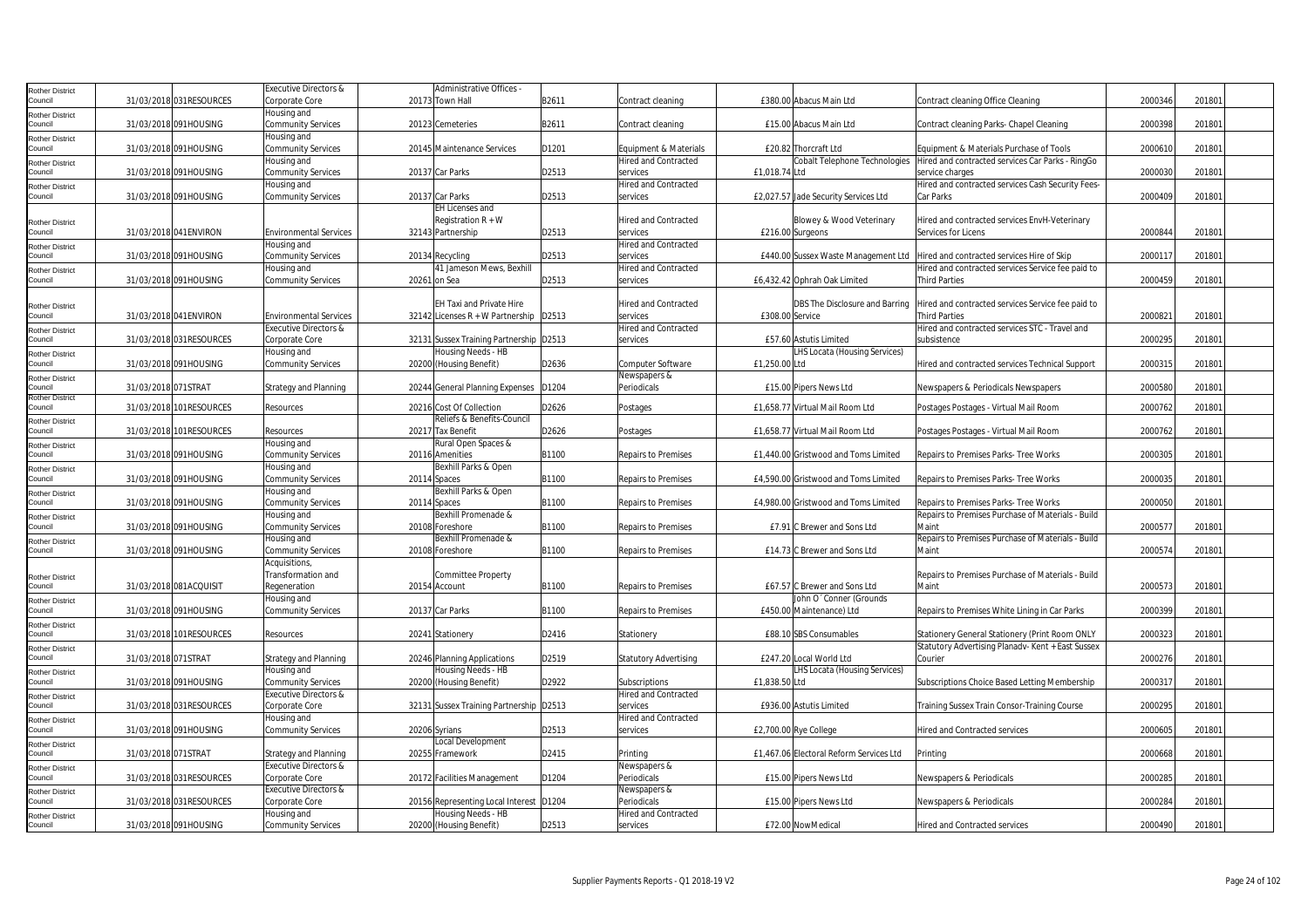| <b>Rother District</b>            |                          | Housing and                       |              | Housing Needs - HB                   |       |                                         |                                   |                                                             |         |        |  |
|-----------------------------------|--------------------------|-----------------------------------|--------------|--------------------------------------|-------|-----------------------------------------|-----------------------------------|-------------------------------------------------------------|---------|--------|--|
| Council                           | 31/03/2018 091HOUSING    | Community Services                |              | 20200 (Housing Benefit)              | D2514 | <b>Accommodation Costs</b>              | £1,470.00 LESSHOMELESS LTD        | <b>Accommodation Costs</b>                                  | 2000549 | 201801 |  |
| <b>Rother District</b>            |                          | Housing and                       |              | Housing Needs - HB                   |       |                                         |                                   |                                                             |         |        |  |
| Council                           | 31/03/2018 091HOUSING    | Community Services                |              | 20200 (Housing Benefit)              | D2514 | <b>Accommodation Costs</b>              | £1,519.00 LESSHOMELESS LTD        | <b>Accommodation Costs</b>                                  | 2000549 | 201801 |  |
| <b>Rother District</b>            |                          | Housing and                       |              | Housing Needs - HB                   |       |                                         |                                   |                                                             |         |        |  |
| Council                           | 31/03/2018 091HOUSING    | Community Services                |              | 20200 (Housing Benefit)              | D2514 | <b>Accommodation Costs</b>              | £1,302.00 LESSHOMELESS LTD        | <b>Accommodation Costs</b>                                  | 2000549 | 201801 |  |
| <b>Rother District</b>            |                          | Housing and                       |              | Housing Needs - HB                   |       |                                         |                                   |                                                             |         |        |  |
| Council                           | 31/03/2018 091HOUSING    | Community Services                |              | 20200 (Housing Benefit)              | D2514 | <b>Accommodation Costs</b>              | £360.00 LESSHOMELESS LTD          | <b>Accommodation Costs</b>                                  | 2000550 | 201801 |  |
| <b>Rother District</b>            |                          | Housing and                       |              | Housing Needs - HB                   |       |                                         |                                   |                                                             |         |        |  |
| Council                           | 31/03/2018 091HOUSING    | Community Services                |              | 20200 (Housing Benefit)              | D2514 | Accommodation Costs                     | £1,209.00 LESSHOMELESS LTD        | Accommodation Costs                                         | 2000550 | 201801 |  |
| <b>Rother District</b>            |                          | Housing and                       |              | Housing Needs - Universal            |       | <b>Hired and Contracted</b>             |                                   |                                                             |         |        |  |
| Council                           | 31/03/2018 091HOUSING    | Community Services                | 20203 Credit |                                      | D2513 | services                                | £185.00 NowMedical                | <b>Hired and Contracted services</b>                        | 2000487 | 201801 |  |
| <b>Rother District</b><br>Council | 31/03/2018 091HOUSING    | Housing and<br>Community Services | 20203 Credit | Housing Needs - Universal            | D2514 | <b>Accommodation Costs</b>              | £1,395.00 LESSHOMELESS LTD        | <b>Accommodation Costs</b>                                  | 2000550 | 201801 |  |
|                                   |                          | Housing and                       |              |                                      |       |                                         |                                   |                                                             |         |        |  |
| <b>Rother District</b><br>Council | 31/03/2018 091HOUSING    | Community Services                |              | 20107 Camber Beach & Foreshore C1104 |       | Derv                                    | £1.90 Allstar Business Solutions  | Derv Fuel Service fee payable on fuel cards                 | 2001465 | 201802 |  |
|                                   |                          |                                   |              |                                      |       | <b>Hired and Contracted</b>             |                                   | Hired and contracted services Allpay Card/Rep/Let           |         |        |  |
| <b>Rother District</b><br>Council | 31/03/2018 101RESOURCES  | Resources                         |              | 20216 Cost Of Collection             | D2513 | services                                | £67.41 allpay.net Ltd             | Chrg - Vatable                                              | 2001265 | 201802 |  |
| <b>Rother District</b>            |                          |                                   |              |                                      |       | <b>Hired and Contracted</b>             |                                   | Hired and contracted services Allpay Card/Rep/Let           |         |        |  |
| Council                           | 31/03/2018 101RESOURCES  | Resources                         |              | 20216 Cost Of Collection             | D2513 | services                                | £21.94 allpay.net Ltd             | Chrg - Vatable                                              | 2001261 | 201802 |  |
| <b>Rother District</b>            |                          |                                   |              |                                      |       | <b>Hired and Contracted</b>             |                                   | Hired and contracted services Allpay Card/Rep/Let           |         |        |  |
| Council                           | 31/03/2018 101RESOURCES  | Resources                         |              | 20216 Cost Of Collection             | D2513 | services                                | £55.59 allpay.net Ltd             | Chrg - Vatable                                              | 2001263 | 201802 |  |
| <b>Rother District</b>            |                          |                                   |              |                                      |       | <b>Hired and Contracted</b>             |                                   | Hired and contracted services Allpay Card/Rep/Let           |         |        |  |
| Council                           | 31/03/2018 101RESOURCES  | Resources                         |              | 20216 Cost Of Collection             | D2513 | services                                | £1,264.11 allpay.net Ltd          | Chrq - Vatable                                              | 2001264 | 201802 |  |
| <b>Rother District</b>            |                          | Housing and                       |              |                                      |       |                                         |                                   |                                                             |         |        |  |
| Council                           | 31/03/2018 091HOUSING    | Community Services                |              | 20145 Maintenance Services           | C1104 | Derv                                    | £41.67 Allstar Business Solutions | Fuel cards                                                  | 2001465 | 201802 |  |
| <b>Rother District</b>            |                          | Housing and                       |              |                                      |       |                                         |                                   |                                                             |         |        |  |
| Council                           | 31/03/2018 091HOUSING    | Community Services<br>Housing and |              | 20145 Maintenance Services           | C1104 | Derv                                    | £72.50 Allstar Business Solutions | Fuel cards                                                  | 2001465 | 201802 |  |
| <b>Rother District</b><br>Council | 31/03/2018 091HOUSING    | Community Services                |              | 20107 Camber Beach & Foreshore C1104 |       | Derv                                    | £31.20 Allstar Business Solutions | Fuel cards                                                  | 2001465 | 201802 |  |
| <b>Rother District</b>            |                          | Housing and                       |              | Bexhill Promenade &                  |       |                                         |                                   |                                                             |         |        |  |
| Council                           | 31/03/2018 091HOUSING    | Community Services                |              | 20108 Foreshore                      | B2611 | Contract cleaning                       | £1,226.00 Abacus Main Ltd         | Contract cleaning Office Cleaning                           | 2001663 | 201803 |  |
| <b>Rother District</b>            |                          |                                   |              |                                      |       |                                         |                                   |                                                             |         |        |  |
| Council                           | 01/04/2018 101RESOURCES  | Resources                         |              | 20239 Computer Services              | D2635 | Computer Licences                       | £33,401.08 GGP Systems Ltd        | Computer Licences GIS System                                | 2000625 | 201801 |  |
| Rother District                   |                          | Housing and                       |              |                                      |       | <b>Hired and Contracted</b>             |                                   | Hired & Contracted Serv- Legionella Sampling and            |         |        |  |
| Council                           | 01/04/2018 091HOUSING    | Community Services                |              | 20107 Camber Beach & Foreshore D2513 |       | services                                | £290.88 Clearwater Technology Ltd | Monitoring                                                  | 2000329 | 201801 |  |
| <b>Rother District</b><br>Council | 01/04/2018 101 RESOURCES | Resources                         |              | 20209 Corporate management           | D2513 | <b>Hired and Contracted</b><br>services | £35.55 Merchant Rentals Ltd       | Hired and contracted services Streamline Machine-<br>Rental | 2000741 | 201801 |  |
|                                   |                          | Housing and                       |              |                                      |       |                                         | Institute of Cemetery and         |                                                             |         |        |  |
| <b>Rother District</b><br>Council | 01/04/2018 091HOUSING    | Community Services                |              | 20123 Cemeteries                     | D2922 | Subscriptions                           | £445.00 Crematorium Management    | Subscriptions Parks-Subscriptions                           | 200041  | 201801 |  |
| <b>Rother District</b>            |                          | <b>Executive Directors &amp;</b>  |              |                                      |       |                                         |                                   |                                                             |         |        |  |
| Council                           | 01/04/2018 031RESOURCES  | Corporate Core                    |              | 20171 Human Resources                | D2922 | Subscriptions                           | £751.90 Croner-I                  | Subscriptions Subscription to Organisations                 | 2000444 | 201801 |  |
| <b>Rother District</b>            |                          |                                   |              |                                      |       |                                         |                                   |                                                             |         |        |  |
| Council                           | 01/04/2018 101RESOURCES  | Resources                         |              | 20242 Communications-Phones          | D2621 | Telephones                              | £641.65 KCOM Group Plc            | Telephones KCOM Smartnumber Charges                         | 2000045 | 201801 |  |
| <b>Rother District</b>            |                          |                                   |              |                                      | D2621 | Telephones                              | £2.250.20 Vodafone Limited        | Telephones Leased Line Rental                               | 2000324 | 201801 |  |
| Council                           | 01/04/2018 101RESOURCES  | Resources                         |              | 20239 Computer Services              |       |                                         |                                   |                                                             |         |        |  |
| <b>Rother District</b><br>Council | 01/04/2018 101RESOURCES  | Resources                         |              | 20242 Communications-Phones          | D2621 | Telephones                              | £13.99 Daisy Communications PLC   | Telephones Telephone Call Costs + Line Rental               | 2000316 | 201801 |  |
| <b>Rother District</b>            |                          |                                   |              |                                      |       |                                         |                                   |                                                             |         |        |  |
| Council                           | 01/04/2018 101RESOURCES  | Resources                         |              | 20242 Communications-Phones          | D2621 | Telephones                              | £13.99 Daisy Communications PLC   | Telephones Telephone Call Costs + Line Rental               | 2000316 | 201801 |  |
| <b>Rother District</b>            |                          |                                   |              |                                      |       |                                         |                                   |                                                             |         |        |  |
| Council                           | 01/04/2018 101RESOURCES  | Resources                         |              | 20242 Communications-Phones          | D2621 | Telephones                              | £13.99 Daisy Communications PLC   | Telephones Telephone Call Costs + Line Rental               | 2000316 | 201801 |  |
| <b>Rother District</b>            |                          |                                   |              |                                      |       |                                         |                                   |                                                             |         |        |  |
| Council                           | 01/04/2018 101RESOURCES  | Resources                         |              | 20242 Communications-Phones          | D2621 | Telephones                              | £14.22 Daisy Communications PLC   | Telephones Telephone Call Costs + Line Rental               | 200031  | 201801 |  |
| <b>Rother District</b>            |                          |                                   |              |                                      |       |                                         |                                   |                                                             |         |        |  |
| Council                           | 01/04/2018 101RESOURCES  | Resources                         |              | 20242 Communications-Phones          | D2621 | Telephones                              | £13.99 Daisy Communications PLC   | Telephones Telephone Call Costs + Line Rental               | 2000316 | 201801 |  |
| <b>Rother District</b><br>Council |                          |                                   |              |                                      |       |                                         |                                   |                                                             |         |        |  |
|                                   | 01/04/2018 101RESOURCES  | Resources                         |              | 20242 Communications-Phones          | D2621 | Telephones                              | £13.99 Daisy Communications PLC   | Telephones Telephone Call Costs + Line Rental               | 2000316 | 201801 |  |
| <b>Rother District</b><br>Council | 01/04/2018 101RESOURCES  | Resources                         |              | 20239 Computer Services              | D2621 | Telephones                              | £13.99 Daisy Communications PLC   | Telephones Telephone Call Costs + Line Rental               | 2000316 | 201801 |  |
| <b>Rother District</b>            |                          |                                   |              |                                      |       |                                         |                                   |                                                             |         |        |  |
| Council                           | 01/04/2018 101RESOURCES  | Resources                         |              | 20239 Computer Services              | D2621 | Telephones                              | £13.99 Daisy Communications PLC   | Telephones Telephone Call Costs + Line Rental               | 2000316 | 201801 |  |
| Rother District                   |                          | Housing and                       |              |                                      |       |                                         |                                   |                                                             |         |        |  |
| Council                           | 01/04/2018 091HOUSING    | Community Services                |              | 20102 Rother Museum Services         | D2621 | Telephones                              | £13.99 Daisy Communications PLC   | Telephones Telephone Call Costs + Line Rental               | 2000316 | 201801 |  |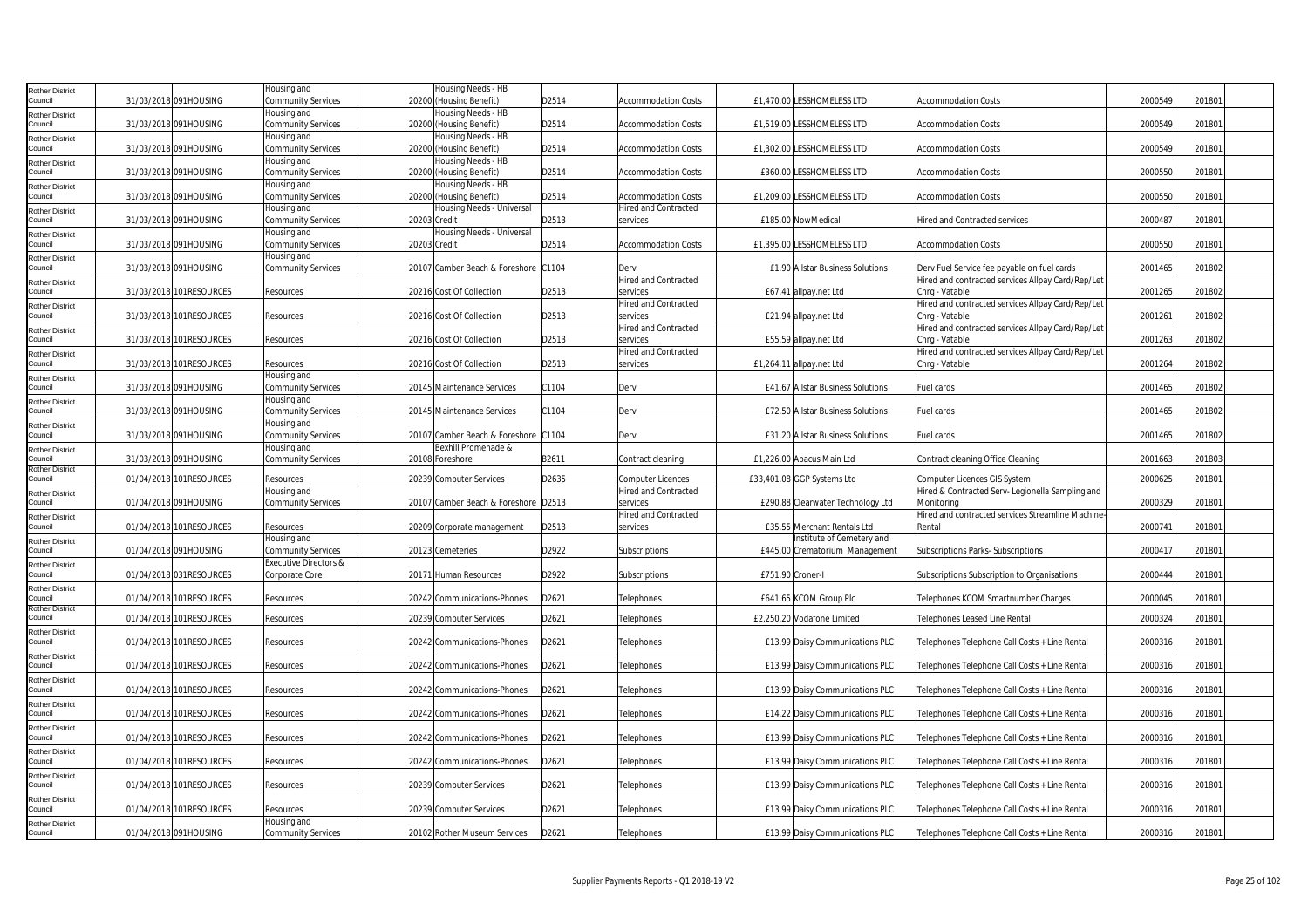| <b>Rother District</b>            |                         | Housing and                       |              |                                               |       |                                         |                                            |                                                |         |        |  |
|-----------------------------------|-------------------------|-----------------------------------|--------------|-----------------------------------------------|-------|-----------------------------------------|--------------------------------------------|------------------------------------------------|---------|--------|--|
| Council                           | 01/04/2018 091HOUSING   | Community Services                |              | 20107 Camber Beach & Foreshore D2621          |       | Telephones                              | £14.09 Daisy Communications PLC            | Telephones Telephone Call Costs + Line Rental  | 2000316 | 201801 |  |
| <b>Rother District</b>            |                         | Housing and                       |              |                                               |       |                                         |                                            |                                                |         |        |  |
| Council                           | 01/04/2018 091HOUSING   | Community Services                |              | 20107 Camber Beach & Foreshore D2621          |       | Telephones                              | £15.01 Daisy Communications PLC            | Telephones Telephone Call Costs + Line Rental  | 200031  | 201801 |  |
| <b>Rother District</b><br>Council | 01/04/2018 041ENVIRON   | <b>Environmental Services</b>     |              | EH Pollution $R + W$<br>32134 Partnership     | D2621 | Telephones                              | £13.99 Daisy Communications PLC            | Telephones Telephone Call Costs + Line Rental  | 2000316 | 201801 |  |
| <b>Rother District</b>            |                         | Executive Directors &             |              |                                               |       |                                         |                                            |                                                |         |        |  |
| Council                           | 01/04/2018 031RESOURCES | Corporate Core                    |              | 20180 Emergency Planning                      | D2621 | Telephones                              | £13.99 Daisy Communications PLC            | Felephones Telephone Call Costs + Line Rental  | 2000316 | 201801 |  |
| <b>Rother District</b>            |                         | Executive Directors &             |              |                                               |       | Third party payment                     |                                            | Third party payment other LAs Communications - |         |        |  |
| Council                           | 01/04/2018 031RESOURCES | Corporate Core                    |              | 20179 Communications                          | E1101 | other LAs                               | £3,600.00 East Sussex County Council       | Officer costs                                  | 2000106 | 201801 |  |
| <b>Rother District</b>            |                         |                                   |              |                                               |       |                                         |                                            |                                                |         |        |  |
| Council                           | 01/04/2018 101RESOURCES | Resources                         |              | 20242 Communications-Phones                   | D2621 | Telephones                              | £13.00 KCOM Group Plc                      | Telephones                                     | 2000376 | 201801 |  |
| <b>Rother District</b><br>Council | 01/04/2018 091HOUSING   | Housing and<br>Community Services |              | 20128 Public Conveniences                     | B2611 | Contract cleaning                       | £16,354.33 Specialist Hygiene Services Ltd | Contract cleaning                              | 2000350 | 201801 |  |
| <b>Rother District</b>            |                         | Housing and                       |              | Housing Needs - HB                            |       |                                         |                                            |                                                |         |        |  |
| Council                           | 01/04/2018 091HOUSING   | Community Services                |              | 20200 (Housing Benefit)                       | D2508 | Removals and Storage                    | £160.00 1066 Removal Services              | Removals and Storage                           | 2000504 | 201801 |  |
| <b>Rother District</b>            |                         | Housing and                       |              | Housing Needs - HB                            |       |                                         |                                            |                                                |         |        |  |
| Council                           | 01/04/2018 091HOUSING   | Community Services                |              | 20200 (Housing Benefit)                       | D2508 | Removals and Storage                    | £120.00 1066 Removal Services              | Removals and Storage                           | 2000506 | 201801 |  |
| Rother District                   |                         | Housing and                       |              | Housing Needs - HB                            |       |                                         |                                            |                                                |         |        |  |
| Council                           | 01/04/2018 091HOUSING   | Community Services                |              | 20200 (Housing Benefit)                       | D2508 | Removals and Storage                    | £160.00 1066 Removal Services              | Removals and Storage                           | 2000507 | 201801 |  |
| <b>Rother District</b><br>Council | 01/04/2018 091HOUSING   | Housing and<br>Community Services |              | Housing Needs - HB<br>20200 (Housing Benefit) | D2508 |                                         | £160.00 1066 Removal Services              |                                                | 2000508 | 201801 |  |
|                                   |                         | Housing and                       |              | Housing Needs - HB                            |       | Removals and Storage                    |                                            | Removals and Storage                           |         |        |  |
| <b>Rother District</b><br>Council | 01/04/2018 091HOUSING   | Community Services                |              | 20200 (Housing Benefit)                       | D2508 | Removals and Storage                    | £200.00 1066 Removal Services              | Removals and Storage                           | 2000509 | 201801 |  |
| <b>Rother District</b>            |                         | Housing and                       |              | Housing Needs - HB                            |       |                                         |                                            |                                                |         |        |  |
| Council                           | 01/04/2018 091HOUSING   | Community Services                |              | 20200 (Housing Benefit)                       | D2508 | Removals and Storage                    | £160.00 1066 Removal Services              | Removals and Storage                           | 2000503 | 201801 |  |
| <b>Rother District</b>            |                         | Housing and                       |              | Housing Needs - HB                            |       |                                         |                                            |                                                |         |        |  |
| Council                           | 01/04/2018 091HOUSING   | Community Services                |              | 20200 (Housing Benefit)                       | D2514 | <b>Accommodation Costs</b>              | £350.00 Specialist Care UK Group Ltd       | <b>Accommodation Costs</b>                     | 2000478 | 201801 |  |
| <b>Rother District</b>            |                         | Housing and                       |              | Housing Needs - HB                            |       |                                         |                                            |                                                |         |        |  |
| Council                           | 01/04/2018 091HOUSING   | Community Services<br>Housing and |              | 20200 (Housing Benefit)<br>Housing Needs - HB | D2514 | <b>Accommodation Costs</b>              | £375.00 Specialist Care UK Group Ltd       | Accommodation Costs                            | 2000483 | 201801 |  |
| <b>Rother District</b><br>Council | 01/04/2018 091HOUSING   | Community Services                |              | 20200 (Housing Benefit)                       | D2514 | <b>Accommodation Costs</b>              | £462.50 Specialist Care UK Group Ltd       | <b>Accommodation Costs</b>                     | 2000485 | 201801 |  |
| <b>Rother District</b>            |                         | Housing and                       |              | Housing Needs - Universal                     |       |                                         |                                            |                                                |         |        |  |
| Council                           | 01/04/2018 091HOUSING   | Community Services                | 20203 Credit |                                               | D2514 | <b>Accommodation Costs</b>              | £25.00 Specialist Care UK Group Ltd        | <b>Accommodation Costs</b>                     | 2000553 | 201801 |  |
| <b>Rother District</b>            |                         | Housing and                       |              | Housing Needs - Universal                     |       |                                         |                                            |                                                |         |        |  |
| Council                           | 01/04/2018 091HOUSING   | Community Services                | 20203 Credit |                                               | D2514 | <b>Accommodation Costs</b>              | £262.50 Specialist Care UK Group Ltd       | <b>Accommodation Costs</b>                     | 2000474 | 201801 |  |
| <b>Rother District</b>            |                         | Housing and                       |              | Housing Needs - Universal                     |       |                                         |                                            |                                                |         |        |  |
| Council                           | 01/04/2018 091HOUSING   | Community Services<br>Housing and | 20203 Credit | Housing Needs - Universal                     | D2514 | <b>Accommodation Costs</b>              | £420.00 Specialist Care UK Group Ltd       | <b>Accommodation Costs</b>                     | 2000468 | 201801 |  |
| <b>Rother District</b><br>Council | 01/04/2018 091HOUSING   | Community Services                | 20203 Credit |                                               | D2514 | <b>Accommodation Costs</b>              | £262.50 Specialist Care UK Group Ltd       | <b>Accommodation Costs</b>                     | 2000469 | 201801 |  |
| <b>Rother District</b>            |                         | Housing and                       |              | Housing Needs - Universal                     |       |                                         |                                            |                                                |         |        |  |
| Council                           | 01/04/2018 091HOUSING   | Community Services                | 20203 Credit |                                               | D2514 | <b>Accommodation Costs</b>              | £262.50 Specialist Care UK Group Ltd       | <b>Accommodation Costs</b>                     | 2000470 | 201801 |  |
| <b>Rother District</b>            |                         | Housing and                       |              | Housing Needs - Universal                     |       |                                         |                                            |                                                |         |        |  |
| Council                           | 01/04/2018 091HOUSING   | Community Services                | 20203 Credit |                                               | D2514 | Accommodation Costs                     | £262.50 Specialist Care UK Group Ltd       | Accommodation Costs                            | 200047  | 201801 |  |
| <b>Rother District</b><br>Council | 01/04/2018 091HOUSING   | Housing and                       | 20203 Credit | Housing Needs - Universal                     | D2514 | <b>Accommodation Costs</b>              | £300.00 Specialist Care UK Group Ltd       | <b>Accommodation Costs</b>                     | 2000472 | 201801 |  |
|                                   |                         | Community Services<br>Housing and |              | Housing Needs - Universal                     |       |                                         |                                            |                                                |         |        |  |
| <b>Rother District</b><br>Council | 01/04/2018 091HOUSING   | Community Services                | 20203 Credit |                                               | D2514 | Accommodation Costs                     | £187.50 Specialist Care UK Group Ltd       | Accommodation Costs                            | 2000475 | 201801 |  |
| <b>Rother District</b>            |                         | Housing and                       |              | Housing Needs - Universal                     |       |                                         |                                            |                                                |         |        |  |
| Council                           | 01/04/2018 091HOUSING   | Community Services                | 20203 Credit |                                               | D2514 | <b>Accommodation Costs</b>              | £262.50 Specialist Care UK Group Ltd       | <b>Accommodation Costs</b>                     | 2000480 | 201801 |  |
| <b>Rother District</b>            |                         |                                   |              |                                               |       | <b>Hired and Contracted</b>             |                                            |                                                |         |        |  |
| Council                           | 01/04/2018 101RESOURCES | Resources                         |              | 20209 Corporate management                    | D2513 | services                                | £20.00 Lloyds Bank                         | Bank Charges Bank Charges                      | 2001295 | 201802 |  |
| <b>Rother District</b>            |                         |                                   |              |                                               |       | Hired and Contracted                    |                                            |                                                |         |        |  |
| Council                           | 01/04/2018 101RESOURCES | Resources                         |              | 20209 Corporate management                    | D2513 | services<br><b>Hired and Contracted</b> | £241.75 Lloyds Bank                        | Bank Charges Bank Charges                      | 2001296 | 201802 |  |
| <b>Rother District</b><br>Council | 01/04/2018 101RESOURCES | Resources                         |              | 20209 Corporate management                    | D2513 | services                                | £1,043.05 Lloyds Bank                      | Bank Charges Bank Charges                      | 2001297 | 201802 |  |
| <b>Rother District</b>            |                         |                                   |              |                                               |       | <b>Hired and Contracted</b>             |                                            |                                                |         |        |  |
| Council                           | 01/04/2018 101RESOURCES | Resources                         |              | 20209 Corporate management                    | D2513 | services                                | £555.67 Lloyds Bank                        | Bank Charges Bank Charges                      | 2001298 | 201802 |  |
| <b>Rother District</b>            |                         |                                   |              |                                               |       | <b>Hired and Contracted</b>             |                                            |                                                |         |        |  |
| Council                           | 01/04/2018 101RESOURCES | Resources                         |              | 20209 Corporate management                    | D2513 | services                                | £20.00 Lloyds Bank                         | <b>Bank Charges Bank Charges</b>               | 2001299 | 201802 |  |
| <b>Rother District</b>            |                         |                                   |              |                                               |       | <b>Hired and Contracted</b>             |                                            |                                                |         |        |  |
| Council                           | 01/04/2018 101RESOURCES | Resources                         |              | 20209 Corporate management                    | D2513 | services                                | £20.00 Lloyds Bank                         | Bank Charges Bank Charges                      | 2001300 | 201802 |  |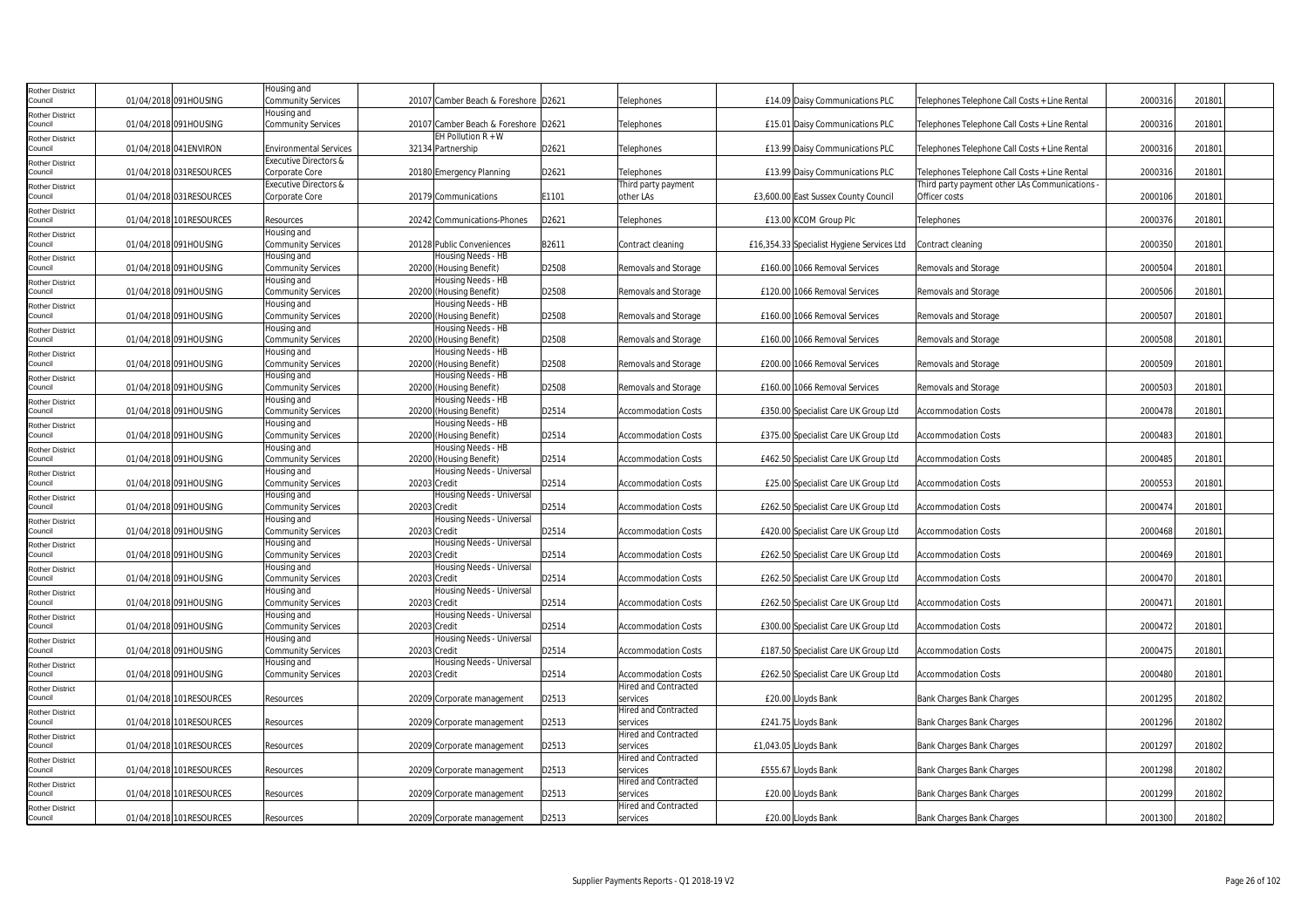| Rother District        |                          |                           |                                      |       | <b>Hired and Contracted</b> |                                      |                                                |         |        |  |
|------------------------|--------------------------|---------------------------|--------------------------------------|-------|-----------------------------|--------------------------------------|------------------------------------------------|---------|--------|--|
| Council                | 01/04/2018 101RESOURCES  | Resources                 | 20209 Corporate management           | D2513 | services                    | £20.00 Lloyds Bank                   | Bank Charges Bank Charges                      | 2001301 | 201802 |  |
| Rother District        |                          |                           |                                      |       | <b>Hired and Contracted</b> |                                      |                                                |         |        |  |
| Council                | 01/04/2018 101 RESOURCES | Resources                 | 20209 Corporate management           | D2513 | services                    | £20.00 Lloyds Bank                   | Bank Charges Bank Charges                      | 2001302 | 201802 |  |
| Rother District        |                          |                           |                                      |       | <b>Hired and Contracted</b> |                                      |                                                |         |        |  |
| Council                | 01/04/2018 101RESOURCES  | Resources                 | 20209 Corporate management           | D2513 | services                    | £20.00 Lloyds Bank                   | Bank Charges Bank Charges                      | 2001303 | 201802 |  |
| Rother District        |                          |                           |                                      |       | <b>Hired and Contracted</b> |                                      |                                                |         |        |  |
| Council                | 01/04/2018 101RESOURCES  | Resources                 | 20209 Corporate management           | D2513 | services                    | £20.00 Lloyds Bank                   | Bank Charges Bank Charges                      | 2001304 | 201802 |  |
| Rother District        |                          |                           |                                      |       |                             | Centerprise International            | Hired and contracted services Disaster Plan    |         |        |  |
| Council                | 01/04/2018 101 RESOURCES | Resources                 | 20239 Computer Services              | D2520 | Insurance                   | £14,819.00 Limited                   | Subscription                                   | 2001175 | 201802 |  |
| Rother District        |                          | Housing and               | Housing Needs - HB                   |       |                             |                                      |                                                |         |        |  |
| Council                | 01/04/2018 091HOUSING    | Community Services        | 20200 (Housing Benefit)              | D2514 | <b>Accommodation Costs</b>  | £25.00 Specialist Care UK Group Ltd  | <b>Accommodation Costs</b>                     | 2000926 | 201802 |  |
| <b>Rother District</b> |                          | Housing and               | lousing Needs - HB                   |       |                             |                                      |                                                |         |        |  |
| Council                | 01/04/2018 091 HOUSING   | Community Services        | 20200 (Housing Benefit)              | D2514 | <b>Accommodation Costs</b>  | £350.00 Specialist Care UK Group Ltd | <b>Accommodation Costs</b>                     | 2000925 | 201802 |  |
| Rother District        |                          | Housing and               | Housing Needs - Universal            |       |                             |                                      |                                                |         |        |  |
| Council                | 01/04/2018 091HOUSING    | <b>Community Services</b> | 20203 Credit                         | D2514 | <b>Accommodation Costs</b>  | £175.00 Specialist Care UK Group Ltd | <b>Accommodation Costs</b>                     | 2000927 | 201802 |  |
| Rother District        |                          |                           |                                      |       |                             |                                      |                                                |         |        |  |
| Council                | 02/04/2018 101RESOURCES  | Resources                 | 20240 Printing Services              | D2417 | Photocopy Paper             | £266.59 Canon (UK) Ltd               | Photocopy Paper Wide Format Consumables        | 2000303 | 201801 |  |
| <b>Rother District</b> |                          |                           |                                      |       |                             |                                      |                                                |         |        |  |
| Council                | 02/04/2018 101RESOURCES  | Resources                 | 20216 Cost Of Collection             | D2626 | Postages                    | £4.20 Royal Mail Group Ltd           | Postages Response Service - Royal Mail Chg     | 200077  | 201801 |  |
| Rother District        |                          | Housing and               |                                      |       |                             |                                      |                                                |         |        |  |
| Council                | 02/04/2018 091HOUSING    | Community Services        | 20107 Camber Beach & Foreshore D2623 |       | Radios and licences         | £75.00 Ofcom - Radio Licence Fees    | Radios and licences Radio/Transmitter Licences | 2000312 | 201801 |  |
| Rother District        |                          | Housing and               | Housing Needs - HB                   |       | <b>Hired and Contracted</b> | Solutions Accommodation              |                                                |         |        |  |
| Council                | 02/04/2018 091HOUSING    | <b>Community Services</b> | 20200 (Housing Benefit)              | D2513 | services                    | £84.00 Providers Ltd                 | <b>Hired and Contracted services</b>           | 2000359 | 201801 |  |
| Rother District        |                          | Housing and               | Housing Needs - HB                   |       | <b>Hired and Contracted</b> | Solutions Accommodation              |                                                |         |        |  |
| Council                | 02/04/2018 091HOUSING    | Community Services        | 20200 (Housing Benefit)              | D2513 | services                    | £336.00 Providers Ltd                | <b>Hired and Contracted services</b>           | 2000359 | 201801 |  |
| <b>Rother District</b> |                          | Housing and               | lousing Needs - HB                   |       | <b>Hired and Contracted</b> | Solutions Accommodation              |                                                |         |        |  |
| Council                | 02/04/2018 091HOUSING    | Community Services        | 20200 (Housing Benefit)              | D2513 | services                    | £98.00 Providers Ltd                 | <b>Hired and Contracted services</b>           | 2000368 | 201801 |  |
| Rother District        |                          | Housing and               | Housing Needs - HB                   |       | <b>Hired and Contracted</b> | Solutions Accommodation              |                                                |         |        |  |
| ouncil                 | 02/04/2018 091HOUSING    | <b>Community Services</b> | 20200 (Housing Benefit)              | D2513 | services                    | £392.00 Providers Ltd                | Hired and Contracted services                  | 2000368 | 201801 |  |
| Rother District        |                          | Housing and               | Housing Needs - HB                   |       | <b>Hired and Contracted</b> | Solutions Accommodation              |                                                |         |        |  |
| Council                | 02/04/2018 091HOUSING    | Community Services        | 20200 (Housing Benefit)              | D2513 | services                    | £98.00 Providers Ltd                 | <b>Hired and Contracted services</b>           | 2000369 | 201801 |  |
| Rother District        |                          | Housing and               | Housing Needs - HB                   |       | <b>Hired and Contracted</b> | Solutions Accommodation              |                                                |         |        |  |
| Council                | 02/04/2018 091HOUSING    | <b>Community Services</b> | 20200 (Housing Benefit)              | D2513 | services                    | £392.00 Providers Ltd                | <b>Hired and Contracted services</b>           | 200036  | 201801 |  |
| Rother District        |                          | Housing and               | Housing Needs - HB                   |       | <b>Hired and Contracted</b> | Solutions Accommodation              |                                                |         |        |  |
| Council                | 02/04/2018 091HOUSING    | Community Services        | 20200 (Housing Benefit)              | D2513 | services                    | £84.00 Providers Ltd                 | <b>Hired and Contracted services</b>           | 2000370 | 201801 |  |
| Rother District        |                          | Housing and               | Housing Needs - HB                   |       | <b>Hired and Contracted</b> | Solutions Accommodation              |                                                |         |        |  |
| Council                | 02/04/2018 091HOUSING    | Community Services        | 20200 (Housing Benefit)              | D2513 | services                    | £336.00 Providers Ltd                | <b>Hired and Contracted services</b>           | 2000370 | 201801 |  |
| Rother District        |                          | Housing and               | lousing Needs - HB                   |       |                             |                                      |                                                |         |        |  |
| Council                | 02/04/2018 091HOUSING    | Community Services        | 20200 (Housing Benefit)              | D2514 | <b>Accommodation Costs</b>  | £168.00 Saffron HMO Ltd              | <b>Accommodation Costs</b>                     | 200052  | 201801 |  |
| Rother District        |                          | Housing and               | Housing Needs - HB                   |       |                             |                                      |                                                |         |        |  |
| Council                | 02/04/2018 091HOUSING    | <b>Community Services</b> | 20200 (Housing Benefit)              | D2514 | <b>Accommodation Costs</b>  | £280.00 Saffron HMO Ltd              | <b>Accommodation Costs</b>                     | 2000510 | 201801 |  |
| Rother District        |                          | Housing and               | Housing Needs - HB                   |       |                             |                                      |                                                |         |        |  |
| Council                | 02/04/2018 091HOUSING    | Community Services        | 20200 (Housing Benefit)              | D2514 | Accommodation Costs         | £70.00 Saffron HMO Ltd               | <b>Accommodation Costs</b>                     | 2000510 | 201801 |  |
| Rother District        |                          | Housing and               | Housing Needs - HB                   |       |                             |                                      |                                                |         |        |  |
| Council                | 02/04/2018 091HOUSING    | Community Services        | 20200 (Housing Benefit)              | D2514 | <b>Accommodation Costs</b>  | £134.40 Saffron HMO Ltd              | <b>Accommodation Costs</b>                     | 2000514 | 201801 |  |
| Rother District        |                          | Housing and               | Housing Needs - HB                   |       |                             |                                      |                                                |         |        |  |
| Council                | 02/04/2018 091HOUSING    | <b>Community Services</b> | 20200 (Housing Benefit)              | D2514 | <b>Accommodation Costs</b>  | £33.60 Saffron HMO Ltd               | <b>Accommodation Costs</b>                     | 2000514 | 201801 |  |
| Rother District        |                          | Housing and               | Housing Needs - Universal            |       | <b>Hired and Contracted</b> | Solutions Accommodation              |                                                |         |        |  |
| Council                | 02/04/2018 091HOUSING    | Community Services        | 20203 Credit                         | D2513 | services                    | £280.00 Providers Ltd                | <b>Hired and Contracted services</b>           | 2000355 | 201801 |  |
| <b>Rother District</b> |                          | Housing and               | Housing Needs - Universal            |       | <b>Hired and Contracted</b> | Solutions Accommodation              |                                                |         |        |  |
| Council                | 02/04/2018 091HOUSING    | <b>Community Services</b> | 20203 Credit                         | D2513 | services                    | £70.00 Providers Ltd                 | Hired and Contracted services                  | 2000355 | 201801 |  |
| Rother District        |                          | Housing and               | Housing Needs - Universal            |       | <b>Hired and Contracted</b> | Solutions Accommodation              |                                                |         |        |  |
| Council                | 02/04/2018 091HOUSING    | <b>Community Services</b> | 20203 Credit                         | D2513 | services                    | £77.00 Providers Ltd                 | Hired and Contracted services                  | 2000362 | 201801 |  |
| Rother District        |                          | Housing and               | Housing Needs - Universal            |       | <b>Hired and Contracted</b> | Solutions Accommodation              |                                                |         |        |  |
| Council                | 02/04/2018 091HOUSING    | Community Services        | 20203 Credit                         | D2513 | services                    | £308.00 Providers Ltd                | <b>Hired and Contracted services</b>           | 2000362 | 201801 |  |
| Rother District        |                          | Housing and               | Housing Needs - Universal            |       | <b>Hired and Contracted</b> | Solutions Accommodation              |                                                |         |        |  |
| Council                | 02/04/2018 091HOUSING    | Community Services        | 20203 Credit                         | D2513 | services                    | £52.50 Providers Ltd                 | <b>Hired and Contracted services</b>           | 2000366 | 201801 |  |
| Rother District        |                          | Housing and               | Housing Needs - Universal            |       | <b>Hired and Contracted</b> | Solutions Accommodation              |                                                |         |        |  |
| Council                | 02/04/2018 091HOUSING    | Community Services        | 20203 Credit                         | D2513 | services                    | £210.00 Providers Ltd                | <b>Hired and Contracted services</b>           | 2000366 | 201801 |  |
| Rother District        |                          | Housing and               | lousing Needs - Universal            |       | <b>Hired and Contracted</b> | Solutions Accommodation              |                                                |         |        |  |
| Council                | 02/04/2018 091HOUSING    | <b>Community Services</b> | 20203 Credit                         | D2513 | services                    | £84.00 Providers Ltd                 | <b>Hired and Contracted services</b>           | 2000367 | 201801 |  |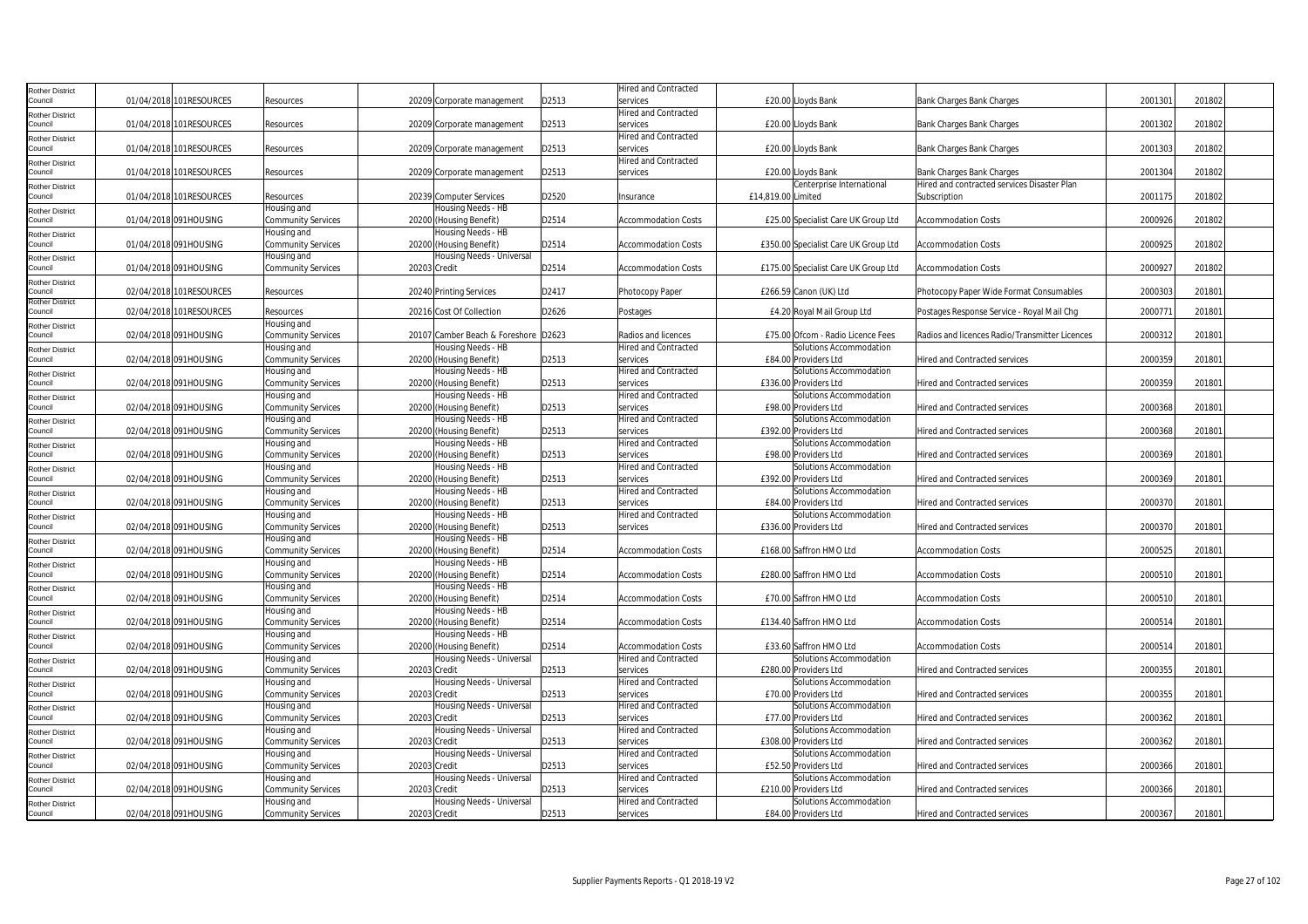| Rother District            |                         | Housing and                   | Housing Needs - Universal        |       | <b>Hired and Contracted</b> | Solutions Accommodation                                                |                                                   |         |        |  |
|----------------------------|-------------------------|-------------------------------|----------------------------------|-------|-----------------------------|------------------------------------------------------------------------|---------------------------------------------------|---------|--------|--|
| Council                    | 02/04/2018 091HOUSING   | <b>Community Services</b>     | 20203 Credit                     | D2513 | services                    | £336.00 Providers Ltd                                                  | Hired and Contracted services                     | 2000367 | 201801 |  |
|                            |                         | Housing and                   | Housing Needs - Universal        |       | Hired and Contracted        | Solutions Accommodation                                                |                                                   |         |        |  |
| Rother District<br>Council | 02/04/2018 091HOUSING   | <b>Community Services</b>     | 20203 Credit                     | D2513 | services                    | £12.00 Providers Ltd                                                   | Hired and Contracted services                     | 200037  | 201801 |  |
|                            |                         | Housing and                   | Housing Needs - Universal        |       | <b>Hired and Contracted</b> | Solutions Accommodation                                                |                                                   |         |        |  |
| Rother District<br>Council | 02/04/2018 091HOUSING   |                               | 20203 Credit                     | D2513 |                             | £48.00 Providers Ltd                                                   | Hired and Contracted services                     | 2000371 | 201801 |  |
|                            |                         | <b>Community Services</b>     |                                  |       | services                    |                                                                        |                                                   |         |        |  |
| Rother District            |                         | Housing and                   | Housing Needs - Universal        |       | <b>Hired and Contracted</b> | Solutions Accommodation                                                |                                                   |         |        |  |
| Council                    | 02/04/2018 091HOUSING   | <b>Community Services</b>     | 20203 Credit                     | D2513 | services                    | £84.00 Providers Ltd                                                   | Hired and Contracted services                     | 2000372 | 201801 |  |
| Rother District            |                         | Housing and                   | Housing Needs - Universal        |       | Hired and Contracted        | Solutions Accommodation                                                |                                                   |         |        |  |
| Council                    | 02/04/2018 091HOUSING   | <b>Community Services</b>     | 20203 Credit                     | D2513 | services                    | £336.00 Providers Ltd                                                  | Hired and Contracted services                     | 2000372 | 201801 |  |
| Rother District            |                         | Housing and                   | Housing Needs - Universal        |       | <b>Hired and Contracted</b> | Solutions Accommodation                                                |                                                   |         |        |  |
| Council                    | 02/04/2018 091HOUSING   | Community Services            | 20203 Credit                     | D2513 | services                    | £490.00 Providers Ltd                                                  | Hired and Contracted services                     | 2000373 | 201801 |  |
| <b>Rother District</b>     |                         | Housing and                   | Housing Needs - Universal        |       | <b>Hired and Contracted</b> | Solutions Accommodation                                                |                                                   |         |        |  |
| ouncil                     | 02/04/2018 091HOUSING   | <b>Community Services</b>     | 20203 Credit                     | D2513 | services                    | £84.00 Providers Ltd                                                   | <b>Hired and Contracted services</b>              | 2000374 | 201801 |  |
| Rother District            |                         | Housing and                   | Housing Needs - Universal        |       | <b>Hired and Contracted</b> | Solutions Accommodation                                                |                                                   |         |        |  |
| Council                    | 02/04/2018 091HOUSING   | <b>Community Services</b>     | 20203 Credit                     | D2513 | services                    | £336.00 Providers Ltd                                                  | Hired and Contracted services                     | 2000374 | 201801 |  |
| Rother District            |                         | Housing and                   | Housing Needs - Universal        |       | <b>Hired and Contracted</b> | Solutions Accommodation                                                |                                                   |         |        |  |
| Council                    | 02/04/2018 091HOUSING   | <b>Community Services</b>     | 20203 Credit                     | D2513 | services                    | £56.00 Providers Ltd                                                   | Hired and Contracted services                     | 2000375 | 201801 |  |
|                            |                         | lousing and                   | Housing Needs - Universal        |       | Hired and Contracted        | Solutions Accommodation                                                |                                                   |         |        |  |
| Rother District<br>Council | 02/04/2018 091HOUSING   | <b>Community Services</b>     | 20203 Credit                     | D2513 | services                    | £224.00 Providers Ltd                                                  | Hired and Contracted services                     | 2000375 | 201801 |  |
|                            |                         |                               |                                  |       |                             |                                                                        |                                                   |         |        |  |
| Rother District<br>Council | 02/04/2018 091HOUSING   | Housing and                   | Housing Needs - Universal        | D2514 |                             | £350.00 Saffron HMO Ltd                                                |                                                   | 2000523 | 201801 |  |
|                            |                         | <b>Community Services</b>     | 20203 Credit                     |       | <b>Accommodation Costs</b>  |                                                                        | <b>Accommodation Costs</b>                        |         |        |  |
| <b>Rother District</b>     |                         | Housing and                   | Housing Needs - Universal        |       |                             |                                                                        |                                                   |         |        |  |
| Council                    | 02/04/2018 091HOUSING   | <b>Community Services</b>     | 20203 Credit                     | D2514 | <b>Accommodation Costs</b>  | £134.40 Saffron HMO Ltd                                                | <b>Accommodation Costs</b>                        | 2000493 | 201801 |  |
| <b>Rother District</b>     |                         | Housing and                   | Housing Needs - Universal        |       |                             |                                                                        |                                                   |         |        |  |
| Council                    | 02/04/2018 091HOUSING   | <b>Community Services</b>     | 20203 Credit                     | D2514 | <b>Accommodation Costs</b>  | £33.60 Saffron HMO Ltd                                                 | <b>Accommodation Costs</b>                        | 2000493 | 201801 |  |
| Rother District            |                         | Housing and                   | Housing Needs - Universal        |       |                             |                                                                        |                                                   |         |        |  |
| Council                    | 02/04/2018 091HOUSING   | Community Services            | 20203 Credit                     | D2514 | <b>Accommodation Costs</b>  | £134.40 Saffron HMO Ltd                                                | <b>Accommodation Costs</b>                        | 2000512 | 201801 |  |
| Rother District            |                         | Housing and                   | Housing Needs - Universal        |       |                             |                                                                        |                                                   |         |        |  |
| Council                    | 02/04/2018 091HOUSING   | Community Services            | 20203 Credit                     | D2514 | <b>Accommodation Costs</b>  | £33.60 Saffron HMO Ltd                                                 | <b>Accommodation Costs</b>                        | 2000512 | 201801 |  |
| Rother District            |                         | Housing and                   | lousing Needs - Universal        |       |                             |                                                                        |                                                   |         |        |  |
| Council                    | 02/04/2018 091HOUSING   | Community Services            | 20203 Credit                     | D2514 | <b>Accommodation Costs</b>  | £280.00 Saffron HMO Ltd                                                | <b>Accommodation Costs</b>                        | 200051  | 201801 |  |
| Rother District            |                         | Housing and                   | Housing Needs - Universal        |       |                             |                                                                        |                                                   |         |        |  |
| Council                    | 02/04/2018 091HOUSING   | <b>Community Services</b>     | 20203 Credit                     | D2514 | <b>Accommodation Costs</b>  | £70.00 Saffron HMO Ltd                                                 | <b>Accommodation Costs</b>                        | 200051  | 201801 |  |
| Rother District            |                         | Housing and                   | Housing Needs - Universal        |       |                             |                                                                        |                                                   |         |        |  |
| Council                    | 02/04/2018 091HOUSING   | <b>Community Services</b>     | 20203 Credit                     | D2514 | <b>Accommodation Costs</b>  | £308.00 Saffron HMO Ltd                                                | <b>Accommodation Costs</b>                        | 2000519 | 201801 |  |
| Rother District            |                         | Housing and                   | Housing Needs - Universal        |       |                             |                                                                        |                                                   |         |        |  |
| Council                    | 02/04/2018 091HOUSING   | <b>Community Services</b>     | 20203 Credit                     | D2514 | <b>Accommodation Costs</b>  | £77.00 Saffron HMO Ltd                                                 | <b>Accommodation Costs</b>                        | 2000519 | 201801 |  |
|                            |                         | Housing and                   | Housing Needs - Universal        |       |                             |                                                                        |                                                   |         |        |  |
| Rother District<br>Council | 02/04/2018 091HOUSING   |                               | 20203 Credit                     | D2514 | <b>Accommodation Costs</b>  | £134.40 Saffron HMO Ltd                                                | <b>Accommodation Costs</b>                        | 2000521 | 201801 |  |
|                            |                         | <b>Community Services</b>     |                                  |       |                             |                                                                        |                                                   |         |        |  |
| Rother District            |                         | Housing and                   | Housing Needs - Universal        |       |                             |                                                                        |                                                   |         |        |  |
| Council                    | 02/04/2018 091HOUSING   | <b>Community Services</b>     | 20203 Credit                     | D2514 | <b>Accommodation Costs</b>  | £33.60 Saffron HMO Ltd                                                 | <b>Accommodation Costs</b>                        | 200052  | 201801 |  |
| <b>Rother District</b>     |                         |                               |                                  |       |                             | <b>TalkTalk Communications Ltd</b>                                     |                                                   |         |        |  |
| Council                    | 02/04/2018 101RESOURCES | Resources                     | 20242 Communications-Phones      | D2621 | Telephones                  | £49.76 T/A TalkTalk Business                                           | Telephones Telephone Call Costs + Line Rental     | 2001308 | 201802 |  |
|                            |                         | Acquisitions,                 |                                  |       |                             |                                                                        |                                                   |         |        |  |
| <b>Rother District</b>     |                         | Transformation and            | Elva Business Centre             |       |                             |                                                                        |                                                   |         |        |  |
| Council                    | 03/04/2018 081ACQUISIT  | Regeneration                  | 20153 Bexhill                    | B2611 | Contract cleaning           | £146.80 J M Waste Management Limited Contract cleaning Office Cleaning |                                                   | 2000609 | 201801 |  |
| Rother District            |                         |                               |                                  |       | Hired and Contracted        |                                                                        | Departmental Systems Software for Academy         |         |        |  |
| Council                    | 03/04/2018 101RESOURCES | Resources                     | 20216 Cost Of Collection         | D2513 | services                    | £1,760.77 Capita Business Services Ltd                                 | System                                            | 2000332 | 201801 |  |
| Rother District            |                         |                               |                                  |       |                             |                                                                        | Departmental Systems Software for Academy         |         |        |  |
| Council                    | 03/04/2018 101RESOURCES | Resources                     | 20216 Cost Of Collection         | D2639 | <b>Departmental Systems</b> | £57,816.18 Capita Business Services Ltd                                | System                                            | 2000800 | 201801 |  |
| Rother District            |                         |                               |                                  |       |                             |                                                                        | Departmental Systems Software for Academy         |         |        |  |
| Council                    | 03/04/2018 101RESOURCES | Resources                     | 20228 Sundry Debtor              | D2639 | <b>Departmental Systems</b> | £2,091.01 Capita Business Services Ltd                                 | System                                            | 2000805 | 201801 |  |
|                            |                         | Housing and                   | Bexhill Parks & Open             |       |                             |                                                                        |                                                   |         |        |  |
| Rother District<br>Council | 03/04/2018 091HOUSING   | Community Services            | 20114 Spaces                     | D1201 | Equipment & Materials       | £120.00 Kinley                                                         | Equipment & Materials Carriage/Handling Charge    | 2000319 | 201801 |  |
|                            |                         | Housing and                   |                                  |       |                             |                                                                        |                                                   |         |        |  |
| Rother District<br>council | 03/04/2018 091HOUSING   | <b>Community Services</b>     | 20132 Street & Beach Cleansing   | D1201 | Equipment & Materials       | £5.74 Jewson Limited                                                   | Equipment & Materials Purchase of Tools           | 2000597 | 201801 |  |
|                            |                         |                               |                                  |       |                             |                                                                        |                                                   |         |        |  |
| <b>Rother District</b>     |                         |                               |                                  |       | Hired and Contracted        |                                                                        |                                                   |         |        |  |
| Council                    | 03/04/2018 101RESOURCES | Resources                     | 20216 Cost Of Collection         | D2513 | services                    | £684.00 Her Majestys Court Service                                     | Hired and contracted services Court Costs/Fees    | 2000744 | 201801 |  |
|                            |                         |                               |                                  |       |                             |                                                                        |                                                   |         |        |  |
| <b>Rother District</b>     |                         |                               | <b>EH Environmental Services</b> |       | <b>Hired and Contracted</b> |                                                                        | Hired and contracted services Service fee paid to |         |        |  |
| Council                    | 03/04/2018 041ENVIRON   | <b>Environmental Services</b> | 32144 Admin $R + W$ Partnership  | D2513 | services                    | £187.50 Rocksure Systems Ltd                                           | <b>Third Parties</b>                              | 2000421 | 201801 |  |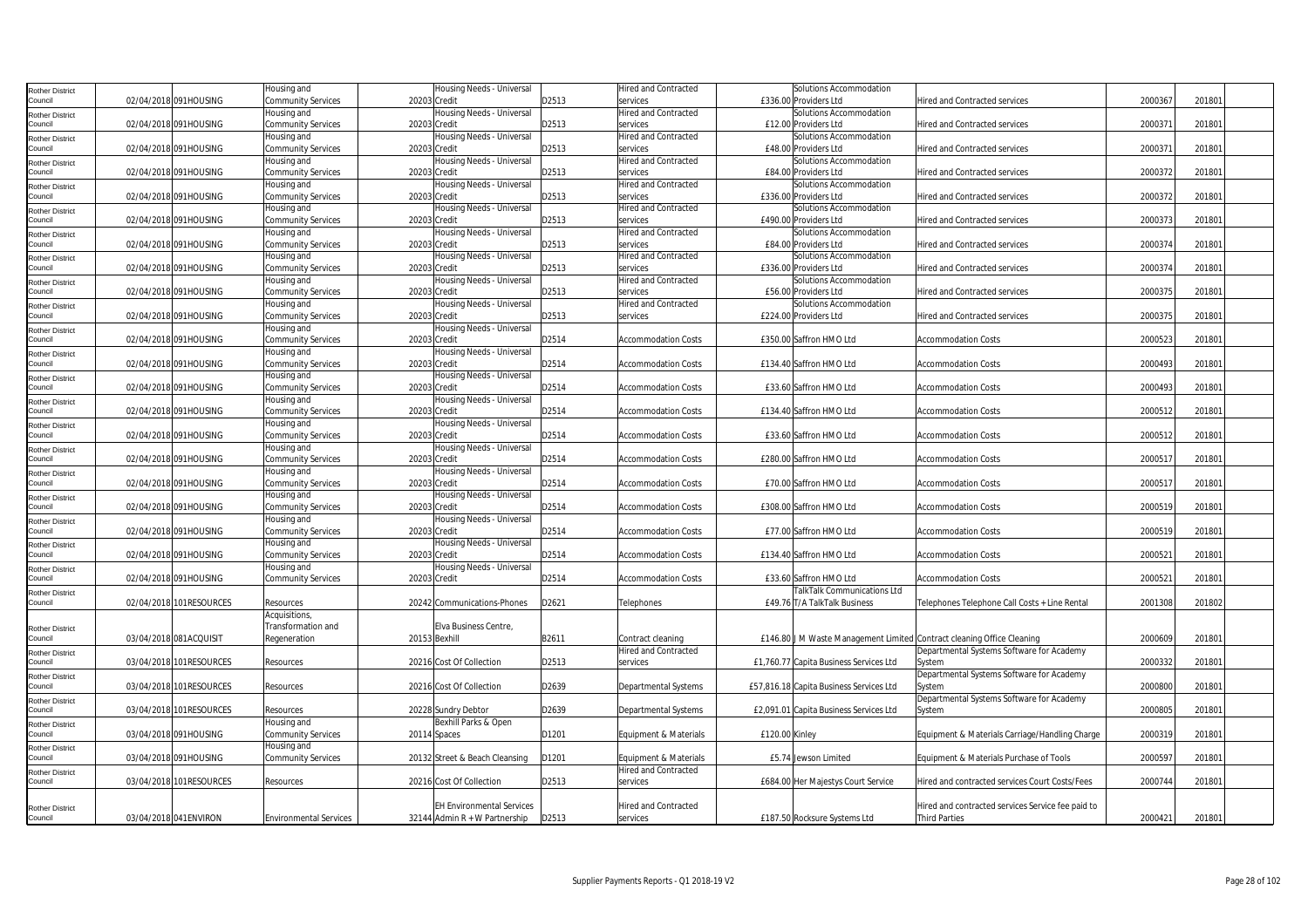| Rother District                   |                     |                         | lousing and                                        | lousing Needs - HB                              |       |                                  |                  |                                                                        |                                                           |         |        |  |
|-----------------------------------|---------------------|-------------------------|----------------------------------------------------|-------------------------------------------------|-------|----------------------------------|------------------|------------------------------------------------------------------------|-----------------------------------------------------------|---------|--------|--|
| Council                           |                     | 03/04/2018 091HOUSING   | Community Services                                 | 20200 (Housing Benefit)                         | D2514 | <b>Accommodation Costs</b>       |                  | £1,384.00 Phillips and Stubbs                                          | Homelessness services Deposit for Landlords               | 2000401 | 201801 |  |
| Rother District                   |                     |                         | lousing and                                        | Housing Needs - HB                              |       |                                  |                  |                                                                        | Homelessness services Rent in Advance for                 |         |        |  |
| Council                           |                     | 03/04/2018 091HOUSING   | <b>Community Services</b><br>lousing and           | 20200 (Housing Benefit)<br>Bexhill Parks & Open | D2514 | <b>Accommodation Costs</b>       |                  | £1,000.00 Phillips and Stubbs                                          | Homeless                                                  | 200040  | 201801 |  |
| Rother District<br>Council        |                     | 03/04/2018 091HOUSING   | <b>Community Services</b>                          | 20114 Spaces                                    | B1100 | Repairs to Premises              | £2,777.91 Kinley |                                                                        | Repairs to Premises Parks-Landscaping Works               | 2000319 | 201801 |  |
|                                   |                     |                         | Acquisitions,                                      |                                                 |       |                                  |                  |                                                                        |                                                           |         |        |  |
| Rother District                   |                     |                         | Transformation and                                 | Committee Property                              |       |                                  |                  |                                                                        | Repairs to Premises Purchase of Materials - Build         |         |        |  |
| Council                           |                     | 03/04/2018 081ACQUISIT  | Regeneration                                       | 20154 Account                                   | B1100 | <b>Repairs to Premises</b>       |                  | £95.00 Graham<br>Association for Public Service                        | Maint                                                     | 200059  | 20180  |  |
| Rother District<br>Council        |                     | 03/04/2018 031RESOURCES | <b>Executive Directors &amp;</b><br>Corporate Core | 20159 Corporate Policy Making                   | D2922 | Subscriptions                    |                  | £2,358.00 Excellence (APSE)                                            | Subscriptions Subscription to Organisations               | 2000426 | 201801 |  |
| Rother District                   |                     |                         | Housing and                                        | Bexhill Promenade &                             |       | Third party payment              |                  |                                                                        | Third party payment private contractors Water             |         |        |  |
| Council                           |                     | 03/04/2018 091HOUSING   | Community Services                                 | 20108 Foreshore                                 | E2302 | private contractors              |                  | £800.00 OSD Hydropower Services                                        | Feature Maintenance                                       | 2000418 | 201801 |  |
| Rother District                   |                     |                         | Housing and                                        | Housing Needs - HB                              |       |                                  |                  |                                                                        |                                                           |         |        |  |
| Council<br>Rother District        |                     | 03/04/2018 091HOUSING   | <b>Community Services</b>                          | 20200 (Housing Benefit)                         | D2508 | Removals and Storage             |                  | £200.00 Chapmans of Hastings                                           | Removals and Storage                                      | 2000546 | 201801 |  |
| Council                           |                     | 03/04/2018 121PRECEPTS  | Precepts                                           | 42203 Parish Precepts                           | F1201 | Parish precepts                  |                  | 18000 Westfield Parish Council                                         | Parish precepts Parish Precepts                           | 2000795 | 201801 |  |
| Rother District<br>ouncil         |                     | 03/04/2018 121PRECEPTS  | Precepts                                           | 42203 Parish Precepts                           | F1201 | Parish precepts                  |                  | 76460.5 Rye Town Council                                               | Parish precepts Parish Precepts                           | 2000799 | 201801 |  |
| Rother District                   |                     |                         |                                                    |                                                 |       |                                  |                  |                                                                        |                                                           |         |        |  |
| Council<br>Rother District        |                     | 03/04/2018 121PRECEPTS  | Precepts                                           | 42203 Parish Precepts                           | F1201 | Parish precepts                  |                  | 32311.5 Ewhurst Parish Council                                         | Parish precepts Parish Precepts                           | 2000776 | 201801 |  |
| Council                           |                     | 03/04/2018 121PRECEPTS  | Precepts                                           | 42203 Parish Precepts                           | F1201 | Parish precepts                  |                  | 23500 Fairlight Parish Council                                         | Parish precepts Parish Precepts                           | 2000777 | 201801 |  |
| Rother District<br>Council        |                     | 03/04/2018 121PRECEPTS  | Precepts                                           | 42203 Parish Precepts                           | F1201 | Parish precepts                  |                  | 15400 Peasmarsh Parish Council                                         | Parish precepts Parish Precepts                           | 2000785 | 201801 |  |
| Rother District                   |                     |                         |                                                    |                                                 |       |                                  |                  |                                                                        |                                                           |         |        |  |
| Council<br>Rother District        |                     | 03/04/2018 121PRECEPTS  | Precepts                                           | 42203 Parish Precepts                           | F1201 | Parish precepts                  |                  | 6000 Ashburnham and Penhurst Paris Parish precepts Parish Precepts     |                                                           | 200059  | 201801 |  |
| Council                           |                     | 03/04/2018 121PRECEPTS  | Precepts                                           | 42203 Parish Precepts                           | F1201 | Parish precepts                  |                  | 47780 Salehurst and Robertsbridge Pari Parish precepts Parish Precepts |                                                           | 2000790 | 201801 |  |
| <b>Rother District</b><br>Council |                     | 03/04/2018 121PRECEPTS  | Precepts                                           | 42203 Parish Precepts                           | F1201 | Parish precepts                  |                  | 23867.19 Sedlescombe Parish Council                                    | Parish precepts Parish Precepts                           | 2000792 | 201801 |  |
| Rother District                   |                     |                         |                                                    |                                                 |       |                                  |                  |                                                                        |                                                           |         |        |  |
| Council<br>Rother District        |                     | 03/04/2018 121PRECEPTS  | Precepts                                           | 42203 Parish Precepts                           | F1201 | Parish precepts                  |                  | 69025 Ticehurst Parish Council                                         | Parish precepts Parish Precepts                           | 2000793 | 201801 |  |
| Council                           |                     | 03/04/2018 121PRECEPTS  | Precepts                                           | 42203 Parish Precepts                           | F1201 | Parish precepts                  |                  | 11250 Catsfield Parish Council                                         | Parish precepts Parish Precepts                           | 2000772 | 201801 |  |
| Rother District<br>Council        |                     | 03/04/2018 121PRECEPTS  | Precepts                                           | 42203 Parish Precepts                           | F1201 | Parish precepts                  |                  | 13959.5 Crowhurst Parish Council                                       | Parish precepts Parish Precepts                           | 2000773 | 201801 |  |
| <b>Rother District</b><br>Council |                     |                         |                                                    |                                                 | F1201 |                                  |                  |                                                                        |                                                           | 2000775 | 201801 |  |
| <b>Rother District</b>            |                     | 03/04/2018 121PRECEPTS  | Precepts                                           | 42203 Parish Precepts                           |       | Parish precepts                  |                  | 23000 Etchingham Parish Council                                        | Parish precepts Parish Precepts                           |         |        |  |
| Council<br>Rother District        |                     | 03/04/2018 121PRECEPTS  | Precepts                                           | 42203 Parish Precepts                           | F1201 | Parish precepts                  |                  | 11500 Pett Parish Council                                              | Parish precepts Parish Precepts                           | 2000786 | 201801 |  |
| council                           |                     | 03/04/2018 121PRECEPTS  | Precepts                                           | 42203 Parish Precepts                           | F1201 | Parish precepts                  |                  | 21567.5 Hurst Green Parish Council                                     | Parish precepts Parish Precepts                           | 2000779 | 201801 |  |
| Rother District                   |                     | 03/04/2018 121PRECEPTS  |                                                    |                                                 | F1201 |                                  |                  |                                                                        |                                                           | 2000780 | 201801 |  |
| council<br>Rother District        |                     |                         | Precepts                                           | 42203 Parish Precepts                           |       | Parish precepts                  |                  | 54025.5 Icklesham Parish Council                                       | Parish precepts Parish Precepts                           |         |        |  |
| Council<br>Rother District        |                     | 03/04/2018 121PRECEPTS  | Precepts                                           | 42203 Parish Precepts                           | F1201 | Parish precepts                  |                  | 174500 Battle Town Council                                             | Parish precepts Parish Precepts                           | 2000763 | 201801 |  |
| Council                           |                     | 03/04/2018 121PRECEPTS  | Precepts                                           | 42203 Parish Precepts                           | F1201 | Parish precepts                  |                  | 11500 Beckley Parish Council                                           | Parish precepts Parish Precepts                           | 2000764 | 201801 |  |
| Rother District<br>Council        |                     | 03/04/2018 121PRECEPTS  | Precepts                                           | 42203 Parish Precepts                           | F1201 | Parish precepts                  |                  | 15558 Brede Parish Council                                             | Parish precepts Parish Precepts                           | 2000767 | 201801 |  |
| Rother District                   |                     |                         |                                                    |                                                 |       |                                  |                  |                                                                        |                                                           |         |        |  |
| Council<br><b>Rother District</b> |                     | 03/04/2018 121PRECEPTS  | Precepts                                           | 42203 Parish Precepts                           | F1201 | Parish precepts                  |                  | 7062.5 Bexhill Charter Trustees                                        | Parish precepts Parish Precepts                           | 2000760 | 201801 |  |
| ouncil                            |                     | 03/04/2018 121PRECEPTS  | Precepts                                           | 42203 Parish Precepts                           | F1201 | Parish precepts                  |                  | 7000 Iden Parish Council                                               | Parish precepts Parish Precepts                           | 2000781 | 201801 |  |
| Rother District<br>Council        |                     | 03/04/2018 121PRECEPTS  | Precepts                                           | 42203 Parish Precepts                           | F1201 | Parish precepts                  |                  | 6550 Mountfield Parish Council                                         | Parish precepts Parish Precepts                           | 2000782 | 201801 |  |
| Rother District                   |                     |                         |                                                    |                                                 |       |                                  |                  |                                                                        |                                                           |         |        |  |
| Council<br>Rother District        |                     | 03/04/2018 121PRECEPTS  | Precepts                                           | 42203 Parish Precepts                           | F1201 | Parish precepts                  |                  | 25000 Northiam Parish Council                                          | Parish precepts Parish Precepts                           | 2000784 | 201801 |  |
| Council                           |                     | 03/04/2018 121PRECEPTS  | Precepts                                           | 42203 Parish Precepts                           | F1201 | Parish precepts                  |                  | 20231 Burwash Parish Council                                           | Parish precepts Parish Precepts                           | 2000769 | 201801 |  |
| Rother District<br>Council        |                     | 03/04/2018 121PRECEPTS  | Precepts                                           | 42203 Parish Precepts                           | F1201 | Parish precepts                  |                  | 33465 Camber Parish Council                                            | Parish precepts Parish Precepts                           | 2000770 | 201801 |  |
| Rother District                   |                     |                         |                                                    |                                                 |       |                                  |                  |                                                                        | Departmental Systems Software for Academy                 |         |        |  |
| Council                           |                     | 03/04/2018 101RESOURCES | Resources                                          | 20216 Cost Of Collection                        | D2639 | Departmental Systems             |                  | £8,693.00 Capita Business Services Ltd                                 | System                                                    | 2001198 | 201802 |  |
| Rother District                   |                     |                         |                                                    |                                                 |       | Hired and Contracted             |                  |                                                                        | Hired and contracted services Council Tax-Land            |         |        |  |
| Council                           |                     | 03/04/2018 101RESOURCES | Resources                                          | 20216 Cost Of Collection                        | D2513 | services                         |                  | £36.00 H M Land Registry                                               | <b>Registry Enquiries</b>                                 | 2001292 | 201802 |  |
| Rother District<br>Council        | 03/04/2018 071STRAT |                         | <b>Strategy and Planning</b>                       | 20246 Planning Applications                     | D2513 | Hired and Contracted<br>services |                  | £18.00 H M Land Registry                                               | Hired and contracted services Land Registry -<br>Planning | 2001292 | 201802 |  |
| Rother District                   |                     |                         | <b>Executive Directors &amp;</b>                   |                                                 |       |                                  |                  |                                                                        |                                                           |         |        |  |
| Council                           |                     | 03/04/2018 031RESOURCES | Corporate Core                                     | 20162 Electoral Registration                    | D2525 | Publicity                        |                  | £187.92 Royal Mail Group Ltd                                           | Postages Response Service - Royal Mail Chg                | 2000734 | 201802 |  |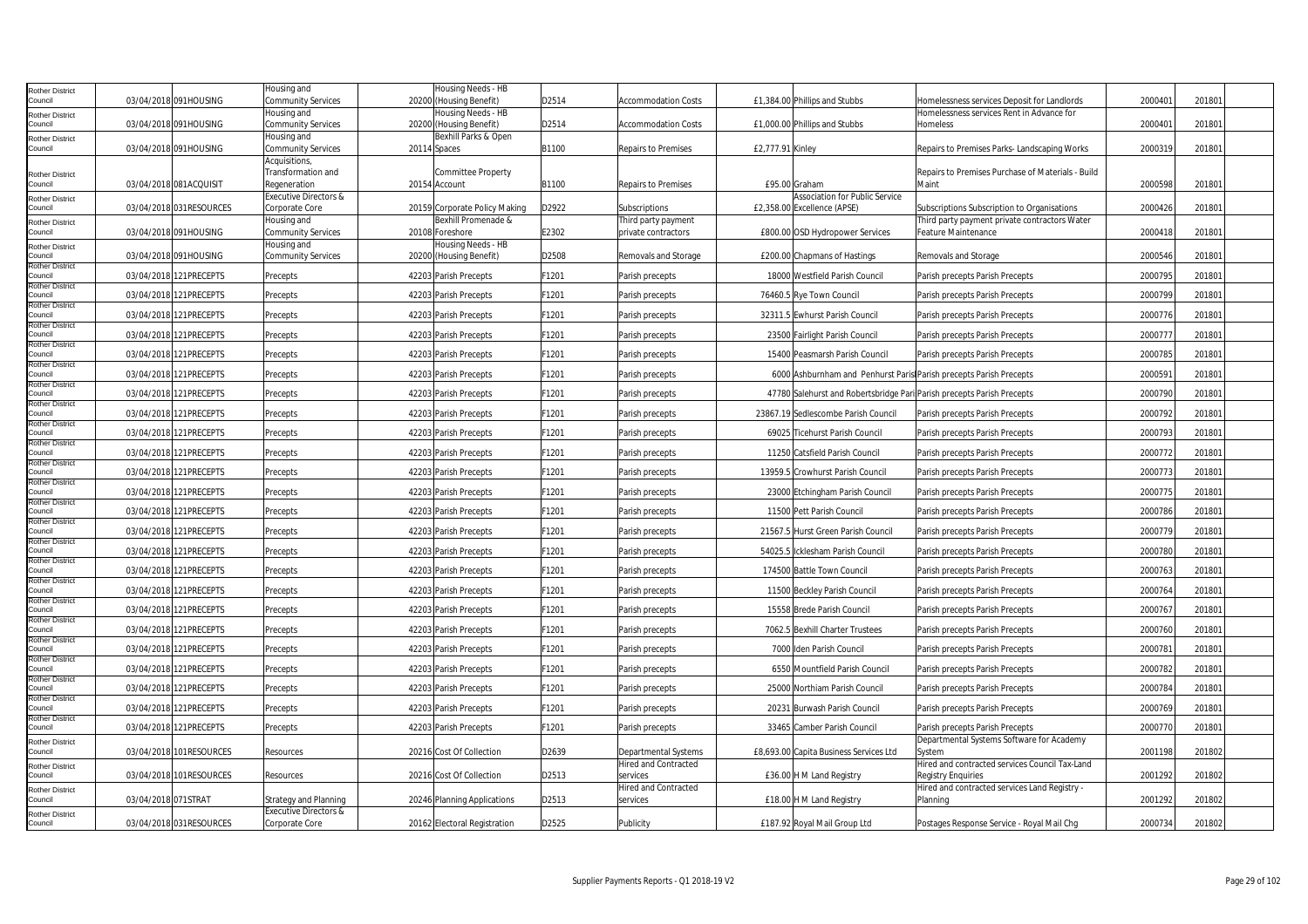| <b>Rother District</b>            |                         | Housing and               |             |                              |       |                             |                                      |                                                  |         |        |  |
|-----------------------------------|-------------------------|---------------------------|-------------|------------------------------|-------|-----------------------------|--------------------------------------|--------------------------------------------------|---------|--------|--|
| Council                           | 03/04/2018 091HOUSING   | Community Services        |             | 20137 Car Parks              | B1100 | Repairs to Premises         | £206.25 Streetlights                 | Repairs to Premises Lighting Repairs             | 2001004 | 201802 |  |
|                                   |                         | Acquisitions              |             |                              |       |                             |                                      |                                                  |         |        |  |
| <b>Rother District</b>            |                         | Transformation and        |             | Committee Property           |       | Consultants and Other       | Mr R J Sheppard T/A E A R            |                                                  |         |        |  |
| Council                           | 04/04/2018 081ACQUISIT  | Regeneration              |             | 20154 Account                | D2509 | <b>Services</b>             | £1,345.20 Sheppard                   | Consultants and other services Consultants Fees  | 2000575 | 201801 |  |
| <b>Rother District</b>            |                         |                           |             |                              |       |                             | Northgate Public Services (UK)       | Departmental Systems Software for Academy        |         |        |  |
| Council                           | 04/04/2018 101RESOURCES | Resources                 |             | 20216 Cost Of Collection     | D2639 | <b>Departmental Systems</b> | £205.27 Ltd                          | System                                           | 2000696 | 201801 |  |
| <b>Rother District</b>            |                         | Housing and               |             | Bexhill Parks & Open         |       |                             |                                      | Equipment & Materials - Maintenance of           |         |        |  |
| Council                           | 04/04/2018 091HOUSING   | Community Services        |             | 20114 Spaces                 | D1206 | Furniture & Fittings        | £118.72 Alfa Electric Ltd            | Seats/Plagues from Donations                     | 2000606 | 201801 |  |
| <b>Rother District</b>            |                         | Executive Directors &     |             | Administrative Offices -     |       | <b>Hired and Contracted</b> |                                      | Hired & Contracted Serv- Legionella Sampling and |         |        |  |
| Council                           | 04/04/2018 031RESOURCES | Corporate Core            |             | 20173 Town Hall              | D2513 | services                    | £409.92 Clearwater Technology Ltd    | Monitoring                                       | 2000328 | 201801 |  |
| <b>Rother District</b>            |                         | Executive Directors &     |             |                              |       |                             |                                      |                                                  |         |        |  |
| Council                           | 04/04/2018 031RESOURCES | Corporate Core            |             | 20171 Human Resources        | A2202 | Recruitment expenses        | £1,770.00 JGP Resourcing Ltd         | Recruitment expenses Advertising Vacant Post     | 2000410 | 201801 |  |
| <b>Rother District</b>            |                         | Housing and               |             | Bexhill Parks & Open         |       |                             |                                      |                                                  |         |        |  |
| Council                           | 04/04/2018 091HOUSING   | Community Services        |             | 20114 Spaces                 | B1100 | <b>Repairs to Premises</b>  | £4,498.83 MC Glass (East Sussex) Ltd | Repairs to Premises Repairs - Doors              | 2000334 | 201801 |  |
| <b>Rother District</b>            |                         | Housing and               |             |                              |       |                             | Scottish Water Business Stream       |                                                  |         |        |  |
| Council                           | 04/04/2018 091HOUSING   | Community Services        |             | 20128 Public Conveniences    | B2421 | Water                       | £51.08 Limited                       | Sewage Charges                                   | 2000094 | 201801 |  |
| <b>Rother District</b>            |                         | Housing and               |             |                              |       |                             | Scottish Water Business Stream       |                                                  |         |        |  |
| Council                           | 04/04/2018 091HOUSING   | Community Services        |             | 20128 Public Conveniences    | B2421 | Water                       | £11.99 Limited                       | Sewage Charges                                   | 2000094 | 201801 |  |
| <b>Rother District</b>            |                         | Housing and               |             |                              |       |                             | Scottish Water Business Stream       |                                                  |         |        |  |
| Council                           | 04/04/2018 091HOUSING   | Community Services        |             | 20128 Public Conveniences    | B2422 | Sewerage                    | £68.48 Limited                       | Sewage Charges                                   | 2000096 | 201801 |  |
| <b>Rother District</b>            |                         | Housing and               |             |                              |       |                             | Scottish Water Business Stream       |                                                  |         |        |  |
| Council                           | 04/04/2018 091HOUSING   | Community Services        |             | 20128 Public Conveniences    | B2422 | Sewerage                    | £18.18 Limited                       | Sewage Charges                                   | 2000097 | 201801 |  |
| <b>Rother District</b>            |                         | Housing and               |             |                              |       |                             | Scottish Water Business Stream       |                                                  |         |        |  |
| Council                           | 04/04/2018 091HOUSING   | Community Services        |             | 20128 Public Conveniences    | B2422 | Sewerage                    | £167.57 Limited                      | Sewage Charges                                   | 2000098 | 201801 |  |
| <b>Rother District</b>            |                         | Housing and               |             |                              |       |                             | Scottish Water Business Stream       |                                                  |         |        |  |
| Council                           | 04/04/2018 091HOUSING   | Community Services        |             | 20128 Public Conveniences    | B2422 | Sewerage                    | £17.78 Limited                       | Sewage Charges                                   | 2000098 | 201801 |  |
| <b>Rother District</b>            |                         | Housing and               |             |                              |       |                             | Scottish Water Business Stream       |                                                  |         |        |  |
| Council                           | 04/04/2018 091HOUSING   | Community Services        |             | 20128 Public Conveniences    | B2422 | Sewerage                    | £621.45 Limited                      | Sewage Charges                                   | 200009  | 201801 |  |
| <b>Rother District</b>            |                         | Housing and               |             | Bexhill Parks & Open         |       |                             | Scottish Water Business Stream       |                                                  |         |        |  |
| Council                           | 04/04/2018 091HOUSING   | <b>Community Services</b> |             | 20114 Spaces                 | B2422 | Sewerage                    | £7.61 Limited                        | Sewage Charges                                   | 2000096 | 201801 |  |
|                                   |                         | Acquisitions,             |             |                              |       |                             |                                      |                                                  |         |        |  |
| <b>Rother District</b>            |                         | Transformation and        |             | Elva Business Centre,        |       |                             | Scottish Water Business Stream       |                                                  |         |        |  |
| Council                           | 04/04/2018 081ACQUISIT  | Regeneration              |             | 20153 Bexhill                | B2422 | Sewerage                    | £788.67 Limited                      | Sewage Charges                                   | 2000093 | 201801 |  |
|                                   |                         | Acquisitions,             |             |                              |       |                             |                                      |                                                  |         |        |  |
| <b>Rother District</b>            |                         | Transformation and        |             | Elva Business Centre,        |       |                             | Scottish Water Business Stream       |                                                  |         |        |  |
| Council                           | 04/04/2018 081ACQUISIT  | Regeneration              |             | 20153 Bexhill                | B2422 | Sewerage                    | £11.48 Limited                       | Sewage Charges                                   | 2000093 | 201801 |  |
|                                   |                         | Acquisitions,             |             |                              |       |                             |                                      |                                                  |         |        |  |
| <b>Rother District</b>            |                         | Transformation and        |             | <b>Committee Property</b>    |       |                             | Scottish Water Business Stream       |                                                  |         |        |  |
| Council                           | 04/04/2018 081ACQUISIT  | Regeneration              |             | 20154 Account                | B2422 | Sewerage                    | £16.30 Limited                       | Sewage Charges                                   | 2000095 | 201801 |  |
|                                   |                         | Acquisitions,             |             |                              |       |                             |                                      |                                                  |         |        |  |
| <b>Rother District</b>            |                         | Transformation and        |             | Committee Property           |       |                             | Scottish Water Business Stream       |                                                  |         |        |  |
| Council                           | 04/04/2018 081ACQUISIT  | Regeneration              |             | 20154 Account                | B2422 | Sewerage                    | £17.67 Limited                       | Sewage Charges                                   | 2000095 | 201801 |  |
| <b>Rother District</b>            |                         |                           |             |                              |       |                             |                                      |                                                  |         |        |  |
| Council                           | 04/04/2018 101RESOURCES | Resources                 |             | 20242 Communications-Phones  | D2621 | Telephones                  | £2,114.16 KCOM Group Plc             | Telephones KCOM Smartnumber Charges              | 2000048 | 201801 |  |
| <b>Rother District</b>            |                         | Housing and               |             | <b>Battle Community Help</b> |       |                             |                                      |                                                  |         |        |  |
| Council                           | 04/04/2018 091HOUSING   | Community Services        | 20234 Point |                              | B2881 | Premises insurance          | £314.73 AIC Ltd                      | Premises insurance                               | 2000119 | 201801 |  |
| <b>Rother District</b><br>Council | 04/04/2018 121PRECEPTS  |                           |             |                              | F1201 |                             |                                      |                                                  | 2000798 | 201801 |  |
| <b>Rother District</b>            |                         | Precepts                  |             | 42203 Parish Precepts        |       | Parish precepts             | 3800 Whatlington Parish Council      | Parish precepts Parish Precepts                  |         |        |  |
| Council                           | 04/04/2018 121PRECEPTS  | Precepts                  |             | 42203 Parish Precepts        | F1201 | Parish precepts             | 1000 Rye Foreign Parish Council      | Parish precepts Parish Precepts                  | 2000789 | 201801 |  |
| <b>Rother District</b>            |                         |                           |             |                              |       |                             |                                      |                                                  |         |        |  |
| Council                           | 04/04/2018 121PRECEPTS  | Precepts                  |             | 42203 Parish Precepts        | F1201 | Parish precepts             | 2100 Udimore Parish Council          | Parish precepts Parish Precepts                  | 2000794 | 201801 |  |
| <b>Rother District</b><br>Council | 04/04/2018 121PRECEPTS  | Precepts                  |             | 42203 Parish Precepts        | F1201 | Parish precepts             | 4217.5 Dallington Parish Council     | Parish precepts Parish Precepts                  | 2000774 | 201801 |  |
| <b>Rother District</b>            |                         |                           |             |                              |       |                             |                                      |                                                  |         |        |  |
| Council                           | 04/04/2018 121PRECEPTS  | Precepts                  |             | 42203 Parish Precepts        | F1201 | Parish precepts             | 2500 Playden Parish Council          | Parish precepts Parish Precepts                  | 2000787 | 201801 |  |
| <b>Rother District</b>            |                         |                           |             |                              |       |                             |                                      |                                                  |         |        |  |
| Council                           | 04/04/2018 121PRECEPTS  | Precepts                  |             | 42203 Parish Precepts        | F1201 | Parish precepts             | 4047.9 Guestling Parish Council      | Parish precepts Parish Precepts                  | 2000778 | 201801 |  |
| <b>Rother District</b><br>Council | 04/04/2018 121PRECEPTS  | Precepts                  |             | 42203 Parish Precepts        | F1201 | Parish precepts             | 4650 Bodiam Parish Council           | Parish precepts Parish Precepts                  | 2000766 | 201801 |  |
| <b>Rother District</b>            |                         |                           |             |                              |       |                             |                                      |                                                  |         |        |  |
| Council                           | 04/04/2018 121PRECEPTS  | Precepts                  |             | 42203 Parish Precepts        | F1201 | Parish precepts             | 3580 Brightling Parish Council       | Parish precepts Parish Precepts                  | 2000768 | 201801 |  |
| <b>Rother District</b>            |                         |                           |             |                              |       |                             |                                      |                                                  |         |        |  |
| Council                           | 05/04/2018 101RESOURCES | Resources                 |             | 20222 Accountancy            | A1110 | <b>Agency Staff</b>         | £763.80 Portfolio Payroll Limited    | Agency Staff                                     | 2000599 | 201801 |  |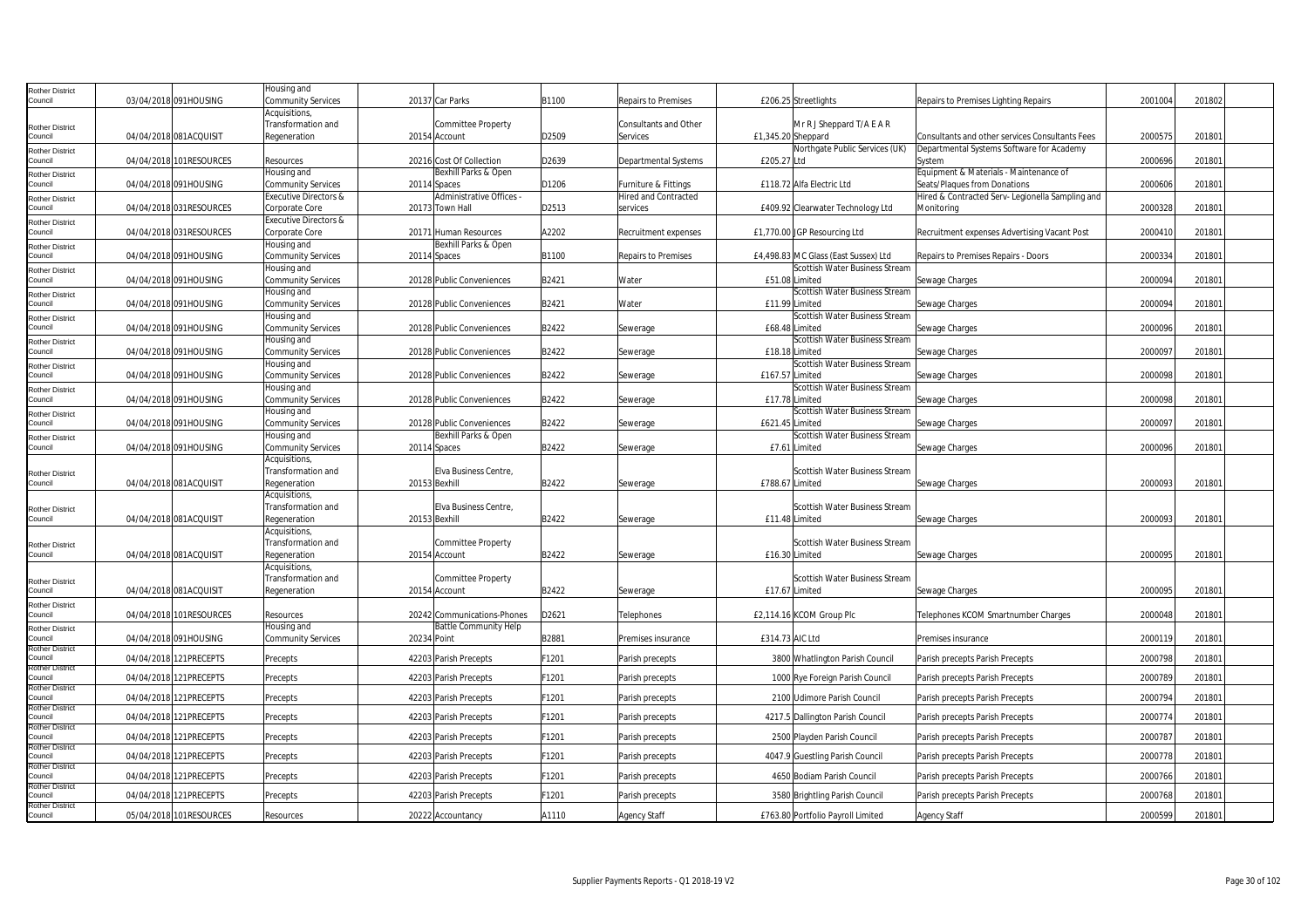| Rother District                   |                     |                         | lousing and                              |                                        |       |                                                         |                                        |                                                           |         |        |
|-----------------------------------|---------------------|-------------------------|------------------------------------------|----------------------------------------|-------|---------------------------------------------------------|----------------------------------------|-----------------------------------------------------------|---------|--------|
| council                           |                     | 05/04/2018 091HOUSING   | Community Services                       | 20137 Car Parks                        | B2201 | Electricity                                             | £14.98 Npower Ltd                      | <b>Electricity Charges</b>                                | 2000100 | 201801 |
| <b>Rother District</b>            |                     |                         | Housing and                              |                                        |       |                                                         |                                        |                                                           |         |        |
| Council                           |                     | 05/04/2018 091HOUSING   | <b>Community Services</b>                | 20137 Car Parks                        | B2201 | Electricity                                             | £36.85 Npower Ltd                      | <b>Electricity Charges</b>                                | 2000102 | 201801 |
| <b>Rother District</b>            |                     |                         | lousing and                              |                                        |       |                                                         |                                        |                                                           |         |        |
| Council                           |                     | 05/04/2018 091HOUSING   | <b>Community Services</b>                | 20137 Car Parks                        | B2201 | Electricity                                             | £4.76 Npower Ltd                       | <b>Electricity Charges</b>                                | 2000103 | 201801 |
| Rother District                   |                     |                         | Housing and                              | 20137 Car Parks                        |       |                                                         |                                        |                                                           |         |        |
| Council                           |                     | 05/04/2018 091HOUSING   | Community Services<br>lousing and        |                                        | B2201 | Electricity                                             | £39.19 Npower Ltd                      | <b>Electricity Charges</b>                                | 200010  | 201801 |
| <b>Rother District</b><br>Council |                     | 05/04/2018 091HOUSING   | <b>Community Services</b>                | 20137 Car Parks                        | B2201 | Electricity                                             | £5.81 Npower Ltd                       | <b>Electricity Charges</b>                                | 2000099 | 201801 |
| Rother District                   |                     |                         | Housing and                              | Bexhill Parks & Open                   |       |                                                         |                                        |                                                           |         |        |
| Council                           |                     | 05/04/2018 091HOUSING   | <b>Community Services</b>                | 20114 Spaces                           | B2201 | Electricity                                             | £13.68 Npower Ltd                      | <b>Electricity Charges</b>                                | 2000104 | 201801 |
| Rother District                   |                     |                         | Housing and                              | Bexhill Promenade &                    |       |                                                         |                                        |                                                           |         |        |
| Council                           |                     | 05/04/2018 091HOUSING   | Community Services                       | 20108 Foreshore                        | B2201 | Electricity                                             | £2.36 Npower Ltd                       | <b>Electricity Charges</b>                                | 2000100 | 201801 |
| other District                    |                     |                         | Housing and                              | Bexhill Promenade &                    |       |                                                         |                                        |                                                           |         |        |
| council                           |                     | 05/04/2018 091HOUSING   | <b>Community Services</b>                | 20108 Foreshore                        | B2201 | Electricity                                             | £6.18 Npower Ltd                       | <b>Electricity Charges</b>                                | 2000101 | 201801 |
| Rother District                   |                     |                         | Housing and                              | Bexhill Promenade &                    |       |                                                         |                                        |                                                           |         |        |
| Council                           |                     | 05/04/2018 091HOUSING   | <b>Community Services</b>                | 20108 Foreshore                        | B2201 | Electricity                                             | £0.91 Npower Ltd                       | <b>Electricity Charges</b>                                | 2000099 | 201801 |
| Rother District                   |                     |                         |                                          |                                        |       |                                                         |                                        |                                                           |         |        |
| Council                           |                     | 05/04/2018 041ENVIRON   | <b>Environmental Services</b>            | 20129 Community Safety                 | B2201 | Electricity                                             | £35.68 Noower Ltd                      | <b>Electricity Charges</b>                                | 2000103 | 201801 |
| <b>Rother District</b>            |                     |                         |                                          |                                        |       |                                                         |                                        |                                                           |         |        |
| Council                           |                     | 05/04/2018 041ENVIRON   | <b>Environmental Services</b>            | 20129 Community Safety                 | B2201 | Electricity                                             | £276.30 Npower Ltd                     | Electricity Charges                                       | 2000102 | 201801 |
| Rother District<br>Council        |                     | 05/04/2018 091HOUSING   | Housing and<br><b>Community Services</b> | 20138 Residual Highway Services        | B2201 | Electricity                                             | £2.36 Npower Ltd                       | <b>Electricity Charges</b>                                | 2000100 | 201801 |
|                                   |                     |                         | Housing and                              |                                        |       |                                                         |                                        |                                                           |         |        |
| Rother District<br>Council        |                     | 05/04/2018 091HOUSING   | Community Services                       | 20138 Residual Highway Services        | B2201 | Electricity                                             | £30.68 Npower Ltd                      | <b>Electricity Charges</b>                                | 2000102 | 201801 |
| <b>Rother District</b>            |                     |                         | Housing and                              |                                        |       |                                                         |                                        |                                                           |         |        |
| Council                           |                     | 05/04/2018 091HOUSING   | <b>Community Services</b>                | 20138 Residual Highway Services        | B2201 | Electricity                                             | £3.96 Npower Ltd                       | <b>Electricity Charges</b>                                | 2000103 | 201801 |
| <b>Rother District</b>            |                     |                         | Housing and                              |                                        |       |                                                         |                                        |                                                           |         |        |
| Council                           |                     | 05/04/2018 091HOUSING   | <b>Community Services</b>                | 20138 Residual Highway Services        | B2201 | Electricity                                             | £6.18 Npower Ltd                       | <b>Electricity Charges</b>                                | 2000101 | 201801 |
| Rother District                   |                     |                         | Housing and                              |                                        |       |                                                         |                                        |                                                           |         |        |
| Council                           |                     | 05/04/2018 091HOUSING   | Community Services                       | 20138 Residual Highway Services        | B2201 | Electricity                                             | £0.91 Npower Ltd                       | <b>Electricity Charges</b>                                | 2000099 | 201801 |
| <b>Rother District</b>            |                     |                         | Housing and                              |                                        |       |                                                         |                                        |                                                           |         |        |
| Council                           |                     | 05/04/2018 091HOUSING   | <b>Community Services</b>                | 20145 Maintenance Services             | D1201 | Equipment & Materials                                   | £32.65 Jewson Limited                  | Equipment & Materials Purchase of Tools                   | 2000824 | 201801 |
| Rother District<br>Council        |                     |                         |                                          |                                        |       | <b>Hired and Contracted</b>                             |                                        |                                                           |         |        |
|                                   |                     | 05/04/2018 101RESOURCES | Resources                                | 20216 Cost Of Collection               | D2513 | services                                                | £245.00 Her Majestys Court Service     | Hired and contracted services Court Costs/Fees            | 2000742 | 201801 |
| Rother District<br>Council        |                     | 05/04/2018 091HOUSING   | Housing and<br><b>Community Services</b> | 20137 Car Parks                        | B1100 | <b>Repairs to Premises</b>                              | £140.00 J D Fencing Contractors        | Repairs to Premises Car Park Maintenance                  | 2000105 | 201801 |
|                                   |                     |                         | Acquisitions,                            |                                        |       |                                                         |                                        |                                                           |         |        |
| Rother District                   |                     |                         | Transformation and                       | <b>Committee Property</b>              |       |                                                         |                                        | Repairs to Premises Purchase of Materials - Build         |         |        |
| Council                           |                     | 05/04/2018 081ACQUISIT  | Regeneration                             | 20154 Account                          | B1100 | <b>Repairs to Premises</b>                              | £37.30 Jewson Limited                  | Maint                                                     | 2000825 | 201801 |
| Rother District                   |                     |                         | Housing and                              |                                        |       |                                                         |                                        | Repairs to Premises Specified Repairs and Works           |         |        |
| Council                           |                     | 05/04/2018 091HOUSING   | <b>Community Services</b>                | 20102 Rother Museum Services           | B1100 | Repairs to Premises                                     | £113.96 Stannah Lift Services Ltd      | listed                                                    | 2000427 | 201801 |
| Rother District                   |                     |                         |                                          |                                        |       |                                                         |                                        |                                                           |         |        |
| Council                           |                     | 05/04/2018 101RESOURCES | Resources                                | 20239 Computer Services                | D2635 | <b>Computer Licences</b><br><b>Hired and Contracted</b> | £8,863.21 Capita Business Services Ltd | Computer Licences                                         | 200031  | 201801 |
| <b>Rother District</b><br>ouncil  |                     | 05/04/2018 101RESOURCES | Resources                                | 20209 Corporate management             | D2513 | services                                                | £60.00 Lloyds Bank                     | <b>Bank Charges Bank Charges</b>                          | 2001305 | 201802 |
|                                   |                     |                         | Acquisitions                             |                                        |       |                                                         |                                        |                                                           |         |        |
| Rother District                   |                     |                         | Transformation and                       |                                        |       | Hired and Contracted                                    |                                        | hired and contracted services - rating appeals            |         |        |
| Council                           |                     | 05/04/2018 081ACQUISIT  | Regeneration                             | 20144 Property Management              | D2513 | services                                                | £510.00 Wilks Head and Eve LLP         | property                                                  | 2001523 | 201802 |
| Rother District                   |                     |                         |                                          |                                        |       | <b>Hired and Contracted</b>                             |                                        | Hired and contracted services Council Tax-Land            |         |        |
| council                           |                     | 05/04/2018 101RESOURCES | Resources                                | 20216 Cost Of Collection               | D2513 | services                                                | £48.00 H M Land Registry               | <b>Registry Enquiries</b>                                 | 2001327 | 201802 |
| <b>Rother District</b>            |                     |                         |                                          |                                        |       | <b>Hired and Contracted</b>                             |                                        |                                                           |         |        |
| Council                           |                     | 05/04/2018 101RESOURCES | Resources                                | 20216 Cost Of Collection               | D2513 | services                                                | £363.00 Her Majestys Court Service     | Hired and contracted services Court Costs/Fees            | 2001286 | 201802 |
|                                   |                     |                         |                                          |                                        |       |                                                         |                                        |                                                           |         |        |
| Rother District                   |                     |                         |                                          | <b>EH Environmental Services</b>       |       | Hired and Contracted                                    |                                        | Hired and contracted services Env H- Land                 |         |        |
| Council                           |                     | 05/04/2018 041 ENVIRON  | <b>Environmental Services</b>            | 32144 Admin $R + W$ Partnership        | D2513 | services                                                | £3.00 H M Land Registry                | Registry                                                  | 2001327 | 201802 |
| Rother District<br>Council        | 05/04/2018 071STRAT |                         |                                          |                                        |       | <b>Hired and Contracted</b><br>services                 | £36.00 H M Land Registry               | Hired and contracted services Land Registry -<br>Planning |         |        |
|                                   |                     |                         | <b>Strategy and Planning</b>             | 20246 Planning Applications            | D2513 |                                                         |                                        |                                                           | 200132  | 201802 |
|                                   |                     |                         |                                          | EH Taxi and Private Hire               |       | Hired and Contracted                                    |                                        | Hired and contracted services Service fee paid to         |         |        |
| <b>Rother District</b><br>Council |                     | 05/04/2018 041 ENVIRON  | <b>Environmental Services</b>            | 32142 Licenses R + W Partnership D2513 |       | services                                                | £23.01 uCheck                          | <b>Third Parties</b>                                      | 2001259 | 201802 |
|                                   |                     |                         |                                          |                                        |       |                                                         |                                        |                                                           |         |        |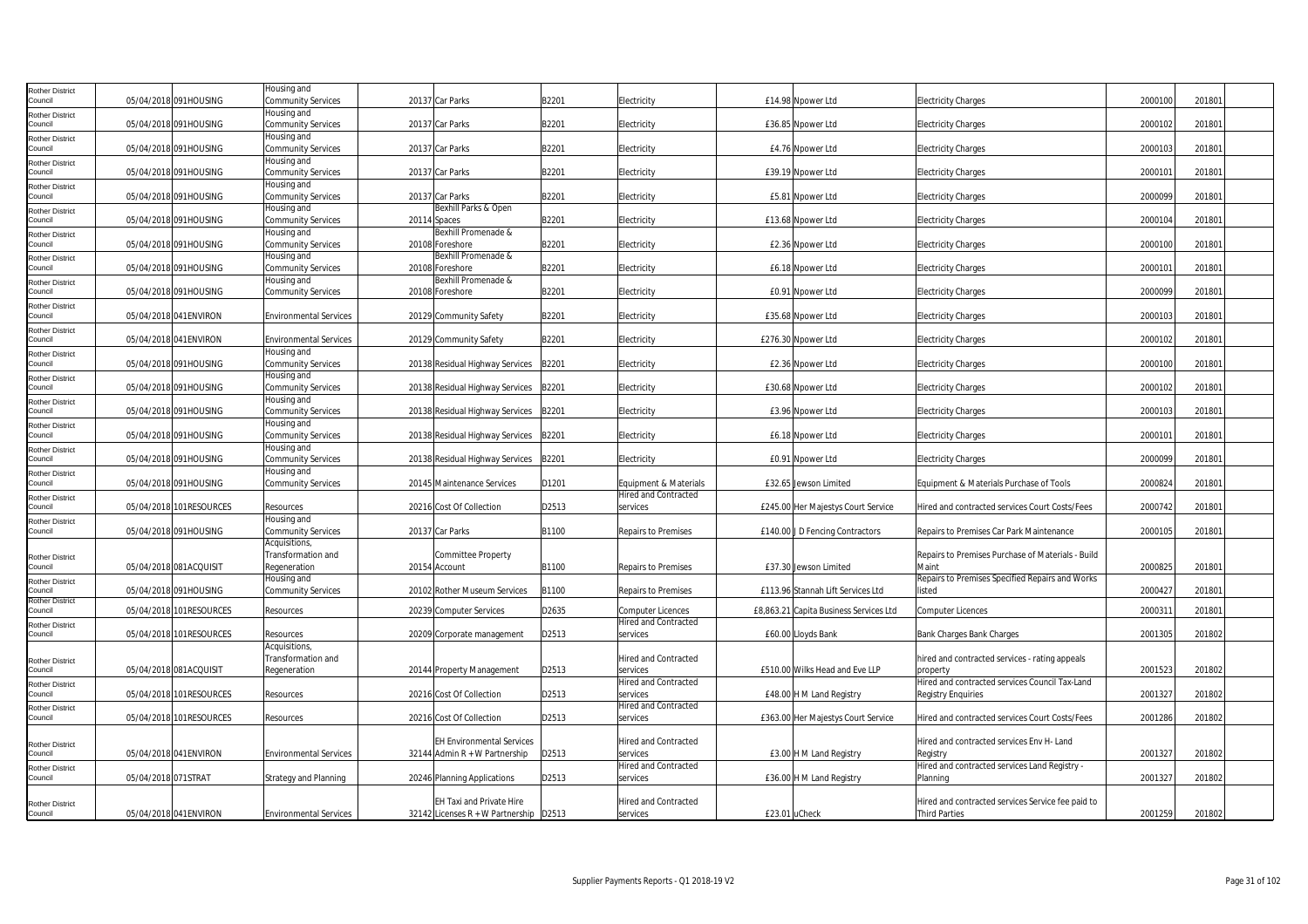| <b>Rother District</b>            |                     |                         |                                  |              | <b>EH Taxi and Private Hire</b>        |       | <b>Hired and Contracted</b>  |                                        | Hired and contracted services Service fee paid to |         |        |  |
|-----------------------------------|---------------------|-------------------------|----------------------------------|--------------|----------------------------------------|-------|------------------------------|----------------------------------------|---------------------------------------------------|---------|--------|--|
| Council                           |                     | 05/04/2018 041 ENVIRON  | <b>Environmental Services</b>    |              | 32142 Licenses R + W Partnership D2513 |       | services                     | £132.00luCheck                         | Third Parties                                     | 2001259 | 201802 |  |
|                                   |                     |                         | Housing and                      |              | Bexhill Parks & Open                   |       |                              |                                        |                                                   |         |        |  |
| <b>Rother District</b><br>Council |                     | 05/04/2018 091HOUSING   | <b>Community Services</b>        |              | 20114 Spaces                           | B1100 | Repairs to Premises          | £300.00 J D Fencing Contractors        | Repairs to Premises Parks- Fencing Installation   | 2001005 | 201802 |  |
|                                   |                     |                         | <b>Executive Directors &amp;</b> |              |                                        |       |                              |                                        |                                                   |         |        |  |
| Rother District                   |                     |                         |                                  |              |                                        | A2202 |                              |                                        |                                                   |         |        |  |
| Council                           |                     | 05/04/2018 031RESOURCES | Corporate Core                   |              | 20171 Human Resources                  |       | Recruitment expenses         | £326.00 We Are Sunday Ltd              | Recruitment expenses Advertising Vacant Post      | 2001749 | 201803 |  |
| <b>Rother District</b>            |                     |                         |                                  |              |                                        |       |                              |                                        |                                                   |         |        |  |
| Council                           |                     | 06/04/2018 999NOREPORT  | Resources                        |              | 90000 Balance sheet all accounts       | R2344 | <b>Stock Accounts</b>        | £4,040.00 Pitney Bowes Purchase Power  | Postages franking machine costs                   | 200037  | 201801 |  |
| <b>Rother District</b>            |                     |                         | Housing and                      |              | Bexhill Parks & Open                   |       |                              |                                        | Repairs to Premises Purchase of Materials - Build |         |        |  |
| Council                           |                     | 06/04/2018 091HOUSING   | <b>Community Services</b>        |              | 20114 Spaces                           | B1100 | Repairs to Premises          | £40.00 J S Fire Protection Ltd         | Maint                                             | 2000419 | 201801 |  |
| <b>Rother District</b>            |                     |                         | Housing and                      |              |                                        |       |                              | Mr R J Sheppard T/A E A R              | Repairs to Premises Repairs/Maintenance           |         |        |  |
| Council                           |                     | 06/04/2018 091HOUSING   | <b>Community Services</b>        |              | 20113 Bexhill Leisure Pool             | B1100 | <b>Repairs to Premises</b>   | £440.90 Sheppard                       | various                                           | 2000283 | 201801 |  |
| <b>Rother District</b>            |                     |                         | Housing and                      |              |                                        |       |                              | CountyClean Environmental              |                                                   |         |        |  |
| Council                           |                     | 06/04/2018 091HOUSING   | <b>Community Services</b>        |              | 20128 Public Conveniences              | B2422 | Sewerage                     | £330.00 Services Ltd                   | Sewerage - Sewage/Cesspool Emptying               | 2000429 | 201801 |  |
| <b>Rother District</b>            |                     |                         |                                  |              |                                        |       |                              |                                        | Statutory Advertising Planadv - Rye + Battle      |         |        |  |
| Council                           | 06/04/2018 071STRAT |                         | <b>Strategy and Planning</b>     |              | 20246 Planning Applications            | D2519 | <b>Statutory Advertising</b> | £823.50 Johnston Publishing Ltd        | Observer                                          | 2000835 | 201801 |  |
| <b>Rother District</b>            |                     |                         |                                  |              | Support To Elect                       |       | <b>Hired and Contracted</b>  |                                        |                                                   |         |        |  |
| Council                           |                     | 06/04/2018 101RESOURCES | Resources                        |              | 20219 Bodies/Grant                     | D2513 | services                     | £9,007.62 Local Government Association | Subscriptions Subscription to Organisations       | 2000327 | 201801 |  |
| <b>Rother District</b>            |                     |                         |                                  |              |                                        |       | Hired and Contracted         |                                        | Hired and contracted services Council Tax-Land    |         |        |  |
| Council                           |                     | 06/04/2018 101RESOURCES | Resources                        |              | 20216 Cost Of Collection               | D2513 | services                     | £6.00 H M Land Registry                | Registry Enguiries                                | 2001290 | 201802 |  |
|                                   |                     |                         |                                  |              |                                        |       |                              |                                        |                                                   |         |        |  |
|                                   |                     |                         |                                  |              | <b>EH Environmental Services</b>       |       | Hired and Contracted         |                                        | Hired and contracted services Env H- Land         |         |        |  |
| <b>Rother District</b><br>Council |                     | 06/04/2018 041ENVIRON   | <b>Environmental Services</b>    |              | 32144 Admin R + W Partnership          | D2513 | services                     | £3.00 H M Land Registry                | Registry                                          | 2001290 | 201802 |  |
|                                   |                     |                         | Housing and                      |              | Housing Needs - HB                     |       |                              |                                        |                                                   |         |        |  |
| <b>Rother District</b><br>Council |                     |                         |                                  |              |                                        | D2514 |                              |                                        |                                                   | 2001102 | 201802 |  |
|                                   |                     | 07/04/2018 091HOUSING   | <b>Community Services</b>        |              | 20200 (Housing Benefit)                |       | <b>Accommodation Costs</b>   | £350.00 Specialist Care UK Group Ltd   | Accommodation Costs                               |         |        |  |
| Rother District                   |                     |                         | Housing and                      |              | Housing Needs - HB                     |       |                              |                                        |                                                   |         |        |  |
| Council                           |                     | 08/04/2018 091HOUSING   | <b>Community Services</b>        |              | 20200 (Housing Benefit)                | D2514 | <b>Accommodation Costs</b>   | £350.00 Specialist Care UK Group Ltd   | Homelessness services Temp Accom - plus VAT       | 2000481 | 201801 |  |
| <b>Rother District</b>            |                     |                         | Housing and                      |              | Housing Needs - Universal              |       |                              |                                        |                                                   |         |        |  |
| Council                           |                     | 08/04/2018 091HOUSING   | <b>Community Services</b>        | 20203 Credit |                                        | D2514 | <b>Accommodation Costs</b>   | £262.50 Specialist Care UK Group Ltd   | Homelessness services Temp Accom - plus VAT       | 2000479 | 201801 |  |
| <b>Rother District</b>            |                     |                         | Housing and                      |              | Housing Needs - Universal              |       |                              |                                        |                                                   |         |        |  |
| Council                           |                     | 08/04/2018 091HOUSING   | Community Services               | 20203 Credit |                                        | D2514 | <b>Accommodation Costs</b>   | £125.00 Specialist Care UK Group Ltd   | Homelessness services Temp Accom - plus VAT       | 2000482 | 201801 |  |
| <b>Rother District</b>            |                     |                         | Housing and                      |              | Housing Needs - Universal              |       |                              |                                        |                                                   |         |        |  |
| Council                           |                     | 08/04/2018 091HOUSING   | <b>Community Services</b>        | 20203 Credit |                                        | D2514 | <b>Accommodation Costs</b>   | £112.50 Specialist Care UK Group Ltd   | Homelessness services Temp Accom - plus VAT       | 2000484 | 201801 |  |
| <b>Rother District</b>            |                     |                         | Housing and                      |              | Housing Needs - HB                     |       |                              |                                        |                                                   |         |        |  |
| Council                           |                     | 08/04/2018 091HOUSING   | <b>Community Services</b>        |              | 20200 (Housing Benefit)                | D2514 | <b>Accommodation Costs</b>   | £350.00 Specialist Care UK Group Ltd   | <b>Accommodation Costs</b>                        | 2000473 | 201801 |  |
| <b>Rother District</b>            |                     |                         | Housing and                      |              | Housing Needs - HB                     |       |                              |                                        |                                                   |         |        |  |
| Council                           |                     | 08/04/2018 091HOUSING   | Community Services               |              | 20200 (Housing Benefit)                | D2514 | <b>Accommodation Costs</b>   | £375.00 Specialist Care UK Group Ltd   | <b>Accommodation Costs</b>                        | 2000476 | 201801 |  |
| <b>Rother District</b>            |                     |                         | Housing and                      |              | Housing Needs - Universal              |       |                              |                                        |                                                   |         |        |  |
| Council                           |                     | 08/04/2018 091HOUSING   | Community Services               | 20203 Credit |                                        | D2514 | Accommodation Costs          | £300.00 Specialist Care UK Group Ltd   | Accommodation Costs                               | 2000555 | 201801 |  |
| <b>Rother District</b>            |                     |                         | Housing and                      |              | Housing Needs - Universal              |       |                              |                                        |                                                   |         |        |  |
| Council                           |                     | 08/04/2018 091HOUSING   | <b>Community Services</b>        | 20203 Credit |                                        | D2514 | <b>Accommodation Costs</b>   | £262.50 Specialist Care UK Group Ltd   | <b>Accommodation Costs</b>                        | 2000556 | 201801 |  |
|                                   |                     |                         | Housing and                      |              | Housing Needs - Universal              |       |                              |                                        |                                                   |         |        |  |
| <b>Rother District</b><br>Council |                     | 08/04/2018 091HOUSING   | <b>Community Services</b>        | 20203 Credit |                                        | D2514 | <b>Accommodation Costs</b>   | £262.50 Specialist Care UK Group Ltd   | <b>Accommodation Costs</b>                        | 2000557 | 201801 |  |
|                                   |                     |                         | Housing and                      |              | Housing Needs - Universal              |       |                              |                                        |                                                   |         |        |  |
| <b>Rother District</b><br>Council |                     | 08/04/2018 091HOUSING   |                                  |              |                                        | D2514 | Accommodation Costs          |                                        | Accommodation Costs                               | 2000558 | 201801 |  |
|                                   |                     |                         | <b>Community Services</b>        | 20203 Credit |                                        |       |                              | £175.00 Specialist Care UK Group Ltd   |                                                   |         |        |  |
| Rother District                   |                     |                         | Housing and                      |              | Housing Needs - Universal              |       |                              |                                        |                                                   |         |        |  |
| Council                           |                     | 08/04/2018 091HOUSING   | <b>Community Services</b>        | 20203 Credit |                                        | D2514 | <b>Accommodation Costs</b>   | £350.00 Specialist Care UK Group Ltd   | <b>Accommodation Costs</b>                        | 200055  | 201801 |  |
| <b>Rother District</b>            |                     |                         | Housing and                      |              | Housing Needs - Universal              |       |                              |                                        |                                                   |         |        |  |
| Council                           |                     | 08/04/2018 091HOUSING   | <b>Community Services</b>        | 20203 Credit |                                        | D2514 | <b>Accommodation Costs</b>   | £25.00 Specialist Care UK Group Ltd    | <b>Accommodation Costs</b>                        | 2000477 | 201801 |  |
| <b>Rother District</b>            |                     |                         | Housing and                      |              | Housing Needs - Universal              |       |                              |                                        |                                                   |         |        |  |
| Council                           |                     | 08/04/2018 091HOUSING   | <b>Community Services</b>        | 20203 Credit |                                        | D2514 | <b>Accommodation Costs</b>   | £262.50 Specialist Care UK Group Ltd   | <b>Accommodation Costs</b>                        | 2000457 | 201801 |  |
|                                   |                     |                         | Acquisitions,                    |              |                                        |       |                              |                                        |                                                   |         |        |  |
| <b>Rother District</b>            |                     |                         | Transformation and               |              | <b>Committee Property</b>              |       | <b>Consultants and Other</b> |                                        |                                                   |         |        |  |
| Council                           |                     | 08/04/2018 081ACQUISIT  | Regeneration                     |              | 20154 Account                          | D2509 | Services                     | £1.000.00 Nick Leonard                 | Consultants and other services Consultants Fees   | 2001235 | 201802 |  |
| <b>Rother District</b>            |                     |                         | Housing and                      |              | Housing Needs - HB                     |       |                              |                                        |                                                   |         |        |  |
| Council                           |                     | 08/04/2018 091HOUSING   | <b>Community Services</b>        |              | 20200 (Housing Benefit)                | D2514 | Accommodation Costs          | £175.00 Specialist Care UK Group Ltd   | <b>Accommodation Costs</b>                        | 2001549 | 201802 |  |
| <b>Rother District</b>            |                     |                         |                                  |              | Capital - Disable Facilities           |       |                              | Underpin & Makegood                    |                                                   |         |        |  |
| Council                           |                     | 09/04/2018 999NOREPORT  | <b>Environmental Services</b>    | 70706 Grant  |                                        | N1012 | Capital Advances             | £4,780.00 (Contracting) Ltd            | Capital Advances Disabled Facilities Grant        | 2000589 | 201801 |  |
| <b>Rother District</b>            |                     |                         |                                  |              | Capital - Disable Facilities           |       |                              | Underpin & Makegood                    |                                                   |         |        |  |
| Council                           |                     | 09/04/2018 999NOREPORT  | <b>Environmental Services</b>    | 70706 Grant  |                                        | N1012 | <b>Capital Advances</b>      | £4,780.00 (Contracting) Ltd            | Capital Advances Disabled Facilities Grant        | 2000407 | 201801 |  |
|                                   |                     |                         |                                  |              | Capital - Disable Facilities           |       |                              | Cloverlea Consultancy Services         |                                                   |         |        |  |
| Rother District<br>Council        |                     | 09/04/2018 999NOREPORT  | <b>Environmental Services</b>    | 70706 Grant  |                                        | N1012 | Capital Advances             | £375.00 Ltd                            | Capital Advances Disabled Facilities Grant        | 2000408 | 201801 |  |
|                                   |                     |                         |                                  |              |                                        |       |                              |                                        |                                                   |         |        |  |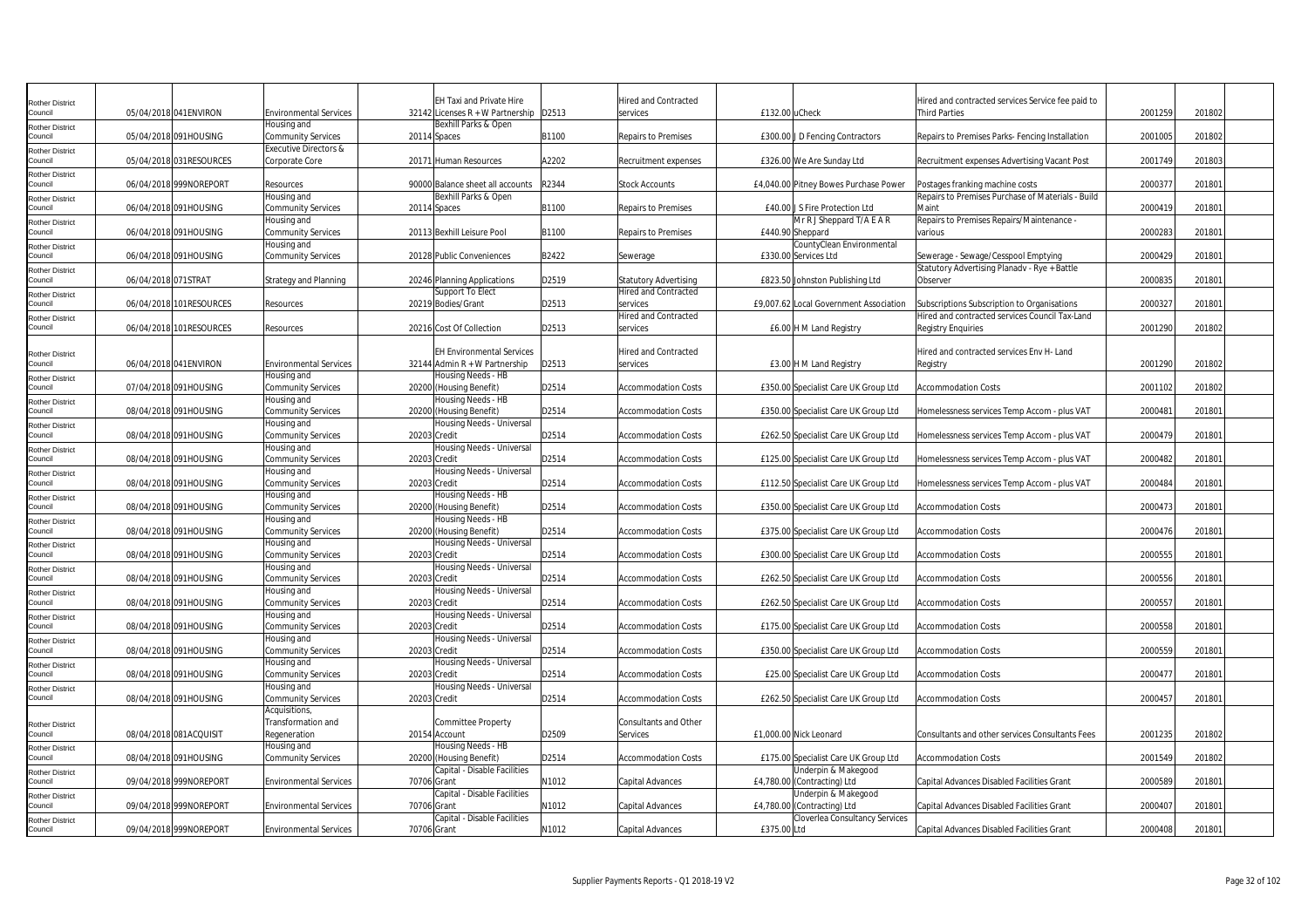| Rother District                   |                         |                                  |              | Capital - Disable Facilities |       |                             |                 |                                     |                                                 |         |        |  |
|-----------------------------------|-------------------------|----------------------------------|--------------|------------------------------|-------|-----------------------------|-----------------|-------------------------------------|-------------------------------------------------|---------|--------|--|
| Council                           | 09/04/2018 999NOREPORT  | <b>Environmental Services</b>    | 70706 Grant  |                              | N1012 | Capital Advances            |                 | £2,290.00 Prestige Stairlifts Ltd   | Capital Advances Disabled Facilities Grant      | 2000438 | 201801 |  |
| Rother District                   |                         |                                  |              | Capital - Disable Facilities |       |                             |                 |                                     |                                                 |         |        |  |
| Council                           | 09/04/2018 999NOREPORT  | <b>Environmental Services</b>    | 70706 Grant  |                              | N1012 | <b>Capital Advances</b>     |                 | £6,515.38 Hedley Visick Ltd         | Capital Advances Disabled Facilities Grant      | 200043  | 20180  |  |
|                                   |                         |                                  |              | Capital - Disable Facilities |       |                             |                 | Underpin & Makegood                 |                                                 |         |        |  |
| <b>Rother District</b><br>Council | 09/04/2018 999NOREPORT  | <b>Environmental Services</b>    | 70706 Grant  |                              | N1012 | Capital Advances            |                 | -£4,780.00 (Contracting) Ltd        | Capital Advances Disabled Facilities Grant      | 100002  | 20180  |  |
|                                   |                         | Housing and                      |              | Bexhill Parks & Open         |       |                             |                 |                                     | Equipment & Materials - Maintenance of          |         |        |  |
| Rother District<br>Council        | 09/04/2018 091HOUSING   | Community Services               |              | 20114 Spaces                 | D1206 | Furniture & Fittings        |                 | £110.00 B.F.J. Engraving Ltd        | Seats/Plaques from Donations                    | 200039  | 20180  |  |
|                                   |                         | Housing and                      |              | Bexhill Promenade &          |       |                             |                 |                                     |                                                 |         |        |  |
| Rother District<br>Council        | 09/04/2018 091HOUSING   | Community Services               |              | 20108 Foreshore              | D1201 | Equipment & Materials       |                 | £343.00 E.Y.E. Marine Ltd           | Equipment & Materials Boards for Lifebuoys      | 200041  | 201801 |  |
|                                   |                         |                                  |              | EH Pollution $R + W$         |       | Hired and Contracted        |                 | Wealden and Eastbourne              | Hired and contracted services Out Of Hours Call |         |        |  |
| Rother District<br>Council        | 09/04/2018 041 ENVIRON  | <b>Environmental Services</b>    |              | 32134 Partnership            | D2513 | services                    |                 | £64.48 Lifeline                     | Answering Service                               | 2000383 | 201801 |  |
|                                   |                         |                                  |              | EH Pollution $R + W$         |       | Hired and Contracted        |                 | Wealden and Eastbourne              | Hired and contracted services Out Of Hours Call |         |        |  |
| Rother District<br>Council        | 09/04/2018 041 ENVIRON  | <b>Environmental Services</b>    |              | 32134 Partnership            | D2513 | services                    | £13.30 Lifeline |                                     | Answering Service                               | 200038  | 201801 |  |
|                                   |                         |                                  |              |                              |       | <b>Hired and Contracted</b> |                 |                                     | Hired and contracted services Plan - Ecological |         |        |  |
| Rother District<br>Council        | 09/04/2018 071STRAT     | <b>Strategy and Planning</b>     |              | 20246 Planning Applications  | D2513 | services                    |                 | £530.00 East Sussex County Council  | Advice                                          | 200083  | 201801 |  |
|                                   |                         | Housing and                      |              | Housing Needs - HB           |       | <b>Hired and Contracted</b> |                 |                                     |                                                 |         |        |  |
| Rother District<br>Council        | 09/04/2018 091HOUSING   | <b>Community Services</b>        |              | 20200 (Housing Benefit)      | D2513 | services                    |                 | £70.00 Saffron HMO Ltd              | Homelessness services Temp Accom - plus VAT     | 200033  | 20180  |  |
|                                   |                         | Housing and                      |              | Housing Needs - HB           |       | Hired and Contracted        |                 |                                     |                                                 |         |        |  |
| Rother District<br>Council        | 09/04/2018 091HOUSING   | Community Services               |              | 20200 (Housing Benefit)      | D2513 | services                    |                 | £280.00 Saffron HMO Ltd             | Homelessness services Temp Accom - plus VAT     | 200033  | 20180  |  |
|                                   |                         | Housing and                      |              | Housing Needs - HB           |       | Hired and Contracted        |                 |                                     |                                                 |         |        |  |
| Rother District<br>Council        | 09/04/2018 091HOUSING   | <b>Community Services</b>        |              | 20200 (Housing Benefit)      | D2513 | services                    |                 | £33.60 Saffron HMO Ltd              | Homelessness services Temp Accom - plus VAT     | 2000340 | 201801 |  |
|                                   |                         | Housing and                      |              | Housing Needs - HB           |       | Hired and Contracted        |                 |                                     |                                                 |         |        |  |
| Rother District<br>Council        | 09/04/2018 091HOUSING   | Community Services               |              | 20200 (Housing Benefit)      | D2513 | services                    |                 | £134.40 Saffron HMO Ltd             | Homelessness services Temp Accom - plus VAT     | 200034  | 201801 |  |
| <b>Rother District</b>            |                         | Housing and                      |              | Housing Needs - HB           |       | <b>Hired and Contracted</b> |                 |                                     |                                                 |         |        |  |
| Council                           | 09/04/2018 091HOUSING   | Community Services               |              | 20200 (Housing Benefit)      | D2513 | services                    |                 | £24.00 Saffron HMO Ltd              | Homelessness services Temp Accom - plus VAT     | 2000348 | 201801 |  |
|                                   |                         | Housing and                      |              | Housing Needs - Universal    |       | <b>Hired and Contracted</b> |                 |                                     |                                                 |         |        |  |
| <b>Rother District</b><br>Council | 09/04/2018 091HOUSING   | <b>Community Services</b>        | 20203 Credit |                              | D2513 | services                    |                 | £33.60 Saffron HMO Ltd              | Homelessness services Temp Accom - plus VAT     | 200033  | 20180  |  |
|                                   |                         | Housing and                      |              | Housing Needs - Universal    |       | Hired and Contracted        |                 |                                     |                                                 |         |        |  |
| Rother District<br>Council        | 09/04/2018 091HOUSING   | <b>Community Services</b>        | 20203 Credit |                              | D2513 | services                    |                 | £134.40 Saffron HMO Ltd             | Homelessness services Temp Accom - plus VAT     | 200033  | 20180  |  |
| Rother District                   |                         | Housing and                      |              | Housing Needs - Universal    |       | <b>Hired and Contracted</b> |                 |                                     |                                                 |         |        |  |
| Council                           | 09/04/2018 091HOUSING   | <b>Community Services</b>        | 20203 Credit |                              | D2513 | services                    |                 | £33.60 Saffron HMO Ltd              | Homelessness services Temp Accom - plus VAT     | 200033  | 201801 |  |
| <b>Rother District</b>            |                         | Housing and                      |              | Housing Needs - Universal    |       | <b>Hired and Contracted</b> |                 |                                     |                                                 |         |        |  |
| Council                           | 09/04/2018 091HOUSING   | <b>Community Services</b>        | 20203 Credit |                              | D2513 | services                    |                 | £134.40 Saffron HMO Ltd             | Homelessness services Temp Accom - plus VAT     | 200033  | 20180  |  |
| Rother District                   |                         | Housing and                      |              | Housing Needs - Universal    |       | Hired and Contracted        |                 |                                     |                                                 |         |        |  |
| Council                           | 09/04/2018 091HOUSING   | Community Services               | 20203 Credit |                              | D2513 | services                    |                 | £70.00 Saffron HMO Ltd              | Homelessness services Temp Accom - plus VAT     | 2000342 | 201801 |  |
| Rother District                   |                         | Housing and                      |              | Housing Needs - Universal    |       | <b>Hired and Contracted</b> |                 |                                     |                                                 |         |        |  |
| Council                           | 09/04/2018 091HOUSING   | <b>Community Services</b>        | 20203 Credit |                              | D2513 | services                    |                 | £280.00 Saffron HMO Ltd             | Homelessness services Temp Accom - plus VAT     | 200034  | 201801 |  |
| Rother District                   |                         | Housing and                      |              | Housing Needs - Universal    |       | <b>Hired and Contracted</b> |                 |                                     |                                                 |         |        |  |
| Council                           | 09/04/2018 091HOUSING   | <b>Community Services</b>        | 20203 Credit |                              | D2513 | services                    |                 | £77.00 Saffron HMO Ltd              | Homelessness services Temp Accom - plus VAT     | 2000344 | 201801 |  |
| Rother District                   |                         | Housing and                      |              | Housing Needs - Universal    |       | <b>Hired and Contracted</b> |                 |                                     |                                                 |         |        |  |
| Council                           | 09/04/2018 091HOUSING   | <b>Community Services</b>        | 20203 Credit |                              | D2513 | services                    |                 | £308.00 Saffron HMO Ltd             | Homelessness services Temp Accom - plus VAT     | 200034  | 20180  |  |
| Rother District                   |                         | Housing and                      |              | Housing Needs - Universal    |       | Hired and Contracted        |                 |                                     |                                                 |         |        |  |
| Council                           | 09/04/2018 091HOUSING   | <b>Community Services</b>        | 20203 Credit |                              | D2513 | services                    |                 | £33.60 Saffron HMO Ltd              | Homelessness services Temp Accom - plus VAT     | 2000345 | 20180  |  |
| Rother District                   |                         | Housing and                      |              | Housing Needs - Universal    |       | <b>Hired and Contracted</b> |                 |                                     |                                                 |         |        |  |
| Council                           | 09/04/2018 091HOUSING   | <b>Community Services</b>        | 20203 Credit |                              | D2513 | services                    |                 | £134.40 Saffron HMO Ltd             | Homelessness services Temp Accom - plus VAT     | 2000345 | 201801 |  |
| Rother District                   |                         | Housing and                      |              | Housing Needs - Universal    |       | Hired and Contracted        |                 |                                     |                                                 |         |        |  |
| Council                           | 09/04/2018 091HOUSING   | Community Services               | 20203 Credit |                              | D2513 | services                    |                 | £350.00 Saffron HMO Ltd             | Homelessness services Temp Accom - plus VAT     | 200034  | 201801 |  |
| Rother District                   |                         | <b>Executive Directors &amp;</b> |              |                              |       |                             |                 |                                     |                                                 |         |        |  |
| Council                           | 09/04/2018 031RESOURCES | Corporate Core                   |              | 20171 Human Resources        | A2202 | Recruitment expenses        |                 | £1,180.00 JGP Resourcing Ltd        | Recruitment expenses Advertising Vacant Post    | 2000326 | 201801 |  |
| <b>Rother District</b>            |                         | Housing and                      |              |                              |       |                             |                 |                                     |                                                 |         |        |  |
| ouncil                            | 09/04/2018 091HOUSING   | <b>Community Services</b>        |              | 20113 Bexhill Leisure Pool   | B1100 | <b>Repairs to Premises</b>  |                 | £143.00 Gilgen Doors Systems UK Ltd | Repairs to Premises Repairs - Doors             | 200058  | 20180  |  |
| <b>Rother District</b>            |                         |                                  |              |                              |       |                             |                 |                                     |                                                 |         |        |  |
| Council                           | 09/04/2018 101RESOURCES | Resources                        |              | 20221 Financial Services     | D2922 | Subscriptions               |                 | £4,885.00 CIPFA Business Ltd        | Subscriptions                                   | 200033  | 20180  |  |
| Rother District                   |                         | Housing and                      |              | Housing Needs - HB           |       |                             |                 |                                     |                                                 |         |        |  |
| Council                           | 09/04/2018 091HOUSING   | Community Services               |              | 20200 (Housing Benefit)      | D2508 | Removals and Storage        |                 | £120.00 Stamford Storage Solutions  | Removals and Storage                            | 2000545 | 20180  |  |
| Rother District                   |                         | Housing and                      |              | Housing Needs - HB           |       |                             |                 |                                     |                                                 |         |        |  |
| Council                           | 09/04/2018 091HOUSING   | Community Services               |              | 20200 (Housing Benefit)      | D2508 | Removals and Storage        |                 | £230.00 Stamford Storage Solutions  | Removals and Storage                            | 200054  | 20180  |  |
| Rother District                   |                         | Housing and                      |              | Housing Needs - HB           |       |                             |                 | Solutions Accommodation             |                                                 |         |        |  |
| Council                           | 09/04/2018 091HOUSING   | Community Services               |              | 20200 (Housing Benefit)      | D2514 | <b>Accommodation Costs</b>  |                 | £98.00 Providers Ltd                | <b>Accommodation Costs</b>                      | 200066  | 201801 |  |
| Rother District                   |                         | Housing and                      |              | Housing Needs - HB           |       |                             |                 | Solutions Accommodation             |                                                 |         |        |  |
| Council                           | 09/04/2018 091HOUSING   | <b>Community Services</b>        |              | 20200 (Housing Benefit)      | D2514 | <b>Accommodation Costs</b>  |                 | £392.00 Providers Ltd               | <b>Accommodation Costs</b>                      | 2000661 | 201801 |  |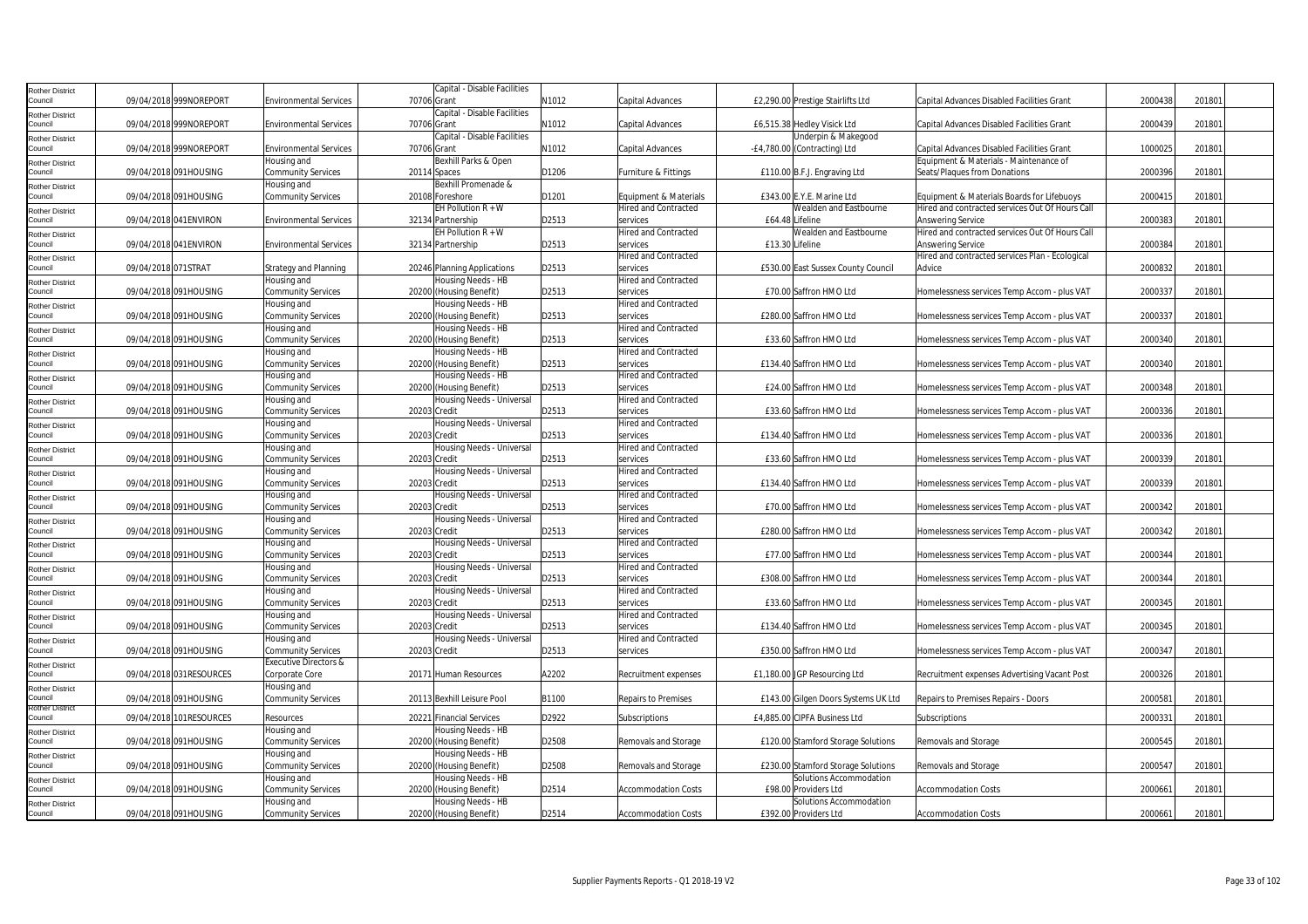| Rother District                   |                         | Housing and                       |              | Housing Needs - HB               |       |                            | Solutions Accommodation                          |                                                |         |        |  |
|-----------------------------------|-------------------------|-----------------------------------|--------------|----------------------------------|-------|----------------------------|--------------------------------------------------|------------------------------------------------|---------|--------|--|
| Council                           | 09/04/2018 091HOUSING   | Community Services                |              | 20200 (Housing Benefit)          | D2514 | <b>Accommodation Costs</b> | £98.00 Providers Ltd                             | <b>Accommodation Costs</b>                     | 2000662 | 201801 |  |
| <b>Rother District</b>            |                         | Housing and                       |              | Housing Needs - HB               |       |                            | Solutions Accommodation                          |                                                |         |        |  |
| Council                           | 09/04/2018 091HOUSING   | <b>Community Services</b>         |              | 20200 (Housing Benefit)          | D2514 | <b>Accommodation Costs</b> | £392.00 Providers Ltd                            | <b>Accommodation Costs</b>                     | 2000662 | 201801 |  |
| <b>Rother District</b>            |                         | Housing and                       |              | Housing Needs - HB               |       |                            | Solutions Accommodation                          |                                                |         |        |  |
| Council                           | 09/04/2018 091HOUSING   | Community Services                |              | 20200 (Housing Benefit)          | D2514 | <b>Accommodation Costs</b> | £48.00 Providers Ltd                             | <b>Accommodation Costs</b>                     | 2000663 | 201801 |  |
| <b>Rother District</b>            |                         | Housing and                       |              | Housing Needs - HB               |       |                            | Solutions Accommodation                          |                                                |         |        |  |
| Council                           | 09/04/2018 091HOUSING   | Community Services                |              | 20200 (Housing Benefit)          | D2514 | <b>Accommodation Costs</b> | £192.00 Providers Ltd                            | <b>Accommodation Costs</b>                     | 2000663 | 201801 |  |
| <b>Rother District</b>            |                         | Housing and                       |              | Housing Needs - HB               |       |                            | Solutions Accommodation                          |                                                |         |        |  |
| Council                           | 09/04/2018 091HOUSING   | Community Services                |              | 20200 (Housing Benefit)          | D2514 | <b>Accommodation Costs</b> | £84.00 Providers Ltd                             | Accommodation Costs                            | 2000671 | 201801 |  |
| <b>Rother District</b>            |                         | Housing and                       |              | Housing Needs - HB               |       |                            | Solutions Accommodation                          |                                                |         |        |  |
| Council                           | 09/04/2018 091HOUSING   | Community Services                |              | 20200 (Housing Benefit)          | D2514 | <b>Accommodation Costs</b> | £336.00 Providers Ltd                            | <b>Accommodation Costs</b>                     | 2000671 | 201801 |  |
| <b>Rother District</b>            |                         | Housing and                       |              | Housing Needs - Universal        |       |                            | Solutions Accommodation                          |                                                |         |        |  |
| Council                           | 09/04/2018 091HOUSING   | Community Services                | 20203 Credit |                                  | D2514 | <b>Accommodation Costs</b> | £52.50 Providers Ltd                             | <b>Accommodation Costs</b>                     | 2000659 | 201801 |  |
| <b>Rother District</b><br>Council | 09/04/2018 091HOUSING   | Housing and                       | 20203 Credit | Housing Needs - Universal        | D2514 |                            | Solutions Accommodation<br>£210.00 Providers Ltd | <b>Accommodation Costs</b>                     | 2000659 | 201801 |  |
|                                   |                         | Community Services                |              |                                  |       | <b>Accommodation Costs</b> | Solutions Accommodation                          |                                                |         |        |  |
| <b>Rother District</b><br>Council | 09/04/2018 091HOUSING   | Housing and<br>Community Services | 20203 Credit | Housing Needs - Universal        | D2514 | <b>Accommodation Costs</b> | £84.00 Providers Ltd                             | <b>Accommodation Costs</b>                     | 2000660 | 201801 |  |
|                                   |                         | Housing and                       |              | Housing Needs - Universal        |       |                            | Solutions Accommodation                          |                                                |         |        |  |
| <b>Rother District</b><br>Council | 09/04/2018 091HOUSING   | Community Services                | 20203 Credit |                                  | D2514 | <b>Accommodation Costs</b> | £336.00 Providers Ltd                            | <b>Accommodation Costs</b>                     | 2000660 | 201801 |  |
| <b>Rother District</b>            |                         | Housing and                       |              | Housing Needs - Universal        |       |                            | Solutions Accommodation                          |                                                |         |        |  |
| Council                           | 09/04/2018 091HOUSING   | Community Services                |              | 20203 Credit                     | D2514 | <b>Accommodation Costs</b> | £84.00 Providers Ltd                             | <b>Accommodation Costs</b>                     | 2000664 | 201801 |  |
| <b>Rother District</b>            |                         | Housing and                       |              | Housing Needs - Universal        |       |                            | Solutions Accommodation                          |                                                |         |        |  |
| Council                           | 09/04/2018 091HOUSING   | Community Services                | 20203 Credit |                                  | D2514 | <b>Accommodation Costs</b> | £336.00 Providers Ltd                            | <b>Accommodation Costs</b>                     | 2000664 | 201801 |  |
| <b>Rother District</b>            |                         | Housing and                       |              | Housing Needs - Universal        |       |                            | Solutions Accommodation                          |                                                |         |        |  |
| Council                           | 09/04/2018 091HOUSING   | Community Services                | 20203 Credit |                                  | D2514 | <b>Accommodation Costs</b> | £490.00 Providers Ltd                            | <b>Accommodation Costs</b>                     | 2000665 | 201801 |  |
| <b>Rother District</b>            |                         | Housing and                       |              | Housing Needs - Universal        |       |                            | Solutions Accommodation                          |                                                |         |        |  |
| Council                           | 09/04/2018 091HOUSING   | Community Services                | 20203 Credit |                                  | D2514 | <b>Accommodation Costs</b> | £84.00 Providers Ltd                             | <b>Accommodation Costs</b>                     | 2000666 | 201801 |  |
| <b>Rother District</b>            |                         | Housing and                       |              | Housing Needs - Universal        |       |                            | Solutions Accommodation                          |                                                |         |        |  |
| Council                           | 09/04/2018 091HOUSING   | Community Services                | 20203 Credit |                                  | D2514 | <b>Accommodation Costs</b> | £336.00 Providers Ltd                            | Accommodation Costs                            | 2000666 | 201801 |  |
| <b>Rother District</b>            |                         | Housing and                       |              | Housing Needs - Universal        |       |                            | Solutions Accommodation                          |                                                |         |        |  |
| Council                           | 09/04/2018 091HOUSING   | Community Services                |              | 20203 Credit                     | D2514 | <b>Accommodation Costs</b> | £8.00 Providers Ltd                              | <b>Accommodation Costs</b>                     | 2000667 | 201801 |  |
| <b>Rother District</b>            |                         | Housing and                       |              | Housing Needs - Universal        |       |                            | Solutions Accommodation                          |                                                |         |        |  |
| Council                           | 09/04/2018 091HOUSING   | Community Services                | 20203 Credit |                                  | D2514 | <b>Accommodation Costs</b> | £32.00 Providers Ltd                             | <b>Accommodation Costs</b>                     | 200066  | 201801 |  |
| <b>Rother District</b><br>Council | 09/04/2018 091HOUSING   | Housing and                       | 20203 Credit | Housing Needs - Universal        | D2514 |                            | Solutions Accommodation<br>£70.00 Providers Ltd  | <b>Accommodation Costs</b>                     | 2000669 | 201801 |  |
|                                   |                         | Community Services<br>Housing and |              | Housing Needs - Universal        |       | <b>Accommodation Costs</b> | Solutions Accommodation                          |                                                |         |        |  |
| <b>Rother District</b><br>Council | 09/04/2018 091HOUSING   | Community Services                |              | 20203 Credit                     | D2514 | <b>Accommodation Costs</b> | £280.00 Providers Ltd                            | <b>Accommodation Costs</b>                     | 2000669 | 201801 |  |
|                                   |                         | Housing and                       |              | Housing Needs - Universal        |       |                            | Solutions Accommodation                          |                                                |         |        |  |
| <b>Rother District</b><br>Council | 09/04/2018 091HOUSING   | Community Services                | 20203 Credit |                                  | D2514 | <b>Accommodation Costs</b> | £77.00 Providers Ltd                             | Accommodation Costs                            | 2000670 | 201801 |  |
| <b>Rother District</b>            |                         | Housing and                       |              | Housing Needs - Universal        |       |                            | Solutions Accommodation                          |                                                |         |        |  |
| Council                           | 09/04/2018 091HOUSING   | Community Services                |              | 20203 Credit                     | D2514 | <b>Accommodation Costs</b> | £308.00 Providers Ltd                            | <b>Accommodation Costs</b>                     | 2000670 | 201801 |  |
|                                   |                         | Acquisitions                      |              |                                  |       |                            |                                                  |                                                |         |        |  |
| <b>Rother District</b>            |                         | Transformation and                |              |                                  |       |                            |                                                  |                                                |         |        |  |
| Council                           | 09/04/2018 081ACQUISIT  | Regeneration                      |              | 20144 Property Management        | D2518 | Advertising                | £37.50 Lloyds Bank                               | Advertising Advertising in Newspapers/Magazine | 2002241 | 201803 |  |
| <b>Rother District</b><br>Council | 09/04/2018 101RESOURCES | Resources                         |              | 20239 Computer Services          | D2635 | <b>Computer Licences</b>   | £7.10 Lloyds Bank                                | Computer Licences Domain Name Renewal          | 2002241 | 201803 |  |
|                                   |                         |                                   |              |                                  |       |                            |                                                  |                                                |         |        |  |
| <b>Rother District</b><br>Council | 09/04/2018 101RESOURCES | Resources                         |              | 20239 Computer Services          | D1201 | Equipment & Materials      | £6.95 Lloyds Bank                                | Equipment & Materials Carriage/Handling Charge | 2002241 | 201803 |  |
| <b>Rother District</b>            |                         | <b>Executive Directors &amp;</b>  |              |                                  |       |                            |                                                  |                                                |         |        |  |
| Council                           | 09/04/2018 031RESOURCES | Corporate Core                    |              | 20159 Corporate Policy Making    | D1201 | Equipment & Materials      | £34.49 Lloyds Bank                               | Equipment & Materials Flags                    | 200224  | 201803 |  |
| <b>Rother District</b>            |                         |                                   |              |                                  |       |                            |                                                  |                                                |         |        |  |
| Council                           | 09/04/2018 101RESOURCES | Resources                         |              | 20239 Computer Services          | D2415 | Printing                   | £529.70 Lloyds Bank                              | Printing Ink Cartridge purchased directly      | 200224  | 201803 |  |
| <b>Rother District</b>            |                         |                                   |              |                                  |       |                            |                                                  |                                                |         |        |  |
| Council                           | 09/04/2018 101RESOURCES | Resources                         |              | 20241 Stationery                 | D2416 | Stationery                 | £33.24 Lloyds Bank                               | Stationery General Stationery (Print Room ONLY | 2002241 | 201803 |  |
| <b>Rother District</b><br>Council | 09/04/2018 101RESOURCES | Resources                         |              | 20241 Stationery                 | D2416 | Stationery                 | £119.50 Lloyds Bank                              | Stationery General Stationery (Print Room ONLY | 2002241 | 201803 |  |
|                                   |                         | Housing and                       |              |                                  |       | Hired and Contracted       |                                                  |                                                |         |        |  |
| <b>Rother District</b><br>Council | 09/04/2018 091HOUSING   | Community Services                |              | 20206 Syrians                    | D2513 | services                   | £178.00 Lloyds Bank                              | Syrian - Bus Pass                              | 2001772 | 201803 |  |
| Rother District                   |                         |                                   |              |                                  |       |                            |                                                  |                                                |         |        |  |
| Council                           | 09/04/2018 101RESOURCES | Resources                         |              | 20239 Computer Services          | D2622 | Mobile Phones              | £97.20 Lloyds Bank                               | Mobile Phones                                  | 2002241 | 201803 |  |
| <b>Rother District</b>            |                         |                                   |              |                                  |       |                            | Jade Security Services Ltd                       |                                                |         |        |  |
| Council                           | 10/04/2018 999NOREPORT  | Resources                         |              | 90000 Balance sheet all accounts | R2353 | Camber Float               | £1,000.00 (CLIENT ACCOUNT)                       | CAMBER FLOAT                                   | 2000759 | 201801 |  |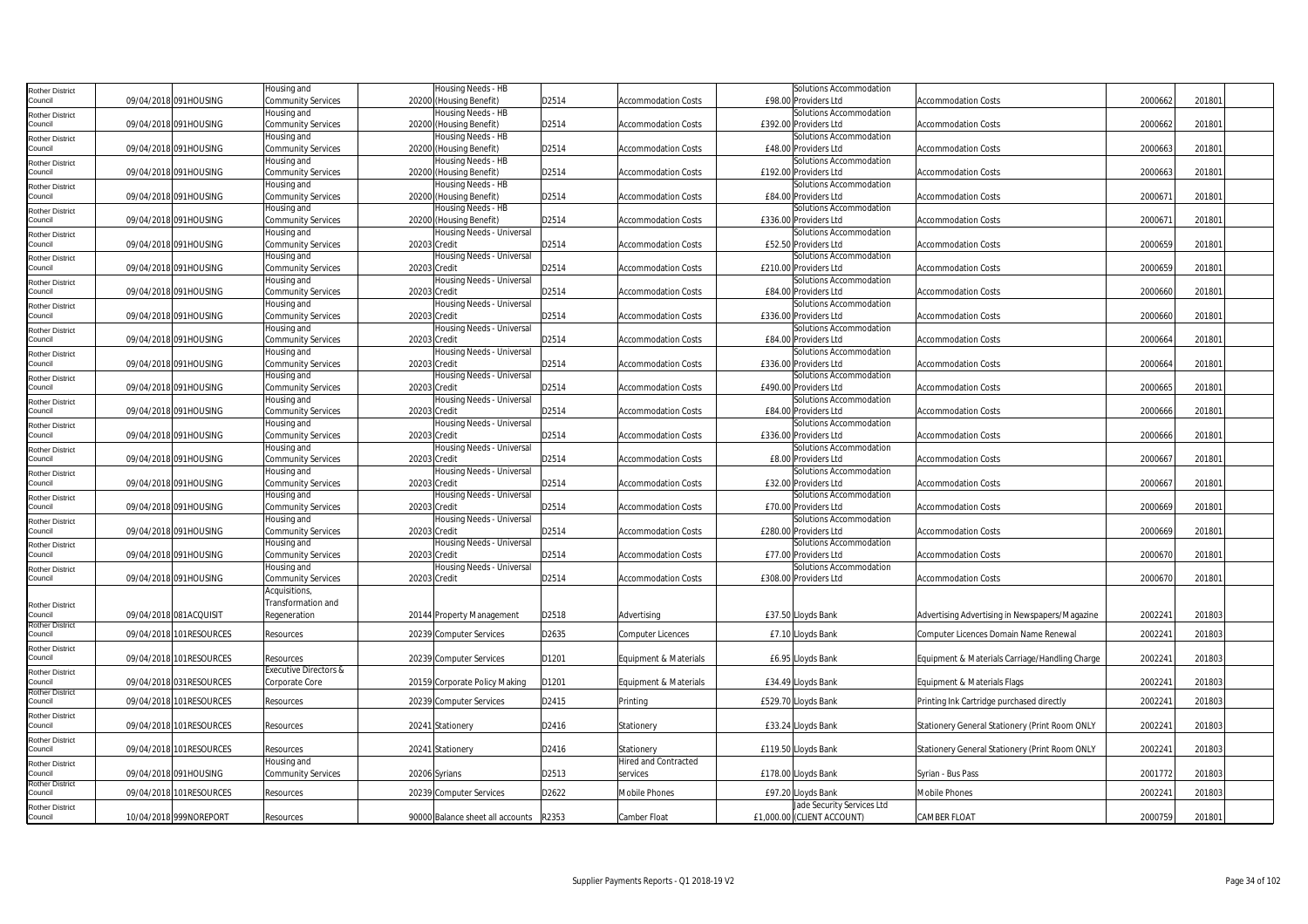| Rother District                   |                     |                         |                                               |             |                                      |       | Consultants and Other                   |               | Northgate Public Services (UK)         |                                                                                     |         |        |
|-----------------------------------|---------------------|-------------------------|-----------------------------------------------|-------------|--------------------------------------|-------|-----------------------------------------|---------------|----------------------------------------|-------------------------------------------------------------------------------------|---------|--------|
| Council                           |                     | 10/04/2018 101RESOURCES | Resources                                     |             | 20239 Computer Services              | D2509 | Services                                | £1,100.00 Ltd |                                        | Consultants and other services Consultants Fees                                     | 2000455 | 201801 |
| Rother District                   |                     |                         | Housing and                                   |             |                                      |       |                                         |               |                                        |                                                                                     |         |        |
| Council                           |                     | 10/04/2018 091HOUSING   | Community Services                            |             | 20145 Maintenance Services           | D1201 | Equipment & Materials                   |               | £21.48 Jewson Limited                  | Equipment & Materials Purchase of Tools                                             | 2000826 | 201801 |
| Rother District                   |                     |                         | Housing and                                   |             |                                      |       |                                         |               |                                        |                                                                                     |         |        |
| Council                           |                     | 10/04/2018 091HOUSING   | <b>Community Services</b>                     |             | 20145 Maintenance Services           | D1201 | Equipment & Materials                   |               | £100.15 Jewson Limited                 | Equipment & Materials Purchase of Tools                                             | 2000830 | 201801 |
| Rother District                   |                     |                         | Housing and                                   |             |                                      |       | Hired and Contracted                    |               |                                        |                                                                                     |         |        |
| Council                           |                     | 10/04/2018 091HOUSING   | Community Services                            |             | 20137 Car Parks                      | D2513 | services                                |               | £1,503.29 Cale UK Ltd                  | Hired and contracted services Car Park Tickets                                      | 2000413 | 201801 |
| Rother District                   |                     |                         | Housing and                                   |             |                                      |       |                                         |               |                                        | Repairs to Premises Parks-Purchase of Planting                                      |         |        |
| Council                           |                     | 10/04/2018 091HOUSING   | Community Services                            |             | 20123 Cemeteries                     | B1100 | <b>Repairs to Premises</b>              |               | £1,000.00 South Coast Hydroseeding Ltd | Material                                                                            | 200032  | 201801 |
|                                   |                     |                         | lousing and                                   |             |                                      |       |                                         |               |                                        | Repairs to Premises Purchase of Materials - Build                                   |         |        |
| Rother District<br>Council        |                     | 10/04/2018 091HOUSING   | <b>Community Services</b>                     |             | 20128 Public Conveniences            | B1100 | <b>Repairs to Premises</b>              |               | £14.74 Graham                          | Maint                                                                               | 2000823 | 201801 |
|                                   |                     |                         | Acquisitions,                                 |             |                                      |       |                                         |               |                                        |                                                                                     |         |        |
|                                   |                     |                         | Transformation and                            |             | <b>Committee Property</b>            |       |                                         |               |                                        | Repairs to Premises Purchase of Materials - Build                                   |         |        |
| Rother District<br>Council        |                     | 10/04/2018 081ACQUISIT  | Regeneration                                  |             | 20154 Account                        | B1100 | <b>Repairs to Premises</b>              |               | £277.98 Jewson Limited                 | Maint                                                                               | 2000829 | 201801 |
|                                   |                     |                         | Housing and                                   |             |                                      |       |                                         |               |                                        |                                                                                     |         |        |
| Rother District<br>Council        |                     | 10/04/2018 091HOUSING   | <b>Community Services</b>                     |             | 20112 Bexhill Leisure Centre         | B1100 | <b>Repairs to Premises</b>              |               | £3,791.00 Clarke Roofing Southern Ltd  | Repairs to Premises Repairs - Guttering                                             | 2000292 | 201801 |
|                                   |                     |                         |                                               |             |                                      |       |                                         |               |                                        |                                                                                     |         |        |
| Rother District<br>Council        |                     | 10/04/2018 101RESOURCES | Resources                                     |             | 20241 Stationery                     | D2416 | Stationery                              |               | £92.57 Office Depot UK Ltd             | Stationery General Stationery (Print Room ONLY                                      | 2000338 | 201801 |
|                                   |                     |                         |                                               |             | EH Pollution $R + W$                 |       |                                         |               |                                        |                                                                                     |         |        |
| Rother District<br>Council        |                     | 10/04/2018 041 ENVIRON  | <b>Environmental Services</b>                 |             | 32134 Partnership                    | D2922 | Subscriptions                           |               | £3,000.00 East Sussex County Council   | Subscriptions Subscription to Organisations                                         | 2000595 | 201801 |
|                                   |                     |                         |                                               |             | EH Pollution $R + W$                 |       |                                         |               |                                        |                                                                                     |         |        |
| Rother District<br>Council        |                     | 10/04/2018 041ENVIRON   | <b>Environmental Services</b>                 |             | 32134 Partnership                    | D2922 | Subscriptions                           |               | £3,000.00 East Sussex County Council   | Subscriptions Subscription to Organisations                                         | 2000596 | 201801 |
|                                   |                     |                         |                                               |             |                                      |       | Third party payment                     |               |                                        | Third party payment private contractors                                             |         |        |
| Rother District<br>Council        |                     | 10/04/2018 101RESOURCES | Resources                                     |             | 20240 Printing Services              | E2302 | private contractors                     |               | £539.56 Sonar Technologies Ltd         | Maintenance Contracts-Printing                                                      | 2000333 | 201801 |
|                                   |                     |                         | Acquisitions,                                 |             |                                      |       |                                         |               |                                        |                                                                                     |         |        |
|                                   |                     |                         | Transformation and                            |             |                                      |       |                                         |               |                                        |                                                                                     |         |        |
| <b>Rother District</b><br>Council |                     | 10/04/2018 081ACQUISIT  | Regeneration                                  |             | 20146 West Trading Estate            | B2421 | Water                                   |               | £21.45 South East Water Ltd            | <b>Water Charges</b>                                                                | 2000425 | 201801 |
|                                   |                     |                         |                                               |             |                                      |       | Hired and Contracted                    |               |                                        |                                                                                     |         |        |
| Rother District<br>Council        |                     | 10/04/2018 101RESOURCES |                                               |             |                                      | D2513 | services                                |               | £126.90 Lloyds Bank                    | Bank Charges Bank Charges                                                           | 2001306 | 201802 |
|                                   |                     |                         | Resources                                     |             | 20209 Corporate management           |       | Hired and Contracted                    |               |                                        | Hired and contracted services Council Tax-Land                                      |         |        |
| Rother District<br>Council        |                     | 10/04/2018 101RESOURCES |                                               |             | 20216 Cost Of Collection             | D2513 | services                                |               | £15.00 H M Land Registry               |                                                                                     | 2001291 | 201802 |
|                                   |                     |                         | Resources                                     |             |                                      |       | Hired and Contracted                    |               |                                        | <b>Registry Enguiries</b><br>Hired and contracted services Land Registry -          |         |        |
| <b>Rother District</b><br>Council | 10/04/2018 071STRAT |                         |                                               |             |                                      | D2513 | services                                |               |                                        | Planning                                                                            | 2001291 | 201802 |
|                                   |                     |                         | <b>Strategy and Planning</b><br>Acquisitions, |             | 20246 Planning Applications          |       |                                         |               | £36.00 H M Land Registry               |                                                                                     |         |        |
|                                   |                     |                         |                                               |             |                                      |       |                                         |               |                                        |                                                                                     |         |        |
| Rother District<br>Council        |                     | 10/04/2018 081ACQUISIT  | Transformation and<br>Regeneration            |             | 20144 Property Management            | D2513 | <b>Hired and Contracted</b><br>services |               | £3.00 H M Land Registry                | Hired and contracted services Land Registry -<br>Property Management                | 2001291 | 201802 |
|                                   |                     |                         |                                               |             |                                      |       |                                         |               |                                        |                                                                                     |         |        |
| Rother District<br>Council        |                     | 10/04/2018 091HOUSING   | Housing and<br><b>Community Services</b>      |             | 20128 Public Conveniences            | B1100 | <b>Repairs to Premises</b>              |               | £109.87 Alfa Electric Ltd              | Repairs to Premises Repairs - Electrical Works                                      | 2001001 | 201802 |
|                                   |                     |                         |                                               |             |                                      |       |                                         |               |                                        |                                                                                     |         |        |
| Rother District<br>Council        |                     | 11/04/2018 999NOREPORT  | <b>Environmental Services</b>                 | 70706 Grant | Capital - Disable Facilities         | N1012 | Capital Advances                        |               |                                        | Capital Advances Disabled Facilities Grant                                          | 2000588 | 201801 |
|                                   |                     |                         |                                               |             |                                      |       |                                         |               | £5,031.81 Gregory (Kent) Ltd           |                                                                                     |         |        |
| Rother District<br>ouncil         |                     | 11/04/2018 999NOREPORT  | <b>Environmental Services</b>                 | 70706 Grant | Capital - Disable Facilities         | N1012 | Capital Advances                        |               | £5.516.61 GMS Adaptations              | Capital Advances Disabled Facilities Grant                                          | 2000437 | 201801 |
|                                   |                     |                         |                                               |             |                                      |       |                                         |               |                                        |                                                                                     |         |        |
| Rother District<br>Council        |                     |                         |                                               |             | Capital - Disable Facilities         |       |                                         |               |                                        |                                                                                     |         |        |
|                                   |                     | 11/04/2018 999NOREPORT  | <b>Environmental Services</b>                 | 70706 Grant | Capital - Disable Facilities         | N1012 | Capital Advances                        |               | £830.50 Family Mosaic Housing          | Capital Advances Disabled Facilities Grant                                          | 2000440 | 201801 |
| Rother District                   |                     |                         |                                               |             |                                      |       |                                         |               |                                        |                                                                                     |         |        |
| Council                           |                     | 11/04/2018 999NOREPORT  | <b>Environmental Services</b>                 | 70706 Grant |                                      | N1012 | Capital Advances                        |               |                                        | £5,802.19 Nutra Plumbing and Heating Ltd Capital Advances Disabled Facilities Grant | 2000441 | 201801 |
| Rother District                   |                     |                         |                                               |             | Capital - Disable Facilities         |       |                                         |               | Mr Mark Neale General Building         |                                                                                     |         |        |
| Council                           |                     | 11/04/2018 999NOREPORT  | <b>Environmental Services</b>                 | 70706 Grant |                                      | N1012 | Capital Advances                        |               | £2,800.00 and Plumbing Ltd             | Capital Advances Disabled Facilities Grant                                          | 2000442 | 201801 |
| <b>Rother District</b>            |                     |                         |                                               |             | Capital - Disable Facilities         |       |                                         |               |                                        |                                                                                     |         |        |
| Council                           |                     | 11/04/2018 999NOREPORT  | <b>Environmental Services</b>                 | 70706 Grant |                                      | N1012 | Capital Advances                        |               | £5,031.81 Gregory (Kent) Ltd           | Capital Advances Disabled Facilities Grant                                          | 2000443 | 201801 |
| Rother District                   |                     |                         |                                               |             | Capital - Disable Facilities         |       |                                         |               |                                        |                                                                                     |         |        |
| Council                           |                     | 11/04/2018 999NOREPORT  | <b>Environmental Services</b>                 | 70706 Grant |                                      | N1012 | Capital Advances                        |               | -£5,031.81 Gregory (Kent) Ltd          | Capital Advances Disabled Facilities Grant                                          | 1000026 | 201801 |
| Rother District                   |                     |                         | Housing and                                   |             | Bexhill Promenade &                  |       |                                         |               |                                        |                                                                                     |         |        |
| Council                           |                     | 11/04/2018 091HOUSING   | Community Services                            |             | 20108 Foreshore                      | D1201 | Equipment & Materials                   |               | £400.00 Robin G Randall                | Equipment & Materials Marker Buoys and Signs                                        | 2000583 | 201801 |
| Rother District                   |                     |                         | Housing and                                   |             | Bexhill Promenade &                  |       |                                         |               |                                        |                                                                                     |         |        |
| Council                           |                     | 11/04/2018 091HOUSING   | Community Services                            |             | 20108 Foreshore                      | D1201 | Equipment & Materials                   |               | £400.00 Robin G Randall                | Equipment & Materials Marker Buoys and Signs                                        | 2000412 | 201801 |
| Rother District                   |                     |                         | Housing and                                   |             |                                      |       |                                         |               |                                        |                                                                                     |         |        |
| Council                           |                     | 11/04/2018 091HOUSING   | <b>Community Services</b>                     |             | 20107 Camber Beach & Foreshore D1201 |       | Equipment & Materials                   |               | £312.00 Robin G Randall                | Equipment & Materials Marker Buoys and Signs                                        | 2000583 | 201801 |
| <b>Rother District</b>            |                     |                         | Housing and                                   |             |                                      |       |                                         |               |                                        |                                                                                     |         |        |
| Council                           |                     | 11/04/2018 091HOUSING   | Community Services                            |             | 20107 Camber Beach & Foreshore D1201 |       | Equipment & Materials                   |               | £312.00 Robin G Randall                | Equipment & Materials Marker Buoys and Signs                                        | 2000412 | 201801 |
| Rother District                   |                     |                         | Housing and                                   |             | Bexhill Promenade &                  |       |                                         |               |                                        |                                                                                     |         |        |
| Council                           |                     | 11/04/2018 091HOUSING   | <b>Community Services</b>                     |             | 20108 Foreshore                      | D1201 | Equipment & Materials                   |               | -£400.00 Robin G Randall               | Equipment & Materials Marker Buoys and Signs                                        | 1000045 | 201801 |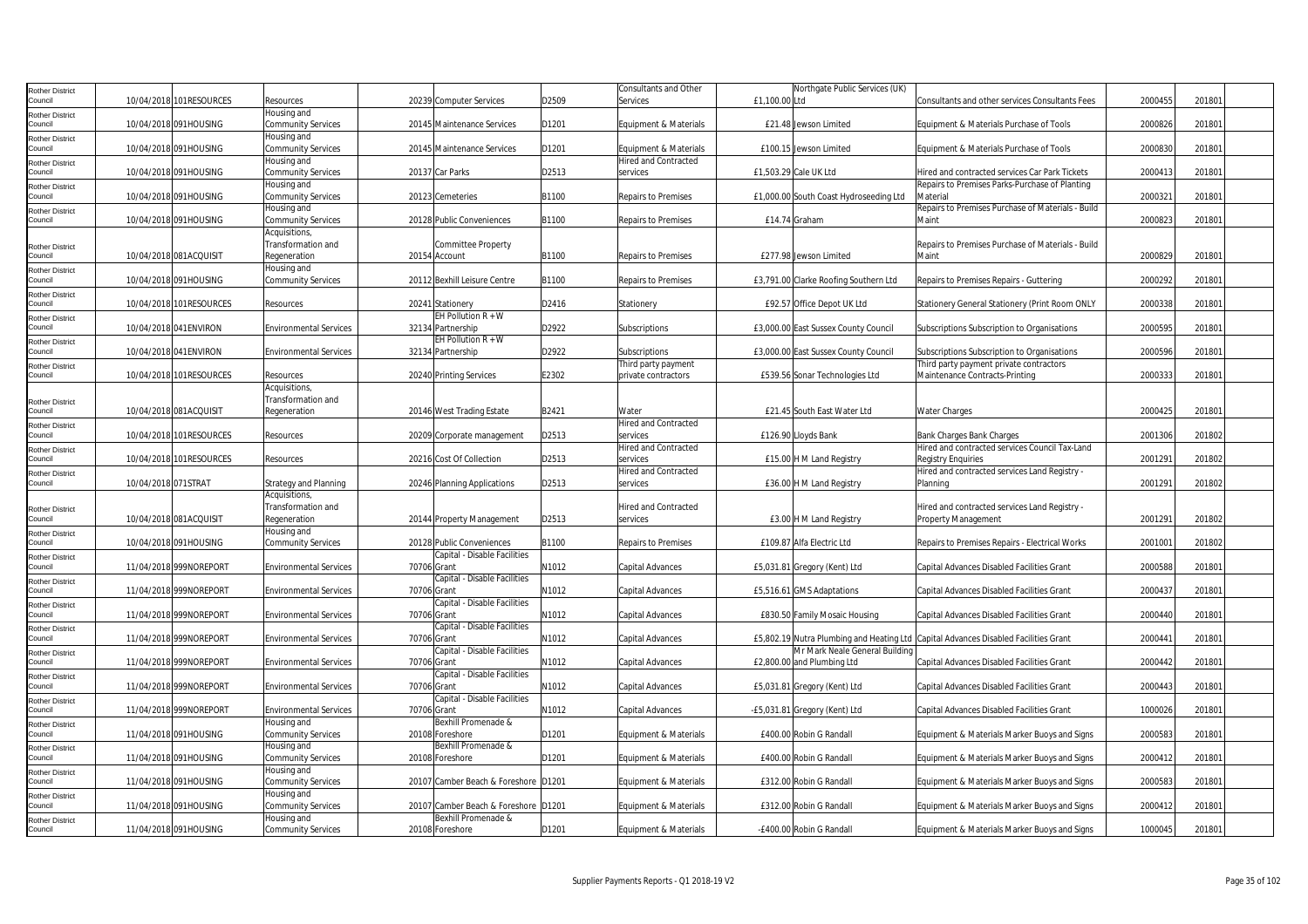| <b>Rother District</b>            |                          | Housing and                                  |              |                                             |       |                                  |               |                                                              |                                                                     |         |            |  |
|-----------------------------------|--------------------------|----------------------------------------------|--------------|---------------------------------------------|-------|----------------------------------|---------------|--------------------------------------------------------------|---------------------------------------------------------------------|---------|------------|--|
| Council                           | 11/04/2018 091HOUSING    | <b>Community Services</b><br>Housing and     |              | 20107 Camber Beach & Foreshore D1201        |       | Equipment & Materials            |               | -£312.00 Robin G Randall                                     | Equipment & Materials Marker Buoys and Signs                        | 1000045 | 201801     |  |
| <b>Rother District</b><br>Council | 11/04/2018 091HOUSING    | Community Services                           |              | 20145 Maintenance Services                  | D1201 | Equipment & Materials            |               | £25.33 Parker Building Supplies Ltd                          | Equipment & Materials Purchase of Tools                             | 200085  | 20180      |  |
| <b>Rother District</b>            |                          | Housing and                                  |              | Bexhill Parks & Open                        |       |                                  |               |                                                              |                                                                     |         |            |  |
| Council                           | 11/04/2018 091HOUSING    | Community Services                           | 20114 Spaces |                                             | D2923 | Grants made                      |               | £750.00 Bexhill In Bloom                                     | Grants made Parks-Bexhill in Bloom                                  | 200081  | 201801 Yes |  |
| <b>Rother District</b>            |                          | Housing and                                  |              |                                             |       | <b>Hired and Contracted</b>      |               | East Sussex and Romney Marsh                                 | Hired and contracted services Incineration of dead                  |         |            |  |
| Council                           | 11/04/2018 091HOUSING    | Community Services                           |              | 20132 Street & Beach Cleansing              | D2513 | services                         | £50.00 Hunt   |                                                              | animals                                                             | 200061  | 201801     |  |
| <b>Rother District</b><br>Council | 11/04/2018 031RESOURCES  | Executive Directors &<br>Corporate Core      |              | 20182 Legal Services                        | D2513 | Hired and Contracted<br>services | £110.00 HMCTS |                                                              | Hired and contracted services Issue Fee for<br>Warrant of Execution | 200043  | 20180      |  |
| <b>Rother District</b>            |                          | Executive Directors &                        |              |                                             |       | Hired and Contracted             |               |                                                              | Hired and contracted services Issue Fee for                         |         |            |  |
| Council                           | 11/04/2018 031RESOURCES  | Corporate Core                               |              | 20182 Legal Services                        | D2513 | services                         | £110.00 HMCTS |                                                              | Warrant of Execution                                                | 200043  | 201801     |  |
| <b>Rother District</b>            |                          | Executive Directors &                        |              |                                             |       | Hired and Contracted             |               |                                                              | Hired and contracted services Issue Fee for                         |         |            |  |
| Council                           | 11/04/2018 031RESOURCES  | Corporate Core                               |              | 20182 Legal Services                        | D2513 | services                         | £110.00 HMCTS |                                                              | Warrant of Execution                                                | 2000432 | 201801     |  |
| <b>Rother District</b><br>Council | 11/04/2018 031 RESOURCES | Executive Directors &<br>Corporate Core      |              | 20182 Legal Services                        | D2513 | Hired and Contracted<br>services | £110.00 HMCTS |                                                              | Hired and contracted services Issue Fee for<br>Warrant of Execution | 200043  | 20180      |  |
| <b>Rother District</b>            |                          | Executive Directors &                        |              |                                             |       | Hired and Contracted             |               |                                                              | Hired and contracted services Issue Fee for                         |         |            |  |
| Council                           | 11/04/2018 031RESOURCES  | Corporate Core                               |              | 20182 Legal Services                        | D2513 | services                         | £110.00 HMCTS |                                                              | Warrant of Execution                                                | 2000434 | 20180      |  |
| <b>Rother District</b>            |                          | Executive Directors &                        |              |                                             |       | Hired and Contracted             |               |                                                              | Hired and contracted services Issue Fee for                         |         |            |  |
| Council                           | 11/04/2018 031RESOURCES  | Corporate Core                               |              | 20182 Legal Services                        | D2513 | services                         | £110.00 HMCTS |                                                              | Warrant of Execution                                                | 2000435 | 201801     |  |
| <b>Rother District</b>            |                          | Executive Directors &                        |              |                                             |       | <b>Hired and Contracted</b>      |               |                                                              | Hired and contracted services Issue Fee for                         |         |            |  |
| Council<br><b>Rother District</b> | 11/04/2018 031RESOURCES  | Corporate Core<br>Executive Directors &      |              | 20182 Legal Services                        | D2513 | services                         | £110.00 HMCTS |                                                              | Warrant of Execution                                                | 200043  | 20180      |  |
| Council                           | 11/04/2018 031RESOURCES  | Corporate Core                               |              | 20170 Communications-Postages               | D2626 | Postages                         |               | £207.96 Royal Mail Group Ltd                                 | Postages Response Service - Royal Mail Chg                          | 2000447 | 20180      |  |
| Rother District                   |                          | Executive Directors &                        |              |                                             |       |                                  |               |                                                              |                                                                     |         |            |  |
| Council                           | 11/04/2018 031RESOURCES  | Corporate Core                               |              | 20170 Communications-Postages               | D2626 | Postages                         |               | £0.45 Royal Mail Group Ltd                                   | Postages Response Service - Royal Mail Chg                          | 2000447 | 201801     |  |
| <b>Rother District</b><br>Council | 11/04/2018 031RESOURCES  | Executive Directors &<br>Corporate Core      |              | 20171 Human Resources                       | A2203 | Training                         |               | £190.00 DMH Stallard                                         |                                                                     | 200031  | 201801     |  |
| <b>Rother District</b>            |                          | Housing and                                  |              |                                             |       |                                  |               |                                                              | Training                                                            |         |            |  |
| Council                           | 11/04/2018 091HOUSING    | Community Services                           |              | 20128 Public Conveniences                   | B2421 | Water                            |               | £1,014.88 South East Water Ltd                               | <b>Water Charges</b>                                                | 2000708 | 201801     |  |
| <b>Rother District</b>            |                          | Housing and                                  |              |                                             |       |                                  |               |                                                              |                                                                     |         |            |  |
| Council                           | 11/04/2018 091HOUSING    | Community Services                           |              | 20128 Public Conveniences                   | B2421 | Water                            |               | £28.42 South East Water Ltd                                  | <b>Water Charges</b>                                                | 2000709 | 20180      |  |
| <b>Rother District</b><br>Council | 11/04/2018 091HOUSING    | Housing and<br>Community Services            | 20114 Spaces | Bexhill Parks & Open                        | B2421 | Water                            |               | £166.45 South East Water Ltd                                 | <b>Water Charges</b>                                                | 200071  | 201801     |  |
| <b>Rother District</b>            |                          | Housing and                                  |              | Bexhill Parks & Open                        |       |                                  |               |                                                              |                                                                     |         |            |  |
| Council                           | 11/04/2018 091HOUSING    | <b>Community Services</b>                    | 20114 Spaces |                                             | B2421 | Water                            |               | £9.18 South East Water Ltd                                   | <b>Water Charges</b>                                                | 200071  | 201801     |  |
| <b>Rother District</b>            |                          | Housing and                                  |              | Bexhill Promenade &                         |       |                                  |               |                                                              |                                                                     |         |            |  |
| Council                           | 11/04/2018 091HOUSING    | Community Services                           |              | 20108 Foreshore                             | B2421 | Water                            |               | £737.50 South East Water Ltd                                 | <b>Water Charges</b>                                                | 200071  | 20180      |  |
| <b>Rother District</b><br>Council | 11/04/2018 091HOUSING    | Housing and<br>Community Services            |              | Bexhill Promenade &<br>20108 Foreshore      | B2421 | Water                            |               | £603.41 South East Water Ltd                                 | <b>Water Charges</b>                                                | 200071  | 201801     |  |
| <b>Rother District</b>            |                          | Executive Directors &                        |              | Administrative Offices - T.H                |       |                                  |               |                                                              |                                                                     |         |            |  |
| Council                           | 11/04/2018 031 RESOURCES | Corporate Core                               |              | 20175 Annex (NOT CHP)                       | B2421 | Water                            |               | £207.40 South East Water Ltd                                 | <b>Water Charges</b>                                                | 2000704 | 201801     |  |
| <b>Rother District</b>            |                          | Executive Directors &                        |              | Administrative Offices -                    |       |                                  |               |                                                              |                                                                     |         |            |  |
| Council                           | 11/04/2018 031 RESOURCES | Corporate Core                               |              | 20173 Town Hall<br>Administrative Offices - | B2421 | Water                            |               | £213.78 South East Water Ltd                                 | <b>Water Charges</b>                                                | 200070  | 20180      |  |
| <b>Rother District</b><br>Council | 11/04/2018 031RESOURCES  | Executive Directors &<br>Corporate Core      |              | 20173 Town Hall                             | B2421 | Water                            |               | £506.74 South East Water Ltd                                 | <b>Water Charges</b>                                                | 2000703 | 201801     |  |
| Rother District                   |                          | Executive Directors &                        |              | Administrative Offices -                    |       |                                  |               |                                                              |                                                                     |         |            |  |
| Council                           | 11/04/2018 031 RESOURCES | Corporate Core                               |              | 20173 Town Hall                             | B2421 | Water                            |               | £200.43 South East Water Ltd                                 | <b>Water Charges</b>                                                | 2000705 | 201801     |  |
| <b>Rother District</b><br>Council | 11/04/2018 091HOUSING    | Housing and Community                        |              | 20137 Car Parks                             | 13439 | Parking Chgs Off Street          |               | 5595.36 Freedom Leisure                                      | Car Park Income Refund                                              | 200081  | 201801     |  |
| <b>Rother District</b>            |                          |                                              |              | Capital - Disable Facilities                |       |                                  |               |                                                              |                                                                     |         |            |  |
| Council                           | 11/04/2018 999NOREPORT   | <b>Environmental Services</b>                | 70706 Grant  |                                             | N1012 | Capital Advances                 |               | £5,516.61 GMS Adaptations                                    | Capital Advances Disabled Facilities Grant                          | 200117  | 201802     |  |
| <b>Rother District</b>            |                          |                                              |              | Capital - Disable Facilities                |       |                                  |               |                                                              |                                                                     |         |            |  |
| Council                           | 11/04/2018 999NOREPORT   | <b>Environmental Services</b><br>Housing and | 70706 Grant  |                                             | N1012 | Capital Advances                 |               | -£5,516.61 GMS Adaptations<br>Southeast Marketing Ltd T/A GP | Capital Advances Disabled Facilities Grant                          | 100013  | 201802     |  |
| <b>Rother District</b><br>Council | 11/04/2018 091HOUSING    | Community Services                           |              | 20107 Camber Beach & Foreshore D2352        |       | Clothing and Uniforms            |               | £130.35 PromoWear                                            | Clothing and Uniforms Mens Protective-Other                         | 2001196 | 201802     |  |
| <b>Rother District</b>            |                          | Housing and                                  |              |                                             |       | <b>Hired and Contracted</b>      |               |                                                              | Hired and contracted services All - Translation                     |         |            |  |
| Council                           | 11/04/2018 091HOUSING    | Community Services                           |              | 20206 Syrians                               | D2513 | services                         |               | £44.00 Vandu Language Services Ltd                           | Services                                                            | 200094  | 201802     |  |
| <b>Rother District</b><br>Council | 12/04/2018 101RESOURCES  | Resources                                    |              | 20222 Accountancy                           | A1110 | <b>Agency Staff</b>              |               | £751.07 Portfolio Payroll Limited                            | Agency Staff                                                        | 200060  | 20180      |  |
| <b>Rother District</b>            |                          |                                              |              |                                             |       |                                  |               |                                                              | Computer Licences Maintenance/Upgrading of                          |         |            |  |
| Council                           | 12/04/2018 101RESOURCES  | Resources                                    |              | 20239 Computer Services                     | D2635 | <b>Computer Licences</b>         |               | £8,998.00 Chess Cybersecurity                                | Software                                                            | 2000449 | 201801     |  |
| <b>Rother District</b>            |                          | Housing and                                  |              | Bexhill Parks & Open                        |       |                                  |               |                                                              | Equipment & Materials Parks - Horticultural                         |         |            |  |
| Council                           | 12/04/2018 091HOUSING    | Community Services                           |              | 20114 Spaces                                | D1201 | Equipment & Materials            |               | £160.00 Town End (Leeds) Plc                                 | Sundries                                                            | 2000450 | 201801     |  |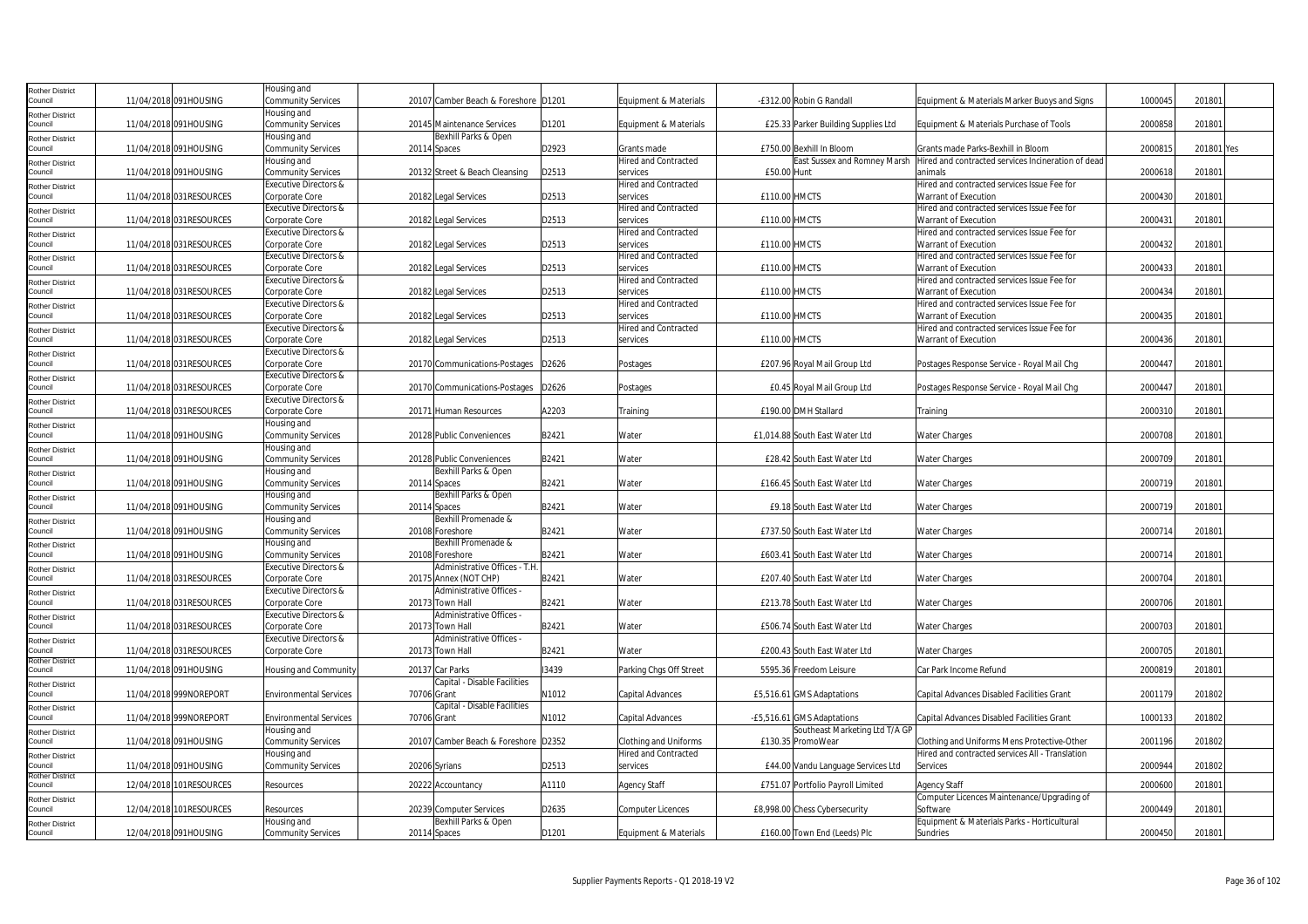| Rother District        |                     |                          | Housing and                      |                                      |       |                              |                                             |                                                   |         |        |  |
|------------------------|---------------------|--------------------------|----------------------------------|--------------------------------------|-------|------------------------------|---------------------------------------------|---------------------------------------------------|---------|--------|--|
| Council                |                     | 12/04/2018 091HOUSING    | <b>Community Services</b>        | 20107 Camber Beach & Foreshore D1201 |       | Equipment & Materials        | £152.93 Bluelite Graphics Ltd               | Equipment & Materials Purchase of Signs           | 2000841 | 201801 |  |
| Rother District        |                     |                          | Housing and                      |                                      |       |                              |                                             |                                                   |         |        |  |
| Council                |                     | 12/04/2018 091HOUSING    | <b>Community Services</b>        | 20145 Maintenance Services           | D1201 | Equipment & Materials        | £42.76 Jewson Limited                       | Equipment & Materials Purchase of Tools           | 200082  | 201801 |  |
| <b>Rother District</b> |                     |                          | Housing and                      |                                      |       |                              |                                             |                                                   |         |        |  |
| Council                |                     | 12/04/2018 091HOUSING    | <b>Community Services</b>        | 20107 Camber Beach & Foreshore D1201 |       | Equipment & Materials        | £826.00 PAC Wristbands Ltd                  | Equipment & Materieals - Life Saving Equipment    | 2000411 | 201801 |  |
| Rother District        |                     |                          | Housing and                      | Bexhill Parks & Open                 |       |                              |                                             | Repairs to Premises Parks-Purchase of Planting    |         |        |  |
| Council                |                     | 12/04/2018 091HOUSING    | Community Services               | 20114 Spaces                         | B1100 | Repairs to Premises          | £56.25 Pictorial Meadows Ltd                | Material                                          | 2000644 | 201801 |  |
| Rother District        |                     |                          | Housing and                      |                                      |       |                              |                                             | Repairs to Premises Purchase of Materials - Build |         |        |  |
| Council                |                     | 12/04/2018 091HOUSING    | Community Services               | 20128 Public Conveniences            | B1100 | Repairs to Premises          | £3.47 Parker Building Supplies Ltd          | Maint                                             | 2000860 | 201801 |  |
| Rother District        |                     |                          | Housing and                      |                                      |       |                              |                                             | Repairs to Premises Purchase of Materials - Build |         |        |  |
| Council                |                     | 12/04/2018 091HOUSING    | <b>Community Services</b>        | 20128 Public Conveniences            | B1100 | Repairs to Premises          | £78.34 Graham                               | Maint                                             | 2000822 | 201801 |  |
|                        |                     |                          | Acquisitions,                    |                                      |       |                              |                                             |                                                   |         |        |  |
| Rother District        |                     |                          | Transformation and               |                                      |       |                              |                                             |                                                   |         |        |  |
| Council                |                     | 12/04/2018 081ACQUISIT   | Regeneration                     | 20150 Peasmarsh Workshops            | B2421 | Water                        | £78.78 South East Water Ltd                 | <b>Water Charges</b>                              | 200072  | 201801 |  |
| Rother District        |                     |                          | Housing and                      |                                      |       |                              |                                             |                                                   |         |        |  |
| Council                |                     | 12/04/2018 091HOUSING    | <b>Community Services</b>        | 20128 Public Conveniences            | B2421 | Water                        | £722.58 South East Water Ltd                | <b>Water Charges</b>                              | 2000602 | 201801 |  |
| Rother District        |                     |                          | Housing and                      | Housing Needs - Universal            |       |                              |                                             |                                                   |         |        |  |
| Council                |                     | 12/04/2018 091HOUSING    | Community Services               | 20203 Credit                         | D2514 | <b>Accommodation Costs</b>   | £66.00 The Clevedon Court Hotel             | <b>Accommodation Costs</b>                        | 2000554 | 201801 |  |
| Rother District        |                     |                          | Housing and                      | Housing Needs - Universal            |       |                              |                                             |                                                   |         |        |  |
| Council                |                     | 12/04/2018 091HOUSING    | <b>Community Services</b>        | 20203 Credit                         | D2514 | <b>Accommodation Costs</b>   | £264.00 The Clevedon Court Hotel            | <b>Accommodation Costs</b>                        | 2000554 | 201801 |  |
| Rother District        |                     |                          |                                  |                                      |       | <b>Hired and Contracted</b>  |                                             |                                                   |         |        |  |
| Council                |                     | 12/04/2018 101RESOURCES  | Resources                        | 20209 Corporate management           | D2513 | services                     | £173.25 Capita Business Services Ltd        | Bank Charges Bank Charges                         | 200128  | 201802 |  |
| Rother District        |                     |                          |                                  |                                      |       | <b>Hired and Contracted</b>  |                                             | Hired and contracted services Council Tax-Land    |         |        |  |
| Council                |                     | 12/04/2018 101RESOURCES  | Resources                        | 20216 Cost Of Collection             | D2513 | services                     | £27.00 H M Land Registry                    | Registry Enguiries                                | 2001329 | 201802 |  |
|                        |                     |                          |                                  |                                      |       |                              |                                             |                                                   |         |        |  |
| Rother District        |                     |                          |                                  | <b>EH Environmental Services</b>     |       | <b>Hired and Contracted</b>  |                                             | Hired and contracted services Env H- Land         |         |        |  |
| Council                |                     | 12/04/2018 041 ENVIRON   | <b>Environmental Services</b>    | 32144 Admin R + W Partnership        | D2513 | services                     | £6.00 H M Land Registry                     | Registry                                          | 2001329 | 201802 |  |
| <b>Rother District</b> |                     |                          |                                  |                                      |       | Hired and Contracted         |                                             | Hired and contracted services Land Registry -     |         |        |  |
| Council                | 12/04/2018 071STRAT |                          | <b>Strategy and Planning</b>     | 20246 Planning Applications          | D2513 | services                     | £18.00 H M Land Registry                    | Planning                                          | 2001329 | 201802 |  |
|                        |                     |                          | Acquisitions                     |                                      |       |                              |                                             |                                                   |         |        |  |
| Rother District        |                     |                          | Transformation and               |                                      |       | <b>Hired and Contracted</b>  |                                             | Hired and contracted services Land Registry -     |         |        |  |
| Council                |                     | 12/04/2018 081ACQUISIT   | Regeneration                     | 20144 Property Management            | D2513 | services                     | £9.00 H M Land Registry                     | Property Management                               | 2001329 | 201802 |  |
| <b>Rother District</b> |                     |                          | <b>Executive Directors &amp;</b> | Joint Waste Contract Client          |       | Third party payment          |                                             | Third party payment private contractors CORE      |         |        |  |
| Council                |                     | 12/04/2018 031 RESOURCES | Corporate Core                   | 32132 Unit                           | E2302 | private contractors          | £1,000,909.95 Kier Services - Environmental | Joint Waste Cost                                  | 2001117 | 201802 |  |
| Rother District        |                     |                          | <b>Executive Directors &amp;</b> | Joint Waste Contract Client          |       | Third party payment          |                                             | Third Party Payments Private Cintractors - Joint  |         |        |  |
| Council                |                     | 12/04/2018 031RESOURCES  | Corporate Core                   | 32132 Unit                           | E2302 | private contractors          | £16,667.00 Kier Services - Environmental    | Waste Exit Costs                                  | 200096  | 201802 |  |
| Rother District        |                     |                          | Housing and                      |                                      |       |                              | Southeast Marketing Ltd T/A GP              |                                                   |         |        |  |
| Council                |                     | 13/04/2018 091HOUSING    | Community Services               | 20107 Camber Beach & Foreshore D2352 |       | Clothing and Uniforms        | £439.15 PromoWear                           | Clothing and Uniforms Mens Protective-Other       | 2000592 | 201801 |  |
| Rother District        |                     |                          | Housing and                      |                                      |       |                              |                                             |                                                   |         |        |  |
| Council                |                     | 13/04/2018 091HOUSING    | <b>Community Services</b>        | 20107 Camber Beach & Foreshore D1201 |       | Equipment & Materials        | £55.76 Trade UK Account (Screwfix)          | Equipment & Materials Purchase of Tools           | 200086  | 201801 |  |
| Rother District        |                     |                          |                                  |                                      |       |                              |                                             |                                                   |         |        |  |
| Council                | 13/04/2018 071STRAT |                          | Strategy and Planning            | 20246 Planning Applications          | D2417 | Photocopy Paper              | £493.29 Ricoh UK Limited                    | Photocopy Paper Tinted A4 80GSM                   | 2000698 | 201801 |  |
|                        |                     |                          | Acquisitions,                    |                                      |       |                              |                                             |                                                   |         |        |  |
| Rother District        |                     |                          | Transformation and               |                                      |       |                              |                                             |                                                   |         |        |  |
| Council                |                     | 13/04/2018 081ACQUISIT   | Regeneration                     | 20148 Misc Land & Buildings          | B1100 | Repairs to Premises          | £80.00 Colin A May                          | Repairs to Premises Parks- Roofing Repairs        | 2000590 | 201801 |  |
|                        |                     |                          | <b>Acquisitions</b>              |                                      |       |                              |                                             |                                                   |         |        |  |
| <b>Rother District</b> |                     |                          | Transformation and               |                                      |       |                              |                                             |                                                   |         |        |  |
| Council                |                     | 13/04/2018 081ACQUISIT   | Regeneration                     | 20148 Misc Land & Buildings          | B1100 | Repairs to Premises          | £80.00 Colin A May                          | Repairs to Premises Parks- Roofing Repairs        | 2000451 | 201801 |  |
|                        |                     |                          | Acquisitions                     |                                      |       |                              |                                             |                                                   |         |        |  |
| Rother District        |                     |                          | Transformation and               |                                      |       |                              |                                             |                                                   |         |        |  |
| Council                |                     | 13/04/2018 081ACQUISIT   | Regeneration                     | 20148 Misc Land & Buildings          | B1100 | Repairs to Premises          | -£80.00 Colin A May                         | Repairs to Premises Parks- Roofing Repairs        | 1000047 | 201801 |  |
| Rother District        |                     |                          | Housing and                      |                                      |       |                              |                                             |                                                   |         |        |  |
| Council                |                     | 13/04/2018 091HOUSING    | <b>Community Services</b>        | 20123 Cemeteries                     | B1100 | Repairs to Premises          | £450.00 Foxhills Tree Services Ltd          | Repairs to Premises Parks- Tree Works             | 200064  | 201801 |  |
|                        |                     |                          | <b>Acquisitions</b>              |                                      |       |                              |                                             |                                                   |         |        |  |
| Rother District        |                     |                          | Transformation and               | Committee Property                   |       |                              |                                             | Repairs to Premises Purchase of Materials - Build |         |        |  |
| Council                |                     | 13/04/2018 081ACQUISIT   | Regeneration                     | 20154 Account                        | B1100 | Repairs to Premises          | £129.24 Jewson Limited                      | Maint                                             | 2000828 | 201801 |  |
| Rother District        |                     |                          | Housing and                      |                                      |       |                              |                                             | Repairs to Premises Repairs - Refurbishment of    |         |        |  |
| Council                |                     | 13/04/2018 091HOUSING    | Community Services               | 20128 Public Conveniences            | B1100 | Repairs to Premises          | £3,930.00 Colin A May                       | premises                                          | 200061  | 201801 |  |
| <b>Rother District</b> |                     |                          |                                  |                                      |       |                              |                                             |                                                   |         |        |  |
| Council                |                     | 13/04/2018 101RESOURCES  | Resources                        | 20241 Stationery                     | D2416 | Stationery                   | £15.49 Office Depot UK Ltd                  | Stationery General Stationery (Print Room ONLY    | 2000699 | 201801 |  |
| Rother District        |                     |                          | Housing and                      | Bexhill Parks & Open                 |       |                              |                                             |                                                   |         |        |  |
| Council                |                     | 13/04/2018 091HOUSING    | <b>Community Services</b>        | 20114 Spaces                         | D2519 | <b>Statutory Advertising</b> | £396.50 Johnston Publishing Ltd             | Statutory Advertising Public Notices in Newspaper | 2000833 | 201801 |  |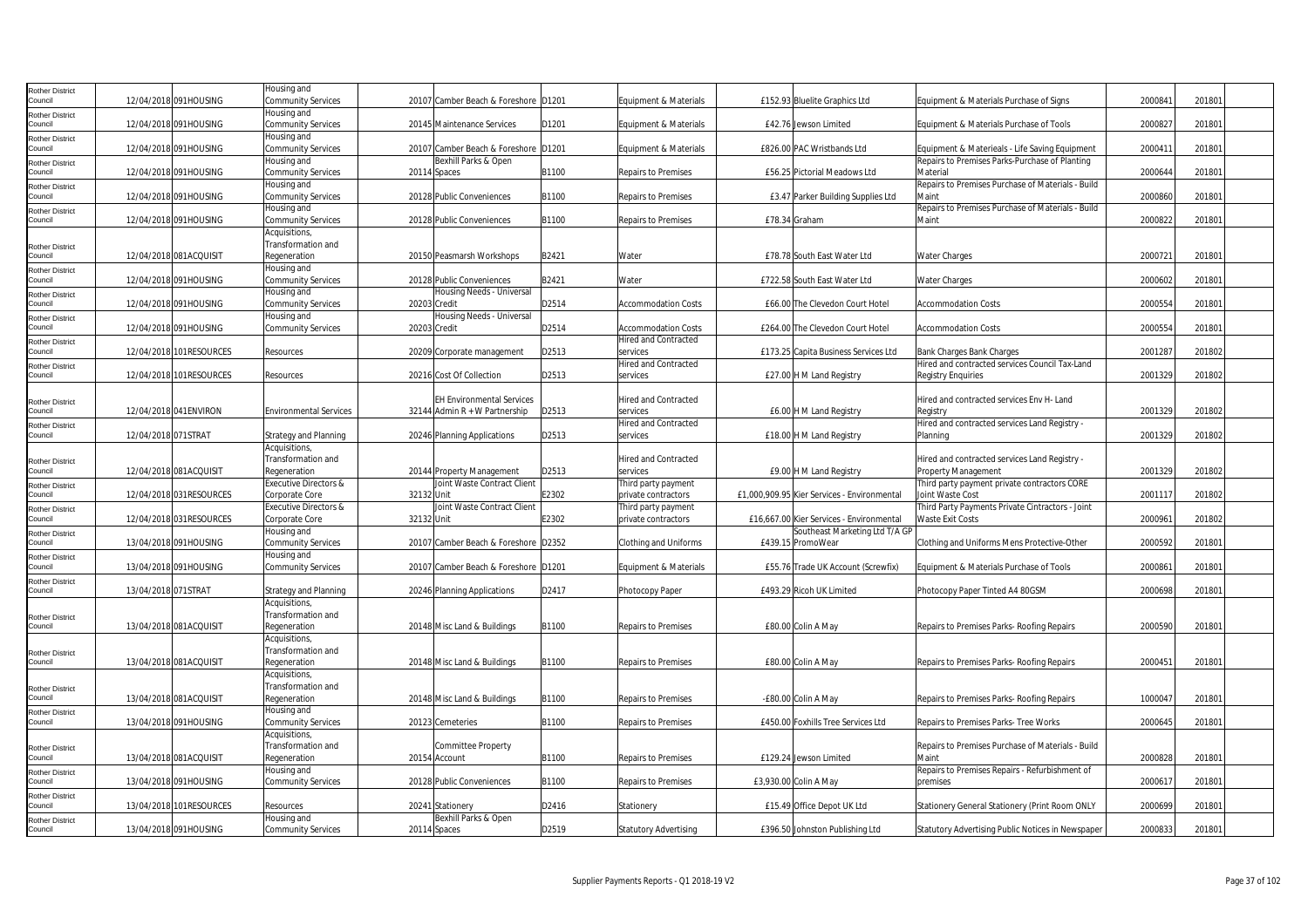| <b>Rother District</b>            |                        |                          | Executive Directors &            | Joint Waste Contract Client      |       | Third party payment          |                                          | Third party payment private contractors VARIABLE  |         |        |  |
|-----------------------------------|------------------------|--------------------------|----------------------------------|----------------------------------|-------|------------------------------|------------------------------------------|---------------------------------------------------|---------|--------|--|
| Council                           |                        | 13/04/2018 031RESOURCES  | Corporate Core                   | 32132 Unit                       | E2302 | private contractors          | £45,610.33 Kier Services - Environmental | <b>CORE Joint Waste Cost</b>                      | 2000626 | 201801 |  |
| Rother District                   |                        |                          | Housing and                      | Bexhill Parks & Open             |       |                              |                                          |                                                   |         |        |  |
| Council                           |                        | 13/04/2018 091HOUSING    | <b>Community Services</b>        | 20114 Spaces                     | B2421 | Water                        | £23.94 South East Water Ltd              | Water Charges                                     | 200071  | 201801 |  |
| Rother District                   |                        |                          | Housing and                      |                                  |       |                              |                                          |                                                   |         |        |  |
| Council                           |                        | 13/04/2018 091HOUSING    | <b>Community Services</b>        | 20105 Allotments- Bexhill        | B2421 | Water                        | £143.63 South East Water Ltd             | Water Charges                                     | 2000715 | 201801 |  |
|                                   |                        |                          | Acquisitions,                    |                                  |       |                              |                                          |                                                   |         |        |  |
| <b>Rother District</b>            |                        |                          | Transformation and               | Committee Property               |       |                              |                                          |                                                   |         |        |  |
| Council                           | 13/04/2018 081ACQUISIT |                          | Regeneration                     | 20154 Account                    | B2421 | Water                        | £71.81 South East Water Ltd              | Water Charges                                     | 2000715 | 201801 |  |
|                                   |                        |                          | Acquisitions,                    |                                  |       |                              |                                          |                                                   |         |        |  |
|                                   |                        |                          | Transformation and               | Committee Property               |       |                              |                                          |                                                   |         |        |  |
| <b>Rother District</b><br>Council | 13/04/2018 081ACQUISIT |                          | Regeneration                     | 20154 Account                    | B2421 | Water                        | £47.88 South East Water Ltd              | Water Charges                                     | 2000715 | 201801 |  |
|                                   |                        |                          |                                  |                                  |       |                              |                                          |                                                   |         |        |  |
|                                   |                        |                          | Acquisitions,                    |                                  |       |                              |                                          |                                                   |         |        |  |
| Rother District                   |                        |                          | Transformation and               |                                  |       |                              |                                          |                                                   |         |        |  |
| Council                           | 13/04/2018 081ACQUISIT |                          | Regeneration                     | 20155 Investment properties      | B2421 | Water                        | £23.94 South East Water Ltd              | Water Charges                                     | 2000715 | 201801 |  |
|                                   |                        |                          | Acquisitions,                    |                                  |       |                              |                                          |                                                   |         |        |  |
| Rother District                   |                        |                          | Transformation and               |                                  |       |                              |                                          |                                                   |         |        |  |
| Council                           | 13/04/2018 081ACQUISIT |                          | Regeneration                     | 20155 Investment properties      | B2421 | Water                        | £167.57 South East Water Ltd             | Water Charges                                     | 2000715 | 201801 |  |
| Rother District                   |                        |                          | Housing and                      | Housing Needs - HB               |       |                              |                                          |                                                   |         |        |  |
| Council                           |                        | 13/04/2018 091HOUSING    | <b>Community Services</b>        | 20200 (Housing Benefit)          | D2514 | <b>Accommodation Costs</b>   | £395.00 MB Hotels Ltd                    | <b>Accommodation Costs</b>                        | 2000755 | 201801 |  |
| Rother District                   |                        |                          | Housing and                      | Housing Needs - HB               |       |                              |                                          |                                                   |         |        |  |
| Council                           |                        | 13/04/2018 091HOUSING    | <b>Community Services</b>        | 20200 (Housing Benefit)          | D2514 | <b>Accommodation Costs</b>   | £290.00 MB Hotels Ltd                    | Accommodation Costs                               | 2000737 | 201801 |  |
| <b>Rother District</b>            |                        |                          | Housing and                      | Housing Needs - HB               |       |                              |                                          |                                                   |         |        |  |
| Council                           |                        | 13/04/2018 091HOUSING    | <b>Community Services</b>        | 20200 (Housing Benefit)          | D2514 | <b>Accommodation Costs</b>   | £290.00 MB Hotels Ltd                    | <b>Accommodation Costs</b>                        | 2000738 | 201801 |  |
| <b>Rother District</b>            |                        |                          | Housing and                      | Housing Needs - HB               |       |                              |                                          |                                                   |         |        |  |
| council                           |                        | 13/04/2018 091HOUSING    | <b>Community Services</b>        | 20200 (Housing Benefit)          | D2514 | <b>Accommodation Costs</b>   | £245.00 MB Hotels Ltd                    | <b>Accommodation Costs</b>                        | 2000740 | 201801 |  |
| <b>Rother District</b>            |                        |                          | Housing and                      | Housing Needs - HB               |       |                              |                                          |                                                   |         |        |  |
| Council                           |                        | 13/04/2018 091HOUSING    | <b>Community Services</b>        | 20200 (Housing Benefit)          | D2514 | <b>Accommodation Costs</b>   | £245.00 MB Hotels Ltd                    | <b>Accommodation Costs</b>                        | 2000750 | 201801 |  |
|                                   |                        |                          | Housing and                      | Housing Needs - HB               |       |                              |                                          |                                                   |         |        |  |
| Rother District<br>Council        |                        | 13/04/2018 091HOUSING    | <b>Community Services</b>        | 20200 (Housing Benefit)          | D2514 | <b>Accommodation Costs</b>   | £290.00 MB Hotels Ltd                    | <b>Accommodation Costs</b>                        | 2000685 | 201801 |  |
|                                   |                        |                          |                                  |                                  |       |                              |                                          |                                                   |         |        |  |
| Rother District<br>Council        |                        |                          | Housing and                      | Housing Needs - Universal        |       |                              |                                          |                                                   |         |        |  |
|                                   |                        | 13/04/2018 091HOUSING    | <b>Community Services</b>        | 20203 Credit                     | D2514 | <b>Accommodation Costs</b>   | £240.00 MB Hotels Ltd                    | <b>Accommodation Costs</b>                        | 2000535 | 201801 |  |
| <b>Rother District</b>            |                        |                          | Housing and                      | Housing Needs - Universal        |       |                              |                                          |                                                   |         |        |  |
| Council                           |                        | 13/04/2018 091HOUSING    | <b>Community Services</b>        | 20203 Credit                     | D2514 | <b>Accommodation Costs</b>   | £322.86 MB Hotels Ltd                    | <b>Accommodation Costs</b>                        | 2000693 | 201801 |  |
| Rother District                   |                        |                          | Housing and                      | Housing Needs - Universal        |       |                              |                                          |                                                   |         |        |  |
| Council                           |                        | 13/04/2018 091HOUSING    | <b>Community Services</b>        | 20203 Credit                     | D2514 | <b>Accommodation Costs</b>   | £194.29 MB Hotels Ltd                    | <b>Accommodation Costs</b>                        | 2000756 | 201801 |  |
| Rother District                   |                        |                          | Housing and                      | Housing Needs - Universal        |       |                              |                                          |                                                   |         |        |  |
| Council                           |                        | 13/04/2018 091HOUSING    | <b>Community Services</b>        | 20203 Credit                     | D2514 | <b>Accommodation Costs</b>   | £245.00 MB Hotels Ltd                    | <b>Accommodation Costs</b>                        | 2000752 | 201801 |  |
| Rother District                   |                        |                          | Housing and                      | Housing Needs - Universal        |       |                              |                                          |                                                   |         |        |  |
| Council                           |                        | 13/04/2018 091HOUSING    | <b>Community Services</b>        | 20203 Credit                     | D2514 | <b>Accommodation Costs</b>   | £340.00 MB Hotels Ltd                    | <b>Accommodation Costs</b>                        | 2000754 | 201801 |  |
| Rother District                   |                        |                          |                                  | EH Pest Control $R + W$          |       |                              |                                          | Equipment & Materials EnvH-Air Arms / Supplies-   |         |        |  |
| council                           | 13/04/2018 041 ENVIRON |                          | <b>Environmental Services</b>    | 32136 Partnership                | D1201 | Equipment & Materials        | £905.01 Killgerm Chemicals Ltd           | Pest Contr                                        | 200095  | 201802 |  |
| Rother District                   |                        |                          |                                  |                                  |       | <b>Hired and Contracted</b>  |                                          | Hired and contracted services Council Tax-Land    |         |        |  |
| Council                           |                        | 13/04/2018 101 RESOURCES | Resources                        | 20216 Cost Of Collection         | D2513 | services                     | £6.00 H M Land Registry                  | <b>Registry Enquiries</b>                         | 2001289 | 201802 |  |
|                                   |                        |                          |                                  |                                  |       |                              |                                          |                                                   |         |        |  |
| Rother District                   |                        |                          |                                  | <b>EH Environmental Services</b> |       | <b>Hired and Contracted</b>  |                                          | Hired and contracted services Env H- Land         |         |        |  |
| Council                           | 13/04/2018 041 ENVIRON |                          | <b>Environmental Services</b>    | 32144 Admin $R + W$ Partnership  | D2513 | services                     | £3.00 H M Land Registry                  | Registry                                          | 2001289 | 201802 |  |
| Rother District                   |                        |                          |                                  |                                  |       | <b>Hired and Contracted</b>  |                                          | Hired and contracted services Land Registry -     |         |        |  |
| Council                           | 13/04/2018 071STRAT    |                          | <b>Strategy and Planning</b>     | 20246 Planning Applications      | D2513 | services                     | £12.00 H M Land Registry                 | Planning                                          | 2001289 | 201802 |  |
|                                   |                        |                          | <b>Executive Directors &amp;</b> |                                  |       | <b>Hired and Contracted</b>  |                                          | Hired and contracted services Service fee paid to |         |        |  |
| <b>Rother District</b><br>Council |                        | 13/04/2018 031RESOURCES  |                                  |                                  | D2513 |                              | £3,044.64 Wealden District Council       |                                                   | 2000905 | 201802 |  |
|                                   |                        |                          | Corporate Core                   | 20180 Emergency Planning         |       | services                     |                                          | <b>Third Parties</b>                              |         |        |  |
|                                   |                        |                          | Acquisitions,                    |                                  |       |                              |                                          |                                                   |         |        |  |
| <b>Rother District</b>            |                        |                          | Transformation and               | Committee Property               |       |                              |                                          | Repairs to Premises Purchase of Materials - Build |         |        |  |
| Council                           | 13/04/2018 081ACQUISIT |                          | Regeneration                     | 20154 Account                    | B1100 | <b>Repairs to Premises</b>   | £50.43 Trimseal Ltd                      | Maint                                             | 2001070 | 201802 |  |
|                                   |                        |                          | Acquisitions,                    |                                  |       |                              |                                          |                                                   |         |        |  |
| <b>Rother District</b>            |                        |                          | Transformation and               | Committee Property               |       |                              |                                          | Repairs to Premises Purchase of Materials - Build |         |        |  |
| Council                           | 13/04/2018 081ACQUISIT |                          | Regeneration                     | 20154 Account                    | B1100 | Repairs to Premises          | £5.12 Trimseal Ltd                       | Maint                                             | 2001051 | 201802 |  |
| Rother District                   |                        |                          | <b>Executive Directors &amp;</b> | Administrative Offices -         |       |                              |                                          |                                                   |         |        |  |
| Council                           |                        | 13/04/2018 031RESOURCES  | Corporate Core                   | 20173 Town Hall                  | B1100 | Repairs to Premises          | £94.62 Alfa Electric Ltd                 | Repairs to Premises Repairs - Electrical Works    | 2001000 | 201802 |  |
| Rother District                   |                        |                          |                                  |                                  |       |                              |                                          | Statutory Advertising Planadv - Rye + Battle      |         |        |  |
| Council                           | 13/04/2018 071STRAT    |                          | <b>Strategy and Planning</b>     | 20246 Planning Applications      | D2519 | <b>Statutory Advertising</b> | £762.50 Johnston Publishing Ltd          | Observer                                          | 2000836 | 201802 |  |
| Rother District                   |                        |                          |                                  |                                  |       |                              |                                          |                                                   |         |        |  |
| Council                           |                        | 13/04/2018 101RESOURCES  | Resources                        | 20215 Revenue and Benefits       | D2622 | Mobile Phones                | £10.38 O2 (UK) Ltd                       | <b>Mobile Phones</b>                              | 2001325 | 201802 |  |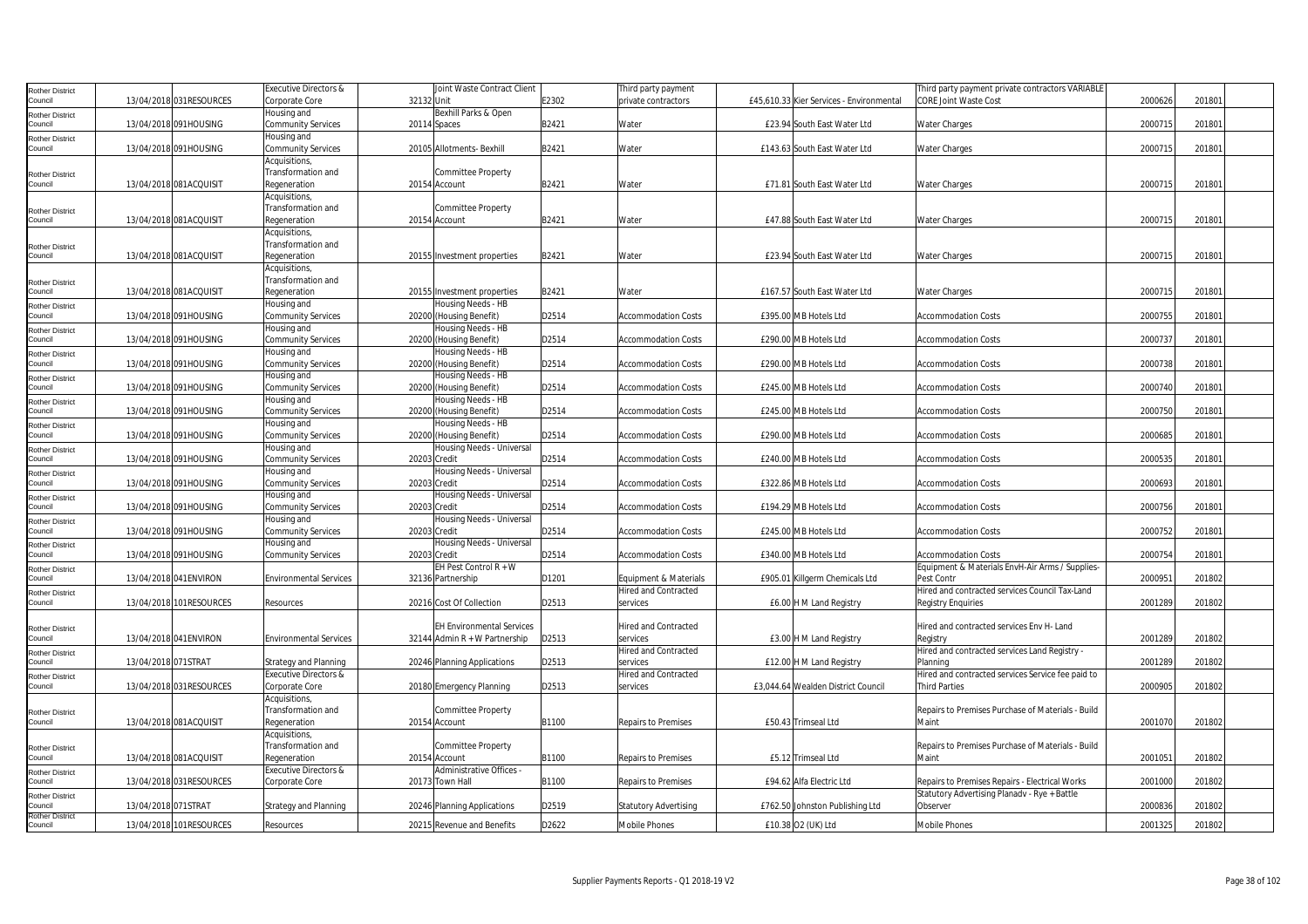| <b>Rother District</b>            |            |                          |                                   |                                                |       |                            |                                      |                            |         |        |  |
|-----------------------------------|------------|--------------------------|-----------------------------------|------------------------------------------------|-------|----------------------------|--------------------------------------|----------------------------|---------|--------|--|
| Council                           |            | 13/04/2018 101RESOURCES  | Resources                         | 20215 Revenue and Benefits                     | D2622 | Mobile Phones              | £10.00 O2 (UK) Ltd                   | Mobile Phones              | 2001325 | 201802 |  |
| <b>Rother District</b><br>Council |            | 13/04/2018 101 RESOURCES | Resources                         | 20215 Revenue and Benefits                     | D2622 | Mobile Phones              | £10.00 O2 (UK) Ltd                   | Mobile Phones              | 2001325 | 201802 |  |
| <b>Rother District</b>            |            |                          |                                   |                                                |       |                            |                                      |                            |         |        |  |
| Council                           |            | 13/04/2018 101 RESOURCES | Resources                         | 20215 Revenue and Benefits                     | D2622 | Mobile Phones              | £10.00 O2 (UK) Ltd                   | Mobile Phones              | 2001325 | 201802 |  |
| <b>Rother District</b><br>Council |            | 13/04/2018 101RESOURCES  | Resources                         | 20215 Revenue and Benefits                     | D2622 | Mobile Phones              | £10.00 O2 (UK) Ltd                   | Mobile Phones              | 2001325 | 201802 |  |
| <b>Rother District</b>            |            |                          |                                   |                                                |       |                            |                                      |                            |         |        |  |
| Council                           |            | 13/04/2018 101 RESOURCES | Resources                         | 20215 Revenue and Benefits                     | D2622 | Mobile Phones              | £10.00 O2 (UK) Ltd                   | Mobile Phones              | 2001325 | 201802 |  |
| <b>Rother District</b><br>Council |            | 13/04/2018 101RESOURCES  | Resources                         | 20215 Revenue and Benefits                     | D2622 | Mobile Phones              | £10.00 O2 (UK) Ltd                   | Mobile Phones              | 2001325 | 201802 |  |
| <b>Rother District</b>            |            |                          |                                   |                                                |       |                            |                                      |                            |         |        |  |
| Council                           |            | 13/04/2018 101RESOURCES  | Resources                         | 20215 Revenue and Benefits                     | D2622 | Mobile Phones              | £10.00 O2 (UK) Ltd                   | Mobile Phones              | 2001325 | 201802 |  |
| <b>Rother District</b><br>Council | 13/04/2018 | 101RESOURCES             | Resources                         | 20239 Computer Services                        | D2622 | Mobile Phones              | £10.00 O2 (UK) Ltd                   | <b>Mobile Phones</b>       | 2001319 | 201802 |  |
| <b>Rother District</b>            |            |                          |                                   |                                                |       |                            |                                      |                            |         |        |  |
| Council<br>Rother District        | 13/04/2018 | 101RESOURCES             | Resources                         | 20239 Computer Services                        | D2622 | Mobile Phones              | £10.00 O2 (UK) Ltd                   | Mobile Phones              | 2001319 | 201802 |  |
| Council                           | 13/04/2018 | 101RESOURCES             | Resources                         | 20239 Computer Services                        | D2622 | Mobile Phones              | £10.00 O2 (UK) Ltd                   | Mobile Phones              | 200131  | 201802 |  |
| <b>Rother District</b>            |            |                          |                                   |                                                |       |                            |                                      |                            |         |        |  |
| Council<br><b>Rother District</b> | 13/04/2018 | 101RESOURCES             | Resources                         | 20239 Computer Services                        | D2622 | <b>Mobile Phones</b>       | £10.00 O2 (UK) Ltd                   | <b>Mobile Phones</b>       | 2001319 | 201802 |  |
| Council                           |            | 13/04/2018 101RESOURCES  | Resources                         | 20239 Computer Services                        | D2622 | Mobile Phones              | £10.00 O2 (UK) Ltd                   | Mobile Phones              | 2001319 | 201802 |  |
| <b>Rother District</b><br>Council |            | 13/04/2018 101RESOURCES  |                                   |                                                |       | <b>Mobile Phones</b>       | £10.00 O2 (UK) Ltd                   | Mobile Phones              | 2001319 | 201802 |  |
| <b>Rother District</b>            |            |                          | Resources                         | 20239 Computer Services                        | D2622 |                            |                                      |                            |         |        |  |
| Council                           |            | 13/04/2018 101 RESOURCES | Resources                         | 20239 Computer Services                        | D2622 | Mobile Phones              | £10.00 O2 (UK) Ltd                   | Mobile Phones              | 2001319 | 201802 |  |
| <b>Rother District</b><br>Council |            | 13/04/2018 101 RESOURCES | Resources                         | 20239 Computer Services                        | D2622 | Mobile Phones              | £10.00 O2 (UK) Ltd                   | Mobile Phones              | 2001319 | 201802 |  |
| <b>Rother District</b>            |            |                          |                                   |                                                |       |                            |                                      |                            |         |        |  |
| Council                           |            | 13/04/2018 101RESOURCES  | Resources                         | 20239 Computer Services                        | D2622 | Mobile Phones              | £10.00 O2 (UK) Ltd                   | Mobile Phones              | 2001319 | 201802 |  |
| <b>Rother District</b>            |            |                          | Housing and                       | Customer Services and                          |       |                            |                                      |                            |         |        |  |
| Council                           |            | 13/04/2018 091HOUSING    | Community Services                | 20236 Development                              | D2622 | Mobile Phones              | £10.00 O2 (UK) Ltd                   | Mobile Phones              | 2001325 | 201802 |  |
| <b>Rother District</b><br>Council |            | 13/04/2018 101RESOURCES  | Resources                         | Service Manager Finance<br>20226 and Welfare   | D2622 | Mobile Phones              | £10.00 O2 (UK) Ltd                   | Mobile Phones              | 2001326 | 201802 |  |
|                                   |            |                          | Housing and                       | Housing Needs - HB                             |       |                            |                                      |                            |         |        |  |
| <b>Rother District</b><br>Council |            |                          |                                   |                                                |       |                            |                                      |                            |         |        |  |
|                                   |            | 13/04/2018 091HOUSING    |                                   | 20200 (Housing Benefit)                        |       | <b>Accommodation Costs</b> | £350.00 Specialist Care UK Group Ltd | <b>Accommodation Costs</b> | 200121  | 201802 |  |
|                                   |            |                          | Community Services<br>Housing and | Housing Needs - HB                             | D2514 |                            |                                      |                            |         |        |  |
| <b>Rother District</b><br>Council |            | 13/04/2018 091HOUSING    | Community Services                | 20200 (Housing Benefit)                        | D2514 | <b>Accommodation Costs</b> | £394.14 MB Hotels Ltd                | <b>Accommodation Costs</b> | 2000751 | 201802 |  |
| <b>Rother District</b>            |            |                          | Housing and                       | Housing Needs - HB                             |       |                            |                                      |                            |         |        |  |
| Council                           |            | 13/04/2018 091HOUSING    | Community Services                | 20200 (Housing Benefit)                        | D2514 | <b>Accommodation Costs</b> | £244.29 MB Hotels Ltd                | <b>Accommodation Costs</b> | 2000743 | 201802 |  |
| <b>Rother District</b>            |            |                          | Housing and                       | Housing Needs - Universal                      |       |                            |                                      |                            |         |        |  |
| Council                           |            | 13/04/2018 091HOUSING    | Community Services                | 20203 Credit                                   | D2514 | <b>Accommodation Costs</b> | £338.29 MB Hotels Ltd                | <b>Accommodation Costs</b> | 2000753 | 201802 |  |
| <b>Rother District</b><br>Council |            |                          | Housing and                       | <b>Housing Administration</b>                  |       | <b>Mobile Phones</b>       |                                      | <b>Mobile Phones</b>       |         |        |  |
|                                   |            | 13/04/2018 091HOUSING    | Community Services<br>Housing and | 20204 Account<br><b>Housing Administration</b> | D2622 |                            | £10.00 O2 (UK) Ltd                   |                            | 2001318 | 201802 |  |
| <b>Rother District</b><br>Council |            | 13/04/2018 091HOUSING    | <b>Community Services</b>         | 20204 Account                                  | D2622 | Mobile Phones              | £10.00 O2 (UK) Ltd                   | Mobile Phones              | 2001318 | 201802 |  |
| <b>Rother District</b>            |            |                          | Housing and                       | Housing Administration                         |       |                            |                                      |                            |         |        |  |
| Council                           |            | 13/04/2018 091HOUSING    | Community Services                | 20204 Account                                  | D2622 | Mobile Phones              | £10.00 O2 (UK) Ltd                   | Mobile Phones              | 2001318 | 201802 |  |
| <b>Rother District</b>            |            |                          | Housing and                       | <b>Housing Administration</b>                  |       |                            |                                      |                            |         |        |  |
| Council                           |            | 13/04/2018 091HOUSING    | Community Services                | 20204 Account                                  | D2622 | <b>Mobile Phones</b>       | £10.00 O2 (UK) Ltd                   | <b>Mobile Phones</b>       | 2001318 | 201802 |  |
| <b>Rother District</b>            |            |                          | Housing and                       | <b>Housing Administration</b>                  |       |                            |                                      |                            |         |        |  |
| Council                           |            | 13/04/2018 091HOUSING    | Community Services<br>Housing and | 20204 Account<br>Housing Administration        | D2622 | Mobile Phones              | £10.00 O2 (UK) Ltd                   | Mobile Phones              | 2001318 | 201802 |  |
| <b>Rother District</b><br>Council |            | 13/04/2018 091HOUSING    | Community Services                | 20204 Account                                  | D2622 | Mobile Phones              | £10.00 O2 (UK) Ltd                   | Mobile Phones              | 2001318 | 201802 |  |
| <b>Rother District</b>            |            |                          | Housing and                       | Housing Administration                         |       |                            |                                      |                            |         |        |  |
| Council                           |            | 13/04/2018 091HOUSING    | Community Services                | 20204 Account                                  | D2622 | Mobile Phones              | £10.00 O2 (UK) Ltd                   | Mobile Phones              | 2001318 | 201802 |  |
| <b>Rother District</b>            |            |                          | Housing and                       | Housing Administration                         |       |                            |                                      |                            |         |        |  |
| Council                           |            | 13/04/2018 091HOUSING    | Community Services                | 20204 Account                                  | D2622 | <b>Mobile Phones</b>       | £11.01 O2 (UK) Ltd                   | Mobile Phones              | 2001318 | 201802 |  |
| <b>Rother District</b>            |            |                          | Housing and                       |                                                |       |                            |                                      |                            |         |        |  |
| Council                           |            | 13/04/2018 091HOUSING    | Community Services                | 20120 Neighbourhood Services                   | D2622 | Mobile Phones              | £10.00 O2 (UK) Ltd                   | Mobile Phones              | 2001324 | 201802 |  |
| <b>Rother District</b><br>Council |            | 13/04/2018 091HOUSING    | Housing and<br>Community Services | 20120 Neighbourhood Services                   | D2622 | Mobile Phones              | £10.00 O2 (UK) Ltd                   | Mobile Phones              | 2001324 | 201802 |  |
| <b>Rother District</b>            |            |                          | Housing and                       |                                                |       |                            |                                      |                            |         |        |  |
| Council                           |            | 13/04/2018 091HOUSING    | Community Services                | 20120 Neighbourhood Services                   | D2622 | Mobile Phones              | £10.00 O2 (UK) Ltd                   | Mobile Phones              | 2001324 | 201802 |  |
| <b>Rother District</b><br>Council |            | 13/04/2018 091HOUSING    | Housing and<br>Community Services | 20120 Neighbourhood Services                   | D2622 | Mobile Phones              | £11.16 O2 (UK) Ltd                   | Mobile Phones              | 2001324 | 201802 |  |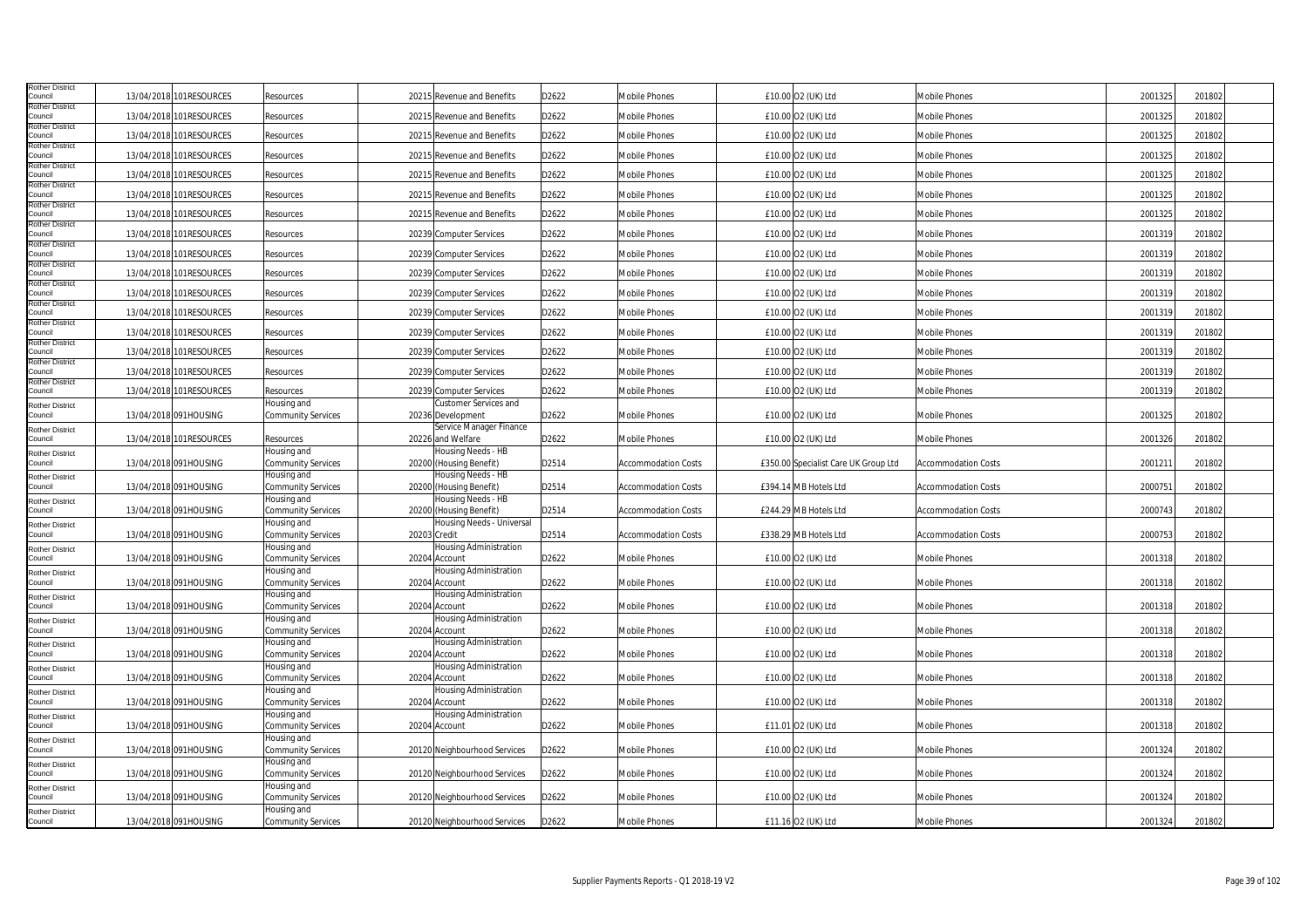| <b>Rother District</b>            |                        | Housing and                         |                                           |       |                      |                    |                      |         |        |
|-----------------------------------|------------------------|-------------------------------------|-------------------------------------------|-------|----------------------|--------------------|----------------------|---------|--------|
| Council                           | 13/04/2018 091HOUSING  | Community Services<br>Housing and   | 20120 Neighbourhood Services              | D2622 | Mobile Phones        | £10.00 O2 (UK) Ltd | <b>Mobile Phones</b> | 2001324 | 201802 |
| <b>Rother District</b><br>Council | 13/04/2018 091HOUSING  | Community Services                  | 20120 Neighbourhood Services              | D2622 | <b>Mobile Phones</b> | £10.00 O2 (UK) Ltd | Mobile Phones        | 2001324 | 201802 |
| <b>Rother District</b><br>Council | 13/04/2018 091HOUSING  | Housing and<br>Community Services   | 20120 Neighbourhood Services              | D2622 | Mobile Phones        | £10.00 O2 (UK) Ltd | Mobile Phones        | 2001324 | 201802 |
| <b>Rother District</b><br>Council | 13/04/2018 091HOUSING  | Housing and<br>Community Services   | 20120 Neighbourhood Services              | D2622 | Mobile Phones        | £10.00 O2 (UK) Ltd | Mobile Phones        | 2001324 | 201802 |
| <b>Rother District</b><br>Council | 13/04/2018 091HOUSING  | Housing and<br>Community Services   | 20120 Neighbourhood Services              | D2622 | Mobile Phones        | £10.00 O2 (UK) Ltd | Mobile Phones        | 2001324 | 201802 |
| <b>Rother District</b>            |                        | Housing and                         |                                           |       |                      |                    |                      |         |        |
| Council<br><b>Rother District</b> | 13/04/2018 091HOUSING  | Community Services<br>Housing and   | 20120 Neighbourhood Services              | D2622 | Mobile Phones        | £10.00 O2 (UK) Ltd | Mobile Phones        | 2001324 | 201802 |
| Council                           | 13/04/2018 091HOUSING  | Community Services                  | 20120 Neighbourhood Services              | D2622 | Mobile Phones        | £10.00 O2 (UK) Ltd | Mobile Phones        | 2001324 | 201802 |
| <b>Rother District</b><br>Council | 13/04/2018 091HOUSING  | Housing and<br>Community Services   | 20120 Neighbourhood Services              | D2622 | <b>Mobile Phones</b> | £10.00 O2 (UK) Ltd | Mobile Phones        | 2001324 | 201802 |
| <b>Rother District</b><br>Council | 13/04/2018 091HOUSING  | Housing and<br>Community Services   | 20120 Neighbourhood Services              | D2622 | <b>Mobile Phones</b> | £10.00 O2 (UK) Ltd | Mobile Phones        | 2001324 | 201802 |
| <b>Rother District</b><br>Council | 13/04/2018 091HOUSING  | Housing and<br>Community Services   | 20120 Neighbourhood Services              | D2622 | Mobile Phones        | £10.00 O2 (UK) Ltd | Mobile Phones        | 2001324 | 201802 |
| Rother District                   |                        | Housing and                         |                                           |       |                      |                    |                      |         |        |
| Council<br><b>Rother District</b> | 13/04/2018 091HOUSING  | Community Services<br>Housing and   | 20120 Neighbourhood Services              | D2622 | Mobile Phones        | £10.00 O2 (UK) Ltd | Mobile Phones        | 2001324 | 201802 |
| Council                           | 13/04/2018 091HOUSING  | Community Services                  | 20120 Neighbourhood Services              | D2622 | <b>Mobile Phones</b> | £10.00 O2 (UK) Ltd | <b>Mobile Phones</b> | 2001324 | 201802 |
| <b>Rother District</b><br>Council | 13/04/2018 091HOUSING  | Housing and<br>Community Services   | 20120 Neighbourhood Services              | D2622 | <b>Mobile Phones</b> | £10.00 O2 (UK) Ltd | Mobile Phones        | 2001324 | 201802 |
| <b>Rother District</b><br>Council | 13/04/2018 091HOUSING  | Housing and<br>Community Services   | 20120 Neighbourhood Services              | D2622 | Mobile Phones        | £10.00 O2 (UK) Ltd | Mobile Phones        | 2001324 | 201802 |
| <b>Rother District</b><br>Council | 13/04/2018 091HOUSING  | Housing and<br>Community Services   | 20120 Neighbourhood Services              | D2622 | Mobile Phones        | £10.00 O2 (UK) Ltd | Mobile Phones        | 2001324 | 201802 |
| <b>Rother District</b>            |                        | Housing and                         |                                           |       |                      |                    |                      |         |        |
| Council                           | 13/04/2018 091HOUSING  | Community Services                  | 20120 Neighbourhood Services              | D2622 | Mobile Phones        | £10.00 O2 (UK) Ltd | Mobile Phones        | 2001324 | 201802 |
| <b>Rother District</b><br>Council | 13/04/2018 091HOUSING  | Housing and<br>Community Services   | 20120 Neighbourhood Services              | D2622 | Mobile Phones        | £10.00 O2 (UK) Ltd | Mobile Phones        | 2001324 | 201802 |
| <b>Rother District</b><br>Council | 13/04/2018 091HOUSING  | Housing and<br>Community Services   | 20120 Neighbourhood Services              | D2622 | Mobile Phones        | £10.00 O2 (UK) Ltd | Mobile Phones        | 2001324 | 201802 |
| <b>Rother District</b>            |                        | Housing and                         |                                           |       |                      |                    |                      |         |        |
| Council<br><b>Rother District</b> | 13/04/2018 091HOUSING  | Community Services<br>Housing and   | 20120 Neighbourhood Services              | D2622 | <b>Mobile Phones</b> | £10.00 O2 (UK) Ltd | <b>Mobile Phones</b> | 2001324 | 201802 |
| Council                           | 13/04/2018 091HOUSING  | Community Services<br>Housing and   | 20120 Neighbourhood Services              | D2622 | Mobile Phones        | £10.00 O2 (UK) Ltd | Mobile Phones        | 2001324 | 201802 |
| <b>Rother District</b><br>Council | 13/04/2018 091HOUSING  | Community Services                  | 20120 Neighbourhood Services              | D2622 | Mobile Phones        | £10.00 O2 (UK) Ltd | Mobile Phones        | 2001324 | 201802 |
| <b>Rother District</b><br>Council | 13/04/2018 091HOUSING  | Housing and<br>Community Services   | 20120 Neighbourhood Services              | D2622 | Mobile Phones        | £10.00 O2 (UK) Ltd | Mobile Phones        | 2001324 | 201802 |
| <b>Rother District</b>            |                        | Housing and                         |                                           |       |                      |                    |                      |         |        |
| Council                           | 13/04/2018 091HOUSING  | Community Services<br>Acquisitions, | 20120 Neighbourhood Services              | D2622 | Mobile Phones        | £10.00 O2 (UK) Ltd | Mobile Phones        | 2001324 | 201802 |
| <b>Rother District</b>            |                        | Transformation and                  |                                           |       |                      |                    |                      |         |        |
| Council                           | 13/04/2018 081ACQUISIT | Regeneration                        | 20243 Business Improvement                | D2622 | <b>Mobile Phones</b> | £10.00 O2 (UK) Ltd | Mobile Phones        | 2001319 | 201802 |
| <b>Rother District</b>            |                        | Acquisitions,<br>Transformation and |                                           |       |                      |                    |                      |         |        |
| Council                           | 13/04/2018 081ACQUISIT | Regeneration<br>Acquisitions,       | 20243 Business Improvement                | D2622 | <b>Mobile Phones</b> | £82.22 O2 (UK) Ltd | Mobile Phones        | 2001319 | 201802 |
| Rother District                   |                        | Transformation and                  | Programme and Policy                      |       |                      |                    |                      |         |        |
| Council                           | 13/04/2018 081ACQUISIT | Regeneration                        | 20121 Office                              | D2622 | Mobile Phones        | £10.00 O2 (UK) Ltd | Mobile Phones        | 2001323 | 201802 |
| <b>Rother District</b><br>Council | 13/04/2018 071STRAT    | Strategy and Planning               | 20246 Planning Applications               | D2622 | Mobile Phones        | £10.00 O2 (UK) Ltd | Mobile Phones        | 2001321 | 201802 |
| <b>Rother District</b><br>Council | 13/04/2018 071STRAT    | Strategy and Planning               | Complaints, Compliance, Enf<br>20248 orce | D2622 | Mobile Phones        | £10.00 O2 (UK) Ltd | Mobile Phones        | 2001321 | 201802 |
| Rother District<br>Council        | 13/04/2018 071STRAT    | <b>Strategy and Planning</b>        | Complaints, Compliance, Enf<br>20248 orce | D2622 | <b>Mobile Phones</b> | £10.00 O2 (UK) Ltd | Mobile Phones        | 2001321 | 201802 |
| <b>Rother District</b><br>Council | 13/04/2018 071STRAT    | <b>Strategy and Planning</b>        | Complaints, Compliance, Enf<br>20248 orce | D2622 | Mobile Phones        | £10.00 O2 (UK) Ltd | Mobile Phones        | 2001321 | 201802 |
|                                   |                        |                                     |                                           |       |                      |                    |                      |         |        |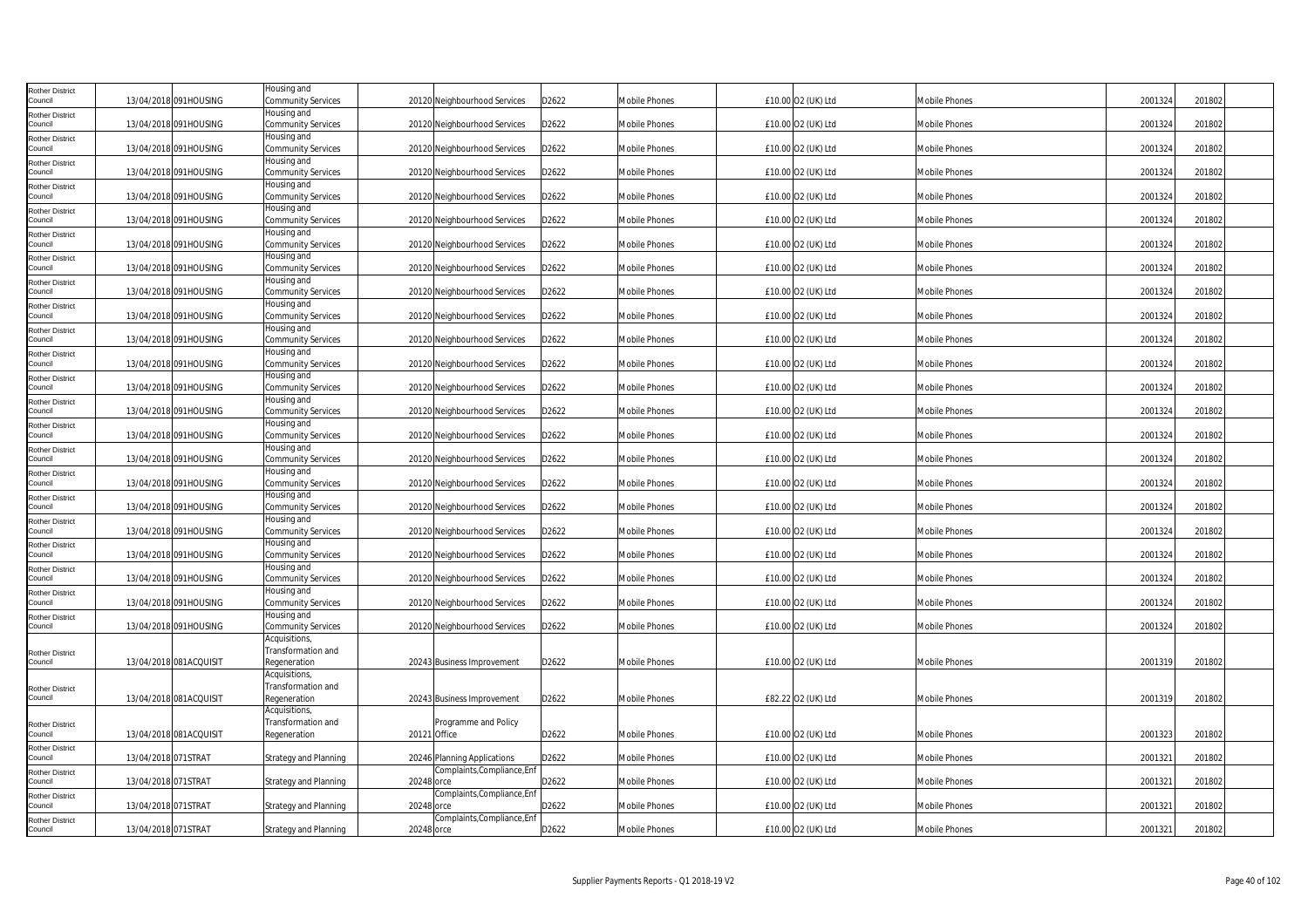| <b>Rother District</b>            |                        |                               |            | Complaints, Compliance, Enf |       |                      |                    |                      |         |        |  |
|-----------------------------------|------------------------|-------------------------------|------------|-----------------------------|-------|----------------------|--------------------|----------------------|---------|--------|--|
| Council                           | 13/04/2018 071STRAT    | <b>Strategy and Planning</b>  | 20248 orce |                             | D2622 | Mobile Phones        | £10.00 O2 (UK) Ltd | Mobile Phones        | 2001321 | 201802 |  |
|                                   |                        | Acquisitions,                 |            |                             |       |                      |                    |                      |         |        |  |
| <b>Rother District</b>            |                        | Transformation and            |            |                             |       |                      |                    |                      |         |        |  |
| Council                           | 13/04/2018 081ACQUISIT | Regeneration                  |            | 20122 Economic Development  | D2622 | Mobile Phones        | £10.00 O2 (UK) Ltd | <b>Mobile Phones</b> | 2001324 | 201802 |  |
|                                   |                        | Acquisitions,                 |            |                             |       |                      |                    |                      |         |        |  |
| <b>Rother District</b>            |                        | Transformation and            |            |                             |       |                      |                    |                      |         |        |  |
| Council                           | 13/04/2018 081ACQUISIT | Regeneration                  |            | 20122 Economic Development  | D2622 | <b>Mobile Phones</b> | £10.00 O2 (UK) Ltd | <b>Mobile Phones</b> | 2001324 | 201802 |  |
|                                   |                        | Acquisitions,                 |            |                             |       |                      |                    |                      |         |        |  |
| <b>Rother District</b>            |                        | Transformation and            |            |                             |       |                      |                    |                      |         |        |  |
| Council                           | 13/04/2018 081ACQUISIT | Regeneration                  |            | 20122 Economic Development  | D2622 | <b>Mobile Phones</b> | £10.00 O2 (UK) Ltd | <b>Mobile Phones</b> | 2001324 | 201802 |  |
|                                   |                        | Acquisitions,                 |            |                             |       |                      |                    |                      |         |        |  |
|                                   |                        | Transformation and            |            |                             |       |                      |                    |                      |         |        |  |
| <b>Rother District</b><br>Council | 13/04/2018 081ACQUISIT | Regeneration                  |            | 20122 Economic Development  | D2622 | <b>Mobile Phones</b> | £10.00 O2 (UK) Ltd | <b>Mobile Phones</b> | 2001324 | 201802 |  |
|                                   |                        | Acquisitions,                 |            |                             |       |                      |                    |                      |         |        |  |
|                                   |                        | Transformation and            |            |                             |       |                      |                    |                      |         |        |  |
| <b>Rother District</b><br>Council | 13/04/2018 081ACQUISIT | Regeneration                  |            | 20122 Economic Development  | D2622 | Mobile Phones        | £10.00 O2 (UK) Ltd | <b>Mobile Phones</b> | 2001324 | 201802 |  |
|                                   |                        | Acquisitions,                 |            |                             |       |                      |                    |                      |         |        |  |
|                                   |                        | Transformation and            |            |                             |       |                      |                    |                      |         |        |  |
| <b>Rother District</b><br>Council | 13/04/2018 081ACQUISIT | Regeneration                  |            | 20122 Economic Development  | D2622 | Mobile Phones        | £10.00 O2 (UK) Ltd | <b>Mobile Phones</b> | 2001324 | 201802 |  |
|                                   |                        | Acquisitions,                 |            |                             |       |                      |                    |                      |         |        |  |
|                                   |                        | Transformation and            |            |                             |       |                      |                    |                      |         |        |  |
| <b>Rother District</b><br>Council | 13/04/2018 081ACQUISIT | Regeneration                  |            | 20122 Economic Development  | D2622 | Mobile Phones        | £10.00 O2 (UK) Ltd | <b>Mobile Phones</b> | 2001324 | 201802 |  |
|                                   |                        | Acquisitions,                 |            |                             |       |                      |                    |                      |         |        |  |
|                                   |                        | Transformation and            |            |                             |       |                      |                    |                      |         |        |  |
| <b>Rother District</b><br>Council | 13/04/2018 081ACQUISIT | Regeneration                  |            | 20122 Economic Development  | D2622 | Mobile Phones        | £10.00 O2 (UK) Ltd | <b>Mobile Phones</b> | 2001324 | 201802 |  |
|                                   |                        | Acquisitions,                 |            |                             |       |                      |                    |                      |         |        |  |
|                                   |                        | Transformation and            |            |                             |       |                      |                    |                      |         |        |  |
| <b>Rother District</b><br>Council | 13/04/2018 081ACQUISIT | Regeneration                  |            | 20122 Economic Development  | D2622 | <b>Mobile Phones</b> | £10.00 O2 (UK) Ltd | <b>Mobile Phones</b> | 2001324 | 201802 |  |
|                                   |                        | Acquisitions,                 |            |                             |       |                      |                    |                      |         |        |  |
|                                   |                        | Transformation and            |            |                             |       |                      |                    |                      |         |        |  |
| <b>Rother District</b><br>Council | 13/04/2018 081ACQUISIT | Regeneration                  |            | 20122 Economic Development  | D2622 | Mobile Phones        | £10.00 O2 (UK) Ltd | <b>Mobile Phones</b> | 2001324 | 201802 |  |
|                                   |                        | Acquisitions,                 |            |                             |       |                      |                    |                      |         |        |  |
|                                   |                        | Transformation and            |            |                             |       |                      |                    |                      |         |        |  |
| <b>Rother District</b><br>Council | 13/04/2018 081ACQUISIT | Regeneration                  |            | 20122 Economic Development  | D2622 | Mobile Phones        | £10.00 O2 (UK) Ltd | <b>Mobile Phones</b> | 2001324 | 201802 |  |
|                                   |                        | Acquisitions,                 |            |                             |       |                      |                    |                      |         |        |  |
|                                   |                        | Transformation and            |            |                             |       |                      |                    |                      |         |        |  |
| <b>Rother District</b><br>Council | 13/04/2018 081ACQUISIT | Regeneration                  |            | 20122 Economic Development  | D2622 | Mobile Phones        | £10.00 O2 (UK) Ltd | <b>Mobile Phones</b> | 200131  | 201802 |  |
|                                   |                        | Acquisitions,                 |            |                             |       |                      |                    |                      |         |        |  |
|                                   |                        | Transformation and            |            |                             |       |                      |                    |                      |         |        |  |
| <b>Rother District</b><br>Council | 13/04/2018 081ACQUISIT | Regeneration                  |            | 20122 Economic Development  | D2622 | Mobile Phones        | £10.00 O2 (UK) Ltd | <b>Mobile Phones</b> | 200131  | 201802 |  |
|                                   |                        | Acquisitions,                 |            |                             |       |                      |                    |                      |         |        |  |
|                                   |                        | Transformation and            |            |                             |       |                      |                    |                      |         |        |  |
| <b>Rother District</b><br>Council | 13/04/2018 081ACQUISIT | Regeneration                  |            | 20122 Economic Development  | D2622 | Mobile Phones        | £10.00 O2 (UK) Ltd | <b>Mobile Phones</b> | 2001311 | 201802 |  |
|                                   |                        | Acquisitions,                 |            |                             |       |                      |                    |                      |         |        |  |
|                                   |                        | Transformation and            |            |                             |       |                      |                    |                      |         |        |  |
| <b>Rother District</b><br>Council | 13/04/2018 081ACQUISIT | Regeneration                  |            | 20122 Economic Development  | D2622 | Mobile Phones        | £10.00 O2 (UK) Ltd | <b>Mobile Phones</b> | 2001311 | 201802 |  |
|                                   |                        | Acquisitions,                 |            |                             |       |                      |                    |                      |         |        |  |
|                                   |                        | Transformation and            |            |                             |       |                      |                    |                      |         |        |  |
| <b>Rother District</b><br>Council | 13/04/2018 081ACQUISIT | Regeneration                  |            | 20122 Economic Development  | D2622 | Mobile Phones        | £10.00 O2 (UK) Ltd | Mobile Phones        | 2001311 | 201802 |  |
|                                   |                        | Acquisitions,                 |            |                             |       |                      |                    |                      |         |        |  |
| <b>Rother District</b>            |                        | Transformation and            |            |                             |       |                      |                    |                      |         |        |  |
| Council                           | 13/04/2018 081ACQUISIT | Regeneration                  |            | 20122 Economic Development  | D2622 | Mobile Phones        | £10.00 O2 (UK) Ltd | <b>Mobile Phones</b> | 200131  | 201802 |  |
| <b>Rother District</b>            |                        |                               |            |                             |       |                      |                    |                      |         |        |  |
| Council                           | 13/04/2018 041 ENVIRON | <b>Environmental Services</b> |            | 20198 Licensing Team        | D2622 | Mobile Phones        | £10.00 O2 (UK) Ltd | Mobile Phones        | 2001315 | 201802 |  |
| <b>Rother District</b>            |                        |                               |            |                             |       |                      |                    |                      |         |        |  |
| Council                           | 13/04/2018 041ENVIRON  | <b>Environmental Services</b> |            | 20198 Licensing Team        | D2622 | Mobile Phones        | £10.00 O2 (UK) Ltd | <b>Mobile Phones</b> | 2001315 | 201802 |  |
| <b>Rother District</b>            |                        |                               |            |                             |       |                      |                    |                      |         |        |  |
| Council                           | 13/04/2018 041ENVIRON  | <b>Environmental Services</b> |            | 20198 Licensing Team        | D2622 | Mobile Phones        | £19.84 O2 (UK) Ltd | Mobile Phones        | 2001315 | 201802 |  |
| <b>Rother District</b>            |                        |                               |            |                             |       |                      |                    |                      |         |        |  |
| Council                           | 13/04/2018 041ENVIRON  | <b>Environmental Services</b> |            | 20198 Licensing Team        | D2622 | Mobile Phones        | £10.00 O2 (UK) Ltd | <b>Mobile Phones</b> | 2001315 | 201802 |  |
| <b>Rother District</b>            |                        |                               |            |                             |       |                      |                    |                      |         |        |  |
| Council                           | 13/04/2018 041 ENVIRON | <b>Environmental Services</b> |            | 20198 Licensing Team        | D2622 | Mobile Phones        | £10.00 O2 (UK) Ltd | <b>Mobile Phones</b> | 2001315 | 201802 |  |
|                                   |                        |                               |            |                             |       |                      |                    |                      |         |        |  |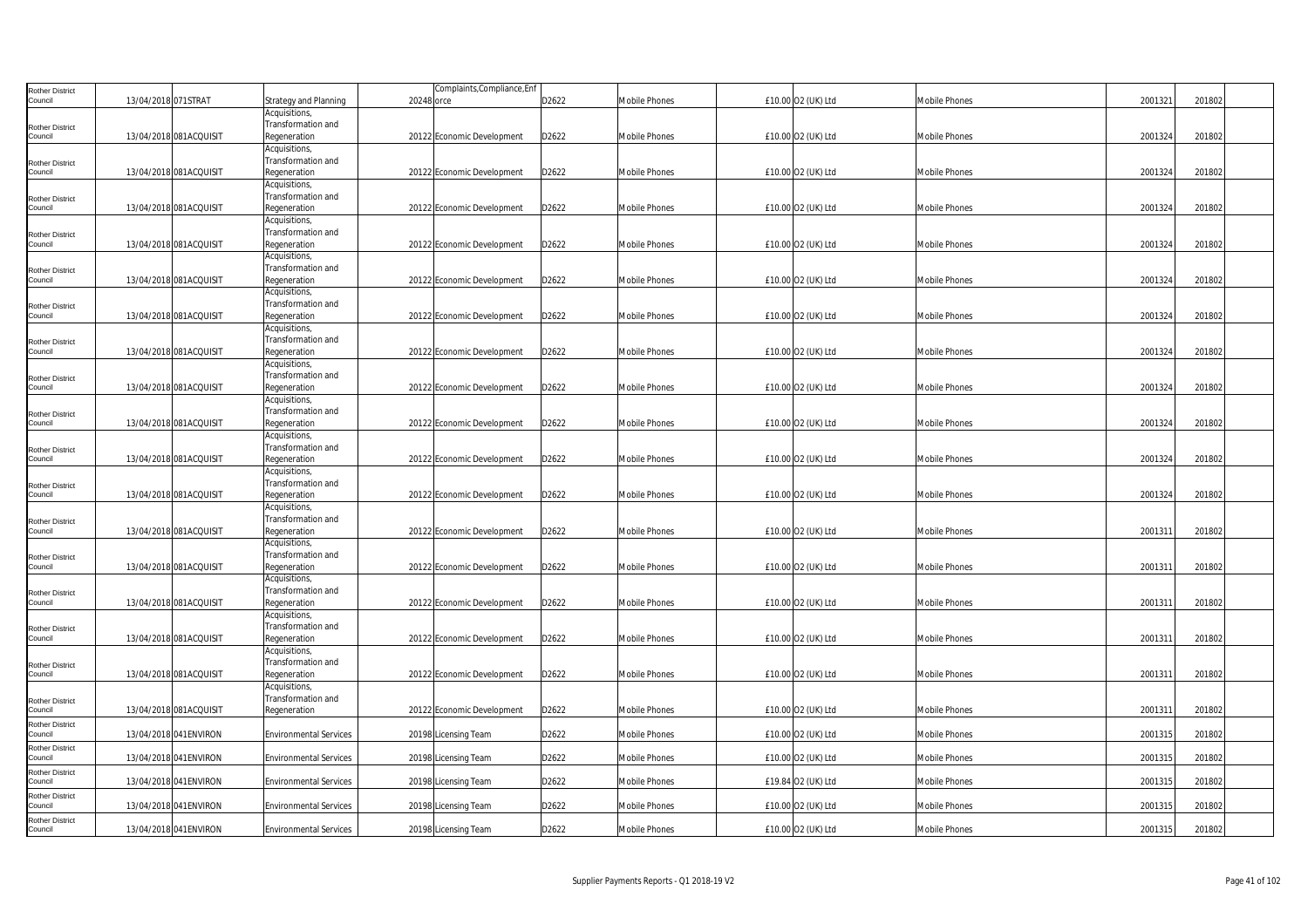| Rother District<br>ouncil         | 13/04/2018 041 ENVIRON   | <b>Environmental Services</b>                      | 20198 Licensing Team                               | D2622 | <b>Mobile Phones</b> | £10.00 O2 (UK) Ltd | Mobile Phones        | 2001315 | 201802 |
|-----------------------------------|--------------------------|----------------------------------------------------|----------------------------------------------------|-------|----------------------|--------------------|----------------------|---------|--------|
| Rother District<br>Council        | 13/04/2018 041 ENVIRON   |                                                    |                                                    |       |                      |                    |                      |         |        |
| Rother District                   |                          | <b>Environmental Services</b>                      | 20198 Licensing Team                               | D2622 | <b>Mobile Phones</b> | £10.00 O2 (UK) Ltd | Mobile Phones        | 2001315 | 201802 |
| Council                           | 13/04/2018 041ENVIRON    | <b>Environmental Services</b>                      | 20199 Food and Safety Team                         | D2622 | Mobile Phones        | £10.00 O2 (UK) Ltd | Mobile Phones        | 2001315 | 201802 |
| Rother District<br>Council        | 13/04/2018 041ENVIRON    | <b>Environmental Services</b>                      | 20199 Food and Safety Team                         | D2622 | Mobile Phones        | £10.00 O2 (UK) Ltd | Mobile Phones        | 2001315 | 201802 |
| Rother District<br>Council        | 13/04/2018 041ENVIRON    | <b>Environmental Services</b>                      | 20199 Food and Safety Team                         | D2622 | Mobile Phones        | £10.10 O2 (UK) Ltd | Mobile Phones        | 2001315 | 201802 |
| Rother District<br>Council        | 13/04/2018 041 ENVIRON   | <b>Environmental Services</b>                      | 20199 Food and Safety Team                         | D2622 | Mobile Phones        | £10.00 O2 (UK) Ltd | Mobile Phones        | 2001315 | 201802 |
| Rother District<br>Council        | 13/04/2018 041 ENVIRON   | <b>Environmental Services</b>                      | 20199 Food and Safety Team                         | D2622 | Mobile Phones        | £10.00 O2 (UK) Ltd | Mobile Phones        | 2001315 | 201802 |
| Rother District                   |                          |                                                    |                                                    |       |                      |                    |                      |         |        |
| Council<br>Rother District        | 13/04/2018 041ENVIRON    | <b>Environmental Services</b>                      | 20199 Food and Safety Team                         | D2622 | Mobile Phones        | £11.86 O2 (UK) Ltd | Mobile Phones        | 2001315 | 201802 |
| Council                           | 13/04/2018 041 ENVIRON   | <b>Environmental Services</b>                      | 20199 Food and Safety Team                         | D2622 | Mobile Phones        | £10.00 O2 (UK) Ltd | Mobile Phones        | 2001315 | 201802 |
| Rother District<br>Council        | 13/04/2018 041ENVIRON    | <b>Environmental Services</b>                      | 20199 Food and Safety Team                         | D2622 | <b>Mobile Phones</b> | £10.00 O2 (UK) Ltd | Mobile Phones        | 2001315 | 201802 |
| Rother District<br>Council        | 13/04/2018 041 ENVIRON   | <b>Environmental Services</b>                      | 20199 Food and Safety Team                         | D2622 | <b>Mobile Phones</b> | £10.11 02 (UK) Ltd | <b>Mobile Phones</b> | 2001315 | 201802 |
| Rother District<br>Council        | 13/04/2018 041 ENVIRON   | <b>Environmental Services</b>                      | 20199 Food and Safety Team                         | D2622 | <b>Mobile Phones</b> | £10.00 O2 (UK) Ltd | Mobile Phones        | 2001315 | 201802 |
| Rother District<br>Council        | 13/04/2018 041 ENVIRON   | <b>Environmental Services</b>                      | 20199 Food and Safety Team                         | D2622 | Mobile Phones        | £10.00 O2 (UK) Ltd | <b>Mobile Phones</b> | 2001315 | 201802 |
| Rother District<br>Council        | 13/04/2018 041ENVIRON    | <b>Environmental Services</b>                      | 20199 Food and Safety Team                         | D2622 | Mobile Phones        | £10.00 O2 (UK) Ltd | Mobile Phones        | 2001315 | 201802 |
| <b>Rother District</b><br>Council | 13/04/2018 031 RESOURCES | <b>Executive Directors &amp;</b><br>Corporate Core | 20183 Executive Directors                          | D2622 | Mobile Phones        | £10.10 O2 (UK) Ltd | Mobile Phones        | 2001326 | 201802 |
| Rother District                   |                          | <b>Executive Directors &amp;</b>                   |                                                    |       |                      |                    |                      |         |        |
| Council<br>Rother District        | 13/04/2018 031 RESOURCES | Corporate Core<br><b>Executive Directors &amp;</b> | 20183 Executive Directors                          | D2622 | <b>Mobile Phones</b> | £10.00 O2 (UK) Ltd | <b>Mobile Phones</b> | 2001326 | 201802 |
| Council                           | 13/04/2018 031 RESOURCES | Corporate Core<br>Executive Directors &            | 20180 Emergency Planning                           | D2622 | Mobile Phones        | £10.00 O2 (UK) Ltd | Mobile Phones        | 2001309 | 201802 |
| Rother District<br>Council        | 13/04/2018 031RESOURCES  | Corporate Core                                     | 20180 Emergency Planning                           | D2622 | Mobile Phones        | £10.00 O2 (UK) Ltd | Mobile Phones        | 2001322 | 201802 |
| Rother District<br>Council        | 13/04/2018 031 RESOURCES | <b>Executive Directors &amp;</b><br>Corporate Core | 20180 Emergency Planning                           | D2622 | Mobile Phones        | £4.50 O2 (UK) Ltd  | Mobile Phones        | 2001322 | 201802 |
| <b>Rother District</b><br>Council | 13/04/2018 031RESOURCES  | <b>Executive Directors &amp;</b><br>Corporate Core | 20185 Joint Waste procurement                      | D2622 | Mobile Phones        | £10.00 O2 (UK) Ltd | Mobile Phones        | 2001320 | 201802 |
| Rother District                   |                          | <b>Executive Directors &amp;</b>                   | Joint Waste Contract Client                        |       |                      |                    |                      |         |        |
| Council<br>Rother District        | 13/04/2018 031RESOURCES  | Corporate Core<br><b>Executive Directors &amp;</b> | 32132 Unit<br>Joint Waste Contract Client          | D2622 | <b>Mobile Phones</b> | £10.00 O2 (UK) Ltd | Mobile Phones        | 2001320 | 201802 |
| Council<br>Rother District        | 13/04/2018 031RESOURCES  | Corporate Core<br><b>Executive Directors &amp;</b> | 32132 Unit<br>Joint Waste Contract Client          | D2622 | Mobile Phones        | £10.00 O2 (UK) Ltd | Mobile Phones        | 2001320 | 201802 |
| Council                           | 13/04/2018 031 RESOURCES | Corporate Core                                     | 32132 Unit                                         | D2622 | Mobile Phones        | £10.00 O2 (UK) Ltd | Mobile Phones        | 2001320 | 201802 |
| Rother District<br>Council        | 13/04/2018 031RESOURCES  | Executive Directors &<br>Corporate Core            | 20179 Communications                               | D2622 | Mobile Phones        | £10.00 O2 (UK) Ltd | Mobile Phones        | 2001309 | 201802 |
| Rother District<br>Council        | 13/04/2018 041 ENVIRON   | <b>Environmental Services</b>                      | 20197 Service Manager Env Serv                     | D2622 | Mobile Phones        | £10.00 O2 (UK) Ltd | Mobile Phones        | 2001315 | 201802 |
| Rother District                   |                          | Community and                                      | Service Manager,                                   |       |                      |                    |                      |         |        |
| Council                           | 13/04/2018 011 COMMUNITY | Economy                                            | 20119 Community and Economy                        | D2622 | Mobile Phones        | £10.00 O2 (UK) Ltd | Mobile Phones        | 2001322 | 201802 |
| <b>Rother District</b>            |                          | Community and                                      | Service Manager                                    |       |                      |                    |                      |         |        |
| Council<br>Rother District        | 13/04/2018 011 COMMUNITY | Economy<br><b>Executive Directors &amp;</b>        | 20119 Community and Economy                        | D2622 | Mobile Phones        | £10.00 O2 (UK) Ltd | Mobile Phones        | 2001322 | 201802 |
| Council<br><b>Rother District</b> | 13/04/2018 031RESOURCES  | Corporate Core<br><b>Executive Directors &amp;</b> | 20171 Human Resources<br>Committee Service General | D2622 | <b>Mobile Phones</b> | £10.00 O2 (UK) Ltd | <b>Mobile Phones</b> | 2001325 | 201802 |
| Council                           | 13/04/2018 031RESOURCES  | Corporate Core                                     | 20158 Exp                                          | D2622 | Mobile Phones        | £10.00 O2 (UK) Ltd | Mobile Phones        | 2001325 | 201802 |
| Rother District<br>Council        | 13/04/2018 031RESOURCES  | <b>Executive Directors &amp;</b><br>Corporate Core | 20162 Electoral Registration                       | D2622 | <b>Mobile Phones</b> | £10.00 O2 (UK) Ltd | <b>Mobile Phones</b> | 2001325 | 201802 |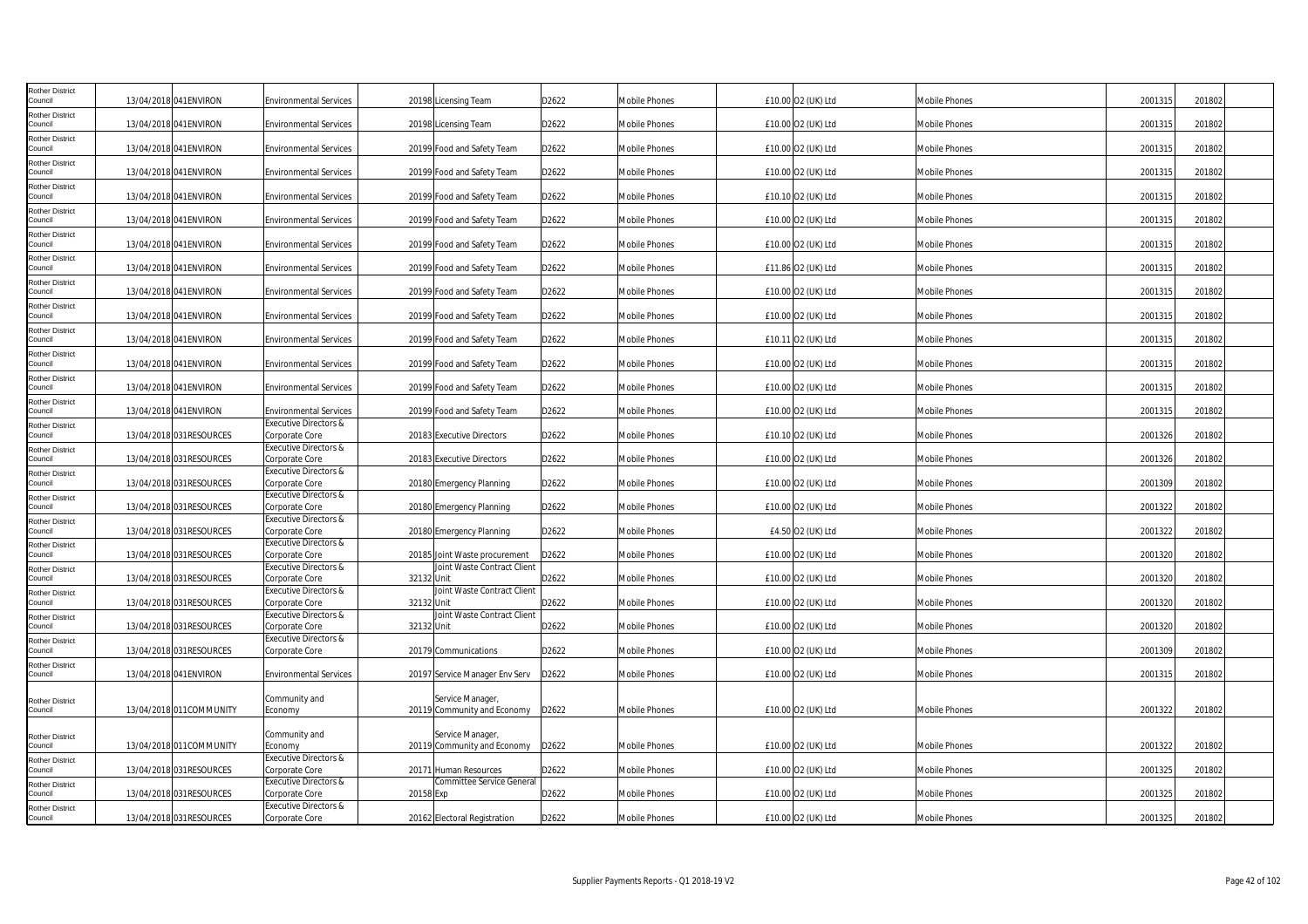| Rother District<br>ouncil         |                     | 13/04/2018 041 ENVIRON | <b>Environmental Services</b>                     | 20187 Pollution                                               | D2622 | <b>Mobile Phones</b>                    | £10.24 O2 (UK) Ltd                   | Mobile Phones                                         | 2001315 | 201802 |
|-----------------------------------|---------------------|------------------------|---------------------------------------------------|---------------------------------------------------------------|-------|-----------------------------------------|--------------------------------------|-------------------------------------------------------|---------|--------|
| Rother District<br>Council        |                     | 13/04/2018 041 ENVIRON | <b>Environmental Services</b>                     | 20187 Pollution                                               | D2622 | <b>Mobile Phones</b>                    | £10.00 O2 (UK) Ltd                   | Mobile Phones                                         | 2001315 | 201802 |
| Rother District<br>Council        |                     | 13/04/2018 041ENVIRON  | <b>Environmental Services</b>                     | 20187 Pollution                                               | D2622 | Mobile Phones                           | £10.00 O2 (UK) Ltd                   | Mobile Phones                                         | 2001315 | 201802 |
| Rother District<br>Council        |                     | 13/04/2018 041ENVIRON  | <b>Environmental Services</b>                     | 20187 Pollution                                               | D2622 | Mobile Phones                           | £10.00 O2 (UK) Ltd                   | <b>Mobile Phones</b>                                  | 2001315 | 201802 |
| Rother District<br>Council        |                     | 13/04/2018 041ENVIRON  | <b>Environmental Services</b>                     | 20187 Pollution                                               | D2622 | Mobile Phones                           | £10.00 O2 (UK) Ltd                   | Mobile Phones                                         | 2001315 | 201802 |
| Rother District<br>Council        |                     | 13/04/2018 041 ENVIRON | <b>Environmental Services</b>                     | 20187 Pollution                                               | D2622 | <b>Mobile Phones</b>                    | £10.00 O2 (UK) Ltd                   | <b>Mobile Phones</b>                                  | 2001315 | 201802 |
| Rother District<br>Council        |                     | 13/04/2018 041 ENVIRON | <b>Environmental Services</b>                     | 20187 Pollution                                               | D2622 | Mobile Phones                           | £10.00 O2 (UK) Ltd                   | Mobile Phones                                         | 2001315 | 201802 |
| Rother District<br>Council        |                     | 13/04/2018 041ENVIRON  | <b>Environmental Services</b>                     | 20187 Pollution                                               | D2622 | Mobile Phones                           | £10.00 O2 (UK) Ltd                   | Mobile Phones                                         | 2001315 | 201802 |
| <b>Rother District</b><br>Council |                     | 13/04/2018 041 ENVIRON | <b>Environmental Services</b>                     | 20187 Pollution                                               | D2622 | Mobile Phones                           | £10.00 O2 (UK) Ltd                   | Mobile Phones                                         | 2001315 | 201802 |
| Rother District<br>Council        |                     | 13/04/2018 041ENVIRON  | <b>Environmental Services</b>                     | 20187 Pollution                                               | D2622 | <b>Mobile Phones</b>                    | £10.00 O2 (UK) Ltd                   | Mobile Phones                                         | 2001315 | 201802 |
| Rother District                   |                     |                        |                                                   |                                                               |       |                                         |                                      |                                                       |         |        |
| Council<br>Rother District        |                     | 13/04/2018 041 ENVIRON | <b>Environmental Services</b>                     | 20187 Pollution                                               | D2622 | <b>Mobile Phones</b>                    | £10.00 O2 (UK) Ltd                   | <b>Mobile Phones</b>                                  | 2001315 | 201802 |
| Council<br>Rother District        |                     | 13/04/2018 041 ENVIRON | <b>Environmental Services</b><br>ICT and Customer | 20187 Pollution<br>Service Manager ICT &                      | D2622 | Mobile Phones                           | £10.00 O2 (UK) Ltd                   | Mobile Phones                                         | 200131  | 201802 |
| Council<br>Rother District        | 13/04/2018 061ICT   |                        | Services<br>ICT and Customer                      | 20238 Customer Services<br>Service Manager ICT &              | D2622 | Mobile Phones                           | £10.00 O2 (UK) Ltd                   | <b>Mobile Phones</b>                                  | 2001319 | 201802 |
| Council<br><b>Rother District</b> | 13/04/2018 061ICT   |                        | Services                                          | 20238 Customer Services<br>Service Manager Strategy           | D2622 | Mobile Phones                           | £10.00 O2 (UK) Ltd                   | <b>Mobile Phones</b>                                  | 2001319 | 201802 |
| Council                           | 13/04/2018 071STRAT |                        | <b>Strategy and Planning</b>                      | 20247 and Planning                                            | D2622 | Mobile Phones                           | £10.00 O2 (UK) Ltd                   | Mobile Phones                                         | 2001321 | 201802 |
| Rother District<br>Council        |                     | 13/04/2018 041 ENVIRON | Environmental Services                            | EH Food Hyg / Idc / Water<br>32133 Purity $R + W$ Partnership | D2513 | <b>Hired and Contracted</b><br>services | £25.00 South East Water Ltd          | Hired and contracted services EnvH- Water<br>Sampling | 2002073 | 201803 |
| <b>Rother District</b><br>Council |                     | 13/04/2018 091HOUSING  | Housing and<br><b>Community Services</b>          | Housing Needs - HB<br>20200 (Housing Benefit)                 | D2514 | <b>Accommodation Costs</b>              | £276.40 MB Hotels Ltd                | <b>Accommodation Costs</b>                            | 2001815 | 201803 |
| Rother District                   |                     |                        | Acquisitions,<br>Transformation and               |                                                               |       |                                         |                                      |                                                       |         |        |
| Council<br>Rother District        |                     | 14/04/2018 081ACQUISIT | Regeneration<br>Housing and                       | 20136 Regeneration<br>Bexhill Parks & Open                    | A2203 | Training                                | £240.00 John Jempson & Son Ltd       | Training                                              | 2000851 | 201801 |
| Council                           |                     | 14/04/2018 091HOUSING  | <b>Community Services</b><br>Housing and          | 20114 Spaces<br>Housing Needs - HB                            | B2421 | Water                                   | £25.85 South East Water Ltd          | Water Charges                                         | 2000720 | 201801 |
| Rother District<br>Council        |                     | 15/04/2018 091HOUSING  | <b>Community Services</b><br>Housing and          | 20200 (Housing Benefit)<br>Housing Needs - Universal          | D2514 | <b>Accommodation Costs</b>              | £350.00 Specialist Care UK Group Ltd | Homelessness services Temp Accom - plus VAT           | 2000495 | 201801 |
| Rother District<br>Council        |                     | 15/04/2018 091HOUSING  | <b>Community Services</b>                         | 20203 Credit                                                  | D2514 | <b>Accommodation Costs</b>              | £300.00 Specialist Care UK Group Ltd | Homelessness services Temp Accom - plus VAT           | 2000486 | 201801 |
| <b>Rother District</b><br>Council |                     | 15/04/2018 091HOUSING  | Housing and<br><b>Community Services</b>          | Housing Needs - Universal<br>20203 Credit                     | D2514 | <b>Accommodation Costs</b>              | £262.50 Specialist Care UK Group Ltd | Homelessness services Temp Accom - plus VAT           | 2000488 | 201801 |
| Rother District<br>Council        |                     | 15/04/2018 091HOUSING  | lousing and<br>Community Services                 | Housing Needs - Universal<br>20203 Credit                     | D2514 | Accommodation Costs                     | £262.50 Specialist Care UK Group Ltd | Homelessness services Temp Accom - plus VAT           | 2000489 | 201801 |
| Rother District<br>Council        |                     | 15/04/2018 091HOUSING  | Housing and<br><b>Community Services</b>          | Housing Needs - Universal<br>20203 Credit                     | D2514 | <b>Accommodation Costs</b>              | £175.00 Specialist Care UK Group Ltd | Homelessness services Temp Accom - plus VAT           | 200049  | 201801 |
| <b>Rother District</b><br>ouncil  |                     | 15/04/2018 091HOUSING  | Housing and<br><b>Community Services</b>          | Housing Needs - Universal<br>20203 Credit                     | D2514 | Accommodation Costs                     | £350.00 Specialist Care UK Group Ltd | Homelessness services Temp Accom - plus VAT           | 2000492 | 201801 |
| Rother District<br>Council        |                     | 15/04/2018 091HOUSING  | Housing and<br><b>Community Services</b>          | Housing Needs - Universal<br>20203 Credit                     | D2514 | <b>Accommodation Costs</b>              | £262.50 Specialist Care UK Group Ltd | Homelessness services Temp Accom - plus VAT           | 2000494 | 201801 |
| Rother District<br>Council        |                     | 15/04/2018 091HOUSING  | Housing and<br><b>Community Services</b>          | Housing Needs - Universal<br>20203 Credit                     | D2514 | <b>Accommodation Costs</b>              | £262.50 Specialist Care UK Group Ltd | Homelessness services Temp Accom - plus VAT           | 2000496 | 201801 |
| Rother District<br>Council        |                     | 15/04/2018 091HOUSING  | Housing and<br><b>Community Services</b>          | Housing Needs - Universal<br>20203 Credit                     | D2514 | <b>Accommodation Costs</b>              | £262.50 Specialist Care UK Group Ltd | Homelessness services Temp Accom - plus VAT           | 2000497 | 201801 |
| <b>Rother District</b><br>Council |                     | 15/04/2018 091HOUSING  | lousing and<br><b>Community Services</b>          | Housing Needs - Universal<br>20203 Credit                     | D2514 | <b>Accommodation Costs</b>              | £175.00 Specialist Care UK Group Ltd | Homelessness services Temp Accom - plus VAT           | 2000498 | 201801 |
| <b>Rother District</b><br>Council |                     | 15/04/2018 091HOUSING  | Housing and<br><b>Community Services</b>          | Housing Needs - Universal<br>20203 Credit                     | D2514 | <b>Accommodation Costs</b>              | £262.50 Specialist Care UK Group Ltd | Homelessness services Temp Accom - plus VAT           | 2000499 | 201801 |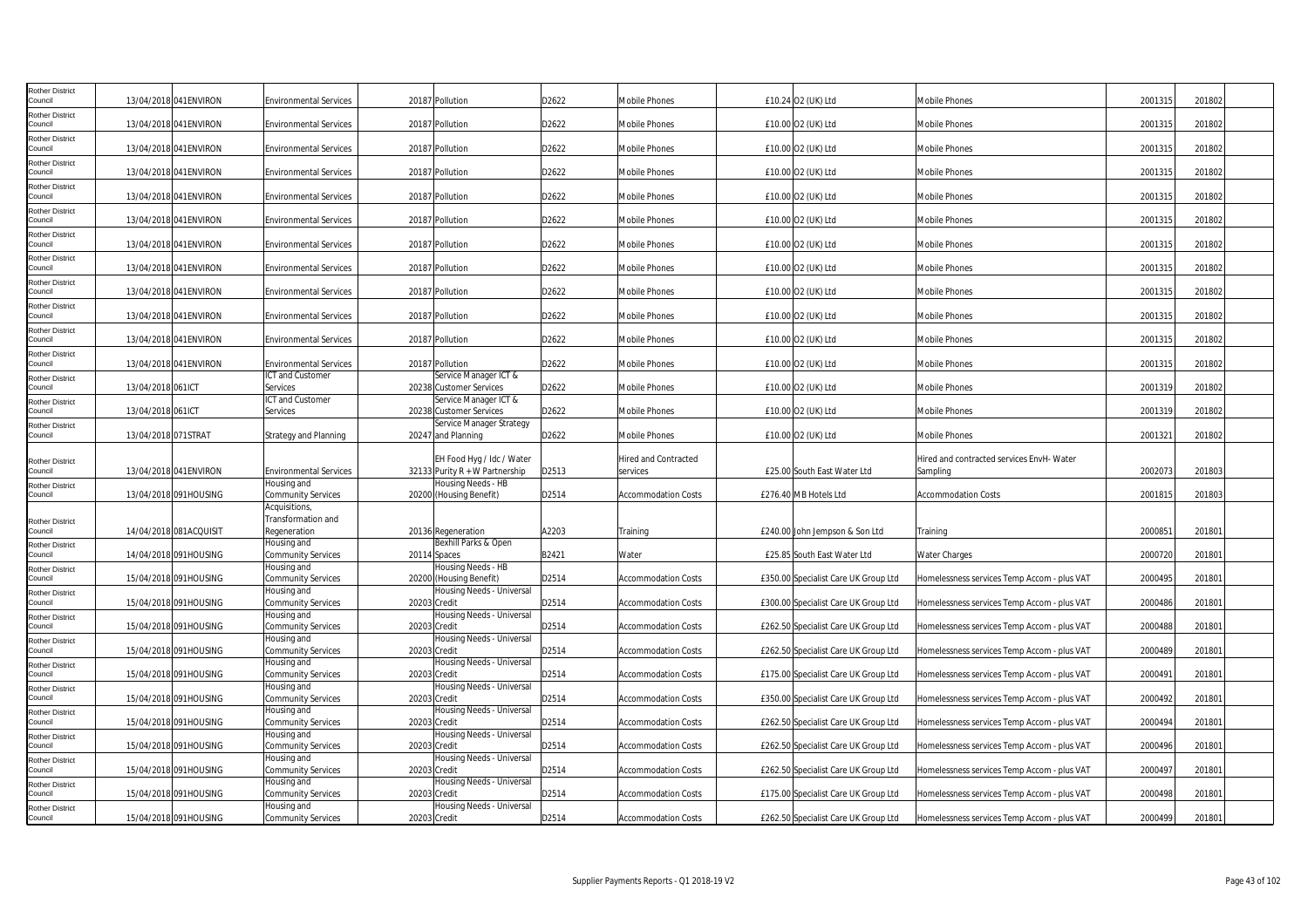| Rother District                   |                          | Housing and                              |              | Housing Needs - HB                                   |       |                                                         |                                                    |                                                 |         |            |  |
|-----------------------------------|--------------------------|------------------------------------------|--------------|------------------------------------------------------|-------|---------------------------------------------------------|----------------------------------------------------|-------------------------------------------------|---------|------------|--|
| Council                           | 15/04/2018 091HOUSING    | Community Services                       |              | 20200 (Housing Benefit)                              | D2514 | <b>Accommodation Costs</b>                              | £375.00 Specialist Care UK Group Ltd               | <b>Accommodation Costs</b>                      | 2000500 | 201801     |  |
| Rother District                   |                          | Housing and                              |              | Housing Needs - HB                                   |       |                                                         |                                                    |                                                 |         |            |  |
| Council                           | 15/04/2018 091HOUSING    | Community Services                       |              | 20200 (Housing Benefit)                              | D2514 | <b>Accommodation Costs</b>                              | £350.00 Specialist Care UK Group Ltd               | <b>Accommodation Costs</b>                      | 2000502 | 201801     |  |
| <b>Rother District</b>            |                          | Housing and                              |              |                                                      |       |                                                         |                                                    |                                                 |         |            |  |
| Council                           | 15/04/2018 091HOUSING    | <b>Community Services</b>                |              | 20145 Maintenance Services                           | C1104 | Derv                                                    | £1.90 Allstar Business Solutions                   | Derv Fuel Service fee payable on fuel cards     | 2001461 | 201802     |  |
| Rother District                   |                          | Housing and                              |              |                                                      |       |                                                         |                                                    |                                                 |         |            |  |
| Council                           | 15/04/2018 091HOUSING    | Community Services                       |              | 20107 Camber Beach & Foreshore C1104                 |       | Derv                                                    | £1.90 Allstar Business Solutions                   | Derv Fuel Service fee payable on fuel cards     | 2001461 | 201802     |  |
| Rother District                   |                          | Housing and                              |              |                                                      |       |                                                         |                                                    |                                                 |         |            |  |
| Council                           | 15/04/2018 091HOUSING    | Community Services                       |              | 20145 Maintenance Services                           | C1104 | Derv                                                    | £67.96 Allstar Business Solutions                  | Fuel cards                                      | 200146  | 201802     |  |
| tother District                   |                          | Housing and                              |              |                                                      |       |                                                         |                                                    |                                                 |         |            |  |
| Council                           | 15/04/2018 091HOUSING    | Community Services                       |              | 20145 Maintenance Services                           | C1104 | Derv                                                    | £67.50 Allstar Business Solutions                  | Fuel cards                                      | 2001461 | 201802     |  |
| Rother District                   |                          | Housing and                              |              |                                                      |       |                                                         |                                                    |                                                 |         |            |  |
| Council                           | 15/04/2018 091HOUSING    | <b>Community Services</b>                |              | 20107 Camber Beach & Foreshore C1104                 |       | Derv                                                    | £22.77 Allstar Business Solutions                  | Fuel cards                                      | 2001461 | 201802     |  |
| Rother District<br>Council        |                          |                                          |              |                                                      |       |                                                         | £2,700.00 Infoshare Ltd                            | Computer Licences Advnce Pay Maint/Upgrading    |         |            |  |
|                                   | 16/04/2018 101RESOURCES  | Resources<br>Housing and                 |              | 20239 Computer Services                              | D2635 | <b>Computer Licences</b><br><b>Hired and Contracted</b> |                                                    | Software                                        | 2000454 | 201801     |  |
| tother District<br>Council        | 16/04/2018 091HOUSING    | Community Services                       |              | 20107 Camber Beach & Foreshore D2513                 |       | services                                                | £367.15 East Sussex County Council                 | Filming at Camber -ESCC Share of Income         | 2000593 | 201801     |  |
|                                   |                          | Housing and                              |              |                                                      |       |                                                         |                                                    |                                                 |         |            |  |
| Rother District<br>Council        | 16/04/2018 091HOUSING    | Community Services                       |              | 20109 Sports Development                             | D2923 | Grants made                                             | £19.40 Freedom Leisure                             | Grants made Sports Development Projects         | 2000607 | 201801 Yes |  |
|                                   |                          | Executive Directors &                    |              |                                                      |       | Members Conference                                      |                                                    | Members Conference Expenses Members             |         |            |  |
| Rother District<br>Council        | 16/04/2018 031 RESOURCES | Corporate Core                           |              | 20156 Representing Local Interest D2732              |       | Expenses                                                | £1,325.00 2Train Ltd                               | Training/Conference Fees                        | 2000608 | 201801     |  |
| <b>Rother District</b>            |                          | Executive Directors &                    |              |                                                      |       |                                                         |                                                    | Refreshments Sussex Training Cons -             |         |            |  |
| Council                           | 16/04/2018 031 RESOURCES | Corporate Core                           |              | 32131 Sussex Training Partnership   D2312            |       | Refreshments                                            | £48.75 Sebastian's Coffee Ltd                      | Refreshments                                    | 2000640 | 201801     |  |
|                                   |                          | Acquisitions,                            |              |                                                      |       |                                                         |                                                    |                                                 |         |            |  |
| Rother District                   |                          | Transformation and                       |              | Elva Business Centre,                                |       |                                                         |                                                    | Repairs to Premises Specified Repairs and Works |         |            |  |
| Council                           | 16/04/2018 081ACQUISIT   | Regeneration                             |              | 20153 Bexhill                                        | B1100 | Repairs to Premises                                     | £80.00 C-Thru Window Cleaning                      | listed                                          | 2000854 | 201801     |  |
| Rother District                   |                          | Housing and                              |              |                                                      |       |                                                         |                                                    |                                                 |         |            |  |
| Council                           | 16/04/2018 091HOUSING    | Community Services                       |              | 20128 Public Conveniences                            | B2421 | Water                                                   | £244.12 South East Water Ltd                       | Water Charges                                   | 2000707 | 201801     |  |
| Rother District                   |                          | Housing and                              |              | Bexhill Parks & Open                                 |       |                                                         |                                                    |                                                 |         |            |  |
| Council                           | 16/04/2018 091HOUSING    | Community Services                       |              | 20114 Spaces                                         | B2421 | Water                                                   | £21.45 South East Water Ltd                        | Water Charges                                   | 200071  | 201801     |  |
| Rother District                   |                          | Housing and                              |              | Bexhill Parks & Open                                 |       |                                                         |                                                    |                                                 |         |            |  |
| Council                           | 16/04/2018 091HOUSING    | Community Services                       |              | 20114 Spaces                                         | B2421 | Water                                                   | £145.59 South East Water Ltd                       | Water Charges                                   | 2000718 | 201801     |  |
| <b>Rother District</b>            |                          | Housing and                              |              | Housing Needs - HB                                   |       |                                                         |                                                    |                                                 |         |            |  |
| Council                           | 16/04/2018 091HOUSING    | Community Services                       |              | 20200 (Housing Benefit)                              | D2514 | <b>Accommodation Costs</b>                              | £150.00 Saffron HMO Ltd                            | <b>Accommodation Costs</b>                      | 200051  | 201801     |  |
| Rother District                   |                          | Housing and                              |              | Housing Needs - HB                                   |       |                                                         |                                                    |                                                 |         |            |  |
| Council                           | 16/04/2018 091HOUSING    | Community Services                       |              | 20200 (Housing Benefit)                              | D2514 | <b>Accommodation Costs</b>                              | £33.60 Saffron HMO Ltd                             | <b>Accommodation Costs</b>                      | 2000516 | 201801     |  |
| Rother District                   |                          | Housing and                              |              | Housing Needs - HB                                   |       |                                                         |                                                    |                                                 |         |            |  |
| Council                           | 16/04/2018 091HOUSING    | Community Services                       |              | 20200 (Housing Benefit)<br>Housing Needs - HB        | D2514 | <b>Accommodation Costs</b>                              | £134.40 Saffron HMO Ltd<br>Solutions Accommodation | <b>Accommodation Costs</b>                      | 2000516 | 201801     |  |
| Rother District<br>Council        | 16/04/2018 091HOUSING    | Housing and<br><b>Community Services</b> |              | 20200 (Housing Benefit)                              | D2514 | <b>Accommodation Costs</b>                              | £98.00 Providers Ltd                               | <b>Accommodation Costs</b>                      | 2000649 | 201801     |  |
|                                   |                          | Housing and                              |              | Housing Needs - HB                                   |       |                                                         | Solutions Accommodation                            |                                                 |         |            |  |
| Rother District<br>ouncil         | 16/04/2018 091HOUSING    | Community Services                       |              | 20200 (Housing Benefit)                              | D2514 | <b>Accommodation Costs</b>                              | £392.00 Providers Ltd                              | <b>Accommodation Costs</b>                      | 2000649 | 201801     |  |
| tother District                   |                          | Housing and                              |              | Housing Needs - HB                                   |       |                                                         | Solutions Accommodation                            |                                                 |         |            |  |
| Council                           | 16/04/2018 091HOUSING    | Community Services                       |              | 20200 (Housing Benefit)                              | D2514 | <b>Accommodation Costs</b>                              | £98.00 Providers Ltd                               | <b>Accommodation Costs</b>                      | 2000650 | 201801     |  |
| Rother District                   |                          | Housing and                              |              | Housing Needs - HB                                   |       |                                                         | Solutions Accommodation                            |                                                 |         |            |  |
| Council                           | 16/04/2018 091HOUSING    | <b>Community Services</b>                |              | 20200 (Housing Benefit)                              | D2514 | <b>Accommodation Costs</b>                              | £392.00 Providers Ltd                              | <b>Accommodation Costs</b>                      | 2000650 | 201801     |  |
| Rother District                   |                          | Housing and                              |              | Housing Needs - HB                                   |       |                                                         | Solutions Accommodation                            |                                                 |         |            |  |
| Council                           | 16/04/2018 091HOUSING    | Community Services                       |              | 20200 (Housing Benefit)                              | D2514 | <b>Accommodation Costs</b>                              | £70.00 Providers Ltd                               | <b>Accommodation Costs</b>                      | 2000655 | 201801     |  |
| Rother District                   |                          | Housing and                              |              | Housing Needs - HB                                   |       |                                                         | Solutions Accommodation                            |                                                 |         |            |  |
| Council                           | 16/04/2018 091HOUSING    | <b>Community Services</b>                |              | 20200 (Housing Benefit)                              | D2514 | <b>Accommodation Costs</b>                              | £280.00 Providers Ltd                              | <b>Accommodation Costs</b>                      | 2000655 | 201801     |  |
| <b>Rother District</b>            |                          | Housing and                              |              | Housing Needs - HB                                   |       |                                                         | Solutions Accommodation                            |                                                 |         |            |  |
| Council                           | 16/04/2018 091HOUSING    | Community Services                       |              | 20200 (Housing Benefit)                              | D2514 | <b>Accommodation Costs</b>                              | £84.00 Providers Ltd                               | <b>Accommodation Costs</b>                      | 2000658 | 201801     |  |
| Rother District                   |                          | Housing and                              |              | Housing Needs - HB                                   |       |                                                         | Solutions Accommodation                            |                                                 |         |            |  |
| Council                           | 16/04/2018 091HOUSING    | Community Services                       |              | 20200 (Housing Benefit)                              | D2514 | <b>Accommodation Costs</b>                              | £336.00 Providers Ltd                              | <b>Accommodation Costs</b>                      | 2000658 | 201801     |  |
| Rother District                   |                          | Housing and                              |              | Housing Needs - HB                                   |       |                                                         |                                                    |                                                 |         |            |  |
| Council                           | 16/04/2018 091HOUSING    | <b>Community Services</b>                |              | 20200 (Housing Benefit)                              | D2514 | <b>Accommodation Costs</b>                              | £84.00 Saffron HMO Ltd                             | <b>Accommodation Costs</b>                      | 2000513 | 201801     |  |
| Rother District<br>Council        |                          | Housing and                              |              | Housing Needs - HB                                   | D2514 |                                                         |                                                    |                                                 | 200051  | 201801     |  |
|                                   | 16/04/2018 091HOUSING    | Community Services<br>Housing and        |              | 20200 (Housing Benefit)<br>Housing Needs - Universal |       | <b>Accommodation Costs</b>                              | £280.00 Saffron HMO Ltd                            | <b>Accommodation Costs</b>                      |         |            |  |
| <b>Rother District</b><br>Council | 16/04/2018 091HOUSING    | Community Services                       | 20203 Credit |                                                      | D2514 | <b>Accommodation Costs</b>                              | £134.40 Saffron HMO Ltd                            | <b>Accommodation Costs</b>                      | 200051  | 201801     |  |
|                                   |                          | Housing and                              |              | Housing Needs - Universal                            |       |                                                         |                                                    |                                                 |         |            |  |
| Rother District<br>Council        | 16/04/2018 091HOUSING    | <b>Community Services</b>                | 20203 Credit |                                                      | D2514 | <b>Accommodation Costs</b>                              | £33.60 Saffron HMO Ltd                             | <b>Accommodation Costs</b>                      | 2000515 | 201801     |  |
|                                   |                          |                                          |              |                                                      |       |                                                         |                                                    |                                                 |         |            |  |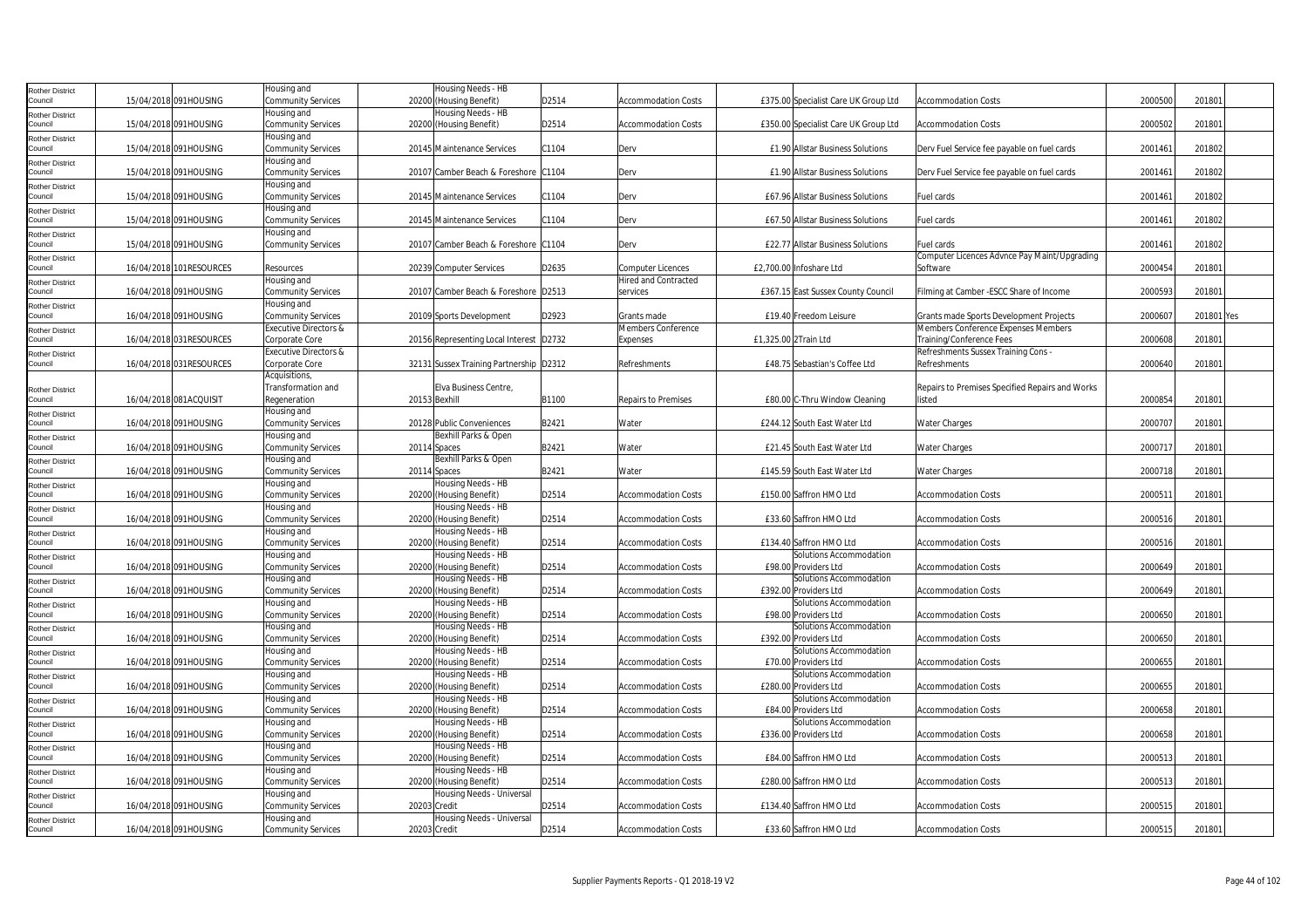| Rother District                   |                         | lousing and                      | Housing Needs - Universal     |       |                            |                                           |                                                   |         |        |
|-----------------------------------|-------------------------|----------------------------------|-------------------------------|-------|----------------------------|-------------------------------------------|---------------------------------------------------|---------|--------|
| ouncil                            | 16/04/2018 091HOUSING   | Community Services               | 20203 Credit                  | D2514 | <b>Accommodation Costs</b> | £280.00 Saffron HMO Ltd                   | <b>Accommodation Costs</b>                        | 2000518 | 201801 |
| <b>Rother District</b>            |                         | Housing and                      | Housing Needs - Universal     |       |                            |                                           |                                                   |         |        |
| Council                           | 16/04/2018 091HOUSING   | <b>Community Services</b>        | 20203 Credit                  | D2514 | <b>Accommodation Costs</b> | £70.00 Saffron HMO Ltd                    | <b>Accommodation Costs</b>                        | 2000518 | 201801 |
| <b>Rother District</b>            |                         | lousing and                      | Housing Needs - Universal     |       |                            |                                           |                                                   |         |        |
| Council                           | 16/04/2018 091HOUSING   | <b>Community Services</b>        | 20203 Credit                  | D2514 | <b>Accommodation Costs</b> | £77.00 Saffron HMO Ltd                    | <b>Accommodation Costs</b>                        | 2000520 | 201801 |
| Rother District                   |                         | Housing and                      | Housing Needs - Universal     |       |                            |                                           |                                                   |         |        |
| Council                           | 16/04/2018 091HOUSING   | <b>Community Services</b>        | 20203 Credit                  | D2514 | <b>Accommodation Costs</b> | £308.00 Saffron HMO Ltd                   | <b>Accommodation Costs</b>                        | 2000520 | 201801 |
|                                   |                         | Housing and                      | Housing Needs - Universal     |       |                            |                                           |                                                   |         |        |
| Rother District<br>Council        | 16/04/2018 091HOUSING   | <b>Community Services</b>        | 20203 Credit                  | D2514 | <b>Accommodation Costs</b> | £4.80 Saffron HMO Ltd                     | <b>Accommodation Costs</b>                        | 2000522 | 201801 |
| Rother District                   |                         | Housing and                      | Housing Needs - Universal     |       |                            |                                           |                                                   |         |        |
| Council                           | 16/04/2018 091HOUSING   | Community Services               | 20203 Credit                  | D2514 | <b>Accommodation Costs</b> | £19.20 Saffron HMO Ltd                    | <b>Accommodation Costs</b>                        | 2000522 | 201801 |
|                                   |                         | Housing and                      | Housing Needs - Universal     |       |                            |                                           |                                                   |         |        |
| <b>Rother District</b><br>Council | 16/04/2018 091HOUSING   | <b>Community Services</b>        | 20203 Credit                  | D2514 | <b>Accommodation Costs</b> | £200.00 Saffron HMO Ltd                   | <b>Accommodation Costs</b>                        | 2000524 | 201801 |
|                                   |                         | Housing and                      | Housing Needs - Universal     |       |                            |                                           |                                                   |         |        |
| <b>Rother District</b><br>Council | 16/04/2018 091HOUSING   | <b>Community Services</b>        | 20203 Credit                  | D2514 | <b>Accommodation Costs</b> | £30.00 Saffron HMO Ltd                    | <b>Accommodation Costs</b>                        | 2000524 | 201801 |
|                                   |                         | Housing and                      | Housing Needs - Universal     |       |                            |                                           |                                                   |         |        |
| Rother District<br>Council        | 16/04/2018 091HOUSING   | <b>Community Services</b>        | 20203 Credit                  | D2514 | <b>Accommodation Costs</b> | £120.00 Saffron HMO Ltd                   | <b>Accommodation Costs</b>                        | 2000524 | 201801 |
|                                   |                         |                                  |                               |       |                            |                                           |                                                   |         |        |
| Rother District                   |                         | Housing and                      | Housing Needs - Universal     |       |                            | Solutions Accommodation                   |                                                   |         |        |
| Council                           | 16/04/2018 091HOUSING   | <b>Community Services</b>        | 20203 Credit                  | D2514 | <b>Accommodation Costs</b> | £52.50 Providers Ltd                      | <b>Accommodation Costs</b>                        | 2000647 | 201801 |
| Rother District                   |                         | Housing and                      | Housing Needs - Universal     | D2514 |                            | Solutions Accommodation                   |                                                   |         |        |
| Council                           | 16/04/2018 091HOUSING   | <b>Community Services</b>        | 20203 Credit                  |       | Accommodation Costs        | £210.00 Providers Ltd                     | <b>Accommodation Costs</b>                        | 2000647 | 201801 |
| Rother District                   |                         | Housing and                      | Housing Needs - Universal     |       |                            | Solutions Accommodation                   |                                                   |         |        |
| Council                           | 16/04/2018 091HOUSING   | <b>Community Services</b>        | 20203 Credit                  | D2514 | <b>Accommodation Costs</b> | £84.00 Providers Ltd                      | <b>Accommodation Costs</b>                        | 2000648 | 201801 |
| Rother District                   |                         | Housing and                      | Housing Needs - Universal     |       |                            | Solutions Accommodation                   |                                                   |         |        |
| Council                           | 16/04/2018 091HOUSING   | <b>Community Services</b>        | 20203 Credit                  | D2514 | <b>Accommodation Costs</b> | £336.00 Providers Ltd                     | <b>Accommodation Costs</b>                        | 2000648 | 201801 |
| Rother District                   |                         | Housing and                      | Housing Needs - Universal     |       |                            | Solutions Accommodation                   |                                                   |         |        |
| Council                           | 16/04/2018 091HOUSING   | <b>Community Services</b>        | 20203 Credit                  | D2514 | Accommodation Costs        | £84.00 Providers Ltd                      | <b>Accommodation Costs</b>                        | 2000651 | 201801 |
| Rother District                   |                         | lousing and                      | Housing Needs - Universal     |       |                            | Solutions Accommodation                   |                                                   |         |        |
| Council                           | 16/04/2018 091HOUSING   | Community Services               | 20203 Credit                  | D2514 | <b>Accommodation Costs</b> | £336.00 Providers Ltd                     | <b>Accommodation Costs</b>                        | 2000651 | 201801 |
| Rother District                   |                         | Housing and                      | lousing Needs - Universal     |       |                            | Solutions Accommodation                   |                                                   |         |        |
| Council                           | 16/04/2018 091HOUSING   | <b>Community Services</b>        | 20203 Credit                  | D2514 | <b>Accommodation Costs</b> | £70.00 Providers Ltd                      | <b>Accommodation Costs</b>                        | 2000652 | 201801 |
| Rother District                   |                         | Housing and                      | Housing Needs - Universal     |       |                            | Solutions Accommodation                   |                                                   |         |        |
| Council                           | 16/04/2018 091HOUSING   | <b>Community Services</b>        | 20203 Credit                  | D2514 | <b>Accommodation Costs</b> | £84.00 Providers Ltd                      | <b>Accommodation Costs</b>                        | 2000653 | 201801 |
| <b>Rother District</b>            |                         | Housing and                      | Housing Needs - Universal     |       |                            | Solutions Accommodation                   |                                                   |         |        |
| Council                           | 16/04/2018 091HOUSING   | <b>Community Services</b>        | 20203 Credit                  | D2514 | <b>Accommodation Costs</b> | £336.00 Providers Ltd                     | <b>Accommodation Costs</b>                        | 2000653 | 201801 |
| Rother District                   |                         | Housing and                      | Housing Needs - Universal     |       |                            | Solutions Accommodation                   |                                                   |         |        |
| Council                           | 16/04/2018 091HOUSING   | <b>Community Services</b>        | 20203 Credit                  | D2514 | Accommodation Costs        | £84.00 Providers Ltd                      | <b>Accommodation Costs</b>                        | 2000654 | 201801 |
| Rother District                   |                         | Housing and                      | Housing Needs - Universal     |       |                            | Solutions Accommodation                   |                                                   |         |        |
| Council                           | 16/04/2018 091HOUSING   | Community Services               | 20203 Credit                  | D2514 | <b>Accommodation Costs</b> | £336.00 Providers Ltd                     | <b>Accommodation Costs</b>                        | 2000654 | 201801 |
| Rother District                   |                         | Housing and                      | lousing Needs - Universal     |       |                            | Solutions Accommodation                   |                                                   |         |        |
| Council                           | 16/04/2018 091HOUSING   | Community Services               | 20203 Credit                  | D2514 | <b>Accommodation Costs</b> | £77.00 Providers Ltd                      | <b>Accommodation Costs</b>                        | 2000656 | 201801 |
| <b>Rother District</b>            |                         | Housing and                      | Housing Needs - Universal     |       |                            | Solutions Accommodation                   |                                                   |         |        |
| ouncil                            | 16/04/2018 091HOUSING   | <b>Community Services</b>        | 20203 Credit                  | D2514 | <b>Accommodation Costs</b> | £308.00 Providers Ltd                     | <b>Accommodation Costs</b>                        | 2000656 | 201801 |
| Rother District                   |                         | Housing and                      | Housing Needs - Universal     |       |                            | Solutions Accommodation                   |                                                   |         |        |
| Council                           | 16/04/2018 091HOUSING   | <b>Community Services</b>        | 20203 Credit                  | D2514 | <b>Accommodation Costs</b> | £330.00 Providers Ltd                     | <b>Accommodation Costs</b>                        | 2000657 | 201801 |
| Rother District                   |                         | Housing and                      | Housing Needs - Universal     |       |                            |                                           |                                                   |         |        |
| Council                           | 16/04/2018 091HOUSING   | <b>Community Services</b>        | 20203 Credit                  | D2514 | <b>Accommodation Costs</b> | £794.85 Redmere Lodge                     | <b>Accommodation Costs</b>                        | 2000639 | 201801 |
| Rother District                   |                         | lousing and                      | Housing Needs - HB            |       |                            | Star Property Investment &                |                                                   |         |        |
| Council                           | 16/04/2018 091HOUSING   | Community Services               | 20200 (Housing Benefit)       | D2514 | <b>Accommodation Costs</b> | £521.26 Management Ltd                    | Homelessness services Deposit for Landlords       | 2001232 | 201802 |
| Rother District                   |                         | Housing and                      | Housing Needs - HB            |       |                            | Star Property Investment &                | Homelessness services Rent in Advance for         |         |        |
| Council                           | 16/04/2018 091HOUSING   | Community Services               | 20200 (Housing Benefit)       | D2514 | <b>Accommodation Costs</b> | £521.26 Management Ltd                    | Homeless                                          | 2001232 | 201802 |
| <b>Rother District</b>            |                         | <b>Executive Directors &amp;</b> |                               |       |                            |                                           |                                                   |         |        |
| ouncil                            | 16/04/2018 031RESOURCES | Corporate Core                   | 20162 Electoral Registration  | D2626 | Postages                   | £571.68 Royal Mail Group Ltd              | Postages Response Service - Royal Mail Chg        | 2000736 | 201802 |
| <b>Rother District</b>            |                         | Executive Directors &            |                               |       |                            |                                           |                                                   |         |        |
| Council                           | 16/04/2018 031RESOURCES | Corporate Core                   | 20162 Electoral Registration  | D2626 | Postages                   | £41.76 Royal Mail Group Ltd               | Postages Response Service - Royal Mail Chg        | 2000735 | 201802 |
| Rother District                   |                         | <b>Executive Directors &amp;</b> |                               |       |                            |                                           |                                                   |         |        |
| Council                           | 16/04/2018 031RESOURCES | Corporate Core                   | 20159 Corporate Policy Making | D2922 | Subscriptions              | £2,409.00 North Kesteven District Council | Subscriptions Mem-Sparsity Partnrship Rural Servs | 200107  | 201802 |
| Rother District                   |                         |                                  |                               |       | Third party payment        |                                           | Third party payment private contractors Work by   |         |        |
| Council                           | 16/04/2018 101RESOURCES | Resources                        | 20240 Printing Services       | E2302 | private contractors        | £769.00 Scantech Lithographic Ltd         | Outside Contractors                               | 2001013 | 201802 |
| Rother District                   |                         |                                  |                               |       | Third party payment        |                                           | Third party payment private contractors Work by   |         |        |
| Council                           | 16/04/2018 101RESOURCES | Resources                        | 20240 Printing Services       | E2302 | private contractors        | £313.00 Scantech Lithographic Ltd         | Outside Contractors                               | 2001015 | 201802 |
|                                   |                         |                                  |                               |       |                            |                                           |                                                   |         |        |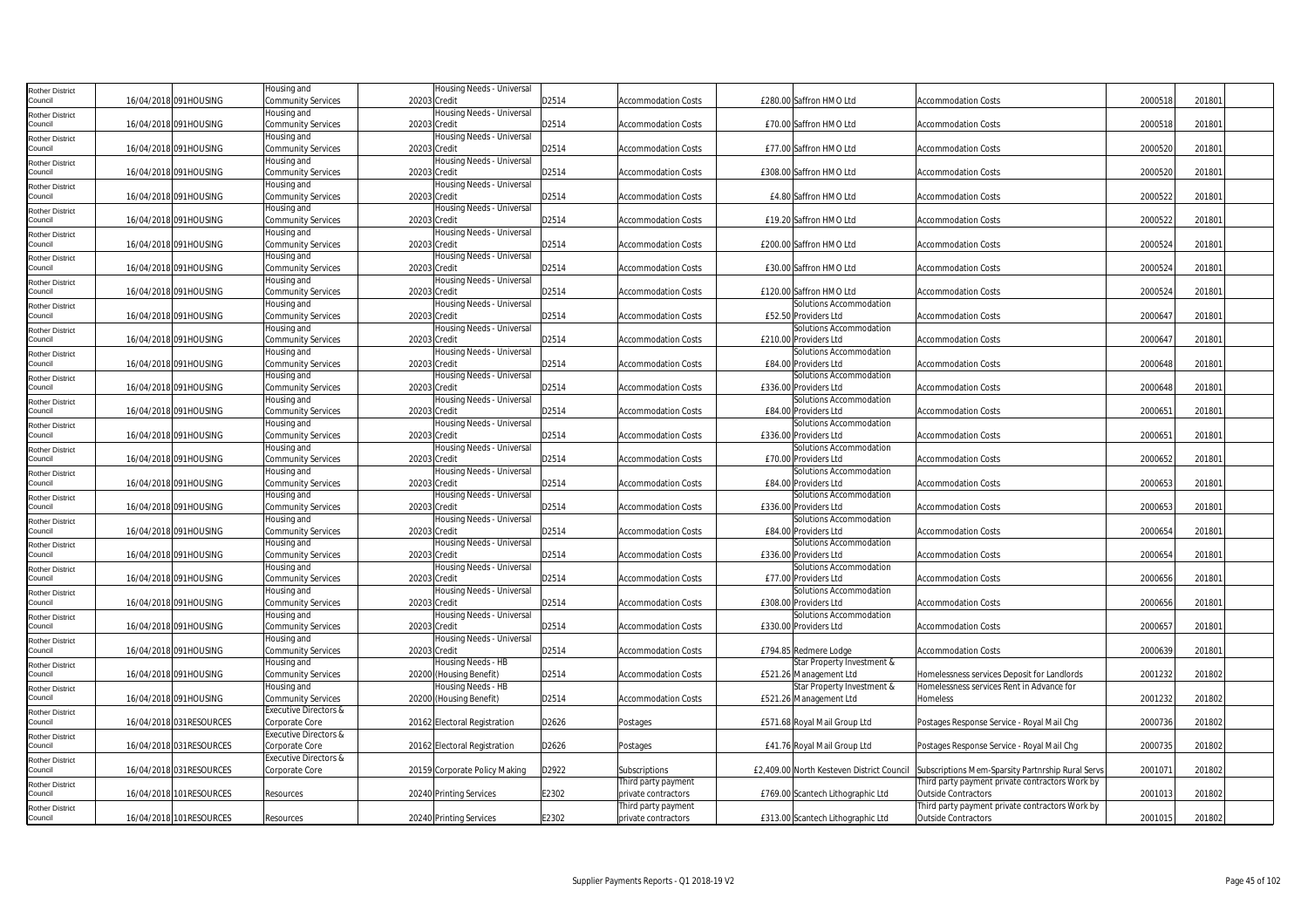| <b>Rother District</b><br>Council | 16/04/2018 091HOUSING   | Housing and<br><b>Community Services</b>     |             | 20128 Public Conveniences                       | B2421 | Water                                   |                    | £142.14 South East Water Ltd                  | <b>Water Charges</b>                                                                     | 2000896 | 201802 |  |
|-----------------------------------|-------------------------|----------------------------------------------|-------------|-------------------------------------------------|-------|-----------------------------------------|--------------------|-----------------------------------------------|------------------------------------------------------------------------------------------|---------|--------|--|
| Rother District                   |                         | Housing and                                  |             |                                                 |       |                                         |                    |                                               |                                                                                          |         |        |  |
| Council                           | 16/04/2018 091HOUSING   | <b>Community Services</b>                    |             | 20102 Rother Museum Services                    | B2421 | Water                                   |                    | £35.54 South East Water Ltd                   | <b>Water Charges</b>                                                                     | 2000896 | 201802 |  |
| <b>Rother District</b><br>Council | 17/04/2018 999NOREPORT  | <b>Environmental Services</b>                | 70706 Grant | Capital - Disable Facilities                    | N1012 | Capital Advances                        |                    | £590.89 Family Mosaic Housing                 | Capital Advances Disabled Facilities Grant                                               | 2000631 | 201801 |  |
| Rother District                   |                         |                                              |             | Capital - Disable Facilities                    |       |                                         |                    |                                               |                                                                                          |         |        |  |
| Council                           | 17/04/2018 999NOREPORT  | <b>Environmental Services</b>                | 70706 Grant |                                                 | N1012 | Capital Advances                        |                    | £1,225.04 Bathe in Safety Ltd                 | Capital Advances Disabled Facilities Grant                                               | 2000632 | 201801 |  |
| <b>Rother District</b>            |                         |                                              |             | Capital - Disable Facilities                    |       |                                         |                    |                                               | Capital Advances Disabled Facilities Grant                                               | 2000633 | 201801 |  |
| Council<br><b>Rother District</b> | 17/04/2018 999NOREPORT  | <b>Environmental Services</b>                |             | 70706 Grant<br>Capital - Disable Facilities     | N1012 | Capital Advances                        |                    | £783.76 Family Mosaic Housing                 |                                                                                          |         |        |  |
| Council                           | 17/04/2018 999NOREPORT  | <b>Environmental Services</b>                | 70706 Grant |                                                 | N1012 | Capital Advances                        |                    | £2,193.13 The Build Works                     | Capital Advances Disabled Facilities Grant                                               | 2000634 | 201801 |  |
| <b>Rother District</b>            |                         |                                              |             | Capital - Disable Facilities                    |       |                                         |                    |                                               |                                                                                          |         |        |  |
| Council                           | 17/04/2018 999NOREPORT  | <b>Environmental Services</b>                |             | 70706 Grant<br>Capital - Disable Facilities     | N1012 | Capital Advances                        |                    | £4,500.00 Alfa Electric Ltd                   | Capital Advances Disabled Facilities Grant                                               | 2000635 | 201801 |  |
| <b>Rother District</b><br>Council | 17/04/2018 999NOREPORT  | <b>Environmental Services</b>                | 70706 Grant |                                                 | N1012 | Capital Advances                        |                    | £4,383.92 Dolphin Lifts Kent                  | Capital Advances Disabled Facilities Grant                                               | 2000636 | 201801 |  |
| <b>Rother District</b>            |                         |                                              |             | Capital - Disable Facilities                    |       |                                         |                    |                                               |                                                                                          |         |        |  |
| Council                           | 17/04/2018 999NOREPORT  | <b>Environmental Services</b>                | 70706 Grant | Capital - Disable Facilities                    | N1012 | Capital Advances                        |                    | £825.00 Family Mosaic Housing                 | Capital Advances Disabled Facilities Grant                                               | 2000637 | 201801 |  |
| Rother District<br>Council        | 17/04/2018 999NOREPORT  | <b>Environmental Services</b>                |             | 70706 Grant                                     | N1012 | Capital Advances                        |                    | £855.07 Family Mosaic Housing                 | Capital Advances Disabled Facilities Grant                                               | 200060  | 201801 |  |
| <b>Rother District</b>            |                         |                                              |             | Capital - Disable Facilities                    |       |                                         |                    |                                               |                                                                                          |         |        |  |
| Council                           | 17/04/2018 999NOREPORT  | <b>Environmental Services</b>                | 70706 Grant |                                                 | N1012 | Capital Advances                        |                    |                                               | £5,700.46 Nutra Plumbing and Heating Ltd Capital Advances Disabled Facilities Grant      | 2000603 | 201801 |  |
| <b>Rother District</b><br>Council | 17/04/2018 999NOREPORT  | <b>Environmental Services</b>                | 70706 Grant | Capital - Disable Facilities                    | N1012 | Capital Advances                        |                    | £754.78 Family Mosaic Housing                 | Capital Advances Disabled Facilities Grant                                               | 2000629 | 201801 |  |
| Rother District                   |                         |                                              |             | Capital - Disable Facilities                    |       |                                         |                    |                                               |                                                                                          |         |        |  |
| Council                           | 17/04/2018 999NOREPORT  | <b>Environmental Services</b><br>Housing and | 70706 Grant | Bexhill Promenade &                             | N1012 | Capital Advances                        |                    | £4,939.25 Griffin and Son                     | Capital Advances Disabled Facilities Grant                                               | 200063  | 201801 |  |
| <b>Rother District</b><br>Council | 17/04/2018 091HOUSING   | <b>Community Services</b>                    |             | 20108 Foreshore                                 | D1201 | Equipment & Materials                   |                    | £1,507.00 Robin G Randall                     | Equipment & Materials Marker Buoys and Signs                                             | 2000612 | 201801 |  |
|                                   |                         |                                              |             |                                                 |       |                                         |                    |                                               |                                                                                          |         |        |  |
| <b>Rother District</b><br>Council | 17/04/2018 101RESOURCES |                                              |             | Reliefs & Benefits-Council<br>20217 Tax Benefit | D2513 | <b>Hired and Contracted</b><br>services |                    | Hastings Advice and                           | Hired and contracted services SLA Contribution                                           | 2000803 |        |  |
| <b>Rother District</b>            |                         | Resources<br>Housing and                     |             | Housing Needs - HB                              |       |                                         |                    | £4,040.00 Representation Centre (HARC)        |                                                                                          |         | 201801 |  |
| Council                           | 17/04/2018 091HOUSING   | <b>Community Services</b>                    |             | 20200 (Housing Benefit)                         | D2508 | Removals and Storage                    |                    | £425.00 1066 Removal Services                 | Homelessness services BandB Removals                                                     | 200064  | 201801 |  |
| <b>Rother District</b>            |                         | Housing and                                  |             | Housing Needs - HB                              |       |                                         |                    |                                               |                                                                                          |         |        |  |
| Council<br><b>Rother District</b> | 17/04/2018 091HOUSING   | <b>Community Services</b><br>Housing and     |             | 20200 (Housing Benefit)<br>Housing Needs - HB   | D2508 | Removals and Storage                    |                    | £53.00 1066 Storage Services                  | Homelessness services BandB Removals                                                     | 2000642 | 201801 |  |
| Council                           | 17/04/2018 091HOUSING   | <b>Community Services</b>                    |             | 20200 (Housing Benefit)                         | D2514 | <b>Accommodation Costs</b>              |                    | £477.00 Miss Joanne Persaud                   | Homelessness services Deposit for Landlords                                              | 2000627 | 201801 |  |
| <b>Rother District</b>            |                         | Housing and                                  |             | Housing Needs - HB                              |       |                                         |                    | Star Property Investment &                    |                                                                                          |         |        |  |
| Council                           | 17/04/2018 091HOUSING   | <b>Community Services</b><br>Housing and     |             | 20200 (Housing Benefit)<br>Housing Needs - HB   | D2514 | <b>Accommodation Costs</b>              |                    | £398.88 Management Ltd                        | Homelessness services Deposit for Landlords<br>Homelessness services Rent in Advance for | 2000638 | 201801 |  |
| <b>Rother District</b><br>Council | 17/04/2018 091HOUSING   | <b>Community Services</b>                    |             | 20200 (Housing Benefit)                         | D2514 | <b>Accommodation Costs</b>              |                    | £477.00 Miss Joanne Persaud                   | Homeless                                                                                 | 2000627 | 201801 |  |
| <b>Rother District</b>            |                         | Housing and                                  |             | Housing Needs - HB                              |       |                                         |                    | Star Property Investment &                    | Homelessness services Rent in Advance for                                                |         |        |  |
| Council                           | 17/04/2018 091HOUSING   | Community Services                           |             | 20200 (Housing Benefit)                         | D2514 | <b>Accommodation Costs</b>              |                    | £398.88 Management Ltd                        | Homeless<br>Repairs to Premises Purchase of Materials - Build                            | 2000638 | 201801 |  |
| Rother District<br>Council        | 17/04/2018 091HOUSING   | Housing and<br><b>Community Services</b>     |             | 20128 Public Conveniences                       | B1100 | Repairs to Premises                     |                    | £4.09 Phase Electrical Distributors Ltd Maint |                                                                                          | 2000857 | 201801 |  |
| <b>Rother District</b>            |                         | <b>Executive Directors &amp;</b>             |             |                                                 |       | Hired and Contracted                    |                    |                                               | Hired and contracted services Service fee paid to                                        |         |        |  |
| Council                           | 17/04/2018 031RESOURCES | Corporate Core                               |             | 20185 Joint Waste procurement                   | D2513 | services                                |                    | £134.00 Bexhill Farm Kitchen                  | <b>Third Parties</b><br>Repairs to Premises Purchase of Materials - Build                | 2001496 | 201802 |  |
| <b>Rother District</b><br>Council | 17/04/2018 091HOUSING   | Housing and<br><b>Community Services</b>     |             | 20128 Public Conveniences                       | B1100 | <b>Repairs to Premises</b>              | £148.36 Graham     |                                               | Maint                                                                                    | 2000996 | 201802 |  |
| Rother District                   |                         | Housing and                                  |             |                                                 |       |                                         |                    |                                               | Repairs to Premises Purchase of Materials - Build                                        |         |        |  |
| Council                           | 17/04/2018 091HOUSING   | <b>Community Services</b>                    |             | 20128 Public Conveniences                       | B1100 | <b>Repairs to Premises</b>              |                    | £76.52 Graham                                 | Maint                                                                                    | 2000997 | 201802 |  |
|                                   |                         | Acquisitions,<br>Transformation and          |             | <b>Committee Property</b>                       |       |                                         |                    |                                               | Repairs to Premises Purchase of Materials - Build                                        |         |        |  |
| <b>Rother District</b><br>Council | 17/04/2018 081ACQUISIT  | Regeneration                                 |             | 20154 Account                                   | B1100 | Repairs to Premises                     |                    | £339.15 Jewson Limited                        | Maint                                                                                    | 2001064 | 201802 |  |
|                                   |                         | Acquisitions,                                |             |                                                 |       |                                         |                    |                                               |                                                                                          |         |        |  |
| <b>Rother District</b><br>Council | 17/04/2018 081ACQUISIT  | Transformation and<br>Regeneration           |             | 20142 Performance Management   E1101            |       | Third party payment<br>other LAs        |                    | £5,475.00 East Sussex County Council          | Third party payment other LAs Health Overview<br><b>Scrutiny Com Cont</b>                | 2000903 | 201802 |  |
| <b>Rother District</b>            |                         | Housing and                                  |             |                                                 |       | Third party payment                     |                    |                                               | Third party payment private contractors                                                  |         |        |  |
| Council                           | 17/04/2018 091HOUSING   | <b>Community Services</b>                    |             | 20133 Refuse Collection                         | E2302 | private contractors                     |                    | £349.91 Kier Services - Environmental         | <b>Commercial Waste Collection Contract</b>                                              | 2000949 | 201802 |  |
| <b>Rother District</b><br>Council | 18/04/2018 999NOREPORT  | Resources                                    |             | 90000 Balance sheet all accounts                | R2321 | AVCs                                    | £6,962.94 Avc Dept | Prudential Local Government                   | AVCs Salary - AVC Prudential Cash Acc                                                    | 2000838 | 201801 |  |
| <b>Rother District</b>            |                         |                                              |             |                                                 |       |                                         |                    | Prudential Local Government                   |                                                                                          |         |        |  |
| Council                           | 18/04/2018 999NOREPORT  | Resources                                    |             | 90000 Balance sheet all accounts                | R2321 | AVCs                                    |                    | £14.58 Avc Dept                               | AVCs Salary - AVC Prudential DIS                                                         | 2000838 | 201801 |  |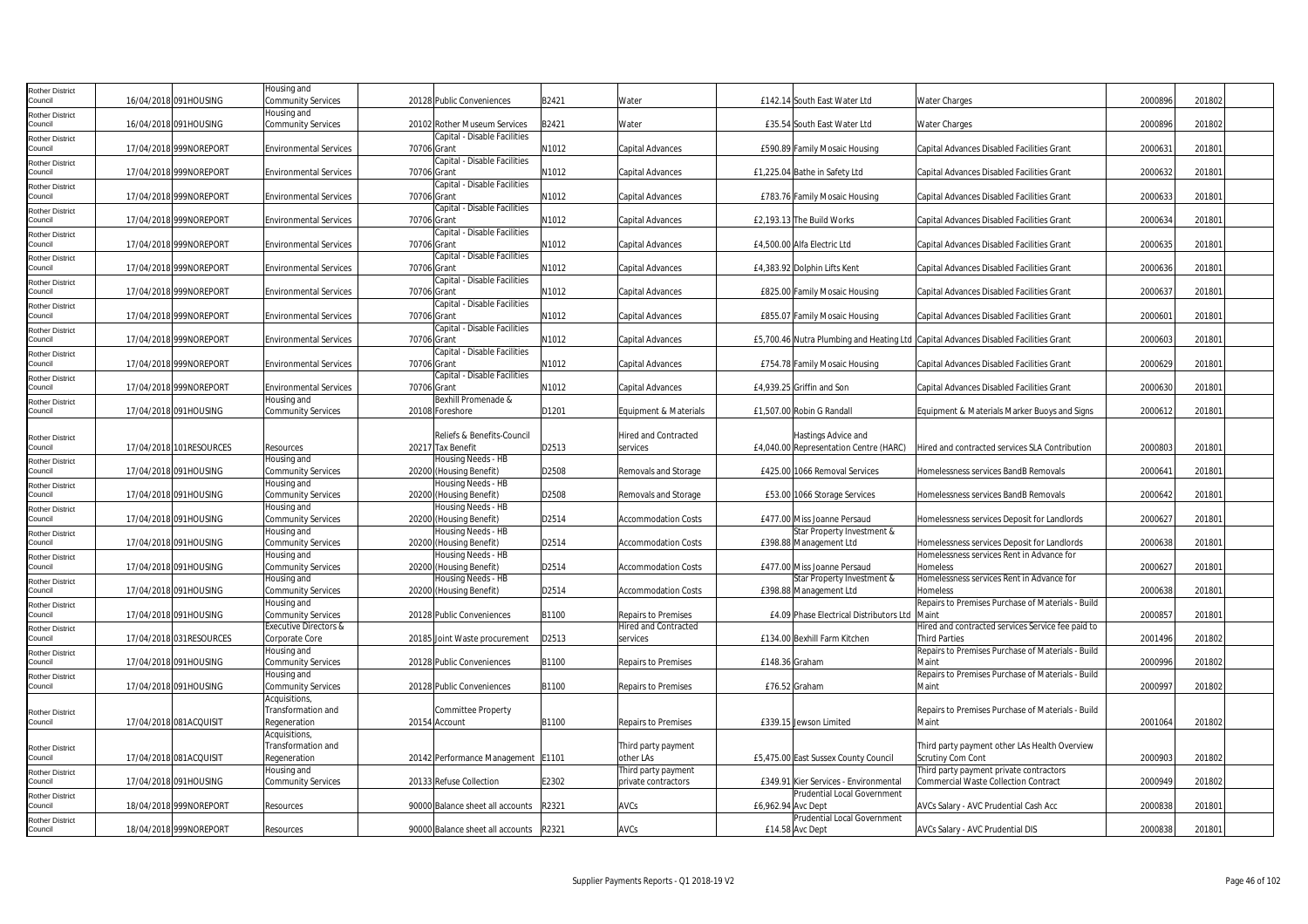| Rother District                   |                          | Housing and                   |            |                                  |       | <b>Consultants and Other</b>   |                 |                                                     |                                                                |         |        |
|-----------------------------------|--------------------------|-------------------------------|------------|----------------------------------|-------|--------------------------------|-----------------|-----------------------------------------------------|----------------------------------------------------------------|---------|--------|
| Council                           | 18/04/2018 091HOUSING    | Community Services            |            | 20128 Public Conveniences        | D2509 | Services                       |                 | £738.00 Strata Safety Solutions                     | Consultants and other services Consultants Fees                | 2000842 | 201801 |
| <b>Rother District</b>            |                          | Housing and                   |            |                                  |       | Consultants and Other          |                 |                                                     |                                                                |         |        |
| Council                           | 18/04/2018 091HOUSING    | Community Services            |            | 20137 Car Parks                  | D2509 | Services                       |                 | £1,377.60 Strata Safety Solutions                   | Consultants and other services Consultants Fees                | 200084  | 20180  |
| <b>Rother District</b>            |                          |                               |            |                                  |       |                                |                 | Romney Marshes Area Internal                        | Drainage board levies Romney Marsh Area                        |         |        |
| Council                           | 18/04/2018 101RESOURCES  | Resources                     |            | 20229 Internal Drainage Boards   | F1202 | Drainage board levies          |                 | £61,718.50 Drainage Board                           | Internal Drainage                                              | 2000505 | 201801 |
| <b>Rother District</b>            |                          | Housing and                   |            | Housing Needs - HB               |       |                                |                 |                                                     |                                                                |         |        |
| Council                           | 18/04/2018 091HOUSING    | Community Services            |            | 20200 (Housing Benefit)          | D2514 | <b>Accommodation Costs</b>     |                 | £380.00 We Love Property Ltd                        | Homelessness services Deposit for Landlords                    | 2000628 | 201801 |
| <b>Rother District</b>            |                          | Housing and                   |            | Housing Needs - HB               |       |                                |                 |                                                     | Homelessness services Rent in Advance for                      |         |        |
| Council                           | 18/04/2018 091HOUSING    | Community Services            |            | 20200 (Housing Benefit)          | D2514 | <b>Accommodation Costs</b>     |                 | £380.00 We Love Property Ltd                        | Homeless                                                       | 2000628 | 201801 |
| <b>Rother District</b><br>Council |                          |                               |            |                                  |       |                                |                 |                                                     |                                                                |         |        |
| <b>Rother District</b>            | 18/04/2018 101RESOURCES  | Resources                     |            | 20240 Printing Services          | D2417 | Photocopy Paper                |                 | £249.30 Premier Paper Group Ltd                     | Photocopy Paper Colour Copy Paper SRA3                         | 200087  | 201801 |
| Council                           | 18/04/2018 101RESOURCES  | Resources                     |            | 20240 Printing Services          | D2417 | Photocopy Paper                |                 | £64.36 Premier Paper Group Ltd                      | Photocopy Paper NCR Precollated 2 Part                         | 200087  | 201801 |
| <b>Rother District</b>            |                          |                               |            |                                  |       |                                |                 |                                                     |                                                                |         |        |
| Council                           | 18/04/2018 101 RESOURCES | Resources                     |            | 20240 Printing Services          | D2417 | Photocopy Paper                |                 | £452.00 Premier Paper Group Ltd                     | Photocopy Paper Photocopy White A4 80GSM                       | 200087  | 20180  |
| <b>Rother District</b>            |                          |                               |            |                                  |       |                                |                 |                                                     |                                                                |         |        |
| Council                           | 18/04/2018 101RESOURCES  | Resources                     |            | 20240 Printing Services          | D2417 | Photocopy Paper                |                 | £190.53 Premier Paper Group Ltd                     | Photocopy Paper Tinted A4 80GSM                                | 2000874 | 201801 |
| Rother District<br>Council        | 18/04/2018 101RESOURCES  | Resources                     |            | 20240 Printing Services          | D2417 | Photocopy Paper                |                 | £67.42 Premier Paper Group Ltd                      | Photocopy Paper White Board SRA2                               | 200087  | 20180  |
| Rother District                   |                          |                               |            |                                  |       | Salaries Deductions-           |                 |                                                     | Salaries Deductions-Union Salary - UNION -                     |         |        |
| Council                           | 18/04/2018 999NOREPORT   | Resources                     |            | 90000 Balance sheet all accounts | T1007 | Union                          |                 | £1,210.75 Unison Collection Account                 | Unison                                                         | 200081  | 201801 |
| <b>Rother District</b>            |                          |                               |            |                                  |       |                                |                 |                                                     |                                                                |         |        |
| Council                           | 18/04/2018 101RESOURCES  | Resources                     |            | 20241 Stationery                 | D2416 | Stationery                     |                 | £9.40 Office Depot UK Ltd                           | Stationery General Stationery (Print Room ONLY                 | 200080  | 201801 |
| <b>Rother District</b>            |                          |                               |            |                                  |       |                                |                 |                                                     |                                                                |         |        |
| Council                           | 18/04/2018 101 RESOURCES | Resources                     |            | 20241 Stationery                 | D2416 | Stationery                     |                 | £68.91 Premier Paper Group Ltd                      | Stationery General Stationery (Print Room ONLY                 | 200087  | 20180  |
| <b>Rother District</b>            |                          |                               |            |                                  |       | <b>Hired and Contracted</b>    |                 | Link Treasury Services Ltd T/A                      |                                                                |         |        |
| Council                           | 18/04/2018 101RESOURCES  | Resources                     |            | 20210 Treasury Management        | D2513 | services                       |                 | £7,500.00 Link Asset Services                       | Consultants and other services Consultants Fees                | 200064  | 201802 |
|                                   |                          |                               |            |                                  |       |                                |                 |                                                     |                                                                |         |        |
| <b>Rother District</b>            |                          |                               |            |                                  |       |                                |                 | Pevensey and Cuckmere Water                         | Drainage board levies Pevensey Levels Special                  |         |        |
| Council                           | 18/04/2018 101RESOURCES  | Resources                     |            | 20229 Internal Drainage Boards   | F1202 | Drainage board levies          |                 | £4,124.00 Level Management Board                    | evv                                                            | 200083  | 201802 |
| <b>Rother District</b>            |                          |                               |            |                                  |       | <b>Hired and Contracted</b>    |                 |                                                     | Hired and contracted services Council Tax-Land                 |         |        |
| Council                           | 18/04/2018 101RESOURCES  | Resources                     |            | 20216 Cost Of Collection         | D2513 | services                       |                 | £33.00 H M Land Registry                            | <b>Registry Enquiries</b>                                      | 200133  | 201802 |
|                                   |                          |                               |            |                                  |       |                                |                 |                                                     |                                                                |         |        |
| <b>Rother District</b>            |                          |                               |            | <b>EH Environmental Services</b> |       | <b>Hired and Contracted</b>    |                 |                                                     | Hired and contracted services Env H- Land                      |         |        |
| Council                           | 18/04/2018 041 ENVIRON   | <b>Environmental Services</b> |            | 32144 Admin R + W Partnership    | D2513 | services                       |                 | £3.00 H M Land Registry                             | Registry                                                       | 200133  | 201802 |
| Rother District                   |                          |                               |            |                                  |       | Hired and Contracted           |                 |                                                     | Hired and contracted services Land Registry -                  |         |        |
| Council                           | 18/04/2018 071STRAT      | Strategy and Planning         |            | 20246 Planning Applications      | D2513 | services                       |                 | £94.00 H M Land Registry<br>HM Revenues and Customs | Planning<br>HMRC National Insurance Salary - NI - Councillor   | 200133  | 201802 |
| <b>Rother District</b><br>Council | 18/04/2018 999NOREPORT   |                               |            | 90000 Balance sheet all accounts | P1086 | <b>HMRC National Insurance</b> | £85.24 PAYE     |                                                     |                                                                | 200161  | 201802 |
|                                   |                          | Resources                     |            |                                  |       |                                |                 | <b>HM Revenues and Customs</b>                      | Deduction<br>HMRC National Insurance Salary - NI - Employers - |         |        |
| <b>Rother District</b><br>Council | 18/04/2018 999NOREPORT   | Resources                     |            | 90000 Balance sheet all accounts | P1086 | <b>HMRC National Insurance</b> | £98.02 PAYE     |                                                     |                                                                | 200161  | 201802 |
|                                   |                          |                               |            |                                  |       |                                |                 | HM Revenues and Customs                             | HMRC National Insurance Salary - Tax - Councillor              |         |        |
| <b>Rother District</b><br>Council | 18/04/2018 999NOREPORT   | Resources                     |            | 90000 Balance sheet all accounts | P1086 | <b>HMRC National Insurance</b> | £3,473.13 PAYE  |                                                     | Deduction                                                      | 200161  | 201802 |
| <b>Rother District</b>            |                          | Executive Directors &         |            | Joint Waste Contract Client      |       | Third party payment            |                 |                                                     | Third party payment private contractors CORE                   |         |        |
| Council                           | 18/04/2018 031RESOURCES  | Corporate Core                | 32132 Unit |                                  | E2302 | private contractors            |                 | £21,779.33 Kier Services - Environmental            | Joint Waste Cost                                               | 200111  | 201802 |
| <b>Rother District</b>            |                          | Housing and                   |            |                                  |       |                                |                 |                                                     |                                                                |         |        |
| Council                           | 18/04/2018 091HOUSING    | Community Services            |            | 20128 Public Conveniences        | B2421 | Water                          |                 | £239.18 South East Water Ltd                        | Water Charges                                                  | 2000901 | 201802 |
| <b>Rother District</b>            |                          | Executive Directors &         |            | Administrative Offices -         |       |                                |                 |                                                     |                                                                |         |        |
| Council                           | 18/04/2018 031RESOURCES  | Corporate Core                |            | 20176 Print Room                 | B2421 | Water                          |                 | £206.57 South East Water Ltd                        | Water Charges                                                  | 200105  | 201802 |
| <b>Rother District</b>            |                          |                               |            |                                  |       | <b>Hired and Contracted</b>    |                 |                                                     | Hired and contracted services Service fee paid to              |         |        |
| Council                           | 18/04/2018 041 ENVIRON   | <b>Environmental Services</b> |            | 20129 Community Safety           | D2513 | services                       |                 | £11.75 Pauline Jackson                              | <b>Third Parties</b>                                           | 2001906 | 201803 |
| <b>Rother District</b>            |                          |                               |            |                                  |       | <b>HMRC Statutory</b>          |                 | <b>HM Revenue and Customs</b>                       |                                                                |         |        |
| Council                           | 18/04/2018 999NOREPORT   | Resources                     |            | 90000 Balance sheet all accounts | P1088 | Maternity Pay                  | -£534.26 PAYE   |                                                     | HMRC - Salary - SMP Recovered                                  | 200226  | 201803 |
| <b>Rother District</b>            |                          |                               |            |                                  |       | <b>HMRC Statutory</b>          |                 | HM Revenue and Customs                              |                                                                |         |        |
| Council                           | 18/04/2018 999NOREPORT   | Resources                     |            | 90000 Balance sheet all accounts | P1088 | Maternity Pay                  | -£3,336.34 PAYE |                                                     | HMRC - Salary - SMP Recovered                                  | 200226  | 201803 |
| <b>Rother District</b>            |                          |                               |            |                                  |       |                                |                 | HM Revenue and Customs                              | HMRC National Insurance Salary - NI - Employees                |         |        |
| Council                           | 18/04/2018 999NOREPORT   | Resources                     |            | 90000 Balance sheet all accounts | P1086 | <b>HMRC National Insurance</b> | £43,307.77 PAYE |                                                     | Deductions                                                     | 2002265 | 201803 |
| <b>Rother District</b>            |                          |                               |            |                                  |       |                                |                 | HM Revenue and Customs                              | HMRC National Insurance Salary - NI - Employer's               |         |        |
| Council                           | 18/04/2018 999NOREPORT   | Resources                     |            | 90000 Balance sheet all accounts | P1086 | <b>HMRC National Insurance</b> | £53,274.47 PAYE |                                                     | Deductions                                                     | 200226  | 201803 |
| <b>Rother District</b><br>Council | 18/04/2018 999NOREPORT   | Resources                     |            | 90000 Balance sheet all accounts | P1086 | <b>HMRC National Insurance</b> | £63,392.60 PAYE | HM Revenue and Customs                              | HMRC National Insurance Salary - Tax - Employees               | 2002265 | 201803 |
|                                   |                          |                               |            |                                  |       |                                |                 | HM Revenue and Customs                              | Deductions                                                     |         |        |
| <b>Rother District</b>            | 18/04/2018 999NOREPORT   |                               |            | 90000 Balance sheet all accounts | P1087 | HMRC P.A.Y.E                   | £965.00 PAYE    |                                                     | <b>HMRC Student Loan Deductions</b>                            | 2002265 | 201803 |
| Council                           |                          | Resources                     |            |                                  |       |                                |                 |                                                     |                                                                |         |        |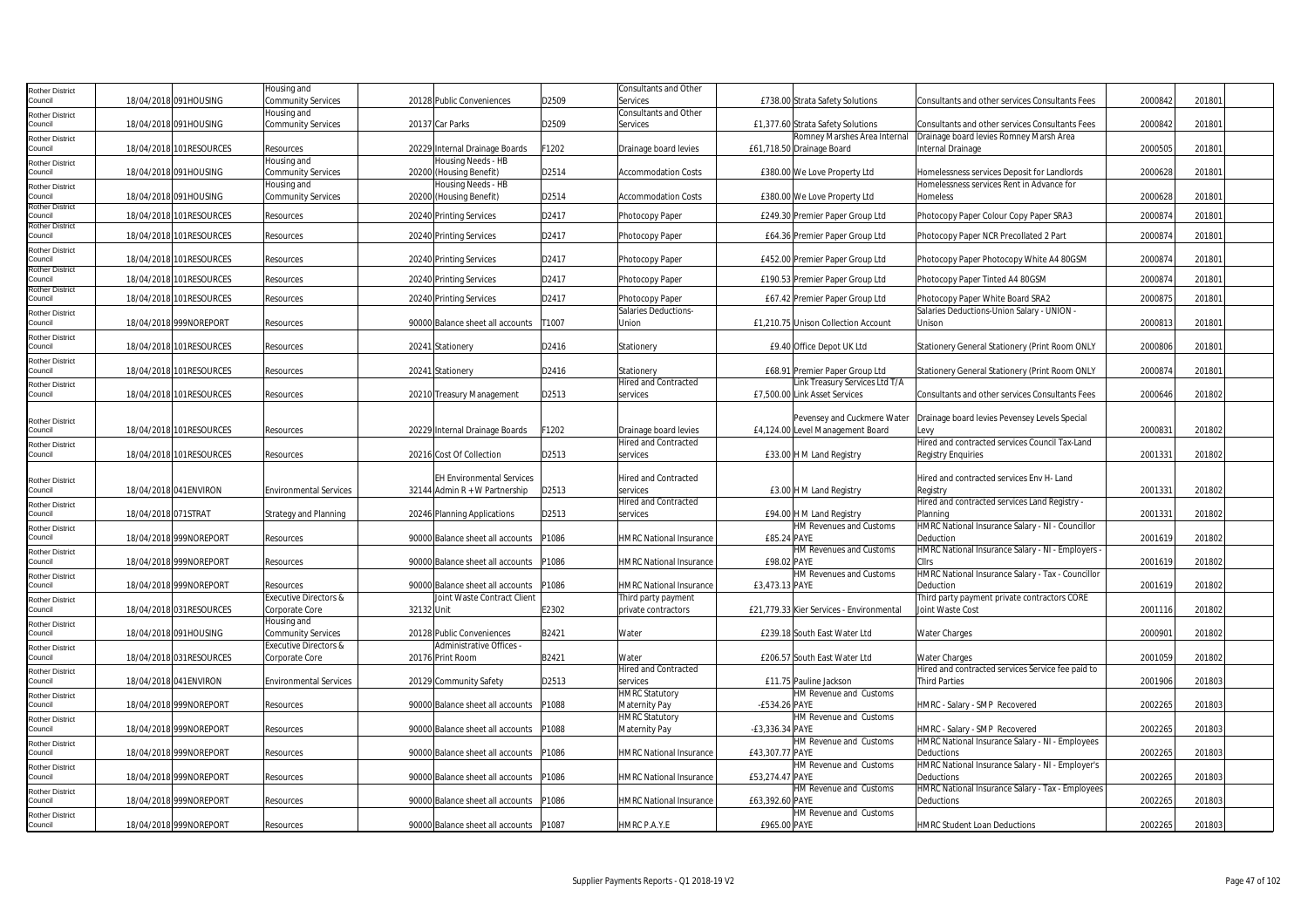| <b>Rother District</b>     |                         | <b>Executive Directors &amp;</b> |                                          |       | Apprenticeship Levy           | HM Revenue and Customs              |                                                   |         |        |  |
|----------------------------|-------------------------|----------------------------------|------------------------------------------|-------|-------------------------------|-------------------------------------|---------------------------------------------------|---------|--------|--|
| Council                    | 18/04/2018 031RESOURCES | Corporate Core                   | 20171 Human Resources                    | A1113 | Payable                       | £1,620.00 PAYE                      | Apprenticeship Levy Payable                       | 2002265 | 201803 |  |
| <b>Rother District</b>     |                         |                                  |                                          |       |                               |                                     |                                                   |         |        |  |
| Council                    | 19/04/2018 101RESOURCES | Resources                        | 20222 Accountancy                        | A1110 | <b>Agency Staff</b>           | £942.02 Portfolio Payroll Limited   | Agency Staff                                      | 2000723 | 201801 |  |
|                            |                         |                                  |                                          |       |                               |                                     |                                                   |         |        |  |
|                            |                         |                                  | <b>EH Taxi and Private Hire</b>          |       |                               |                                     |                                                   |         |        |  |
| Rother District<br>Council | 19/04/2018 041 ENVIRON  | <b>Environmental Services</b>    | 32142 Licenses R + W Partnership   D1201 |       | Equipment & Materials         | £19.90 NewAuto Ltd T/A MOGO (UK)    | Equipment & Materials Carriage/Handling Charge    | 2000846 | 201801 |  |
|                            |                         |                                  | Bexhill Parks & Open                     |       |                               |                                     | Equipment & Materials Parks Purchase of Seats/    |         |        |  |
| <b>Rother District</b>     |                         | Housing and                      |                                          |       |                               |                                     |                                                   |         |        |  |
| Council                    | 19/04/2018 091HOUSING   | <b>Community Services</b>        | 20114 Spaces                             | D1201 | Equipment & Materials         | £118.72 Alfa Electric Ltd           | Benches/Plaques                                   | 2000840 | 201801 |  |
| Rother District            |                         | Housing and                      |                                          |       |                               |                                     |                                                   |         |        |  |
| Council                    | 19/04/2018 091HOUSING   | <b>Community Services</b>        | 20137 Car Parks                          | D1201 | Equipment & Materials         | £54.00 Signtek                      | Equipment & Materials Purchase of Signs           | 200070  | 20180  |  |
| Rother District            |                         | Housing and                      |                                          |       |                               |                                     |                                                   |         |        |  |
| Council                    | 19/04/2018 091HOUSING   | <b>Community Services</b>        | 20107 Camber Beach & Foreshore D1201     |       | Equipment & Materials         | £510.00 Signtek                     | Equipment & Materials Purchase of Signs           | 200070  | 20180  |  |
| Rother District            |                         | <b>Executive Directors &amp;</b> |                                          |       | <b>Hired and Contracted</b>   |                                     | Hired and contracted services Coach Hire for      |         |        |  |
| Council                    | 19/04/2018 031RESOURCES | Corporate Core                   | 20156 Representing Local Interest D2513  |       | services                      | £230.00 Rambler Coaches Ltd         | <b>Planning Site Visits</b>                       | 200086  | 20180  |  |
|                            |                         |                                  |                                          |       |                               |                                     |                                                   |         |        |  |
|                            |                         |                                  | <b>EH Taxi and Private Hire</b>          |       | <b>Hired and Contracted</b>   |                                     | Hired and contracted services EnvH-Taxi Licence   |         |        |  |
| Rother District            |                         |                                  |                                          |       |                               |                                     |                                                   |         |        |  |
| Council                    | 19/04/2018 041ENVIRON   | <b>Environmental Services</b>    | 32142 Licenses R + W Partnership   D2513 |       | services                      | £192.00 NewAuto Ltd T/A MOGO (UK)   | Plates                                            | 2000846 | 201801 |  |
|                            |                         |                                  |                                          |       |                               |                                     |                                                   |         |        |  |
| <b>Rother District</b>     |                         |                                  | EH Taxi and Private Hire                 |       | Hired and Contracted          |                                     | Hired and contracted services RDC Taxi Licence    |         |        |  |
| Council                    | 19/04/2018 041 ENVIRON  | <b>Environmental Services</b>    | 32142 Licenses $R + W$ Partnership D2513 |       | services                      | £464.00 NewAuto Ltd T/A MOGO (UK)   | Plates                                            | 2000846 | 201801 |  |
| Rother District            |                         |                                  | <b>Unapportion Central</b>               |       | <b>Hired and Contracted</b>   |                                     | Hired and contracted services Salary - Pension    |         |        |  |
| Council                    | 19/04/2018 101RESOURCES | Resources                        | 20214 Overheads                          | D2513 | services                      | £55,720.37 East Sussex Pension Fund | Fund ERS Unfunded                                 | 2000820 | 201801 |  |
|                            |                         |                                  |                                          |       |                               |                                     |                                                   |         |        |  |
|                            |                         |                                  | EH Taxi and Private Hire                 |       | Hired and Contracted          |                                     | Hired and contracted services WDC Taxi Licence    |         |        |  |
| Rother District            | 19/04/2018 041 ENVIRON  | <b>Environmental Services</b>    | 32142 Licenses $R + W$ Partnership D2513 |       | services                      | £352.50 NewAuto Ltd T/A MOGO (UK)   | Plates                                            | 200084  | 201801 |  |
| Council                    |                         |                                  |                                          |       |                               |                                     |                                                   |         |        |  |
| <b>Rother District</b>     |                         |                                  |                                          |       | Pension Payments              |                                     | Pension Payments Holding Account Salary           |         |        |  |
| Council                    | 19/04/2018 999NOREPORT  | Resources                        | 90000 Balance sheet all accounts         | P1090 | <b>Holding Account</b>        | £34,591.59 East Sussex Pension Fund | Pension Fund EES                                  | 200082  | 201801 |  |
| <b>Rother District</b>     |                         |                                  |                                          |       | <b>Pension Payments</b>       |                                     | Pension Payments Holding Account Salary -         |         |        |  |
| Council                    | 19/04/2018 999NOREPORT  | Resources                        | 90000 Balance sheet all accounts         | P1090 | <b>Holding Account</b>        | £170.31 East Sussex Pension Fund    | Pension Fund EES + percent                        | 200082  | 20180  |  |
| Rother District            |                         |                                  |                                          |       | <b>Pension Payments</b>       |                                     | Pension Payments Holding Account Salary -         |         |        |  |
| Council                    | 19/04/2018 999NOREPORT  | Resources                        | 90000 Balance sheet all accounts         | P1090 | <b>Holding Account</b>        | £94,036.35 East Sussex Pension Fund | Pension Fund ERS                                  | 200082  | 20180  |  |
| Rother District            |                         | Housing and                      | Bexhill Promenade &                      |       |                               |                                     | Repairs to Premises Purchase of Materials - Build |         |        |  |
| Council                    | 19/04/2018 091HOUSING   | <b>Community Services</b>        | 20108 Foreshore                          | B1100 | Repairs to Premises           | £7.07 Trade UK Account (Screwfix)   | Maint                                             | 2000859 | 201801 |  |
|                            |                         |                                  | <b>Amenities Administration</b>          |       |                               |                                     |                                                   |         |        |  |
| Rother District            |                         | Housing and                      |                                          |       |                               |                                     |                                                   |         |        |  |
| Council                    | 19/04/2018 091HOUSING   | <b>Community Services</b>        | 20117 Account                            | A2203 | Training                      | £175.00 APSE Southern Region        | Training                                          | 200081  | 201801 |  |
| Rother District            |                         | <b>Executive Directors &amp;</b> |                                          |       |                               |                                     |                                                   |         |        |  |
| Council                    | 19/04/2018 031RESOURCES | Corporate Core                   | 20171 Human Resources                    | D2922 | Subscriptions                 | £4,920.00 South East Employers      | Subscriptions                                     | 2000733 | 201801 |  |
| Rother District            |                         | Housing and                      | Housing Needs - HB                       |       |                               |                                     |                                                   |         |        |  |
| Council                    | 19/04/2018 091HOUSING   | <b>Community Services</b>        | 20200 (Housing Benefit)                  | A1110 | <b>Agency Staff</b>           | £2,187.50 Prentis Solutions Limited | <b>Agency Staff</b>                               | 200094  | 201802 |  |
| Rother District            |                         |                                  |                                          |       |                               | Jade Security Services Ltd          |                                                   |         |        |  |
| Council                    | 19/04/2018 999NOREPORT  | Resources                        | 90000 Balance sheet all accounts         | R2353 | Camber Float                  | £1,000.00 (CLIENT ACCOUNT)          | CAMBER FLOAT                                      | 2001249 | 201802 |  |
|                            |                         | Executive Directors &            |                                          |       | <b>Hired and Contracted</b>   | Staywell Occupational Health        | Hired and contracted services Occupational        |         |        |  |
| Rother District<br>Council | 19/04/2018 031RESOURCES | Corporate Core                   | 20171 Human Resources                    | D2513 | services                      | £850.00 Ltd                         | Health                                            | 200089  | 201802 |  |
|                            |                         |                                  |                                          |       |                               |                                     |                                                   |         |        |  |
| <b>Rother District</b>     |                         | Executive Directors &            |                                          |       | Hired and Contracted          |                                     | Hired and contracted services Service fee paid to |         |        |  |
| Council                    | 19/04/2018 031RESOURCES | Corporate Core                   | 20185 Joint Waste procurement            | D2513 | services                      | £280.00 Rambler Coaches Ltd         | <b>Third Parties</b>                              | 200112  | 201802 |  |
| Rother District            |                         | Housing and                      | Housing Needs - HB                       |       |                               | Harris and Rigby Lettings and       |                                                   |         |        |  |
| Council                    | 19/04/2018 091HOUSING   | <b>Community Services</b>        | 20200 (Housing Benefit)                  | D2514 | <b>Accommodation Costs</b>    | £650.00 Property Maintenance        | Homelessness services Deposit for Landlords       | 2000920 | 201802 |  |
| <b>Rother District</b>     |                         | Housing and                      | Housing Needs - HB                       |       |                               | Harris and Rigby Lettings and       | Homelessness services Rent in Advance for         |         |        |  |
| Council                    | 19/04/2018 091HOUSING   | Community Services               | 20200 (Housing Benefit)                  | D2514 | <b>Accommodation Costs</b>    | £650.00 Property Maintenance        | Homeless                                          | 200092  | 201802 |  |
| Rother District            |                         | Housing and                      |                                          |       |                               |                                     |                                                   |         |        |  |
| Council                    | 19/04/2018 091HOUSING   | <b>Community Services</b>        | 20128 Public Conveniences                | B1100 | Repairs to Premises           | £280.16 Alfa Electric Ltd           | Repairs to Premises Electrical Installation       | 2001089 | 201802 |  |
|                            |                         | Housing and                      |                                          |       |                               | CountyClean Environmental           |                                                   |         |        |  |
| Rother District<br>Council | 19/04/2018 091HOUSING   | <b>Community Services</b>        | 20128 Public Conveniences                | B1100 | Repairs to Premises           | £330.00 Services Ltd                | Sewage Charges                                    | 200067  | 201802 |  |
|                            |                         |                                  |                                          |       |                               |                                     | <b>Books And Publications Reference</b>           |         |        |  |
| <b>Rother District</b>     |                         |                                  |                                          |       |                               |                                     |                                                   |         |        |  |
| Council                    | 19/04/2018 101RESOURCES | Resources                        | 20222 Accountancy                        | D1203 | <b>Books And Publications</b> | £136.85 Indicator - FL Memo Ltd     | Books/Publications                                | 2001696 | 201803 |  |
| <b>Rother District</b>     |                         |                                  |                                          |       |                               |                                     | Books And Publications Reference                  |         |        |  |
| Council                    | 19/04/2018 101RESOURCES | Resources                        | 20222 Accountancy                        | D1203 | <b>Books And Publications</b> | £11.90 Indicator - FL Memo Ltd      | Books/Publications                                | 2001696 | 201803 |  |
| <b>Rother District</b>     |                         |                                  |                                          |       |                               | Northgate Public Services (UK)      | Computer Licences Maintenance/Upgrading of        |         |        |  |
| Council                    | 20/04/2018 101RESOURCES | Resources                        | 20239 Computer Services                  | D2635 | <b>Computer Licences</b>      | £5,000.00 Ltd                       | Software                                          | 2000697 | 201801 |  |
| <b>Rother District</b>     |                         |                                  | <b>Local Development</b>                 |       | Consultants and Other         |                                     |                                                   |         |        |  |
| Council                    | 20/04/2018 071STRAT     | <b>Strategy and Planning</b>     | 20255 Framework                          | D2509 | Services                      | £1,600.00 AECOM Ltd                 | Consultants and other services Consultants Fees   | 2000866 | 201801 |  |
|                            |                         |                                  |                                          |       |                               |                                     |                                                   |         |        |  |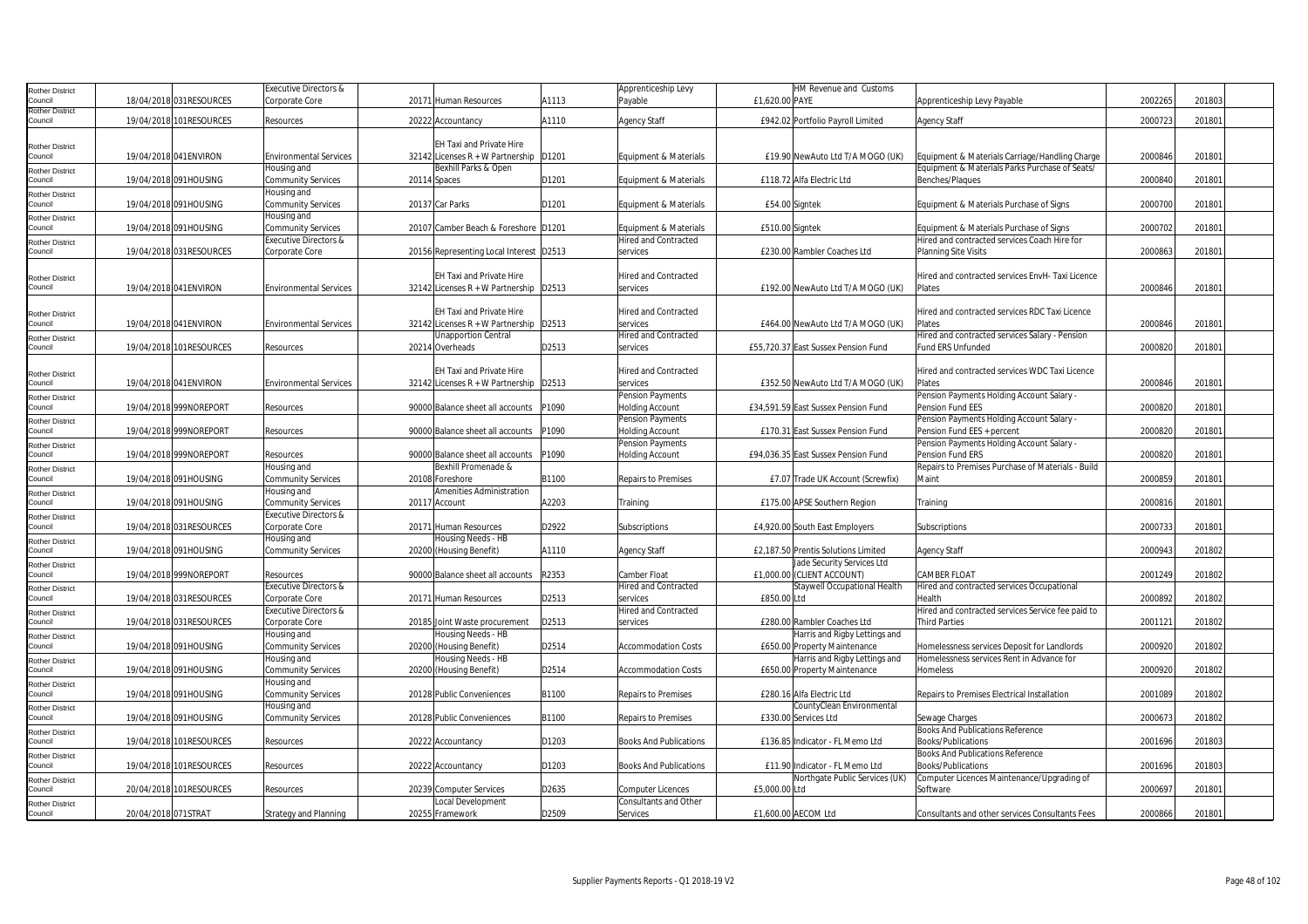| Rother District                   |                          |                                  |              | EH Dog Control R + W                     |       | Hired and Contracted         |                                          | Hired and contracted services Rother Collection of |         |        |  |
|-----------------------------------|--------------------------|----------------------------------|--------------|------------------------------------------|-------|------------------------------|------------------------------------------|----------------------------------------------------|---------|--------|--|
| Council                           | 20/04/2018 041 ENVIRON   | <b>Environmental Services</b>    |              | 32135 Partnership                        | D2513 | services                     | £2,950.00 Animal Wardens Ltd             | Doas EnvH                                          | 200084  | 201801 |  |
| Rother District                   |                          |                                  |              | EH Dog Control $R + W$                   |       | Hired and Contracted         |                                          | Hired and contracted services Wealden Stray Dogs   |         |        |  |
| Council                           | 20/04/2018 041 ENVIRON   | <b>Environmental Services</b>    |              | 32135 Partnership                        | D2513 | services                     | £3,369.00 Animal Wardens Ltd             | Kennelling Costs EnvH                              | 200084  | 201801 |  |
| <b>Rother District</b>            |                          | <b>Executive Directors &amp;</b> |              |                                          |       |                              |                                          |                                                    |         |        |  |
| Council                           | 20/04/2018 031 RESOURCES | Corporate Core                   |              | 20171 Human Resources                    | D2519 | <b>Statutory Advertising</b> | £511.96 Johnston Publishing Ltd          | Recruitment expenses Advertising Vacant Post       | 200083  | 20180  |  |
| <b>Rother District</b>            |                          |                                  |              |                                          |       |                              |                                          | Statutory Advertising Planadv - Rye + Battle       |         |        |  |
| Council                           | 20/04/2018 071STRAT      | <b>Strategy and Planning</b>     |              | 20246 Planning Applications              | D2519 | <b>Statutory Advertising</b> | £762.50 Johnston Publishing Ltd          | Observer                                           | 2000834 | 20180  |  |
|                                   |                          |                                  |              |                                          |       |                              |                                          |                                                    |         |        |  |
|                                   |                          |                                  |              | <b>EH Environmental Services</b>         |       |                              |                                          |                                                    |         |        |  |
| <b>Rother District</b><br>Council | 20/04/2018 041 ENVIRON   | <b>Environmental Services</b>    |              | 32144 Admin R + W Partnership            | A2203 | Training                     | £235.00 Institute of Licensing Ltd       |                                                    | 200084  | 20180  |  |
|                                   |                          | Housing and                      |              | Housing Needs - HB                       |       |                              |                                          | Training                                           |         |        |  |
| Rother District                   |                          |                                  |              |                                          |       |                              |                                          |                                                    |         |        |  |
| Council                           | 20/04/2018 091HOUSING    | <b>Community Services</b>        |              | 20200 (Housing Benefit)                  | D2508 | Removals and Storage         | £230.00 Chapmans of Hastings             | Removals and Storage                               | 200070  | 20180  |  |
| <b>Rother District</b>            |                          |                                  |              |                                          |       |                              |                                          |                                                    |         |        |  |
| Council                           | 20/04/2018 999NOREPORT   | Resources                        |              | 90000 Balance sheet all accounts         | N1008 | Equipment                    | £50,000.00 Kier Services - Environmental | Capital - Purchase of Equipment                    | 2000960 | 201802 |  |
| Rother District                   |                          | Housing and                      |              |                                          |       |                              |                                          | Equipment & Materials Ticket Machine               |         |        |  |
| Council                           | 20/04/2018 091HOUSING    | <b>Community Services</b>        |              | 20137 Car Parks                          | D1201 | Equipment & Materials        | £28,00 Cale UK Ltd                       | Maintenance/ Repairs                               | 2000939 | 201802 |  |
| Rother District                   |                          | <b>Executive Directors &amp;</b> |              |                                          |       | <b>Hired and Contracted</b>  | Computershare Voucher                    | Hired and contracted services Child Care Voucher   |         |        |  |
| Council                           | 20/04/2018 031RESOURCES  | Corporate Core                   |              | 20171 Human Resources                    | D2513 | services                     | £176.61 Services                         | Service Charge                                     | 200128  | 201802 |  |
| <b>Rother District</b>            |                          |                                  |              |                                          |       | <b>Hired and Contracted</b>  |                                          | Hired and contracted services Council Tax-Land     |         |        |  |
| Council                           | 20/04/2018 101RESOURCES  | Resources                        |              | 20216 Cost Of Collection                 | D2513 | services                     | £33.00 H M Land Registry                 | <b>Registry Enquiries</b>                          | 2001288 | 201802 |  |
| Rother District                   |                          |                                  |              |                                          |       | Hired and Contracted         |                                          | Hired and contracted services Land Registry -      |         |        |  |
| Council                           | 20/04/2018 071STRAT      | <b>Strategy and Planning</b>     |              | 20246 Planning Applications              | D2513 | services                     | £9.00 H M Land Registry                  | Planning                                           | 2001288 | 201802 |  |
|                                   |                          |                                  |              |                                          |       |                              |                                          |                                                    |         |        |  |
| Rother District                   |                          |                                  |              | EH Taxi and Private Hire                 |       | Hired and Contracted         |                                          | Hired and contracted services Service fee paid to  |         |        |  |
| Council                           | 20/04/2018 041 ENVIRON   | <b>Environmental Services</b>    |              | 32142 Licenses $R + W$ Partnership D2513 |       | services                     | £44.00 uCheck                            | <b>Third Parties</b>                               | 2001258 | 201802 |  |
|                                   |                          |                                  |              |                                          |       |                              |                                          |                                                    |         |        |  |
| Rother District                   |                          |                                  |              | <b>EH Taxi and Private Hire</b>          |       | Hired and Contracted         |                                          | Hired and contracted services Service fee paid to  |         |        |  |
| Council                           | 20/04/2018 041ENVIRON    | <b>Environmental Services</b>    |              | 32142 Licenses R + W Partnership   D2513 |       | services                     | £7.67 uCheck                             | <b>Third Parties</b>                               | 2001258 | 201802 |  |
|                                   |                          | Acquisitions,                    |              |                                          |       |                              |                                          |                                                    |         |        |  |
| <b>Rother District</b>            |                          | Transformation and               |              | <b>Committee Property</b>                |       |                              |                                          | Repairs to Premises Purchase of Materials - Build  |         |        |  |
| Council                           | 20/04/2018 081ACQUISIT   | Regeneration                     |              | 20154 Account                            | B1100 | <b>Repairs to Premises</b>   | £17.70 Parker Building Supplies Ltd      | Maint                                              | 2001499 | 201802 |  |
|                                   |                          | <b>Executive Directors &amp;</b> |              | Administrative Offices - T.H.            |       |                              |                                          | Repairs to Premises Purchase of Materials - Build  |         |        |  |
| Rother District<br>Council        | 20/04/2018 031RESOURCES  |                                  |              | 20175 Annex (NOT CHP)                    |       |                              |                                          | Maint                                              |         |        |  |
|                                   |                          | Corporate Core                   |              |                                          | B1100 | <b>Repairs to Premises</b>   | £120.12 Alfa Electric Ltd                |                                                    | 200108  | 201802 |  |
| <b>Rother District</b>            |                          | <b>Executive Directors &amp;</b> |              | Administrative Offices - T.H.            |       |                              |                                          |                                                    |         |        |  |
| Council                           | 20/04/2018 031RESOURCES  | Corporate Core                   |              | 20175 Annex (NOT CHP)                    | B1100 | Repairs to Premises          | £3,499.30 Alfa Electric Ltd              | Repairs to Premises Repairs - Electrical Works     | 2001090 | 201802 |  |
| Rother District                   |                          | Housing and                      |              |                                          |       |                              | CountyClean Environmental                |                                                    |         |        |  |
| Council                           | 20/04/2018 091HOUSING    | <b>Community Services</b>        |              | 20128 Public Conveniences                | B1100 | <b>Repairs to Premises</b>   | £150.00 Services Ltd                     | Sewerage - Sewage/Cesspool Emptying                | 2000890 | 201802 |  |
| Rother District                   |                          | Housing and                      |              |                                          |       |                              | CountyClean Environmental                |                                                    |         |        |  |
| Council                           | 20/04/2018 091HOUSING    | <b>Community Services</b>        |              | 20128 Public Conveniences                | B1100 | Repairs to Premises          | £225.00 Services Ltd                     | Sewerage - Sewage/Cesspool Emptying                | 2000890 | 201802 |  |
| <b>Rother District</b>            |                          |                                  |              |                                          |       |                              | Computershare Voucher                    |                                                    |         |        |  |
| Council                           | 20/04/2018 999NOREPORT   | Resources                        |              | 90000 Balance sheet all accounts         | T1002 | <b>Childcare Vouchers</b>    | £2,717.00 Services                       | Childcare Vouchers                                 | 2001284 | 201802 |  |
| Rother District                   |                          | Housing and                      |              | Housing Needs - HB                       |       |                              |                                          |                                                    |         |        |  |
| Council                           | 20/04/2018 091HOUSING    | <b>Community Services</b>        |              | 20200 (Housing Benefit)                  | D2514 | <b>Accommodation Costs</b>   | £350.00 Specialist Care UK Group Ltd     | <b>Accommodation Costs</b>                         | 2001425 | 201802 |  |
| <b>Rother District</b>            |                          | Housing and                      |              | Housing Needs - HB                       |       |                              |                                          |                                                    |         |        |  |
| Council                           | 20/04/2018 091HOUSING    | <b>Community Services</b>        |              | 20200 (Housing Benefit)                  | D2514 | <b>Accommodation Costs</b>   | £500.00 Mr Oliver Oxley                  | <b>Accommodation Costs</b>                         | 200121  | 201802 |  |
| <b>Rother District</b>            |                          | Housing and                      |              | Housing Needs - Universal                |       |                              |                                          |                                                    |         |        |  |
| Council                           | 20/04/2018 091HOUSING    | <b>Community Services</b>        | 20203 Credit |                                          | D2514 | <b>Accommodation Costs</b>   | £300.00 The Clevedon Court Hotel         | Accommodation Costs                                | 2000675 | 201802 |  |
| Rother District                   |                          | Housing and                      |              | Housing Needs - Universal                |       |                              |                                          |                                                    |         |        |  |
| Council                           | 20/04/2018 091HOUSING    | <b>Community Services</b>        | 20203 Credit |                                          | D2514 | <b>Accommodation Costs</b>   | £66.00 The Clevedon Court Hotel          | <b>Accommodation Costs</b>                         | 2000674 | 201802 |  |
| <b>Rother District</b>            |                          | Housing and                      |              | Housing Needs - Universal                |       |                              |                                          |                                                    |         |        |  |
| Council                           | 20/04/2018 091HOUSING    | <b>Community Services</b>        | 20203 Credit |                                          | D2514 | <b>Accommodation Costs</b>   | £264.00 The Clevedon Court Hotel         | <b>Accommodation Costs</b>                         | 2000674 | 201802 |  |
| Rother District                   |                          |                                  |              |                                          |       | <b>Consultants and Other</b> |                                          |                                                    |         |        |  |
| Council                           | 20/04/2018 101RESOURCES  | Resources                        |              | 20216 Cost Of Collection                 | D2509 | Services                     | £1,440.00 Capita Business Services Ltd   | Consultants and other services Consultants Fees    | 2001755 | 201803 |  |
|                                   |                          | Acquisitions,                    |              |                                          |       |                              |                                          |                                                    |         |        |  |
|                                   |                          | Transformation and               |              |                                          |       | Hired and Contracted         |                                          | Hired and contracted services Service fee paid to  |         |        |  |
| <b>Rother District</b><br>Council | 20/04/2018 081ACQUISIT   | Regeneration                     |              | 20144 Property Management                | D2513 | services                     | £4,300.00 ACAD Mapping Ltd               | <b>Third Parties</b>                               | 2002041 | 201803 |  |
|                                   |                          | Housing and                      |              |                                          |       |                              |                                          |                                                    |         |        |  |
| Rother District<br>Council        | 21/04/2018 091HOUSING    | <b>Community Services</b>        |              | 20145 Maintenance Services               | D1201 | Equipment & Materials        | £13.50 Jewson Limited                    | Equipment & Materials Purchase of Tools            | 2001066 | 201802 |  |
|                                   |                          | Acquisitions,                    |              |                                          |       |                              |                                          |                                                    |         |        |  |
|                                   |                          |                                  |              |                                          |       |                              |                                          |                                                    |         |        |  |
| <b>Rother District</b>            |                          | Transformation and               |              | <b>Committee Property</b>                |       |                              |                                          | Repairs to Premises Purchase of Materials - Build  |         |        |  |
| Council                           | 21/04/2018 081ACQUISIT   | Regeneration                     |              | 20154 Account                            | B1100 | Repairs to Premises          | -£119.70 Jewson Limited                  | Maint                                              | 2001065 | 201802 |  |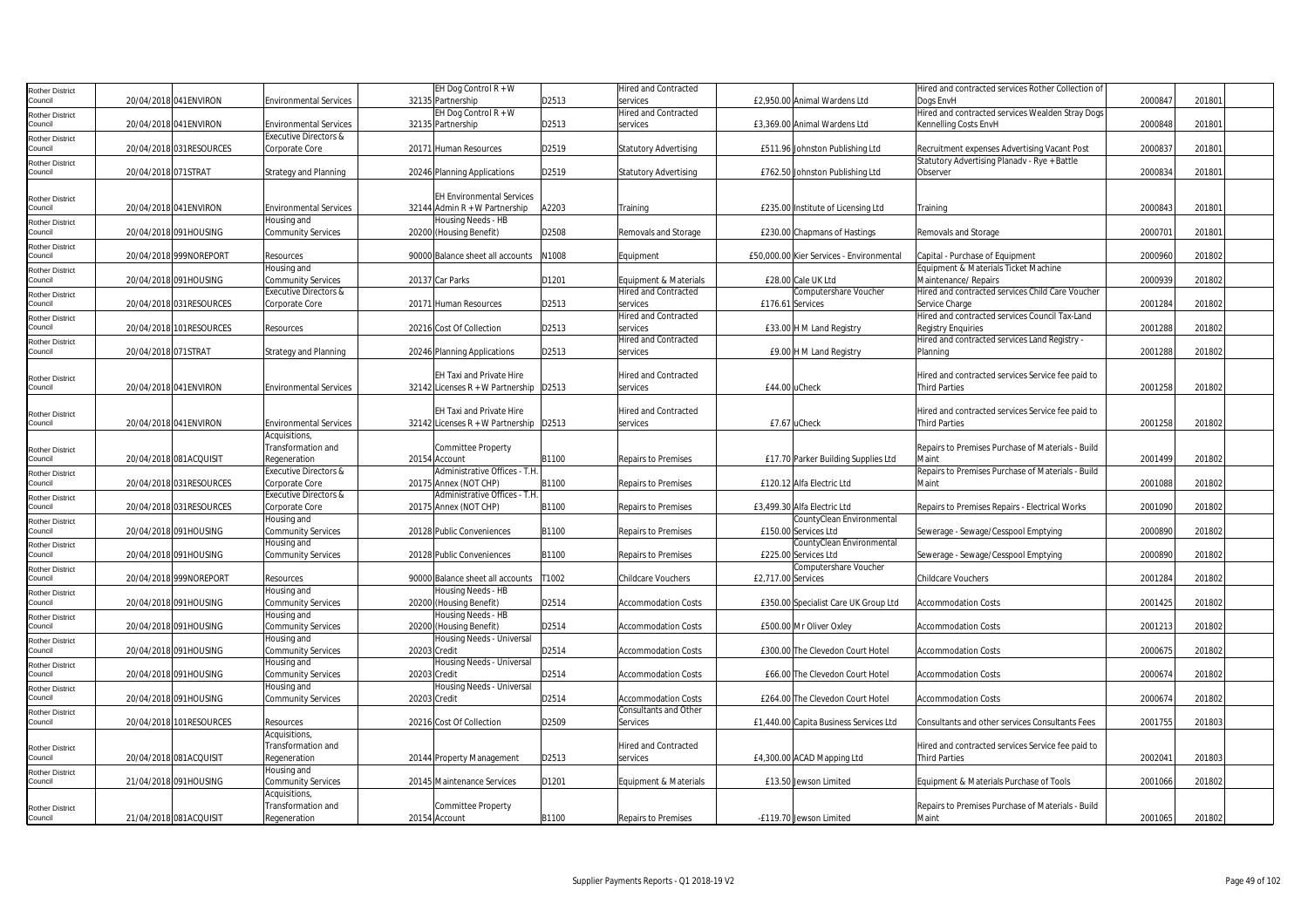| Rother District                   |                         | Housing and               |               | Housing Needs - HB               |       |                             |                                      |                                                 |         |        |  |
|-----------------------------------|-------------------------|---------------------------|---------------|----------------------------------|-------|-----------------------------|--------------------------------------|-------------------------------------------------|---------|--------|--|
| Council                           | 22/04/2018 091HOUSING   | Community Services        |               | 20200 (Housing Benefit)          | D2514 | <b>Accommodation Costs</b>  | £350.00 Specialist Care UK Group Ltd | <b>Accommodation Costs</b>                      | 2000726 | 201802 |  |
| Rother District                   |                         | Housing and               |               | Housing Needs - HB               |       |                             |                                      |                                                 |         |        |  |
| Council                           | 22/04/2018 091HOUSING   | Community Services        |               | 20200 (Housing Benefit)          | D2514 | <b>Accommodation Costs</b>  | £350.00 Specialist Care UK Group Ltd | <b>Accommodation Costs</b>                      | 200073  | 201802 |  |
| Rother District                   |                         | Housing and               |               | Housing Needs - HB               |       |                             |                                      |                                                 |         |        |  |
| Council                           | 22/04/2018 091HOUSING   | <b>Community Services</b> |               | 20200 (Housing Benefit)          | D2514 | <b>Accommodation Costs</b>  | £375.00 Specialist Care UK Group Ltd | <b>Accommodation Costs</b>                      | 2000730 | 201802 |  |
| Rother District                   |                         | Housing and               |               | Housing Needs - Universal        |       |                             |                                      |                                                 |         |        |  |
| Council                           | 22/04/2018 091HOUSING   | <b>Community Services</b> | 20203 Credit  |                                  | D2514 | <b>Accommodation Costs</b>  | £262.50 Specialist Care UK Group Ltd | <b>Accommodation Costs</b>                      | 2000724 | 201802 |  |
|                                   |                         | Housing and               |               | Housing Needs - Universal        |       |                             |                                      |                                                 |         |        |  |
| Rother District<br>Council        | 22/04/2018 091HOUSING   | <b>Community Services</b> | 20203 Credit  |                                  | D2514 | <b>Accommodation Costs</b>  | £175.00 Specialist Care UK Group Ltd | <b>Accommodation Costs</b>                      | 2000729 | 201802 |  |
| Rother District                   |                         | Housing and               |               | Housing Needs - Universal        |       |                             |                                      |                                                 |         |        |  |
| Council                           | 22/04/2018 091HOUSING   | Community Services        | 20203 Credit  |                                  | D2514 | <b>Accommodation Costs</b>  | £175.00 Specialist Care UK Group Ltd | <b>Accommodation Costs</b>                      | 2000713 | 201802 |  |
| Rother District                   |                         | Housing and               |               | Housing Needs - Universal        |       |                             |                                      |                                                 |         |        |  |
| Council                           | 22/04/2018 091HOUSING   | <b>Community Services</b> | 20203 Credit  |                                  | D2514 | <b>Accommodation Costs</b>  | £262.50 Specialist Care UK Group Ltd | <b>Accommodation Costs</b>                      | 2000712 | 201802 |  |
| Rother District                   |                         | Housing and               |               | Housing Needs - Universal        |       |                             |                                      |                                                 |         |        |  |
| Council                           | 22/04/2018 091HOUSING   | <b>Community Services</b> | 20203 Credit  |                                  | D2514 | <b>Accommodation Costs</b>  | £262.50 Specialist Care UK Group Ltd | Accommodation Costs                             | 2000727 | 201802 |  |
|                                   |                         | Housing and               |               | Housing Needs - Universal        |       |                             |                                      |                                                 |         |        |  |
| Rother District<br>Council        | 22/04/2018 091HOUSING   | Community Services        | 20203 Credit  |                                  | D2514 | <b>Accommodation Costs</b>  | £262.50 Specialist Care UK Group Ltd | <b>Accommodation Costs</b>                      | 200071  | 201802 |  |
|                                   |                         | Housing and               |               | Housing Needs - Universal        |       |                             |                                      |                                                 |         |        |  |
| Rother District<br>Council        | 22/04/2018 091HOUSING   | Community Services        | 20203 Credit  |                                  | D2514 | <b>Accommodation Costs</b>  | £350.00 Specialist Care UK Group Ltd | <b>Accommodation Costs</b>                      | 2000728 | 201802 |  |
| Rother District                   |                         | Housing and               |               | Housing Needs - Universal        |       |                             |                                      |                                                 |         |        |  |
| Council                           | 22/04/2018 091HOUSING   | Community Services        | 20203 Credit  |                                  | D2514 | <b>Accommodation Costs</b>  | £300.00 Specialist Care UK Group Ltd | <b>Accommodation Costs</b>                      | 2000710 | 201802 |  |
|                                   |                         | Housing and               |               | Housing Needs - Universal        |       |                             |                                      |                                                 |         |        |  |
| <b>Rother District</b><br>Council | 22/04/2018 091HOUSING   | Community Services        | 20203 Credit  |                                  | D2514 | <b>Accommodation Costs</b>  | £262.50 Specialist Care UK Group Ltd | <b>Accommodation Costs</b>                      | 2000725 | 201802 |  |
|                                   |                         | Housing and               |               | Housing Needs - Universal        |       |                             |                                      |                                                 |         |        |  |
| Rother District<br>Council        | 22/04/2018 091HOUSING   | <b>Community Services</b> | 20203 Credit  |                                  | D2514 | <b>Accommodation Costs</b>  | £262.50 Specialist Care UK Group Ltd | <b>Accommodation Costs</b>                      | 2000722 | 201802 |  |
|                                   |                         | Housing and               |               |                                  |       |                             |                                      |                                                 |         |        |  |
| Rother District<br>Council        | 23/04/2018 091HOUSING   | Community Services        |               | 20112 Bexhill Leisure Centre     | B1100 | <b>Repairs to Premises</b>  | £340.00 Colin A May                  | Repairs to Premises Repairs - Doors             | 2000716 | 201801 |  |
|                                   |                         | Acquisitions,             |               |                                  |       |                             |                                      |                                                 |         |        |  |
|                                   |                         | Transformation and        |               | Elva Business Centre,            |       |                             |                                      | Repairs to Premises Specified Repairs and Works |         |        |  |
| Rother District<br>Council        | 23/04/2018 081ACQUISIT  | Regeneration              | 20153 Bexhill |                                  | B1100 | <b>Repairs to Premises</b>  | £80.00 Colin A May                   | listed                                          | 2000855 | 201801 |  |
|                                   |                         | Housing and               |               | lousing Needs - HB               |       |                             |                                      |                                                 |         |        |  |
| Rother District<br>Council        | 23/04/2018 091HOUSING   | Community Services        |               | 20200 (Housing Benefit)          | D2514 | <b>Accommodation Costs</b>  | £290.00 MB Hotels Ltd                | <b>Accommodation Costs</b>                      | 2000684 | 201801 |  |
| Rother District                   |                         | Housing and               |               | Housing Needs - HB               |       |                             |                                      |                                                 |         |        |  |
| Council                           | 23/04/2018 091HOUSING   | Community Services        |               | 20200 (Housing Benefit)          | D2514 | <b>Accommodation Costs</b>  | £245.00 MB Hotels Ltd                | <b>Accommodation Costs</b>                      | 2000686 | 201801 |  |
| <b>Rother District</b>            |                         | Housing and               |               | Housing Needs - HB               |       |                             |                                      |                                                 |         |        |  |
| Council                           | 23/04/2018 091HOUSING   | Community Services        |               | 20200 (Housing Benefit)          | D2514 | <b>Accommodation Costs</b>  | £245.00 MB Hotels Ltd                | <b>Accommodation Costs</b>                      | 2000687 | 201801 |  |
| Rother District                   |                         | Housing and               |               | Housing Needs - HB               |       |                             |                                      |                                                 |         |        |  |
| Council                           | 23/04/2018 091HOUSING   | Community Services        |               | 20200 (Housing Benefit)          | D2514 | <b>Accommodation Costs</b>  | £395.00 MB Hotels Ltd                | <b>Accommodation Costs</b>                      | 2000689 | 201801 |  |
| Rother District                   |                         | Housing and               |               | Housing Needs - Universal        |       |                             |                                      |                                                 |         |        |  |
| Council                           | 23/04/2018 091HOUSING   | Community Services        | 20203 Credit  |                                  | D2514 | <b>Accommodation Costs</b>  | £70.00 MB Hotels Ltd                 | <b>Accommodation Costs</b>                      | 2000690 | 201801 |  |
| Rother District                   |                         | Housing and               |               | Housing Needs - Universal        |       |                             |                                      |                                                 |         |        |  |
| Council                           | 23/04/2018 091HOUSING   | Community Services        | 20203 Credit  |                                  | D2514 | <b>Accommodation Costs</b>  | £340.00 MB Hotels Ltd                | <b>Accommodation Costs</b>                      | 2000688 | 201801 |  |
| Rother District                   |                         |                           |               |                                  |       | <b>Additional Computer</b>  |                                      | Additional Computer Equipment New               |         |        |  |
| Council                           | 23/04/2018 101RESOURCES | Resources                 |               | 20239 Computer Services          | D2632 | Equipment                   | £1,010.00 Dell Corporation Ltd       | PC/Computer                                     | 200094  | 201802 |  |
| Rother District                   |                         |                           |               |                                  |       |                             | Jade Security Services Ltd           |                                                 |         |        |  |
| Council                           | 23/04/2018 999NOREPORT  | Resources                 |               | 90000 Balance sheet all accounts | R2353 | Camber Float                | £5,000.00 (CLIENT ACCOUNT)           | CAMBER FLOAT                                    | 2001251 | 201802 |  |
| Rother District                   |                         |                           |               |                                  |       |                             |                                      |                                                 |         |        |  |
| Council                           | 23/04/2018 101RESOURCES | Resources                 |               | 20239 Computer Services          | D2634 | <b>Computer Consumables</b> | £1,353.89 Canon (UK) Ltd             | Computer Consumables InkJet Cartridge           | 2000876 | 201802 |  |
|                                   |                         |                           |               |                                  |       |                             | Laser Energy Buying Group            |                                                 |         |        |  |
| Rother District                   |                         | Housing and               |               | Ancient Monuments &              |       |                             | (Kent County Council                 |                                                 |         |        |  |
| Council                           | 23/04/2018 091HOUSING   | <b>Community Services</b> |               | 20104 Gazebo                     | B2201 | Electricity                 | £39.85 Commercial Services)          | <b>Electricity Charges</b>                      | 2001248 | 201802 |  |
|                                   |                         |                           |               |                                  |       |                             | Laser Energy Buying Group            |                                                 |         |        |  |
| Rother District                   |                         | Housing and               |               | <b>Battle Community Help</b>     |       |                             | (Kent County Council                 |                                                 |         |        |  |
| Council                           | 23/04/2018 091HOUSING   | <b>Community Services</b> | 20234 Point   |                                  | B2201 | Electricity                 | £310.65 Commercial Services)         | <b>Electricity Charges</b>                      | 2001248 | 201802 |  |
|                                   |                         |                           |               |                                  |       |                             | Laser Energy Buying Group            |                                                 |         |        |  |
| Rother District                   |                         | Housing and               |               |                                  |       |                             | (Kent County Council                 |                                                 |         |        |  |
| Council                           | 23/04/2018 091HOUSING   | <b>Community Services</b> |               | 20137 Car Parks                  | B2201 | Electricity                 | £61.85 Commercial Services)          | <b>Electricity Charges</b>                      | 2001248 | 201802 |  |
|                                   |                         |                           |               |                                  |       |                             | Laser Energy Buying Group            |                                                 |         |        |  |
| <b>Rother District</b>            |                         | Housing and               |               |                                  |       |                             | (Kent County Council                 |                                                 |         |        |  |
| Council                           | 23/04/2018 091HOUSING   | <b>Community Services</b> |               | 20137 Car Parks                  | B2201 | Electricity                 | £42.61 Commercial Services)          | <b>Electricity Charges</b>                      | 2001248 | 201802 |  |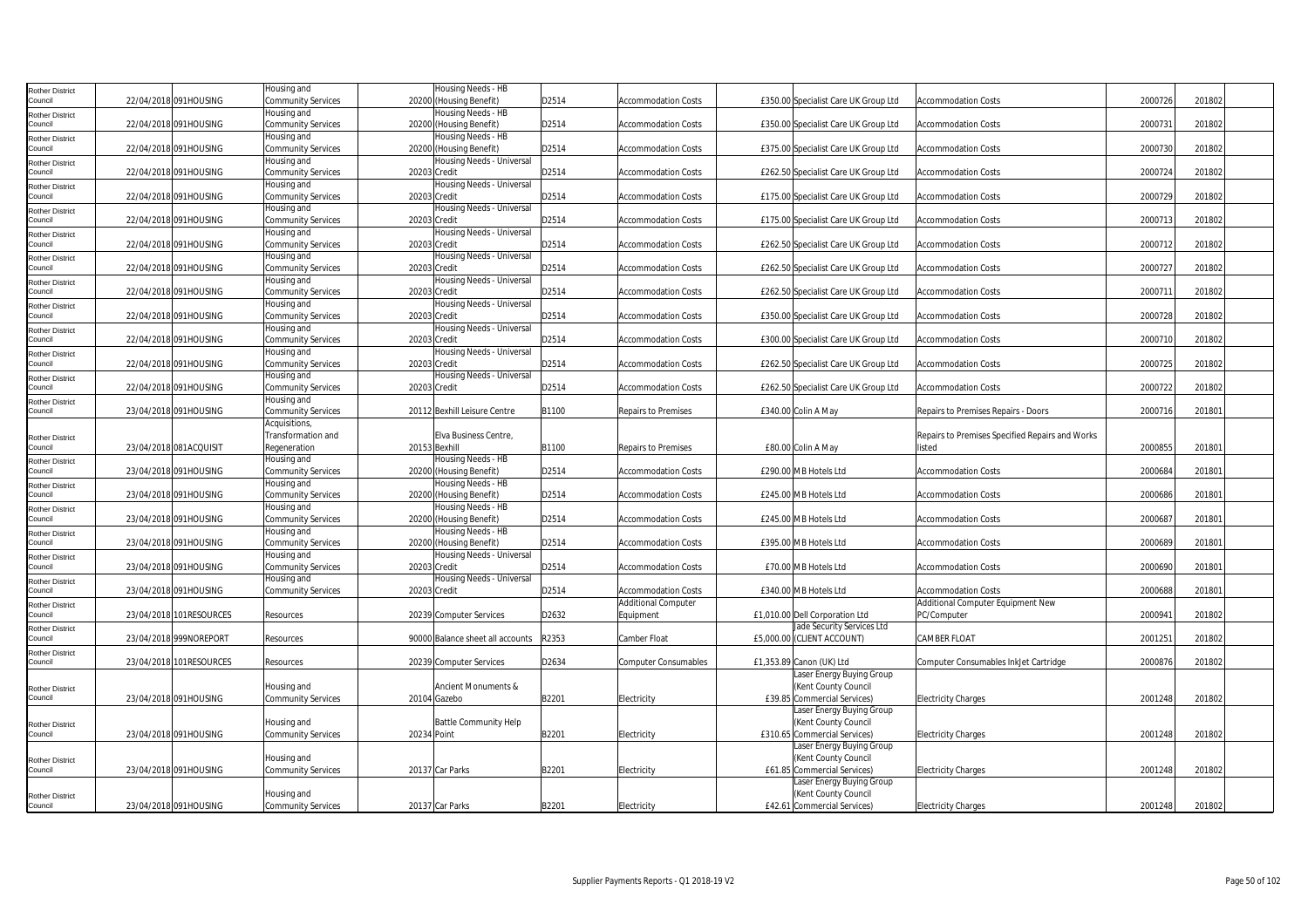|                                   |                       |                                          |                           |       |             | Laser Energy Buying Group                         |                            |         |        |
|-----------------------------------|-----------------------|------------------------------------------|---------------------------|-------|-------------|---------------------------------------------------|----------------------------|---------|--------|
| <b>Rother District</b>            |                       | Housing and                              |                           |       |             | (Kent County Council                              |                            |         |        |
| Council                           | 23/04/2018 091HOUSING | <b>Community Services</b>                | 20125 Coast Protection    | B2201 | Electricity | £315.55 Commercial Services)                      | <b>Electricity Charges</b> | 2001248 | 201802 |
|                                   |                       |                                          |                           |       |             | Laser Energy Buying Group                         |                            |         |        |
| <b>Rother District</b>            |                       | Housing and                              |                           |       |             | (Kent County Council                              |                            |         |        |
| Council                           | 23/04/2018 091HOUSING | <b>Community Services</b>                | 20128 Public Conveniences | B2201 | Electricity | £27.41 Commercial Services)                       | <b>Electricity Charges</b> | 2001248 | 201802 |
|                                   |                       |                                          |                           |       |             | Laser Energy Buying Group                         |                            |         |        |
| <b>Rother District</b>            |                       | Housing and                              |                           |       |             | (Kent County Council                              |                            |         |        |
| Council                           | 23/04/2018 091HOUSING | <b>Community Services</b>                | 20128 Public Conveniences | B2201 | Electricity | £128.27 Commercial Services)                      | <b>Electricity Charges</b> | 2001248 | 201802 |
|                                   |                       |                                          |                           |       |             | Laser Energy Buying Group                         |                            |         |        |
| <b>Rother District</b>            |                       | Housing and                              |                           |       |             | (Kent County Council                              |                            |         |        |
| Council                           | 23/04/2018 091HOUSING | <b>Community Services</b>                | 20128 Public Conveniences | B2201 | Electricity | £62.17 Commercial Services)                       | <b>Electricity Charges</b> | 2001248 | 201802 |
|                                   |                       |                                          |                           |       |             | Laser Energy Buying Group                         |                            |         |        |
| <b>Rother District</b>            |                       | Housing and                              |                           |       |             | (Kent County Council                              |                            |         |        |
| Council                           | 23/04/2018 091HOUSING | <b>Community Services</b>                | 20128 Public Conveniences | B2201 | Electricity | £71.05 Commercial Services)                       | <b>Electricity Charges</b> | 2001248 | 201802 |
|                                   |                       |                                          |                           |       |             | Laser Energy Buying Group                         |                            |         |        |
| <b>Rother District</b>            |                       | Housing and                              |                           |       |             | (Kent County Council                              |                            |         |        |
| Council                           | 23/04/2018 091HOUSING | Community Services                       | 20128 Public Conveniences | B2201 | Electricity | £174.47 Commercial Services)                      | <b>Electricity Charges</b> | 2001248 | 201802 |
|                                   |                       |                                          |                           |       |             | Laser Energy Buying Group                         |                            |         |        |
| <b>Rother District</b>            |                       | Housing and                              |                           |       |             | (Kent County Council                              |                            |         |        |
| Council                           | 23/04/2018 091HOUSING | <b>Community Services</b>                | 20128 Public Conveniences | B2201 | Electricity | £169.72 Commercial Services)                      | <b>Electricity Charges</b> | 2001248 | 201802 |
|                                   |                       |                                          |                           |       |             | Laser Energy Buying Group                         |                            |         |        |
| <b>Rother District</b>            |                       | Housing and                              |                           |       |             | (Kent County Council                              |                            |         |        |
| Council                           | 23/04/2018 091HOUSING | Community Services                       | 20128 Public Conveniences | B2201 | Electricity | £136.99 Commercial Services)                      | <b>Electricity Charges</b> | 2001248 | 201802 |
|                                   |                       |                                          |                           |       |             | Laser Energy Buying Group                         |                            |         |        |
| Rother District                   |                       | Housing and                              |                           |       |             | (Kent County Council                              |                            |         |        |
| Council                           | 23/04/2018 091HOUSING | <b>Community Services</b>                | 20128 Public Conveniences | B2201 | Electricity | £469.43 Commercial Services)                      | <b>Electricity Charges</b> | 2001248 | 201802 |
|                                   |                       |                                          |                           |       |             | Laser Energy Buying Group                         |                            |         |        |
| <b>Rother District</b><br>Council |                       | Housing and                              |                           |       |             | (Kent County Council                              |                            |         |        |
|                                   | 23/04/2018 091HOUSING | Community Services                       | 20128 Public Conveniences | B2201 | Electricity | £29.67 Commercial Services)                       | <b>Electricity Charges</b> | 2001248 | 201802 |
|                                   |                       |                                          |                           |       |             | Laser Energy Buying Group<br>(Kent County Council |                            |         |        |
| <b>Rother District</b><br>Council | 23/04/2018 091HOUSING | Housing and<br><b>Community Services</b> | 20128 Public Conveniences | B2201 | Electricity | £86.04 Commercial Services)                       | <b>Electricity Charges</b> | 2001248 | 201802 |
|                                   |                       |                                          |                           |       |             | Laser Energy Buying Group                         |                            |         |        |
|                                   |                       | Housing and                              |                           |       |             | (Kent County Council                              |                            |         |        |
| <b>Rother District</b><br>Council | 23/04/2018 091HOUSING | <b>Community Services</b>                | 20128 Public Conveniences | B2201 | Electricity | £71.30 Commercial Services)                       | <b>Electricity Charges</b> | 2001248 | 201802 |
|                                   |                       |                                          |                           |       |             | Laser Energy Buying Group                         |                            |         |        |
| <b>Rother District</b>            |                       | Housing and                              |                           |       |             | (Kent County Council                              |                            |         |        |
| Council                           | 23/04/2018 091HOUSING | <b>Community Services</b>                | 20128 Public Conveniences | B2201 | Electricity | £86.15 Commercial Services)                       | <b>Electricity Charges</b> | 2001248 | 201802 |
|                                   |                       |                                          |                           |       |             | Laser Energy Buying Group                         |                            |         |        |
| Rother District                   |                       | Housing and                              |                           |       |             | (Kent County Council                              |                            |         |        |
| Council                           | 23/04/2018 091HOUSING | <b>Community Services</b>                | 20128 Public Conveniences | B2201 | Electricity | £78.85 Commercial Services)                       | <b>Electricity Charges</b> | 2001248 | 201802 |
|                                   |                       |                                          |                           |       |             | Laser Energy Buying Group                         |                            |         |        |
| <b>Rother District</b>            |                       | Housing and                              |                           |       |             | (Kent County Council                              |                            |         |        |
| Council                           | 23/04/2018 091HOUSING | <b>Community Services</b>                | 20128 Public Conveniences | B2201 | Electricity | £16.52 Commercial Services)                       | <b>Electricity Charges</b> | 2001248 | 201802 |
|                                   |                       |                                          |                           |       |             | Laser Energy Buying Group                         |                            |         |        |
| <b>Rother District</b>            |                       | Housing and                              |                           |       |             | (Kent County Council                              |                            |         |        |
| Council                           | 23/04/2018 091HOUSING | <b>Community Services</b>                | 20128 Public Conveniences | B2201 | Electricity | £104.15 Commercial Services)                      | <b>Electricity Charges</b> | 2001248 | 201802 |
|                                   |                       |                                          |                           |       |             | Laser Energy Buying Group                         |                            |         |        |
| <b>Rother District</b>            |                       | Housing and                              |                           |       |             | (Kent County Council                              |                            |         |        |
| Council                           | 23/04/2018 091HOUSING | Community Services                       | 20128 Public Conveniences | B2201 | Electricity | £273.38 Commercial Services)                      | Electricity Charges        | 2001248 | 201802 |
|                                   |                       |                                          |                           |       |             | Laser Energy Buying Group                         |                            |         |        |
| <b>Rother District</b>            |                       | Housing and                              |                           |       |             | (Kent County Council                              |                            |         |        |
| Council                           | 23/04/2018 091HOUSING | <b>Community Services</b>                | 20128 Public Conveniences | B2201 | Electricity | £44.27 Commercial Services)                       | <b>Electricity Charges</b> | 2001248 | 201802 |
|                                   |                       |                                          |                           |       |             | Laser Energy Buying Group                         |                            |         |        |
| <b>Rother District</b>            |                       | Housing and                              |                           |       |             | (Kent County Council                              |                            |         |        |
| Council                           | 23/04/2018 091HOUSING | Community Services                       | 20128 Public Conveniences | B2201 | Electricity | £29.97 Commercial Services)                       | <b>Electricity Charges</b> | 2001248 | 201802 |
|                                   |                       |                                          |                           |       |             | Laser Energy Buying Group                         |                            |         |        |
| <b>Rother District</b>            |                       | Housing and                              |                           |       |             | (Kent County Council                              |                            |         |        |
| Council                           | 23/04/2018 091HOUSING | <b>Community Services</b>                | 20128 Public Conveniences | B2201 | Electricity | £21.95 Commercial Services)                       | <b>Electricity Charges</b> | 2001248 | 201802 |
|                                   |                       |                                          |                           |       |             | Laser Energy Buying Group                         |                            |         |        |
| <b>Rother District</b>            |                       | Housing and                              |                           |       |             | (Kent County Council                              |                            |         |        |
| Council                           | 23/04/2018 091HOUSING | <b>Community Services</b>                | 20128 Public Conveniences | B2201 | Electricity | £41.50 Commercial Services)                       | <b>Electricity Charges</b> | 2001248 | 201802 |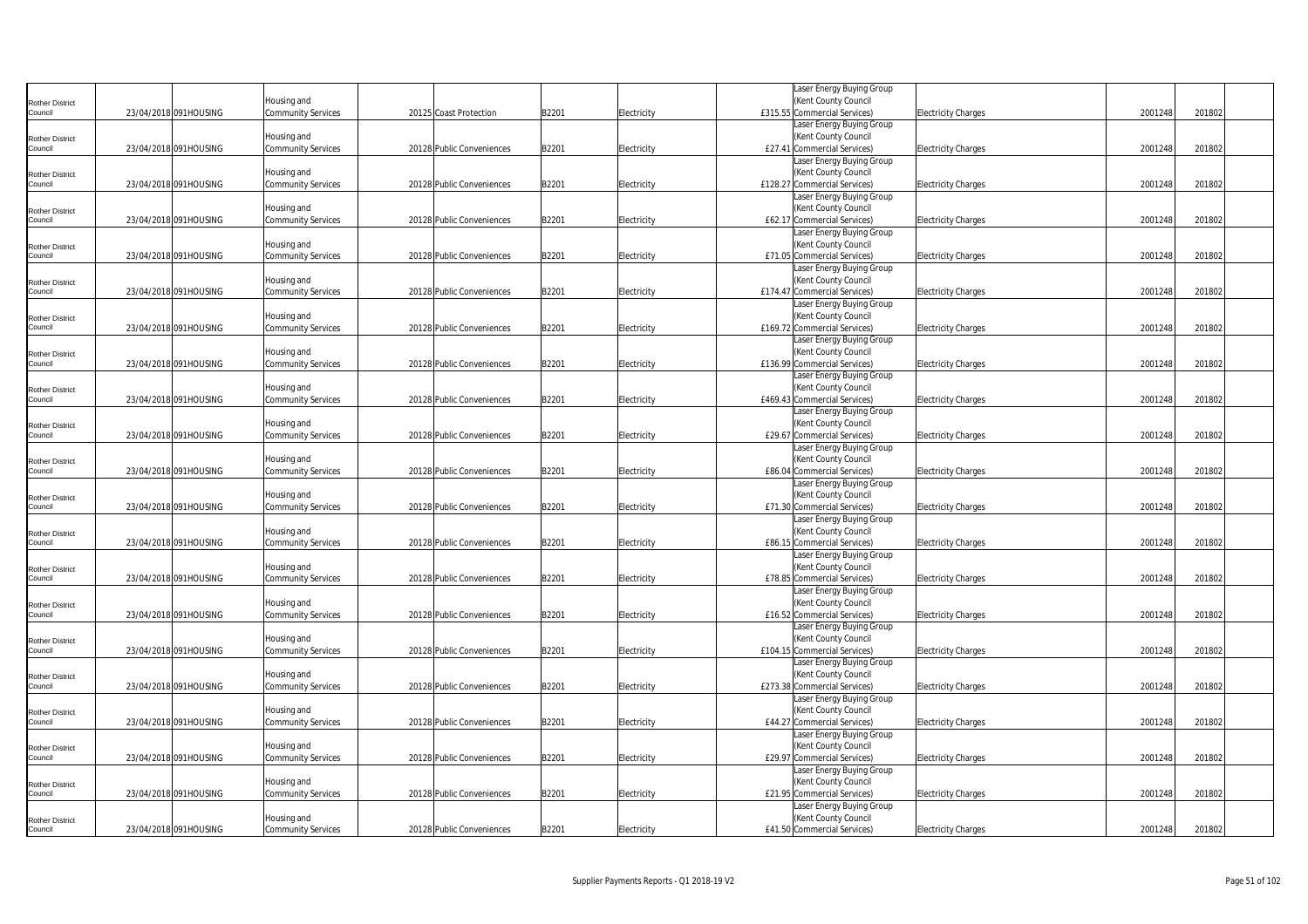|                                   |                        |                                          |                                |       |             | Laser Energy Buying Group                         |                            |         |        |
|-----------------------------------|------------------------|------------------------------------------|--------------------------------|-------|-------------|---------------------------------------------------|----------------------------|---------|--------|
| <b>Rother District</b>            |                        | lousing and                              |                                |       |             | (Kent County Council                              |                            |         |        |
| Council                           | 23/04/2018 091HOUSING  | <b>Community Services</b>                | 20128 Public Conveniences      | B2201 | Electricity | £51.91 Commercial Services)                       | <b>Electricity Charges</b> | 2001248 | 201802 |
|                                   |                        |                                          |                                |       |             | Laser Energy Buying Group                         |                            |         |        |
| <b>Rother District</b>            |                        | Housing and                              |                                |       |             | (Kent County Council                              |                            |         |        |
| Council                           | 23/04/2018 091HOUSING  | <b>Community Services</b>                | 20128 Public Conveniences      | B2201 | Electricity | £45.78 Commercial Services)                       | <b>Electricity Charges</b> | 2001248 | 201802 |
|                                   |                        |                                          |                                |       |             | aser Energy Buying Group                          |                            |         |        |
| <b>Rother District</b>            |                        | Housing and                              |                                |       |             | (Kent County Council                              |                            |         |        |
| Council                           | 23/04/2018 091HOUSING  | <b>Community Services</b>                | 20128 Public Conveniences      | B2201 | Electricity | £228.62 Commercial Services)                      | <b>Electricity Charges</b> | 2001248 | 201802 |
|                                   |                        |                                          |                                |       |             | Laser Energy Buying Group                         |                            |         |        |
| <b>Rother District</b>            |                        | Housing and                              |                                |       |             | (Kent County Council                              |                            |         |        |
| Council                           | 23/04/2018 091HOUSING  | <b>Community Services</b>                | 20128 Public Conveniences      | B2201 | Electricity | £27.03 Commercial Services)                       | <b>Electricity Charges</b> | 2001248 | 201802 |
|                                   |                        |                                          |                                |       |             | Laser Energy Buying Group                         |                            |         |        |
| <b>Rother District</b>            |                        | Housing and                              |                                |       |             | (Kent County Council                              |                            |         |        |
| Council                           | 23/04/2018 091HOUSING  | <b>Community Services</b>                | 20128 Public Conveniences      | B2201 | Electricity | £92.68 Commercial Services)                       | <b>Electricity Charges</b> | 2001248 | 201802 |
|                                   |                        |                                          |                                |       |             | Laser Energy Buying Group                         |                            |         |        |
| <b>Rother District</b>            |                        | Housing and                              |                                |       |             | (Kent County Council                              |                            |         |        |
| Council                           | 23/04/2018 091HOUSING  | <b>Community Services</b>                | 20128 Public Conveniences      | B2201 | Electricity | £70.56 Commercial Services)                       | <b>Electricity Charges</b> | 2001248 | 201802 |
|                                   |                        |                                          |                                |       |             | Laser Energy Buying Group                         |                            |         |        |
| <b>Rother District</b>            |                        | Housing and                              |                                |       |             | (Kent County Council                              |                            |         |        |
| Council                           | 23/04/2018 091HOUSING  | <b>Community Services</b>                | 20128 Public Conveniences      | B2201 | Electricity | £32.01 Commercial Services)                       | <b>Electricity Charges</b> | 2001248 | 201802 |
|                                   |                        |                                          |                                |       |             | Laser Energy Buying Group                         |                            |         |        |
| <b>Rother District</b>            |                        | Housing and                              |                                |       |             | (Kent County Council                              |                            |         |        |
| Council                           | 23/04/2018 091HOUSING  | <b>Community Services</b>                | 20123 Cemeteries               | B2201 | Electricity | £136.42 Commercial Services)                      | <b>Electricity Charges</b> | 2001248 | 201802 |
|                                   |                        |                                          |                                |       |             | Laser Energy Buying Group                         |                            |         |        |
| <b>Rother District</b>            |                        | Housing and                              | Bexhill Parks & Open           |       |             | (Kent County Council                              |                            |         |        |
| Council                           | 23/04/2018 091HOUSING  | <b>Community Services</b>                | 20114 Spaces                   | B2201 | Electricity | £23.01 Commercial Services)                       | <b>Electricity Charges</b> | 2001248 | 201802 |
|                                   |                        |                                          |                                |       |             | Laser Energy Buying Group                         |                            |         |        |
| <b>Rother District</b>            |                        | Housing and                              | Bexhill Parks & Open           |       |             | (Kent County Council                              |                            |         |        |
| Council                           | 23/04/2018 091HOUSING  | Community Services                       | 20114 Spaces                   | B2201 | Electricity | £25.00 Commercial Services)                       | <b>Electricity Charges</b> | 2001248 | 201802 |
|                                   |                        |                                          |                                |       |             | Laser Energy Buying Group                         |                            |         |        |
| <b>Rother District</b>            |                        | Housing and                              | Bexhill Parks & Open           |       |             | (Kent County Council                              |                            |         |        |
| Council                           | 23/04/2018 091HOUSING  | <b>Community Services</b>                | 20114 Spaces                   | B2201 | Electricity | £23.95 Commercial Services)                       | <b>Electricity Charges</b> | 2001248 | 201802 |
|                                   |                        |                                          |                                |       |             | Laser Energy Buying Group                         |                            |         |        |
| <b>Rother District</b>            |                        | Housing and                              | Bexhill Parks & Open           |       |             | (Kent County Council                              |                            |         |        |
| Council                           | 23/04/2018 091HOUSING  | <b>Community Services</b>                | 20114 Spaces                   | B2201 | Electricity | £66.09 Commercial Services)                       | <b>Electricity Charges</b> | 2001248 | 201802 |
|                                   |                        |                                          | Bexhill Parks & Open           |       |             | Laser Energy Buying Group<br>(Kent County Council |                            |         |        |
| <b>Rother District</b><br>Council | 23/04/2018 091HOUSING  | Housing and<br><b>Community Services</b> | 20114 Spaces                   | B2201 | Electricity | £43.85 Commercial Services)                       | <b>Electricity Charges</b> | 2001248 | 201802 |
|                                   |                        |                                          |                                |       |             | Laser Energy Buying Group                         |                            |         |        |
|                                   |                        | Housing and                              |                                |       |             | (Kent County Council                              |                            |         |        |
| <b>Rother District</b><br>Council | 23/04/2018 091HOUSING  | <b>Community Services</b>                | 20115 Rye Area Parks & Gardens | B2201 | Electricity | £12.61 Commercial Services)                       | <b>Electricity Charges</b> | 2001248 | 201802 |
|                                   |                        |                                          |                                |       |             | Laser Energy Buying Group                         |                            |         |        |
|                                   |                        | Housing and                              |                                |       |             | (Kent County Council                              |                            |         |        |
| Rother District<br>Council        | 23/04/2018 091HOUSING  | <b>Community Services</b>                | 20115 Rye Area Parks & Gardens | B2201 | Electricity | £25.55 Commercial Services)                       | <b>Electricity Charges</b> | 2001248 | 201802 |
|                                   |                        | Acquisitions,                            |                                |       |             | Laser Energy Buying Group                         |                            |         |        |
| <b>Rother District</b>            |                        | Transformation and                       |                                |       |             | (Kent County Council                              |                            |         |        |
| Council                           | 23/04/2018 081ACQUISIT | Regeneration                             | 20155 Investment properties    | B2201 | Electricity | £70.55 Commercial Services)                       | <b>Electricity Charges</b> | 2001248 | 201802 |
|                                   |                        |                                          |                                |       |             | Laser Energy Buying Group                         |                            |         |        |
| <b>Rother District</b>            |                        | Housing and                              | Bexhill Promenade &            |       |             | (Kent County Council                              |                            |         |        |
| Council                           | 23/04/2018 091HOUSING  | Community Services                       | 20108 Foreshore                | B2201 | Electricity | £96.37 Commercial Services)                       | Electricity Charges        | 2001248 | 201802 |
|                                   |                        |                                          |                                |       |             | Laser Energy Buying Group                         |                            |         |        |
| <b>Rother District</b>            |                        | Housing and                              | Bexhill Promenade &            |       |             | (Kent County Council                              |                            |         |        |
| Council                           | 23/04/2018 091HOUSING  | <b>Community Services</b>                | 20108 Foreshore                | B2201 | Electricity | £237.17 Commercial Services)                      | <b>Electricity Charges</b> | 2001248 | 201802 |
|                                   |                        |                                          |                                |       |             | Laser Energy Buying Group                         |                            |         |        |
| <b>Rother District</b>            |                        | Housing and                              | Bexhill Promenade &            |       |             | (Kent County Council                              |                            |         |        |
| Council                           | 23/04/2018 091HOUSING  | Community Services                       | 20108 Foreshore                | B2201 | Electricity | £238.51 Commercial Services)                      | <b>Electricity Charges</b> | 2001248 | 201802 |
|                                   |                        | Acquisitions,                            |                                |       |             | Laser Energy Buying Group                         |                            |         |        |
| <b>Rother District</b>            |                        | Transformation and                       | Committee Property             |       |             | (Kent County Council                              |                            |         |        |
| Council                           | 23/04/2018 081ACQUISIT | Regeneration                             | 20154 Account                  | B2201 | Electricity | £71.19 Commercial Services)                       | <b>Electricity Charges</b> | 2001248 | 201802 |
|                                   |                        | Acquisitions,                            |                                |       |             | aser Energy Buying Group.                         |                            |         |        |
| <b>Rother District</b>            |                        | Transformation and                       | Committee Property             |       |             | (Kent County Council                              |                            |         |        |
| Council                           | 23/04/2018 081ACQUISIT | Regeneration                             | 20154 Account                  | B2201 | Electricity | £71.19 Commercial Services)                       | <b>Electricity Charges</b> | 2001248 | 201802 |
|                                   |                        |                                          |                                |       |             |                                                   |                            |         |        |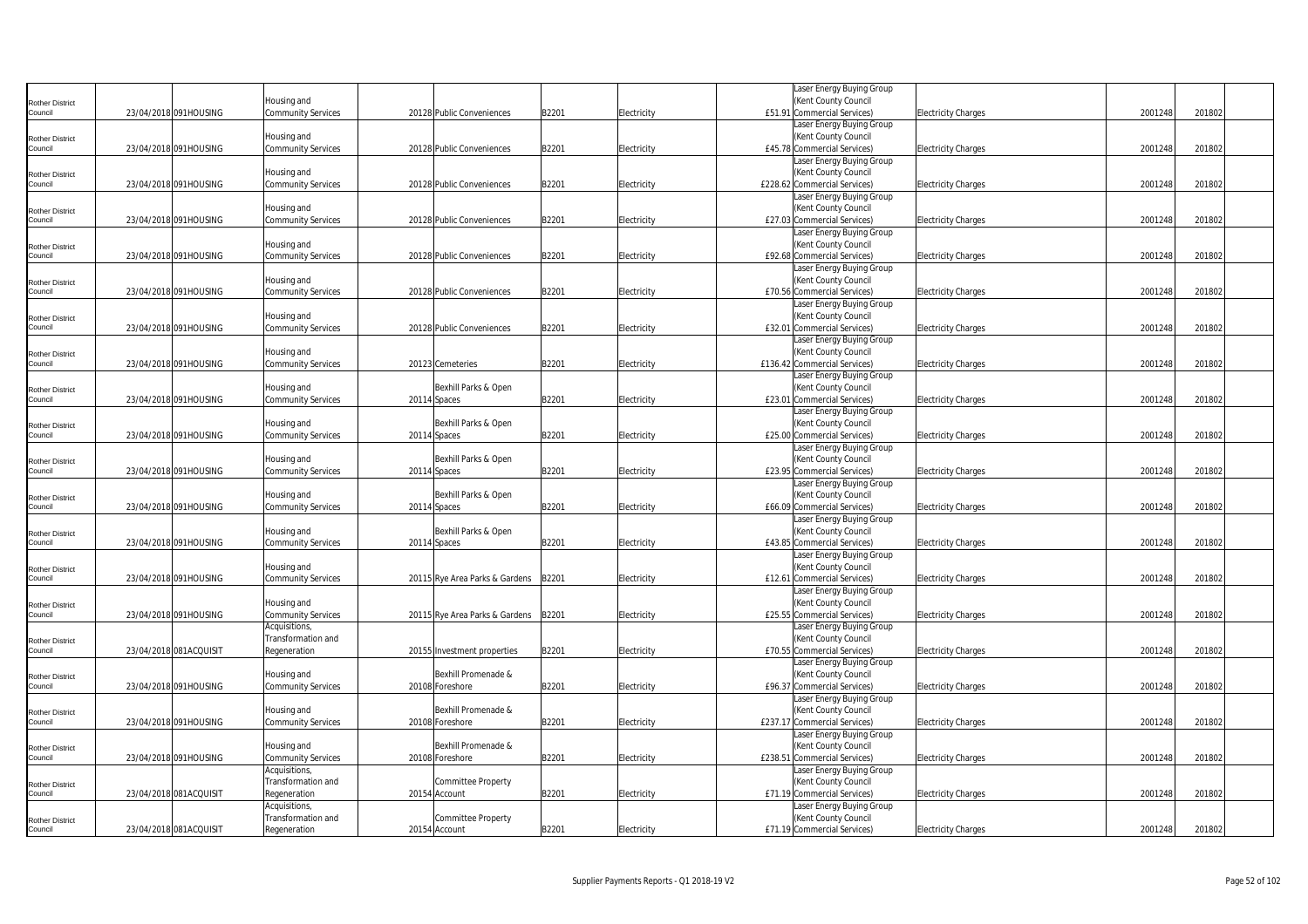|                                   |                          | Acquisitions,                    |                                      |       |                            | Laser Energy Buying Group       |                                                            |         |        |  |
|-----------------------------------|--------------------------|----------------------------------|--------------------------------------|-------|----------------------------|---------------------------------|------------------------------------------------------------|---------|--------|--|
| <b>Rother District</b>            |                          | Transformation and               | Committee Property                   |       |                            | (Kent County Council            |                                                            |         |        |  |
| Council                           | 23/04/2018 081ACQUISIT   | Regeneration                     | 20154 Account                        | B2201 | Electricity                | £71.19 Commercial Services)     | <b>Electricity Charges</b>                                 | 2001248 | 201802 |  |
|                                   |                          | Acquisitions,                    |                                      |       |                            | Laser Energy Buying Group       |                                                            |         |        |  |
| <b>Rother District</b>            |                          | Transformation and               | <b>Committee Property</b>            |       |                            | (Kent County Council            |                                                            |         |        |  |
| Council                           | 23/04/2018 081ACQUISIT   | Regeneration                     | 20154 Account                        | B2201 | Electricity                | £71.19 Commercial Services)     | Electricity Charges                                        | 2001248 | 201802 |  |
|                                   |                          | Acquisitions,                    |                                      |       |                            | Laser Energy Buying Group       |                                                            |         |        |  |
| <b>Rother District</b>            |                          | Transformation and               | <b>Committee Property</b>            |       |                            | (Kent County Council            |                                                            |         |        |  |
| Council                           | 23/04/2018 081ACQUISIT   | Regeneration                     | 20154 Account                        | B2201 | Electricity                | £294.18 Commercial Services)    | <b>Electricity Charges</b>                                 | 2001248 | 201802 |  |
|                                   |                          |                                  |                                      |       |                            | Laser Energy Buying Group       |                                                            |         |        |  |
| <b>Rother District</b>            |                          | Housing and                      |                                      |       |                            | (Kent County Council            |                                                            |         |        |  |
| Council                           | 23/04/2018 091HOUSING    | <b>Community Services</b>        | 20107 Camber Beach & Foreshore B2201 |       | Electricity                | £394.04 Commercial Services)    | Electricity Charges                                        | 2001248 | 201802 |  |
|                                   |                          |                                  |                                      |       |                            | Laser Energy Buying Group       |                                                            |         |        |  |
| <b>Rother District</b>            |                          | Housing and                      |                                      |       |                            | (Kent County Council            |                                                            |         |        |  |
| Council                           | 23/04/2018 091HOUSING    | <b>Community Services</b>        | 20107 Camber Beach & Foreshore B2201 |       | Electricity                | £30.93 Commercial Services)     | <b>Electricity Charges</b>                                 | 2001248 | 201802 |  |
|                                   |                          | Acquisitions,                    |                                      |       |                            | Laser Energy Buying Group       |                                                            |         |        |  |
| <b>Rother District</b>            |                          | Transformation and               | Elva Business Centre,                |       |                            | (Kent County Council            |                                                            |         |        |  |
| Council                           | 23/04/2018 081ACQUISIT   | Regeneration                     | 20153 Bexhill                        | B2201 | Electricity                | £6,691.36 Commercial Services)  | Electricity Charges                                        | 2001248 | 201802 |  |
|                                   |                          | Acquisitions,                    |                                      |       |                            | Laser Energy Buying Group       |                                                            |         |        |  |
| <b>Rother District</b>            |                          | Transformation and               |                                      |       |                            | (Kent County Council            |                                                            |         |        |  |
| Council                           | 23/04/2018 081ACQUISIT   | Regeneration                     | 20151 Udimore Workshops              | B2201 | Electricity                | £113.55 Commercial Services)    | <b>Electricity Charges</b>                                 | 2001248 | 201802 |  |
|                                   |                          | Acquisitions,                    |                                      |       |                            | Laser Energy Buying Group       |                                                            |         |        |  |
| <b>Rother District</b>            |                          | Transformation and               |                                      |       |                            | (Kent County Council            |                                                            |         |        |  |
| Council                           | 23/04/2018 081ACQUISIT   | Regeneration                     | 20148 Misc Land & Buildings          | B2201 | Electricity                | £21.55 Commercial Services)     | <b>Electricity Charges</b>                                 | 2001248 | 201802 |  |
|                                   |                          | Acquisitions,                    |                                      |       |                            | Laser Energy Buying Group       |                                                            |         |        |  |
| <b>Rother District</b>            |                          | Transformation and               |                                      |       |                            | (Kent County Council            |                                                            |         |        |  |
| Council                           | 23/04/2018 081ACQUISIT   | Regeneration                     | 20148 Misc Land & Buildings          | B2201 | Electricity                | £22.33 Commercial Services)     | <b>Electricity Charges</b>                                 | 2001248 | 201802 |  |
|                                   |                          | Acquisitions,                    |                                      |       |                            | Laser Energy Buying Group       |                                                            |         |        |  |
| <b>Rother District</b>            |                          | Transformation and               |                                      |       |                            | (Kent County Council            |                                                            |         |        |  |
| Council                           | 23/04/2018 081ACQUISIT   | Regeneration                     | 20148 Misc Land & Buildings          | B2201 | Electricity                | £12.61 Commercial Services)     | <b>Electricity Charges</b>                                 | 2001248 | 201802 |  |
|                                   |                          | Acquisitions,                    |                                      |       |                            | Laser Energy Buying Group       |                                                            |         |        |  |
| <b>Rother District</b>            |                          | Transformation and               |                                      |       |                            | (Kent County Council            |                                                            |         |        |  |
| Council                           | 23/04/2018 081ACQUISIT   | Regeneration                     | 20150 Peasmarsh Workshops            | B2201 | Electricity                | £25.12 Commercial Services)     | Electricity Charges                                        | 2001248 | 201802 |  |
|                                   |                          |                                  |                                      |       |                            | Laser Energy Buying Group       |                                                            |         |        |  |
| <b>Rother District</b>            |                          | <b>Executive Directors &amp;</b> | Administrative Offices -             |       |                            | (Kent County Council            |                                                            |         |        |  |
| Council                           | 23/04/2018 031RESOURCES  | Corporate Core                   | 20177 Rear Depot                     | B2201 | Electricity                | £37.12 Commercial Services)     | <b>Electricity Charges</b>                                 | 2001248 | 201802 |  |
|                                   |                          |                                  |                                      |       |                            | Laser Energy Buying Group       |                                                            |         |        |  |
| <b>Rother District</b>            |                          | <b>Executive Directors &amp;</b> | Administrative Offices - T.H         |       |                            | (Kent County Council            |                                                            |         |        |  |
| Council                           | 23/04/2018 031RESOURCES  | Corporate Core                   | 20175 Annex (NOT CHP)                | B2201 | Electricity                | £2,138.59 Commercial Services)  | <b>Electricity Charges</b>                                 | 2001248 | 201802 |  |
|                                   |                          |                                  |                                      |       |                            | Laser Energy Buying Group       |                                                            |         |        |  |
| <b>Rother District</b>            |                          | <b>Executive Directors &amp;</b> | Administrative Offices               |       |                            | (Kent County Council            |                                                            |         |        |  |
| Council                           | 23/04/2018 031RESOURCES  | Corporate Core                   | 20173 Town Hall                      | B2201 | Electricity                | £6,992.34 Commercial Services)  | <b>Electricity Charges</b>                                 | 2001248 | 201802 |  |
|                                   |                          | Acquisitions,                    |                                      |       |                            | Laser Energy Buying Group       |                                                            |         |        |  |
| <b>Rother District</b>            |                          | Transformation and               | <b>Committee Property</b>            |       |                            | (Kent County Council            |                                                            |         |        |  |
| Council                           | 23/04/2018 081ACQUISIT   | Regeneration                     | 20154 Account                        | B2202 | Gas                        | £4.34 Commercial Services)      | Gas Charges                                                | 2001294 | 201802 |  |
|                                   |                          |                                  |                                      |       |                            | Laser Energy Buying Group       |                                                            |         |        |  |
| <b>Rother District</b>            |                          | <b>Executive Directors &amp;</b> | Administrative Offices               |       |                            | (Kent County Council            |                                                            |         |        |  |
| Council                           | 23/04/2018 031RESOURCES  | Corporate Core                   | 20176 Print Room                     | B2202 | Gas                        | £82.58 Commercial Services)     | Gas Charges                                                | 2001294 | 201802 |  |
|                                   |                          |                                  |                                      |       |                            | Laser Energy Buying Group       |                                                            |         |        |  |
| <b>Rother District</b>            |                          | <b>Executive Directors &amp;</b> | Administrative Offices - T.H         |       |                            | (Kent County Council            |                                                            |         |        |  |
| Council                           | 23/04/2018 031 RESOURCES | Corporate Core                   | 20175 Annex (NOT CHP)                | B2202 | Gas                        | £516.67 Commercial Services)    | Gas Charges                                                | 2001294 | 201802 |  |
|                                   |                          |                                  |                                      |       |                            | Laser Energy Buying Group       |                                                            |         |        |  |
| <b>Rother District</b>            | 23/04/2018 031RESOURCES  | <b>Executive Directors &amp;</b> | Administrative Offices -             | B2202 |                            | (Kent County Council            |                                                            |         | 201802 |  |
| Council                           |                          | Corporate Core                   | 20173 Town Hall                      |       | Gas                        | £571.63 Commercial Services)    | <b>Gas Charges</b>                                         | 2001294 |        |  |
| <b>Rother District</b>            | 23/04/2018 091HOUSING    | Housing and                      | 20137 Car Parks                      | B1100 | Repairs to Premises        | £108.00 Besure Security Systems | Repairs to Premises Intruder Alarm System<br>Monitor/Maint | 2001002 | 201802 |  |
| Council                           |                          | <b>Community Services</b>        |                                      |       |                            |                                 |                                                            |         |        |  |
| <b>Rother District</b><br>Council | 23/04/2018 091HOUSING    | Housing and                      | 20137 Car Parks                      | B1100 | <b>Repairs to Premises</b> |                                 | Repairs to Premises Intruder Alarm System<br>Monitor/Maint | 2001003 | 201802 |  |
|                                   |                          | <b>Community Services</b>        | Bexhill Parks & Open                 |       |                            | £108.00 Besure Security Systems | Repairs to Premises Purchase of Materials - Build          |         |        |  |
| <b>Rother District</b><br>Council | 23/04/2018 091HOUSING    | Housing and                      |                                      | B1100 |                            |                                 | Maint                                                      | 2001062 | 201802 |  |
|                                   |                          | <b>Community Services</b>        | 20114 Spaces<br>Bexhill Promenade &  |       | Repairs to Premises        | £16.89 Graham                   |                                                            |         |        |  |
| <b>Rother District</b><br>Council | 23/04/2018 091HOUSING    | Housing and                      | 20108 Foreshore                      | B1100 |                            |                                 | Repairs to Premises Purchase of Materials - Build<br>Maint | 2001387 | 201802 |  |
|                                   |                          | <b>Community Services</b>        |                                      |       | Repairs to Premises        | £16.89 Graham                   |                                                            |         |        |  |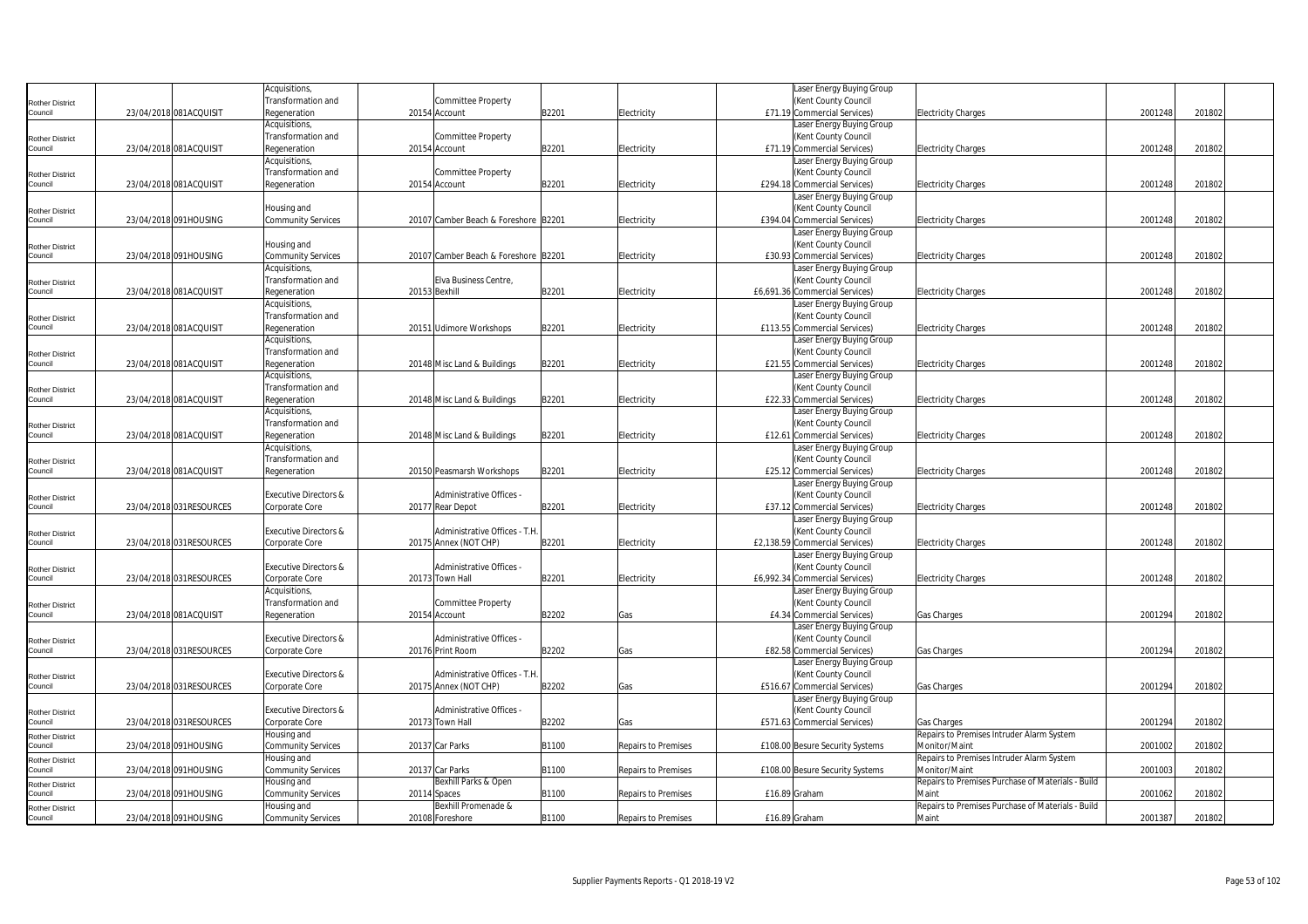| Rother District                   |                       | Housing and               |                                               |       |                            |                                                                            |
|-----------------------------------|-----------------------|---------------------------|-----------------------------------------------|-------|----------------------------|----------------------------------------------------------------------------|
| Council                           | 23/04/2018 091HOUSING | Community Services        | 20128 Public Conveniences                     | B2421 | Water                      | £33.49 South East Water Ltd<br>2000900<br>201802<br>Water Charges          |
| Rother District                   |                       | Housing and               | Bexhill Parks & Open                          |       |                            |                                                                            |
| Council                           | 23/04/2018 091HOUSING | <b>Community Services</b> | 20114 Spaces                                  | B2421 | Water                      | 2000900<br>201802<br>£133.94 South East Water Ltd<br><b>Water Charges</b>  |
| <b>Rother District</b>            |                       | Housing and               | Housing Needs - HB                            |       |                            |                                                                            |
| Council                           | 23/04/2018 091HOUSING | <b>Community Services</b> | 20200 (Housing Benefit)                       | D2514 | <b>Accommodation Costs</b> | £70.00 Saffron HMO Ltd<br>2000678<br>201802<br><b>Accommodation Costs</b>  |
| Rother District                   |                       | Housing and               | Housing Needs - HB                            |       |                            |                                                                            |
| Council                           | 23/04/2018 091HOUSING | Community Services        | 20200 (Housing Benefit)                       | D2514 | <b>Accommodation Costs</b> | 2000678<br>£280.00 Saffron HMO Ltd<br>201802<br><b>Accommodation Costs</b> |
|                                   |                       | Housing and               | Housing Needs - HB                            |       |                            |                                                                            |
| Rother District<br>Council        | 23/04/2018 091HOUSING | Community Services        | 20200 (Housing Benefit)                       | D2514 | <b>Accommodation Costs</b> | 200067<br>201802<br>£350.00 Saffron HMO Ltd<br>Accommodation Costs         |
|                                   |                       | Housing and               | Housing Needs - HB                            |       |                            |                                                                            |
| Rother District<br>Council        | 23/04/2018 091HOUSING | Community Services        | 20200 (Housing Benefit)                       | D2514 | <b>Accommodation Costs</b> | 2000676<br>201802<br>£96.00 Saffron HMO Ltd<br><b>Accommodation Costs</b>  |
|                                   |                       | Housing and               |                                               |       |                            | Solutions Accommodation                                                    |
| Rother District<br>ouncil         | 23/04/2018 091HOUSING | <b>Community Services</b> | Housing Needs - HB<br>20200 (Housing Benefit) | D2514 | <b>Accommodation Costs</b> | 2000878<br>£450.00 Providers Ltd<br>201802<br><b>Accommodation Costs</b>   |
|                                   |                       |                           |                                               |       |                            |                                                                            |
| <b>Rother District</b>            |                       | Housing and               | Housing Needs - HB                            |       |                            | Solutions Accommodation                                                    |
| Council                           | 23/04/2018 091HOUSING | <b>Community Services</b> | 20200 (Housing Benefit)                       | D2514 | <b>Accommodation Costs</b> | £98.00 Providers Ltd<br>200088<br>201802<br><b>Accommodation Costs</b>     |
| Rother District                   |                       | Housing and               | Housing Needs - HB                            |       |                            | Solutions Accommodation                                                    |
| Council                           | 23/04/2018 091HOUSING | <b>Community Services</b> | 20200 (Housing Benefit)                       | D2514 | <b>Accommodation Costs</b> | 200088<br>£392.00 Providers Ltd<br><b>Accommodation Costs</b><br>201802    |
| Rother District                   |                       | Housing and               | Housing Needs - HB                            |       |                            | Solutions Accommodation                                                    |
| Council                           | 23/04/2018 091HOUSING | Community Services        | 20200 (Housing Benefit)                       | D2514 | <b>Accommodation Costs</b> | 2000889<br>201802<br>£84.00 Providers Ltd<br><b>Accommodation Costs</b>    |
| Rother District                   |                       | Housing and               | Housing Needs - HB                            |       |                            | Solutions Accommodation                                                    |
| Council                           | 23/04/2018 091HOUSING | Community Services        | 20200 (Housing Benefit)                       | D2514 | <b>Accommodation Costs</b> | 2000889<br>201802<br>£336.00 Providers Ltd<br><b>Accommodation Costs</b>   |
| <b>Rother District</b>            |                       | Housing and               | Housing Needs - HB                            |       |                            | Solutions Accommodation                                                    |
| ouncil                            | 23/04/2018 091HOUSING | <b>Community Services</b> | 20200 (Housing Benefit)                       | D2514 | <b>Accommodation Costs</b> | 2000880<br>£98.00 Providers Ltd<br><b>Accommodation Costs</b><br>201802    |
| <b>Rother District</b>            |                       | Housing and               | Housing Needs - HB                            |       |                            | Solutions Accommodation                                                    |
| Council                           | 23/04/2018 091HOUSING | <b>Community Services</b> | 20200 (Housing Benefit)                       | D2514 | <b>Accommodation Costs</b> | £392.00 Providers Ltd<br>2000880<br>201802<br><b>Accommodation Costs</b>   |
| Rother District                   |                       | Housing and               | Housing Needs - HB                            |       |                            | Solutions Accommodation                                                    |
| Council                           | 23/04/2018 091HOUSING | Community Services        | 20200 (Housing Benefit)                       | D2514 | <b>Accommodation Costs</b> | 2000884<br>201802<br>£180.00 Providers Ltd<br><b>Accommodation Costs</b>   |
| Rother District                   |                       | Housing and               | Housing Needs - Universal                     |       |                            | Solutions Accommodation                                                    |
| Council                           | 23/04/2018 091HOUSING | Community Services        | 20203 Credit                                  | D2514 | <b>Accommodation Costs</b> | 2000879<br>201802<br>£84.00 Providers Ltd<br>Accommodation Costs           |
| Rother District                   |                       | Housing and               | Housing Needs - Universal                     |       |                            | Solutions Accommodation                                                    |
| Council                           | 23/04/2018 091HOUSING | <b>Community Services</b> | 20203 Credit                                  | D2514 | <b>Accommodation Costs</b> | 2000879<br>£336.00 Providers Ltd<br>201802<br><b>Accommodation Costs</b>   |
| <b>Rother District</b>            |                       | Housing and               | Housing Needs - Universal                     |       |                            |                                                                            |
| council                           | 23/04/2018 091HOUSING | Community Services        | 20203 Credit                                  | D2514 | <b>Accommodation Costs</b> | 200068<br>201802<br>£70.00 Saffron HMO Ltd<br><b>Accommodation Costs</b>   |
| Rother District                   |                       | Housing and               | Housing Needs - Universal                     |       |                            |                                                                            |
| Council                           | 23/04/2018 091HOUSING | <b>Community Services</b> | 20203 Credit                                  | D2514 | <b>Accommodation Costs</b> | 200068<br>201802<br>£280.00 Saffron HMO Ltd<br>Accommodation Costs         |
| Rother District                   |                       | Housing and               | Housing Needs - Universal                     |       |                            |                                                                            |
| Council                           | 23/04/2018 091HOUSING | Community Services        | 20203 Credit                                  | D2514 | <b>Accommodation Costs</b> | £70.00 Saffron HMO Ltd<br>2000683<br>201802<br><b>Accommodation Costs</b>  |
| Rother District                   |                       | Housing and               | Housing Needs - Universal                     |       |                            |                                                                            |
| Council                           | 23/04/2018 091HOUSING | <b>Community Services</b> | 20203 Credit                                  | D2514 | <b>Accommodation Costs</b> | 2000683<br>201802<br>£280.00 Saffron HMO Ltd<br>Accommodation Costs        |
| Rother District                   |                       | Housing and               | Housing Needs - Universal                     |       |                            |                                                                            |
| Council                           | 23/04/2018 091HOUSING | <b>Community Services</b> | 20203 Credit                                  | D2514 | <b>Accommodation Costs</b> | 2000986<br>201802<br>£290.00 MB Hotels Ltd<br><b>Accommodation Costs</b>   |
| Rother District                   |                       | Housing and               | Housing Needs - Universal                     |       |                            |                                                                            |
| ouncil                            | 23/04/2018 091HOUSING | <b>Community Services</b> | 20203 Credit                                  | D2514 | <b>Accommodation Costs</b> | 2000680<br>201802<br>£33.60 Saffron HMO Ltd<br><b>Accommodation Costs</b>  |
|                                   |                       | Housing and               | Housing Needs - Universal                     |       |                            |                                                                            |
| <b>Rother District</b><br>Council | 23/04/2018 091HOUSING | <b>Community Services</b> | 20203 Credit                                  | D2514 | <b>Accommodation Costs</b> | 2000680<br>£134.40 Saffron HMO Ltd<br>201802<br><b>Accommodation Costs</b> |
| Rother District                   |                       | Housing and               | Housing Needs - Universal                     |       |                            |                                                                            |
| Council                           | 23/04/2018 091HOUSING | Community Services        | 20203 Credit                                  | D2514 | <b>Accommodation Costs</b> | 2000679<br>£33.60 Saffron HMO Ltd<br><b>Accommodation Costs</b><br>201802  |
|                                   |                       | Housing and               | Housing Needs - Universal                     |       |                            |                                                                            |
| Rother District<br>Council        | 23/04/2018 091HOUSING | Community Services        | 20203 Credit                                  | D2514 | <b>Accommodation Costs</b> | 2000679<br>201802<br>£134.40 Saffron HMO Ltd<br><b>Accommodation Costs</b> |
|                                   |                       | Housing and               | Housing Needs - Universal                     |       |                            |                                                                            |
| Rother District<br>Council        | 23/04/2018 091HOUSING | Community Services        | 20203 Credit                                  | D2514 | <b>Accommodation Costs</b> | 2000682<br>201802<br>£77.00 Saffron HMO Ltd<br><b>Accommodation Costs</b>  |
|                                   |                       |                           | Housing Needs - Universal                     |       |                            |                                                                            |
| <b>Rother District</b><br>ouncil  | 23/04/2018 091HOUSING | Housing and               | 20203 Credit                                  | D2514 |                            | 2000682<br>201802<br>£308.00 Saffron HMO Ltd                               |
|                                   |                       | <b>Community Services</b> |                                               |       | <b>Accommodation Costs</b> | <b>Accommodation Costs</b>                                                 |
| <b>Rother District</b>            |                       | Housing and               | Housing Needs - Universal                     |       |                            | Solutions Accommodation                                                    |
| Council                           | 23/04/2018 091HOUSING | <b>Community Services</b> | 20203 Credit                                  | D2514 | <b>Accommodation Costs</b> | £98.00 Providers Ltd<br>2000883<br>201802<br><b>Accommodation Costs</b>    |
| Rother District                   |                       | Housing and               | Housing Needs - Universal                     |       |                            | Solutions Accommodation                                                    |
| Council                           | 23/04/2018 091HOUSING | Community Services        | 20203 Credit                                  | D2514 | <b>Accommodation Costs</b> | 2000883<br>£392.00 Providers Ltd<br><b>Accommodation Costs</b><br>201802   |
| Rother District                   |                       | Housing and               | Housing Needs - Universal                     |       |                            | Solutions Accommodation                                                    |
| Council                           | 23/04/2018 091HOUSING | Community Services        | 20203 Credit                                  | D2514 | <b>Accommodation Costs</b> | 2000882<br>201802<br>£84.00 Providers Ltd<br><b>Accommodation Costs</b>    |
| Rother District                   |                       | Housing and               | Housing Needs - Universal                     |       |                            | Solutions Accommodation                                                    |
| Council                           | 23/04/2018 091HOUSING | <b>Community Services</b> | 20203 Credit                                  | D2514 | <b>Accommodation Costs</b> | 2000882<br>201802<br>£336.00 Providers Ltd<br><b>Accommodation Costs</b>   |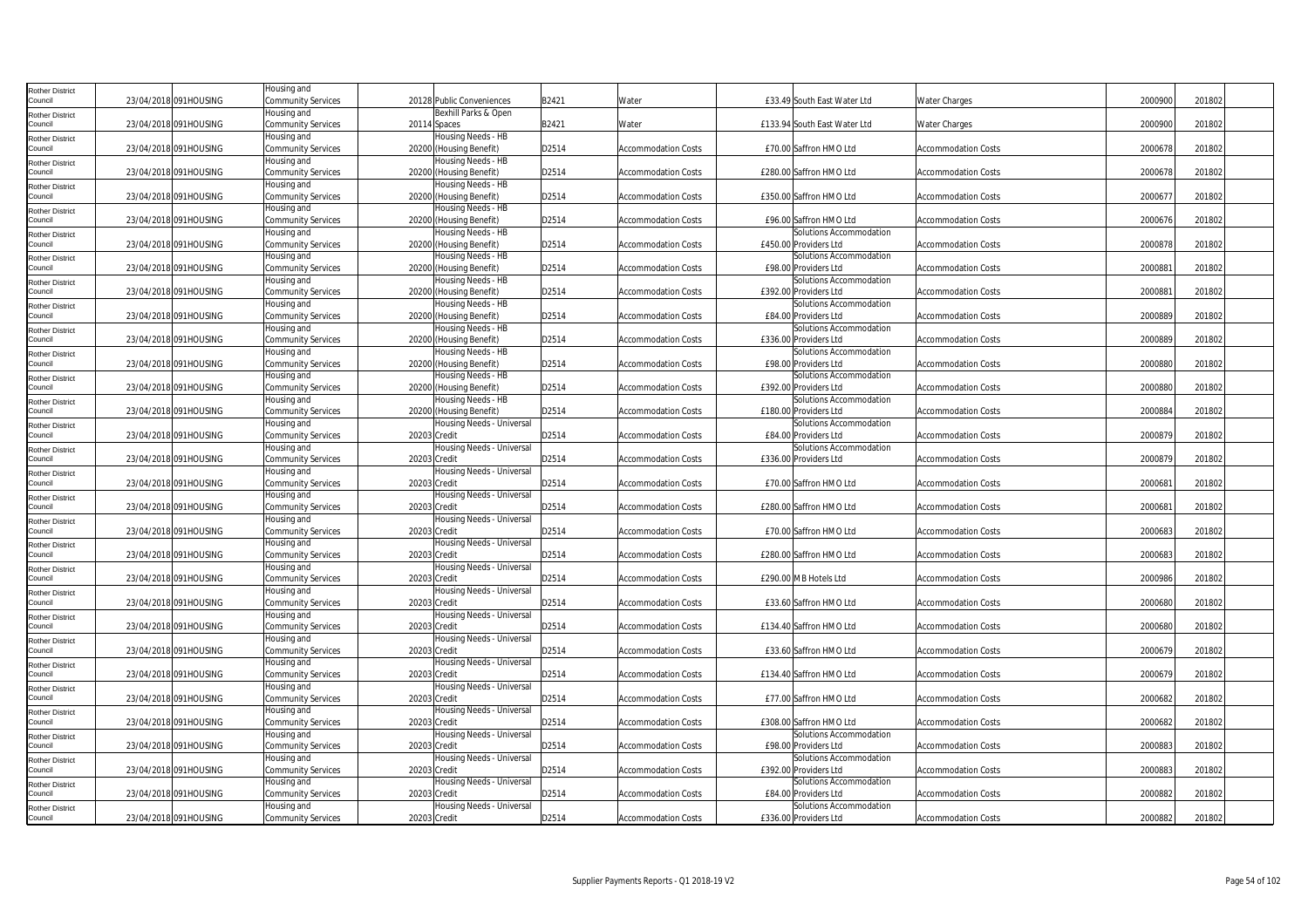| Rother District                   |                     |                         | lousing and                      | Housing Needs - Universal               |       |                             | Solutions Accommodation              |                                                   |         |        |
|-----------------------------------|---------------------|-------------------------|----------------------------------|-----------------------------------------|-------|-----------------------------|--------------------------------------|---------------------------------------------------|---------|--------|
| Council                           |                     | 23/04/2018 091HOUSING   | <b>Community Services</b>        | 20203 Credit                            | D2514 | <b>Accommodation Costs</b>  | £11.00 Providers Ltd                 | <b>Accommodation Costs</b>                        | 2000887 | 201802 |
| Rother District                   |                     |                         | Housing and                      | Housing Needs - Universal               |       |                             | Solutions Accommodation              |                                                   |         |        |
| Council                           |                     | 23/04/2018 091HOUSING   | <b>Community Services</b>        | 20203 Credit                            | D2514 | <b>Accommodation Costs</b>  | £44.00 Providers Ltd                 | <b>Accommodation Costs</b>                        | 200088  | 201802 |
| <b>Rother District</b>            |                     |                         | lousing and                      | Housing Needs - Universal               |       |                             | Solutions Accommodation              |                                                   |         |        |
| Council                           |                     | 23/04/2018 091HOUSING   | <b>Community Services</b>        | 20203 Credit                            | D2514 | <b>Accommodation Costs</b>  | £52.50 Providers Ltd                 | <b>Accommodation Costs</b>                        | 2000877 | 201802 |
| Rother District                   |                     |                         | Housing and                      | Housing Needs - Universal               |       |                             | Solutions Accommodation              |                                                   |         |        |
| Council                           |                     | 23/04/2018 091HOUSING   | Community Services               | 20203 Credit                            | D2514 | <b>Accommodation Costs</b>  | £210.00 Providers Ltd                | Accommodation Costs                               | 2000877 | 201802 |
| Rother District                   |                     |                         | Housing and                      | Housing Needs - Universal               |       |                             | Solutions Accommodation              |                                                   |         |        |
| Council                           |                     | 23/04/2018 091HOUSING   | <b>Community Services</b>        | 20203 Credit                            | D2514 | <b>Accommodation Costs</b>  | £84.00 Providers Ltd                 | <b>Accommodation Costs</b>                        | 2000885 | 201802 |
| Rother District                   |                     |                         | Housing and                      | Housing Needs - Universal               |       |                             | Solutions Accommodation              |                                                   |         |        |
| Council                           |                     | 23/04/2018 091HOUSING   | <b>Community Services</b>        | 20203 Credit                            | D2514 | <b>Accommodation Costs</b>  | £336.00 Providers Ltd                | <b>Accommodation Costs</b>                        | 2000885 | 201802 |
| Rother District                   |                     |                         | Housing and                      | Housing Needs - Universal               |       |                             | Solutions Accommodation              |                                                   |         |        |
| Council                           |                     | 23/04/2018 091HOUSING   | <b>Community Services</b>        | 20203 Credit                            | D2514 | <b>Accommodation Costs</b>  | £70.00 Providers Ltd                 | <b>Accommodation Costs</b>                        | 2000886 | 201802 |
| Rother District                   |                     |                         | Housing and                      | Housing Needs - Universal               |       |                             | Solutions Accommodation              |                                                   |         |        |
| Council                           |                     | 23/04/2018 091HOUSING   | <b>Community Services</b>        | 20203 Credit                            | D2514 | <b>Accommodation Costs</b>  | £280.00 Providers Ltd                | <b>Accommodation Costs</b>                        | 2000886 | 201802 |
| <b>Rother District</b>            |                     |                         | Housing and                      | Housing Needs - Universal               |       |                             | Solutions Accommodation              |                                                   |         |        |
| Council                           |                     | 23/04/2018 091HOUSING   | Community Services               | 20203 Credit                            | D2514 | Accommodation Costs         | £385.00 Providers Ltd                | Accommodation Costs                               | 2000888 | 201802 |
| Rother District                   |                     |                         | Housing and                      | Bexhill Parks & Open                    |       | <b>Hired and Contracted</b> |                                      | Hired and contracted services Parks- Consultants  |         |        |
| Council                           |                     | 24/04/2018 091HOUSING   | Community Services               | 20114 Spaces                            | D2513 | services                    | £585.00 Strata Safety Solutions      | Fees                                              | 200081  | 201801 |
| Rother District                   |                     |                         | lousing and                      | Bexhill Parks & Open                    |       | Hired and Contracted        |                                      | Hired and contracted services Parks- Consultants  |         |        |
| Council                           |                     | 24/04/2018 091HOUSING   | <b>Community Services</b>        | 20114 Spaces                            | D2513 | services                    | £2,395.00 Strata Safety Solutions    | Fees                                              | 2000812 | 201801 |
| Rother District                   |                     |                         |                                  |                                         |       |                             |                                      |                                                   |         |        |
| Council                           | 24/04/2018 071STRAT |                         | Strategy and Planning            | 20244 General Planning Expenses   D2922 |       | Subscriptions               | £200.00 Planning Jungle Ltd          | Subscriptions Subscription to Organisations       | 2000864 | 201801 |
| Rother District                   |                     |                         |                                  |                                         |       |                             |                                      |                                                   |         |        |
| Council                           | 24/04/2018 071STRAT |                         | <b>Strategy and Planning</b>     | 20244 General Planning Expenses         | D1201 | Equipment & Materials       | £129.15 Drays                        | Equipment & Materials Electrical Equipment        | 2001182 | 201802 |
|                                   |                     |                         | Acquisitions,                    |                                         |       |                             |                                      |                                                   |         |        |
|                                   |                     |                         | Transformation and               |                                         |       | <b>Hired and Contracted</b> | Mr M. Harmer (Burst Photos           | Hired and contracted services Bexhill Town Centre |         |        |
| Rother District<br>Council        |                     | 24/04/2018 081ACQUISIT  | Regeneration                     | 20136 Regeneration                      | D2513 | services                    | £550.00 Photography)                 | Improvements - Town Team                          | 2001046 | 201802 |
|                                   |                     |                         |                                  |                                         |       | <b>Hired and Contracted</b> |                                      | Hired and contracted services Council Tax-Land    |         |        |
| Rother District<br>Council        |                     | 24/04/2018 101RESOURCES | Resources                        | 20216 Cost Of Collection                | D2513 | services                    | £45.00 H M Land Registry             | Registry Enquiries                                | 2001476 | 201802 |
|                                   |                     |                         |                                  |                                         |       | Hired and Contracted        |                                      | Hired and contracted services Housing-Land        |         |        |
| Rother District<br>Council        |                     | 24/04/2018 041ENVIRON   | <b>Environmental Services</b>    | 20141 Private Sector Housing            | D2513 | services                    | £3.00 H M Land Registry              | Registry                                          | 2001476 | 201802 |
|                                   |                     |                         | Acquisitions,                    |                                         |       |                             |                                      |                                                   |         |        |
|                                   |                     |                         | Transformation and               |                                         |       | <b>Hired and Contracted</b> |                                      | Hired and contracted services Land Registry -     |         |        |
| <b>Rother District</b><br>Council |                     | 24/04/2018 081ACQUISIT  | Regeneration                     | 20144 Property Management               | D2513 | services                    | £6.00 H M Land Registry              | Property Management                               | 2001476 | 201802 |
|                                   |                     |                         | <b>Executive Directors &amp;</b> |                                         |       | Hired and Contracted        |                                      |                                                   |         |        |
| Rother District<br>Council        |                     | 24/04/2018 031RESOURCES | Corporate Core                   | 20171 Human Resources                   | D2513 | services                    | £132.00 DMH Stallard                 | Hired and contracted services Legal Advice        | 2001020 | 201802 |
|                                   |                     |                         | Housing and                      | Housing Needs - HB                      |       |                             |                                      |                                                   |         |        |
| Rother District<br>Council        |                     | 24/04/2018 091HOUSING   | <b>Community Services</b>        | 20200 (Housing Benefit)                 | D2514 | Accommodation Costs         | £650.00 Castle Estates               | Iomelessness services Deposit for Landlords       | 2000921 | 201802 |
|                                   |                     |                         | lousing and                      | Housing Needs - HB                      |       |                             |                                      | Homelessness services Rent in Advance for         |         |        |
| Rother District<br>Council        |                     | 24/04/2018 091HOUSING   | <b>Community Services</b>        | 20200 (Housing Benefit)                 | D2514 | <b>Accommodation Costs</b>  | £650.00 Castle Estates               | Homeless                                          | 200092  | 201802 |
|                                   |                     |                         |                                  | EH Alcohol Licensing $R + W$            |       | Newspapers &                |                                      | Newspapers & Periodicals EnvH-Subscriptions to    |         |        |
| Rother District<br>Council        |                     | 24/04/2018 041 ENVIRON  | <b>Environmental Services</b>    | 32141 Partnership                       | D1204 | Periodicals                 | £30.00 The Events Industry Forum Ltd | Publications                                      | 2001172 | 201802 |
|                                   |                     |                         | Housing and                      |                                         |       |                             |                                      |                                                   |         |        |
| Rother District<br>Council        |                     | 24/04/2018 091HOUSING   | <b>Community Services</b>        | 20137 Car Parks                         | B1100 | Repairs to Premises         | £3,705.00 Streetlights               | Repairs to Premises Lighting Repairs              | 2001130 | 201802 |
|                                   |                     |                         | Housing and                      | Bexhill Parks & Open                    |       |                             |                                      |                                                   |         |        |
| Rother District<br>Council        |                     | 24/04/2018 091HOUSING   | Community Services               | 20114 Spaces                            | B1100 | Repairs to Premises         | £207.75 Streetlights                 | Repairs to Premises Lighting Repairs              | 2001129 | 201802 |
|                                   |                     |                         | Acquisitions                     |                                         |       |                             |                                      |                                                   |         |        |
|                                   |                     |                         | Transformation and               | Committee Property                      |       |                             |                                      | Repairs to Premises Purchase of Materials - Build |         |        |
| Rother District<br>Council        |                     | 24/04/2018 081ACQUISIT  | Regeneration                     | 20154 Account                           | B1100 | Repairs to Premises         | £977.28 Parker Building Supplies Ltd | Maint                                             | 2001500 | 201802 |
| <b>Rother District</b>            |                     |                         | Housing and                      |                                         |       |                             |                                      |                                                   |         |        |
| Council                           |                     | 24/04/2018 091HOUSING   | <b>Community Services</b>        | 20125 Coast Protection                  | D2922 | Subscriptions               | £6,595.26 Canterbury City Council    | Subscriptions Subscription to Organisations       | 2000904 | 201802 |
|                                   |                     |                         | lousing and                      | Housing Needs - HB                      |       |                             |                                      |                                                   |         |        |
| <b>Rother District</b><br>Council |                     | 25/04/2018 091HOUSING   | <b>Community Services</b>        | 20200 (Housing Benefit)                 | A1110 | <b>Agency Staff</b>         | £725.00 Prentis Solutions Limited    | Agency Staff                                      | 2001343 | 201802 |
|                                   |                     |                         |                                  | EH Pollution $R + W$                    |       |                             |                                      |                                                   |         |        |
| Rother District<br>Council        |                     | 25/04/2018 041 ENVIRON  | <b>Environmental Services</b>    | 32134 Partnership                       | D1201 | Equipment & Materials       | £3.28 Viking Direct Ltd              | Equipment & Materials Carriage/Handling Charge    | 2000957 | 201802 |
|                                   |                     |                         |                                  | EH Pollution $R + W$                    |       |                             |                                      | Equipment & Materials EnvH- Pollution             |         |        |
| Rother District<br>Council        |                     | 25/04/2018 041ENVIRON   | <b>Environmental Services</b>    | 32134 Partnership                       | D1201 | Equipment & Materials       | £5.99 Viking Direct Ltd              | Equipment                                         | 200095  | 201802 |
|                                   |                     |                         | Housing and                      | Bexhill Parks & Open                    |       |                             |                                      | Equipment & Materials Parks - Horticultural       |         |        |
| <b>Rother District</b><br>Council |                     | 25/04/2018 091HOUSING   | <b>Community Services</b>        | 20114 Spaces                            | B1100 | Repairs to Premises         | £2,916.00 Bourne Amenity Ltd         | Sundries                                          | 2001027 | 201802 |
|                                   |                     |                         |                                  |                                         |       | Hired and Contracted        |                                      | Hired and contracted services Council Tax-Land    |         |        |
| Rother District<br>Council        |                     | 25/04/2018 101RESOURCES | Resources                        | 20216 Cost Of Collection                | D2513 | services                    | £12.00 H M Land Registry             | <b>Registry Enquiries</b>                         | 2001473 | 201802 |
|                                   |                     |                         |                                  |                                         |       |                             |                                      |                                                   |         |        |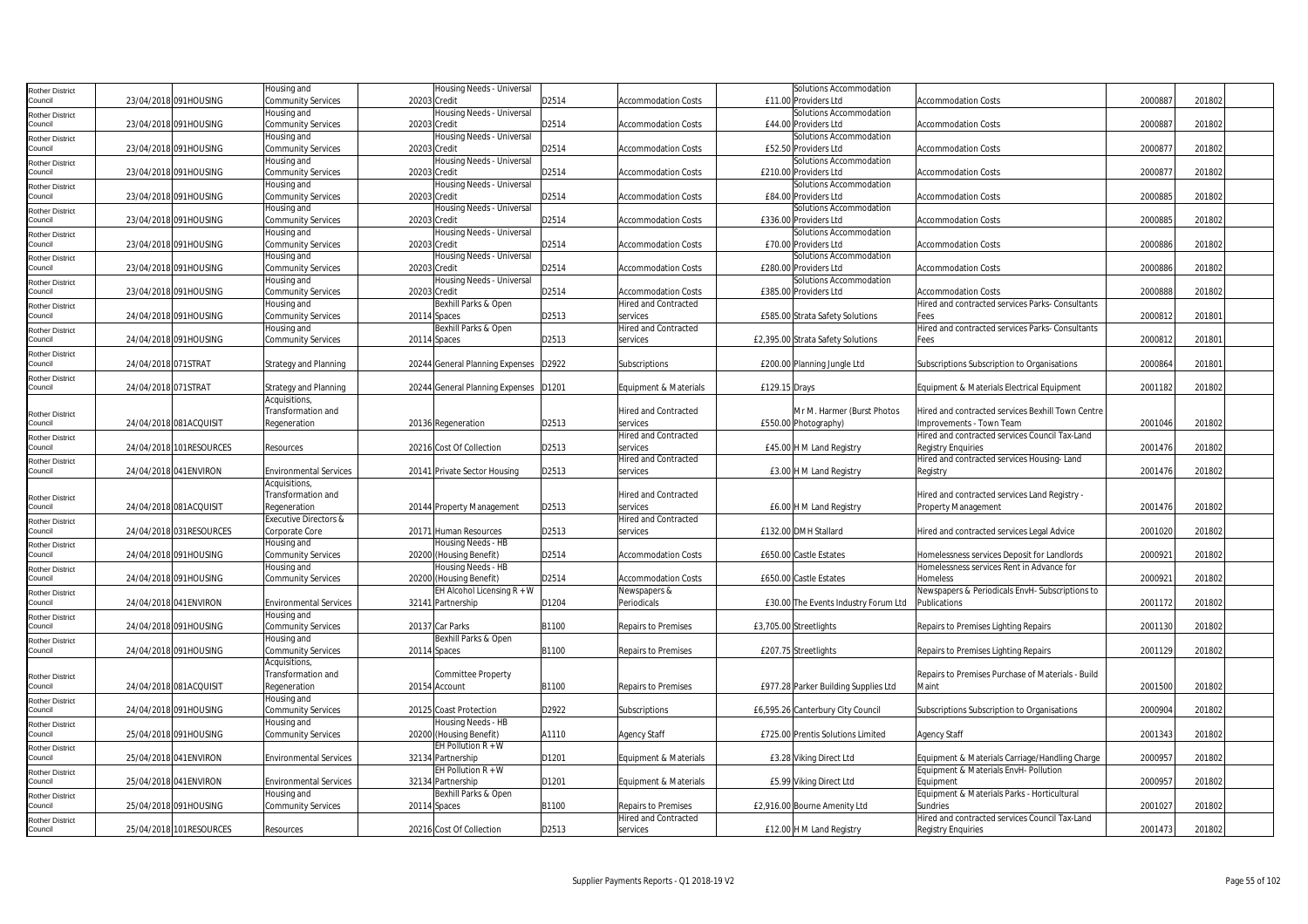| Rother District                   |                          |                                               |                                             |       | <b>Hired and Contracted</b>             |                 |                                     |                                                                                 |         |        |  |
|-----------------------------------|--------------------------|-----------------------------------------------|---------------------------------------------|-------|-----------------------------------------|-----------------|-------------------------------------|---------------------------------------------------------------------------------|---------|--------|--|
| Council                           | 25/04/2018 101 RESOURCES | Resources                                     | 20215 Revenue and Benefits                  | D2513 | services                                | £506.00 HMCTS   |                                     | Hired and contracted services Court Costs/Fees                                  | 2000911 | 201802 |  |
|                                   |                          |                                               |                                             |       |                                         |                 |                                     |                                                                                 |         |        |  |
| Rother District                   |                          |                                               | <b>EH Environmental Services</b>            |       | <b>Hired and Contracted</b>             |                 |                                     | Hired and contracted services Env H- Land                                       |         |        |  |
| Council                           | 25/04/2018 041ENVIRON    | <b>Environmental Services</b>                 | 32144 Admin $R + W$ Partnership             | D2513 | services                                |                 | £6.00 H M Land Registry             | Registry                                                                        | 2001473 | 201802 |  |
| Rother District                   |                          |                                               |                                             |       | <b>Hired and Contracted</b>             |                 |                                     | Hired and contracted services Housing-Land                                      |         |        |  |
| Council                           | 25/04/2018 041 ENVIRON   | <b>Environmental Services</b>                 | 20141 Private Sector Housing                | D2513 | services<br><b>Hired and Contracted</b> |                 | £3.00 H M Land Registry             | Registry<br>Hired and contracted services Land Registry -                       | 2001473 | 201802 |  |
| Rother District<br>Council        | 25/04/2018 071STRAT      |                                               |                                             | D2513 | services                                |                 |                                     | Planning                                                                        | 2001473 | 201802 |  |
|                                   |                          | <b>Strategy and Planning</b><br>Acquisitions, | 20246 Planning Applications                 |       |                                         |                 | £57.00 H M Land Registry            |                                                                                 |         |        |  |
|                                   |                          | Transformation and                            |                                             |       | <b>Hired and Contracted</b>             |                 |                                     | Hired and contracted services Land Registry -                                   |         |        |  |
| <b>Rother District</b><br>Council | 25/04/2018 081ACQUISIT   | Regeneration                                  | 20144 Property Management                   | D2513 | services                                |                 | £30.00 H M Land Registry            | Property Management                                                             | 2001473 | 201802 |  |
| Rother District                   |                          |                                               |                                             |       | <b>Hired and Contracted</b>             |                 |                                     |                                                                                 |         |        |  |
| Council                           | 25/04/2018 071STRAT      | <b>Strategy and Planning</b>                  | 20246 Planning Applications                 | D2513 | services                                |                 | £1,572.76 Wealden District Council  | Hired and contracted services Legal Advice                                      | 2000895 | 201802 |  |
| Rother District                   |                          | Housing and                                   | Housing Needs - HB                          |       |                                         |                 |                                     |                                                                                 |         |        |  |
| Council                           | 25/04/2018 091HOUSING    | <b>Community Services</b>                     | 20200 (Housing Benefit)                     | D2514 | <b>Accommodation Costs</b>              |                 | £150.00 Mrs Boussoffara             | Homelessness services Deposit for Landlords                                     | 2001184 | 201802 |  |
| Rother District                   |                          | Housing and                                   | Housing Needs - HB                          |       |                                         |                 |                                     | Homelessness services Rent in Advance for                                       |         |        |  |
| Council                           | 25/04/2018 091HOUSING    | <b>Community Services</b>                     | 20200 (Housing Benefit)                     | D2514 | <b>Accommodation Costs</b>              |                 | £411.00 Mrs Boussoffara             | <b>Homeless</b>                                                                 | 2001184 | 201802 |  |
| Rother District                   |                          |                                               | <b>BC Dangerous Structures</b>              |       | Third party payment                     |                 |                                     |                                                                                 |         |        |  |
| Council<br>Rother District        | 25/04/2018 071STRAT      | <b>Strategy and Planning</b>                  | 20258 H+R Partnership                       | E1101 | other LAs                               |                 | £23.599.50 Wealden District Council | Management fee for Joint Building Control                                       | 2000893 | 201802 |  |
| Council                           | 25/04/2018 101RESOURCES  | Resources                                     | 20240 Printing Services                     | D2417 | Photocopy Paper                         |                 | £85.76 Premier Paper Group Ltd      | Photocopy Paper White Board SRA2                                                | 2001012 | 201802 |  |
| <b>Rother District</b>            |                          | Housing and                                   | Bexhill Parks & Open                        |       |                                         |                 |                                     | Repairs to Premises Purchase of Materials - Build                               |         |        |  |
| Council                           | 25/04/2018 091HOUSING    | <b>Community Services</b>                     | 20114 Spaces                                | B1100 | <b>Repairs to Premises</b>              |                 | £16.28 Graham                       | Maint                                                                           | 2001063 | 201802 |  |
| Rother District                   |                          | Housing and                                   | Bexhill Promenade &                         |       |                                         |                 |                                     | Repairs to Premises Repairs/Maintenance -                                       |         |        |  |
| Council                           | 25/04/2018 091HOUSING    | <b>Community Services</b>                     | 20108 Foreshore                             | B1100 | <b>Repairs to Premises</b>              |                 | £3,900.00 Woollard Earthmoving Ltd  | various                                                                         | 2000909 | 201802 |  |
| Rother District                   |                          |                                               |                                             |       |                                         |                 | Konica Minolta Business             |                                                                                 |         |        |  |
| Council                           | 25/04/2018 101RESOURCES  | Resources                                     | 20241 Stationery                            | D2638 | Photocopier Contracts                   |                 | £75.39 Solutions (UK) Ltd           | Photocopier Contracts                                                           | 2000891 | 201802 |  |
| Rother District                   |                          | Housing and                                   | Housing Needs - HB                          |       |                                         |                 | Mr Reliable Removals and            |                                                                                 |         |        |  |
| Council                           | 25/04/2018 091HOUSING    | Community Services                            | 20200 (Housing Benefit)                     | D2508 | Removals and Storage                    | £875.00 Storage |                                     | Removals and Storage                                                            | 2000808 | 201802 |  |
| Rother District                   |                          | Housing and                                   |                                             |       |                                         |                 |                                     |                                                                                 |         |        |  |
| Council                           | 25/04/2018 091HOUSING    | <b>Community Services</b>                     | 20145 Maintenance Services                  | D1201 | Equipment & Materials                   |                 | £43.48 Jewson Limited               | Equipment & Materials Purchase of Tools                                         | 2001657 | 201803 |  |
|                                   |                          | Acquisitions,<br>Transformation and           |                                             |       |                                         |                 |                                     | Repairs to Premises Purchase of Materials - Build                               |         |        |  |
| <b>Rother District</b><br>Council | 25/04/2018 081ACQUISIT   | Regeneration                                  | <b>Committee Property</b><br>20154 Account  | B1100 | Repairs to Premises                     |                 | £39.24 Jewson Limited               | Maint                                                                           | 2001658 | 201803 |  |
|                                   |                          | Housing and                                   | Customer Services and                       |       |                                         |                 | The Commission for Local            |                                                                                 |         |        |  |
| Rother District<br>Council        | 26/04/2018 091HOUSING    | Community Services                            | 20236 Development                           | A2203 | Training                                |                 | £110.00 Administration in England   | Training                                                                        | 2000868 | 201801 |  |
| <b>Rother District</b>            |                          |                                               |                                             |       |                                         |                 |                                     |                                                                                 |         |        |  |
| Council                           | 26/04/2018 101RESOURCES  | Resources                                     | 20222 Accountancy                           | A1110 | <b>Agency Staff</b>                     |                 | £712.88 Portfolio Payroll Limited   | Agency Staff                                                                    | 2000897 | 201802 |  |
| Rother District                   |                          |                                               | Capital - Disable Facilities                |       |                                         |                 |                                     |                                                                                 |         |        |  |
| Council                           | 26/04/2018 999NOREPORT   | <b>Environmental Services</b>                 | 70706 Grant                                 | N1012 | Capital Advances                        |                 | £256.97 Peabody South East Ltd      | Capital Advances Disabled Facilities Grant                                      | 2000946 | 201802 |  |
| Rother District<br>Council        |                          |                                               | Capital - Disable Facilities                |       |                                         |                 |                                     |                                                                                 |         |        |  |
|                                   | 26/04/2018 999NOREPORT   | <b>Environmental Services</b>                 | 70706 Grant<br>Capital - Disable Facilities | N1012 | Capital Advances                        |                 | £600.00 Family Mosaic Housing       | Capital Advances Disabled Facilities Grant                                      | 2000937 | 201802 |  |
| Rother District<br>council        | 26/04/2018 999NOREPORT   | <b>Environmental Services</b>                 | 70706 Grant                                 | N1012 | Capital Advances                        |                 | £343.50 Peabody South East Ltd      | Capital Advances Disabled Facilities Grant                                      | 2000948 | 201802 |  |
|                                   |                          |                                               | Capital - Disable Facilities                |       |                                         |                 |                                     |                                                                                 |         |        |  |
| <b>Rother District</b><br>Council | 26/04/2018 999NOREPORT   | <b>Environmental Services</b>                 | 70706 Grant                                 | N1012 | Capital Advances                        |                 | £4,000.00 Alfa Electric Ltd         | Capital Advances Disabled Facilities Grant                                      | 2000918 | 201802 |  |
| Rother District                   |                          |                                               | Capital - Disable Facilities                |       |                                         |                 |                                     |                                                                                 |         |        |  |
| Council                           | 26/04/2018 999NOREPORT   | <b>Environmental Services</b>                 | 70706 Grant                                 | N1012 | Capital Advances                        |                 | £2,700.00 Dolphin Lifts Kent        | Capital Advances Disabled Facilities Grant                                      | 200091  | 201802 |  |
| <b>Rother District</b>            |                          |                                               | Capital - Disable Facilities                |       |                                         |                 |                                     |                                                                                 |         |        |  |
| Council                           | 26/04/2018 999NOREPORT   | <b>Environmental Services</b>                 | 70706 Grant                                 | N1012 | <b>Capital Advances</b>                 |                 | £1,128.43 Peabody South East Ltd    | Capital Advances Disabled Facilities Grant                                      | 2001396 | 201802 |  |
| Rother District                   |                          |                                               | Capital - Disable Facilities                |       |                                         |                 |                                     |                                                                                 |         |        |  |
| Council                           | 26/04/2018 999NOREPORT   | <b>Environmental Services</b>                 | 70706 Grant                                 | N1012 | <b>Capital Advances</b>                 |                 | £12.000.00 Alfa Electric Ltd        | Capital Advances Disabled Facilities Grant                                      | 200091  | 201802 |  |
| Rother District                   |                          |                                               | Capital - Disable Facilities                |       |                                         |                 |                                     |                                                                                 |         |        |  |
| ouncil                            | 26/04/2018 999NOREPORT   | <b>Environmental Services</b>                 | 70706 Grant                                 | N1012 | Capital Advances                        |                 | £380.30 Family Mosaic Housing       | Capital Advances Disabled Facilities Grant                                      | 200093  | 201802 |  |
| <b>Rother District</b>            |                          |                                               | Capital - Disable Facilities                |       |                                         |                 |                                     |                                                                                 |         |        |  |
| Council                           | 26/04/2018 999NOREPORT   | <b>Environmental Services</b>                 | 70706 Grant                                 | N1012 | Capital Advances                        |                 | £270.32 Peabody South East Ltd      | Capital Advances Disabled Facilities Grant                                      | 2000945 | 201802 |  |
| Rother District                   |                          |                                               | Capital - Disable Facilities                |       |                                         |                 |                                     |                                                                                 |         |        |  |
| Council                           | 26/04/2018 999NOREPORT   | <b>Environmental Services</b>                 | 70706 Grant                                 | N1012 | Capital Advances                        |                 | £408.00 Peabody South East Ltd      | Capital Advances Disabled Facilities Grant                                      | 2000947 | 201802 |  |
| Rother District<br>Council        | 26/04/2018 091HOUSING    | Housing and                                   | 20137 Car Parks                             | D1201 | Equipment & Materials                   | £214.81 Ltd     | Cobalt Telephone Technologies       |                                                                                 | 2000910 | 201802 |  |
|                                   |                          | <b>Community Services</b><br>Housing and      |                                             |       |                                         |                 |                                     | Equipment & Materials Purchase of Signs<br>Equipment & Materials Ticket Machine |         |        |  |
| Rother District<br>Council        | 26/04/2018 091HOUSING    | <b>Community Services</b>                     | 20137 Car Parks                             | D1201 | Equipment & Materials                   |                 | £40.00 Cale UK Ltd                  | Maintenance/ Repairs                                                            | 2000955 | 201802 |  |
|                                   |                          |                                               |                                             |       |                                         |                 |                                     |                                                                                 |         |        |  |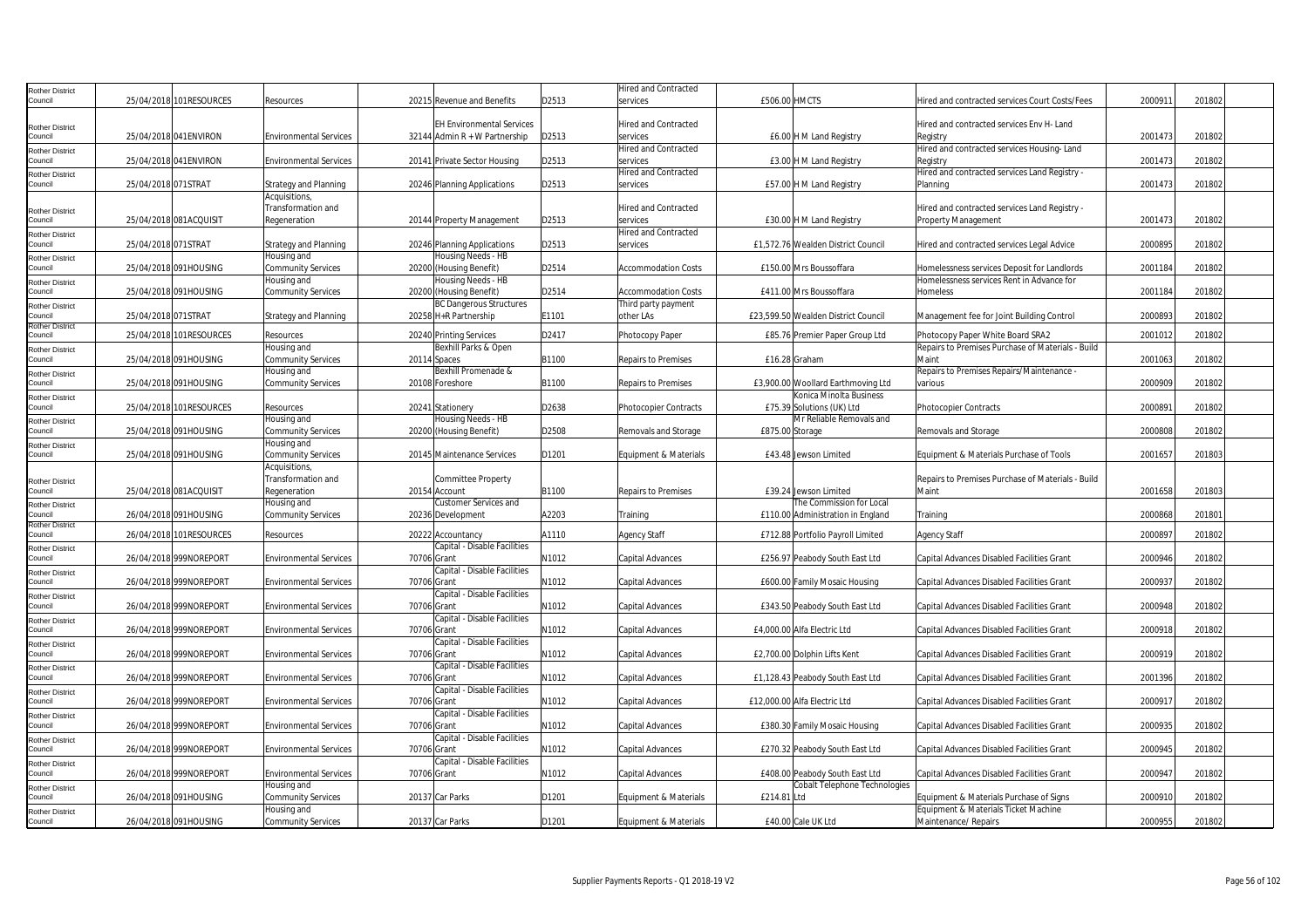|                                   |                     |                          | Acquisitions,                    |              |                                 |       |                              |                                      |                                                   |         |        |  |
|-----------------------------------|---------------------|--------------------------|----------------------------------|--------------|---------------------------------|-------|------------------------------|--------------------------------------|---------------------------------------------------|---------|--------|--|
| <b>Rother District</b>            |                     |                          | Transformation and               |              |                                 |       | Hired and Contracted         |                                      | Hired and contracted services Bexhill Christmas   |         |        |  |
| Council                           |                     | 26/04/2018 081ACQUISIT   | Regeneration                     |              | 20136 Regeneration              | D2513 | services                     | £13,500.00 Shining Lights            | Liahts                                            | 2001168 | 201802 |  |
|                                   |                     |                          |                                  |              |                                 |       |                              |                                      |                                                   |         |        |  |
|                                   |                     |                          |                                  |              | <b>EN Wealden Training</b>      |       |                              |                                      |                                                   |         |        |  |
| <b>Rother District</b>            |                     |                          |                                  |              | (WEALDEN ONLY) R + W            |       | Hired and Contracted         |                                      | Hired and contracted services EnvH- Food Safety   |         |        |  |
| Council                           |                     | 26/04/2018 041 ENVIRON   | <b>Environmental Services</b>    |              | 32140 Partnership               | D2513 | services                     | £65.00 Polegate Town Council         | Contractor                                        | 2000956 | 201802 |  |
|                                   |                     |                          |                                  |              | <b>EN Wealden Training</b>      |       |                              |                                      |                                                   |         |        |  |
| <b>Rother District</b>            |                     |                          |                                  |              | (WEALDEN ONLY) R + W            |       | Hired and Contracted         |                                      | Hired and contracted services EnvH- Food Safety   |         |        |  |
| Council                           |                     | 26/04/2018 041 ENVIRON   | <b>Environmental Services</b>    |              | 32140 Partnership               | D2513 | services                     | -£65.00 Polegate Town Council        | Contractor                                        | 100009  | 201802 |  |
|                                   |                     |                          | <b>Executive Directors &amp;</b> |              |                                 |       | Hired and Contracted         |                                      | Hired and contracted services Service fee paid to |         |        |  |
| <b>Rother District</b><br>Council |                     | 26/04/2018 031 RESOURCES | Corporate Core                   |              | 20185 Joint Waste procurement   | D2513 | services                     | £3,176.14 Bevan Brittan LLP          | <b>Third Parties</b>                              | 2001642 | 201802 |  |
|                                   |                     |                          |                                  |              |                                 |       |                              |                                      |                                                   |         |        |  |
|                                   |                     |                          | Acquisitions,                    |              |                                 |       |                              |                                      |                                                   |         |        |  |
| <b>Rother District</b>            |                     |                          | Transformation and               |              |                                 |       | Hired and Contracted         | HFS - Hastings Furniture Service     |                                                   |         |        |  |
| Council                           |                     | 26/04/2018 081ACQUISIT   | Regeneration                     |              | 20136 Regeneration              | D2513 | services                     | £1,000.00 Ltd                        | Hired and contracted services SLA Contribution    | 2001165 | 201802 |  |
|                                   |                     |                          | Acquisitions,                    |              |                                 |       |                              |                                      |                                                   |         |        |  |
| <b>Rother District</b>            |                     |                          | Transformation and               |              |                                 |       | <b>Hired and Contracted</b>  | HFS - Hastings Furniture Service     |                                                   |         |        |  |
| Council                           |                     | 26/04/2018 081ACQUISIT   | Regeneration                     |              | 20136 Regeneration              | D2513 | services                     | £1,000.00 Ltd                        | Hired and contracted services SLA Contribution    | 2001166 | 201802 |  |
| <b>Rother District</b>            |                     |                          | <b>Executive Directors &amp;</b> |              |                                 |       |                              |                                      |                                                   |         |        |  |
| Council                           |                     | 26/04/2018 031RESOURCES  | Corporate Core                   |              | 20171 Human Resources           | A2202 | Recruitment expenses         | £531.06 Johnston Publishing Ltd      | Recruitment expenses Advertising Vacant Post      | 2001056 | 201802 |  |
|                                   |                     |                          | Executive Directors &            |              |                                 |       |                              |                                      |                                                   |         |        |  |
| <b>Rother District</b><br>Council |                     | 26/04/2018 031 RESOURCES | Corporate Core                   |              | 20171 Human Resources           | A2202 |                              | £511.96 Johnston Publishing Ltd      | Recruitment expenses Advertising Vacant Post      | 2001057 | 201802 |  |
|                                   |                     |                          |                                  |              |                                 |       | Recruitment expenses         |                                      |                                                   |         |        |  |
| <b>Rother District</b>            |                     |                          | <b>Executive Directors &amp;</b> |              |                                 |       |                              |                                      |                                                   |         |        |  |
| Council                           |                     | 26/04/2018 031RESOURCES  | Corporate Core                   |              | 20171 Human Resources           | A2202 | Recruitment expenses         | £488.09 Johnston Publishing Ltd      | Recruitment expenses Advertising Vacant Post      | 2001067 | 201802 |  |
| <b>Rother District</b>            |                     |                          | <b>Executive Directors &amp;</b> |              | Administrative Offices -        |       |                              | Scottish Water Business Stream       |                                                   |         |        |  |
| Council                           |                     | 26/04/2018 031RESOURCES  | Corporate Core                   |              | 20176 Print Room                | B2422 | Sewerage                     | £263.62 Limited                      | Sewage Charges                                    | 2001060 | 201802 |  |
| <b>Rother District</b>            |                     |                          | <b>Executive Directors &amp;</b> |              | Administrative Offices          |       |                              | Scottish Water Business Stream       |                                                   |         |        |  |
| Council                           |                     | 26/04/2018 031RESOURCES  | Corporate Core                   |              | 20176 Print Room                | B2422 | Sewerage                     | £100.04 Limited                      | Sewage Charges                                    | 2001061 | 201802 |  |
| <b>Rother District</b>            |                     |                          |                                  |              |                                 |       |                              |                                      |                                                   |         |        |  |
| Council                           |                     | 26/04/2018 101RESOURCES  | Resources                        |              | 20241 Stationery                | D2416 | Stationery                   | £31.15 Office Depot UK Ltd           | Stationery General Stationery (Print Room ONLY    | 200101  | 201802 |  |
| <b>Rother District</b>            |                     |                          |                                  |              |                                 |       |                              |                                      | Statutory Advertising Planadv - Rye + Battle      |         |        |  |
| Council                           | 26/04/2018 071STRAT |                          | <b>Strategy and Planning</b>     |              | 20246 Planning Applications     | D2519 | <b>Statutory Advertising</b> | £854.00 Johnston Publishing Ltd      | Observer                                          | 2001314 | 201802 |  |
| <b>Rother District</b>            |                     |                          |                                  |              |                                 |       |                              |                                      |                                                   |         |        |  |
| Council                           | 26/04/2018 071STRAT |                          | <b>Strategy and Planning</b>     |              | 20244 General Planning Expenses | D2922 | <b>Subscriptions</b>         | £1,305.00 Haymarket Media Group Ltd  | Subscriptions Subscription to Organisations       | 2000967 | 201802 |  |
|                                   |                     |                          | Housing and                      |              | Housing Needs - Universal       |       |                              |                                      |                                                   |         |        |  |
| <b>Rother District</b>            |                     |                          |                                  |              |                                 |       |                              |                                      |                                                   |         |        |  |
| Council                           |                     | 26/04/2018 091HOUSING    | <b>Community Services</b>        | 20203 Credit |                                 | D2514 | <b>Accommodation Costs</b>   | £168.00 The Clevedon Court Hotel     | <b>Accommodation Costs</b>                        | 2000923 | 201802 |  |
| <b>Rother District</b>            |                     |                          | Housing and                      |              | Housing Needs - Universal       |       |                              |                                      |                                                   |         |        |  |
| Council                           |                     | 26/04/2018 091HOUSING    | Community Services               | 20203 Credit |                                 | D2514 | <b>Accommodation Costs</b>   | £128.55 The Clevedon Court Hotel     | <b>Accommodation Costs</b>                        | 2000924 | 201802 |  |
| <b>Rother District</b>            |                     |                          | Housing and                      |              | Housing Needs - HB              |       |                              |                                      |                                                   |         |        |  |
| Council                           |                     | 26/04/2018 091HOUSING    | <b>Community Services</b>        |              | 20200 (Housing Benefit)         | D2514 | <b>Accommodation Costs</b>   | £400.00 Mrs D A Horne                | Homelessness services Deposit for Landlords       | 2002052 | 201803 |  |
| <b>Rother District</b>            |                     |                          | Housing and                      |              | Bexhill Parks & Open            |       |                              | Hailsham Roadway Construction        |                                                   |         |        |  |
| Council                           |                     | 26/04/2018 091HOUSING    | <b>Community Services</b>        | 20114 Spaces |                                 | B1100 | Repairs to Premises          | £1,397.00 Ltd                        | Repairs to Premises Parks- Landscaping Works      | 2001774 | 201803 |  |
| <b>Rother District</b>            |                     |                          | Housing and                      |              | Bexhill Parks & Open            |       | Grounds maintenance          |                                      |                                                   |         |        |  |
| Council                           |                     | 26/04/2018 091HOUSING    | <b>Community Services</b>        | 20114 Spaces |                                 | B2732 | non-routine                  | £1,440.00 Gristwood and Toms Limited | Repairs to Premises Parks- Tree Works             | 2001023 | 201803 |  |
|                                   |                     |                          | Acquisitions,                    |              |                                 |       |                              |                                      |                                                   |         |        |  |
|                                   |                     |                          | Transformation and               |              | <b>Committee Property</b>       |       |                              |                                      | Repairs to Premises Purchase of Materials - Build |         |        |  |
| <b>Rother District</b><br>Council |                     | 26/04/2018 081ACQUISIT   | Regeneration                     |              | 20154 Account                   | B1100 | Repairs to Premises          | £3.32 Jewson Limited                 | Maint                                             | 2001656 | 201803 |  |
|                                   |                     |                          |                                  |              |                                 |       |                              |                                      |                                                   |         |        |  |
| <b>Rother District</b>            |                     |                          | Housing and                      |              |                                 |       |                              |                                      |                                                   |         |        |  |
| Council                           |                     | 27/04/2018 091HOUSING    | <b>Community Services</b>        |              | 20137 Car Parks                 | B1100 | <b>Repairs to Premises</b>   | £1,184.27 D M Building Services      | Repairs to Premises Car Park Maintenance          | 2000867 | 201801 |  |
| <b>Rother District</b>            |                     |                          |                                  |              |                                 |       |                              |                                      |                                                   |         |        |  |
| Council                           |                     | 27/04/2018 101RESOURCES  | Resources                        |              | 20239 Computer Services         | D2635 | <b>Computer Licences</b>     | £2,846.79 Site improve Ltd           | Computer Licences New Computer Software           | 2001616 | 201802 |  |
| <b>Rother District</b>            |                     |                          |                                  |              |                                 |       | Consultants and Other        |                                      |                                                   |         |        |  |
| Council                           | 27/04/2018 071STRAT |                          | <b>Strategy and Planning</b>     |              | 20250 Planning Policy           | D2509 | Services                     | £900.00 Mott MacDonald Ltd           | Consultants and other services Consultants Fees   | 2001126 | 201802 |  |
| <b>Rother District</b>            |                     |                          |                                  |              | <b>Local Development</b>        |       | Consultants and Other        |                                      |                                                   |         |        |  |
| Council                           | 27/04/2018 071STRAT |                          | <b>Strategy and Planning</b>     |              | 20255 Framework                 | D2509 | Services                     | £2,335.00 Mott MacDonald Ltd         | Consultants and other services Consultants Fees   | 2001127 | 201802 |  |
| <b>Rother District</b>            |                     |                          | <b>Executive Directors &amp;</b> |              |                                 |       |                              |                                      | Equipment & Materials Kardex Machine              |         |        |  |
| Council                           |                     | 27/04/2018 031RESOURCES  | Corporate Core                   |              | 20159 Corporate Policy Making   | D1201 | Equipment & Materials        | £820.00 Kardex Systems (UK) Ltd      | Maintenance                                       | 2000873 | 201802 |  |
|                                   |                     |                          | Housing and                      |              |                                 |       |                              |                                      |                                                   |         |        |  |
| <b>Rother District</b><br>Council |                     | 27/04/2018 091HOUSING    | <b>Community Services</b>        |              | 20145 Maintenance Services      | D1201 |                              | £8.33 Trade UK Account (Screwfix)    | Equipment & Materials Purchase of Tools           | 200113  | 201802 |  |
|                                   |                     |                          |                                  |              |                                 |       | Equipment & Materials        |                                      |                                                   |         |        |  |
| <b>Rother District</b>            |                     |                          | Executive Directors &            |              |                                 |       | <b>Hired and Contracted</b>  | Computershare Voucher                | Hired and contracted services Child Care Voucher  |         |        |  |
| Council                           |                     | 27/04/2018 031RESOURCES  | Corporate Core                   |              | 20171 Human Resources           | D2513 | services                     | £159.06 Services                     | Service Charge                                    | 2001245 | 201802 |  |
| <b>Rother District</b>            |                     |                          |                                  |              |                                 |       | Hired and Contracted         |                                      | Hired and contracted services Council Tax-Land    |         |        |  |
| Council                           |                     | 27/04/2018 101RESOURCES  | Resources                        |              | 20216 Cost Of Collection        | D2513 | services                     | £9.00 H M Land Registry              | <b>Registry Enquiries</b>                         | 2001474 | 201802 |  |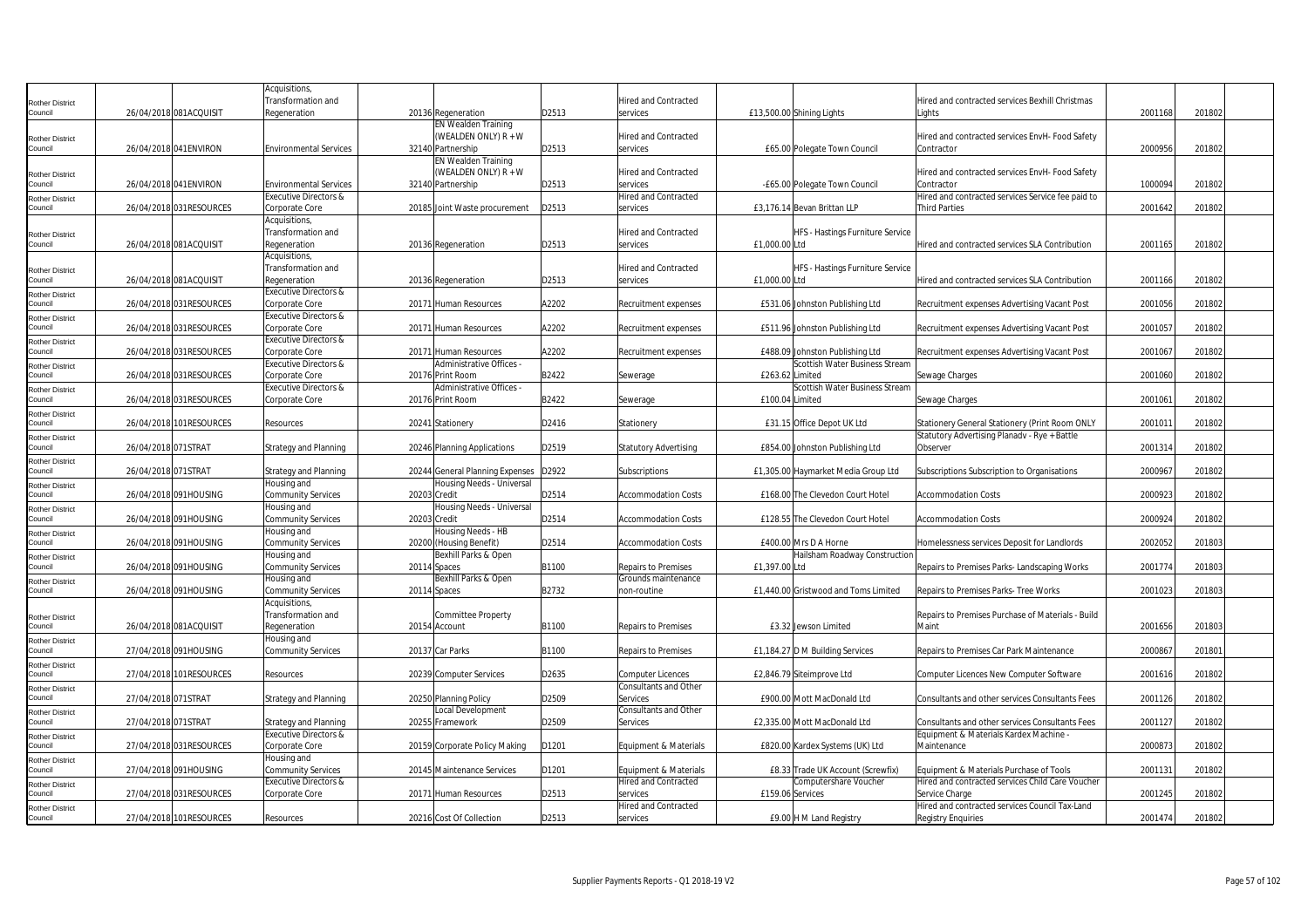|                                   |                     |                          | Acquisitions                                                     |                                                              |                   |                                                     |                                      |                                                           |         |        |  |
|-----------------------------------|---------------------|--------------------------|------------------------------------------------------------------|--------------------------------------------------------------|-------------------|-----------------------------------------------------|--------------------------------------|-----------------------------------------------------------|---------|--------|--|
| <b>Rother District</b>            |                     |                          | Transformation and                                               | Housing Policy, Strategy &                                   |                   | <b>Hired and Contracted</b>                         |                                      |                                                           |         |        |  |
| Council                           |                     | 27/04/2018 081ACQUISIT   | Regeneration                                                     | 20140 Dev                                                    | D2513             | services                                            | £18.00 Battle Town Council           | Hired and contracted services Hire of Room                | 200131  | 201802 |  |
| Rother District                   |                     |                          |                                                                  |                                                              |                   | Hired and Contracted                                |                                      | Hired and contracted services Housing-Land                |         |        |  |
| Council                           |                     | 27/04/2018 041 ENVIRON   | <b>Environmental Services</b>                                    | 20141 Private Sector Housing                                 | D2513             | services<br>Hired and Contracted                    | £3.00 H M Land Registry              | Registry                                                  | 2001474 | 201802 |  |
| Rother District<br>Council        | 27/04/2018 071STRAT |                          | <b>Strategy and Planning</b>                                     |                                                              | D2513             | services                                            |                                      | Hired and contracted services Land Registry -<br>Planning | 2001474 | 201802 |  |
|                                   |                     |                          | Housing and                                                      | 20246 Planning Applications<br>41 Jameson Mews, Bexhill      |                   | Hired and Contracted                                | £6.00 H M Land Registry              | Hired and contracted services Service fee paid to         |         |        |  |
| Rother District<br>Council        |                     | 27/04/2018 091HOUSING    | Community Services                                               | 20261 on Sea                                                 | D2513             | services                                            | £25.00 Ophrah Oak Limited            | Third Parties                                             | 200091  | 201802 |  |
|                                   |                     |                          | Acquisitions                                                     |                                                              |                   |                                                     |                                      |                                                           |         |        |  |
| <b>Rother District</b>            |                     |                          | Transformation and                                               |                                                              |                   |                                                     |                                      |                                                           |         |        |  |
| Council                           |                     | 27/04/2018 081ACQUISIT   | Regeneration                                                     | 20118 Tourism                                                | D2517             | Marketing                                           | £1,000.00 Hastings Borough Council   | Marketing Regular Marketing activities - Tourism          | 2000916 | 201802 |  |
|                                   |                     |                          | <b>Acquisitions</b>                                              |                                                              |                   |                                                     |                                      |                                                           |         |        |  |
| Rother District                   |                     |                          | Transformation and                                               | <b>Committee Property</b>                                    |                   |                                                     |                                      | Repairs to Premises Purchase of Materials - Build         |         |        |  |
| Council                           |                     | 27/04/2018 081ACQUISIT   | Regeneration                                                     | 20154 Account                                                | B1100             | Repairs to Premises                                 | £865.20 Jewson Limited               | Maint                                                     | 2001390 | 201802 |  |
| Rother District                   |                     |                          | <b>Executive Directors &amp;</b>                                 |                                                              |                   |                                                     | <b>BT British Telecommunications</b> |                                                           |         |        |  |
| council                           |                     | 27/04/2018 031RESOURCES  | Corporate Core                                                   | 20170 Communications-Postages                                | D2621             | Telephones                                          | £276.70 plc                          | Telephones BT-Rental-General                              | 2001006 | 201802 |  |
| Rother District                   |                     |                          | Executive Directors &                                            |                                                              |                   |                                                     |                                      |                                                           |         |        |  |
| Council                           |                     | 27/04/2018 031 RESOURCES | Corporate Core                                                   | 20184 Rother 2020                                            | A2203             | Training                                            | £1,373.33 Social Engine Ltd          | Training                                                  | 2001055 | 201802 |  |
| Rother District                   |                     |                          |                                                                  |                                                              |                   |                                                     | Computershare Voucher                |                                                           |         |        |  |
| ouncil                            |                     | 27/04/2018 999NOREPORT   | Resources<br>Housing and                                         | 90000 Balance sheet all accounts<br>41 Jameson Mews, Bexhill | T1002             | Childcare Vouchers<br>Hired and Contracted          | £2,447.00 Services                   | Childcare Vouchers                                        | 2001245 | 201802 |  |
| Rother District<br>Council        |                     | 27/04/2018 091HOUSING    | <b>Community Services</b>                                        | 20261 on Sea                                                 | D2513             | services                                            | £6,432.42 Ophrah Oak Limited         | Hired and Contracted services                             | 2001212 | 201802 |  |
|                                   |                     |                          | lousing and                                                      | Housing Needs - HB                                           |                   |                                                     |                                      |                                                           |         |        |  |
| Rother District<br>Council        |                     | 27/04/2018 091HOUSING    | <b>Community Services</b>                                        | 20200 (Housing Benefit)                                      | D2514             | <b>Accommodation Costs</b>                          | £124.29 MB Hotels Ltd                | <b>Accommodation Costs</b>                                | 2000989 | 201802 |  |
| <b>Rother District</b>            |                     |                          | lousing and                                                      | Housing Needs - HB                                           |                   |                                                     |                                      |                                                           |         |        |  |
| Council                           |                     | 27/04/2018 091HOUSING    | <b>Community Services</b>                                        | 20200 (Housing Benefit)                                      | D2514             | Accommodation Costs                                 | £395.00 MB Hotels Ltd                | <b>Accommodation Costs</b>                                | 2000992 | 201802 |  |
| Rother District                   |                     |                          | Housing and                                                      | Housing Needs - HB                                           |                   |                                                     |                                      |                                                           |         |        |  |
| Council                           |                     | 27/04/2018 091HOUSING    | <b>Community Services</b>                                        | 20200 (Housing Benefit)                                      | D2514             | <b>Accommodation Costs</b>                          | £245.00 MB Hotels Ltd                | <b>Accommodation Costs</b>                                | 2000993 | 201802 |  |
| <b>Rother District</b>            |                     |                          | Housing and                                                      | Housing Needs - HB                                           |                   |                                                     |                                      |                                                           |         |        |  |
| Council                           |                     | 27/04/2018 091HOUSING    | <b>Community Services</b>                                        | 20200 (Housing Benefit)                                      | D2514             | <b>Accommodation Costs</b>                          | £70.00 MB Hotels Ltd                 | Accommodation Costs                                       | 2000994 | 201802 |  |
| Rother District                   |                     |                          | Housing and                                                      | Housing Needs - HB                                           |                   |                                                     |                                      |                                                           |         |        |  |
| Council                           |                     | 27/04/2018 091HOUSING    | <b>Community Services</b>                                        | 20200 (Housing Benefit)                                      | D2514             | <b>Accommodation Costs</b>                          | £290.00 MB Hotels Ltd                | <b>Accommodation Costs</b>                                | 2000985 | 201802 |  |
| Rother District                   |                     |                          | Housing and                                                      | Housing Needs - Universal                                    |                   |                                                     |                                      |                                                           |         |        |  |
| ouncil                            |                     | 27/04/2018 091HOUSING    | <b>Community Services</b>                                        | 20203 Credit                                                 | D2514             | <b>Accommodation Costs</b>                          | £290.00 MB Hotels Ltd                | <b>Accommodation Costs</b>                                | 2000987 | 201802 |  |
| <b>Rother District</b><br>Council |                     | 27/04/2018 091HOUSING    | Housing and<br><b>Community Services</b>                         | Housing Needs - Universal<br>20203 Credit                    | D2514             | <b>Accommodation Costs</b>                          | £340.00 MB Hotels Ltd                | <b>Accommodation Costs</b>                                | 2000988 | 201802 |  |
| Rother District                   |                     |                          | Housing and                                                      | Housing Needs - HB                                           |                   |                                                     |                                      |                                                           |         |        |  |
| Council                           |                     | 28/04/2018 091HOUSING    | <b>Community Services</b>                                        | 20200 (Housing Benefit)                                      | D2514             | <b>Accommodation Costs</b>                          | £575.00 Ark Residential Letting Ltd  | Homelessness services Deposit for Landlords               | 2001197 | 201802 |  |
| <b>Rother District</b>            |                     |                          | Housing and                                                      | Housing Needs - HB                                           |                   |                                                     |                                      | Homelessness services Rent in Advance for                 |         |        |  |
| Council                           |                     | 28/04/2018 091HOUSING    | <b>Community Services</b>                                        | 20200 (Housing Benefit)                                      | D2514             | <b>Accommodation Costs</b>                          | £475.00 Ark Residential Letting Ltd  | Homeless                                                  | 2001197 | 201802 |  |
| Rother District                   |                     |                          |                                                                  |                                                              |                   | Newspapers &                                        |                                      |                                                           |         |        |  |
| Council                           | 28/04/2018 071STRAT |                          | <b>Strategy and Planning</b>                                     | 20244 General Planning Expenses                              | D <sub>1204</sub> | Periodicals                                         | £12.00 Pipers News Ltd               | Newspapers & Periodicals Newspapers                       | 2001181 | 201802 |  |
| Rother District<br>council        |                     | 28/04/2018 101RESOURCES  | Resources                                                        | 20239 Computer Services                                      | D2621             | Telephones                                          | £5,547.00 Easynet Ltd                | Telephones Leased Line Rental                             | 2000908 | 201802 |  |
| Rother District                   |                     |                          |                                                                  |                                                              |                   |                                                     |                                      |                                                           |         |        |  |
| council                           |                     | 28/04/2018 101RESOURCES  | Resources                                                        | 20239 Computer Services                                      | D2621             | Telephones                                          | £267.68 Easynet Ltd                  | Telephones Leased Line Rental                             | 2000906 | 201802 |  |
| Rother District                   |                     |                          | <b>Executive Directors &amp;</b>                                 |                                                              |                   | Newspapers &                                        |                                      |                                                           |         |        |  |
| Council                           |                     | 28/04/2018 031RESOURCES  | Corporate Core                                                   | 20156 Representing Local Interest D1204                      |                   | Periodicals                                         | £12.00 Pipers News Ltd               | Newspapers & Periodicals                                  | 2000898 | 201802 |  |
| Rother District                   |                     |                          | Executive Directors &                                            |                                                              |                   | Newspapers &                                        |                                      |                                                           |         |        |  |
| Council                           |                     | 28/04/2018 031 RESOURCES | Corporate Core                                                   | 20159 Corporate Policy Making                                | D1204             | Periodicals                                         | £12.00 Pipers News Ltd               | Newspapers & Periodicals                                  | 2000899 | 201802 |  |
| Rother District<br>Council        | 29/04/2018 071STRAT |                          |                                                                  |                                                              | D2519             |                                                     | £247.20 Local World Ltd              | Statutory Advertising Planadv- Kent + East Sussex         | 2000981 | 201802 |  |
|                                   |                     |                          | <b>Strategy and Planning</b><br><b>Executive Directors &amp;</b> | 20246 Planning Applications                                  |                   | <b>Statutory Advertising</b><br>Third party payment |                                      | Courier<br>Third party payment other LAs Communications   |         |        |  |
| Rother District<br>Council        |                     | 29/04/2018 031 RESOURCES | Corporate Core                                                   | 20179 Communications                                         | E1101             | other LAs                                           | £3,600.00 East Sussex County Council | Officer costs                                             | 2001054 | 201802 |  |
| <b>Rother District</b>            |                     |                          | Housing and                                                      | Housing Needs - HB                                           |                   |                                                     |                                      |                                                           |         |        |  |
| Council                           |                     | 29/04/2018 091HOUSING    | <b>Community Services</b>                                        | 20200 (Housing Benefit)                                      | D2514             | <b>Accommodation Costs</b>                          | £350.00 Specialist Care UK Group Ltd | <b>Accommodation Costs</b>                                | 2000929 | 201802 |  |
| Rother District                   |                     |                          | Housing and                                                      | Housing Needs - HB                                           |                   |                                                     |                                      |                                                           |         |        |  |
| Council                           |                     | 29/04/2018 091HOUSING    | <b>Community Services</b>                                        | 20200 (Housing Benefit)                                      | D2514             | <b>Accommodation Costs</b>                          | £375.00 Specialist Care UK Group Ltd | <b>Accommodation Costs</b>                                | 2000933 | 201802 |  |
| Rother District                   |                     |                          | Housing and                                                      | Housing Needs - HB                                           |                   |                                                     |                                      |                                                           |         |        |  |
| Council                           |                     | 29/04/2018 091HOUSING    | <b>Community Services</b>                                        | 20200 (Housing Benefit)                                      | D2514             | <b>Accommodation Costs</b>                          | £350.00 Specialist Care UK Group Ltd | <b>Accommodation Costs</b>                                | 2000938 | 201802 |  |
| Rother District                   |                     |                          | Housing and                                                      | Housing Needs - HB                                           |                   |                                                     |                                      |                                                           |         |        |  |
| Council                           |                     | 29/04/2018 091HOUSING    | <b>Community Services</b>                                        | 20200 (Housing Benefit)                                      | D2514             | <b>Accommodation Costs</b>                          | £262.50 Specialist Care UK Group Ltd | <b>Accommodation Costs</b>                                | 2000930 | 201802 |  |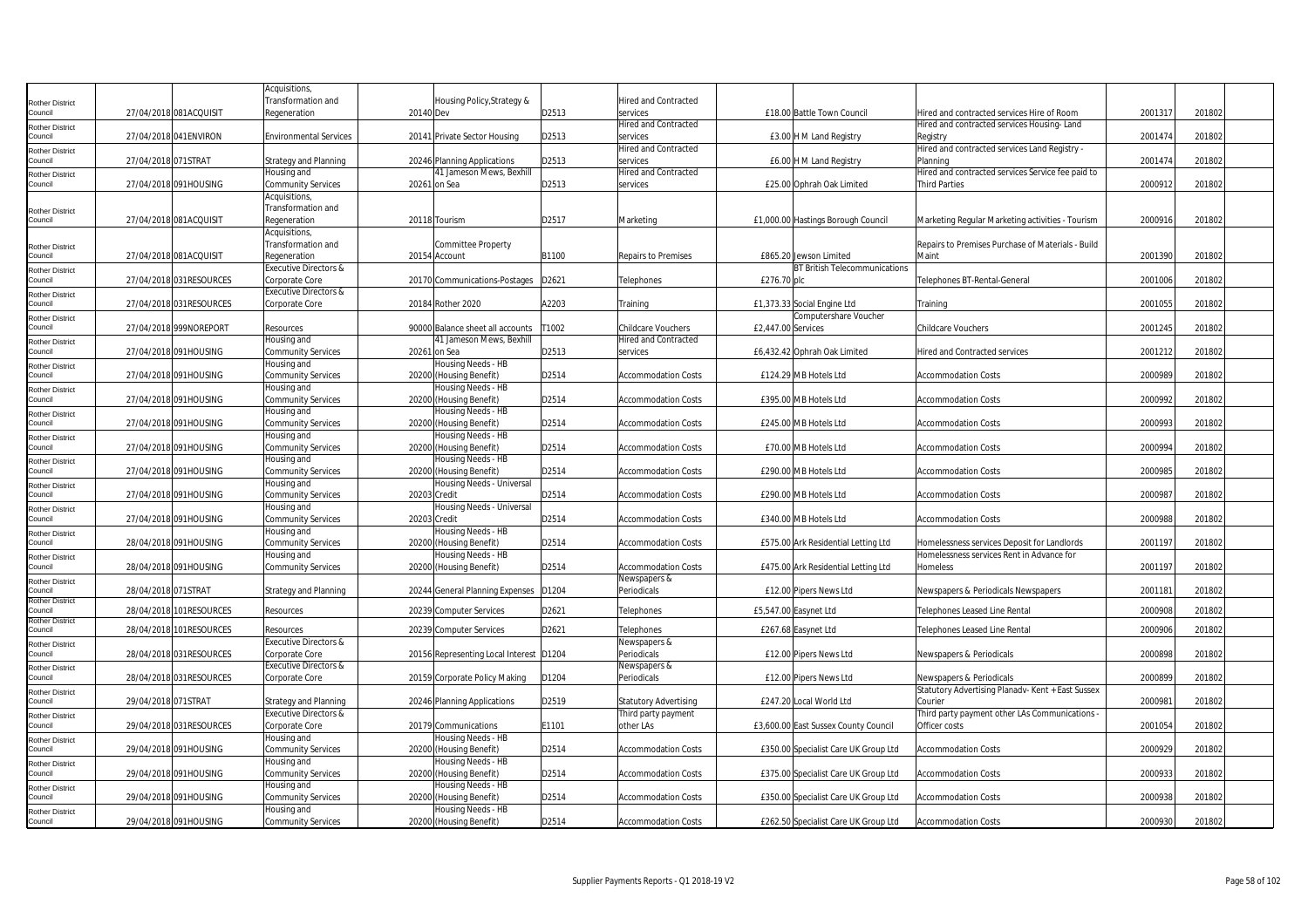| Rother District                  |                     |                         | lousing and                   | Housing Needs - Universal                |       |                              |                   |                                        |                                                    |         |        |  |
|----------------------------------|---------------------|-------------------------|-------------------------------|------------------------------------------|-------|------------------------------|-------------------|----------------------------------------|----------------------------------------------------|---------|--------|--|
| Council                          |                     | 29/04/2018 091HOUSING   | Community Services            | 20203 Credit                             | D2514 | <b>Accommodation Costs</b>   |                   | £262.50 Specialist Care UK Group Ltd   | <b>Accommodation Costs</b>                         | 2000940 | 201802 |  |
|                                  |                     |                         | Housing and                   | Housing Needs - Universal                |       |                              |                   |                                        |                                                    |         |        |  |
| Rother District<br>Council       |                     | 29/04/2018 091HOUSING   | <b>Community Services</b>     | 20203 Credit                             | D2514 | <b>Accommodation Costs</b>   |                   | £262.50 Specialist Care UK Group Ltd   | <b>Accommodation Costs</b>                         | 2000932 | 201802 |  |
|                                  |                     |                         |                               |                                          |       |                              |                   |                                        |                                                    |         |        |  |
| <b>Rother District</b>           |                     |                         | lousing and                   | Housing Needs - Universal                |       |                              |                   |                                        |                                                    |         |        |  |
| Council                          |                     | 29/04/2018 091HOUSING   | <b>Community Services</b>     | 20203 Credit                             | D2514 | <b>Accommodation Costs</b>   |                   | £262.50 Specialist Care UK Group Ltd   | <b>Accommodation Costs</b>                         | 2000934 | 201802 |  |
| Rother District                  |                     |                         | Housing and                   | Housing Needs - Universal                |       |                              |                   |                                        |                                                    |         |        |  |
| Council                          |                     | 29/04/2018 091HOUSING   | <b>Community Services</b>     | 20203 Credit                             | D2514 | <b>Accommodation Costs</b>   |                   | £300.00 Specialist Care UK Group Ltd   | <b>Accommodation Costs</b>                         | 2000953 | 201802 |  |
| Rother District                  |                     |                         | Housing and                   | Housing Needs - Universal                |       |                              |                   |                                        |                                                    |         |        |  |
| Council                          |                     | 29/04/2018 091HOUSING   | <b>Community Services</b>     | 20203 Credit                             | D2514 | <b>Accommodation Costs</b>   |                   | £350.00 Specialist Care UK Group Ltd   | <b>Accommodation Costs</b>                         | 2000931 | 201802 |  |
| Rother District                  |                     |                         | Housing and                   | Housing Needs - Universal                |       |                              |                   |                                        |                                                    |         |        |  |
| Council                          |                     | 29/04/2018 091HOUSING   | <b>Community Services</b>     | 20203 Credit                             | D2514 | <b>Accommodation Costs</b>   |                   | £175.00 Specialist Care UK Group Ltd   | <b>Accommodation Costs</b>                         | 2000952 | 201802 |  |
| Rother District                  |                     |                         | Housing and                   | lousing Needs - Universal                |       |                              |                   |                                        |                                                    |         |        |  |
| Council                          |                     | 29/04/2018 091HOUSING   | <b>Community Services</b>     | 20203 Credit                             | D2514 | <b>Accommodation Costs</b>   |                   | £262.50 Specialist Care UK Group Ltd   | <b>Accommodation Costs</b>                         | 2000936 | 201802 |  |
| <b>Rother District</b>           |                     |                         | lousing and                   | Housing Needs - Universal                |       |                              |                   |                                        |                                                    |         |        |  |
| Council                          |                     | 29/04/2018 091HOUSING   | Community Services            | 20203 Credit                             | D2514 | <b>Accommodation Costs</b>   |                   | £175.00 Specialist Care UK Group Ltd   | <b>Accommodation Costs</b>                         | 2000954 | 201802 |  |
|                                  |                     |                         | lousing and                   | Housing Needs - Universal                |       |                              |                   |                                        |                                                    |         |        |  |
| Rother District<br>Council       |                     | 29/04/2018 091HOUSING   | <b>Community Services</b>     | 20203 Credit                             | D2514 | <b>Accommodation Costs</b>   |                   | £262.50 Specialist Care UK Group Ltd   | <b>Accommodation Costs</b>                         | 2000942 | 201802 |  |
| <b>Rother District</b>           |                     |                         |                               |                                          |       |                              |                   |                                        |                                                    |         |        |  |
| Council                          | 30/04/2018          |                         |                               |                                          |       |                              | £9.457.2          |                                        | Travel & Subsistence April 2018                    |         | 20180  |  |
|                                  |                     |                         | Housing and                   | Capital - Sidley Recreation              |       | Architects & Consultant      |                   |                                        | Architects & Consultant Fees Capital-Architect and |         |        |  |
| Rother District<br>Council       |                     | 30/04/2018 999NOREPORT  | <b>Community Services</b>     | 70718 Ground                             | N1004 | Fees                         |                   | £1,150.00 Leap Environmental           | <b>ConsIt Fees</b>                                 | 2001350 | 201802 |  |
| Rother District                  |                     |                         |                               |                                          |       |                              |                   |                                        |                                                    |         |        |  |
| Council                          |                     | 30/04/2018 101RESOURCES | Resources                     | 20227 Cashiers                           | D2515 | Cash Collection              |                   | £192.50 Jade Security Services Ltd     | Cash Collection Cash Security-Bexhill              | 2001193 | 201802 |  |
|                                  |                     |                         |                               |                                          |       |                              |                   |                                        | Computer Licences Advnce Pay Maint/Upgrading       |         |        |  |
| Rother District<br>Council       |                     | 30/04/2018 101RESOURCES | Resources                     | 20239 Computer Services                  | D2635 | <b>Computer Licences</b>     |                   | £1,275.00 Dotted Eyes Ltd              | Software                                           | 2001333 | 201802 |  |
|                                  |                     |                         |                               |                                          |       |                              |                   |                                        |                                                    |         |        |  |
| Rother District                  |                     |                         |                               |                                          |       |                              |                   |                                        |                                                    |         |        |  |
| Council<br>Rother District       |                     | 30/04/2018 101RESOURCES | Resources                     | 20239 Computer Services                  | D2635 | <b>Computer Licences</b>     |                   | £10,500.00 Dotted Eyes Ltd             | Computer Licences New Computer Software            | 200133  | 201802 |  |
| ouncil                           |                     | 30/04/2018 101RESOURCES | Resources                     | 20239 Computer Services                  | D2635 | <b>Computer Licences</b>     |                   | £24,374.00 GOSS Interactive Ltd        | Computer Licences Website Management               | 200102  | 201802 |  |
|                                  |                     |                         | lousing and                   |                                          |       | <b>Consultants and Other</b> |                   |                                        |                                                    |         |        |  |
| <b>Rother District</b>           |                     |                         |                               |                                          |       |                              |                   |                                        |                                                    |         |        |  |
| Council                          |                     | 30/04/2018 091HOUSING   | <b>Community Services</b>     | 20138 Residual Highway Services          | D2509 | Services                     |                   | £8,000.00 Ticehurst Parish Council     | Consultants and other services Consultants Fees    | 2001072 | 201802 |  |
| Rother District                  |                     |                         |                               |                                          |       | Consultants and Other        |                   |                                        |                                                    |         |        |  |
| Council                          | 30/04/2018 071STRAT |                         | <b>Strategy and Planning</b>  | 20246 Planning Applications              | D2509 | Services                     |                   | £250.00 Rural Planning Ltd             | Consultants and other services Consultants Fees    | 2001180 | 201802 |  |
| Rother District                  |                     |                         | Housing and                   |                                          |       |                              |                   |                                        |                                                    |         |        |  |
| Council                          |                     | 30/04/2018 091HOUSING   | <b>Community Services</b>     | 20138 Residual Highway Services          | B2611 | Contract cleaning            |                   | £353.10 Abacus Main Ltd                | Contract cleaning Bus Shelter Cleaning Contract    | 2001200 | 201802 |  |
| Rother District                  |                     |                         | Housing and                   | <b>Battle Community Help</b>             |       |                              |                   |                                        |                                                    |         |        |  |
| Council                          |                     | 30/04/2018 091HOUSING   | <b>Community Services</b>     | 20234 Point                              | B2611 | Contract cleaning            |                   | £205.70 Abacus Main Ltd                | Contract cleaning Office Cleaning                  | 2001400 | 201802 |  |
| Rother District                  |                     |                         | Housing and                   | Bexhill Promenade &                      |       |                              |                   |                                        |                                                    |         |        |  |
| Council                          |                     | 30/04/2018 091HOUSING   | Community Services            | 20108 Foreshore                          | B2611 | Contract cleaning            |                   | £126.00 Abacus Main Ltd                | Contract cleaning Office Cleaning                  | 2001536 | 201802 |  |
|                                  |                     |                         | Housing and                   |                                          |       |                              |                   |                                        |                                                    |         |        |  |
| <b>Rother District</b><br>ouncil |                     | 30/04/2018 091HOUSING   | <b>Community Services</b>     | 20123 Cemeteries                         | B2611 | Contract cleaning            |                   | £15.00 Abacus Main Ltd                 | Contract cleaning Parks- Chapel Cleaning           | 2001188 | 201802 |  |
|                                  |                     |                         |                               |                                          |       |                              |                   | Northgate Public Services (UK)         | Departmental Systems Software for Academy          |         |        |  |
| Rother District                  |                     |                         |                               |                                          |       |                              |                   |                                        |                                                    |         |        |  |
| Council                          |                     | 30/04/2018 101RESOURCES | Resources                     | 20216 Cost Of Collection                 | D2639 | Departmental Systems         | £207.00 Ltd       |                                        | System                                             | 200101  | 201802 |  |
| Rother District                  |                     |                         |                               |                                          |       |                              |                   | Northgate Public Services (UK)         | Departmental Systems Software for Academy          |         |        |  |
| Council                          |                     | 30/04/2018 101RESOURCES | Resources                     | 20216 Cost Of Collection                 | D2639 | Departmental Systems         | £544.72 Ltd       |                                        | System                                             | 2001021 | 201802 |  |
| <b>Rother District</b>           |                     |                         |                               |                                          |       |                              |                   |                                        | Departmental Systems Software for Academy          |         |        |  |
| Council                          |                     | 30/04/2018 101RESOURCES | Resources                     | 20216 Cost Of Collection                 | D2639 | Departmental Systems         |                   | £103.00 Wilson's Express Hastings Ltd  | System                                             | 200134  | 201802 |  |
| Rother District                  |                     |                         | Housing and                   | Bexhill Parks & Open                     |       | Grounds maintenance          |                   |                                        | Grounds maintenance routine Parks-Grounds          |         |        |  |
| Council                          |                     | 30/04/2018 091HOUSING   | <b>Community Services</b>     | 20114 Spaces                             | B2731 | routine                      |                   | £62,115.16 Idverde Limited             | Maintenance Contracts                              | 200116  | 201802 |  |
| <b>Rother District</b>           |                     |                         |                               | Support To Elect                         |       | Hired and Contracted         |                   | <b>Rother District Citizens Advice</b> | Hired and contracted services Bexhill and Rother   |         |        |  |
| council                          |                     | 30/04/2018 101RESOURCES | Resources                     | 20219 Bodies/Grant                       | D2513 | services                     | £21,250.00 Bureau |                                        | CAB                                                | 2000995 | 201802 |  |
| Rother District                  |                     |                         | Housing and                   |                                          |       | <b>Hired and Contracted</b>  |                   | Cobalt Telephone Technologies          | Hired and contracted services Car Parks - RingGo   |         |        |  |
| Council                          |                     | 30/04/2018 091HOUSING   | <b>Community Services</b>     | 20137 Car Parks                          | D2513 | services                     | £1,505.09 Ltd     |                                        | service charges                                    | 2001044 | 201802 |  |
|                                  |                     |                         | Housing and                   |                                          |       | <b>Hired and Contracted</b>  |                   |                                        | Hired and contracted services Cash Security Fees-  |         |        |  |
| Rother District<br>Council       |                     | 30/04/2018 091HOUSING   | <b>Community Services</b>     | 20137 Car Parks                          | D2513 | services                     |                   | £1,734.00 Jade Security Services Ltd   | <b>Car Parks</b>                                   | 2001193 | 201802 |  |
|                                  |                     |                         |                               |                                          |       |                              |                   |                                        |                                                    |         |        |  |
| <b>Rother District</b>           |                     |                         | Housing and                   |                                          |       | <b>Hired and Contracted</b>  |                   |                                        | Hired and contracted services Charges -            |         |        |  |
| Council                          |                     | 30/04/2018 091HOUSING   | Community Services            | 20134 Recycling                          | D2513 | services                     |                   | £108.50 Data Shredding Services Ltd    | Confidential Office Waste                          | 2001158 | 201802 |  |
| Rother District                  |                     |                         | Housing and                   | Housing Needs - HB                       |       | Hired and Contracted         |                   |                                        | Hired and contracted services Medical              |         |        |  |
| Council                          |                     | 30/04/2018 091HOUSING   | <b>Community Services</b>     | 20200 (Housing Benefit)                  | D2513 | services                     |                   | £70.00 NowMedical                      | Assessments                                        | 2001234 | 201802 |  |
|                                  |                     |                         |                               |                                          |       |                              |                   |                                        |                                                    |         |        |  |
| <b>Rother District</b>           |                     |                         |                               | EH Taxi and Private Hire                 |       | <b>Hired and Contracted</b>  |                   | DBS The Disclosure and Barring         | Hired and contracted services Service fee paid to  |         |        |  |
| Council                          |                     | 30/04/2018 041ENVIRON   | <b>Environmental Services</b> | 32142 Licenses R + W Partnership   D2513 |       | services                     | £220.00 Service   |                                        | <b>Third Parties</b>                               | 2001068 | 201802 |  |
|                                  |                     |                         |                               |                                          |       |                              |                   |                                        |                                                    |         |        |  |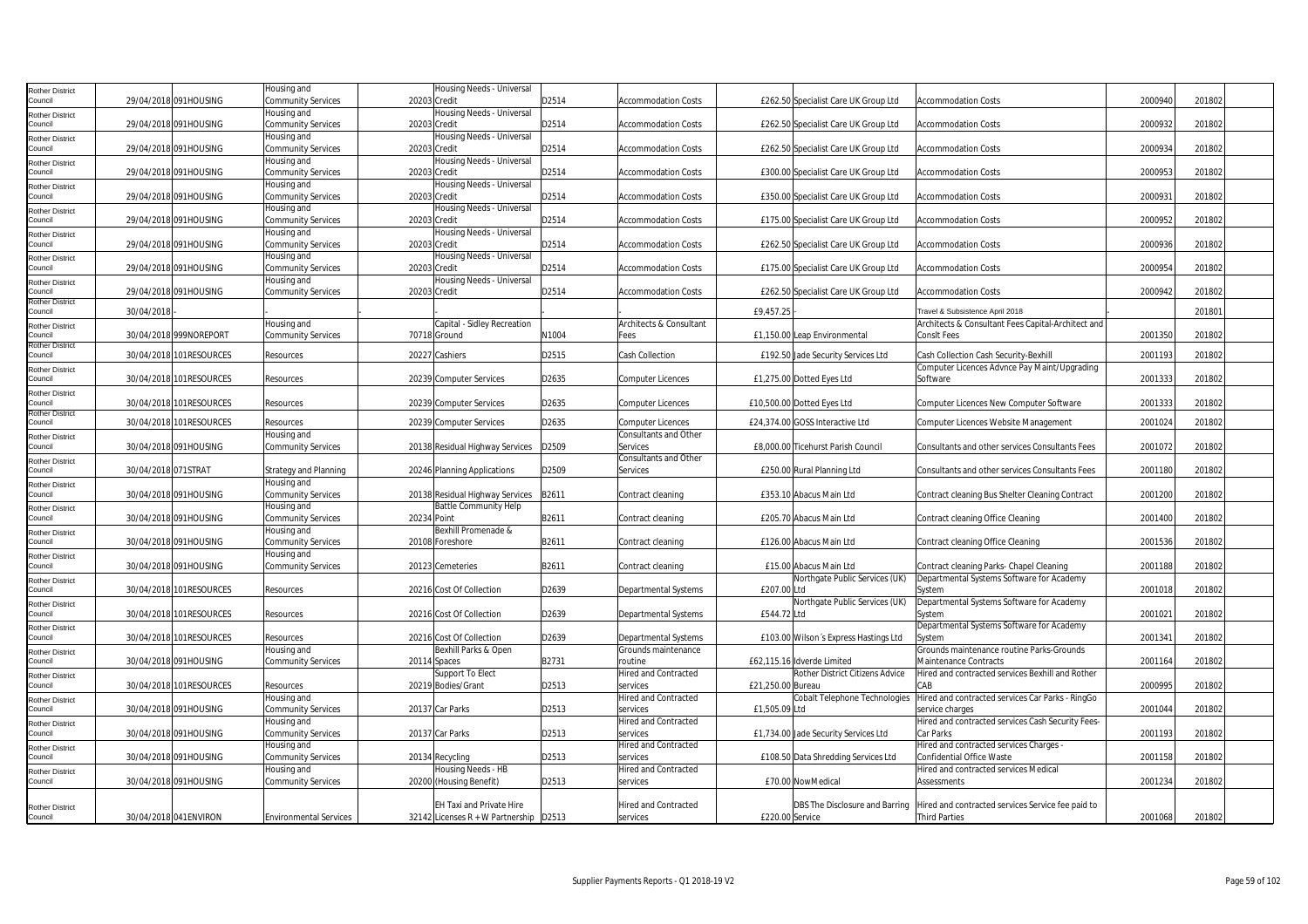|                            |                         | Acquisitions,                            |                                               |       |                            |                                        |                                                   |         |        |
|----------------------------|-------------------------|------------------------------------------|-----------------------------------------------|-------|----------------------------|----------------------------------------|---------------------------------------------------|---------|--------|
| <b>Rother District</b>     |                         | Transformation and                       |                                               |       |                            |                                        |                                                   |         |        |
| Council                    | 30/04/2018 081ACQUISIT  | Regeneration                             | 20101 Cultural Development                    | D2517 | Marketing                  | £4,600.00 East Sussex County Council   | Marketing Arts Development Partnership            | 2001160 | 201802 |
| <b>Rother District</b>     |                         | Housing and                              | Bexhill Promenade &                           |       |                            |                                        | Repairs to Premises Purchase of Materials - Build |         |        |
| Council                    | 30/04/2018 091HOUSING   | <b>Community Services</b>                | 20108 Foreshore                               | B1100 | Repairs to Premises        | £340.00 F E Philcox Ltd                | Maint                                             | 2001411 | 201802 |
|                            |                         | Acquisitions,                            |                                               |       |                            |                                        |                                                   |         |        |
| Rother District            |                         | Transformation and                       | Committee Property                            |       |                            |                                        | Repairs to Premises Purchase of Materials - Build |         |        |
| Council                    | 30/04/2018 081ACQUISIT  | Regeneration                             | 20154 Account                                 | B1100 | Repairs to Premises        | £420.38 Parker Building Supplies Ltd   | Maint                                             | 200150  | 201802 |
|                            |                         | Acquisitions,                            |                                               |       |                            |                                        |                                                   |         |        |
| <b>Rother District</b>     |                         | Transformation and                       | <b>Committee Property</b>                     |       |                            |                                        | Repairs to Premises Purchase of Materials - Build |         |        |
| Council                    | 30/04/2018 081ACQUISIT  | Regeneration                             | 20154 Account                                 | B1100 | Repairs to Premises        | £43.20 Jewson Limited                  | Maint                                             | 2001389 | 201802 |
|                            |                         | Acquisitions,                            |                                               |       |                            |                                        |                                                   |         |        |
| Rother District            |                         | Transformation and                       | <b>Committee Property</b>                     |       |                            |                                        | Repairs to Premises Purchase of Materials - Build |         |        |
| Council                    | 30/04/2018 081ACQUISIT  | Regeneration                             | 20154 Account                                 | B1100 | <b>Repairs to Premises</b> | £15.35 C Brewer and Sons Ltd           | Maint                                             | 2001405 | 201802 |
|                            |                         | Acquisitions,                            |                                               |       |                            |                                        |                                                   |         |        |
| <b>Rother District</b>     |                         | Transformation and                       | Committee Property                            |       |                            |                                        | Repairs to Premises Purchase of Materials - Build |         |        |
| Council                    | 30/04/2018 081ACQUISIT  | Regeneration                             | 20154 Account                                 | B1100 | <b>Repairs to Premises</b> | £62.48 C Brewer and Sons Ltd           | Maint                                             | 2001407 | 201802 |
| Rother District            |                         | Housing and                              |                                               |       |                            |                                        |                                                   |         |        |
| Council                    | 30/04/2018 091HOUSING   | <b>Community Services</b>                | 20128 Public Conveniences                     | B1100 | Repairs to Premises        | £94.74 Alfa Electric Ltd               | Repairs to Premises Repairs - Electrical Works    | 200140  | 201802 |
| Rother District            |                         | Housing and                              |                                               |       |                            |                                        |                                                   |         |        |
| Council                    | 30/04/2018 091HOUSING   | <b>Community Services</b>                | 20128 Public Conveniences                     | B1100 | Repairs to Premises        | £139.05 Alfa Electric Ltd              | Repairs to Premises Repairs - Electrical Works    | 2001402 | 201802 |
| Rother District            |                         | Housing and                              |                                               |       |                            |                                        |                                                   |         |        |
| Council                    | 30/04/2018 091HOUSING   | <b>Community Services</b>                | 20128 Public Conveniences                     | B1100 | Repairs to Premises        | £254.05 Alfa Electric Ltd              | Repairs to Premises Repairs - Electrical Works    | 200109  | 201802 |
| Rother District            |                         | Housing and                              |                                               |       |                            |                                        | Repairs to Premises Repairs - Refurbishment of    |         |        |
| Council                    | 30/04/2018 091HOUSING   | <b>Community Services</b>                | 20128 Public Conveniences                     | B1100 | <b>Repairs to Premises</b> | £1,540.00 Colin A May                  | premises                                          | 2001087 | 201802 |
| Rother District            |                         | Housing and                              |                                               |       |                            |                                        |                                                   |         |        |
| Council                    | 30/04/2018 091HOUSING   | <b>Community Services</b>                | 20137 Car Parks                               | B1100 | <b>Repairs to Premises</b> | £439.00 Rye Hire Ltd                   | Repairs to Premises White Lining in Car Parks     | 2001346 | 201802 |
| Rother District            |                         |                                          |                                               |       |                            |                                        |                                                   |         |        |
| ouncil                     | 30/04/2018 101RESOURCES | Resources                                | 20241 Stationery                              | D2416 | Stationery                 | £42.51 Office Depot UK Ltd             | Stationery General Stationery (Print Room ONLY    | 2001189 | 201802 |
| Rother District            |                         |                                          |                                               |       |                            |                                        |                                                   |         |        |
| Council                    | 30/04/2018 101RESOURCES | Resources                                | 20241 Stationery                              | D2416 | Stationery                 | £166.11 SBS Consumables                | Stationery General Stationery (Print Room ONLY    | 2001016 | 201802 |
|                            |                         | Acquisitions,                            |                                               |       |                            |                                        |                                                   |         |        |
| Rother District            |                         | Transformation and                       |                                               |       |                            |                                        |                                                   |         |        |
| Council                    | 30/04/2018 081ACQUISIT  | Regeneration                             | 20142 Performance Management   D2922          |       | Subscriptions              | £495.00 The Consultation Institute     | Subscriptions Membership - Consultation Institute | 200101  | 201802 |
| Rother District            |                         |                                          |                                               |       | Third party payment        |                                        | Third party payment private contractors           |         |        |
| Council                    | 30/04/2018 101RESOURCES | Resources                                | 20240 Printing Services                       | E2302 | private contractors        | £545.30 Coloursped Ltd                 | Maintenance Contracts-Printing                    | 200101  | 201802 |
| <b>Rother District</b>     |                         |                                          | Capital - ERP System                          |       | Architects & Consultant    |                                        |                                                   |         |        |
| Council                    | 30/04/2018 999NOREPORT  | Resources                                | 70712 Upgrade                                 | N1004 | Fees                       | £4,500.00 Embridge Consulting (UK) Ltd | Architects & Consultant Fees                      | 2001125 | 201802 |
| Rother District            |                         | Housing and                              | Housing Needs - HB                            |       |                            |                                        |                                                   |         |        |
| Council                    | 30/04/2018 091HOUSING   | <b>Community Services</b>                | 20200 (Housing Benefit)                       | D2514 | <b>Accommodation Costs</b> | £72.00 Saffron HMO Ltd                 | Accommodation Costs                               | 2000971 | 201802 |
| Rother District            |                         | Housing and                              | lousing Needs - HB                            |       |                            |                                        |                                                   |         |        |
| Council                    | 30/04/2018 091HOUSING   | <b>Community Services</b>                | 20200 (Housing Benefit)                       | D2514 | <b>Accommodation Costs</b> | £33.60 Saffron HMO Ltd                 | <b>Accommodation Costs</b>                        | 2000975 | 201802 |
| Rother District            |                         | Housing and                              | Housing Needs - HB                            |       |                            |                                        |                                                   |         |        |
| council                    | 30/04/2018 091HOUSING   | <b>Community Services</b>                | 20200 (Housing Benefit)                       | D2514 | <b>Accommodation Costs</b> | £134.40 Saffron HMO Ltd                | <b>Accommodation Costs</b>                        | 2000975 | 201802 |
| Rother District            |                         | Housing and                              | Housing Needs - HB                            |       |                            | Solutions Accommodation                |                                                   |         |        |
| Council                    | 30/04/2018 091HOUSING   | <b>Community Services</b>                | 20200 (Housing Benefit)                       | D2514 | <b>Accommodation Costs</b> | £98.00 Providers Ltd                   | <b>Accommodation Costs</b>                        | 2001035 | 201802 |
| Rother District            |                         | Housing and                              | Housing Needs - HB                            |       |                            | Solutions Accommodation                |                                                   |         |        |
| Council                    | 30/04/2018 091HOUSING   | <b>Community Services</b>                | 20200 (Housing Benefit)                       | D2514 | Accommodation Costs        | £392.00 Providers Ltd                  | Accommodation Costs                               | 2001035 | 201802 |
| Rother District            |                         |                                          |                                               |       |                            |                                        |                                                   |         |        |
| Council                    |                         | lousing and                              | Housing Needs - HB                            |       |                            |                                        |                                                   |         |        |
|                            | 30/04/2018 091HOUSING   | <b>Community Services</b>                | 20200 (Housing Benefit)                       | D2514 | <b>Accommodation Costs</b> | £168.00 NowMedical                     | <b>Accommodation Costs</b>                        | 2001334 | 201802 |
| Rother District            |                         | Housing and                              | Housing Needs - HB                            |       |                            |                                        |                                                   |         |        |
| Council                    | 30/04/2018 091HOUSING   | <b>Community Services</b>                | 20200 (Housing Benefit)                       | D2514 | <b>Accommodation Costs</b> | £1,470.00 LESSHOMELESS LTD             | <b>Accommodation Costs</b>                        | 2000980 | 201802 |
| <b>Rother District</b>     |                         | Housing and                              | Housing Needs - HB                            |       |                            |                                        |                                                   |         |        |
| ouncil                     | 30/04/2018 091HOUSING   | <b>Community Services</b>                | 20200 (Housing Benefit)                       | D2514 | <b>Accommodation Costs</b> | £1,470.00 LESSHOMELESS LTD             | <b>Accommodation Costs</b>                        | 2000980 | 201802 |
| <b>Rother District</b>     |                         | Housing and                              | Housing Needs - HB                            |       |                            |                                        |                                                   |         |        |
| Council                    | 30/04/2018 091HOUSING   | <b>Community Services</b>                | 20200 (Housing Benefit)                       | D2514 | <b>Accommodation Costs</b> | £90.00 LESSHOMELESS LTD                | <b>Accommodation Costs</b>                        | 2000980 | 201802 |
| Rother District            |                         | Housing and                              | Housing Needs - HB                            |       |                            |                                        |                                                   |         |        |
| Council                    | 30/04/2018 091HOUSING   | <b>Community Services</b>                | 20200 (Housing Benefit)                       | D2514 | <b>Accommodation Costs</b> | <b>£672.00 LESSHOMELESS LTD</b>        | <b>Accommodation Costs</b>                        | 2000980 | 201802 |
| Rother District            |                         | Housing and                              | Housing Needs - HB                            |       |                            |                                        |                                                   |         |        |
| Council                    | 30/04/2018 091HOUSING   | <b>Community Services</b>                | 20200 (Housing Benefit)                       | D2514 | <b>Accommodation Costs</b> | £585.00 LESSHOMELESS LTD               | <b>Accommodation Costs</b>                        | 2000979 | 201802 |
| Rother District<br>Council | 30/04/2018 091HOUSING   | Housing and<br><b>Community Services</b> | Housing Needs - HB<br>20200 (Housing Benefit) | D2514 | <b>Accommodation Costs</b> | £504.00 LESSHOMELESS LTD               | <b>Accommodation Costs</b>                        | 2000979 | 201802 |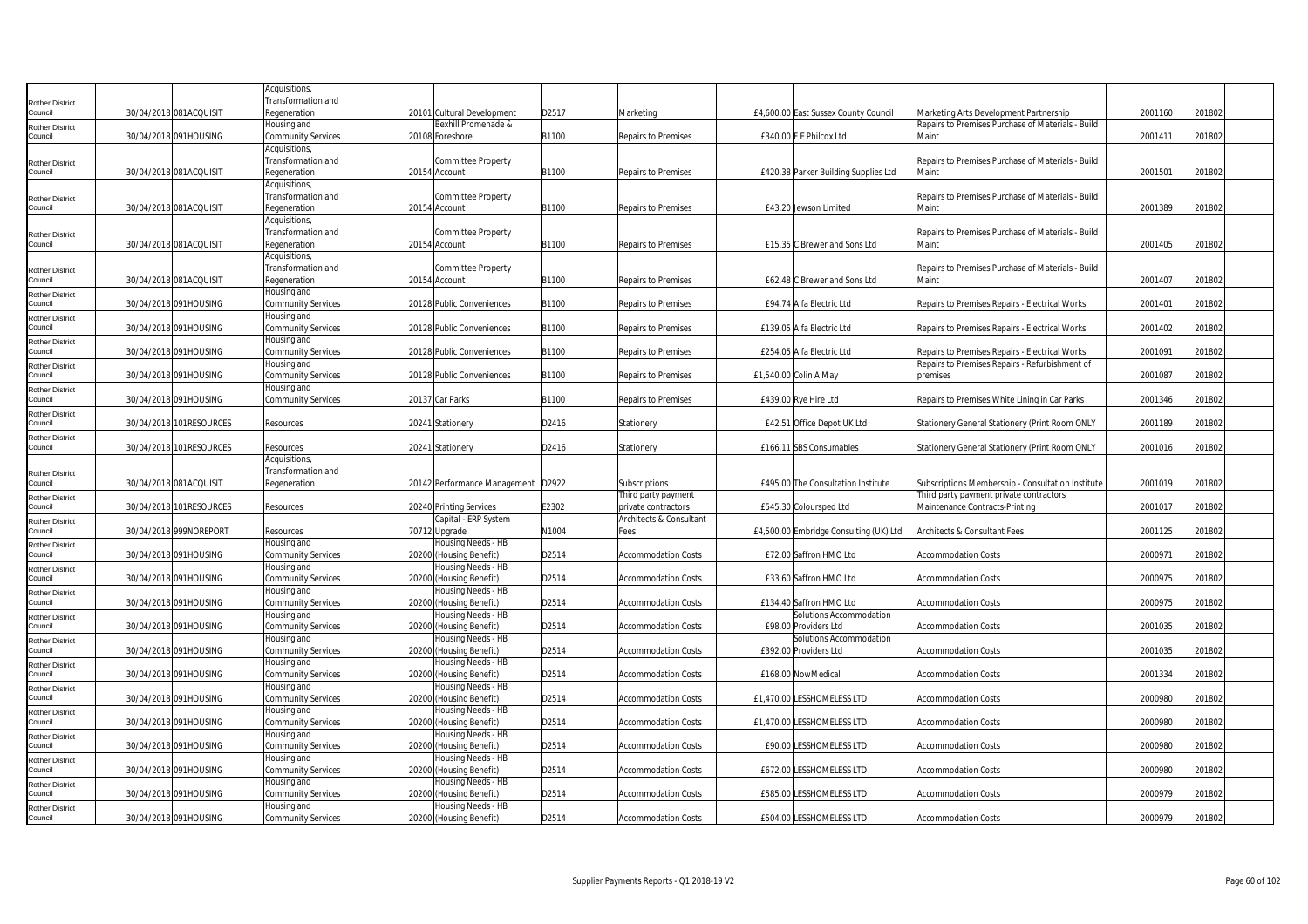| <b>Rother District</b>            |                       | Housing and                       | Housing Needs - HB                            |       |                            |                                                  |                            |         |        |
|-----------------------------------|-----------------------|-----------------------------------|-----------------------------------------------|-------|----------------------------|--------------------------------------------------|----------------------------|---------|--------|
| Council                           | 30/04/2018 091HOUSING | Community Services                | 20200 (Housing Benefit)                       | D2514 | <b>Accommodation Costs</b> | £1.050.00 LESSHOMELESS LTD                       | <b>Accommodation Costs</b> | 2000979 | 201802 |
| <b>Rother District</b>            |                       | Housing and                       | Housing Needs - HB                            |       |                            |                                                  |                            |         |        |
| Council                           | 30/04/2018 091HOUSING | Community Services                | 20200 (Housing Benefit)                       | D2514 | <b>Accommodation Costs</b> | £495.00 LESSHOMELESS LTD                         | <b>Accommodation Costs</b> | 2000979 | 201802 |
| <b>Rother District</b>            |                       | Housing and                       | Housing Needs - HB                            |       |                            |                                                  |                            |         |        |
| Council                           | 30/04/2018 091HOUSING | Community Services                | 20200 (Housing Benefit)                       | D2514 | <b>Accommodation Costs</b> | £1,125.00 LESSHOMELESS LTD                       | <b>Accommodation Costs</b> | 2000979 | 201802 |
| <b>Rother District</b>            |                       | Housing and                       | Housing Needs - HB                            |       |                            |                                                  |                            |         |        |
| Council                           | 30/04/2018 091HOUSING | Community Services                | 20200 (Housing Benefit)                       | D2514 | <b>Accommodation Costs</b> | £180.00 LESSHOMELESS LTD                         | <b>Accommodation Costs</b> | 2000979 | 201802 |
| <b>Rother District</b>            |                       | Housing and                       | Housing Needs - HB                            |       |                            |                                                  |                            |         |        |
| Council                           | 30/04/2018 091HOUSING | Community Services                | 20200 (Housing Benefit)                       | D2514 | Accommodation Costs        | £350.00 Saffron HMO Ltd                          | <b>Accommodation Costs</b> | 2000972 | 201802 |
| <b>Rother District</b>            |                       | Housing and                       | Housing Needs - HB                            |       |                            | Solutions Accommodation                          |                            |         |        |
| Council                           | 30/04/2018 091HOUSING | Community Services                | 20200 (Housing Benefit)                       | D2514 | <b>Accommodation Costs</b> | £84.00 Providers Ltd                             | <b>Accommodation Costs</b> | 2001045 | 201802 |
| <b>Rother District</b>            | 30/04/2018 091HOUSING | Housing and                       | Housing Needs - HB<br>20200 (Housing Benefit) | D2514 |                            | Solutions Accommodation<br>£336.00 Providers Ltd |                            | 2001045 | 201802 |
| Council                           |                       | Community Services                |                                               |       | <b>Accommodation Costs</b> |                                                  | <b>Accommodation Costs</b> |         |        |
| <b>Rother District</b><br>Council | 30/04/2018 091HOUSING | Housing and<br>Community Services | Housing Needs - HB<br>20200 (Housing Benefit) | D2514 | <b>Accommodation Costs</b> | £70.00 Saffron HMO Ltd                           | <b>Accommodation Costs</b> | 2000973 | 201802 |
|                                   |                       | Housing and                       | Housing Needs - HB                            |       |                            |                                                  |                            |         |        |
| <b>Rother District</b><br>Council | 30/04/2018 091HOUSING | Community Services                | 20200 (Housing Benefit)                       | D2514 | <b>Accommodation Costs</b> | £280.00 Saffron HMO Ltd                          | <b>Accommodation Costs</b> | 2000973 | 201802 |
|                                   |                       | Housing and                       | Housing Needs - HB                            |       |                            | Solutions Accommodation                          |                            |         |        |
| <b>Rother District</b><br>Council | 30/04/2018 091HOUSING | Community Services                | 20200 (Housing Benefit)                       | D2514 | <b>Accommodation Costs</b> | £98.00 Providers Ltd                             | <b>Accommodation Costs</b> | 2001034 | 201802 |
| <b>Rother District</b>            |                       | Housing and                       | Housing Needs - HB                            |       |                            | Solutions Accommodation                          |                            |         |        |
| Council                           | 30/04/2018 091HOUSING | Community Services                | 20200 (Housing Benefit)                       | D2514 | <b>Accommodation Costs</b> | £392.00 Providers Ltd                            | <b>Accommodation Costs</b> | 2001034 | 201802 |
| <b>Rother District</b>            |                       | Housing and                       | Housing Needs - HB                            |       |                            | Solutions Accommodation                          |                            |         |        |
| Council                           | 30/04/2018 091HOUSING | Community Services                | 20200 (Housing Benefit)                       | D2514 | <b>Accommodation Costs</b> | £420.00 Providers Ltd                            | <b>Accommodation Costs</b> | 2001040 | 201802 |
| <b>Rother District</b>            |                       | Housing and                       | Housing Needs - HB                            |       |                            | Solutions Accommodation                          |                            |         |        |
| Council                           | 30/04/2018 091HOUSING | Community Services                | 20200 (Housing Benefit)                       | D2514 | <b>Accommodation Costs</b> | £525.00 Providers Ltd                            | <b>Accommodation Costs</b> | 2001032 | 201802 |
| <b>Rother District</b>            |                       | Housing and                       | Housing Needs - Universal                     |       |                            |                                                  |                            |         |        |
| Council                           | 30/04/2018 091HOUSING | Community Services                | 20203 Credit                                  | D2514 | <b>Accommodation Costs</b> | £280.00 Saffron HMO Ltd                          | <b>Accommodation Costs</b> | 2000976 | 201802 |
| <b>Rother District</b>            |                       | Housing and                       | Housing Needs - Universal                     |       |                            | Solutions Accommodation                          |                            |         |        |
| Council                           | 30/04/2018 091HOUSING | Community Services                | 20203 Credit                                  | D2514 | <b>Accommodation Costs</b> | £98.00 Providers Ltd                             | Accommodation Costs        | 2001038 | 201802 |
| <b>Rother District</b>            |                       | Housing and                       | Housing Needs - Universal                     |       |                            | Solutions Accommodation                          |                            |         |        |
| Council                           | 30/04/2018 091HOUSING | Community Services                | 20203 Credit                                  | D2514 | <b>Accommodation Costs</b> | £392.00 Providers Ltd                            | <b>Accommodation Costs</b> | 2001038 | 201802 |
| <b>Rother District</b><br>Council | 30/04/2018 091HOUSING | Housing and<br>Community Services | Housing Needs - Universal<br>20203 Credit     | D2514 | <b>Accommodation Costs</b> | <b>£210.00 LESSHOMELESS LTD</b>                  | <b>Accommodation Costs</b> | 2000979 | 201802 |
|                                   |                       | Housing and                       | Housing Needs - Universal                     |       |                            | Solutions Accommodation                          |                            |         |        |
| <b>Rother District</b><br>Council | 30/04/2018 091HOUSING | Community Services                | 20203 Credit                                  | D2514 | <b>Accommodation Costs</b> | £84.00 Providers Ltd                             | <b>Accommodation Costs</b> | 2001033 | 201802 |
| <b>Rother District</b>            |                       | Housing and                       | Housing Needs - Universal                     |       |                            | Solutions Accommodation                          |                            |         |        |
| Council                           | 30/04/2018 091HOUSING | Community Services                | 20203 Credit                                  | D2514 | <b>Accommodation Costs</b> | £336.00 Providers Ltd                            | <b>Accommodation Costs</b> | 2001033 | 201802 |
| <b>Rother District</b>            |                       | Housing and                       | Housing Needs - Universal                     |       |                            |                                                  |                            |         |        |
| Council                           | 30/04/2018 091HOUSING | Community Services                | 20203 Credit                                  | D2514 | Accommodation Costs        | £33.60 Saffron HMO Ltd                           | Accommodation Costs        | 2000974 | 201802 |
| <b>Rother District</b>            |                       | Housing and                       | Housing Needs - Universal                     |       |                            |                                                  |                            |         |        |
| Council                           | 30/04/2018 091HOUSING | Community Services                | 20203 Credit                                  | D2514 | Accommodation Costs        | £134.40 Saffron HMO Ltd                          | <b>Accommodation Costs</b> | 2000974 | 201802 |
| <b>Rother District</b>            |                       | Housing and                       | Housing Needs - Universal                     |       |                            | Solutions Accommodation                          |                            |         |        |
| Council                           | 30/04/2018 091HOUSING | <b>Community Services</b>         | 20203 Credit                                  | D2514 | <b>Accommodation Costs</b> | £52.50 Providers Ltd                             | <b>Accommodation Costs</b> | 200103  | 201802 |
| <b>Rother District</b>            |                       | Housing and                       | Housing Needs - Universal                     |       |                            | Solutions Accommodation                          |                            |         |        |
| Council                           | 30/04/2018 091HOUSING | Community Services                | 20203 Credit                                  | D2514 | <b>Accommodation Costs</b> | £210.00 Providers Ltd                            | <b>Accommodation Costs</b> | 2001031 | 201802 |
| <b>Rother District</b>            | 30/04/2018 091HOUSING | Housing and<br>Community Services | Housing Needs - Universal<br>20203 Credit     | D2514 | <b>Accommodation Costs</b> | Solutions Accommodation<br>£336.00 Providers Ltd | <b>Accommodation Costs</b> | 200104  | 201802 |
| Council                           |                       |                                   | Housing Needs - Universal                     |       |                            |                                                  |                            |         |        |
| <b>Rother District</b><br>Council | 30/04/2018 091HOUSING | Housing and<br>Community Services | 20203 Credit                                  | D2514 | <b>Accommodation Costs</b> | £70.00 Saffron HMO Ltd                           | <b>Accommodation Costs</b> | 2000978 | 201802 |
| <b>Rother District</b>            |                       | Housing and                       | Housing Needs - Universal                     |       |                            | Solutions Accommodation                          |                            |         |        |
| Council                           | 30/04/2018 091HOUSING | Community Services                | 20203 Credit                                  | D2514 | <b>Accommodation Costs</b> | £385.00 Providers Ltd                            | <b>Accommodation Costs</b> | 2001043 | 201802 |
| <b>Rother District</b>            |                       | Housing and                       | Housing Needs - Universal                     |       |                            | Solutions Accommodation                          |                            |         |        |
| Council                           | 30/04/2018 091HOUSING | <b>Community Services</b>         | 20203 Credit                                  | D2514 | <b>Accommodation Costs</b> | £84.00 Providers Ltd                             | <b>Accommodation Costs</b> | 200104  | 201802 |
| <b>Rother District</b>            |                       | Housing and                       | Housing Needs - Universal                     |       |                            |                                                  |                            |         |        |
| Council                           | 30/04/2018 091HOUSING | Community Services                | 20203 Credit                                  | D2514 | <b>Accommodation Costs</b> | £280.00 Saffron HMO Ltd                          | <b>Accommodation Costs</b> | 2000978 | 201802 |
| <b>Rother District</b>            |                       | Housing and                       | Housing Needs - Universal                     |       |                            | Solutions Accommodation                          |                            |         |        |
| Council                           | 30/04/2018 091HOUSING | Community Services                | 20203 Credit                                  | D2514 | <b>Accommodation Costs</b> | £84.00 Providers Ltd                             | <b>Accommodation Costs</b> | 2001037 | 201802 |
| <b>Rother District</b>            |                       | Housing and                       | Housing Needs - Universal                     |       |                            | Solutions Accommodation                          |                            |         |        |
| Council                           | 30/04/2018 091HOUSING | Community Services                | 20203 Credit                                  | D2514 | <b>Accommodation Costs</b> | £336.00 Providers Ltd                            | <b>Accommodation Costs</b> | 2001037 | 201802 |
| <b>Rother District</b>            |                       | Housing and                       | Housing Needs - Universal                     |       |                            | Solutions Accommodation                          |                            |         |        |
| Council                           | 30/04/2018 091HOUSING | Community Services                | 20203 Credit                                  | D2514 | <b>Accommodation Costs</b> | £70.00 Providers Ltd                             | <b>Accommodation Costs</b> | 2001042 | 201802 |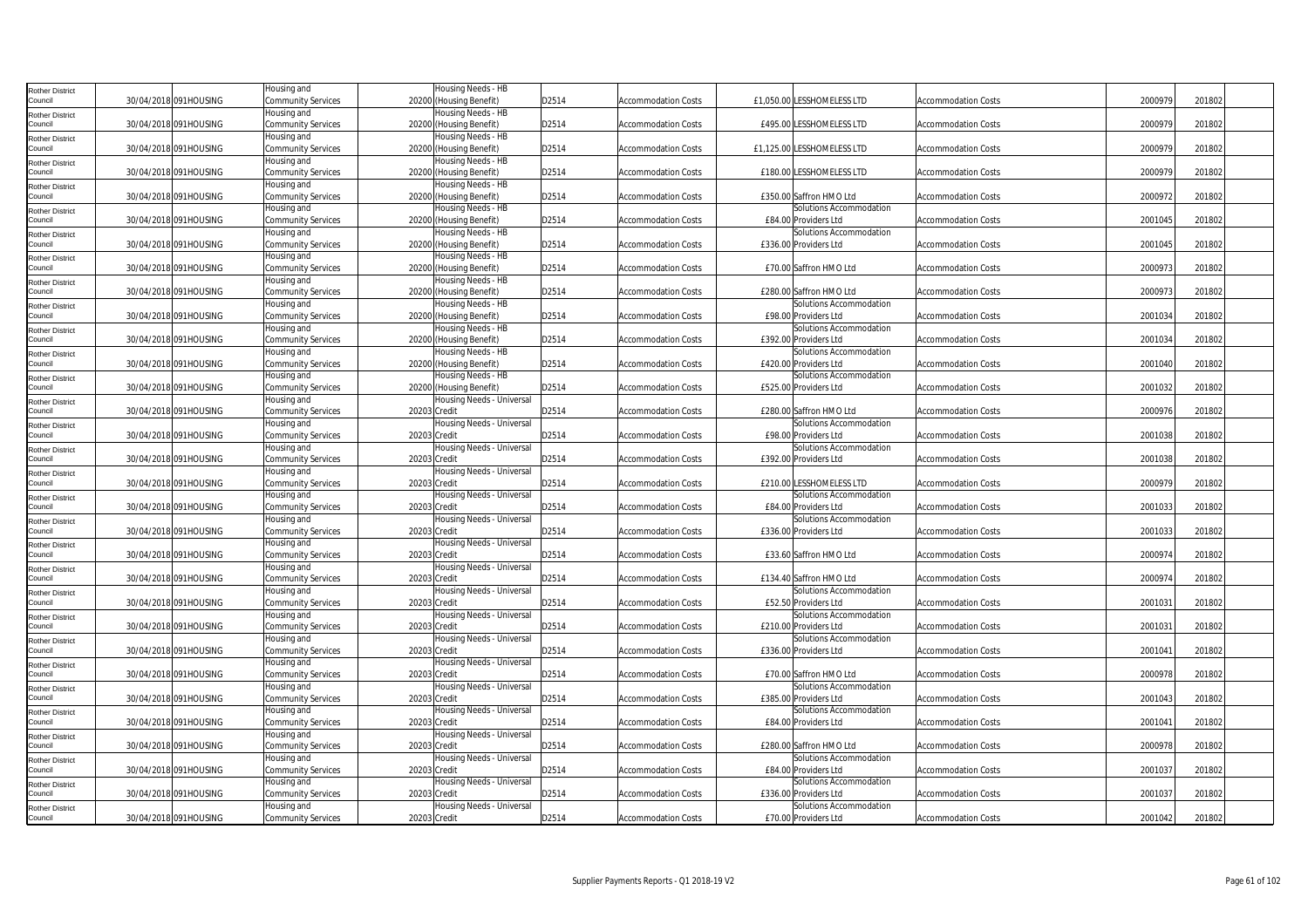| Rother District                   |                      |                         | Housing and                      | Housing Needs - Universal            |       |                               | Solutions Accommodation                |                                                   |         |        |  |
|-----------------------------------|----------------------|-------------------------|----------------------------------|--------------------------------------|-------|-------------------------------|----------------------------------------|---------------------------------------------------|---------|--------|--|
| Council                           |                      | 30/04/2018 091HOUSING   | <b>Community Services</b>        | 20203 Credit                         | D2514 | <b>Accommodation Costs</b>    | £280.00 Providers Ltd                  | <b>Accommodation Costs</b>                        | 2001042 | 201802 |  |
|                                   |                      |                         | Housing and                      | Housing Needs - Universal            |       |                               |                                        |                                                   |         |        |  |
| <b>Rother District</b><br>Council |                      | 30/04/2018 091HOUSING   | <b>Community Services</b>        | 20203 Credit                         | D2514 | <b>Accommodation Costs</b>    | £308.00 Saffron HMO Ltd                | <b>Accommodation Costs</b>                        | 200097  | 201802 |  |
|                                   |                      |                         | Housing and                      | Housing Needs - Universal            |       |                               |                                        |                                                   |         |        |  |
| Rother District<br>Council        |                      | 30/04/2018 091HOUSING   |                                  | 20203 Credit                         | D2514 | <b>Accommodation Costs</b>    | £70.00 Saffron HMO Ltd                 | <b>Accommodation Costs</b>                        | 2000976 | 201802 |  |
|                                   |                      |                         | <b>Community Services</b>        |                                      |       |                               |                                        |                                                   |         |        |  |
| <b>Rother District</b>            |                      |                         | Housing and                      | Housing Needs - Universal            |       |                               |                                        |                                                   |         |        |  |
| Council                           |                      | 30/04/2018 091HOUSING   | <b>Community Services</b>        | 20203 Credit                         | D2518 | Advertising                   | £77.00 Saffron HMO Ltd                 | Advertising                                       | 2000977 | 201802 |  |
| Rother District                   |                      |                         | <b>Executive Directors &amp;</b> |                                      |       | Employee expenses and         | Specsavers Optical Superstores         |                                                   |         |        |  |
| Council                           |                      | 30/04/2018 031RESOURCES | Corporate Core                   | 20171 Human Resources                | A1101 | allowances                    | £510.00 Ltd                            | Employee expenses and allowances                  | 2001480 | 201802 |  |
| <b>Rother District</b>            |                      |                         | Housing and                      | Bexhill Promenade &                  |       |                               |                                        |                                                   |         |        |  |
| Council                           |                      | 30/04/2018 091HOUSING   | <b>Community Services</b>        | 20108 Foreshore                      | B2611 | Contract cleaning             | -£1,100.00 Abacus Main Ltd             | Contract cleaning Office Cleaning                 | 2002124 | 201803 |  |
| Rother District                   |                      |                         | Housing and                      | Bexhill Promenade &                  |       |                               |                                        |                                                   |         |        |  |
| Council                           |                      | 30/04/2018 091HOUSING   | <b>Community Services</b>        | 20108 Foreshore                      | B2611 | Contract cleaning             | £1,100.00 Abacus Main Ltd              | Contract cleaning Office Cleaning                 | 2001664 | 201803 |  |
| <b>Rother District</b>            |                      |                         | lousing and                      |                                      |       |                               |                                        |                                                   |         |        |  |
| Council                           |                      | 30/04/2018 091HOUSING   | <b>Community Services</b>        | 20107 Camber Beach & Foreshore C1104 |       | Derv                          | £1.90 Allstar Business Solutions       | Derv Fuel Service fee payable on fuel cards       | 2001761 | 201803 |  |
|                                   |                      |                         |                                  |                                      |       | Hired and Contracted          |                                        | Hired and contracted services Allpay Card/Rep/Let |         |        |  |
| <b>Rother District</b><br>Council |                      | 30/04/2018 101RESOURCES | Resources                        | 20216 Cost Of Collection             | D2513 | services                      | £30.70 allpay.net Ltd                  | Chrg - Vatable                                    | 2002249 | 201803 |  |
|                                   |                      |                         |                                  |                                      |       |                               |                                        |                                                   |         |        |  |
| Rother District                   |                      |                         |                                  |                                      |       | Hired and Contracted          |                                        | Hired and contracted services Allpay Card/Rep/Let |         |        |  |
| Council                           |                      | 30/04/2018 101RESOURCES | Resources                        | 20216 Cost Of Collection             | D2513 | services                      | £2,372.50 allpay.net Ltd               | Chrq - Vatable                                    | 2002250 | 201803 |  |
| Rother District                   |                      |                         |                                  |                                      |       | <b>Hired and Contracted</b>   |                                        | Hired and contracted services Allpay Card/Rep/Let |         |        |  |
| Council                           |                      | 30/04/2018 101RESOURCES | Resources                        | 20216 Cost Of Collection             | D2513 | services                      | £60.12 allpay.net Ltd                  | Chrq - Vatable                                    | 2002251 | 201803 |  |
| Rother District                   |                      |                         |                                  |                                      |       | Hired and Contracted          |                                        | Hired and contracted services Allpay Card/Rep/Let |         |        |  |
| Council                           |                      | 30/04/2018 101RESOURCES | Resources                        | 20216 Cost Of Collection             | D2513 | services                      | £28.86 allpay.net Ltd                  | Chrg - Vatable                                    | 2002244 | 201803 |  |
| Rother District                   |                      |                         |                                  | Reliefs & Benefits-Council           |       | <b>Hired and Contracted</b>   |                                        | Hired and contracted services Off-site resilience |         |        |  |
| Council                           |                      | 30/04/2018 101RESOURCES | Resources                        | 20217 Tax Benefit                    | D2513 | services                      | £1,114.26 Capita Business Services Ltd | processing                                        | 2001754 | 201803 |  |
|                                   |                      |                         | Acquisitions                     |                                      |       |                               |                                        |                                                   |         |        |  |
|                                   |                      |                         | Transformation and               | Committee Property                   |       | Hired and Contracted          |                                        | Hired and contracted services Parks- Consultants  |         |        |  |
| Rother District<br>Council        |                      | 30/04/2018 081ACQUISIT  |                                  | 20154 Account                        | D2513 | services                      | £2,381.00 4 Global Consulting Ltd      |                                                   | 2001544 | 201803 |  |
|                                   |                      |                         | Regeneration                     |                                      |       |                               |                                        | Fees                                              |         |        |  |
| Rother District                   |                      |                         |                                  | Reliefs & Benefits-Housing           |       |                               |                                        |                                                   |         |        |  |
| ouncil                            |                      | 30/04/2018 101RESOURCES | Resources                        | 20207 Benefit                        | D2626 | Postages                      | £2,286.51 Virtual Mail Room Ltd        | Postages Postages - Virtual Mail Room             | 2001756 | 201803 |  |
| Rother District<br>Council        |                      | 30/04/2018 101RESOURCES | Resources                        | 20216 Cost Of Collection             | D2626 |                               | £2,286.52 Virtual Mail Room Ltd        | Postages Postages - Virtual Mail Room             | 2001756 | 201803 |  |
|                                   |                      |                         |                                  |                                      |       | Postages                      |                                        |                                                   |         |        |  |
|                                   |                      |                         | Acquisitions,                    |                                      |       |                               |                                        |                                                   |         |        |  |
| Rother District                   |                      |                         | Transformation and               | Committee Property                   |       |                               |                                        |                                                   |         |        |  |
| ouncil                            |                      | 30/04/2018 081ACQUISIT  | Regeneration                     | 20154 Account                        | B1100 | <b>Repairs to Premises</b>    | £210.83 Alfa Electric Ltd              | Repairs to Premises Repairs - Electrical Works    | 2001898 | 201803 |  |
| Rother District                   |                      |                         | Housing and                      | Bexhill Promenade &                  |       | Third party payment           | The Fountain Workshop                  | Third party payment private contractors Water     |         |        |  |
| Council                           |                      | 30/04/2018 091HOUSING   | <b>Community Services</b>        | 20108 Foreshore                      | E2302 | private contractors           | £1,158.41 (Maintenance) Ltd            | Feature Maintenance                               | 2001963 | 201803 |  |
| <b>Rother District</b>            |                      |                         | Housing and                      | Bexhill Promenade &                  |       | Third party payment           | The Fountain Workshop                  | Third party payment private contractors Water     |         |        |  |
| Council                           |                      | 30/04/2018 091HOUSING   | <b>Community Services</b>        | 20108 Foreshore                      | E2302 | private contractors           | £110.00 (Maintenance) Ltd              | Feature Maintenance                               | 2001963 | 201803 |  |
| Rother District                   |                      |                         | Housing and                      | Bexhill Promenade &                  |       | Third party payment           | The Fountain Workshop                  | Third party payment private contractors Water     |         |        |  |
| Council                           |                      | 30/04/2018 091HOUSING   | <b>Community Services</b>        | 20108 Foreshore                      | E2302 | private contractors           | £164.80 (Maintenance) Ltd              | Feature Maintenance                               | 2001964 | 201803 |  |
|                                   |                      |                         |                                  |                                      |       |                               |                                        |                                                   |         |        |  |
|                                   |                      |                         |                                  |                                      |       |                               | Department for Communities             |                                                   |         |        |  |
| Rother District                   |                      |                         |                                  |                                      |       |                               |                                        |                                                   | 2002224 | 201803 |  |
| Council                           | 30/04/2018 521NDRDEF |                         | <b>NDR Deficit or Surplus</b>    | 42221 NNDR Tariff                    | G1211 | <b>Business Rates tarriff</b> | -£91.00 and Local Government           | <b>Business Rates tarriff</b>                     |         |        |  |
| Rother District                   |                      |                         | Housing and                      |                                      |       |                               |                                        |                                                   |         |        |  |
| Council                           |                      | 30/04/2018 091HOUSING   | Community Services               | 20145 Maintenance Services           | C1104 | Derv                          | £36.16 Allstar Business Solutions      | Fuel Cards                                        | 2001761 | 201803 |  |
| Rother District                   |                      |                         | Housing and                      |                                      |       |                               |                                        |                                                   |         |        |  |
| Council                           |                      | 30/04/2018 091HOUSING   | <b>Community Services</b>        | 20145 Maintenance Services           | C1104 | Derv                          | £63.33 Allstar Business Solutions      | <b>Fuel Cards</b>                                 | 2001761 | 201803 |  |
| <b>Rother District</b>            |                      |                         | Housing and                      |                                      |       |                               |                                        |                                                   |         |        |  |
| Council                           |                      | 30/04/2018 091HOUSING   | <b>Community Services</b>        | 20145 Maintenance Services           | C1104 | Derv                          | £70.83 Allstar Business Solutions      | Fuel Cards                                        | 2001761 | 201803 |  |
| <b>Rother District</b>            |                      |                         | Housing and                      |                                      |       |                               |                                        |                                                   |         |        |  |
| Council                           |                      | 30/04/2018 091HOUSING   | <b>Community Services</b>        | 20107 Camber Beach & Foreshore C1104 |       | Derv                          | £31.82 Allstar Business Solutions      | <b>Fuel Cards</b>                                 | 2001761 | 201803 |  |
|                                   |                      |                         |                                  |                                      |       | <b>Hired and Contracted</b>   |                                        |                                                   |         |        |  |
| Rother District<br>Council        |                      | 01/05/2018 101RESOURCES |                                  |                                      |       |                               |                                        |                                                   |         | 201802 |  |
|                                   |                      |                         | Resources                        | 20209 Corporate management           | D2513 | services                      | £20.00 Lloyds Bank                     | Bank Charges Bank Charges                         | 2001363 |        |  |
| <b>Rother District</b>            |                      |                         |                                  |                                      |       | Hired and Contracted          |                                        |                                                   |         |        |  |
| Council                           |                      | 01/05/2018 101RESOURCES | Resources                        | 20209 Corporate management           | D2513 | services                      | £20.00 Lloyds Bank                     | Bank Charges Bank Charges                         | 2001364 | 201802 |  |
| Rother District                   |                      |                         |                                  |                                      |       | <b>Hired and Contracted</b>   |                                        |                                                   |         |        |  |
| Council                           |                      | 01/05/2018 101RESOURCES | Resources                        | 20209 Corporate management           | D2513 | services                      | £20.00 Lloyds Bank                     | Bank Charges Bank Charges                         | 2001365 | 201802 |  |
| Rother District                   |                      |                         |                                  |                                      |       | Hired and Contracted          |                                        |                                                   |         |        |  |
| Council                           |                      | 01/05/2018 101RESOURCES | Resources                        | 20209 Corporate management           | D2513 | services                      | £20.00 Lloyds Bank                     | Bank Charges Bank Charges                         | 2001366 | 201802 |  |
| Rother District                   |                      |                         |                                  |                                      |       | <b>Hired and Contracted</b>   |                                        |                                                   |         |        |  |
| Council                           |                      | 01/05/2018 101RESOURCES | Resources                        | 20209 Corporate management           | D2513 | services                      | £20.00 Lloyds Bank                     | Bank Charges Bank Charges                         | 2001367 | 201802 |  |
|                                   |                      |                         |                                  |                                      |       |                               |                                        |                                                   |         |        |  |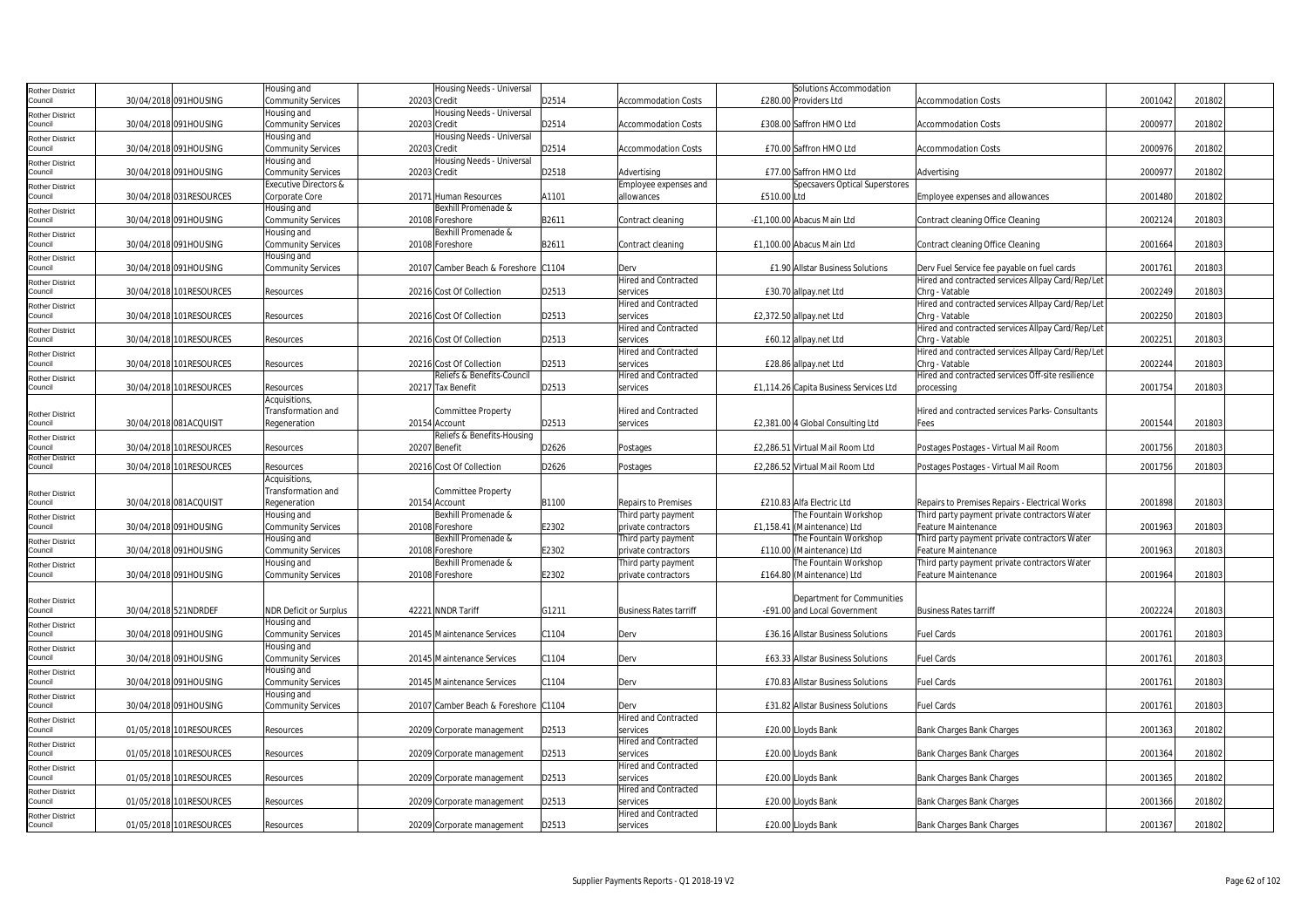| Rother District                   |                         |                                                    |                                      |       | <b>Hired and Contracted</b>             |                                            |                                                             |         |        |  |
|-----------------------------------|-------------------------|----------------------------------------------------|--------------------------------------|-------|-----------------------------------------|--------------------------------------------|-------------------------------------------------------------|---------|--------|--|
| Council                           | 01/05/2018 101RESOURCES | Resources                                          | 20209 Corporate management           | D2513 | services                                | £425.81 Lloyds Bank                        | Bank Charges Bank Charges                                   | 2001369 | 201802 |  |
| Rother District                   |                         |                                                    |                                      |       | Hired and Contracted                    |                                            |                                                             |         |        |  |
| Council                           | 01/05/2018 101RESOURCES | Resources                                          | 20209 Corporate management           | D2513 | services                                | £955.41 Lloyds Bank                        | Bank Charges Bank Charges                                   | 2001370 | 201802 |  |
| <b>Rother District</b>            |                         |                                                    |                                      |       | <b>Hired and Contracted</b>             |                                            |                                                             |         |        |  |
| Council                           | 01/05/2018 101RESOURCES | Resources                                          | 20209 Corporate management           | D2513 | services                                | £1,443.70 Lloyds Bank                      | Bank Charges Bank Charges                                   | 2001371 | 201802 |  |
| <b>Rother District</b><br>Council | 01/05/2018 101RESOURCES | Resources                                          | 20209 Corporate management           | D2513 | <b>Hired and Contracted</b><br>services | £20.00 Lloyds Bank                         | Bank Charges Bank Charges                                   | 2001372 | 201802 |  |
| Rother District                   |                         |                                                    | Capital - Disable Facilities         |       |                                         |                                            |                                                             |         |        |  |
| Council                           | 01/05/2018 999NOREPORT  | <b>Environmental Services</b>                      | 70706 Grant                          | N1012 | Capital Advances                        | £5,847.66 Bathe in Safety Ltd              | Capital Advances Disabled Facilities Grant                  | 2001214 | 201802 |  |
| Rother District                   |                         | Housing and                                        |                                      |       |                                         |                                            | Contract cleaning Public Conveniences Cleaning              |         |        |  |
| Council                           | 01/05/2018 091HOUSING   | <b>Community Services</b>                          | 20128 Public Conveniences            | B2611 | Contract cleaning                       | £16,840.06 Specialist Hygiene Services Ltd | Servic                                                      | 2001534 | 201802 |  |
| Rother District                   |                         |                                                    | EH Pollution $R + W$                 |       |                                         |                                            |                                                             |         |        |  |
| Council                           | 01/05/2018 041 ENVIRON  | <b>Environmental Services</b>                      | 32134 Partnership                    | D1201 | Equipment & Materials                   | £4.50 Gradko International Ltd             | Equipment & Materials Carriage/Handling Charge              | 200100  | 201802 |  |
| Rother District                   |                         |                                                    | EH Pollution $R + W$                 |       |                                         |                                            | Equipment & Materials EnvH- Air Quality                     |         |        |  |
| Council                           | 01/05/2018 041 ENVIRON  | <b>Environmental Services</b>                      | 32134 Partnership                    | D1201 | Equipment & Materials                   | £108.80 Gradko International Ltd           | Maintenance Contr                                           | 2001007 | 201802 |  |
| Rother District                   |                         | Housing and                                        |                                      |       |                                         |                                            | Equipment & Materials Fire Equipment                        |         |        |  |
| Council                           | 01/05/2018 091HOUSING   | Community Services                                 | 20102 Rother Museum Services         | D1201 | Equipment & Materials                   | £319.52 ADT Fire and Security Plc          | Maintenance                                                 | 2001385 | 201802 |  |
| Rother District<br>Council        | 01/05/2018 031RESOURCES | <b>Executive Directors &amp;</b><br>Corporate Core | 20174 Administrative Offices         | D1201 | Equipment & Materials                   | £3,265.00 ADT Fire and Security Plc        | Equipment & Materials Fire Equipment<br>Maintenance         | 2001393 | 201802 |  |
|                                   |                         | Housing and                                        |                                      |       |                                         |                                            | Equipment & Materials Health and Safety Act                 |         |        |  |
| Rother District<br>Council        | 01/05/2018 091HOUSING   | Community Services                                 | 20107 Camber Beach & Foreshore D1201 |       | Equipment & Materials                   | £254.20 Value Products Ltd                 | Equipment                                                   | 2001049 | 201802 |  |
| Rother District                   |                         | Housing and                                        |                                      |       |                                         |                                            |                                                             |         |        |  |
| Council                           | 01/05/2018 091 HOUSING  | Community Services                                 | 20109 Sports Development             | D2923 | Grants made                             | £130.00 What's On Media                    | Grants made Sports Development - Active Rother              | 2001340 | 201802 |  |
|                                   |                         | Acquisitions                                       |                                      |       |                                         |                                            |                                                             |         |        |  |
| Rother District                   |                         | Transformation and                                 | <b>Committee Property</b>            |       | <b>Hired and Contracted</b>             |                                            | Hired & Contracted Serv- Legionella Sampling and            |         |        |  |
| Council                           | 01/05/2018 081ACQUISIT  | Regeneration                                       | 20154 Account                        | D2513 | <b>PANICAS</b>                          | £290.88 Clearwater Technology Ltd          | Monitorina                                                  | 2001404 | 201802 |  |
| Rother District                   |                         |                                                    | EH Pollution $R + W$                 |       | Hired and Contracted                    | Hastings and Rother Mediation              | Hired and contracted services Hastings + Rother             |         |        |  |
| Council                           | 01/05/2018 041 ENVIRON  | <b>Environmental Services</b>                      | 32134 Partnership                    | D2513 | services                                | £2,100.00 Service                          | CAB - Mediation S                                           | 2001170 | 201802 |  |
| Rother District                   |                         | <b>Executive Directors &amp;</b>                   |                                      |       | Hired and Contracted                    | Staywell Occupational Health               | Hired and contracted services Occupational                  |         |        |  |
| Council                           | 01/05/2018 031RESOURCES | Corporate Core                                     | 20171 Human Resources                | D2513 | services                                | £375.00 Ltd                                | Health                                                      | 2000959 | 201802 |  |
| Rother District                   |                         | Housing and                                        |                                      |       | <b>Hired and Contracted</b>             |                                            | Hired and contracted services Service fee paid to           |         |        |  |
| Council                           | 01/05/2018 091HOUSING   | <b>Community Services</b>                          | 20107 Camber Beach & Foreshore D2513 |       | services                                | £11.92 Radio Relay                         | Third Parties                                               | 2001010 | 201802 |  |
| Rother District<br>Council        | 01/05/2018 101RESOURCES |                                                    |                                      | D2513 | Hired and Contracted<br>services        | £35.55 Merchant Rentals Ltd                | Hired and contracted services Streamline Machine-<br>Rental | 2001256 | 201802 |  |
|                                   |                         | Resources                                          | 20209 Corporate management           |       |                                         |                                            |                                                             |         |        |  |
| Rother District<br>Council        | 01/05/2018 101RESOURCES | Resources                                          | 20240 Printing Services              | D2417 | Photocopy Paper                         | £110.60 Canon (UK) Ltd                     | Photocopy Paper Photocopy White A4 80GSM                    | 2001335 | 201802 |  |
| Rother District                   |                         |                                                    |                                      |       |                                         |                                            |                                                             |         |        |  |
| Council                           | 01/05/2018 101RESOURCES | Resources                                          | 20240 Printing Services              | D2417 | Photocopy Paper                         | £478.00 Canon (UK) Ltd                     | Photocopy Paper Photocopy White A4 80GSM                    | 2001336 | 201802 |  |
| Rother District                   |                         | Housing and                                        |                                      |       |                                         |                                            |                                                             |         |        |  |
| Council                           | 01/05/2018 091HOUSING   | <b>Community Services</b>                          | 20107 Camber Beach & Foreshore D2623 |       | Radios and licences                     | £75.00 Ofcom - Radio Licence Fees          | Radios and licences Radio/Transmitter Licences              | 2001069 | 201802 |  |
|                                   |                         | Acquisitions,                                      |                                      |       |                                         |                                            |                                                             |         |        |  |
| Rother District                   |                         | Transformation and                                 |                                      |       |                                         |                                            |                                                             |         |        |  |
| Council                           | 01/05/2018 081ACQUISIT  | Regeneration                                       | 20122 Economic Development           | A2202 | Recruitment expenses                    | £2,934.05 REDACTED PERSONAL DATA           | Recruitment expenses Advertising Vacant Post                | 2001253 | 201802 |  |
| Rother District                   |                         | Executive Directors &                              | Administrative Offices -             |       |                                         |                                            | Repairs to Premises Fire Alarm System                       |         |        |  |
| Council                           | 01/05/2018 031RESOURCES | Corporate Core                                     | 20176 Print Room                     | B1100 | Repairs to Premises                     | £101.08 ADT Fire and Security Plc          | Maintenance                                                 | 2001392 | 201802 |  |
|                                   |                         | Acquisitions,                                      |                                      |       |                                         |                                            |                                                             |         |        |  |
| Rother District<br>Council        |                         | Transformation and                                 | Committee Property                   | B1100 |                                         |                                            | Repairs to Premises Purchase of Materials - Build<br>Maint  | 2001495 |        |  |
|                                   | 01/05/2018 081ACQUISIT  | Regeneration                                       | 20154 Account<br>Capital - Corporate |       | Repairs to Premises                     | £64.27 Graham                              |                                                             |         | 201802 |  |
|                                   |                         |                                                    | Document Image                       |       |                                         | Northqate Public Services (UK)             |                                                             |         |        |  |
| Rother District<br>Council        | 01/05/2018 999NOREPORT  | Resources                                          | 70709 Processing System              | N1010 | Software Purchase                       | £6,900.00 Ltd                              | Software Purchase                                           | 2001022 | 201802 |  |
| Rother District                   |                         |                                                    |                                      |       |                                         |                                            |                                                             |         |        |  |
| Council                           | 01/05/2018 101RESOURCES | Resources                                          | 20241 Stationery                     | D2416 | Stationery                              | £38.07 Office Depot UK Ltd                 | Stationery General Stationery (Print Room ONLY              | 200119  | 201802 |  |
| Rother District                   |                         |                                                    |                                      |       |                                         |                                            |                                                             |         |        |  |
| Council                           | 01/05/2018 101RESOURCES | Resources                                          | 20241 Stationery                     | D2416 | Stationery                              | £18.28 Office Depot UK Ltd                 | Stationery General Stationery (Print Room ONLY              | 2001190 | 201802 |  |
| Rother District                   |                         |                                                    |                                      |       |                                         |                                            |                                                             |         |        |  |
| Council                           | 01/05/2018 101RESOURCES | Resources                                          | 20242 Communications-Phones          | D2621 | Telephones                              | £13.00 KCOM Group Plc                      | Telephones KCOM Smartnumber Charges                         | 2000999 | 201802 |  |
| Rother District                   |                         |                                                    |                                      |       |                                         |                                            | Third party payment private contractors Work by             |         |        |  |
| Council                           | 01/05/2018 101RESOURCES | Resources                                          | 20240 Printing Services              | D2417 | Photocopy Paper                         | <b>£23.40 IDL UK</b>                       | <b>Outside Contractors</b>                                  | 2001014 | 201802 |  |
| Rother District                   |                         |                                                    |                                      |       | Third party payment                     |                                            | Third party payment private contractors Work by             |         |        |  |
| Council                           | 01/05/2018 101RESOURCES | Resources                                          | 20240 Printing Services              | E2302 | private contractors                     | £21.00 Golden Arrow Couriers               | <b>Outside Contractors</b>                                  | 2001145 | 201802 |  |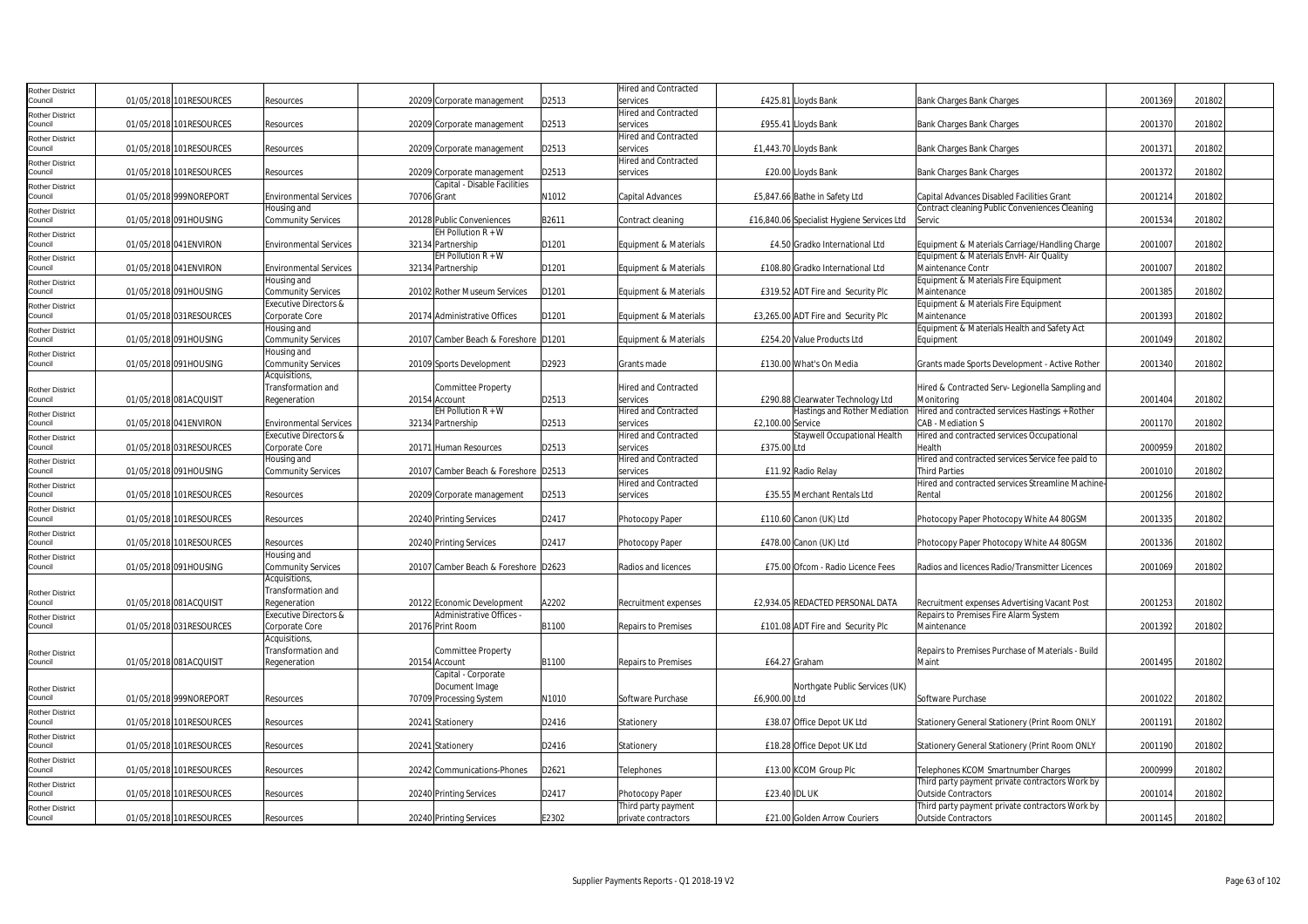| <b>Rother District</b>            |                          | Executive Directors &                       |                                               |       |                                           |                                                                                                         |                                                    |         |        |  |
|-----------------------------------|--------------------------|---------------------------------------------|-----------------------------------------------|-------|-------------------------------------------|---------------------------------------------------------------------------------------------------------|----------------------------------------------------|---------|--------|--|
| Council                           | 01/05/2018 031RESOURCES  | Corporate Core                              | 32131 Sussex Training Partnership A2203       |       | Training                                  | £1,200.00 Mr Stephen Brogan                                                                             | Training Sussex Train Consor-Training Course       | 2001174 | 201802 |  |
| <b>Rother District</b><br>Council | 01/05/2018 101 RESOURCES | Resources                                   | 20242 Communications-Phones                   | D2621 | Telephones                                | £84.35 Daisy Communications PLC                                                                         | Telephones                                         | 2001159 | 201802 |  |
| <b>Rother District</b>            |                          |                                             |                                               |       | Consultants and Other                     |                                                                                                         |                                                    |         |        |  |
| Council                           | 01/05/2018 101RESOURCES  | Resources                                   | 20222 Accountancy                             | D2509 | Services                                  | £2,275.00 Globetask Ltd                                                                                 | <b>Consultants and Other Services</b>              | 2001115 | 201802 |  |
| <b>Rother District</b><br>Council | 01/05/2018 101RESOURCES  | Resources                                   | 20239 Computer Services                       | D2621 | Telephones                                | £27.98 Daisy Communications PLC                                                                         | Telephones                                         | 2001159 | 201802 |  |
| <b>Rother District</b>            |                          |                                             |                                               |       | <b>Hired and Contracted</b>               |                                                                                                         |                                                    |         |        |  |
| Council                           | 01/05/2018 101RESOURCES  | Resources                                   | 20209 Corporate management                    | D2513 | services                                  | £20.00 Lloyds Bank                                                                                      | <b>Hired and Contracted services</b>               | 2001368 | 201802 |  |
| <b>Rother District</b>            |                          | Housing and                                 | Housing Needs - HB                            |       |                                           |                                                                                                         |                                                    |         |        |  |
| Council                           | 01/05/2018 091HOUSING    | Community Services                          | 20200 (Housing Benefit)                       | D2508 | Removals and Storage                      | £120.00 1066 Storage Services                                                                           | Removals and Storage                               | 2000982 | 201802 |  |
| <b>Rother District</b>            |                          | Housing and                                 | Housing Needs - HB                            |       |                                           |                                                                                                         |                                                    |         |        |  |
| Council                           | 01/05/2018 091HOUSING    | Community Services                          | 20200 (Housing Benefit)                       | D2508 | Removals and Storage                      | £93.00 1066 Storage Services                                                                            | Removals and Storage                               | 2000983 | 201802 |  |
| <b>Rother District</b><br>Council | 01/05/2018 091HOUSING    | Housing and<br>Community Services           | Housing Needs - HB<br>20200 (Housing Benefit) | D2508 | Removals and Storage                      | £160.00 1066 Storage Services                                                                           | Removals and Storage                               | 2000964 | 201802 |  |
| <b>Rother District</b>            |                          | Housing and                                 | Housing Needs - HB                            |       |                                           |                                                                                                         |                                                    |         |        |  |
| Council                           | 01/05/2018 091HOUSING    | Community Services                          | 20200 (Housing Benefit)                       | D2508 | Removals and Storage                      | £144.00 1066 Storage Services                                                                           | Removals and Storage                               | 2000965 | 201802 |  |
| <b>Rother District</b>            |                          | Housing and                                 | Housing Needs - HB                            |       |                                           |                                                                                                         |                                                    |         |        |  |
| Council                           | 01/05/2018 091HOUSING    | Community Services                          | 20200 (Housing Benefit)                       | D2508 | Removals and Storage                      | £395.00 1066 Removal Services                                                                           | Removals and Storage                               | 2000966 | 201802 |  |
| <b>Rother District</b>            |                          | Housing and                                 | Housing Needs - HB                            | D2508 |                                           |                                                                                                         |                                                    | 2000984 | 201802 |  |
| Council                           | 01/05/2018 091HOUSING    | Community Services<br>Housing and           | 20200 (Housing Benefit)<br>Housing Needs - HB |       | Removals and Storage                      | £160.00 1066 Storage Services                                                                           | Removals and Storage                               |         |        |  |
| <b>Rother District</b><br>Council | 01/05/2018 091HOUSING    | <b>Community Services</b>                   | 20200 (Housing Benefit)                       | D2514 | <b>Accommodation Costs</b>                | £1,242.50 UK Room Imperial                                                                              | <b>Accommodation Costs</b>                         | 2001195 | 201802 |  |
| Rother District                   |                          | Housing and                                 |                                               |       |                                           |                                                                                                         |                                                    |         |        |  |
| Council                           | 01/05/2018 091HOUSING    | Community Services                          | 20107 Camber Beach & Foreshore D2621          |       | Telephones                                | £33.22 Daisy Communications PLC                                                                         | Telephones                                         | 2001159 | 201802 |  |
| <b>Rother District</b>            |                          | Housing and                                 |                                               |       |                                           |                                                                                                         |                                                    |         |        |  |
| Council                           | 01/05/2018 091HOUSING    | Community Services<br>Executive Directors & | 20102 Rother Museum Services                  | D2621 | Telephones                                | £13.99 Daisy Communications PLC                                                                         | Telephones                                         | 2001159 | 201802 |  |
| <b>Rother District</b><br>Council | 01/05/2018 031RESOURCES  | Corporate Core                              | 20180 Emergency Planning                      | D2621 | Telephones                                | £13.99 Daisy Communications PLC                                                                         | Telephones                                         | 2001159 | 201802 |  |
| <b>Rother District</b>            |                          |                                             | EH Pollution $R + W$                          |       |                                           |                                                                                                         |                                                    |         |        |  |
| Council                           | 01/05/2018 041 ENVIRON   | <b>Environmental Services</b>               | 32134 Partnership                             | D2621 | Telephones                                | £13.99 Daisy Communications PLC                                                                         | Telephones                                         | 2001159 | 201802 |  |
| <b>Rother District</b>            |                          | Housing and                                 |                                               |       | <b>Hired and Contracted</b>               | East Sussex and Romney Marsh                                                                            | Hired and contracted services Incineration of dead |         |        |  |
| Council                           | 01/05/2018 091HOUSING    | Community Services                          | 20132 Street & Beach Cleansing                | D2513 | services                                  | £60.00 Hunt                                                                                             | animals                                            | 2002044 | 201803 |  |
| <b>Rother District</b><br>Council | 02/05/2018 091HOUSING    | Housing and<br>Community Services           | Housing Needs - HB<br>20200 (Housing Benefit) | A1110 | <b>Agency Staff</b>                       | £812.50 Oyster Partnership                                                                              | Agency Staff                                       | 2001313 | 201802 |  |
| <b>Rother District</b>            |                          | Housing and                                 | Housing Needs - HB                            |       |                                           |                                                                                                         |                                                    |         |        |  |
| Council                           | 02/05/2018 091HOUSING    | Community Services                          | 20200 (Housing Benefit)                       | A1110 | <b>Agency Staff</b>                       | £900.00 Prentis Solutions Limited                                                                       | Agency Staff                                       | 2001344 | 201802 |  |
|                                   |                          | Acquisitions                                |                                               |       |                                           |                                                                                                         |                                                    |         |        |  |
| <b>Rother District</b>            |                          | Transformation and                          | Elva Business Centre.                         |       |                                           |                                                                                                         |                                                    |         |        |  |
| Council                           | 02/05/2018 081ACQUISIT   | Regeneration                                | 20153 Bexhill<br>EH Pollution $R + W$         | B2611 | Contract cleaning<br>Hired and Contracted | £127.40 J M Waste Management Limited Contract cleaning Office Cleaning<br>Hastings and Rother Mediation | Hired and contracted services Hastings + Rother    | 2001408 | 201802 |  |
| <b>Rother District</b><br>Council | 02/05/2018 041 ENVIRON   | <b>Environmental Services</b>               | 32134 Partnership                             | D2513 | services                                  | £500.00 Service                                                                                         | CAB - Mediation S                                  | 2001171 | 201802 |  |
| <b>Rother District</b>            |                          | Housing and                                 |                                               |       | Hired and Contracted                      |                                                                                                         | Hired and contracted services Sanctuary DV         |         |        |  |
| Council                           | 02/05/2018 091HOUSING    | Community Services                          | 20208 Care In The Community                   | D2513 | services                                  | £250.00 Safe Partnership Ltd                                                                            | Assistance Revenue                                 | 2001328 | 201802 |  |
| <b>Rother District</b>            |                          | Housing and                                 | Housing Needs - HB                            |       | <b>Hired and Contracted</b>               | Rother District Citizens Advice                                                                         | Hired and contracted services Service fee paid to  |         |        |  |
| Council                           | 02/05/2018 091HOUSING    | Community Services                          | 20200 (Housing Benefit)                       | D2513 | services                                  | £4,500.00 Bureau                                                                                        | <b>Third Parties</b>                               | 2001233 | 201802 |  |
| <b>Rother District</b><br>Council | 02/05/2018 091HOUSING    | Housing and<br>Community Services           | Bexhill Parks & Open<br>20114 Spaces          | B1100 | Repairs to Premises                       | £254.97 Bexhill Bowling Club                                                                            | Repairs to Premises Parks- Redecoration Works      | 2001048 | 201802 |  |
| <b>Rother District</b>            |                          | Housing and                                 |                                               |       |                                           |                                                                                                         | Repairs to Premises Purchase of Materials - Build  |         |        |  |
| Council                           | 02/05/2018 091HOUSING    | Community Services                          | 20128 Public Conveniences                     | B1100 | Repairs to Premises                       | £375.21 Graham                                                                                          | Maint                                              | 2001391 | 201802 |  |
|                                   |                          | Acquisitions,                               |                                               |       |                                           |                                                                                                         |                                                    |         |        |  |
| <b>Rother District</b>            |                          | Transformation and                          | <b>Committee Property</b>                     |       |                                           |                                                                                                         | Repairs to Premises Purchase of Materials - Build  |         |        |  |
| Council                           | 02/05/2018 081ACQUISIT   | Regeneration                                | 20154 Account                                 | B1100 | <b>Repairs to Premises</b>                | £316.90 Watco UK Ltd<br>Scottish Water Business Stream                                                  | Maint                                              | 2001388 | 201802 |  |
| <b>Rother District</b><br>Council | 02/05/2018 091HOUSING    | Housing and<br>Community Services           | 20128 Public Conveniences                     | B2422 | Sewerage                                  | £328.63 Limited                                                                                         | Sewage Charges                                     | 2001203 | 201802 |  |
| <b>Rother District</b>            |                          | Housing and                                 |                                               |       |                                           | Scottish Water Business Stream                                                                          |                                                    |         |        |  |
| Council                           | 02/05/2018 091HOUSING    | Community Services                          | 20128 Public Conveniences                     | B2422 | Sewerage                                  | £37.20 Limited                                                                                          | Sewage Charges                                     | 2001204 | 201802 |  |
| <b>Rother District</b>            |                          | Housing and                                 |                                               |       |                                           | Scottish Water Business Stream                                                                          |                                                    |         |        |  |
| Council                           | 02/05/2018 091HOUSING    | Community Services                          | 20128 Public Conveniences                     | B2422 | Sewerage                                  | £333.45 Limited                                                                                         | Sewage Charges                                     | 2001206 | 201802 |  |
| Rother District<br>Council        | 02/05/2018 091HOUSING    | Housing and<br><b>Community Services</b>    | 20128 Public Conveniences                     | B2422 | Sewerage                                  | Scottish Water Business Stream<br>£215.20 Limited                                                       | Sewage Charges                                     | 2001378 | 201802 |  |
|                                   |                          |                                             |                                               |       |                                           |                                                                                                         |                                                    |         |        |  |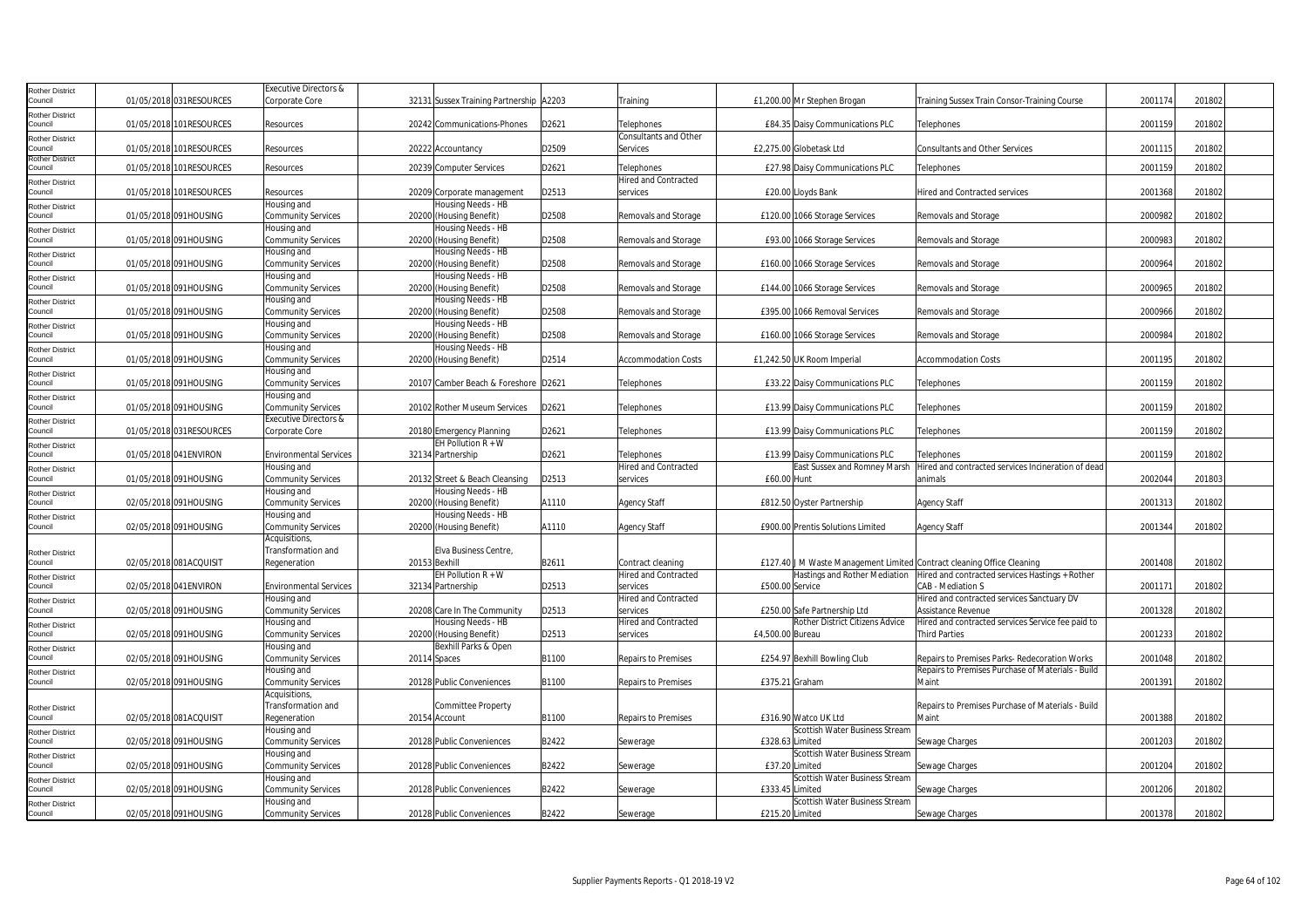| Rother District            |                     |                          | lousing and                                 |                                         |       |                                  | Scottish Water Business Stream                   |                                                           |         |        |
|----------------------------|---------------------|--------------------------|---------------------------------------------|-----------------------------------------|-------|----------------------------------|--------------------------------------------------|-----------------------------------------------------------|---------|--------|
| Council                    |                     | 02/05/2018 091HOUSING    | Community Services                          | 20128 Public Conveniences               | B2422 | Sewerage                         | £89.22 Limited                                   | Sewage Charges                                            | 2001377 | 201802 |
| Rother District            |                     |                          | Housing and                                 |                                         |       |                                  | Scottish Water Business Stream                   |                                                           |         |        |
| Council                    |                     | 02/05/2018 091HOUSING    | <b>Community Services</b>                   | 20128 Public Conveniences               | B2422 | Sewerage                         | £961.13 Limited                                  | Sewage Charges                                            | 2001202 | 201802 |
| Rother District            |                     |                          | Housing and                                 | Bexhill Parks & Open                    |       |                                  | Scottish Water Business Stream                   |                                                           |         |        |
| Council                    |                     | 02/05/2018 091HOUSING    | <b>Community Services</b>                   | 20114 Spaces                            | B2422 | Sewerage                         | £9.91 Limited                                    | Sewage Charges                                            | 2001377 | 201802 |
| Rother District            |                     |                          | Housing and                                 | Bexhill Promenade &                     |       |                                  | Scottish Water Business Stream                   |                                                           |         |        |
| Council                    |                     | 02/05/2018 091HOUSING    | Community Services                          | 20108 Foreshore                         | B2422 | Sewerage                         | £1,274.24 Limited                                | Sewage Charges                                            | 2001208 | 201802 |
| Rother District            |                     |                          | Housing and                                 | Bexhill Promenade &                     |       |                                  | Scottish Water Business Stream                   |                                                           |         |        |
| Council                    |                     | 02/05/2018 091HOUSING    | Community Services                          | 20108 Foreshore                         | B2422 | Sewerage                         | £546.11 Limited                                  | Sewage Charges                                            | 2001208 | 201802 |
| Rother District            |                     | 02/05/2018 091HOUSING    | Housing and                                 | 20102 Rother Museum Services            | B2422 |                                  | Scottish Water Business Stream<br>£53.80 Limited |                                                           | 2001378 | 201802 |
| Council                    |                     |                          | Community Services<br>Executive Directors & | Administrative Offices -                |       | Sewerage                         | Scottish Water Business Stream                   | Sewage Charges                                            |         |        |
| Rother District<br>Council |                     | 02/05/2018 031RESOURCES  | Corporate Core                              | 20173 Town Hall                         | B2422 | Sewerage                         | £272.56 Limited                                  | Sewage Charges                                            | 200120  | 201802 |
|                            |                     |                          | Executive Directors &                       | Administrative Offices - T.H.           |       |                                  | Scottish Water Business Stream                   |                                                           |         |        |
| Rother District<br>Council |                     | 02/05/2018 031RESOURCES  | Corporate Core                              | 20175 Annex (NOT CHP)                   | B2422 | Sewerage                         | £272.56 Limited                                  | Sewage Charges                                            | 2001210 | 201802 |
|                            |                     |                          | Executive Directors &                       |                                         |       | Members Conference               |                                                  |                                                           |         |        |
| Rother District<br>Council |                     | 02/05/2018 031RESOURCES  | Corporate Core                              | 20160 Public Accountability C/Ex        | D2732 | Expenses                         | £500.00 District Councils Network                | Subscriptions Subscription to Organisations               | 2001030 | 201802 |
|                            |                     |                          |                                             |                                         |       |                                  |                                                  |                                                           |         |        |
| Rother District<br>Council |                     | 02/05/2018 101RESOURCES  | Resources                                   | 20242 Communications-Phones             | D2621 | Telephones                       | £2.60 KCOM Group Plc                             | Telephones KCOM Smartnumber Charges                       | 2000998 | 201802 |
|                            |                     |                          |                                             |                                         |       |                                  | TalkTalk Communications Ltd                      |                                                           |         |        |
| Rother District<br>Council |                     | 02/05/2018 101RESOURCES  | Resources                                   | 20242 Communications-Phones             | D2621 | Telephones                       | £48.00 T/A TalkTalk Business                     | Telephones Telephone Call Costs + Line Rental             | 2001483 | 201802 |
| Rother District            |                     |                          | Housing and                                 |                                         |       |                                  | Scottish Water Business Stream                   |                                                           |         |        |
| Council                    |                     | 02/05/2018 091HOUSING    | <b>Community Services</b>                   | 20128 Public Conveniences               | B2421 | Water                            | £1,352.66 Limited                                | <b>Water Charges</b>                                      | 2001205 | 201802 |
| Rother District            |                     |                          | Housing and                                 |                                         |       |                                  |                                                  |                                                           |         |        |
| Council                    |                     | 02/05/2018 091HOUSING    | Community Services                          | 20128 Public Conveniences               | B2421 | Water                            | £134.07 South East Water Ltd                     | Water Charges                                             | 2001201 | 201802 |
| Rother District            |                     |                          | Housing and                                 |                                         |       |                                  |                                                  |                                                           |         |        |
| Council                    |                     | 02/05/2018 091HOUSING    | Community Services                          | 20145 Maintenance Services              | D1201 | Equipment & Materials            | £6.33 Trade Paints Ltd                           | Equipment & Materials Purchase of Tools                   | 2002171 | 201803 |
|                            |                     |                          | Acquisitions                                |                                         |       |                                  |                                                  |                                                           |         |        |
| Rother District            |                     |                          | Transformation and                          | Committee Property                      |       |                                  |                                                  | Repairs to Premises Purchase of Materials - Build         |         |        |
| Council                    |                     | 02/05/2018 081ACQUISIT   | Regeneration                                | 20154 Account                           | B1100 | Repairs to Premises              | £302.99 Trade Paints Ltd                         | Maint                                                     | 2002183 | 201803 |
| Rother District            |                     |                          |                                             |                                         |       |                                  |                                                  |                                                           |         |        |
| Council                    |                     | 03/05/2018 101RESOURCES  | Resources                                   | 20222 Accountancy                       | A1110 | <b>Agency Staff</b>              | £942.02 Portfolio Payroll Limited                | Agency Staff                                              | 2001163 | 201802 |
| Rother District            |                     |                          | Housing and                                 |                                         |       |                                  |                                                  |                                                           |         |        |
| Council                    |                     | 03/05/2018 091HOUSING    | <b>Community Services</b>                   | 20145 Maintenance Services              | D2352 | Clothing and Uniforms            | £42.49 Trade UK Account (Screwfix)               | Clothing and Uniforms Mens Protective-Other               | 2001409 | 201802 |
| Rother District            |                     |                          | Housing and                                 | Bexhill Parks & Open                    |       |                                  | CountyClean Environmental                        | Furniture & Fittings Parks- Emptying of Klargester        |         |        |
| Council                    |                     | 03/05/2018 091HOUSING    | <b>Community Services</b>                   | 20114 Spaces                            | D1206 | Furniture & Fittings             | £225.00 Services Ltd                             | Unit                                                      | 2001414 | 201802 |
| Rother District            |                     |                          |                                             |                                         |       | <b>Hired and Contracted</b>      | The Police and Crime                             | Hired and contracted services CCTV System                 |         |        |
| Council                    |                     | 03/05/2018 041ENVIRON    | <b>Environmental Services</b>               | 20129 Community Safety                  | D2513 | services                         | £2,371.76 Commissioner for Sussex                | Maintenance                                               | 2001169 | 201802 |
| Rother District            |                     |                          |                                             |                                         |       | <b>Hired and Contracted</b>      |                                                  | Hired and contracted services Council Tax-Land            |         |        |
| Council                    |                     | 03/05/2018 101RESOURCES  | Resources                                   | 20216 Cost Of Collection                | D2513 | services                         | £39.00 H M Land Registry                         | Registry Enquiries                                        | 2001472 | 201802 |
| Rother District<br>Council | 03/05/2018 071STRAT |                          | <b>Strategy and Planning</b>                | 20246 Planning Applications             | D2513 | Hired and Contracted<br>services | £78.00 H M Land Registry                         | Hired and contracted services Land Registry -<br>Planning | 2001472 | 201802 |
|                            |                     |                          |                                             | EH Pollution $R + W$                    |       | <b>Hired and Contracted</b>      | Wealden and Eastbourne                           | Hired and contracted services Out Of Hours Call           |         |        |
| Rother District<br>Council |                     | 03/05/2018 041ENVIRON    | <b>Environmental Services</b>               | 32134 Partnership                       | D2513 | services                         | £13.30 Lifeline                                  | Answering Service                                         | 2001161 | 201802 |
| Rother District            |                     |                          |                                             | EH Pollution $R + W$                    |       | <b>Hired and Contracted</b>      | Wealden and Eastbourne                           | Hired and contracted services Out Of Hours Call           |         |        |
| Council                    |                     | 03/05/2018 041ENVIRON    | <b>Environmental Services</b>               | 32134 Partnership                       | D2513 | services                         | £40.30 Lifeline                                  | Answering Service                                         | 2001162 | 201802 |
|                            |                     |                          | Acquisitions,                               |                                         |       |                                  |                                                  |                                                           |         |        |
|                            |                     |                          | Transformation and                          |                                         |       |                                  |                                                  |                                                           |         |        |
| Rother District<br>Council |                     | 03/05/2018 081ACQUISIT   | Regeneration                                | 20118 Tourism                           | D2517 | Marketing                        | £700.00 Hastings Borough Council                 | Marketing Marketing Projects                              | 2001047 | 201802 |
| Rother District            |                     |                          | Executive Directors &                       |                                         |       | Members Conference               |                                                  | Members Conference Expenses Members                       |         |        |
| Council                    |                     | 03/05/2018 031 RESOURCES | Corporate Core                              | 20156 Representing Local Interest D2732 |       | Expenses                         | £1,323.00 Breaking Down Barriers CIC             | Training/Conference Fees                                  | 2001332 | 201802 |
| Rother District            |                     |                          |                                             |                                         |       |                                  |                                                  |                                                           |         |        |
| Council                    |                     | 03/05/2018 101RESOURCES  | Resources                                   | 20240 Printing Services                 | D2417 | Photocopy Paper                  | £317.58 Premier Paper Group Ltd                  | Photocopy Paper Colour Copy Paper SRA3                    | 2001345 | 201802 |
| Rother District            |                     |                          | Housing and                                 |                                         |       |                                  |                                                  | Repairs to Premises Purchase of Materials - Build         |         |        |
| Council                    |                     | 03/05/2018 091HOUSING    | Community Services                          | 20128 Public Conveniences               | B1100 | Repairs to Premises              | £78.70 Graham                                    | Maint                                                     | 2001494 | 201802 |
|                            |                     |                          | Acquisitions,                               |                                         |       |                                  |                                                  |                                                           |         |        |
| Rother District            |                     |                          | Transformation and                          | Committee Property                      |       |                                  |                                                  | Repairs to Premises Purchase of Materials - Build         |         |        |
| Council                    |                     | 03/05/2018 081ACQUISIT   | Regeneration                                | 20154 Account                           | B1100 | Repairs to Premises              | £41.16 Jewson Limited                            | Maint                                                     | 2001493 | 201802 |
| Rother District            |                     |                          | <b>Executive Directors &amp;</b>            | Administrative Offices - T.H            |       |                                  |                                                  | Repairs to Premises Purchase of Materials - Build         |         |        |
| Council                    |                     | 03/05/2018 031RESOURCES  | Corporate Core                              | 20175 Annex (NOT CHP)                   | B1100 | Repairs to Premises              | £648.57 Alfa Electric Ltd                        | Maint                                                     | 2001403 | 201802 |
| Rother District            |                     |                          | Housing and                                 |                                         |       |                                  |                                                  |                                                           |         |        |
| Council                    |                     | 03/05/2018 091HOUSING    | <b>Community Services</b>                   | 20113 Bexhill Leisure Pool              | B1100 | Repairs to Premises              | £1,392.00 Gilgen Doors Systems UK Ltd            | Repairs to Premises Repairs - Doors                       | 2001361 | 201802 |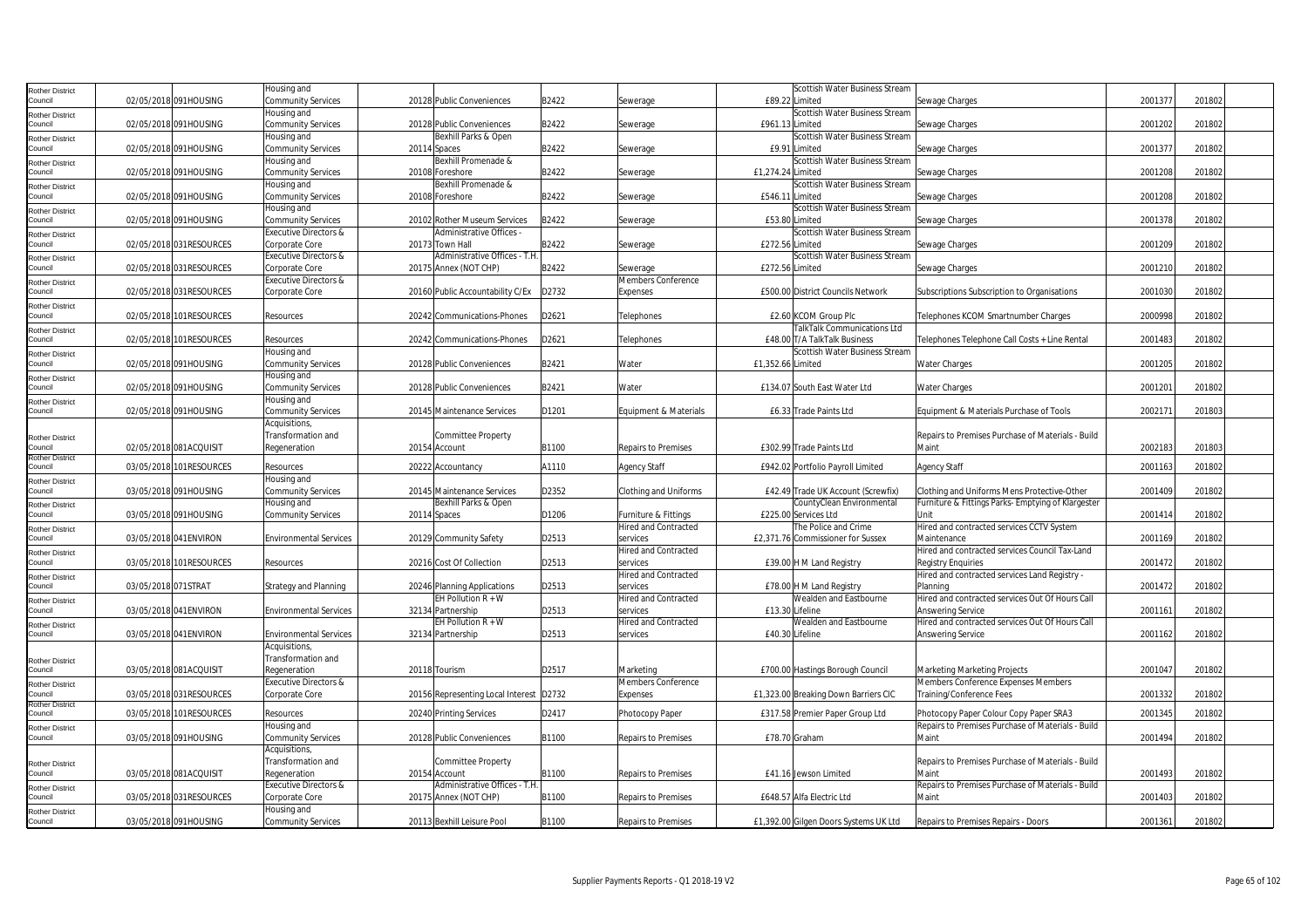| <b>Rother District</b><br>Council |            | 03/05/2018 101RESOURCES  | Resources                                  |                   | 20242 Communications-Phones                                    | D2621 | Telephones                              | £4,405.00 KCOM Group Plc                                            | Telephones KCOM Smartnumber Charges                                       | 2001353 | 201802     |  |
|-----------------------------------|------------|--------------------------|--------------------------------------------|-------------------|----------------------------------------------------------------|-------|-----------------------------------------|---------------------------------------------------------------------|---------------------------------------------------------------------------|---------|------------|--|
| <b>Rother District</b>            |            |                          | <b>Executive Directors &amp;</b>           |                   |                                                                |       |                                         |                                                                     |                                                                           |         |            |  |
| Council                           |            | 03/05/2018 031RESOURCES  | Corporate Core                             |                   | 32131 Sussex Training Partnership A2203                        |       | Training                                | £1,330.00 Rachel Leach                                              | Training Sussex Train Consor-Training Course                              | 200116  | 201802     |  |
| Rother District                   |            |                          | Housing and                                |                   | 41 Jameson Mews, Bexhill                                       |       |                                         |                                                                     |                                                                           |         |            |  |
| Council                           |            | 03/05/2018 091HOUSING    | <b>Community Services</b>                  | 20261 on Sea      |                                                                | B2421 | Water                                   | £858.07 South East Water Ltd                                        | Water Charges                                                             | 2001310 | 201802     |  |
| <b>Rother District</b>            |            |                          | Housing and                                |                   |                                                                |       |                                         | Southeast Marketing Ltd T/A GP                                      |                                                                           |         |            |  |
| Council                           |            | 03/05/2018 091HOUSING    | <b>Community Services</b>                  |                   | 20107 Camber Beach & Foreshore D2352<br><b>EH Licenses and</b> |       | Clothing and Uniforms                   | £694.30 PromoWear                                                   | Clothing and Uniforms Mens Protective-Other                               | 2001794 | 201803     |  |
| <b>Rother District</b>            |            |                          |                                            |                   | Registration R + W                                             |       | Hired and Contracted                    |                                                                     | Hired and contracted services EnvH-Veterinary                             |         |            |  |
| Council                           |            | 03/05/2018 041 ENVIRON   | <b>Environmental Services</b>              | 32143 Partnership |                                                                | D2513 | services                                | -£32.00 Heathfield Vets Ltd                                         | Services for Licens                                                       | 200221  | 201803     |  |
| <b>Rother District</b>            |            |                          | Housing and                                |                   |                                                                |       |                                         | CountyClean Environmental                                           |                                                                           |         |            |  |
| Council                           |            | 03/05/2018 091HOUSING    | <b>Community Services</b>                  | 20137 Car Parks   |                                                                | B1100 | <b>Repairs to Premises</b>              | £400.00 Services Ltd                                                | Repairs to Premises Pumps Maintenance/ Repairs                            | 2001723 | 201803     |  |
| <b>Rother District</b>            |            |                          | Housing and                                |                   |                                                                |       |                                         | CountyClean Environmental                                           |                                                                           |         |            |  |
| Council                           |            | 03/05/2018 091HOUSING    | <b>Community Services</b>                  |                   | 20128 Public Conveniences                                      | B1100 | <b>Repairs to Premises</b>              | £400.00 Services Ltd                                                | Repairs to Premises Pumps Maintenance/ Repairs                            | 2001723 | 201803     |  |
| <b>Rother District</b><br>Council |            | 03/05/2018 091HOUSING    | Housing and                                |                   | 20128 Public Conveniences                                      | B1100 | Repairs to Premises                     | CountyClean Environmental<br>£400.00 Services Ltd                   | Repairs to Premises Pumps Maintenance/ Repairs                            | 2001723 | 201803     |  |
|                                   |            |                          | <b>Community Services</b><br>Acquisitions, |                   |                                                                |       |                                         |                                                                     |                                                                           |         |            |  |
| <b>Rother District</b>            |            |                          | Transformation and                         |                   | Committee Property                                             |       |                                         | CountyClean Environmental                                           |                                                                           |         |            |  |
| Council                           |            | 03/05/2018 081ACQUISIT   | Regeneration                               | 20154 Account     |                                                                | B1100 | <b>Repairs to Premises</b>              | £400.00 Services Ltd                                                | Repairs to Premises Pumps Maintenance/ Repairs                            | 2001723 | 201803     |  |
| <b>Rother District</b>            |            |                          |                                            |                   |                                                                |       |                                         |                                                                     |                                                                           |         |            |  |
| Council                           |            | 04/05/2018 101 RESOURCES | Resources<br>Housing and                   |                   | 20209 Corporate management<br>Capital - Grants Halls and       | D2516 | Audit fees                              | £75.00 Roval Bank of Scotland Plc<br>Rye & District Dementia Action | Audit fees Audit Commission Fees                                          | 2001380 | 201802     |  |
| <b>Rother District</b><br>Council |            | 04/05/2018 999NOREPORT   | <b>Community Services</b>                  |                   | 70714 Community Projects                                       | N1011 | Capital Grants                          | £100.00 Alliance                                                    | Capital Grants Community Grants Scheme                                    | 2001009 | 201802 Yes |  |
| <b>Rother District</b>            |            |                          | Housing and                                |                   | Capital - Grants Halls and                                     |       |                                         | Normans Bay Residents                                               |                                                                           |         |            |  |
| Council                           |            | 04/05/2018 999NOREPORT   | <b>Community Services</b>                  |                   | 70714 Community Projects                                       | N1011 | Capital Grants                          | £300.00 Association                                                 | Capital Grants Community Grants Scheme                                    | 2001053 | 201802 Yes |  |
| <b>Rother District</b>            |            |                          | <b>Executive Directors &amp;</b>           |                   |                                                                |       |                                         |                                                                     | Equipment & Materials Health and Safety Act                               |         |            |  |
| Council                           |            | 04/05/2018 031RESOURCES  | Corporate Core                             |                   | 20171 Human Resources                                          | D1201 | Equipment & Materials                   | £65.00 Witham Brothers Ltd                                          | Equipment                                                                 | 2001128 | 201802     |  |
| <b>Rother District</b>            |            |                          |                                            |                   |                                                                |       | Hired and Contracted                    |                                                                     | Hired and contracted services Council Tax-Land                            |         |            |  |
| Council                           |            | 04/05/2018 101RESOURCES  | Resources                                  |                   | 20216 Cost Of Collection                                       | D2513 | services                                | £18.00 H M Land Registry                                            | <b>Registry Enguiries</b>                                                 | 2001468 | 201802     |  |
|                                   |            |                          | Acquisitions,<br>Transformation and        |                   |                                                                |       | <b>Hired and Contracted</b>             |                                                                     | Hired and contracted services Land Registry -                             |         |            |  |
| <b>Rother District</b><br>Council |            | 04/05/2018 081ACQUISIT   | Regeneration                               |                   | 20144 Property Management                                      | D2513 | services                                | £15.00 H M Land Registry                                            | <b>Property Management</b>                                                | 2001468 | 201802     |  |
|                                   |            |                          |                                            |                   | <b>EN Wealden Training</b>                                     |       |                                         |                                                                     |                                                                           |         |            |  |
| <b>Rother District</b>            |            |                          |                                            |                   | (WEALDEN ONLY) R + W                                           |       | Hired and Contracted                    | Highfield Awarding Body for                                         | Hired and contracted services Service fee paid to                         |         |            |  |
| Council                           |            | 04/05/2018 041 ENVIRON   | <b>Environmental Services</b>              |                   | 32140 Partnership                                              | D2513 | services                                | £100.00 Compliance Ltd                                              | <b>Third Parties</b>                                                      | 2001337 | 201802     |  |
|                                   |            |                          |                                            |                   | <b>EN Wealden Training</b>                                     |       |                                         |                                                                     |                                                                           |         |            |  |
| <b>Rother District</b><br>Council |            | 04/05/2018 041 ENVIRON   | <b>Environmental Services</b>              | 32140 Partnership | (WEALDEN ONLY) R + W                                           | D2513 | <b>Hired and Contracted</b><br>services | Highfield Awarding Body for<br>£253.00 Compliance Ltd               | Hired and contracted services Service fee paid to<br><b>Third Parties</b> | 200133  | 201802     |  |
| <b>Rother District</b>            |            |                          |                                            |                   |                                                                |       |                                         |                                                                     |                                                                           |         |            |  |
| Council                           | 04/05/2018 | 101RESOURCES             | Resources                                  |                   | 20240 Printing Services                                        | D2415 | Printina                                | -£17.27 Premier Paper Group Ltd                                     | Photocopy Paper Colour Copy Paper SRA3                                    | 2001358 | 201802     |  |
| <b>Rother District</b><br>Council |            | 04/05/2018 101RESOURCES  | Resources                                  |                   | 20240 Printing Services                                        | D2417 | Photocopy Paper                         | £17.27 Premier Paper Group Ltd                                      | Photocopy Paper Colour Copy Paper SRA3                                    | 2001357 | 201802     |  |
|                                   |            |                          | Acquisitions,                              |                   |                                                                |       |                                         |                                                                     |                                                                           |         |            |  |
| <b>Rother District</b>            |            |                          | Transformation and                         |                   |                                                                |       |                                         |                                                                     |                                                                           |         |            |  |
| Council                           |            | 04/05/2018 081ACQUISIT   | Regeneration                               |                   | 20155 Investment properties                                    | B2421 | Water                                   | £58.69 South East Water Ltd                                         | <b>Water Charges</b>                                                      | 2001207 | 201802     |  |
| <b>Rother District</b>            |            |                          | Housing and                                |                   | Housing Needs - HB                                             |       |                                         |                                                                     |                                                                           |         |            |  |
| Council                           |            | 04/05/2018 091HOUSING    | <b>Community Services</b>                  |                   | 20200 (Housing Benefit)                                        | D2514 | <b>Accommodation Costs</b>              | £195.00 MB Hotels Ltd                                               | <b>Accommodation Costs</b>                                                | 2001140 | 201802     |  |
| <b>Rother District</b><br>Council |            | 04/05/2018 091HOUSING    | Housing and<br><b>Community Services</b>   |                   | Housing Needs - HB<br>20200 (Housing Benefit)                  | D2514 | <b>Accommodation Costs</b>              | £395.00 MB Hotels Ltd                                               | <b>Accommodation Costs</b>                                                | 2001143 | 201802     |  |
| <b>Rother District</b>            |            |                          | Housing and                                |                   | Housing Needs - HB                                             |       |                                         |                                                                     |                                                                           |         |            |  |
| Council                           |            | 04/05/2018 091HOUSING    | <b>Community Services</b>                  |                   | 20200 (Housing Benefit)                                        | D2514 | <b>Accommodation Costs</b>              | £245.00 MB Hotels Ltd                                               | Accommodation Costs                                                       | 2001144 | 201802     |  |
| <b>Rother District</b>            |            |                          | Housing and                                |                   | Housing Needs - Universal                                      |       |                                         |                                                                     |                                                                           |         |            |  |
| Council                           |            | 04/05/2018 091HOUSING    | <b>Community Services</b>                  | 20203 Credit      |                                                                | D2514 | Accommodation Costs                     | £290.00 MB Hotels Ltd                                               | Accommodation Costs                                                       | 2001141 | 201802     |  |
| Rother District                   |            |                          | Housing and                                |                   | Housing Needs - Universal                                      |       |                                         |                                                                     |                                                                           |         |            |  |
| Council                           |            | 04/05/2018 091HOUSING    | <b>Community Services</b><br>Housing and   | 20203 Credit      | Housing Needs - Universal                                      | D2514 | <b>Accommodation Costs</b>              | £340.00 MB Hotels Ltd                                               | <b>Accommodation Costs</b>                                                | 2001142 | 201802     |  |
| <b>Rother District</b><br>Council |            | 04/05/2018 091HOUSING    | <b>Community Services</b>                  | 20203 Credit      |                                                                | D2514 | <b>Accommodation Costs</b>              | £264.00 The Clevedon Court Hotel                                    | <b>Accommodation Costs</b>                                                | 2001113 | 201802     |  |
| Rother District                   |            |                          | Housing and                                |                   | Housing Needs - Universal                                      |       |                                         |                                                                     |                                                                           |         |            |  |
| Council                           |            | 04/05/2018 091HOUSING    | <b>Community Services</b>                  | 20203 Credit      |                                                                | D2514 | <b>Accommodation Costs</b>              | £66.00 The Clevedon Court Hotel                                     | <b>Accommodation Costs</b>                                                | 2001113 | 201802     |  |
| <b>Rother District</b>            |            |                          | Housing and                                |                   | Housing Needs - Universal                                      |       |                                         |                                                                     |                                                                           |         |            |  |
| Council                           |            | 04/05/2018 091HOUSING    | <b>Community Services</b>                  | 20203 Credit      |                                                                | D2514 | <b>Accommodation Costs</b>              | £140.00 The Clevedon Court Hotel                                    | <b>Accommodation Costs</b>                                                | 2001112 | 201802     |  |
| <b>Rother District</b>            |            |                          |                                            |                   |                                                                |       | Owed by - Colonnade                     |                                                                     |                                                                           |         |            |  |
| Council                           |            | 04/05/2018 999NOREPORT   | Resources                                  |                   | 90000 Balance sheet all accounts                               | P1099 | <b>Bexhill Ltd</b>                      | £305.00 Johnston Publishing Ltd                                     | Colonnade Restaurant Bexhill Ltd - purchases                              | 2001934 | 201803     |  |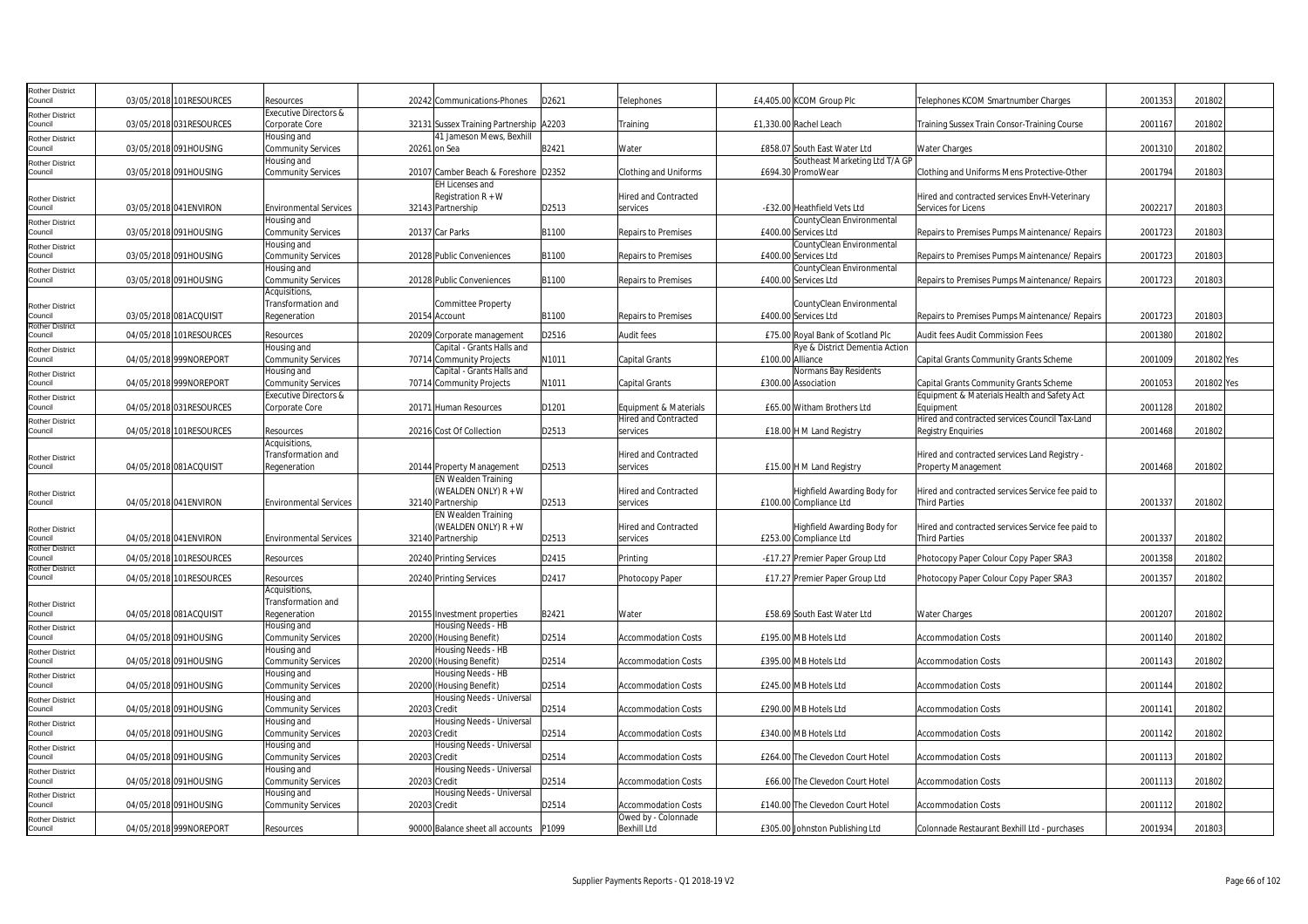| <b>Rother District</b>            |                     |                          |                                  |              |                                            |       |                              |                                        | Departmental Systems Software for Academy         |         |        |  |
|-----------------------------------|---------------------|--------------------------|----------------------------------|--------------|--------------------------------------------|-------|------------------------------|----------------------------------------|---------------------------------------------------|---------|--------|--|
| Council                           |                     | 04/05/2018 101RESOURCES  | Resources                        |              | 20216 Cost Of Collection                   | D2639 | <b>Departmental Systems</b>  | £3,778.63 Capita Business Services Ltd | Svstem                                            | 2001882 | 201803 |  |
| <b>Rother District</b>            |                     |                          | Housing and                      |              | Housing Needs - HB                         |       | Hired and Contracted         | LHS Locata (Housing Services)          | Hired and contracted services Service fee paid to |         |        |  |
| Council                           |                     | 04/05/2018 091HOUSING    | <b>Community Services</b>        |              | 20200 (Housing Benefit)                    | D2513 | services                     | £7,166.66 Ltd                          | <b>Third Parties</b>                              | 200179  | 201803 |  |
|                                   |                     |                          |                                  |              |                                            |       |                              |                                        | Statutory Advertising Planady - Rye + Battle      |         |        |  |
| Rother District<br>Council        | 04/05/2018 071STRAT |                          | Strategy and Planning            |              | 20246 Planning Applications                | D2519 | <b>Statutory Advertising</b> | £701.50 Johnston Publishing Ltd        | Observer                                          | 200173  | 201803 |  |
|                                   |                     |                          | Housing and                      |              | Bexhill Parks & Open                       |       |                              |                                        |                                                   |         |        |  |
| <b>Rother District</b><br>Council |                     | 04/05/2018 091HOUSING    | <b>Community Services</b>        | 20114 Spaces |                                            | D2519 | <b>Statutory Advertising</b> | £274.50 Johnston Publishing Ltd        | Statutory Advertising Public Notices in Newspaper | 2002030 | 201803 |  |
|                                   |                     |                          |                                  |              |                                            |       |                              |                                        |                                                   |         |        |  |
|                                   |                     |                          |                                  |              |                                            |       |                              |                                        |                                                   |         |        |  |
| <b>Rother District</b>            |                     |                          |                                  |              | EH Taxi and Private Hire                   |       | Hired and Contracted         |                                        | Hired and contracted services Service fee paid to |         |        |  |
| Council                           |                     | 05/05/2018 041 ENVIRON   | <b>Environmental Services</b>    |              | $32142$ Licenses R + W Partnership         | D2513 | services                     | £88.00 uCheck                          | <b>Third Parties</b>                              | 2001374 | 201802 |  |
|                                   |                     |                          |                                  |              |                                            |       |                              |                                        |                                                   |         |        |  |
| <b>Rother District</b>            |                     |                          |                                  |              | <b>EH Taxi and Private Hire</b>            |       | Hired and Contracted         |                                        | Hired and contracted services Service fee paid to |         |        |  |
| Council                           |                     | 05/05/2018 041 ENVIRON   | <b>Environmental Services</b>    |              | 32142 Licenses $R + W$ Partnership   D2513 |       | services                     | £15.34 uCheck                          | <b>Third Parties</b>                              | 2001374 | 201802 |  |
| <b>Rother District</b>            |                     |                          | <b>Executive Directors &amp;</b> |              |                                            |       |                              |                                        |                                                   |         |        |  |
| Council                           |                     | 06/05/2018 031RESOURCES  | Corporate Core                   |              | 20170 Communications-Postages              | D2626 | Postages                     | £4,040.00 Pitney Bowes Purchase Power  | Postages                                          | 2001352 | 201802 |  |
| <b>Rother District</b>            |                     |                          |                                  |              |                                            |       |                              |                                        | Computer Licences Maintenance/Upgrading of        |         |        |  |
| Council                           |                     | 07/05/2018 101 RESOURCES | Resources                        |              | 20239 Computer Services                    | D2635 | Computer Licences            | £250.00 ElseWare Limited               | Software                                          | 2001339 | 201802 |  |
| <b>Rother District</b>            |                     |                          | Housing and                      |              | Bexhill Promenade &                        |       |                              |                                        | Grounds maintenance routine Parks-MtcLight        |         |        |  |
| Council                           |                     | 07/05/2018 091HOUSING    | <b>Community Services</b>        |              | 20108 Foreshore                            | B1100 | <b>Repairs to Premises</b>   | £54.63 Network Rail                    | Equip Glyne Gap Cycl                              | 2001176 | 201802 |  |
| <b>Rother District</b>            |                     |                          | Housing and                      |              | Housing Needs - HB                         |       |                              | Solutions Accommodation                |                                                   |         |        |  |
| Council                           |                     | 07/05/2018 091HOUSING    | Community Services               |              | 20200 (Housing Benefit)                    | D2514 | <b>Accommodation Costs</b>   | £84.00 Providers Ltd                   | <b>Accommodation Costs</b>                        | 2001157 | 201802 |  |
| <b>Rother District</b>            |                     |                          | Housing and                      |              | Housing Needs - HB                         |       |                              | Solutions Accommodation                |                                                   |         |        |  |
| Council                           |                     | 07/05/2018 091HOUSING    | Community Services               |              | 20200 (Housing Benefit)                    | D2514 | <b>Accommodation Costs</b>   | £336.00 Providers Ltd                  | <b>Accommodation Costs</b>                        | 2001157 | 201802 |  |
| <b>Rother District</b>            |                     |                          | Housing and                      |              | Housing Needs - HB                         |       |                              |                                        |                                                   |         |        |  |
| Council                           |                     | 07/05/2018 091HOUSING    | <b>Community Services</b>        |              | 20200 (Housing Benefit)                    | D2514 | <b>Accommodation Costs</b>   | £387.50 Specialist Care UK Group Ltd   | <b>Accommodation Costs</b>                        | 2001110 | 201802 |  |
| <b>Rother District</b>            |                     |                          | Housing and                      |              | Housing Needs - HB                         |       |                              |                                        |                                                   |         |        |  |
| Council                           |                     | 07/05/2018 091HOUSING    | <b>Community Services</b>        |              | 20200 (Housing Benefit)                    | D2514 | <b>Accommodation Costs</b>   | £375.00 Specialist Care UK Group Ltd   | <b>Accommodation Costs</b>                        | 2001107 | 201802 |  |
| <b>Rother District</b>            |                     |                          | Housing and                      |              | Housing Needs - HB                         |       |                              | Solutions Accommodation                |                                                   |         |        |  |
| Council                           |                     | 07/05/2018 091HOUSING    | <b>Community Services</b>        |              | 20200 (Housing Benefit)                    | D2514 | <b>Accommodation Costs</b>   | £525.00 Providers Ltd                  | Accommodation Costs                               | 2001147 | 201802 |  |
| <b>Rother District</b>            |                     |                          | Housing and                      |              | Housing Needs - HB                         |       |                              | Solutions Accommodation                |                                                   |         |        |  |
| Council                           |                     | 07/05/2018 091HOUSING    | <b>Community Services</b>        |              | 20200 (Housing Benefit)                    | D2514 | <b>Accommodation Costs</b>   | £98.00 Providers Ltd                   | <b>Accommodation Costs</b>                        | 2001149 | 201802 |  |
| <b>Rother District</b>            |                     |                          | Housing and                      |              | Housing Needs - HB                         |       |                              | Solutions Accommodation                |                                                   |         |        |  |
| Council                           |                     | 07/05/2018 091HOUSING    | Community Services               |              | 20200 (Housing Benefit)                    | D2514 | <b>Accommodation Costs</b>   | £392.00 Providers Ltd                  | <b>Accommodation Costs</b>                        | 2001149 | 201802 |  |
| Rother District                   |                     |                          | Housing and                      |              | Housing Needs - HB                         |       |                              |                                        |                                                   |         |        |  |
| Council                           |                     | 07/05/2018 091HOUSING    | <b>Community Services</b>        |              | 20200 (Housing Benefit)                    | D2514 | Accommodation Costs          | £160.71 Specialist Care UK Group Ltd   | <b>Accommodation Costs</b>                        | 2001238 | 201802 |  |
| <b>Rother District</b>            |                     |                          | Housing and                      |              | Housing Needs - HB                         |       |                              |                                        |                                                   |         |        |  |
| Council                           |                     | 07/05/2018 091HOUSING    | <b>Community Services</b>        |              | 20200 (Housing Benefit)                    | D2514 | <b>Accommodation Costs</b>   | £270.00 Saffron HMO Ltd                | <b>Accommodation Costs</b>                        | 2001134 | 201802 |  |
| <b>Rother District</b>            |                     |                          | Housing and                      |              | Housing Needs - HB                         |       |                              |                                        |                                                   |         |        |  |
| Council                           |                     | 07/05/2018 091HOUSING    | <b>Community Services</b>        |              | 20200 (Housing Benefit)                    | D2514 | <b>Accommodation Costs</b>   | £350.00 Saffron HMO Ltd                | Accommodation Costs                               | 2001132 | 201802 |  |
| <b>Rother District</b>            |                     |                          | Housing and                      |              | Housing Needs - HB                         |       |                              |                                        |                                                   |         |        |  |
| Council                           |                     | 07/05/2018 091HOUSING    | <b>Community Services</b>        |              | 20200 (Housing Benefit)                    | D2514 | <b>Accommodation Costs</b>   | £350.00 Specialist Care UK Group Ltd   | <b>Accommodation Costs</b>                        | 2001108 | 201802 |  |
| <b>Rother District</b>            |                     |                          | Housing and                      |              | Housing Needs - HB                         |       |                              | Solutions Accommodation                |                                                   |         |        |  |
| Council                           |                     | 07/05/2018 091HOUSING    | Community Services               |              | 20200 (Housing Benefit)                    | D2514 | <b>Accommodation Costs</b>   | £98.00 Providers Ltd                   | <b>Accommodation Costs</b>                        | 2001150 | 201802 |  |
| Rother District                   |                     |                          | Housing and                      |              | Housing Needs - HB                         |       |                              | Solutions Accommodation                |                                                   |         |        |  |
| Council                           |                     | 07/05/2018 091HOUSING    | Community Services               |              | 20200 (Housing Benefit)                    | D2514 | Accommodation Costs          | £392.00 Providers Ltd                  | <b>Accommodation Costs</b>                        | 2001150 | 201802 |  |
| <b>Rother District</b>            |                     |                          | Housing and                      |              | Housing Needs - HB                         |       |                              | Solutions Accommodation                |                                                   |         |        |  |
| Council                           |                     | 07/05/2018 091HOUSING    | Community Services               |              | 20200 (Housing Benefit)                    | D2514 | Accommodation Costs          | £84.00 Providers Ltd                   | Accommodation Costs                               | 200115  | 201802 |  |
| <b>Rother District</b>            |                     |                          | Housing and                      |              | Housing Needs - HB                         |       |                              | Solutions Accommodation                |                                                   |         |        |  |
| Council                           |                     | 07/05/2018 091HOUSING    | <b>Community Services</b>        |              | 20200 (Housing Benefit)                    | D2514 | <b>Accommodation Costs</b>   | £420.00 Providers Ltd                  | Accommodation Costs                               | 2001153 | 201802 |  |
| <b>Rother District</b>            |                     |                          | Housing and                      |              | Housing Needs - HB                         |       |                              |                                        |                                                   |         |        |  |
| Council                           |                     | 07/05/2018 091HOUSING    | <b>Community Services</b>        |              | 20200 (Housing Benefit)                    | D2514 | <b>Accommodation Costs</b>   | £70.00 Saffron HMO Ltd                 | <b>Accommodation Costs</b>                        | 2001133 | 201802 |  |
| <b>Rother District</b>            |                     |                          | Housing and                      |              | Housing Needs - HB                         |       |                              |                                        |                                                   |         |        |  |
| Council                           |                     | 07/05/2018 091HOUSING    | <b>Community Services</b>        |              | 20200 (Housing Benefit)                    | D2514 | <b>Accommodation Costs</b>   | £280.00 Saffron HMO Ltd                | <b>Accommodation Costs</b>                        | 2001133 | 201802 |  |
|                                   |                     |                          | Housing and                      |              | Housing Needs - Universal                  |       |                              |                                        |                                                   |         |        |  |
| Rother District<br>Council        |                     | 07/05/2018 091HOUSING    | <b>Community Services</b>        | 20203 Credit |                                            | D2514 | <b>Accommodation Costs</b>   | £262.50 Specialist Care UK Group Ltd   | <b>Accommodation Costs</b>                        | 2001099 | 201802 |  |
| <b>Rother District</b>            |                     |                          | Housing and                      |              | Housing Needs - Universal                  |       |                              |                                        |                                                   |         |        |  |
| Council                           |                     | 07/05/2018 091HOUSING    | Community Services               | 20203 Credit |                                            | D2514 | <b>Accommodation Costs</b>   | £70.00 Saffron HMO Ltd                 | <b>Accommodation Costs</b>                        | 2001139 | 201802 |  |
|                                   |                     |                          | Housing and                      |              | Housing Needs - Universal                  |       |                              |                                        |                                                   |         |        |  |
| <b>Rother District</b><br>Council |                     | 07/05/2018 091HOUSING    | <b>Community Services</b>        | 20203 Credit |                                            | D2514 | <b>Accommodation Costs</b>   | £280.00 Saffron HMO Ltd                | <b>Accommodation Costs</b>                        | 2001139 | 201802 |  |
|                                   |                     |                          | Housing and                      |              | Housing Needs - Universal                  |       |                              | Solutions Accommodation                |                                                   |         |        |  |
| <b>Rother District</b><br>Council |                     | 07/05/2018 091HOUSING    | <b>Community Services</b>        | 20203 Credit |                                            | D2514 | <b>Accommodation Costs</b>   | £70.00 Providers Ltd                   | <b>Accommodation Costs</b>                        | 2001155 | 201802 |  |
|                                   |                     |                          |                                  |              |                                            |       |                              |                                        |                                                   |         |        |  |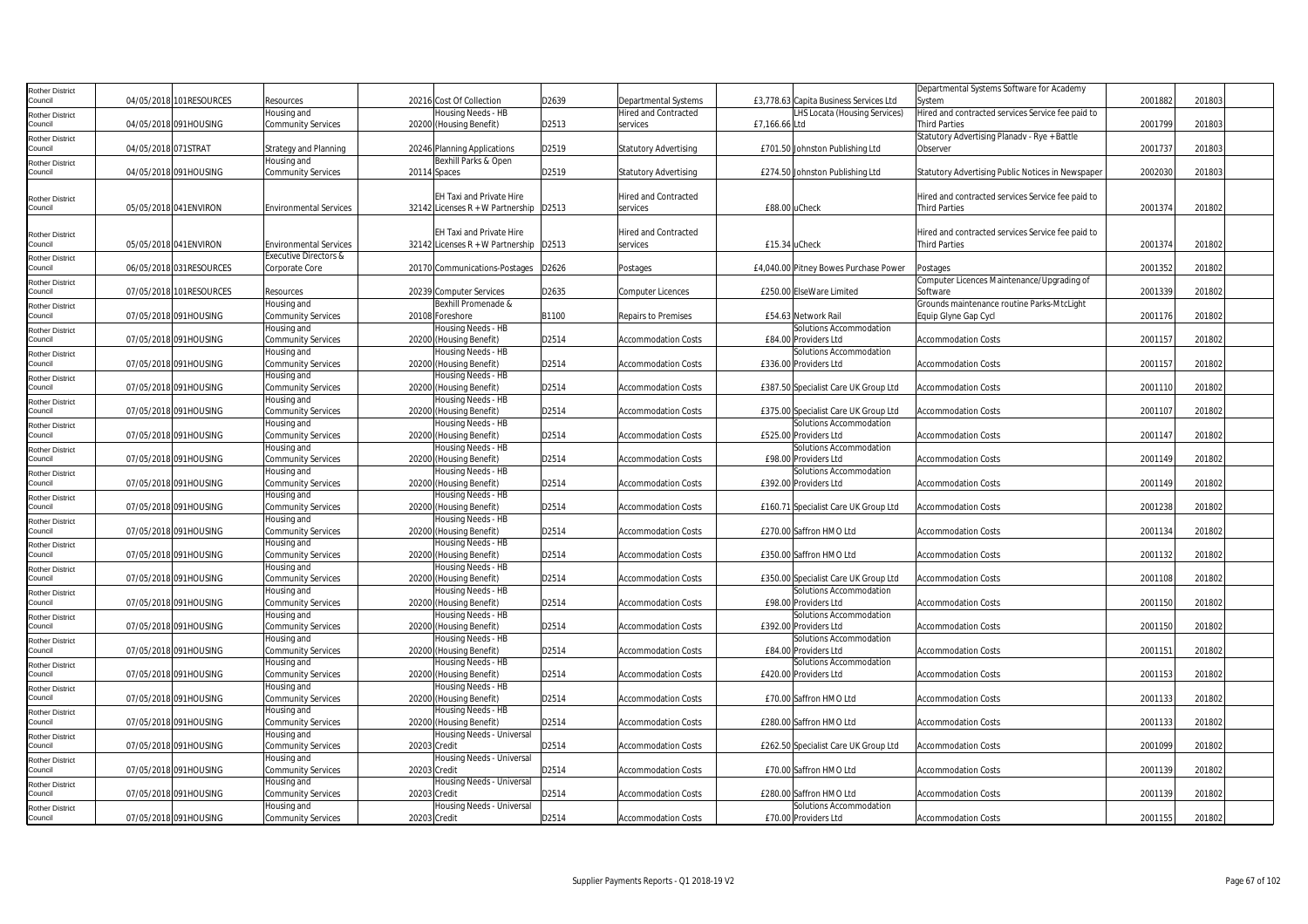| <b>Rother District</b>            |                         | Housing and                       | Housing Needs - Universal                 |       |                            | Solutions Accommodation                          |                                              |         |        |  |
|-----------------------------------|-------------------------|-----------------------------------|-------------------------------------------|-------|----------------------------|--------------------------------------------------|----------------------------------------------|---------|--------|--|
| Council                           | 07/05/2018 091HOUSING   | Community Services                | 20203 Credit                              | D2514 | <b>Accommodation Costs</b> | £280.00 Providers Ltd                            | <b>Accommodation Costs</b>                   | 2001155 | 201802 |  |
| <b>Rother District</b>            |                         | Housing and                       | Housing Needs - Universal                 |       |                            | Solutions Accommodation                          |                                              |         |        |  |
| Council                           | 07/05/2018 091HOUSING   | <b>Community Services</b>         | 20203 Credit                              | D2514 | Accommodation Costs        | £392.00 Providers Ltd                            | Accommodation Costs                          | 2001152 | 201802 |  |
| <b>Rother District</b><br>Council | 07/05/2018 091HOUSING   | Housing and<br>Community Services | Housing Needs - Universal<br>20203 Credit | D2514 | <b>Accommodation Costs</b> | £262.50 Specialist Care UK Group Ltd             | <b>Accommodation Costs</b>                   | 2001105 | 201802 |  |
| <b>Rother District</b>            |                         | Housing and                       | Housing Needs - Universal                 |       |                            |                                                  |                                              |         |        |  |
| Council                           | 07/05/2018 091HOUSING   | Community Services                | 20203 Credit                              | D2514 | <b>Accommodation Costs</b> | £350.00 Specialist Care UK Group Ltd             | <b>Accommodation Costs</b>                   | 2001100 | 201802 |  |
| <b>Rother District</b>            |                         | Housing and                       | Housing Needs - Universal                 |       |                            | Solutions Accommodation                          |                                              |         |        |  |
| Council                           | 07/05/2018 091HOUSING   | Community Services                | 20203 Credit                              | D2514 | Accommodation Costs        | £98.00 Providers Ltd                             | Accommodation Costs                          | 2001152 | 201802 |  |
| <b>Rother District</b>            |                         | Housing and                       | Housing Needs - Universal                 |       |                            |                                                  |                                              |         |        |  |
| Council                           | 07/05/2018 091HOUSING   | Community Services                | 20203 Credit                              | D2514 | <b>Accommodation Costs</b> | £50.00 Specialist Care UK Group Ltd              | <b>Accommodation Costs</b>                   | 2001103 | 201802 |  |
| <b>Rother District</b>            |                         | Housing and                       | Housing Needs - Universal                 |       |                            |                                                  |                                              |         |        |  |
| Council                           | 07/05/2018 091HOUSING   | Community Services                | 20203 Credit                              | D2514 | <b>Accommodation Costs</b> | £33.60 Saffron HMO Ltd                           | <b>Accommodation Costs</b>                   | 2001135 | 201802 |  |
| <b>Rother District</b><br>Council | 07/05/2018 091HOUSING   | Housing and<br>Community Services | Housing Needs - Universal<br>20203 Credit | D2514 | Accommodation Costs        | £134.40 Saffron HMO Ltd                          | <b>Accommodation Costs</b>                   | 2001135 | 201802 |  |
|                                   |                         | Housing and                       | Housing Needs - Universal                 |       |                            | Solutions Accommodation                          |                                              |         |        |  |
| <b>Rother District</b><br>Council | 07/05/2018 091HOUSING   | Community Services                | 20203 Credit                              | D2514 | <b>Accommodation Costs</b> | £385.00 Providers Ltd                            | <b>Accommodation Costs</b>                   | 2001156 | 201802 |  |
| <b>Rother District</b>            |                         | Housing and                       | Housing Needs - Universal                 |       |                            |                                                  |                                              |         |        |  |
| Council                           | 07/05/2018 091HOUSING   | Community Services                | 20203 Credit                              | D2514 | <b>Accommodation Costs</b> | £175.00 Specialist Care UK Group Ltd             | <b>Accommodation Costs</b>                   | 2001098 | 201802 |  |
| <b>Rother District</b>            |                         | Housing and                       | Housing Needs - Universal                 |       |                            | Solutions Accommodation                          |                                              |         |        |  |
| Council                           | 07/05/2018 091HOUSING   | Community Services                | 20203 Credit                              | D2514 | Accommodation Costs        | £84.00 Providers Ltd                             | <b>Accommodation Costs</b>                   | 2001148 | 201802 |  |
| <b>Rother District</b>            |                         | Housing and                       | Housing Needs - Universal                 |       |                            | Solutions Accommodation                          |                                              |         |        |  |
| Council                           | 07/05/2018 091HOUSING   | Community Services                | 20203 Credit                              | D2514 | <b>Accommodation Costs</b> | £336.00 Providers Ltd                            | <b>Accommodation Costs</b>                   | 2001148 | 201802 |  |
| <b>Rother District</b><br>Council | 07/05/2018 091HOUSING   | Housing and<br>Community Services | Housing Needs - Universal<br>20203 Credit | D2514 | <b>Accommodation Costs</b> | £262.50 Specialist Care UK Group Ltd             | <b>Accommodation Costs</b>                   | 2001101 | 201802 |  |
|                                   |                         | Housing and                       | Housing Needs - Universal                 |       |                            |                                                  |                                              |         |        |  |
| <b>Rother District</b><br>Council | 07/05/2018 091HOUSING   | Community Services                | 20203 Credit                              | D2514 | <b>Accommodation Costs</b> | £77.00 Saffron HMO Ltd                           | <b>Accommodation Costs</b>                   | 2001138 | 201802 |  |
| <b>Rother District</b>            |                         | Housing and                       | Housing Needs - Universal                 |       |                            |                                                  |                                              |         |        |  |
| Council                           | 07/05/2018 091HOUSING   | Community Services                | 20203 Credit                              | D2514 | Accommodation Costs        | £308.00 Saffron HMO Ltd                          | <b>Accommodation Costs</b>                   | 2001138 | 201802 |  |
| <b>Rother District</b>            |                         | Housing and                       | Housing Needs - Universal                 |       |                            |                                                  |                                              |         |        |  |
| Council                           | 07/05/2018 091HOUSING   | Community Services                | 20203 Credit                              | D2514 | <b>Accommodation Costs</b> | £300.00 Specialist Care UK Group Ltd             | <b>Accommodation Costs</b>                   | 2001097 | 201802 |  |
| <b>Rother District</b>            |                         | Housing and                       | Housing Needs - Universal                 |       |                            | Solutions Accommodation                          |                                              |         |        |  |
| Council                           | 07/05/2018 091HOUSING   | <b>Community Services</b>         | 20203 Credit                              | D2514 | <b>Accommodation Costs</b> | £52.50 Providers Ltd                             | <b>Accommodation Costs</b>                   | 2001146 | 201802 |  |
| <b>Rother District</b><br>Council | 07/05/2018 091HOUSING   | Housing and<br>Community Services | Housing Needs - Universal<br>20203 Credit | D2514 | Accommodation Costs        | Solutions Accommodation<br>£210.00 Providers Ltd | Accommodation Costs                          | 2001146 | 201802 |  |
|                                   |                         | Housing and                       | Housing Needs - Universal                 |       |                            |                                                  |                                              |         |        |  |
| <b>Rother District</b><br>Council | 07/05/2018 091HOUSING   | Community Services                | 20203 Credit                              | D2514 | <b>Accommodation Costs</b> | £70.00 Saffron HMO Ltd                           | <b>Accommodation Costs</b>                   | 2001137 | 201802 |  |
| <b>Rother District</b>            |                         | Housing and                       | Housing Needs - Universal                 |       |                            |                                                  |                                              |         |        |  |
| Council                           | 07/05/2018 091HOUSING   | Community Services                | 20203 Credit                              | D2514 | <b>Accommodation Costs</b> | £280.00 Saffron HMO Ltd                          | <b>Accommodation Costs</b>                   | 2001137 | 201802 |  |
| <b>Rother District</b>            |                         | Housing and                       | Housing Needs - Universal                 |       |                            | Solutions Accommodation                          |                                              |         |        |  |
| Council                           | 07/05/2018 091HOUSING   | Community Services                | 20203 Credit                              | D2514 | <b>Accommodation Costs</b> | £336.00 Providers Ltd                            | <b>Accommodation Costs</b>                   | 200115  | 201802 |  |
| <b>Rother District</b>            |                         | Housing and                       | Housing Needs - Universal                 |       |                            |                                                  |                                              |         |        |  |
| Council                           | 07/05/2018 091HOUSING   | Community Services                | 20203 Credit                              | D2514 | <b>Accommodation Costs</b> | £262.50 Specialist Care UK Group Ltd             | <b>Accommodation Costs</b>                   | 2001104 | 201802 |  |
| <b>Rother District</b><br>Council | 07/05/2018 091HOUSING   | Housing and<br>Community Services | Housing Needs - Universal<br>20203 Credit | D2514 | Accommodation Costs        | £262.50 Specialist Care UK Group Ltd             | Accommodation Costs                          | 2001106 | 201802 |  |
| <b>Rother District</b>            |                         | Housing and                       | Housing Needs - Universal                 |       |                            |                                                  |                                              |         |        |  |
| Council                           | 07/05/2018 091HOUSING   | Community Services                | 20203 Credit                              | D2514 | <b>Accommodation Costs</b> | £33.60 Saffron HMO Ltd                           | <b>Accommodation Costs</b>                   | 2001136 | 201802 |  |
| <b>Rother District</b>            |                         | Housing and                       | Housing Needs - Universal                 |       |                            |                                                  |                                              |         |        |  |
| Council                           | 07/05/2018 091HOUSING   | Community Services                | 20203 Credit                              | D2514 | <b>Accommodation Costs</b> | £134.40 Saffron HMO Ltd                          | <b>Accommodation Costs</b>                   | 2001136 | 201802 |  |
| <b>Rother District</b>            |                         | Housing and                       | Housing Needs - Universal                 |       |                            | Solutions Accommodation                          |                                              |         |        |  |
| Council                           | 07/05/2018 091HOUSING   | Community Services                | 20203 Credit                              | D2514 | <b>Accommodation Costs</b> | £84.00 Providers Ltd                             | <b>Accommodation Costs</b>                   | 2001154 | 201802 |  |
| <b>Rother District</b>            |                         | Housing and                       | Housing Needs - Universal                 |       |                            | Solutions Accommodation                          |                                              |         |        |  |
| Council<br><b>Rother District</b> | 07/05/2018 091HOUSING   | Community Services                | 20203 Credit                              | D2514 | <b>Accommodation Costs</b> | £336.00 Providers Ltd                            | <b>Accommodation Costs</b>                   | 2001154 | 201802 |  |
| Council                           | 07/05/2018 101RESOURCES | Resources                         | 20216 Cost Of Collection                  | D2626 | Postages                   | £3.85 Royal Mail Group Ltd                       | Postages Response Service - Royal Mail Chg   | 2001747 | 201803 |  |
| <b>Rother District</b>            |                         |                                   |                                           |       |                            | Jade Security Services Ltd                       |                                              |         |        |  |
| Council                           | 08/05/2018 999NOREPORT  | Resources                         | 90000 Balance sheet all accounts          | R2353 | Camber Float               | £2,000.00 (CLIENT ACCOUNT)                       | CAMBER FLOAT                                 | 2001111 | 201802 |  |
| <b>Rother District</b>            |                         |                                   | Capital - Disable Facilities              |       |                            |                                                  |                                              |         |        |  |
| Council                           | 08/05/2018 999NOREPORT  | <b>Environmental Services</b>     | 70706 Grant                               | N1012 | Capital Advances           | £1,097.81 Peabody South East Ltd                 | Capital Advances Disabled Facilities Grant   | 2001452 | 201802 |  |
| <b>Rother District</b>            |                         |                                   |                                           |       | Owed by - Colonnade        |                                                  |                                              |         |        |  |
| Council                           | 08/05/2018 999NOREPORT  | Resources                         | 90000 Balance sheet all accounts          | P1099 | Bexhill Ltd                | £150.00 Ashdown Hurrey                           | Colonnade Restaurant Bexhill Ltd - purchases | 2001094 | 201802 |  |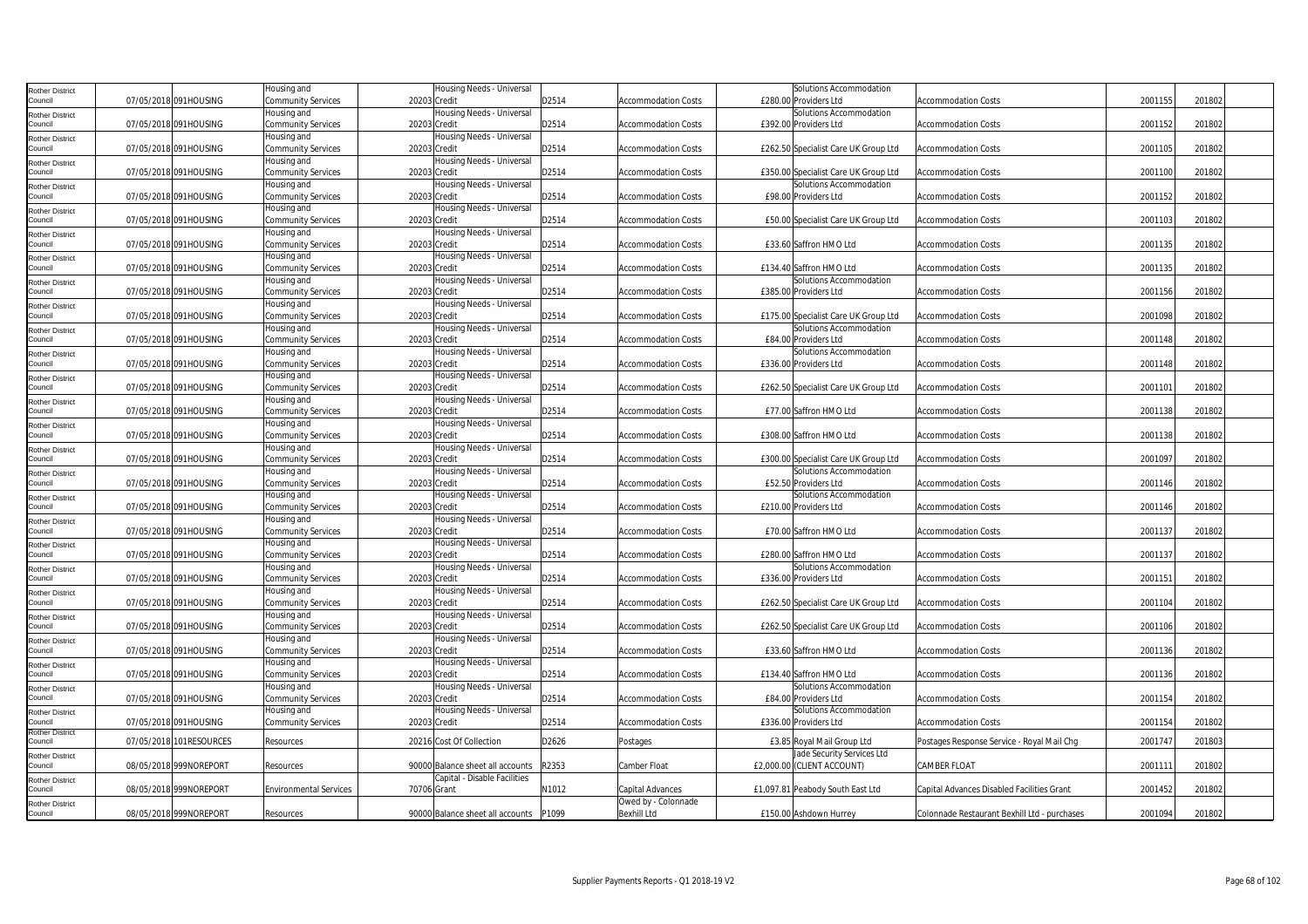| Rother District                   |                          |                                  |             |                                         |       | <b>Hired and Contracted</b>                 |                 |                                       | Hired and contracted services Council Tax-Land            |         |            |  |
|-----------------------------------|--------------------------|----------------------------------|-------------|-----------------------------------------|-------|---------------------------------------------|-----------------|---------------------------------------|-----------------------------------------------------------|---------|------------|--|
| Council                           | 08/05/2018 101RESOURCES  | Resources                        |             | 20216 Cost Of Collection                | D2513 | services                                    |                 | £54.00 H M Land Registry              | Registry Enguiries                                        | 2001469 | 201802     |  |
|                                   |                          |                                  |             |                                         |       |                                             |                 |                                       |                                                           |         |            |  |
| Rother District                   |                          |                                  |             | <b>EH Environmental Services</b>        |       | <b>Hired and Contracted</b>                 |                 |                                       | Hired and contracted services Env H- Land                 |         |            |  |
| Council                           | 08/05/2018 041ENVIRON    | <b>Environmental Services</b>    |             | 32144 Admin R + W Partnership           | D2513 | services                                    |                 | £3.00 H M Land Registry               | Registry                                                  | 2001469 | 201802     |  |
| <b>Rother District</b><br>Council | 08/05/2018 041 ENVIRON   | <b>Environmental Services</b>    |             | 20141 Private Sector Housing            | D2513 | <b>Hired and Contracted</b><br>services     |                 |                                       | Hired and contracted services Housing-Land                | 2001469 | 201802     |  |
|                                   |                          |                                  |             |                                         |       | <b>Hired and Contracted</b>                 |                 | £6.00 H M Land Registry               | Registry<br>Hired and contracted services Land Registry - |         |            |  |
| Rother District<br>Council        | 08/05/2018 071STRAT      | <b>Strategy and Planning</b>     |             | 20246 Planning Applications             | D2513 | services                                    |                 | £15.00 H M Land Registry              | Planning                                                  | 200146  | 201802     |  |
| Rother District                   |                          | Executive Directors &            |             | Administrative Offices -                |       |                                             |                 |                                       |                                                           |         |            |  |
| Council                           | 08/05/2018 031RESOURCES  | Corporate Core                   |             | 20176 Print Room                        | B1100 | Repairs to Premises                         |                 | £4,162.80 Booker and Best Ltd         | Repairs to Premises Heating Maintenance                   | 2001386 | 201802     |  |
| <b>Rother District</b>            |                          | Executive Directors &            |             |                                         |       | Third party payment                         |                 |                                       | Third party payment other LAs legal counsel costs         |         |            |  |
| Council                           | 08/05/2018 031 RESOURCES | Corporate Core                   |             | 20182 Legal Services                    | E1101 | other LAs                                   |                 | £14,922.30 Wealden District Council   | to wealden- shared cost                                   | 2001093 | 201802     |  |
| <b>Rother District</b>            |                          |                                  |             |                                         |       | Third party payment                         |                 |                                       | Third party payment private contractors                   |         |            |  |
| Council                           | 08/05/2018 101RESOURCES  | Resources                        |             | 20240 Printing Services                 | E2302 | private contractors                         |                 | £18.00 Repro-Link                     | Maintenance Contracts-Printing                            | 2001359 | 201802     |  |
| <b>Rother District</b>            |                          |                                  |             |                                         |       |                                             |                 |                                       | Third party payment private contractors Work by           |         |            |  |
| council<br>Rother District        | 08/05/2018 101 RESOURCES | Resources                        |             | 20240 Printing Services                 | D2415 | Printina                                    |                 | £7.88 University of Kent              | <b>Outside Contractors</b>                                | 2001355 | 201802     |  |
| ouncil                            | 08/05/2018 101RESOURCES  | Resources                        |             | 20240 Printing Services                 | D2415 | Printina                                    |                 | £39.90 University of Kent             | Printina                                                  | 2001355 | 201802     |  |
| Rother District                   |                          | Housing and                      |             | Housing Needs - HB                      |       |                                             |                 |                                       |                                                           |         |            |  |
| Council                           | 08/05/2018 091HOUSING    | Community Services               |             | 20200 (Housing Benefit)                 | D2508 | Removals and Storage                        |                 | £250.00 Chapmans of Hastings          | Removals and Storage                                      | 200117  | 201802     |  |
| Rother District                   |                          | Housing and                      |             | Housing Needs - Universal               |       |                                             |                 |                                       |                                                           |         |            |  |
| Council                           | 08/05/2018 091HOUSING    | Community Services               |             | 20203 Credit                            | D2514 | <b>Accommodation Costs</b>                  |                 | £794.85 Redmere Lodge                 | <b>Accommodation Costs</b>                                | 200111  | 201802     |  |
| Rother District                   |                          | <b>Executive Directors &amp;</b> |             |                                         |       |                                             |                 |                                       |                                                           |         |            |  |
| Council                           | 08/05/2018 031 RESOURCES | Corporate Core                   |             | 20156 Representing Local Interest D2312 |       | Refreshments                                |                 | £20.54 Booker Ltd                     | Refreshments                                              | 2001373 | 201802     |  |
| <b>Rother District</b>            |                          | <b>Executive Directors &amp;</b> |             |                                         |       |                                             |                 |                                       |                                                           |         |            |  |
| Council                           | 08/05/2018 031 RESOURCES | Corporate Core                   |             | 20156 Representing Local Interest D2312 |       | Refreshments<br><b>Hired and Contracted</b> |                 | £131.40 Booker Ltd                    | Refreshments                                              | 2001373 | 201802     |  |
| <b>Rother District</b><br>Council | 08/05/2018 101RESOURCES  | Resources                        |             | 20209 Corporate management              | D2513 | services                                    |                 | £136.00 Lloyds Bank                   | Bank Charges Bank Charges                                 | 2001762 | 201803     |  |
|                                   |                          |                                  |             |                                         |       | <b>Hired and Contracted</b>                 |                 |                                       |                                                           |         |            |  |
| <b>Rother District</b><br>Council | 08/05/2018 101RESOURCES  | Resources                        |             | 20209 Corporate management              | D2513 | services                                    |                 | £324.45 Capita Business Services Ltd  | Bank Charges Bank Charges                                 | 2001768 | 201803     |  |
|                                   |                          | Acquisitions,                    |             |                                         |       |                                             |                 |                                       |                                                           |         |            |  |
| <b>Rother District</b>            |                          | Transformation and               |             |                                         |       |                                             |                 |                                       |                                                           |         |            |  |
| Council                           | 08/05/2018 081ACQUISIT   | Regeneration                     |             | 20118 Tourism                           | D2923 | Grants made                                 |                 | £3,500.00 18 Hours Ltd (Mandy Curtis) | Grants Made - cabinet approval- tourism                   | 2002221 | 201803 Yes |  |
| Rother District                   |                          |                                  |             |                                         |       |                                             |                 |                                       |                                                           |         |            |  |
| Council<br>Rother District        | 08/05/2018 101RESOURCES  | Resources                        |             | 20240 Printing Services                 | D2415 | Printing                                    |                 | £17.27 Premier Paper Group Ltd        | Photocopy Paper Colour Copy Paper SRA3                    | 2001636 | 201803     |  |
| Council                           | 08/05/2018 101RESOURCES  | Resources                        |             | 20240 Printing Services                 | D2415 | Printing                                    |                 | -£17.27 Premier Paper Group Ltd       | Photocopy Paper Colour Copy Paper SRA3                    | 2001637 | 201803     |  |
| Rother District                   |                          | Housing and                      |             | Housing Needs - HB                      |       |                                             |                 |                                       |                                                           |         |            |  |
| Council                           | 09/05/2018 091HOUSING    | Community Services               |             | 20200 (Housing Benefit)                 | A1110 | <b>Agency Staff</b>                         |                 | £825.00 Oyster Partnership            | Agency Staff                                              | 200131  | 201802     |  |
| Rother District                   |                          | Housing and                      |             | Housing Needs - HB                      |       |                                             |                 |                                       |                                                           |         |            |  |
| Council                           | 09/05/2018 091HOUSING    | Community Services               |             | 20200 (Housing Benefit)                 | A1110 | <b>Agency Staff</b>                         |                 | £850.00 Prentis Solutions Limited     | Agency Staff                                              | 2001399 | 201802     |  |
| <b>Rother District</b>            |                          |                                  |             |                                         |       |                                             |                 | Jade Security Services Ltd            |                                                           |         |            |  |
| Council                           | 09/05/2018 999NOREPORT   | Resources                        |             | 90000 Balance sheet all accounts        | R2353 | Camber Float                                |                 | £2,000.00 (CLIENT ACCOUNT)            | CAMBER FLOAT                                              | 2001109 | 201802     |  |
| Rother District<br>Council        | 09/05/2018 999NOREPORT   | <b>Environmental Services</b>    | 70706 Grant | Capital - Disable Facilities            | N1012 | Capital Advances                            |                 | £318.69 The Build Works               | Capital Advances Disabled Facilities Grant                | 200118  | 201802     |  |
|                                   |                          |                                  |             | Capital - Disable Facilities            |       |                                             |                 |                                       |                                                           |         |            |  |
| Rother District<br>Council        | 09/05/2018 999NOREPORT   | <b>Environmental Services</b>    | 70706 Grant |                                         | N1012 | Capital Advances                            |                 | £6,586.20 Premiere Projects Ltd       | Capital Advances Disabled Facilities Grant                | 2001225 | 201802     |  |
| <b>Rother District</b>            |                          | Executive Directors &            |             | Administrative Offices -                |       |                                             |                 |                                       |                                                           |         |            |  |
| Council                           | 09/05/2018 031RESOURCES  | Corporate Core                   |             | 20173 Town Hall                         | B2612 | Cleaning materials                          |                 | £231.65 Wightman and Parrish Ltd      | Cleaning materials Premises                               | 200117  | 201802     |  |
| Rother District                   |                          |                                  |             |                                         |       | Owed by - Colonnade                         |                 |                                       |                                                           |         |            |  |
| Council                           | 09/05/2018 999NOREPORT   | Resources                        |             | 90000 Balance sheet all accounts        | P1099 | <b>Bexhill Ltd</b>                          |                 | £640.00 Neptune Media Ltd             | Colonnade Restaurant Bexhill Ltd - purchases              | 2001491 | 201802     |  |
| Rother District                   |                          | Housing and                      |             |                                         |       |                                             |                 |                                       |                                                           |         |            |  |
| council                           | 09/05/2018 091HOUSING    | <b>Community Services</b>        |             | 20145 Maintenance Services              | D1201 | Equipment & Materials                       |                 | £13.96 Parker Building Supplies Ltd   | Equipment & Materials Purchase of Tools                   | 2001406 | 201802     |  |
| Rother District                   |                          | <b>Executive Directors &amp;</b> |             |                                         |       | <b>Hired and Contracted</b>                 |                 | Green Training and                    | Hired and contracted services STC - Travel and            |         |            |  |
| Council                           | 09/05/2018 031RESOURCES  | Corporate Core                   |             | 32131 Sussex Training Partnership D2513 |       | services                                    |                 | £250.50 Development Ltd               | subsistence                                               | 2001384 | 201802     |  |
| Rother District<br>Council        | 09/05/2018 101RESOURCES  | Resources                        |             | 20241 Stationery                        | D2415 | Printing                                    |                 | £953.92 Canon (UK) Ltd                | Photocopier Contracts                                     | 200135  | 201802     |  |
| Rother District                   |                          | Housing and                      |             |                                         |       |                                             |                 | <b>B</b> and G Environmental Services |                                                           |         |            |  |
| Council                           | 09/05/2018 091HOUSING    | <b>Community Services</b>        |             | 20128 Public Conveniences               | B1100 | <b>Repairs to Premises</b>                  | £195.00 Limited |                                       | Repairs to Premises Drainage Clearance                    | 2001498 | 201802     |  |
| Rother District                   |                          | <b>Executive Directors &amp;</b> |             |                                         |       |                                             |                 | Green Training and                    |                                                           |         |            |  |
| Council                           | 09/05/2018 031RESOURCES  | Corporate Core                   |             | 32131 Sussex Training Partnership A2203 |       | Training                                    |                 | £1,100.00 Development Ltd             | Training Sussex Train Consor-Training Course              | 2001384 | 201802     |  |
| <b>Rother District</b>            |                          |                                  |             |                                         |       |                                             |                 |                                       |                                                           |         |            |  |
| Council                           | 09/05/2018 101RESOURCES  | Resources                        |             | 20240 Printing Services                 | D2419 | Photocopier Rental                          |                 | £4,611.77 Canon (UK) Ltd              | Photocopier Rental                                        | 2001356 | 201802     |  |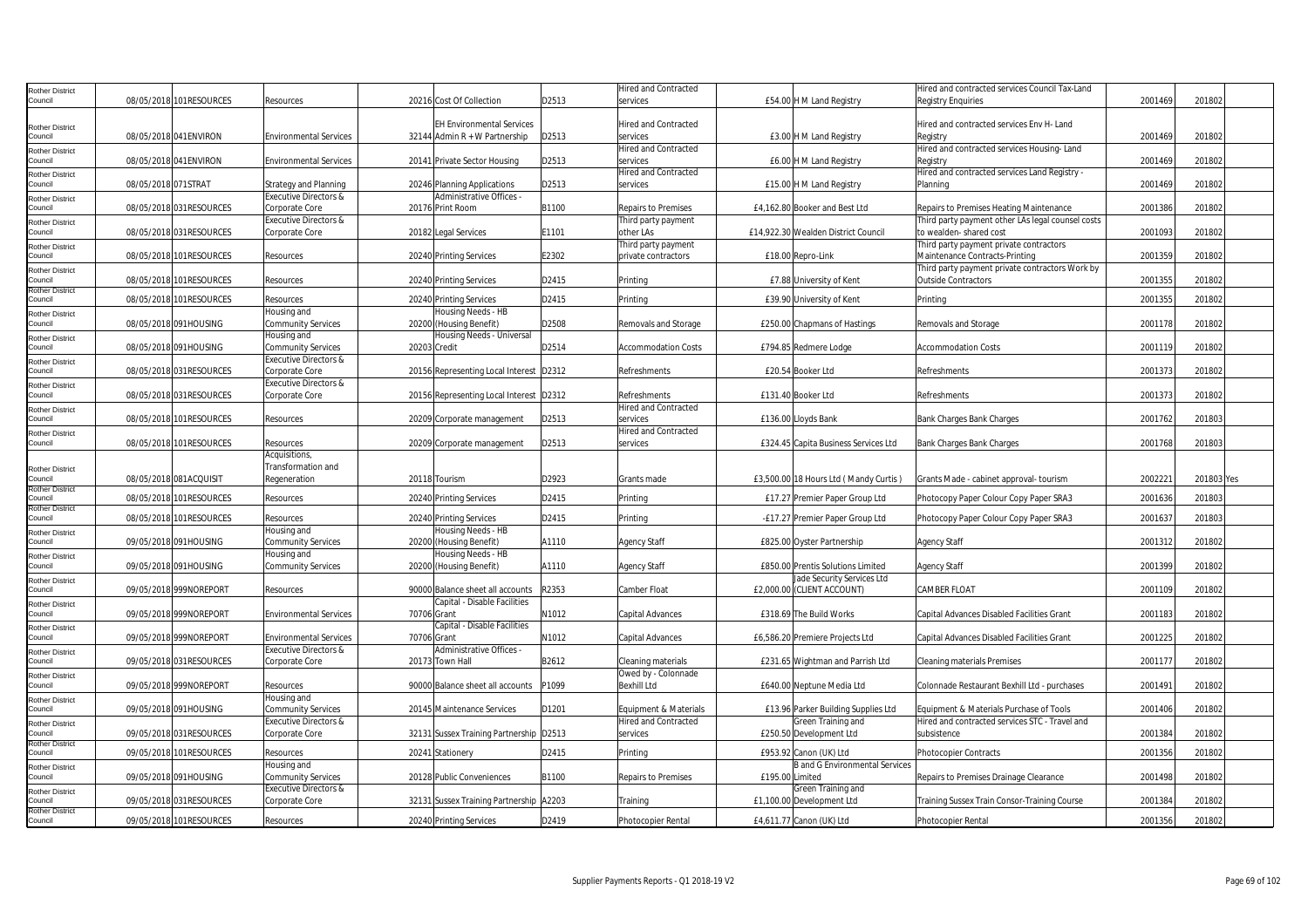|                                   |                         | Acquisitions,                            |               |                              |       |                                  |                                                                                       |                                                            |         |        |
|-----------------------------------|-------------------------|------------------------------------------|---------------|------------------------------|-------|----------------------------------|---------------------------------------------------------------------------------------|------------------------------------------------------------|---------|--------|
| <b>Rother District</b>            |                         | Transformation and                       |               |                              |       |                                  |                                                                                       |                                                            |         |        |
| Council                           | 09/05/2018 081ACQUISIT  | Regeneration                             |               | 20136 Regeneration           | D2518 | Advertising                      | £112.50 Lloyds Bank                                                                   | Advertising Advertising in Newspapers/Magazine             | 2002228 | 201803 |
| <b>Rother District</b><br>Council | 09/05/2018 101RESOURCES | Resources                                |               | 20239 Computer Services      | D2635 | <b>Computer Licences</b>         | £9.99 Lloyds Bank                                                                     | Computer Licences Domain Name Renewal                      | 2002228 | 201803 |
| <b>Rother District</b>            |                         |                                          |               |                              |       |                                  |                                                                                       |                                                            |         |        |
| Council                           | 09/05/2018 101RESOURCES | Resources                                |               | 20239 Computer Services      | D2635 | <b>Computer Licences</b>         | £130.00 Lloyds Bank                                                                   | Computer Licences Domain Name Renewal                      | 2002228 | 201803 |
| <b>Rother District</b>            |                         |                                          |               |                              |       |                                  |                                                                                       |                                                            |         |        |
| Council                           | 09/05/2018 101RESOURCES | Resources                                |               | 20239 Computer Services      | D2635 | Computer Licences                | £159.90 Lloyds Bank                                                                   | Computer Licences Domain Name Renewal                      | 2002228 | 201803 |
| <b>Rother District</b>            |                         |                                          |               |                              |       |                                  |                                                                                       |                                                            |         |        |
| Council                           | 09/05/2018 101RESOURCES | Resources                                |               | 20239 Computer Services      | D1201 | Equipment & Materials            | £55.39 Lloyds Bank                                                                    | Equipment & Materials Purchase of Tools                    | 2002228 | 201803 |
| Rother District                   |                         | Housing and                              |               |                              |       |                                  |                                                                                       |                                                            |         |        |
| Council                           | 09/05/2018 091HOUSING   | <b>Community Services</b>                |               | 20137 Car Parks              | D1201 | Equipment & Materials            | £159.00 Lloyds Bank                                                                   | Equipment & Materials Purchase of Tools                    | 2002228 | 201803 |
|                                   |                         | Acquisitions,                            |               |                              |       |                                  |                                                                                       |                                                            |         |        |
| <b>Rother District</b>            |                         | Transformation and                       |               | Committee Property           |       |                                  |                                                                                       | Repairs to Premises Purchase of Materials - Build<br>Maint |         |        |
| Council                           | 09/05/2018 081ACQUISIT  | Regeneration                             |               | 20154 Account                | B1100 | Repairs to Premises              | £17.22 Jewson Limited                                                                 |                                                            | 2001651 | 201803 |
|                                   |                         | Acquisitions,<br>Transformation and      |               | Committee Property           |       |                                  |                                                                                       | Repairs to Premises Purchase of Materials - Build          |         |        |
| <b>Rother District</b>            | 09/05/2018 081ACQUISIT  |                                          |               |                              | B1100 |                                  |                                                                                       | Maint                                                      | 2001652 | 201803 |
| Council                           |                         | Regeneration                             |               | 20154 Account                |       | Repairs to Premises              | £150.48 Jewson Limited                                                                |                                                            |         |        |
| <b>Rother District</b><br>Council | 09/05/2018 091HOUSING   | Housing and<br><b>Community Services</b> | 20206 Syrians |                              | D2513 | Hired and Contracted<br>services | £178.00 Lloyds Bank                                                                   | Syrian - Bus Pass                                          | 2002227 | 201803 |
|                                   |                         |                                          |               |                              |       |                                  |                                                                                       |                                                            |         |        |
| <b>Rother District</b><br>Council | 09/05/2018 071STRAT     | <b>Strategy and Planning</b>             |               | 20246 Planning Applications  | A2203 | Training                         | £130.74 Lloyds Bank                                                                   | Training                                                   | 2002228 | 201803 |
|                                   |                         |                                          |               | EH Pollution $R + W$         |       |                                  |                                                                                       |                                                            |         |        |
| <b>Rother District</b><br>Council | 09/05/2018 041 ENVIRON  | <b>Environmental Services</b>            |               | 32134 Partnership            | A2203 | Training                         | £756.00 Lloyds Bank                                                                   | Training                                                   | 2002229 | 201803 |
|                                   |                         |                                          |               | EH Pollution R + W           |       |                                  |                                                                                       |                                                            |         |        |
| Rother District<br>Council        | 09/05/2018 041 ENVIRON  | <b>Environmental Services</b>            |               | 32134 Partnership            | A2203 | Training                         | £756.00 Lloyds Bank                                                                   | Training                                                   | 2002229 | 201803 |
| <b>Rother District</b>            |                         |                                          |               | Capital - Disable Facilities |       |                                  |                                                                                       |                                                            |         |        |
| Council                           | 10/05/2018 999NOREPORT  | <b>Environmental Services</b>            | 70706 Grant   |                              | N1012 | Capital Advances                 | £5,000.00 Nutra Plumbing and Heating Ltd Capital Advances Disabled Facilities Grant   |                                                            | 2001219 | 201802 |
| <b>Rother District</b>            |                         |                                          |               | Capital - Disable Facilities |       |                                  |                                                                                       |                                                            |         |        |
| Council                           | 10/05/2018 999NOREPORT  | <b>Environmental Services</b>            | 70706 Grant   |                              | N1012 | Capital Advances                 | £2,650.00 Dolphin Lifts Kent                                                          | Capital Advances Disabled Facilities Grant                 | 2001220 | 201802 |
| <b>Rother District</b>            |                         |                                          |               | Capital - Disable Facilities |       |                                  |                                                                                       |                                                            |         |        |
| Council                           | 10/05/2018 999NOREPORT  | <b>Environmental Services</b>            | 70706 Grant   |                              | N1012 | Capital Advances                 | £1,021.48 Southern Mobility Centres Ltd                                               | Capital Advances Disabled Facilities Grant                 | 2001221 | 201802 |
| <b>Rother District</b>            |                         |                                          |               | Capital - Disable Facilities |       |                                  |                                                                                       |                                                            |         |        |
| Council                           | 10/05/2018 999NOREPORT  | <b>Environmental Services</b>            | 70706 Grant   |                              | N1012 | Capital Advances                 | £4,345.00 Prestige Stairlifts Ltd                                                     | Capital Advances Disabled Facilities Grant                 | 2001222 | 201802 |
| Rother District                   |                         |                                          |               | Capital - Disable Facilities |       |                                  |                                                                                       |                                                            |         |        |
| Council                           | 10/05/2018 999NOREPORT  | <b>Environmental Services</b>            | 70706 Grant   |                              | V1012 | Capital Advances                 | £651.74 Peabody South East Ltd                                                        | Capital Advances Disabled Facilities Grant                 | 2001223 | 201802 |
| <b>Rother District</b>            |                         |                                          |               | Capital - Disable Facilities |       |                                  |                                                                                       |                                                            |         |        |
| Council                           | 10/05/2018 999NOREPORT  | <b>Environmental Services</b>            | 70706 Grant   |                              | N1012 | Capital Advances                 | £6,000.00 Alfa Electric Ltd                                                           | Capital Advances Disabled Facilities Grant                 | 2001224 | 201802 |
| Rother District                   |                         |                                          |               | Capital - Disable Facilities |       |                                  |                                                                                       |                                                            |         |        |
| Council                           | 10/05/2018 999NOREPORT  | <b>Environmental Services</b>            | 70706 Grant   |                              | N1012 | Capital Advances                 | £877.15 Peabody South East Ltd                                                        | Capital Advances Disabled Facilities Grant                 | 2001215 | 201802 |
| <b>Rother District</b>            |                         |                                          |               | Capital - Disable Facilities |       |                                  | Mr Mark Neale General Building                                                        |                                                            |         |        |
| Council                           | 10/05/2018 999NOREPORT  | <b>Environmental Services</b>            | 70706 Grant   |                              | N1012 | Capital Advances                 | £3,000.00 and Plumbing Ltd                                                            | Capital Advances Disabled Facilities Grant                 | 2001216 | 201802 |
| <b>Rother District</b>            |                         |                                          |               | Capital - Disable Facilities |       |                                  |                                                                                       |                                                            |         |        |
| Council                           | 10/05/2018 999NOREPORT  | <b>Environmental Services</b>            | 70706 Grant   |                              | N1012 | Capital Advances                 | £5,000.00 Nutra Plumbing and Heating Ltd   Capital Advances Disabled Facilities Grant |                                                            | 2001217 | 201802 |
| <b>Rother District</b>            |                         | <b>Executive Directors &amp;</b>         |               | Administrative Offices       |       |                                  |                                                                                       |                                                            |         |        |
| Council                           | 10/05/2018 031RESOURCES | Corporate Core                           |               | 20173 Town Hall              | B2612 | Cleaning materials               | £143.62 Wightman and Parrish Ltd                                                      | Cleaning materials Premises                                | 2001316 | 201802 |
|                                   |                         | Acquisitions,                            |               |                              |       |                                  |                                                                                       |                                                            |         |        |
| <b>Rother District</b>            |                         | Transformation and                       |               |                              |       | <b>Hired and Contracted</b>      |                                                                                       |                                                            |         |        |
| Council                           | 10/05/2018 081ACQUISIT  | Regeneration                             |               | 20118 Tourism                | D2513 | services                         | £2,500.00 East Sussex County Council                                                  | Hired and contracted services 1066 Country Walk            | 2001532 | 201802 |
| <b>Rother District</b>            |                         |                                          |               |                              |       | <b>Hired and Contracted</b>      |                                                                                       | Hired and contracted services Council Tax-Land             |         |        |
| Council                           | 10/05/2018 101RESOURCES | Resources                                |               | 20216 Cost Of Collection     | D2513 | services                         | £51.00 H M Land Registry                                                              | <b>Registry Enquiries</b>                                  | 2001471 | 201802 |
| <b>Rother District</b>            |                         |                                          |               |                              |       | <b>Hired and Contracted</b>      |                                                                                       | Hired and contracted services Land Registry -              |         |        |
| Council                           | 10/05/2018 071STRAT     | Strategy and Planning                    |               | 20246 Planning Applications  | D2513 | services                         | £21.00 H M Land Registry                                                              | Planning                                                   | 2001471 | 201802 |
|                                   |                         | Acquisitions,                            |               |                              |       |                                  |                                                                                       |                                                            |         |        |
| <b>Rother District</b><br>Council |                         | Transformation and                       |               |                              |       | <b>Hired and Contracted</b>      |                                                                                       | Hired and contracted services Land Registry -              |         |        |
|                                   | 10/05/2018 081ACQUISIT  | Regeneration                             |               | 20144 Property Management    | D2513 | services                         | £9.00 H M Land Registry                                                               | <b>Property Management</b>                                 | 2001471 | 201802 |
| Rother District                   |                         |                                          |               | Caravan Licences &           |       | <b>Hired and Contracted</b>      |                                                                                       | Hired and contracted services Service fee paid to          |         |        |
| Council                           | 10/05/2018 041 ENVIRON  | <b>Environmental Services</b>            |               | 20195 Travellers             | D2513 | services                         | £17,605.00 East Sussex County Council                                                 | Third Parties                                              | 2001379 | 201802 |
| <b>Rother District</b><br>Council | 10/05/2018 101RESOURCES | Resources                                |               | 20241 Stationery             | D2638 |                                  | Konica Minolta Business<br>£240.81 Solutions (UK) Ltd                                 | Operational Leases Copier Rental and Service               | 2001354 | 201802 |
|                                   |                         | Acquisitions,                            |               |                              |       | Photocopier Contracts            |                                                                                       |                                                            |         |        |
|                                   |                         | Transformation and                       |               | Committee Property           |       |                                  | Hastings Locksmiths and Key                                                           | Repairs to Premises Purchase of Materials - Build          |         |        |
| <b>Rother District</b><br>Council | 10/05/2018 081ACQUISIT  | Regeneration                             |               | 20154 Account                | B1100 | Repairs to Premises              | £22.95 Service                                                                        | Maint                                                      | 2001410 | 201802 |
|                                   |                         |                                          |               |                              |       |                                  |                                                                                       |                                                            |         |        |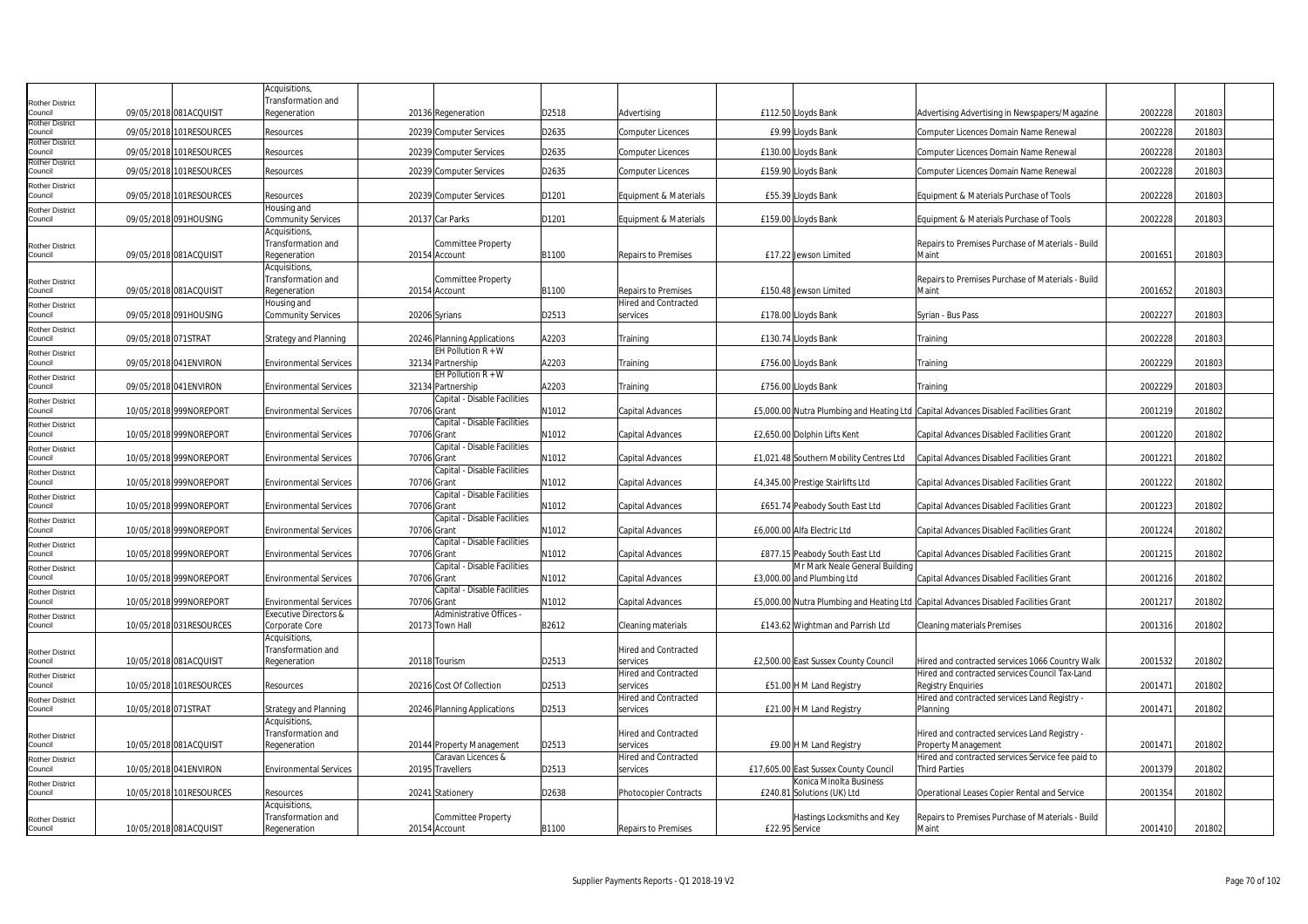| Rother District                   |                     |                          | Housing and                      |                                         |       |                             | CountyClean Environmental                   |                                                    |         |        |
|-----------------------------------|---------------------|--------------------------|----------------------------------|-----------------------------------------|-------|-----------------------------|---------------------------------------------|----------------------------------------------------|---------|--------|
| Council                           |                     | 10/05/2018 091HOUSING    | <b>Community Services</b>        | 20128 Public Conveniences               | B2422 | Sewerage                    | £330.00 Services Ltd                        | Sewerage - Sewage/Cesspool Emptying                | 2001502 | 201802 |
|                                   |                     |                          | <b>Executive Directors &amp;</b> |                                         |       |                             |                                             |                                                    |         |        |
| Rother District<br>Council        |                     | 10/05/2018 031 RESOURCES | Corporate Core                   | 32131 Sussex Training Partnership A2203 |       | Training                    | £1.790.00 PHF Training                      | Training Sussex Train Consor-Training Course       | 200135  | 201802 |
|                                   |                     |                          |                                  | Housing Needs - HB                      |       |                             |                                             |                                                    |         |        |
| <b>Rother District</b>            |                     |                          | Housing and                      |                                         | D2508 |                             |                                             |                                                    | 2001187 | 201802 |
| Council                           |                     | 10/05/2018 091HOUSING    | <b>Community Services</b>        | 20200 (Housing Benefit)                 |       | Removals and Storage        | £120.00 Stamford Storage Solutions          | Removals and Storage                               |         |        |
| Rother District                   |                     |                          | Housing and                      | Housing Needs - HB                      |       |                             |                                             |                                                    |         |        |
| Council                           |                     | 10/05/2018 091HOUSING    | <b>Community Services</b>        | 20200 (Housing Benefit)                 | D2508 | Removals and Storage        | £180.00 Stamford Storage Solutions          | Removals and Storage                               | 2001185 | 201802 |
| Rother District                   |                     |                          | Housing and                      | Housing Needs - HB                      |       |                             |                                             |                                                    |         |        |
| Council                           |                     | 10/05/2018 091HOUSING    | <b>Community Services</b>        | 20200 (Housing Benefit)                 | D2508 | Removals and Storage        | £230.00 Stamford Storage Solutions          | Removals and Storage                               | 2001186 | 201802 |
| Rother District                   |                     |                          | Housing and                      | Housing Needs - Universal               |       |                             |                                             |                                                    |         |        |
| Council                           |                     | 10/05/2018 091HOUSING    | <b>Community Services</b>        | 20203 Credit                            | D2514 | <b>Accommodation Costs</b>  | £112.00 The Clevedon Court Hotel            | <b>Accommodation Costs</b>                         | 2001241 | 201802 |
| Rother District                   |                     |                          | Housing and                      | Housing Needs - Universal               |       |                             |                                             |                                                    |         |        |
| Council                           |                     | 10/05/2018 091HOUSING    | <b>Community Services</b>        | 20203 Credit                            | D2514 | <b>Accommodation Costs</b>  | £28.00 The Clevedon Court Hotel             | <b>Accommodation Costs</b>                         | 200124  | 201802 |
| Rother District                   |                     |                          | Housing and                      | Housing Needs - Universal               |       |                             |                                             |                                                    |         |        |
| Council                           |                     | 10/05/2018 091HOUSING    | <b>Community Services</b>        | 20203 Credit                            | D2514 | <b>Accommodation Costs</b>  | £264.00 The Clevedon Court Hotel            | <b>Accommodation Costs</b>                         | 2001242 | 201802 |
| Rother District                   |                     |                          | Housing and                      | Housing Needs - Universal               |       |                             |                                             |                                                    |         |        |
| Council                           |                     | 10/05/2018 091HOUSING    | <b>Community Services</b>        | 20203 Credit                            | D2514 | <b>Accommodation Costs</b>  | £66.00 The Clevedon Court Hotel             | <b>Accommodation Costs</b>                         | 2001242 | 201802 |
| Rother District                   |                     |                          |                                  |                                         |       |                             |                                             |                                                    |         |        |
| Council                           |                     | 10/05/2018 101RESOURCES  | Resources                        | 20222 Accountancy                       | A1110 | Agency Staff                | £763.80 Portfolio Payroll Limited           | Agency Staff                                       | 2001758 | 201803 |
| Rother District                   |                     |                          | Housing and                      | Capital - Sidley Recreation             |       | Architects & Consultant     |                                             | Architects & Consultant Fees Capital-Architect and |         |        |
| Council                           |                     | 10/05/2018 999NOREPORT   | <b>Community Services</b>        | 70718 Ground                            | N1004 | Fees                        | £1,400.00 Anderson Acoustics Ltd            | ConsIt Fees                                        | 2002005 | 201803 |
| Rother District                   |                     |                          |                                  |                                         |       | <b>Hired and Contracted</b> |                                             |                                                    |         |        |
| Council                           |                     | 10/05/2018 101RESOURCES  | Resources                        | 20209 Corporate management              | D2513 | services                    | £223.95 Lloyds Bank                         | Bank Charges Bank Charges                          | 2001763 | 201803 |
|                                   |                     |                          |                                  | EH Pollution $R + W$                    |       | Hired and Contracted        |                                             | Hired and contracted services Service fee paid to  |         |        |
| Rother District<br>Council        |                     | 10/05/2018 041 ENVIRON   | <b>Environmental Services</b>    | 32134 Partnership                       | D2513 | services                    | £990.00 Mallard Consultancy Ltd             |                                                    | 2001674 | 201803 |
|                                   |                     |                          |                                  |                                         |       |                             |                                             | Third Parties                                      |         |        |
| <b>Rother District</b>            |                     |                          |                                  |                                         |       | Third party payment         |                                             | Third party payment other LAs Fee Payments to      |         |        |
| Council                           | 10/05/2018 071STRAT |                          | <b>Strategy and Planning</b>     | 20259 Land Charges                      | E1101 | other LAs                   | £9,892.60 East Sussex County Council        | ESCC                                               | 2001742 | 201803 |
| <b>Rother District</b>            |                     |                          |                                  | Capital - Disable Facilities            |       |                             |                                             |                                                    |         |        |
| ouncil                            |                     | 11/05/2018 999NOREPORT   | <b>Environmental Services</b>    | 70706 Grant                             | N1012 | Capital Advances            | £1,136.35 Peabody South East Ltd            | Capital Advances Disabled Facilities Grant         | 2001226 | 201802 |
| Rother District                   |                     |                          |                                  | Capital - Disable Facilities            |       |                             |                                             |                                                    |         |        |
| Council                           |                     | 11/05/2018 999NOREPORT   | <b>Environmental Services</b>    | 70706 Grant                             | N1012 | Capital Advances            | £6,464.55 GMS Adaptations                   | Capital Advances Disabled Facilities Grant         | 2001231 | 201802 |
| Rother District                   |                     |                          |                                  | Capital - Disable Facilities            |       |                             |                                             |                                                    |         |        |
| Council                           |                     | 11/05/2018 999NOREPORT   | <b>Environmental Services</b>    | 70706 Grant                             | N1012 | Capital Advances            | £5.375.69 Griffin and Son                   | Capital Advances Disabled Facilities Grant         | 2001227 | 201802 |
| Rother District                   |                     |                          |                                  | Capital - Disable Facilities            |       |                             |                                             |                                                    |         |        |
| Council                           |                     | 11/05/2018 999NOREPORT   | <b>Environmental Services</b>    | 70706 Grant                             | N1012 | Capital Advances            | £299.23 Peabody South East Ltd              | Capital Advances Disabled Facilities Grant         | 2001228 | 201802 |
| Rother District                   |                     |                          |                                  | Capital - Disable Facilities            |       |                             |                                             |                                                    |         |        |
| Council                           |                     | 11/05/2018 999NOREPORT   | <b>Environmental Services</b>    | 70706 Grant                             | N1012 | Capital Advances            | £5,974.85 Bathe in Safety Ltd               | Capital Advances Disabled Facilities Grant         | 2001229 | 201802 |
| Rother District                   |                     |                          |                                  | Capital - Disable Facilities            |       |                             |                                             |                                                    |         |        |
| Council                           |                     | 11/05/2018 999NOREPORT   | <b>Environmental Services</b>    | 70706 Grant                             | N1012 | Capital Advances            | £2,057.60 Peabody South East Ltd            | Capital Advances Disabled Facilities Grant         | 2001230 | 201802 |
|                                   |                     |                          |                                  |                                         |       | <b>Hired and Contracted</b> |                                             | Hired and contracted services Council Tax-Land     |         |        |
| <b>Rother District</b><br>Council |                     | 11/05/2018 101RESOURCES  | Resources                        | 20216 Cost Of Collection                | D2513 | services                    |                                             | <b>Registry Enguiries</b>                          | 2001475 | 201802 |
|                                   |                     |                          |                                  |                                         |       |                             | £15.00 H M Land Registry                    |                                                    |         |        |
| Rother District                   |                     |                          |                                  |                                         |       | <b>Hired and Contracted</b> |                                             | Hired and contracted services Land Registry -      |         |        |
| Council                           | 11/05/2018 071STRAT |                          | <b>Strategy and Planning</b>     | 20246 Planning Applications             | D2513 | services                    | £6.00 H M Land Registry                     | Planning                                           | 2001475 | 201802 |
|                                   |                     |                          | Acquisitions,                    |                                         |       |                             |                                             |                                                    |         |        |
| Rother District                   |                     |                          | Transformation and               |                                         |       | <b>Hired and Contracted</b> |                                             | Hired and contracted services Land Registry -      |         |        |
| council                           |                     | 11/05/2018 081ACQUISIT   | Regeneration                     | 20144 Property Management               | D2513 | services                    | £12.00 H M Land Registry                    | Property Management                                | 2001475 | 201802 |
| Rother District                   |                     |                          | Housing and                      | Bexhill Parks & Open                    |       |                             |                                             |                                                    |         |        |
| Council                           |                     | 11/05/2018 091HOUSING    | <b>Community Services</b>        | 20114 Spaces                            | B1100 | Repairs to Premises         | £890.00 Colin A May                         | Repairs to Premises Parks- Redecoration Works      | 2001330 | 201802 |
| Rother District                   |                     |                          | Executive Directors &            | Joint Waste Contract Client             |       | Third party payment         |                                             | Third party payment private contractors CORE       |         |        |
| Council                           |                     | 11/05/2018 031RESOURCES  | Corporate Core                   | 32132 Unit                              | E2302 | private contractors         | £1,022,689.28 Kier Services - Environmental | Joint Waste Cost                                   | 2001489 | 201802 |
| Rother District                   |                     |                          | Executive Directors &            | Joint Waste Contract Client             |       | Third party payment         |                                             | Third party payment private contractors VARIABLE   |         |        |
| Council                           |                     | 11/05/2018 031RESOURCES  | Corporate Core                   | 32132 Unit                              | E2302 | private contractors         | £49,787.61 Kier Services - Environmental    | <b>CORE Joint Waste Cost</b>                       | 2001524 | 201802 |
|                                   |                     |                          | Executive Directors &            | Administrative Offices -                |       |                             |                                             |                                                    |         |        |
| Rother District<br>Council        |                     | 11/05/2018 031 RESOURCES | Corporate Core                   | 20173 Town Hall                         | B2612 | Cleaning materials          | £79.26 Wightman and Parrish Ltd             | Cleaning materials                                 | 2001360 | 201802 |
|                                   |                     |                          |                                  |                                         |       |                             |                                             |                                                    |         |        |
| <b>Rother District</b><br>Council |                     |                          |                                  |                                         |       |                             |                                             |                                                    |         |        |
|                                   | 11/05/2018 071STRAT |                          | <b>Strategy and Planning</b>     | 20244 General Planning Expenses D2922   |       | Subscriptions               | £1,790.00 Haymarket Media Group Ltd         | Subscriptions                                      | 2001376 | 201802 |
| <b>Rother District</b>            |                     |                          | Housing and                      |                                         |       | <b>Hired and Contracted</b> | East Sussex and Romney Marsh                | Hired and contracted services Incineration of dead |         |        |
| Council                           |                     | 11/05/2018 091HOUSING    | <b>Community Services</b>        | 20132 Street & Beach Cleansing          | D2513 | services                    | £60.00 Hunt                                 | animals                                            | 2002045 | 201803 |
|                                   |                     |                          | Acquisitions                     |                                         |       |                             |                                             |                                                    |         |        |
| <b>Rother District</b>            |                     |                          | Transformation and               |                                         |       | <b>Hired and Contracted</b> |                                             | Hired and contracted services Rye Marketing        |         |        |
| Council                           |                     | 11/05/2018 081ACQUISIT   | Regeneration                     | 20118 Tourism                           | D2513 | services                    | £345.00 New Road Artists Association        | Campaign                                           | 2002042 | 201803 |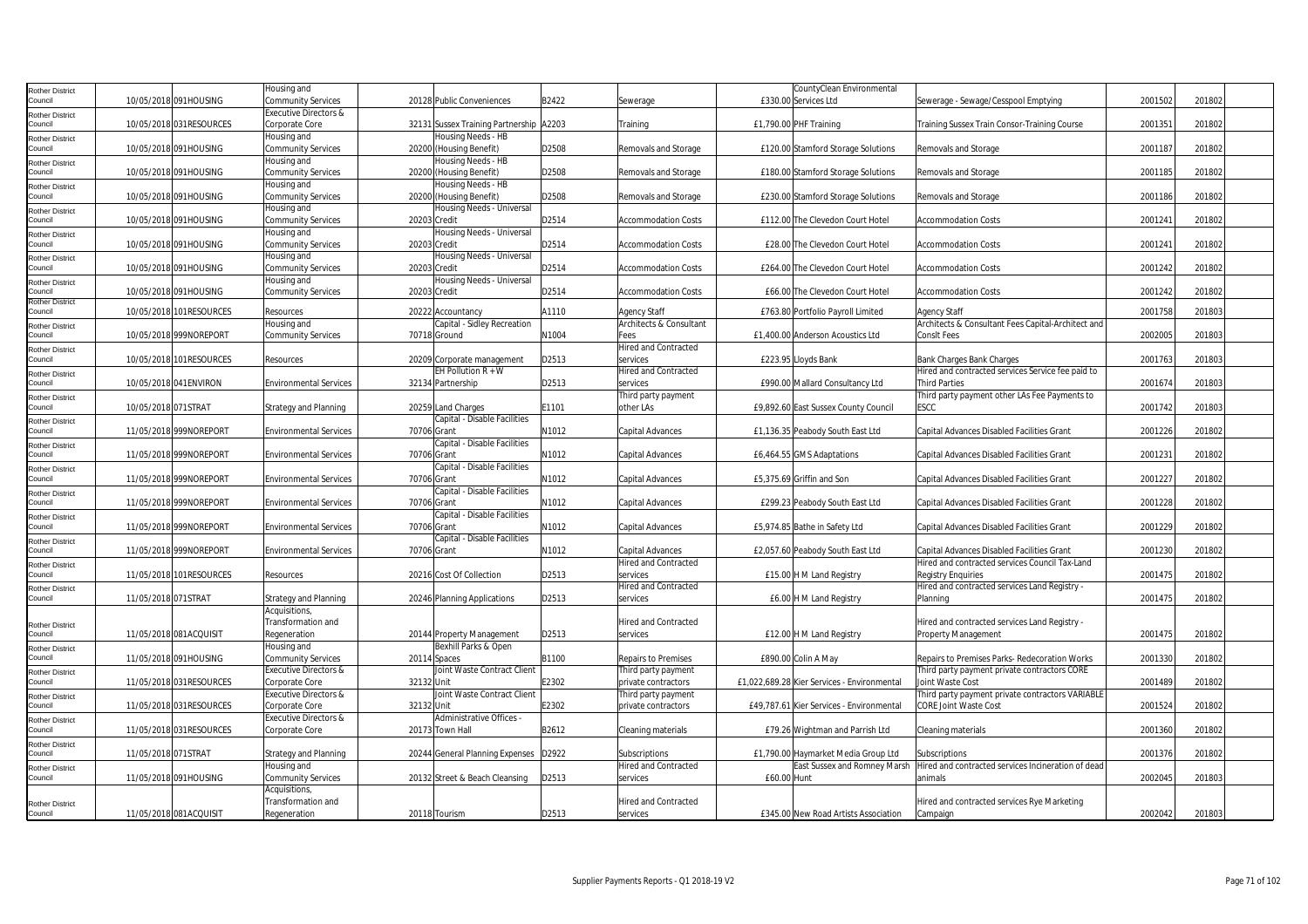| Rother District            |                         | Housing and                      |            | Housing Needs - HB               |       |                              |                 |                                          |                                                     |         |            |  |
|----------------------------|-------------------------|----------------------------------|------------|----------------------------------|-------|------------------------------|-----------------|------------------------------------------|-----------------------------------------------------|---------|------------|--|
| Council                    | 11/05/2018 091HOUSING   | Community Services               |            | 20200 (Housing Benefit)          | D2514 | <b>Accommodation Costs</b>   |                 | £395.00 Mr Michael Hughes                | Homelessness services Deposit for Landlords         | 2001877 | 201803     |  |
| Rother District            |                         | <b>Executive Directors &amp;</b> |            |                                  |       | <b>Hired and Contracted</b>  |                 |                                          |                                                     |         |            |  |
| Council                    | 11/05/2018 031RESOURCES | Corporate Core                   |            | 20170 Communications-Postages    | D2513 | services                     |                 | £859.30 Pitney Bowes Finance Limited     | Postages franking machine costs                     | 200202  | 20180      |  |
| <b>Rother District</b>     |                         | Executive Directors &            |            |                                  |       |                              |                 |                                          |                                                     |         |            |  |
| Council                    | 11/05/2018 031RESOURCES | Corporate Core                   |            | 20171 Human Resources            | A2202 | Recruitment expenses         |                 | £511.96 Johnston Publishing Ltd          | Recruitment expenses Advertising Vacant Post        | 2001748 | 201803     |  |
|                            |                         | Housing and                      |            | Bexhill Parks & Open             |       |                              |                 |                                          | Repairs to Premises Specified Repairs and Works     |         |            |  |
| Rother District<br>Council | 11/05/2018 091HOUSING   | Community Services               |            | 20114 Spaces                     | B1100 | Repairs to Premises          |                 | £808.33 MC Glass (East Sussex) Ltd       | listed                                              | 2001864 | 201803     |  |
|                            |                         |                                  |            |                                  |       |                              |                 |                                          | Statutory Advertising Planadv - Rye + Battle        |         |            |  |
| Rother District            | 11/05/2018 071STRAT     |                                  |            |                                  | D2519 | <b>Statutory Advertising</b> |                 | £579.50 Johnston Publishing Ltd          | Observer                                            | 200173  | 201803     |  |
| Council                    |                         | <b>Strategy and Planning</b>     |            | 20246 Planning Applications      |       |                              |                 |                                          |                                                     |         |            |  |
| Rother District            |                         | Executive Directors &            |            | Joint Waste Contract Client      |       | Third party payment          |                 |                                          | Third Party Payments Private Cintractors - Joint    |         |            |  |
| Council                    | 11/05/2018 031RESOURCES | Corporate Core                   | 32132 Unit |                                  | E2302 | private contractors          |                 | £16,667.00 Kier Services - Environmental | <b>Waste Exit Costs</b>                             | 2002191 | 201803     |  |
| Rother District            |                         |                                  |            |                                  |       | <b>Additional Computer</b>   |                 |                                          | Additional Computer Equipment New                   |         |            |  |
| Council                    | 12/05/2018 101RESOURCES | Resources                        |            | 20239 Computer Services          | D2632 | Equipment                    |                 | £970.00 Dell Corporation Ltd             | PC/Computer                                         | 2001518 | 201802     |  |
| <b>Rother District</b>     |                         | Housing and                      |            | Housing Needs - HB               |       |                              |                 |                                          |                                                     |         |            |  |
| Council                    | 13/05/2018 091HOUSING   | Community Services               |            | 20200 (Housing Benefit)          | D2514 | <b>Accommodation Costs</b>   |                 | £150.00 Specialist Care UK Group Ltd     | <b>Accommodation Costs</b>                          | 2001257 | 201802     |  |
| <b>Rother District</b>     |                         | Housing and                      |            | Housing Needs - HB               |       |                              |                 |                                          |                                                     |         |            |  |
| Council                    | 13/05/2018 091HOUSING   | Community Services               |            | 20200 (Housing Benefit)          | D2514 | <b>Accommodation Costs</b>   |                 | £107.14 Specialist Care UK Group Ltd     | <b>Accommodation Costs</b>                          | 2001246 | 201802     |  |
| <b>Rother District</b>     |                         | Housing and                      |            | Housing Needs - HB               |       |                              |                 |                                          |                                                     |         |            |  |
| Council                    | 13/05/2018 091HOUSING   | Community Services               |            | 20200 (Housing Benefit)          | D2514 | <b>Accommodation Costs</b>   |                 | £966.04 Specialist Care UK Group Ltd     | <b>Accommodation Costs</b>                          | 2001244 | 201802     |  |
| Rother District            |                         | Housing and                      |            | Housing Needs - Universal        |       |                              |                 |                                          |                                                     |         |            |  |
| Council                    | 13/05/2018 091HOUSING   | <b>Community Services</b>        |            | 20203 Credit                     | D2514 | <b>Accommodation Costs</b>   |                 | £262.50 Specialist Care UK Group Ltd     | <b>Accommodation Costs</b>                          | 2001247 | 201802     |  |
| <b>Rother District</b>     |                         | Housing and                      |            | Housing Needs - Universal        |       |                              |                 |                                          |                                                     |         |            |  |
| Council                    | 13/05/2018 091HOUSING   | Community Services               |            | 20203 Credit                     | D2514 | <b>Accommodation Costs</b>   |                 | £262.50 Specialist Care UK Group Ltd     | <b>Accommodation Costs</b>                          | 2001254 | 201802     |  |
| Rother District            |                         | Housing and                      |            | Housing Needs - Universal        |       |                              |                 |                                          |                                                     |         |            |  |
| Council                    | 13/05/2018 091HOUSING   | Community Services               |            | 20203 Credit                     | D2514 | <b>Accommodation Costs</b>   |                 | £75.00 Specialist Care UK Group Ltd      | <b>Accommodation Costs</b>                          | 200126  | 201802     |  |
| Rother District            |                         | Housing and                      |            | Housing Needs - Universal        |       |                              |                 |                                          |                                                     |         |            |  |
| Council                    | 13/05/2018 091HOUSING   | Community Services               |            | 20203 Credit                     | D2514 | <b>Accommodation Costs</b>   |                 | £262.50 Specialist Care UK Group Ltd     | <b>Accommodation Costs</b>                          | 2001255 | 201802     |  |
| <b>Rother District</b>     |                         | Housing and                      |            | Housing Needs - Universal        |       |                              |                 |                                          |                                                     |         |            |  |
| Council                    | 13/05/2018 091HOUSING   | Community Services               |            | 20203 Credit                     | D2514 | <b>Accommodation Costs</b>   |                 | £350.00 Specialist Care UK Group Ltd     | <b>Accommodation Costs</b>                          | 2001243 | 201802     |  |
| Rother District            |                         | Housing and                      |            | Housing Needs - Universal        |       |                              |                 |                                          |                                                     |         |            |  |
| Council                    | 13/05/2018 091HOUSING   | Community Services               |            | 20203 Credit                     | D2514 | <b>Accommodation Costs</b>   |                 | £262.50 Specialist Care UK Group Ltd     | <b>Accommodation Costs</b>                          | 2001250 | 201802     |  |
|                            |                         | Housing and                      |            | Housing Needs - Universal        |       |                              |                 |                                          |                                                     |         |            |  |
| Rother District<br>Council | 13/05/2018 091HOUSING   | Community Services               |            | 20203 Credit                     | D2514 | <b>Accommodation Costs</b>   |                 | £262.50 Specialist Care UK Group Ltd     | <b>Accommodation Costs</b>                          | 2001252 | 201802     |  |
|                            |                         | Housing and                      |            | Housing Needs - Universal        |       |                              |                 |                                          |                                                     |         |            |  |
| Rother District<br>Council | 13/05/2018 091HOUSING   | <b>Community Services</b>        |            | 20203 Credit                     | D2514 | <b>Accommodation Costs</b>   |                 | £128.55 Specialist Care UK Group Ltd     | <b>Accommodation Costs</b>                          | 2001262 | 201802     |  |
|                            |                         |                                  |            |                                  |       |                              |                 |                                          |                                                     |         |            |  |
| Rother District<br>Council |                         | Housing and                      |            | Capital - Grants Halls and       |       |                              |                 |                                          |                                                     |         | 201802 Yes |  |
|                            | 14/05/2018 999NOREPORT  | <b>Community Services</b>        |            | 70714 Community Projects         | N1011 | <b>Capital Grants</b>        |                 | £3,132.00 Rye Cricket Club               | Capital Grants Community Grants Scheme              | 200147  |            |  |
| Rother District            |                         |                                  |            |                                  |       | Owed by - Colonnade          |                 |                                          |                                                     |         |            |  |
| Council                    | 14/05/2018 999NOREPORT  | Resources                        |            | 90000 Balance sheet all accounts | P1099 | Bexhill Ltd                  |                 | £4,089.61 Epos Now Ltd                   | Colonnade Restaurant Bexhill Ltd - purchases        | 2001456 | 201802     |  |
| <b>Rother District</b>     |                         |                                  |            |                                  |       | Owed by - Colonnade          |                 |                                          |                                                     |         |            |  |
| Council                    | 14/05/2018 999NOREPORT  | Resources                        |            | 90000 Balance sheet all accounts | P1099 | <b>Bexhill Ltd</b>           |                 | £85.00 Epos Now Ltd                      | Colonnade Restaurant Bexhill Ltd - purchases        | 200145  | 201802     |  |
| Rother District            |                         | Housing and                      |            |                                  |       |                              |                 | Scottish Water Business Stream           |                                                     |         |            |  |
| Council                    | 14/05/2018 091HOUSING   | Community Services               |            | 20128 Public Conveniences        | B2422 | Sewerage                     | £555.06 Limited |                                          | Sewage Charges                                      | 2001464 | 201802     |  |
|                            |                         | Acquisitions,                    |            |                                  |       |                              |                 |                                          |                                                     |         |            |  |
| Rother District            |                         | Transformation and               |            |                                  |       |                              |                 |                                          |                                                     |         |            |  |
| Council                    | 14/05/2018 081ACQUISIT  | Regeneration                     |            | 20148 Misc Land & Buildings      | B2422 | Sewerage                     |                 | £138.00 Cleansing Service Group Ltd      | Sewerage Parks- Emptying of Cesspit                 | 2001415 | 201802     |  |
| <b>Rother District</b>     |                         | Housing and                      |            |                                  |       | Hired and Contracted         |                 |                                          | Syrian - Hired and contracted services- Translation |         |            |  |
| Council                    | 14/05/2018 091HOUSING   | <b>Community Services</b>        |            | 20206 Syrians                    | D2513 | services                     |                 | £44.00 Vandu Language Services Ltd       | Services                                            | 200153  | 201802     |  |
| Rother District            |                         | Housing and                      |            |                                  |       | Hired and Contracted         |                 |                                          | Syrian - Hired and contracted services- Translation |         |            |  |
| Council                    | 14/05/2018 091HOUSING   | <b>Community Services</b>        |            | 20206 Syrians                    | D2513 | services                     |                 | £64.00 Vandu Language Services Ltd       | Services                                            | 2001533 | 201802     |  |
| Rother District            |                         | Housing and                      |            |                                  |       | <b>Hired and Contracted</b>  |                 |                                          | Syrian - Hired and contracted services- Translation |         |            |  |
| Council                    | 14/05/2018 091HOUSING   | Community Services               |            | 20206 Syrians                    | D2513 | services                     |                 | £54.00 Vandu Language Services Ltd       | Services                                            | 200153  | 201802     |  |
| <b>Rother District</b>     |                         | Housing and                      |            | Housing Needs - HB               |       |                              |                 | Solutions Accommodation                  |                                                     |         |            |  |
| Council                    | 14/05/2018 091HOUSING   | Community Services               |            | 20200 (Housing Benefit)          | D2514 | <b>Accommodation Costs</b>   |                 | £525.00 Providers Ltd                    | <b>Accommodation Costs</b>                          | 2001438 | 201802     |  |
| <b>Rother District</b>     |                         | Housing and                      |            | Housing Needs - HB               |       |                              |                 | Solutions Accommodation                  |                                                     |         |            |  |
| Council                    | 14/05/2018 091HOUSING   | Community Services               |            | 20200 (Housing Benefit)          | D2514 | <b>Accommodation Costs</b>   |                 | £98.00 Providers Ltd                     | <b>Accommodation Costs</b>                          | 2001441 | 201802     |  |
| Rother District            |                         | Housing and                      |            | Housing Needs - HB               |       |                              |                 | Solutions Accommodation                  |                                                     |         |            |  |
| Council                    | 14/05/2018 091HOUSING   | Community Services               |            | 20200 (Housing Benefit)          | D2514 | <b>Accommodation Costs</b>   |                 | £392.00 Providers Ltd                    | <b>Accommodation Costs</b>                          | 200144  | 201802     |  |
| <b>Rother District</b>     |                         | Housing and                      |            | Housing Needs - HB               |       |                              |                 | Solutions Accommodation                  |                                                     |         |            |  |
| Council                    | 14/05/2018 091HOUSING   | Community Services               |            | 20200 (Housing Benefit)          | D2514 | <b>Accommodation Costs</b>   |                 | £336.00 Providers Ltd                    | <b>Accommodation Costs</b>                          | 2001449 | 201802     |  |
|                            |                         | Housing and                      |            | Housing Needs - HB               |       |                              |                 | Solutions Accommodation                  |                                                     |         |            |  |
| Rother District<br>Council | 14/05/2018 091HOUSING   | <b>Community Services</b>        |            | 20200 (Housing Benefit)          | D2514 | <b>Accommodation Costs</b>   |                 | £392.00 Providers Ltd                    | <b>Accommodation Costs</b>                          | 2001440 | 201802     |  |
|                            |                         |                                  |            |                                  |       |                              |                 |                                          |                                                     |         |            |  |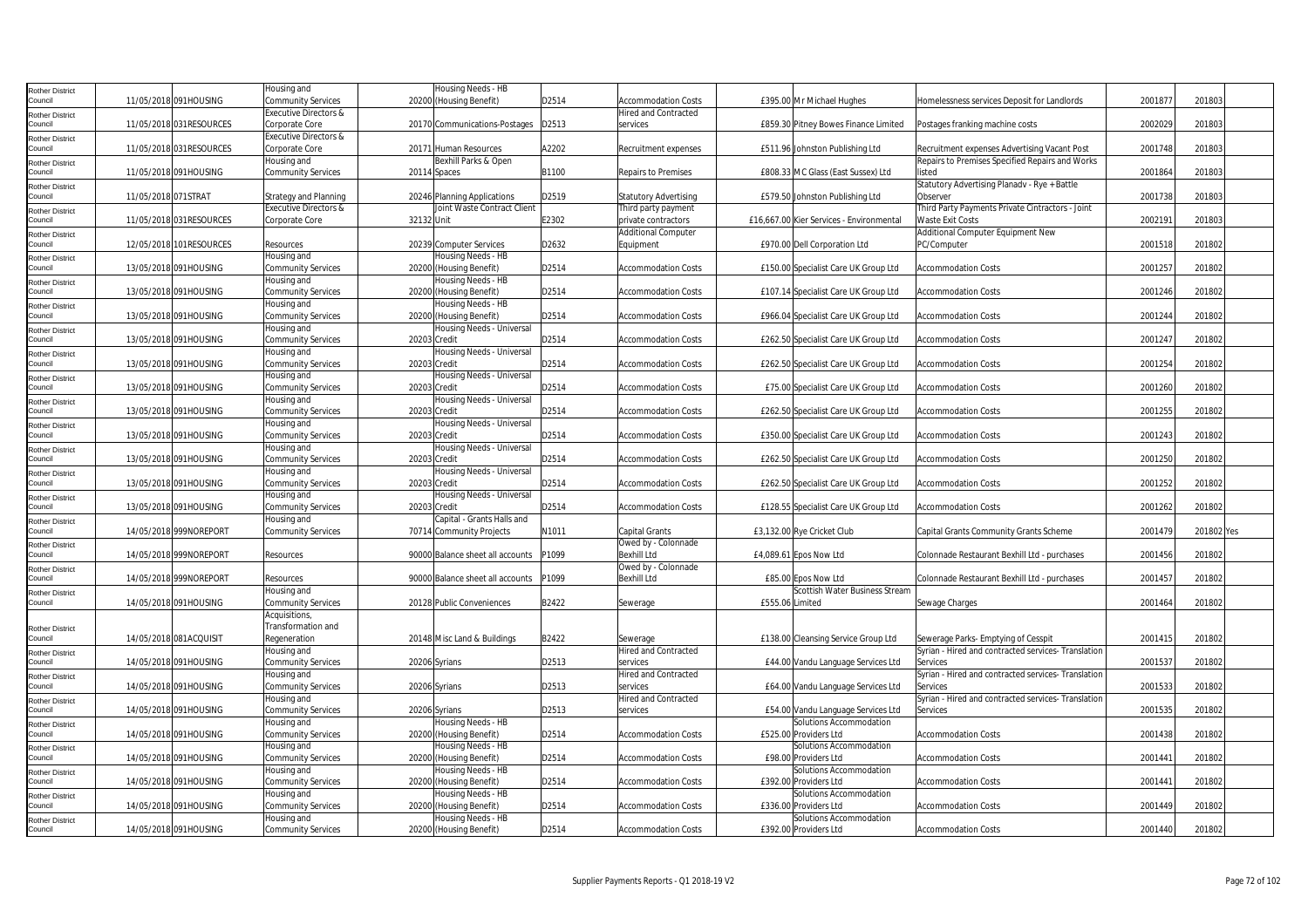| <b>Rother District</b>            |                       | Housing and                              | Housing Needs - HB                        |       |                            | Solutions Accommodation                          |                            |         |        |
|-----------------------------------|-----------------------|------------------------------------------|-------------------------------------------|-------|----------------------------|--------------------------------------------------|----------------------------|---------|--------|
| Council                           | 14/05/2018 091HOUSING | Community Services                       | 20200 (Housing Benefit)                   | D2514 | <b>Accommodation Costs</b> | £84.00 Providers Ltd                             | <b>Accommodation Costs</b> | 2001449 | 201802 |
| <b>Rother District</b>            |                       | Housing and                              | Housing Needs - HB                        |       |                            | Solutions Accommodation                          |                            |         |        |
| Council                           | 14/05/2018 091HOUSING | Community Services                       | 20200 (Housing Benefit)                   | D2514 | <b>Accommodation Costs</b> | £420.00 Providers Ltd                            | <b>Accommodation Costs</b> | 2001444 | 201802 |
| <b>Rother District</b>            |                       | Housing and                              | Housing Needs - HB                        |       |                            |                                                  |                            |         |        |
| Council                           | 14/05/2018 091HOUSING | Community Services                       | 20200 (Housing Benefit)                   | D2514 | <b>Accommodation Costs</b> | £280.00 Saffron HMO Ltd                          | <b>Accommodation Costs</b> | 2001275 | 201802 |
| <b>Rother District</b>            |                       | Housing and                              | Housing Needs - HB                        |       |                            |                                                  |                            |         |        |
| Council                           | 14/05/2018 091HOUSING | Community Services                       | 20200 (Housing Benefit)                   | D2514 | <b>Accommodation Costs</b> | £70.00 Saffron HMO Ltd                           | <b>Accommodation Costs</b> | 2001275 | 201802 |
| <b>Rother District</b>            |                       | Housing and                              | Housing Needs - HB                        |       |                            |                                                  |                            |         |        |
| Council                           | 14/05/2018 091HOUSING | Community Services                       | 20200 (Housing Benefit)                   | D2514 | <b>Accommodation Costs</b> | £315.00 Saffron HMO Ltd                          | <b>Accommodation Costs</b> | 2001276 | 201802 |
| Rother District                   |                       | Housing and                              | Housing Needs - HB                        |       |                            |                                                  |                            |         |        |
| Council                           | 14/05/2018 091HOUSING | Community Services                       | 20200 (Housing Benefit)                   | D2514 | <b>Accommodation Costs</b> | £150.00 Saffron HMO Ltd                          | <b>Accommodation Costs</b> | 2001274 | 201802 |
| <b>Rother District</b>            |                       | Housing and                              | Housing Needs - HB                        |       |                            |                                                  |                            |         |        |
| Council                           | 14/05/2018 091HOUSING | Community Services                       | 20200 (Housing Benefit)                   | D2514 | <b>Accommodation Costs</b> | £160.00 Saffron HMO Ltd                          | <b>Accommodation Costs</b> | 2001274 | 201802 |
| <b>Rother District</b>            |                       | Housing and                              | Housing Needs - HB                        |       |                            |                                                  |                            |         |        |
| Council                           | 14/05/2018 091HOUSING | Community Services                       | 20200 (Housing Benefit)                   | D2514 | <b>Accommodation Costs</b> | £40.00 Saffron HMO Ltd                           | <b>Accommodation Costs</b> | 2001274 | 201802 |
| <b>Rother District</b>            |                       | Housing and                              | Housing Needs - Universal                 |       |                            | Solutions Accommodation                          |                            |         |        |
| Council                           | 14/05/2018 091HOUSING | Community Services                       | 20203 Credit                              | D2514 | <b>Accommodation Costs</b> | £84.00 Providers Ltd                             | <b>Accommodation Costs</b> | 2001439 | 201802 |
| <b>Rother District</b>            |                       | Housing and                              | Housing Needs - Universal                 |       |                            | Solutions Accommodation                          |                            |         |        |
| Council                           | 14/05/2018 091HOUSING | Community Services                       | 20203 Credit                              | D2514 | <b>Accommodation Costs</b> | £336.00 Providers Ltd                            | <b>Accommodation Costs</b> | 2001439 | 201802 |
| <b>Rother District</b>            |                       | Housing and                              | Housing Needs - Universal                 |       |                            | Solutions Accommodation                          |                            |         |        |
| Council                           | 14/05/2018 091HOUSING | <b>Community Services</b>                | 20203 Credit                              | D2514 | <b>Accommodation Costs</b> | £52.50 Providers Ltd                             | <b>Accommodation Costs</b> | 2001437 | 201802 |
| <b>Rother District</b>            |                       | Housing and                              | Housing Needs - Universal                 |       |                            | Solutions Accommodation                          |                            |         |        |
| Council                           | 14/05/2018 091HOUSING | Community Services                       | 20203 Credit                              | D2514 | <b>Accommodation Costs</b> | £210.00 Providers Ltd                            | <b>Accommodation Costs</b> | 2001437 | 201802 |
| <b>Rother District</b>            |                       | Housing and                              | Housing Needs - Universal                 |       |                            | Solutions Accommodation                          |                            |         |        |
| Council                           | 14/05/2018 091HOUSING | Community Services                       | 20203 Credit                              | D2514 | <b>Accommodation Costs</b> | £70.00 Providers Ltd                             | <b>Accommodation Costs</b> | 2001446 | 201802 |
| <b>Rother District</b><br>Council | 14/05/2018 091HOUSING | Housing and                              | Housing Needs - Universal<br>20203 Credit |       |                            | Solutions Accommodation<br>£280.00 Providers Ltd |                            | 2001446 | 201802 |
|                                   |                       | Community Services<br>Housing and        | Housing Needs - Universal                 | D2514 | <b>Accommodation Costs</b> | Solutions Accommodation                          | <b>Accommodation Costs</b> |         |        |
| <b>Rother District</b><br>Council | 14/05/2018 091HOUSING | Community Services                       | 20203 Credit                              | D2514 | <b>Accommodation Costs</b> | £84.00 Providers Ltd                             | Accommodation Costs        | 2001442 | 201802 |
| <b>Rother District</b>            |                       | Housing and                              | Housing Needs - Universal                 |       |                            | Solutions Accommodation                          |                            |         |        |
| Council                           | 14/05/2018 091HOUSING | Community Services                       | 20203 Credit                              | D2514 | <b>Accommodation Costs</b> | £336.00 Providers Ltd                            | <b>Accommodation Costs</b> | 2001442 | 201802 |
|                                   |                       | Housing and                              | Housing Needs - Universal                 |       |                            | Solutions Accommodation                          |                            |         |        |
| <b>Rother District</b><br>Council | 14/05/2018 091HOUSING | Community Services                       | 20203 Credit                              | D2514 | <b>Accommodation Costs</b> | £98.00 Providers Ltd                             | <b>Accommodation Costs</b> | 2001440 | 201802 |
| <b>Rother District</b>            |                       | Housing and                              | Housing Needs - Universal                 |       |                            | Solutions Accommodation                          |                            |         |        |
| Council                           | 14/05/2018 091HOUSING | Community Services                       | 20203 Credit                              | D2514 | <b>Accommodation Costs</b> | £84.00 Providers Ltd                             | <b>Accommodation Costs</b> | 2001445 | 201802 |
| <b>Rother District</b>            |                       | Housing and                              | Housing Needs - Universal                 |       |                            | Solutions Accommodation                          |                            |         |        |
| Council                           | 14/05/2018 091HOUSING | Community Services                       | 20203 Credit                              | D2514 | <b>Accommodation Costs</b> | £336.00 Providers Ltd                            | <b>Accommodation Costs</b> | 2001445 | 201802 |
| <b>Rother District</b>            |                       | Housing and                              | Housing Needs - Universal                 |       |                            | Solutions Accommodation                          |                            |         |        |
| Council                           | 14/05/2018 091HOUSING | Community Services                       | 20203 Credit                              | D2514 | Accommodation Costs        | £44.00 Providers Ltd                             | Accommodation Costs        | 2001448 | 201802 |
| <b>Rother District</b>            |                       | Housing and                              | Housing Needs - Universal                 |       |                            | Solutions Accommodation                          |                            |         |        |
| Council                           | 14/05/2018 091HOUSING | Community Services                       | 20203 Credit                              | D2514 | <b>Accommodation Costs</b> | £176.00 Providers Ltd                            | <b>Accommodation Costs</b> | 2001448 | 201802 |
| <b>Rother District</b>            |                       | Housing and                              | Housing Needs - Universal                 |       |                            |                                                  |                            |         |        |
| Council                           | 14/05/2018 091HOUSING | <b>Community Services</b>                | 20203 Credit                              | D2514 | <b>Accommodation Costs</b> | £98.00 Specialist Care UK Group Ltd              | <b>Accommodation Costs</b> | 2001443 | 201802 |
| <b>Rother District</b>            |                       | Housing and                              | Housing Needs - Universal                 |       |                            |                                                  |                            |         |        |
| Council                           | 14/05/2018 091HOUSING | Community Services                       | 20203 Credit                              | D2514 | <b>Accommodation Costs</b> | £392.00 Specialist Care UK Group Ltd             | <b>Accommodation Costs</b> | 2001443 | 201802 |
| <b>Rother District</b>            |                       | Housing and                              | Housing Needs - Universal                 |       |                            | Solutions Accommodation                          |                            |         |        |
| Council                           | 14/05/2018 091HOUSING | Community Services                       | 20203 Credit                              | D2514 | <b>Accommodation Costs</b> | £55.00 Providers Ltd                             | <b>Accommodation Costs</b> | 2001447 | 201802 |
| <b>Rother District</b>            |                       | Housing and                              | Housing Needs - Universal                 |       |                            |                                                  |                            |         |        |
| Council                           | 14/05/2018 091HOUSING | Community Services                       | 20203 Credit                              | D2514 | <b>Accommodation Costs</b> | £134.40 Saffron HMO Ltd                          | <b>Accommodation Costs</b> | 2001277 | 201802 |
| <b>Rother District</b>            |                       | Housing and                              | Housing Needs - Universal                 |       |                            |                                                  |                            |         |        |
| Council                           | 14/05/2018 091HOUSING | <b>Community Services</b>                | 20203 Credit                              | D2514 | <b>Accommodation Costs</b> | £33.60 Saffron HMO Ltd                           | <b>Accommodation Costs</b> | 2001277 | 201802 |
| <b>Rother District</b><br>Council | 14/05/2018 091HOUSING | Housing and<br><b>Community Services</b> | Housing Needs - Universal<br>20203 Credit | D2514 | <b>Accommodation Costs</b> | £160.00 Saffron HMO Ltd                          | <b>Accommodation Costs</b> | 2001266 | 201802 |
|                                   |                       |                                          | Housing Needs - Universal                 |       |                            |                                                  |                            |         |        |
| <b>Rother District</b><br>Council | 14/05/2018 091HOUSING | Housing and<br>Community Services        | 20203 Credit                              | D2514 | <b>Accommodation Costs</b> | £40.00 Saffron HMO Ltd                           | <b>Accommodation Costs</b> | 2001266 | 201802 |
|                                   |                       | Housing and                              | Housing Needs - Universal                 |       |                            |                                                  |                            |         |        |
| <b>Rother District</b><br>Council | 14/05/2018 091HOUSING | Community Services                       | 20203 Credit                              | D2514 | <b>Accommodation Costs</b> | £134.40 Saffron HMO Ltd                          | <b>Accommodation Costs</b> | 2001269 | 201802 |
| <b>Rother District</b>            |                       | Housing and                              | Housing Needs - Universal                 |       |                            |                                                  |                            |         |        |
| Council                           | 14/05/2018 091HOUSING | Community Services                       | 20203 Credit                              | D2514 | <b>Accommodation Costs</b> | £264.00 The Clevedon Court Hotel                 | <b>Accommodation Costs</b> | 2001278 | 201802 |
| <b>Rother District</b>            |                       | Housing and                              | Housing Needs - Universal                 |       |                            |                                                  |                            |         |        |
| Council                           | 14/05/2018 091HOUSING | Community Services                       | 20203 Credit                              | D2514 | <b>Accommodation Costs</b> | £66.00 The Clevedon Court Hotel                  | <b>Accommodation Costs</b> | 2001278 | 201802 |
|                                   |                       |                                          |                                           |       |                            |                                                  |                            |         |        |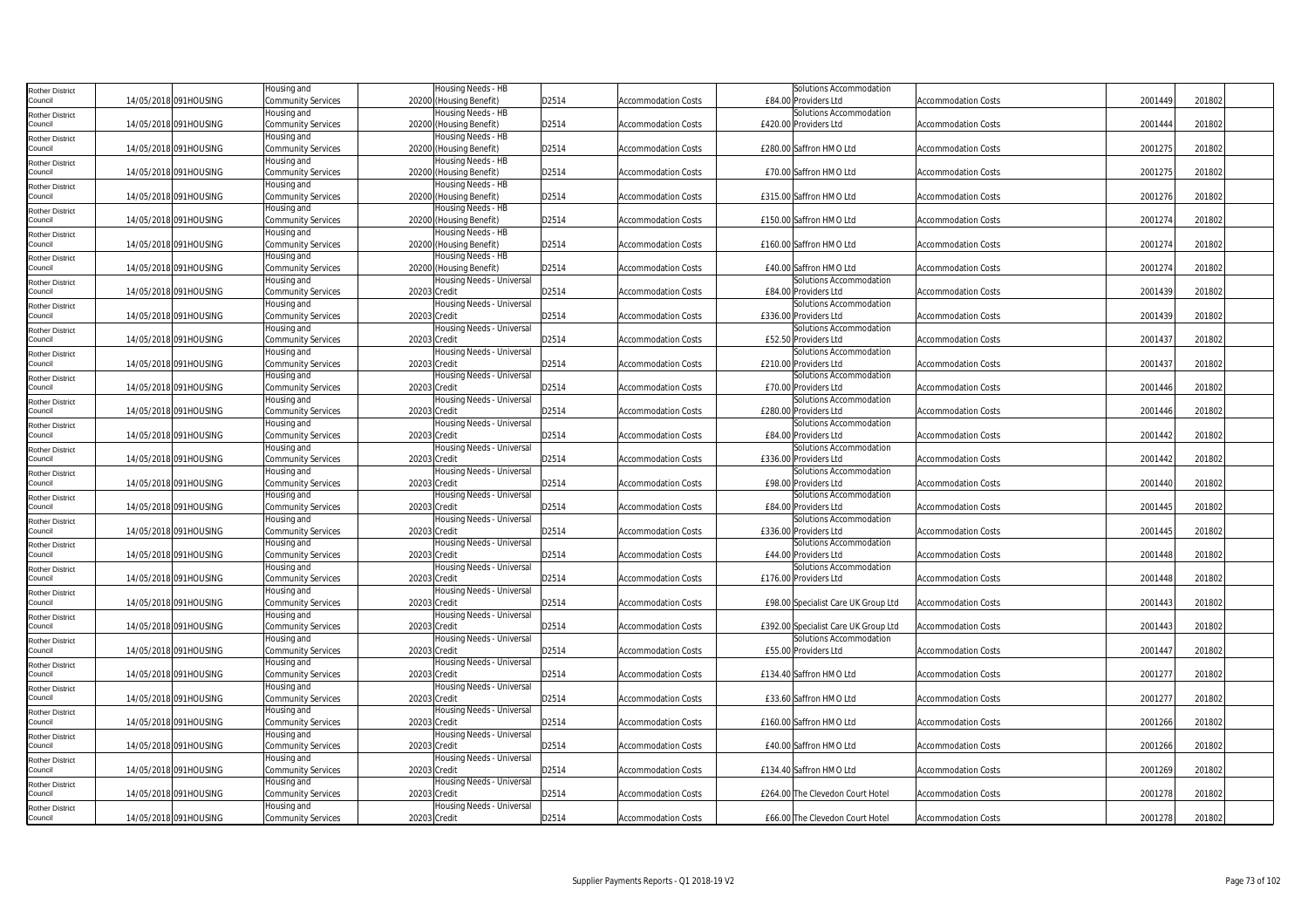| <b>Rother District</b>            |                          | Housing and                                                       |              | Housing Needs - Universal                     |       |                            |                                                              |                                                            |         |        |  |
|-----------------------------------|--------------------------|-------------------------------------------------------------------|--------------|-----------------------------------------------|-------|----------------------------|--------------------------------------------------------------|------------------------------------------------------------|---------|--------|--|
| Council                           | 14/05/2018 091HOUSING    | <b>Community Services</b><br>Housing and                          | 20203 Credit | Housing Needs - Universal                     | D2514 | <b>Accommodation Costs</b> | £280.00 Saffron HMO Ltd                                      | <b>Accommodation Costs</b>                                 | 2001268 | 201802 |  |
| <b>Rother District</b><br>Council | 14/05/2018 091HOUSING    | <b>Community Services</b>                                         | 20203 Credit |                                               | D2514 | <b>Accommodation Costs</b> | £70.00 Saffron HMO Ltd                                       | <b>Accommodation Costs</b>                                 | 2001268 | 201802 |  |
| Rother District                   |                          | Housing and                                                       |              | Housing Needs - Universal                     |       |                            |                                                              |                                                            |         |        |  |
| Council                           | 14/05/2018 091HOUSING    | <b>Community Services</b>                                         | 20203 Credit |                                               | D2514 | <b>Accommodation Costs</b> | £33.60 Saffron HMO Ltd                                       | <b>Accommodation Costs</b>                                 | 2001269 | 201802 |  |
| <b>Rother District</b>            |                          | Housing and                                                       |              | Housing Needs - Universal                     |       |                            |                                                              |                                                            |         |        |  |
| Council                           | 14/05/2018 091HOUSING    | <b>Community Services</b>                                         | 20203 Credit |                                               | D2514 | <b>Accommodation Costs</b> | £112.00 The Clevedon Court Hotel                             | <b>Accommodation Costs</b>                                 | 2001285 | 201802 |  |
| <b>Rother District</b>            |                          | Housing and                                                       |              | Housing Needs - Universal                     |       |                            |                                                              |                                                            |         |        |  |
| Council                           | 14/05/2018 091HOUSING    | <b>Community Services</b>                                         | 20203 Credit |                                               | D2514 | <b>Accommodation Costs</b> | £28.00 The Clevedon Court Hotel                              | <b>Accommodation Costs</b>                                 | 2001285 | 201802 |  |
| <b>Rother District</b><br>Council |                          | Housing and                                                       |              | Housing Needs - Universal                     |       |                            |                                                              |                                                            |         |        |  |
|                                   | 14/05/2018 091HOUSING    | <b>Community Services</b><br>Housing and                          | 20203 Credit | Housing Needs - Universal                     | D2514 | <b>Accommodation Costs</b> | £308.00 Saffron HMO Ltd                                      | <b>Accommodation Costs</b>                                 | 2001267 | 201802 |  |
| <b>Rother District</b><br>Council | 14/05/2018 091HOUSING    | <b>Community Services</b>                                         | 20203 Credit |                                               | D2514 | <b>Accommodation Costs</b> | £77.00 Saffron HMO Ltd                                       | <b>Accommodation Costs</b>                                 | 2001267 | 201802 |  |
| Rother District                   |                          | <b>Executive Directors &amp;</b>                                  |              |                                               |       |                            |                                                              |                                                            |         |        |  |
| Council                           | 14/05/2018 031RESOURCES  | Corporate Core                                                    |              | 20170 Communications-Postages                 | D2626 | Postages                   | £175.00 Pitney Bowes Ltd                                     | Postages franking machine costs                            | 2001970 | 201803 |  |
|                                   |                          | Acquisitions,                                                     |              |                                               |       |                            |                                                              |                                                            |         |        |  |
| <b>Rother District</b>            |                          | Transformation and                                                |              | <b>Committee Property</b>                     |       |                            |                                                              | Repairs to Premises Purchase of Materials - Build          |         |        |  |
| Council                           | 14/05/2018 081ACQUISIT   | Regeneration                                                      |              | 20154 Account                                 | B1100 | <b>Repairs to Premises</b> | £75.00 Parker Building Supplies Ltd                          | Maint                                                      | 200167  | 201803 |  |
|                                   |                          | Acquisitions,<br>Transformation and                               |              | Elva Business Centre,                         |       |                            |                                                              | Repairs to Premises Purchase of Materials - Build          |         |        |  |
| <b>Rother District</b><br>Council | 14/05/2018 081ACQUISIT   | Regeneration                                                      |              | 20153 Bexhill                                 | B1100 | <b>Repairs to Premises</b> | £9.88 Graham                                                 | Maint                                                      | 2001655 | 201803 |  |
| <b>Rother District</b>            |                          | Housing and                                                       |              | Housing Needs - HB                            |       |                            |                                                              |                                                            |         |        |  |
| Council                           | 15/05/2018 091HOUSING    | <b>Community Services</b>                                         |              | 20200 (Housing Benefit)                       | A1110 | <b>Agency Staff</b>        | £725.00 Prentis Solutions Limited                            | <b>Agency Staff</b>                                        | 200153  | 201802 |  |
| <b>Rother District</b>            |                          |                                                                   |              | Capital - Disable Facilities                  |       |                            |                                                              |                                                            |         |        |  |
| Council                           | 15/05/2018 999NOREPORT   | <b>Environmental Services</b>                                     | 70706 Grant  |                                               | N1012 | Capital Advances           | £600.00 Peabody South East Ltd                               | Capital Advances Disabled Facilities Grant                 | 2001454 | 201802 |  |
| <b>Rother District</b>            |                          |                                                                   |              | Capital - Disable Facilities                  |       |                            |                                                              |                                                            |         |        |  |
| Council                           | 15/05/2018 999NOREPORT   | <b>Environmental Services</b>                                     | 70706 Grant  | Capital - Disable Facilities                  | N1012 | Capital Advances           | £805.09 Peabody South East Ltd                               | Capital Advances Disabled Facilities Grant                 | 2001395 | 201802 |  |
| <b>Rother District</b><br>Council | 15/05/2018 999NOREPORT   | <b>Environmental Services</b>                                     | 70706 Grant  |                                               | N1012 | Capital Advances           | £1,551.64 Alfa Electric Ltd                                  | Capital Advances Disabled Facilities Grant                 | 2001397 | 201802 |  |
| <b>Rother District</b>            |                          |                                                                   |              | Capital - Disable Facilities                  |       |                            |                                                              |                                                            |         |        |  |
| Council                           | 15/05/2018 999NOREPORT   | <b>Environmental Services</b>                                     | 70706 Grant  |                                               | N1012 | Capital Advances           | £3,500.00 The Build Works                                    | Capital Advances Disabled Facilities Grant                 | 2001398 | 201802 |  |
| <b>Rother District</b>            |                          |                                                                   |              | EH Pollution $R + W$                          |       |                            |                                                              |                                                            |         |        |  |
| Council                           | 15/05/2018 041 ENVIRON   | <b>Environmental Services</b>                                     |              | 32134 Partnership                             | D1201 | Equipment & Materials      | £4.50 Gradko International Ltd                               | Equipment & Materials Carriage/Handling Charge             | 200138  | 201802 |  |
| <b>Rother District</b>            |                          |                                                                   |              | EH Pollution $R + W$                          |       |                            |                                                              | Equipment & Materials EnvH- Air Quality                    |         |        |  |
| Council                           | 15/05/2018 041ENVIRON    | <b>Environmental Services</b><br><b>Executive Directors &amp;</b> |              | 32134 Partnership<br>Administrative Offices - | D1201 | Equipment & Materials      | £108.80 Gradko International Ltd                             | Maintenance Contr                                          | 2001381 | 201802 |  |
| <b>Rother District</b><br>Council | 15/05/2018 031 RESOURCES | Corporate Core                                                    |              | 20173 Town Hall                               | D1206 | Furniture & Fittings       | £258.00 Office Furniture Online                              | Furniture & Fittings Purchase of office equipment          | 2001519 | 201802 |  |
| <b>Rother District</b>            |                          | Housing and                                                       |              |                                               |       |                            | Geewoods Construction Co Ltd                                 |                                                            |         |        |  |
| Council                           | 15/05/2018 091HOUSING    | <b>Community Services</b>                                         |              | 20137 Car Parks                               | B1100 | <b>Repairs to Premises</b> | £4,195.00 (Account Payee)                                    | Repairs to Premises Car Park Maintenance                   | 2001347 | 201802 |  |
| <b>Rother District</b>            |                          | Housing and                                                       |              |                                               |       |                            | Geewoods Construction Co Ltd                                 |                                                            |         |        |  |
| Council                           | 15/05/2018 091HOUSING    | <b>Community Services</b>                                         |              | 20137 Car Parks                               | B1100 | Repairs to Premises        | £930.00 (Account Payee)                                      | Repairs to Premises Car Park Maintenance                   | 2001347 | 201802 |  |
| <b>Rother District</b>            |                          | Housing and                                                       |              | Bexhill Parks & Open                          |       | Consultants and Other      |                                                              |                                                            |         |        |  |
| Council                           | 15/05/2018 091HOUSING    | Community Services                                                |              | 20114 Spaces                                  | D2509 | Services                   | £89.00 NIAB Labtest                                          | Consultants and other services Consultants Fees            | 2001940 | 201803 |  |
| <b>Rother District</b><br>Council | 15/05/2018 091HOUSING    | Housing and<br><b>Community Services</b>                          |              | 20145 Maintenance Services                    | C1104 | Derv                       | £1.90 Allstar Business Solutions                             | Derv Fuel Service fee payable on fuel cards                | 2002163 | 201803 |  |
| <b>Rother District</b>            |                          | Housing and                                                       |              |                                               |       |                            |                                                              |                                                            |         |        |  |
| Council                           | 15/05/2018 091HOUSING    | <b>Community Services</b>                                         |              | 20107 Camber Beach & Foreshore C1104          |       | Derv                       | £3.80 Allstar Business Solutions                             | Derv Fuel Service fee payable on fuel cards                | 2002163 | 201803 |  |
| <b>Rother District</b>            |                          |                                                                   |              |                                               |       | Hired and Contracted       |                                                              | Hired and contracted services Bailiff Fees-Council         |         |        |  |
| Council                           | 15/05/2018 101 RESOURCES | Resources                                                         |              | 20216 Cost Of Collection                      | D2513 | services                   | £310.00 Chandlers Ltd                                        | Tax                                                        | 2001753 | 201803 |  |
| <b>Rother District</b>            |                          | Housing and                                                       |              |                                               |       |                            |                                                              | Repairs to Premises Purchase of Materials - Build          |         |        |  |
| Council                           | 15/05/2018 091HOUSING    | <b>Community Services</b>                                         |              | 20128 Public Conveniences                     | B1100 | <b>Repairs to Premises</b> | £59.85 Jewson Limited                                        | Maint                                                      | 2001653 | 201803 |  |
| <b>Rother District</b><br>Council | 15/05/2018 091HOUSING    | Housing and<br><b>Community Services</b>                          |              | 20128 Public Conveniences                     | B1100 | <b>Repairs to Premises</b> | £4.27 Jewson Limited                                         | Repairs to Premises Purchase of Materials - Build<br>Maint | 2001654 | 201803 |  |
| <b>Rother District</b>            |                          | Housing and                                                       |              |                                               |       |                            |                                                              | Repairs to Premises Repairs - Refurbishment of             |         |        |  |
| Council                           | 15/05/2018 091HOUSING    | <b>Community Services</b>                                         |              | 20128 Public Conveniences                     | B1100 | Repairs to Premises        | £1,591.97 D M Building Services                              | premises                                                   | 2001662 | 201803 |  |
| <b>Rother District</b>            |                          |                                                                   |              |                                               |       | Third party payment        |                                                              | Third party payment other LAs Fee Payments to              |         |        |  |
| Council                           | 15/05/2018 071STRAT      | Strategy and Planning                                             |              | 20259 Land Charges                            | E1101 | other LAs                  | £3,160.00 East Sussex County Council                         | <b>ESCC</b>                                                | 2001743 | 201803 |  |
| <b>Rother District</b>            |                          | Executive Directors &                                             |              | Joint Waste Contract Client                   |       | Third party payment        |                                                              | Third party payment private contractors CORE               |         |        |  |
| Council                           | 15/05/2018 031 RESOURCES | Corporate Core                                                    | 32132 Unit   |                                               | E2302 | private contractors        | £67,091.98 Kier Services - Environmental                     | Joint Waste Cost                                           | 2002223 | 201803 |  |
| <b>Rother District</b><br>Council | 15/05/2018 101 RESOURCES | Resources                                                         |              | 20239 Computer Services                       | D2621 | Telephones                 | TalkTalk Communications Ltd<br>£577.00 T/A TalkTalk Business | Telephones                                                 | 2002242 | 201803 |  |
|                                   |                          |                                                                   |              |                                               |       |                            |                                                              |                                                            |         |        |  |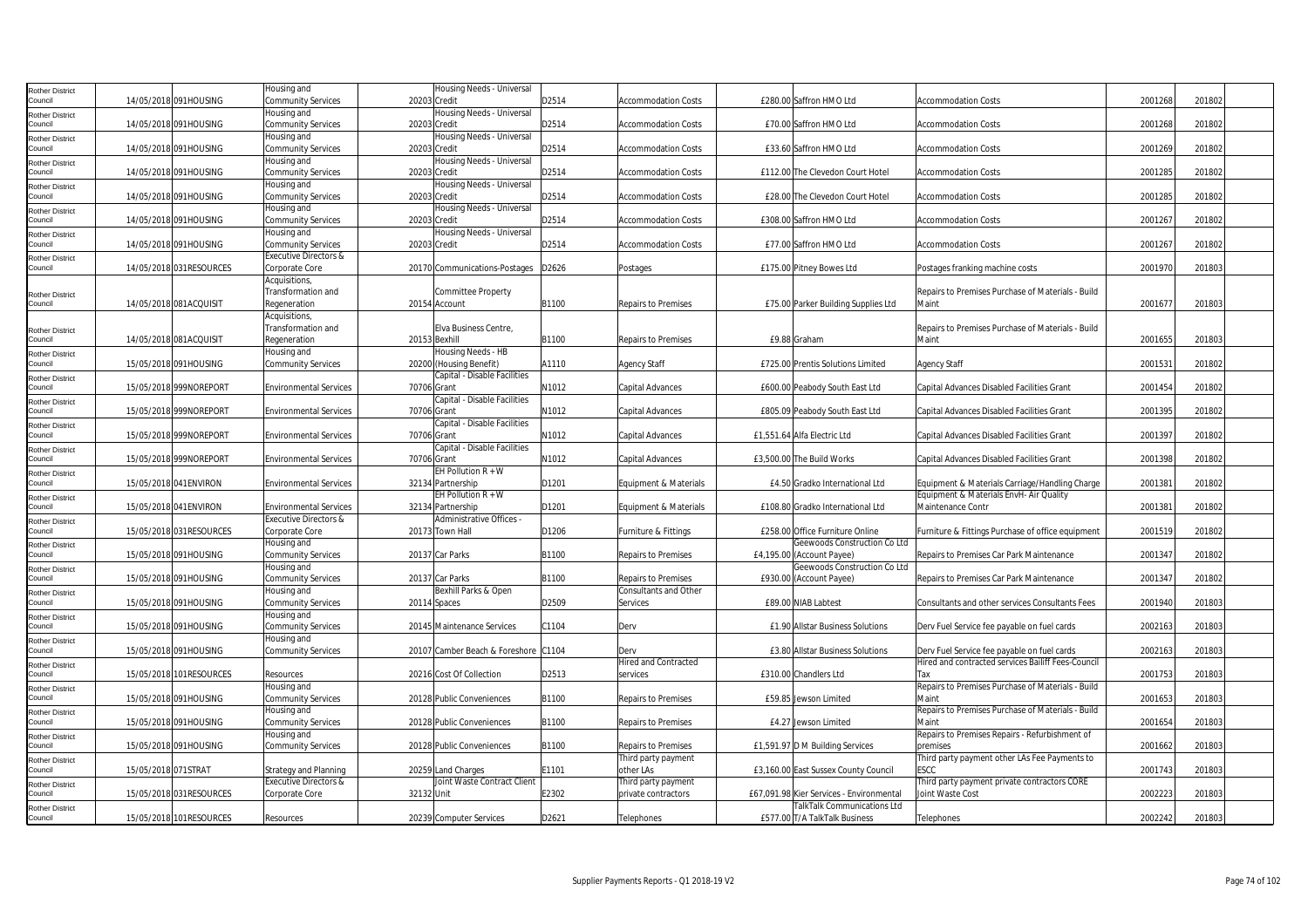| Rother District<br>Council |                          | Housing and                       |                                  |       |                             |                                                   |                                                |         |            |
|----------------------------|--------------------------|-----------------------------------|----------------------------------|-------|-----------------------------|---------------------------------------------------|------------------------------------------------|---------|------------|
|                            | 15/05/2018 091HOUSING    | Community Services                | 20145 Maintenance Services       | C1104 | Derv                        | £42.13 Allstar Business Solutions                 | Fuel Cards                                     | 2002163 | 201803     |
| Rother District            |                          | Housing and                       |                                  |       |                             |                                                   |                                                |         |            |
| Council                    | 15/05/2018 091HOUSING    | Community Services                | 20145 Maintenance Services       | C1104 | Derv                        | £30.94 Allstar Business Solutions                 | Fuel Cards                                     | 2002163 | 201803     |
| Rother District            |                          | Housing and                       |                                  |       |                             |                                                   |                                                |         |            |
| Council                    | 15/05/2018 091HOUSING    | Community Services                | 20145 Maintenance Services       | C1104 | Derv                        | £29.30 Allstar Business Solutions                 | <b>Fuel Cards</b>                              | 2002163 | 201803     |
| Rother District            |                          | Housing and                       |                                  |       |                             |                                                   |                                                |         |            |
| Council                    | 15/05/2018 091HOUSING    | <b>Community Services</b>         | 20145 Maintenance Services       | C1104 | Derv                        | £74.17 Allstar Business Solutions                 | <b>Fuel Cards</b>                              | 2002163 | 201803     |
| Rother District            |                          | Executive Directors &             |                                  |       |                             |                                                   |                                                |         |            |
| Council                    | 15/05/2018 031RESOURCES  | Corporate Core                    | 20170 Communications-Postages    | C1104 | Derv                        | £24.59 Allstar Business Solutions                 | <b>Fuel Cards</b>                              | 2002163 | 201803     |
| Rother District            |                          |                                   |                                  |       |                             | <b>Prudential Local Government</b>                |                                                |         |            |
| Council                    | 16/05/2018 999NOREPORT   | Resources                         | 90000 Balance sheet all accounts | R2321 | AVCs                        | £5,860.81 Avc Dept                                | AVCs Salary - AVC Prudential Cash Acc          | 2001488 | 201802     |
| Rother District            |                          |                                   | 90000 Balance sheet all accounts |       | <b>AVCs</b>                 | Prudential Local Government                       |                                                |         | 201802     |
| Council                    | 16/05/2018 999NOREPORT   | Resources                         |                                  | R2321 |                             | £14.58 Avc Dept                                   | AVCs Salary - AVC Prudential DIS               | 2001488 |            |
| Rother District            | 16/05/2018 999NOREPORT   | Housing and                       | apital - Grants Halls and        | N1011 | Capital Grants              | De La Warr Pavilion Charitable<br>£1,000.00 Trust |                                                | 2001478 | 201802 Yes |
| Council                    |                          | Community Services                | 70714 Community Projects         |       |                             |                                                   | Capital Grants Community Grants Scheme         |         |            |
|                            |                          |                                   |                                  |       |                             |                                                   |                                                |         |            |
| Rother District            |                          | Housing and                       | Capital - Grants Halls and       |       |                             | Homecall Home Visiting Scheme                     |                                                |         |            |
| Council                    | 16/05/2018 999NOREPORT   | Community Services<br>Housing and | 70714 Community Projects         | N1011 | Capital Grants              | £500.00 for the Visually Impaired                 | Capital Grants Community Grants Scheme         | 2001280 | 201802 Yes |
| Rother District<br>Council | 16/05/2018 091HOUSING    | Community Services                | 20137 Car Parks                  | B2201 | Electricity                 | £4.60 Npower Ltd                                  | Electricity Charges                            | 2001460 | 201802     |
|                            |                          | Housing and                       |                                  |       |                             |                                                   |                                                |         |            |
| Rother District<br>Council | 16/05/2018 091HOUSING    | Community Services                | 20137 Car Parks                  | B2201 | Electricity                 | £35.72 Noower Ltd                                 | Electricity Charges                            | 2001462 | 201802     |
|                            |                          | Housing and                       |                                  |       |                             |                                                   |                                                |         |            |
| Rother District<br>Council | 16/05/2018 091HOUSING    | <b>Community Services</b>         | 20137 Car Parks                  | B2201 | Electricity                 | £5.61 Npower Ltd                                  | <b>Electricity Charges</b>                     | 2001417 | 201802     |
|                            |                          | Housing and                       |                                  |       |                             |                                                   |                                                |         |            |
| Rother District<br>Council | 16/05/2018 091HOUSING    | Community Services                | 20137 Car Parks                  | B2201 | Electricity                 | £14.49 Npower Ltd                                 | Electricity Charges                            | 2001418 | 201802     |
| Rother District            |                          | Housing and                       |                                  |       |                             |                                                   |                                                |         |            |
| Council                    | 16/05/2018 091HOUSING    | Community Services                | 20137 Car Parks                  | B2201 | Electricity                 | £37.94 Npower Ltd                                 | Electricity Charges                            | 2001419 | 201802     |
|                            |                          | Housing and                       |                                  |       |                             |                                                   |                                                |         |            |
| Rother District<br>Council | 16/05/2018 091HOUSING    | Community Services                | 20138 Residual Highway Services  | B2201 | Electricity                 | £3.84 Npower Ltd                                  | Electricity Charges                            | 2001460 | 201802     |
| Rother District            |                          | Housing and                       |                                  |       |                             |                                                   |                                                |         |            |
| Council                    | 16/05/2018 091HOUSING    | <b>Community Services</b>         | 20138 Residual Highway Services  | B2201 | Electricity                 | £29.71 Npower Ltd                                 | Electricity Charges                            | 2001462 | 201802     |
| Rother District            |                          | Housing and                       |                                  |       |                             |                                                   |                                                |         |            |
| Council                    | 16/05/2018 091HOUSING    | <b>Community Services</b>         | 20138 Residual Highway Services  | B2201 | Electricity                 | £0.89 Npower Ltd                                  | <b>Electricity Charges</b>                     | 2001417 | 201802     |
| Rother District            |                          | Housing and                       |                                  |       |                             |                                                   |                                                |         |            |
| Council                    | 16/05/2018 091HOUSING    | Community Services                | 20138 Residual Highway Services  | B2201 | Electricity                 | £2.28 Npower Ltd                                  | Electricity Charges                            | 2001418 | 201802     |
| Rother District            |                          | Housing and                       |                                  |       |                             |                                                   |                                                |         |            |
| Council                    | 16/05/2018 091HOUSING    | <b>Community Services</b>         | 20138 Residual Highway Services  | B2201 | Electricity                 | £5.99 Noower Ltd                                  | Electricity Charges                            | 2001419 | 201802     |
| Rother District            |                          | lousing and                       | Bexhill Parks & Open             |       |                             |                                                   |                                                |         |            |
| Council                    | 16/05/2018 091HOUSING    | Community Services                | 20114 Spaces                     | B2201 | Electricity                 | £13.24 Npower Ltd                                 | Electricity Charges                            | 2001459 | 201802     |
| Rother District            |                          | Housing and                       | Bexhill Promenade &              |       |                             |                                                   |                                                |         |            |
| Council                    | 16/05/2018 091HOUSING    | Community Services                | 20108 Foreshore                  | B2201 | Electricity                 | £0.88 Npower Ltd                                  | Electricity Charges                            | 2001411 | 201802     |
| Rother District            |                          | Housing and                       | Bexhill Promenade &              |       |                             |                                                   |                                                |         |            |
| Council                    | 16/05/2018 091HOUSING    | <b>Community Services</b>         | 20108 Foreshore                  | B2201 | Electricity                 | £2.29 Noower Ltd                                  | <b>Electricity Charges</b>                     | 2001418 | 201802     |
| Rother District            |                          | Housing and                       | Bexhill Promenade &              |       |                             |                                                   |                                                |         |            |
| Council                    | 16/05/2018 091HOUSING    | <b>Community Services</b>         | 20108 Foreshore                  | B2201 | Electricity                 | £5.99 Npower Ltd                                  | <b>Electricity Charges</b>                     | 2001419 | 201802     |
| Rother District            |                          |                                   |                                  |       |                             |                                                   |                                                |         |            |
| Council                    | 16/05/2018 041 ENVIRON   | <b>Environmental Services</b>     | 20129 Community Safety           | B2201 | Electricity                 | £34.54 Npower Ltd                                 | Electricity Charges                            | 2001460 | 201802     |
| Rother District            |                          |                                   |                                  |       |                             |                                                   |                                                |         |            |
| Council                    | 16/05/2018 041ENVIRON    | <b>Environmental Services</b>     | 20129 Community Safety           | B2201 | Electricity                 | £267.69 Npower Ltd                                | <b>Electricity Charges</b>                     | 2001462 | 201802     |
| Rother District            |                          | Housing and                       |                                  |       |                             |                                                   | Equipment & Materials Ticket Machine           |         |            |
| Council                    | 16/05/2018 091HOUSING    | <b>Community Services</b>         | 20137 Car Parks                  | D1201 | Equipment & Materials       | £186.00 Cale UK Ltd                               | Maintenance/ Repairs                           | 200146  | 201802     |
| Rother District            |                          | <b>Executive Directors &amp;</b>  |                                  |       | <b>Hired and Contracted</b> |                                                   | Hired and contracted services Compensation     |         |            |
| Council                    | 16/05/2018 031 RESOURCES | Corporate Core                    | 20183 Executive Directors        | D2513 | services                    | £650.00 Mr Liam White                             | Payments                                       | 2001382 | 201802     |
| Rother District            |                          |                                   |                                  |       | <b>Hired and Contracted</b> |                                                   | Hired and contracted services Council Tax-Land |         |            |
| Council                    | 16/05/2018 101RESOURCES  | Resources                         | 20216 Cost Of Collection         | D2513 | services                    | £54.00 H M Land Registry                          | Registry Enquiries                             | 2001482 | 201802     |
|                            |                          |                                   |                                  |       |                             |                                                   |                                                |         |            |
| Rother District            |                          |                                   | <b>EH Environmental Services</b> |       | <b>Hired and Contracted</b> |                                                   | Hired and contracted services Env H- Land      |         |            |
| Council                    | 16/05/2018 041ENVIRON    | <b>Environmental Services</b>     | 32144 Admin $R + W$ Partnership  | D2513 | services                    | £15.00 H M Land Registry                          | Registry                                       | 2001482 | 201802     |
| Rother District            |                          | <b>Executive Directors &amp;</b>  |                                  |       | <b>Hired and Contracted</b> |                                                   | Hired and contracted services Land Registry -  |         |            |
| Council                    | 16/05/2018 031RESOURCES  | Corporate Core                    | 20182 Legal Services             | D2513 | services                    | £18.00 H M Land Registry                          | Property Management                            | 2001482 | 201802     |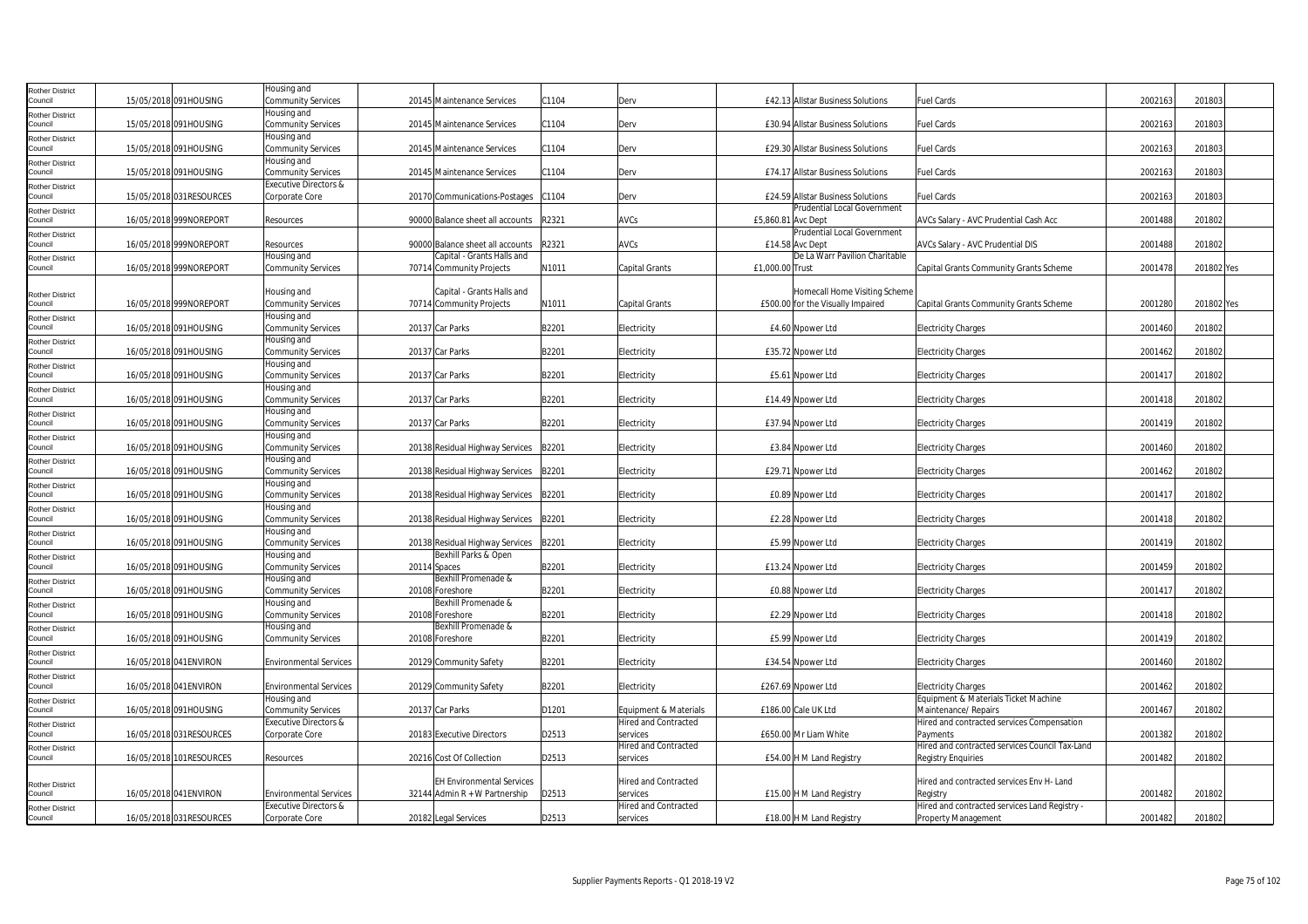| Rother District        |                          | Executive Directors &            |             |                                  |       | Hired and Contracted           |                 |                                             | Hired and contracted services Legal - Land                                     |         |        |
|------------------------|--------------------------|----------------------------------|-------------|----------------------------------|-------|--------------------------------|-----------------|---------------------------------------------|--------------------------------------------------------------------------------|---------|--------|
| Council                | 16/05/2018 031 RESOURCES | Corporate Core                   |             | 20182 Legal Services             | D2513 | services                       |                 | £40.00 H M Land Registry                    | <b>Registry Fees</b>                                                           | 2001482 | 201802 |
|                        |                          | Acquisitions,                    |             |                                  |       |                                |                 |                                             |                                                                                |         |        |
| Rother District        |                          | Transformation and               |             |                                  |       | Hired and Contracted           |                 |                                             | Hired and contracted services Parks- Consultants                               |         |        |
| Council                | 16/05/2018 081ACQUISIT   | Regeneration                     |             | 20148 Misc Land & Buildings      | D2513 | services                       |                 | £320.00 Trinity Alexander Group             | Fees                                                                           | 2001470 | 201802 |
| <b>Rother District</b> |                          |                                  |             | <b>Unapportion Central</b>       |       | Hired and Contracted           |                 |                                             | Hired and contracted services Salary - Pension                                 |         |        |
| Council                | 16/05/2018 101RESOURCES  | Resources                        |             | 20214 Overheads                  | D2513 | services                       |                 | £51,876.86 East Sussex Pension Fund         | <b>Fund ERS Unfunded</b>                                                       | 2001487 | 201802 |
| Rother District        |                          |                                  |             |                                  |       | <b>Pension Payments</b>        |                 |                                             | Pension Payments Holding Account Salary -                                      |         |        |
| Council                | 16/05/2018 999NOREPORT   | Resources                        |             | 90000 Balance sheet all accounts | P1090 | <b>Holding Account</b>         |                 | £33,813.96 East Sussex Pension Fund         | Pension Fund EES                                                               | 200148  | 201802 |
| Rother District        |                          |                                  |             |                                  |       | <b>Pension Payments</b>        |                 |                                             | Pension Payments Holding Account Salary -                                      |         |        |
| Council                | 16/05/2018 999NOREPORT   | Resources                        |             | 90000 Balance sheet all accounts | P1090 | <b>Holding Account</b>         |                 | £170.31 East Sussex Pension Fund            | Pension Fund EES + percent                                                     | 2001487 | 201802 |
| Rother District        |                          |                                  |             |                                  |       | Pension Payments               |                 |                                             | Pension Payments Holding Account Salary -                                      |         |        |
| Council                | 16/05/2018 999NOREPORT   | Resources                        |             | 90000 Balance sheet all accounts | P1090 | <b>Holding Account</b>         |                 | £92,230.04 East Sussex Pension Fund         | Pension Fund ERS                                                               | 2001487 | 201802 |
| Rother District        |                          |                                  |             |                                  |       | Salaries Deductions-           |                 |                                             | Salaries Deductions-Union Salary - UNION -                                     |         |        |
| Council                | 16/05/2018 999NOREPORT   | Resources                        |             | 90000 Balance sheet all accounts | T1007 | Union                          |                 | £1,200.55 Unison Collection Account         | Unison                                                                         | 2001486 | 201802 |
| <b>Rother District</b> |                          | <b>Executive Directors &amp;</b> |             | Administrative Offices           |       |                                |                 |                                             |                                                                                |         |        |
| Council                | 16/05/2018 031RESOURCES  | Corporate Core                   |             | 20173 Town Hall                  | B2612 | Cleaning materials             |                 | £277.42 Wightman and Parrish Ltd            | Cleaning materials                                                             | 2001362 | 201802 |
| Rother District        |                          |                                  |             |                                  |       | Hired and Contracted           |                 |                                             |                                                                                |         |        |
| Council                | 16/05/2018 071STRAT      | <b>Strategy and Planning</b>     |             | 20244 General Planning Expenses  | D2513 | services                       |                 | £460.00 The Roman Group                     | <b>General Office Stationary</b>                                               | 2001730 | 201803 |
| Rother District        |                          |                                  |             |                                  |       | <b>HMRC Statutory</b>          |                 | HM Revenue and Customs                      |                                                                                |         |        |
| Council                | 16/05/2018 999NOREPORT   | Resources                        |             | 90000 Balance sheet all accounts | P1088 | Maternity Pay                  | -£667.83 PAYE   |                                             | HMRC - Salary - SMP Recovered                                                  | 2002266 | 201803 |
| Rother District        |                          |                                  |             |                                  |       | <b>HMRC Statutory</b>          |                 | HM Revenue and Customs                      |                                                                                |         |        |
| Council                | 16/05/2018 999NOREPORT   | Resources                        |             | 90000 Balance sheet all accounts | P1088 | <b>Maternity Pay</b>           | -£2,669.07 PAYE |                                             | HMRC - Salary - SMP Recovered                                                  | 2002266 | 201803 |
| <b>Rother District</b> |                          |                                  |             |                                  |       |                                |                 | HM Revenues and Customs                     | HMRC National Insurance Salary - NI - Councillor                               |         |        |
| Council                | 16/05/2018 999NOREPORT   | Resources                        |             | 90000 Balance sheet all accounts | P1086 | <b>HMRC National Insurance</b> | £85.24 PAYE     |                                             | Deduction                                                                      | 2002264 | 201803 |
| <b>Rother District</b> |                          |                                  |             |                                  |       |                                |                 | HM Revenue and Customs                      | HMRC National Insurance Salary - NI - Employees                                |         |        |
| Council                | 16/05/2018 999NOREPORT   | Resources                        |             | 90000 Balance sheet all accounts | P1086 | <b>HMRC National Insurance</b> | £43,440.25 PAYE |                                             | Deductions                                                                     | 2002266 | 201803 |
| <b>Rother District</b> |                          |                                  |             |                                  |       |                                |                 | HM Revenues and Customs                     | HMRC National Insurance Salary - NI - Employers -                              |         |        |
| Council                | 16/05/2018 999NOREPORT   | Resources                        |             | 90000 Balance sheet all accounts | P1086 | <b>HMRC National Insurance</b> | £98.02 PAYE     |                                             | Cllrs                                                                          | 2002264 | 201803 |
| Rother District        |                          |                                  |             |                                  |       |                                |                 | HM Revenue and Customs                      | HMRC National Insurance Salary - NI - Employer's                               |         |        |
| Council                | 16/05/2018 999NOREPORT   | Resources                        |             | 90000 Balance sheet all accounts | P1086 | <b>HMRC National Insurance</b> | £52,542.85 PAYE |                                             | Deductions                                                                     | 2002266 | 201803 |
| <b>Rother District</b> |                          |                                  |             |                                  |       |                                |                 | HM Revenues and Customs                     | HMRC National Insurance Salary - Tax - Councillor                              |         |        |
| Council                | 16/05/2018 999NOREPORT   | Resources                        |             | 90000 Balance sheet all accounts | P1086 | <b>HMRC National Insurance</b> | £2,834.13 PAYE  |                                             | Deduction                                                                      | 2002264 | 201803 |
| Rother District        |                          |                                  |             |                                  |       |                                |                 | HM Revenue and Customs                      | HMRC National Insurance Salary - Tax - Employees                               |         |        |
| Council                | 16/05/2018 999NOREPORT   | Resources                        |             | 90000 Balance sheet all accounts | P1086 | <b>HMRC National Insurance</b> | £62,047.60 PAYE |                                             | Deductions                                                                     | 2002266 | 201803 |
| Rother District        |                          |                                  |             |                                  |       |                                |                 | HM Revenue and Customs                      |                                                                                |         |        |
| Council                | 16/05/2018 999NOREPORT   | Resources                        |             | 90000 Balance sheet all accounts | P1087 | HMRC P.A.Y.E                   | £1,023.00 PAYE  |                                             | <b>HMRC Student Loan Deductions</b>                                            | 2002266 | 201803 |
|                        |                          | Acquisitions,                    |             |                                  |       |                                |                 |                                             |                                                                                |         |        |
| <b>Rother District</b> |                          | <b>Transformation and</b>        |             |                                  |       |                                |                 |                                             |                                                                                |         |        |
| Council                | 16/05/2018 081ACQUISIT   | Regeneration                     |             | 20101 Cultural Development       | D2517 | Marketing                      |                 |                                             | £50.00 Hastings Independent Press CIC   Marketing Arts Development Partnership | 2002062 | 201803 |
| <b>Rother District</b> |                          |                                  |             |                                  |       |                                |                 |                                             |                                                                                |         |        |
| Council                | 16/05/2018 101RESOURCES  | Resources                        |             | 20240 Printing Services          | D2417 | Photocopy Paper                |                 | £94.30 Premier Paper Group Ltd              | Photocopy Paper Colour Copy Paper SRA3                                         | 2001638 | 201803 |
| <b>Rother District</b> |                          |                                  |             |                                  |       |                                |                 |                                             |                                                                                |         |        |
| Council                | 16/05/2018 101RESOURCES  | Resources                        |             | 20240 Printing Services          | D2417 | Photocopy Paper                |                 | £51.32 Premier Paper Group Ltd              | Photocopy Paper White Board SRA2                                               | 2001638 | 201803 |
|                        |                          | Acquisitions,                    |             |                                  |       |                                |                 |                                             |                                                                                |         |        |
| Rother District        |                          | Transformation and               |             | Committee Property               |       |                                |                 |                                             | Repairs to Premises Purchase of Materials - Build                              |         |        |
| Council                | 16/05/2018 081ACQUISIT   | Regeneration                     |             | 20154 Account                    | B1100 | <b>Repairs to Premises</b>     |                 | £436.21 Parker Building Supplies Ltd        | Maint                                                                          | 2001675 | 201803 |
| Rother District        |                          | Executive Directors &            |             | Joint Waste Contract Client      |       | Third party payment            |                 |                                             | Third party payment private contractors CORE                                   |         |        |
| Council                | 16/05/2018 031RESOURCES  | Corporate Core                   | 32132 Unit  |                                  | E2302 | private contractors            |                 | £1,022,689.28 Kier Services - Environmental | Joint Waste Cost                                                               | 2002189 | 201803 |
| <b>Rother District</b> |                          | Executive Directors &            |             |                                  |       | Apprenticeship Levy            |                 | HM Revenue and Customs                      |                                                                                |         |        |
| Council                | 16/05/2018 031RESOURCES  | Corporate Core                   |             | 20171 Human Resources            | A1113 | Pavable                        | £1.606.00 PAYE  |                                             | Apprenticeship Levy Payable                                                    | 2002266 | 201803 |
| Rother District        |                          |                                  |             | Capital - Disable Facilities     |       |                                |                 |                                             |                                                                                |         |        |
| Council                | 17/05/2018 999NOREPORT   | <b>Environmental Services</b>    | 70706 Grant |                                  | N1012 | Capital Advances               |                 | £1,230.28 Peabody South East Ltd            | Capital Advances Disabled Facilities Grant                                     | 2001451 | 201802 |
| Rother District        |                          |                                  |             | Capital - Disable Facilities     |       |                                |                 |                                             |                                                                                |         |        |
| Council                | 17/05/2018 999NOREPORT   | <b>Environmental Services</b>    | 70706 Grant |                                  | N1012 | <b>Capital Advances</b>        |                 | £2,434.23 Alfa Electric Ltd                 | Capital Advances Disabled Facilities Grant                                     | 2001453 | 201802 |
|                        |                          | Acquisitions,                    |             |                                  |       |                                |                 |                                             |                                                                                |         |        |
| Rother District        |                          | Transformation and               |             | Committee Property               |       | Hired and Contracted           |                 |                                             | Hired and contracted services Energy                                           |         |        |
| Council                | 17/05/2018 081ACQUISIT   | Regeneration                     |             | 20154 Account                    | D2513 | services                       |                 | £260.00 Dean Mortimer                       | Performance Certificate                                                        | 2001530 | 201802 |
|                        |                          | Acquisitions,                    |             |                                  |       |                                |                 |                                             |                                                                                |         |        |
| <b>Rother District</b> |                          | Transformation and               |             |                                  |       | Hired and Contracted           |                 |                                             | Hired and contracted services Energy                                           |         |        |
| Council                | 17/05/2018 081ACQUISIT   | Regeneration                     |             | 20146 West Trading Estate        | D2513 | services                       |                 | £310.00 Dean Mortimer                       | Performance Certificate                                                        | 2001528 | 201802 |
| Rother District        |                          | Housing and                      |             | Bexhill Parks & Open             |       |                                |                 |                                             |                                                                                |         |        |
| Council                | 17/05/2018 091HOUSING    | Community Services               |             | 20114 Spaces                     | B1100 | Repairs to Premises            |                 | £2,750.00 OSD Hydropower Services           | Repairs to Premises Parks-Landscaping Works                                    | 2001383 | 201802 |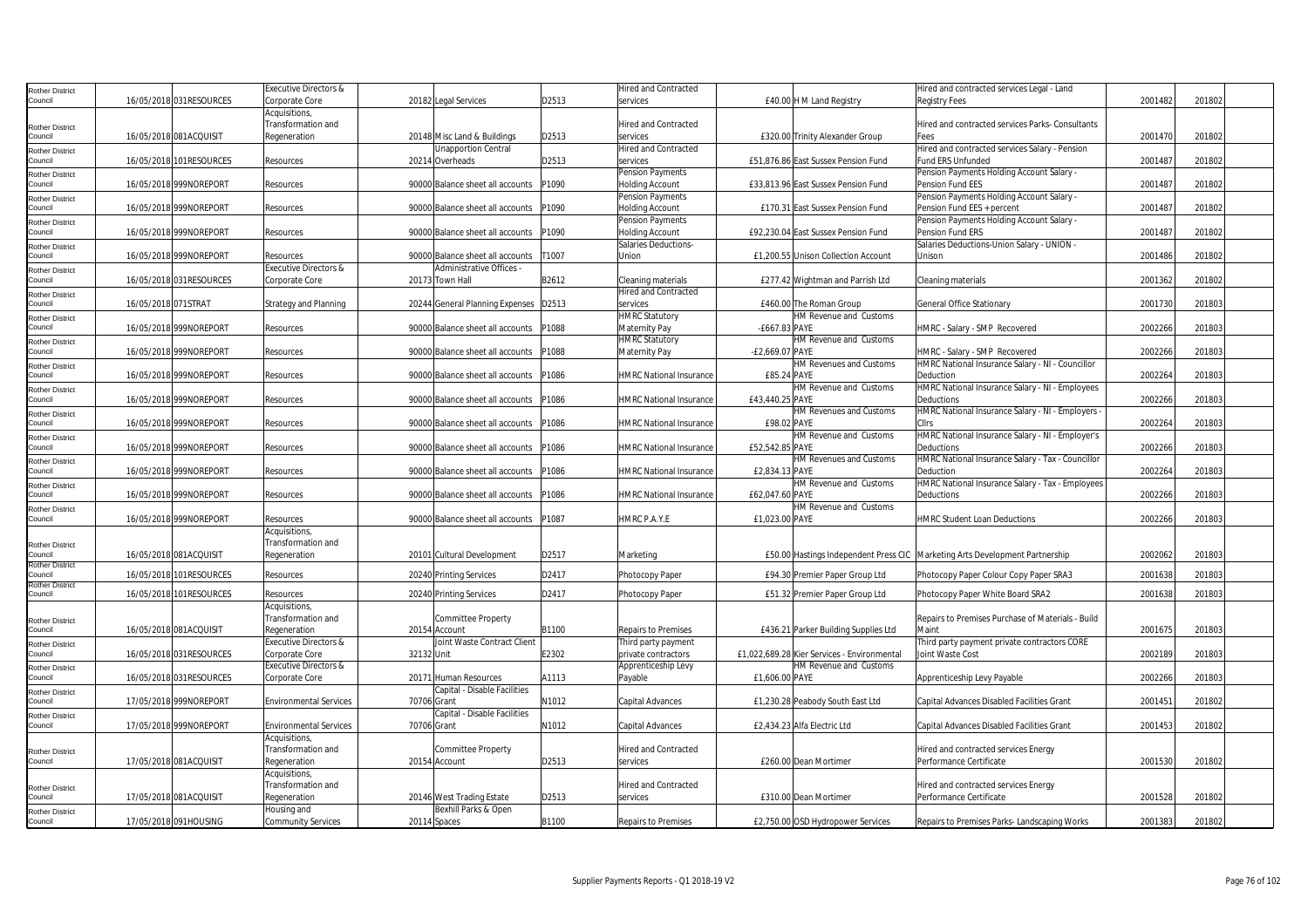|                                   |                         | Acquisitions,                    |                                      |       |                              |               |                                        |                                                    |         |            |  |
|-----------------------------------|-------------------------|----------------------------------|--------------------------------------|-------|------------------------------|---------------|----------------------------------------|----------------------------------------------------|---------|------------|--|
| <b>Rother District</b>            |                         | Transformation and               | Committee Property                   |       |                              |               |                                        | Repairs to Premises Repairs - Refurbishment of     |         |            |  |
| Council                           | 17/05/2018 081ACQUISIT  | Regeneration                     | 20154 Account                        | B1100 | Repairs to Premises          |               | £5,400.00 Niche Interior Design Ltd    | premises                                           | 2001492 | 201802     |  |
|                                   |                         |                                  |                                      |       |                              |               |                                        |                                                    |         |            |  |
| <b>Rother District</b>            |                         |                                  | EH Food Hyg / Idc / Water            |       | Hired and Contracted         |               |                                        | Hired and contracted services Service fee paid to  |         |            |  |
| Council                           | 17/05/2018 041 ENVIRON  | <b>Environmental Services</b>    | 32133 Purity $R + W$ Partnership     | D2513 | services                     |               | £5,400.00 Chilled Foods Associates Ltd | <b>Third Parties</b>                               | 2001981 | 201803     |  |
|                                   |                         | Acquisitions,                    |                                      |       |                              |               |                                        |                                                    |         |            |  |
|                                   |                         | Transformation and               | <b>Committee Property</b>            |       |                              |               |                                        | Repairs to Premises Purchase of Materials - Build  |         |            |  |
| <b>Rother District</b><br>Council |                         |                                  |                                      |       |                              |               |                                        | Maint                                              |         |            |  |
|                                   | 17/05/2018 081ACQUISIT  | Regeneration                     | 20154 Account                        | B1100 | Repairs to Premises          |               | £267.75 Parker Building Supplies Ltd   |                                                    | 2001676 | 201803     |  |
|                                   |                         | Acquisitions,                    |                                      |       |                              |               |                                        |                                                    |         |            |  |
| <b>Rother District</b>            |                         | Transformation and               | Committee Property                   |       |                              |               |                                        | Repairs to Premises Purchase of Materials - Build  |         |            |  |
| Council                           | 17/05/2018 081ACQUISIT  | Regeneration                     | 20154 Account                        | B1100 | <b>Repairs to Premises</b>   |               | £18.14 Parker Building Supplies Ltd    | Maint                                              | 2001678 | 201803     |  |
| <b>Rother District</b>            |                         | Housing and                      |                                      |       |                              |               |                                        |                                                    |         |            |  |
| Council                           | 17/05/2018 091HOUSING   | <b>Community Services</b>        | 20128 Public Conveniences            | B1100 | Repairs to Premises          |               | £166.34 Alfa Electric Ltd              | Repairs to Premises Repairs - Electrical Works     | 2001682 | 201803     |  |
| <b>Rother District</b>            |                         | Housing and                      | Capital - Grants Halls and           |       |                              |               |                                        |                                                    |         |            |  |
| Council                           | 18/05/2018 999NOREPORT  | <b>Community Services</b>        | 70714 Community Projects             | N1011 | Capital Grants               |               | £23,536.33 Battle Town Council         | Capital Grants Community Grants Scheme             | 2001598 | 201802     |  |
| <b>Rother District</b>            |                         | Housing and                      | Capital - Grants Halls and           |       |                              |               | De La Warr Pavilion Charitable         |                                                    |         |            |  |
| Council                           | 18/05/2018 999NOREPORT  | <b>Community Services</b>        | 70714 Community Projects             | N1011 | Capital Grants               | £500.00 Trust |                                        | Capital Grants Community Grants Scheme             | 2001477 | 201802 Yes |  |
|                                   |                         | Acquisitions,                    |                                      |       |                              |               |                                        |                                                    |         |            |  |
| <b>Rother District</b>            |                         | Transformation and               | Elva Business Centre                 |       |                              |               |                                        |                                                    |         |            |  |
| Council                           | 18/05/2018 081ACQUISIT  | Regeneration                     | 20153 Bexhill                        | B2612 | Cleaning materials           |               | -£83.75 Wightman and Parrish Ltd       | <b>Cleaning materials Premises</b>                 | 2001455 | 201802     |  |
| <b>Rother District</b>            |                         |                                  |                                      |       | Owed by - Colonnade          |               | South Coast Catering Equipment         |                                                    |         |            |  |
| Council                           | 18/05/2018 999NOREPORT  | Resources                        | 90000 Balance sheet all accounts     | P1099 | Bexhill Ltd                  |               | £750.00 (Service) Ltd                  | Colonnade Restaurant Bexhill Ltd - purchases       | 2001522 | 201802     |  |
|                                   |                         | Acquisitions.                    |                                      |       |                              |               |                                        |                                                    |         |            |  |
|                                   |                         | Transformation and               |                                      |       | Consultants and Other        |               |                                        |                                                    |         |            |  |
| <b>Rother District</b><br>Council | 18/05/2018 081ACQUISIT  | Regeneration                     | 20146 West Trading Estate            | D2509 | Services                     |               | £320.00 Oakley Commercial Ltd          | Consultants and other services Consultants Fees    | 2001525 | 201802     |  |
|                                   |                         |                                  | <b>EH Licenses and</b>               |       |                              |               |                                        |                                                    |         |            |  |
|                                   |                         |                                  | Registration $R + W$                 |       | Hired and Contracted         |               |                                        | Hired and contracted services EnvH-Veterinary      |         |            |  |
| <b>Rother District</b><br>Council | 18/05/2018 041 ENVIRON  | <b>Environmental Services</b>    | 32143 Partnership                    | D2513 | services                     |               | £400.00 Heathfield Vets Ltd            | Services for Licens                                | 2001634 | 201802     |  |
|                                   |                         |                                  |                                      |       |                              |               |                                        |                                                    |         |            |  |
| <b>Rother District</b>            |                         |                                  | EH Dog Control R + W                 |       | Hired and Contracted         |               |                                        | Hired and contracted services Rother Collection of |         |            |  |
| Council                           | 18/05/2018 041ENVIRON   | <b>Environmental Services</b>    | 32135 Partnership                    | D2513 | services                     |               | £2,950.00 Animal Wardens Ltd           | Doas EnvH                                          | 2001632 | 201802     |  |
| <b>Rother District</b>            |                         |                                  | EH Dog Control $R + W$               |       | Hired and Contracted         |               |                                        | Hired and contracted services Wealden Stray Dogs   |         |            |  |
| Council                           | 18/05/2018 041ENVIRON   | <b>Environmental Services</b>    | 32135 Partnership                    | D2513 | services                     |               | £3,369.00 Animal Wardens Ltd           | Kennelling Costs EnvH                              | 2001635 | 201802     |  |
| <b>Rother District</b>            |                         | Housing and                      |                                      |       |                              |               |                                        |                                                    |         |            |  |
| Council                           | 18/05/2018 091HOUSING   | <b>Community Services</b>        | 20128 Public Conveniences            | B1100 | Repairs to Premises          |               | £245.45 Alfa Electric Ltd              | Repairs to Premises Repairs - Electrical Works     | 2001503 | 201802     |  |
| <b>Rother District</b>            |                         | Housing and                      |                                      |       |                              |               |                                        | Repairs to Premises Specified Repairs and Works    |         |            |  |
| Council                           | 18/05/2018 091HOUSING   | <b>Community Services</b>        | 20107 Camber Beach & Foreshore B1100 |       | Repairs to Premises          |               | £90.00 Interflow                       | listed                                             | 2001497 | 201802     |  |
|                                   |                         | Acquisitions,                    |                                      |       |                              |               |                                        |                                                    |         |            |  |
| <b>Rother District</b>            |                         | Transformation and               |                                      |       |                              |               |                                        |                                                    |         |            |  |
| Council                           | 18/05/2018 081ACQUISIT  | Regeneration                     | 20122 Economic Development           | A2202 | Recruitment expenses         |               | £352.81 Johnston Publishing Ltd        | Recruitment expenses                               | 2001511 | 201802     |  |
| <b>Rother District</b>            |                         | Housing and                      |                                      |       |                              |               |                                        |                                                    |         |            |  |
| Council                           | 18/05/2018 091HOUSING   | <b>Community Services</b>        | 20137 Car Parks                      | D1201 | Equipment & Materials        |               | £675.00 First Fence Ltd                | Equipment & Materials Purchase of Tools            | 2001741 | 201803     |  |
| <b>Rother District</b>            |                         |                                  |                                      |       | Hired and Contracted         |               |                                        | Hired and contracted services Council Tax-Land     |         |            |  |
| Council                           | 18/05/2018 101RESOURCES | Resources                        | 20216 Cost Of Collection             | D2513 | services                     |               | £57.00 H M Land Registry               | <b>Registry Enquiries</b>                          | 2001759 | 201803     |  |
|                                   |                         |                                  |                                      |       |                              |               |                                        |                                                    |         |            |  |
| <b>Rother District</b>            |                         |                                  | <b>EH Environmental Services</b>     |       | Hired and Contracted         |               |                                        | Hired and contracted services Env H- Land          |         |            |  |
| Council                           | 18/05/2018 041 ENVIRON  | <b>Environmental Services</b>    | 32144 Admin $R + W$ Partnership      | D2513 | services                     |               | £15.00 H M Land Registry               | Registry                                           | 2001759 | 201803     |  |
|                                   |                         | Acquisitions,                    |                                      |       |                              |               |                                        |                                                    |         |            |  |
|                                   |                         | Transformation and               |                                      |       | Hired and Contracted         |               |                                        | Hired and contracted services Land Registry -      |         |            |  |
| <b>Rother District</b><br>Council | 18/05/2018 081ACQUISIT  | Regeneration                     | 20144 Property Management            | D2513 | services                     |               | £30.00 H M Land Registry               | Property Management                                | 2001759 | 201803     |  |
|                                   |                         | Housing and                      |                                      |       |                              |               |                                        |                                                    |         |            |  |
| <b>Rother District</b>            |                         |                                  |                                      |       |                              |               | £396.48 Alfa Electric Ltd              |                                                    | 2001901 | 201803     |  |
| Council                           | 18/05/2018 091HOUSING   | <b>Community Services</b>        | 20128 Public Conveniences            | B1100 | Repairs to Premises          |               |                                        | Repairs to Premises Repairs - Electrical Works     |         |            |  |
| <b>Rother District</b>            |                         | <b>Executive Directors &amp;</b> | Administrative Offices -             |       |                              |               |                                        |                                                    |         |            |  |
| Council                           | 18/05/2018 031RESOURCES | Corporate Core                   | 20176 Print Room                     | B1100 | Repairs to Premises          |               | £360.16 Alfa Electric Ltd              | Repairs to Premises Repairs - Electrical Works     | 2001899 | 201803     |  |
| <b>Rother District</b>            |                         | Housing and                      |                                      |       |                              |               | CountyClean Environmental              |                                                    |         |            |  |
| Council                           | 18/05/2018 091HOUSING   | <b>Community Services</b>        | 20128 Public Conveniences            | B2422 | Sewerage                     |               | £330.00 Services Ltd                   | Sewerage - Sewage/Cesspool Emptying                | 2001867 | 201803     |  |
| <b>Rother District</b>            |                         |                                  |                                      |       |                              |               |                                        | Statutory Advertising Planadv - Rye + Battle       |         |            |  |
| Council                           | 18/05/2018 071STRAT     | <b>Strategy and Planning</b>     | 20246 Planning Applications          | D2519 | <b>Statutory Advertising</b> |               | £640.50 Johnston Publishing Ltd        | Observer                                           | 2001740 | 201803     |  |
|                                   |                         |                                  |                                      |       |                              |               |                                        |                                                    |         |            |  |
| <b>Rother District</b>            |                         | Housing and                      |                                      |       | Hired and Contracted         |               | St Thomas' Church of England           |                                                    |         |            |  |
| Council                           | 18/05/2018 091HOUSING   | <b>Community Services</b>        | 20206 Syrians                        | D2513 | services                     |               | £7,200.00 Aided Primary School         | Syrian - Education - Exempt VAT                    | 2002215 | 201803     |  |
| <b>Rother District</b>            |                         | Housing and                      | Housing Needs - HB                   |       |                              |               |                                        |                                                    |         |            |  |
| Council                           | 20/05/2018 091HOUSING   | <b>Community Services</b>        | 20200 (Housing Benefit)              | D2514 | Accommodation Costs          |               | £1,355.35 Specialist Care UK Group Ltd | <b>Accommodation Costs</b>                         | 2001429 | 201802     |  |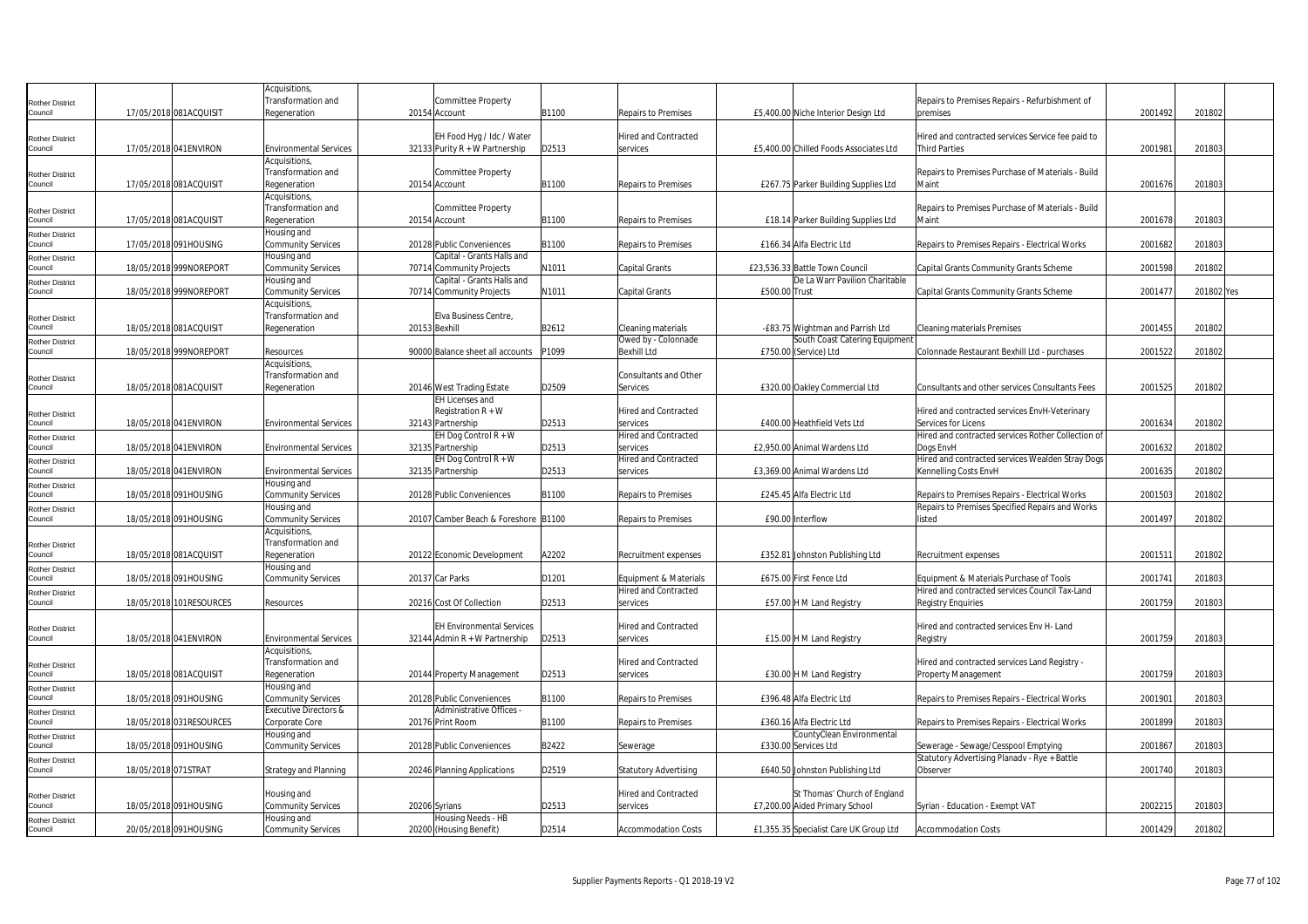| <b>Rother District</b>            |                         | Housing and                              |              | Housing Needs - HB                                   |       |                            |                |                                                  |                                                                                                                                 |         |        |  |
|-----------------------------------|-------------------------|------------------------------------------|--------------|------------------------------------------------------|-------|----------------------------|----------------|--------------------------------------------------|---------------------------------------------------------------------------------------------------------------------------------|---------|--------|--|
| Council                           | 20/05/2018 091HOUSING   | <b>Community Services</b>                |              | 20200 (Housing Benefit)                              | D2514 | Accommodation Costs        |                | £25.00 Specialist Care UK Group Ltd              | <b>Accommodation Costs</b>                                                                                                      | 2001422 | 201802 |  |
| <b>Rother District</b>            |                         | Housing and                              |              | Housing Needs - HB                                   |       |                            |                |                                                  |                                                                                                                                 |         |        |  |
| Council                           | 20/05/2018 091HOUSING   | Community Services<br>Housing and        |              | 20200 (Housing Benefit)<br>Housing Needs - Universal | D2514 | <b>Accommodation Costs</b> |                | £257.10 Specialist Care UK Group Ltd             | <b>Accommodation Costs</b>                                                                                                      | 2001420 | 201802 |  |
| Rother District<br>Council        | 20/05/2018 091HOUSING   | <b>Community Services</b>                | 20203 Credit |                                                      | D2514 | Accommodation Costs        |                | £262.50 Specialist Care UK Group Ltd             | <b>Accommodation Costs</b>                                                                                                      | 2001424 | 201802 |  |
|                                   |                         | Housing and                              |              | Housing Needs - Universal                            |       |                            |                |                                                  |                                                                                                                                 |         |        |  |
| <b>Rother District</b><br>Council | 20/05/2018 091HOUSING   | <b>Community Services</b>                | 20203 Credit |                                                      | D2514 | <b>Accommodation Costs</b> |                | £262.50 Specialist Care UK Group Ltd             | <b>Accommodation Costs</b>                                                                                                      | 2001426 | 201802 |  |
| <b>Rother District</b>            |                         | Housing and                              |              | Housing Needs - Universal                            |       |                            |                |                                                  |                                                                                                                                 |         |        |  |
| Council                           | 20/05/2018 091HOUSING   | <b>Community Services</b>                | 20203 Credit |                                                      | D2514 | <b>Accommodation Costs</b> |                | £262.50 Specialist Care UK Group Ltd             | <b>Accommodation Costs</b>                                                                                                      | 2001427 | 201802 |  |
| <b>Rother District</b>            |                         | Housing and                              |              | Housing Needs - Universal                            |       |                            |                |                                                  |                                                                                                                                 |         |        |  |
| Council                           | 20/05/2018 091HOUSING   | <b>Community Services</b>                | 20203 Credit |                                                      | D2514 | Accommodation Costs        |                | £262.50 Specialist Care UK Group Ltd             | <b>Accommodation Costs</b>                                                                                                      | 2001428 | 201802 |  |
| <b>Rother District</b>            |                         | Housing and                              |              | Housing Needs - Universal                            |       |                            |                |                                                  |                                                                                                                                 |         |        |  |
| Council                           | 20/05/2018 091HOUSING   | <b>Community Services</b>                | 20203 Credit |                                                      | D2514 | <b>Accommodation Costs</b> |                | £350.00 Specialist Care UK Group Ltd             | <b>Accommodation Costs</b>                                                                                                      | 2001423 | 201802 |  |
| Rother District                   |                         | Housing and                              |              | Housing Needs - Universal                            |       |                            |                |                                                  |                                                                                                                                 |         |        |  |
| Council                           | 20/05/2018 091HOUSING   | <b>Community Services</b>                | 20203 Credit |                                                      | D2514 | <b>Accommodation Costs</b> |                | £262.50 Specialist Care UK Group Ltd             | <b>Accommodation Costs</b>                                                                                                      | 2001421 | 201802 |  |
|                                   |                         |                                          |              | <b>EH Taxi and Private Hire</b>                      |       | Hired and Contracted       |                |                                                  | Hired and contracted services Service fee paid to                                                                               |         |        |  |
| <b>Rother District</b><br>Council | 20/05/2018 041 ENVIRON  | <b>Environmental Services</b>            |              | 32142 Licenses R + W Partnership   D2513             |       | services                   | £30.68 uCheck  |                                                  | <b>Third Parties</b>                                                                                                            | 2001767 | 201803 |  |
|                                   |                         |                                          |              |                                                      |       |                            |                |                                                  |                                                                                                                                 |         |        |  |
| <b>Rother District</b>            |                         |                                          |              | <b>EH Taxi and Private Hire</b>                      |       | Hired and Contracted       |                |                                                  | Hired and contracted services Service fee paid to                                                                               |         |        |  |
| Council                           | 20/05/2018 041 ENVIRON  | <b>Environmental Services</b>            |              | 32142 Licenses R + W Partnership   D2513             |       | services                   | £176.00 uCheck |                                                  | <b>Third Parties</b>                                                                                                            | 2001767 | 201803 |  |
| <b>Rother District</b>            |                         |                                          |              |                                                      |       |                            |                | Jade Security Services Ltd                       |                                                                                                                                 |         |        |  |
| Council                           | 21/05/2018 999NOREPORT  | Resources                                |              | 90000 Balance sheet all accounts                     | R2353 | Camber Float               |                | £5,000.00 (CLIENT ACCOUNT)                       | CAMBER FLOAT                                                                                                                    | 2001618 | 201802 |  |
| <b>Rother District</b>            |                         | Housing and                              |              |                                                      |       |                            |                |                                                  |                                                                                                                                 |         |        |  |
| Council                           | 21/05/2018 091HOUSING   | <b>Community Services</b>                |              | 20107 Camber Beach & Foreshore D1201                 |       | Equipment & Materials      |                | £49.95 Niro Together Ltd                         | Equipment & Materials Electrical Equipment                                                                                      | 2001515 | 201802 |  |
| Rother District<br>Council        |                         | Housing and                              |              | Housing Needs - HB                                   |       |                            |                |                                                  |                                                                                                                                 |         |        |  |
|                                   | 21/05/2018 091HOUSING   | <b>Community Services</b><br>Housing and |              | 20200 (Housing Benefit)<br>Housing Needs - HB        | D2514 | <b>Accommodation Costs</b> |                |                                                  | £650.00 Fox and Sons (Sequence UK Ltd) Homelessness services Deposit for Landlords<br>Homelessness services Rent in Advance for | 2001529 | 201802 |  |
| <b>Rother District</b><br>Council | 21/05/2018 091HOUSING   | <b>Community Services</b>                |              | 20200 (Housing Benefit)                              | D2514 | <b>Accommodation Costs</b> |                | £650.00 Fox and Sons (Sequence UK Ltd) Homeless  |                                                                                                                                 | 2001529 | 201802 |  |
| <b>Rother District</b>            |                         |                                          |              |                                                      |       |                            |                | Konica Minolta Business                          |                                                                                                                                 |         |        |  |
| Council                           | 21/05/2018 101RESOURCES | Resources                                |              | 20241 Stationery                                     | D2638 | Photocopier Contracts      |                | £73.65 Solutions (UK) Ltd                        | Operational Leases Copier Rental and Service                                                                                    | 2001490 | 201802 |  |
| <b>Rother District</b>            |                         | <b>Executive Directors &amp;</b>         |              |                                                      |       |                            |                |                                                  |                                                                                                                                 |         |        |  |
| Council                           | 21/05/2018 031RESOURCES | Corporate Core                           |              | 20162 Electoral Registration                         | D2626 | Postages                   |                | £92.82 Royal Mail Group Ltd                      | Postages Response Service - Royal Mail Chg                                                                                      | 2001514 | 201802 |  |
| Rother District                   |                         | Housing and                              |              | Housing Needs - HB                                   |       |                            |                |                                                  |                                                                                                                                 |         |        |  |
| Council                           | 21/05/2018 091HOUSING   | <b>Community Services</b>                |              | 20200 (Housing Benefit)                              | D2514 | <b>Accommodation Costs</b> |                | £134.40 Saffron HMO Ltd                          | <b>Accommodation Costs</b>                                                                                                      | 2001434 | 201802 |  |
| <b>Rother District</b>            |                         | Housing and                              |              | Housing Needs - HB                                   |       |                            |                |                                                  |                                                                                                                                 |         |        |  |
| Council                           | 21/05/2018 091HOUSING   | <b>Community Services</b>                |              | 20200 (Housing Benefit)                              | D2514 | <b>Accommodation Costs</b> |                | £280.00 Saffron HMO Ltd                          | <b>Accommodation Costs</b>                                                                                                      | 2001430 | 201802 |  |
| <b>Rother District</b><br>Council | 21/05/2018 091HOUSING   | Housing and<br><b>Community Services</b> |              | Housing Needs - HB<br>20200 (Housing Benefit)        | D2514 | <b>Accommodation Costs</b> |                | £70.00 Saffron HMO Ltd                           | <b>Accommodation Costs</b>                                                                                                      | 2001430 | 201802 |  |
|                                   |                         | Housing and                              |              | Housing Needs - HB                                   |       |                            |                |                                                  |                                                                                                                                 |         |        |  |
| <b>Rother District</b><br>Council | 21/05/2018 091HOUSING   | <b>Community Services</b>                |              | 20200 (Housing Benefit)                              | D2514 | Accommodation Costs        |                | £280.00 Saffron HMO Ltd                          | <b>Accommodation Costs</b>                                                                                                      | 2001431 | 201802 |  |
| <b>Rother District</b>            |                         | Housing and                              |              | Housing Needs - HB                                   |       |                            |                |                                                  |                                                                                                                                 |         |        |  |
| Council                           | 21/05/2018 091HOUSING   | Community Services                       |              | 20200 (Housing Benefit)                              | D2514 | <b>Accommodation Costs</b> |                | £70.00 Saffron HMO Ltd                           | <b>Accommodation Costs</b>                                                                                                      | 2001431 | 201802 |  |
| Rother District                   |                         | Housing and                              |              | Housing Needs - HB                                   |       |                            |                |                                                  |                                                                                                                                 |         |        |  |
| Council                           | 21/05/2018 091HOUSING   | <b>Community Services</b>                |              | 20200 (Housing Benefit)                              | D2514 | Accommodation Costs        |                | £315.00 Saffron HMO Ltd                          | <b>Accommodation Costs</b>                                                                                                      | 2001432 | 201802 |  |
| Rother District                   |                         | Housing and                              |              | Housing Needs - HB                                   |       |                            |                | Solutions Accommodation                          |                                                                                                                                 |         |        |  |
| Council                           | 21/05/2018 091HOUSING   | <b>Community Services</b>                |              | 20200 (Housing Benefit)                              | D2514 | <b>Accommodation Costs</b> |                | £98.00 Providers Ltd                             | <b>Accommodation Costs</b>                                                                                                      | 2001563 | 201802 |  |
| Rother District<br>Council        | 21/05/2018 091HOUSING   | Housing and<br><b>Community Services</b> |              | Housing Needs - HB<br>20200 (Housing Benefit)        | D2514 | <b>Accommodation Costs</b> |                | Solutions Accommodation<br>£90.00 Providers Ltd  | <b>Accommodation Costs</b>                                                                                                      | 200156  | 201802 |  |
|                                   |                         | Housing and                              |              | Housing Needs - HB                                   |       |                            |                | Solutions Accommodation                          |                                                                                                                                 |         |        |  |
| <b>Rother District</b><br>Council | 21/05/2018 091HOUSING   | <b>Community Services</b>                |              | 20200 (Housing Benefit)                              | D2514 | <b>Accommodation Costs</b> |                | £360.00 Providers Ltd                            | <b>Accommodation Costs</b>                                                                                                      | 2001561 | 201802 |  |
| <b>Rother District</b>            |                         | Housing and                              |              | Housing Needs - HB                                   |       |                            |                | Solutions Accommodation                          |                                                                                                                                 |         |        |  |
| Council                           | 21/05/2018 091HOUSING   | <b>Community Services</b>                |              | 20200 (Housing Benefit)                              | D2514 | <b>Accommodation Costs</b> |                | £240.00 Providers Ltd                            | <b>Accommodation Costs</b>                                                                                                      | 2001565 | 201802 |  |
| <b>Rother District</b>            |                         | Housing and                              |              | Housing Needs - HB                                   |       |                            |                | Solutions Accommodation                          |                                                                                                                                 |         |        |  |
| Council                           | 21/05/2018 091HOUSING   | <b>Community Services</b>                |              | 20200 (Housing Benefit)                              | D2514 | <b>Accommodation Costs</b> |                | £392.00 Providers Ltd                            | <b>Accommodation Costs</b>                                                                                                      | 2001563 | 201802 |  |
| <b>Rother District</b>            |                         | Housing and                              |              | Housing Needs - HB                                   |       |                            |                | Solutions Accommodation                          |                                                                                                                                 |         |        |  |
| Council                           | 21/05/2018 091HOUSING   | <b>Community Services</b>                |              | 20200 (Housing Benefit)                              | D2514 | <b>Accommodation Costs</b> |                | £98.00 Providers Ltd                             | <b>Accommodation Costs</b>                                                                                                      | 2001564 | 201802 |  |
| <b>Rother District</b><br>Council | 21/05/2018 091HOUSING   | Housing and                              |              | Housing Needs - HB<br>20200 (Housing Benefit)        | D2514 | <b>Accommodation Costs</b> |                | Solutions Accommodation<br>£392.00 Providers Ltd | <b>Accommodation Costs</b>                                                                                                      | 2001564 | 201802 |  |
|                                   |                         | <b>Community Services</b><br>Housing and |              | Housing Needs - HB                                   |       |                            |                | Solutions Accommodation                          |                                                                                                                                 |         |        |  |
| <b>Rother District</b><br>Council | 21/05/2018 091HOUSING   | <b>Community Services</b>                |              | 20200 (Housing Benefit)                              | D2514 | <b>Accommodation Costs</b> |                | £75.00 Providers Ltd                             | <b>Accommodation Costs</b>                                                                                                      | 2001560 | 201802 |  |
|                                   |                         |                                          |              |                                                      |       |                            |                |                                                  |                                                                                                                                 |         |        |  |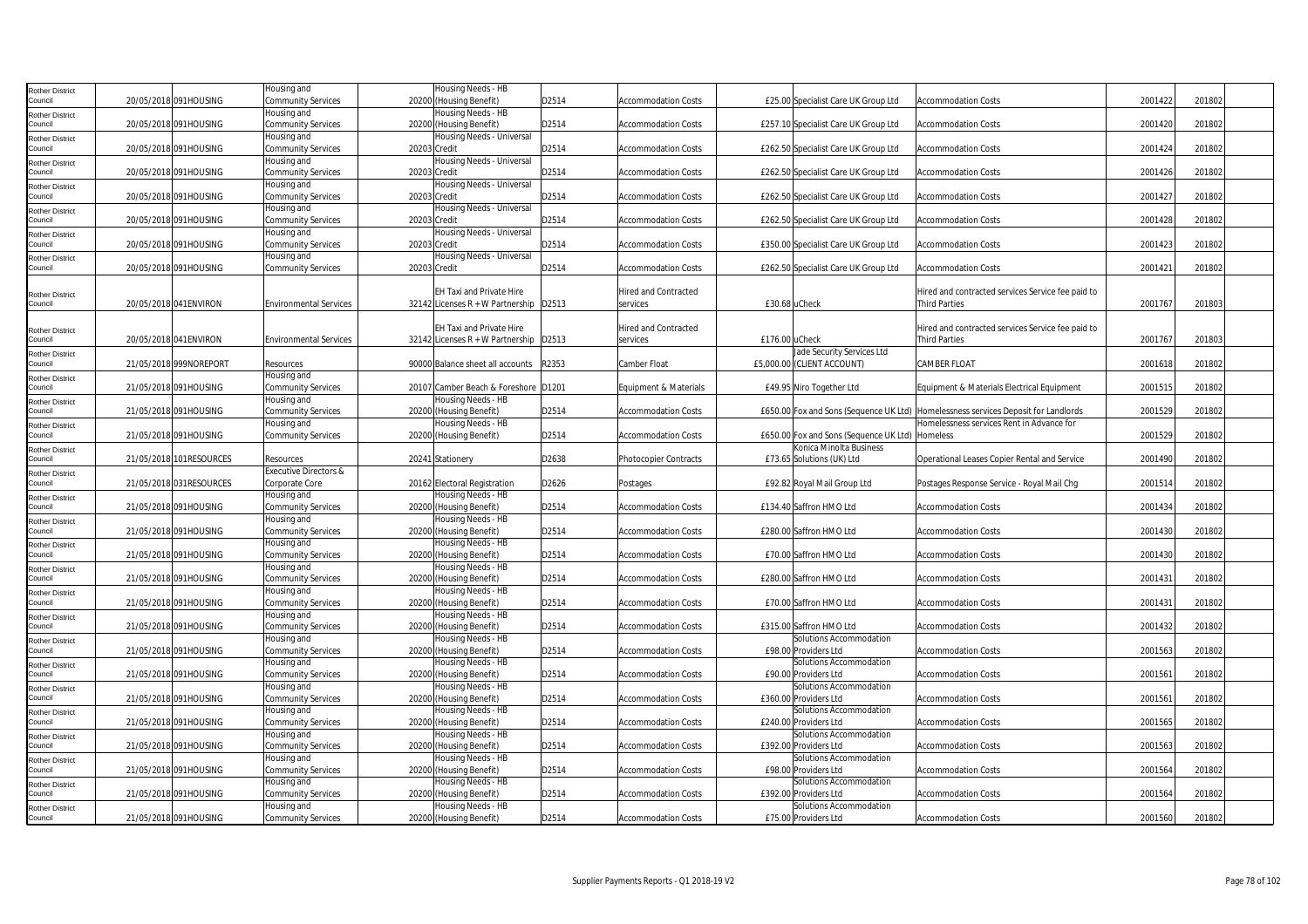| Rother District                   |                          | Housing and                                        | Housing Needs - Universal                             |       |                            |                                                      |                            |         |        |
|-----------------------------------|--------------------------|----------------------------------------------------|-------------------------------------------------------|-------|----------------------------|------------------------------------------------------|----------------------------|---------|--------|
| Council                           | 21/05/2018 091HOUSING    | <b>Community Services</b>                          | 20203 Credit                                          | D2514 | <b>Accommodation Costs</b> | £33.60 Saffron HMO Ltd                               | <b>Accommodation Costs</b> | 2001434 | 201802 |
| Rother District                   |                          | Housing and                                        | Housing Needs - Universal                             |       |                            |                                                      |                            |         |        |
| Council                           | 21/05/2018 091HOUSING    | <b>Community Services</b>                          | 20203 Credit                                          | D2514 | <b>Accommodation Costs</b> | £280.00 Saffron HMO Ltd                              | <b>Accommodation Costs</b> | 2001435 | 201802 |
| <b>Rother District</b>            |                          | Housing and                                        | Housing Needs - Universal                             |       |                            |                                                      |                            |         |        |
| Council                           | 21/05/2018 091HOUSING    | <b>Community Services</b>                          | 20203 Credit                                          | D2514 | <b>Accommodation Costs</b> | £70.00 Saffron HMO Ltd                               | <b>Accommodation Costs</b> | 2001435 | 201802 |
| Rother District                   |                          | Housing and                                        | Housing Needs - Universal                             |       |                            |                                                      |                            |         |        |
| Council                           | 21/05/2018 091HOUSING    | <b>Community Services</b>                          | 20203 Credit                                          | D2514 | <b>Accommodation Costs</b> | £308.00 Saffron HMO Ltd                              | <b>Accommodation Costs</b> | 2001436 | 201802 |
| Rother District                   |                          | Housing and                                        | Housing Needs - Universal                             |       |                            |                                                      |                            |         |        |
| Council                           | 21/05/2018 091HOUSING    | <b>Community Services</b>                          | 20203 Credit                                          | D2514 | <b>Accommodation Costs</b> | £77.00 Saffron HMO Ltd                               | Accommodation Costs        | 2001436 | 201802 |
| Rother District                   |                          | Housing and                                        | Housing Needs - Universal                             |       |                            |                                                      |                            |         |        |
| Council                           | 21/05/2018 091HOUSING    | <b>Community Services</b>                          | 20203 Credit                                          | D2514 | <b>Accommodation Costs</b> | £134.40 Saffron HMO Ltd                              | <b>Accommodation Costs</b> | 2001433 | 201802 |
| Rother District                   |                          | Housing and                                        | Housing Needs - Universal                             |       |                            |                                                      |                            |         |        |
| ouncil                            | 21/05/2018 091HOUSING    | <b>Community Services</b>                          | 20203 Credit                                          | D2514 | <b>Accommodation Costs</b> | £33.60 Saffron HMO Ltd                               | <b>Accommodation Costs</b> | 2001433 | 201802 |
| <b>Rother District</b>            |                          | Housing and                                        | Housing Needs - Universal                             |       |                            |                                                      |                            |         |        |
| Council                           | 21/05/2018 091HOUSING    | <b>Community Services</b>                          | 20203 Credit                                          | D2514 | <b>Accommodation Costs</b> | £264.00 The Clevedon Court Hotel                     | <b>Accommodation Costs</b> | 2001450 | 201802 |
| Rother District                   |                          | Housing and                                        | Housing Needs - Universal                             |       |                            |                                                      |                            |         |        |
| Council                           | 21/05/2018 091HOUSING    | <b>Community Services</b>                          | 20203 Credit                                          | D2514 | <b>Accommodation Costs</b> | £66.00 The Clevedon Court Hotel                      | <b>Accommodation Costs</b> | 2001450 | 201802 |
| Rother District                   |                          | lousing and                                        | Housing Needs - Universal                             |       |                            | Solutions Accommodation                              |                            |         |        |
| Council                           | 21/05/2018 091HOUSING    | <b>Community Services</b>                          | 20203 Credit                                          | D2514 | <b>Accommodation Costs</b> | £84.00 Providers Ltd                                 | <b>Accommodation Costs</b> | 2001562 | 201802 |
| Rother District                   |                          | Housing and                                        | Housing Needs - Universal                             |       |                            | Solutions Accommodation                              |                            |         |        |
| Council                           | 21/05/2018 091HOUSING    | <b>Community Services</b>                          | 20203 Credit                                          | D2514 | <b>Accommodation Costs</b> | £336.00 Providers Ltd                                | <b>Accommodation Costs</b> | 2001562 | 201802 |
| Rother District                   |                          | Housing and                                        | Housing Needs - Universal                             |       |                            | Solutions Accommodation                              |                            |         |        |
| ouncil                            | 21/05/2018 091HOUSING    | Community Services                                 | 20203 Credit                                          | D2514 | <b>Accommodation Costs</b> | £22.50 Providers Ltd                                 | <b>Accommodation Costs</b> | 2001559 | 201802 |
| Rother District                   |                          | Housing and                                        | Housing Needs - Universal                             |       |                            | Solutions Accommodation                              |                            |         |        |
| Council                           | 21/05/2018 091HOUSING    | <b>Community Services</b>                          | 20203 Credit                                          | D2514 | <b>Accommodation Costs</b> | £90.00 Providers Ltd                                 | <b>Accommodation Costs</b> | 2001559 | 201802 |
|                                   |                          |                                                    |                                                       |       |                            | Laser Energy Buying Group                            |                            |         |        |
| <b>Rother District</b>            |                          | lousing and                                        |                                                       |       |                            | (Kent County Council                                 |                            |         |        |
| Council                           | 21/05/2018 091HOUSING    | <b>Community Services</b>                          | 20128 Public Conveniences                             | B2201 | Electricity                | £177.81 Commercial Services)                         | Electricity                | 2001509 | 201802 |
|                                   |                          |                                                    |                                                       |       |                            | Laser Energy Buying Group                            |                            |         |        |
| <b>Rother District</b>            |                          | Housing and                                        |                                                       |       |                            | (Kent County Council                                 |                            |         |        |
| Council                           | 21/05/2018 091HOUSING    | <b>Community Services</b>                          | 20128 Public Conveniences                             | B2201 | Electricity                | £25.81 Commercial Services)                          | Electricity                | 2001509 | 201802 |
|                                   |                          |                                                    |                                                       |       |                            | Laser Energy Buying Group                            |                            |         |        |
| Rother District                   |                          | Housing and                                        | Bexhill Parks & Open                                  |       |                            | (Kent County Council                                 |                            |         |        |
| Council                           | 21/05/2018 091HOUSING    | <b>Community Services</b>                          | 20114 Spaces                                          | B2201 | Electricity                | £59.26 Commercial Services)                          | Electricity                | 2001509 | 201802 |
|                                   |                          |                                                    |                                                       |       |                            | Laser Energy Buying Group                            |                            |         |        |
| <b>Rother District</b>            |                          | Housing and                                        | Bexhill Promenade &                                   |       |                            | (Kent County Council                                 |                            |         |        |
| Council                           | 21/05/2018 091HOUSING    | <b>Community Services</b>                          | 20108 Foreshore                                       | B2201 | Electricity                | £41.07 Commercial Services)                          | Electricity                | 2001509 | 201802 |
|                                   |                          | Acquisitions                                       |                                                       |       |                            | Laser Energy Buying Group                            |                            |         |        |
| Rother District                   |                          | Transformation and                                 | <b>Committee Property</b>                             |       |                            | (Kent County Council                                 |                            |         |        |
| Council                           | 21/05/2018 081ACQUISIT   | Regeneration                                       | 20154 Account                                         | B2202 | Gas                        | £4.20 Commercial Services)                           | Gas                        | 2001510 | 201802 |
|                                   |                          |                                                    |                                                       |       |                            | Laser Energy Buying Group                            |                            |         |        |
| <b>Rother District</b>            |                          | Housing and                                        |                                                       |       |                            | (Kent County Council                                 |                            |         |        |
| Council                           | 21/05/2018 091HOUSING    | Community Services                                 | 20102 Rother Museum Services                          | B2201 | Electricity                | £1,738.59 Commercial Services)                       | Electricity                | 2001509 | 201802 |
|                                   |                          | <b>Acquisitions</b>                                |                                                       |       |                            | Laser Energy Buying Group                            |                            |         |        |
| <b>Rother District</b>            |                          | Transformation and                                 | Elva Business Centre                                  |       |                            | (Kent County Council                                 |                            |         |        |
| Council                           | 21/05/2018 081ACQUISIT   | Regeneration                                       | 20153 Bexhill                                         | B2201 | Electricity                | £717.63 Commercial Services)                         | Electricity                | 2001509 | 201802 |
|                                   |                          |                                                    |                                                       |       |                            | Laser Energy Buying Group                            |                            |         |        |
| <b>Rother District</b>            |                          | <b>Executive Directors &amp;</b>                   | Administrative Offices -                              |       |                            | (Kent County Council                                 |                            |         |        |
| Council                           | 21/05/2018 031RESOURCES  | Corporate Core                                     | 20176 Print Room                                      | B2202 | Gas                        | £54.78 Commercial Services)                          | Gas                        | 2001510 | 201802 |
|                                   |                          |                                                    |                                                       |       |                            | Laser Energy Buying Group                            |                            |         |        |
| Rother District<br>Council        | 21/05/2018 031RESOURCES  | <b>Executive Directors &amp;</b>                   | Administrative Offices - T.H                          |       |                            | (Kent County Council                                 |                            | 2001509 |        |
|                                   |                          | Corporate Core                                     | 20175 Annex (NOT CHP)                                 | B2201 | Electricity                | £987.29 Commercial Services)                         | Electricity                |         | 201802 |
|                                   |                          |                                                    |                                                       |       |                            | Laser Energy Buying Group                            |                            |         |        |
| Rother District                   | 21/05/2018 031 RESOURCES | <b>Executive Directors &amp;</b><br>Corporate Core | Administrative Offices - T.H<br>20175 Annex (NOT CHP) | B2202 |                            | (Kent County Council<br>£359.36 Commercial Services) |                            | 2001510 | 201802 |
| Council                           |                          |                                                    |                                                       |       | Gas                        |                                                      | Gas                        |         |        |
|                                   |                          | <b>Executive Directors &amp;</b>                   | Administrative Offices -                              |       |                            | Laser Energy Buying Group<br>(Kent County Council    |                            |         |        |
| <b>Rother District</b><br>Council | 21/05/2018 031RESOURCES  | Corporate Core                                     | 20173 Town Hall                                       | B2201 | Electricity                | £3,204.18 Commercial Services)                       | Electricity                | 2001509 | 201802 |
|                                   |                          |                                                    |                                                       |       |                            | Laser Energy Buying Group                            |                            |         |        |
|                                   |                          |                                                    | Administrative Offices -                              |       |                            |                                                      |                            |         |        |
| Rother District<br>Council        |                          | <b>Executive Directors &amp;</b>                   |                                                       | B2202 |                            | (Kent County Council<br>£619.11 Commercial Services) |                            | 2001510 | 201802 |
|                                   | 21/05/2018 031RESOURCES  | Corporate Core                                     | 20173 Town Hall                                       |       | Gas                        |                                                      | Gas                        |         |        |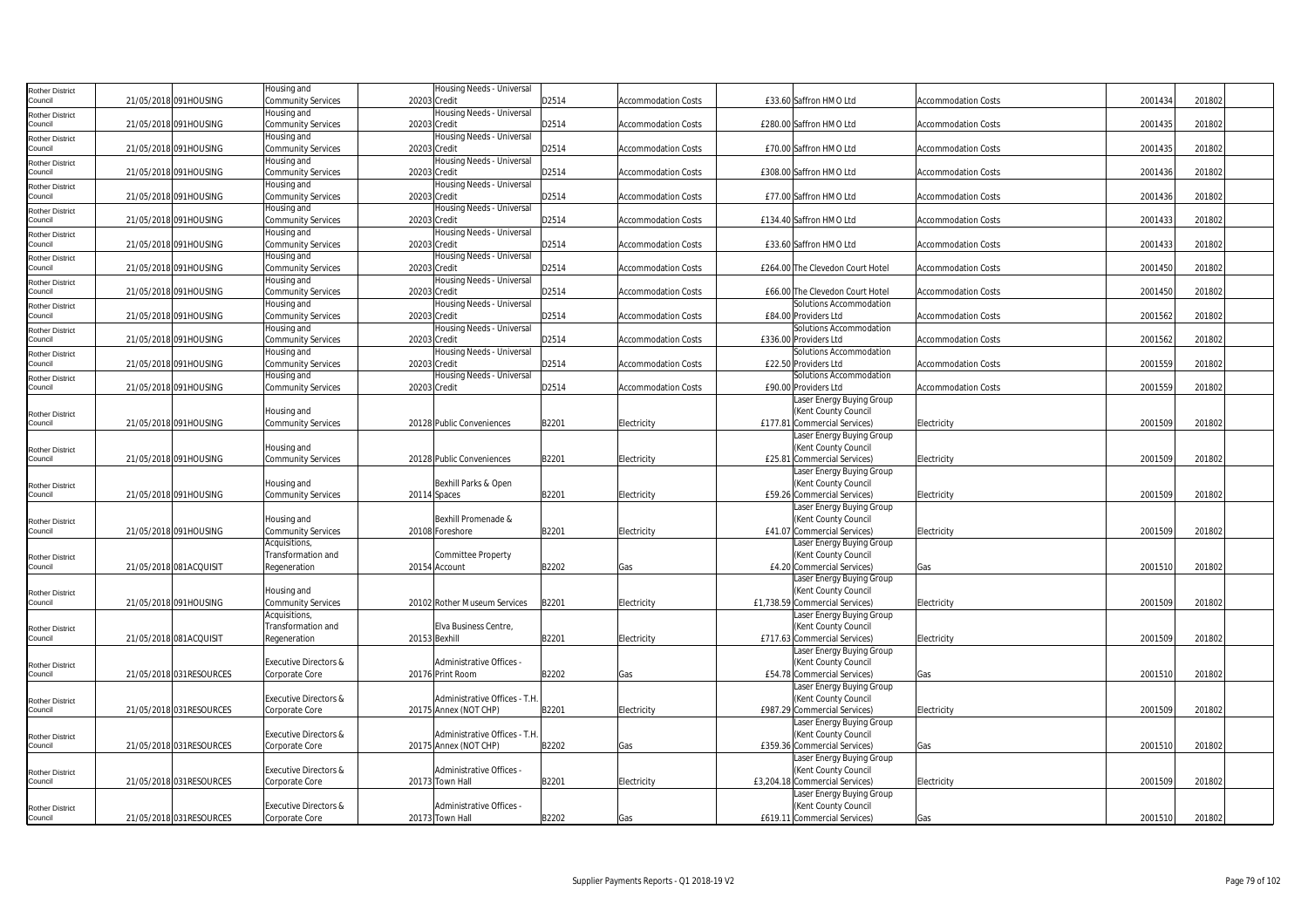| <b>Rother District</b>            |                         | lousing and                      |               | Capital - Grants Halls and       |       |                             |                 |                                                       |                                                            |         |        |  |
|-----------------------------------|-------------------------|----------------------------------|---------------|----------------------------------|-------|-----------------------------|-----------------|-------------------------------------------------------|------------------------------------------------------------|---------|--------|--|
| Council                           | 21/05/2018 999NOREPORT  | <b>Community Services</b>        |               | 70714 Community Projects         | N1011 | Capital Grants              |                 | £4,000.00 Beckley Parish Council                      | Capital Grants Community Grants Scheme                     | 2001804 | 201803 |  |
| <b>Rother District</b>            |                         |                                  |               |                                  |       |                             |                 |                                                       | Computer Licences Advance Pay ESCROW                       |         |        |  |
| Council                           | 21/05/2018 101RESOURCES | Resources                        |               | 20239 Computer Services          | D2635 | <b>Computer Licences</b>    |                 | £790.00 MCPC Systems (UK) Ltd                         | Agreement                                                  | 200151  | 201803 |  |
|                                   |                         | Acquisitions,                    |               |                                  |       |                             |                 |                                                       |                                                            |         |        |  |
| <b>Rother District</b>            |                         | Transformation and               |               |                                  |       |                             |                 |                                                       |                                                            |         |        |  |
| Council                           | 21/05/2018 081ACQUISIT  | Regeneration                     |               | 20146 West Trading Estate        | B2201 | Electricity                 |                 | £111.06 EDF Energy Customers plc                      | <b>Electricity Charges</b>                                 | 2001895 | 201803 |  |
| Rother District                   |                         | <b>Executive Directors &amp;</b> |               |                                  |       |                             |                 |                                                       |                                                            |         |        |  |
| Council                           | 21/05/2018 031RESOURCES | Corporate Core                   |               | 20162 Electoral Registration     | D2626 | Postages                    |                 | £0.48 Royal Mail Group Ltd                            | Postages Response Service - Royal Mail Chg                 | 2002027 | 201803 |  |
|                                   |                         | Acquisitions,                    |               |                                  |       |                             |                 |                                                       |                                                            |         |        |  |
|                                   |                         | Transformation and               |               | Committee Property               |       |                             |                 |                                                       | Repairs to Premises Purchase of Materials - Build          |         |        |  |
| <b>Rother District</b><br>Council | 21/05/2018 081ACQUISIT  | Regeneration                     |               | 20154 Account                    | B1100 | <b>Repairs to Premises</b>  |                 | £23.00 Jewson Limited                                 | Maint                                                      | 2001869 | 201803 |  |
|                                   |                         | Acquisitions,                    |               |                                  |       |                             |                 |                                                       |                                                            |         |        |  |
|                                   |                         |                                  |               |                                  |       |                             |                 |                                                       |                                                            |         |        |  |
| <b>Rother District</b><br>Council |                         | Transformation and               |               | Committee Property               |       |                             |                 |                                                       | Repairs to Premises Purchase of Materials - Build<br>Maint |         |        |  |
|                                   | 21/05/2018 081ACQUISIT  | Regeneration                     |               | 20154 Account                    | B1100 | <b>Repairs to Premises</b>  |                 | £17.79 Jewson Limited                                 |                                                            | 2001870 | 201803 |  |
|                                   |                         | Acquisitions,                    |               |                                  |       |                             |                 |                                                       |                                                            |         |        |  |
| <b>Rother District</b>            |                         | Transformation and               |               | Committee Property               |       |                             |                 |                                                       | Repairs to Premises Purchase of Materials - Build          |         |        |  |
| Council                           | 21/05/2018 081ACQUISIT  | Regeneration                     |               | 20154 Account                    | B1100 | <b>Repairs to Premises</b>  |                 | £659.54 Howden Joinery Ltd                            | Maint                                                      | 2002173 | 201803 |  |
| <b>Rother District</b>            |                         | <b>Executive Directors &amp;</b> |               | Administrative Offices -         |       |                             |                 |                                                       |                                                            |         |        |  |
| Council                           | 21/05/2018 031RESOURCES | Corporate Core                   |               | 20173 Town Hall                  | B1100 | Repairs to Premises         |                 | £176.92 Alfa Electric Ltd                             | Repairs to Premises Repairs - Electrical Works             | 2001900 | 201803 |  |
| <b>Rother District</b>            |                         | <b>Executive Directors &amp;</b> |               | Administrative Offices - T.H.    |       |                             |                 |                                                       | Repairs to Premises Specified Repairs and Works            |         |        |  |
| Council                           | 21/05/2018 031RESOURCES | Corporate Core                   |               | 20175 Annex (NOT CHP)            | B1100 | <b>Repairs to Premises</b>  |                 | £143.00 Gilgen Doors Systems UK Ltd                   | listed                                                     | 2001679 | 201803 |  |
| Rother District                   |                         | Housing and                      |               |                                  |       | <b>Hired and Contracted</b> |                 |                                                       |                                                            |         |        |  |
| Council                           | 21/05/2018 091HOUSING   | <b>Community Services</b>        | 20206 Syrians |                                  | D2513 | services                    |                 | £2,520.00 East Sussex College Group                   | Syrian - Education - Exempt VAT                            | 2001667 | 201803 |  |
| Rother District                   |                         |                                  |               |                                  |       | Hired and Contracted        |                 |                                                       |                                                            |         |        |  |
| Council                           | 21/05/2018 101RESOURCES | Resources                        |               | 20209 Corporate management       | D2513 | services                    |                 | £650.00 East Sussex County Council                    | <b>Hired and Contracted services</b>                       | 2001513 | 201803 |  |
| <b>Rother District</b>            |                         | Housing and                      |               | Housing Needs - HB               |       |                             |                 |                                                       |                                                            |         |        |  |
| Council                           | 21/05/2018 091HOUSING   | <b>Community Services</b>        |               | 20200 (Housing Benefit)          | D2508 | Removals and Storage        |                 | £325.00 Stamford Storage Solutions                    | Removals and Storage                                       | 2001466 | 201803 |  |
| <b>Rother District</b>            |                         | Housing and                      |               | Housing Needs - Universal        |       |                             |                 | Solutions Accommodation                               |                                                            |         |        |  |
| Council                           | 21/05/2018 091HOUSING   | <b>Community Services</b>        | 20203 Credit  |                                  | D2514 | <b>Accommodation Costs</b>  |                 | £84.00 Providers Ltd                                  | <b>Accommodation Costs</b>                                 | 2001582 | 201803 |  |
| <b>Rother District</b>            |                         | Housing and                      |               | Housing Needs - Universal        |       |                             |                 | Solutions Accommodation                               |                                                            |         |        |  |
| Council                           | 21/05/2018 091HOUSING   | <b>Community Services</b>        | 20203 Credit  |                                  | D2514 | <b>Accommodation Costs</b>  |                 | £336.00 Providers Ltd                                 | <b>Accommodation Costs</b>                                 | 2001582 | 201803 |  |
| <b>Rother District</b>            |                         | Housing and                      |               | Housing Needs - Universal        |       |                             |                 | Solutions Accommodation                               |                                                            |         |        |  |
| Council                           | 21/05/2018 091HOUSING   | <b>Community Services</b>        | 20203 Credit  |                                  | D2514 | <b>Accommodation Costs</b>  |                 | £70.00 Providers Ltd                                  | <b>Accommodation Costs</b>                                 | 2001586 | 201803 |  |
|                                   |                         | Housing and                      |               | Housing Needs - Universal        |       |                             |                 | Solutions Accommodation                               |                                                            |         |        |  |
| <b>Rother District</b><br>Council | 21/05/2018 091HOUSING   | <b>Community Services</b>        | 20203 Credit  |                                  | D2514 | Accommodation Costs         |                 | £280.00 Providers Ltd                                 | <b>Accommodation Costs</b>                                 | 2001586 | 201803 |  |
|                                   |                         | Housing and                      |               | Housing Needs - Universal        |       |                             |                 | Solutions Accommodation                               |                                                            |         |        |  |
| <b>Rother District</b><br>Council | 21/05/2018 091HOUSING   | <b>Community Services</b>        | 20203 Credit  |                                  | D2514 | <b>Accommodation Costs</b>  |                 | £98.00 Providers Ltd                                  | <b>Accommodation Costs</b>                                 | 200157  | 201803 |  |
|                                   |                         | Housing and                      |               | Housing Needs - Universal        |       |                             |                 | Solutions Accommodation                               |                                                            |         |        |  |
| <b>Rother District</b><br>Council |                         |                                  |               |                                  |       |                             |                 |                                                       |                                                            |         |        |  |
|                                   | 21/05/2018 091HOUSING   | <b>Community Services</b>        | 20203 Credit  | Housing Needs - Universal        | D2514 | Accommodation Costs         |                 | £392.00 Providers Ltd<br>Solutions Accommodation      | <b>Accommodation Costs</b>                                 | 200157  | 201803 |  |
| <b>Rother District</b>            |                         | Housing and                      |               |                                  |       |                             |                 |                                                       |                                                            |         |        |  |
| Council                           | 21/05/2018 091HOUSING   | <b>Community Services</b>        | 20203 Credit  |                                  | D2514 | Accommodation Costs         |                 | £84.00 Providers Ltd                                  | <b>Accommodation Costs</b>                                 | 2001567 | 201803 |  |
| <b>Rother District</b>            |                         | Housing and                      |               | Housing Needs - Universal        |       |                             |                 | Solutions Accommodation                               |                                                            |         |        |  |
| Council                           | 21/05/2018 091HOUSING   | <b>Community Services</b>        | 20203 Credit  |                                  | D2514 | <b>Accommodation Costs</b>  |                 | £336.00 Providers Ltd                                 | <b>Accommodation Costs</b>                                 | 2001567 | 201803 |  |
| <b>Rother District</b>            |                         | Housing and                      |               | Housing Needs - HB               |       |                             |                 | Solutions Accommodation                               |                                                            |         |        |  |
| Council                           | 21/05/2018 091HOUSING   | <b>Community Services</b>        |               | 20200 (Housing Benefit)          | D2514 | <b>Accommodation Costs</b>  |                 | £36.00 Providers Ltd                                  | <b>Accommodation Costs</b>                                 | 2001578 | 201803 |  |
| <b>Rother District</b>            |                         | Housing and                      |               | Housing Needs - HB               |       |                             |                 | Solutions Accommodation                               |                                                            |         |        |  |
| Council                           | 21/05/2018 091HOUSING   | <b>Community Services</b>        |               | 20200 (Housing Benefit)          | D2514 | <b>Accommodation Costs</b>  |                 | £144.00 Providers Ltd                                 | <b>Accommodation Costs</b>                                 | 2001578 | 201803 |  |
| <b>Rother District</b>            |                         | Housing and                      |               | Housing Needs - HB               |       |                             |                 | Solutions Accommodation                               |                                                            |         |        |  |
| Council                           | 21/05/2018 091HOUSING   | <b>Community Services</b>        |               | 20200 (Housing Benefit)          | D2514 | <b>Accommodation Costs</b>  |                 | £240.00 Providers Ltd                                 | <b>Accommodation Costs</b>                                 | 2001574 | 201803 |  |
| <b>Rother District</b>            |                         | Housing and                      |               | Housing Needs - HB               |       |                             |                 | Solutions Accommodation                               |                                                            |         |        |  |
| Council                           | 21/05/2018 091HOUSING   | <b>Community Services</b>        |               | 20200 (Housing Benefit)          | D2514 | <b>Accommodation Costs</b>  |                 | £84.00 Providers Ltd                                  | <b>Accommodation Costs</b>                                 | 200159  | 201803 |  |
| <b>Rother District</b>            |                         | Housing and                      |               | Housing Needs - HB               |       |                             |                 | Solutions Accommodation                               |                                                            |         |        |  |
| Council                           | 21/05/2018 091HOUSING   | <b>Community Services</b>        |               | 20200 (Housing Benefit)          | D2514 | <b>Accommodation Costs</b>  |                 | £336.00 Providers Ltd                                 | <b>Accommodation Costs</b>                                 | 200159  | 201803 |  |
|                                   |                         | Acquisitions,                    |               |                                  |       |                             |                 |                                                       |                                                            |         |        |  |
| Rother District                   |                         | Transformation and               |               | Committee Property               |       | Consultants and Other       |                 |                                                       |                                                            |         |        |  |
| Council                           | 22/05/2018 081ACQUISIT  | Regeneration                     |               | 20154 Account                    | D2509 | Services                    |                 | £925.00 Nick Leonard                                  | Consultants and other services Consultants Fees            | 2001527 | 201802 |  |
| <b>Rother District</b>            |                         | Housing and                      |               |                                  |       |                             |                 |                                                       |                                                            |         |        |  |
| Council                           | 22/05/2018 091HOUSING   | <b>Community Services</b>        |               | 20137 Car Parks                  | D1201 | Equipment & Materials       | £110.00 Signtek |                                                       | Equipment & Materials Purchase of Signs                    | 2001506 | 201802 |  |
| <b>Rother District</b>            |                         | Housing and                      |               |                                  |       |                             |                 | -lailsham Roadway Construction                        |                                                            |         |        |  |
| Council                           | 22/05/2018 091HOUSING   | <b>Community Services</b>        |               | 20137 Car Parks                  | B1100 | <b>Repairs to Premises</b>  | £2,216.85 Ltd   |                                                       | Repairs to Premises White Lining in Car Parks              | 2001508 | 201802 |  |
|                                   |                         |                                  |               |                                  |       | Salaries Deductions-        |                 |                                                       | Salaries Deductions-Miscellaneous Salary - DWP             |         |        |  |
| <b>Rother District</b><br>Council | 22/05/2018 999NOREPORT  | Resources                        |               | 90000 Balance sheet all accounts | T1006 | Miscellaneous               |                 | £200.00 HM Courts and Tribunals Service AEO Deduction |                                                            | 2001504 | 201802 |  |
|                                   |                         |                                  |               |                                  |       |                             |                 |                                                       |                                                            |         |        |  |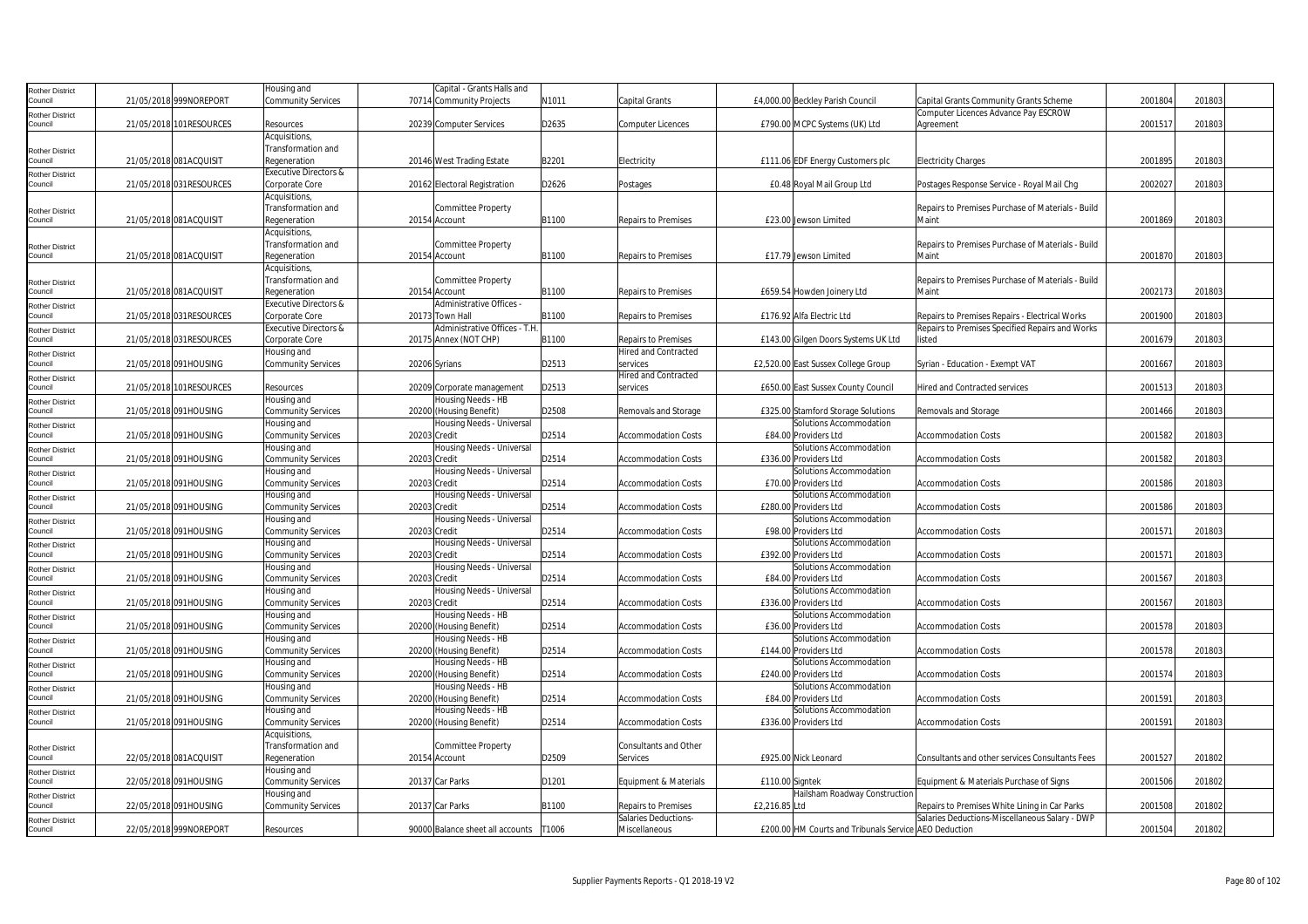|                                   |                          | <b>Executive Directors &amp;</b>         |             |                                           |       |                              | Xpress Software Solutions Ltd           |                                                   |         |        |  |
|-----------------------------------|--------------------------|------------------------------------------|-------------|-------------------------------------------|-------|------------------------------|-----------------------------------------|---------------------------------------------------|---------|--------|--|
| <b>Rother District</b><br>Council | 22/05/2018 031RESOURCES  | Corporate Core                           |             | 20162 Electoral Registration              | A2203 | Training                     | £88.00 (ERS Group)                      | Training                                          | 2001538 | 201802 |  |
|                                   |                          | Housing and                              |             |                                           |       |                              |                                         |                                                   |         |        |  |
| <b>Rother District</b><br>Council | 22/05/2018 091HOUSING    | <b>Community Services</b>                |             | 20145 Maintenance Services                | D1201 | Equipment & Materials        | £57.47 Trade UK Account (Screwfix)      | Equipment & Materials Purchase of Tools           | 200168  | 201803 |  |
|                                   |                          |                                          |             |                                           |       |                              |                                         |                                                   |         |        |  |
| <b>Rother District</b><br>Council | 22/05/2018 091HOUSING    | Housing and                              |             | 20145 Maintenance Services                | D1201 | Equipment & Materials        | £16.66 Trade UK Account (Screwfix)      | Equipment & Materials Purchase of Tools           | 2001684 | 201803 |  |
|                                   |                          | <b>Community Services</b>                |             |                                           |       |                              |                                         |                                                   |         |        |  |
| <b>Rother District</b>            |                          | Executive Directors &                    |             |                                           |       |                              |                                         |                                                   |         |        |  |
| Council                           | 22/05/2018 031RESOURCES  | Corporate Core                           |             | 20171 Human Resources                     | A2202 | Recruitment expenses         | £511.96 Johnston Publishing Ltd         | Recruitment expenses Advertising Vacant Post      | 2001649 | 201803 |  |
| <b>Rother District</b>            |                          | <b>Executive Directors &amp;</b>         |             |                                           |       |                              |                                         |                                                   |         |        |  |
| Council                           | 22/05/2018 031RESOURCES  | Corporate Core                           |             | 20171 Human Resources                     | A2202 | Recruitment expenses         | -£511.96 Johnston Publishing Ltd        | Recruitment expenses Advertising Vacant Post      | 2001806 | 201803 |  |
| Rother District                   |                          | <b>Executive Directors &amp;</b>         |             |                                           |       |                              |                                         |                                                   |         |        |  |
| Council                           | 22/05/2018 031RESOURCES  | Corporate Core                           |             | 20171 Human Resources                     | A2202 | Recruitment expenses         | -£511.96 Johnston Publishing Ltd        | Recruitment expenses Advertising Vacant Post      | 2001894 | 201803 |  |
| Rother District                   |                          | <b>Executive Directors &amp;</b>         |             |                                           |       |                              |                                         |                                                   |         |        |  |
| Council                           | 22/05/2018 031RESOURCES  | Corporate Core                           |             | 20171 Human Resources                     | A2202 | Recruitment expenses         | £511.96 Johnston Publishing Ltd         | Recruitment expenses Advertising Vacant Post      | 1000268 | 201803 |  |
|                                   |                          | Acquisitions,                            |             |                                           |       |                              |                                         |                                                   |         |        |  |
| <b>Rother District</b>            |                          | Transformation and                       |             | Committee Property                        |       |                              |                                         | Repairs to Premises Purchase of Materials - Build |         |        |  |
| Council                           | 22/05/2018 081ACQUISIT   | Regeneration                             |             | 20154 Account                             | B1100 | <b>Repairs to Premises</b>   | £45.30 Parker Building Supplies Ltd     | Maint                                             | 2001866 | 201803 |  |
|                                   |                          | Acquisitions,                            |             |                                           |       |                              |                                         |                                                   |         |        |  |
| <b>Rother District</b>            |                          | Transformation and                       |             | <b>Committee Property</b>                 |       |                              |                                         | Repairs to Premises Purchase of Materials - Build |         |        |  |
| Council                           | 22/05/2018 081ACQUISIT   | Regeneration                             |             | 20154 Account                             | B1100 | <b>Repairs to Premises</b>   | £36.48 Howden Joinery Ltd               | Maint                                             | 2002172 | 201803 |  |
|                                   |                          |                                          |             |                                           |       | Hired and Contracted         |                                         |                                                   |         |        |  |
| <b>Rother District</b><br>Council | 22/05/2018 091HOUSING    | Housing and<br><b>Community Services</b> |             | 20206 Syrians                             | D2513 |                              | £900.00 Rye College                     | Syrian - Education - Exempt VAT                   | 2001665 | 201803 |  |
|                                   |                          |                                          |             |                                           |       | services                     |                                         |                                                   |         |        |  |
| <b>Rother District</b>            |                          | Housing and                              |             |                                           |       |                              |                                         |                                                   |         |        |  |
| Council                           | 22/05/2018 091HOUSING    | <b>Community Services</b>                |             | 20128 Public Conveniences                 | B2421 | Water                        | £170.24 South East Water Ltd            | <b>Water Charges</b>                              | 2001746 | 201803 |  |
| Rother District                   |                          | Housing and                              |             | Bexhill Parks & Open                      |       |                              |                                         |                                                   |         |        |  |
| Council                           | 22/05/2018 091HOUSING    | <b>Community Services</b>                |             | 20114 Spaces                              | B2421 | Water                        | £45.49 South East Water Ltd             | <b>Water Charges</b>                              | 200177  | 201803 |  |
| Rother District                   |                          | Housing and                              |             | Housing Needs - HB                        |       |                              |                                         |                                                   |         |        |  |
| Council                           | 23/05/2018 091HOUSING    | <b>Community Services</b>                |             | 20200 (Housing Benefit)                   | A1110 | <b>Agency Staff</b>          | £900.00 Oyster Partnership              | <b>Agency Staff</b>                               | 2001539 | 201802 |  |
| <b>Rother District</b>            |                          |                                          |             | Capital - Disable Facilities              |       |                              |                                         |                                                   |         |        |  |
| Council                           | 23/05/2018 999NOREPORT   | <b>Environmental Services</b>            | 70706 Grant |                                           | N1012 | Capital Advances             | £189.43 Family Mosaic Housing           | Capital Advances Disabled Facilities Grant        | 2001631 | 201802 |  |
| <b>Rother District</b>            |                          |                                          |             | Capital - Disable Facilities              |       |                              |                                         |                                                   |         |        |  |
| Council                           | 23/05/2018 999NOREPORT   | <b>Environmental Services</b>            | 70706 Grant |                                           | N1012 | Capital Advances             | £43.32 Peabody South East Ltd           | Capital Advances Disabled Facilities Grant        | 2001640 | 201802 |  |
| Rother District                   |                          | <b>Executive Directors &amp;</b>         |             |                                           |       |                              |                                         |                                                   |         |        |  |
| Council                           | 23/05/2018 031 RESOURCES | Corporate Core                           |             | 20156 Representing Local Interest   D2736 |       | Chairmans Allowance          | £75.00 Carrolls Florist                 | Chairmans Allowance Chairmans Allowance           | 200164  | 201802 |  |
|                                   |                          | Housing and                              |             | Housing Needs - HB                        |       |                              |                                         |                                                   |         |        |  |
| <b>Rother District</b><br>Council | 23/05/2018 091HOUSING    | <b>Community Services</b>                |             | 20200 (Housing Benefit)                   | D2514 | <b>Accommodation Costs</b>   | £765.00 Mrs Jane Groves                 | Homelessness services Deposit for Landlords       | 2001540 | 201802 |  |
|                                   |                          | Housing and                              |             | Housing Needs - HB                        |       |                              |                                         | Homelessness services Rent in Advance for         |         |        |  |
| <b>Rother District</b><br>Council | 23/05/2018 091HOUSING    | <b>Community Services</b>                |             | 20200 (Housing Benefit)                   | D2514 | <b>Accommodation Costs</b>   | £765.00 Mrs Jane Groves                 | Homeless                                          | 2001540 | 201802 |  |
|                                   |                          |                                          |             |                                           |       |                              |                                         |                                                   |         |        |  |
| <b>Rother District</b>            |                          | Housing and                              |             |                                           |       |                              | <b>Tameside Metropolitan</b>            |                                                   |         |        |  |
| Council                           | 23/05/2018 091HOUSING    | <b>Community Services</b>                |             | 20137 Car Parks                           | D2922 | Subscriptions                | £64.12 Borough                          | Subscriptions Subscription to Organisations       | 2001512 | 201802 |  |
|                                   |                          |                                          |             |                                           |       |                              |                                         |                                                   |         |        |  |
| <b>Rother District</b>            |                          |                                          |             | <b>EH Environmental Services</b>          |       |                              |                                         |                                                   |         |        |  |
| Council                           | 23/05/2018 041 ENVIRON   | <b>Environmental Services</b>            |             | $32144$ Admin R + W Partnership           | A2203 | Training                     | £490.00 Martin Cranfield Associates Ltd | Training                                          | 2001633 | 201802 |  |
| Rother District                   |                          | Housing and                              |             | Housing Needs - HB                        |       |                              |                                         |                                                   |         |        |  |
| Council                           | 23/05/2018 091HOUSING    | <b>Community Services</b>                |             | 20200 (Housing Benefit)                   | A1110 | Agency Staff                 | £900.00 Prentis Solutions Limited       | Agency Staff                                      | 2001666 | 201803 |  |
| <b>Rother District</b>            |                          |                                          |             |                                           |       | <b>Consultants and Other</b> |                                         |                                                   |         |        |  |
| Council                           | 23/05/2018 101RESOURCES  | Resources                                |             | 20216 Cost Of Collection                  | D2509 | Services                     | £1,880.00 Capita Business Services Ltd  | Consultants and other services Consultants Fees   | 2001784 | 201803 |  |
| <b>Rother District</b>            |                          | Housing and                              |             |                                           |       |                              |                                         |                                                   |         |        |  |
| Council                           | 23/05/2018 091HOUSING    | <b>Community Services</b>                |             | 20109 Sports Development                  | D2923 | Grants made                  | £750.00 East Sussex County Council      | Grants made Sports Development - Active Rother    | 2001947 | 201803 |  |
| <b>Rother District</b>            |                          |                                          |             |                                           |       | <b>Hired and Contracted</b>  |                                         |                                                   |         |        |  |
| Council                           | 23/05/2018 101RESOURCES  | Resources                                |             | 20216 Cost Of Collection                  | D2513 | services                     | £220.00 Inform CPI Ltd                  | Hired and contracted services RV Finder           | 2001785 | 201803 |  |
|                                   |                          | Acquisitions,                            |             |                                           |       |                              |                                         |                                                   |         |        |  |
|                                   |                          | Transformation and                       |             | <b>Committee Property</b>                 |       |                              |                                         | Repairs to Premises Purchase of Materials - Build |         |        |  |
| <b>Rother District</b><br>Council | 23/05/2018 081ACQUISIT   | Regeneration                             |             | 20154 Account                             | B1100 | <b>Repairs to Premises</b>   | £105.33 Jewson Limited                  | Maint                                             | 200187  | 201803 |  |
|                                   |                          | <b>Executive Directors &amp;</b>         |             | Administrative Offices - T.H.             |       |                              |                                         | Repairs to Premises Specified Repairs and Works   |         |        |  |
| <b>Rother District</b><br>Council | 23/05/2018 031RESOURCES  | Corporate Core                           |             | 20175 Annex (NOT CHP)                     | B1100 | Repairs to Premises          | £765.47 Kerry SCS Ltd                   | listed                                            | 2001976 | 201803 |  |
|                                   |                          |                                          |             |                                           |       |                              |                                         |                                                   |         |        |  |
| Rother District                   |                          | Executive Directors &                    |             | Administrative Offices - T.H.             |       |                              |                                         | Repairs to Premises Specified Repairs and Works   |         |        |  |
| Council                           | 23/05/2018 031RESOURCES  | Corporate Core                           |             | 20175 Annex (NOT CHP)                     | B1100 | Repairs to Premises          | £365.44 Kerry SCS Ltd                   | listed                                            | 200195  | 201803 |  |
|                                   |                          | Acquisitions,                            |             |                                           |       |                              |                                         |                                                   |         |        |  |
| <b>Rother District</b>            |                          | Transformation and                       |             |                                           |       |                              |                                         |                                                   |         |        |  |
| Council                           | 23/05/2018 081ACQUISIT   | Regeneration                             |             | 20122 Economic Development                | A2203 | Training                     | £1,175.00 Wealden District Council      | Training                                          | 2001745 | 201803 |  |
| <b>Rother District</b>            |                          |                                          |             | Reliefs & Benefits-Council                |       | Hired and Contracted         |                                         |                                                   |         |        |  |
| Council                           | 23/05/2018 101 RESOURCES | Resources                                |             | 20217 Tax Benefit                         | D2513 | services                     | £3,016.84 Capita Business Services Ltd  | <b>Hired and Contracted services</b>              | 2001644 | 201803 |  |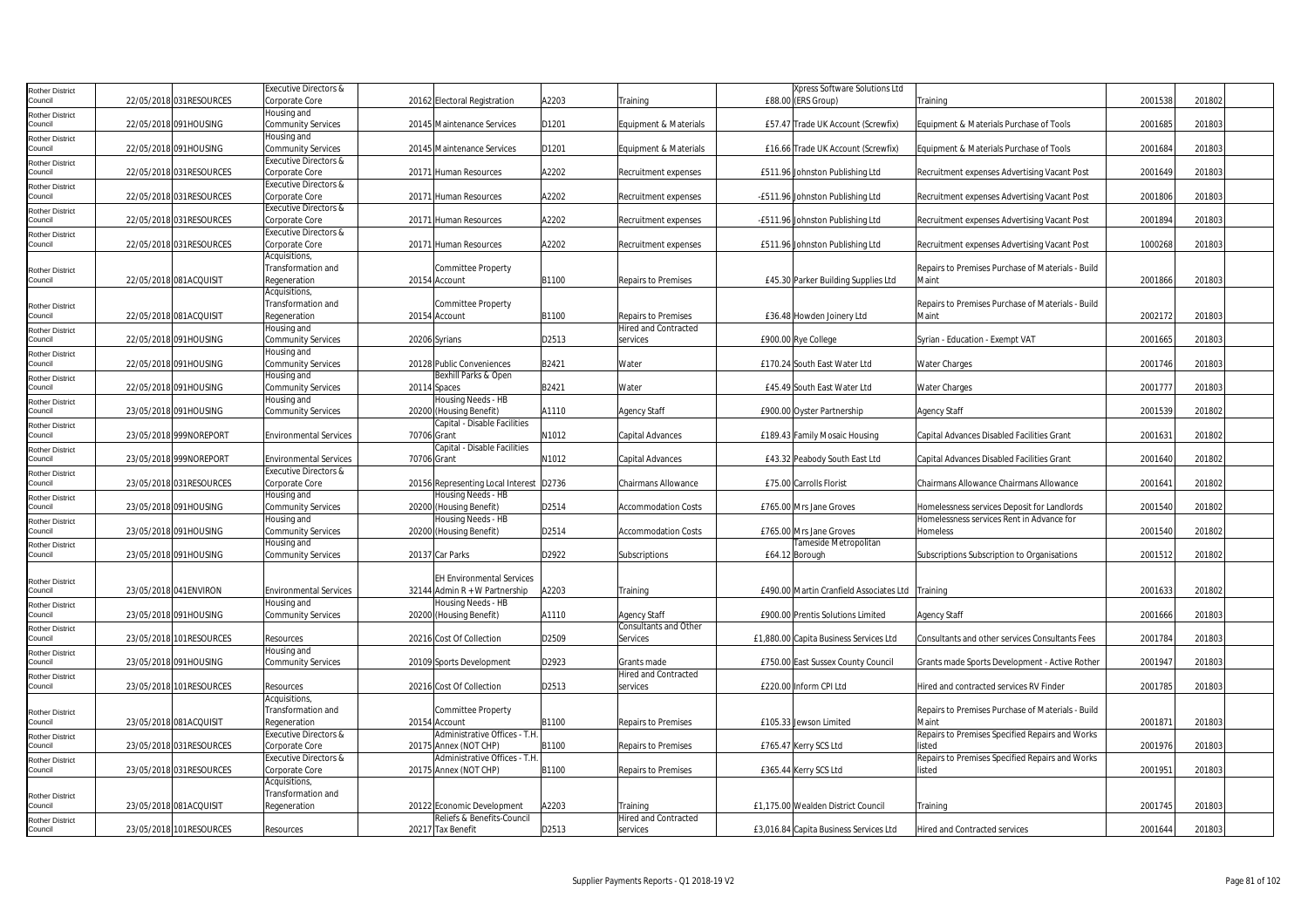| Rother District            |                     |                          | Executive Directors &                    |              |                                               |       |                              |                                    |                                                                                     |         |        |  |
|----------------------------|---------------------|--------------------------|------------------------------------------|--------------|-----------------------------------------------|-------|------------------------------|------------------------------------|-------------------------------------------------------------------------------------|---------|--------|--|
| Council                    |                     | 23/05/2018 031 RESOURCES | Corporate Core                           |              | 20156 Representing Local Interest D2312       |       | Refreshments                 | £45.90 UK Vending Ltd              | Refreshments                                                                        | 2001601 | 201803 |  |
| Rother District            |                     |                          | Executive Directors &                    |              |                                               |       |                              |                                    |                                                                                     |         |        |  |
| Council                    |                     | 23/05/2018 031RESOURCES  | Corporate Core                           |              | 20156 Representing Local Interest             | D2312 | Refreshments                 | £4.99 UK Vending Ltd               | Refreshments                                                                        | 200160  | 201803 |  |
| Rother District            |                     |                          |                                          |              | Capital - Disable Facilities                  |       |                              |                                    |                                                                                     |         |        |  |
| Council                    |                     | 24/05/2018 999NOREPORT   | <b>Environmental Services</b>            | 70706 Grant  |                                               | N1012 | Capital Advances             | £678.00 Peabody South East Ltd     | Capital Advances Disabled Facilities Grant                                          | 2001621 | 201802 |  |
| Rother District            |                     |                          |                                          |              | Capital - Disable Facilities                  |       |                              |                                    |                                                                                     |         |        |  |
| Council                    |                     | 24/05/2018 999NOREPORT   | <b>Environmental Services</b>            | 70706 Grant  |                                               | N1012 | Capital Advances             | £4,500.00 Dolphin Lifts Kent       | Capital Advances Disabled Facilities Grant                                          | 2001622 | 201802 |  |
| Rother District            |                     |                          |                                          |              | Capital - Disable Facilities                  |       |                              |                                    |                                                                                     |         |        |  |
| Council                    |                     | 24/05/2018 999NOREPORT   | <b>Environmental Services</b>            | 70706 Grant  |                                               | N1012 | Capital Advances             | £840.00 Peabody South East Ltd     | Capital Advances Disabled Facilities Grant                                          | 2001624 | 201802 |  |
| Rother District            |                     |                          |                                          |              | Capital - Disable Facilities                  |       |                              |                                    |                                                                                     |         |        |  |
| Council                    |                     | 24/05/2018 999NOREPORT   | <b>Environmental Services</b>            | 70706 Grant  |                                               | N1012 | Capital Advances             | £2,400.00 Peabody South East Ltd   | Capital Advances Disabled Facilities Grant                                          | 2001627 | 201802 |  |
| Rother District            |                     |                          |                                          |              | Capital - Disable Facilities                  |       |                              |                                    |                                                                                     |         |        |  |
| Council                    |                     | 24/05/2018 999NOREPORT   | <b>Environmental Services</b>            | 70706 Grant  |                                               | N1012 | Capital Advances             | £3,000.00 Alfa Electric Ltd        | Capital Advances Disabled Facilities Grant                                          | 2001628 | 201802 |  |
| Rother District            |                     |                          |                                          |              | Capital - Disable Facilities                  |       |                              |                                    |                                                                                     |         |        |  |
| Council                    |                     | 24/05/2018 999NOREPORT   | <b>Environmental Services</b>            | 70706 Grant  |                                               | N1012 | Capital Advances             |                                    | £1,990.91 Nutra Plumbing and Heating Ltd Capital Advances Disabled Facilities Grant | 2001629 | 201802 |  |
| Rother District            |                     |                          |                                          |              | Capital - Disable Facilities                  |       |                              |                                    |                                                                                     |         |        |  |
| Council                    |                     | 24/05/2018 999NOREPORT   | <b>Environmental Services</b>            | 70706 Grant  |                                               | N1012 | <b>Capital Advances</b>      | £1,051.63 Peabody South East Ltd   | Capital Advances Disabled Facilities Grant                                          | 2001630 | 201802 |  |
| Rother District            |                     | 24/05/2018 091HOUSING    | Housing and<br><b>Community Services</b> |              | Housing Needs - HB<br>20200 (Housing Benefit) | D2508 | Removals and Storage         | £152.00 Stamford Storage Solutions | Removals and Storage                                                                | 2001520 | 201802 |  |
| Council<br>Rother District |                     |                          |                                          |              |                                               |       |                              |                                    |                                                                                     |         |        |  |
| Council                    |                     | 24/05/2018 101RESOURCES  | Resources                                |              | 20222 Accountancy                             | A1110 | <b>Agency Staff</b>          | £942.02 Portfolio Payroll Limited  | Agency Staff                                                                        | 2001542 | 201803 |  |
| Rother District            |                     |                          | Housing and                              |              | Bexhill Parks & Open                          |       | Hired and Contracted         |                                    | Hired & Contracted Serv- Legionella Sampling and                                    |         |        |  |
| Council                    |                     | 24/05/2018 091HOUSING    | <b>Community Services</b>                |              | 20114 Spaces                                  | D2513 | services                     | £480.00 Clearwater Technology Ltd  | Monitoring                                                                          | 2001681 | 201803 |  |
| Rother District            |                     |                          |                                          |              |                                               |       |                              | Konica Minolta Business            |                                                                                     |         |        |  |
| Council                    |                     | 24/05/2018 101RESOURCES  | Resources                                |              | 20241 Stationery                              | D2638 | <b>Photocopier Contracts</b> | £2,620.38 Solutions (UK) Ltd       | Photocopier Contracts                                                               | 2001968 | 201803 |  |
| Rother District            |                     |                          |                                          |              |                                               |       | Owed by - Colonnade          |                                    |                                                                                     |         |        |  |
| Council                    |                     | 24/05/2018 999NOREPORT   | Resources                                |              | 90000 Balance sheet all accounts              | P1099 | <b>Bexhill Ltd</b>           | £440.34 Johnston Publishing Ltd    | Recruitment expenses Advertising Vacant Post                                        | 2001602 | 201803 |  |
| <b>Rother District</b>     |                     |                          | Housing and                              |              |                                               |       |                              |                                    |                                                                                     |         |        |  |
| Council                    |                     | 24/05/2018 091HOUSING    | <b>Community Services</b>                |              | 20120 Neighbourhood Services                  | A2202 | Recruitment expenses         | £488.09 Johnston Publishing Ltd    | Recruitment expenses Advertising Vacant Post                                        | 2001604 | 201803 |  |
|                            |                     |                          | Acquisitions,                            |              |                                               |       |                              |                                    |                                                                                     |         |        |  |
| Rother District            |                     |                          | Transformation and                       |              | <b>Committee Property</b>                     |       |                              |                                    | Repairs to Premises Purchase of Materials - Build                                   |         |        |  |
| Council                    |                     | 24/05/2018 081ACQUISIT   | Regeneration                             |              | 20154 Account                                 | B1100 | <b>Repairs to Premises</b>   | £76.00 Jewson Limited              | Maint                                                                               | 2001872 | 201803 |  |
| Rother District            |                     |                          |                                          |              |                                               |       |                              |                                    | Statutory Advertising Planady - Rye + Battle                                        |         |        |  |
| Council                    | 24/05/2018 071STRAT |                          | <b>Strategy and Planning</b>             |              | 20246 Planning Applications                   | D2519 | <b>Statutory Advertising</b> | £1,143.75 Johnston Publishing Ltd  | Observer                                                                            | 2001739 | 201803 |  |
| Rother District            |                     |                          | Housing and                              |              | Housing Needs - Universal                     |       |                              |                                    |                                                                                     |         |        |  |
| Council                    |                     | 24/05/2018 091HOUSING    | Community Services<br>Housing and        | 20203 Credit | Housing Needs - Universal                     | D2514 | <b>Accommodation Costs</b>   | £18.86 The Clevedon Court Hotel    | <b>Accommodation Costs</b>                                                          | 2001594 | 201803 |  |
| Rother District<br>Council |                     | 24/05/2018 091HOUSING    | Community Services                       | 20203 Credit |                                               | D2514 | <b>Accommodation Costs</b>   | £75.42 The Clevedon Court Hotel    | <b>Accommodation Costs</b>                                                          | 2001594 | 201803 |  |
|                            |                     |                          | Housing and                              |              | Housing Needs - Universal                     |       |                              |                                    |                                                                                     |         |        |  |
| Rother District<br>Council |                     | 24/05/2018 091HOUSING    | Community Services                       | 20203 Credit |                                               | D2514 | <b>Accommodation Costs</b>   | £28.00 The Clevedon Court Hotel    | <b>Accommodation Costs</b>                                                          | 2001595 | 201803 |  |
| Rother District            |                     |                          | Housing and                              |              | Housing Needs - Universal                     |       |                              |                                    |                                                                                     |         |        |  |
| Council                    |                     | 24/05/2018 091HOUSING    | <b>Community Services</b>                | 20203 Credit |                                               | D2514 | <b>Accommodation Costs</b>   | £112.00 The Clevedon Court Hotel   | <b>Accommodation Costs</b>                                                          | 2001595 | 201803 |  |
| Rother District            |                     |                          |                                          |              | Capital - Disable Facilities                  |       |                              |                                    |                                                                                     |         |        |  |
| Council                    |                     | 25/05/2018 999NOREPORT   | <b>Environmental Services</b>            | 70706 Grant  |                                               | N1012 | Capital Advances             | £1,800.00 Peabody South East Ltd   | Capital Advances Disabled Facilities Grant                                          | 2001623 | 201802 |  |
| Rother District            |                     |                          |                                          |              | Capital - Disable Facilities                  |       |                              |                                    |                                                                                     |         |        |  |
| Council                    |                     | 25/05/2018 999NOREPORT   | <b>Environmental Services</b>            | 70706 Grant  |                                               | N1012 | Capital Advances             | £830.14 Peabody South East Ltd     | Capital Advances Disabled Facilities Grant                                          | 2001625 | 201802 |  |
| Rother District            |                     |                          |                                          |              | Capital - Disable Facilities                  |       |                              |                                    |                                                                                     |         |        |  |
| Council                    |                     | 25/05/2018 999NOREPORT   | <b>Environmental Services</b>            | 70706 Grant  |                                               | N1012 | Capital Advances             | £2,034.28 The Build Works          | Capital Advances Disabled Facilities Grant                                          | 2001626 | 201802 |  |
| Rother District            |                     |                          | Housing and                              |              | Bexhill Parks & Open                          |       |                              | CountyClean Environmental          | Furniture & Fittings Parks- Emptying of Klargester                                  |         |        |  |
| Council                    |                     | 25/05/2018 091HOUSING    | <b>Community Services</b>                |              | 20114 Spaces                                  | D1206 | Furniture & Fittings         | £175.00 Services Ltd               | Unit                                                                                | 2001607 | 201802 |  |
| Rother District            |                     |                          | Housing and                              |              |                                               |       |                              |                                    |                                                                                     |         |        |  |
| Council                    |                     | 25/05/2018 091HOUSING    | <b>Community Services</b>                |              | 20109 Sports Development                      | D2923 | Grants made                  | £300.00 WebsiteAbility             | Grants made Sports Development - Active Rother                                      | 2001614 | 201802 |  |
| Rother District            |                     |                          | Housing and                              |              | 41 Jameson Mews, Bexhill                      |       | Hired and Contracted         |                                    | Hired and contracted services Service fee paid to                                   |         |        |  |
| Council                    |                     | 25/05/2018 091HOUSING    | Community Services                       |              | 20261 on Sea                                  | D2513 | services                     | £25.00 Ophrah Oak Limited          | Third Parties                                                                       | 2001543 | 201802 |  |
| Rother District            |                     |                          | Housing and                              |              | Housing Needs - HB                            |       |                              |                                    |                                                                                     |         |        |  |
| Council                    |                     | 25/05/2018 091HOUSING    | Community Services                       |              | 20200 (Housing Benefit)                       | D2514 | <b>Accommodation Costs</b>   | £245.00 MB Hotels Ltd              | Accommodation Costs                                                                 | 2001570 | 201802 |  |
| Rother District            |                     |                          | Housing and                              |              | Housing Needs - HB                            |       |                              |                                    |                                                                                     |         |        |  |
| Council                    |                     | 25/05/2018 091HOUSING    | Community Services                       |              | 20200 (Housing Benefit)                       | D2514 | <b>Accommodation Costs</b>   | £245.00 MB Hotels Ltd              | <b>Accommodation Costs</b>                                                          | 2001572 | 201802 |  |
| Rother District<br>Council |                     |                          | Housing and                              |              | Housing Needs - HB                            |       |                              |                                    |                                                                                     |         |        |  |
|                            |                     | 25/05/2018 091HOUSING    | Community Services<br>Housing and        |              | 20200 (Housing Benefit)<br>Housing Needs - HB | D2514 | <b>Accommodation Costs</b>   | £195.00 MB Hotels Ltd              | <b>Accommodation Costs</b>                                                          | 2001573 | 201802 |  |
| Rother District<br>Council |                     | 25/05/2018 091HOUSING    |                                          |              |                                               | D2514 | <b>Accommodation Costs</b>   | £395.00 MB Hotels Ltd              | <b>Accommodation Costs</b>                                                          | 2001587 | 201802 |  |
|                            |                     |                          | <b>Community Services</b>                |              | 20200 (Housing Benefit)                       |       |                              |                                    |                                                                                     |         |        |  |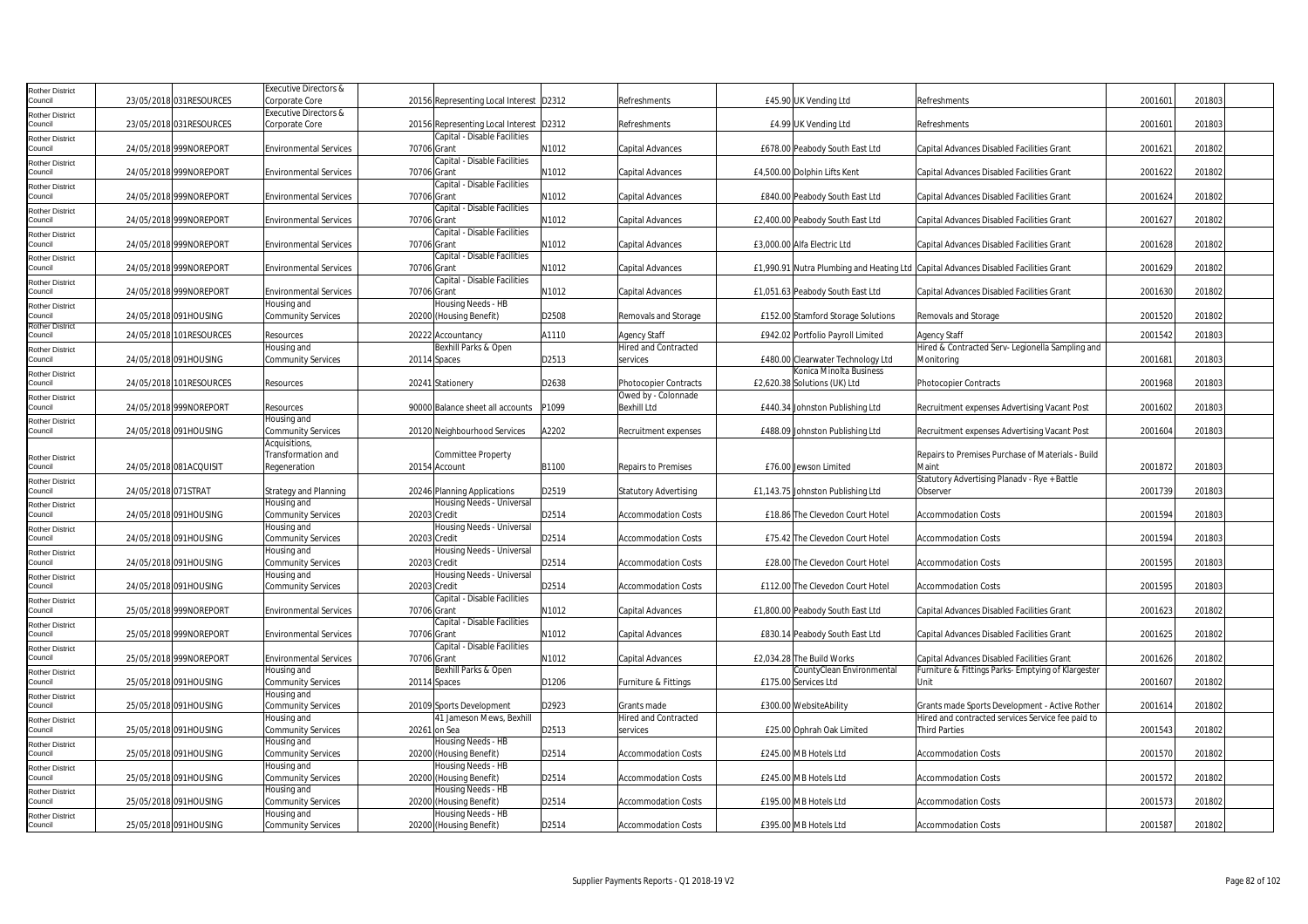| <b>Rother District</b> |                          | Housing and                   | Housing Needs - HB               |       |                             |                                     |                                                   |         |        |  |
|------------------------|--------------------------|-------------------------------|----------------------------------|-------|-----------------------------|-------------------------------------|---------------------------------------------------|---------|--------|--|
| Council                | 25/05/2018 091HOUSING    | <b>Community Services</b>     | 20200 (Housing Benefit)          | D2514 | <b>Accommodation Costs</b>  | £245.00 MB Hotels Ltd               | <b>Accommodation Costs</b>                        | 2001588 | 201802 |  |
| <b>Rother District</b> |                          | Housing and                   | Housing Needs - HB               |       |                             |                                     |                                                   |         |        |  |
| Council                | 25/05/2018 091HOUSING    | Community Services            | 20200 (Housing Benefit)          | D2514 | <b>Accommodation Costs</b>  | £245.00 MB Hotels Ltd               | <b>Accommodation Costs</b>                        | 2001590 | 201802 |  |
| <b>Rother District</b> |                          | Housing and                   | Housing Needs - HB               |       |                             |                                     |                                                   |         |        |  |
| Council                | 25/05/2018 091HOUSING    | <b>Community Services</b>     | 20200 (Housing Benefit)          | D2514 | <b>Accommodation Costs</b>  | £70.00 MB Hotels Ltd                | <b>Accommodation Costs</b>                        | 2001593 | 201802 |  |
| <b>Rother District</b> |                          | Housing and                   | Housing Needs - HB               |       |                             |                                     |                                                   |         |        |  |
| Council                | 25/05/2018 091HOUSING    | Community Services            | 20200 (Housing Benefit)          | D2514 | <b>Accommodation Costs</b>  | £245.00 MB Hotels Ltd               | <b>Accommodation Costs</b>                        | 2001575 | 201802 |  |
| <b>Rother District</b> |                          | Housing and                   | Housing Needs - HB               |       |                             |                                     |                                                   |         |        |  |
| Council                | 25/05/2018 091HOUSING    | Community Services            | 20200 (Housing Benefit)          | D2514 | Accommodation Costs         | £245.00 MB Hotels Ltd               | <b>Accommodation Costs</b>                        | 200158  | 201802 |  |
| <b>Rother District</b> |                          | Housing and                   | Housing Needs - HB               |       |                             |                                     |                                                   |         |        |  |
| Council                | 25/05/2018 091HOUSING    | Community Services            | 20200 (Housing Benefit)          | D2514 | <b>Accommodation Costs</b>  | £245.00 MB Hotels Ltd               | <b>Accommodation Costs</b>                        | 2001583 | 201802 |  |
| <b>Rother District</b> |                          | Housing and                   | Housing Needs - HB               |       |                             |                                     |                                                   |         |        |  |
| Council                | 25/05/2018 091HOUSING    | Community Services            | 20200 (Housing Benefit)          | D2514 | Accommodation Costs         | £395.00 MB Hotels Ltd               | <b>Accommodation Costs</b>                        | 2001584 | 201802 |  |
| <b>Rother District</b> |                          | Housing and                   | Housing Needs - HB               |       |                             |                                     |                                                   |         |        |  |
| Council                | 25/05/2018 091HOUSING    | Community Services            | 20200 (Housing Benefit)          | D2514 | <b>Accommodation Costs</b>  | £245.00 MB Hotels Ltd               | <b>Accommodation Costs</b>                        | 2001585 | 201802 |  |
| <b>Rother District</b> |                          | Housing and                   | Housing Needs - HB               |       |                             |                                     |                                                   |         |        |  |
| Council                | 25/05/2018 091HOUSING    | Community Services            | 20200 (Housing Benefit)          | D2514 | <b>Accommodation Costs</b>  | £395.00 MB Hotels Ltd               | <b>Accommodation Costs</b>                        | 2001546 | 201802 |  |
| <b>Rother District</b> |                          | Housing and                   | Housing Needs - HB               |       |                             |                                     |                                                   |         |        |  |
| Council                | 25/05/2018 091HOUSING    | Community Services            | 20200 (Housing Benefit)          | D2514 | <b>Accommodation Costs</b>  | £195.00 MB Hotels Ltd               | <b>Accommodation Costs</b>                        | 2001547 | 201802 |  |
| <b>Rother District</b> |                          | Housing and                   | Housing Needs - HB               |       |                             |                                     |                                                   |         |        |  |
| Council                | 25/05/2018 091HOUSING    | Community Services            | 20200 (Housing Benefit)          | D2514 | <b>Accommodation Costs</b>  | £195.00 MB Hotels Ltd               | <b>Accommodation Costs</b>                        | 2001548 | 201802 |  |
| <b>Rother District</b> |                          | Housing and                   | Housing Needs - Universal        |       |                             |                                     |                                                   |         |        |  |
| Council                | 25/05/2018 091HOUSING    | Community Services            | 20203 Credit                     | D2514 | <b>Accommodation Costs</b>  | £340.00 MB Hotels Ltd               | <b>Accommodation Costs</b>                        | 2001569 | 201802 |  |
| <b>Rother District</b> |                          | Housing and                   | Housing Needs - Universal        |       |                             |                                     |                                                   |         |        |  |
| Council                | 25/05/2018 091HOUSING    | Community Services            | 20203 Credit                     | D2514 | <b>Accommodation Costs</b>  | £340.00 MB Hotels Ltd               | <b>Accommodation Costs</b>                        | 2001566 | 201802 |  |
| <b>Rother District</b> |                          | Housing and                   | Housing Needs - Universal        |       |                             |                                     |                                                   |         |        |  |
| Council                | 25/05/2018 091HOUSING    | Community Services            | 20203 Credit                     | D2514 | <b>Accommodation Costs</b>  | £340.00 MB Hotels Ltd               | <b>Accommodation Costs</b>                        | 2001568 | 201802 |  |
| <b>Rother District</b> |                          | Housing and                   | Housing Needs - Universal        |       |                             |                                     |                                                   |         |        |  |
| Council                | 25/05/2018 091HOUSING    | Community Services            | 20203 Credit                     | D2514 | <b>Accommodation Costs</b>  | £340.00 MB Hotels Ltd               | <b>Accommodation Costs</b>                        | 2001592 | 201802 |  |
| <b>Rother District</b> |                          | Housing and                   | Housing Needs - Universal        |       |                             |                                     |                                                   |         |        |  |
| Council                | 25/05/2018 091HOUSING    | Community Services            | 20203 Credit                     | D2514 | <b>Accommodation Costs</b>  | £340.00 MB Hotels Ltd               | <b>Accommodation Costs</b>                        | 2001576 | 201802 |  |
| <b>Rother District</b> |                          | Housing and                   | Housing Needs - Universal        |       |                             |                                     |                                                   |         |        |  |
| Council                | 25/05/2018 091HOUSING    | Community Services            | 20203 Credit                     | D2514 | <b>Accommodation Costs</b>  | £290.00 MB Hotels Ltd               | <b>Accommodation Costs</b>                        | 2001577 | 201802 |  |
| <b>Rother District</b> |                          | Housing and                   | Housing Needs - Universal        |       |                             |                                     |                                                   |         |        |  |
| Council                | 25/05/2018 091HOUSING    | Community Services            | 20203 Credit                     | D2514 | <b>Accommodation Costs</b>  | £290.00 MB Hotels Ltd               | <b>Accommodation Costs</b>                        | 2001579 | 201802 |  |
| <b>Rother District</b> |                          | Housing and                   | Housing Needs - Universal        |       |                             |                                     |                                                   |         |        |  |
| Council                | 25/05/2018 091HOUSING    | Community Services            | 20203 Credit                     | D2514 | <b>Accommodation Costs</b>  | £290.00 MB Hotels Ltd               | <b>Accommodation Costs</b>                        | 2001580 | 201802 |  |
|                        |                          | Acquisitions,                 |                                  |       |                             |                                     |                                                   |         |        |  |
| <b>Rother District</b> |                          | Transformation and            |                                  |       | Consultants and Other       |                                     |                                                   |         |        |  |
| Council                | 25/05/2018 081ACQUISIT   | Regeneration                  | 20146 West Trading Estate        | D2509 | Services                    | £340.00 Oakley Commercial Ltd       | Consultants and other services Consultants Fees   | 2001722 | 201803 |  |
| <b>Rother District</b> |                          | Executive Directors &         |                                  |       | <b>Hired and Contracted</b> | Computershare Voucher               | Hired and contracted services Child Care Voucher  |         |        |  |
| Council                | 25/05/2018 031RESOURCES  | Corporate Core                | 20171 Human Resources            | D2513 | services                    | £159.06 Services                    | Service Charge                                    | 2001764 | 201803 |  |
| <b>Rother District</b> |                          |                               |                                  |       | <b>Hired and Contracted</b> |                                     | Hired and contracted services Council Tax-Land    |         |        |  |
| Council                | 25/05/2018 101RESOURCES  | Resources                     | 20216 Cost Of Collection         | D2513 | services                    | £24.00 H M Land Registry            | <b>Registry Enquiries</b>                         | 2001771 | 201803 |  |
|                        |                          |                               |                                  |       |                             |                                     |                                                   |         |        |  |
| <b>Rother District</b> |                          |                               | <b>EH Environmental Services</b> |       | <b>Hired and Contracted</b> |                                     | Hired and contracted services Env H- Land         |         |        |  |
| Council                | 25/05/2018 041 ENVIRON   | <b>Environmental Services</b> | 32144 Admin $R + W$ Partnership  | D2513 | services                    | £6.00 H M Land Registry             | Registry                                          | 200177  | 201803 |  |
| <b>Rother District</b> |                          |                               |                                  |       | <b>Hired and Contracted</b> |                                     | Hired and contracted services Land Registry -     |         |        |  |
| Council                | 25/05/2018 071STRAT      | <b>Strategy and Planning</b>  | 20246 Planning Applications      | D2513 | services                    | £9.00 H M Land Registry             | Planning                                          | 2001771 | 201803 |  |
| Rother District        |                          | Executive Directors &         |                                  |       | Hired and Contracted        |                                     | Hired and contracted services Legal - Land        |         |        |  |
| Council                | 25/05/2018 031 RESOURCES | Corporate Core                | 20182 Legal Services             | D2513 | services                    | £20.00 H M Land Registry            | Registry Fees                                     | 2001771 | 201803 |  |
| <b>Rother District</b> |                          | Housing and                   | 41 Jameson Mews, Bexhill         |       | <b>Hired and Contracted</b> |                                     | Hired and contracted services Service fee paid to |         |        |  |
| Council                | 25/05/2018 091HOUSING    | Community Services            | 20261 on Sea                     | D2513 | services                    | £6,432.42 Ophrah Oak Limited        | <b>Third Parties</b>                              | 2001545 | 201803 |  |
| <b>Rother District</b> |                          | Housing and                   | Housing Needs - HB               |       |                             |                                     |                                                   |         |        |  |
| Council                | 25/05/2018 091HOUSING    | Community Services            | 20200 (Housing Benefit)          | D2514 | <b>Accommodation Costs</b>  | £450.00 Ms Jean Chapman             | Homelessness services Deposit for Landlords       | 2002076 | 201803 |  |
| <b>Rother District</b> |                          | Housing and                   | Housing Needs - HB               |       |                             |                                     | Homelessness services Rent in Advance for         |         |        |  |
| Council                | 25/05/2018 091HOUSING    | Community Services            | 20200 (Housing Benefit)          | D2514 | Accommodation Costs         | £450.00 Ms Jean Chapman             | Homeless                                          | 2002076 | 201803 |  |
| <b>Rother District</b> |                          | Housing and                   |                                  |       |                             |                                     |                                                   |         |        |  |
| Council                | 25/05/2018 091HOUSING    | Community Services            | 20137 Car Parks                  | B1100 | Repairs to Premises         | £200.75 Streetlights                | Repairs to Premises Lighting Repairs              | 2001861 | 201803 |  |
|                        |                          | Acquisitions,                 |                                  |       |                             |                                     |                                                   |         |        |  |
| <b>Rother District</b> |                          | Transformation and            | <b>Committee Property</b>        |       |                             |                                     | Repairs to Premises Purchase of Materials - Build |         |        |  |
| Council                | 25/05/2018 081ACQUISIT   | Regeneration                  | 20154 Account                    | B1100 | Repairs to Premises         | £42.90 Parker Building Supplies Ltd | Maint                                             | 2001860 | 201803 |  |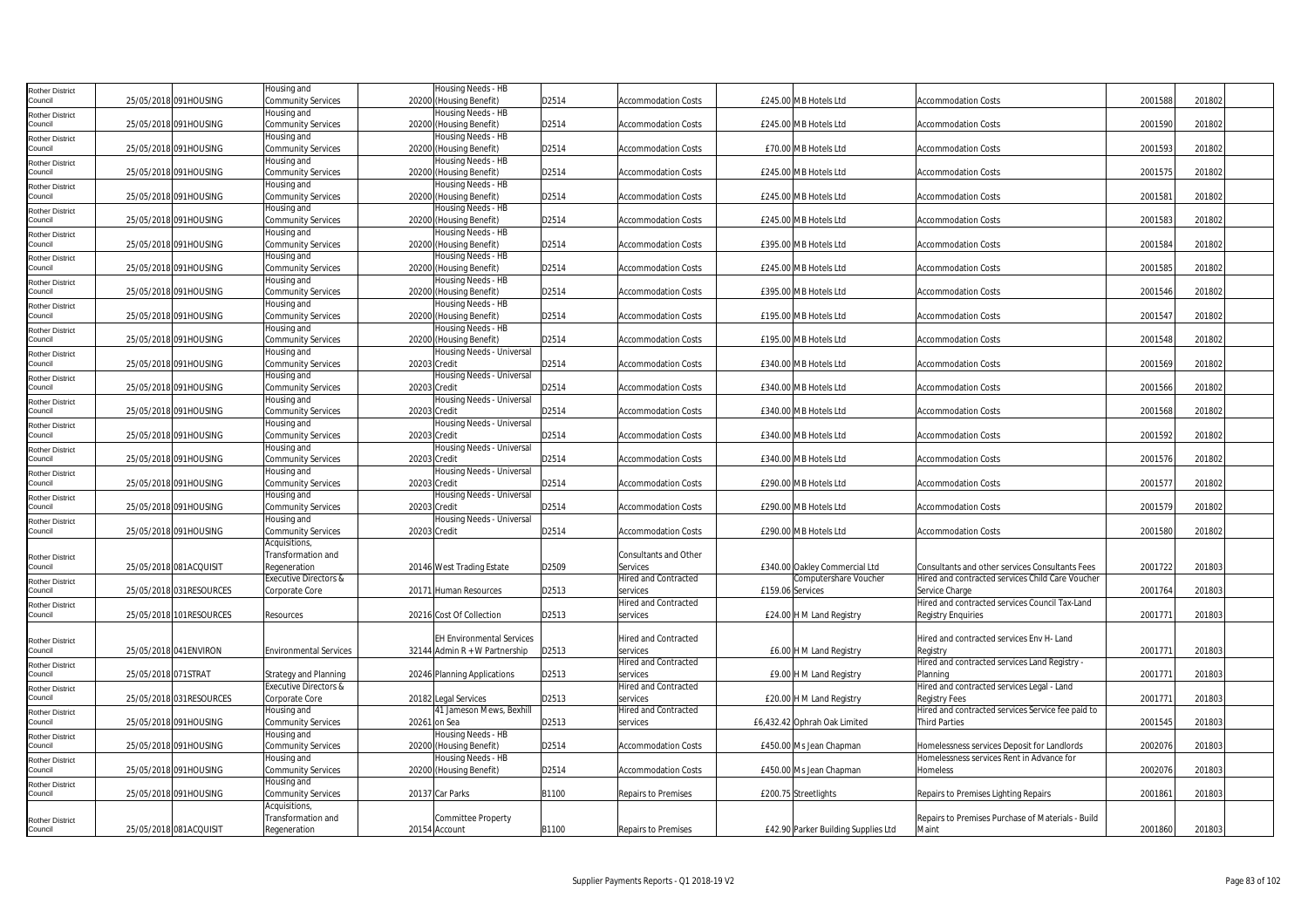| Elva Business Centre,<br>Transformation and<br>Repairs to Premises Specified Repairs and Works<br>Rother District<br>25/05/2018 081ACQUISIT<br>Regeneration<br>20153 Bexhill<br>B1100<br>Repairs to Premises<br>£70.64 Stannah Lift Services Ltd<br>2002198<br>201803<br>listed<br>Joint Waste Contract Client<br>Third Party Payments Private Cintractors - Joint<br><b>Executive Directors &amp;</b><br>Third party payment<br>Rother District<br>25/05/2018 031RESOURCES<br>32132 Unit<br>E2302<br>£16,667.00 Kier Services - Environmental<br>2002190<br>201803<br>Corporate Core<br>private contractors<br>Waste Exit Costs<br>Computershare Voucher<br>Rother District<br>25/05/2018 999NOREPORT<br>90000 Balance sheet all accounts<br>T1002<br>Childcare Vouchers<br>£2,447.00 Services<br>2001764<br>201803<br>Council<br>Resources<br><b>Childcare Vouchers</b><br>Housing and<br>Housing Needs - HB<br>Rother District<br>25/05/2018 091HOUSING<br>D2514<br>£210.00 MB Hotels Ltd<br>200181<br>201803<br>Council<br><b>Community Services</b><br>20200 (Housing Benefit)<br><b>Accommodation Costs</b><br><b>Accommodation Costs</b><br>Newspapers &<br>Rother District<br>Council<br>26/05/2018 071STRAT<br><b>Strategy and Planning</b><br>20244 General Planning Expenses D1204<br>Periodicals<br>£12.00 Pipers News Ltd<br>Newspapers & Periodicals Newspapers<br>2001735<br>201803<br>Acquisitions,<br>Transformation and<br>Committee Property<br>Rother District<br>26/05/2018 081ACQUISIT<br>Regeneration<br>20154 Account<br>B2421<br>Water<br>£25.81 South East Water Ltd<br><b>Water Charges</b><br>2001775<br>201803<br>Council<br>Acquisitions,<br>Transformation and<br><b>Committee Property</b><br>Rother District<br>26/05/2018 081ACQUISIT<br>B2421<br>201803<br>Council<br>Regeneration<br>20154 Account<br>Water<br>£15.86 South East Water Ltd<br><b>Water Charges</b><br>2001776<br>Executive Directors &<br>Newspapers &<br>Rother District<br>D1204<br>Council<br>26/05/2018 031RESOURCES<br>Corporate Core<br>20159 Corporate Policy Making<br>Periodicals<br>£12.00 Pipers News Ltd<br>Newspapers & Periodicals<br>2002049<br>201803<br><b>Executive Directors &amp;</b><br>Newspapers &<br>Rother District<br>26/05/2018 031RESOURCES<br>20156 Representing Local Interest D1204<br>Periodicals<br>£12.00 Pipers News Ltd<br>2002050<br>201803<br>Council<br>Corporate Core<br>Newspapers & Periodicals<br><b>Executive Directors &amp;</b><br>Third party payment<br>Third party payment other LAs Communications<br>Rother District<br>27/05/2018 031RESOURCES<br>E1101<br>2001643<br>201802<br>20179 Communications<br>other LAs<br>£3,600.00 East Sussex County Council<br>Officer costs<br>Council<br>Corporate Core<br>Housing and<br>Housing Needs - HB<br><b>Rother District</b><br>2001551<br>27/05/2018 091HOUSING<br>Community Services<br>20200 (Housing Benefit)<br>D2514<br><b>Accommodation Costs</b><br>£150.00 Specialist Care UK Group Ltd<br><b>Accommodation Costs</b><br>201802<br>Council<br>Housing Needs - HB<br>Housing and<br>Rother District<br>27/05/2018 091HOUSING<br>20200 (Housing Benefit)<br>D2514<br>£350.00 Specialist Care UK Group Ltd<br>2001554<br>201802<br>Community Services<br><b>Accommodation Costs</b><br><b>Accommodation Costs</b><br>Council<br>Housing Needs - HB<br>Housing and<br>Rother District<br>27/05/2018 091HOUSING<br>D2514<br>2001558<br>201802<br><b>Community Services</b><br>20200 (Housing Benefit)<br><b>Accommodation Costs</b><br>£1,787.50 Specialist Care UK Group Ltd<br><b>Accommodation Costs</b><br>Council<br>Housing and<br>Housing Needs - Universal<br>Rother District<br>27/05/2018 091HOUSING<br><b>Community Services</b><br>20203 Credit<br>D2514<br><b>Accommodation Costs</b><br>£262.50 Specialist Care UK Group Ltd<br><b>Accommodation Costs</b><br>2001550<br>201802<br>Council<br>Housing and<br>Housing Needs - Universal<br>Rother District<br>D2514<br>27/05/2018 091HOUSING<br>Community Services<br>20203 Credit<br>£50.00 Specialist Care UK Group Ltd<br><b>Accommodation Costs</b><br>2001552<br>201802<br>Council<br><b>Accommodation Costs</b><br>Housing Needs - Universal<br>Housing and<br>Rother District<br>27/05/2018 091HOUSING<br>D2514<br>£262.50 Specialist Care UK Group Ltd<br>2001553<br>201802<br>Council<br><b>Community Services</b><br>20203 Credit<br><b>Accommodation Costs</b><br><b>Accommodation Costs</b><br>Housing Needs - Universal<br>Housing and<br>Rother District<br>27/05/2018 091HOUSING<br>D2514<br>2001555<br>201802<br>Community Services<br>20203 Credit<br>£262.50 Specialist Care UK Group Ltd<br><b>Accommodation Costs</b><br><b>Accommodation Costs</b><br>Council<br>Housing Needs - Universal<br>Housing and<br><b>Rother District</b><br>27/05/2018 091HOUSING<br>Community Services<br>20203 Credit<br>D2514<br><b>Accommodation Costs</b><br>£262.50 Specialist Care UK Group Ltd<br><b>Accommodation Costs</b><br>2001556<br>201802<br>Council<br>Housing Needs - Universal<br>Housing and<br><b>Rother District</b><br>D2514<br>2001557<br>201802<br>27/05/2018 091HOUSING<br>Community Services<br>20203 Credit<br><b>Accommodation Costs</b><br>£262.50 Specialist Care UK Group Ltd<br><b>Accommodation Costs</b><br><b>BT British Telecommunications</b><br>Rother District<br>27/05/2018 101RESOURCES<br>20242 Communications-Phones<br>D2621<br>£272.55 plc<br>Telephones BT-Rental-General<br>2001752<br>201803<br>Resources<br>Telephones<br>Administrative Offices -<br>Repairs to Premises Specified Repairs and Works<br><b>Executive Directors &amp;</b><br>tother District<br>28/05/2018 031RESOURCES<br>20173 Town Hall<br>B1100<br>£91.90 Stannah Lift Services Ltd<br>2001975<br>201803<br>Corporate Core<br>Repairs to Premises<br>listed<br><b>Executive Directors &amp;</b><br>Rother District<br>A2203<br>2001942<br>28/05/2018 031RESOURCES<br>Corporate Core<br>20171 Human Resources<br>Training<br>£650.00 This Way Up Well-Being<br>Training<br>201803<br>Housing Needs - Universal<br>Housing and<br>Rother District<br>28/05/2018 091HOUSING<br>20203 Credit<br>D2514<br>£33.60 Saffron HMO Ltd<br>2001600<br>201803<br>Community Services<br><b>Accommodation Costs</b><br><b>Accommodation Costs</b><br>Housing and<br>Housing Needs - Universal<br>Solutions Accommodation<br>Rother District<br>D2514<br>28/05/2018 091HOUSING<br>£84.00 Providers Ltd<br>2001705<br>201803<br><b>Community Services</b><br>20203 Credit<br><b>Accommodation Costs</b><br><b>Accommodation Costs</b><br>Housing Needs - Universal<br>Housing and<br>Solutions Accommodation<br>28/05/2018 091HOUSING<br>Community Services<br>20203 Credit<br>D2514<br><b>Accommodation Costs</b><br>£336.00 Providers Ltd<br><b>Accommodation Costs</b><br>2001705<br>201803<br>Housing Needs - Universal<br>Housing and<br>Rother District<br>D2514<br>201803<br>28/05/2018 091HOUSING<br>Community Services<br>20203 Credit<br>£134.40 Saffron HMO Ltd<br>2001600<br><b>Accommodation Costs</b><br><b>Accommodation Costs</b><br>Housing and<br>Housing Needs - Universal<br>Rother District<br>28/05/2018 091HOUSING<br>20203 Credit<br>D2514<br>£33.60 Saffron HMO Ltd<br>2001603<br>201803<br><b>Community Services</b><br><b>Accommodation Costs</b><br><b>Accommodation Costs</b><br>Housing Needs - Universal<br>Housing and<br>Rother District<br>28/05/2018 091HOUSING<br>D2514<br>2001603<br>201803<br>Community Services<br>20203 Credit<br>£134.40 Saffron HMO Ltd<br><b>Accommodation Costs</b><br><b>Accommodation Costs</b><br>Housing Needs - Universal<br>lousing and<br>28/05/2018 091HOUSING<br>Community Services<br>20203 Credit<br>D2514<br><b>Accommodation Costs</b><br>£44.00 Saffron HMO Ltd<br><b>Accommodation Costs</b><br>2001606<br>201803<br>Housing Needs - Universal<br>Housing and<br>Rother District<br>201803<br>28/05/2018 091HOUSING<br>20203 Credit<br>D2514<br>£11.00 Saffron HMO Ltd<br>2001606<br><b>Community Services</b><br><b>Accommodation Costs</b><br><b>Accommodation Costs</b> |                        |  | Acquisitions, |  |  |  |  |  |
|-------------------------------------------------------------------------------------------------------------------------------------------------------------------------------------------------------------------------------------------------------------------------------------------------------------------------------------------------------------------------------------------------------------------------------------------------------------------------------------------------------------------------------------------------------------------------------------------------------------------------------------------------------------------------------------------------------------------------------------------------------------------------------------------------------------------------------------------------------------------------------------------------------------------------------------------------------------------------------------------------------------------------------------------------------------------------------------------------------------------------------------------------------------------------------------------------------------------------------------------------------------------------------------------------------------------------------------------------------------------------------------------------------------------------------------------------------------------------------------------------------------------------------------------------------------------------------------------------------------------------------------------------------------------------------------------------------------------------------------------------------------------------------------------------------------------------------------------------------------------------------------------------------------------------------------------------------------------------------------------------------------------------------------------------------------------------------------------------------------------------------------------------------------------------------------------------------------------------------------------------------------------------------------------------------------------------------------------------------------------------------------------------------------------------------------------------------------------------------------------------------------------------------------------------------------------------------------------------------------------------------------------------------------------------------------------------------------------------------------------------------------------------------------------------------------------------------------------------------------------------------------------------------------------------------------------------------------------------------------------------------------------------------------------------------------------------------------------------------------------------------------------------------------------------------------------------------------------------------------------------------------------------------------------------------------------------------------------------------------------------------------------------------------------------------------------------------------------------------------------------------------------------------------------------------------------------------------------------------------------------------------------------------------------------------------------------------------------------------------------------------------------------------------------------------------------------------------------------------------------------------------------------------------------------------------------------------------------------------------------------------------------------------------------------------------------------------------------------------------------------------------------------------------------------------------------------------------------------------------------------------------------------------------------------------------------------------------------------------------------------------------------------------------------------------------------------------------------------------------------------------------------------------------------------------------------------------------------------------------------------------------------------------------------------------------------------------------------------------------------------------------------------------------------------------------------------------------------------------------------------------------------------------------------------------------------------------------------------------------------------------------------------------------------------------------------------------------------------------------------------------------------------------------------------------------------------------------------------------------------------------------------------------------------------------------------------------------------------------------------------------------------------------------------------------------------------------------------------------------------------------------------------------------------------------------------------------------------------------------------------------------------------------------------------------------------------------------------------------------------------------------------------------------------------------------------------------------------------------------------------------------------------------------------------------------------------------------------------------------------------------------------------------------------------------------------------------------------------------------------------------------------------------------------------------------------------------------------------------------------------------------------------------------------------------------------------------------------------------------------------------------------------------------------------------------------------------------------------------------------------------------------------------------------------------------------------------------------------------------------------------------------------------------------------------------------------------------------------------------------------------------------------------------------------------------------------------------------------------------------------------------------------------------------------------------------------------------------------------------------------------------------------------------------------------------------------------------------------------------------------------------------------------------------------------------------------------------------------------------------------------------------------------------------------------------------------------------------------------------------------------------------------------------------------------------------------------------------------------------------------------------------------------------------------------------------------------------------------------------------------------------------------------------------------------------------------------------------------------------------------------------------------------------------------------------------------------------------------------------------------------------------------------------------------------------------------------------------------------------------------------------------------------------------------------------------------------------------------------------------------------|------------------------|--|---------------|--|--|--|--|--|
|                                                                                                                                                                                                                                                                                                                                                                                                                                                                                                                                                                                                                                                                                                                                                                                                                                                                                                                                                                                                                                                                                                                                                                                                                                                                                                                                                                                                                                                                                                                                                                                                                                                                                                                                                                                                                                                                                                                                                                                                                                                                                                                                                                                                                                                                                                                                                                                                                                                                                                                                                                                                                                                                                                                                                                                                                                                                                                                                                                                                                                                                                                                                                                                                                                                                                                                                                                                                                                                                                                                                                                                                                                                                                                                                                                                                                                                                                                                                                                                                                                                                                                                                                                                                                                                                                                                                                                                                                                                                                                                                                                                                                                                                                                                                                                                                                                                                                                                                                                                                                                                                                                                                                                                                                                                                                                                                                                                                                                                                                                                                                                                                                                                                                                                                                                                                                                                                                                                                                                                                                                                                                                                                                                                                                                                                                                                                                                                                                                                                                                                                                                                                                                                                                                                                                                                                                                                                                                                                                                                                                                                                                                                                                                                                                                                                                                                                                                                                                                                                                                                                                                                                                                                                                                                                                                                                                                                                                                                                                                                                                                                                                                                               |                        |  |               |  |  |  |  |  |
|                                                                                                                                                                                                                                                                                                                                                                                                                                                                                                                                                                                                                                                                                                                                                                                                                                                                                                                                                                                                                                                                                                                                                                                                                                                                                                                                                                                                                                                                                                                                                                                                                                                                                                                                                                                                                                                                                                                                                                                                                                                                                                                                                                                                                                                                                                                                                                                                                                                                                                                                                                                                                                                                                                                                                                                                                                                                                                                                                                                                                                                                                                                                                                                                                                                                                                                                                                                                                                                                                                                                                                                                                                                                                                                                                                                                                                                                                                                                                                                                                                                                                                                                                                                                                                                                                                                                                                                                                                                                                                                                                                                                                                                                                                                                                                                                                                                                                                                                                                                                                                                                                                                                                                                                                                                                                                                                                                                                                                                                                                                                                                                                                                                                                                                                                                                                                                                                                                                                                                                                                                                                                                                                                                                                                                                                                                                                                                                                                                                                                                                                                                                                                                                                                                                                                                                                                                                                                                                                                                                                                                                                                                                                                                                                                                                                                                                                                                                                                                                                                                                                                                                                                                                                                                                                                                                                                                                                                                                                                                                                                                                                                                                               | Council                |  |               |  |  |  |  |  |
|                                                                                                                                                                                                                                                                                                                                                                                                                                                                                                                                                                                                                                                                                                                                                                                                                                                                                                                                                                                                                                                                                                                                                                                                                                                                                                                                                                                                                                                                                                                                                                                                                                                                                                                                                                                                                                                                                                                                                                                                                                                                                                                                                                                                                                                                                                                                                                                                                                                                                                                                                                                                                                                                                                                                                                                                                                                                                                                                                                                                                                                                                                                                                                                                                                                                                                                                                                                                                                                                                                                                                                                                                                                                                                                                                                                                                                                                                                                                                                                                                                                                                                                                                                                                                                                                                                                                                                                                                                                                                                                                                                                                                                                                                                                                                                                                                                                                                                                                                                                                                                                                                                                                                                                                                                                                                                                                                                                                                                                                                                                                                                                                                                                                                                                                                                                                                                                                                                                                                                                                                                                                                                                                                                                                                                                                                                                                                                                                                                                                                                                                                                                                                                                                                                                                                                                                                                                                                                                                                                                                                                                                                                                                                                                                                                                                                                                                                                                                                                                                                                                                                                                                                                                                                                                                                                                                                                                                                                                                                                                                                                                                                                                               |                        |  |               |  |  |  |  |  |
|                                                                                                                                                                                                                                                                                                                                                                                                                                                                                                                                                                                                                                                                                                                                                                                                                                                                                                                                                                                                                                                                                                                                                                                                                                                                                                                                                                                                                                                                                                                                                                                                                                                                                                                                                                                                                                                                                                                                                                                                                                                                                                                                                                                                                                                                                                                                                                                                                                                                                                                                                                                                                                                                                                                                                                                                                                                                                                                                                                                                                                                                                                                                                                                                                                                                                                                                                                                                                                                                                                                                                                                                                                                                                                                                                                                                                                                                                                                                                                                                                                                                                                                                                                                                                                                                                                                                                                                                                                                                                                                                                                                                                                                                                                                                                                                                                                                                                                                                                                                                                                                                                                                                                                                                                                                                                                                                                                                                                                                                                                                                                                                                                                                                                                                                                                                                                                                                                                                                                                                                                                                                                                                                                                                                                                                                                                                                                                                                                                                                                                                                                                                                                                                                                                                                                                                                                                                                                                                                                                                                                                                                                                                                                                                                                                                                                                                                                                                                                                                                                                                                                                                                                                                                                                                                                                                                                                                                                                                                                                                                                                                                                                                               | Council                |  |               |  |  |  |  |  |
|                                                                                                                                                                                                                                                                                                                                                                                                                                                                                                                                                                                                                                                                                                                                                                                                                                                                                                                                                                                                                                                                                                                                                                                                                                                                                                                                                                                                                                                                                                                                                                                                                                                                                                                                                                                                                                                                                                                                                                                                                                                                                                                                                                                                                                                                                                                                                                                                                                                                                                                                                                                                                                                                                                                                                                                                                                                                                                                                                                                                                                                                                                                                                                                                                                                                                                                                                                                                                                                                                                                                                                                                                                                                                                                                                                                                                                                                                                                                                                                                                                                                                                                                                                                                                                                                                                                                                                                                                                                                                                                                                                                                                                                                                                                                                                                                                                                                                                                                                                                                                                                                                                                                                                                                                                                                                                                                                                                                                                                                                                                                                                                                                                                                                                                                                                                                                                                                                                                                                                                                                                                                                                                                                                                                                                                                                                                                                                                                                                                                                                                                                                                                                                                                                                                                                                                                                                                                                                                                                                                                                                                                                                                                                                                                                                                                                                                                                                                                                                                                                                                                                                                                                                                                                                                                                                                                                                                                                                                                                                                                                                                                                                                               |                        |  |               |  |  |  |  |  |
|                                                                                                                                                                                                                                                                                                                                                                                                                                                                                                                                                                                                                                                                                                                                                                                                                                                                                                                                                                                                                                                                                                                                                                                                                                                                                                                                                                                                                                                                                                                                                                                                                                                                                                                                                                                                                                                                                                                                                                                                                                                                                                                                                                                                                                                                                                                                                                                                                                                                                                                                                                                                                                                                                                                                                                                                                                                                                                                                                                                                                                                                                                                                                                                                                                                                                                                                                                                                                                                                                                                                                                                                                                                                                                                                                                                                                                                                                                                                                                                                                                                                                                                                                                                                                                                                                                                                                                                                                                                                                                                                                                                                                                                                                                                                                                                                                                                                                                                                                                                                                                                                                                                                                                                                                                                                                                                                                                                                                                                                                                                                                                                                                                                                                                                                                                                                                                                                                                                                                                                                                                                                                                                                                                                                                                                                                                                                                                                                                                                                                                                                                                                                                                                                                                                                                                                                                                                                                                                                                                                                                                                                                                                                                                                                                                                                                                                                                                                                                                                                                                                                                                                                                                                                                                                                                                                                                                                                                                                                                                                                                                                                                                                               |                        |  |               |  |  |  |  |  |
|                                                                                                                                                                                                                                                                                                                                                                                                                                                                                                                                                                                                                                                                                                                                                                                                                                                                                                                                                                                                                                                                                                                                                                                                                                                                                                                                                                                                                                                                                                                                                                                                                                                                                                                                                                                                                                                                                                                                                                                                                                                                                                                                                                                                                                                                                                                                                                                                                                                                                                                                                                                                                                                                                                                                                                                                                                                                                                                                                                                                                                                                                                                                                                                                                                                                                                                                                                                                                                                                                                                                                                                                                                                                                                                                                                                                                                                                                                                                                                                                                                                                                                                                                                                                                                                                                                                                                                                                                                                                                                                                                                                                                                                                                                                                                                                                                                                                                                                                                                                                                                                                                                                                                                                                                                                                                                                                                                                                                                                                                                                                                                                                                                                                                                                                                                                                                                                                                                                                                                                                                                                                                                                                                                                                                                                                                                                                                                                                                                                                                                                                                                                                                                                                                                                                                                                                                                                                                                                                                                                                                                                                                                                                                                                                                                                                                                                                                                                                                                                                                                                                                                                                                                                                                                                                                                                                                                                                                                                                                                                                                                                                                                                               |                        |  |               |  |  |  |  |  |
|                                                                                                                                                                                                                                                                                                                                                                                                                                                                                                                                                                                                                                                                                                                                                                                                                                                                                                                                                                                                                                                                                                                                                                                                                                                                                                                                                                                                                                                                                                                                                                                                                                                                                                                                                                                                                                                                                                                                                                                                                                                                                                                                                                                                                                                                                                                                                                                                                                                                                                                                                                                                                                                                                                                                                                                                                                                                                                                                                                                                                                                                                                                                                                                                                                                                                                                                                                                                                                                                                                                                                                                                                                                                                                                                                                                                                                                                                                                                                                                                                                                                                                                                                                                                                                                                                                                                                                                                                                                                                                                                                                                                                                                                                                                                                                                                                                                                                                                                                                                                                                                                                                                                                                                                                                                                                                                                                                                                                                                                                                                                                                                                                                                                                                                                                                                                                                                                                                                                                                                                                                                                                                                                                                                                                                                                                                                                                                                                                                                                                                                                                                                                                                                                                                                                                                                                                                                                                                                                                                                                                                                                                                                                                                                                                                                                                                                                                                                                                                                                                                                                                                                                                                                                                                                                                                                                                                                                                                                                                                                                                                                                                                                               |                        |  |               |  |  |  |  |  |
|                                                                                                                                                                                                                                                                                                                                                                                                                                                                                                                                                                                                                                                                                                                                                                                                                                                                                                                                                                                                                                                                                                                                                                                                                                                                                                                                                                                                                                                                                                                                                                                                                                                                                                                                                                                                                                                                                                                                                                                                                                                                                                                                                                                                                                                                                                                                                                                                                                                                                                                                                                                                                                                                                                                                                                                                                                                                                                                                                                                                                                                                                                                                                                                                                                                                                                                                                                                                                                                                                                                                                                                                                                                                                                                                                                                                                                                                                                                                                                                                                                                                                                                                                                                                                                                                                                                                                                                                                                                                                                                                                                                                                                                                                                                                                                                                                                                                                                                                                                                                                                                                                                                                                                                                                                                                                                                                                                                                                                                                                                                                                                                                                                                                                                                                                                                                                                                                                                                                                                                                                                                                                                                                                                                                                                                                                                                                                                                                                                                                                                                                                                                                                                                                                                                                                                                                                                                                                                                                                                                                                                                                                                                                                                                                                                                                                                                                                                                                                                                                                                                                                                                                                                                                                                                                                                                                                                                                                                                                                                                                                                                                                                                               |                        |  |               |  |  |  |  |  |
|                                                                                                                                                                                                                                                                                                                                                                                                                                                                                                                                                                                                                                                                                                                                                                                                                                                                                                                                                                                                                                                                                                                                                                                                                                                                                                                                                                                                                                                                                                                                                                                                                                                                                                                                                                                                                                                                                                                                                                                                                                                                                                                                                                                                                                                                                                                                                                                                                                                                                                                                                                                                                                                                                                                                                                                                                                                                                                                                                                                                                                                                                                                                                                                                                                                                                                                                                                                                                                                                                                                                                                                                                                                                                                                                                                                                                                                                                                                                                                                                                                                                                                                                                                                                                                                                                                                                                                                                                                                                                                                                                                                                                                                                                                                                                                                                                                                                                                                                                                                                                                                                                                                                                                                                                                                                                                                                                                                                                                                                                                                                                                                                                                                                                                                                                                                                                                                                                                                                                                                                                                                                                                                                                                                                                                                                                                                                                                                                                                                                                                                                                                                                                                                                                                                                                                                                                                                                                                                                                                                                                                                                                                                                                                                                                                                                                                                                                                                                                                                                                                                                                                                                                                                                                                                                                                                                                                                                                                                                                                                                                                                                                                                               |                        |  |               |  |  |  |  |  |
|                                                                                                                                                                                                                                                                                                                                                                                                                                                                                                                                                                                                                                                                                                                                                                                                                                                                                                                                                                                                                                                                                                                                                                                                                                                                                                                                                                                                                                                                                                                                                                                                                                                                                                                                                                                                                                                                                                                                                                                                                                                                                                                                                                                                                                                                                                                                                                                                                                                                                                                                                                                                                                                                                                                                                                                                                                                                                                                                                                                                                                                                                                                                                                                                                                                                                                                                                                                                                                                                                                                                                                                                                                                                                                                                                                                                                                                                                                                                                                                                                                                                                                                                                                                                                                                                                                                                                                                                                                                                                                                                                                                                                                                                                                                                                                                                                                                                                                                                                                                                                                                                                                                                                                                                                                                                                                                                                                                                                                                                                                                                                                                                                                                                                                                                                                                                                                                                                                                                                                                                                                                                                                                                                                                                                                                                                                                                                                                                                                                                                                                                                                                                                                                                                                                                                                                                                                                                                                                                                                                                                                                                                                                                                                                                                                                                                                                                                                                                                                                                                                                                                                                                                                                                                                                                                                                                                                                                                                                                                                                                                                                                                                                               |                        |  |               |  |  |  |  |  |
|                                                                                                                                                                                                                                                                                                                                                                                                                                                                                                                                                                                                                                                                                                                                                                                                                                                                                                                                                                                                                                                                                                                                                                                                                                                                                                                                                                                                                                                                                                                                                                                                                                                                                                                                                                                                                                                                                                                                                                                                                                                                                                                                                                                                                                                                                                                                                                                                                                                                                                                                                                                                                                                                                                                                                                                                                                                                                                                                                                                                                                                                                                                                                                                                                                                                                                                                                                                                                                                                                                                                                                                                                                                                                                                                                                                                                                                                                                                                                                                                                                                                                                                                                                                                                                                                                                                                                                                                                                                                                                                                                                                                                                                                                                                                                                                                                                                                                                                                                                                                                                                                                                                                                                                                                                                                                                                                                                                                                                                                                                                                                                                                                                                                                                                                                                                                                                                                                                                                                                                                                                                                                                                                                                                                                                                                                                                                                                                                                                                                                                                                                                                                                                                                                                                                                                                                                                                                                                                                                                                                                                                                                                                                                                                                                                                                                                                                                                                                                                                                                                                                                                                                                                                                                                                                                                                                                                                                                                                                                                                                                                                                                                                               |                        |  |               |  |  |  |  |  |
|                                                                                                                                                                                                                                                                                                                                                                                                                                                                                                                                                                                                                                                                                                                                                                                                                                                                                                                                                                                                                                                                                                                                                                                                                                                                                                                                                                                                                                                                                                                                                                                                                                                                                                                                                                                                                                                                                                                                                                                                                                                                                                                                                                                                                                                                                                                                                                                                                                                                                                                                                                                                                                                                                                                                                                                                                                                                                                                                                                                                                                                                                                                                                                                                                                                                                                                                                                                                                                                                                                                                                                                                                                                                                                                                                                                                                                                                                                                                                                                                                                                                                                                                                                                                                                                                                                                                                                                                                                                                                                                                                                                                                                                                                                                                                                                                                                                                                                                                                                                                                                                                                                                                                                                                                                                                                                                                                                                                                                                                                                                                                                                                                                                                                                                                                                                                                                                                                                                                                                                                                                                                                                                                                                                                                                                                                                                                                                                                                                                                                                                                                                                                                                                                                                                                                                                                                                                                                                                                                                                                                                                                                                                                                                                                                                                                                                                                                                                                                                                                                                                                                                                                                                                                                                                                                                                                                                                                                                                                                                                                                                                                                                                               |                        |  |               |  |  |  |  |  |
|                                                                                                                                                                                                                                                                                                                                                                                                                                                                                                                                                                                                                                                                                                                                                                                                                                                                                                                                                                                                                                                                                                                                                                                                                                                                                                                                                                                                                                                                                                                                                                                                                                                                                                                                                                                                                                                                                                                                                                                                                                                                                                                                                                                                                                                                                                                                                                                                                                                                                                                                                                                                                                                                                                                                                                                                                                                                                                                                                                                                                                                                                                                                                                                                                                                                                                                                                                                                                                                                                                                                                                                                                                                                                                                                                                                                                                                                                                                                                                                                                                                                                                                                                                                                                                                                                                                                                                                                                                                                                                                                                                                                                                                                                                                                                                                                                                                                                                                                                                                                                                                                                                                                                                                                                                                                                                                                                                                                                                                                                                                                                                                                                                                                                                                                                                                                                                                                                                                                                                                                                                                                                                                                                                                                                                                                                                                                                                                                                                                                                                                                                                                                                                                                                                                                                                                                                                                                                                                                                                                                                                                                                                                                                                                                                                                                                                                                                                                                                                                                                                                                                                                                                                                                                                                                                                                                                                                                                                                                                                                                                                                                                                                               |                        |  |               |  |  |  |  |  |
|                                                                                                                                                                                                                                                                                                                                                                                                                                                                                                                                                                                                                                                                                                                                                                                                                                                                                                                                                                                                                                                                                                                                                                                                                                                                                                                                                                                                                                                                                                                                                                                                                                                                                                                                                                                                                                                                                                                                                                                                                                                                                                                                                                                                                                                                                                                                                                                                                                                                                                                                                                                                                                                                                                                                                                                                                                                                                                                                                                                                                                                                                                                                                                                                                                                                                                                                                                                                                                                                                                                                                                                                                                                                                                                                                                                                                                                                                                                                                                                                                                                                                                                                                                                                                                                                                                                                                                                                                                                                                                                                                                                                                                                                                                                                                                                                                                                                                                                                                                                                                                                                                                                                                                                                                                                                                                                                                                                                                                                                                                                                                                                                                                                                                                                                                                                                                                                                                                                                                                                                                                                                                                                                                                                                                                                                                                                                                                                                                                                                                                                                                                                                                                                                                                                                                                                                                                                                                                                                                                                                                                                                                                                                                                                                                                                                                                                                                                                                                                                                                                                                                                                                                                                                                                                                                                                                                                                                                                                                                                                                                                                                                                                               |                        |  |               |  |  |  |  |  |
|                                                                                                                                                                                                                                                                                                                                                                                                                                                                                                                                                                                                                                                                                                                                                                                                                                                                                                                                                                                                                                                                                                                                                                                                                                                                                                                                                                                                                                                                                                                                                                                                                                                                                                                                                                                                                                                                                                                                                                                                                                                                                                                                                                                                                                                                                                                                                                                                                                                                                                                                                                                                                                                                                                                                                                                                                                                                                                                                                                                                                                                                                                                                                                                                                                                                                                                                                                                                                                                                                                                                                                                                                                                                                                                                                                                                                                                                                                                                                                                                                                                                                                                                                                                                                                                                                                                                                                                                                                                                                                                                                                                                                                                                                                                                                                                                                                                                                                                                                                                                                                                                                                                                                                                                                                                                                                                                                                                                                                                                                                                                                                                                                                                                                                                                                                                                                                                                                                                                                                                                                                                                                                                                                                                                                                                                                                                                                                                                                                                                                                                                                                                                                                                                                                                                                                                                                                                                                                                                                                                                                                                                                                                                                                                                                                                                                                                                                                                                                                                                                                                                                                                                                                                                                                                                                                                                                                                                                                                                                                                                                                                                                                                               |                        |  |               |  |  |  |  |  |
|                                                                                                                                                                                                                                                                                                                                                                                                                                                                                                                                                                                                                                                                                                                                                                                                                                                                                                                                                                                                                                                                                                                                                                                                                                                                                                                                                                                                                                                                                                                                                                                                                                                                                                                                                                                                                                                                                                                                                                                                                                                                                                                                                                                                                                                                                                                                                                                                                                                                                                                                                                                                                                                                                                                                                                                                                                                                                                                                                                                                                                                                                                                                                                                                                                                                                                                                                                                                                                                                                                                                                                                                                                                                                                                                                                                                                                                                                                                                                                                                                                                                                                                                                                                                                                                                                                                                                                                                                                                                                                                                                                                                                                                                                                                                                                                                                                                                                                                                                                                                                                                                                                                                                                                                                                                                                                                                                                                                                                                                                                                                                                                                                                                                                                                                                                                                                                                                                                                                                                                                                                                                                                                                                                                                                                                                                                                                                                                                                                                                                                                                                                                                                                                                                                                                                                                                                                                                                                                                                                                                                                                                                                                                                                                                                                                                                                                                                                                                                                                                                                                                                                                                                                                                                                                                                                                                                                                                                                                                                                                                                                                                                                                               |                        |  |               |  |  |  |  |  |
|                                                                                                                                                                                                                                                                                                                                                                                                                                                                                                                                                                                                                                                                                                                                                                                                                                                                                                                                                                                                                                                                                                                                                                                                                                                                                                                                                                                                                                                                                                                                                                                                                                                                                                                                                                                                                                                                                                                                                                                                                                                                                                                                                                                                                                                                                                                                                                                                                                                                                                                                                                                                                                                                                                                                                                                                                                                                                                                                                                                                                                                                                                                                                                                                                                                                                                                                                                                                                                                                                                                                                                                                                                                                                                                                                                                                                                                                                                                                                                                                                                                                                                                                                                                                                                                                                                                                                                                                                                                                                                                                                                                                                                                                                                                                                                                                                                                                                                                                                                                                                                                                                                                                                                                                                                                                                                                                                                                                                                                                                                                                                                                                                                                                                                                                                                                                                                                                                                                                                                                                                                                                                                                                                                                                                                                                                                                                                                                                                                                                                                                                                                                                                                                                                                                                                                                                                                                                                                                                                                                                                                                                                                                                                                                                                                                                                                                                                                                                                                                                                                                                                                                                                                                                                                                                                                                                                                                                                                                                                                                                                                                                                                                               |                        |  |               |  |  |  |  |  |
|                                                                                                                                                                                                                                                                                                                                                                                                                                                                                                                                                                                                                                                                                                                                                                                                                                                                                                                                                                                                                                                                                                                                                                                                                                                                                                                                                                                                                                                                                                                                                                                                                                                                                                                                                                                                                                                                                                                                                                                                                                                                                                                                                                                                                                                                                                                                                                                                                                                                                                                                                                                                                                                                                                                                                                                                                                                                                                                                                                                                                                                                                                                                                                                                                                                                                                                                                                                                                                                                                                                                                                                                                                                                                                                                                                                                                                                                                                                                                                                                                                                                                                                                                                                                                                                                                                                                                                                                                                                                                                                                                                                                                                                                                                                                                                                                                                                                                                                                                                                                                                                                                                                                                                                                                                                                                                                                                                                                                                                                                                                                                                                                                                                                                                                                                                                                                                                                                                                                                                                                                                                                                                                                                                                                                                                                                                                                                                                                                                                                                                                                                                                                                                                                                                                                                                                                                                                                                                                                                                                                                                                                                                                                                                                                                                                                                                                                                                                                                                                                                                                                                                                                                                                                                                                                                                                                                                                                                                                                                                                                                                                                                                                               |                        |  |               |  |  |  |  |  |
|                                                                                                                                                                                                                                                                                                                                                                                                                                                                                                                                                                                                                                                                                                                                                                                                                                                                                                                                                                                                                                                                                                                                                                                                                                                                                                                                                                                                                                                                                                                                                                                                                                                                                                                                                                                                                                                                                                                                                                                                                                                                                                                                                                                                                                                                                                                                                                                                                                                                                                                                                                                                                                                                                                                                                                                                                                                                                                                                                                                                                                                                                                                                                                                                                                                                                                                                                                                                                                                                                                                                                                                                                                                                                                                                                                                                                                                                                                                                                                                                                                                                                                                                                                                                                                                                                                                                                                                                                                                                                                                                                                                                                                                                                                                                                                                                                                                                                                                                                                                                                                                                                                                                                                                                                                                                                                                                                                                                                                                                                                                                                                                                                                                                                                                                                                                                                                                                                                                                                                                                                                                                                                                                                                                                                                                                                                                                                                                                                                                                                                                                                                                                                                                                                                                                                                                                                                                                                                                                                                                                                                                                                                                                                                                                                                                                                                                                                                                                                                                                                                                                                                                                                                                                                                                                                                                                                                                                                                                                                                                                                                                                                                                               |                        |  |               |  |  |  |  |  |
|                                                                                                                                                                                                                                                                                                                                                                                                                                                                                                                                                                                                                                                                                                                                                                                                                                                                                                                                                                                                                                                                                                                                                                                                                                                                                                                                                                                                                                                                                                                                                                                                                                                                                                                                                                                                                                                                                                                                                                                                                                                                                                                                                                                                                                                                                                                                                                                                                                                                                                                                                                                                                                                                                                                                                                                                                                                                                                                                                                                                                                                                                                                                                                                                                                                                                                                                                                                                                                                                                                                                                                                                                                                                                                                                                                                                                                                                                                                                                                                                                                                                                                                                                                                                                                                                                                                                                                                                                                                                                                                                                                                                                                                                                                                                                                                                                                                                                                                                                                                                                                                                                                                                                                                                                                                                                                                                                                                                                                                                                                                                                                                                                                                                                                                                                                                                                                                                                                                                                                                                                                                                                                                                                                                                                                                                                                                                                                                                                                                                                                                                                                                                                                                                                                                                                                                                                                                                                                                                                                                                                                                                                                                                                                                                                                                                                                                                                                                                                                                                                                                                                                                                                                                                                                                                                                                                                                                                                                                                                                                                                                                                                                                               |                        |  |               |  |  |  |  |  |
|                                                                                                                                                                                                                                                                                                                                                                                                                                                                                                                                                                                                                                                                                                                                                                                                                                                                                                                                                                                                                                                                                                                                                                                                                                                                                                                                                                                                                                                                                                                                                                                                                                                                                                                                                                                                                                                                                                                                                                                                                                                                                                                                                                                                                                                                                                                                                                                                                                                                                                                                                                                                                                                                                                                                                                                                                                                                                                                                                                                                                                                                                                                                                                                                                                                                                                                                                                                                                                                                                                                                                                                                                                                                                                                                                                                                                                                                                                                                                                                                                                                                                                                                                                                                                                                                                                                                                                                                                                                                                                                                                                                                                                                                                                                                                                                                                                                                                                                                                                                                                                                                                                                                                                                                                                                                                                                                                                                                                                                                                                                                                                                                                                                                                                                                                                                                                                                                                                                                                                                                                                                                                                                                                                                                                                                                                                                                                                                                                                                                                                                                                                                                                                                                                                                                                                                                                                                                                                                                                                                                                                                                                                                                                                                                                                                                                                                                                                                                                                                                                                                                                                                                                                                                                                                                                                                                                                                                                                                                                                                                                                                                                                                               |                        |  |               |  |  |  |  |  |
|                                                                                                                                                                                                                                                                                                                                                                                                                                                                                                                                                                                                                                                                                                                                                                                                                                                                                                                                                                                                                                                                                                                                                                                                                                                                                                                                                                                                                                                                                                                                                                                                                                                                                                                                                                                                                                                                                                                                                                                                                                                                                                                                                                                                                                                                                                                                                                                                                                                                                                                                                                                                                                                                                                                                                                                                                                                                                                                                                                                                                                                                                                                                                                                                                                                                                                                                                                                                                                                                                                                                                                                                                                                                                                                                                                                                                                                                                                                                                                                                                                                                                                                                                                                                                                                                                                                                                                                                                                                                                                                                                                                                                                                                                                                                                                                                                                                                                                                                                                                                                                                                                                                                                                                                                                                                                                                                                                                                                                                                                                                                                                                                                                                                                                                                                                                                                                                                                                                                                                                                                                                                                                                                                                                                                                                                                                                                                                                                                                                                                                                                                                                                                                                                                                                                                                                                                                                                                                                                                                                                                                                                                                                                                                                                                                                                                                                                                                                                                                                                                                                                                                                                                                                                                                                                                                                                                                                                                                                                                                                                                                                                                                                               |                        |  |               |  |  |  |  |  |
|                                                                                                                                                                                                                                                                                                                                                                                                                                                                                                                                                                                                                                                                                                                                                                                                                                                                                                                                                                                                                                                                                                                                                                                                                                                                                                                                                                                                                                                                                                                                                                                                                                                                                                                                                                                                                                                                                                                                                                                                                                                                                                                                                                                                                                                                                                                                                                                                                                                                                                                                                                                                                                                                                                                                                                                                                                                                                                                                                                                                                                                                                                                                                                                                                                                                                                                                                                                                                                                                                                                                                                                                                                                                                                                                                                                                                                                                                                                                                                                                                                                                                                                                                                                                                                                                                                                                                                                                                                                                                                                                                                                                                                                                                                                                                                                                                                                                                                                                                                                                                                                                                                                                                                                                                                                                                                                                                                                                                                                                                                                                                                                                                                                                                                                                                                                                                                                                                                                                                                                                                                                                                                                                                                                                                                                                                                                                                                                                                                                                                                                                                                                                                                                                                                                                                                                                                                                                                                                                                                                                                                                                                                                                                                                                                                                                                                                                                                                                                                                                                                                                                                                                                                                                                                                                                                                                                                                                                                                                                                                                                                                                                                                               |                        |  |               |  |  |  |  |  |
|                                                                                                                                                                                                                                                                                                                                                                                                                                                                                                                                                                                                                                                                                                                                                                                                                                                                                                                                                                                                                                                                                                                                                                                                                                                                                                                                                                                                                                                                                                                                                                                                                                                                                                                                                                                                                                                                                                                                                                                                                                                                                                                                                                                                                                                                                                                                                                                                                                                                                                                                                                                                                                                                                                                                                                                                                                                                                                                                                                                                                                                                                                                                                                                                                                                                                                                                                                                                                                                                                                                                                                                                                                                                                                                                                                                                                                                                                                                                                                                                                                                                                                                                                                                                                                                                                                                                                                                                                                                                                                                                                                                                                                                                                                                                                                                                                                                                                                                                                                                                                                                                                                                                                                                                                                                                                                                                                                                                                                                                                                                                                                                                                                                                                                                                                                                                                                                                                                                                                                                                                                                                                                                                                                                                                                                                                                                                                                                                                                                                                                                                                                                                                                                                                                                                                                                                                                                                                                                                                                                                                                                                                                                                                                                                                                                                                                                                                                                                                                                                                                                                                                                                                                                                                                                                                                                                                                                                                                                                                                                                                                                                                                                               |                        |  |               |  |  |  |  |  |
|                                                                                                                                                                                                                                                                                                                                                                                                                                                                                                                                                                                                                                                                                                                                                                                                                                                                                                                                                                                                                                                                                                                                                                                                                                                                                                                                                                                                                                                                                                                                                                                                                                                                                                                                                                                                                                                                                                                                                                                                                                                                                                                                                                                                                                                                                                                                                                                                                                                                                                                                                                                                                                                                                                                                                                                                                                                                                                                                                                                                                                                                                                                                                                                                                                                                                                                                                                                                                                                                                                                                                                                                                                                                                                                                                                                                                                                                                                                                                                                                                                                                                                                                                                                                                                                                                                                                                                                                                                                                                                                                                                                                                                                                                                                                                                                                                                                                                                                                                                                                                                                                                                                                                                                                                                                                                                                                                                                                                                                                                                                                                                                                                                                                                                                                                                                                                                                                                                                                                                                                                                                                                                                                                                                                                                                                                                                                                                                                                                                                                                                                                                                                                                                                                                                                                                                                                                                                                                                                                                                                                                                                                                                                                                                                                                                                                                                                                                                                                                                                                                                                                                                                                                                                                                                                                                                                                                                                                                                                                                                                                                                                                                                               |                        |  |               |  |  |  |  |  |
|                                                                                                                                                                                                                                                                                                                                                                                                                                                                                                                                                                                                                                                                                                                                                                                                                                                                                                                                                                                                                                                                                                                                                                                                                                                                                                                                                                                                                                                                                                                                                                                                                                                                                                                                                                                                                                                                                                                                                                                                                                                                                                                                                                                                                                                                                                                                                                                                                                                                                                                                                                                                                                                                                                                                                                                                                                                                                                                                                                                                                                                                                                                                                                                                                                                                                                                                                                                                                                                                                                                                                                                                                                                                                                                                                                                                                                                                                                                                                                                                                                                                                                                                                                                                                                                                                                                                                                                                                                                                                                                                                                                                                                                                                                                                                                                                                                                                                                                                                                                                                                                                                                                                                                                                                                                                                                                                                                                                                                                                                                                                                                                                                                                                                                                                                                                                                                                                                                                                                                                                                                                                                                                                                                                                                                                                                                                                                                                                                                                                                                                                                                                                                                                                                                                                                                                                                                                                                                                                                                                                                                                                                                                                                                                                                                                                                                                                                                                                                                                                                                                                                                                                                                                                                                                                                                                                                                                                                                                                                                                                                                                                                                                               |                        |  |               |  |  |  |  |  |
|                                                                                                                                                                                                                                                                                                                                                                                                                                                                                                                                                                                                                                                                                                                                                                                                                                                                                                                                                                                                                                                                                                                                                                                                                                                                                                                                                                                                                                                                                                                                                                                                                                                                                                                                                                                                                                                                                                                                                                                                                                                                                                                                                                                                                                                                                                                                                                                                                                                                                                                                                                                                                                                                                                                                                                                                                                                                                                                                                                                                                                                                                                                                                                                                                                                                                                                                                                                                                                                                                                                                                                                                                                                                                                                                                                                                                                                                                                                                                                                                                                                                                                                                                                                                                                                                                                                                                                                                                                                                                                                                                                                                                                                                                                                                                                                                                                                                                                                                                                                                                                                                                                                                                                                                                                                                                                                                                                                                                                                                                                                                                                                                                                                                                                                                                                                                                                                                                                                                                                                                                                                                                                                                                                                                                                                                                                                                                                                                                                                                                                                                                                                                                                                                                                                                                                                                                                                                                                                                                                                                                                                                                                                                                                                                                                                                                                                                                                                                                                                                                                                                                                                                                                                                                                                                                                                                                                                                                                                                                                                                                                                                                                                               |                        |  |               |  |  |  |  |  |
|                                                                                                                                                                                                                                                                                                                                                                                                                                                                                                                                                                                                                                                                                                                                                                                                                                                                                                                                                                                                                                                                                                                                                                                                                                                                                                                                                                                                                                                                                                                                                                                                                                                                                                                                                                                                                                                                                                                                                                                                                                                                                                                                                                                                                                                                                                                                                                                                                                                                                                                                                                                                                                                                                                                                                                                                                                                                                                                                                                                                                                                                                                                                                                                                                                                                                                                                                                                                                                                                                                                                                                                                                                                                                                                                                                                                                                                                                                                                                                                                                                                                                                                                                                                                                                                                                                                                                                                                                                                                                                                                                                                                                                                                                                                                                                                                                                                                                                                                                                                                                                                                                                                                                                                                                                                                                                                                                                                                                                                                                                                                                                                                                                                                                                                                                                                                                                                                                                                                                                                                                                                                                                                                                                                                                                                                                                                                                                                                                                                                                                                                                                                                                                                                                                                                                                                                                                                                                                                                                                                                                                                                                                                                                                                                                                                                                                                                                                                                                                                                                                                                                                                                                                                                                                                                                                                                                                                                                                                                                                                                                                                                                                                               |                        |  |               |  |  |  |  |  |
|                                                                                                                                                                                                                                                                                                                                                                                                                                                                                                                                                                                                                                                                                                                                                                                                                                                                                                                                                                                                                                                                                                                                                                                                                                                                                                                                                                                                                                                                                                                                                                                                                                                                                                                                                                                                                                                                                                                                                                                                                                                                                                                                                                                                                                                                                                                                                                                                                                                                                                                                                                                                                                                                                                                                                                                                                                                                                                                                                                                                                                                                                                                                                                                                                                                                                                                                                                                                                                                                                                                                                                                                                                                                                                                                                                                                                                                                                                                                                                                                                                                                                                                                                                                                                                                                                                                                                                                                                                                                                                                                                                                                                                                                                                                                                                                                                                                                                                                                                                                                                                                                                                                                                                                                                                                                                                                                                                                                                                                                                                                                                                                                                                                                                                                                                                                                                                                                                                                                                                                                                                                                                                                                                                                                                                                                                                                                                                                                                                                                                                                                                                                                                                                                                                                                                                                                                                                                                                                                                                                                                                                                                                                                                                                                                                                                                                                                                                                                                                                                                                                                                                                                                                                                                                                                                                                                                                                                                                                                                                                                                                                                                                                               |                        |  |               |  |  |  |  |  |
|                                                                                                                                                                                                                                                                                                                                                                                                                                                                                                                                                                                                                                                                                                                                                                                                                                                                                                                                                                                                                                                                                                                                                                                                                                                                                                                                                                                                                                                                                                                                                                                                                                                                                                                                                                                                                                                                                                                                                                                                                                                                                                                                                                                                                                                                                                                                                                                                                                                                                                                                                                                                                                                                                                                                                                                                                                                                                                                                                                                                                                                                                                                                                                                                                                                                                                                                                                                                                                                                                                                                                                                                                                                                                                                                                                                                                                                                                                                                                                                                                                                                                                                                                                                                                                                                                                                                                                                                                                                                                                                                                                                                                                                                                                                                                                                                                                                                                                                                                                                                                                                                                                                                                                                                                                                                                                                                                                                                                                                                                                                                                                                                                                                                                                                                                                                                                                                                                                                                                                                                                                                                                                                                                                                                                                                                                                                                                                                                                                                                                                                                                                                                                                                                                                                                                                                                                                                                                                                                                                                                                                                                                                                                                                                                                                                                                                                                                                                                                                                                                                                                                                                                                                                                                                                                                                                                                                                                                                                                                                                                                                                                                                                               |                        |  |               |  |  |  |  |  |
|                                                                                                                                                                                                                                                                                                                                                                                                                                                                                                                                                                                                                                                                                                                                                                                                                                                                                                                                                                                                                                                                                                                                                                                                                                                                                                                                                                                                                                                                                                                                                                                                                                                                                                                                                                                                                                                                                                                                                                                                                                                                                                                                                                                                                                                                                                                                                                                                                                                                                                                                                                                                                                                                                                                                                                                                                                                                                                                                                                                                                                                                                                                                                                                                                                                                                                                                                                                                                                                                                                                                                                                                                                                                                                                                                                                                                                                                                                                                                                                                                                                                                                                                                                                                                                                                                                                                                                                                                                                                                                                                                                                                                                                                                                                                                                                                                                                                                                                                                                                                                                                                                                                                                                                                                                                                                                                                                                                                                                                                                                                                                                                                                                                                                                                                                                                                                                                                                                                                                                                                                                                                                                                                                                                                                                                                                                                                                                                                                                                                                                                                                                                                                                                                                                                                                                                                                                                                                                                                                                                                                                                                                                                                                                                                                                                                                                                                                                                                                                                                                                                                                                                                                                                                                                                                                                                                                                                                                                                                                                                                                                                                                                                               |                        |  |               |  |  |  |  |  |
|                                                                                                                                                                                                                                                                                                                                                                                                                                                                                                                                                                                                                                                                                                                                                                                                                                                                                                                                                                                                                                                                                                                                                                                                                                                                                                                                                                                                                                                                                                                                                                                                                                                                                                                                                                                                                                                                                                                                                                                                                                                                                                                                                                                                                                                                                                                                                                                                                                                                                                                                                                                                                                                                                                                                                                                                                                                                                                                                                                                                                                                                                                                                                                                                                                                                                                                                                                                                                                                                                                                                                                                                                                                                                                                                                                                                                                                                                                                                                                                                                                                                                                                                                                                                                                                                                                                                                                                                                                                                                                                                                                                                                                                                                                                                                                                                                                                                                                                                                                                                                                                                                                                                                                                                                                                                                                                                                                                                                                                                                                                                                                                                                                                                                                                                                                                                                                                                                                                                                                                                                                                                                                                                                                                                                                                                                                                                                                                                                                                                                                                                                                                                                                                                                                                                                                                                                                                                                                                                                                                                                                                                                                                                                                                                                                                                                                                                                                                                                                                                                                                                                                                                                                                                                                                                                                                                                                                                                                                                                                                                                                                                                                                               |                        |  |               |  |  |  |  |  |
|                                                                                                                                                                                                                                                                                                                                                                                                                                                                                                                                                                                                                                                                                                                                                                                                                                                                                                                                                                                                                                                                                                                                                                                                                                                                                                                                                                                                                                                                                                                                                                                                                                                                                                                                                                                                                                                                                                                                                                                                                                                                                                                                                                                                                                                                                                                                                                                                                                                                                                                                                                                                                                                                                                                                                                                                                                                                                                                                                                                                                                                                                                                                                                                                                                                                                                                                                                                                                                                                                                                                                                                                                                                                                                                                                                                                                                                                                                                                                                                                                                                                                                                                                                                                                                                                                                                                                                                                                                                                                                                                                                                                                                                                                                                                                                                                                                                                                                                                                                                                                                                                                                                                                                                                                                                                                                                                                                                                                                                                                                                                                                                                                                                                                                                                                                                                                                                                                                                                                                                                                                                                                                                                                                                                                                                                                                                                                                                                                                                                                                                                                                                                                                                                                                                                                                                                                                                                                                                                                                                                                                                                                                                                                                                                                                                                                                                                                                                                                                                                                                                                                                                                                                                                                                                                                                                                                                                                                                                                                                                                                                                                                                                               |                        |  |               |  |  |  |  |  |
|                                                                                                                                                                                                                                                                                                                                                                                                                                                                                                                                                                                                                                                                                                                                                                                                                                                                                                                                                                                                                                                                                                                                                                                                                                                                                                                                                                                                                                                                                                                                                                                                                                                                                                                                                                                                                                                                                                                                                                                                                                                                                                                                                                                                                                                                                                                                                                                                                                                                                                                                                                                                                                                                                                                                                                                                                                                                                                                                                                                                                                                                                                                                                                                                                                                                                                                                                                                                                                                                                                                                                                                                                                                                                                                                                                                                                                                                                                                                                                                                                                                                                                                                                                                                                                                                                                                                                                                                                                                                                                                                                                                                                                                                                                                                                                                                                                                                                                                                                                                                                                                                                                                                                                                                                                                                                                                                                                                                                                                                                                                                                                                                                                                                                                                                                                                                                                                                                                                                                                                                                                                                                                                                                                                                                                                                                                                                                                                                                                                                                                                                                                                                                                                                                                                                                                                                                                                                                                                                                                                                                                                                                                                                                                                                                                                                                                                                                                                                                                                                                                                                                                                                                                                                                                                                                                                                                                                                                                                                                                                                                                                                                                                               |                        |  |               |  |  |  |  |  |
|                                                                                                                                                                                                                                                                                                                                                                                                                                                                                                                                                                                                                                                                                                                                                                                                                                                                                                                                                                                                                                                                                                                                                                                                                                                                                                                                                                                                                                                                                                                                                                                                                                                                                                                                                                                                                                                                                                                                                                                                                                                                                                                                                                                                                                                                                                                                                                                                                                                                                                                                                                                                                                                                                                                                                                                                                                                                                                                                                                                                                                                                                                                                                                                                                                                                                                                                                                                                                                                                                                                                                                                                                                                                                                                                                                                                                                                                                                                                                                                                                                                                                                                                                                                                                                                                                                                                                                                                                                                                                                                                                                                                                                                                                                                                                                                                                                                                                                                                                                                                                                                                                                                                                                                                                                                                                                                                                                                                                                                                                                                                                                                                                                                                                                                                                                                                                                                                                                                                                                                                                                                                                                                                                                                                                                                                                                                                                                                                                                                                                                                                                                                                                                                                                                                                                                                                                                                                                                                                                                                                                                                                                                                                                                                                                                                                                                                                                                                                                                                                                                                                                                                                                                                                                                                                                                                                                                                                                                                                                                                                                                                                                                                               |                        |  |               |  |  |  |  |  |
|                                                                                                                                                                                                                                                                                                                                                                                                                                                                                                                                                                                                                                                                                                                                                                                                                                                                                                                                                                                                                                                                                                                                                                                                                                                                                                                                                                                                                                                                                                                                                                                                                                                                                                                                                                                                                                                                                                                                                                                                                                                                                                                                                                                                                                                                                                                                                                                                                                                                                                                                                                                                                                                                                                                                                                                                                                                                                                                                                                                                                                                                                                                                                                                                                                                                                                                                                                                                                                                                                                                                                                                                                                                                                                                                                                                                                                                                                                                                                                                                                                                                                                                                                                                                                                                                                                                                                                                                                                                                                                                                                                                                                                                                                                                                                                                                                                                                                                                                                                                                                                                                                                                                                                                                                                                                                                                                                                                                                                                                                                                                                                                                                                                                                                                                                                                                                                                                                                                                                                                                                                                                                                                                                                                                                                                                                                                                                                                                                                                                                                                                                                                                                                                                                                                                                                                                                                                                                                                                                                                                                                                                                                                                                                                                                                                                                                                                                                                                                                                                                                                                                                                                                                                                                                                                                                                                                                                                                                                                                                                                                                                                                                                               |                        |  |               |  |  |  |  |  |
|                                                                                                                                                                                                                                                                                                                                                                                                                                                                                                                                                                                                                                                                                                                                                                                                                                                                                                                                                                                                                                                                                                                                                                                                                                                                                                                                                                                                                                                                                                                                                                                                                                                                                                                                                                                                                                                                                                                                                                                                                                                                                                                                                                                                                                                                                                                                                                                                                                                                                                                                                                                                                                                                                                                                                                                                                                                                                                                                                                                                                                                                                                                                                                                                                                                                                                                                                                                                                                                                                                                                                                                                                                                                                                                                                                                                                                                                                                                                                                                                                                                                                                                                                                                                                                                                                                                                                                                                                                                                                                                                                                                                                                                                                                                                                                                                                                                                                                                                                                                                                                                                                                                                                                                                                                                                                                                                                                                                                                                                                                                                                                                                                                                                                                                                                                                                                                                                                                                                                                                                                                                                                                                                                                                                                                                                                                                                                                                                                                                                                                                                                                                                                                                                                                                                                                                                                                                                                                                                                                                                                                                                                                                                                                                                                                                                                                                                                                                                                                                                                                                                                                                                                                                                                                                                                                                                                                                                                                                                                                                                                                                                                                                               |                        |  |               |  |  |  |  |  |
|                                                                                                                                                                                                                                                                                                                                                                                                                                                                                                                                                                                                                                                                                                                                                                                                                                                                                                                                                                                                                                                                                                                                                                                                                                                                                                                                                                                                                                                                                                                                                                                                                                                                                                                                                                                                                                                                                                                                                                                                                                                                                                                                                                                                                                                                                                                                                                                                                                                                                                                                                                                                                                                                                                                                                                                                                                                                                                                                                                                                                                                                                                                                                                                                                                                                                                                                                                                                                                                                                                                                                                                                                                                                                                                                                                                                                                                                                                                                                                                                                                                                                                                                                                                                                                                                                                                                                                                                                                                                                                                                                                                                                                                                                                                                                                                                                                                                                                                                                                                                                                                                                                                                                                                                                                                                                                                                                                                                                                                                                                                                                                                                                                                                                                                                                                                                                                                                                                                                                                                                                                                                                                                                                                                                                                                                                                                                                                                                                                                                                                                                                                                                                                                                                                                                                                                                                                                                                                                                                                                                                                                                                                                                                                                                                                                                                                                                                                                                                                                                                                                                                                                                                                                                                                                                                                                                                                                                                                                                                                                                                                                                                                                               |                        |  |               |  |  |  |  |  |
|                                                                                                                                                                                                                                                                                                                                                                                                                                                                                                                                                                                                                                                                                                                                                                                                                                                                                                                                                                                                                                                                                                                                                                                                                                                                                                                                                                                                                                                                                                                                                                                                                                                                                                                                                                                                                                                                                                                                                                                                                                                                                                                                                                                                                                                                                                                                                                                                                                                                                                                                                                                                                                                                                                                                                                                                                                                                                                                                                                                                                                                                                                                                                                                                                                                                                                                                                                                                                                                                                                                                                                                                                                                                                                                                                                                                                                                                                                                                                                                                                                                                                                                                                                                                                                                                                                                                                                                                                                                                                                                                                                                                                                                                                                                                                                                                                                                                                                                                                                                                                                                                                                                                                                                                                                                                                                                                                                                                                                                                                                                                                                                                                                                                                                                                                                                                                                                                                                                                                                                                                                                                                                                                                                                                                                                                                                                                                                                                                                                                                                                                                                                                                                                                                                                                                                                                                                                                                                                                                                                                                                                                                                                                                                                                                                                                                                                                                                                                                                                                                                                                                                                                                                                                                                                                                                                                                                                                                                                                                                                                                                                                                                                               | Council                |  |               |  |  |  |  |  |
|                                                                                                                                                                                                                                                                                                                                                                                                                                                                                                                                                                                                                                                                                                                                                                                                                                                                                                                                                                                                                                                                                                                                                                                                                                                                                                                                                                                                                                                                                                                                                                                                                                                                                                                                                                                                                                                                                                                                                                                                                                                                                                                                                                                                                                                                                                                                                                                                                                                                                                                                                                                                                                                                                                                                                                                                                                                                                                                                                                                                                                                                                                                                                                                                                                                                                                                                                                                                                                                                                                                                                                                                                                                                                                                                                                                                                                                                                                                                                                                                                                                                                                                                                                                                                                                                                                                                                                                                                                                                                                                                                                                                                                                                                                                                                                                                                                                                                                                                                                                                                                                                                                                                                                                                                                                                                                                                                                                                                                                                                                                                                                                                                                                                                                                                                                                                                                                                                                                                                                                                                                                                                                                                                                                                                                                                                                                                                                                                                                                                                                                                                                                                                                                                                                                                                                                                                                                                                                                                                                                                                                                                                                                                                                                                                                                                                                                                                                                                                                                                                                                                                                                                                                                                                                                                                                                                                                                                                                                                                                                                                                                                                                                               |                        |  |               |  |  |  |  |  |
|                                                                                                                                                                                                                                                                                                                                                                                                                                                                                                                                                                                                                                                                                                                                                                                                                                                                                                                                                                                                                                                                                                                                                                                                                                                                                                                                                                                                                                                                                                                                                                                                                                                                                                                                                                                                                                                                                                                                                                                                                                                                                                                                                                                                                                                                                                                                                                                                                                                                                                                                                                                                                                                                                                                                                                                                                                                                                                                                                                                                                                                                                                                                                                                                                                                                                                                                                                                                                                                                                                                                                                                                                                                                                                                                                                                                                                                                                                                                                                                                                                                                                                                                                                                                                                                                                                                                                                                                                                                                                                                                                                                                                                                                                                                                                                                                                                                                                                                                                                                                                                                                                                                                                                                                                                                                                                                                                                                                                                                                                                                                                                                                                                                                                                                                                                                                                                                                                                                                                                                                                                                                                                                                                                                                                                                                                                                                                                                                                                                                                                                                                                                                                                                                                                                                                                                                                                                                                                                                                                                                                                                                                                                                                                                                                                                                                                                                                                                                                                                                                                                                                                                                                                                                                                                                                                                                                                                                                                                                                                                                                                                                                                                               | Council                |  |               |  |  |  |  |  |
|                                                                                                                                                                                                                                                                                                                                                                                                                                                                                                                                                                                                                                                                                                                                                                                                                                                                                                                                                                                                                                                                                                                                                                                                                                                                                                                                                                                                                                                                                                                                                                                                                                                                                                                                                                                                                                                                                                                                                                                                                                                                                                                                                                                                                                                                                                                                                                                                                                                                                                                                                                                                                                                                                                                                                                                                                                                                                                                                                                                                                                                                                                                                                                                                                                                                                                                                                                                                                                                                                                                                                                                                                                                                                                                                                                                                                                                                                                                                                                                                                                                                                                                                                                                                                                                                                                                                                                                                                                                                                                                                                                                                                                                                                                                                                                                                                                                                                                                                                                                                                                                                                                                                                                                                                                                                                                                                                                                                                                                                                                                                                                                                                                                                                                                                                                                                                                                                                                                                                                                                                                                                                                                                                                                                                                                                                                                                                                                                                                                                                                                                                                                                                                                                                                                                                                                                                                                                                                                                                                                                                                                                                                                                                                                                                                                                                                                                                                                                                                                                                                                                                                                                                                                                                                                                                                                                                                                                                                                                                                                                                                                                                                                               |                        |  |               |  |  |  |  |  |
|                                                                                                                                                                                                                                                                                                                                                                                                                                                                                                                                                                                                                                                                                                                                                                                                                                                                                                                                                                                                                                                                                                                                                                                                                                                                                                                                                                                                                                                                                                                                                                                                                                                                                                                                                                                                                                                                                                                                                                                                                                                                                                                                                                                                                                                                                                                                                                                                                                                                                                                                                                                                                                                                                                                                                                                                                                                                                                                                                                                                                                                                                                                                                                                                                                                                                                                                                                                                                                                                                                                                                                                                                                                                                                                                                                                                                                                                                                                                                                                                                                                                                                                                                                                                                                                                                                                                                                                                                                                                                                                                                                                                                                                                                                                                                                                                                                                                                                                                                                                                                                                                                                                                                                                                                                                                                                                                                                                                                                                                                                                                                                                                                                                                                                                                                                                                                                                                                                                                                                                                                                                                                                                                                                                                                                                                                                                                                                                                                                                                                                                                                                                                                                                                                                                                                                                                                                                                                                                                                                                                                                                                                                                                                                                                                                                                                                                                                                                                                                                                                                                                                                                                                                                                                                                                                                                                                                                                                                                                                                                                                                                                                                                               | Council                |  |               |  |  |  |  |  |
|                                                                                                                                                                                                                                                                                                                                                                                                                                                                                                                                                                                                                                                                                                                                                                                                                                                                                                                                                                                                                                                                                                                                                                                                                                                                                                                                                                                                                                                                                                                                                                                                                                                                                                                                                                                                                                                                                                                                                                                                                                                                                                                                                                                                                                                                                                                                                                                                                                                                                                                                                                                                                                                                                                                                                                                                                                                                                                                                                                                                                                                                                                                                                                                                                                                                                                                                                                                                                                                                                                                                                                                                                                                                                                                                                                                                                                                                                                                                                                                                                                                                                                                                                                                                                                                                                                                                                                                                                                                                                                                                                                                                                                                                                                                                                                                                                                                                                                                                                                                                                                                                                                                                                                                                                                                                                                                                                                                                                                                                                                                                                                                                                                                                                                                                                                                                                                                                                                                                                                                                                                                                                                                                                                                                                                                                                                                                                                                                                                                                                                                                                                                                                                                                                                                                                                                                                                                                                                                                                                                                                                                                                                                                                                                                                                                                                                                                                                                                                                                                                                                                                                                                                                                                                                                                                                                                                                                                                                                                                                                                                                                                                                                               |                        |  |               |  |  |  |  |  |
|                                                                                                                                                                                                                                                                                                                                                                                                                                                                                                                                                                                                                                                                                                                                                                                                                                                                                                                                                                                                                                                                                                                                                                                                                                                                                                                                                                                                                                                                                                                                                                                                                                                                                                                                                                                                                                                                                                                                                                                                                                                                                                                                                                                                                                                                                                                                                                                                                                                                                                                                                                                                                                                                                                                                                                                                                                                                                                                                                                                                                                                                                                                                                                                                                                                                                                                                                                                                                                                                                                                                                                                                                                                                                                                                                                                                                                                                                                                                                                                                                                                                                                                                                                                                                                                                                                                                                                                                                                                                                                                                                                                                                                                                                                                                                                                                                                                                                                                                                                                                                                                                                                                                                                                                                                                                                                                                                                                                                                                                                                                                                                                                                                                                                                                                                                                                                                                                                                                                                                                                                                                                                                                                                                                                                                                                                                                                                                                                                                                                                                                                                                                                                                                                                                                                                                                                                                                                                                                                                                                                                                                                                                                                                                                                                                                                                                                                                                                                                                                                                                                                                                                                                                                                                                                                                                                                                                                                                                                                                                                                                                                                                                                               | Council                |  |               |  |  |  |  |  |
|                                                                                                                                                                                                                                                                                                                                                                                                                                                                                                                                                                                                                                                                                                                                                                                                                                                                                                                                                                                                                                                                                                                                                                                                                                                                                                                                                                                                                                                                                                                                                                                                                                                                                                                                                                                                                                                                                                                                                                                                                                                                                                                                                                                                                                                                                                                                                                                                                                                                                                                                                                                                                                                                                                                                                                                                                                                                                                                                                                                                                                                                                                                                                                                                                                                                                                                                                                                                                                                                                                                                                                                                                                                                                                                                                                                                                                                                                                                                                                                                                                                                                                                                                                                                                                                                                                                                                                                                                                                                                                                                                                                                                                                                                                                                                                                                                                                                                                                                                                                                                                                                                                                                                                                                                                                                                                                                                                                                                                                                                                                                                                                                                                                                                                                                                                                                                                                                                                                                                                                                                                                                                                                                                                                                                                                                                                                                                                                                                                                                                                                                                                                                                                                                                                                                                                                                                                                                                                                                                                                                                                                                                                                                                                                                                                                                                                                                                                                                                                                                                                                                                                                                                                                                                                                                                                                                                                                                                                                                                                                                                                                                                                                               |                        |  |               |  |  |  |  |  |
|                                                                                                                                                                                                                                                                                                                                                                                                                                                                                                                                                                                                                                                                                                                                                                                                                                                                                                                                                                                                                                                                                                                                                                                                                                                                                                                                                                                                                                                                                                                                                                                                                                                                                                                                                                                                                                                                                                                                                                                                                                                                                                                                                                                                                                                                                                                                                                                                                                                                                                                                                                                                                                                                                                                                                                                                                                                                                                                                                                                                                                                                                                                                                                                                                                                                                                                                                                                                                                                                                                                                                                                                                                                                                                                                                                                                                                                                                                                                                                                                                                                                                                                                                                                                                                                                                                                                                                                                                                                                                                                                                                                                                                                                                                                                                                                                                                                                                                                                                                                                                                                                                                                                                                                                                                                                                                                                                                                                                                                                                                                                                                                                                                                                                                                                                                                                                                                                                                                                                                                                                                                                                                                                                                                                                                                                                                                                                                                                                                                                                                                                                                                                                                                                                                                                                                                                                                                                                                                                                                                                                                                                                                                                                                                                                                                                                                                                                                                                                                                                                                                                                                                                                                                                                                                                                                                                                                                                                                                                                                                                                                                                                                                               | Council                |  |               |  |  |  |  |  |
|                                                                                                                                                                                                                                                                                                                                                                                                                                                                                                                                                                                                                                                                                                                                                                                                                                                                                                                                                                                                                                                                                                                                                                                                                                                                                                                                                                                                                                                                                                                                                                                                                                                                                                                                                                                                                                                                                                                                                                                                                                                                                                                                                                                                                                                                                                                                                                                                                                                                                                                                                                                                                                                                                                                                                                                                                                                                                                                                                                                                                                                                                                                                                                                                                                                                                                                                                                                                                                                                                                                                                                                                                                                                                                                                                                                                                                                                                                                                                                                                                                                                                                                                                                                                                                                                                                                                                                                                                                                                                                                                                                                                                                                                                                                                                                                                                                                                                                                                                                                                                                                                                                                                                                                                                                                                                                                                                                                                                                                                                                                                                                                                                                                                                                                                                                                                                                                                                                                                                                                                                                                                                                                                                                                                                                                                                                                                                                                                                                                                                                                                                                                                                                                                                                                                                                                                                                                                                                                                                                                                                                                                                                                                                                                                                                                                                                                                                                                                                                                                                                                                                                                                                                                                                                                                                                                                                                                                                                                                                                                                                                                                                                                               |                        |  |               |  |  |  |  |  |
|                                                                                                                                                                                                                                                                                                                                                                                                                                                                                                                                                                                                                                                                                                                                                                                                                                                                                                                                                                                                                                                                                                                                                                                                                                                                                                                                                                                                                                                                                                                                                                                                                                                                                                                                                                                                                                                                                                                                                                                                                                                                                                                                                                                                                                                                                                                                                                                                                                                                                                                                                                                                                                                                                                                                                                                                                                                                                                                                                                                                                                                                                                                                                                                                                                                                                                                                                                                                                                                                                                                                                                                                                                                                                                                                                                                                                                                                                                                                                                                                                                                                                                                                                                                                                                                                                                                                                                                                                                                                                                                                                                                                                                                                                                                                                                                                                                                                                                                                                                                                                                                                                                                                                                                                                                                                                                                                                                                                                                                                                                                                                                                                                                                                                                                                                                                                                                                                                                                                                                                                                                                                                                                                                                                                                                                                                                                                                                                                                                                                                                                                                                                                                                                                                                                                                                                                                                                                                                                                                                                                                                                                                                                                                                                                                                                                                                                                                                                                                                                                                                                                                                                                                                                                                                                                                                                                                                                                                                                                                                                                                                                                                                                               | Council                |  |               |  |  |  |  |  |
|                                                                                                                                                                                                                                                                                                                                                                                                                                                                                                                                                                                                                                                                                                                                                                                                                                                                                                                                                                                                                                                                                                                                                                                                                                                                                                                                                                                                                                                                                                                                                                                                                                                                                                                                                                                                                                                                                                                                                                                                                                                                                                                                                                                                                                                                                                                                                                                                                                                                                                                                                                                                                                                                                                                                                                                                                                                                                                                                                                                                                                                                                                                                                                                                                                                                                                                                                                                                                                                                                                                                                                                                                                                                                                                                                                                                                                                                                                                                                                                                                                                                                                                                                                                                                                                                                                                                                                                                                                                                                                                                                                                                                                                                                                                                                                                                                                                                                                                                                                                                                                                                                                                                                                                                                                                                                                                                                                                                                                                                                                                                                                                                                                                                                                                                                                                                                                                                                                                                                                                                                                                                                                                                                                                                                                                                                                                                                                                                                                                                                                                                                                                                                                                                                                                                                                                                                                                                                                                                                                                                                                                                                                                                                                                                                                                                                                                                                                                                                                                                                                                                                                                                                                                                                                                                                                                                                                                                                                                                                                                                                                                                                                                               | <b>Rother District</b> |  |               |  |  |  |  |  |
|                                                                                                                                                                                                                                                                                                                                                                                                                                                                                                                                                                                                                                                                                                                                                                                                                                                                                                                                                                                                                                                                                                                                                                                                                                                                                                                                                                                                                                                                                                                                                                                                                                                                                                                                                                                                                                                                                                                                                                                                                                                                                                                                                                                                                                                                                                                                                                                                                                                                                                                                                                                                                                                                                                                                                                                                                                                                                                                                                                                                                                                                                                                                                                                                                                                                                                                                                                                                                                                                                                                                                                                                                                                                                                                                                                                                                                                                                                                                                                                                                                                                                                                                                                                                                                                                                                                                                                                                                                                                                                                                                                                                                                                                                                                                                                                                                                                                                                                                                                                                                                                                                                                                                                                                                                                                                                                                                                                                                                                                                                                                                                                                                                                                                                                                                                                                                                                                                                                                                                                                                                                                                                                                                                                                                                                                                                                                                                                                                                                                                                                                                                                                                                                                                                                                                                                                                                                                                                                                                                                                                                                                                                                                                                                                                                                                                                                                                                                                                                                                                                                                                                                                                                                                                                                                                                                                                                                                                                                                                                                                                                                                                                                               | Council                |  |               |  |  |  |  |  |
|                                                                                                                                                                                                                                                                                                                                                                                                                                                                                                                                                                                                                                                                                                                                                                                                                                                                                                                                                                                                                                                                                                                                                                                                                                                                                                                                                                                                                                                                                                                                                                                                                                                                                                                                                                                                                                                                                                                                                                                                                                                                                                                                                                                                                                                                                                                                                                                                                                                                                                                                                                                                                                                                                                                                                                                                                                                                                                                                                                                                                                                                                                                                                                                                                                                                                                                                                                                                                                                                                                                                                                                                                                                                                                                                                                                                                                                                                                                                                                                                                                                                                                                                                                                                                                                                                                                                                                                                                                                                                                                                                                                                                                                                                                                                                                                                                                                                                                                                                                                                                                                                                                                                                                                                                                                                                                                                                                                                                                                                                                                                                                                                                                                                                                                                                                                                                                                                                                                                                                                                                                                                                                                                                                                                                                                                                                                                                                                                                                                                                                                                                                                                                                                                                                                                                                                                                                                                                                                                                                                                                                                                                                                                                                                                                                                                                                                                                                                                                                                                                                                                                                                                                                                                                                                                                                                                                                                                                                                                                                                                                                                                                                                               |                        |  |               |  |  |  |  |  |
|                                                                                                                                                                                                                                                                                                                                                                                                                                                                                                                                                                                                                                                                                                                                                                                                                                                                                                                                                                                                                                                                                                                                                                                                                                                                                                                                                                                                                                                                                                                                                                                                                                                                                                                                                                                                                                                                                                                                                                                                                                                                                                                                                                                                                                                                                                                                                                                                                                                                                                                                                                                                                                                                                                                                                                                                                                                                                                                                                                                                                                                                                                                                                                                                                                                                                                                                                                                                                                                                                                                                                                                                                                                                                                                                                                                                                                                                                                                                                                                                                                                                                                                                                                                                                                                                                                                                                                                                                                                                                                                                                                                                                                                                                                                                                                                                                                                                                                                                                                                                                                                                                                                                                                                                                                                                                                                                                                                                                                                                                                                                                                                                                                                                                                                                                                                                                                                                                                                                                                                                                                                                                                                                                                                                                                                                                                                                                                                                                                                                                                                                                                                                                                                                                                                                                                                                                                                                                                                                                                                                                                                                                                                                                                                                                                                                                                                                                                                                                                                                                                                                                                                                                                                                                                                                                                                                                                                                                                                                                                                                                                                                                                                               | Council                |  |               |  |  |  |  |  |
|                                                                                                                                                                                                                                                                                                                                                                                                                                                                                                                                                                                                                                                                                                                                                                                                                                                                                                                                                                                                                                                                                                                                                                                                                                                                                                                                                                                                                                                                                                                                                                                                                                                                                                                                                                                                                                                                                                                                                                                                                                                                                                                                                                                                                                                                                                                                                                                                                                                                                                                                                                                                                                                                                                                                                                                                                                                                                                                                                                                                                                                                                                                                                                                                                                                                                                                                                                                                                                                                                                                                                                                                                                                                                                                                                                                                                                                                                                                                                                                                                                                                                                                                                                                                                                                                                                                                                                                                                                                                                                                                                                                                                                                                                                                                                                                                                                                                                                                                                                                                                                                                                                                                                                                                                                                                                                                                                                                                                                                                                                                                                                                                                                                                                                                                                                                                                                                                                                                                                                                                                                                                                                                                                                                                                                                                                                                                                                                                                                                                                                                                                                                                                                                                                                                                                                                                                                                                                                                                                                                                                                                                                                                                                                                                                                                                                                                                                                                                                                                                                                                                                                                                                                                                                                                                                                                                                                                                                                                                                                                                                                                                                                                               |                        |  |               |  |  |  |  |  |
|                                                                                                                                                                                                                                                                                                                                                                                                                                                                                                                                                                                                                                                                                                                                                                                                                                                                                                                                                                                                                                                                                                                                                                                                                                                                                                                                                                                                                                                                                                                                                                                                                                                                                                                                                                                                                                                                                                                                                                                                                                                                                                                                                                                                                                                                                                                                                                                                                                                                                                                                                                                                                                                                                                                                                                                                                                                                                                                                                                                                                                                                                                                                                                                                                                                                                                                                                                                                                                                                                                                                                                                                                                                                                                                                                                                                                                                                                                                                                                                                                                                                                                                                                                                                                                                                                                                                                                                                                                                                                                                                                                                                                                                                                                                                                                                                                                                                                                                                                                                                                                                                                                                                                                                                                                                                                                                                                                                                                                                                                                                                                                                                                                                                                                                                                                                                                                                                                                                                                                                                                                                                                                                                                                                                                                                                                                                                                                                                                                                                                                                                                                                                                                                                                                                                                                                                                                                                                                                                                                                                                                                                                                                                                                                                                                                                                                                                                                                                                                                                                                                                                                                                                                                                                                                                                                                                                                                                                                                                                                                                                                                                                                                               | Council                |  |               |  |  |  |  |  |
|                                                                                                                                                                                                                                                                                                                                                                                                                                                                                                                                                                                                                                                                                                                                                                                                                                                                                                                                                                                                                                                                                                                                                                                                                                                                                                                                                                                                                                                                                                                                                                                                                                                                                                                                                                                                                                                                                                                                                                                                                                                                                                                                                                                                                                                                                                                                                                                                                                                                                                                                                                                                                                                                                                                                                                                                                                                                                                                                                                                                                                                                                                                                                                                                                                                                                                                                                                                                                                                                                                                                                                                                                                                                                                                                                                                                                                                                                                                                                                                                                                                                                                                                                                                                                                                                                                                                                                                                                                                                                                                                                                                                                                                                                                                                                                                                                                                                                                                                                                                                                                                                                                                                                                                                                                                                                                                                                                                                                                                                                                                                                                                                                                                                                                                                                                                                                                                                                                                                                                                                                                                                                                                                                                                                                                                                                                                                                                                                                                                                                                                                                                                                                                                                                                                                                                                                                                                                                                                                                                                                                                                                                                                                                                                                                                                                                                                                                                                                                                                                                                                                                                                                                                                                                                                                                                                                                                                                                                                                                                                                                                                                                                                               |                        |  |               |  |  |  |  |  |
|                                                                                                                                                                                                                                                                                                                                                                                                                                                                                                                                                                                                                                                                                                                                                                                                                                                                                                                                                                                                                                                                                                                                                                                                                                                                                                                                                                                                                                                                                                                                                                                                                                                                                                                                                                                                                                                                                                                                                                                                                                                                                                                                                                                                                                                                                                                                                                                                                                                                                                                                                                                                                                                                                                                                                                                                                                                                                                                                                                                                                                                                                                                                                                                                                                                                                                                                                                                                                                                                                                                                                                                                                                                                                                                                                                                                                                                                                                                                                                                                                                                                                                                                                                                                                                                                                                                                                                                                                                                                                                                                                                                                                                                                                                                                                                                                                                                                                                                                                                                                                                                                                                                                                                                                                                                                                                                                                                                                                                                                                                                                                                                                                                                                                                                                                                                                                                                                                                                                                                                                                                                                                                                                                                                                                                                                                                                                                                                                                                                                                                                                                                                                                                                                                                                                                                                                                                                                                                                                                                                                                                                                                                                                                                                                                                                                                                                                                                                                                                                                                                                                                                                                                                                                                                                                                                                                                                                                                                                                                                                                                                                                                                                               | Council                |  |               |  |  |  |  |  |
|                                                                                                                                                                                                                                                                                                                                                                                                                                                                                                                                                                                                                                                                                                                                                                                                                                                                                                                                                                                                                                                                                                                                                                                                                                                                                                                                                                                                                                                                                                                                                                                                                                                                                                                                                                                                                                                                                                                                                                                                                                                                                                                                                                                                                                                                                                                                                                                                                                                                                                                                                                                                                                                                                                                                                                                                                                                                                                                                                                                                                                                                                                                                                                                                                                                                                                                                                                                                                                                                                                                                                                                                                                                                                                                                                                                                                                                                                                                                                                                                                                                                                                                                                                                                                                                                                                                                                                                                                                                                                                                                                                                                                                                                                                                                                                                                                                                                                                                                                                                                                                                                                                                                                                                                                                                                                                                                                                                                                                                                                                                                                                                                                                                                                                                                                                                                                                                                                                                                                                                                                                                                                                                                                                                                                                                                                                                                                                                                                                                                                                                                                                                                                                                                                                                                                                                                                                                                                                                                                                                                                                                                                                                                                                                                                                                                                                                                                                                                                                                                                                                                                                                                                                                                                                                                                                                                                                                                                                                                                                                                                                                                                                                               | <b>Rother District</b> |  |               |  |  |  |  |  |
|                                                                                                                                                                                                                                                                                                                                                                                                                                                                                                                                                                                                                                                                                                                                                                                                                                                                                                                                                                                                                                                                                                                                                                                                                                                                                                                                                                                                                                                                                                                                                                                                                                                                                                                                                                                                                                                                                                                                                                                                                                                                                                                                                                                                                                                                                                                                                                                                                                                                                                                                                                                                                                                                                                                                                                                                                                                                                                                                                                                                                                                                                                                                                                                                                                                                                                                                                                                                                                                                                                                                                                                                                                                                                                                                                                                                                                                                                                                                                                                                                                                                                                                                                                                                                                                                                                                                                                                                                                                                                                                                                                                                                                                                                                                                                                                                                                                                                                                                                                                                                                                                                                                                                                                                                                                                                                                                                                                                                                                                                                                                                                                                                                                                                                                                                                                                                                                                                                                                                                                                                                                                                                                                                                                                                                                                                                                                                                                                                                                                                                                                                                                                                                                                                                                                                                                                                                                                                                                                                                                                                                                                                                                                                                                                                                                                                                                                                                                                                                                                                                                                                                                                                                                                                                                                                                                                                                                                                                                                                                                                                                                                                                                               | Council                |  |               |  |  |  |  |  |
|                                                                                                                                                                                                                                                                                                                                                                                                                                                                                                                                                                                                                                                                                                                                                                                                                                                                                                                                                                                                                                                                                                                                                                                                                                                                                                                                                                                                                                                                                                                                                                                                                                                                                                                                                                                                                                                                                                                                                                                                                                                                                                                                                                                                                                                                                                                                                                                                                                                                                                                                                                                                                                                                                                                                                                                                                                                                                                                                                                                                                                                                                                                                                                                                                                                                                                                                                                                                                                                                                                                                                                                                                                                                                                                                                                                                                                                                                                                                                                                                                                                                                                                                                                                                                                                                                                                                                                                                                                                                                                                                                                                                                                                                                                                                                                                                                                                                                                                                                                                                                                                                                                                                                                                                                                                                                                                                                                                                                                                                                                                                                                                                                                                                                                                                                                                                                                                                                                                                                                                                                                                                                                                                                                                                                                                                                                                                                                                                                                                                                                                                                                                                                                                                                                                                                                                                                                                                                                                                                                                                                                                                                                                                                                                                                                                                                                                                                                                                                                                                                                                                                                                                                                                                                                                                                                                                                                                                                                                                                                                                                                                                                                                               |                        |  |               |  |  |  |  |  |
|                                                                                                                                                                                                                                                                                                                                                                                                                                                                                                                                                                                                                                                                                                                                                                                                                                                                                                                                                                                                                                                                                                                                                                                                                                                                                                                                                                                                                                                                                                                                                                                                                                                                                                                                                                                                                                                                                                                                                                                                                                                                                                                                                                                                                                                                                                                                                                                                                                                                                                                                                                                                                                                                                                                                                                                                                                                                                                                                                                                                                                                                                                                                                                                                                                                                                                                                                                                                                                                                                                                                                                                                                                                                                                                                                                                                                                                                                                                                                                                                                                                                                                                                                                                                                                                                                                                                                                                                                                                                                                                                                                                                                                                                                                                                                                                                                                                                                                                                                                                                                                                                                                                                                                                                                                                                                                                                                                                                                                                                                                                                                                                                                                                                                                                                                                                                                                                                                                                                                                                                                                                                                                                                                                                                                                                                                                                                                                                                                                                                                                                                                                                                                                                                                                                                                                                                                                                                                                                                                                                                                                                                                                                                                                                                                                                                                                                                                                                                                                                                                                                                                                                                                                                                                                                                                                                                                                                                                                                                                                                                                                                                                                                               | Council                |  |               |  |  |  |  |  |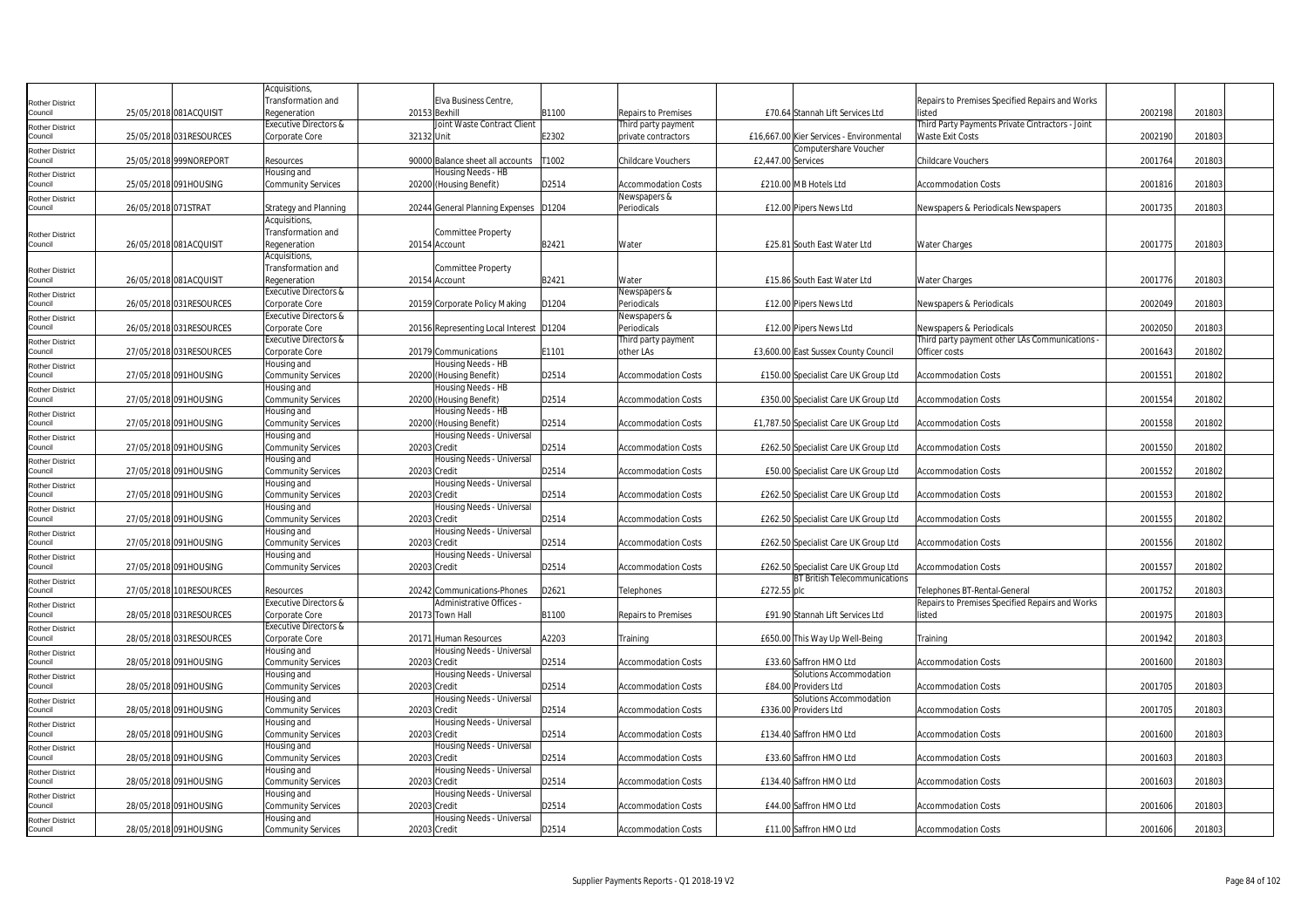| <b>Rother District</b>            |                         | Housing and                       | Housing Needs - Universal                     |       |                             | Solutions Accommodation                          |                                                            |         |        |  |
|-----------------------------------|-------------------------|-----------------------------------|-----------------------------------------------|-------|-----------------------------|--------------------------------------------------|------------------------------------------------------------|---------|--------|--|
| Council                           | 28/05/2018 091HOUSING   | Community Services                | 20203 Credit                                  | D2514 | <b>Accommodation Costs</b>  | £98.00 Providers Ltd                             | <b>Accommodation Costs</b>                                 | 2001706 | 201803 |  |
| <b>Rother District</b>            |                         | Housing and                       | Housing Needs - Universal                     |       |                             | Solutions Accommodation                          |                                                            |         |        |  |
| Council                           | 28/05/2018 091HOUSING   | <b>Community Services</b>         | 20203 Credit                                  | D2514 | Accommodation Costs         | £392.00 Providers Ltd                            | <b>Accommodation Costs</b>                                 | 2001706 | 201803 |  |
| <b>Rother District</b>            |                         | Housing and                       | Housing Needs - Universal                     |       |                             | Solutions Accommodation                          |                                                            |         |        |  |
| Council                           | 28/05/2018 091HOUSING   | Community Services                | 20203 Credit                                  | D2514 | <b>Accommodation Costs</b>  | £48.00 Providers Ltd                             | <b>Accommodation Costs</b>                                 | 2001701 | 201803 |  |
| <b>Rother District</b>            |                         | Housing and                       | Housing Needs - Universal                     |       |                             |                                                  |                                                            |         |        |  |
| Council                           | 28/05/2018 091HOUSING   | Community Services                | 20203 Credit                                  | D2514 | <b>Accommodation Costs</b>  | £30.00 Saffron HMO Ltd                           | <b>Accommodation Costs</b>                                 | 2001605 | 201803 |  |
| <b>Rother District</b>            |                         | Housing and                       | Housing Needs - Universal                     |       |                             |                                                  |                                                            |         |        |  |
| Council                           | 28/05/2018 091HOUSING   | Community Services                | 20203 Credit                                  | D2514 | Accommodation Costs         | £120.00 Saffron HMO Ltd                          | Accommodation Costs                                        | 2001605 | 201803 |  |
| <b>Rother District</b>            |                         | Housing and                       | Housing Needs - Universal                     |       |                             | Solutions Accommodation                          |                                                            |         |        |  |
| Council                           | 28/05/2018 091HOUSING   | Community Services                | 20203 Credit                                  | D2514 | <b>Accommodation Costs</b>  | £192.00 Providers Ltd                            | <b>Accommodation Costs</b>                                 | 2001701 | 201803 |  |
| <b>Rother District</b>            |                         | Housing and                       | Housing Needs - Universal                     |       |                             | Solutions Accommodation                          |                                                            |         |        |  |
| Council                           | 28/05/2018 091HOUSING   | Community Services                | 20203 Credit                                  | D2514 | <b>Accommodation Costs</b>  | £84.00 Providers Ltd                             | <b>Accommodation Costs</b>                                 | 2001708 | 201803 |  |
| <b>Rother District</b>            |                         | Housing and                       | Housing Needs - Universal                     |       |                             | Solutions Accommodation                          |                                                            |         |        |  |
| Council                           | 28/05/2018 091HOUSING   | Community Services                | 20203 Credit                                  | D2514 | Accommodation Costs         | £336.00 Providers Ltd                            | Accommodation Costs                                        | 2001708 | 201803 |  |
| <b>Rother District</b>            |                         | Housing and                       | Housing Needs - HB                            |       |                             |                                                  |                                                            |         |        |  |
| Council                           | 28/05/2018 091HOUSING   | Community Services                | 20200 (Housing Benefit)                       | D2514 | <b>Accommodation Costs</b>  | £280.00 Saffron HMO Ltd                          | <b>Accommodation Costs</b>                                 | 2001596 | 201803 |  |
| <b>Rother District</b>            |                         | Housing and                       | Housing Needs - HB                            |       |                             |                                                  |                                                            |         |        |  |
| Council                           | 28/05/2018 091HOUSING   | Community Services                | 20200 (Housing Benefit)                       | D2514 | <b>Accommodation Costs</b>  | £70.00 Saffron HMO Ltd                           | <b>Accommodation Costs</b>                                 | 2001596 | 201803 |  |
| <b>Rother District</b>            |                         | Housing and                       | Housing Needs - HB                            |       |                             | Solutions Accommodation                          |                                                            |         |        |  |
| Council                           | 28/05/2018 091HOUSING   | Community Services                | 20200 (Housing Benefit)                       | D2514 | Accommodation Costs         | £392.00 Providers Ltd                            | Accommodation Costs                                        | 2001702 | 201803 |  |
| <b>Rother District</b>            |                         | Housing and                       | Housing Needs - HB                            |       |                             | Solutions Accommodation                          |                                                            |         |        |  |
| Council                           | 28/05/2018 091HOUSING   | Community Services                | 20200 (Housing Benefit)                       | D2514 | <b>Accommodation Costs</b>  | £84.00 Providers Ltd                             | <b>Accommodation Costs</b>                                 | 2001707 | 201803 |  |
| <b>Rother District</b>            |                         | Housing and                       | Housing Needs - HB                            |       |                             | Solutions Accommodation                          |                                                            |         |        |  |
| Council                           | 28/05/2018 091HOUSING   | Community Services                | 20200 (Housing Benefit)                       | D2514 | <b>Accommodation Costs</b>  | £336.00 Providers Ltd                            | <b>Accommodation Costs</b>                                 | 2001707 | 201803 |  |
| <b>Rother District</b>            |                         | Housing and                       | Housing Needs - HB                            |       |                             | Solutions Accommodation                          |                                                            |         |        |  |
| Council                           | 28/05/2018 091HOUSING   | Community Services                | 20200 (Housing Benefit)                       | D2514 | <b>Accommodation Costs</b>  | £420.00 Providers Ltd                            | <b>Accommodation Costs</b>                                 | 2001704 | 201803 |  |
| <b>Rother District</b>            |                         | Housing and                       | Housing Needs - HB                            |       |                             |                                                  |                                                            |         |        |  |
| Council                           | 28/05/2018 091HOUSING   | Community Services                | 20200 (Housing Benefit)                       | D2514 | Accommodation Costs         | £315.00 Saffron HMO Ltd                          | <b>Accommodation Costs</b>                                 | 2001599 | 201803 |  |
| <b>Rother District</b>            |                         | Housing and                       | Housing Needs - HB                            |       |                             | Solutions Accommodation                          |                                                            |         |        |  |
| Council                           | 28/05/2018 091HOUSING   | Community Services                | 20200 (Housing Benefit)                       | D2514 | <b>Accommodation Costs</b>  | £84.00 Providers Ltd                             | <b>Accommodation Costs</b>                                 | 2001709 | 201803 |  |
| <b>Rother District</b>            |                         | Housing and                       | Housing Needs - HB                            |       |                             | Solutions Accommodation                          |                                                            |         |        |  |
| Council                           | 28/05/2018 091HOUSING   | <b>Community Services</b>         | 20200 (Housing Benefit)                       | D2514 | <b>Accommodation Costs</b>  | £336.00 Providers Ltd                            | <b>Accommodation Costs</b>                                 | 2001709 | 201803 |  |
| <b>Rother District</b>            |                         | Housing and                       | Housing Needs - HB                            |       |                             | Solutions Accommodation                          |                                                            |         |        |  |
| Council                           | 28/05/2018 091HOUSING   | Community Services                | 20200 (Housing Benefit)                       | D2514 | Accommodation Costs         | £98.00 Providers Ltd                             | <b>Accommodation Costs</b>                                 | 2001702 | 201803 |  |
| <b>Rother District</b><br>Council | 28/05/2018 091HOUSING   | Housing and<br>Community Services | Housing Needs - HB<br>20200 (Housing Benefit) | D2514 | <b>Accommodation Costs</b>  | Solutions Accommodation<br>£105.00 Providers Ltd | <b>Accommodation Costs</b>                                 | 2001700 | 201803 |  |
|                                   |                         | Housing and                       | Housing Needs - HB                            |       |                             | Solutions Accommodation                          |                                                            |         |        |  |
| <b>Rother District</b><br>Council | 28/05/2018 091HOUSING   | Community Services                | 20200 (Housing Benefit)                       | D2514 | <b>Accommodation Costs</b>  | £420.00 Providers Ltd                            | <b>Accommodation Costs</b>                                 | 2001700 | 201803 |  |
|                                   |                         | Housing and                       | Housing Needs - HB                            |       |                             | Solutions Accommodation                          |                                                            |         |        |  |
| <b>Rother District</b><br>Council | 28/05/2018 091HOUSING   | Community Services                | 20200 (Housing Benefit)                       | D2514 | <b>Accommodation Costs</b>  | £98.00 Providers Ltd                             | <b>Accommodation Costs</b>                                 | 2001703 | 201803 |  |
|                                   |                         | Housing and                       | Housing Needs - HB                            |       |                             | Solutions Accommodation                          |                                                            |         |        |  |
| <b>Rother District</b><br>Council | 28/05/2018 091HOUSING   | Community Services                | 20200 (Housing Benefit)                       | D2514 | <b>Accommodation Costs</b>  | £392.00 Providers Ltd                            | <b>Accommodation Costs</b>                                 | 2001703 | 201803 |  |
|                                   |                         | Housing and                       | Housing Needs - HB                            |       |                             |                                                  |                                                            |         |        |  |
| <b>Rother District</b><br>Council | 28/05/2018 091HOUSING   | Community Services                | 20200 (Housing Benefit)                       | D2514 | Accommodation Costs         | £280.00 Saffron HMO Ltd                          | Accommodation Costs                                        | 2001597 | 201803 |  |
| <b>Rother District</b>            |                         | Housing and                       | Housing Needs - HB                            |       |                             |                                                  |                                                            |         |        |  |
| Council                           | 28/05/2018 091HOUSING   | Community Services                | 20200 (Housing Benefit)                       | D2514 | <b>Accommodation Costs</b>  | £70.00 Saffron HMO Ltd                           | <b>Accommodation Costs</b>                                 | 2001597 | 201803 |  |
| <b>Rother District</b>            |                         | Housing and                       | Housing Needs - HB                            |       |                             |                                                  |                                                            |         |        |  |
| Council                           | 29/05/2018 091HOUSING   | Community Services                | 20200 (Housing Benefit)                       | D2508 | Removals and Storage        | £325.00 1066 Removal Services                    | Removals and Storage                                       | 2001610 | 201802 |  |
| <b>Rother District</b>            |                         |                                   | Planning Dept E-                              |       | <b>Additional Computer</b>  |                                                  | Additional Computer Equipment OCELLA                       |         |        |  |
| Council                           | 29/05/2018 071STRAT     | <b>Strategy and Planning</b>      | 20254 Government                              | D2632 | Equipment                   | £2,500.00 Ocella Ltd                             | Amendments/Upgrading                                       | 2001729 | 201803 |  |
| <b>Rother District</b>            |                         | Housing and                       |                                               |       | <b>Hired and Contracted</b> |                                                  | Hired and contracted services All - Translation            |         |        |  |
| Council                           | 29/05/2018 091HOUSING   | Community Services                | 20107 Camber Beach & Foreshore D2513          |       | services                    | £120.00 AA Global Language Services              | Services                                                   | 2001669 | 201803 |  |
| <b>Rother District</b>            |                         | Housing and                       |                                               |       | <b>Hired and Contracted</b> |                                                  | Hired and contracted services All - Translation            |         |        |  |
| Council                           | 29/05/2018 091HOUSING   | Community Services                | 20107 Camber Beach & Foreshore D2513          |       | services                    | £200.00 AA Global Language Services              | Services                                                   | 2001670 | 201803 |  |
| <b>Rother District</b>            |                         |                                   |                                               |       | Hired and Contracted        |                                                  |                                                            |         |        |  |
| Council                           | 29/05/2018 101RESOURCES | Resources                         | 20216 Cost Of Collection                      | D2513 | services                    | £2,397.00 Her Majestys Court Service             | Hired and contracted services Court Costs/Fees             | 2001765 | 201803 |  |
| <b>Rother District</b>            |                         |                                   |                                               |       |                             |                                                  |                                                            |         |        |  |
| Council                           | 29/05/2018 101RESOURCES | Resources                         | 20240 Printing Services                       | D2638 | Photocopier Contracts       | £1,932.92 Canon (UK) Ltd                         | Photocopier Contracts                                      | 2001928 | 201803 |  |
| <b>Rother District</b>            |                         | Housing and                       |                                               | B1100 |                             |                                                  | Repairs to Premises Purchase of Materials - Build<br>Maint | 2001683 | 201803 |  |
| Council                           | 29/05/2018 091HOUSING   | Community Services                | 20128 Public Conveniences                     |       | Repairs to Premises         | £66.65 Trade UK Account (Screwfix)               |                                                            |         |        |  |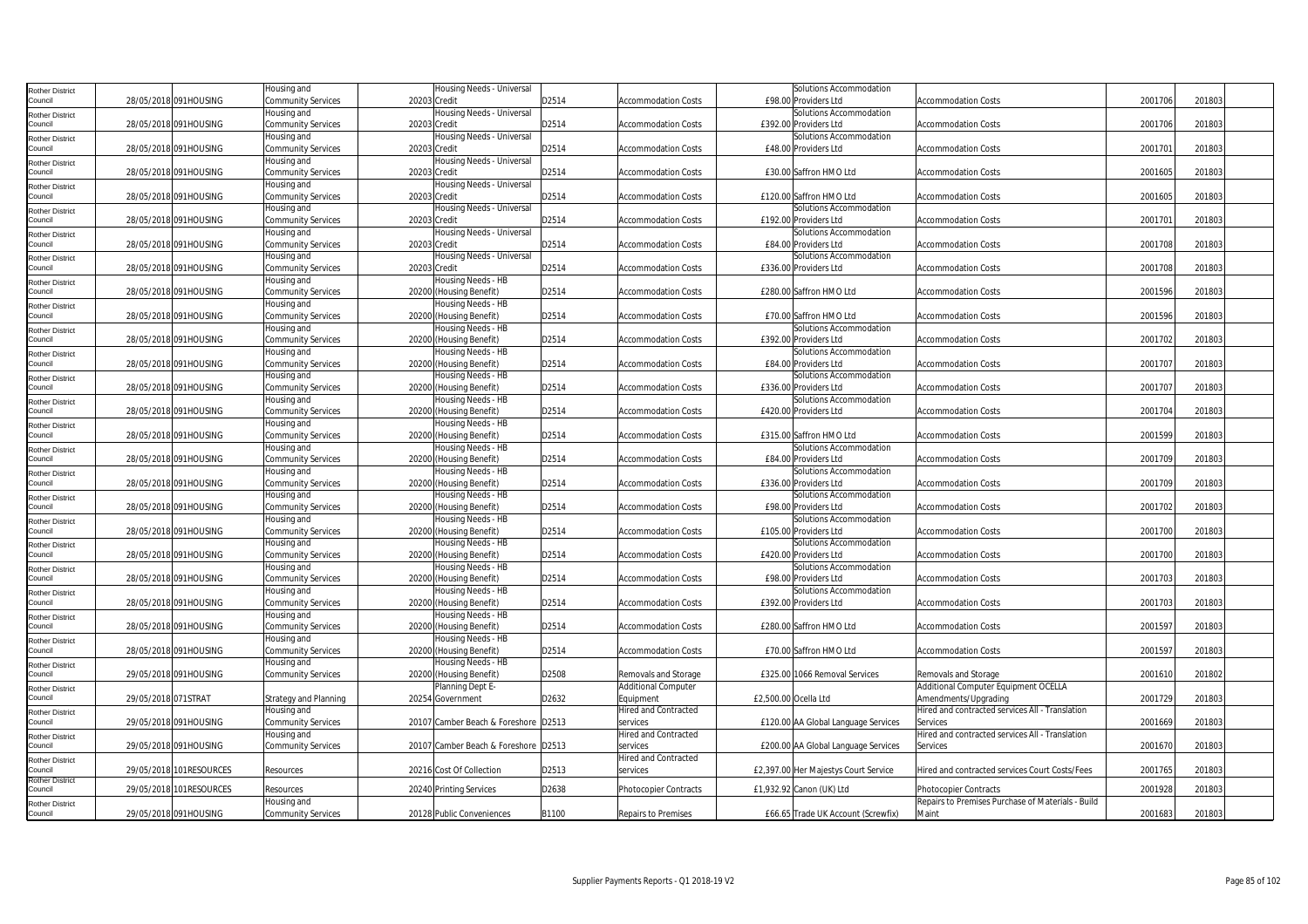| Rother District            |                     |                          | <b>Executive Directors &amp;</b>                       |                                                        |       |                                                      |                                     |                                                                                         |         |            |  |
|----------------------------|---------------------|--------------------------|--------------------------------------------------------|--------------------------------------------------------|-------|------------------------------------------------------|-------------------------------------|-----------------------------------------------------------------------------------------|---------|------------|--|
| Council                    |                     | 29/05/2018 031 RESOURCES | Corporate Core                                         | 32131 Sussex Training Partnership A2203                |       | Training                                             | £800.00 IKON Training Ltd           | Training Sussex Train Consor-Training Course                                            | 2001661 | 201803     |  |
| Rother District            |                     |                          |                                                        | Support To Elect                                       |       | <b>Hired and Contracted</b>                          |                                     |                                                                                         |         |            |  |
| Council                    |                     | 30/05/2018 101RESOURCES  | Resources                                              | 20219 Bodies/Grant                                     | D2513 | services                                             | £9,500.00 Rother Voluntary Action   | Hired and contracted services SLA Delivery                                              | 200163  | 201802 Yes |  |
| Rother District            |                     |                          | Housing and                                            | Housing Needs - HB                                     |       |                                                      |                                     |                                                                                         |         |            |  |
| Council                    |                     | 30/05/2018 091HOUSING    | <b>Community Services</b>                              | 20200 (Housing Benefit)<br>Capital - Sidley Recreation | A1110 | <b>Agency Staff</b><br>Architects & Consultant       | £900.00 Oyster Partnership          | Agency Staff                                                                            | 2001650 | 201803     |  |
| Rother District<br>Council |                     | 30/05/2018 999NOREPORT   | Housing and<br><b>Community Services</b>               | 70718 Ground                                           | N1004 | Fees                                                 | £3,925.00 Leap Environmental        | Architects & Consultant Fees Capital-Architect and<br>ConsIt Fees                       | 2001868 | 201803     |  |
| Rother District            |                     |                          |                                                        | Capital - Disable Facilities                           |       |                                                      | Mr Mark Neale General Building      |                                                                                         |         |            |  |
| Council                    |                     | 30/05/2018 999NOREPORT   | <b>Environmental Services</b>                          | 70706 Grant                                            | N1012 | Capital Advances                                     | £4,800.00 and Plumbing Ltd          | Capital Advances Disabled Facilities Grant                                              | 2001668 | 201803     |  |
|                            |                     |                          | Acquisitions                                           |                                                        |       |                                                      |                                     |                                                                                         |         |            |  |
| Rother District            |                     |                          | Transformation and                                     |                                                        |       | <b>District Events-</b>                              |                                     | De La Warr Pavilion (Enterprise) District Events- Concessionary Use DLWP                |         |            |  |
| Council                    |                     | 30/05/2018 081ACQUISIT   | Regeneration                                           | 20101 Cultural Development                             | D2926 | <b>Concessionary Use</b>                             | £850.00 Ltd                         | Community Concessionary Grant                                                           | 200206  | 201803 Yes |  |
| Rother District            |                     |                          | Housing and                                            |                                                        |       |                                                      |                                     |                                                                                         |         |            |  |
| Council                    |                     | 30/05/2018 091HOUSING    | Community Services<br><b>Executive Directors &amp;</b> | 20145 Maintenance Services                             | D1201 | Equipment & Materials<br><b>Hired and Contracted</b> | £163.31 Trade UK Account (Screwfix) | Equipment & Materials Purchase of Tools<br>Hired and contracted services Coach Hire for | 200218  | 201803     |  |
| Rother District<br>Council |                     | 30/05/2018 031RESOURCES  | Corporate Core                                         | 20156 Representing Local Interest D2513                |       | services                                             | £230.00 Rambler Coaches Ltd         | Planning Site Visits                                                                    | 2002037 | 201803     |  |
|                            |                     |                          |                                                        |                                                        |       | <b>Hired and Contracted</b>                          |                                     | Hired and contracted services Council Tax-Land                                          |         |            |  |
| Rother District<br>Council |                     | 30/05/2018 101RESOURCES  | Resources                                              | 20216 Cost Of Collection                               | D2513 | services                                             | £42.00 H M Land Registry            | Registry Enquiries                                                                      | 2001770 | 201803     |  |
|                            |                     |                          |                                                        |                                                        |       |                                                      |                                     |                                                                                         |         |            |  |
| Rother District            |                     |                          |                                                        | <b>EH Environmental Services</b>                       |       | Hired and Contracted                                 |                                     | Hired and contracted services Env H- Land                                               |         |            |  |
| Council                    |                     | 30/05/2018 041ENVIRON    | <b>Environmental Services</b>                          | 32144 Admin $R + W$ Partnership                        | D2513 | services                                             | £3.00 H M Land Registry             | Registry                                                                                | 2001770 | 201803     |  |
| Rother District            |                     |                          | Housing and                                            | Housing Needs - HB                                     |       | Hired and Contracted                                 |                                     | Hired and contracted services Housing-Land                                              |         |            |  |
| Council                    |                     | 30/05/2018 091HOUSING    | <b>Community Services</b>                              | 20200 (Housing Benefit)                                | D2513 | services                                             | £3.00 H M Land Registry             | Registry                                                                                | 2001770 | 201803     |  |
| Rother District<br>Council | 30/05/2018 071STRAT |                          | <b>Strategy and Planning</b>                           | 20246 Planning Applications                            | D2513 | <b>Hired and Contracted</b><br>services              |                                     | Hired and contracted services Land Registry -<br>Planning                               | 2001770 | 201803     |  |
| Rother District            |                     |                          | Executive Directors &                                  |                                                        |       | <b>Hired and Contracted</b>                          | £18.00 H M Land Registry            |                                                                                         |         |            |  |
| Council                    |                     | 30/05/2018 031RESOURCES  | Corporate Core                                         | 20171 Human Resources                                  | D2513 | services                                             | £66.00 DMH Stallard                 | Hired and contracted services Legal Advice                                              | 2001780 | 201803     |  |
| Rother District            |                     |                          | Housing and                                            | Rural Open Spaces &                                    |       | <b>Hired and Contracted</b>                          |                                     | Hired and contracted services Parks-Consultants                                         |         |            |  |
| Council                    |                     | 30/05/2018 091HOUSING    | <b>Community Services</b>                              | 20116 Amenities                                        | D2513 | services                                             | £100.00 Northiam Parish Council     | Fees                                                                                    | 2002135 | 201803     |  |
| Rother District            |                     |                          | Housing and                                            | Bexhill Promenade &                                    |       |                                                      |                                     | Repairs to Premises Repairs/Maintenance -                                               |         |            |  |
| Council                    |                     | 30/05/2018 091HOUSING    | <b>Community Services</b>                              | 20108 Foreshore                                        | B1100 | Repairs to Premises                                  | £660.00 Roberts Fabrications        | various                                                                                 | 2001712 | 201803     |  |
|                            |                     |                          | Acquisitions,                                          |                                                        |       |                                                      |                                     |                                                                                         |         |            |  |
| Rother District<br>Council |                     | 30/05/2018 081ACQUISIT   | Transformation and<br>Regeneration                     | Elva Business Centre.<br>20153 Bexhill                 | B1100 | <b>Repairs to Premises</b>                           | £80.00 C-Thru Window Cleaning       | Repairs to Premises Specified Repairs and Works<br>listed                               | 2001680 | 201803     |  |
|                            |                     |                          | Executive Directors &                                  |                                                        |       |                                                      |                                     |                                                                                         |         |            |  |
| Rother District<br>Council |                     | 30/05/2018 031RESOURCES  | Corporate Core                                         | 20181 Internal Audit                                   | A2203 | Training                                             | £100.00 East Sussex College Group   | Training                                                                                | 2001660 | 201803     |  |
| Rother District            |                     |                          |                                                        |                                                        |       |                                                      |                                     |                                                                                         |         |            |  |
| Council<br>Rother District | 31/05/2018          |                          |                                                        |                                                        |       |                                                      | £7,710.95                           | Travel & Subsistence May 2018                                                           |         | 201802     |  |
| Council                    |                     | 31/05/2018 101RESOURCES  | Resources                                              | 20222 Accountancy                                      | A1110 | <b>Agency Staff</b>                                  | £942.02 Portfolio Payroll Limited   | <b>Agency Staff</b>                                                                     | 2001620 | 201803     |  |
| Rother District            |                     |                          | lousing and                                            | Housing Needs - HB                                     |       |                                                      |                                     |                                                                                         |         |            |  |
| Council                    |                     | 31/05/2018 091HOUSING    | <b>Community Services</b>                              | 20200 (Housing Benefit)                                | A1110 | <b>Agency Staff</b>                                  | £900.00 Prentis Solutions Limited   | Agency Staff                                                                            | 2001796 | 201803     |  |
| Rother District            |                     |                          |                                                        |                                                        |       | Owed by - Colonnade                                  |                                     |                                                                                         |         |            |  |
| Council                    |                     | 31/05/2018 999NOREPORT   | Resources                                              | 90000 Balance sheet all accounts                       | P1099 | Bexhill Ltd                                          | £20.00 Lloyds Bank                  | Bank Charges Bank Charges                                                               | 2002236 | 201803     |  |
| Rother District<br>Council |                     | 31/05/2018 101RESOURCES  | Resources                                              |                                                        | D2513 | <b>Hired and Contracted</b><br>services              | £668.74 Lloyds Bank                 | Bank Charges Bank Charges                                                               | 2002234 | 201803     |  |
|                            |                     |                          |                                                        | 20209 Corporate management                             |       | <b>Hired and Contracted</b>                          |                                     |                                                                                         |         |            |  |
| Rother District<br>Council |                     | 31/05/2018 101RESOURCES  | Resources                                              | 20209 Corporate management                             | D2513 | services                                             | £821.25 Lloyds Bank                 | Bank Charges Bank Charges                                                               | 2002235 | 201803     |  |
| Rother District            |                     |                          |                                                        |                                                        |       | <b>Hired and Contracted</b>                          |                                     |                                                                                         |         |            |  |
| Council                    |                     | 31/05/2018 101RESOURCES  | Resources                                              | 20209 Corporate management                             | D2513 | services                                             | £1,334.68 Lloyds Bank               | Bank Charges Bank Charges                                                               | 2002237 | 201803     |  |
| Rother District            |                     |                          |                                                        |                                                        |       | Hired and Contracted                                 |                                     |                                                                                         |         |            |  |
| Council                    |                     | 31/05/2018 101 RESOURCES | Resources                                              | 20209 Corporate management                             | D2513 | services                                             | £20.00 Lloyds Bank                  | Bank Charges Bank Charges                                                               | 2002238 | 201803     |  |
| Rother District            |                     |                          |                                                        |                                                        |       | Hired and Contracted                                 |                                     |                                                                                         |         |            |  |
| Council                    |                     | 31/05/2018 101RESOURCES  | Resources                                              | 20209 Corporate management                             | D2513 | services                                             | £20.00 Lloyds Bank                  | Bank Charges Bank Charges                                                               | 200223  | 201803     |  |
| Rother District<br>council |                     | 31/05/2018 101RESOURCES  | Resources                                              | 20209 Corporate management                             | D2513 | <b>Hired and Contracted</b><br>services              | £20.00 Lloyds Bank                  | Bank Charges Bank Charges                                                               | 2002240 | 201803     |  |
|                            |                     |                          |                                                        |                                                        |       | <b>Hired and Contracted</b>                          |                                     |                                                                                         |         |            |  |
| Rother District<br>Council |                     | 31/05/2018 101RESOURCES  | Resources                                              | 20209 Corporate management                             | D2513 | services                                             | £20.00 Lloyds Bank                  | Bank Charges Bank Charges                                                               | 2002230 | 201803     |  |
| Rother District            |                     |                          |                                                        |                                                        |       | Hired and Contracted                                 |                                     |                                                                                         |         |            |  |
| Council                    |                     | 31/05/2018 101RESOURCES  | Resources                                              | 20209 Corporate management                             | D2513 | services                                             | £20.00 Lloyds Bank                  | Bank Charges Bank Charges                                                               | 200223  | 201803     |  |
| Rother District            |                     |                          |                                                        |                                                        |       | <b>Hired and Contracted</b>                          |                                     |                                                                                         |         |            |  |
| Council                    |                     | 31/05/2018 101RESOURCES  | Resources                                              | 20209 Corporate management                             | D2513 | services                                             | £20.00 Lloyds Bank                  | Bank Charges Bank Charges                                                               | 2002232 | 201803     |  |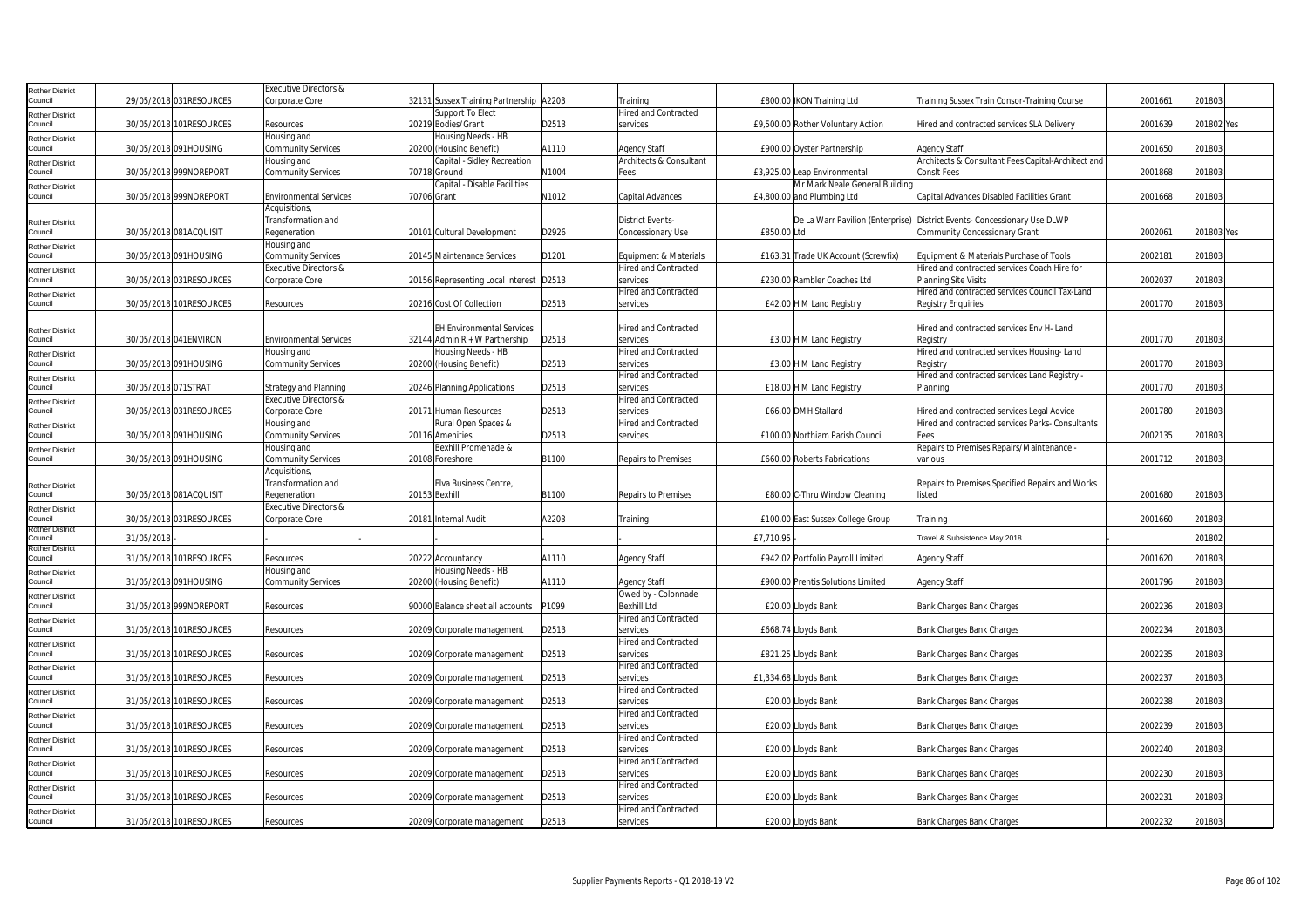|                                   |                         |                                  |             |                              |       | <b>Hired and Contracted</b> |                 |                                                      |                                                                                     |         |            |  |
|-----------------------------------|-------------------------|----------------------------------|-------------|------------------------------|-------|-----------------------------|-----------------|------------------------------------------------------|-------------------------------------------------------------------------------------|---------|------------|--|
| <b>Rother District</b><br>Council | 31/05/2018 101RESOURCES | Resources                        |             |                              | D2513 | services                    |                 |                                                      |                                                                                     | 2002233 |            |  |
|                                   |                         |                                  |             | 20209 Corporate management   |       |                             |                 | £20.00 Lloyds Bank<br>Mr Mark Neale General Building | Bank Charges Bank Charges                                                           |         | 201803     |  |
| <b>Rother District</b>            |                         |                                  |             | Capital - Disable Facilities |       |                             |                 |                                                      |                                                                                     |         |            |  |
| Council                           | 31/05/2018 999NOREPORT  | <b>Environmental Services</b>    | 70706 Grant |                              | N1012 | Capital Advances            |                 | £1,844.84 and Plumbing Ltd                           | Capital Advances Disabled Facilities Grant                                          | 200167  | 201803     |  |
| <b>Rother District</b>            |                         |                                  |             | Capital - Disable Facilities |       |                             |                 |                                                      |                                                                                     |         |            |  |
| Council                           | 31/05/2018 999NOREPORT  | <b>Environmental Services</b>    | 70706 Grant |                              | N1012 | Capital Advances            |                 | £726.72 Peabody South East Ltd                       | Capital Advances Disabled Facilities Grant                                          | 2001672 | 201803     |  |
| <b>Rother District</b>            |                         |                                  |             | Capital - Disable Facilities |       |                             |                 |                                                      |                                                                                     |         |            |  |
| Council                           | 31/05/2018 999NOREPORT  | <b>Environmental Services</b>    | 70706 Grant |                              | N1012 | Capital Advances            |                 |                                                      | £5,000.00 Nutra Plumbing and Heating Ltd Capital Advances Disabled Facilities Grant | 2001673 | 201803     |  |
| <b>Rother District</b>            |                         |                                  |             |                              |       | Computer Equip              |                 |                                                      | Computer Equip Maintenance Maintenance of                                           |         |            |  |
| Council                           | 31/05/2018 101RESOURCES | Resources                        |             | 20239 Computer Services      | D2631 | Maintenance                 |                 | £1,279.00 Easynet Ltd                                | Network Equipment                                                                   | 2001978 | 201803     |  |
|                                   |                         | Housing and                      |             | <b>Battle Community Help</b> |       |                             |                 |                                                      |                                                                                     |         |            |  |
| <b>Rother District</b><br>Council | 31/05/2018 091HOUSING   |                                  | 20234 Point |                              | B2611 | Contract cleaning           |                 | £205.70 Abacus Main Ltd                              | Contract cleaning Office Cleaning                                                   | 2001952 | 201803     |  |
|                                   |                         | <b>Community Services</b>        |             |                              |       |                             |                 |                                                      |                                                                                     |         |            |  |
| Rother District                   |                         | Housing and                      |             | Bexhill Promenade &          |       |                             |                 |                                                      |                                                                                     |         |            |  |
| Council                           | 31/05/2018 091HOUSING   | <b>Community Services</b>        |             | 20108 Foreshore              | B2611 | Contract cleaning           |                 | £126.00 Abacus Main Ltd                              | Contract cleaning Office Cleaning                                                   | 2001930 | 201803     |  |
|                                   |                         | Acquisitions,                    |             |                              |       |                             |                 |                                                      |                                                                                     |         |            |  |
| <b>Rother District</b>            |                         | Transformation and               |             | Elva Business Centre,        |       |                             |                 |                                                      |                                                                                     |         |            |  |
| Council                           | 31/05/2018 081ACQUISIT  | Regeneration                     |             | 20153 Bexhill                | B2611 | Contract cleaning           |                 | £166.58 Officemaid                                   | Contract cleaning Office Cleaning                                                   | 2002039 | 201803     |  |
| <b>Rother District</b>            |                         | <b>Executive Directors &amp;</b> |             | Administrative Offices -     |       |                             |                 |                                                      |                                                                                     |         |            |  |
| Council                           | 31/05/2018 031RESOURCES | Corporate Core                   |             | 20173 Town Hall              | B2611 | Contract cleaning           |                 | £380.00 Abacus Main Ltd                              | Contract cleaning Office Cleaning                                                   | 200193  | 201803     |  |
|                                   |                         | Housing and                      |             |                              |       |                             |                 |                                                      |                                                                                     |         |            |  |
| <b>Rother District</b><br>Council | 31/05/2018 091HOUSING   | <b>Community Services</b>        |             | 20123 Cemeteries             | B2611 | Contract cleaning           |                 | £20.00 Abacus Main Ltd                               | Contract cleaning Parks- Chapel Cleaning                                            | 200195  | 201803     |  |
|                                   |                         |                                  |             |                              |       |                             |                 |                                                      |                                                                                     |         |            |  |
| <b>Rother District</b>            |                         |                                  |             |                              |       |                             |                 | Northgate Public Services (UK)                       | Departmental Systems Software for Academy                                           |         |            |  |
| Council                           | 31/05/2018 101RESOURCES | Resources                        |             | 20216 Cost Of Collection     | D2639 | Departmental Systems        | £203.03 Ltd     |                                                      | System                                                                              | 2001935 | 201803     |  |
| Rother District                   |                         |                                  |             |                              |       |                             |                 |                                                      |                                                                                     |         |            |  |
| Council                           | 31/05/2018 101RESOURCES | Resources                        |             | 20240 Printing Services      | D1201 | Equipment & Materials       |                 | £10.00 SBS Consumables                               | Equipment & Materials Carriage/Handling Charge                                      | 2001932 | 201803     |  |
| <b>Rother District</b>            |                         | Housing and                      |             | Bexhill Parks & Open         |       |                             |                 |                                                      | Equipment & Materials Parks - Horticultural                                         |         |            |  |
| Council                           | 31/05/2018 091HOUSING   | <b>Community Services</b>        |             | 20114 Spaces                 | D1201 | Equipment & Materials       |                 | £799.92 Bourne Amenity Ltd                           | Sundries                                                                            | 2001688 | 201803     |  |
|                                   |                         | Housing and                      |             |                              |       |                             |                 |                                                      |                                                                                     |         |            |  |
| <b>Rother District</b><br>Council | 31/05/2018 091HOUSING   | <b>Community Services</b>        |             | 20137 Car Parks              | D1201 | Equipment & Materials       |                 | £760.00 Contract Sign Systems                        | Equipment & Materials Purchase of Signs                                             | 2001687 | 201803     |  |
|                                   |                         |                                  |             |                              |       |                             |                 |                                                      |                                                                                     |         |            |  |
|                                   |                         | Acquisitions,                    |             |                              |       |                             |                 |                                                      |                                                                                     |         |            |  |
| <b>Rother District</b>            |                         | Transformation and               |             |                              |       |                             |                 | Hofesh Shechter Compnay                              |                                                                                     |         |            |  |
| Council                           | 31/05/2018 081ACQUISIT  | Regeneration                     |             | 20101 Cultural Development   | D2923 | Grants made                 | £150.00 Limited |                                                      | Grants made Arts Development Projects                                               | 2002078 | 201803 Yes |  |
| Rother District                   |                         | Housing and                      |             |                              |       |                             |                 |                                                      |                                                                                     |         |            |  |
| Council                           | 31/05/2018 091HOUSING   | <b>Community Services</b>        |             | 20109 Sports Development     | D2923 | Grants made                 |                 | £30.00 Denise Lomas (cyclesafe)                      | Grants made Sports Development - Active Rother                                      | 2001945 | 201803     |  |
| <b>Rother District</b>            |                         | Housing and                      |             | Bexhill Parks & Open         |       | Grounds maintenance         |                 |                                                      | Grounds maintenance routine Parks-Grounds                                           |         |            |  |
| Council                           | 31/05/2018 091HOUSING   | <b>Community Services</b>        |             | 20114 Spaces                 | B2731 | routine                     |                 | £62,452.08 Idverde Limited                           | Maintenance Contracts                                                               | 2001955 | 201803     |  |
| <b>Rother District</b>            |                         |                                  |             |                              |       | <b>Hired and Contracted</b> |                 |                                                      | Hired and contracted services Allpay Card/Rep/Let                                   |         |            |  |
| Council                           | 31/05/2018 101RESOURCES | Resources                        |             | 20216 Cost Of Collection     | D2513 | services                    |                 | £30.57 allpay.net Ltd                                | Chrq - Vatable                                                                      | 2002260 | 201803     |  |
|                                   |                         |                                  |             |                              |       | <b>Hired and Contracted</b> |                 |                                                      | Hired and contracted services Allpay Card/Rep/Let                                   |         |            |  |
| Rother District                   |                         |                                  |             |                              |       |                             |                 |                                                      |                                                                                     |         |            |  |
| Council                           | 31/05/2018 101RESOURCES | Resources                        |             | 20216 Cost Of Collection     | D2513 | services                    |                 | £71.25 allpay.net Ltd                                | Chrq - Vatable                                                                      | 2002261 | 201803     |  |
| <b>Rother District</b>            |                         |                                  |             |                              |       | <b>Hired and Contracted</b> |                 |                                                      | Hired and contracted services Allpay Card/Rep/Let                                   |         |            |  |
| Council                           | 31/05/2018 101RESOURCES | Resources                        |             | 20216 Cost Of Collection     | D2513 | services                    |                 | £29.88 allpay.net Ltd                                | Chrq - Vatable                                                                      | 2002262 | 201803     |  |
| <b>Rother District</b>            |                         |                                  |             |                              |       | <b>Hired and Contracted</b> |                 |                                                      | Hired and contracted services Allpay Card/Rep/Let                                   |         |            |  |
| Council                           | 31/05/2018 101RESOURCES | Resources                        |             | 20216 Cost Of Collection     | D2513 | services                    |                 | £2,344.01 allpay.net Ltd                             | Chrg - Vatable                                                                      | 2002263 | 201803     |  |
| <b>Rother District</b>            |                         | Housing and                      |             |                              |       | <b>Hired and Contracted</b> |                 |                                                      |                                                                                     |         |            |  |
| Council                           | 31/05/2018 091HOUSING   | <b>Community Services</b>        |             | 20137 Car Parks              | D2513 | services                    |                 | £957.00 PW Hire Ltd                                  | Hired and contracted services Car Park Tickets                                      | 2001793 | 201803     |  |
| <b>Rother District</b>            |                         | Housing and                      |             |                              |       | <b>Hired and Contracted</b> |                 | Cobalt Telephone Technologies                        | Hired and contracted services Car Parks - RingGo                                    |         |            |  |
| Council                           | 31/05/2018 091HOUSING   | <b>Community Services</b>        |             | 20137 Car Parks              | D2513 | services                    | £2,421.51 Ltd   |                                                      | service charges                                                                     | 200180  | 201803     |  |
|                                   |                         | Housing and                      |             |                              |       | <b>Hired and Contracted</b> |                 |                                                      | Hired and contracted services Cash Security Fees-                                   |         |            |  |
| <b>Rother District</b><br>Council | 31/05/2018 091HOUSING   |                                  |             |                              | D2513 | services                    |                 | £165.75 Jade Security Services Ltd                   | Car Parks                                                                           | 2001659 | 201803     |  |
|                                   |                         | <b>Community Services</b>        |             | 20137 Car Parks              |       |                             |                 |                                                      |                                                                                     |         |            |  |
| <b>Rother District</b>            |                         | Housing and                      |             |                              |       | <b>Hired and Contracted</b> |                 |                                                      | Hired and contracted services Cash Security Fees-                                   |         |            |  |
| Council                           | 31/05/2018 091HOUSING   | <b>Community Services</b>        |             | 20137 Car Parks              | D2513 | services                    |                 | £1,866.00 Jade Security Services Ltd                 | Car Parks                                                                           | 2001961 | 201803     |  |
| <b>Rother District</b>            |                         | <b>Executive Directors &amp;</b> |             | Administrative Offices -     |       | <b>Hired and Contracted</b> |                 |                                                      | Hired and contracted services Charges -                                             |         |            |  |
| Council                           | 31/05/2018 031RESOURCES | Corporate Core                   |             | 20173 Town Hall              | D2513 | services                    |                 | £122.20 Data Shredding Services Ltd                  | Confidential Office Waste                                                           | 2001919 | 201803     |  |
|                                   |                         |                                  |             | EN Wealden Training          |       |                             |                 |                                                      |                                                                                     |         |            |  |
| <b>Rother District</b>            |                         |                                  |             | (WEALDEN ONLY) R + W         |       | <b>Hired and Contracted</b> |                 |                                                      | Hired and contracted services EnvH- Food Safety                                     |         |            |  |
| Council                           | 31/05/2018 041 ENVIRON  | <b>Environmental Services</b>    |             | 32140 Partnership            | D2513 | services                    |                 | £100.00 The Pelham                                   | Contractor                                                                          | 2001924 | 201803     |  |
|                                   |                         | Housing and                      |             | Housing Needs - HB           |       | Hired and Contracted        |                 |                                                      | Hired and contracted services Medical                                               |         |            |  |
| <b>Rother District</b><br>Council |                         |                                  |             |                              |       |                             |                 |                                                      |                                                                                     |         |            |  |
|                                   | 31/05/2018 091HOUSING   | <b>Community Services</b>        |             | 20200 (Housing Benefit)      | D2513 | services                    |                 | £190.00 NowMedical                                   | Assessments                                                                         | 2001800 | 201803     |  |
| <b>Rother District</b>            |                         | Housing and                      |             | Housing Needs - HB           |       | <b>Hired and Contracted</b> |                 |                                                      | Hired and contracted services Medical                                               |         |            |  |
| Council                           | 31/05/2018 091HOUSING   | <b>Community Services</b>        |             | 20200 (Housing Benefit)      | D2513 | services                    |                 | £108.00 NowMedical                                   | <b>Assessments</b>                                                                  | 200180  | 201803     |  |
| <b>Rother District</b>            |                         |                                  |             |                              |       | <b>Hired and Contracted</b> |                 |                                                      | Hired and contracted services Service fee paid to                                   |         |            |  |
| Council                           | 31/05/2018 101RESOURCES | Resources                        |             | 20209 Corporate management   | D2513 | services                    |                 | £210.00 Jade Security Services Ltd                   | <b>Third Parties</b>                                                                | 2001961 | 201803     |  |
|                                   |                         |                                  |             |                              |       |                             |                 |                                                      |                                                                                     |         |            |  |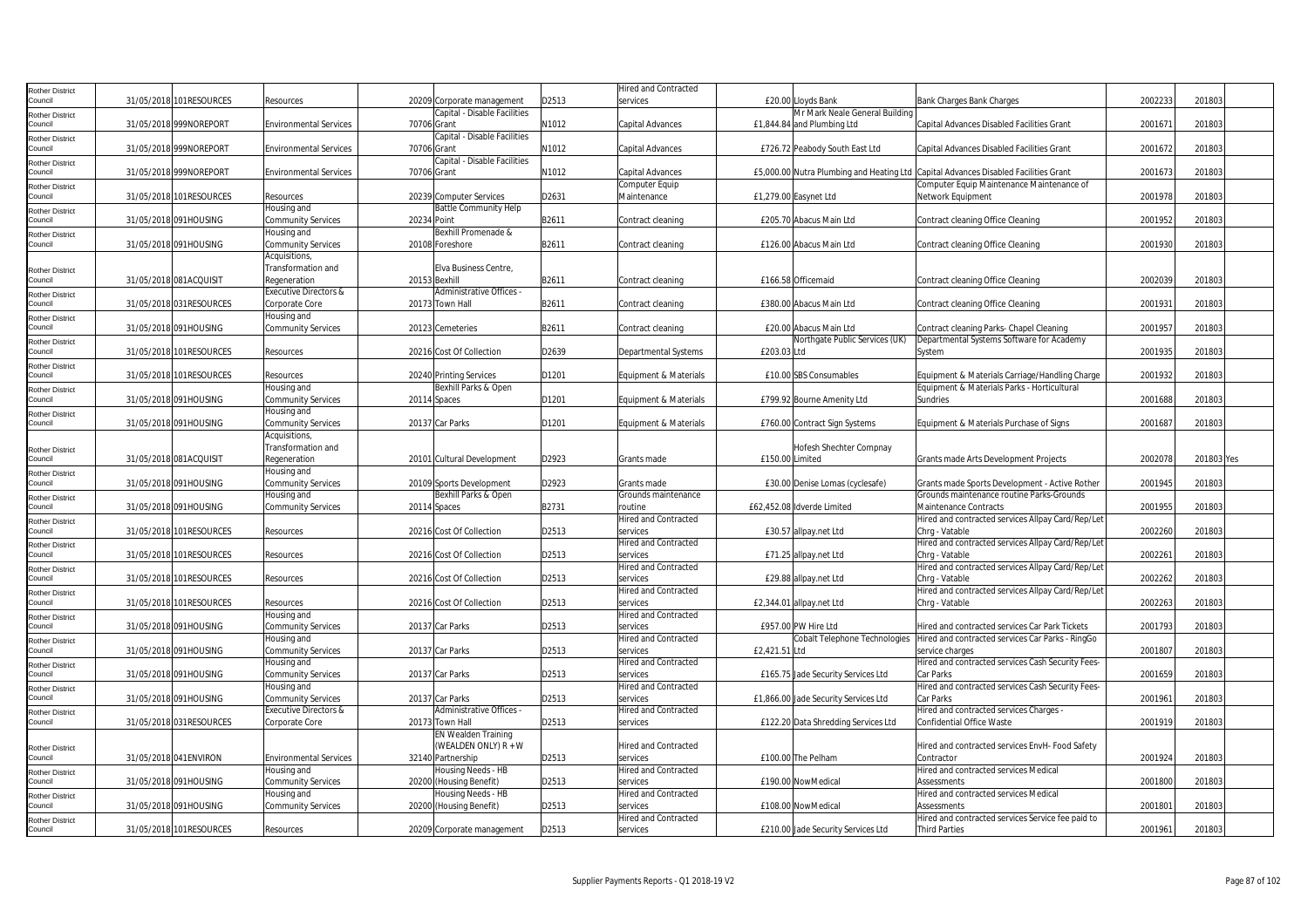| <b>Rother District</b>            |                          | <b>Executive Directors &amp;</b>  |                                 |       | Hired and Contracted       |               |                                     | Hired and contracted services Service fee paid to |         |        |  |
|-----------------------------------|--------------------------|-----------------------------------|---------------------------------|-------|----------------------------|---------------|-------------------------------------|---------------------------------------------------|---------|--------|--|
| Council                           | 31/05/2018 031RESOURCES  | Corporate Core                    | 20185 Joint Waste procurement   | D2513 | services                   |               | £4,626.50 Bevan Brittan LLP         | <b>Third Parties</b>                              | 2001773 | 201803 |  |
| <b>Rother District</b>            |                          | Housing and                       | <b>Housing Needs - HB</b>       |       |                            |               |                                     |                                                   |         |        |  |
| Council                           | 31/05/2018 091HOUSING    | Community Services                | 20200 (Housing Benefit)         | D2514 | <b>Accommodation Costs</b> |               | £525.00 Mr A.C. Skerl               | Homelessness services Deposit for Landlords       | 200187  | 201803 |  |
| <b>Rother District</b>            |                          | Housing and                       | Housing Needs - HB              |       |                            |               |                                     | Homelessness services Rent in Advance for         |         |        |  |
| Council                           | 31/05/2018 091HOUSING    | Community Services                | 20200 (Housing Benefit)         | D2514 | <b>Accommodation Costs</b> |               | £525.00 Mr A.C. Skerl               | Homeless                                          | 2001876 | 201803 |  |
| <b>Rother District</b>            |                          |                                   |                                 |       |                            |               |                                     |                                                   |         |        |  |
| Council<br><b>Rother District</b> | 31/05/2018 101RESOURCES  | Resources                         | 20240 Printing Services         | D2417 | Photocopy Paper            |               | £284.40 Premier Paper Group Ltd     | Photocopy Paper NCR Precollated 3 Part            | 2001782 | 201803 |  |
| Council                           | 31/05/2018 101RESOURCES  | Resources                         | 20240 Printing Services         | D2417 | Photocopy Paper            |               | £188.44 Premier Paper Group Ltd     | Photocopy Paper White Board SRA2                  | 2001783 | 201803 |  |
| <b>Rother District</b>            |                          |                                   |                                 |       |                            |               |                                     |                                                   |         |        |  |
| Council                           | 31/05/2018 101RESOURCES  | Resources                         | 20216 Cost Of Collection        | D2626 | Postages                   |               | £2,535.20 Virtual Mail Room Ltd     | Postages Postages - Virtual Mail Room             | 2002080 | 201803 |  |
| <b>Rother District</b>            |                          |                                   | Reliefs & Benefits-Council      |       |                            |               |                                     |                                                   |         |        |  |
| Council                           | 31/05/2018 101 RESOURCES | Resources                         | 20217 Tax Benefit               | D2626 | Postages                   |               | £95.00 Virtual Mail Room Ltd        | Postages Postages - Virtual Mail Room             | 2002068 | 201803 |  |
| <b>Rother District</b>            |                          |                                   | Reliefs & Benefits-Council      |       |                            |               |                                     |                                                   |         |        |  |
| Council                           | 31/05/2018 101RESOURCES  | Resources                         | 20217 Tax Benefit               | D2626 | Postages                   |               | £2,535.20 Virtual Mail Room Ltd     | Postages Postages - Virtual Mail Room             | 2002080 | 201803 |  |
| <b>Rother District</b>            |                          |                                   |                                 |       |                            |               | Motavation Publishing and           |                                                   |         |        |  |
| Council                           | 31/05/2018 101RESOURCES  | Resources                         | 20216 Cost Of Collection        | D2415 | Printing                   |               | £2,607.60 Graphics Ltd              | Printing Printing (Not from RDC Print Room)       | 2001791 | 201803 |  |
| <b>Rother District</b>            |                          | Housing and                       | Bexhill Parks & Open            |       |                            |               |                                     |                                                   |         |        |  |
| Council                           | 31/05/2018 091HOUSING    | Community Services                | 20114 Spaces                    | B1100 | Repairs to Premises        |               | £375.00 Foxhills Tree Services Ltd  | Repairs to Premises Parks-Tree Works              | 2001941 | 201803 |  |
| Rother District                   |                          | Housing and                       |                                 |       |                            |               |                                     | Repairs to Premises Purchase of Materials - Build |         |        |  |
| Council                           | 31/05/2018 091HOUSING    | Community Services                | 20138 Residual Highway Services | B1100 | Repairs to Premises        |               | £14.35 Jewson Limited               | Main                                              | 2001971 | 201803 |  |
| <b>Rother District</b>            |                          | Housing and                       |                                 |       |                            |               |                                     | Repairs to Premises Purchase of Materials - Build |         |        |  |
| Council                           | 31/05/2018 091HOUSING    | Community Services                | 20128 Public Conveniences       | B1100 | Repairs to Premises        |               | £11.61 MC Glass (East Sussex) Ltd   | Maint                                             | 200172  | 201803 |  |
|                                   |                          | Acquisitions,                     |                                 |       |                            |               |                                     |                                                   |         |        |  |
| <b>Rother District</b>            |                          | Transformation and                | <b>Committee Property</b>       |       |                            |               |                                     | Repairs to Premises Purchase of Materials - Build |         |        |  |
| Council                           | 31/05/2018 081ACQUISIT   | Regeneration                      | 20154 Account                   | B1100 | Repairs to Premises        |               | £86.40 Jewson Limited               | Maint                                             | 2001873 | 201803 |  |
|                                   |                          | Acquisitions,                     |                                 |       |                            |               |                                     |                                                   |         |        |  |
| <b>Rother District</b>            |                          | Transformation and                | Committee Property              |       |                            |               |                                     | Repairs to Premises Purchase of Materials - Build |         |        |  |
| Council                           | 31/05/2018 081ACQUISIT   | Regeneration                      | 20154 Account                   | B1100 | <b>Repairs to Premises</b> |               | £52.63 Trimseal Ltd                 | Maint                                             | 2001863 | 201803 |  |
|                                   |                          | Acquisitions,                     |                                 |       |                            |               |                                     |                                                   |         |        |  |
| <b>Rother District</b>            |                          | Transformation and                | Committee Property              |       |                            |               |                                     | Repairs to Premises Purchase of Materials - Build |         |        |  |
| Council                           | 31/05/2018 081ACQUISIT   | Regeneration                      | 20154 Account                   | B1100 | Repairs to Premises        |               | £97.20 Jewson Limited               | Maint                                             | 2001874 | 201803 |  |
|                                   |                          | Acquisitions,                     |                                 |       |                            |               |                                     |                                                   |         |        |  |
| <b>Rother District</b>            |                          | Transformation and                | Committee Property              |       |                            |               |                                     | Repairs to Premises Purchase of Materials - Build |         |        |  |
| Council                           | 31/05/2018 081ACQUISIT   | Regeneration                      | 20154 Account                   | B1100 | Repairs to Premises        |               | £15.50 C Brewer and Sons Ltd        | Maint                                             | 2002174 | 201803 |  |
|                                   |                          | Acquisitions,                     |                                 |       |                            |               |                                     |                                                   |         |        |  |
| <b>Rother District</b>            |                          | Transformation and                | Committee Property              |       |                            |               |                                     | Repairs to Premises Purchase of Materials - Build |         |        |  |
| Council                           | 31/05/2018 081ACQUISIT   | Regeneration                      | 20154 Account                   | B1100 | Repairs to Premises        |               | £79.57 C Brewer and Sons Ltd        | Maint                                             | 2002176 | 201803 |  |
| Rother District                   |                          | <b>Executive Directors &amp;</b>  | Administrative Offices -        |       |                            |               |                                     |                                                   |         |        |  |
| Council                           | 31/05/2018 031RESOURCES  | Corporate Core                    | 20173 Town Hall                 | B1100 | Repairs to Premises        |               | £469.60 Alfa Electric Ltd           | Repairs to Premises Repairs - Electrical Works    | 200194  | 201803 |  |
| <b>Rother District</b><br>Council |                          | Housing and                       |                                 |       |                            |               |                                     | Repairs to Premises Repairs/Maintenance -         |         |        |  |
|                                   | 31/05/2018 091HOUSING    | Community Services<br>Housing and | 20137 Car Parks                 | B1100 | Repairs to Premises        |               | £996.43 Alfa Electric Ltd           | various                                           | 200173  | 201803 |  |
| <b>Rother District</b><br>Council | 31/05/2018 091HOUSING    | Community Services                | 20137 Car Parks                 | B1100 | Repairs to Premises        |               | £439.00 Rve Hire Ltd                | Repairs to Premises White Lining in Car Parks     | 2002033 | 201803 |  |
|                                   |                          | Housing and                       |                                 |       |                            |               |                                     |                                                   |         |        |  |
| <b>Rother District</b><br>Council | 31/05/2018 091HOUSING    | <b>Community Services</b>         | 20137 Car Parks                 | B1100 | Repairs to Premises        |               | £247.00 Rye Hire Ltd                | Repairs to Premises White Lining in Car Parks     | 2002034 | 201803 |  |
|                                   |                          | Acquisitions,                     |                                 |       |                            |               |                                     |                                                   |         |        |  |
|                                   |                          | Transformation and                |                                 |       |                            |               |                                     |                                                   |         |        |  |
| <b>Rother District</b><br>Council | 31/05/2018 081ACQUISIT   | Regeneration                      | 20148 Misc Land & Buildings     | B2422 | Sewerage                   |               | £138.00 Cleansing Service Group Ltd | Sewerage Parks- Emptying of Cesspit               | 200181  | 201803 |  |
|                                   |                          | Acquisitions,                     |                                 |       |                            |               |                                     |                                                   |         |        |  |
| <b>Rother District</b>            |                          | Transformation and                |                                 |       |                            |               |                                     |                                                   |         |        |  |
| Council                           | 31/05/2018 081ACQUISIT   | Regeneration                      | 20148 Misc Land & Buildings     | B2422 | Sewerage                   |               | £138.00 Cleansing Service Group Ltd | Sewerage Parks- Emptying of Cesspit               | 2001686 | 201803 |  |
| <b>Rother District</b>            |                          |                                   |                                 |       |                            |               |                                     |                                                   |         |        |  |
| Council                           | 31/05/2018 101RESOURCES  | Resources                         | 20241 Stationery                | D2416 | Stationery                 |               | £58.09 Premier Paper Group Ltd      | Stationery General Stationery (Print Room ONLY    | 2001783 | 201803 |  |
| <b>Rother District</b>            |                          |                                   |                                 |       |                            |               |                                     |                                                   |         |        |  |
| Council                           | 31/05/2018 101RESOURCES  | Resources                         | 20239 Computer Services         | D2621 | Telephones                 |               | £267.68 Easynet Ltd                 | Telephones Leased Line Rental                     | 2001750 | 201803 |  |
| <b>Rother District</b>            |                          |                                   |                                 |       | Third party payment        |               |                                     | Third party payment private contractors Work by   |         |        |  |
| Council                           | 31/05/2018 101RESOURCES  | Resources                         | 20240 Printing Services         | E2302 | private contractors        | £29.25 IDL UK |                                     | <b>Outside Contractors</b>                        | 2001757 | 201803 |  |
| <b>Rother District</b>            |                          | Housing and                       |                                 |       | Vehicle Repairs &          |               | <b>Asset Monitoring Solutions</b>   |                                                   |         |        |  |
| Council                           | 31/05/2018 091HOUSING    | <b>Community Services</b>         | 20145 Maintenance Services      | C1101 | Servicing                  |               | £45.00 Group (UK) Ltd               | Vehicle Repairs & Servicing                       | 2002175 | 201803 |  |
| <b>Rother District</b>            |                          | Housing and                       | Housing Needs - Universal       |       |                            |               |                                     |                                                   |         |        |  |
| Council                           | 31/05/2018 091HOUSING    | <b>Community Services</b>         | 20203 Credit                    | D2514 | <b>Accommodation Costs</b> |               | £112.00 The Clevedon Court Hotel    | <b>Accommodation Costs</b>                        | 2001710 | 201803 |  |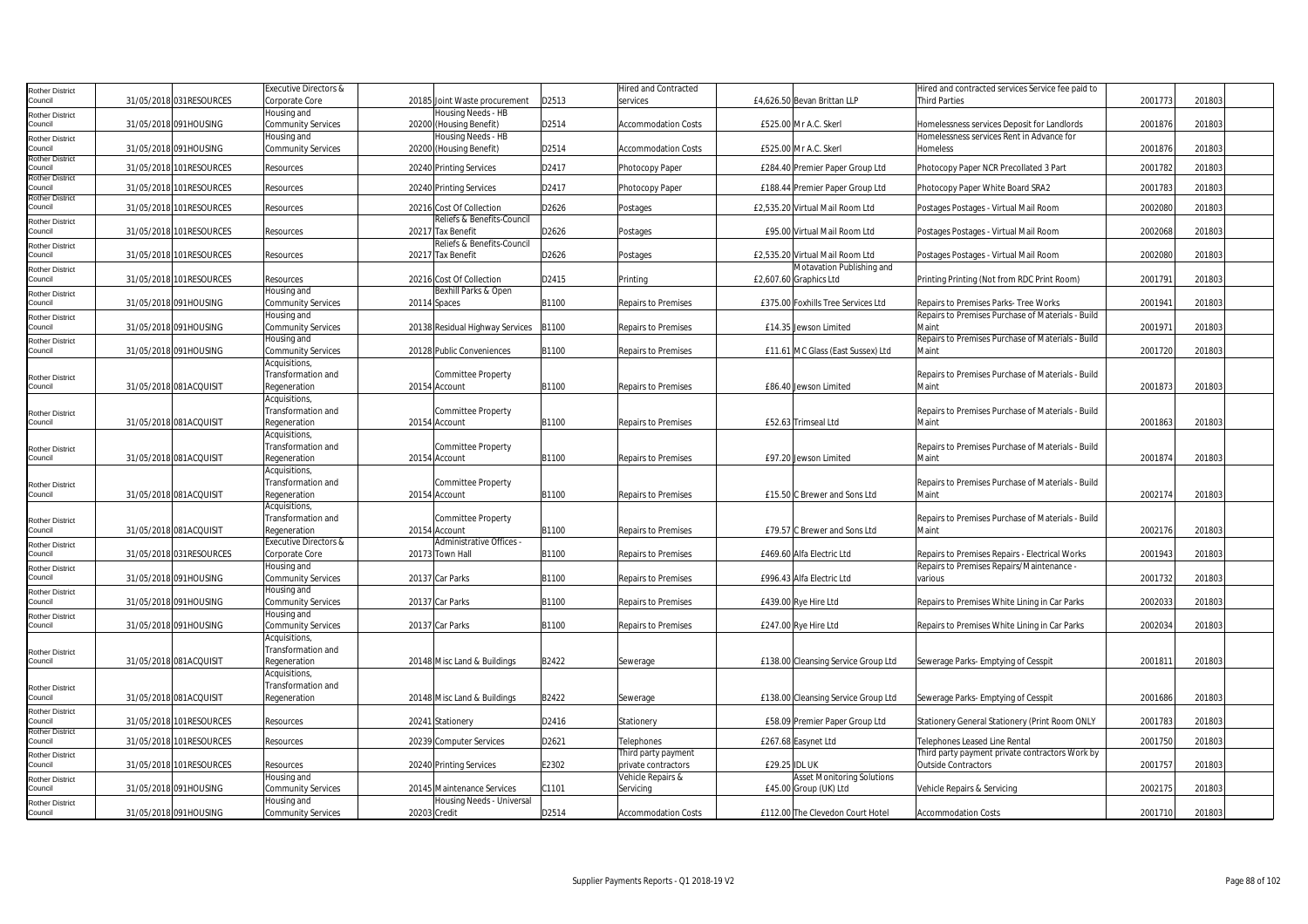| <b>Rother District</b>            |                         | Housing and                         | Housing Needs - Universal                     |       |                                                    |                                                        |                                                                           |         |        |  |
|-----------------------------------|-------------------------|-------------------------------------|-----------------------------------------------|-------|----------------------------------------------------|--------------------------------------------------------|---------------------------------------------------------------------------|---------|--------|--|
| Council                           | 31/05/2018 091HOUSING   | Community Services                  | 20203 Credit                                  | D2514 | <b>Accommodation Costs</b>                         | £28.00 The Clevedon Court Hotel                        | <b>Accommodation Costs</b>                                                | 2001710 | 201803 |  |
| <b>Rother District</b>            |                         | Housing and                         | Housing Needs - HB                            |       |                                                    |                                                        |                                                                           |         |        |  |
| Council                           | 31/05/2018 091HOUSING   | Community Services                  | 20200 (Housing Benefit)                       | D2514 | <b>Accommodation Costs</b>                         | £3,038.00 LESSHOMELESS LTD                             | <b>Accommodation Costs</b>                                                | 2001698 | 201803 |  |
| <b>Rother District</b><br>Council | 31/05/2018 091HOUSING   | Housing and<br>Community Services   | Housing Needs - HB<br>20200 (Housing Benefit) | D2514 | <b>Accommodation Costs</b>                         | <b>£840.00 LESSHOMELESS LTD</b>                        | <b>Accommodation Costs</b>                                                | 2001699 | 201803 |  |
|                                   |                         | Housing and                         | Housing Needs - HB                            |       |                                                    |                                                        |                                                                           |         |        |  |
| <b>Rother District</b><br>Council | 31/05/2018 091HOUSING   | Community Services                  | 20200 (Housing Benefit)                       | D2514 | <b>Accommodation Costs</b>                         | £1,302.00 LESSHOMELESS LTD                             | Accommodation Costs                                                       | 2001699 | 201803 |  |
| <b>Rother District</b>            |                         | Housing and                         | Housing Needs - HB                            |       |                                                    |                                                        |                                                                           |         |        |  |
| Council                           | 31/05/2018 091HOUSING   | Community Services                  | 20200 (Housing Benefit)                       | D2514 | <b>Accommodation Costs</b>                         | £1,395.00 LESSHOMELESS LTD                             | <b>Accommodation Costs</b>                                                | 2001699 | 201803 |  |
| <b>Rother District</b>            |                         | Housing and                         | Housing Needs - HB                            |       |                                                    |                                                        |                                                                           |         |        |  |
| Council                           | 31/05/2018 091HOUSING   | Community Services                  | 20200 (Housing Benefit)                       | D2514 | <b>Accommodation Costs</b>                         | £1,260.00 LESSHOMELESS LTD                             | <b>Accommodation Costs</b>                                                | 2001699 | 201803 |  |
| <b>Rother District</b>            |                         | Housing and                         | Housing Needs - HB                            |       |                                                    |                                                        |                                                                           |         |        |  |
| Council                           | 01/06/2018 091HOUSING   | Community Services                  | 20200 (Housing Benefit)                       | D2508 | Removals and Storage                               | £93.00 1066 Storage Services                           | Removals and Storage                                                      | 2001609 | 201802 |  |
| <b>Rother District</b>            |                         | Housing and                         | Housing Needs - HB                            |       |                                                    |                                                        |                                                                           |         |        |  |
| Council                           | 01/06/2018 091HOUSING   | Community Services                  | 20200 (Housing Benefit)                       | D2508 | Removals and Storage                               | £80.00 1066 Storage Services                           | Removals and Storage                                                      | 200161  | 201802 |  |
| <b>Rother District</b><br>Council | 01/06/2018 091HOUSING   | Housing and<br>Community Services   | Housing Needs - HB<br>20200 (Housing Benefit) | D2508 | Removals and Storage                               | £160.00 1066 Storage Services                          | Removals and Storage                                                      | 2001608 | 201802 |  |
|                                   |                         |                                     |                                               |       | Computer Equip                                     |                                                        | Computer Equip Maintenance Maintenance re                                 |         |        |  |
| <b>Rother District</b><br>Council | 01/06/2018 101RESOURCES | Resources                           | 20240 Printing Services                       | D2631 | Maintenance                                        | £743.54 Canon (UK) Ltd                                 | Colourwave Printer                                                        | 2001926 | 201803 |  |
| <b>Rother District</b>            |                         |                                     |                                               |       |                                                    |                                                        |                                                                           |         |        |  |
| Council                           | 01/06/2018 101RESOURCES | Resources                           | 20239 Computer Services                       | D2635 | <b>Computer Licences</b>                           | £200.00 Avenell Ltd                                    | Computer Licences CAIRNS Cemetery Software                                | 2001751 | 201803 |  |
| <b>Rother District</b>            |                         |                                     |                                               |       | Consultants and Other                              |                                                        |                                                                           |         |        |  |
| Council                           | 01/06/2018 071STRAT     | Strategy and Planning               | 20246 Planning Applications                   | D2509 | Services                                           | £250.00 Rural Planning Ltd                             | Consultants and other services Consultants Fees                           | 2001736 | 201803 |  |
| <b>Rother District</b>            |                         | Housing and                         |                                               |       |                                                    |                                                        | Contract cleaning Public Conveniences Cleaning                            |         |        |  |
| Council                           | 01/06/2018 091HOUSING   | Community Services                  | 20128 Public Conveniences                     | B2611 | Contract cleaning                                  | £33,680.12 Specialist Hygiene Services Ltd             | Servic                                                                    | 2001929 | 201803 |  |
| <b>Rother District</b>            |                         | Housing and                         |                                               |       |                                                    |                                                        | Contract cleaning Public Conveniences Cleaning                            |         |        |  |
| Council                           | 01/06/2018 091HOUSING   | Community Services                  | 20128 Public Conveniences                     | B2611 | Contract cleaning                                  | -£16,840.06 Specialist Hygiene Services Ltd            | Servic                                                                    | 2001929 | 201803 |  |
| <b>Rother District</b><br>Council |                         | <b>Executive Directors &amp;</b>    | Administrative Offices -                      | B1100 |                                                    |                                                        | lired & Contracted Serv-Legionella Sampling and                           | 2002063 | 201803 |  |
|                                   | 01/06/2018 031RESOURCES | Corporate Core                      | 20173 Town Hall                               |       | Repairs to Premises<br><b>Hired and Contracted</b> | £290.88 Clearwater Technology Ltd                      | Monitorina<br>Hired and contracted services Council Tax-Land              |         |        |  |
| <b>Rother District</b><br>Council | 01/06/2018 101RESOURCES | Resources                           | 20216 Cost Of Collection                      | D2513 | services                                           | £39.00 H M Land Registry                               | <b>Registry Enquiries</b>                                                 | 2001769 | 201803 |  |
|                                   |                         |                                     |                                               |       |                                                    |                                                        |                                                                           |         |        |  |
| <b>Rother District</b>            |                         |                                     | <b>EH Environmental Services</b>              |       | <b>Hired and Contracted</b>                        |                                                        | Hired and contracted services Env H- Land                                 |         |        |  |
| Council                           | 01/06/2018 041 ENVIRON  | <b>Environmental Services</b>       | 32144 Admin $R + W$ Partnership               | D2513 | services                                           | £6.00 H M Land Registry                                | Registry                                                                  | 2001769 | 201803 |  |
| <b>Rother District</b>            |                         | Housing and                         | Housing Needs - HB                            |       | <b>Hired and Contracted</b>                        |                                                        | Hired and contracted services Housing-Land                                |         |        |  |
| Council                           | 01/06/2018 091HOUSING   | Community Services                  | 20200 (Housing Benefit)                       | D2513 | services                                           | £3.00 H M Land Registry                                | Registry                                                                  | 2001769 | 201803 |  |
| <b>Rother District</b>            |                         |                                     |                                               |       | <b>Hired and Contracted</b>                        |                                                        | Hired and contracted services Land Registry -                             |         |        |  |
| Council                           | 01/06/2018 071STRAT     | <b>Strategy and Planning</b>        | 20246 Planning Applications                   | D2513 | services                                           | £9.00 H M Land Registry                                | Planning                                                                  | 2001769 | 201803 |  |
| <b>Rother District</b><br>Council | 01/06/2018 091HOUSING   | Housing and<br>Community Services   | 20107 Camber Beach & Foreshore D2513          |       | Hired and Contracted<br>services                   | RNLI Royal National Lifeboat<br>£52,986.90 Institution | Hired and contracted services Service fee paid to<br><b>Third Parties</b> | 2001733 | 201803 |  |
|                                   |                         |                                     | EH Pollution $R + W$                          |       | <b>Hired and Contracted</b>                        |                                                        | Hired and contracted services Service fee paid to                         |         |        |  |
| <b>Rother District</b><br>Council | 01/06/2018 041 ENVIRON  | <b>Environmental Services</b>       | 32134 Partnership                             | D2513 | services                                           | £295.00 Environmental Protection UK                    | <b>Third Parties</b>                                                      | 2001878 | 201803 |  |
| <b>Rother District</b>            |                         |                                     |                                               |       | <b>Hired and Contracted</b>                        |                                                        | Hired and contracted services Streamline Machine-                         |         |        |  |
| Council                           | 01/06/2018 101RESOURCES | Resources                           | 20209 Corporate management                    | D2513 | services                                           | £35.55 Merchant Rentals Ltd                            | Rental                                                                    | 2001766 | 201803 |  |
| Rother District                   |                         | Housing and                         | Bexhill Promenade &                           |       |                                                    |                                                        |                                                                           |         |        |  |
| Council                           | 01/06/2018 091HOUSING   | Community Services                  | 20108 Foreshore                               | D2623 | Radios and licences                                | £11.92 Radio Relay                                     | Radios and licences Radio/Transmitter Licences                            | 2001731 | 201803 |  |
| <b>Rother District</b>            |                         | Housing and                         | Bexhill Promenade &                           |       |                                                    |                                                        |                                                                           |         |        |  |
| Council                           | 01/06/2018 091HOUSING   | Community Services                  | 20108 Foreshore                               | D2623 | Radios and licences                                | £85.00 Ofcom - Radio Licence Fees                      | Radios and licences Radio/Transmitter Licences                            | 2001808 | 201803 |  |
|                                   |                         | Acquisitions,                       |                                               |       |                                                    |                                                        |                                                                           |         |        |  |
| <b>Rother District</b>            | 01/06/2018 081ACQUISIT  | Transformation and                  |                                               | B1100 |                                                    |                                                        | Repairs to Premises Intruder Alarm System                                 | 2001973 |        |  |
| Council                           |                         | Regeneration                        | 20155 Investment properties                   |       | Repairs to Premises                                | £658.08 ADT Fire and Security Plc                      | Monitor/Maint                                                             |         | 201803 |  |
|                                   |                         | Acquisitions,<br>Transformation and | Elva Business Centre,                         |       |                                                    |                                                        | Repairs to Premises Intruder Alarm System                                 |         |        |  |
| <b>Rother District</b><br>Council | 01/06/2018 081ACQUISIT  | Regeneration                        | 20153 Bexhill                                 | B1100 | Repairs to Premises                                | £1,164.09 ADT Fire and Security Plc                    | Monitor/Maint                                                             | 2002202 | 201803 |  |
| <b>Rother District</b>            |                         | Executive Directors &               | Administrative Offices -                      |       |                                                    |                                                        | Repairs to Premises Intruder Alarm System                                 |         |        |  |
| Council                           | 01/06/2018 031RESOURCES | Corporate Core                      | 20173 Town Hall                               | B1100 | Repairs to Premises                                | £342.53 ADT Fire and Security Plc                      | Monitor/Maint                                                             | 2001972 | 201803 |  |
| <b>Rother District</b>            |                         | Executive Directors &               | Administrative Offices - T.H                  |       |                                                    |                                                        | Repairs to Premises Specified Repairs and Works                           |         |        |  |
| Council                           | 01/06/2018 031RESOURCES | Corporate Core                      | 20175 Annex (NOT CHP)                         | B1100 | Repairs to Premises                                | £136.36 Stannah Lift Services Ltd                      | listed                                                                    | 200197  | 201803 |  |
| <b>Rother District</b>            |                         |                                     |                                               |       |                                                    |                                                        |                                                                           |         |        |  |
| Council                           | 01/06/2018 101RESOURCES | Resources                           | 20242 Communications-Phones                   | D2621 | Telephones                                         | £13.00 KCOM Group Plc                                  | Telephones KCOM Smartnumber Charges                                       | 2001966 | 201803 |  |
| <b>Rother District</b>            |                         |                                     |                                               |       |                                                    |                                                        |                                                                           |         |        |  |
| Council                           | 01/06/2018 101RESOURCES | Resources                           | 20242 Communications-Phones                   | D2621 | Telephones                                         | £83.94 Daisy Communications PLC                        | Telephones Telephone Call Costs + Line Rental                             | 2001790 | 201803 |  |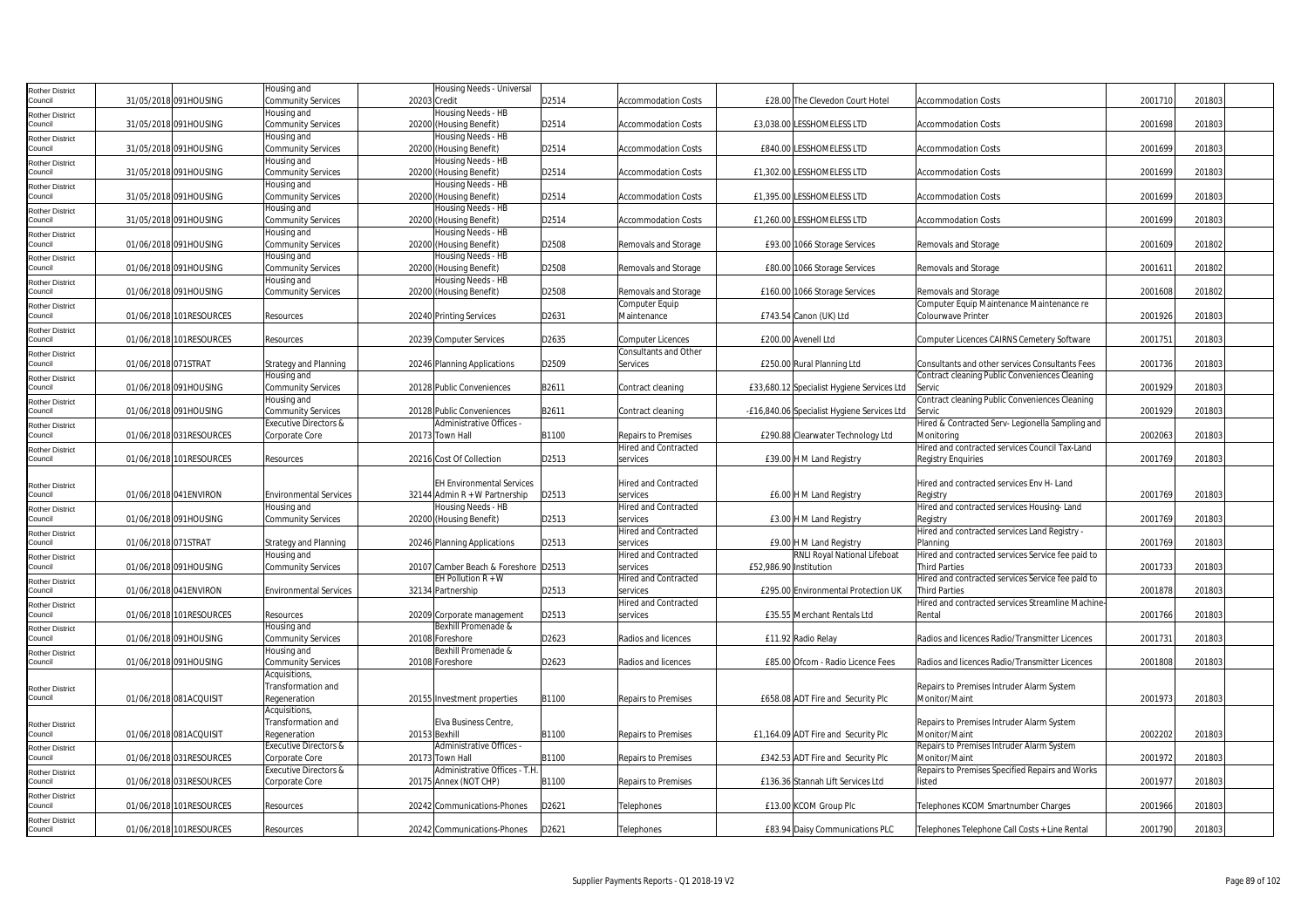| Rother District                   |                          |                                              |                                               |       |                            |                                                             |                                               |         |            |
|-----------------------------------|--------------------------|----------------------------------------------|-----------------------------------------------|-------|----------------------------|-------------------------------------------------------------|-----------------------------------------------|---------|------------|
| Council                           | 01/06/2018 101RESOURCES  | Resources                                    | 20239 Computer Services                       | D2621 | Telephones                 | <b>£27.98 Daisy Communications PLC</b>                      | Telephones Telephone Call Costs + Line Rental | 2001790 | 201803     |
| Rother District<br>council        | 01/06/2018 091HOUSING    | lousing and                                  | 20102 Rother Museum Services                  | D2621 |                            |                                                             |                                               | 2001790 | 201803     |
|                                   |                          | <b>Community Services</b><br>Housing and     |                                               |       | Telephones                 | £13.99 Daisy Communications PLC                             | Telephones Telephone Call Costs + Line Rental |         |            |
| <b>Rother District</b><br>Council | 01/06/2018 091HOUSING    | <b>Community Services</b>                    | 20107 Camber Beach & Foreshore D2621          |       | Telephones                 | £29.32 Daisy Communications PLC                             | Telephones Telephone Call Costs + Line Rental | 2001790 | 201803     |
| Rother District                   |                          | Executive Directors &                        |                                               |       |                            |                                                             |                                               |         |            |
| Council                           | 01/06/2018 031 RESOURCES | Corporate Core                               | 20180 Emergency Planning                      | D2621 | Telephones                 | £13.99 Daisy Communications PLC                             | Felephones Telephone Call Costs + Line Rental | 2001790 | 201803     |
| Rother District                   |                          |                                              | EH Pollution $R + W$                          |       |                            |                                                             |                                               |         |            |
| Council                           | 01/06/2018 041ENVIRON    | <b>Environmental Services</b><br>Housing and | 32134 Partnership<br>Housing Needs - HB       | D2621 | Telephones                 | £13.99 Daisy Communications PLC                             | Telephones Telephone Call Costs + Line Rental | 2001790 | 201803     |
| Rother District<br>Council        | 01/06/2018 091HOUSING    | <b>Community Services</b>                    | 20200 (Housing Benefit)                       | D2508 | Removals and Storage       | £160.00 1066 Storage Services                               | Removals and Storage                          | 2001612 | 201803     |
| Rother District                   |                          | Housing and                                  | Housing Needs - Universal                     |       |                            |                                                             |                                               |         |            |
| Council                           | 01/06/2018 091HOUSING    | <b>Community Services</b>                    | 20203 Credit                                  | D2514 | <b>Accommodation Costs</b> | £340.00 MB Hotels Ltd                                       | <b>Accommodation Costs</b>                    | 2001821 | 201803     |
| <b>Rother District</b>            |                          | Housing and                                  | Housing Needs - Universal                     |       |                            |                                                             |                                               |         |            |
| Council                           | 01/06/2018 091HOUSING    | <b>Community Services</b><br>Housing and     | 20203 Credit<br>Housing Needs - Universal     | D2514 | <b>Accommodation Costs</b> | £340.00 MB Hotels Ltd                                       | <b>Accommodation Costs</b>                    | 2001825 | 201803     |
| Rother District<br>Council        | 01/06/2018 091HOUSING    | <b>Community Services</b>                    | 20203 Credit                                  | D2514 | <b>Accommodation Costs</b> | £290.00 MB Hotels Ltd                                       | <b>Accommodation Costs</b>                    | 2001827 | 201803     |
| Rother District                   |                          | Housing and                                  | Housing Needs - HB                            |       |                            |                                                             |                                               |         |            |
| Council                           | 01/06/2018 091HOUSING    | <b>Community Services</b>                    | 20200 (Housing Benefit)                       | D2514 | <b>Accommodation Costs</b> | £4,920.00 UK Room Imperial                                  | Accommodation Costs                           | 2001829 | 201803     |
| Rother District                   |                          | Housing and                                  | Housing Needs - HB                            |       |                            |                                                             |                                               |         |            |
| Council                           | 01/06/2018 091HOUSING    | <b>Community Services</b>                    | 20200 (Housing Benefit)                       | D2514 | <b>Accommodation Costs</b> | £290.00 MB Hotels Ltd                                       | <b>Accommodation Costs</b>                    | 2001817 | 201803     |
| Rother District<br>council        | 01/06/2018 091HOUSING    | Housing and<br>Community Services            | lousing Needs - HB<br>20200 (Housing Benefit) | D2514 | <b>Accommodation Costs</b> | £245.00 MB Hotels Ltd                                       | <b>Accommodation Costs</b>                    | 2001819 | 201803     |
| <b>Rother District</b>            |                          | Housing and                                  | Housing Needs - HB                            |       |                            |                                                             |                                               |         |            |
| Council                           | 01/06/2018 091HOUSING    | Community Services                           | 20200 (Housing Benefit)                       | D2514 | Accommodation Costs        | £245.00 MB Hotels Ltd                                       | <b>Accommodation Costs</b>                    | 2001820 | 201803     |
| Rother District                   |                          | Housing and                                  | Housing Needs - HB                            |       |                            |                                                             |                                               |         |            |
| Council                           | 01/06/2018 091HOUSING    | <b>Community Services</b>                    | 20200 (Housing Benefit)                       | D2514 | <b>Accommodation Costs</b> | £245.00 MB Hotels Ltd                                       | <b>Accommodation Costs</b>                    | 2001822 | 201803     |
| Rother District<br>Council        | 01/06/2018 091HOUSING    | Housing and<br><b>Community Services</b>     | Housing Needs - HB<br>20200 (Housing Benefit) | D2514 | <b>Accommodation Costs</b> | £195.00 MB Hotels Ltd                                       | <b>Accommodation Costs</b>                    | 2001823 | 201803     |
| Rother District                   |                          | Housing and                                  | Housing Needs - HB                            |       |                            |                                                             |                                               |         |            |
| Council                           | 01/06/2018 091HOUSING    | <b>Community Services</b>                    | 20200 (Housing Benefit)                       | D2514 | <b>Accommodation Costs</b> | £245.00 MB Hotels Ltd                                       | <b>Accommodation Costs</b>                    | 2001824 | 201803     |
| Rother District                   |                          | Housing and                                  | Housing Needs - HB                            |       |                            |                                                             |                                               |         |            |
| ouncil                            | 01/06/2018 091HOUSING    | Community Services                           | 20200 (Housing Benefit)                       | D2514 | <b>Accommodation Costs</b> | £395.00 MB Hotels Ltd                                       | <b>Accommodation Costs</b>                    | 2001826 | 201803     |
| <b>Rother District</b><br>Council | 02/06/2018 091HOUSING    | Housing and<br>Community Services            | 20128 Public Conveniences                     | B2422 | Sewerage                   | Scottish Water Business Stream<br>£180.26 Limited           | Sewage Charges                                | 2001786 | 201803     |
| Rother District                   |                          | lousing and                                  |                                               |       |                            | Scottish Water Business Stream                              |                                               |         |            |
| Council                           | 02/06/2018 091HOUSING    | <b>Community Services</b>                    | 20128 Public Conveniences                     | B2422 | Sewerage                   | £110.36 Limited                                             | Sewage Charges                                | 2001787 | 201803     |
| Rother District                   |                          | Housing and                                  | Bexhill Parks & Open                          |       |                            | Scottish Water Business Stream                              |                                               |         |            |
| Council                           | 02/06/2018 091HOUSING    | <b>Community Services</b>                    | 20114 Spaces                                  | B2422 | Sewerage                   | £12.26 Limited                                              | Sewage Charges                                | 2001787 | 201803     |
| Rother District<br>Council        | 02/06/2018 101RESOURCES  | Resources                                    | 20242 Communications-Phones                   | D2621 | Telephones                 | TalkTalk Communications Ltd<br>£48.83 T/A TalkTalk Business | Telephones Telephone Call Costs + Line Rental | 2002164 | 201803     |
| Rother District                   |                          | Housing and                                  | Capital - Grants Halls and                    |       |                            | Guestling Bradshaw School                                   |                                               |         |            |
| Council                           | 03/06/2018 999NOREPORT   | <b>Community Services</b>                    | 70714 Community Projects                      | N1011 | Capital Grants             | £300.00 Parent Teacher Association                          | Capital Grants Community Grants Scheme        | 2001884 | 201803 Yes |
| <b>Rother District</b>            |                          | Housing and                                  | Housing Needs - Universal                     |       |                            |                                                             |                                               |         |            |
| Council                           | 03/06/2018 091HOUSING    | <b>Community Services</b>                    | 20203 Credit                                  | D2514 | <b>Accommodation Costs</b> | £262.50 Specialist Care UK Group Ltd                        | <b>Accommodation Costs</b>                    | 2001695 | 201803     |
| Rother District<br>Council        | 03/06/2018 091HOUSING    | Housing and<br>Community Services            | Housing Needs - Universal<br>20203 Credit     | D2514 | <b>Accommodation Costs</b> | £262.50 Specialist Care UK Group Ltd                        | <b>Accommodation Costs</b>                    | 2001690 | 201803     |
| Rother District                   |                          | lousing and                                  | Housing Needs - Universal                     |       |                            |                                                             |                                               |         |            |
| Council                           | 03/06/2018 091HOUSING    | Community Services                           | 20203 Credit                                  | D2514 | <b>Accommodation Costs</b> | £262.50 Specialist Care UK Group Ltd                        | <b>Accommodation Costs</b>                    | 2001694 | 201803     |
| Rother District                   |                          | Housing and                                  | lousing Needs - Universal                     |       |                            |                                                             |                                               |         |            |
| Council                           | 03/06/2018 091HOUSING    | Community Services                           | 20203 Credit                                  | D2514 | <b>Accommodation Costs</b> | £262.50 Specialist Care UK Group Ltd                        | <b>Accommodation Costs</b>                    | 2001692 | 201803     |
| Rother District<br>ouncil         | 03/06/2018 091HOUSING    | Housing and<br><b>Community Services</b>     | Housing Needs - Universal<br>20203 Credit     | D2514 | <b>Accommodation Costs</b> | £1,059.80 Redmere Lodge                                     | <b>Accommodation Costs</b>                    | 2001813 | 201803     |
|                                   |                          | Housing and                                  | Housing Needs - HB                            |       |                            |                                                             |                                               |         |            |
| <b>Rother District</b><br>Council | 03/06/2018 091HOUSING    | <b>Community Services</b>                    | 20200 (Housing Benefit)                       | D2514 | <b>Accommodation Costs</b> | £175.00 Specialist Care UK Group Ltd                        | <b>Accommodation Costs</b>                    | 2001691 | 201803     |
| Rother District                   |                          | Housing and                                  | Housing Needs - HB                            |       |                            |                                                             |                                               |         |            |
| Council                           | 03/06/2018 091HOUSING    | Community Services                           | 20200 (Housing Benefit)                       | D2514 | Accommodation Costs        | £350.00 Specialist Care UK Group Ltd                        | <b>Accommodation Costs</b>                    | 2001693 | 201803     |
| Rother District                   | 03/06/2018 091HOUSING    | Housing and                                  | Housing Needs - HB                            | D2514 |                            | £128.55 Specialist Care UK Group Ltd                        |                                               | 2001689 | 201803     |
| Council<br>Rother District        |                          | <b>Community Services</b><br>Housing and     | 20200 (Housing Benefit)<br>Housing Needs - HB |       | <b>Accommodation Costs</b> |                                                             | <b>Accommodation Costs</b>                    |         |            |
| Council                           | 03/06/2018 091HOUSING    | <b>Community Services</b>                    | 20200 (Housing Benefit)                       | D2514 | <b>Accommodation Costs</b> | £1,946.40 Specialist Care UK Group Ltd                      | <b>Accommodation Costs</b>                    | 2001697 | 201803     |
|                                   |                          |                                              |                                               |       |                            |                                                             |                                               |         |            |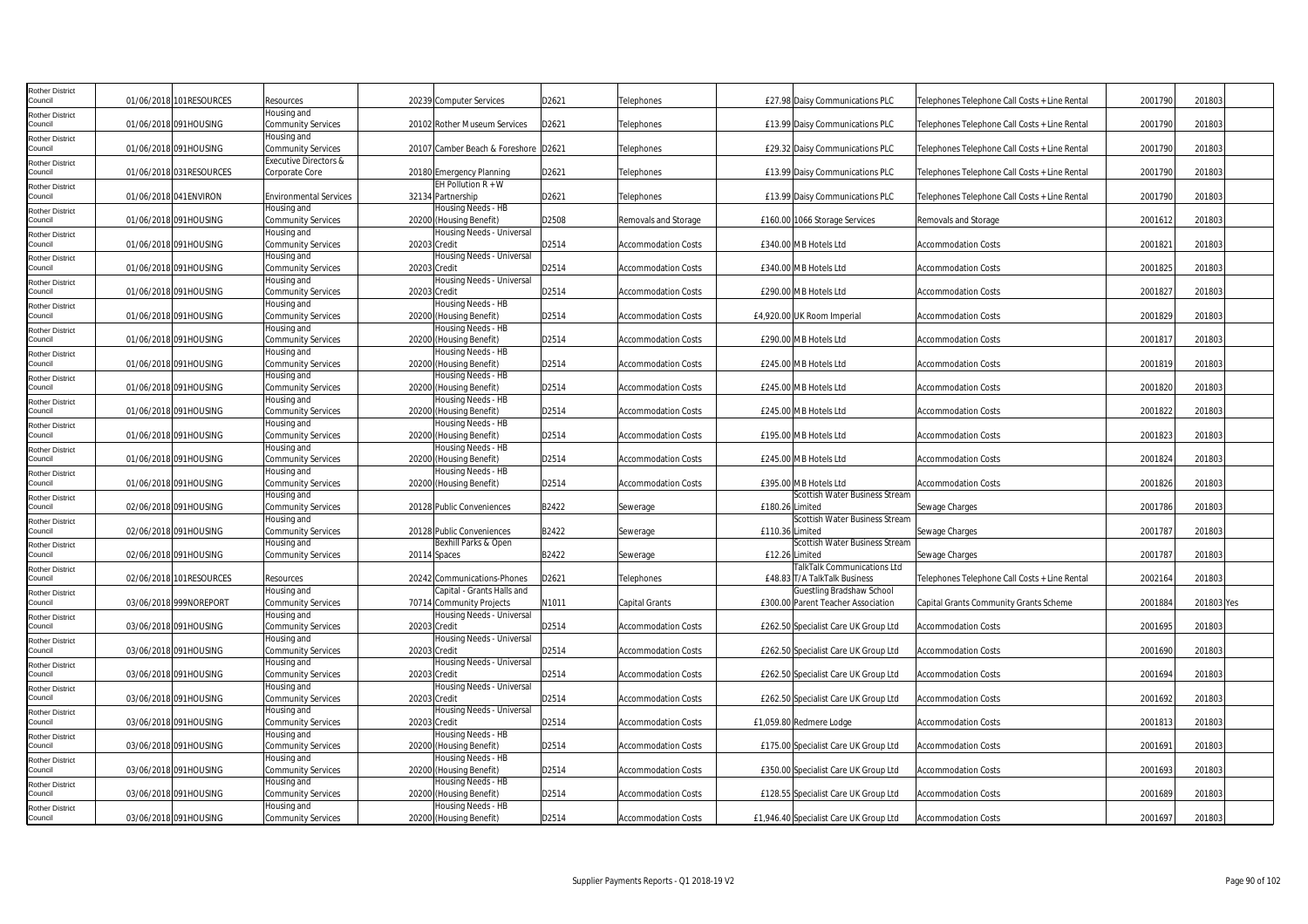| Rother District                   |                         |                                                    |               |                                  |       | Owed by - Colonnade                     |                                                                        |                                                                     |         |        |  |
|-----------------------------------|-------------------------|----------------------------------------------------|---------------|----------------------------------|-------|-----------------------------------------|------------------------------------------------------------------------|---------------------------------------------------------------------|---------|--------|--|
| Council                           | 04/06/2018 999NOREPORT  | Resources                                          |               | 90000 Balance sheet all accounts | P1099 | <b>Bexhill Ltd</b>                      | £1,062.59 PPL PRS Ltd                                                  | Colonnade Restaurant Bexhill Ltd - purchases                        | 2002028 | 201803 |  |
|                                   |                         | Acquisitions,                                      |               |                                  |       |                                         |                                                                        |                                                                     |         |        |  |
| <b>Rother District</b>            |                         | Transformation and                                 |               | Elva Business Centre,            |       |                                         |                                                                        |                                                                     |         |        |  |
| Council                           | 04/06/2018 081ACQUISIT  | Regeneration                                       | 20153 Bexhill |                                  | B2611 | Contract cleaning                       | £127.40 J M Waste Management Limited Contract cleaning Office Cleaning |                                                                     | 2002170 | 201803 |  |
| <b>Rother District</b>            |                         | Executive Directors &                              |               |                                  |       |                                         |                                                                        | Equipment & Materials Health and Safety Act                         |         |        |  |
| Council                           | 04/06/2018 031RESOURCES | Corporate Core                                     |               | 20171 Human Resources            | D1201 | Equipment & Materials                   | £123.00 Office Furniture Online                                        | Eauipment                                                           | 2001925 | 201803 |  |
| <b>Rother District</b>            |                         | Executive Directors &                              |               |                                  |       | <b>Hired and Contracted</b>             |                                                                        | Hired and contracted services Issue Fee for                         |         |        |  |
| Council                           | 04/06/2018 031RESOURCES | Corporate Core                                     |               | 20182 Legal Services             | D2513 | services                                | £110.00 HMCTS                                                          | Warrant of Execution                                                | 2001725 | 201803 |  |
| <b>Rother District</b>            |                         | Executive Directors &                              |               |                                  |       | <b>Hired and Contracted</b>             |                                                                        | Hired and contracted services Issue Fee for                         |         |        |  |
| Council                           | 04/06/2018 031RESOURCES | Corporate Core                                     |               | 20182 Legal Services             | D2513 | services                                | £110.00 HMCTS                                                          | Warrant of Execution                                                | 2001726 | 201803 |  |
| <b>Rother District</b>            |                         | Executive Directors &                              |               |                                  |       | <b>Hired and Contracted</b>             |                                                                        | Hired and contracted services Issue Fee for                         |         |        |  |
| Council                           | 04/06/2018 031RESOURCES | Corporate Core<br><b>Executive Directors &amp;</b> |               | 20182 Legal Services             | D2513 | services<br><b>Hired and Contracted</b> | £110.00 HMCTS                                                          | Warrant of Execution<br>Hired and contracted services Issue Fee for | 2001727 | 201803 |  |
| <b>Rother District</b><br>Council | 04/06/2018 031RESOURCES | Corporate Core                                     |               | 20182 Legal Services             | D2513 | services                                | £110.00 HMCTS                                                          | Warrant of Execution                                                | 2001728 | 201803 |  |
|                                   |                         | Executive Directors &                              |               |                                  |       | <b>Hired and Contracted</b>             |                                                                        | Hired and contracted services Issue Fee for                         |         |        |  |
| <b>Rother District</b><br>Council | 04/06/2018 031RESOURCES | Corporate Core                                     |               | 20182 Legal Services             | D2513 | services                                | £110.00 HMCTS                                                          | Warrant of Execution                                                | 2001724 | 201803 |  |
|                                   |                         | Housing and                                        |               |                                  |       |                                         |                                                                        |                                                                     |         |        |  |
| <b>Rother District</b><br>Council | 04/06/2018 091HOUSING   | Community Services                                 |               | 20128 Public Conveniences        | B1100 | Repairs to Premises                     | £120.00 Ticehurst Parish Council                                       | Repairs to Premises Repairs - Roofing Works                         | 2001734 | 201803 |  |
|                                   |                         | Housing and                                        |               |                                  |       |                                         | Scottish Water Business Stream                                         |                                                                     |         |        |  |
| <b>Rother District</b><br>Council | 04/06/2018 091HOUSING   | Community Services                                 |               | 20128 Public Conveniences        | B2422 | Sewerage                                | £403.03 Limited                                                        | Sewage Charges                                                      | 200187  | 201803 |  |
| <b>Rother District</b>            |                         | Housing and                                        |               |                                  |       | <b>Hired and Contracted</b>             |                                                                        | Syrian - Hired and contracted services- Translation                 |         |        |  |
| Council                           | 04/06/2018 091HOUSING   | Community Services                                 | 20206 Syrians |                                  | D2513 | services                                | £52.80 Vandu Language Services Ltd                                     | Services                                                            | 200207  | 201803 |  |
| <b>Rother District</b>            |                         | Housing and                                        |               |                                  |       | Hired and Contracted                    |                                                                        | Syrian - Hired and contracted services- Translation                 |         |        |  |
| Council                           | 04/06/2018 091HOUSING   | Community Services                                 | 20206 Syrians |                                  | D2513 | services                                | £91.56 Vandu Language Services Ltd                                     | Services                                                            | 2002072 | 201803 |  |
| <b>Rother District</b>            |                         | Housing and                                        |               |                                  |       | Hired and Contracted                    |                                                                        | Syrian - Hired and contracted services- Translation                 |         |        |  |
| Council                           | 04/06/2018 091HOUSING   | Community Services                                 | 20206 Syrians |                                  | D2513 | services                                | £76.30 Vandu Language Services Ltd                                     | Services                                                            | 2001797 | 201803 |  |
| <b>Rother District</b>            |                         | Housing and                                        |               |                                  |       | <b>Hired and Contracted</b>             |                                                                        | Syrian - Hired and contracted services-Translation                  |         |        |  |
| Council                           | 04/06/2018 091HOUSING   | Community Services                                 | 20206 Syrians |                                  | D2513 | services                                | £44.00 Vandu Language Services Ltd                                     | Services                                                            | 2001798 | 201803 |  |
| <b>Rother District</b>            |                         | Housing and                                        |               |                                  |       | <b>Hired and Contracted</b>             |                                                                        | Syrian - Hired and contracted services-Translation                  |         |        |  |
| Council                           | 04/06/2018 091HOUSING   | Community Services                                 | 20206 Syrians |                                  | D2513 | services                                | -£76.30 Vandu Language Services Ltd                                    | Services                                                            | 1000337 | 201803 |  |
| Rother District                   |                         | Housing and                                        |               |                                  |       | Hired and Contracted                    |                                                                        | Syrian - Hired and contracted services- Translation                 |         |        |  |
| Council                           | 04/06/2018 091HOUSING   | Community Services                                 | 20206 Syrians |                                  | D2513 | services                                | -£44.00 Vandu Language Services Ltd                                    | Services                                                            | 1000338 | 201803 |  |
| <b>Rother District</b>            |                         | Housing and                                        |               |                                  |       | Vehicle Repairs &                       | <b>Asset Monitoring Solutions</b>                                      |                                                                     |         |        |  |
| Council                           | 04/06/2018 091HOUSING   | Community Services                                 |               | 20145 Maintenance Services       | C1101 | Servicing                               | £65.00 Group (UK) Ltd                                                  | Vehicle Repairs & Servicing                                         | 2002187 | 201803 |  |
| <b>Rother District</b>            |                         | Housing and                                        |               |                                  |       |                                         | Scottish Water Business Stream                                         |                                                                     |         |        |  |
| Council                           | 04/06/2018 091HOUSING   | Community Services                                 |               | 20128 Public Conveniences        | B2421 | Water                                   | £237.50 Limited                                                        | Water Charges                                                       | 2001875 | 201803 |  |
| <b>Rother District</b>            |                         | Housing and                                        |               | Housing Needs - HB               |       |                                         |                                                                        |                                                                     |         |        |  |
| Council                           | 04/06/2018 091HOUSING   | Community Services                                 |               | 20200 (Housing Benefit)          | D2508 | Removals and Storage                    | £200.00 Chapmans of Hastings                                           | Removals and Storage                                                | 2001859 | 201803 |  |
| <b>Rother District</b>            |                         | Housing and                                        |               | Housing Needs - HB               | D2508 |                                         |                                                                        |                                                                     |         |        |  |
| Council                           | 04/06/2018 091HOUSING   | <b>Community Services</b>                          |               | 20200 (Housing Benefit)          |       | Removals and Storage                    | £225.00 Chapmans of Hastings                                           | Removals and Storage                                                | 2001830 | 201803 |  |
| <b>Rother District</b><br>Council | 04/06/2018 091HOUSING   | Housing and                                        | 20203 Credit  | Housing Needs - Universal        | D2514 |                                         | Solutions Accommodation<br>£84.00 Providers Ltd                        |                                                                     | 2001853 | 201803 |  |
|                                   |                         | Community Services<br>Housing and                  |               | Housing Needs - Universal        |       | Accommodation Costs                     | Solutions Accommodation                                                | Accommodation Costs                                                 |         |        |  |
| <b>Rother District</b><br>Council | 04/06/2018 091HOUSING   | Community Services                                 | 20203 Credit  |                                  | D2514 | <b>Accommodation Costs</b>              | £336.00 Providers Ltd                                                  | <b>Accommodation Costs</b>                                          | 2001853 | 201803 |  |
| Rother District                   |                         | Housing and                                        |               | Housing Needs - Universal        |       |                                         | Solutions Accommodation                                                |                                                                     |         |        |  |
| Council                           | 04/06/2018 091HOUSING   | Community Services                                 | 20203 Credit  |                                  | D2514 | <b>Accommodation Costs</b>              | £98.00 Providers Ltd                                                   | <b>Accommodation Costs</b>                                          | 2001854 | 201803 |  |
| <b>Rother District</b>            |                         | Housing and                                        |               | Housing Needs - Universal        |       |                                         | Solutions Accommodation                                                |                                                                     |         |        |  |
| Council                           | 04/06/2018 091HOUSING   | Community Services                                 | 20203 Credit  |                                  | D2514 | Accommodation Costs                     | £392.00 Providers Ltd                                                  | <b>Accommodation Costs</b>                                          | 2001854 | 201803 |  |
| <b>Rother District</b>            |                         | Housing and                                        |               | Housing Needs - Universal        |       |                                         | Solutions Accommodation                                                |                                                                     |         |        |  |
| Council                           | 04/06/2018 091HOUSING   | Community Services                                 | 20203 Credit  |                                  | D2514 | <b>Accommodation Costs</b>              | £84.00 Providers Ltd                                                   | <b>Accommodation Costs</b>                                          | 2001856 | 201803 |  |
| <b>Rother District</b>            |                         | Housing and                                        |               | Housing Needs - Universal        |       |                                         | Solutions Accommodation                                                |                                                                     |         |        |  |
| Council                           | 04/06/2018 091HOUSING   | Community Services                                 | 20203 Credit  |                                  | D2514 | <b>Accommodation Costs</b>              | £336.00 Providers Ltd                                                  | <b>Accommodation Costs</b>                                          | 2001856 | 201803 |  |
| <b>Rother District</b>            |                         | Housing and                                        |               | Housing Needs - Universal        |       |                                         |                                                                        |                                                                     |         |        |  |
| Council                           | 04/06/2018 091HOUSING   | Community Services                                 | 20203 Credit  |                                  | D2514 | <b>Accommodation Costs</b>              | £28.00 The Clevedon Court Hotel                                        | <b>Accommodation Costs</b>                                          | 2001711 | 201803 |  |
| <b>Rother District</b>            |                         | Housing and                                        |               | Housing Needs - Universal        |       |                                         |                                                                        |                                                                     |         |        |  |
| Council                           | 04/06/2018 091HOUSING   | Community Services                                 | 20203 Credit  |                                  | D2514 | Accommodation Costs                     | £112.00 The Clevedon Court Hotel                                       | Accommodation Costs                                                 | 2001711 | 201803 |  |
| <b>Rother District</b>            |                         | Housing and                                        |               | Housing Needs - Universal        |       |                                         |                                                                        |                                                                     |         |        |  |
| Council                           | 04/06/2018 091HOUSING   | Community Services                                 | 20203 Credit  |                                  | D2514 | <b>Accommodation Costs</b>              | £134.40 Saffron HMO Ltd                                                | <b>Accommodation Costs</b>                                          | 2001847 | 201803 |  |
| <b>Rother District</b>            |                         | Housing and                                        |               | Housing Needs - Universal        |       |                                         |                                                                        |                                                                     |         |        |  |
| Council                           | 04/06/2018 091HOUSING   | Community Services                                 | 20203 Credit  |                                  | D2514 | <b>Accommodation Costs</b>              | £33.60 Saffron HMO Ltd                                                 | <b>Accommodation Costs</b>                                          | 2001847 | 201803 |  |
| <b>Rother District</b>            |                         | Housing and                                        |               | Housing Needs - HB               |       |                                         | Solutions Accommodation                                                |                                                                     |         |        |  |
| Council                           | 04/06/2018 091HOUSING   | <b>Community Services</b>                          |               | 20200 (Housing Benefit)          | D2514 | <b>Accommodation Costs</b>              | £84.00 Providers Ltd                                                   | <b>Accommodation Costs</b>                                          | 2001855 | 201803 |  |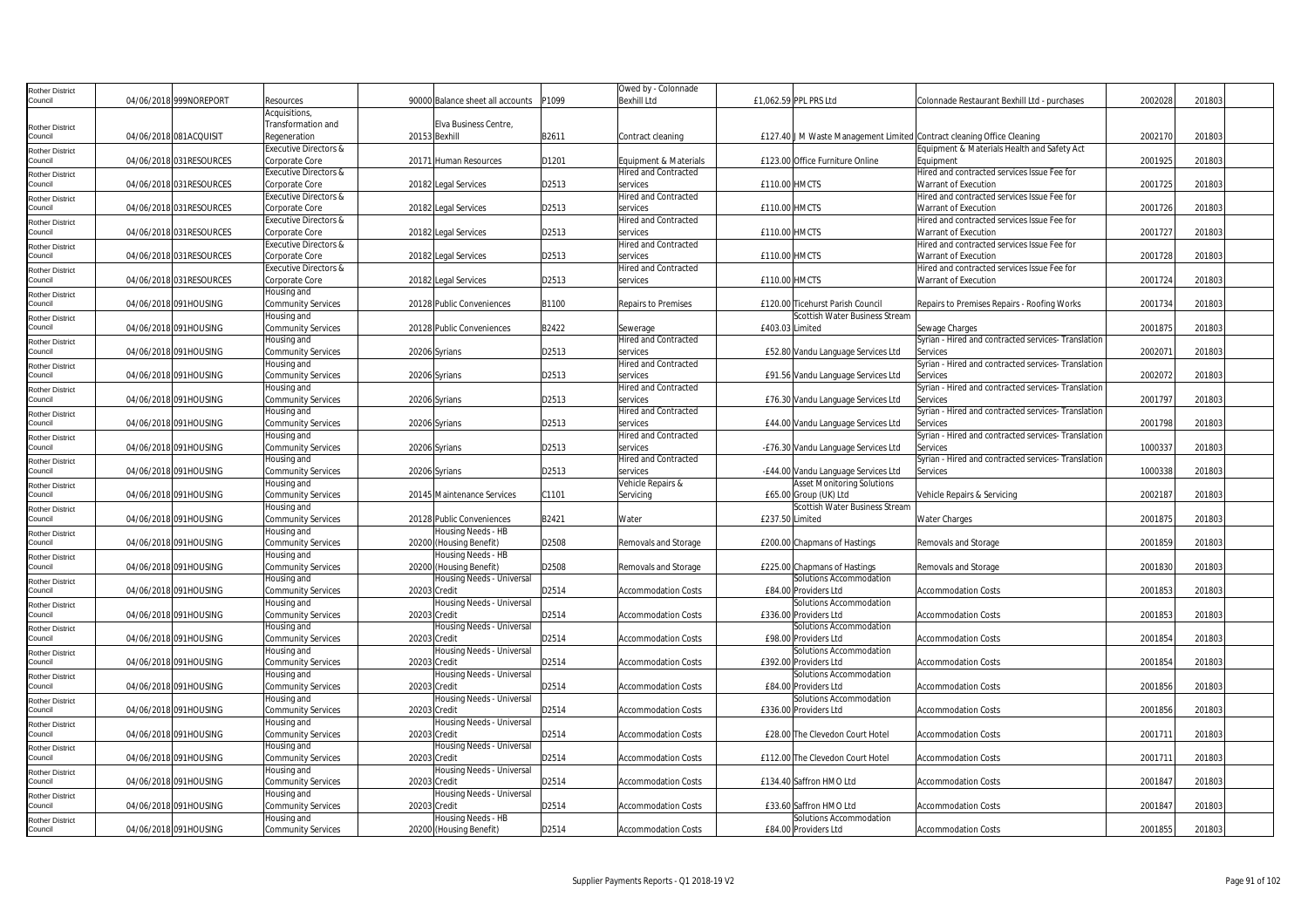| <b>Rother District</b>            |                        | Housing and                   | Housing Needs - HB           |       |                            | Solutions Accommodation             |                                                   |         |        |  |
|-----------------------------------|------------------------|-------------------------------|------------------------------|-------|----------------------------|-------------------------------------|---------------------------------------------------|---------|--------|--|
| Council                           | 04/06/2018 091HOUSING  | Community Services            | 20200 (Housing Benefit)      | D2514 | <b>Accommodation Costs</b> | £336.00 Providers Ltd               | <b>Accommodation Costs</b>                        | 2001855 | 201803 |  |
| <b>Rother District</b>            |                        | Housing and                   | Housing Needs - HB           |       |                            | Solutions Accommodation             |                                                   |         |        |  |
| Council                           | 04/06/2018 091HOUSING  | Community Services            | 20200 (Housing Benefit)      | D2514 | <b>Accommodation Costs</b> | £84.00 Providers Ltd                | <b>Accommodation Costs</b>                        | 2001857 | 201803 |  |
| <b>Rother District</b>            |                        | Housing and                   | Housing Needs - HB           |       |                            | Solutions Accommodation             |                                                   |         |        |  |
| Council                           | 04/06/2018 091HOUSING  | Community Services            | 20200 (Housing Benefit)      | D2514 | Accommodation Costs        | £336.00 Providers Ltd               | <b>Accommodation Costs</b>                        | 2001857 | 201803 |  |
| <b>Rother District</b>            |                        | Housing and                   | Housing Needs - HB           |       |                            |                                     |                                                   |         |        |  |
| Council                           | 04/06/2018 091HOUSING  | Community Services            | 20200 (Housing Benefit)      | D2514 | <b>Accommodation Costs</b> | £280.00 Saffron HMO Ltd             | <b>Accommodation Costs</b>                        | 2001844 | 201803 |  |
|                                   |                        | Housing and                   | Housing Needs - HB           |       |                            |                                     |                                                   |         |        |  |
| <b>Rother District</b><br>Council | 04/06/2018 091HOUSING  | Community Services            | 20200 (Housing Benefit)      | D2514 | <b>Accommodation Costs</b> | £70.00 Saffron HMO Ltd              | Accommodation Costs                               | 2001844 | 201803 |  |
| <b>Rother District</b>            |                        | Housing and                   | Housing Needs - HB           |       |                            |                                     |                                                   |         |        |  |
| Council                           | 04/06/2018 091HOUSING  | Community Services            | 20200 (Housing Benefit)      | D2514 | <b>Accommodation Costs</b> | £45.00 Saffron HMO Ltd              | <b>Accommodation Costs</b>                        | 2001846 | 201803 |  |
| <b>Rother District</b>            |                        | Housing and                   | Housing Needs - HB           |       |                            |                                     |                                                   |         |        |  |
| Council                           | 04/06/2018 091HOUSING  | Community Services            | 20200 (Housing Benefit)      | D2514 | <b>Accommodation Costs</b> | £216.00 Saffron HMO Ltd             | <b>Accommodation Costs</b>                        | 2001846 | 201803 |  |
| <b>Rother District</b>            |                        | Housing and                   | Housing Needs - HB           |       |                            |                                     |                                                   |         |        |  |
| Council                           | 04/06/2018 091HOUSING  | Community Services            | 20200 (Housing Benefit)      | D2514 | <b>Accommodation Costs</b> | £54.00 Saffron HMO Ltd              | <b>Accommodation Costs</b>                        | 2001846 | 201803 |  |
| <b>Rother District</b>            |                        | Housing and                   | Housing Needs - HB           |       |                            | Solutions Accommodation             |                                                   |         |        |  |
| Council                           | 04/06/2018 091HOUSING  | Community Services            | 20200 (Housing Benefit)      | D2514 | <b>Accommodation Costs</b> | £105.00 Providers Ltd               | <b>Accommodation Costs</b>                        | 2001849 | 201803 |  |
| <b>Rother District</b>            |                        | Housing and                   | Housing Needs - HB           |       |                            | Solutions Accommodation             |                                                   |         |        |  |
| Council                           | 04/06/2018 091HOUSING  | Community Services            | 20200 (Housing Benefit)      | D2514 | <b>Accommodation Costs</b> | £420.00 Providers Ltd               | <b>Accommodation Costs</b>                        | 2001849 | 201803 |  |
| <b>Rother District</b>            |                        | Housing and                   | Housing Needs - HB           |       |                            | Solutions Accommodation             |                                                   |         |        |  |
| Council                           | 04/06/2018 091HOUSING  | Community Services            | 20200 (Housing Benefit)      | D2514 | <b>Accommodation Costs</b> | £98.00 Providers Ltd                | <b>Accommodation Costs</b>                        | 2001851 | 201803 |  |
| <b>Rother District</b>            |                        | Housing and                   | Housing Needs - HB           |       |                            | Solutions Accommodation             |                                                   |         |        |  |
| Council                           | 04/06/2018 091HOUSING  | Community Services            | 20200 (Housing Benefit)      | D2514 | <b>Accommodation Costs</b> | £392.00 Providers Ltd               | <b>Accommodation Costs</b>                        | 2001851 | 201803 |  |
| <b>Rother District</b>            |                        | Housing and                   | Housing Needs - HB           |       |                            | Solutions Accommodation             |                                                   |         |        |  |
| Council                           | 04/06/2018 091HOUSING  | Community Services            | 20200 (Housing Benefit)      | D2514 | <b>Accommodation Costs</b> | £98.00 Providers Ltd                | <b>Accommodation Costs</b>                        | 2001850 | 201803 |  |
| <b>Rother District</b>            |                        | Housing and                   | Housing Needs - HB           |       |                            | Solutions Accommodation             |                                                   |         |        |  |
| Council                           | 04/06/2018 091HOUSING  | Community Services            | 20200 (Housing Benefit)      | D2514 | <b>Accommodation Costs</b> | £392.00 Providers Ltd               | <b>Accommodation Costs</b>                        | 2001850 | 201803 |  |
| <b>Rother District</b>            |                        | Housing and                   | Housing Needs - HB           |       |                            | Solutions Accommodation             |                                                   |         |        |  |
| Council                           | 04/06/2018 091HOUSING  | Community Services            | 20200 (Housing Benefit)      | D2514 | <b>Accommodation Costs</b> | £420.00 Providers Ltd               | <b>Accommodation Costs</b>                        | 2001852 | 201803 |  |
| <b>Rother District</b>            |                        | Housing and                   | Housing Needs - HB           |       |                            |                                     |                                                   |         |        |  |
| Council                           | 04/06/2018 091HOUSING  | Community Services            | 20200 (Housing Benefit)      | D2514 | Accommodation Costs        | £80.00 Saffron HMO Ltd              | <b>Accommodation Costs</b>                        | 2001845 | 201803 |  |
| <b>Rother District</b>            |                        | Housing and                   | Housing Needs - HB           |       |                            |                                     |                                                   |         |        |  |
| Council                           | 04/06/2018 091HOUSING  | Community Services            | 20200 (Housing Benefit)      | D2514 | <b>Accommodation Costs</b> | £20.00 Saffron HMO Ltd              | <b>Accommodation Costs</b>                        | 2001845 | 201803 |  |
| <b>Rother District</b>            |                        | Housing and                   | Housing Needs - HB           |       |                            |                                     |                                                   |         |        |  |
| Council                           | 04/06/2018 091HOUSING  | Community Services            | 20200 (Housing Benefit)      | D2514 | <b>Accommodation Costs</b> | £76.80 Saffron HMO Ltd              | <b>Accommodation Costs</b>                        | 2001848 | 201803 |  |
| <b>Rother District</b>            |                        | Housing and                   | Housing Needs - HB           |       |                            |                                     |                                                   |         |        |  |
| Council                           | 04/06/2018 091HOUSING  | Community Services            | 20200 (Housing Benefit)      | D2514 | <b>Accommodation Costs</b> | £19.20 Saffron HMO Ltd              | <b>Accommodation Costs</b>                        | 2001848 | 201803 |  |
| <b>Rother District</b>            |                        | Housing and                   |                              |       |                            |                                     |                                                   |         |        |  |
| Council                           | 05/06/2018 091HOUSING  | Community Services            | 20137 Car Parks              | A1110 | <b>Agency Staff</b>        | £480.60 The Work People CIC         | Agency Staff                                      | 2002032 | 201803 |  |
| <b>Rother District</b>            |                        |                               | Capital - Disable Facilities |       |                            |                                     |                                                   |         |        |  |
| Council                           | 05/06/2018 999NOREPORT | <b>Environmental Services</b> | 70706 Grant                  | N1012 | Capital Advances           | £5,000.00 Alfa Electric Ltd         | Capital Advances Disabled Facilities Grant        | 2001795 | 201803 |  |
| <b>Rother District</b>            |                        | Housing and                   |                              |       |                            |                                     |                                                   |         |        |  |
| Council                           | 05/06/2018 091HOUSING  | Community Services            | 20137 Car Parks              | D1201 | Equipment & Materials      | £70.00 Signtek                      | Equipment & Materials Purchase of Signs           | 2001792 | 201803 |  |
| <b>Rother District</b>            |                        | Housing and                   |                              |       |                            |                                     |                                                   |         |        |  |
| Council                           | 05/06/2018 091HOUSING  | Community Services            | 20145 Maintenance Services   | D1201 | Equipment & Materials      | £12.89 Trade UK Account (Screwfix)  | Equipment & Materials Purchase of Tools           | 2002182 | 201803 |  |
| <b>Rother District</b>            |                        | Housing and                   |                              |       |                            |                                     |                                                   |         |        |  |
| Council                           | 05/06/2018 091HOUSING  | Community Services            | 20109 Sports Development     | D2923 | Grants made                | £99.01 Alfa Electric Ltd            | Grants made Sports Development - Active Rother    | 2001990 | 201803 |  |
| <b>Rother District</b>            |                        | Housing and                   | 41 Jameson Mews, Bexhill     |       |                            |                                     |                                                   |         |        |  |
| Council                           | 05/06/2018 091HOUSING  | <b>Community Services</b>     | 20261 on Sea                 | B2311 | Rents and service charges  | £12,500.00 Mr and Mrs El-Zayat      | Rent - 41 Jameson Road                            | 2001744 | 201803 |  |
| Rother District                   |                        | Housing and                   | Bexhill Parks & Open         |       |                            |                                     |                                                   |         |        |  |
| Council                           | 05/06/2018 091HOUSING  | Community Services            | 20114 Spaces                 | B1100 | Repairs to Premises        | £690.00 Colin A May                 | Repairs to Premises Parks- Carpentry Repairs      | 2001881 | 201803 |  |
|                                   |                        | Acquisitions,                 |                              |       |                            |                                     |                                                   |         |        |  |
| <b>Rother District</b>            |                        | Transformation and            | <b>Committee Property</b>    |       |                            |                                     | Repairs to Premises Purchase of Materials - Build |         |        |  |
| Council                           | 05/06/2018 081ACQUISIT | Regeneration                  | 20154 Account                | B1100 | Repairs to Premises        | £86.42 Parker Building Supplies Ltd | Maint                                             | 2002180 | 201803 |  |
|                                   |                        | Acquisitions,                 |                              |       |                            |                                     |                                                   |         |        |  |
| <b>Rother District</b>            |                        | Transformation and            | Committee Property           |       |                            |                                     | Repairs to Premises Purchase of Materials - Build |         |        |  |
| Council                           | 05/06/2018 081ACQUISIT | Regeneration                  | 20154 Account                | B1100 | Repairs to Premises        | £54.17 Graham                       | Maint                                             | 2002200 | 201803 |  |
| <b>Rother District</b>            |                        | Housing and                   | Bexhill Promenade &          |       |                            |                                     |                                                   |         |        |  |
| Council                           | 05/06/2018 091HOUSING  | Community Services            | 20108 Foreshore              | B1100 | Repairs to Premises        | £529.32 Alfa Electric Ltd           | Repairs to Premises Repairs - Electrical Works    | 2001949 | 201803 |  |
| <b>Rother District</b>            |                        | Housing and                   |                              |       |                            | Scottish Water Business Stream      |                                                   |         |        |  |
| Council                           | 05/06/2018 091HOUSING  | Community Services            | 20128 Public Conveniences    | B2422 | Sewerage                   | £92.57 Limited                      | Sewage Charges                                    | 2001788 | 201803 |  |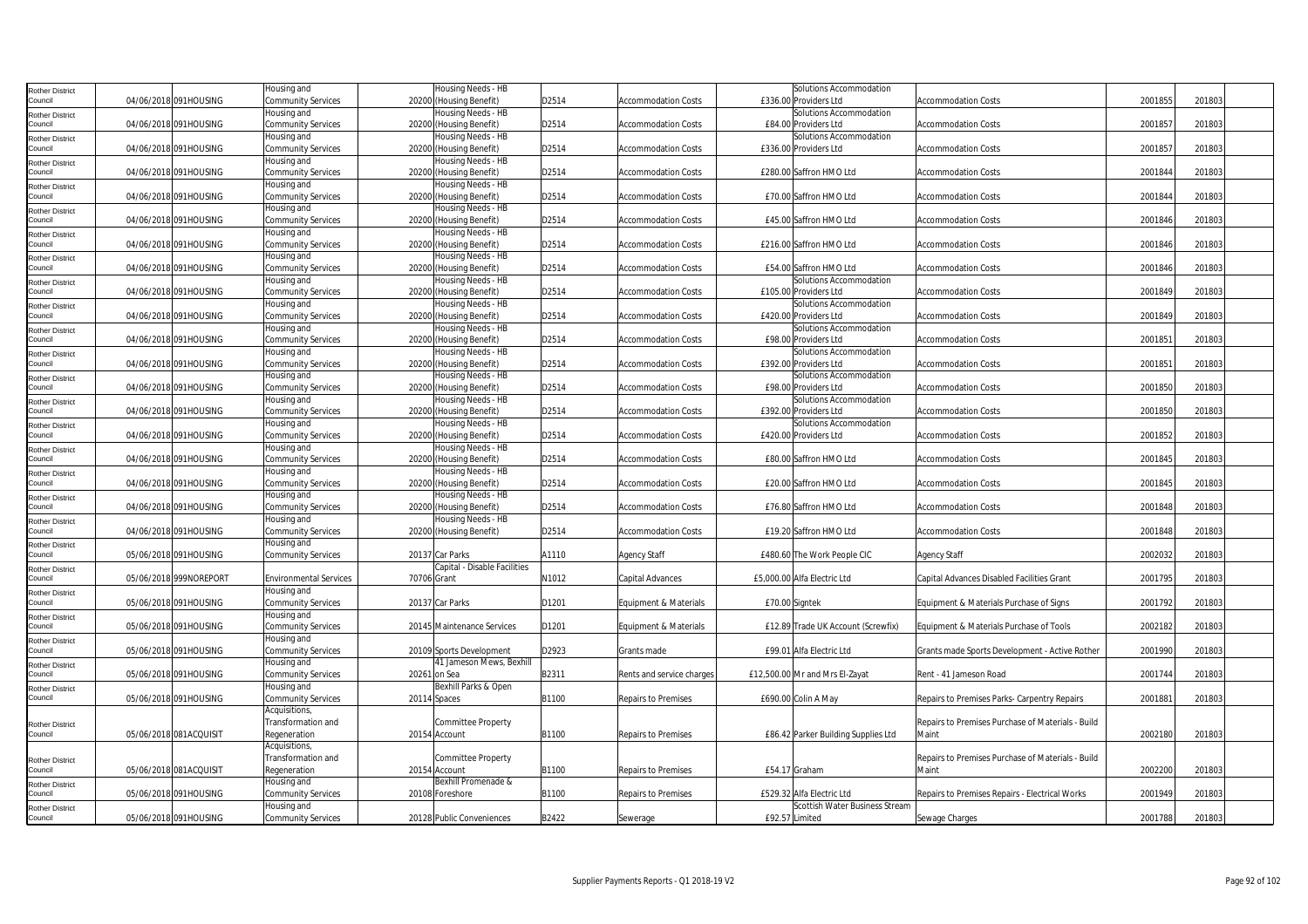| Rother District            |                          |                                  |                                         |       |                             |                                                                                     |                                                                                    |         |        |  |
|----------------------------|--------------------------|----------------------------------|-----------------------------------------|-------|-----------------------------|-------------------------------------------------------------------------------------|------------------------------------------------------------------------------------|---------|--------|--|
| Council                    | 05/06/2018 101RESOURCES  | Resources                        | 20241 Stationery                        | D2416 | Stationery                  | £50.00 Office Depot UK Ltd                                                          | Stationery General Stationery (Print Room ONLY                                     | 2001927 | 201803 |  |
| Rother District            |                          |                                  |                                         |       | Third party payment         |                                                                                     | Third party payment private contractors Work by                                    |         |        |  |
| Council                    | 05/06/2018 101 RESOURCES | Resources                        | 20240 Printing Services                 | E2302 | private contractors         | £324.70 Repro-Link                                                                  | <b>Outside Contractors</b>                                                         | 2001933 | 201803 |  |
| <b>Rother District</b>     |                          | Housing and                      |                                         |       |                             | Scottish Water Business Stream                                                      |                                                                                    |         |        |  |
| Council                    | 05/06/2018 091HOUSING    | <b>Community Services</b>        | 20128 Public Conveniences               | B2421 | Water                       | £54.77 Limited                                                                      | Water Charges                                                                      | 2001788 | 201803 |  |
| Rother District            |                          |                                  |                                         |       | <b>Hired and Contracted</b> |                                                                                     |                                                                                    |         |        |  |
| Council                    | 06/06/2018 101RESOURCES  | Resources                        | 20209 Corporate management              | D2513 | services                    | £295.75 Capita Business Services Ltd                                                | Bank Charges Bank Charges                                                          | 2002243 | 201803 |  |
| Rother District            |                          |                                  |                                         |       | Owed by - Colonnade         |                                                                                     |                                                                                    |         |        |  |
| Council                    | 06/06/2018 999NOREPORT   | Resources                        | 90000 Balance sheet all accounts        | P1099 | Bexhill Ltd                 | £75.00 The Pelham                                                                   | Colonnade Restaurant Bexhill Ltd - purchases                                       | 2002077 | 201803 |  |
| Rother District            |                          |                                  |                                         |       | <b>Hired and Contracted</b> |                                                                                     |                                                                                    |         |        |  |
| Council                    | 06/06/2018 101RESOURCES  | Resources                        | 20216 Cost Of Collection                | D2513 | services                    | £500.00 Inform CPI Ltd                                                              | Hired and contracted services RV Finder                                            | 2001883 | 201803 |  |
| Rother District            |                          | <b>Executive Directors &amp;</b> |                                         |       | Members Conference          |                                                                                     | Members Conference Expenses Members                                                |         |        |  |
| Council                    | 06/06/2018 031RESOURCES  | Corporate Core                   | 20156 Representing Local Interest D2732 |       | Expenses                    | £395.00 Inside Government                                                           | Conference Travel                                                                  | 2001781 | 201803 |  |
| <b>Rother District</b>     |                          | <b>Executive Directors &amp;</b> |                                         |       | Hired and Contracted        |                                                                                     |                                                                                    |         |        |  |
| Council                    | 06/06/2018 031RESOURCES  | Corporate Core                   | 20170 Communications-Postages           | D2513 | services                    | £126.95 Pitney Bowes Purchase Power                                                 | Postages franking machine costs                                                    | 200205  | 201803 |  |
| Rother District            |                          | <b>Executive Directors &amp;</b> |                                         |       | <b>Hired and Contracted</b> |                                                                                     |                                                                                    |         |        |  |
| Council                    | 06/06/2018 031RESOURCES  | Corporate Core                   | 20170 Communications-Postages           | D2513 | services                    | £612.81 Pitney Bowes Purchase Power                                                 | Postages franking machine costs                                                    | 200205  | 201803 |  |
| <b>Rother District</b>     |                          | Housing and                      |                                         |       |                             |                                                                                     | Repairs to Premises Purchase of Materials - Build                                  |         |        |  |
| Council                    | 06/06/2018 091HOUSING    | <b>Community Services</b>        | 20128 Public Conveniences               | B1100 | Repairs to Premises         | £21.72 Graham                                                                       | Maint                                                                              | 2002109 | 201803 |  |
| <b>Rother District</b>     |                          | Housing and                      |                                         |       |                             |                                                                                     |                                                                                    |         |        |  |
| Council                    | 06/06/2018 091HOUSING    | <b>Community Services</b>        | 20128 Public Conveniences               | B1100 | Repairs to Premises         | £80.90 Alfa Electric Ltd                                                            | Repairs to Premises Repairs - Electrical Works                                     | 2001944 | 201803 |  |
| Rother District            |                          | <b>Executive Directors &amp;</b> | Administrative Offices - T.H.           |       |                             |                                                                                     |                                                                                    |         |        |  |
| Council                    | 06/06/2018 031RESOURCES  | Corporate Core                   | 20175 Annex (NOT CHP)                   | B1100 | Repairs to Premises         | £105.08 Alfa Electric Ltd                                                           | Repairs to Premises Repairs - Electrical Works                                     | 2001956 | 201803 |  |
| Rother District            |                          | Housing and                      |                                         |       |                             |                                                                                     |                                                                                    |         |        |  |
| Council                    | 06/06/2018 091HOUSING    | <b>Community Services</b>        | 20137 Car Parks                         | B1100 | <b>Repairs to Premises</b>  | £725.00 AJL Roadmarkinds Ltd                                                        | Repairs to Premises White Lining in Car Parks                                      | 2001980 | 201803 |  |
| <b>Rother District</b>     |                          |                                  |                                         |       |                             |                                                                                     |                                                                                    |         |        |  |
| Council                    | 06/06/2018 999NOREPORT   | Resources                        | 90000 Balance sheet all accounts        | R2344 | <b>Stock Accounts</b>       | £4,000.00 Pitney Bowes Purchase Power                                               | Stock Accounts Town Hall Franking Machine                                          | 200205  | 201803 |  |
| <b>Rother District</b>     |                          | Housing and                      |                                         |       | <b>Hired and Contracted</b> |                                                                                     | Syrian - Hired and contracted services- Translation                                |         |        |  |
| Council                    | 06/06/2018 091HOUSING    | <b>Community Services</b>        | 20206 Syrians                           | D2513 | services                    | £66.00 Vandu Language Services Ltd                                                  | Services                                                                           | 2002070 | 201803 |  |
| Rother District            |                          | Housing and                      |                                         |       | <b>Hired and Contracted</b> |                                                                                     | Syrian - Hired and contracted services-Translation                                 |         |        |  |
| Council                    | 06/06/2018 091HOUSING    | <b>Community Services</b>        | 20206 Syrians                           | D2513 | services                    | £55.00 Vandu Language Services Ltd                                                  | Services                                                                           | 2001803 | 201803 |  |
| Rother District            |                          | Housing and                      |                                         |       | Hired and Contracted        |                                                                                     | Syrian - Hired and contracted services- Translation                                |         |        |  |
| Council                    | 06/06/2018 091HOUSING    | <b>Community Services</b>        | 20206 Syrians                           | D2513 | services                    | -£55.00 Vandu Language Services Ltd                                                 | Services                                                                           | 1000339 | 201803 |  |
| Rother District<br>Council | 06/06/2018 101RESOURCES  |                                  | 20242 Communications-Phones             | D2621 |                             |                                                                                     |                                                                                    | 2001967 | 201803 |  |
| Rother District            |                          | Resources                        |                                         |       | Telephones                  | £2.60 KCOM Group Plc                                                                | Telephones KCOM Smartnumber Charges                                                |         |        |  |
| Council                    | 07/06/2018 101RESOURCES  | Resources                        | 20222 Accountancy                       | A1110 | <b>Agency Staff</b>         | £751.07 Portfolio Payroll Limited                                                   | Agency Staff                                                                       | 2001812 | 201803 |  |
| Rother District            |                          | Housing and                      | Housing Needs - HB                      |       |                             |                                                                                     |                                                                                    |         |        |  |
| council                    | 07/06/2018 091HOUSING    | Community Services               | 20200 (Housing Benefit)                 | A1110 | <b>Agency Staff</b>         | £725.00 Prentis Solutions Limited                                                   | Agency Staff                                                                       | 2001920 | 201803 |  |
| Rother District            |                          | Housing and                      | Housing Needs - HB                      |       |                             |                                                                                     |                                                                                    |         |        |  |
| Council                    | 07/06/2018 091HOUSING    | <b>Community Services</b>        | 20200 (Housing Benefit)                 | D2514 | Accommodation Costs         |                                                                                     | £550.00 Fox and Sons (Sequence UK Ltd) Homelessness services Deposit for Landlords | 2001802 | 201803 |  |
| Rother District            |                          | lousing and                      | Housing Needs - HB                      |       |                             |                                                                                     | Iomelessness services Rent in Advance for                                          |         |        |  |
| Council                    | 07/06/2018 091HOUSING    | <b>Community Services</b>        | 20200 (Housing Benefit)                 | D2514 | <b>Accommodation Costs</b>  | £450.00 Fox and Sons (Sequence UK Ltd) Homeless                                     |                                                                                    | 2001802 | 201803 |  |
| <b>Rother District</b>     |                          |                                  |                                         |       |                             |                                                                                     |                                                                                    |         |        |  |
| Council                    | 07/06/2018 101 RESOURCES | Resources                        | 20239 Computer Services                 | D2637 | <b>Operational Leases</b>   | £88.15 Ricoh UK Limited                                                             | Operational Leases Copier Rental and Service                                       | 2002099 | 201803 |  |
| Rother District            |                          |                                  |                                         |       |                             | Konica Minolta Business                                                             |                                                                                    |         |        |  |
| Council                    | 07/06/2018 101RESOURCES  | Resources                        | 20241 Stationery                        | D2638 | Photocopier Contracts       | £4,297.32 Solutions (UK) Ltd                                                        | Photocopier Contracts                                                              | 2001965 | 201803 |  |
| Rother District            |                          | <b>Executive Directors &amp;</b> |                                         |       |                             |                                                                                     |                                                                                    |         |        |  |
| Council                    | 07/06/2018 031RESOURCES  | Corporate Core                   | 20170 Communications-Postages           | D2626 | Postages                    | £97.00 Royal Mail Group Ltd                                                         | Postages Response Service - Royal Mail Chg                                         | 2002088 | 201803 |  |
|                            |                          | Acquisitions                     |                                         |       |                             |                                                                                     |                                                                                    |         |        |  |
| <b>Rother District</b>     |                          | Transformation and               | Committee Property                      |       |                             | Hastings Locksmiths and Key                                                         | Repairs to Premises Purchase of Materials - Build                                  |         |        |  |
| Council                    | 07/06/2018 081ACQUISIT   | Regeneration                     | 20154 Account                           | B1100 | Repairs to Premises         | £76.50 Service                                                                      | Maint                                                                              | 2002185 | 201803 |  |
|                            |                          | Acquisitions,                    |                                         |       |                             |                                                                                     |                                                                                    |         |        |  |
| Rother District            |                          | Transformation and               | Committee Property                      |       |                             |                                                                                     | Repairs to Premises Purchase of Materials - Build                                  |         |        |  |
| Council                    | 07/06/2018 081ACQUISIT   | Regeneration                     | 20154 Account                           | B1100 | Repairs to Premises         | £20.47 Parker Building Supplies Ltd                                                 | Maint                                                                              | 2002168 | 201803 |  |
| Rother District            |                          |                                  | Capital - Disable Facilities            |       |                             | Mr Mark Neale General Building                                                      |                                                                                    |         |        |  |
| Council                    | 08/06/2018 999NOREPORT   | <b>Environmental Services</b>    | 70706 Grant                             | N1012 | Capital Advances            | £2,377.46 and Plumbing Ltd                                                          | Capital Advances Disabled Facilities Grant                                         | 2001921 | 201803 |  |
| Rother District            |                          |                                  | Capital - Disable Facilities            |       |                             |                                                                                     |                                                                                    |         |        |  |
| Council                    | 08/06/2018 999NOREPORT   | <b>Environmental Services</b>    | 70706 Grant                             | N1012 | Capital Advances            | £776.62 Peabody South East Ltd                                                      | Capital Advances Disabled Facilities Grant                                         | 2001922 | 201803 |  |
| Rother District            |                          |                                  | Capital - Disable Facilities            |       |                             |                                                                                     |                                                                                    |         |        |  |
| Council                    | 08/06/2018 999NOREPORT   | <b>Environmental Services</b>    | 70706 Grant                             | N1012 | Capital Advances            | £4,000.00 Nutra Plumbing and Heating Ltd Capital Advances Disabled Facilities Grant |                                                                                    | 2001923 | 201803 |  |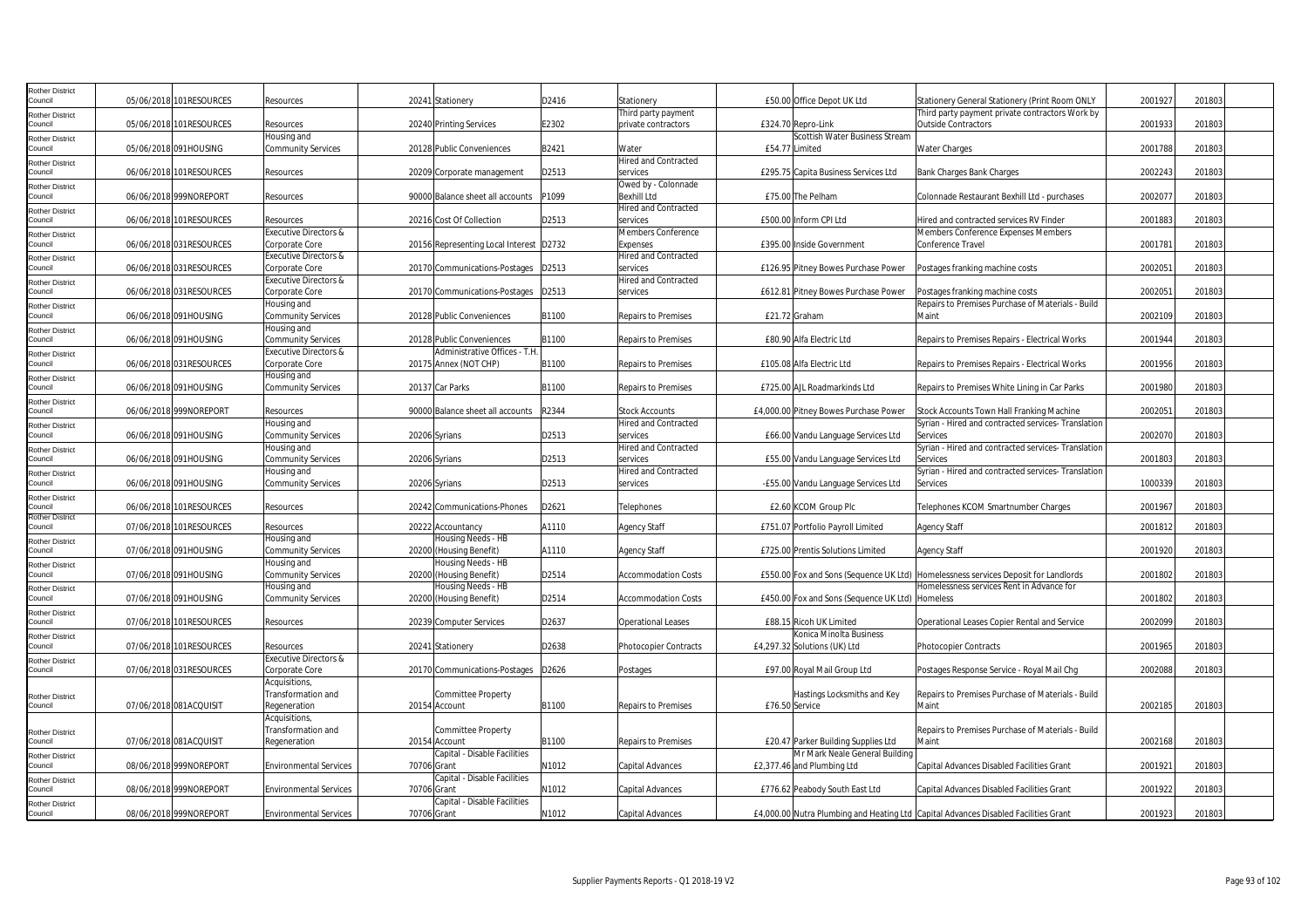|                                   |                          | Acquisitions,                                      |                                               |       |                             |                 |                                                      |                                                   |         |            |  |
|-----------------------------------|--------------------------|----------------------------------------------------|-----------------------------------------------|-------|-----------------------------|-----------------|------------------------------------------------------|---------------------------------------------------|---------|------------|--|
| <b>Rother District</b>            |                          | Transformation and                                 | Elva Business Centre,                         |       |                             |                 |                                                      |                                                   |         |            |  |
| Council                           | 08/06/2018 081ACQUISIT   | Regeneration                                       | 20153 Bexhill                                 | B2612 | Cleaning materials          |                 | £31.70 Wightman and Parrish Ltd                      | Cleaning materials Premises                       | 2001937 | 201803     |  |
| Rother District<br>Council        |                          | Housing and                                        |                                               |       |                             |                 |                                                      |                                                   |         |            |  |
|                                   | 08/06/2018 091HOUSING    | <b>Community Services</b><br>Housing and           | 20145 Maintenance Services                    | D2352 | Clothing and Uniforms       |                 | £18.33 Trade UK Account (Screwfix)                   | Clothing and Uniforms Mens Protective-Other       | 2002186 | 201803     |  |
| Rother District<br>council        | 08/06/2018 091HOUSING    | <b>Community Services</b>                          | 20109 Sports Development                      | D2923 | Grants made                 |                 | £446.00 Adam Field                                   | Grants made Sports Development Projects           | 2001959 | 201803 Yes |  |
| Rother District                   |                          | Housing and                                        | Bexhill Promenade &                           |       |                             |                 |                                                      | Repairs to Premises Fire Alarm System             |         |            |  |
| Council                           | 08/06/2018 091HOUSING    | <b>Community Services</b>                          | 20108 Foreshore                               | B1100 | <b>Repairs to Premises</b>  |                 | £45.00 Haven Security Ltd                            | Maintenance                                       | 2001948 | 201803     |  |
| <b>Rother District</b>            |                          | Housing and                                        |                                               |       |                             |                 |                                                      | Repairs to Premises Purchase of Materials - Build |         |            |  |
| council                           | 08/06/2018 091HOUSING    | <b>Community Services</b>                          | 20107 Camber Beach & Foreshore B1100          |       | Repairs to Premises         |                 | £26.06 Trade UK Account (Screwfix)                   | Maint                                             | 2001950 | 201803     |  |
|                                   |                          | Acquisitions,                                      |                                               |       |                             |                 |                                                      |                                                   |         |            |  |
| Rother District                   |                          | Transformation and                                 | Committee Property                            |       |                             |                 |                                                      | Repairs to Premises Purchase of Materials - Build |         |            |  |
| Council                           | 08/06/2018 081ACQUISIT   | Regeneration<br>Housing and                        | 20154 Account                                 | B1100 | Repairs to Premises         |                 | £9.81 Jewson Limited<br>Geewoods Construction Co Ltd | Maint                                             | 200220  | 201803     |  |
| Rother District<br>Council        | 08/06/2018 091HOUSING    | <b>Community Services</b>                          | 20137 Car Parks                               | B1100 | Repairs to Premises         |                 | £13,350.00 (Account Payee)                           | Repairs to Premises White Lining in Car Parks     | 2001962 | 201803     |  |
| Rother District                   |                          | Housing and                                        |                                               |       |                             |                 |                                                      |                                                   |         |            |  |
| council                           | 08/06/2018 091HOUSING    | <b>Community Services</b>                          | 20107 Camber Beach & Foreshore A2203          |       | Training                    |                 | £900.00 ADM Training Ltd                             | Training                                          | 2001969 | 201803     |  |
|                                   |                          | Acquisitions                                       |                                               |       |                             |                 |                                                      |                                                   |         |            |  |
| <b>Rother District</b>            |                          | Transformation and                                 | Committee Property                            |       |                             |                 | Scottish Water Business Stream                       |                                                   |         |            |  |
| council                           | 09/06/2018 081ACQUISIT   | Regeneration                                       | 20154 Account                                 | B2422 | Sewerage                    |                 | £28.34 Limited                                       | Sewage Charges                                    | 2001979 | 201803     |  |
| <b>Rother District</b>            |                          | Housing and                                        | Housing Needs - Universal                     |       |                             |                 |                                                      |                                                   |         |            |  |
| Council                           | 10/06/2018 091HOUSING    | <b>Community Services</b>                          | 20203 Credit                                  | D2514 | <b>Accommodation Costs</b>  |                 | £262.50 Specialist Care UK Group Ltd                 | <b>Accommodation Costs</b>                        | 2001835 | 201803     |  |
| Rother District<br>Council        | 10/06/2018 091HOUSING    | Housing and<br><b>Community Services</b>           | Housing Needs - Universal<br>20203 Credit     | D2514 | Accommodation Costs         |                 | £262.50 Specialist Care UK Group Ltd                 | <b>Accommodation Costs</b>                        | 2001838 | 201803     |  |
|                                   |                          | lousing and                                        | Housing Needs - Universal                     |       |                             |                 |                                                      |                                                   |         |            |  |
| Rother District<br>Council        | 10/06/2018 091HOUSING    | <b>Community Services</b>                          | 20203 Credit                                  | D2514 | Accommodation Costs         |                 | £262.50 Specialist Care UK Group Ltd                 | <b>Accommodation Costs</b>                        | 2001840 | 201803     |  |
| Rother District                   |                          | Housing and                                        | Housing Needs - Universal                     |       |                             |                 |                                                      |                                                   |         |            |  |
| council                           | 10/06/2018 091HOUSING    | <b>Community Services</b>                          | 20203 Credit                                  | D2514 | <b>Accommodation Costs</b>  |                 | £262.50 Specialist Care UK Group Ltd                 | <b>Accommodation Costs</b>                        | 2001841 | 201803     |  |
| Rother District                   |                          | Housing and                                        | Housing Needs - HB                            |       |                             |                 |                                                      |                                                   |         |            |  |
| Council                           | 10/06/2018 091HOUSING    | <b>Community Services</b>                          | 20200 (Housing Benefit)                       | D2514 | <b>Accommodation Costs</b>  |                 | £300.00 Specialist Care UK Group Ltd                 | <b>Accommodation Costs</b>                        | 2001834 | 201803     |  |
| <b>Rother District</b>            |                          | Housing and                                        | Housing Needs - HB                            |       |                             |                 |                                                      |                                                   |         |            |  |
| Council                           | 10/06/2018 091HOUSING    | <b>Community Services</b><br>Housing and           | 20200 (Housing Benefit)<br>Housing Needs - HB | D2514 | <b>Accommodation Costs</b>  |                 | £214.28 Specialist Care UK Group Ltd                 | Accommodation Costs                               | 2001842 | 201803     |  |
| Rother District<br>Council        | 10/06/2018 091HOUSING    | <b>Community Services</b>                          | 20200 (Housing Benefit)                       | D2514 | <b>Accommodation Costs</b>  |                 | £175.00 Specialist Care UK Group Ltd                 | <b>Accommodation Costs</b>                        | 2001836 | 201803     |  |
| Rother District                   |                          | Housing and                                        | Housing Needs - HB                            |       |                             |                 |                                                      |                                                   |         |            |  |
| Council                           | 10/06/2018 091HOUSING    | <b>Community Services</b>                          | 20200 (Housing Benefit)                       | D2514 | <b>Accommodation Costs</b>  |                 | £262.50 Specialist Care UK Group Ltd                 | <b>Accommodation Costs</b>                        | 2001837 | 201803     |  |
| Rother District                   |                          | Housing and                                        | Housing Needs - HB                            |       |                             |                 |                                                      |                                                   |         |            |  |
| Council                           | 10/06/2018 091HOUSING    | <b>Community Services</b>                          | 20200 (Housing Benefit)                       | D2514 | Accommodation Costs         |                 | £350.00 Specialist Care UK Group Ltd                 | <b>Accommodation Costs</b>                        | 2001839 | 201803     |  |
| Rother District                   |                          | Housing and                                        | Housing Needs - HB                            |       |                             |                 |                                                      |                                                   |         |            |  |
| Council                           | 10/06/2018 091HOUSING    | <b>Community Services</b>                          | 20200 (Housing Benefit)                       | D2514 | <b>Accommodation Costs</b>  |                 | £1,298.21 Specialist Care UK Group Ltd               | Accommodation Costs                               | 2001843 | 201803     |  |
| Rother District<br>council        | 10/06/2018 031RESOURCES  | <b>Executive Directors &amp;</b><br>Corporate Core | 20159 Corporate Policy Making                 | D2312 | Refreshments                |                 | £313.95 UK Vending Ltd                               | Refreshments                                      | 2001809 | 201803     |  |
|                                   |                          | <b>Executive Directors &amp;</b>                   |                                               |       |                             |                 |                                                      |                                                   |         |            |  |
| <b>Rother District</b><br>Council | 10/06/2018 031RESOURCES  | Corporate Core                                     | 20156 Representing Local Interest D2312       |       | Refreshments                |                 | £55.00 UK Vending Ltd                                | <b>Refreshments</b>                               | 2001810 | 201803     |  |
| Rother District                   |                          | Housing and                                        |                                               |       |                             |                 |                                                      |                                                   |         |            |  |
| Council                           | 11/06/2018 091HOUSING    | Community Services                                 | 20145 Maintenance Services                    | D2352 | Clothing and Uniforms       |                 | £219.96 Century Workwear Ltd                         | Clothing and Uniforms Mens Protective-Trousers    | 2001865 | 201803     |  |
|                                   |                          | Acquisitions,                                      |                                               |       |                             |                 |                                                      |                                                   |         |            |  |
| <b>Rother District</b>            |                          | Transformation and                                 |                                               |       | Hired and Contracted        |                 |                                                      | Hired and contracted services Energy              |         |            |  |
| Council                           | 11/06/2018 081ACQUISIT   | Regeneration                                       | 20144 Property Management                     | D2513 | services                    |                 | £390.00 Dean Mortimer                                | Performance Certificate                           | 2002089 | 201803     |  |
|                                   |                          |                                                    | <b>EH Environmental Services</b>              |       | Hired and Contracted        |                 | Wealden and Eastbourne                               | Hired and contracted services Service fee paid to |         |            |  |
| <b>Rother District</b><br>Council | 11/06/2018 041 ENVIRON   | <b>Environmental Services</b>                      | 32144 Admin $R + W$ Partnership               | D2513 | services                    | £72.54 Lifeline |                                                      | <b>Third Parties</b>                              | 200208  | 201803     |  |
|                                   |                          |                                                    |                                               |       |                             |                 |                                                      |                                                   |         |            |  |
| Rother District                   |                          |                                                    | <b>EH Environmental Services</b>              |       | Hired and Contracted        |                 | Wealden and Eastbourne                               | Hired and contracted services Service fee paid to |         |            |  |
| Council                           | 11/06/2018 041 ENVIRON   | <b>Environmental Services</b>                      | 32144 Admin R + W Partnership                 | D2513 | services                    | £26.60 Lifeline |                                                      | <b>Third Parties</b>                              | 2002046 | 201803     |  |
| Rother District                   |                          |                                                    |                                               |       | <b>Hired and Contracted</b> |                 |                                                      | Hired and contracted services Streamline Machine- |         |            |  |
| Council                           | 11/06/2018 101 RESOURCES | Resources                                          | 20227 Cashiers                                | D2513 | services                    |                 | £150.00 Merchant Rentals Ltd                         | Rental                                            | 2001893 | 201803     |  |
| Rother District                   |                          |                                                    | Reliefs & Benefits-Council                    |       |                             |                 |                                                      |                                                   |         |            |  |
| Council                           | 11/06/2018 101RESOURCES  | Resources                                          | 20217 Tax Benefit                             | D2626 | Postages                    |                 | £1.75 Royal Mail Group Ltd                           | Postages Response Service - Royal Mail Chg        | 2002082 | 201803     |  |
|                                   |                          | Acquisitions,<br>Transformation and                |                                               |       |                             |                 |                                                      |                                                   |         |            |  |
| Rother District<br>Council        | 11/06/2018 081ACQUISIT   | Regeneration                                       | 20148 Misc Land & Buildings                   | B1100 | <b>Repairs to Premises</b>  |                 | £550.00 The Old Clock Workshop                       | Repairs to Premises Clock Repair/Maintenance      | 2002179 | 201803     |  |
|                                   |                          |                                                    |                                               |       |                             |                 |                                                      |                                                   |         |            |  |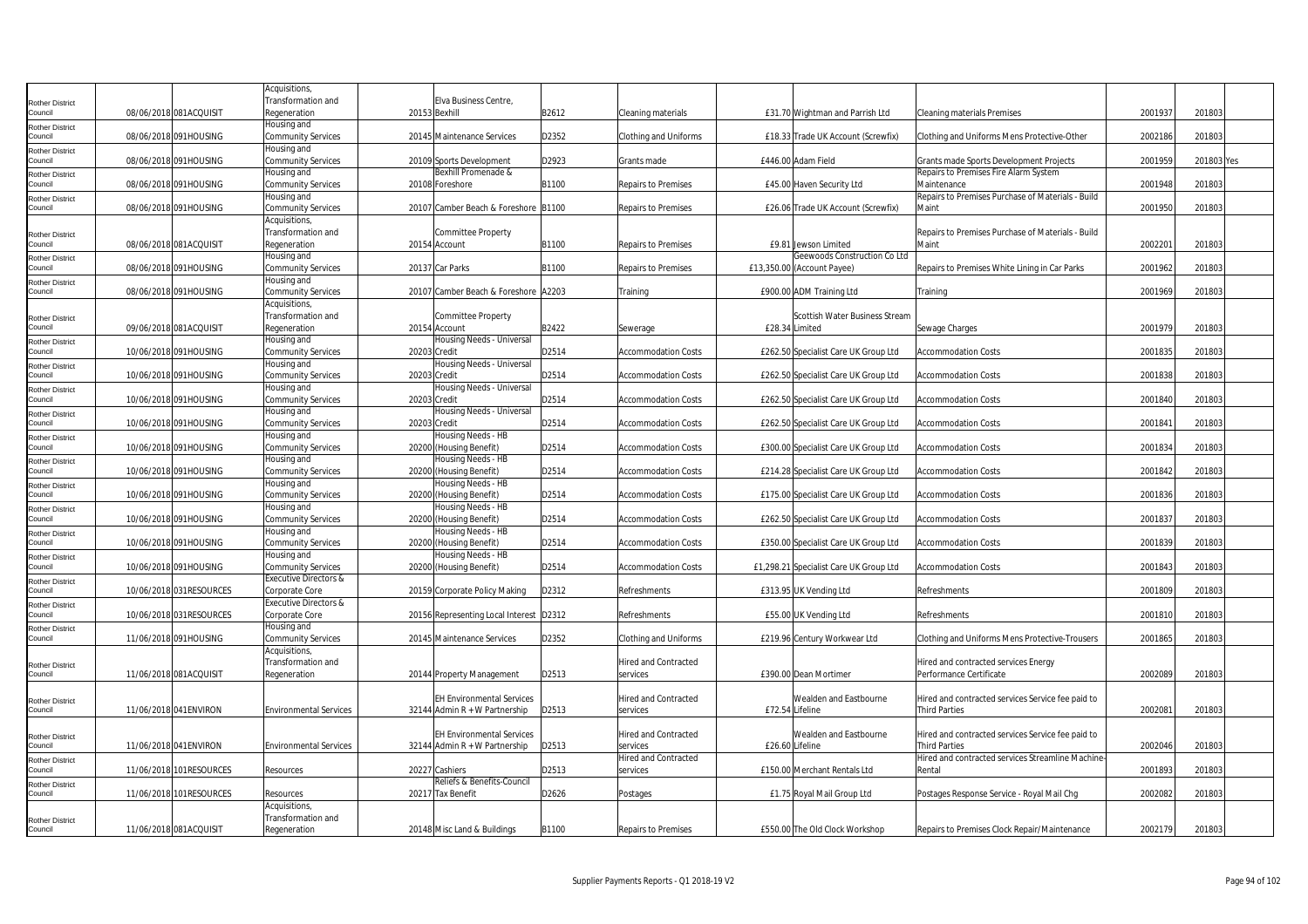| Rother District                   |                        | Housing and               |                                  |       |                            |                                  | Repairs to Premises Purchase of Materials - Build |         |        |  |
|-----------------------------------|------------------------|---------------------------|----------------------------------|-------|----------------------------|----------------------------------|---------------------------------------------------|---------|--------|--|
| Council                           | 11/06/2018 091HOUSING  | Community Services        | 20128 Public Conveniences        | B1100 | <b>Repairs to Premises</b> | £14.46 Graham                    | Maint                                             | 2002199 | 201803 |  |
| Rother District                   |                        | Housing and               |                                  |       |                            |                                  |                                                   |         |        |  |
| Council                           | 11/06/2018 091HOUSING  | <b>Community Services</b> | 20128 Public Conveniences        | B1100 | Repairs to Premises        | £60.06 Alfa Electric Ltd         | Repairs to Premises Repairs - Electrical Works    | 2001958 | 201803 |  |
| <b>Rother District</b>            |                        | Housing and               | Bexhill Promenade &              |       |                            | William G Fuller Co Ltd T/A      | Repairs to Premises Specified Repairs and Works   |         |        |  |
| Council                           | 11/06/2018 091HOUSING  | <b>Community Services</b> | 20108 Foreshore                  | B1100 | Repairs to Premises        | £262.00 Fullers Engineering      | listed                                            | 2001946 | 201803 |  |
| Rother District                   |                        | Housing and               | Bexhill Parks & Open             |       |                            | CountyClean Environmental        |                                                   |         |        |  |
| Council                           | 11/06/2018 091HOUSING  | <b>Community Services</b> | 20114 Spaces                     | B2422 | Sewerage                   | £250.00 Services Ltd             | Sewerage Parks- Emptying of Cesspit               | 2001904 | 201803 |  |
|                                   |                        | Housing and               | Bexhill Parks & Open             |       |                            | CountyClean Environmental        |                                                   |         |        |  |
| Rother District<br>Council        | 11/06/2018 091HOUSING  | <b>Community Services</b> | 20114 Spaces                     | B2422 | Sewerage                   | £235.00 Services Ltd             | Sewerage Parks- Emptying of Cesspit               | 2001904 | 201803 |  |
|                                   |                        |                           |                                  |       |                            | Wheelies Direct Cycle Solutions  |                                                   |         |        |  |
| Rother District<br>Council        | 11/06/2018 999NOREPORT | Resources                 | 90000 Balance sheet all accounts | R2335 | Cycle Scheme               | £299.99 Ltd                      | Cycle Scheme                                      | 2002056 | 201803 |  |
|                                   |                        |                           |                                  |       |                            | Wheelies Direct Cycle Solutions  |                                                   |         |        |  |
| Rother District<br>ouncil         | 11/06/2018 999NOREPORT | Resources                 | 90000 Balance sheet all accounts | R2335 | Cycle Scheme               | £58.49 Ltd                       | Cycle Scheme                                      | 2002056 | 201803 |  |
|                                   |                        |                           |                                  |       |                            |                                  |                                                   |         |        |  |
| <b>Rother District</b>            |                        | Housing and               | Housing Needs - Universal        |       |                            |                                  | <b>Accommodation Costs</b>                        |         |        |  |
| Council                           | 11/06/2018 091HOUSING  | <b>Community Services</b> | 20203 Credit                     | D2514 | <b>Accommodation Costs</b> | £112.00 The Clevedon Court Hotel |                                                   | 2001858 | 201803 |  |
| Rother District                   |                        | Housing and               | Housing Needs - Universal        |       |                            |                                  |                                                   |         |        |  |
| Council                           | 11/06/2018 091HOUSING  | <b>Community Services</b> | 20203 Credit                     | D2514 | <b>Accommodation Costs</b> | £28.00 The Clevedon Court Hotel  | <b>Accommodation Costs</b>                        | 2001858 | 201803 |  |
| Rother District                   |                        | lousing and               | Housing Needs - Universal        |       |                            |                                  |                                                   |         |        |  |
| Council                           | 11/06/2018 091HOUSING  | <b>Community Services</b> | 20203 Credit                     | D2514 | <b>Accommodation Costs</b> | £134.40 Saffron HMO Ltd          | <b>Accommodation Costs</b>                        | 2001892 | 201803 |  |
| <b>Rother District</b>            |                        | Housing and               | Housing Needs - Universal        |       |                            |                                  |                                                   |         |        |  |
| Council                           | 11/06/2018 091HOUSING  | Community Services        | 20203 Credit                     | D2514 | <b>Accommodation Costs</b> | £33.60 Saffron HMO Ltd           | <b>Accommodation Costs</b>                        | 2001892 | 201803 |  |
| <b>Rother District</b>            |                        | Housing and               | Housing Needs - Universal        |       |                            | Solutions Accommodation          |                                                   |         |        |  |
| ouncil                            | 11/06/2018 091HOUSING  | <b>Community Services</b> | 20203 Credit                     | D2514 | <b>Accommodation Costs</b> | £84.00 Providers Ltd             | <b>Accommodation Costs</b>                        | 200191  | 201803 |  |
| <b>Rother District</b>            |                        | Housing and               | Housing Needs - Universal        |       |                            | Solutions Accommodation          |                                                   |         |        |  |
| Council                           | 11/06/2018 091HOUSING  | <b>Community Services</b> | 20203 Credit                     | D2514 | <b>Accommodation Costs</b> | £336.00 Providers Ltd            | <b>Accommodation Costs</b>                        | 2001911 | 201803 |  |
| Rother District                   |                        | Housing and               | Housing Needs - Universal        |       |                            | Solutions Accommodation          |                                                   |         |        |  |
| Council                           | 11/06/2018 091HOUSING  | Community Services        | 20203 Credit                     | D2514 | <b>Accommodation Costs</b> | £98.00 Providers Ltd             | <b>Accommodation Costs</b>                        | 2001912 | 201803 |  |
| Rother District                   |                        | Housing and               | Housing Needs - Universal        |       |                            | Solutions Accommodation          |                                                   |         |        |  |
| Council                           | 11/06/2018 091HOUSING  | <b>Community Services</b> | 20203 Credit                     | D2514 | <b>Accommodation Costs</b> | £392.00 Providers Ltd            | Accommodation Costs                               | 2001912 | 201803 |  |
| Rother District                   |                        | Housing and               | lousing Needs - Universal        |       |                            | Solutions Accommodation          |                                                   |         |        |  |
| Council                           | 11/06/2018 091HOUSING  | <b>Community Services</b> | 20203 Credit                     | D2514 | <b>Accommodation Costs</b> | £84.00 Providers Ltd             | <b>Accommodation Costs</b>                        | 2001914 | 201803 |  |
| <b>Rother District</b>            |                        | Housing and               | Housing Needs - Universal        |       |                            | Solutions Accommodation          |                                                   |         |        |  |
| Council                           | 11/06/2018 091HOUSING  | <b>Community Services</b> | 20203 Credit                     | D2514 | <b>Accommodation Costs</b> | £336.00 Providers Ltd            | <b>Accommodation Costs</b>                        | 200191  | 201803 |  |
| <b>Rother District</b>            |                        | Housing and               | Housing Needs - HB               |       |                            |                                  |                                                   |         |        |  |
| Council                           | 11/06/2018 091HOUSING  | <b>Community Services</b> | 20200 (Housing Benefit)          | D2514 | <b>Accommodation Costs</b> | £280.00 Saffron HMO Ltd          | <b>Accommodation Costs</b>                        | 2001890 | 201803 |  |
| Rother District                   |                        | lousing and               | Housing Needs - HB               |       |                            |                                  |                                                   |         |        |  |
| Council                           | 11/06/2018 091HOUSING  | <b>Community Services</b> | 20200 (Housing Benefit)          | D2514 | <b>Accommodation Costs</b> | £70.00 Saffron HMO Ltd           | <b>Accommodation Costs</b>                        | 2001890 | 201803 |  |
| Rother District                   |                        | Housing and               | Housing Needs - HB               |       |                            |                                  |                                                   |         |        |  |
| Council                           | 11/06/2018 091HOUSING  | Community Services        | 20200 (Housing Benefit)          | D2514 | <b>Accommodation Costs</b> | £252.00 Saffron HMO Ltd          | Accommodation Costs                               | 2001891 | 201803 |  |
| Rother District                   |                        | Housing and               | lousing Needs - HB               |       |                            |                                  |                                                   |         |        |  |
| Council                           | 11/06/2018 091HOUSING  | Community Services        | 20200 (Housing Benefit)          | D2514 | <b>Accommodation Costs</b> | £63.00 Saffron HMO Ltd           | <b>Accommodation Costs</b>                        | 2001891 | 201803 |  |
| Rother District                   |                        | Housing and               | lousing Needs - HB               |       |                            | Solutions Accommodation          |                                                   |         |        |  |
| ouncil                            | 11/06/2018 091HOUSING  | <b>Community Services</b> | 20200 (Housing Benefit)          | D2514 | <b>Accommodation Costs</b> | £105.00 Providers Ltd            | <b>Accommodation Costs</b>                        | 2001907 | 201803 |  |
| Rother District                   |                        | Housing and               | Housing Needs - HB               |       |                            | Solutions Accommodation          |                                                   |         |        |  |
| Council                           | 11/06/2018 091HOUSING  | <b>Community Services</b> | 20200 (Housing Benefit)          | D2514 | <b>Accommodation Costs</b> | £420.00 Providers Ltd            | <b>Accommodation Costs</b>                        | 2001907 | 201803 |  |
| Rother District                   |                        | Housing and               | Housing Needs - HB               |       |                            | Solutions Accommodation          |                                                   |         |        |  |
| Council                           | 11/06/2018 091HOUSING  | <b>Community Services</b> | 20200 (Housing Benefit)          | D2514 | <b>Accommodation Costs</b> | £98.00 Providers Ltd             | <b>Accommodation Costs</b>                        | 2001908 | 201803 |  |
| Rother District                   |                        | lousing and               | Housing Needs - HB               |       |                            | Solutions Accommodation          |                                                   |         |        |  |
| Council                           | 11/06/2018 091HOUSING  | Community Services        | 20200 (Housing Benefit)          | D2514 | <b>Accommodation Costs</b> | £392.00 Providers Ltd            | <b>Accommodation Costs</b>                        | 2001908 | 201803 |  |
| Rother District                   |                        | Housing and               | Housing Needs - HB               |       |                            | Solutions Accommodation          |                                                   |         |        |  |
| Council                           | 11/06/2018 091HOUSING  | Community Services        | 20200 (Housing Benefit)          | D2514 | <b>Accommodation Costs</b> | £98.00 Providers Ltd             | <b>Accommodation Costs</b>                        | 2001909 | 201803 |  |
|                                   |                        | Housing and               | Housing Needs - HB               |       |                            | Solutions Accommodation          |                                                   |         |        |  |
| <b>Rother District</b><br>ouncil  | 11/06/2018 091HOUSING  | <b>Community Services</b> | 20200 (Housing Benefit)          | D2514 | <b>Accommodation Costs</b> | £392.00 Providers Ltd            | <b>Accommodation Costs</b>                        | 2001909 | 201803 |  |
|                                   |                        | Housing and               | Housing Needs - HB               |       |                            | Solutions Accommodation          |                                                   |         |        |  |
| <b>Rother District</b><br>Council | 11/06/2018 091HOUSING  | <b>Community Services</b> | 20200 (Housing Benefit)          | D2514 | <b>Accommodation Costs</b> | £420.00 Providers Ltd            | <b>Accommodation Costs</b>                        | 2001910 | 201803 |  |
|                                   |                        | Housing and               | Housing Needs - HB               |       |                            | Solutions Accommodation          |                                                   |         |        |  |
| Rother District                   | 11/06/2018 091HOUSING  |                           |                                  | D2514 | <b>Accommodation Costs</b> | £84.00 Providers Ltd             | <b>Accommodation Costs</b>                        | 2001913 | 201803 |  |
| Council                           |                        | Community Services        | 20200 (Housing Benefit)          |       |                            |                                  |                                                   |         |        |  |
| Rother District                   |                        | Housing and               | Housing Needs - HB               |       |                            | Solutions Accommodation          |                                                   | 2001913 | 201803 |  |
| Council                           | 11/06/2018 091HOUSING  | <b>Community Services</b> | 20200 (Housing Benefit)          | D2514 | <b>Accommodation Costs</b> | £336.00 Providers Ltd            | <b>Accommodation Costs</b>                        |         |        |  |
| Rother District                   |                        | Housing and               | Housing Needs - HB               |       |                            | Solutions Accommodation          |                                                   |         |        |  |
| Council                           | 11/06/2018 091HOUSING  | <b>Community Services</b> | 20200 (Housing Benefit)          | D2514 | <b>Accommodation Costs</b> | £84.00 Providers Ltd             | <b>Accommodation Costs</b>                        | 2001915 | 201803 |  |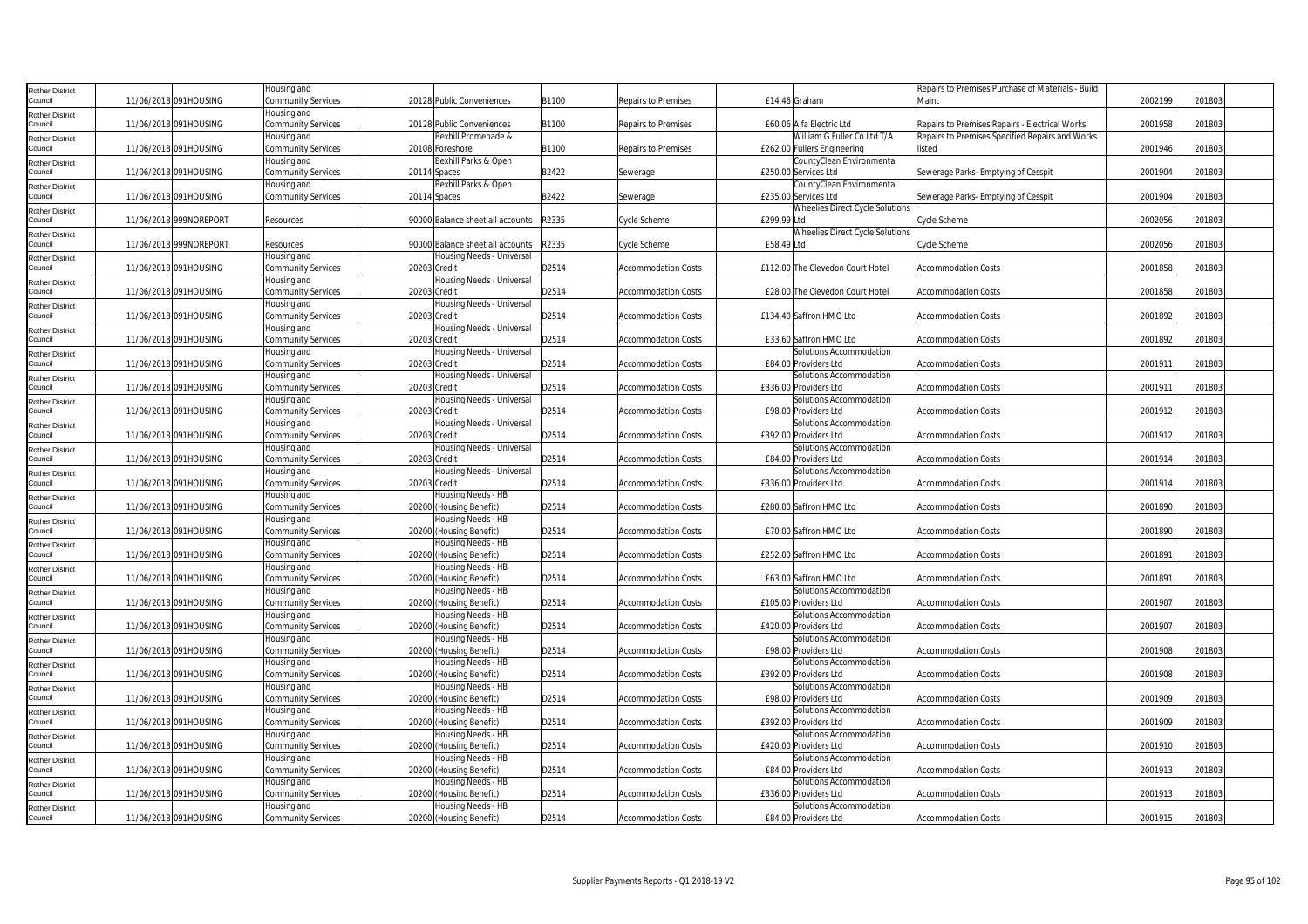| <b>Rother District</b>            |                     |                          | Housing and                      | Housing Needs - HB               |       |                             |                  | Solutions Accommodation              |                                                    |         |        |  |
|-----------------------------------|---------------------|--------------------------|----------------------------------|----------------------------------|-------|-----------------------------|------------------|--------------------------------------|----------------------------------------------------|---------|--------|--|
| Council                           |                     | 11/06/2018 091HOUSING    | <b>Community Services</b>        | 20200 (Housing Benefit)          | D2514 | <b>Accommodation Costs</b>  |                  | £336.00 Providers Ltd                | <b>Accommodation Costs</b>                         | 2001915 | 201803 |  |
| <b>Rother District</b>            |                     |                          | Housing and                      |                                  |       |                             |                  |                                      |                                                    |         |        |  |
| Council                           |                     | 12/06/2018 091HOUSING    | <b>Community Services</b>        | 20137 Car Parks                  | A1110 | <b>Agency Staff</b>         |                  | £360.45 The Work People CIC          | <b>Agency Staff</b>                                | 200203  | 201803 |  |
|                                   |                     |                          | Acquisitions,                    |                                  |       |                             |                  |                                      |                                                    |         |        |  |
| <b>Rother District</b>            |                     |                          | Transformation and               |                                  |       | Hired and Contracted        |                  |                                      | Hired and contracted services Energy               |         |        |  |
| Council                           |                     | 12/06/2018 081ACQUISIT   | Regeneration                     | 20144 Property Management        | D2513 | services                    |                  | £205.00 Dean Mortimer                | Performance Certificate                            | 2002040 | 201803 |  |
| <b>Rother District</b>            |                     |                          | Housing and                      |                                  |       | <b>Hired and Contracted</b> |                  | Specialist training consultants      | Hired and contracted services Parks- Consultants   |         |        |  |
| Council                           |                     | 12/06/2018 091HOUSING    | <b>Community Services</b>        | 20115 Rye Area Parks & Gardens   | D2513 | services                    |                  | £478.80 Ltd (STC)                    | Fees                                               | 200193  | 20180  |  |
|                                   |                     |                          |                                  |                                  |       |                             |                  |                                      |                                                    |         |        |  |
| <b>Rother District</b>            |                     |                          |                                  | <b>EH Environmental Services</b> |       | <b>Hired and Contracted</b> |                  | Wealden and Eastbourne               | Hired and contracted services Service fee paid to  |         |        |  |
| Council                           |                     | 12/06/2018 041 ENVIRON   | <b>Environmental Services</b>    | 32144 Admin $R + W$ Partnership  | D2513 | services                    |                  | £72.54 Lifeline                      | Third Parties                                      | 2002047 | 201803 |  |
|                                   |                     |                          |                                  |                                  |       |                             |                  |                                      |                                                    |         |        |  |
|                                   |                     |                          |                                  | <b>EH Environmental Services</b> |       | Hired and Contracted        |                  | Wealden and Eastbourne               | Hired and contracted services Service fee paid to  |         |        |  |
| <b>Rother District</b><br>Council |                     | 12/06/2018 041 ENVIRON   | <b>Environmental Services</b>    | 32144 Admin R + W Partnership    | D2513 | services                    | -£72.54 Lifeline |                                      | <b>Third Parties</b>                               | 1000314 | 201803 |  |
|                                   |                     |                          | Housing and                      | Housing Needs - HB               |       |                             |                  |                                      |                                                    |         |        |  |
| <b>Rother District</b><br>Council |                     | 12/06/2018 091HOUSING    | Community Services               | 20200 (Housing Benefit)          | D2514 | <b>Accommodation Costs</b>  |                  | £500.00 Gordon-Harris Estates Ltd    | Homelessness services Deposit for Landlords        | 2001974 | 201803 |  |
| <b>Rother District</b>            |                     |                          |                                  |                                  |       |                             |                  |                                      |                                                    |         |        |  |
| Council                           |                     | 12/06/2018 101RESOURCES  | Resources                        | 20240 Printing Services          | D2417 | Photocopy Paper             |                  | £207.61 Premier Paper Group Ltd      | Photocopy Paper Colour Copy Paper SRA3             | 2002102 | 201803 |  |
| <b>Rother District</b>            |                     |                          |                                  |                                  |       |                             |                  |                                      |                                                    |         |        |  |
| Council                           |                     | 12/06/2018 101RESOURCES  | Resources                        | 20241 Stationery                 | D2417 | Photocopy Paper             |                  | £226.00 Premier Paper Group Ltd      | Photocopy Paper Copier Paper for Xerox             | 2002102 | 201803 |  |
| <b>Rother District</b>            |                     |                          |                                  |                                  |       |                             |                  |                                      |                                                    |         |        |  |
| Council                           |                     | 12/06/2018 101RESOURCES  | Resources                        | 20240 Printing Services          | D2417 | Photocopy Paper             |                  | £226.00 Premier Paper Group Ltd      | Photocopy Paper Photocopy White A4 80GSM           | 200210  | 201803 |  |
| <b>Rother District</b>            |                     |                          | Housing and                      | Bexhill Promenade &              |       |                             |                  |                                      | Repairs to Premises Purchase of Materials - Build  |         |        |  |
| Council                           |                     | 12/06/2018 091HOUSING    | Community Services               | 20108 Foreshore                  | B1100 | Repairs to Premises         |                  | £20.81 Trade UK Account (Screwfix)   | Maint                                              | 2002166 | 201803 |  |
|                                   |                     |                          | Acquisitions,                    |                                  |       |                             |                  |                                      |                                                    |         |        |  |
| <b>Rother District</b>            |                     |                          | Transformation and               | Committee Property               |       |                             |                  |                                      | Repairs to Premises Purchase of Materials - Build  |         |        |  |
| Council                           |                     | 12/06/2018 081ACQUISIT   | Regeneration                     | 20154 Account                    | B1100 | Repairs to Premises         |                  | £32.11 Parker Building Supplies Ltd  | Maint                                              | 200217  | 201803 |  |
| <b>Rother District</b>            |                     |                          | Housing and                      |                                  |       |                             |                  |                                      |                                                    |         |        |  |
| Council                           |                     | 12/06/2018 091HOUSING    | Community Services               | 20128 Public Conveniences        | B1100 | Repairs to Premises         |                  | £1,047.62 Alfa Electric Ltd          | Repairs to Premises Repairs - Electrical Works     | 2001954 | 201803 |  |
| <b>Rother District</b>            |                     |                          | <b>Executive Directors &amp;</b> | Administrative Offices           |       |                             |                  |                                      |                                                    |         |        |  |
| Council                           |                     | 12/06/2018 031 RESOURCES | Corporate Core                   | 20173 Town Hall                  | B1100 | Repairs to Premises         |                  | £45.00 Alfa Electric Ltd             | Repairs to Premises Repairs - Electrical Works     | 2002111 | 201803 |  |
|                                   |                     |                          | Acquisitions,                    |                                  |       |                             |                  |                                      |                                                    |         |        |  |
| <b>Rother District</b>            |                     |                          | Transformation and               | Elva Business Centre             |       |                             |                  | CountyClean Environmental            |                                                    |         |        |  |
| Council                           |                     | 12/06/2018 081ACQUISIT   | Regeneration                     | 20153 Bexhill                    | B1100 | Repairs to Premises         |                  | £195.00 Services Ltd                 | Sewerage - Sewage/Cesspool Emptying                | 2001905 | 201803 |  |
| <b>Rother District</b>            |                     |                          |                                  |                                  |       |                             |                  |                                      |                                                    |         |        |  |
| Council                           |                     | 12/06/2018 101RESOURCES  | Resources                        | 20241 Stationery                 | D2416 | Stationery                  |                  | £28.73 Office Depot UK Ltd           | Stationery General Stationery (Print Room ONLY     | 2002100 | 201803 |  |
| <b>Rother District</b>            |                     |                          |                                  |                                  |       |                             |                  | <b>BT British Telecommunications</b> |                                                    |         |        |  |
| Council                           |                     | 12/06/2018 101RESOURCES  | Resources                        | 20242 Communications-Phones      | D2621 | Telephones                  | £697.38 plc      |                                      | Telephones BT-Rental-General                       | 2002084 | 201803 |  |
| <b>Rother District</b>            |                     |                          |                                  |                                  |       | Third party payment         |                  |                                      | Third party payment other LAs Fee Payments to      |         |        |  |
| Council                           | 12/06/2018 071STRAT |                          | <b>Strategy and Planning</b>     | 20259 Land Charges               | E1101 | other LAs                   |                  | £710.00 East Sussex County Council   | ESCC                                               | 2002048 | 201803 |  |
| <b>Rother District</b>            |                     |                          | Housing and                      | Housing Needs - HB               |       |                             |                  |                                      |                                                    |         |        |  |
| Council                           |                     | 12/06/2018 091HOUSING    | Community Services               | 20200 (Housing Benefit)          | D2508 | Removals and Storage        |                  | £180.00 Stamford Storage Solutions   | Removals and Storage                               | 2001879 | 201803 |  |
| <b>Rother District</b>            |                     |                          | Housing and                      | Housing Needs - HB               |       |                             |                  |                                      |                                                    |         |        |  |
| Council                           |                     | 12/06/2018 091HOUSING    | <b>Community Services</b>        | 20200 (Housing Benefit)          | D2508 | Removals and Storage        |                  | £230.00 Stamford Storage Solutions   | Removals and Storage                               | 2001880 | 201803 |  |
| <b>Rother District</b>            |                     |                          | Housing and                      | Housing Needs - HB               |       |                             |                  |                                      |                                                    |         |        |  |
| Council                           |                     | 13/06/2018 091HOUSING    | <b>Community Services</b>        | 20200 (Housing Benefit)          | A1110 | <b>Agency Staff</b>         |                  | £825.00 Prentis Solutions Limited    | <b>Agency Staff</b>                                | 2002075 | 201803 |  |
|                                   |                     |                          | Acquisitions,                    |                                  |       |                             |                  |                                      |                                                    |         |        |  |
| <b>Rother District</b>            |                     |                          | Transformation and               | <b>Committee Property</b>        |       |                             |                  |                                      |                                                    |         |        |  |
| Council                           |                     | 13/06/2018 081ACQUISIT   | Regeneration                     | 20154 Account                    | B1100 | Repairs to Premises         |                  | £500.00 Johnson Bespoke Ltd          | Colonnade - repairs and fit out                    | 2002254 | 201803 |  |
|                                   |                     |                          | Acquisitions,                    |                                  |       |                             |                  |                                      |                                                    |         |        |  |
| <b>Rother District</b>            |                     |                          | Transformation and               | Committee Property               |       |                             |                  |                                      |                                                    |         |        |  |
| Council                           |                     | 13/06/2018 081ACQUISIT   | Regeneration                     | 20154 Account                    | B1100 | Repairs to Premises         |                  | £20,000.00 Johnson Bespoke Ltd       | Colonnade - repairs and fit out                    | 2002255 | 201803 |  |
| <b>Rother District</b>            |                     |                          |                                  |                                  |       | Consultants and Other       |                  |                                      |                                                    |         |        |  |
| Council                           |                     | 13/06/2018 101 RESOURCES | Resources                        | 20239 Computer Services          | D2509 | Services                    |                  | £1.700.00 XMA Limited                | Consultants and other services Consultants Fees    | 2001953 | 201803 |  |
| <b>Rother District</b>            |                     |                          | Housing and                      |                                  |       |                             |                  |                                      |                                                    |         |        |  |
| Council                           |                     | 13/06/2018 091HOUSING    | <b>Community Services</b>        | 20145 Maintenance Services       | D1201 | Equipment & Materials       |                  | £36.78 Trade UK Account (Screwfix)   | Equipment & Materials Purchase of Tools            | 2002178 | 201803 |  |
| <b>Rother District</b>            |                     |                          | Housing and                      |                                  |       | <b>Hired and Contracted</b> |                  | East Sussex and Romney Marsh         | Hired and contracted services Incineration of dead |         |        |  |
| Council                           |                     | 13/06/2018 091HOUSING    | <b>Community Services</b>        | 20132 Street & Beach Cleansing   | D2513 | services                    | £40.00 Hunt      |                                      | animals                                            | 2002130 | 201803 |  |
| <b>Rother District</b>            |                     |                          | Housing and                      |                                  |       |                             |                  | Scottish Water Business Stream       |                                                    |         |        |  |
| Council                           |                     | 13/06/2018 091HOUSING    | <b>Community Services</b>        | 20137 Car Parks                  | B2422 | Sewerage                    | £213.10 Limited  |                                      | Sewage Charges                                     | 2002026 | 201803 |  |
| <b>Rother District</b>            |                     |                          | Housing and                      |                                  |       |                             |                  | Scottish Water Business Stream       |                                                    |         |        |  |
| Council                           |                     | 13/06/2018 091HOUSING    | <b>Community Services</b>        | 20128 Public Conveniences        | B2422 | Sewerage                    | £583.61 Limited  |                                      | Sewage Charges                                     | 2002026 | 201803 |  |
|                                   |                     |                          |                                  |                                  |       |                             |                  |                                      |                                                    |         |        |  |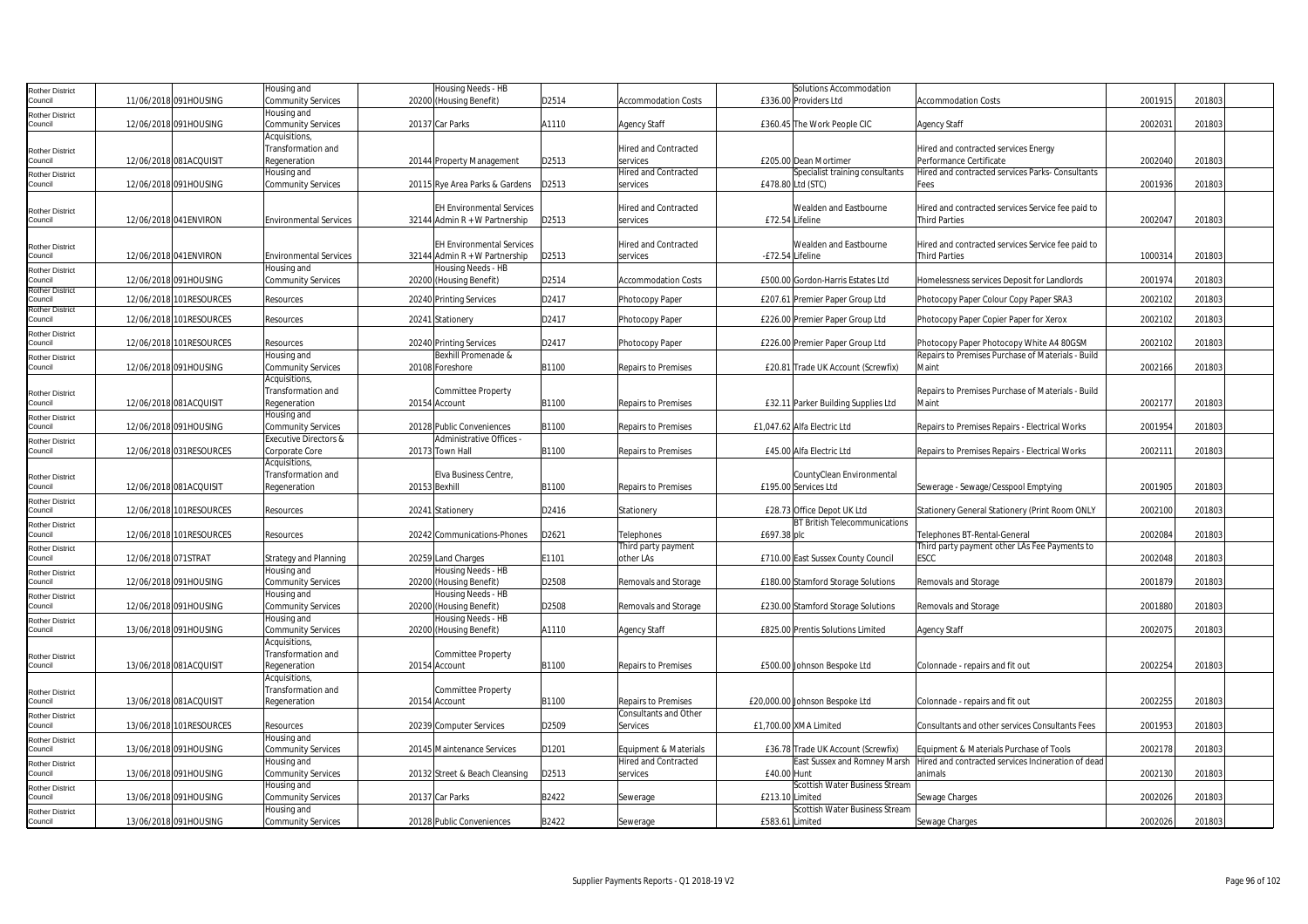|                                   |                         | Acquisitions,                      |              |                                                        |       |                                   |                                                   |                                                                                    |         |        |
|-----------------------------------|-------------------------|------------------------------------|--------------|--------------------------------------------------------|-------|-----------------------------------|---------------------------------------------------|------------------------------------------------------------------------------------|---------|--------|
| <b>Rother District</b>            |                         | Transformation and                 |              |                                                        |       |                                   |                                                   |                                                                                    |         |        |
| Council                           | 13/06/2018 081ACQUISIT  | Regeneration                       |              | 20148 Misc Land & Buildings                            | B2422 | Sewerage                          | £276.00 Cleansing Service Group Ltd               | Sewerage Parks- Emptying of Cesspit                                                | 2001896 | 201803 |
| <b>Rother District</b><br>Council | 13/06/2018 091HOUSING   | Housing and<br>Community Services  |              | 20137 Car Parks                                        | B2421 | Water                             | Scottish Water Business Stream<br>£127.11 Limited | Water Charges                                                                      | 2002026 | 201803 |
| <b>Rother District</b>            |                         | Housing and                        |              |                                                        |       |                                   | Scottish Water Business Stream                    |                                                                                    |         |        |
| Council                           | 13/06/2018 091HOUSING   | Community Services                 |              | 20128 Public Conveniences                              | B2421 | Water                             | £307.85 Limited                                   | Water Charges                                                                      | 2002026 | 201803 |
| <b>Rother District</b><br>Council | 14/06/2018 101RESOURCES | Resources                          |              | 20222 Accountancy                                      | A1110 | Agency Staff                      | £942.02 Portfolio Payroll Limited                 | Agency Staff                                                                       | 2001897 | 201803 |
| <b>Rother District</b>            |                         | Housing and                        |              |                                                        |       |                                   |                                                   |                                                                                    |         |        |
| Council                           | 14/06/2018 091HOUSING   | Community Services                 |              | 20145 Maintenance Services                             | D2352 | Clothing and Uniforms             | £12.49 Trade UK Account (Screwfix)                | Clothing and Uniforms Mens Protective-Other                                        | 2002169 | 201803 |
|                                   |                         | Acquisitions,                      |              |                                                        |       |                                   |                                                   |                                                                                    |         |        |
| <b>Rother District</b><br>Council | 14/06/2018 081ACQUISIT  | Transformation and<br>Regeneration |              | Committee Property<br>20154 Account                    | D2509 | Consultants and Other<br>Services | £963.77 Nick Leonard                              |                                                                                    | 2002038 | 201803 |
| <b>Rother District</b>            |                         | Housing and                        |              |                                                        |       |                                   |                                                   | Consultants and other services Consultants Fees                                    |         |        |
| Council                           | 14/06/2018 091HOUSING   | Community Services                 |              | 20137 Car Parks                                        | B2201 | Electricity                       | £39.20 Noower Ltd                                 | <b>Electricity Charges</b>                                                         | 2001983 | 201803 |
| <b>Rother District</b>            |                         | Housing and                        |              |                                                        |       |                                   |                                                   |                                                                                    |         |        |
| Council                           | 14/06/2018 091HOUSING   | Community Services                 |              | 20137 Car Parks                                        | B2201 | Electricity                       | £5.79 Npower Ltd                                  | <b>Electricity Charges</b>                                                         | 2001984 | 201803 |
| <b>Rother District</b><br>Council | 14/06/2018 091HOUSING   | Housing and<br>Community Services  |              | 20137 Car Parks                                        | B2201 | Electricity                       | £36.90 Npower Ltd                                 | <b>Electricity Charges</b>                                                         | 2001986 | 201803 |
| <b>Rother District</b>            |                         | Housing and                        |              |                                                        |       |                                   |                                                   |                                                                                    |         |        |
| Council                           | 14/06/2018 091HOUSING   | Community Services                 |              | 20137 Car Parks                                        | B2201 | Electricity                       | £4.76 Npower Ltd                                  | <b>Electricity Charges</b>                                                         | 2001987 | 201803 |
| <b>Rother District</b>            |                         | Housing and                        |              |                                                        |       |                                   |                                                   |                                                                                    |         |        |
| Council                           | 14/06/2018 091HOUSING   | Community Services                 |              | 20137 Car Parks                                        | B2201 | Electricity                       | £14.97 Npower Ltd                                 | <b>Electricity Charges</b>                                                         | 2001988 | 201803 |
| <b>Rother District</b><br>Council | 14/06/2018 091HOUSING   | Housing and<br>Community Services  |              | 20138 Residual Highway Services                        | B2201 | Electricity                       | £6.19 Npower Ltd                                  | <b>Electricity Charges</b>                                                         | 2001983 | 201803 |
| <b>Rother District</b>            |                         | Housing and                        |              |                                                        |       |                                   |                                                   |                                                                                    |         |        |
| Council                           | 14/06/2018 091HOUSING   | Community Services                 |              | 20138 Residual Highway Services                        | B2201 | Electricity                       | £0.91 Npower Ltd                                  | <b>Electricity Charges</b>                                                         | 2001984 | 201803 |
| <b>Rother District</b>            |                         | Housing and                        |              |                                                        |       |                                   |                                                   |                                                                                    |         |        |
| Council                           | 14/06/2018 091HOUSING   | Community Services                 |              | 20138 Residual Highway Services                        | B2201 | Electricity                       | £30.71 Npower Ltd                                 | <b>Electricity Charges</b>                                                         | 2001986 | 201803 |
| <b>Rother District</b><br>Council | 14/06/2018 091HOUSING   | Housing and<br>Community Services  |              | 20138 Residual Highway Services                        | B2201 | Electricity                       | £3.96 Npower Ltd                                  | <b>Electricity Charges</b>                                                         | 2001987 | 201803 |
| <b>Rother District</b>            |                         | Housing and                        |              |                                                        |       |                                   |                                                   |                                                                                    |         |        |
| Council                           | 14/06/2018 091HOUSING   | Community Services                 |              | 20138 Residual Highway Services                        | B2201 | Electricity                       | £2.36 Npower Ltd                                  | <b>Electricity Charges</b>                                                         | 2001988 | 201803 |
| <b>Rother District</b>            |                         | Housing and                        |              | Bexhill Parks & Open                                   |       |                                   |                                                   |                                                                                    |         |        |
| Council                           | 14/06/2018 091HOUSING   | Community Services<br>Housing and  | 20114 Spaces | Bexhill Promenade &                                    | B2201 | Electricity                       | £13.68 Npower Ltd                                 | <b>Electricity Charges</b>                                                         | 2001985 | 201803 |
| <b>Rother District</b><br>Council | 14/06/2018 091HOUSING   | Community Services                 |              | 20108 Foreshore                                        | B2201 | Electricity                       | £6.19 Npower Ltd                                  | <b>Electricity Charges</b>                                                         | 2001983 | 201803 |
| <b>Rother District</b>            |                         | Housing and                        |              | Bexhill Promenade &                                    |       |                                   |                                                   |                                                                                    |         |        |
| Council                           | 14/06/2018 091HOUSING   | Community Services                 |              | 20108 Foreshore                                        | B2201 | Electricity                       | £0.91 Npower Ltd                                  | <b>Electricity Charges</b>                                                         | 2001984 | 201803 |
| <b>Rother District</b>            |                         | Housing and                        |              | Bexhill Promenade &                                    |       |                                   |                                                   |                                                                                    |         |        |
| Council<br><b>Rother District</b> | 14/06/2018 091HOUSING   | Community Services                 |              | 20108 Foreshore                                        | B2201 | Electricity                       | £2.36 Npower Ltd                                  | <b>Electricity Charges</b>                                                         | 2001988 | 201803 |
| Council                           | 14/06/2018 041 ENVIRON  | <b>Environmental Services</b>      |              | 20129 Community Safety                                 | B2201 | Electricity                       | £276.62 Npower Ltd                                | <b>Electricity Charges</b>                                                         | 2001986 | 201803 |
| <b>Rother District</b>            |                         |                                    |              |                                                        |       |                                   |                                                   |                                                                                    |         |        |
| Council                           | 14/06/2018 041 ENVIRON  | <b>Environmental Services</b>      |              | 20129 Community Safety                                 | B2201 | Electricity                       | £35.70 Npower Ltd                                 | <b>Electricity Charges</b>                                                         | 2001987 | 201803 |
| <b>Rother District</b><br>Council | 14/06/2018 041 ENVIRON  | <b>Environmental Services</b>      |              | EH Pollution $R + W$<br>32134 Partnership              | D1201 | Equipment & Materials             | £113.30 Gradko International Ltd                  | Equipment & Materials EnvH- Air Quality<br>Maintenance Contr                       | 200205  | 201803 |
| <b>Rother District</b>            |                         | Housing and                        |              |                                                        |       |                                   |                                                   |                                                                                    |         |        |
| Council                           | 14/06/2018 091HOUSING   | Community Services                 |              | 20145 Maintenance Services                             | D1201 | Equipment & Materials             | £17.47 Trade UK Account (Screwfix)                | Equipment & Materials Purchase of Tools                                            | 2002169 | 201803 |
| <b>Rother District</b>            |                         | Housing and                        |              | Bexhill Parks & Open                                   |       |                                   |                                                   | Repairs to Premises Parks-Purchase of Planting                                     |         |        |
| Council                           | 14/06/2018 091HOUSING   | <b>Community Services</b>          |              | 20114 Spaces                                           | B1100 | Repairs to Premises               | £413.12 CED Ltd                                   | Material                                                                           | 2002104 | 201803 |
|                                   |                         | Acquisitions<br>Transformation and |              | <b>Committee Property</b>                              |       |                                   |                                                   | Ace Joinery Solutions South East Repairs to Premises Purchase of Materials - Build |         |        |
| <b>Rother District</b><br>Council | 14/06/2018 081ACQUISIT  | Regeneration                       |              | 20154 Account                                          | B1100 | Repairs to Premises               | £1,380.00 Ltd                                     | Maint                                                                              | 2002184 | 201803 |
| <b>Rother District</b>            |                         | <b>Executive Directors &amp;</b>   |              | Administrative Offices - T.H.                          |       |                                   |                                                   |                                                                                    |         |        |
| Council                           | 14/06/2018 031RESOURCES | Corporate Core                     |              | 20175 Annex (NOT CHP)                                  | B1100 | Repairs to Premises               | £224.31 Alfa Electric Ltd                         | Repairs to Premises Repairs - Electrical Works                                     | 2001902 | 201803 |
| <b>Rother District</b><br>Council | 14/06/2018 031RESOURCES | Executive Directors &              |              | Administrative Offices - T.H.<br>20175 Annex (NOT CHP) | B1100 | Repairs to Premises               | £178.11 Alfa Electric Ltd                         |                                                                                    | 2001903 | 201803 |
| <b>Rother District</b>            |                         | Corporate Core<br>Housing and      |              |                                                        |       |                                   |                                                   | Repairs to Premises Repairs - Electrical Works                                     |         |        |
| Council                           | 14/06/2018 091HOUSING   | Community Services                 |              | 20102 Rother Museum Services                           | B1100 | <b>Repairs to Premises</b>        | £1,800.54 Alfa Electric Ltd                       | Repairs to Premises Repairs - Roofing Works                                        | 2002057 | 201803 |
| <b>Rother District</b>            |                         | Housing and                        |              |                                                        |       |                                   |                                                   |                                                                                    |         |        |
| Council                           | 14/06/2018 091HOUSING   | Community Services                 |              | 20128 Public Conveniences                              | B2421 | Water                             | £75.75 South East Water Ltd                       | Water Charges                                                                      | 2002043 | 201803 |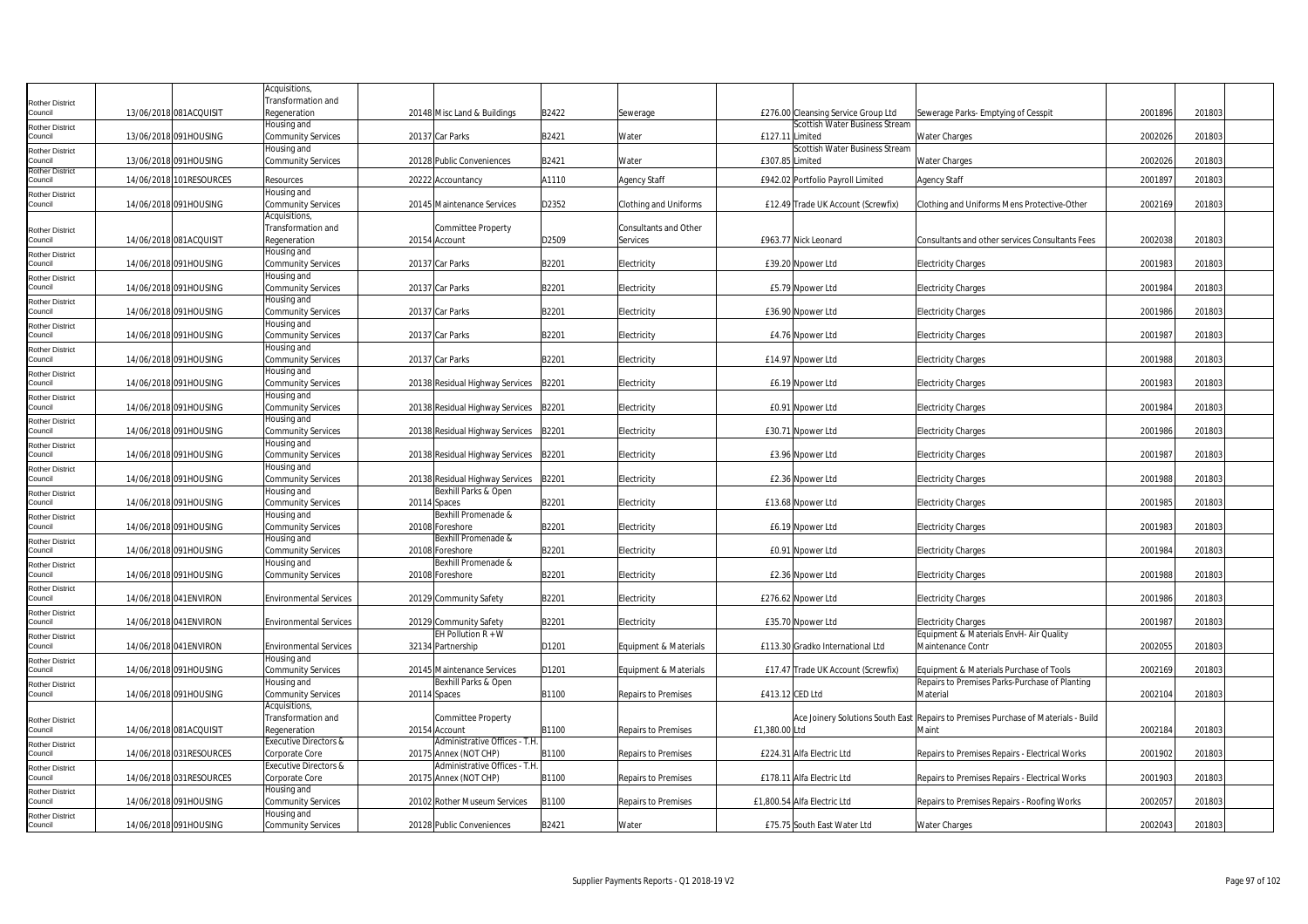| Rother District        |                         |                                  | Public Accountabilty      |       |                            |                                        |                                                   |         |        |  |
|------------------------|-------------------------|----------------------------------|---------------------------|-------|----------------------------|----------------------------------------|---------------------------------------------------|---------|--------|--|
| Council                | 15/06/2018 101RESOURCES | Resources                        | 20211 Resources           | D2738 | Conferences                | £780.00 Event-X Ltd                    | Conferences Officers Conference fees              | 2002060 | 201803 |  |
|                        |                         | Acquisitions                     |                           |       |                            |                                        |                                                   |         |        |  |
| <b>Rother District</b> |                         | Transformation and               | Committee Property        |       |                            |                                        | Repairs to Premises Purchase of Materials - Build |         |        |  |
| Council                | 15/06/2018 081ACQUISIT  | Regeneration                     | 20154 Account             | B1100 | <b>Repairs to Premises</b> | £37.62 Trimseal Ltd                    | Maint                                             | 2001917 | 201803 |  |
|                        |                         | Acquisitions,                    |                           |       |                            |                                        |                                                   |         |        |  |
| Rother District        |                         | Transformation and               | Committee Property        |       |                            |                                        | Repairs to Premises Purchase of Materials - Build |         |        |  |
| Council                | 15/06/2018 081ACQUISIT  | Regeneration                     | 20154 Account             | B1100 | <b>Repairs to Premises</b> | £47.10 Trimseal Ltd                    | Maint                                             | 2001916 | 201803 |  |
|                        |                         | Acquisitions,                    |                           |       |                            |                                        |                                                   |         |        |  |
| <b>Rother District</b> |                         | Transformation and               | Committee Property        |       |                            |                                        | Repairs to Premises Purchase of Materials - Build |         |        |  |
| Council                | 15/06/2018 081ACQUISIT  | Regeneration                     | 20154 Account             | B1100 | <b>Repairs to Premises</b> | £11.48 Trimseal Ltd                    | Maint                                             | 2001918 | 201803 |  |
| Rother District        |                         | <b>Executive Directors &amp;</b> | Administrative Offices -  |       |                            |                                        | Repairs to Premises Specified Repairs and Works   |         |        |  |
| Council                | 15/06/2018 031RESOURCES | Corporate Core                   | 20173 Town Hall           | B1100 | Repairs to Premises        | £320.32 Alfa Electric Ltd              | listed                                            | 200211  | 201803 |  |
| Rother District        |                         |                                  |                           |       |                            |                                        |                                                   |         |        |  |
| Council                | 15/06/2018 101RESOURCES | Resources                        | 20241 Stationery          | D2416 | Stationery                 | £16.08 Office Depot UK Ltd             | Stationery General Stationery (Print Room ONLY    | 2002101 | 201803 |  |
| Rother District        |                         | <b>Executive Directors &amp;</b> |                           |       |                            |                                        |                                                   |         |        |  |
| Council                | 15/06/2018 031RESOURCES | Corporate Core                   | 20171 Human Resources     | D2922 | Subscriptions              | £778.56 Croner-I                       | Subscriptions Subscription to Organisations       | 2002205 | 201803 |  |
| Rother District        |                         | Housing and                      | Housing Needs - Universal |       |                            |                                        |                                                   |         |        |  |
| Council                | 15/06/2018 091HOUSING   | <b>Community Services</b>        | 20203 Credit              | D2514 | <b>Accommodation Costs</b> | £340.00 MB Hotels Ltd                  | <b>Accommodation Costs</b>                        | 2002009 | 201803 |  |
| <b>Rother District</b> |                         | Housing and                      | Housing Needs - Universal |       |                            |                                        |                                                   |         |        |  |
| Council                | 15/06/2018 091HOUSING   | <b>Community Services</b>        | 20203 Credit              | D2514 | Accommodation Costs        | £245.00 MB Hotels Ltd                  | Accommodation Costs                               | 2002012 | 201803 |  |
| Rother District        |                         | Housing and                      | Housing Needs - Universal |       |                            |                                        |                                                   |         |        |  |
| Council                | 15/06/2018 091HOUSING   | <b>Community Services</b>        | 20203 Credit              | D2514 | <b>Accommodation Costs</b> | £340.00 MB Hotels Ltd                  | <b>Accommodation Costs</b>                        | 200201  | 201803 |  |
| Rother District        |                         | lousing and                      | Housing Needs - Universal |       |                            |                                        |                                                   |         |        |  |
| Council                | 15/06/2018 091HOUSING   | <b>Community Services</b>        | 20203 Credit              | D2514 | <b>Accommodation Costs</b> | £248.57 MB Hotels Ltd                  | Accommodation Costs                               | 2002150 | 201803 |  |
| Rother District        |                         | Housing and                      | Housing Needs - HB        |       |                            |                                        |                                                   |         |        |  |
| Council                | 15/06/2018 091HOUSING   | <b>Community Services</b>        | 20200 (Housing Benefit)   | D2514 | <b>Accommodation Costs</b> | £245.00 MB Hotels Ltd                  | <b>Accommodation Costs</b>                        | 2002025 | 201803 |  |
| Rother District        |                         | Housing and                      | lousing Needs - HB        |       |                            |                                        |                                                   |         |        |  |
| ouncil                 | 15/06/2018 091HOUSING   | <b>Community Services</b>        | 20200 (Housing Benefit)   | D2514 | <b>Accommodation Costs</b> | £245.00 MB Hotels Ltd                  | <b>Accommodation Costs</b>                        | 2002010 | 201803 |  |
| <b>Rother District</b> |                         | Housing and                      | <b>Housing Needs - HB</b> |       |                            |                                        |                                                   |         |        |  |
| Council                | 15/06/2018 091HOUSING   | <b>Community Services</b>        | 20200 (Housing Benefit)   | D2514 | <b>Accommodation Costs</b> | £225.71 MB Hotels Ltd                  | <b>Accommodation Costs</b>                        | 200201  | 201803 |  |
| Rother District        |                         | Housing and                      | Housing Needs - HB        |       |                            |                                        |                                                   |         |        |  |
| Council                | 15/06/2018 091HOUSING   | <b>Community Services</b>        | 20200 (Housing Benefit)   | D2514 | Accommodation Costs        | £245.00 MB Hotels Ltd                  | Accommodation Costs                               | 2002015 | 201803 |  |
| Rother District        |                         | Housing and                      | Housing Needs - HB        |       |                            |                                        |                                                   |         |        |  |
| Council                | 15/06/2018 091HOUSING   | <b>Community Services</b>        | 20200 (Housing Benefit)   | D2514 | <b>Accommodation Costs</b> | £395.00 MB Hotels Ltd                  | <b>Accommodation Costs</b>                        | 2002016 | 201803 |  |
| Rother District        |                         | Housing and                      | Housing Needs - HB        |       |                            |                                        |                                                   |         |        |  |
| Council                | 15/06/2018 091HOUSING   | <b>Community Services</b>        | 20200 (Housing Benefit)   | D2514 | <b>Accommodation Costs</b> | £245.00 MB Hotels Ltd                  | <b>Accommodation Costs</b>                        | 2002017 | 201803 |  |
| <b>Rother District</b> |                         | lousing and                      | Housing Needs - HB        |       |                            |                                        |                                                   |         |        |  |
| ouncil                 | 15/06/2018 091HOUSING   | <b>Community Services</b>        | 20200 (Housing Benefit)   | D2514 | Accommodation Costs        | £245.00 MB Hotels Ltd                  | Accommodation Costs                               | 2002018 | 201803 |  |
| <b>Rother District</b> |                         | Housing and                      | Housing Needs - HB        |       |                            |                                        |                                                   |         |        |  |
| Council                | 15/06/2018 091HOUSING   | <b>Community Services</b>        | 20200 (Housing Benefit)   | D2514 | <b>Accommodation Costs</b> | £245.00 MB Hotels Ltd                  | <b>Accommodation Costs</b>                        | 2002020 | 201803 |  |
| Rother District        |                         | Housing and                      | Housing Needs - HB        |       |                            |                                        |                                                   |         |        |  |
| Council                | 15/06/2018 091HOUSING   | Community Services               | 20200 (Housing Benefit)   | D2514 | <b>Accommodation Costs</b> | £340.00 MB Hotels Ltd                  | <b>Accommodation Costs</b>                        | 2002021 | 201803 |  |
| Rother District        |                         | lousing and                      | Housing Needs - HB        |       |                            |                                        |                                                   |         |        |  |
| Council                | 15/06/2018 091HOUSING   | Community Services               | 20200 (Housing Benefit)   | D2514 | <b>Accommodation Costs</b> | £340.00 MB Hotels Ltd                  | Accommodation Costs                               | 2002022 | 201803 |  |
| <b>Rother District</b> |                         | Housing and                      | lousing Needs - HB        |       |                            |                                        |                                                   |         |        |  |
| Council                | 15/06/2018 091HOUSING   | <b>Community Services</b>        | 20200 (Housing Benefit)   | D2514 | <b>Accommodation Costs</b> | £245.00 MB Hotels Ltd                  | <b>Accommodation Costs</b>                        | 2002023 | 201803 |  |
| <b>Rother District</b> |                         | Housing and                      | Housing Needs - HB        |       |                            |                                        |                                                   |         |        |  |
| council                | 15/06/2018 091HOUSING   | <b>Community Services</b>        | 20200 (Housing Benefit)   | D2514 | <b>Accommodation Costs</b> | £245.00 MB Hotels Ltd                  | <b>Accommodation Costs</b>                        | 2002024 | 201803 |  |
| <b>Rother District</b> |                         | Housing and                      | Housing Needs - HB        |       |                            |                                        |                                                   |         |        |  |
| Council                | 15/06/2018 091HOUSING   | <b>Community Services</b>        | 20200 (Housing Benefit)   | D2514 | Accommodation Costs        | £245.00 MB Hotels Ltd                  | Accommodation Costs                               | 2002007 | 201803 |  |
| Rother District        |                         | Housing and                      | Housing Needs - HB        |       |                            |                                        |                                                   |         |        |  |
| Council                | 15/06/2018 091HOUSING   | Community Services               | 20200 (Housing Benefit)   | D2514 | <b>Accommodation Costs</b> | £245.00 MB Hotels Ltd                  | <b>Accommodation Costs</b>                        | 2002008 | 201803 |  |
| Rother District        |                         | Housing and                      | Housing Needs - HB        |       |                            |                                        |                                                   |         |        |  |
| Council                | 15/06/2018 091HOUSING   | <b>Community Services</b>        | 20200 (Housing Benefit)   | D2514 | <b>Accommodation Costs</b> | -£245.00 MB Hotels Ltd                 | Accommodation Costs                               | 1000345 | 201803 |  |
| Rother District        |                         | Housing and                      |                           |       |                            |                                        | Repairs to Premises Repairs - Refurbishment of    |         |        |  |
| Council                | 17/06/2018 091HOUSING   | <b>Community Services</b>        | 20128 Public Conveniences | B1100 | Repairs to Premises        | £780.00 Colin A May                    | premises                                          | 2002133 | 201803 |  |
|                        |                         | Acquisitions                     |                           |       |                            |                                        |                                                   |         |        |  |
| <b>Rother District</b> |                         | Transformation and               | Committee Property        |       |                            |                                        | Repairs to Premises Specified Repairs and Works   |         |        |  |
| Council                | 17/06/2018 081ACQUISIT  | Regeneration                     | 20154 Account             | B1100 | <b>Repairs to Premises</b> | £380.00 Colin A May                    | listed                                            | 2002058 | 201803 |  |
| Rother District        |                         | Housing and                      | lousing Needs - HB        |       |                            |                                        |                                                   |         |        |  |
| Council                | 17/06/2018 091HOUSING   | <b>Community Services</b>        | 20200 (Housing Benefit)   | D2514 | <b>Accommodation Costs</b> | £1,037.50 Specialist Care UK Group Ltd | <b>Accommodation Costs</b>                        | 2002001 | 201803 |  |
|                        |                         |                                  |                           |       |                            |                                        |                                                   |         |        |  |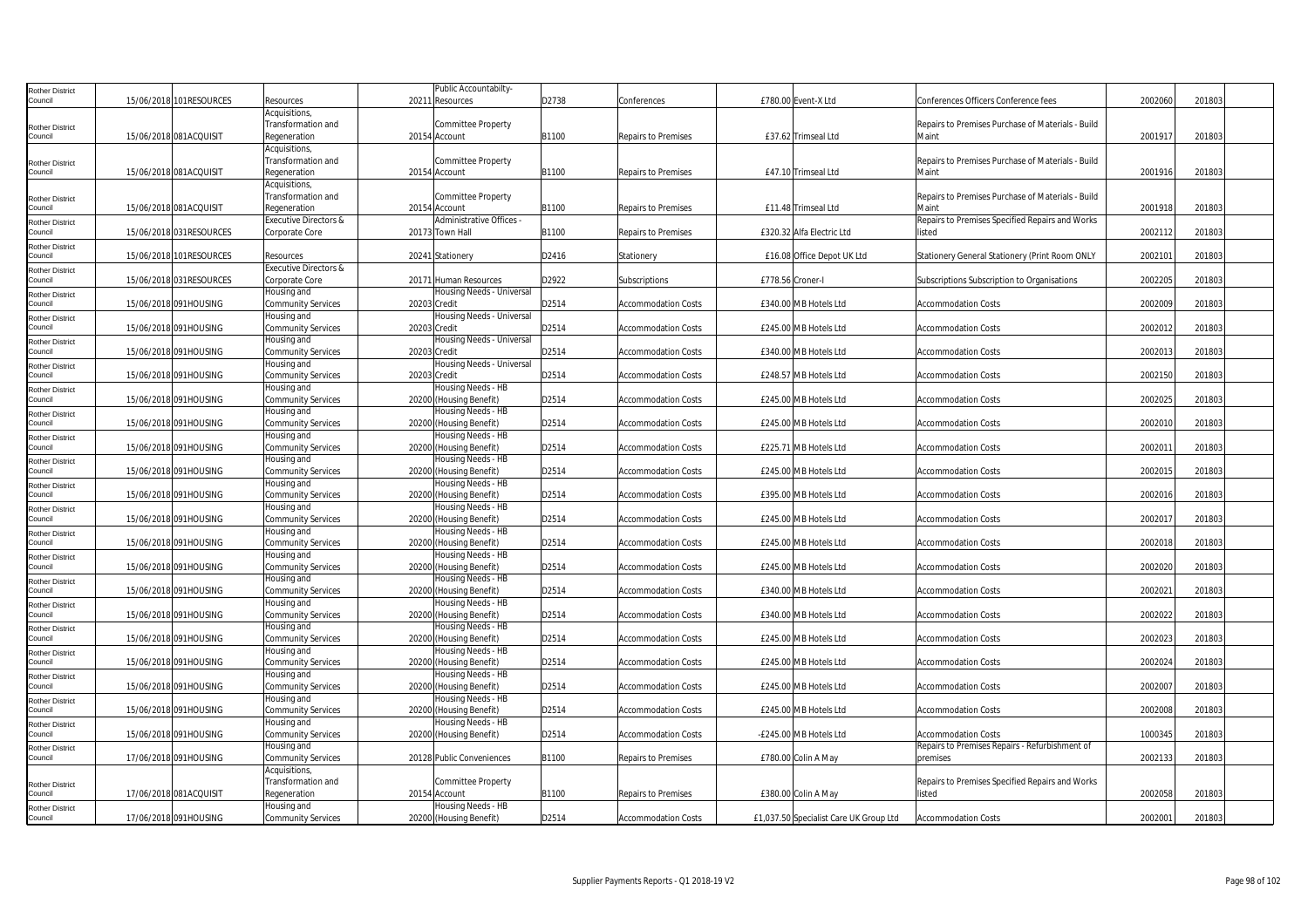| Rother District            |                         | Housing and                   | Housing Needs - Universal                     |       |                             |                   |                                                       |                                                    |         |        |  |
|----------------------------|-------------------------|-------------------------------|-----------------------------------------------|-------|-----------------------------|-------------------|-------------------------------------------------------|----------------------------------------------------|---------|--------|--|
| Council                    | 17/06/2018 091HOUSING   | Community Services            | 20203 Credit                                  | D2514 | <b>Accommodation Costs</b>  |                   | £262.50 Specialist Care UK Group Ltd                  | <b>Accommodation Costs</b>                         | 2001998 | 201803 |  |
| Rother District            |                         | Housing and                   | Housing Needs - HB                            |       |                             |                   |                                                       |                                                    |         |        |  |
| Council                    | 17/06/2018 091HOUSING   | <b>Community Services</b>     | 20200 (Housing Benefit)                       | D2514 | <b>Accommodation Costs</b>  |                   | £375.00 Specialist Care UK Group Ltd                  | <b>Accommodation Costs</b>                         | 2001999 | 201803 |  |
|                            |                         |                               | $EH$ Pest Control $R + W$                     |       |                             |                   |                                                       |                                                    |         |        |  |
| Rother District<br>Council | 18/06/2018 041 ENVIRON  | <b>Environmental Services</b> | 32136 Partnership                             | D1202 | <b>Baits Poisons Etc</b>    |                   | £720.60 Killgerm Chemicals Ltd                        | Baits Poisons Etc EnvH- Pest Control Supplies      | 2002132 | 201803 |  |
|                            |                         |                               |                                               |       | <b>Hired and Contracted</b> |                   |                                                       |                                                    |         |        |  |
| Rother District<br>Council | 18/06/2018 101RESOURCES | Resources                     | 20215 Revenue and Benefits                    | D2513 | services                    | £189.00 HMCTS     |                                                       | Hired and contracted services Court Costs/Fees     | 2001982 | 201803 |  |
|                            |                         |                               | EH Dog Control $R + W$                        |       | Hired and Contracted        |                   |                                                       | Hired and contracted services Rother Collection of |         |        |  |
| Rother District<br>Council | 18/06/2018 041 ENVIRON  | <b>Environmental Services</b> | 32135 Partnership                             | D2513 | services                    |                   | £2,950.00 Animal Wardens Ltd                          | Dogs EnvH                                          | 2002053 | 201803 |  |
|                            |                         |                               | EH Dog Control R + W                          |       | <b>Hired and Contracted</b> |                   |                                                       | Hired and contracted services Wealden Stray Dogs   |         |        |  |
| Rother District<br>Council | 18/06/2018 041 ENVIRON  | <b>Environmental Services</b> | 32135 Partnership                             | D2513 | services                    |                   | £3.369.00 Animal Wardens Ltd                          | Kennelling Costs EnvH                              | 2002054 | 201803 |  |
|                            |                         |                               |                                               |       | Salaries Deductions-        |                   |                                                       | Salaries Deductions-Miscellaneous Salary - DWP     |         |        |  |
| Rother District<br>ouncil  | 18/06/2018 999NOREPORT  | Resources                     | 90000 Balance sheet all accounts              | T1006 | Miscellaneous               |                   | £200.00 HM Courts and Tribunals Service AEO Deduction |                                                    | 2002066 | 201803 |  |
|                            |                         | Housing and                   |                                               |       |                             |                   | Scottish Water Business Stream                        |                                                    |         |        |  |
| Rother District<br>Council | 18/06/2018 091HOUSING   | <b>Community Services</b>     | 20128 Public Conveniences                     | B2422 | Sewerage                    | £1,178.09 Limited |                                                       | Sewage Charges                                     | 2002127 | 201803 |  |
| Rother District            |                         | Housing and                   |                                               |       |                             |                   | Scottish Water Business Stream                        |                                                    |         |        |  |
| Council                    | 18/06/2018 091HOUSING   | <b>Community Services</b>     | 20128 Public Conveniences                     | B2421 | Water                       | £716.85 Limited   |                                                       | Water Charges                                      | 2002127 | 201803 |  |
| Rother District            |                         | Housing and                   |                                               |       |                             |                   | Scottish Water Business Stream                        |                                                    |         |        |  |
| Council                    | 18/06/2018 091HOUSING   | Community Services            | 20115 Rye Area Parks & Gardens                | B2421 | Water                       |                   | £82.18 Limited                                        | Water Charges                                      | 2002128 | 201803 |  |
| Rother District            |                         | Housing and                   | Housing Needs - Universal                     |       |                             |                   |                                                       |                                                    |         |        |  |
| Council                    | 18/06/2018 091HOUSING   | Community Services            | 20203 Credit                                  | D2514 | <b>Accommodation Costs</b>  |                   | £134.40 Saffron HMO Ltd                               | <b>Accommodation Costs</b>                         | 2002004 | 201803 |  |
| <b>Rother District</b>     |                         | Housing and                   | Housing Needs - Universal                     |       |                             |                   |                                                       |                                                    |         |        |  |
| ouncil                     | 18/06/2018 091HOUSING   | <b>Community Services</b>     | 20203 Credit                                  | D2514 | <b>Accommodation Costs</b>  |                   | £33.60 Saffron HMO Ltd                                | <b>Accommodation Costs</b>                         | 2002004 | 201803 |  |
| <b>Rother District</b>     |                         | Housing and                   | Housing Needs - Universal                     |       |                             |                   |                                                       |                                                    |         |        |  |
| Council                    | 18/06/2018 091HOUSING   | <b>Community Services</b>     | 20203 Credit                                  | D2514 | <b>Accommodation Costs</b>  |                   | £112.00 The Clevedon Court Hotel                      | <b>Accommodation Costs</b>                         | 2002006 | 201803 |  |
| Rother District            |                         | Housing and                   | Housing Needs - Universal                     |       |                             |                   |                                                       |                                                    |         |        |  |
| Council                    | 18/06/2018 091HOUSING   | Community Services            | 20203 Credit                                  | D2514 | <b>Accommodation Costs</b>  |                   | £28.00 The Clevedon Court Hotel                       | <b>Accommodation Costs</b>                         | 2002006 | 201803 |  |
| Rother District            |                         | Housing and                   | Housing Needs - HB                            |       |                             |                   | Solutions Accommodation                               |                                                    |         |        |  |
| Council                    | 18/06/2018 091HOUSING   | Community Services            | 20200 (Housing Benefit)                       | D2514 | <b>Accommodation Costs</b>  |                   | £180.00 Providers Ltd                                 | Accommodation Costs                                | 2002118 | 201803 |  |
| Rother District            |                         | Housing and                   | Housing Needs - HB                            |       |                             |                   | Solutions Accommodation                               |                                                    |         |        |  |
| Council                    | 18/06/2018 091HOUSING   | Community Services            | 20200 (Housing Benefit)                       | D2514 | <b>Accommodation Costs</b>  |                   | £84.00 Providers Ltd                                  | <b>Accommodation Costs</b>                         | 2002123 | 201803 |  |
| <b>Rother District</b>     |                         | Housing and                   | Housing Needs - HB                            |       |                             |                   | Solutions Accommodation                               |                                                    |         |        |  |
| council                    | 18/06/2018 091HOUSING   | <b>Community Services</b>     | 20200 (Housing Benefit)                       | D2514 | <b>Accommodation Costs</b>  |                   | £336.00 Providers Ltd                                 | <b>Accommodation Costs</b>                         | 2002123 | 201803 |  |
| Rother District            |                         | Housing and                   | Housing Needs - HB                            |       |                             |                   | Solutions Accommodation                               |                                                    |         |        |  |
| Council                    | 18/06/2018 091HOUSING   | <b>Community Services</b>     | 20200 (Housing Benefit)                       | D2514 | <b>Accommodation Costs</b>  |                   | £98.00 Providers Ltd                                  | <b>Accommodation Costs</b>                         | 2002116 | 201803 |  |
| Rother District            |                         | Housing and                   | Housing Needs - HB                            |       |                             |                   | Solutions Accommodation                               |                                                    |         |        |  |
| Council                    | 18/06/2018 091HOUSING   | <b>Community Services</b>     | 20200 (Housing Benefit)                       | D2514 | <b>Accommodation Costs</b>  |                   | £392.00 Providers Ltd                                 | <b>Accommodation Costs</b>                         | 2002116 | 201803 |  |
| Rother District            |                         | Housing and                   | Housing Needs - HB                            |       |                             |                   |                                                       |                                                    |         |        |  |
| Council                    | 18/06/2018 091HOUSING   | <b>Community Services</b>     | 20200 (Housing Benefit)                       | D2514 | <b>Accommodation Costs</b>  |                   | £262.50 Specialist Care UK Group Ltd                  | <b>Accommodation Costs</b>                         | 2001994 | 201803 |  |
| Rother District            |                         | Housing and                   | Housing Needs - HB                            |       |                             |                   | Solutions Accommodation                               |                                                    |         |        |  |
| Council                    | 18/06/2018 091HOUSING   | <b>Community Services</b>     | 20200 (Housing Benefit)                       | D2514 | <b>Accommodation Costs</b>  |                   | £84.00 Providers Ltd                                  | <b>Accommodation Costs</b>                         | 2002122 | 201803 |  |
| Rother District            |                         | Housing and                   | Housing Needs - HB                            |       |                             |                   | Solutions Accommodation                               |                                                    |         |        |  |
| ouncil                     | 18/06/2018 091HOUSING   | <b>Community Services</b>     | 20200 (Housing Benefit)                       | D2514 | <b>Accommodation Costs</b>  |                   | £336.00 Providers Ltd                                 | <b>Accommodation Costs</b>                         | 2002122 | 201803 |  |
| <b>Rother District</b>     |                         | Housing and                   | Housing Needs - Universal                     |       |                             |                   | Solutions Accommodation                               |                                                    |         |        |  |
| Council                    | 18/06/2018 091HOUSING   | <b>Community Services</b>     | 20203 Credit                                  | D2514 | <b>Accommodation Costs</b>  |                   | £84.00 Providers Ltd                                  | <b>Accommodation Costs</b>                         | 2002120 | 201803 |  |
| Rother District            |                         | Housing and                   | Housing Needs - Universal                     |       |                             |                   | Solutions Accommodation                               |                                                    |         |        |  |
| Council                    | 18/06/2018 091HOUSING   | Community Services            | 20203 Credit                                  | D2514 | <b>Accommodation Costs</b>  |                   | £336.00 Providers Ltd                                 | <b>Accommodation Costs</b>                         | 2002120 | 201803 |  |
| Rother District            |                         | Housing and                   | Housing Needs - Universal                     |       |                             |                   | Solutions Accommodation                               |                                                    |         |        |  |
| Council                    | 18/06/2018 091HOUSING   | Community Services            | 20203 Credit                                  | D2514 | <b>Accommodation Costs</b>  |                   | £98.00 Providers Ltd                                  | <b>Accommodation Costs</b>                         | 2002121 | 201803 |  |
| Rother District            |                         | Housing and                   | Housing Needs - Universal                     |       |                             |                   | Solutions Accommodation                               |                                                    |         |        |  |
| Council                    | 18/06/2018 091HOUSING   | Community Services            | 20203 Credit                                  | D2514 | <b>Accommodation Costs</b>  |                   | £392.00 Providers Ltd                                 | <b>Accommodation Costs</b>                         | 2002121 | 201803 |  |
| <b>Rother District</b>     |                         | Housing and                   | Housing Needs - Universal                     |       |                             |                   |                                                       |                                                    |         |        |  |
| ouncil                     | 18/06/2018 091HOUSING   | <b>Community Services</b>     | 20203 Credit                                  | D2514 | <b>Accommodation Costs</b>  |                   | £262.50 Specialist Care UK Group Ltd                  | <b>Accommodation Costs</b>                         | 2001991 | 201803 |  |
| <b>Rother District</b>     |                         | Housing and                   | Housing Needs - Universal                     |       |                             |                   |                                                       |                                                    |         |        |  |
| Council                    | 18/06/2018 091HOUSING   | <b>Community Services</b>     | 20203 Credit                                  | D2514 | <b>Accommodation Costs</b>  |                   | £262.50 Specialist Care UK Group Ltd                  | <b>Accommodation Costs</b>                         | 2001995 | 201803 |  |
| Rother District            |                         | Housing and                   | Housing Needs - Universal                     |       |                             |                   |                                                       |                                                    |         |        |  |
| Council                    | 18/06/2018 091HOUSING   | Community Services            | 20203 Credit                                  | D2514 | <b>Accommodation Costs</b>  |                   | £262.50 Specialist Care UK Group Ltd                  | <b>Accommodation Costs</b>                         | 2001992 | 201803 |  |
| Rother District<br>Council | 18/06/2018 091HOUSING   | Housing and                   | Housing Needs - HB<br>20200 (Housing Benefit) | D2514 |                             |                   | £280.00 Saffron HMO Ltd                               | <b>Accommodation Costs</b>                         | 2002002 | 201803 |  |
|                            |                         | Community Services            |                                               |       | <b>Accommodation Costs</b>  |                   |                                                       |                                                    |         |        |  |
| Rother District<br>Council |                         | Housing and                   | Housing Needs - HB                            | D2514 |                             |                   |                                                       | <b>Accommodation Costs</b>                         | 2002002 | 201803 |  |
|                            | 18/06/2018 091HOUSING   | <b>Community Services</b>     | 20200 (Housing Benefit)                       |       | <b>Accommodation Costs</b>  |                   | £70.00 Saffron HMO Ltd                                |                                                    |         |        |  |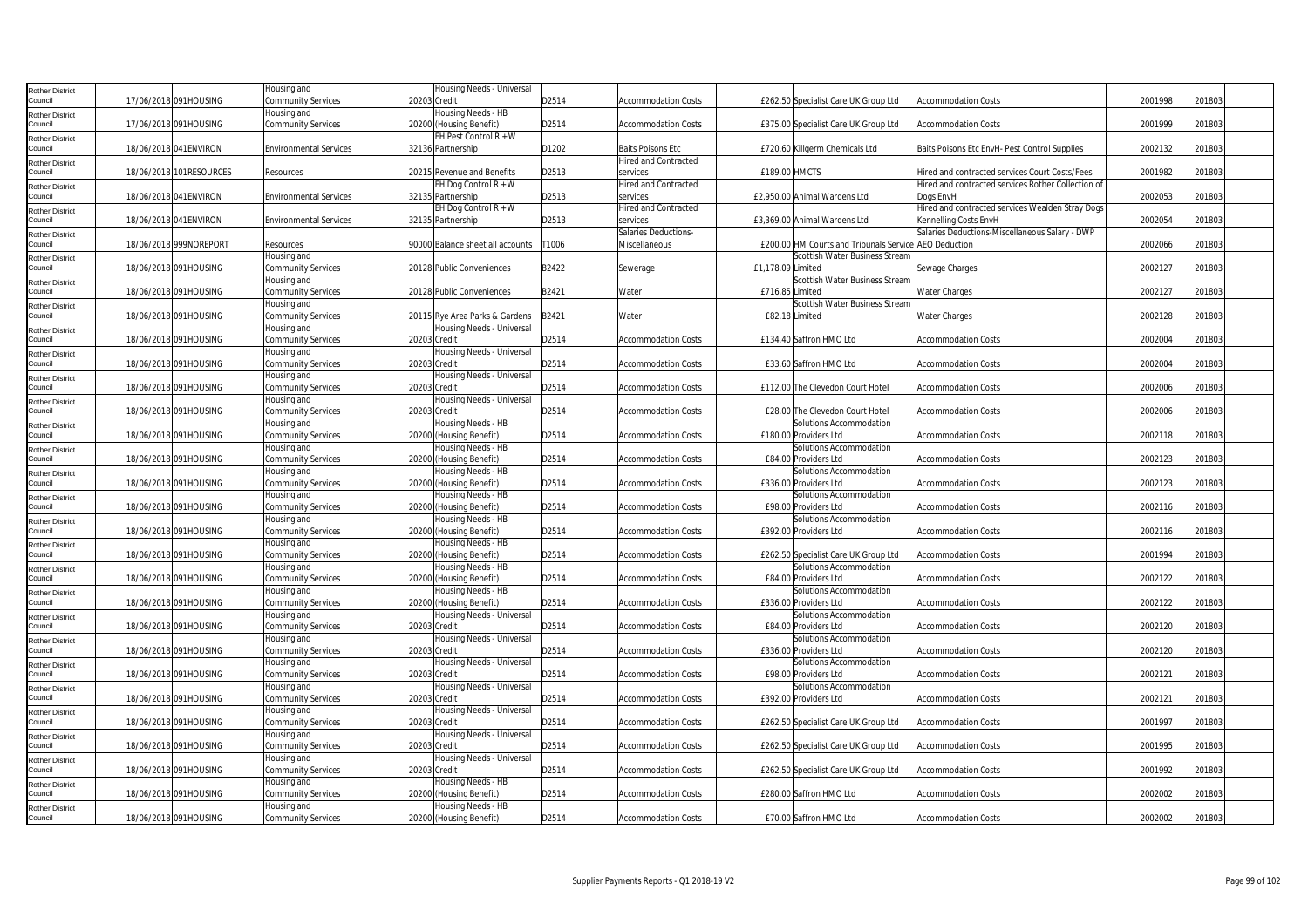| <b>Rother District</b>            |                         | Housing and                       | Housing Needs - HB               |       |                             |                    |                                      |                                                    |         |        |  |
|-----------------------------------|-------------------------|-----------------------------------|----------------------------------|-------|-----------------------------|--------------------|--------------------------------------|----------------------------------------------------|---------|--------|--|
| Council                           | 18/06/2018 091HOUSING   | Community Services                | 20200 (Housing Benefit)          | D2514 | <b>Accommodation Costs</b>  |                    | £252.00 Saffron HMO Ltd              | <b>Accommodation Costs</b>                         | 2002003 | 201803 |  |
| <b>Rother District</b>            |                         | Housing and                       | Housing Needs - HB               |       |                             |                    |                                      |                                                    |         |        |  |
| Council                           | 18/06/2018 091HOUSING   | Community Services                | 20200 (Housing Benefit)          | D2514 | <b>Accommodation Costs</b>  |                    | £63.00 Saffron HMO Ltd               | <b>Accommodation Costs</b>                         | 2002003 | 201803 |  |
| <b>Rother District</b>            |                         | Housing and                       | Housing Needs - HB               |       |                             |                    |                                      |                                                    |         |        |  |
| Council                           | 18/06/2018 091HOUSING   | Community Services                | 20200 (Housing Benefit)          | D2514 | <b>Accommodation Costs</b>  |                    | £350.00 Specialist Care UK Group Ltd | <b>Accommodation Costs</b>                         | 2001996 | 201803 |  |
| <b>Rother District</b>            |                         | Housing and                       | Housing Needs - HB               |       |                             |                    | Solutions Accommodation              |                                                    |         |        |  |
| Council                           | 18/06/2018 091HOUSING   | Community Services                | 20200 (Housing Benefit)          | D2514 | <b>Accommodation Costs</b>  |                    | £105.00 Providers Ltd                | <b>Accommodation Costs</b>                         | 2002115 | 201803 |  |
| <b>Rother District</b>            |                         | Housing and                       | Housing Needs - HB               |       |                             |                    | Solutions Accommodation              |                                                    |         |        |  |
| Council                           | 18/06/2018 091HOUSING   | Community Services                | 20200 (Housing Benefit)          | D2514 | <b>Accommodation Costs</b>  |                    | £420.00 Providers Ltd                | <b>Accommodation Costs</b>                         | 2002115 | 201803 |  |
| <b>Rother District</b>            |                         | Housing and                       | Housing Needs - HB               |       |                             |                    | Solutions Accommodation              |                                                    |         |        |  |
| Council                           | 18/06/2018 091HOUSING   | Community Services                | 20200 (Housing Benefit)          | D2514 | <b>Accommodation Costs</b>  |                    | £48.00 Providers Ltd                 | <b>Accommodation Costs</b>                         | 2002119 | 201803 |  |
|                                   |                         | Housing and                       | Housing Needs - HB               |       |                             |                    | Solutions Accommodation              |                                                    |         |        |  |
| <b>Rother District</b><br>Council | 18/06/2018 091HOUSING   | Community Services                | 20200 (Housing Benefit)          | D2514 | <b>Accommodation Costs</b>  |                    | £192.00 Providers Ltd                | <b>Accommodation Costs</b>                         | 2002119 | 201803 |  |
|                                   |                         | Housing and                       | Housing Needs - HB               |       |                             |                    |                                      |                                                    |         |        |  |
| <b>Rother District</b><br>Council | 18/06/2018 091HOUSING   | Community Services                | 20200 (Housing Benefit)          | D2514 | <b>Accommodation Costs</b>  |                    | £300.00 Specialist Care UK Group Ltd | <b>Accommodation Costs</b>                         | 2001991 | 201803 |  |
|                                   |                         | Housing and                       | Housing Needs - HB               |       |                             |                    |                                      |                                                    |         |        |  |
| <b>Rother District</b><br>Council | 18/06/2018 091HOUSING   | <b>Community Services</b>         | 20200 (Housing Benefit)          | D2514 | <b>Accommodation Costs</b>  |                    | £175.00 Specialist Care UK Group Ltd | <b>Accommodation Costs</b>                         | 2001993 | 201803 |  |
|                                   |                         | Housing and                       | Housing Needs - HB               |       |                             |                    |                                      |                                                    |         |        |  |
| Rother District<br>Council        | 18/06/2018 091HOUSING   | Community Services                | 20200 (Housing Benefit)          | D2514 | <b>Accommodation Costs</b>  |                    | £100.00 Specialist Care UK Group Ltd | <b>Accommodation Costs</b>                         | 2002092 | 201803 |  |
|                                   |                         | Housing and                       | Housing Needs - HB               |       |                             |                    | Solutions Accommodation              |                                                    |         |        |  |
| <b>Rother District</b><br>Council | 18/06/2018 091HOUSING   | <b>Community Services</b>         | 20200 (Housing Benefit)          | D2514 | <b>Accommodation Costs</b>  |                    | £98.00 Providers Ltd                 | <b>Accommodation Costs</b>                         | 2002117 | 201803 |  |
|                                   |                         | Housing and                       | Housing Needs - HB               |       |                             |                    | Solutions Accommodation              |                                                    |         |        |  |
| <b>Rother District</b><br>Council | 18/06/2018 091HOUSING   |                                   |                                  | D2514 | <b>Accommodation Costs</b>  |                    | £392.00 Providers Ltd                | <b>Accommodation Costs</b>                         | 2002117 | 201803 |  |
|                                   |                         | Community Services<br>Housing and | 20200 (Housing Benefit)          |       |                             |                    |                                      |                                                    |         |        |  |
| <b>Rother District</b><br>Council | 19/06/2018 091HOUSING   | Community Services                | 20137 Car Parks                  | A1110 |                             |                    | £387.15 The Work People CIC          |                                                    | 2002059 | 201803 |  |
|                                   |                         |                                   |                                  |       | <b>Agency Staff</b>         |                    | <b>Prudential Local Government</b>   | Agency Staff                                       |         |        |  |
| <b>Rother District</b><br>Council | 19/06/2018 999NOREPORT  | Resources                         | 90000 Balance sheet all accounts | R2321 | <b>AVCs</b>                 | £6.810.81 Avc Dept |                                      |                                                    | 2002069 | 201803 |  |
|                                   |                         |                                   |                                  |       |                             |                    |                                      | AVCs Salary - AVC Prudential Cash Acc              |         |        |  |
| <b>Rother District</b><br>Council |                         |                                   |                                  | R2321 | AVCs                        |                    | Prudential Local Government          |                                                    | 2002069 | 201803 |  |
|                                   | 19/06/2018 999NOREPORT  | Resources<br>Acquisitions,        | 90000 Balance sheet all accounts |       |                             |                    | £14.58 Avc Dept                      | AVCs Salary - AVC Prudential DIS                   |         |        |  |
|                                   |                         |                                   |                                  |       | <b>Hired and Contracted</b> |                    |                                      |                                                    |         |        |  |
| <b>Rother District</b>            |                         | Transformation and                |                                  |       |                             |                    |                                      |                                                    |         |        |  |
| Council                           | 19/06/2018 081ACQUISIT  | Regeneration                      | 20118 Tourism                    | D2513 | services                    |                    | £4.500.00 Brochure Connect Ltd       | Hired and contracted services Battle & Rve TIC     | 2002079 | 201803 |  |
| <b>Rother District</b>            |                         | Housing and                       |                                  |       | <b>Hired and Contracted</b> |                    | East Sussex and Romney Marsh         | Hired and contracted services Incineration of dead |         |        |  |
| Council                           | 19/06/2018 091HOUSING   | Community Services                | 20132 Street & Beach Cleansing   | D2513 | services                    | £60.00 Hunt        |                                      | animals                                            | 2002131 | 201803 |  |
| <b>Rother District</b>            |                         |                                   | <b>Unapportion Central</b>       |       | <b>Hired and Contracted</b> |                    |                                      | Hired and contracted services Salary - Pension     |         |        |  |
| Council                           | 19/06/2018 101RESOURCES | Resources                         | 20214 Overheads                  | D2513 | services                    |                    | £55,633.33 East Sussex Pension Fund  | Fund ERS Unfunded                                  | 2002108 | 201803 |  |
| <b>Rother District</b>            |                         | Housing and                       | 41 Jameson Mews, Bexhill         |       | <b>Hired and Contracted</b> |                    |                                      | Hired and contracted services Service fee paid to  |         |        |  |
| Council                           | 19/06/2018 091HOUSING   | Community Services                | 20261 on Sea                     | D2513 | services                    |                    | £6,432.42 Ophrah Oak Limited         | <b>Third Parties</b>                               | 2002093 | 201803 |  |
| <b>Rother District</b>            |                         |                                   |                                  |       | Pension Payments            |                    |                                      | Pension Payments Holding Account Salary -          |         |        |  |
| Council                           | 19/06/2018 999NOREPORT  | Resources                         | 90000 Balance sheet all accounts | P1090 | <b>Holding Account</b>      |                    | £33,508.34 East Sussex Pension Fund  | Pension Fund EES                                   | 2002108 | 201803 |  |
| <b>Rother District</b>            |                         |                                   |                                  |       | Pension Payments            |                    |                                      | Pension Payments Holding Account Salary -          |         |        |  |
| Council                           | 19/06/2018 999NOREPORT  | Resources                         | 90000 Balance sheet all accounts | P1090 | <b>Holding Account</b>      |                    | £170.31 East Sussex Pension Fund     | Pension Fund EES + percent                         | 2002108 | 201803 |  |
| <b>Rother District</b>            |                         |                                   |                                  |       | Pension Payments            |                    |                                      | Pension Payments Holding Account Salary -          |         |        |  |
| Council<br><b>Rother District</b> | 19/06/2018 999NOREPORT  | Resources                         | 90000 Balance sheet all accounts | P1090 | <b>Holding Account</b>      |                    | £91,352.54 East Sussex Pension Fund  | Pension Fund ERS                                   | 2002108 | 201803 |  |
| Council                           | 19/06/2018 101RESOURCES | Resources                         | 20240 Printing Services          | D2417 | Photocopy Paper             |                    | £310.67 Premier Paper Group Ltd      | Photocopy Paper Colour Copy Paper SRA3             | 2002067 | 201803 |  |
| <b>Rother District</b>            |                         |                                   |                                  |       |                             |                    |                                      |                                                    |         |        |  |
| Council                           | 19/06/2018 101RESOURCES | Resources                         | 20240 Printing Services          | D2417 | Photocopy Paper             |                    | £25.53 Premier Paper Group Ltd       | Photocopy Paper Colour Copy Paper SRA3             | 2002067 | 201803 |  |
| <b>Rother District</b>            |                         |                                   |                                  |       |                             |                    |                                      |                                                    |         |        |  |
| Council                           | 19/06/2018 101RESOURCES | Resources                         | 20240 Printing Services          | D2417 | Photocopy Paper             |                    | £213.05 Premier Paper Group Ltd      | Photocopy Paper Tinted A4 80GSM                    | 2002067 | 201803 |  |
| <b>Rother District</b><br>Council | 19/06/2018 101RESOURCES | Resources                         | 20240 Printing Services          | D2417 | Photocopy Paper             |                    | £116.97 Premier Paper Group Ltd      | Photocopy Paper White Board SRA2                   | 2002067 | 201803 |  |
|                                   |                         | Executive Directors &             | Administrative Offices -         |       |                             |                    |                                      | Repairs to Premises Intruder Alarm System          |         |        |  |
| <b>Rother District</b><br>Council | 19/06/2018 031RESOURCES | Corporate Core                    | 20173 Town Hall                  | B1100 | <b>Repairs to Premises</b>  |                    | £75.00 Abel Alarm Co. Ltd.           | Monitor/Maint                                      | 2002196 | 201803 |  |
|                                   |                         | Executive Directors &             | Administrative Offices -         |       |                             |                    |                                      | Repairs to Premises Intruder Alarm System          |         |        |  |
| <b>Rother District</b><br>Council | 19/06/2018 031RESOURCES | Corporate Core                    | 20173 Town Hall                  | B1100 | <b>Repairs to Premises</b>  |                    | £500.00 Abel Alarm Co. Ltd.          | Monitor/Maint                                      | 2002197 | 201803 |  |
|                                   |                         | Housing and                       |                                  |       |                             |                    |                                      | Repairs to Premises Purchase of Materials - Build  |         |        |  |
| <b>Rother District</b><br>Council | 19/06/2018 091HOUSING   | Community Services                |                                  | B1100 |                             |                    |                                      | Maint                                              | 2002165 | 201803 |  |
|                                   |                         |                                   | 20138 Residual Highway Services  |       | Repairs to Premises         |                    | £61.89 Four Seasons Plastics         |                                                    |         |        |  |
| Rother District<br>Council        |                         | Housing and                       |                                  |       |                             |                    |                                      |                                                    |         |        |  |
|                                   | 19/06/2018 091HOUSING   | Community Services                | 20128 Public Conveniences        | B1100 | Repairs to Premises         |                    | £67.50 Alfa Electric Ltd             | Repairs to Premises Repairs - Electrical Works     | 2002113 | 201803 |  |
| <b>Rother District</b>            |                         | Housing and                       |                                  |       |                             |                    |                                      |                                                    |         |        |  |
| Council                           | 19/06/2018 091HOUSING   | Community Services                | 20128 Public Conveniences        | B1100 | <b>Repairs to Premises</b>  |                    | £267.58 Alfa Electric Ltd            | Repairs to Premises Repairs - Electrical Works     | 2002114 | 201803 |  |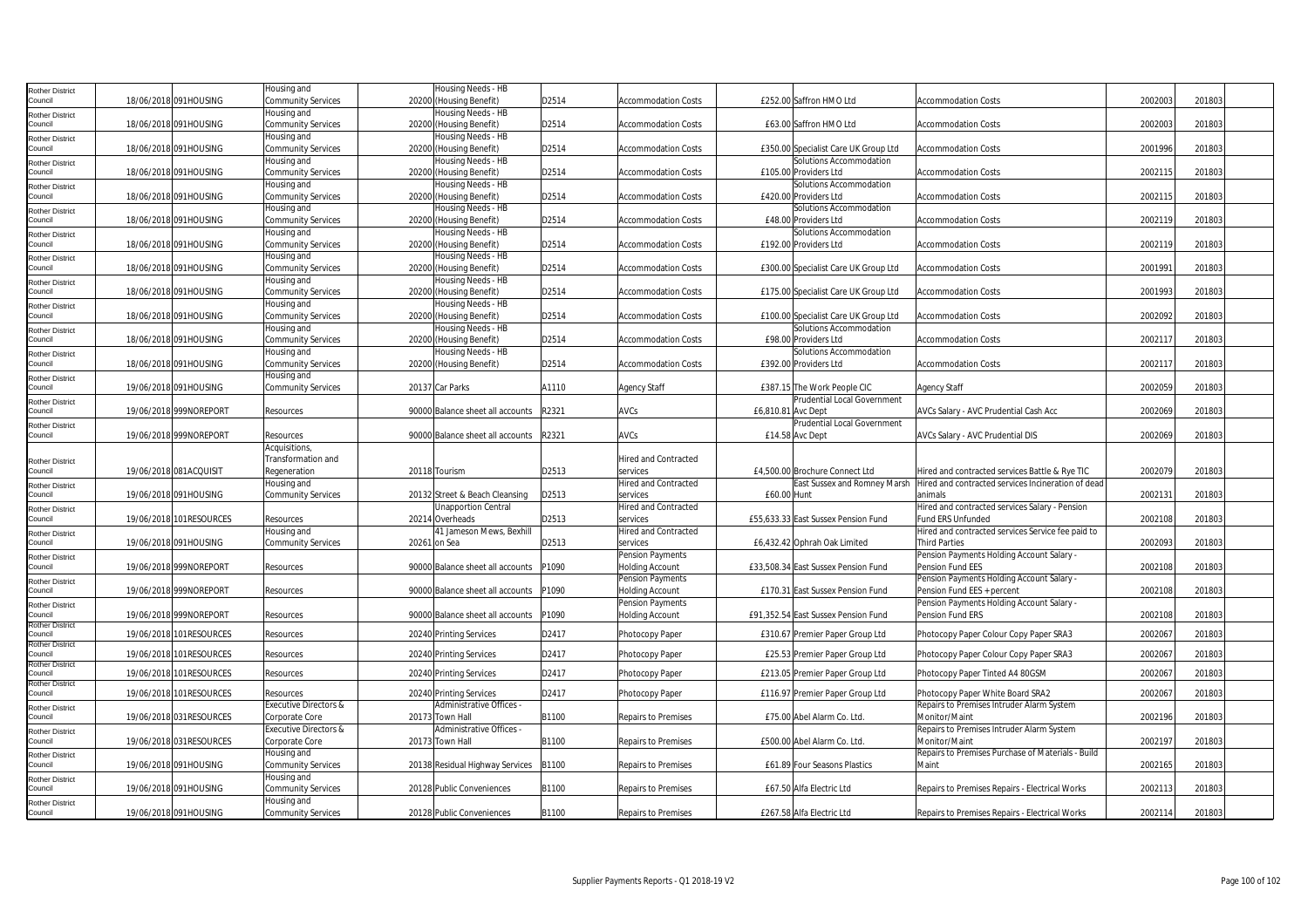| Rother District            |                      |                         |                                  |                                         |       | Salaries Deductions-          |                                      | Salaries Deductions-Union Salary - UNION          |         |            |  |
|----------------------------|----------------------|-------------------------|----------------------------------|-----------------------------------------|-------|-------------------------------|--------------------------------------|---------------------------------------------------|---------|------------|--|
| Council                    |                      | 19/06/2018 999NOREPORT  | Resources                        | 90000 Balance sheet all accounts        | T1007 | Union                         | £1,191.90 Unison Collection Account  | Unison                                            | 2002085 | 201803     |  |
| Rother District            |                      |                         | Housing and                      |                                         |       |                               | CountyClean Environmental            |                                                   |         |            |  |
| Council                    |                      | 19/06/2018 091HOUSING   | <b>Community Services</b>        | 20128 Public Conveniences               | B2422 | Sewerage                      | £330.00 Services Ltd                 | Sewerage - Sewage/Cesspool Emptying               | 200216  | 201803     |  |
|                            |                      |                         | Acquisitions,                    |                                         |       |                               |                                      |                                                   |         |            |  |
| <b>Rother District</b>     |                      |                         | Transformation and               |                                         |       |                               |                                      |                                                   |         |            |  |
| Council                    |                      | 19/06/2018 081ACQUISIT  | Regeneration                     | 20148 Misc Land & Buildings             | B2422 | Sewerage                      | £138.00 Cleansing Service Group Ltd  | Sewerage Parks- Emptying of Cesspit               | 2002065 | 201803     |  |
| Rother District            |                      |                         |                                  |                                         |       |                               |                                      |                                                   |         |            |  |
| Council                    |                      | 19/06/2018 101RESOURCES | Resources                        | 20241 Stationery                        | D2416 | Stationery                    | £53.36 Premier Paper Group Ltd       | Stationery General Stationery (Print Room ONLY    | 2002067 | 201803     |  |
|                            |                      |                         |                                  |                                         |       |                               |                                      |                                                   |         |            |  |
| <b>Rother District</b>     |                      |                         |                                  |                                         |       |                               | Department for Communities           |                                                   |         |            |  |
| Council                    | 19/06/2018 521NDRDEF |                         | <b>NDR Deficit or Surplus</b>    | 42221 NNDR Tariff                       | G1211 | <b>Business Rates tarriff</b> | -£91.00 and Local Government         | <b>Business Rates tarriff</b>                     | 2002226 | 201803     |  |
| Rother District            |                      |                         | Housing and                      | Bexhill Promenade &                     |       |                               |                                      |                                                   |         |            |  |
| Council                    |                      | 20/06/2018 091HOUSING   | <b>Community Services</b>        | 20108 Foreshore                         | D1201 | Equipment & Materials         | £455.97 Peter Leonard Marine         | Equipment & Materials Maintenance of Boat         | 2002110 | 201803     |  |
| Rother District            |                      |                         | lousing and                      |                                         |       |                               |                                      |                                                   |         |            |  |
| ouncil                     |                      | 20/06/2018 091HOUSING   | <b>Community Services</b>        | 20109 Sports Development                | D2923 | Grants made                   | £150.00 The Bexhill Hive CIC         | Grants made Sports Development Projects           | 200209  | 201803 Yes |  |
| <b>Rother District</b>     |                      |                         | Executive Directors &            |                                         |       | <b>Hired and Contracted</b>   |                                      | Hired and contracted services Coach Hire for      |         |            |  |
| Council                    |                      | 20/06/2018 031RESOURCES | Corporate Core                   | 20156 Representing Local Interest D2513 |       | services                      | £240.00 Rambler Coaches Ltd          | Planning Site Visits                              | 2002188 | 201803     |  |
|                            |                      |                         | Acquisitions,                    |                                         |       |                               |                                      |                                                   |         |            |  |
| Rother District            |                      |                         | Transformation and               |                                         |       | Hired and Contracted          |                                      | Hired and contracted services Parks- Consultants  |         |            |  |
| Council                    |                      | 20/06/2018 081ACQUISIT  | Regeneration                     | 20148 Misc Land & Buildings             | D2513 | services                      | £140.00 Trinity Alexander Group      | Fees                                              | 2002106 | 201803     |  |
| Rother District            |                      |                         |                                  |                                         |       |                               |                                      |                                                   |         |            |  |
| Council                    |                      | 20/06/2018 101RESOURCES | Resources                        | 20240 Printing Services                 | D2417 | Photocopy Paper               | £114.97 Antalis Ltd                  | Photocopy Paper Colour Copy Paper SRA3            | 2002195 | 201803     |  |
| Rother District            |                      |                         | Housing and                      | Ancient Monuments &                     |       |                               |                                      |                                                   |         |            |  |
| Council                    |                      | 20/06/2018 091HOUSING   | <b>Community Services</b>        | 20104 Gazebo                            | B1100 | Repairs to Premises           | £250.33 Alfa Electric Ltd            | Repairs to Premises Repairs - Electrical Works    | 2002156 | 201803     |  |
| Rother District            |                      |                         |                                  |                                         |       |                               |                                      |                                                   |         |            |  |
| Council                    |                      | 20/06/2018 101RESOURCES | Resources                        | 20241 Stationery                        | D2416 | Stationery                    | £6.15 Office Depot UK Ltd            | Stationery General Stationery (Print Room ONLY    | 2002192 | 201803     |  |
| Rother District            |                      |                         | Executive Directors &            |                                         |       | Hired and Contracted          |                                      |                                                   |         |            |  |
| Council<br>Rother District |                      | 20/06/2018 031RESOURCES | Corporate Core                   | 32131 Sussex Training Partnership D2513 |       | services                      | £895.00 PHF Training                 | Training Sussex Train Consor-Training Course      | 2002064 | 201803     |  |
| Council                    |                      | 21/06/2018 101RESOURCES | Resources                        | 20222 Accountancy                       | A1110 | <b>Agency Staff</b>           | £942.02 Portfolio Payroll Limited    | Agency Staff                                      | 2002097 | 201803     |  |
| Rother District            |                      |                         | Housing and                      | Capital - Grants Halls and              |       |                               | <b>Burghwood House Residents</b>     |                                                   |         |            |  |
| Council                    |                      | 21/06/2018 999NOREPORT  | <b>Community Services</b>        | 70714 Community Projects                | N1011 | Capital Grants                | £165.00 Association                  | Capital Grants Community Grants Scheme            | 2002206 | 201803 Yes |  |
|                            |                      |                         | Acquisitions                     |                                         |       |                               |                                      |                                                   |         |            |  |
| Rother District            |                      |                         | Transformation and               | Committee Property                      |       |                               |                                      |                                                   |         |            |  |
| Council                    |                      | 21/06/2018 081ACQUISIT  | Regeneration                     | 20154 Account                           | B1100 | <b>Repairs to Premises</b>    | £20,000.00 Johnson Bespoke Ltd       | Colonnade - repairs and fit out                   | 2002253 | 201803     |  |
| Rother District            |                      |                         | <b>Executive Directors &amp;</b> |                                         |       | Members Training and          | Link Treasury Services Ltd T/A       |                                                   |         |            |  |
| Council                    |                      | 21/06/2018 031RESOURCES | Corporate Core                   | 20156 Representing Local Interest       | D2734 | Seminars                      | £1,500.00 Link Asset Services        | Members Training                                  | 2002094 | 201803     |  |
| <b>Rother District</b>     |                      |                         | Executive Directors &            | Administrative Offices -                |       |                               |                                      | Repairs to Premises Purchase of Materials - Build |         |            |  |
| Council                    |                      | 21/06/2018 031RESOURCES | Corporate Core                   | 20173 Town Hall                         | B1100 | Repairs to Premises           | £8.82 Parker Building Supplies Ltd   | Maint                                             | 2002096 | 201803     |  |
| <b>Rother District</b>     |                      |                         | Executive Directors &            | Administrative Offices -                |       |                               |                                      |                                                   |         |            |  |
| Council                    |                      | 22/06/2018 031RESOURCES | Corporate Core                   | 20173 Town Hall                         | B2612 | Cleaning materials            | £104.07 Wightman and Parrish Ltd     | Cleaning materials Premises                       | 2002103 | 201803     |  |
| Rother District            |                      |                         | <b>Executive Directors &amp;</b> |                                         |       | Third party payment           |                                      |                                                   |         |            |  |
| Council                    |                      | 22/06/2018 031RESOURCES | Corporate Core                   | 20156 Representing Local Interest E2302 |       | private contractors           | £2,000.00 Surrey Hills Solicitors    | Community Governance Review                       | 2002209 | 201803     |  |
| Rother District            |                      |                         | Housing and                      | Bexhill Parks & Open                    |       |                               |                                      |                                                   |         |            |  |
| Council                    |                      | 22/06/2018 091HOUSING   | Community Services               | 20114 Spaces                            | B1100 | <b>Repairs to Premises</b>    | £440.00 Foxhills Tree Services Ltd   | Repairs to Premises Parks- Tree Works             | 2002125 | 201803     |  |
| Rother District            |                      |                         | <b>Executive Directors &amp;</b> | Administrative Offices -                |       |                               |                                      |                                                   |         |            |  |
| Council                    |                      | 22/06/2018 031RESOURCES | Corporate Core                   | 20173 Town Hall                         | B1100 | <b>Repairs to Premises</b>    | £127.28 Kerry SCS Ltd                | Repairs to Premises Repairs - Electrical Works    | 2002212 | 201803     |  |
| Rother District            |                      |                         | Housing and                      | Housing Needs - Universal               |       |                               |                                      |                                                   |         |            |  |
| Council                    |                      | 22/06/2018 091HOUSING   | <b>Community Services</b>        | 20203 Credit                            | D2514 | <b>Accommodation Costs</b>    | £340.00 MB Hotels Ltd                | <b>Accommodation Costs</b>                        | 2002151 | 201803     |  |
| <b>Rother District</b>     |                      |                         | Housing and                      | Housing Needs - HB                      |       |                               |                                      |                                                   |         |            |  |
| Council                    |                      | 22/06/2018 091HOUSING   | <b>Community Services</b>        | 20200 (Housing Benefit)                 | D2514 | Accommodation Costs           | £245.00 MB Hotels Ltd                | Accommodation Costs                               | 2002149 | 201803     |  |
| Rother District            |                      |                         | lousing and                      | Housing Needs - HB                      |       |                               |                                      |                                                   |         |            |  |
| Council                    |                      | 22/06/2018 091HOUSING   | <b>Community Services</b>        | 20200 (Housing Benefit)                 | D2514 | <b>Accommodation Costs</b>    | £245.00 MB Hotels Ltd                | <b>Accommodation Costs</b>                        | 2002152 | 201803     |  |
| Rother District            |                      |                         | Housing and                      | Housing Needs - HB                      |       |                               |                                      |                                                   |         |            |  |
| Council                    |                      | 22/06/2018 091HOUSING   | <b>Community Services</b>        | 20200 (Housing Benefit)                 | D2514 | <b>Accommodation Costs</b>    | £245.00 MB Hotels Ltd                | <b>Accommodation Costs</b>                        | 2002153 | 201803     |  |
| Rother District            |                      |                         | Housing and                      | Housing Needs - HB                      |       |                               |                                      |                                                   |         |            |  |
| Council                    |                      | 24/06/2018 091HOUSING   | <b>Community Services</b>        | 20200 (Housing Benefit)                 | D2514 | <b>Accommodation Costs</b>    | £350.00 Specialist Care UK Group Ltd | <b>Accommodation Costs</b>                        | 2002139 | 201803     |  |
| Rother District            |                      |                         | Housing and                      | Housing Needs - HB                      |       |                               |                                      |                                                   |         |            |  |
| Council                    |                      | 24/06/2018 091HOUSING   | <b>Community Services</b>        | 20200 (Housing Benefit)                 | D2514 | <b>Accommodation Costs</b>    | £214.25 Specialist Care UK Group Ltd | <b>Accommodation Costs</b>                        | 2002136 | 201803     |  |
| Rother District            |                      |                         | Housing and                      | Housing Needs - Universal               |       |                               |                                      |                                                   |         |            |  |
| Council                    |                      | 24/06/2018 091HOUSING   | Community Services               | 20203 Credit                            | D2514 | <b>Accommodation Costs</b>    | £262.50 Specialist Care UK Group Ltd | <b>Accommodation Costs</b>                        | 2002137 | 201803     |  |
| <b>Rother District</b>     |                      |                         | Housing and                      | lousing Needs - Universal               |       |                               |                                      |                                                   |         |            |  |
| Council                    |                      | 24/06/2018 091HOUSING   | <b>Community Services</b>        | 20203 Credit                            | D2514 | <b>Accommodation Costs</b>    | £175.00 Specialist Care UK Group Ltd | <b>Accommodation Costs</b>                        | 2002138 | 201803     |  |